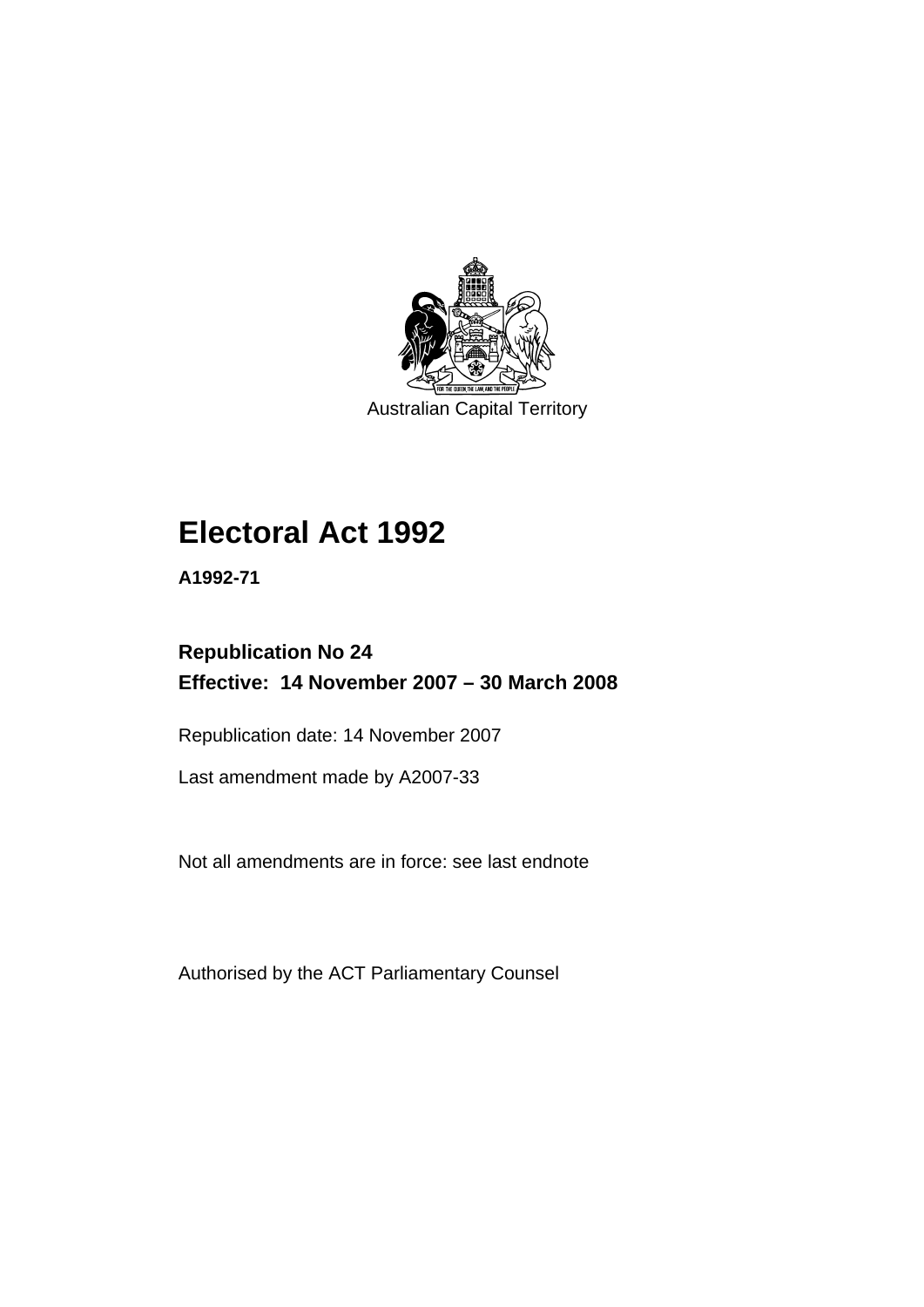#### **About this republication**

#### **The republished law**

This is a republication of the *Electoral Act 1992* (including any amendment made under the *Legislation Act 2001*, part 11.3 (Editorial changes)) as in force on 14 November 2007*.* It also includes any amendment, repeal or expiry affecting the republished law to 14 November 2007.

The legislation history and amendment history of the republished law are set out in endnotes 3 and 4.

#### **Kinds of republications**

The Parliamentary Counsel's Office prepares 2 kinds of republications of ACT laws (see the ACT legislation register at www.legislation.act.gov.au):

- authorised republications to which the *Legislation Act 2001* applies
- unauthorised republications.

The status of this republication appears on the bottom of each page.

#### **Editorial changes**

The *Legislation Act 2001*, part 11.3 authorises the Parliamentary Counsel to make editorial amendments and other changes of a formal nature when preparing a law for republication. Editorial changes do not change the effect of the law, but have effect as if they had been made by an Act commencing on the republication date (see *Legislation Act 2001*, s 115 and s 117). The changes are made if the Parliamentary Counsel considers they are desirable to bring the law into line, or more closely into line, with current legislative drafting practice.

This republication includes amendments made under part 11.3 (see endnote 1).

#### **Uncommenced provisions and amendments**

If a provision of the republished law has not commenced or is affected by an uncommenced amendment, the symbol  $\mathbf{U}$  appears immediately before the provision heading. The text of the uncommenced provision or amendment appears only in the last endnote.

#### **Modifications**

If a provision of the republished law is affected by a current modification, the symbol  $\mathbf{M}$ appears immediately before the provision heading. The text of the modifying provision appears in the endnotes. For the legal status of modifications, see *Legislation Act 2001*, section 95.

#### **Penalties**

The value of a penalty unit for an offence against this republished law at the republication date is—

- (a) if the person charged is an individual—\$100; or
- (b) if the person charged is a corporation—\$500.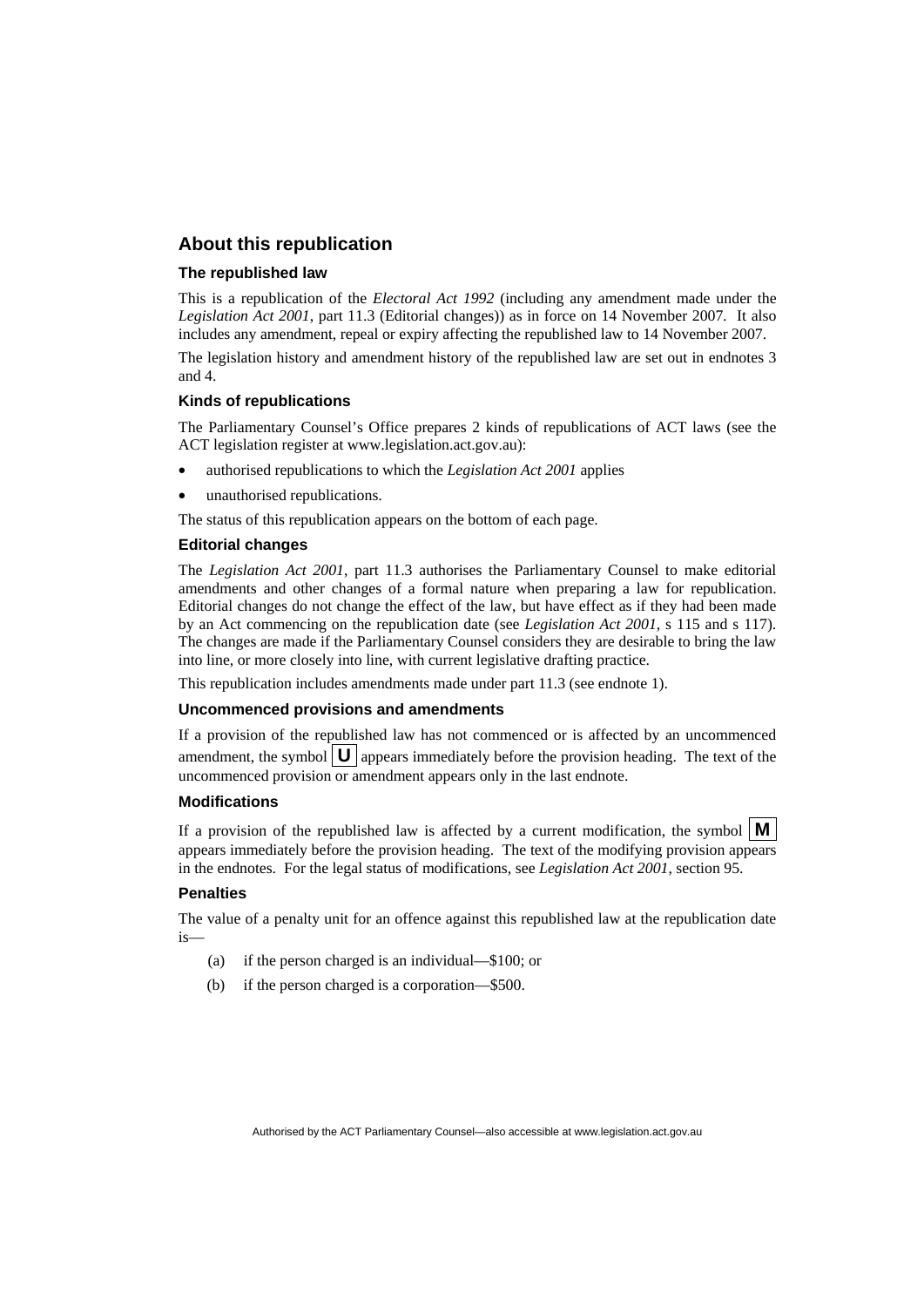

Australian Capital Territory

# **[Electoral Act 1992](#page-18-0)**

# **Contents**

| Preamble                                                                                     |                                                                    | Page<br>2  |
|----------------------------------------------------------------------------------------------|--------------------------------------------------------------------|------------|
| Part 1                                                                                       | <b>Preliminary</b>                                                 |            |
| 1                                                                                            | Name of Act                                                        | 3          |
| 3                                                                                            | Dictionary                                                         | 3          |
| 3A                                                                                           | Offences against Act—application of Criminal Code etc              | 3          |
| 4                                                                                            | Meaning of electoral matter                                        | 4          |
| 4A                                                                                           | Meaning of available for public inspection                         | 4          |
| Part 2                                                                                       | <b>Australian Capital Territory Electoral</b><br><b>Commission</b> |            |
| <b>Division 2.1</b><br><b>Establishment, functions and powers of electoral</b><br>commission |                                                                    |            |
| 5                                                                                            | Establishment                                                      | 5          |
| 6                                                                                            | Constitution of commission                                         | 5          |
| R <sub>24</sub>                                                                              | Electoral Act 1992                                                 | contents 1 |
| 14/11/07                                                                                     | Effective: 14/11/07-30/03/08                                       |            |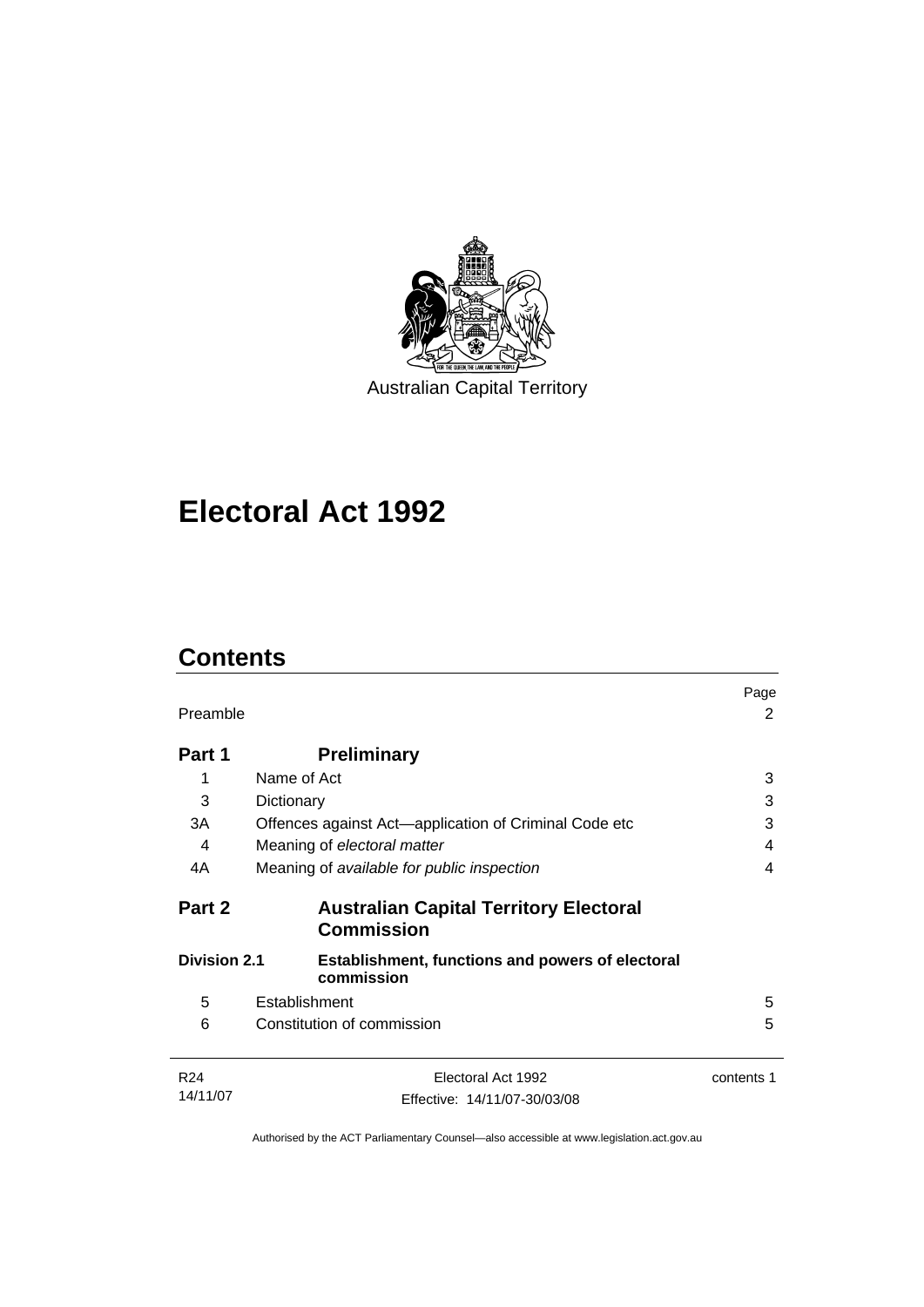|                     |                                                     | Page            |  |
|---------------------|-----------------------------------------------------|-----------------|--|
| $\overline{7}$      | Functions of electoral commission                   | 5               |  |
| 8                   | Determination of fees                               | 6               |  |
| 10                  | Electoral commission's annual report                | 7               |  |
| 10A                 | Special reports by electoral commission             | $\overline{7}$  |  |
| <b>Division 2.2</b> | <b>Members of electoral commission</b>              |                 |  |
| 11                  | Meaning of <i>member</i> for div 2.2                | $\overline{7}$  |  |
| 12                  | Appointment of members                              | $\overline{7}$  |  |
| 12A                 | Eligibility for appointment as member               | 8               |  |
| 12B                 | Eligibility for appointment as chairperson          | 8               |  |
| 13                  | Term of appointment of members                      | 10              |  |
| 14                  | Conditions of appointment of members generally      | 10              |  |
| 15                  | Leave of absence                                    | 10              |  |
| 17                  | Suspension or ending of appointment of members      | 10              |  |
| <b>Division 2.3</b> | <b>Meetings</b>                                     |                 |  |
| 19                  | Procedure                                           | 11              |  |
| 20                  | Delegation by electoral commission                  | 12              |  |
| 21                  | Disclosure of interests                             | 12 <sup>2</sup> |  |
| Part 3              | Electoral commissioner and staff of electoral       |                 |  |
|                     | commission                                          |                 |  |
| <b>Division 3.1</b> | <b>Electoral commissioner</b>                       |                 |  |
| 22                  | Appointment                                         | 14              |  |
| 23                  | Functions of commissioner etc                       | 14              |  |
| 24                  | Delegation by commissioner                          | 15              |  |
| 25                  | Term of appointment of commissioner                 | 15              |  |
| 26                  | Conditions of appointment of commissioner generally |                 |  |
| 27                  | Leave of absence                                    |                 |  |
| 29                  | Suspension or ending of appointment of commissioner | 16              |  |
| <b>Division 3.2</b> | <b>Staff of electoral commission</b>                |                 |  |
| 31                  | Staff                                               | 17              |  |
| 32                  | Temporary staff and consultants                     | 17              |  |
| 33                  | <b>Officers</b>                                     | 17              |  |

contents 2 Electoral Act 1992 Effective: 14/11/07-30/03/08

R24 14/11/07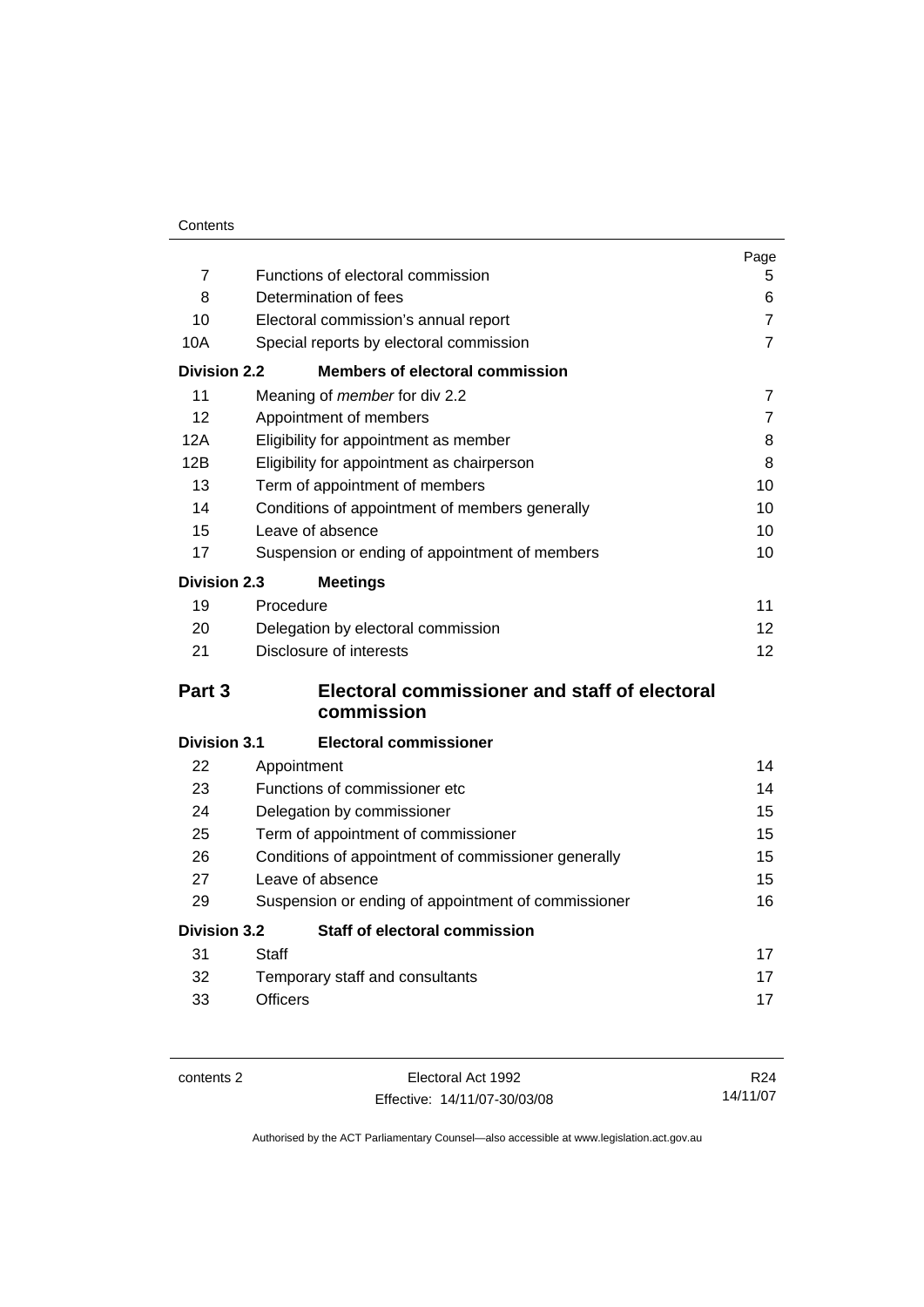| Contents |
|----------|
|----------|

|                 |                                                                  | Page       |
|-----------------|------------------------------------------------------------------|------------|
| Part 4          | <b>Electorates</b>                                               |            |
| 34              | Multimember electorates                                          | 19         |
| 35              | Redistribution of electorates                                    | 19         |
| 36              | Factors relevant to redistribution                               | 19         |
| 37              | Timing of redistributions                                        | 20         |
| 38              | Suspension of redistribution process-extraordinary elections     | 21         |
| 39              | <b>Redistribution committees</b>                                 | 21         |
| 40              | Meetings of redistribution committee                             | 22         |
| 41              | Suggestions and comments about redistribution                    | 23         |
| 42              | Outline of proposal                                              | 24         |
| 43              | Proposed redistribution                                          | 24         |
| 44              | Notification and publication of proposal                         | 24         |
| 45              | Dissolution of redistribution committee                          | 25         |
| 46              | Objections                                                       | 25         |
| 47              | Augmented electoral commission                                   | 26         |
| 48              | Meetings of augmented electoral commission                       | 26         |
| 49              | Investigation of objections                                      | 27         |
| 50              | Redistribution-proposal by augmented electoral commission        | 29         |
| 51              | Publication of augmented electoral commission's proposal         | 29         |
| 52              | Objections to augmented electoral commission's proposal          | 30         |
| 53              | Report by augmented electoral commission and public announcement | 30         |
| 54              | Report to Legislative Assembly                                   | 32         |
| 55              | Decisions are final                                              | 32         |
| 56              | Validity not affected                                            | 32         |
| Part 5          | <b>Electoral rolls</b>                                           |            |
| 57              | Electorate and Territory rolls                                   | 33         |
| 58              | Contents of roll                                                 | 33         |
| 59              | Meaning of extract from roll                                     | 34         |
| 60              | Inspection of printed roll extracts                              | 34         |
| 61              | Supply of printed roll extracts to MLAs etc                      | 35         |
| 62              | Supply of roll extracts in electronic form to MLAs etc           | 35         |
| 63              | Use of roll extracts                                             | 35         |
| 65              | Provision of roll information to prescribed authorities          | 36         |
|                 |                                                                  |            |
| R <sub>24</sub> | Electoral Act 1992                                               | contents 3 |

Effective: 14/11/07-30/03/08

14/11/07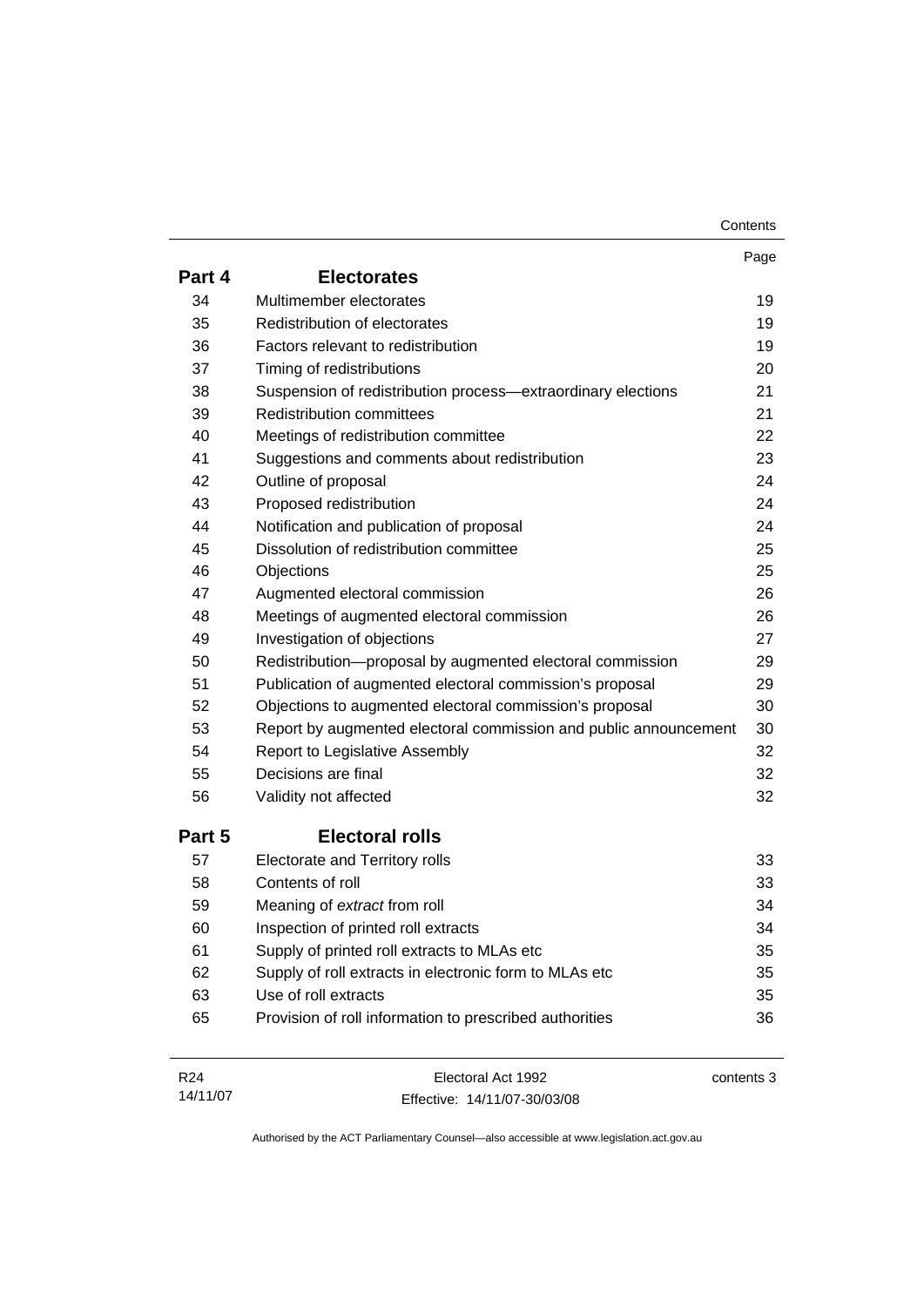|            |                                                                        | Page            |
|------------|------------------------------------------------------------------------|-----------------|
| 66         | Maintenance of rolls                                                   | 37              |
| 67         | Power to require information                                           | 38              |
| 68         | Notice of registered deaths                                            | 38              |
| 69         | Disclosure of roll information                                         | 39              |
| 70         | Joint roll arrangements with Commonwealth                              | 39              |
| Part 6     | <b>Enrolment</b>                                                       |                 |
| 71         | Persons taken not to be enrolled on Commonwealth roll                  | 41              |
| 71A        | Address of person serving sentence of imprisonment                     | 41              |
| 72         | Entitlement                                                            | 42              |
| 73         | Compulsory enrolment etc-residents                                     | 42              |
| 74         | Eligible overseas electors                                             | 43              |
| 75         | Age 17 enrolment                                                       | 44              |
| 76         | Enrolment etc                                                          | 45              |
| 77         | Suppression of elector's address                                       | 46              |
| 78         | Inclusion of particulars on roll following suppression                 | 47              |
| 79         | Suppression of elector's address pending review                        | 47              |
| 80         | Closed rolls                                                           | 48              |
| 81         | Objections to enrolment                                                | 50              |
| 82         | Record of claims for enrolment                                         | 52              |
| 83         | Processing enrolment claims                                            | 52              |
| 84         | Transmission of enrolment claims                                       | 53              |
| 85         | Production of claims for enrolment before a court                      | 53              |
| 86         | Claims for enrolment not subject to warrants                           | 53              |
| Part 7     | <b>Registration of political parties</b>                               |                 |
| 87         | Meaning of related political parties                                   | 54              |
| 88         | Register of political parties                                          | 54              |
| 89         | Application for registration of political party                        | 54              |
| 90         | Further information about application for political party registration | 55              |
| 91         | Notification and publication of applications                           | 55              |
| 91A        | Objections to applications and responses                               | 56              |
| 92         | Registration of political parties                                      | 57              |
| 93         | Refusal of applications for registration                               | 58              |
| 94         | Amendment of applications for registration                             | 60              |
| contents 4 | Electoral Act 1992                                                     | R <sub>24</sub> |
|            | Effective: 14/11/07-30/03/08                                           | 14/11/07        |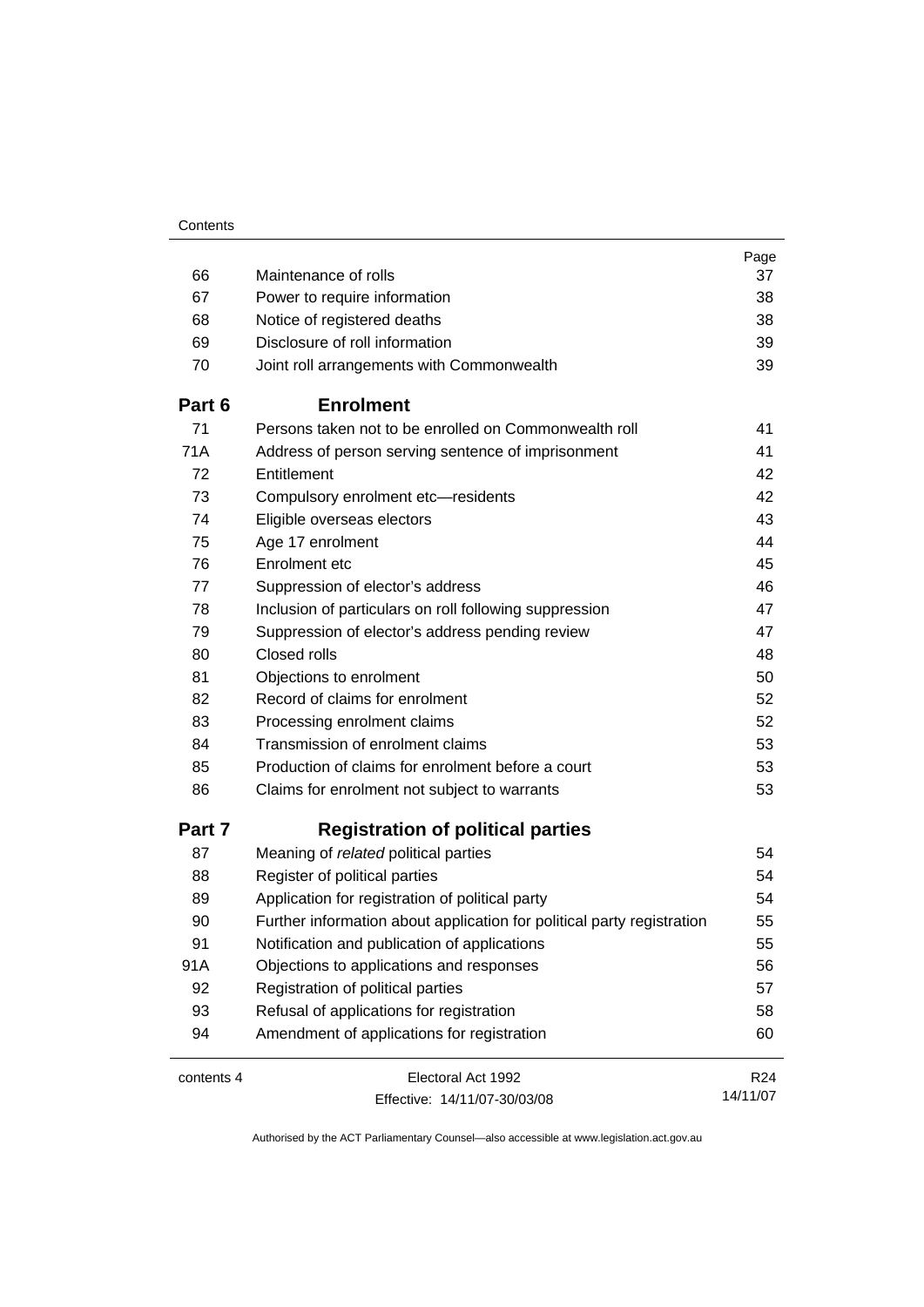| 95                  | Changes to particulars in register                             | Page<br>61 |
|---------------------|----------------------------------------------------------------|------------|
| 95A                 | Objection to continued use of name                             | 61         |
| 95B                 | When certain action cannot be taken                            | 62         |
| 96                  | No action under pt 7 during pre-election period                | 62         |
| 96A                 | Who can be a registered officer                                | 63         |
| 97                  | Deputy registered officer                                      | 63         |
| 97A                 | Information about political parties                            | 63         |
| 98                  | Cancellation of registration of political parties              | 64         |
| 99                  | Use of party name after cancellation                           | 66         |
| 99A                 | General requirements about constitutions of registered parties | 67         |
| Part 8              | <b>Timing of elections</b>                                     |            |
| 100                 | Ordinary elections                                             | 68         |
| 101                 | <b>Extraordinary elections</b>                                 | 68         |
| 102                 | Polling day                                                    | 69         |
| Part 9              | <b>Arrangements for elections</b>                              |            |
| <b>Division 9.1</b> | <b>Nominations</b>                                             |            |
| 103                 | Eligibility-MLAs                                               | 70         |
| 104                 | Qualifications for nomination                                  | 71         |
| 105                 | Candidates to be nominated                                     | 72         |
| 106                 | Multiple nominations invalid                                   | 74         |
| 107                 | Withdrawal etc of consent to nomination                        | 74         |
| 108                 | Place and hour of nomination                                   | 74         |
| 109                 | Declaration of candidates                                      | 75         |
| 110                 | Rejection of nominations                                       | 76         |
| 111                 | Need for a poll                                                | 76         |
| 112                 | Death of candidate before polling day                          | 77         |
| 113                 | Deposit-return or forfeiture                                   | 77         |
| Division 9.2        | <b>Ballot papers</b>                                           |            |
| 114                 | <b>Ballot papers</b>                                           | 78         |
| 115                 | Grouping of candidates' names                                  | 79         |
| 116                 | Printing of ballot papers                                      | 79         |
| 117                 | Names on ballot papers                                         | 81         |
|                     |                                                                |            |

| R <sub>24</sub> | Electoral Act 1992           | contents 5 |
|-----------------|------------------------------|------------|
| 14/11/07        | Effective: 14/11/07-30/03/08 |            |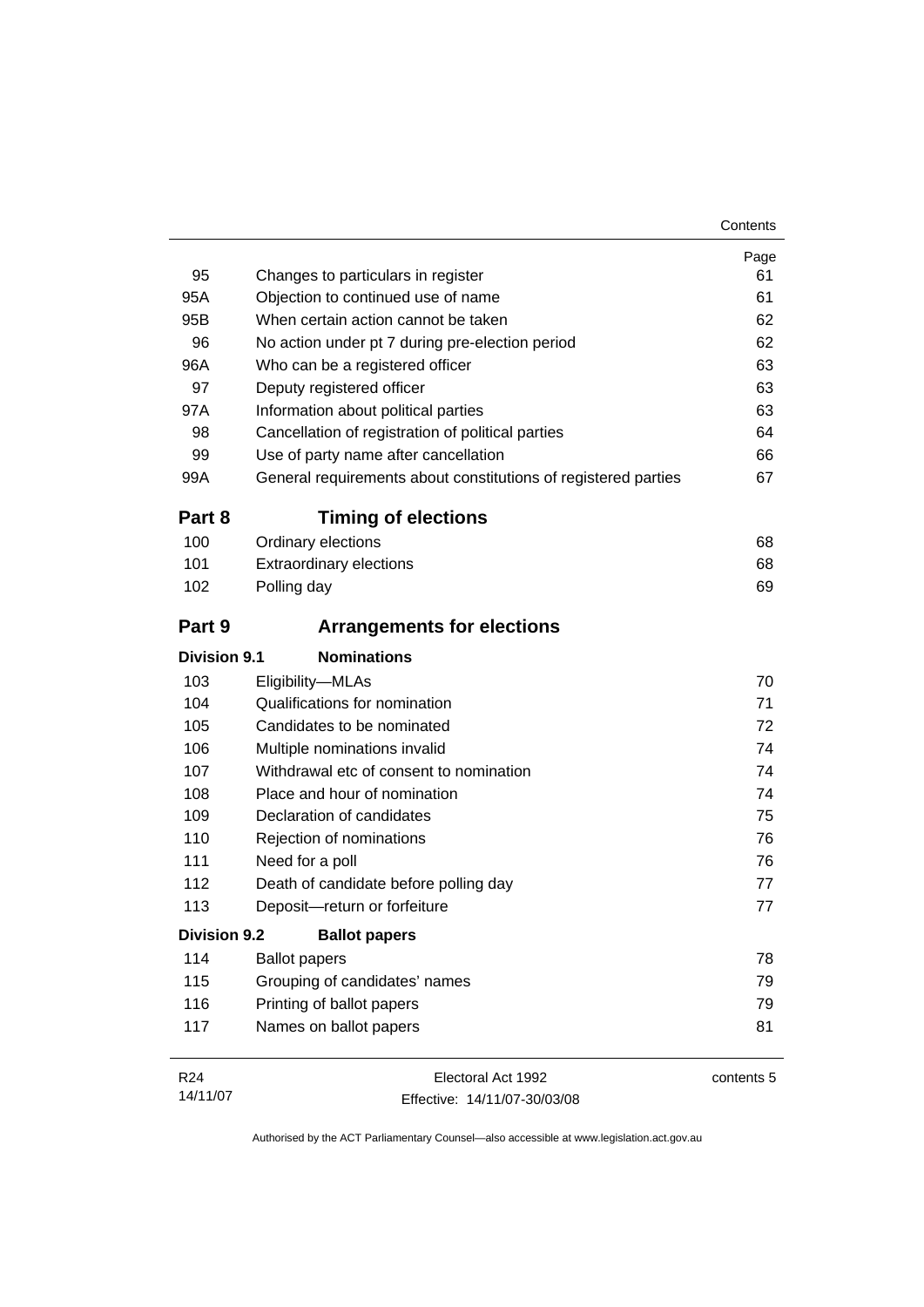| 118                             |                                                                       | Draw for positions on ballot papers                        | Page<br>82      |
|---------------------------------|-----------------------------------------------------------------------|------------------------------------------------------------|-----------------|
| Division 9.3                    |                                                                       | Electronic voting devices and vote counting programs       |                 |
| 118A                            | Approval of computer program for electronic voting and vote counting  |                                                            |                 |
| 118B                            |                                                                       | Security of electronic voting devices and related material | 83              |
| <b>Division 9.4</b>             |                                                                       | <b>Miscellaneous</b>                                       |                 |
| 119                             |                                                                       | Polling places and scrutiny centres                        | 84              |
| 120                             |                                                                       | Administrative arrangements                                | 84              |
| 121                             | Certified lists of electors                                           | 85                                                         |                 |
| 121A                            |                                                                       | Use of information from certified lists                    | 85              |
| 122                             |                                                                       | Scrutineers-appointment                                    | 86              |
| 123                             |                                                                       | Scrutineers-conduct                                        | 87              |
| 124                             |                                                                       | Participation by candidates in conduct of election         | 88              |
| 125                             |                                                                       | Determining matters by lot                                 | 88              |
| 126                             |                                                                       | Supplementary elections                                    | 88              |
| Part 10                         |                                                                       | Voting                                                     |                 |
| <b>Division 10.1</b>            |                                                                       | General                                                    |                 |
| 127                             |                                                                       | Meaning of authorised witness                              | 89              |
| 128                             | Entitlement to vote<br>Compulsory voting<br>Multiple votes prohibited | 89<br>90<br>90                                             |                 |
| 129                             |                                                                       |                                                            |                 |
| 130                             |                                                                       |                                                            |                 |
| 131                             |                                                                       | Procedures for voting                                      | 91              |
| 132                             |                                                                       | Manner of recording vote                                   | 91              |
| Division 10.2                   |                                                                       | Ordinary voting at a polling place                         |                 |
| 133                             |                                                                       | Claims to vote                                             | 92              |
| 134                             |                                                                       | Voting in private                                          | 92              |
| Division 10.3                   |                                                                       | Declaration voting at a polling place                      |                 |
| 135                             |                                                                       | Declaration voting at polling places                       | 93              |
| <b>Division 10.4</b>            |                                                                       | Voting otherwise than at a polling place                   |                 |
| Definitions for div 10.4<br>136 |                                                                       |                                                            | 94              |
| 136A                            |                                                                       | Applications for postal voting papers                      | 95              |
| 136B                            | Ordinary or declaration voting in ACT before polling day              |                                                            |                 |
| contents 6                      |                                                                       | Electoral Act 1992                                         | R <sub>24</sub> |
|                                 |                                                                       | Effective: 14/11/07-30/03/08                               | 14/11/07        |

Effective: 14/11/07-30/03/08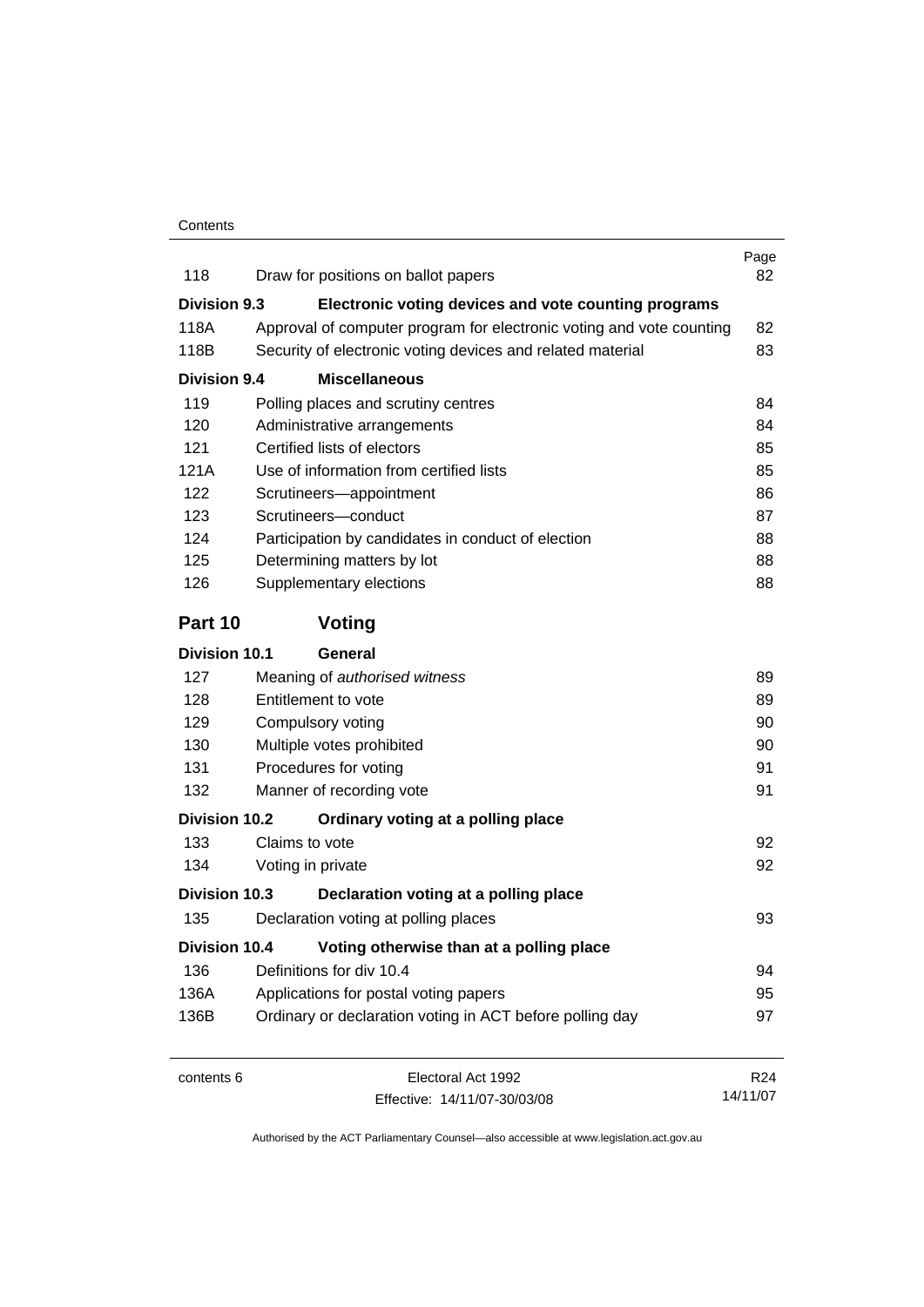|                      |                                                           | Contents   |
|----------------------|-----------------------------------------------------------|------------|
|                      |                                                           | Page       |
| 136C                 | Declaration voting outside ACT on or before polling day   | 100        |
| 137                  | Record of issue of declaration voting papers              | 101        |
| 138                  | Inspection of records                                     | 101        |
| 139                  | Receipt of declaration voting papers                      | 101        |
| 140                  | Registered declaration voters                             | 102        |
| 141                  | Issue of voting papers to registered declaration voters   | 103        |
| 142                  | Correcting formal errors                                  | 103        |
| 143                  | Soliciting applications for postal declaration votes      | 103        |
| 144                  | Transmission of applications for postal declaration votes | 104        |
| 144A                 | Requirements for casting postal votes                     | 104        |
| 145                  | Interference with declaration voting                      | 105        |
| 146                  | Soliciting completed declaration votes                    | 105        |
| 147                  | Transmission of completed declaration votes               | 105        |
| 148                  | Opening envelopes containing declaration votes            | 106        |
| Division 10.5        | <b>Mobile polling</b>                                     |            |
| 149                  | Definitions for div 10.5                                  | 106        |
| 149A                 | Declaration of special hospitals                          | 106        |
| 150                  | Mobile polling-institutions                               | 106        |
| 151                  | Functions of visiting officers                            | 107        |
| 152                  | Failure to visit institution                              | 108        |
| 153                  | Custody of ballot boxes and electoral papers              | 108        |
| <b>Division 10.6</b> | <b>Miscellaneous</b>                                      |            |
| 154                  | Arrangements at polling places                            | 108        |
| 155                  | Particulars on ballot papers before issue                 | 109        |
| 156                  | Assistance to voters                                      | 109        |
| 156A                 | Assistance to voters unable to enter polling place        | 110        |
| 157                  | Spoilt ballot papers                                      | 111        |
| 158                  | Custody of ballot boxes and electoral papers              | 112        |
| 159                  | Extension of time for conducting elections                | 112        |
| 160                  | Suspension and adjournment of polling                     | 113        |
| <b>Division 10.7</b> | <b>Failure to vote</b>                                    |            |
| 161                  | Default notice                                            | 113        |
| 162                  | First notice                                              | 114        |
| R <sub>24</sub>      | Electoral Act 1992                                        | contents 7 |

Effective: 14/11/07-30/03/08

14/11/07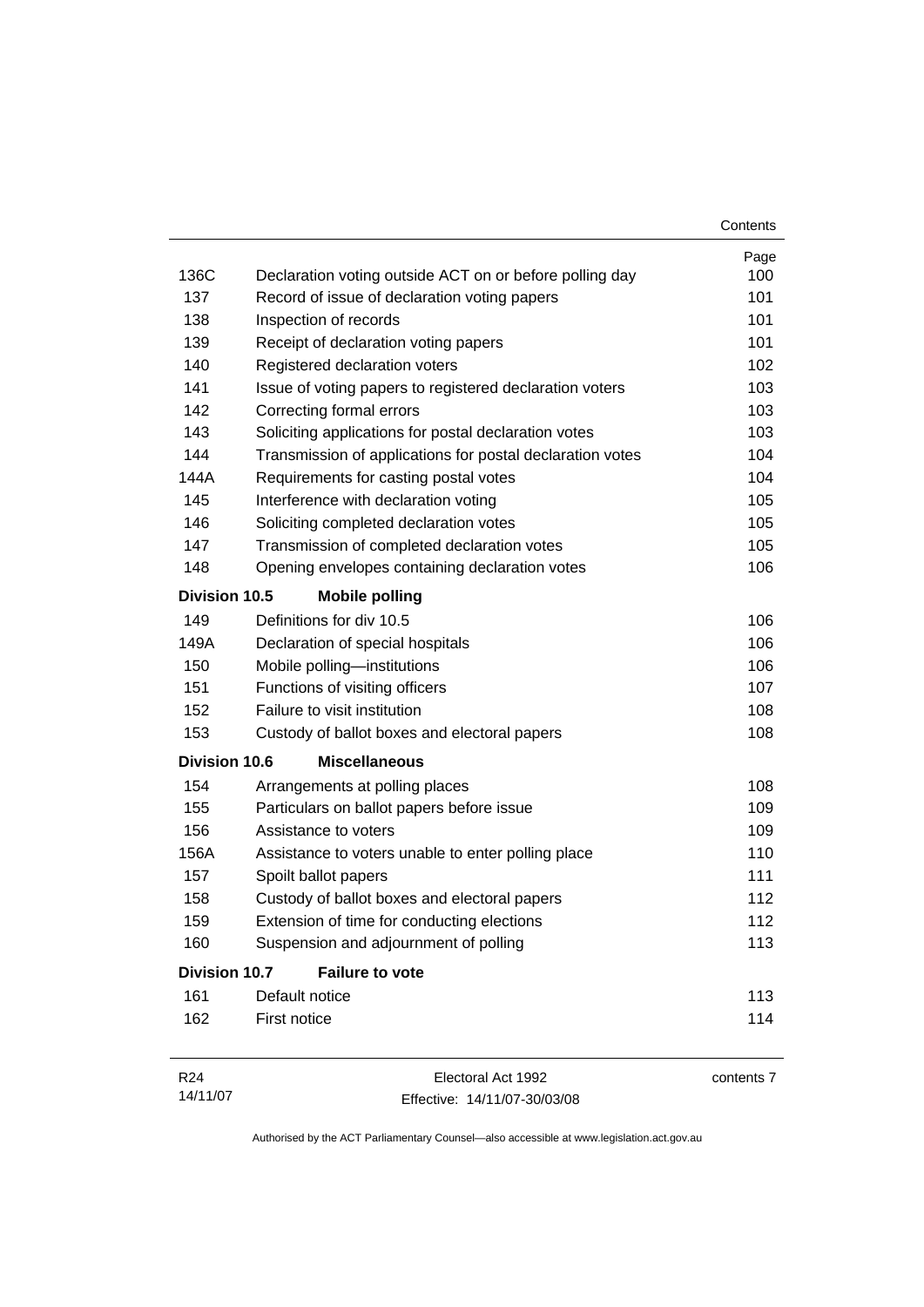|            |                                                                     | Page            |
|------------|---------------------------------------------------------------------|-----------------|
| 163        | Second notice                                                       | 114             |
| 164        | Final notice                                                        | 115             |
| 165        | Discharge of liability                                              | 115             |
| 166        | Response on behalf of elector                                       |                 |
| Part 11    | <b>Polling in Antarctica</b>                                        |                 |
| 167        | Definitions for pt 11                                               | 117             |
| 167A       | Declaration of ship as a station                                    | 118             |
| 167B       | Approval of ways of transmission                                    | 118             |
| 168        | Returning officers and assistants for Antarctic stations            | 118             |
| 170        | Application of Act to polling in Antarctica                         | 118             |
| 171        | Antarctic electors                                                  | 119             |
| 172        | Arrangements for the polling in Antarctica                          | 119             |
| 173        | Conduct of the polling                                              | 120             |
| 174        | Claims to vote                                                      | 120             |
| 175        | Proceedings at close of poll                                        | 121             |
| 176        | Result of polling in Antarctica                                     | 121             |
| 177        | Preservation of documents                                           | 122             |
| Part 12    | The scrutiny                                                        |                 |
| 178        | Scrutiny                                                            | 123             |
| 179        | Preliminary scrutiny of declaration voting papers etc               | 124             |
| 180        | Formality of ballot papers                                          | 125             |
| 181        | Death of candidate                                                  | 126             |
| 182        | First count-ordinary ballot papers                                  | 126             |
| 183        | First count-declaration ballot papers                               | 128             |
| 183A       | First count-electronic ballot papers                                | 128             |
| 184        | Second count-first preferences                                      | 128             |
| 185        | Ascertaining result of poll                                         | 129             |
| 186        | Objections by scrutineers                                           | 130             |
| 187        | Recount of ballot papers                                            | 130             |
| 187A       | Application for recount of ballot papers etc                        | 130             |
| 187B       | Review of decision of commissioner to refuse to arrange for recount | 131             |
| 187C       | Recount of electronic scrutiny of ballot papers                     | 132             |
| 188        | Reservation of disputed ballot papers                               | 133             |
| contents 8 | Electoral Act 1992                                                  | R <sub>24</sub> |
|            | Effective: 14/11/07-30/03/08                                        | 14/11/07        |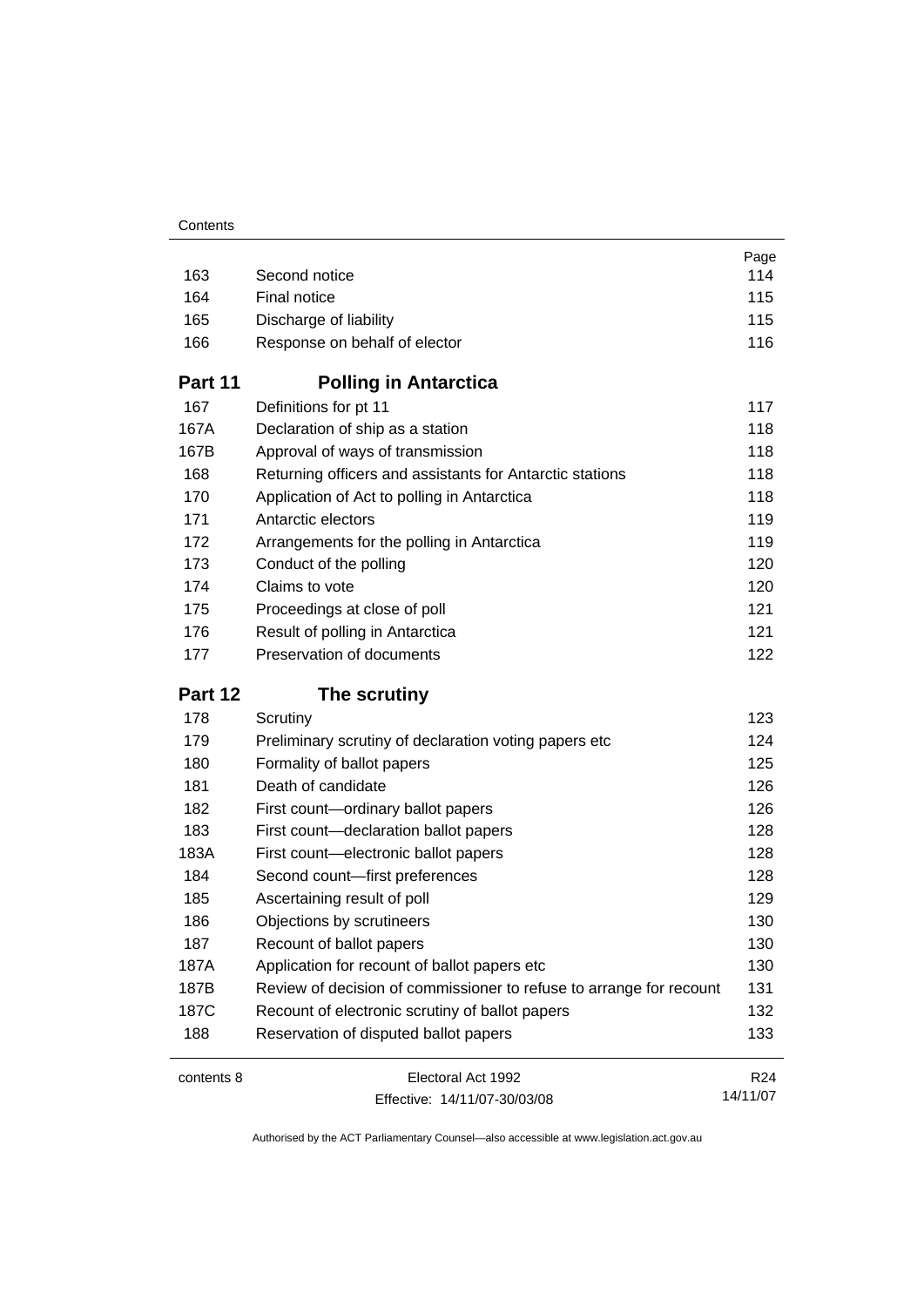|                      |                                                    | Contents    |  |
|----------------------|----------------------------------------------------|-------------|--|
| 189                  | Declaration of result of election                  | Page<br>133 |  |
| <b>Part 13</b>       | <b>Casual vacancies</b>                            |             |  |
| 190                  | Definitions for pt 13                              | 134         |  |
| 191                  | Notice of casual vacancy                           | 134         |  |
| 192                  | Candidates for casual vacancy                      | 135         |  |
| 193                  | Publication of candidates' details                 | 136         |  |
| 194                  | Determination of candidate to fill vacancy         | 137         |  |
| 195                  | Assembly nominees                                  | 137         |  |
| 196                  | Term of office of MLA declared elected under pt 13 | 138         |  |
| 197                  | Dissolution or pre-election period                 | 139         |  |
| Part 14              | <b>Election funding and financial disclosure</b>   |             |  |
| <b>Division 14.1</b> | Preliminary                                        |             |  |
| 198                  | Definitions for pt 14                              | 140         |  |
| 198A                 | Reference to things done by party etc              | 142         |  |
| 198B                 | Candidate remains candidate after election         | 143         |  |
| 199                  | Related bodies corporate                           | 143         |  |
| 200                  | Activities of campaign committees                  | 143         |  |
| 201                  | Disclosure periods                                 | 143         |  |
| 202                  | Gifts-determination of amounts                     | 145         |  |
| <b>Division 14.2</b> | <b>Reporting agents</b>                            |             |  |
| 203                  | Appointed agents                                   | 145         |  |
| 204                  | Non-appointed agents                               | 146         |  |
| 205                  | Registers of reporting agents                      | 146         |  |
| <b>Division 14.3</b> | <b>Election funding</b>                            |             |  |
| 206                  | Who eligible votes are cast for                    | 147         |  |
| 207                  | <b>Entitlement to funds</b>                        |             |  |
| 208                  | Threshold                                          | 149         |  |
| 212                  | Making of payments                                 | 150<br>150  |  |
| 214                  | Death of candidate                                 |             |  |
| 215                  | Application voluntary                              | 151         |  |

Electoral Act 1992 Effective: 14/11/07-30/03/08 contents 9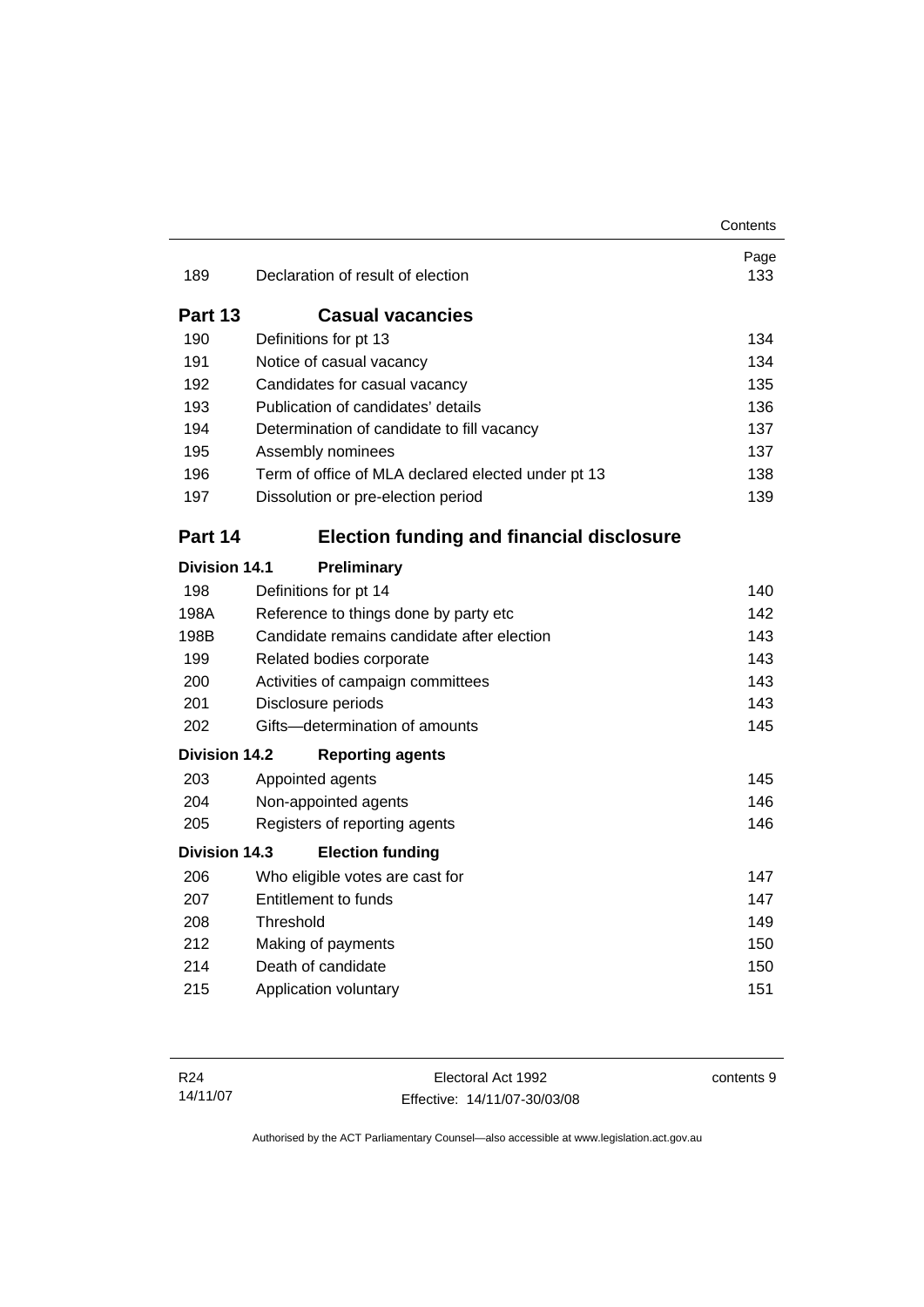#### **Contents**

|                      |                                                                 | Page            |
|----------------------|-----------------------------------------------------------------|-----------------|
| Division 14.4        | Disclosure of donations                                         |                 |
| 216                  | Meaning of defined details for div 14.4                         | 151<br>152      |
| 217                  | Disclosure of gifts                                             |                 |
| 218                  | Disclosure of gifts-non-party groups                            | 152             |
| 218A                 | Certain loans not to be received                                | 153             |
| 219                  | Nil returns                                                     | 155             |
| 220                  | Disclosure of gifts by persons incurring political expenditure  | 156             |
| 221                  | Donations to non-party groups and candidates                    | 157             |
| 221A                 | Annual returns of donations                                     | 158             |
| 221B                 | Advice about obligations to make returns                        | 160             |
| 222                  | Anonymous gifts                                                 | 160             |
| <b>Division 14.5</b> | Disclosure of electoral expenditure                             |                 |
| 223                  | Definitions for div 14.5                                        | 162             |
| 224                  | Returns of electoral expenditure                                | 164             |
| 225                  | Nil returns                                                     | 164             |
| 226                  | Returns by broadcasters and publishers                          | 165             |
| 227                  | Multiple elections on same day                                  | 167             |
| <b>Division 14.6</b> | <b>Annual returns</b>                                           |                 |
| 228                  | Meaning of defined particulars for div 14.6                     | 168             |
| 230                  | Annual returns by parties and MLAs                              | 168             |
| 231                  | Periods of less than financial year                             | 170             |
| 231A                 | Returns by parties under Commonwealth Electoral Act             | 171             |
| 231B                 | Annual returns by associated entities                           | 172             |
| 231C                 | Returns by associated entities under Commonwealth Electoral Act | 173             |
| 232                  | Amounts received                                                | 173             |
| 234                  | Outstanding amounts                                             | 174             |
| 234A                 | Regulations                                                     | 174             |
| Division 14.7        | <b>Compliance</b>                                               |                 |
| 235                  | Definitions for div 14.7                                        | 175             |
| 236                  | Offences                                                        | 175             |
| 237                  | Investigation notices generally                                 | 176             |
| 237A                 | Investigation notices about associated entities                 | 178             |
| 237B                 | Investigation notice offences                                   | 180             |
| contents 10          | Electoral Act 1992                                              | R <sub>24</sub> |
|                      |                                                                 |                 |

Effective: 14/11/07-30/03/08

14/11/07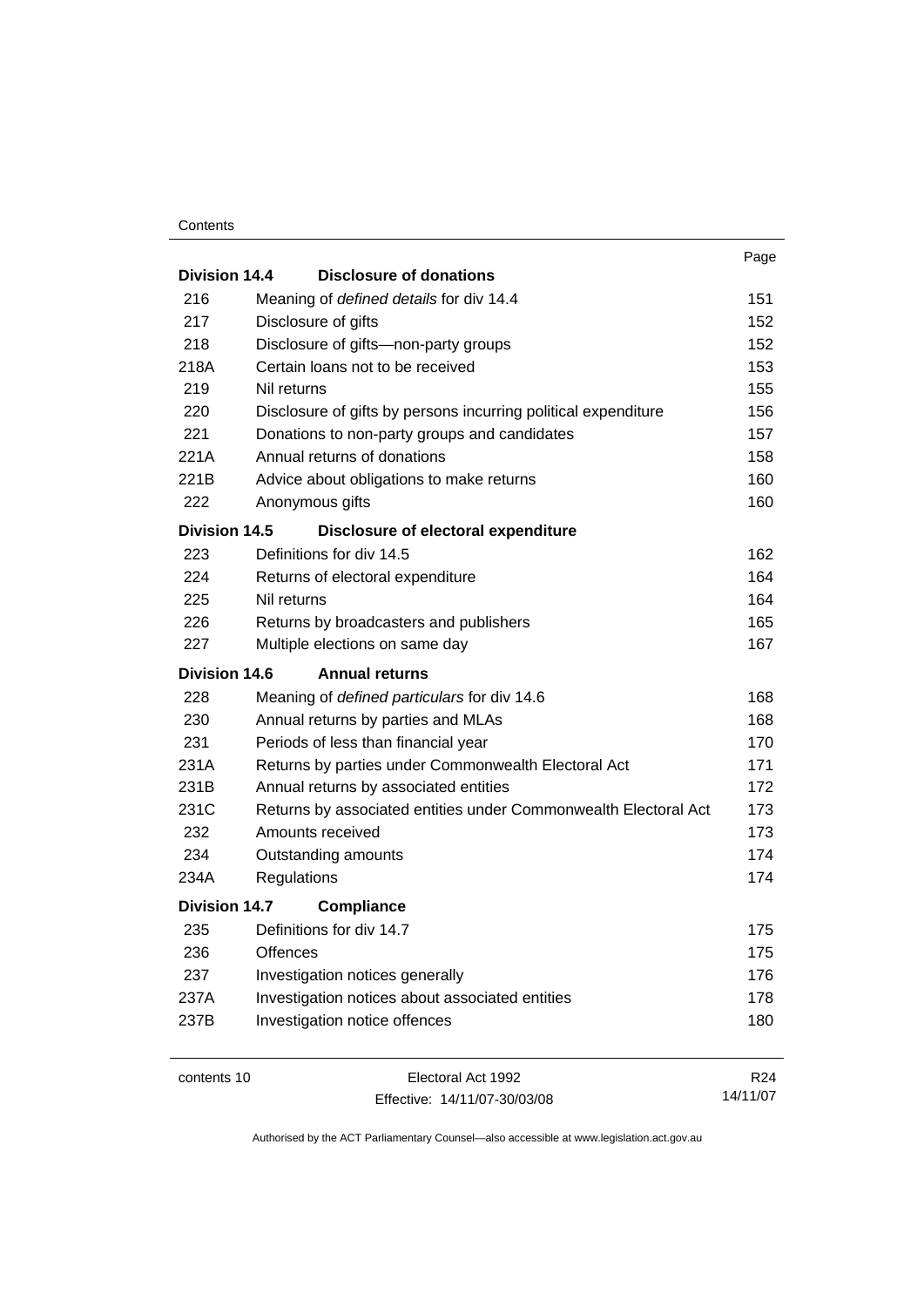|                      |                                                             | Contents    |
|----------------------|-------------------------------------------------------------|-------------|
|                      |                                                             | Page        |
| 238                  | Investigation-search warrants                               | 180         |
| 239                  | Records                                                     | 182         |
| Division 14.8        | <b>Miscellaneous</b>                                        |             |
| 240                  | Inability to complete returns                               | 183         |
| 241                  | Noncompliance with pt 14                                    | 185         |
| 242                  | Amendment of returns                                        | 185         |
| 243                  | Copies of returns to be available for public inspection     | 186         |
| Part 15              | <b>Review of decisions</b>                                  |             |
| 244                  | Definitions for pt 15                                       | 188         |
| 245                  | Reviewable decisions                                        | 188         |
| 246                  | <b>Review statements</b>                                    | 189         |
| 247                  | Review by electoral commission                              | 190         |
| 248                  | Notice of decision of the electoral commission              | 191         |
| 249                  | Review by administrative appeals tribunal                   | 192         |
| Part 16              | Disputed elections, eligibility and vacancies               |             |
| <b>Division 16.1</b> | <b>Preliminary</b>                                          |             |
| 250                  | Definitions for pt 16                                       | 193         |
| 251                  | Meaning of Speaker for pt 16                                | 194         |
| Division 16.2        | <b>Jurisdiction and powers of Supreme Court</b>             |             |
| 252                  | <b>Court of Disputed Elections</b>                          | 194         |
| 253                  | Powers of the court                                         | 195         |
| 255                  | Decisions are final                                         | 195         |
| <b>Division 16.3</b> | <b>Disputed elections</b>                                   |             |
| 256                  | Validity may be disputed after election                     | 195         |
| 257                  | Persons entitled to dispute elections                       | 196         |
| 258                  | Form of application                                         | 196         |
| 259                  | Time for filing application                                 | 196         |
| 260                  | Deposit as security for costs                               | 197         |
| 261                  | Registrar to serve copies of application on certain persons | 197         |
| 262                  | Parties to application under div 16.3                       | 197         |
| 263                  | Withdrawal and abatement of application                     | 198         |
| R <sub>24</sub>      | Electoral Act 1992                                          | contents 11 |
| 14/11/07             | Effective: 14/11/07-30/03/08                                |             |

Effective: 14/11/07-30/03/08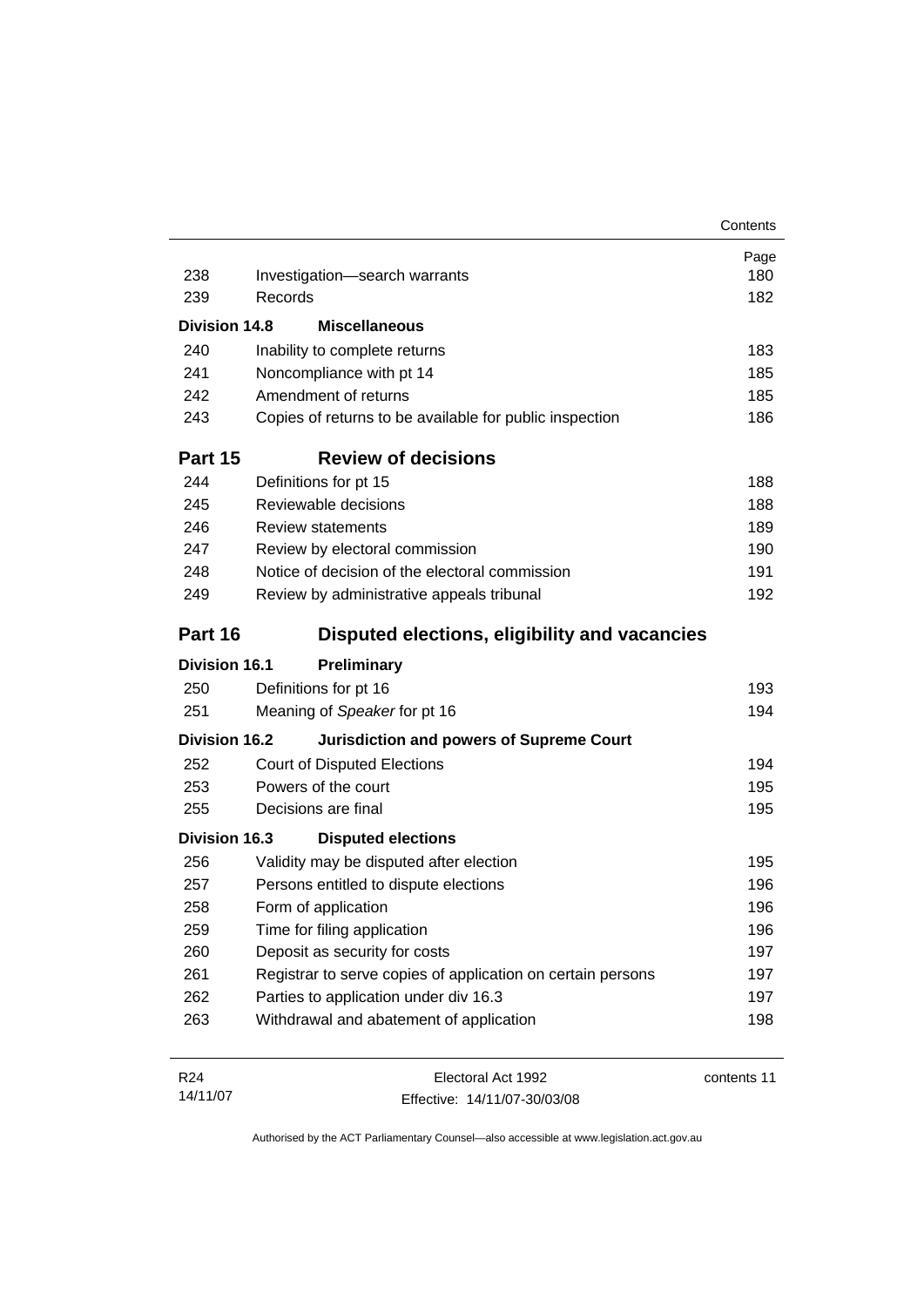#### **Contents**

|                      |                                                              | Page            |
|----------------------|--------------------------------------------------------------|-----------------|
| 264                  | Hearing of applications                                      | 200             |
| 265                  | Declarations and orders                                      | 200             |
| 266                  | Illegal practices                                            | 201             |
| 267                  | Bribery or undue influence by person elected                 | 202             |
| 268                  | Immaterial delays and errors                                 | 202             |
| 269                  | Inquiries by court                                           | 203             |
| 270                  | Rejected ballot papers                                       | 203             |
| 271                  | Evidence that persons were not permitted to vote             | 203             |
| 272                  | Inspection of electoral papers                               | 204             |
| 273                  | Commissioner not prevented from accessing documents          | 204             |
| 274                  | Registrar to serve copies of declarations on certain persons | 204             |
| 275                  | <b>Effect of declarations</b>                                | 204             |
| <b>Division 16.4</b> | <b>Eligibility and vacancies</b>                             |                 |
| 276                  | Speaker to state case                                        | 205             |
| 277                  | Parties to a referral                                        | 205             |
| 278                  | Declarations and orders                                      | 206             |
| 279                  | Registrar to serve copy of declarations on Speaker           | 206             |
| 280                  | <b>Effect of declarations</b>                                | 206             |
| <b>Division 16.5</b> | <b>Proceedings</b>                                           |                 |
| 281                  | Procedure                                                    | 207             |
| 282                  | Legal representation limited                                 | 207             |
| 283                  | Admissibility of evidence                                    | 207             |
| 284                  | Costs may be ordered against Territory                       | 208             |
| Part 17              | <b>Electoral offences</b>                                    |                 |
| <b>Division 17.1</b> | <b>Bribery and improper influence</b>                        |                 |
| 285                  | <b>Bribery</b>                                               | 209             |
| 286                  | Influencing of votes by officers                             | 210             |
| 287                  | Influencing votes of hospital and nursing home patients      | 210             |
| <b>Division 17.2</b> | <b>Protection of rights</b>                                  |                 |
| 288                  | Violence and intimidation                                    | 210             |
| 289                  | Discrimination on grounds of political donations             |                 |
| 290                  | Employees' right to leave of absence for voting              | 211             |
| contents 12          | Electoral Act 1992                                           | R <sub>24</sub> |
|                      | Effective: 14/11/07-30/03/08                                 | 14/11/07        |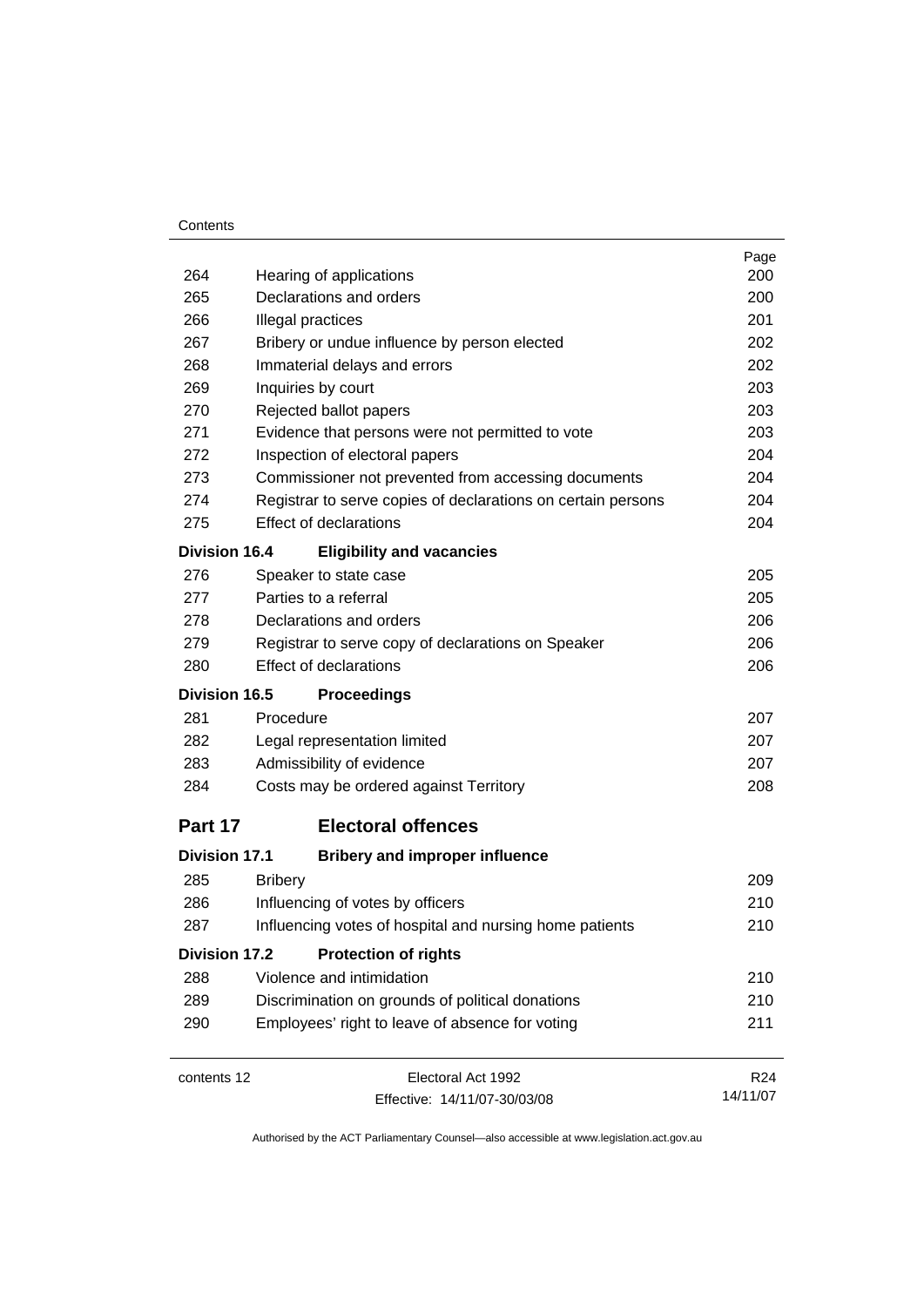| Division 17.3        | <b>Campaigning offences</b>                                                            | Page        |
|----------------------|----------------------------------------------------------------------------------------|-------------|
|                      |                                                                                        |             |
|                      |                                                                                        |             |
| 291                  | Definitions for div 17.3                                                               | 212         |
| 292                  | Dissemination of electoral matter—authorisers and authors                              | 212         |
| 293                  | Dissemination of electoral matter-letters to the editor                                | 213         |
| 294                  | Dissemination of electoral matter-newspaper and periodical reportage<br>and commentary | 214         |
| 295                  | Exemptions for dissemination of electoral matter on certain items                      | 214         |
| 296                  | Advertorials                                                                           | 215         |
| 297                  | Misleading or deceptive electoral matter                                               | 216         |
| 298                  | Inducement to illegal voting-representations of ballot papers                          | 216         |
| 299                  | Graffiti                                                                               | 216         |
| 300                  | Defamation of candidates                                                               | 217         |
| 301                  | Publication of statements about candidates                                             | 218         |
| 302                  | Disruption of election meetings                                                        | 218         |
| 303                  | Canvassing within 100m of polling places                                               | 219         |
| 304                  | Badges and emblems in polling places                                                   | 221         |
| 305                  | How-to-vote material in polling places                                                 | 221         |
| 306                  | Evidence of authorisation of electoral matter                                          | 221         |
| Division 17.4        | <b>Electronic voting offences</b>                                                      |             |
| 306A                 | Interfering with electronic voting devices etc                                         | 222         |
| 306B                 | Interfering with electronic counting devices etc                                       | 222         |
| Division 17.5        | <b>Voting fraud</b>                                                                    |             |
| 307                  | Voting fraud                                                                           | 222         |
| <b>Division 17.6</b> | <b>Electoral papers</b>                                                                |             |
| 310                  | Electoral papers-forfeiture                                                            | 223         |
| 311                  | Electoral papers-unauthorised possession                                               | 223         |
| 313                  | Electoral papers-defacement etc                                                        | 224         |
| 314                  | Electoral papers-signatures                                                            | 224         |
| 315                  | Electoral papers-witnesses                                                             | 224         |
| <b>Division 17.7</b> | <b>Official functions</b>                                                              |             |
| 316                  | Improper influence—members of electoral commission etc                                 | 225         |
| 317                  | Unauthorised actions by officers                                                       | 226         |
| 318                  | Identification of voters and votes                                                     | 226         |
| R <sub>24</sub>      | Electoral Act 1992                                                                     | contents 13 |

Effective: 14/11/07-30/03/08

14/11/07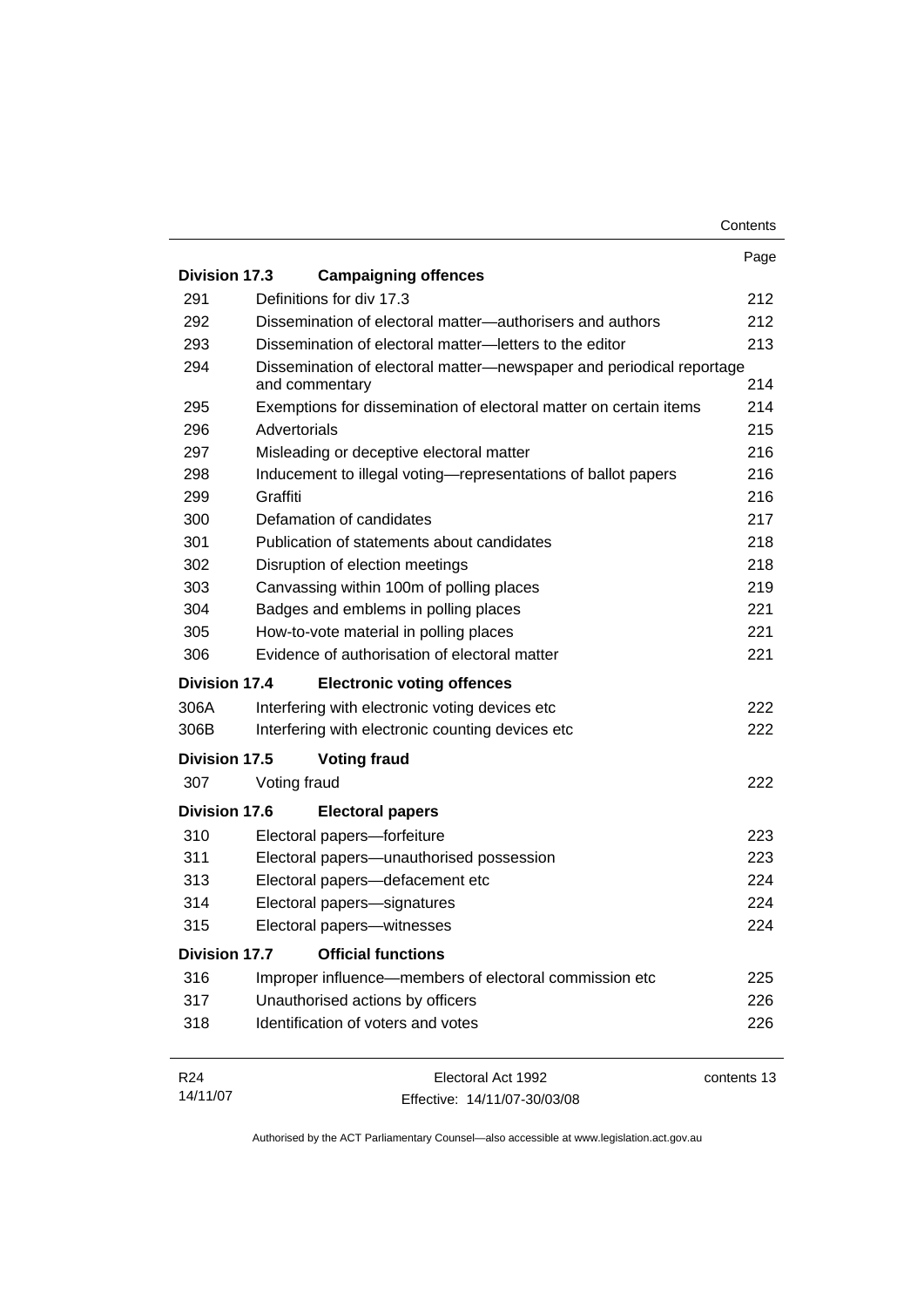#### **Contents**

| 319                  | Responses to official questions                                   | Page<br>227 |  |  |
|----------------------|-------------------------------------------------------------------|-------------|--|--|
| 320                  | Control of behaviour at voting centres                            |             |  |  |
|                      | 227                                                               |             |  |  |
| Part 18              | <b>Enforcement proceedings</b>                                    |             |  |  |
| <b>Division 18.1</b> | <b>Injunctions</b>                                                |             |  |  |
| 321                  | Restraining conduct                                               | 229         |  |  |
| 322                  | Requiring things to be done<br>230                                |             |  |  |
| 323                  | Commissioner not required to give undertakings as to damages      | 230         |  |  |
| 324                  | Powers of the court                                               | 230         |  |  |
| <b>Division 18.2</b> | <b>Prosecutions</b>                                               |             |  |  |
| 325                  | Investigation of complaints                                       | 231         |  |  |
| 326                  | Commissioner may prosecute enrolment and voting offences          | 231         |  |  |
| 327                  | Service of certain process by mail                                | 231         |  |  |
| Part 19              | <b>Miscellaneous</b>                                              |             |  |  |
|                      |                                                                   |             |  |  |
| 328                  | Extension of time for acts by officers                            | 232         |  |  |
| 329                  | Restrictions on sending completed ballot and voting papers by fax | 232         |  |  |
| 330                  | Forms-provision and assistance                                    | 232         |  |  |
| 332                  | Correcting delays, errors and omissions                           | 233         |  |  |
| 333                  | Voting statistics to be published                                 | 233         |  |  |
| 334                  | Collecting further statistical information                        | 233         |  |  |
| 335                  | Storage and destruction of electoral papers                       | 234         |  |  |
| 336                  | Administrative arrangements with Commonwealth and States          | 234         |  |  |
| 337                  | Evidentiary certificates                                          | 235         |  |  |
| 338                  | Acts and omissions of representatives                             | 236         |  |  |
| 340                  | Chief executive to provide assistance etc                         | 237         |  |  |
| 340A                 | Approved forms                                                    | 237         |  |  |
| 341                  | Regulation-making power                                           | 237         |  |  |

contents 14 Electoral Act 1992 Effective: 14/11/07-30/03/08

R24 14/11/07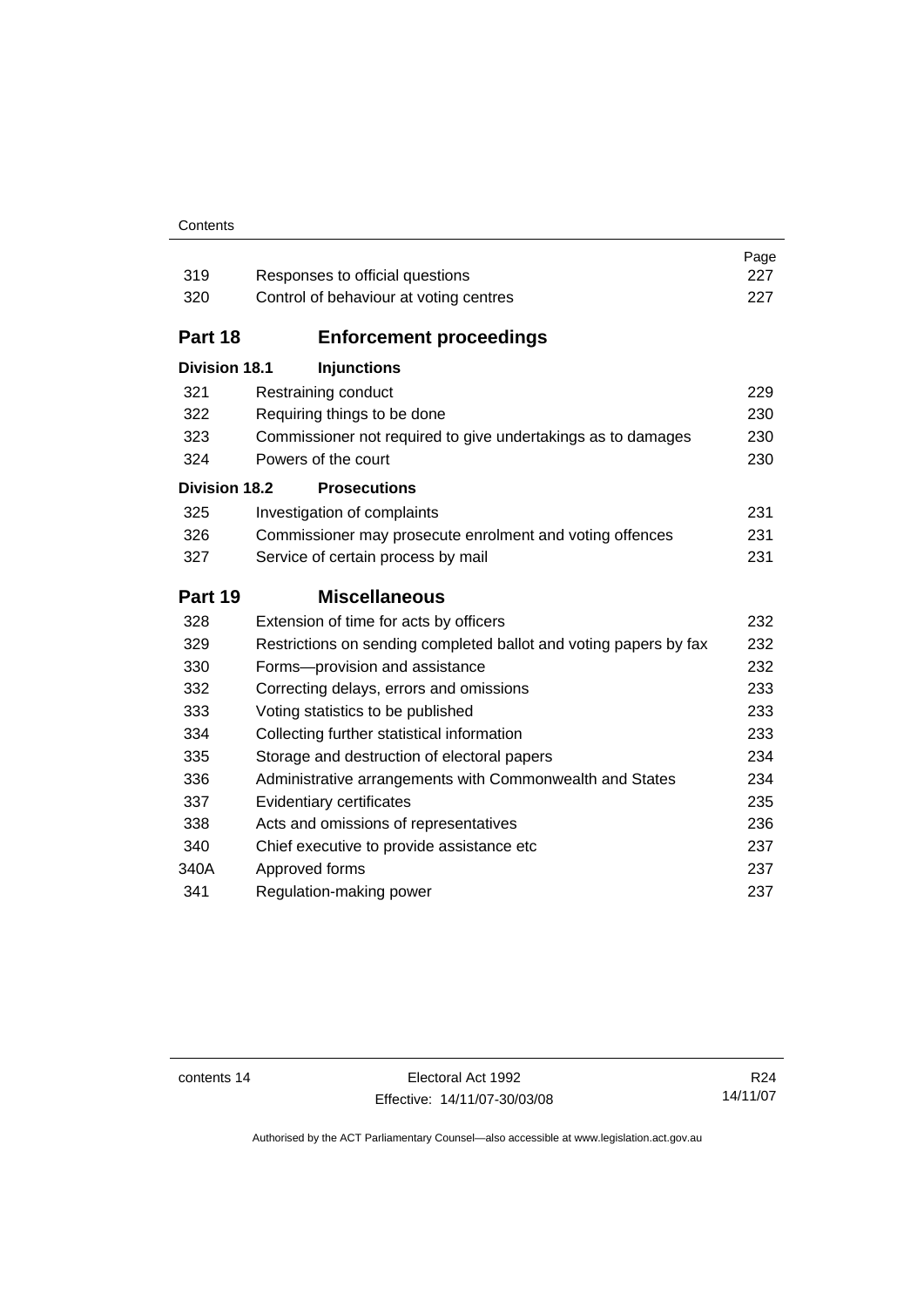|                   |                                                                           |                                                             | Contents    |
|-------------------|---------------------------------------------------------------------------|-------------------------------------------------------------|-------------|
| <b>Schedule 1</b> |                                                                           | Form of ballot paper                                        | Page<br>238 |
|                   | <b>Schedule 2</b><br><b>Ballot papers—printing of names and collation</b> |                                                             | 239         |
| <b>Schedule 3</b> |                                                                           | <b>Preliminary scrutiny of declaration voting</b><br>papers | 253         |
| <b>Schedule 4</b> |                                                                           | <b>Ascertaining result of poll</b>                          | 257         |
| <b>Part 4.1</b>   |                                                                           | Preliminary                                                 | 257         |
| 1                 |                                                                           | Interpretation for sch 4                                    | 257         |
| $\overline{2}$    |                                                                           | Disregarding preferences                                    | 259         |
| <b>Part 4.2</b>   |                                                                           | <b>General</b>                                              | 260         |
| 3                 |                                                                           | First preferences                                           | 260         |
| 4                 | Scrutiny to cease                                                         |                                                             | 260         |
| 5                 |                                                                           | Scrutiny to continue                                        | 260         |
| 6                 |                                                                           | Surplus votes                                               | 261         |
| $\overline{7}$    |                                                                           | More than 1 surplus                                         | 261         |
| 8                 |                                                                           | <b>Exclusion of candidates</b>                              | 263         |
| 9                 |                                                                           | Votes of excluded candidates                                | 264         |
| 10                |                                                                           | Setting aside ballot papers                                 | 264         |
| <b>Part 4.3</b>   |                                                                           | <b>Casual vacancies</b>                                     | 265         |
| 11                | Application                                                               |                                                             | 265         |
| 12                | Quota                                                                     |                                                             | 265         |
| 13                |                                                                           | <b>Transfer value</b>                                       | 265         |
| 14                |                                                                           | Recount-first count                                         | 267         |
| 15                |                                                                           | Recount-continuation                                        | 267         |
| 16                |                                                                           | Successful candidate is dead                                | 268         |
| 17                |                                                                           | Multiple vacancies                                          | 268         |
| <b>Part 4.4</b>   |                                                                           | Deceased successful candidates                              | 270         |
| 18                |                                                                           | Application of pt 4.3                                       | 270         |
| 19                |                                                                           | Multiple deaths                                             | 270         |
| R <sub>24</sub>   |                                                                           | Electoral Act 1992                                          | contents 15 |

| 14/11/07 | Effective: 14/11/07-30/03/08 |
|----------|------------------------------|
|          |                              |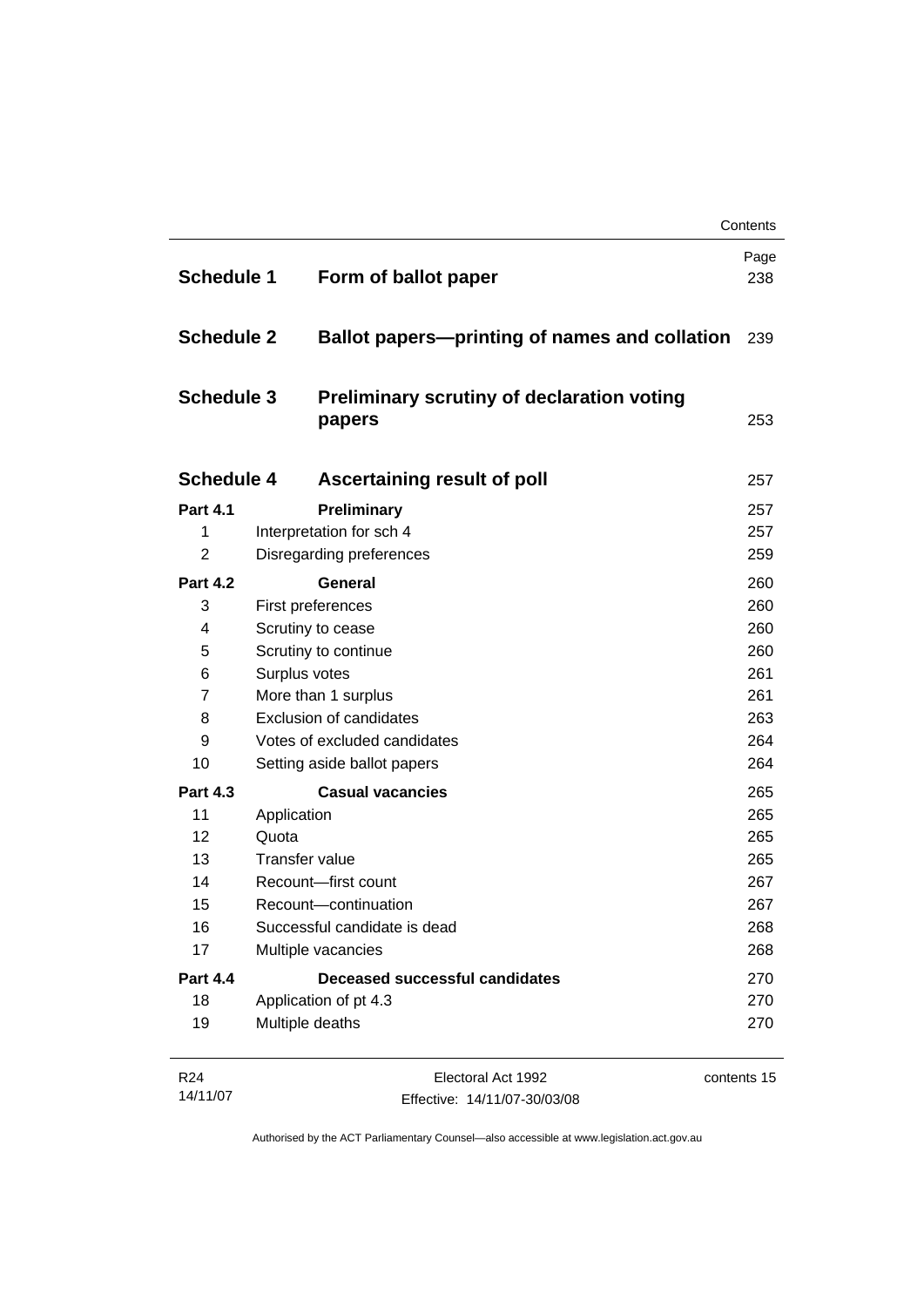#### **Contents**

# **Dictionary** [271](#page-288-0)

#### **Endnotes**

|   | About the endnotes     | 282 |
|---|------------------------|-----|
| 2 | Abbreviation key       | 282 |
| 3 | Legislation history    | 283 |
| 4 | Amendment history      | 288 |
| 5 | Earlier republications | 337 |
| 6 | Renumbered provisions  | 338 |
|   | Uncommenced amendments | 339 |

contents 16 Electoral Act 1992 Effective: 14/11/07-30/03/08

R24 14/11/07

Page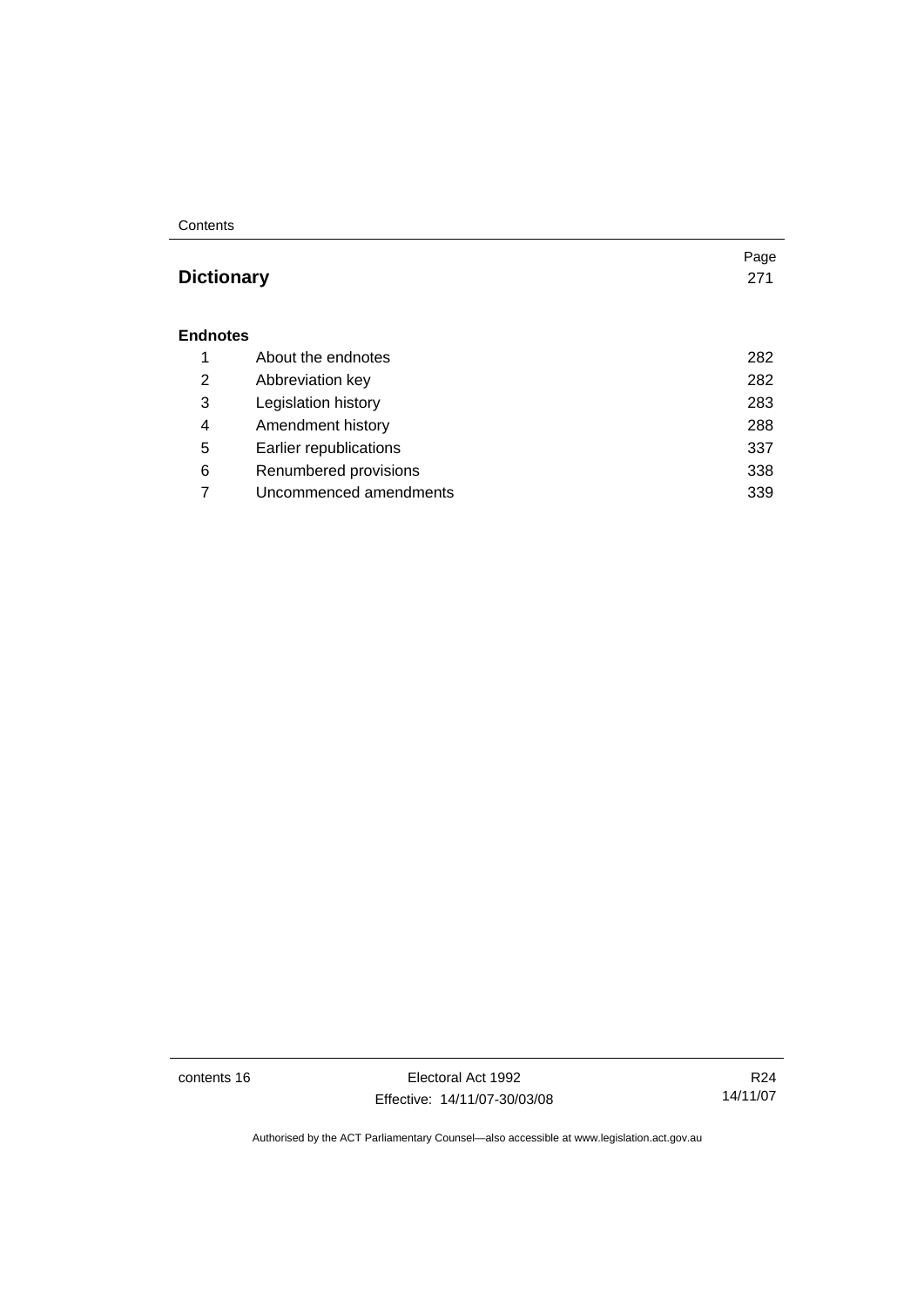<span id="page-18-0"></span>

# **Electoral Act 1992**

An Act to provide for elections of members of the Legislative Assembly and related matters

R24 14/11/07

l

Electoral Act 1992 Effective: 14/11/07-30/03/08 page 1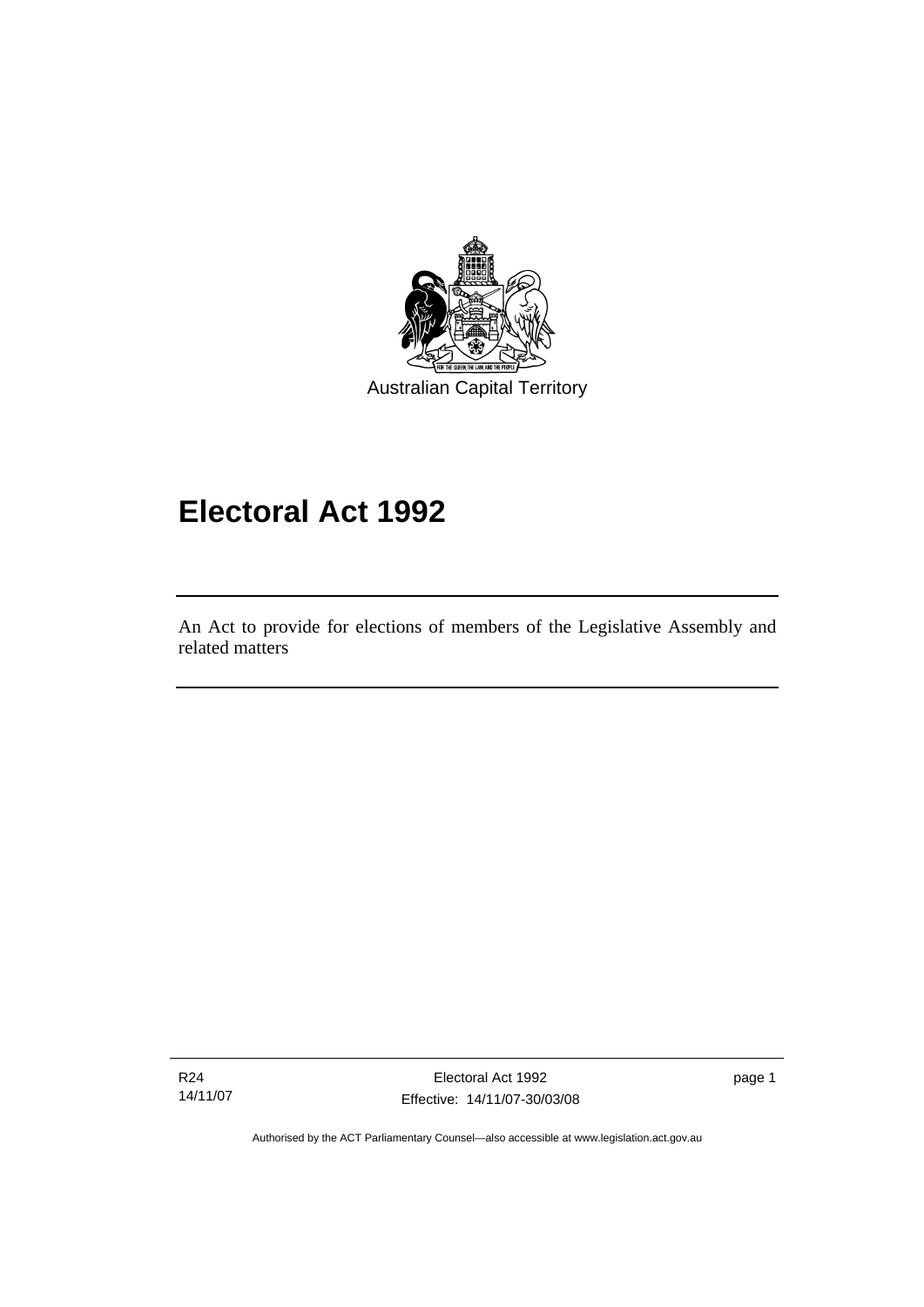### <span id="page-19-0"></span>**Preamble**

- 1 On 15 February 1992 a referendum was held to enable the electors of the Territory to choose which of 2 voting systems is to be used at future elections for the Legislative Assembly.
- 2 The electors chose the proportional representation (Hare-Clark) system as outlined in the Referendum Options Description Sheet set out in the *Australian Capital Territory (Electoral) Act 1988* (Cwlth), schedule 3.
- 3 The electoral system chosen by the electors includes the system of rotation of the positions of candidates' names on ballot papers known as the Robson Rotation.
- 4 The Legislative Assembly wishes to enact legislation to implement the electoral system chosen by the electors as soon as it is convenient to do so.

The Legislative Assembly for the Australian Capital Territory therefore enacts as follows:

R24 14/11/07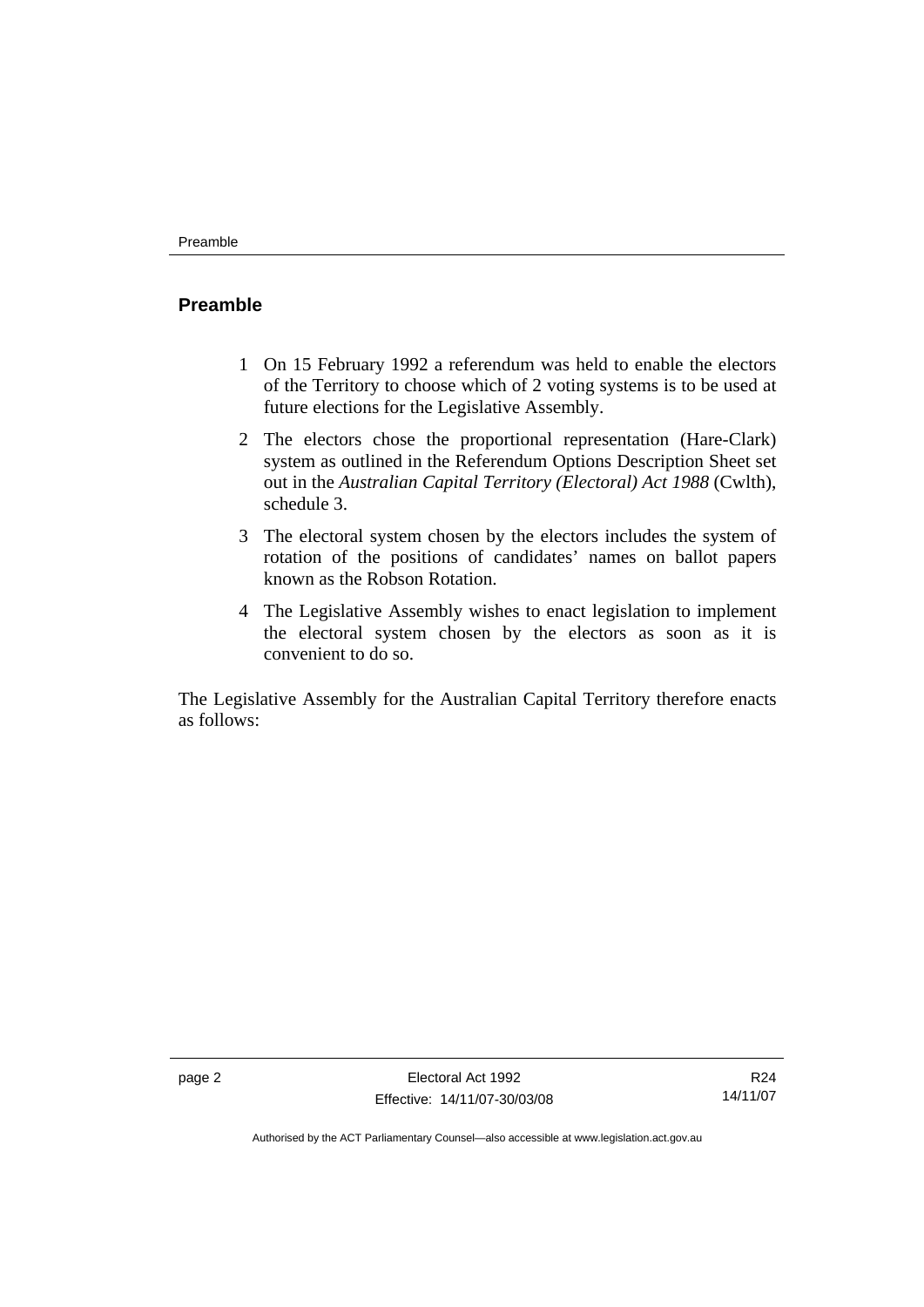# <span id="page-20-0"></span>**Part 1** Preliminary

### **1 Name of Act**

This Act is the *Electoral Act 1992*.

### **3 Dictionary**

The dictionary at the end of this Act is part of this Act.

*Note 1* The dictionary at the end of this Act defines certain words and expressions used in this Act, and includes references (*signpost definitions*) to other words and expressions defined elsewhere in this Act or in other legislation.

> For example, the signpost definition '*electoral matter*—see section 4 (Meaning of *electoral matter*).' means that the expression 'electoral matter' is defined in that section and the definition applies to the entire Act.

*Note 2* A definition in the dictionary (including a signpost definition) applies to the entire Act unless the definition, or another provision of the Act, provides otherwise or the contrary intention otherwise appears (see *Legislation Act 2001*, s 155 and s 156 (1)).

### **3A Offences against Act—application of Criminal Code etc**

Other legislation applies in relation to offences against this Act.

*Note 1 Criminal Code*

The Criminal Code, ch 2 applies to the following offences against this Act (see Code, pt 2.1):

section 143

page 3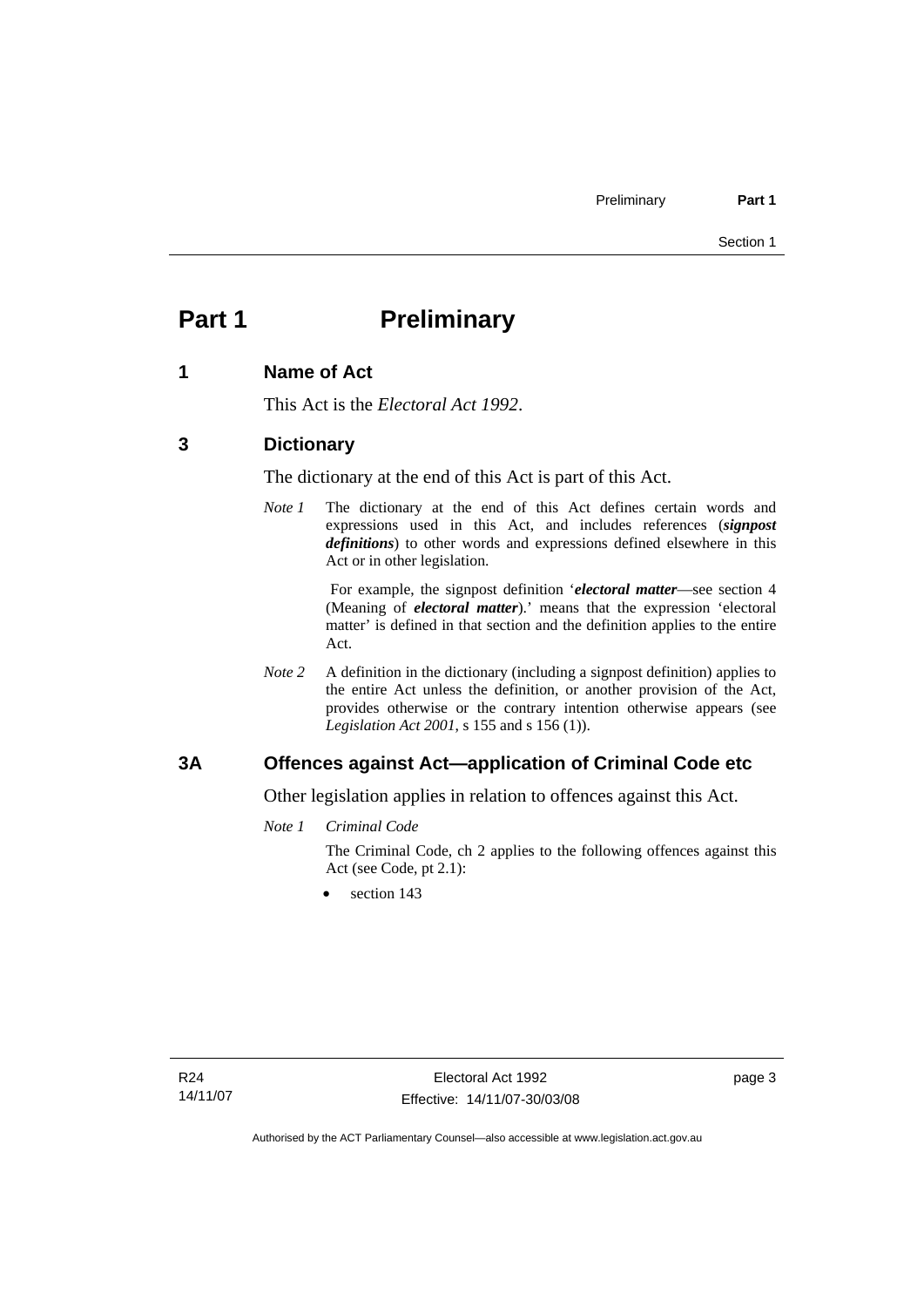#### <span id="page-21-0"></span>**Part 1** Preliminary

Section 4

The chapter sets out the general principles of criminal responsibility (including burdens of proof and general defences), and defines terms used for offences to which the Code applies (eg *conduct*, *intention*, *recklessness* and *strict liability*).

*Note 2 Penalty units* 

The Legislation Act, s 133 deals with the meaning of offence penalties that are expressed in penalty units.

#### **4 Meaning of** *electoral matter*

- (1) In this Act, *electoral matter* is matter, in printed or electronic form, that is intended or likely to affect voting at an election.
- (2) Without limiting subsection (1), matter is taken to be intended or likely to affect voting at an election if it contains an express or implicit reference to, or comment on—
	- (a) the election; or
	- (b) the performance of the Government or Opposition, or a previous Government or Opposition; or
	- (c) the performance of an MLA or former MLA; or
	- (d) the performance of a political party, candidate or group of candidates in the election; or
	- (e) an issue submitted to, or otherwise before, the electors in relation to the election.

#### **4A Meaning of** *available for public inspection*

If a provision of this Act requires the commissioner to make a document, a copy of a document or a register available for public inspection, the commissioner must make the document, a copy or register available for inspection by members of the public at the commissioner's office during ordinary business hours.

R24 14/11/07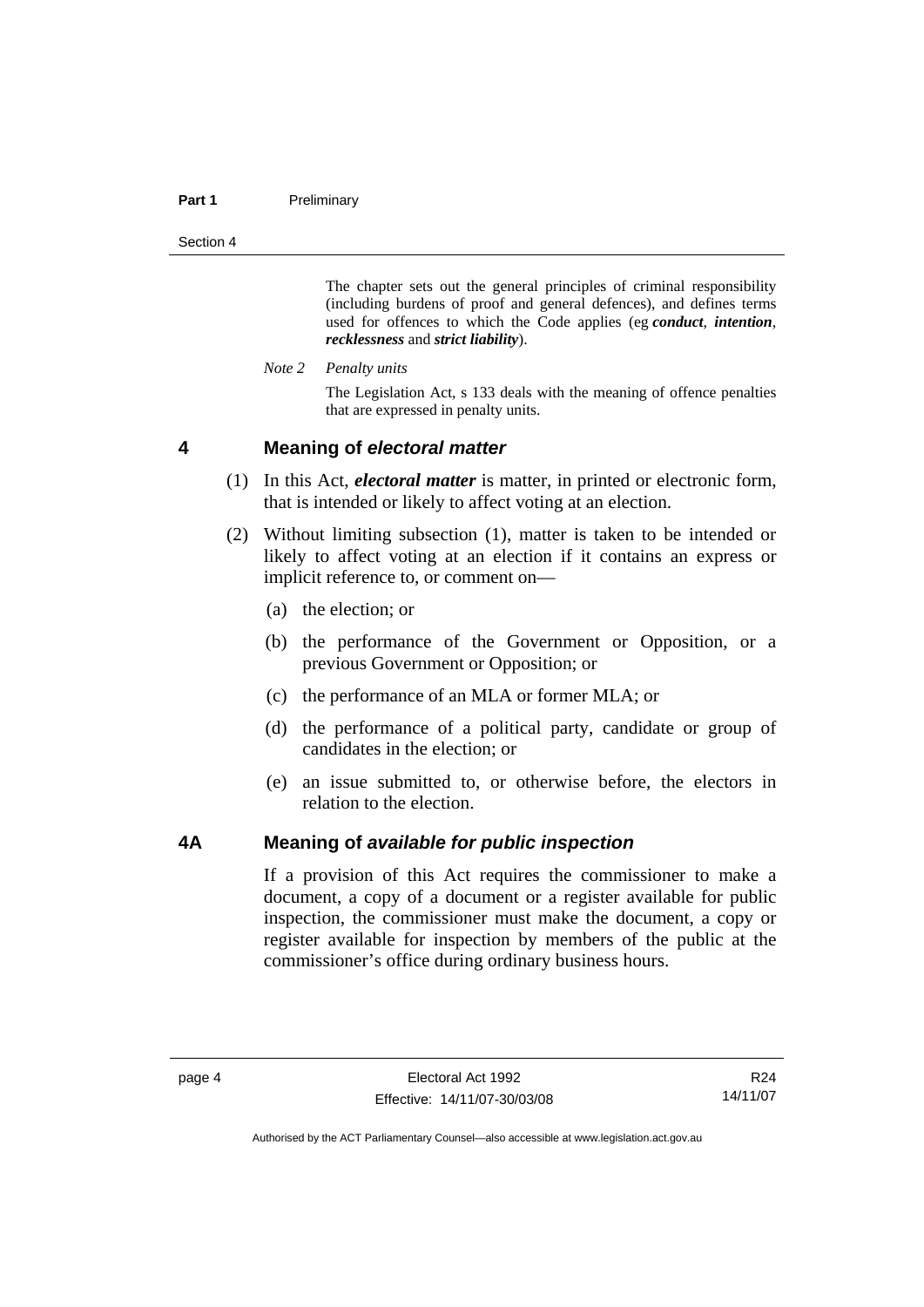# <span id="page-22-0"></span>**Part 2 Australian Capital Territory Electoral Commission**

# **Division 2.1 Establishment, functions and powers of electoral commission**

# **5 Establishment**

The Australian Capital Territory Electoral Commission is established.

# **6 Constitution of commission**

The electoral commission consists of—

- (a) the chairperson; and
- (b) the commissioner; and
- (c) 1 other member.

# **7 Functions of electoral commission**

- (1) The electoral commission has the following functions:
	- (a) to advise the Minister on matters relating to elections;
	- (b) to consider, and report to the Minister on, matters relating to elections referred to it by the Minister;
	- (c) to promote public awareness of matters relating to elections and the Assembly by conducting education and information programs and by any other means it chooses;
	- (d) to provide information and advice on matters relating to elections to the Assembly, the Executive, the head of any administrative unit of the public service, Territory authorities, political parties, MLAs and candidates at elections;

page 5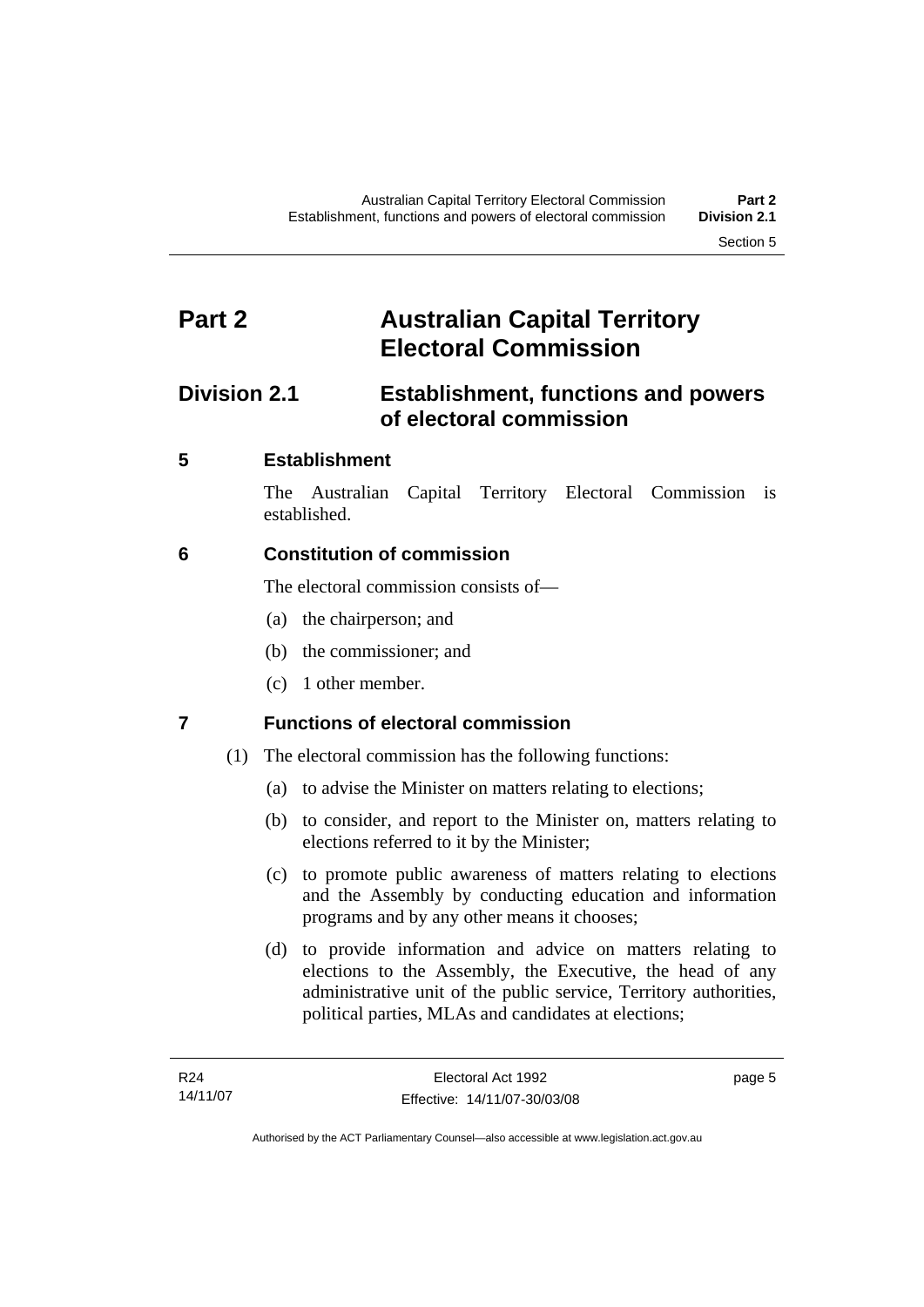- <span id="page-23-0"></span> (e) to conduct and promote research into matters relating to elections or other matters relating to its functions;
- (f) to publish material on matters relating to its functions;
- (g) to provide, on payment of the determined fee (if any), goods and services to persons or organisations, to the extent that it is able to do so by using information or material in its possession or expertise acquired in the exercise of its functions;
- (h) to conduct ballots for prescribed persons and organisations;
- (i) to exercise any other function given to it under this Act or another Territory law.
- *Note* A provision of a law that gives an entity (including a person) a function also gives the entity powers necessary and convenient to exercise the function (see *Legislation Act 2001*, s 196 and dict, pt 1, def of *entity*).
- (2) The commission may exercise any of its functions under subsection (1) (a) to (f) in conjunction with the Australian Electoral Commission.
- (3) In this section:

*election* includes a referendum and any other ballot.

#### **8 Determination of fees**

- (1) The electoral commission may, in writing, determine fees for this Act.
	- *Note* The *Legislation Act 2001* contains provisions about the making of determinations and regulations relating to fees (see pt 6.3).
- (2) A determination is a disallowable instrument.
	- *Note* A disallowable instrument must be notified, and presented to the Legislative Assembly, under the *Legislation Act 2001*.

R24 14/11/07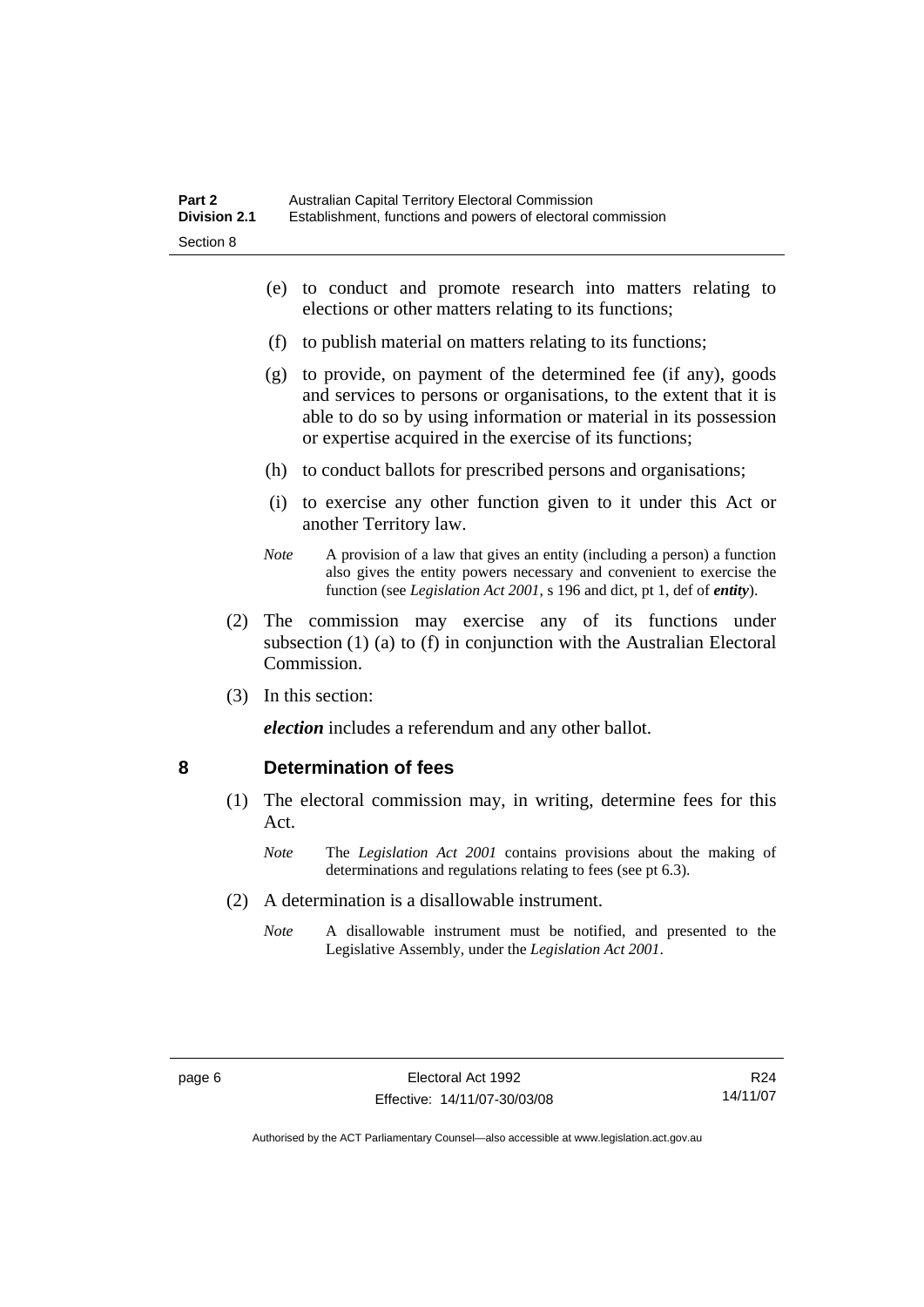#### <span id="page-24-0"></span>**10 Electoral commission's annual report**

The electoral commission is a public authority for the *Annual Reports (Government Agencies) Act 2004*.

#### **10A Special reports by electoral commission**

- (1) The electoral commission may give to the Minister a report on anything relating to elections, referendums or other ballots.
- (2) If the Minister receives a report that is expressed to be given to the Minister under subsection (1), the Minister must present a copy of the report to the Legislative Assembly within 6 sitting days after the day the Minister receives it.

# **Division 2.2 Members of electoral commission**

#### **11 Meaning of** *member* **for div 2.2**

In this division:

*member* means a member of the electoral commission, other than the commissioner.

### **12 Appointment of members**

- (1) The Executive may appoint the members.
	- *Note* For the making of appointments (including acting appointments), see the Legislation Act, pt 19.3.
- (2) An appointment is a disallowable instrument.
	- *Note* A disallowable instrument must be notified, and presented to the Legislative Assembly, under the Legislation Act.
- (3) Before a person is appointed as a member, the Minister must consult the following people about the proposed appointment:
	- (a) the leader of each political party represented in the Legislative Assembly;

page 7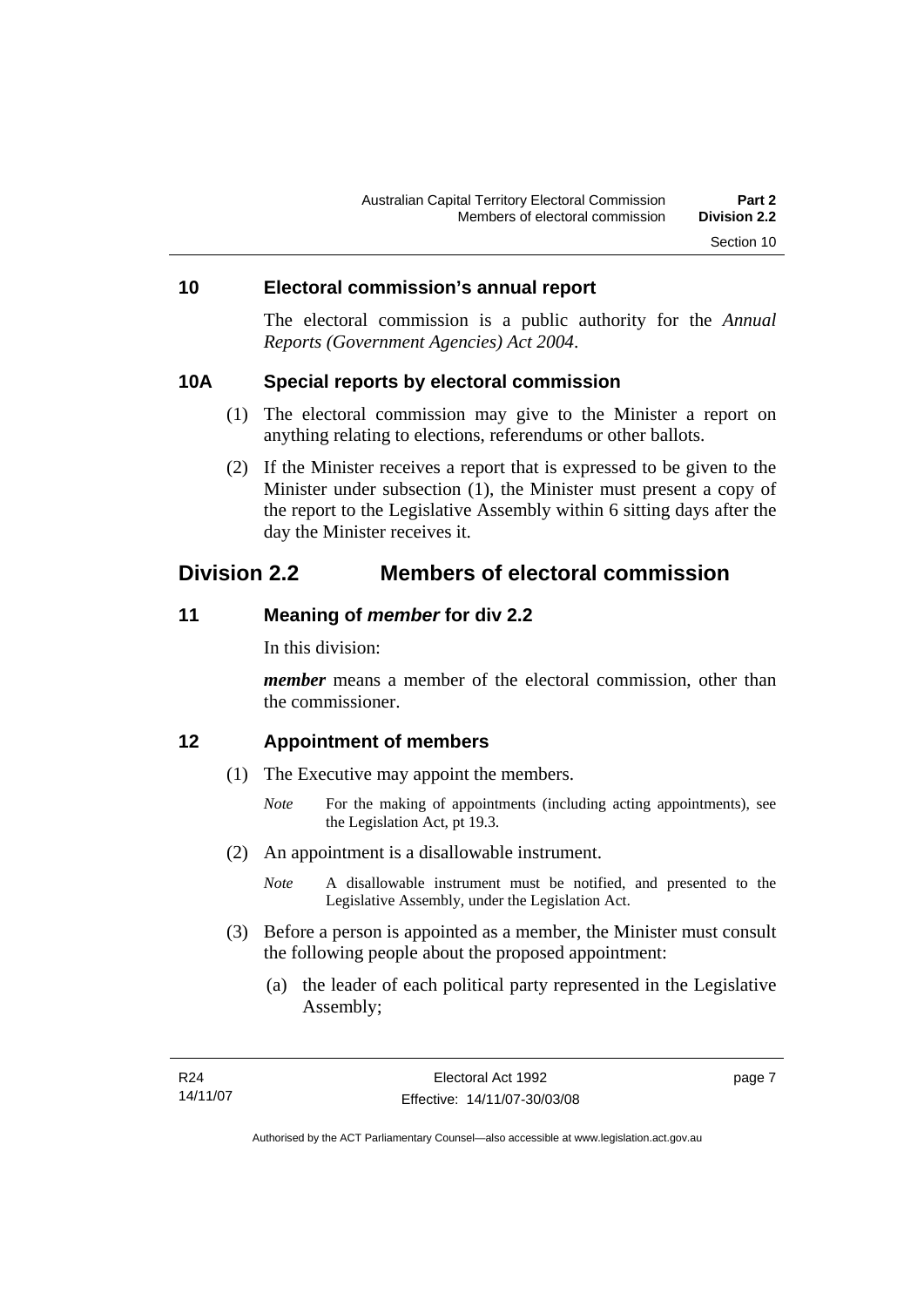<span id="page-25-0"></span> (b) each member of the Legislative Assembly who is not a member of a political party represented in the Legislative Assembly.

### **12A Eligibility for appointment as member**

The Executive must not appoint a person as a member if the person—

- (a) is or has, in the 10 years immediately before the day of the proposed appointment, been a member of—
	- (i) the Legislative Assembly; or
	- (ii) the Parliament of the Commonwealth; or
	- (iii) the legislature of a State or another Territory; or
- (b) is or has, in the 5 years immediately before the day of the proposed appointment, been a member of—
	- (i) a registered party; or
	- (ii) a political party registered under a law of the Commonwealth, a State or another Territory; or
	- (iii) a political party.

#### **12B Eligibility for appointment as chairperson**

- (1) The Executive may appoint a person as the chairperson of the electoral commission only if the person—
	- (a) is or has been a judge; or
	- (b) has been a justice of the High Court; or
	- (c) has been a chief executive of an administrative unit; or
	- (d) has been a chief executive officer (however described) of a territory instrumentality; or
	- (e) has been a statutory office-holder; or

page 8 Electoral Act 1992 Effective: 14/11/07-30/03/08 R24 14/11/07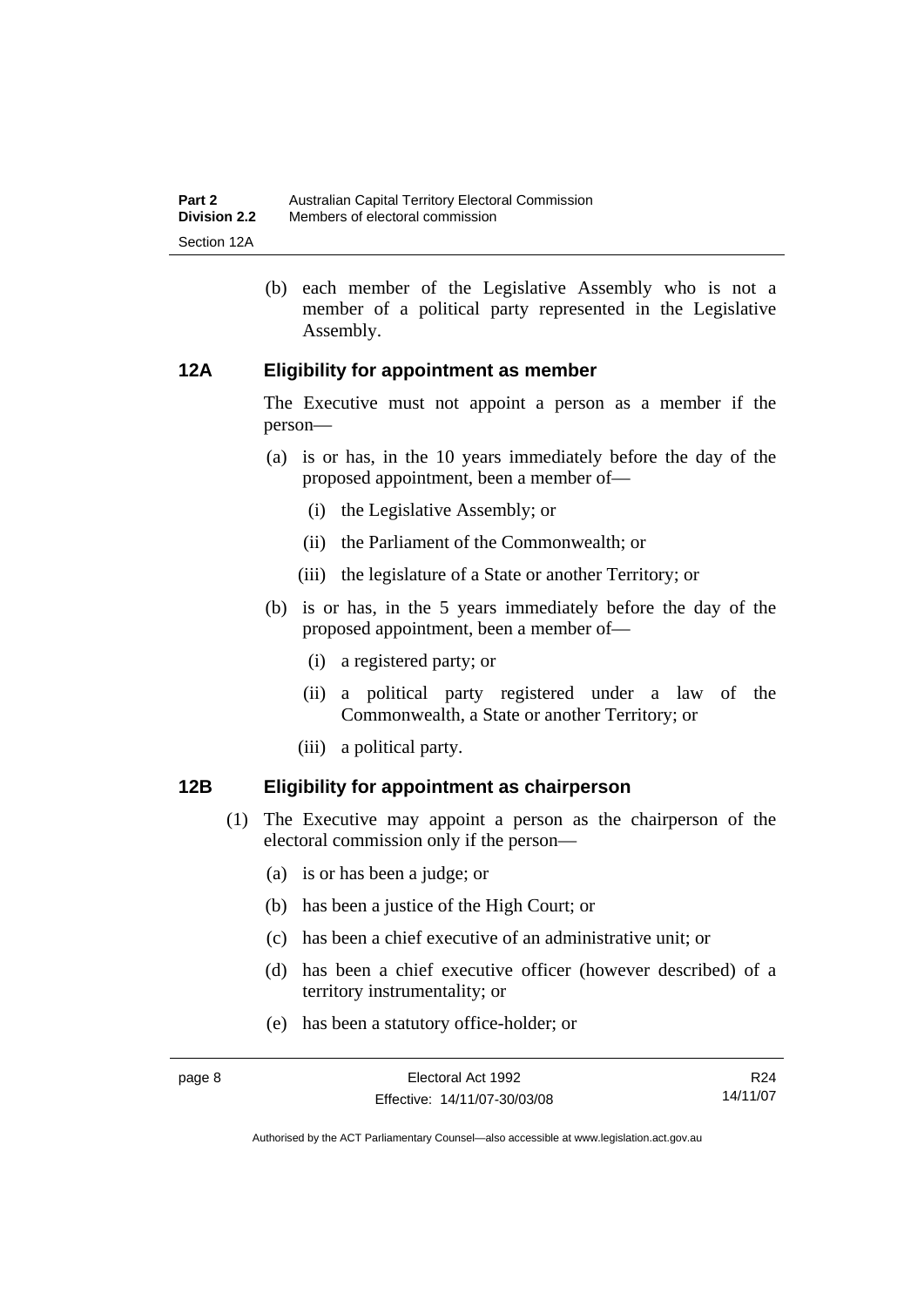- (f) has been a Commonwealth agency head; or
- (g) has been a member of—
	- (i) the electoral commission; or
	- (ii) an authority of the Commonwealth, a State or another Territory that the Executive is satisfied corresponds to the electoral commission; or
- (h) is a person who—
	- (i) is a lawyer; and
	- (ii) has been a lawyer for at least 5 years; and
	- (iii) the Executive is satisfied has held a senior position in the legal profession; or
- (i) is a person who the Executive is satisfied—
	- (i) has held, for at least 5 years, a senior position—
		- (A) as an academic; or
		- (B) in business; or
		- (C) in a profession; and
	- (ii) has the knowledge and experience to exercise the functions of chairperson.
- (2) In this section:

*Commonwealth agency head* means an agency head under the *Public Service Act 1999* (Cwlth), section 7 (Interpretation).

- *Note* The *Public Service Act 1999* (Cwlth), s 7, defines *agency head* as—
	- (a) the secretary of a department; or
	- (b) the head of an executive agency; or
	- (c) the head of a statutory agency.

page 9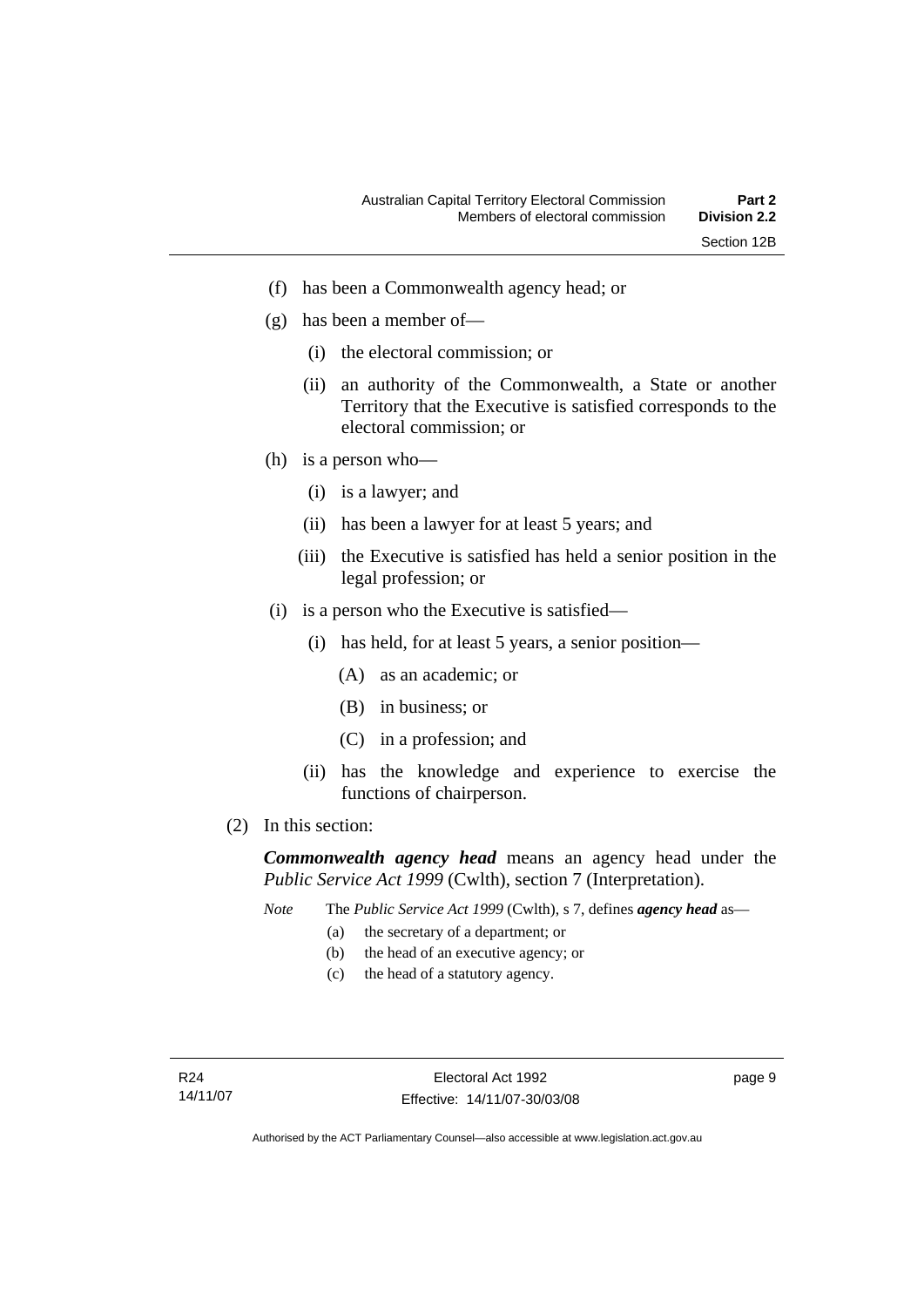### <span id="page-27-0"></span>**13 Term of appointment of members**

A member must be appointed for a term of not longer than 5 years.

*Note* A person may be reappointed to a position if the person is eligible to be appointed to the position (see *Legislation Act 2001*, s 208 and dict, pt 1, def of *appoint*).

### **14 Conditions of appointment of members generally**

A member holds the position on the conditions not provided by this Act or another Territory law that are decided by the Minister.

#### **15 Leave of absence**

The Minister may grant a member leave of absence on the terms and conditions about remuneration and otherwise that the Minister determines.

### **17 Suspension or ending of appointment of members**

- (1) The Executive may suspend a member from duty for misbehaviour or physical or mental incapacity.
- (2) On the first sitting day after the day when a member is suspended, the Minister shall present a statement of the reasons for the suspension to the Legislative Assembly.
- (3) If, within 7 sitting days after a statement is presented in accordance with subsection (2), the Legislative Assembly passes a resolution requiring the Executive to end the appointment of the member to whom the statement relates, the Executive shall end the appointment of that member.
- $(4)$  If—
	- (a) the Minister does not present a statement in accordance with subsection (2); or

R24 14/11/07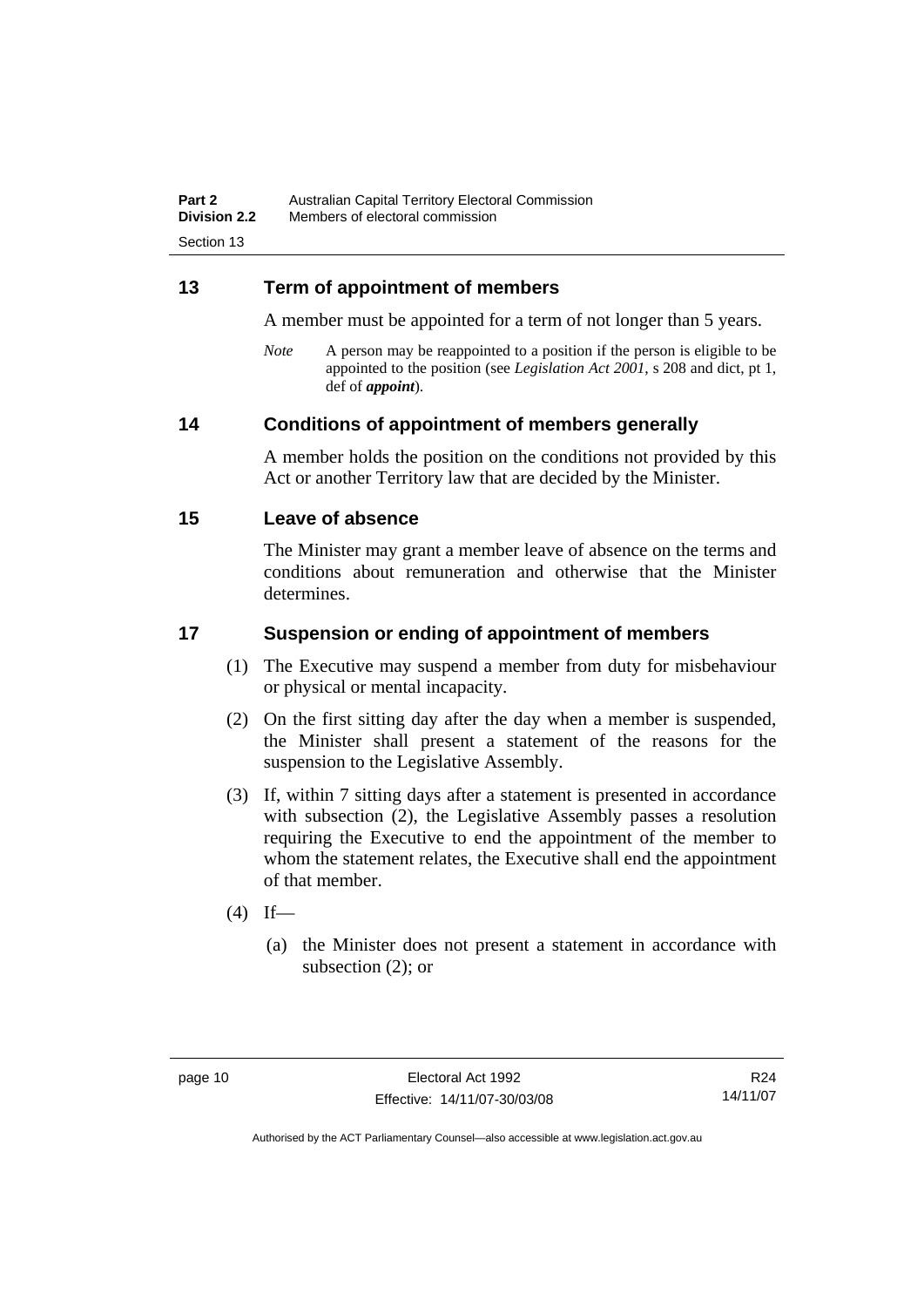<span id="page-28-0"></span> (b) the Legislative Assembly does not pass a resolution in accordance with subsection (3);

the member who is suspended shall resume his or her duties.

- (5) A member who is suspended from duty is entitled to be paid remuneration and allowances as a member during the suspension.
- (6) The Executive shall end the appointment of a member if the member—
	- (a) is absent without leave granted under section 15 from 3 consecutive meetings of the electoral commission; or
	- (b) contravenes section 21 without reasonable excuse; or
	- (c) is convicted of an offence in Australia or elsewhere punishable by imprisonment for 12 months or longer.
	- *Note* A member's appointment also ends if the member resigns (see *Legislation Act 2001*, s 210).

# **Division 2.3 Meetings**

# **19 Procedure**

- (1) The chairperson may call a meeting of the electoral commission.
- (2) The chairperson shall call the meetings of the electoral commission necessary for the efficient conduct of its functions.
- (3) At a meeting, 2 members constitute a quorum.
- (4) The chairperson shall preside at all meetings at which he or she is present.
- (5) If the chairperson is not present at a meeting, the commissioner shall preside.
- (6) Questions arising at a meeting shall be determined by a majority of the votes of the members present and voting.

page 11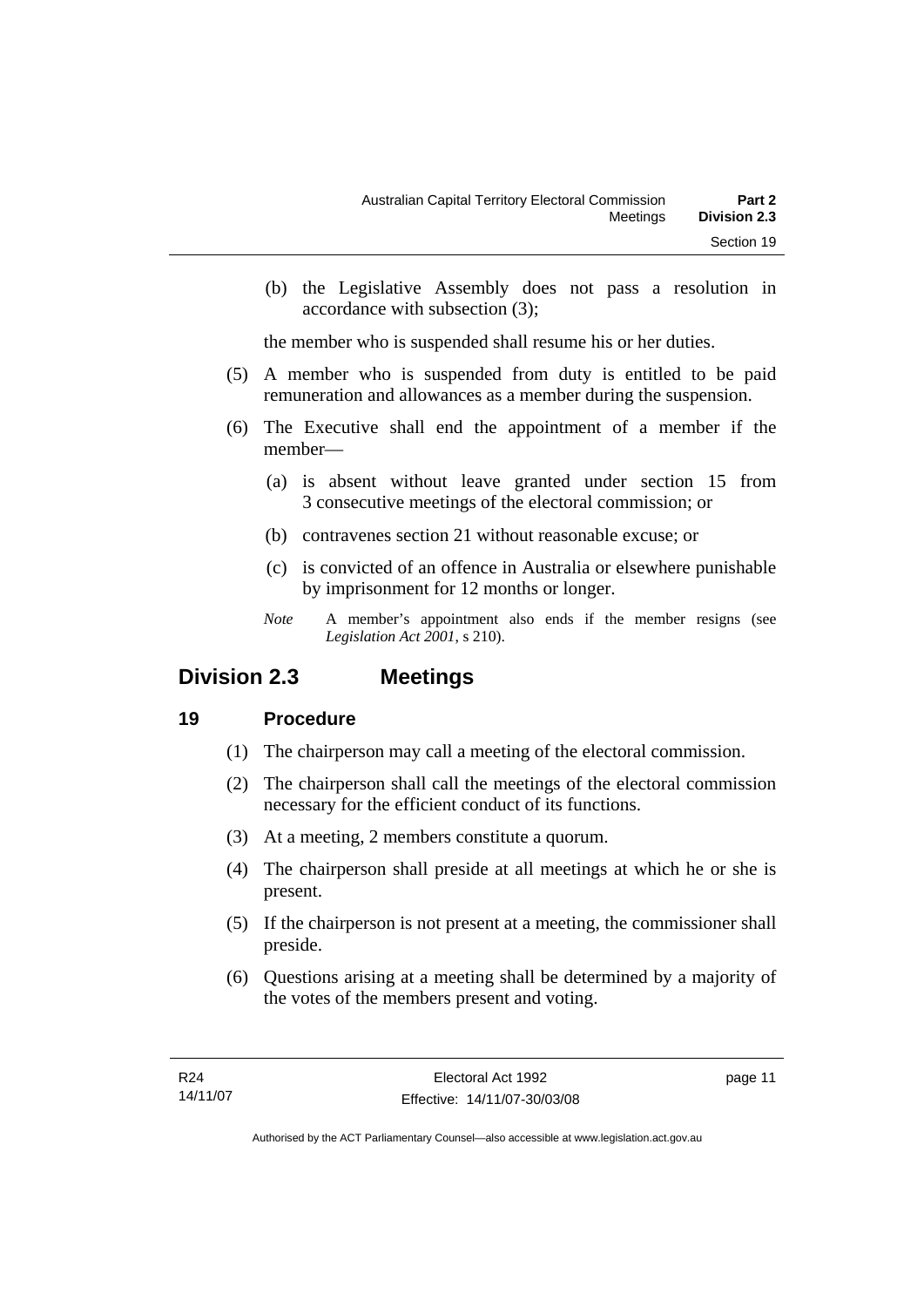- <span id="page-29-0"></span> (7) The member presiding at a meeting has a deliberative vote, and in the event of an equality of votes, has a casting vote.
- $(8)$  If—
	- (a) only 2 members are present at a meeting; and
	- (b) those members differ in opinion on a matter, other than a matter because of which the third member is absent because of section 21;

the determination of the matter shall be postponed until the next meeting.

- (9) The electoral commission may regulate the conduct of proceedings at its meetings as it considers appropriate.
- (10) The electoral commission may inform itself on any matter in the way it considers appropriate.

### **20 Delegation by electoral commission**

- (1) The electoral commission may delegate the commission's functions under this Act or another Territory law to—
	- (a) the commissioner; or
	- (b) an officer or a member of the commission's staff.
- (2) However, the electoral commission must not delegate its functions under part 4 (Electorates) or part 15 (Review of decisions).
	- *Note* For the making of delegations and the exercise of delegated functions, see *Legislation Act 2001*, pt 19.4.

# **21 Disclosure of interests**

 (1) A member who has a direct or indirect pecuniary interest in a matter being considered or about to be considered by the electoral commission shall, as soon as possible after the relevant facts have come to the member's knowledge, disclose the nature of the interest at a meeting of the electoral commission.

R24 14/11/07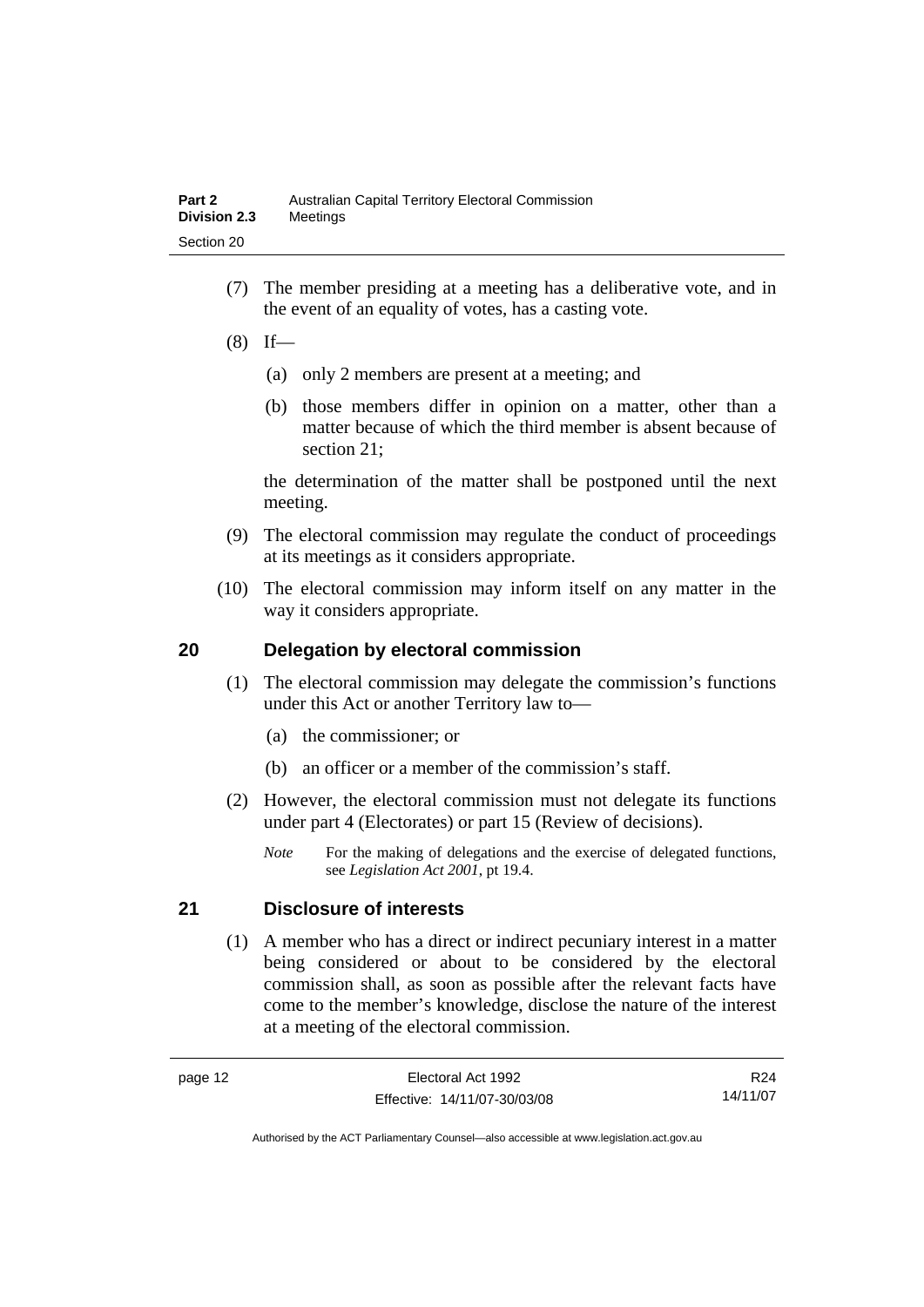- (2) The disclosure shall be recorded in the minutes of the meeting and, unless the electoral commission determines otherwise, the member shall not—
	- (a) be present during any deliberation of the electoral commission in relation to the matter; or
	- (b) take part in any decision of the electoral commission in relation to the matter.
- (3) The member shall not—
	- (a) be present during any deliberation of the electoral commission for the purpose of considering whether to make a determination under subsection (2) in relation to that member; or
	- (b) take part in the making by the electoral commission of such a determination.
- (4) A member is not to be taken to have an interest in a matter only because the member is entitled to vote in a general election of members of the Legislative Assembly.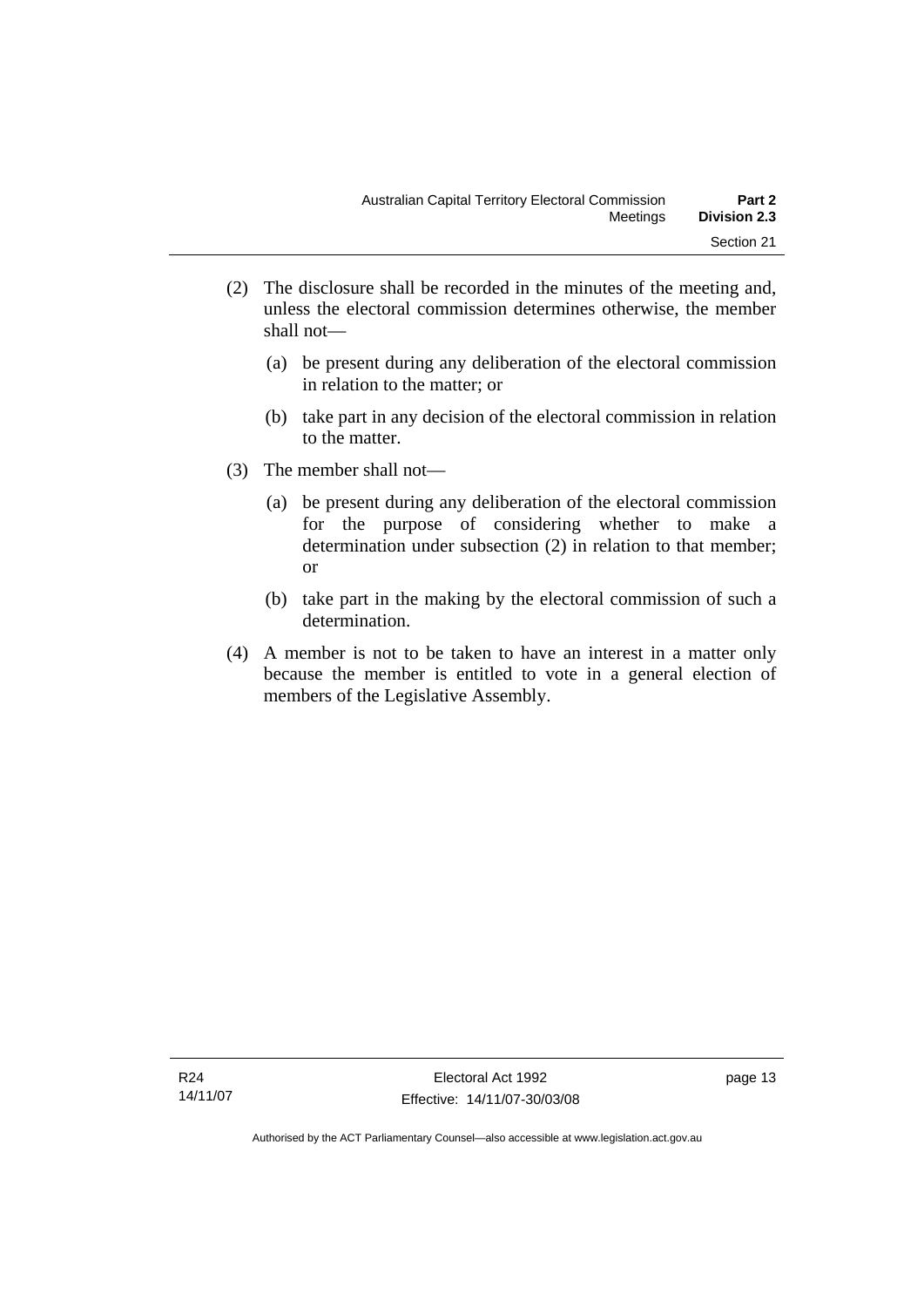# <span id="page-31-0"></span>**Part 3 Electoral commissioner and staff of electoral commission**

# **Division 3.1 Electoral commissioner**

#### **22 Appointment**

- (1) The Executive may appoint a person to be the Electoral Commissioner.
	- *Note* For the making of appointments (including acting appointments), see *Legislation Act 2001*, pt 19.3.
- (2) Before a person is appointed as the commissioner, the Minister shall consult—
	- (a) the leader of each political party represented in the Legislative Assembly; and
	- (b) all members of the Legislative Assembly who are not also members of such a party;

about the proposed appointment.

- (3) An appointment under subsection (1) is a disallowable instrument.
	- *Note* A disallowable instrument must be notified, and presented to the Legislative Assembly, under the *Legislation Act 2001*.

# **23 Functions of commissioner etc**

- (1) The commissioner is the chief executive officer of the electoral commission.
- (2) The commissioner has the functions given to the commissioner under this Act or another Territory law.
	- *Note* A provision of a law that gives an entity (including a person) a function also gives the entity powers necessary and convenient to exercise the function (see *Legislation Act 2001*, s 196 and dict, pt 1, def of *entity*).

R24 14/11/07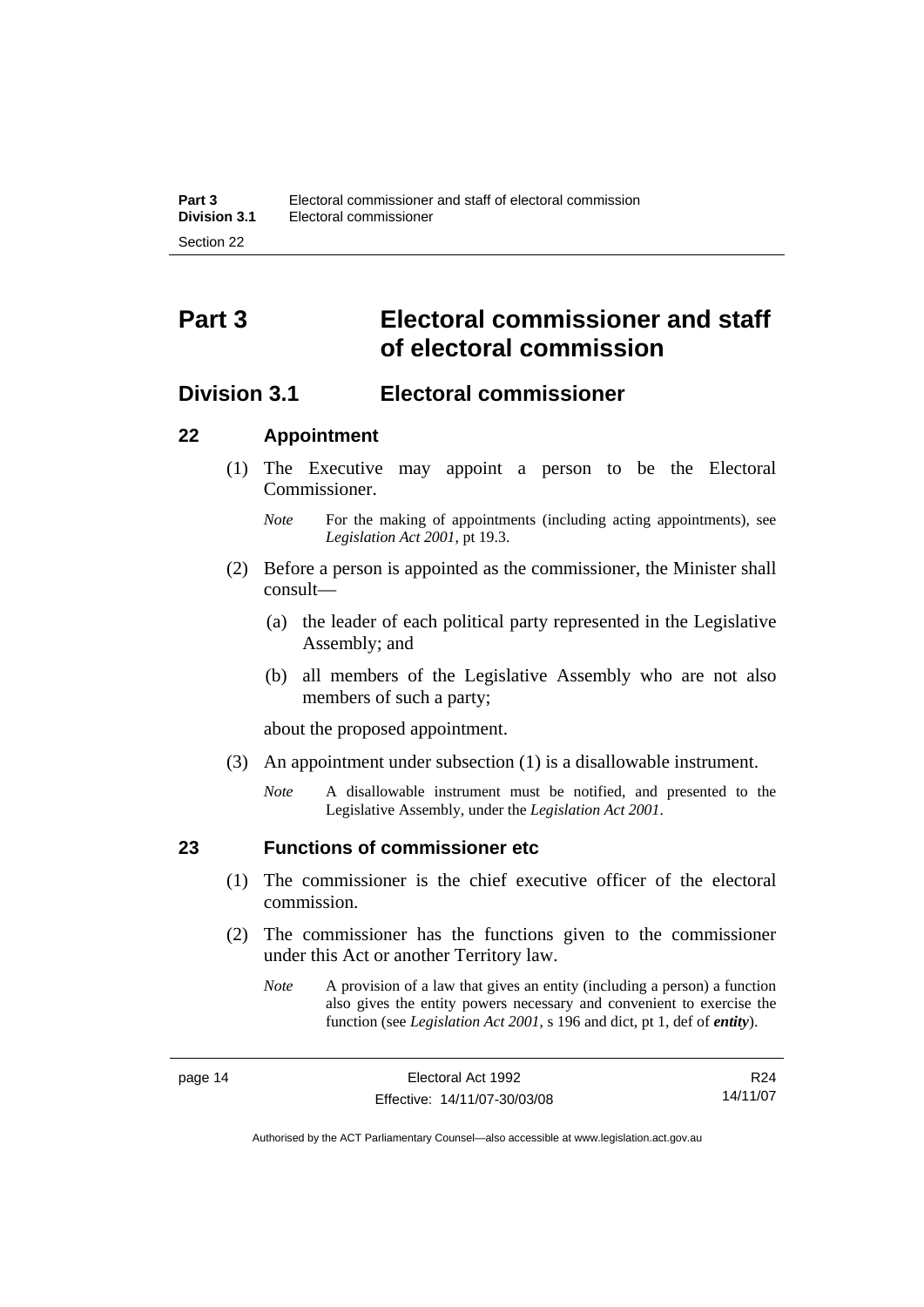<span id="page-32-0"></span> (3) The commissioner may give written directions to officers and members of the staff of the electoral commission in relation to the exercise of their functions under this Act or another Territory law.

# **24 Delegation by commissioner**

- (1) The commissioner may delegate the commissioner's functions under this Act or another Territory law to an officer or a member of the staff of the electoral commission.
	- *Note* For the making of delegations and the exercise of delegated functions, see *Legislation Act 2001*, pt 19.4.
- (2) However, the commissioner must not delegate the commissioner's functions under part 4 (Electorates).

# **25 Term of appointment of commissioner**

The commissioner must be appointed for a term of not longer than 5 years.

*Note* A person may be reappointed to a position if the person is eligible to be appointed to the position (see *Legislation Act 2001*, s 208 and dict, pt 1, def of *appoint*).

# **26 Conditions of appointment of commissioner generally**

- (1) The commissioner holds the position on the conditions not provided by this Act or another Territory law that are decided by the Minister.
- (2) The commissioner may hold any other position that is compatible with the exercise of his or her functions as commissioner.

# **27 Leave of absence**

The Minister may grant the commissioner leave of absence on the terms and conditions about remuneration and otherwise that the Minister determines.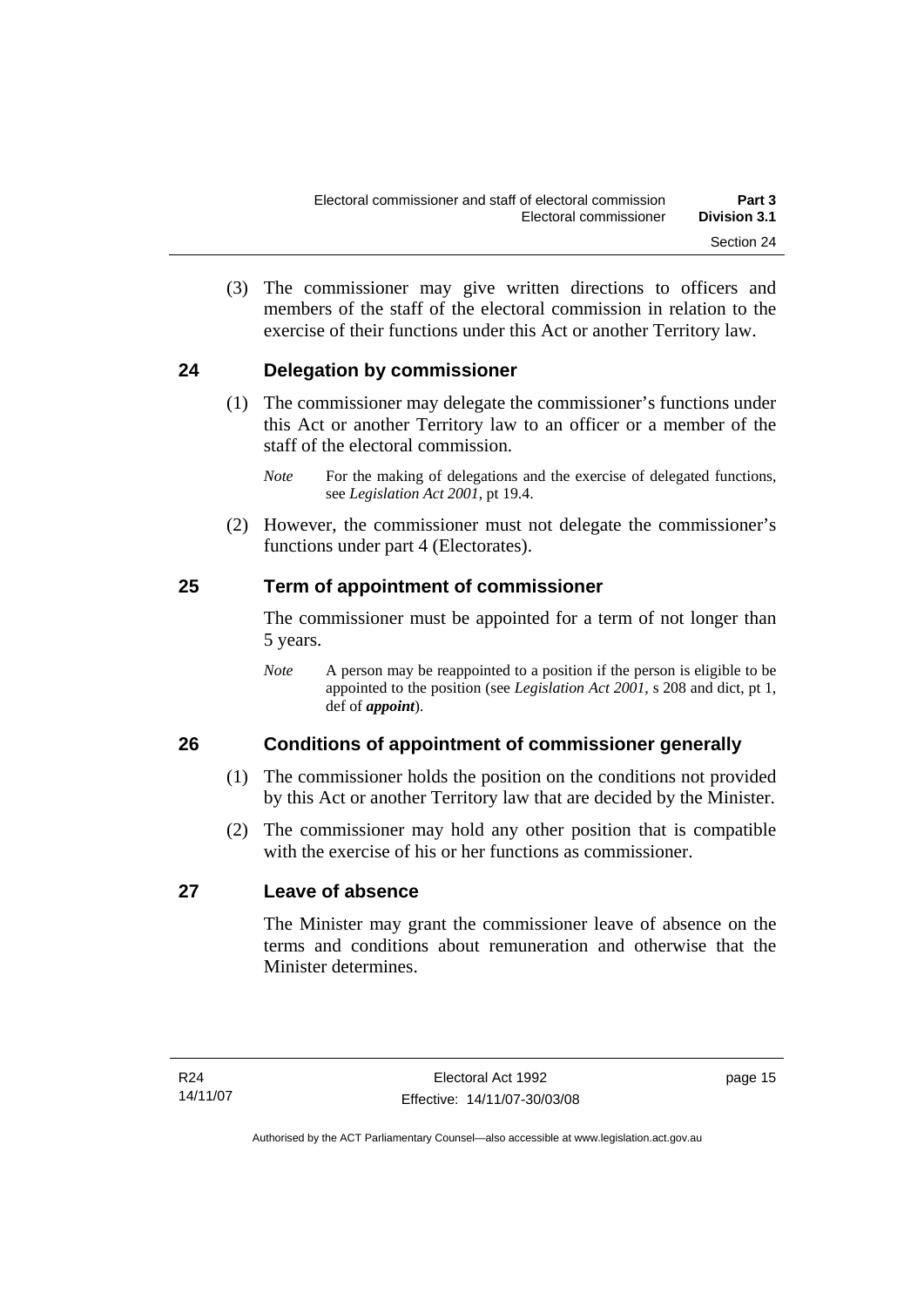### <span id="page-33-0"></span>**29 Suspension or ending of appointment of commissioner**

- (1) The Executive may suspend the commissioner from duty for misbehaviour or physical or mental incapacity.
- (2) On the first sitting day after the day when the commissioner is suspended, the Minister shall present a statement of the reasons for the suspension to the Legislative Assembly.
- (3) If, within 7 sitting days after a statement is presented in accordance with subsection (2), the Legislative Assembly passes a resolution requiring the Executive to end the appointment of the commissioner, the Executive shall end the appointment of the commissioner.
- $(4)$  If—
	- (a) the Minister does not present a statement in accordance with subsection (2); or
	- (b) the Legislative Assembly does not pass a resolution in accordance with subsection (3);

the commissioner shall resume his or her duties.

- (5) The commissioner is entitled to be paid remuneration and allowances during any suspension.
- (6) The Executive shall end the appointment of the commissioner if he or she—
	- (a) is absent without leave granted under section 27 from 3 consecutive meetings of the commission; or
	- (b) contravenes section 21 without reasonable excuse; or
	- (c) is convicted of an offence in Australia or elsewhere punishable by imprisonment for 12 months or longer.
	- *Note* A person's appointment also ends if the person resigns (see *Legislation Act 2001*, s 210).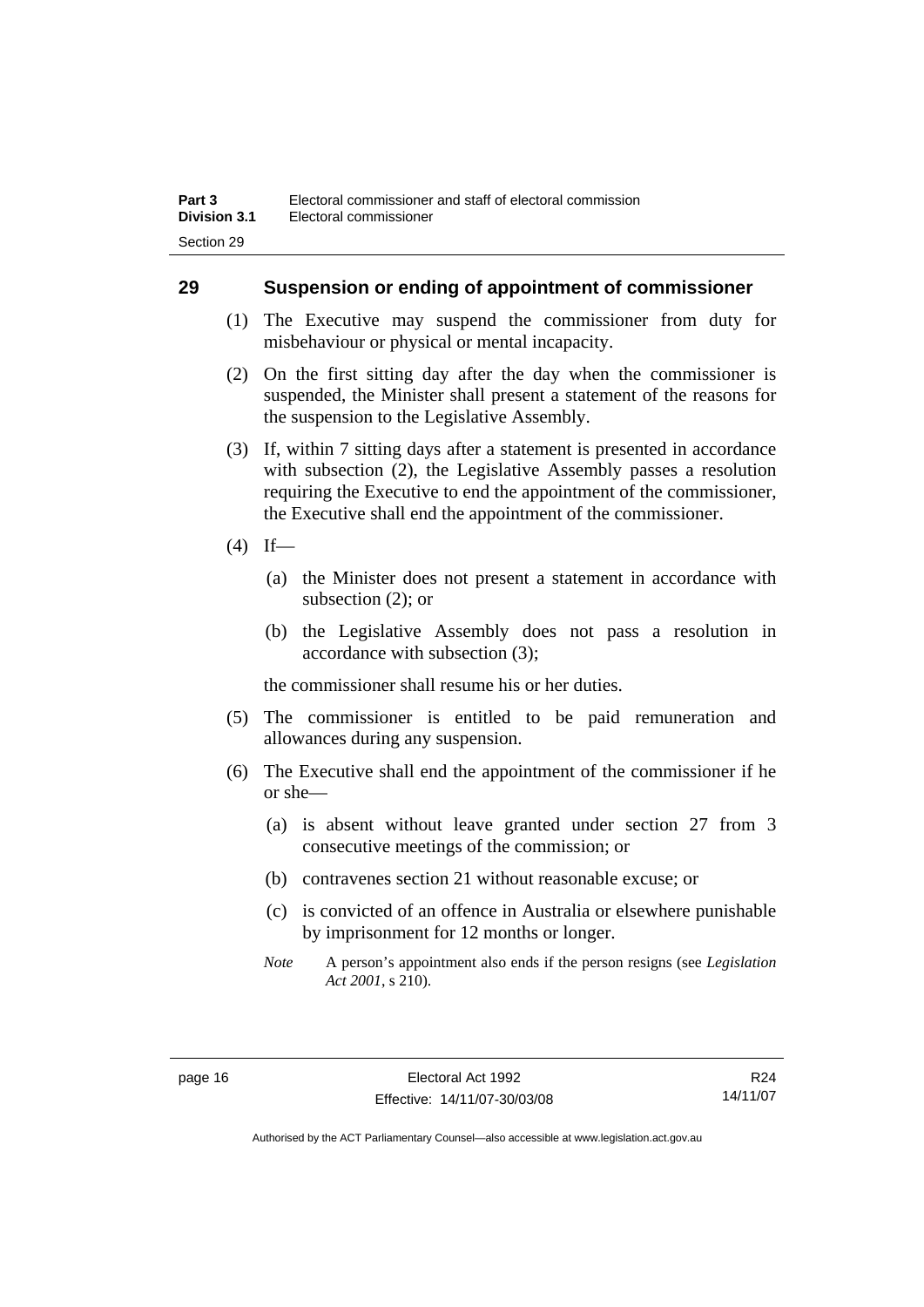# <span id="page-34-0"></span>**Division 3.2 Staff of electoral commission**

### **31 Staff**

- (1) The staff assisting the commissioner shall be employed under the *Public Sector Management Act 1994*.
- (2) The *Public Sector Management Act 1994* applies in relation to the management of the staff assisting the commissioner.

# **32 Temporary staff and consultants**

- (1) The commissioner may, on behalf of the Territory—
	- (a) employ temporary staff; or
	- (b) engage consultants;

for this Act.

- (2) Temporary staff shall be employed on terms and conditions determined from time to time by the electoral commission after consultation with the Executive.
- (3) Consultants shall be engaged on terms and conditions determined from time to time by the electoral commission.
- (4) Nothing in this section in relation to the engagement of consultants is to be taken to give the commissioner or the commission a power to enter into a contract of employment.

# **33 Officers**

- (1) The commissioner may appoint an adult to be an officer for this Act, or any other Act under which the commissioner exercises a function.
	- *Note 1* For the making of appointments (including acting appointments), see *Legislation Act 2001*, pt 19.3.
	- *Note 2* In particular, a person may be appointed for a particular provision of a law (see *Legislation Act* 2001, s 7 (3)) and an appointment may be made

page 17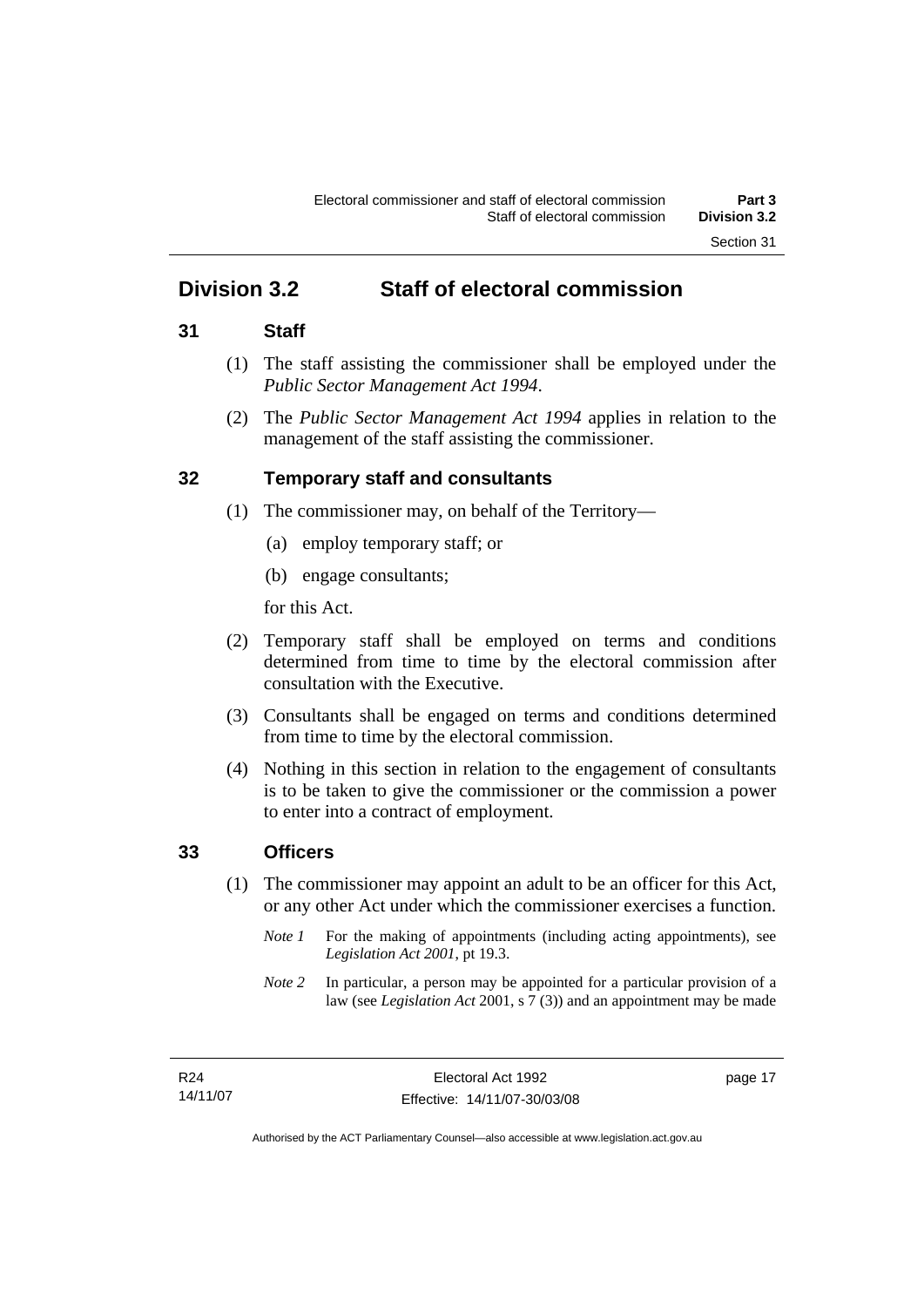by naming a person or nominating the occupant of a position (see s 207).

- (2) The officers so appointed include, but are not limited to, the following officers:
	- (a) the officer in charge of a polling place;
	- (b) the officer in charge of a scrutiny centre;
	- (c) an officer for the purposes of a poll or the scrutiny at an election.
- (3) A candidate is not entitled to be appointed as an officer, and an officer vacates office if he or she becomes a candidate.
- (4) The commissioner has all the powers of an officer and, in the exercise of such a power, is subject to the same obligations as an officer and, for this Act, shall be taken to be an officer.
- (5) Subject to the directions of the OIC, an officer at a polling place or scrutiny centre may exercise any of the powers of the OIC and in so doing shall, for this Act, be taken to be the OIC.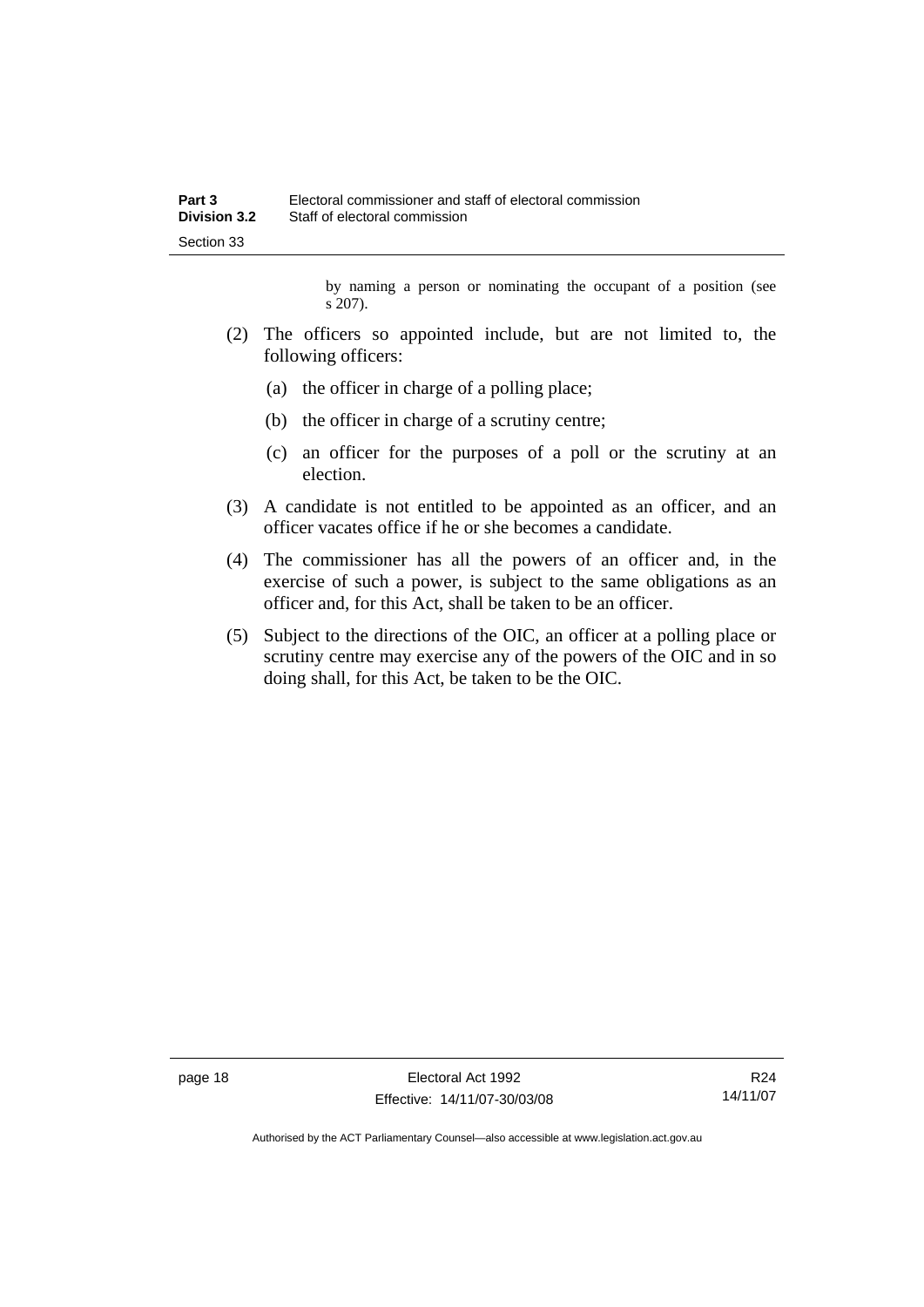# **34 Multimember electorates**

- (1) The ACT shall be divided into 3 separate electorates.
- (2) Seven members of the Legislative Assembly shall be elected from 1 electorate.
- (3) Five members of the Legislative Assembly shall be elected from each of the other 2 electorates.

# **35 Redistribution of electorates**

- (1) Subject to this part, the augmented commission shall redistribute electorates by determining—
	- (a) the name and boundaries of each electorate; and
	- (b) the number of members of the Legislative Assembly to be elected from each electorate.
- (2) A determination—
	- (a) must be in writing; and
	- (b) may be made only after any investigation under section 52 (Objections to augmented electoral commission's proposal) is finished.
- (3) A determination is a notifiable instrument.
	- *Note* A notifiable instrument must be notified under the *Legislation Act 2001*.

# **36 Factors relevant to redistribution**

In making a redistribution of electorates, the augmented commission shall—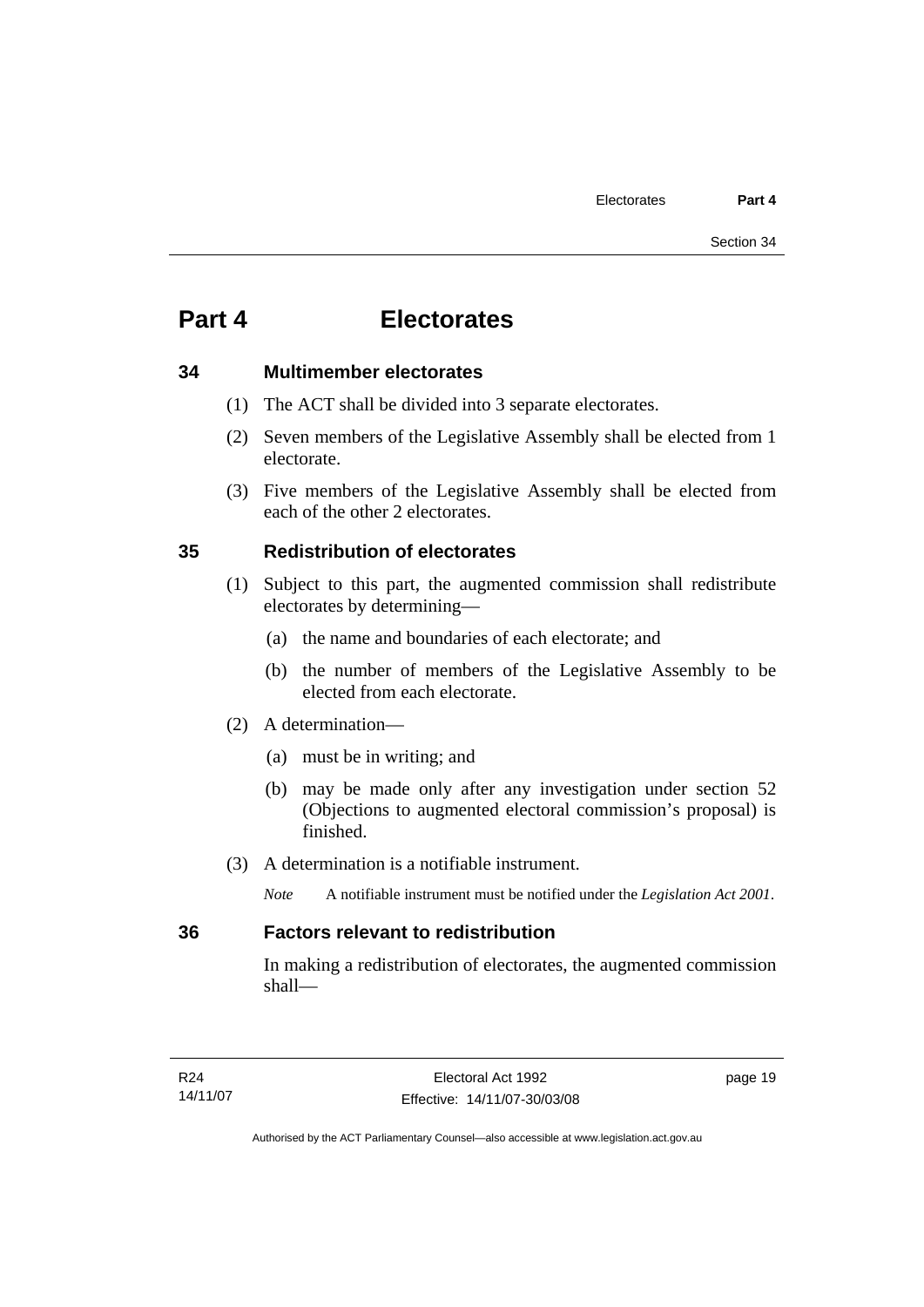#### Section 37

- (a) ensure that the number of electors in an electorate immediately after the redistribution is within the range permitted by the *Australian Capital Territory (Self-Government) Act 1988*  (Cwlth), section 67D (2); and
- (b) endeavour to ensure, as far as practicable, that the number of electors in an electorate at the time of the next general election of members of the Legislative Assembly will not be greater than 105%, or less than 95%, of the expected quota for the electorate at that time ascertained in accordance with the formula set out in the *Australian Capital Territory (Self-Government) Act 1988* (Cwlth), section 67D (1); and
- (c) duly consider—
	- (i) the community of interests within each proposed electorate, including economic, social and regional interests; and
	- (ii) the means of communication and travel within each proposed electorate; and
	- (iii) the physical features and area of each proposed electorate; and
	- (iv) the boundaries of existing electorates; and
	- (v) the boundaries of divisions and sections fixed under the *Districts Act 2002*.

# **37 Timing of redistributions**

- (1) After each ordinary election, a redistribution process shall, subject to section 38—
	- (a) begin as soon as practicable after the beginning of the period of 2 years ending on the end of the 3rd Saturday in October in the year when the next ordinary election is due to be held; and
	- (b) be completed as soon as practicable.

R24 14/11/07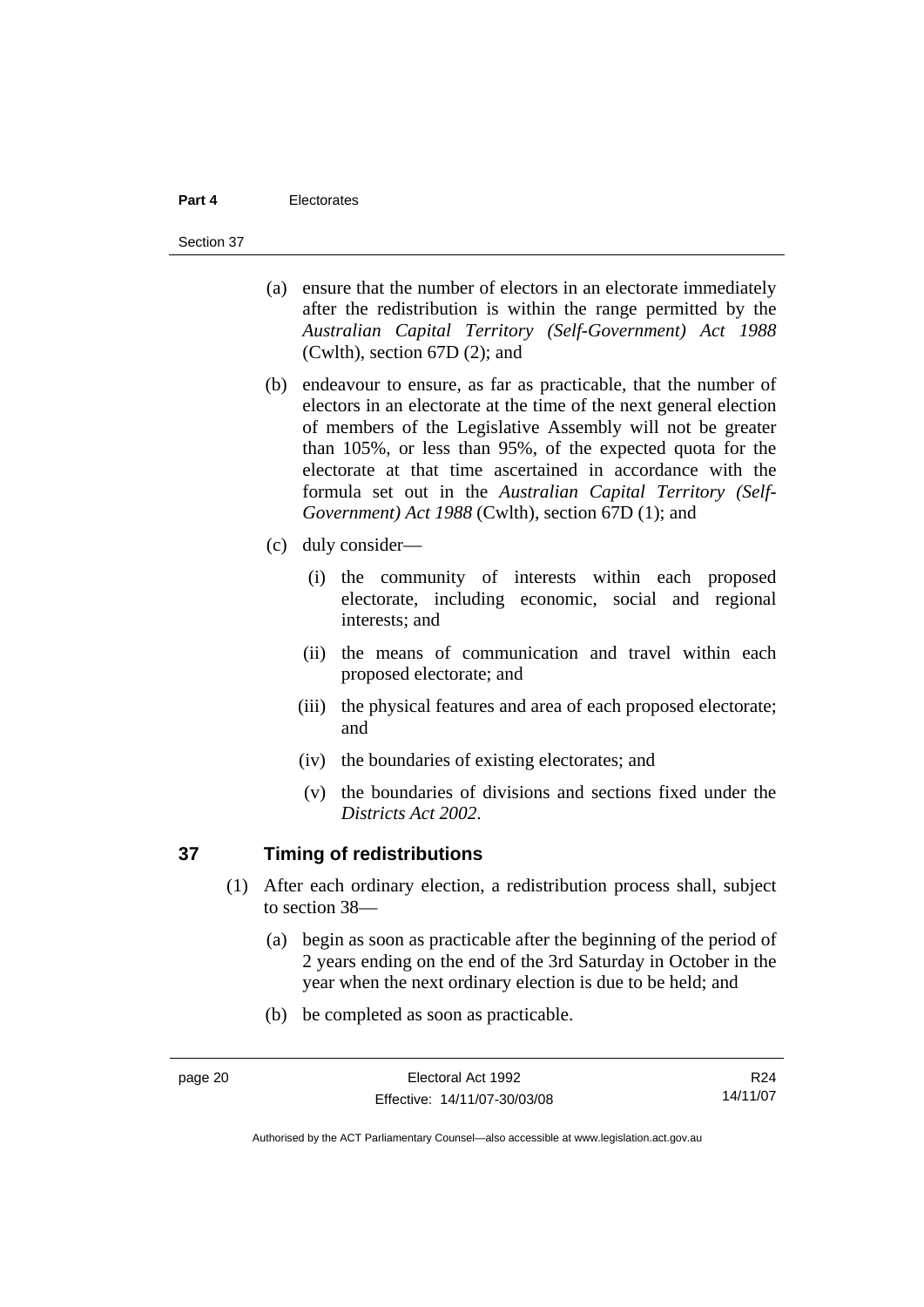- (2) For subsection (1), a redistribution process—
	- (a) begins when a redistribution committee is formed for the purposes of a redistribution; and
	- (b) ends when the redistribution of electorates is determined under section 35.

# **38 Suspension of redistribution process—extraordinary elections**

(1) In this section:

#### *redistribution process*—see section 37.

- (2) If the election period for an extraordinary election begins during a redistribution process, no further action shall be taken under this Act in relation to the redistribution until after the election period.
- (3) If, in relation to a proposed redistribution, a notice under this part invited a response (however described) to be made within a particular period and that period had not ended when the election period for an extraordinary election begins—
	- (a) a further such notice shall be given as soon as practicable after the election period; and
	- (b) this Act applies in relation to any response made in accordance with the firstmentioned notice as if it had been made in accordance with the further notice.

# **39 Redistribution committees**

- (1) The electoral commission must, in writing, establish redistribution committees for this part.
- (2) The establishment of a redistribution committee is a notifiable instrument.

*Note* A notifiable instrument must be notified under the *Legislation Act 2001*.

(3) A redistribution committee shall consist of—

| R24      | Electoral Act 1992           | page 21 |
|----------|------------------------------|---------|
| 14/11/07 | Effective: 14/11/07-30/03/08 |         |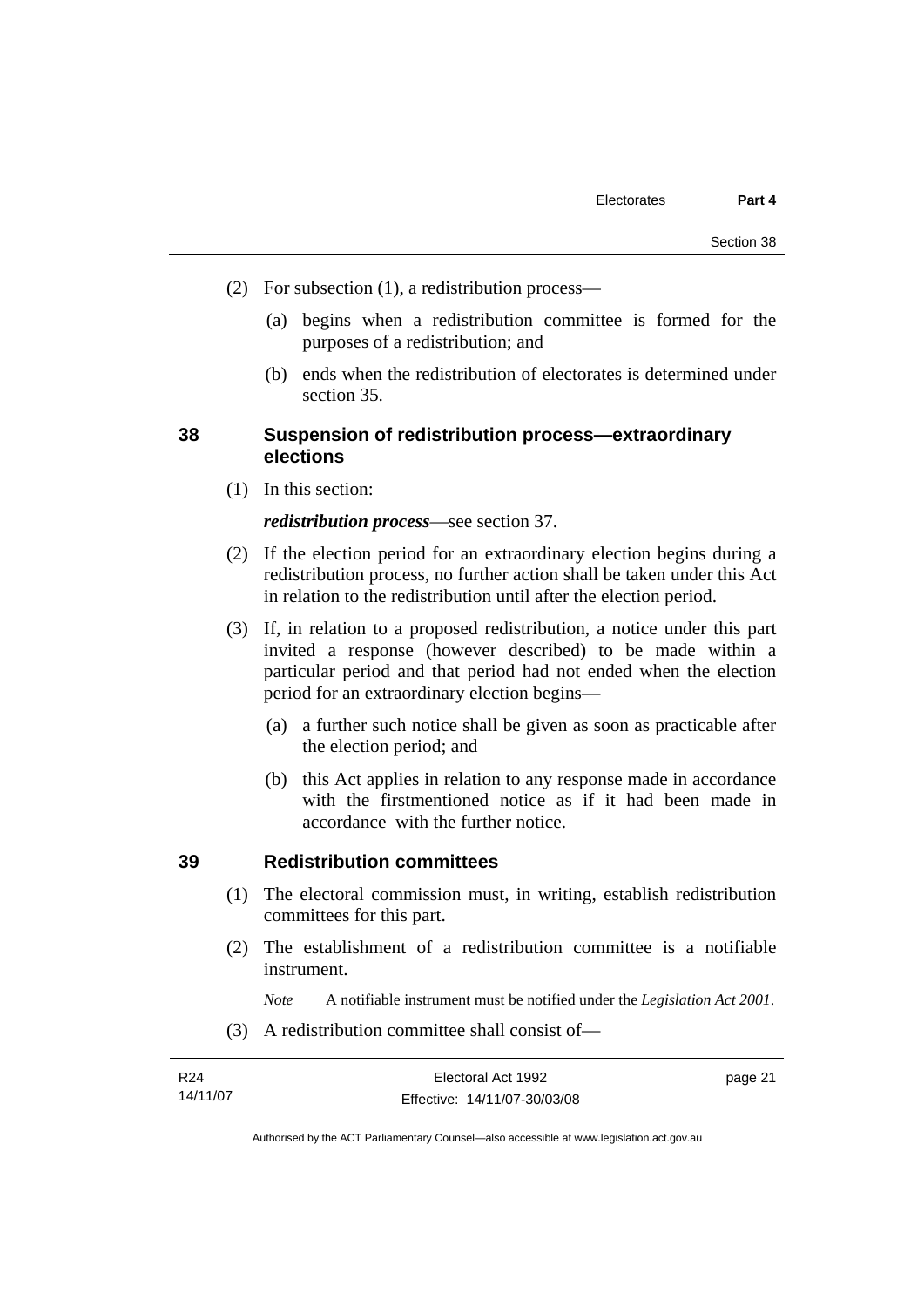Section 40

- (a) the commissioner; and
- (b) the planning and land authority; and
- (c) the chief surveyor; and
- (d) a person appointed by the electoral commission whose qualifications or experience would, in the opinion of the electoral commission, enable the person to assist the committee, particularly in relation to the factors set out in section 36.

*Note* For the making of appointments, see *Legislation Act 2001*, pt 19.3.

- (4) The member mentioned in subsection (3) (d) holds the position on the conditions that are decided by the electoral commission in consultation with the Minister and stated in the member's appointment.
- (5) The chief surveyor is not subject to direction from anyone (other than the electoral commissioner, for the efficient functioning of the redistribution committee) in the exercise of the chief surveyor's functions as a member of the committee.

#### **40 Meetings of redistribution committee**

- (1) The commissioner may call a meeting of a redistribution committee.
- (2) The commissioner shall preside at all meetings at which he or she is present.
- (3) If the commissioner is absent from a meeting, the members present shall elect 1 of their number to preside.
- (4) At a meeting, 3 members constitute a quorum.
- (5) Questions shall be determined by a majority of the votes of the members present and voting.

R24 14/11/07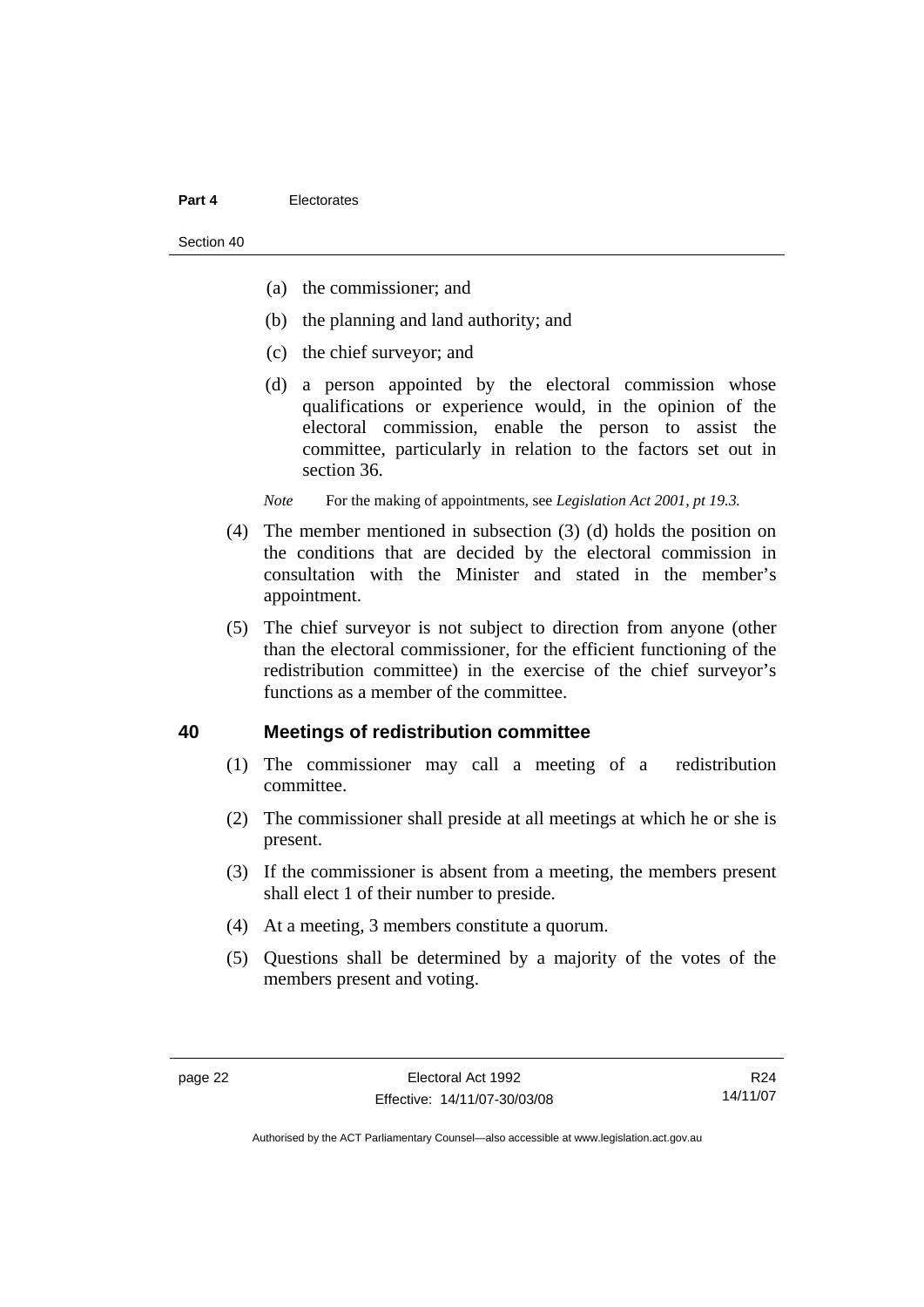- (6) The member presiding at a meeting has a deliberative vote and, in the event of an equality of votes, has a casting vote.
- (7) A redistribution committee may regulate the conduct of proceedings at its meetings as it considers appropriate.
- (8) A redistribution committee may inform itself in the way it considers appropriate, including the opening of its meetings to members of the public.
- (9) The electoral commission shall, on request by a redistribution committee, give the committee the information and assistance it requires for this part.

#### **41 Suggestions and comments about redistribution**

- (1) A redistribution committee must prepare a written notice stating—
	- (a) that written suggestions about the redistribution of electorates may be given to it within 28 days after the day the notice is notified under the *Legislation Act 2001*; and
	- (b) that written comments about the suggestions may be given to it within 14 days after the last day suggestions may be given to it; and
	- (c) each place where suggestions may be inspected by members of the public.
- (2) The notice is a notifiable instrument.

*Note* A notifiable instrument must be notified under the *Legislation Act 2001*.

- (3) The redistribution committee must also publish the notice in a newspaper.
- (4) The redistribution committee must ensure that copies of any suggestions given to it in accordance with the notice are available for inspection by members of the public in accordance with the notice.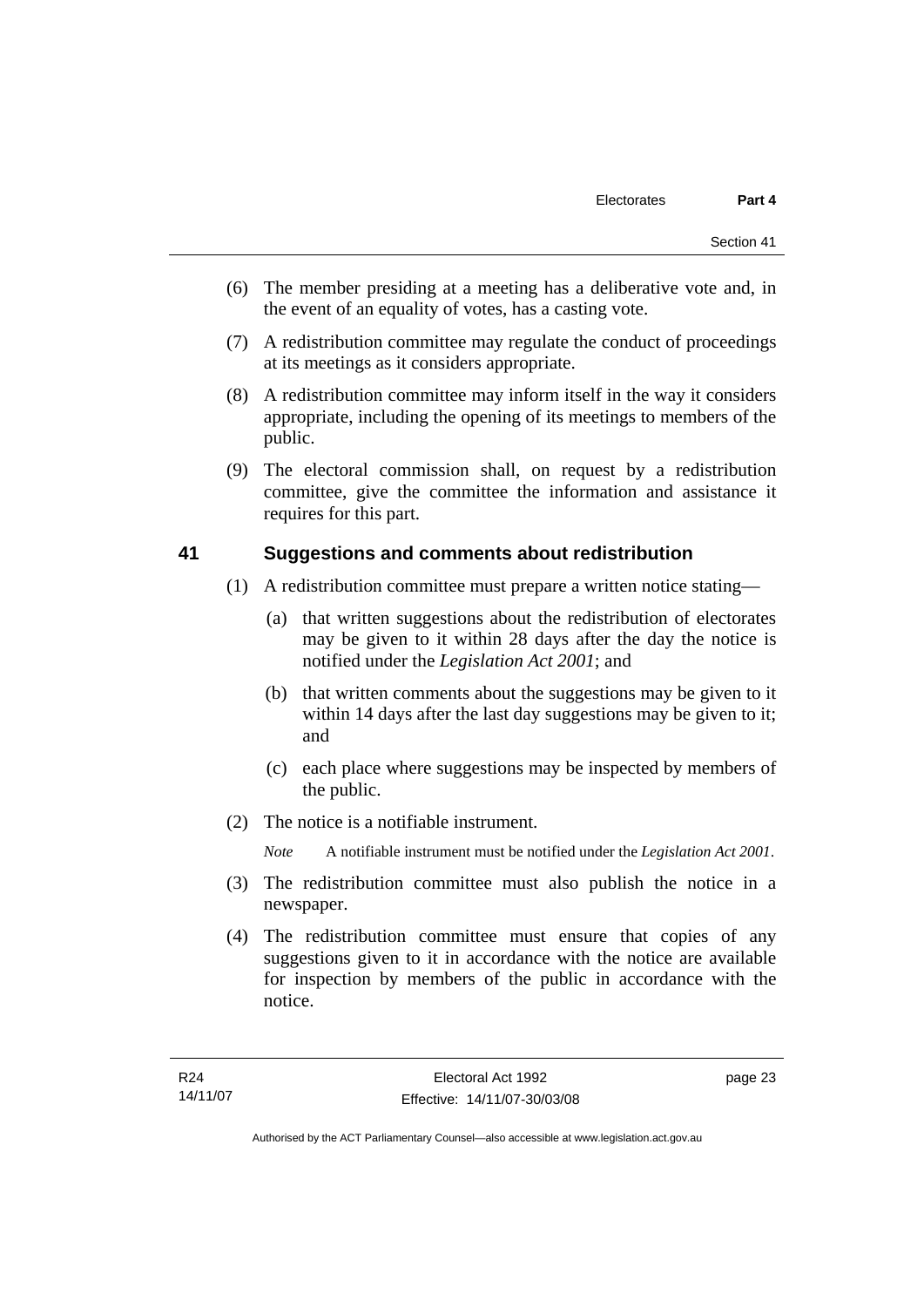Section 42

#### **42 Outline of proposal**

Before making a proposed redistribution of electorates, a redistribution committee may cause an outline of its proposal to be made available to members of the public.

# **43 Proposed redistribution**

- (1) A redistribution committee must make a proposed redistribution of electorates after considering the suggestions and comments (if any) given to it in accordance with the notice under section 41 (Suggestions and comments about redistribution).
- (2) Section 36 applies in relation to the making of the proposed redistribution as if it were a redistribution by the augmented commission.
- (3) The committee shall state the reasons for its proposal in writing.
- (4) A member of the committee who disagrees with its proposal may state the reasons for the disagreement in writing.

#### **44 Notification and publication of proposal**

- (1) A redistribution committee must—
	- (a) exhibit a map or maps showing the name and boundaries of each proposed electorate at the electoral commission's office; and
	- (b) make a copy of the following available for public inspection:
		- (i) the suggestions and comments given to the committee in accordance with the notice under section 41 (Suggestions and comments about redistribution); and
		- (ii) a description (whether by reference to a map or plan or otherwise) of the boundaries of each proposed electorate; and

R24 14/11/07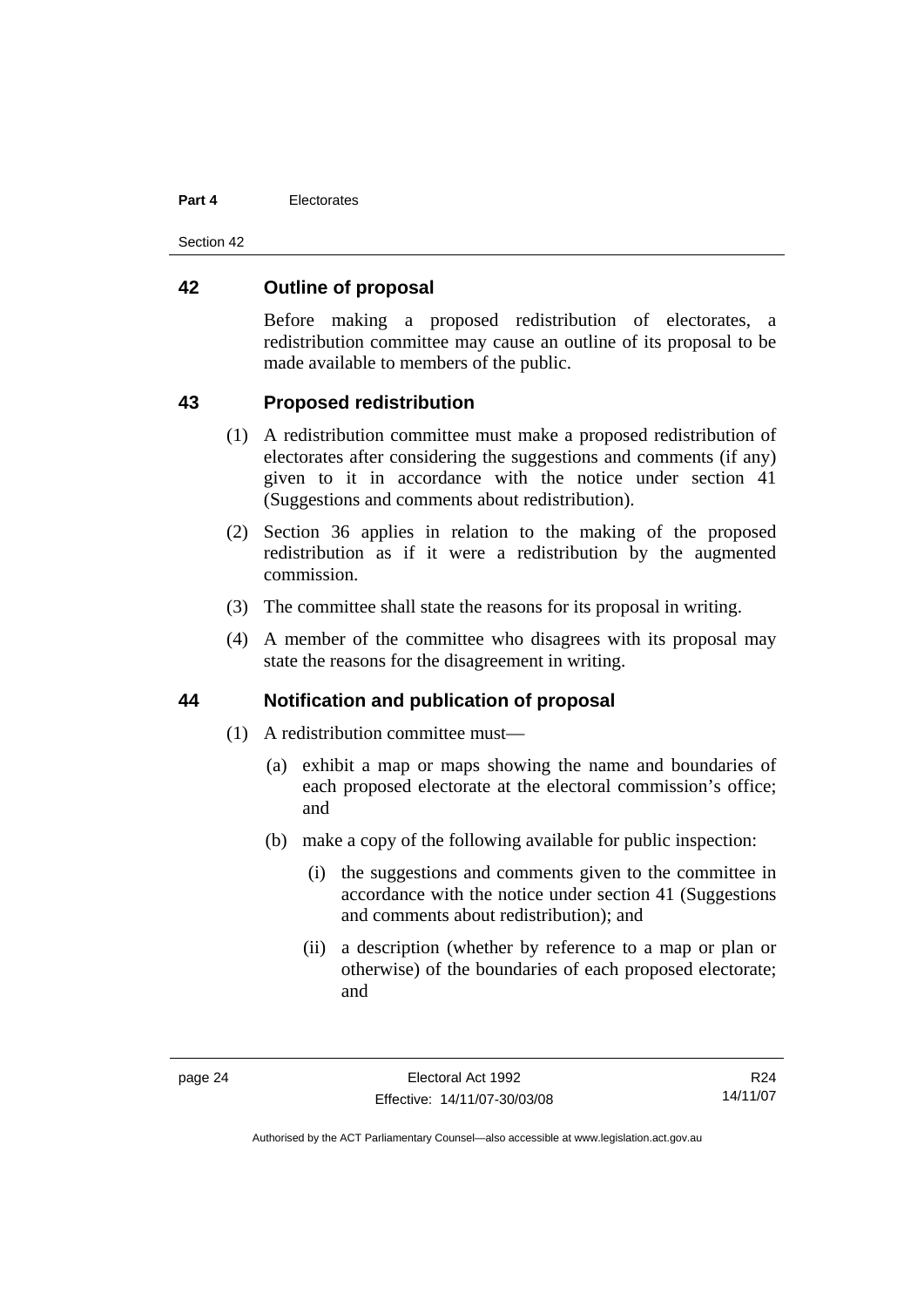- (iii) a statement of the number of members of the Legislative Assembly that it proposes should be elected from each proposed electorate; and
- (iv) its statement of reasons for the proposed redistribution; and
- (v) if a member of the committee has provided a written statement or reasons for any disagreement with the proposal—that statement; and
- (c) prepare a written notice—
	- (i) telling the public about the exhibition mentioned in paragraph (a) and the availability for public inspection at the electoral commission's office of the copies of the documents mentioned in paragraph (b); and
	- (ii) stating that written objections against the proposal may be given to the electoral commission within 28 days after the day the notice is notified under the *Legislation Act 2001*.
- (2) The notice is a notifiable instrument.

*Note* A notifiable instrument must be notified under the *Legislation Act 2001*.

 (3) The redistribution committee must also publish the notice, and the map or maps of each proposed electorate, in a newspaper.

# **45 Dissolution of redistribution committee**

A redistribution committee is dissolved immediately after the notice and maps mentioned in section 44 (1) (Notification and publication of proposal) have been notified and published under section 44 in relation to the committee's proposal.

# **46 Objections**

 (1) An objection against a proposal by a redistribution committee must be—

page 25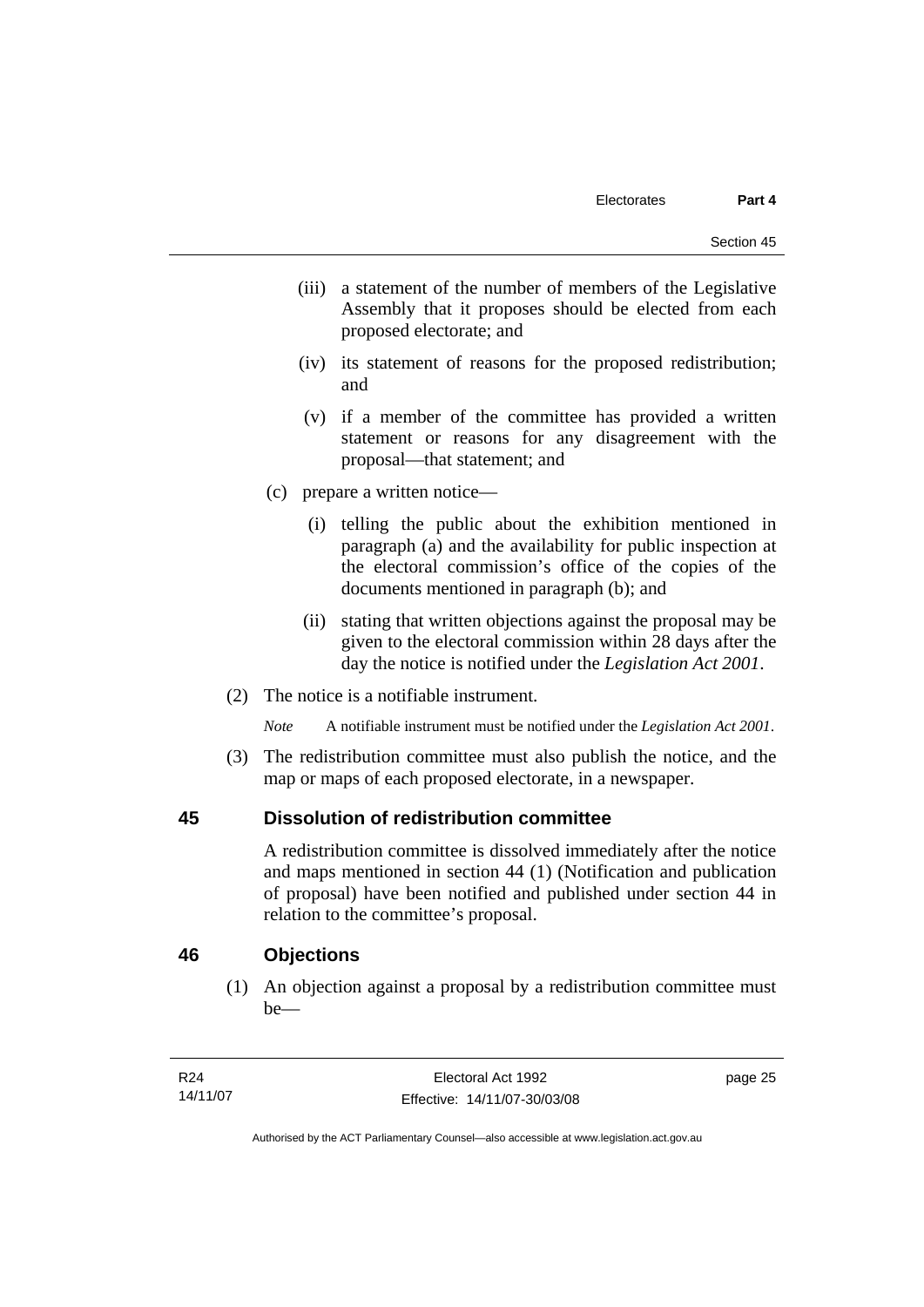#### Section 47

- (a) in writing; and
- (b) given to the electoral commission within 28 days after the day the notice mentioned in section 44 (1) (Notification and publication of proposal) is notified under the *Legislation Act 2001* in relation to the committee's proposal.
- (2) The commissioner must make a copy of each objection made under this section available for public inspection.

# **47 Augmented electoral commission**

- (1) For the purposes of each redistribution, an augmented electoral commission is established.
- (2) An augmented commission shall consist of—
	- (a) the members of the electoral commission; and
	- (b) the members (other than the commissioner) of the redistribution committee formed for the purposes of the redistribution.
- (3) The chief surveyor is not subject to direction from anyone (other than the electoral commissioner, for the efficient functioning of the augmented commission) in the exercise of the chief surveyor's functions as a member of the augmented commission.

# **48 Meetings of augmented electoral commission**

- (1) The chairperson of the electoral commission may call a meeting of an augmented commission.
- (2) The chairperson of the electoral commission shall preside at all meetings of an augmented commission at which he or she is present.
- (3) If the chairperson of the electoral commission is absent from a meeting of an augmented commission—
	- (a) the commissioner shall preside; or

R24 14/11/07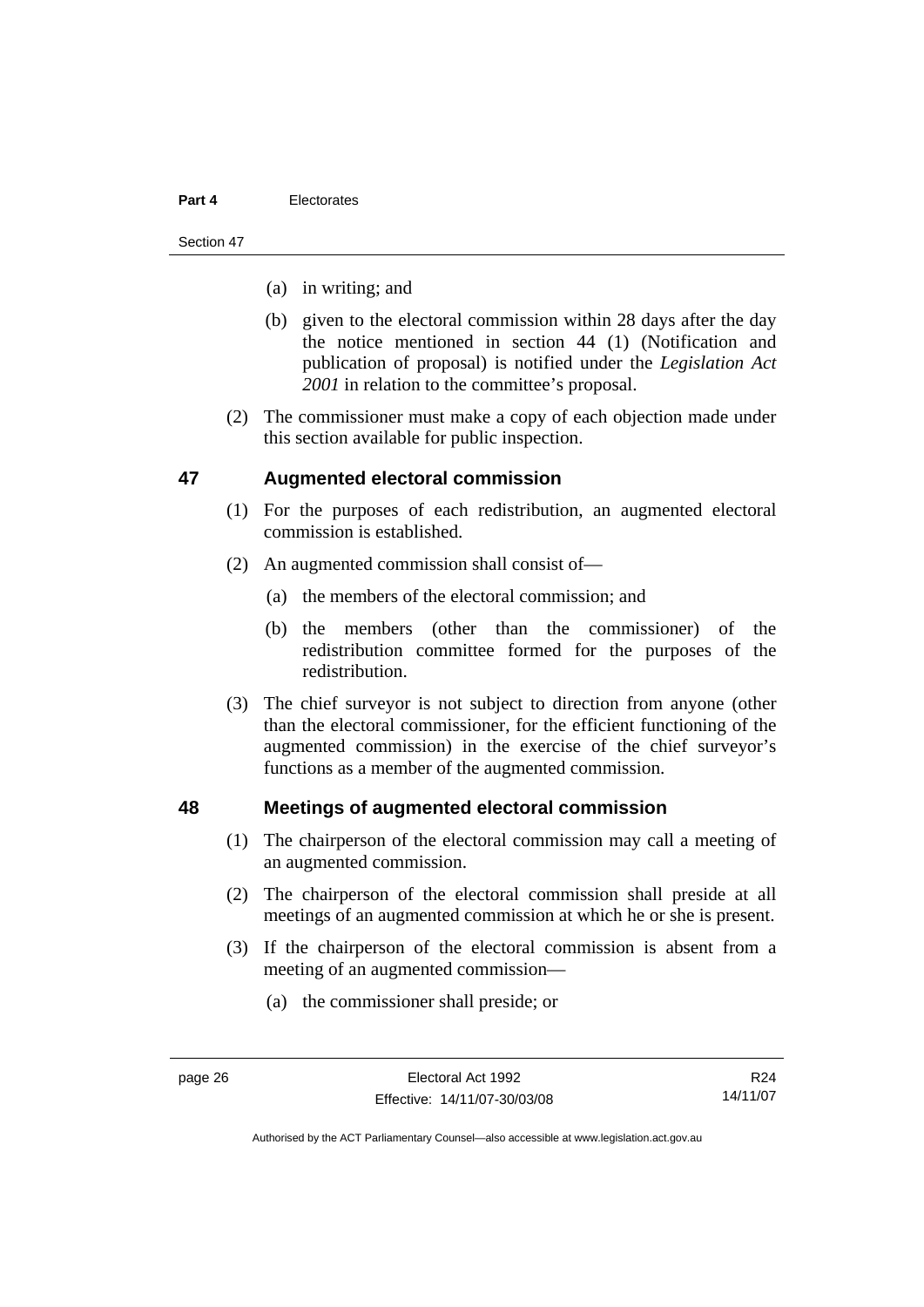- (b) if the commissioner is absent from the meeting—the members present shall appoint 1 of their number to preside.
- (4) At a meeting, 4 members constitute a quorum.
- (5) Subject to subsection (6), questions shall be determined by a majority of the votes of the members present and voting.
- (6) An augmented commission shall not redistribute electorates under section 35 unless not less than 4 members of the augmented commission, of whom not less than 2 are members of the electoral commission, vote in favour of the redistribution.
- (7) Subject to subsection (8), the member presiding at a meeting has a deliberative vote and, in the event of an equality of votes, has a casting vote.
- (8) The casting vote of the member presiding at a meeting shall not be used to vote in favour of the making of a redistribution under section 35.
- (9) An augmented commission may regulate the conduct of proceedings at its meetings as it considers appropriate.
- (10) Subject to section 49, an augmented commission may inform itself in any way it considers appropriate.
- (11) The electoral commission shall, on request by an augmented commission, give the augmented commission the information and assistance it requires for this part.

# **49 Investigation of objections**

- (1) The augmented commission shall investigate each objection made in accordance with section 46.
- (2) For the purpose of investigating an objection, the augmented commission shall hold a public hearing, unless it is of the opinion that—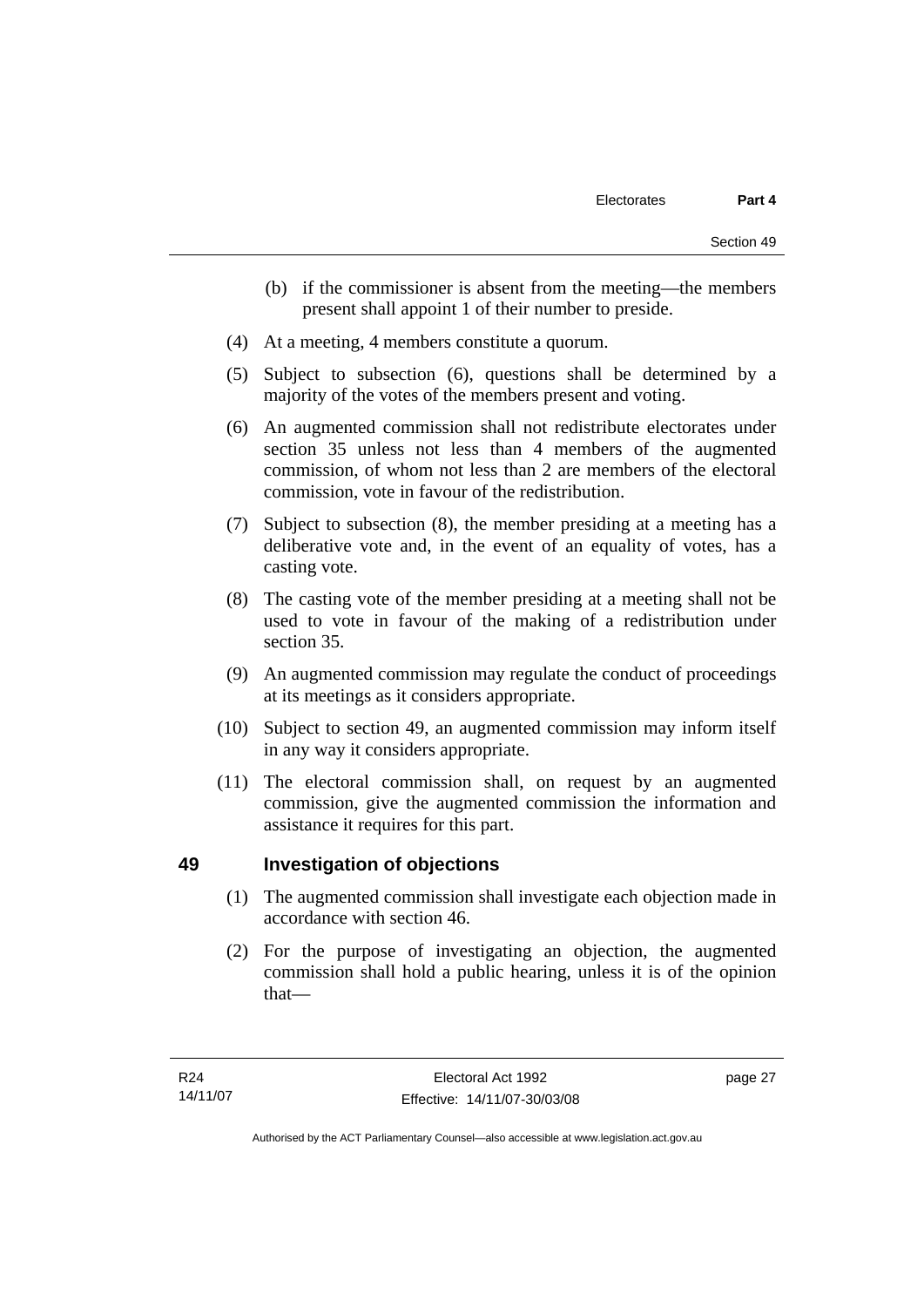#### Section 49

- (a) the matters raised in the objection (or substantially the same matters) were raised in suggestions or comments given to the redistribution committee in accordance with the notice under section 41 (1) (Suggestions and comments about redistribution); and
- (b) the objection is frivolous or vexatious.
- (3) The augmented commission may hold 1 public hearing in relation to several objections.
- (4) At a public hearing, submissions to the augmented commission may only be made—
	- (a) by or on behalf of a person who made—
		- (i) an objection in accordance with section 46; or
		- (ii) a suggestion or comment about the proposed redistribution given to the redistribution committee in accordance with the notice under section 41 (1); or
	- (b) by a person making a submission in relation to an objection.
- (5) The augmented commission shall consider all such submissions.
- (6) At a public hearing, the augmented commission is not bound by the rules of evidence and, subject to this section, may regulate the conduct of proceedings as it considers appropriate.
- (7) Without limiting subsection (6), the following matters are within the discretion of the augmented commission:
	- (a) the manner in which, and the time within which, submissions may be made;
	- (b) the extent to which the augmented commission may be addressed, and the persons by whom it may be addressed.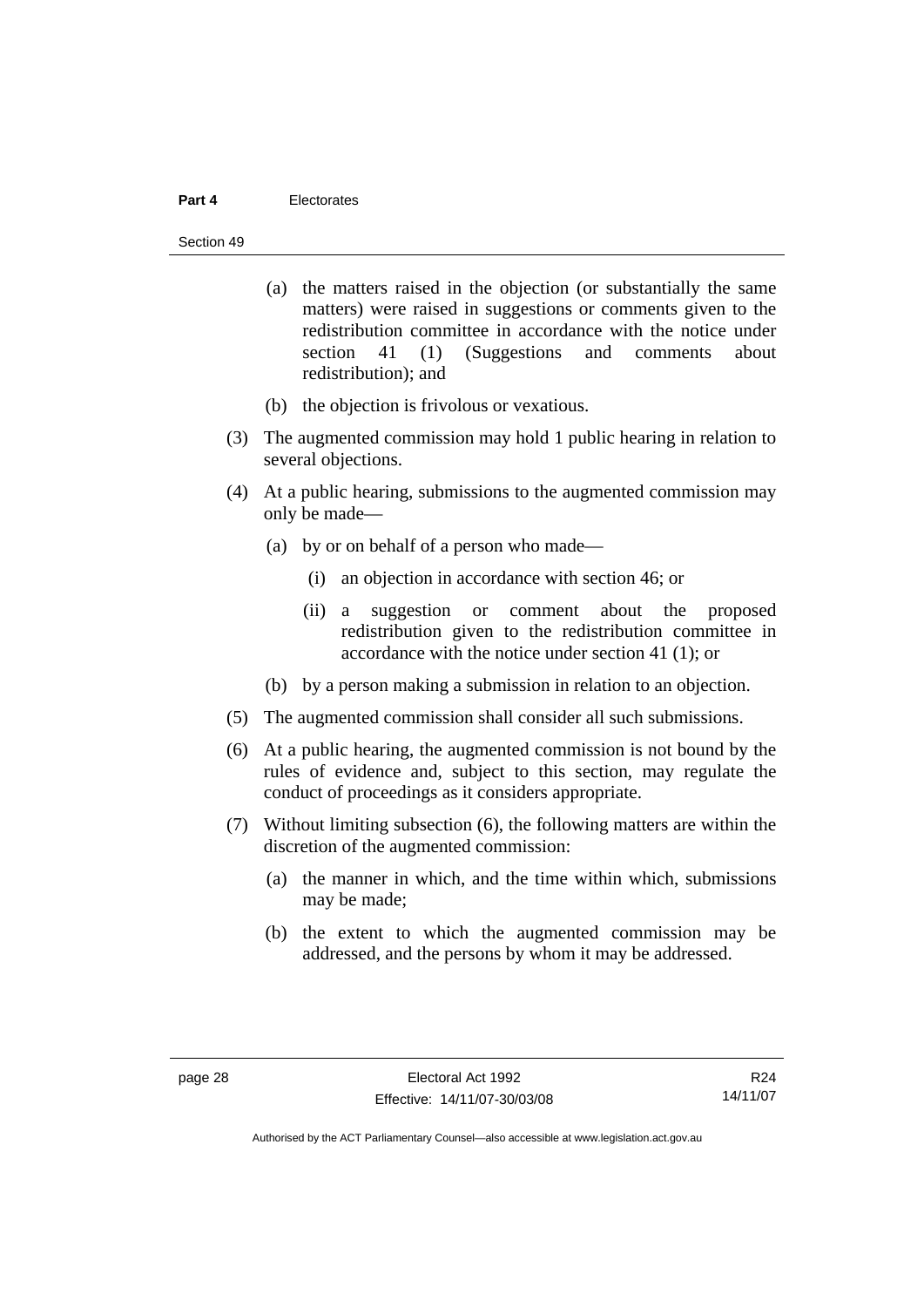# **50 Redistribution—proposal by augmented electoral commission**

The augmented commission shall make a proposed redistribution of electorates after completing any investigation required by section 49.

# **51 Publication of augmented electoral commission's proposal**

- (1) After making a proposed redistribution of electorates, the augmented commission shall cause a public announcement to be made concerning the proposal.
- (2) The public announcement shall include a statement—
	- (a) setting out the substance of the augmented commission's findings or conclusions about the redistribution committee's proposal and any objection to it; and
	- (b) setting out particulars of the augmented commission's proposal; and
	- (c) whether, in the augmented commission's opinion, its proposal is significantly different from the redistribution committee's proposal and, if so, a further statement to the effect that written objections against the proposal may be given to the electoral commission in accordance with the notice prepared under subsection (3).
- (3) If the augmented commission is of the opinion that its proposal is significantly different from the redistribution committee's proposal, the augmented commission must prepare a written notice stating that written objections against the proposal may be given to the electoral commission within 28 days after the day the notice is notified under the *Legislation Act 2001*.
- (4) The notice is a notifiable instrument.
	- *Note* A notifiable instrument must be notified under the *Legislation Act 2001*.

| R24      | Electoral Act 1992           | page 29 |
|----------|------------------------------|---------|
| 14/11/07 | Effective: 14/11/07-30/03/08 |         |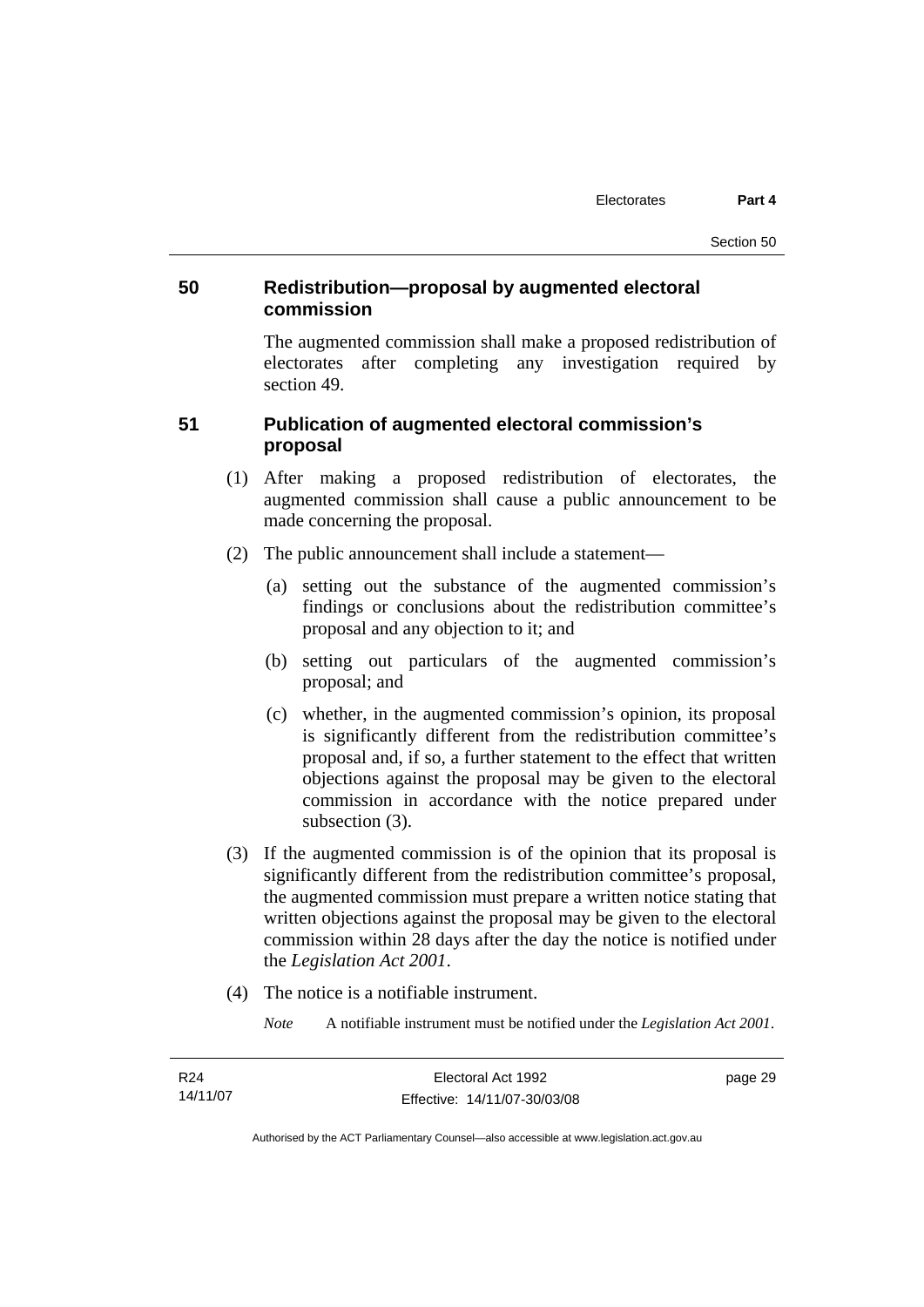Section 52

# **52 Objections to augmented electoral commission's proposal**

- (1) An objection against a redistribution proposed by the augmented commission must be—
	- (a) in writing; and
	- (b) given to the electoral commission within 28 days after the day the notice under section 51 (3) (Publication of augmented electoral commission's proposal) is notified under the *Legislation Act 2001*.
	- *Note* For how documents may be given, see *Legislation Act 2001*, pt 19.5.
- (2) If an objection is given to the electoral commission in accordance with subsection  $(1)$ —
	- (a) the augmented commission must investigate the objection; and
	- (b) section 49 (Investigation of objections) applies as if the investigation were an objection under that section.
- (3) The commissioner must make a copy of each objection made under this section available for public inspection.

# **53 Report by augmented electoral commission and public announcement**

- (1) After redistributing electorates under section 35, the augmented commission shall cause—
	- (a) a report about the redistribution to be submitted to the Minister; and
	- (b) copies of the report to be made available for perusal by members of the public at the office of the electoral commission; and
	- (c) a public announcement to be made to the effect that the redistribution has been made and that copies of the report are

R24 14/11/07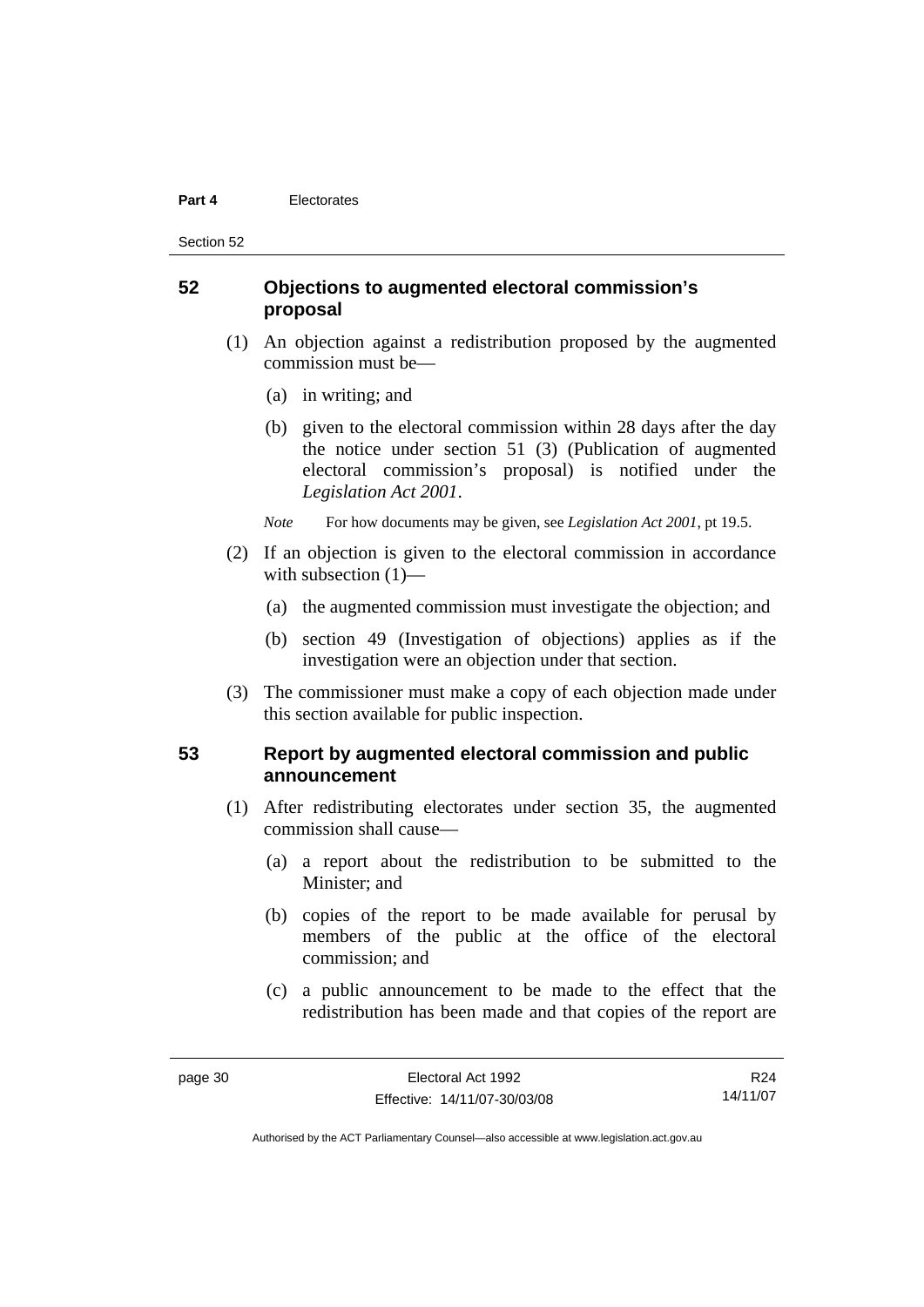available for perusal by members of the public at the office of the electoral commission.

- (2) The report shall contain particulars of—
	- (a) any suggestions or comments lodged with the redistribution committee; and
	- (b) the redistribution proposed by the redistribution committee and its reasons for the proposal; and
	- (c) if a member of the redistribution committee has provided a written statement of reasons for any disagreement with the committee's proposal—that statement; and
	- (d) any objections lodged with the electoral commission against the redistribution committee's proposal; and
	- (e) the result of the investigation of any objections against the redistribution committee's proposal (including particulars of the proceedings at any public hearings in the course of an investigation); and
	- (f) the redistribution proposed by the augmented commission and its reasons for the proposal; and
	- (g) any objections lodged with the electoral commission against the augmented commission's proposal; and
	- (h) the result of the investigation of any objections against the augmented commission's proposal (including particulars of the proceedings at any public hearings in the course of an investigation); and
	- (i) the redistribution made by the augmented commission and its reasons for the redistribution; and
	- (j) if a member of the augmented commission has provided a written statement of reasons for any disagreement with the augmented commission's proposal—that statement.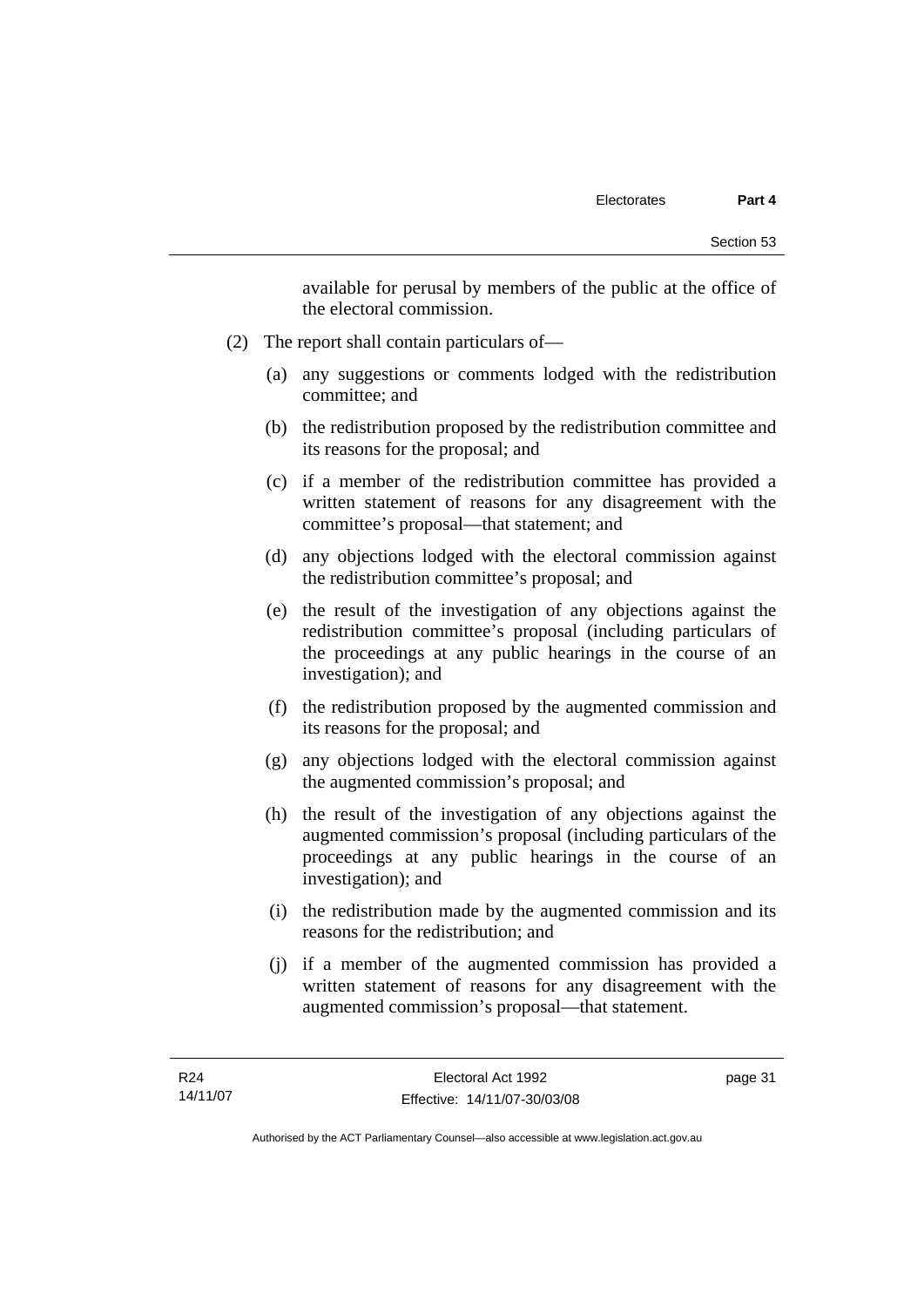Section 54

# **54 Report to Legislative Assembly**

The Minister shall present a copy of the augmented commission's report to the Legislative Assembly on the first sitting day after the day when the Minister receives the report from the augmented commission.

#### **55 Decisions are final**

- (1) A decision of an augmented commission or a redistribution committee made, or purporting to be made, under this part—
	- (a) is final and conclusive; and
	- (b) shall not be challenged, appealed against, reviewed, quashed, set aside or called into question in any court or tribunal on any ground; and
	- (c) is not subject to any proceeding for a prerogative order, injunction, declaration or other order in any court on any ground.
- (2) In this section:

*decision* includes a failure to make a decision.

#### **56 Validity not affected**

A failure to comply with the provisions of this part (except section 34, 35 or 36) is not to be taken to affect the validity of a decision of an augmented commission or a redistribution committee.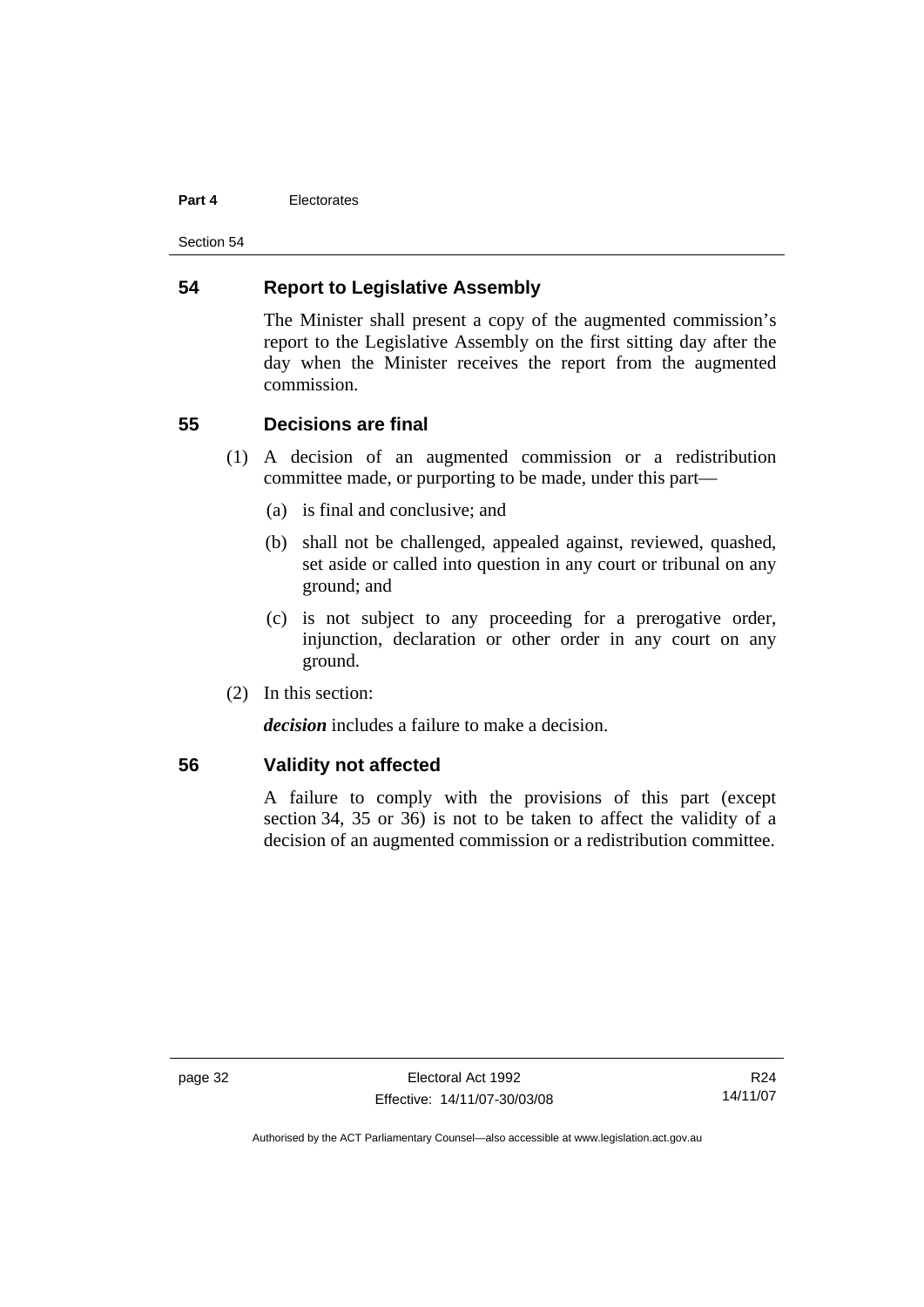# **Part 5 Electoral rolls**

# **57 Electorate and Territory rolls**

- (1) The commissioner shall keep a roll of the electors of the ACT consisting of separate rolls of the electors of each electorate.
- (2) A roll may be kept electronically.

# **58 Contents of roll**

- (1) A roll shall contain the following particulars in relation to each elector:
	- (a) surname or family name;
	- (b) each given name;
	- (c) address;
	- (d) sex;
	- (e) date of birth.
- (2) A roll may contain the following particulars in relation to each elector:
	- (a) occupation;
	- (b) any former surname;
	- (c) any previous address;
	- (d) postal address, if not the same as the address of the principal place of residence;
	- (e) the further particulars (if any) prescribed under the regulations.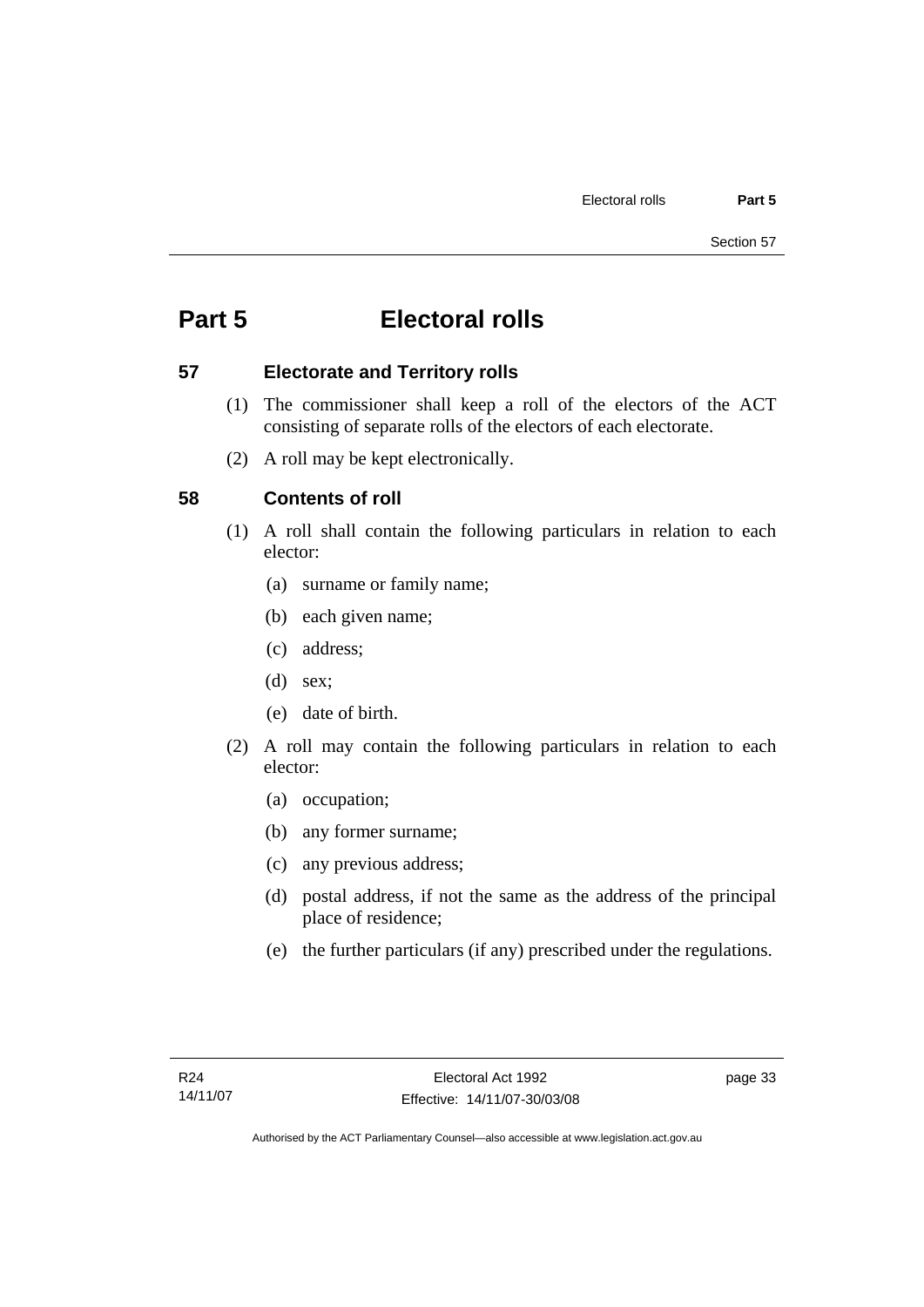#### **Part 5 Electoral rolls**

Section 59

#### **59 Meaning of** *extract* **from roll**

In this Act:

*extract* from a roll means the part of the roll that contains, for each elector enrolled at the time the extract is prepared—

- (a) the elector's surname or family name; and
- (b) each given name of the elector; and
- (c) the elector's address, unless the elector is—
	- (i) an elector whose address is suppressed; or
	- (ii) an eligible overseas elector; or
	- (iii) an Antarctic elector; or
	- (iv) an elector who is enrolled because of the elector's enrolment on the Commonwealth roll as an itinerant elector.
- *Note* A roll extract in electronic form is a disk, tape or other device from which the information in the extract may be reproduced by mechanical, electronic or other means (see dict, def of *electronic form*).

#### **60 Inspection of printed roll extracts**

- (1) The commissioner—
	- (a) shall, at the office of the commissioner; and
	- (b) may, at any other places the commissioner determines;

make a printed extract from each roll available for public inspection during ordinary office hours.

- (2) A right of inspection under subsection (1) shall not be taken to give any right to copy, take an extract from, or scan electronically, an extract from a roll.
- (3) For subsection (1), the commissioner shall prepare an extract of each roll at least once each calendar year.

| page 34 | Electoral Act 1992           | R24      |
|---------|------------------------------|----------|
|         | Effective: 14/11/07-30/03/08 | 14/11/07 |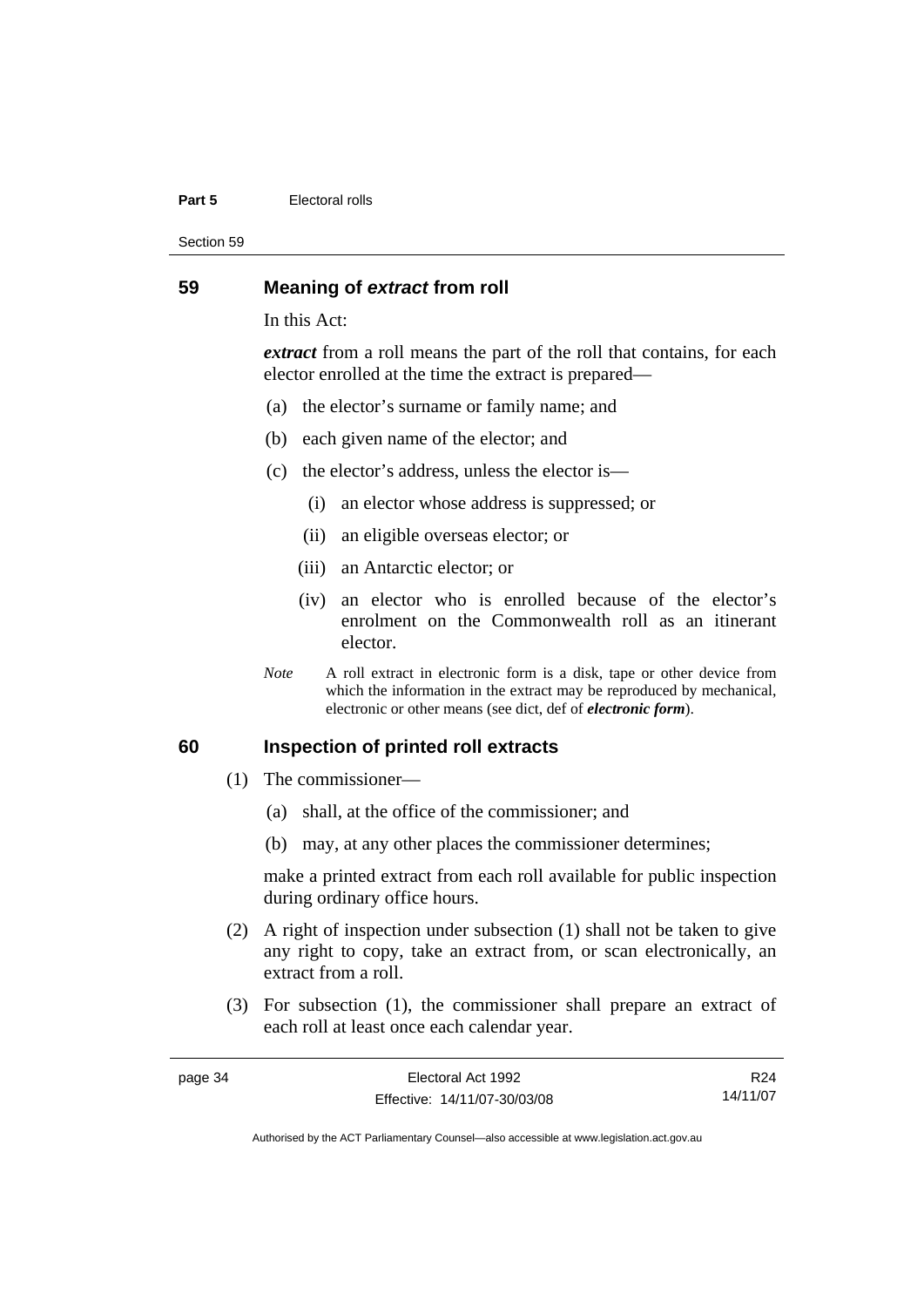#### **61 Supply of printed roll extracts to MLAs etc**

- (1) At least once each calendar year, the commissioner shall, on request—
	- (a) give 2 printed extracts from the roll for an electorate to each MLA for the electorate; and
	- (b) give 2 printed extracts from the roll for each electorate to the registered officer of each registered party.
- (2) The commissioner shall, on request, supply a printed extract from a roll to a person who the commissioner is satisfied requires the extract for an approved purpose within the meaning of section 63.
	- *Note* A fee may determined under s 8 (Determination of fees) for a request under subsection (2).

# **62 Supply of roll extracts in electronic form to MLAs etc**

- (1) The commissioner shall, on request, so far as practicable, give a roll extract in electronic form to—
	- (a) an MLA; or
	- (b) the registered officer of a registered party.
- (2) The commissioner shall, on request, supply a roll extract in electronic form, or on microfiche, to a person who the commissioner is satisfied requires the extract for an approved purpose within the meaning of section 63.
	- *Note* A fee may determined under s 8 (Determination of fees) for a request under subsection (2).

#### **63 Use of roll extracts**

(1) In this section:

*approved purpose* means any of the following:

(a) for an MLA—the exercise of his or her functions;

page 35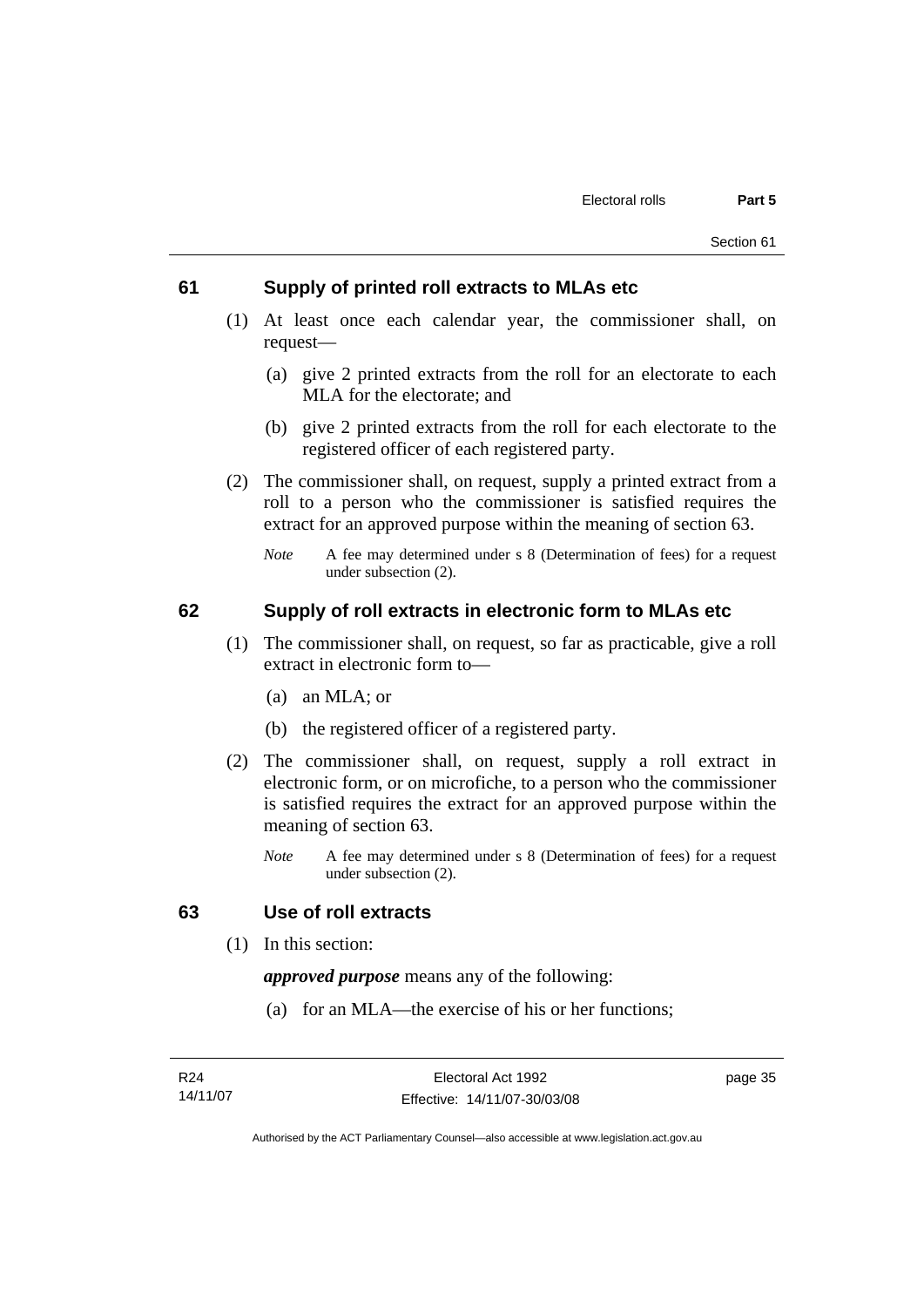#### **Part 5 Electoral rolls**

Section 65

- (b) for the registered officer of a registered party—the exercise by an MLA who is a member of the party of his or her functions;
- (c) for an MLA or the registered officer of a registered party—
	- (i) a purpose connected with an election; or
	- (ii) monitoring the accuracy of information in the roll;
- (d) for anyone—a purpose prescribed under the regulations.

*protected information*, in relation to a person, means information that the person knows, or has reasonable grounds for believing, was obtained from a roll extract given to the person or someone else under section 61 (Supply of printed roll extracts to MLAs etc) or section 62 (Supply of roll extracts in electronic form to MLAs etc).

- (2) A person must not, without reasonable excuse, use protected information for—
	- (a) a commercial purpose; or
	- (b) any other purpose, other than an approved purpose.

Maximum penalty: 50 penalty units, imprisonment for 6 months or both.

 (3) A person must not, without reasonable excuse, directly or indirectly divulge or communicate protected information to someone else for a purpose other than an approved purpose.

Maximum penalty: 50 penalty units, imprisonment for 6 months or both.

# **65 Provision of roll information to prescribed authorities**

 (1) The commissioner may give a copy of a roll or information contained on a roll to a prescribed authority if the commissioner is satisfied that the authority requires the copy or information for a prescribed purpose.

R24 14/11/07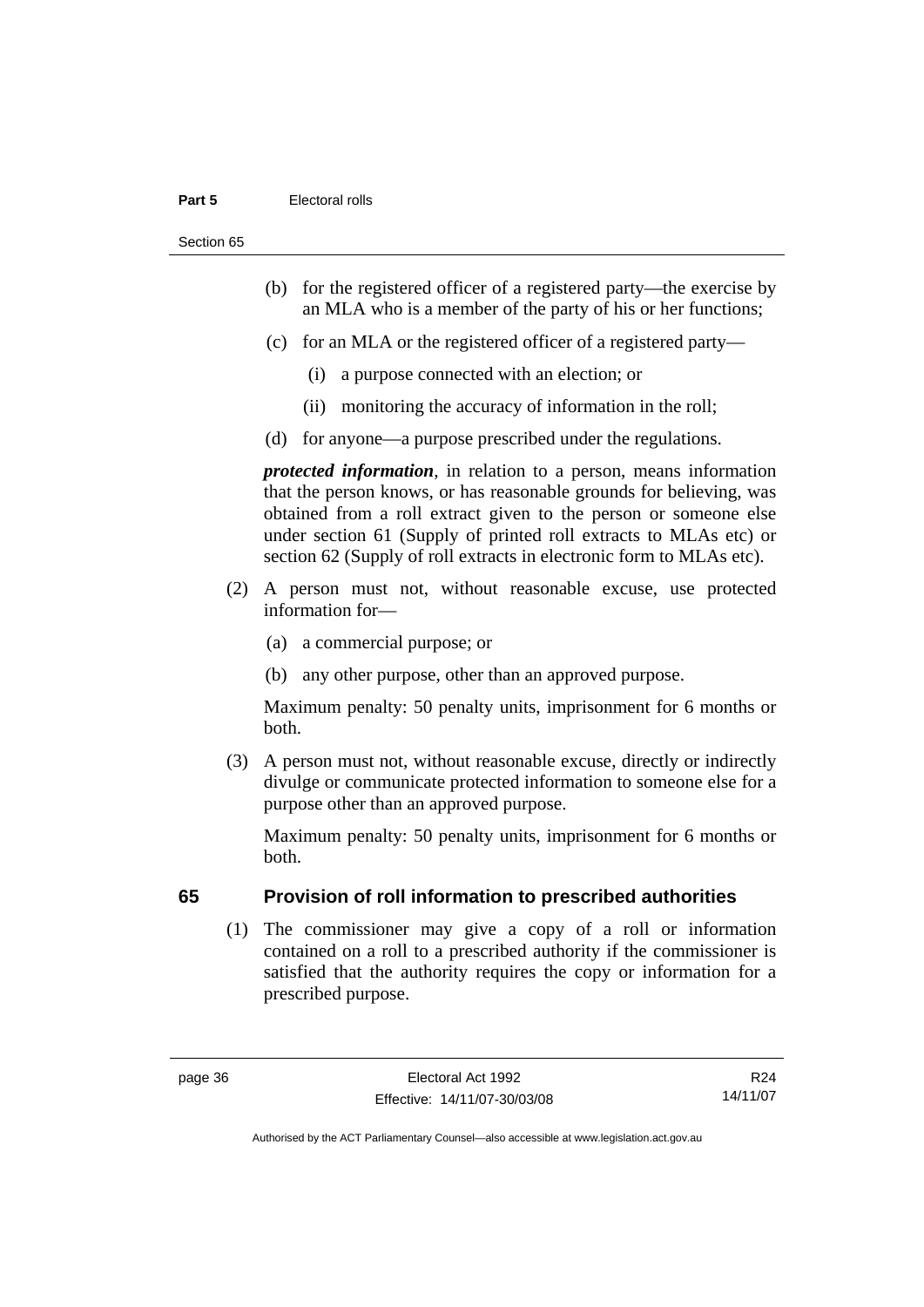(2) A person shall not use information obtained under subsection (1) except in accordance with the regulations.

Maximum penalty: 50 penalty units, imprisonment for 6 months or both.

- (3) For the *Juries Act 1967*, the commissioner shall, on request by the sheriff, give the sheriff a copy of the roll of electors of the ACT.
- (4) A copy of a roll, or information, may be given to a person under subsection (1) or (3) in printed or electronic form or on microfiche.
- (5) A copy of a roll, or information, provided under subsection (1) or (3) shall not include—
	- (a) in relation to a person whose address is a suppressed address any particulars other than the name of the person; or
	- (b) the address of an eligible overseas elector; or
	- (c) the address of an Antarctic elector.
- (6) The regulations may provide for how a prescribed authority may deal with information, or information obtained from a copy of a roll, provided under subsection (1).

# **66 Maintenance of rolls**

- (1) The commissioner shall, so far as practicable, keep the rolls up to date.
- (2) The commissioner may alter a roll at any time as follows:
	- (a) to register any change of name;
	- (b) to bring up to date any particulars appearing on the roll;
	- (c) to correct any mistake or omission;
	- (d) to remove the name of a deceased elector;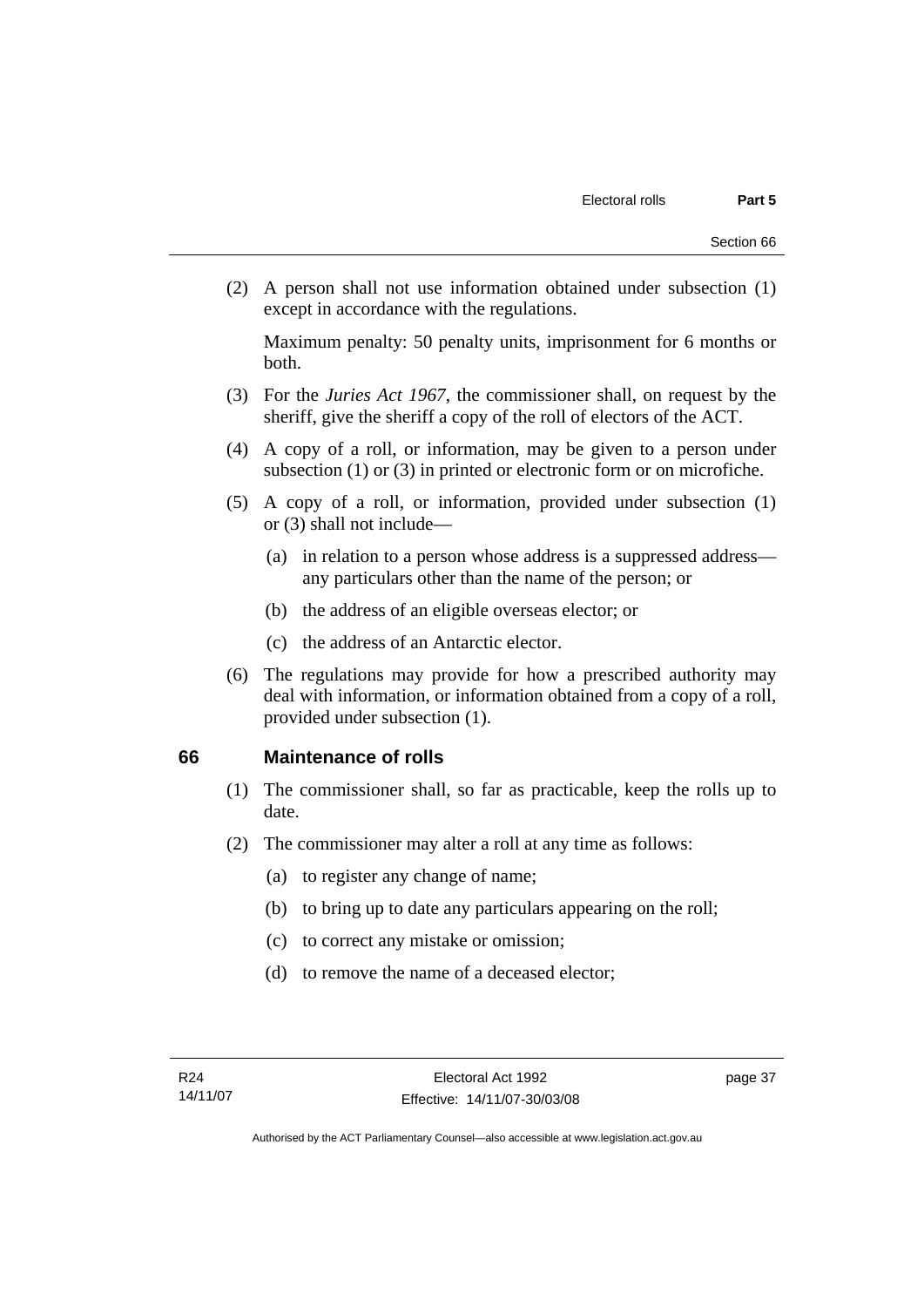#### **Part 5 Electoral rolls**

Section 67

 (e) in relation to a person who is enrolled on the Commonwealth roll—to reflect any alteration under the Commonwealth Electoral Act, section 105 in relation to that enrolment.

#### **67 Power to require information**

- (1) The commissioner may, by written notice, require—
	- (a) the administrative head of a unit of the public service; or
	- (b) the chief executive officer (however described) of a Territory authority or of an entity prescribed under the regulations; or
	- (c) the occupier of any residence;

to give to the commissioner or a specified officer specified information required in connection with the preparation, maintenance or revision of a roll.

*Note* For how documents may be given, see *Legislation Act 2001*, pt 19.5.

- (2) A notice shall specify the time within which the information is to be so given.
- (3) A person who, without reasonable excuse, contravenes such a requirement commits an offence.

Maximum penalty: 5 penalty units.

 (4) Subsection (3) does not apply if compliance with the requirement would involve the disclosure of information in contravention of any other law.

#### **68 Notice of registered deaths**

The registrar-general shall give to the commissioner, on request, particulars entered in the register of deaths during the period to which the request relates in relation to the death of each person aged 17 years or older.

R24 14/11/07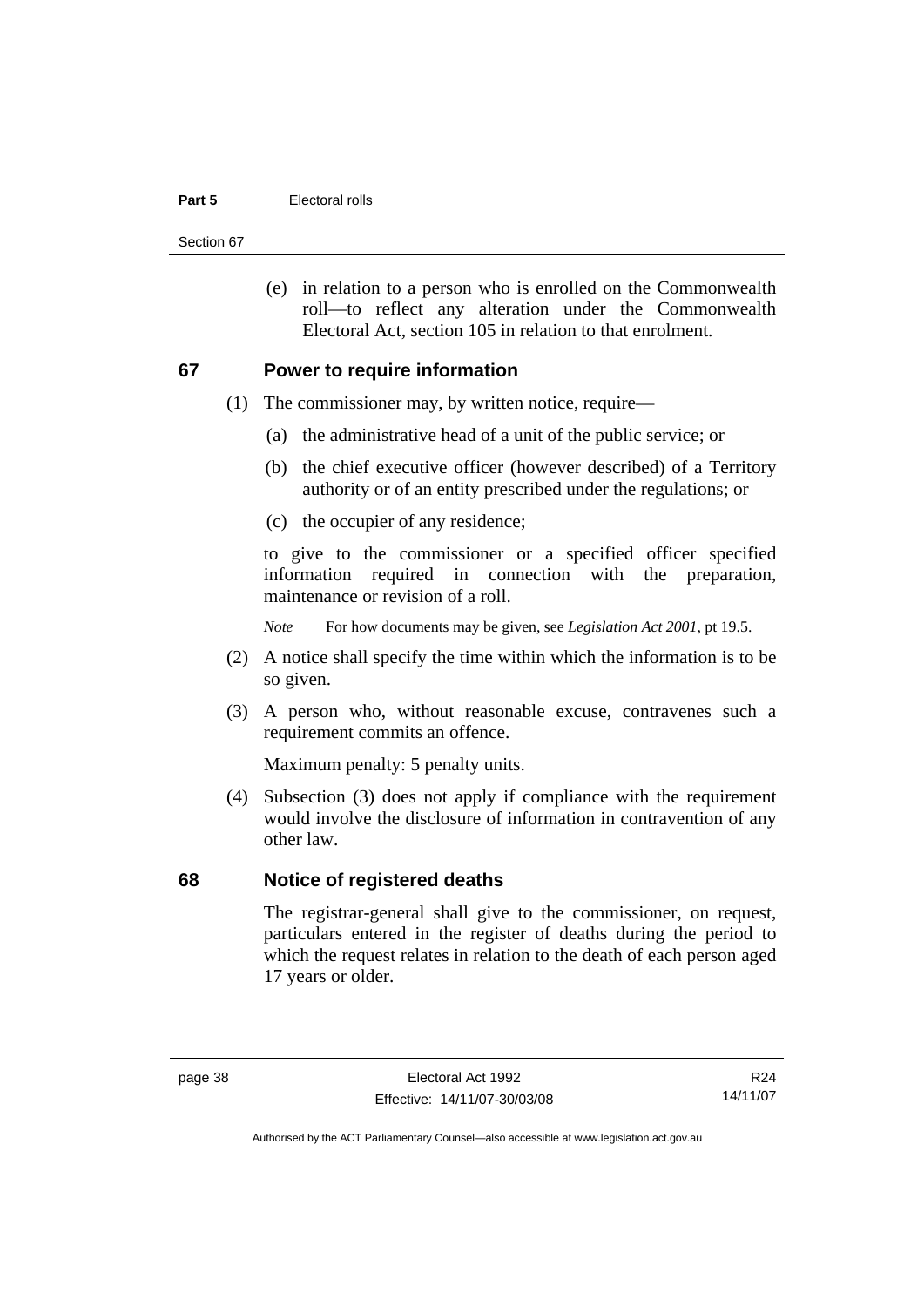# **69 Disclosure of roll information**

 (1) A person to whom this section applies shall not, without reasonable excuse, give a copy of a roll, an extract from a roll, or information contained on a roll, to another person except for this Act.

Maximum penalty: 50 penalty units, imprisonment for 6 months or both.

- (2) This section applies to a person who is, or has been—
	- (a) the commissioner; or
	- (b) an officer; or
	- (c) a member of the staff of the electoral commission.

# **70 Joint roll arrangements with Commonwealth**

- (1) The Chief Minister may arrange with the Governor-General for—
	- (a) the preparation, alteration or revision of the rolls; or
	- (b) the carrying out of any procedure relating to the preparation, alteration or revision of the rolls;

jointly by the Commonwealth and the Territory.

- (2) If such an arrangement is in force, a roll may contain—
	- (a) the names and particulars of persons who are enrolled as electors of the Commonwealth but not as electors of the ACT, provided that it is clearly indicated that they are not enrolled as electors of the ACT; and
	- (b) distinguishing marks against the names of persons enrolled as electors of the ACT but not as electors of the Commonwealth, to show that they are not electors of the Commonwealth; and
	- (c) other particulars in addition to those required by or under this Act to be included in the roll;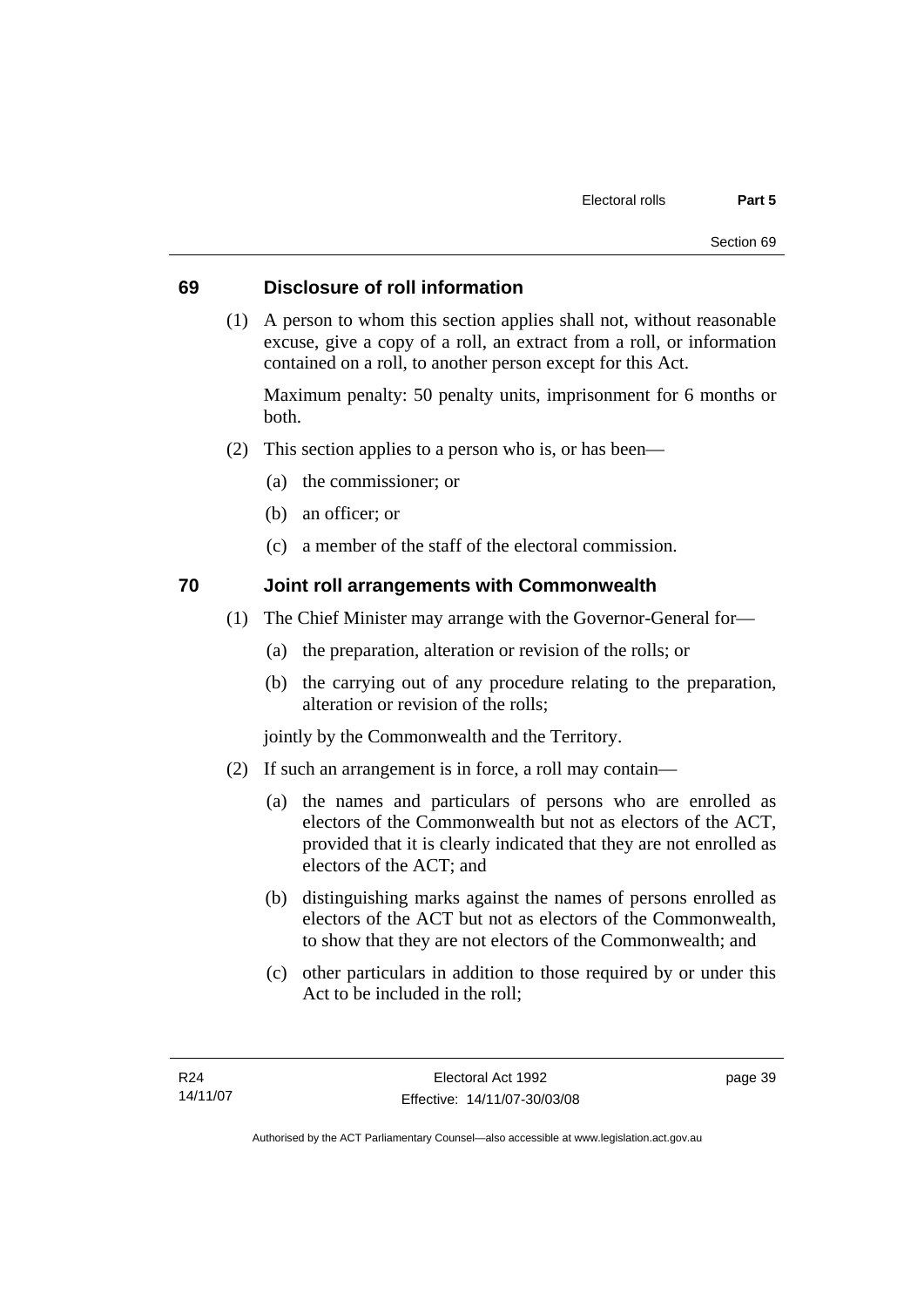#### **Part 5 Electoral rolls**

Section 70

and, for this Act, the names of electors of the Commonwealth who are not enrolled as electors of the ACT and those marks and particulars shall not be taken to be part of the roll.

page 40 Electoral Act 1992 Effective: 14/11/07-30/03/08

R24 14/11/07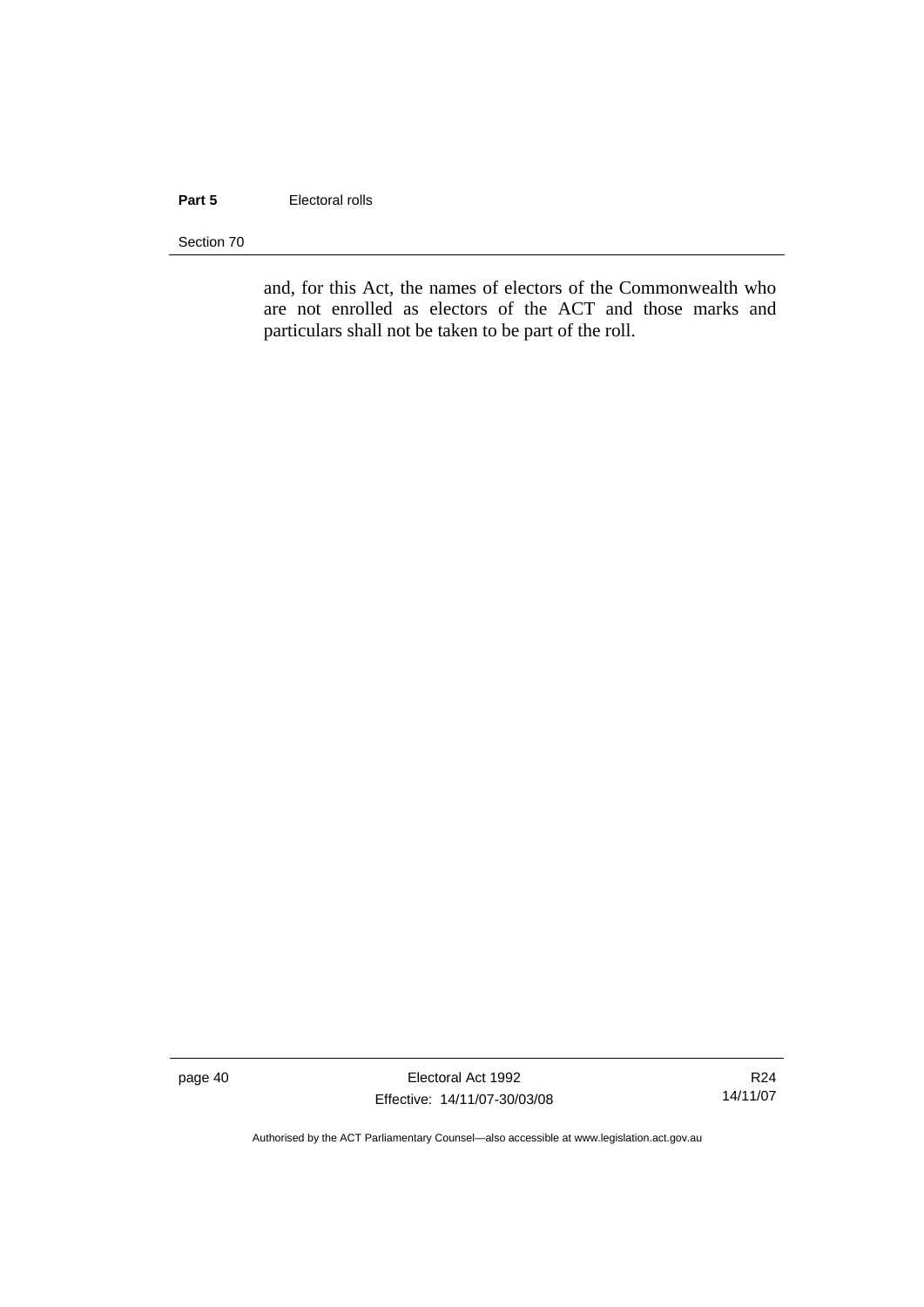# **71 Persons taken not to be enrolled on Commonwealth roll**

For this part, the following persons enrolled on the Commonwealth roll shall be taken not to be so enrolled:

- (a) a person whose address recorded on that roll is not in the ACT;
- (b) a person who is an eligible overseas elector for the Commonwealth Electoral Act but not an eligible overseas elector for this Act.

# **71A Address of person serving sentence of imprisonment**

- (1) For this part, the address of a person who is serving a sentence of imprisonment is—
	- (a) if the person is enrolled on the Commonwealth roll—the address recorded on that roll in relation to the person; or
	- (b) if paragraph (a) does not apply—
		- (i) the person's address immediately before the person began serving the sentence; or
		- (ii) if the person did not have an address immediately before beginning to serve the sentence—the address of the place where the person is serving the sentence.
- (2) In this section:

*sentence of imprisonment* does not include a periodic detention period of the sentence set by a court under the *Crimes (Sentencing) Act 2005*, section 11 (Periodic detention).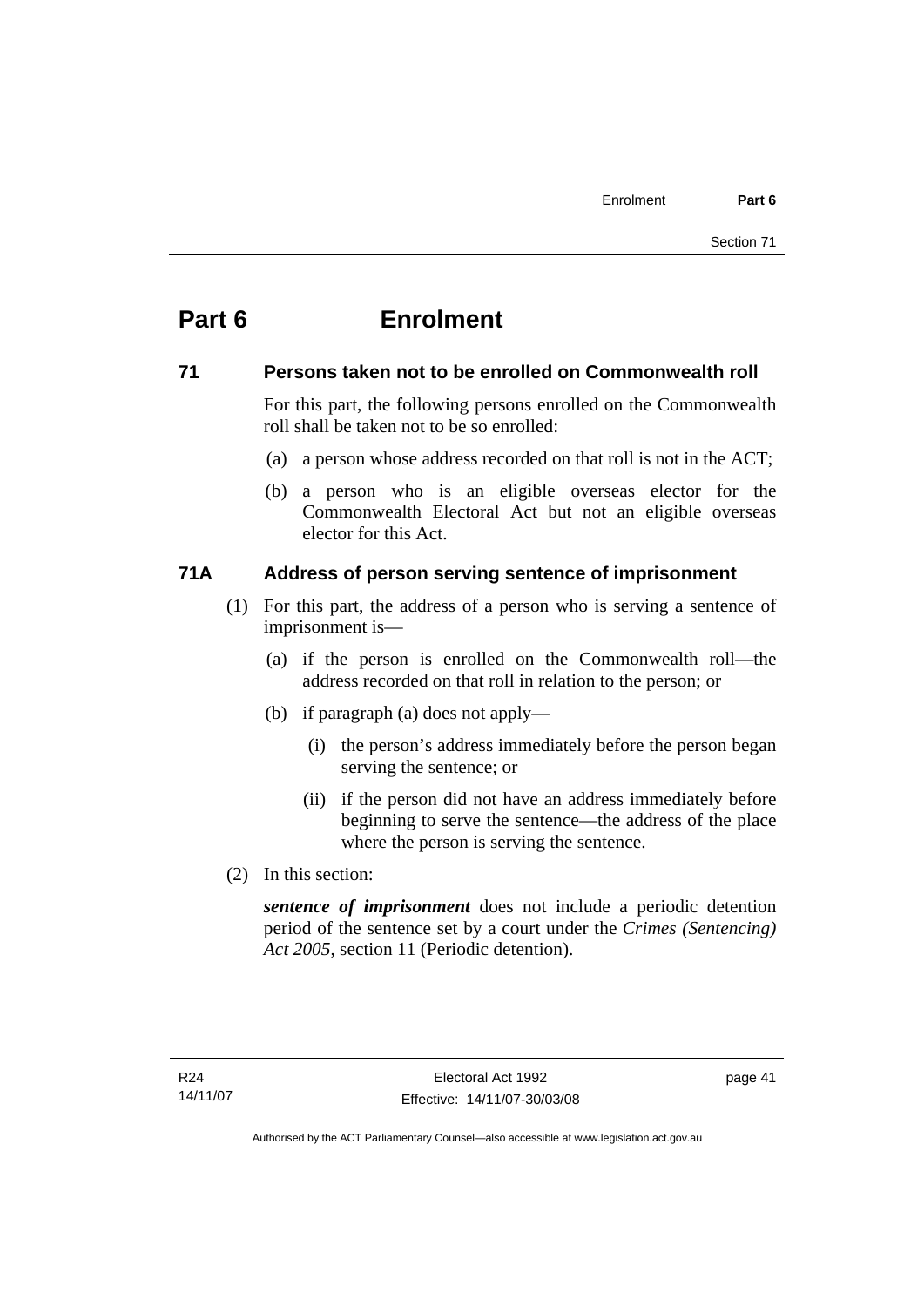Section 72

#### **72 Entitlement**

- (1) A person is entitled to be enrolled for an electorate if—
	- (a) the person is entitled to be enrolled on the Commonwealth roll otherwise than under the Commonwealth Electoral Act, section 100; and
	- (b) the person's address is in the electorate.
- (2) A person is not entitled to be enrolled for more than 1 electorate.

# **73 Compulsory enrolment etc—residents**

- (1) A person who—
	- (a) is entitled to be enrolled for an electorate; and
	- (b) is not enrolled on any roll;

shall, subject to subsection (5), make a claim for enrolment within 21 days after the day the person became so entitled.

- (2) An elector who—
	- (a) is enrolled for an electorate; and
	- (b) is entitled, following a change of address, to be enrolled for another electorate;

shall, subject to subsections (4) and (5), make a claim for a transfer of enrolment within 52 days after the date of the change of address.

- (3) An elector who changes address within an electorate shall, subject to subsections (4) and (5), give the commissioner written notice setting out the particulars of the new address within 52 days after the date of the change of address.
	- *Note* For how documents may be given, see *Legislation Act 2001*, pt 19.5.
- (4) Subsections (2) and (3) do not apply to an eligible overseas elector, an Antarctic elector or a person who is not at least 18 years old.

R24 14/11/07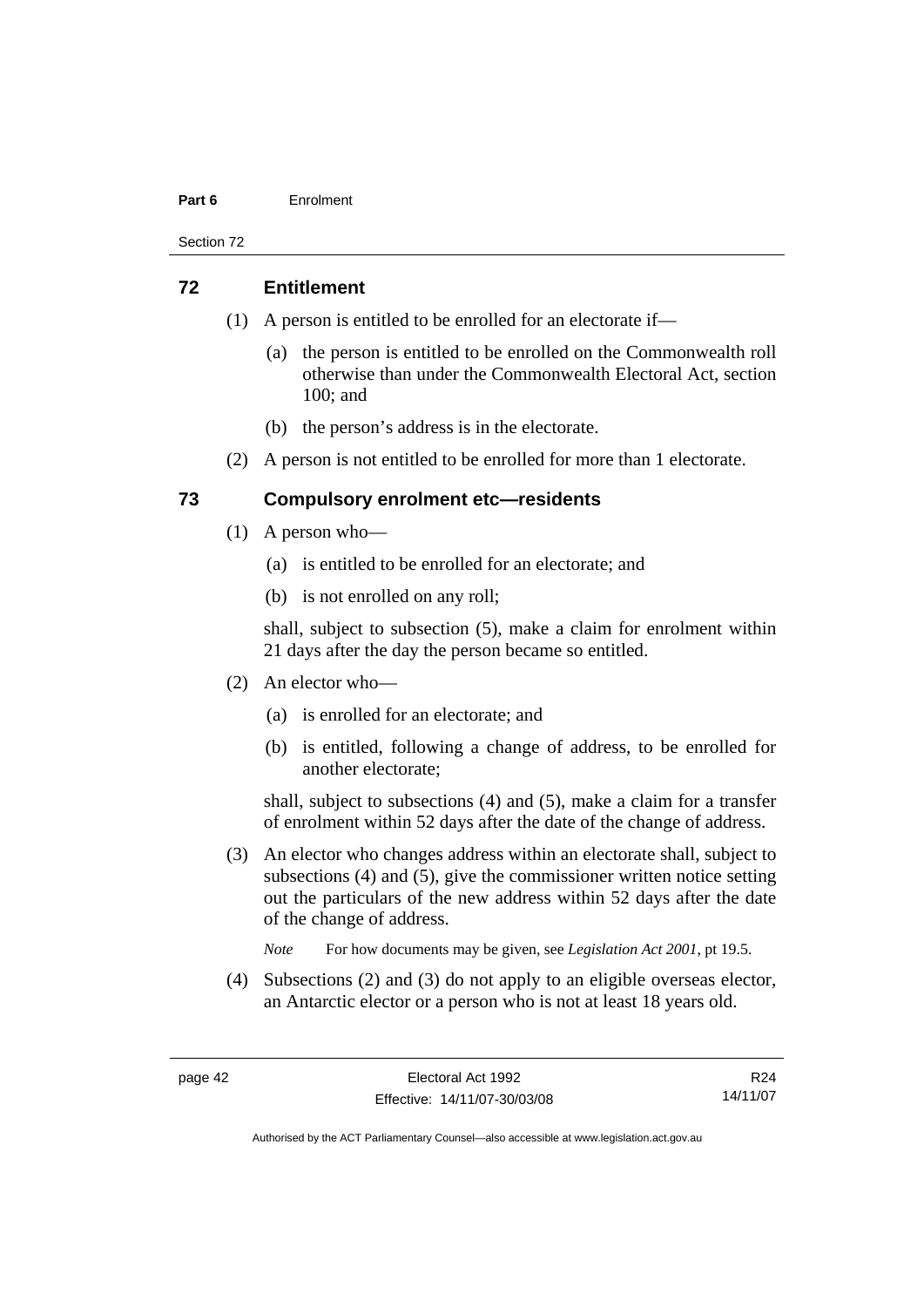- (5) If a person is enrolled on the Commonwealth roll otherwise than under the Commonwealth Electoral Act, section 100 and the address recorded on that roll in relation to the person is an address in an electorate—
	- (a) the person shall be taken—
		- (i) to have made a claim under subsection  $(1)$  or  $(2)$ , or given notice under subsection (3), whichever is appropriate; and
		- (ii) to be enrolled for the electorate; and
	- (b) the particulars recorded on the Commonwealth roll in relation to the person shall, so far as practicable, be taken to be the particulars recorded on the roll for the electorate.
- (6) A person who, without reasonable excuse, contravenes subsection  $(1)$ ,  $(2)$  or  $(3)$  commits an offence.

Maximum penalty: 0.5 penalty units.

# **74 Eligible overseas electors**

- (1) An elector—
	- (a) who is, for the Commonwealth Electoral Act, an eligible overseas elector; and
	- (b) whose address, recorded on the Commonwealth roll when the elector became a person referred to in paragraph (a), was an address in an electorate; and
	- (c) who has, for this Act, indicated an intention to reside, or resume residing, in the ACT after ceasing to be a person referred to in paragraph (a);

is, subject to subsection (4), an eligible overseas elector for this Act in relation to the electorate in which that address is located.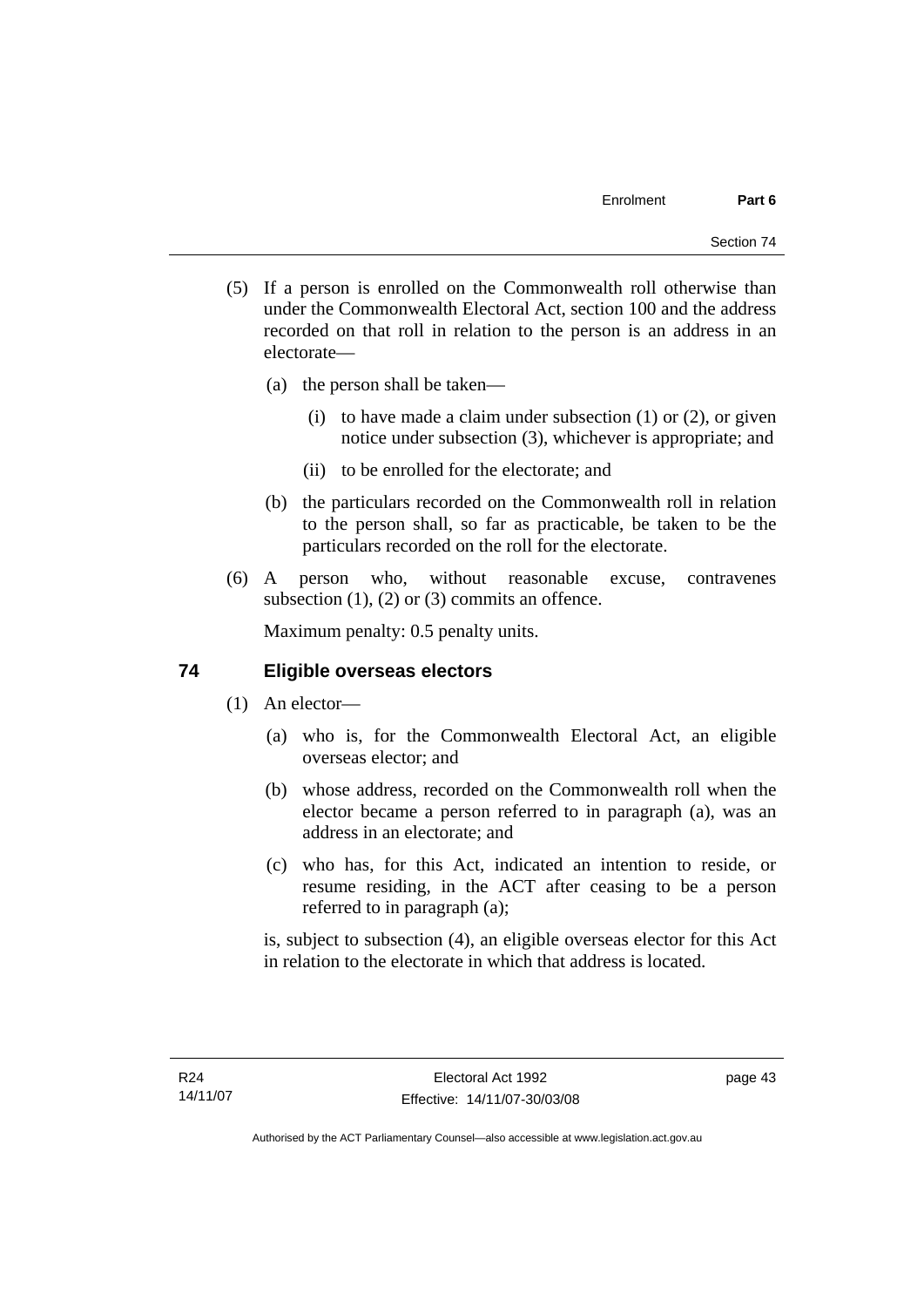#### Section 75

- (2) The commissioner shall annotate the roll for an electorate so as to indicate the name of each person who is an eligible overseas elector in relation to the electorate.
- (3) The commissioner shall cancel an annotation in relation to a person if—
	- (a) the person ceases to be an eligible overseas elector for the Commonwealth Electoral Act; or
	- (b) the person notifies the commissioner that he or she does not intend to reside, or to resume residing, in the ACT after ceasing to be an eligible overseas elector for the Commonwealth Electoral Act.
- (4) A person ceases to be an eligible overseas elector for this Act on the day the annotation in relation to the person is cancelled.

#### **75 Age 17 enrolment**

- (1) The commissioner shall enrol a person on the roll for an electorate if the person—
	- (a) is at least 17 years old; and
	- (b) would, had the person attained the age of 18 years, be entitled to be enrolled for the electorate; and
	- (c) makes a claim for enrolment.
- (2) If a person is enrolled on the Commonwealth roll under the Commonwealth Electoral Act, section 100 and the address recorded on that roll is an address in an electorate—
	- (a) the person shall be taken—
		- (i) to have made a claim for enrolment under this section; and
		- (ii) to be enrolled under this section on the roll for the electorate; and

R24 14/11/07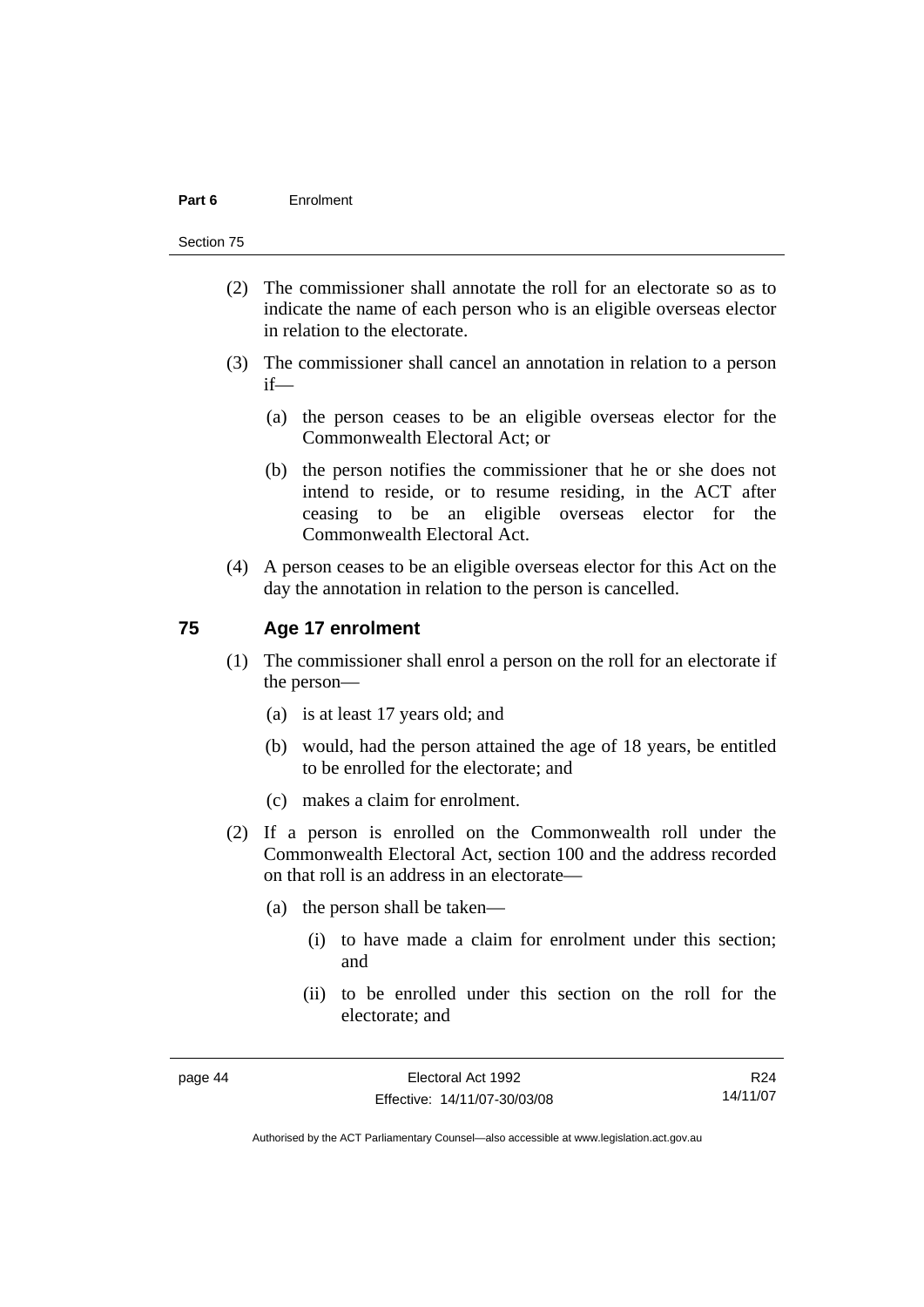(b) the particulars recorded on the Commonwealth roll in relation to the person shall, so far as practicable, be taken to be the particulars recorded on the roll for the electorate.

# **76 Enrolment etc**

(1) In this section:

*claim* means a claim for enrolment or transfer of enrolment.

- (2) Except as otherwise provided by this Act, the name of a person shall not be added to a roll except under a claim.
- (3) A claim shall be—
	- (a) signed by the claimant and the signature witnessed by a person who is entitled to attest an enrolment claim under the *Commonwealth Electoral Act 1918* (Cwlth), section 98; and
	- (b) given to the commissioner.
	- *Note 1* If a form is approved under s 340A (Approved forms) for a claim, the form must be used.
	- *Note 2* For how documents may be given, see *Legislation Act 2001*, pt 19.5.
- (4) The identity of the person making a claim for enrolment must be verified in the same way an enrolment claim under the *Commonwealth Electoral Act 1918* (Cwlth), section 98 must be verified.
- (5) On a claim under subsection (2), the commissioner shall, subject to section 80—
	- (a) enrol the claimant, if satisfied that he or she is entitled to be enrolled under the claim; or
	- (b) reject the claim.
- (6) After making a decision about a claim under subsection (2), the commissioner shall give the claimant—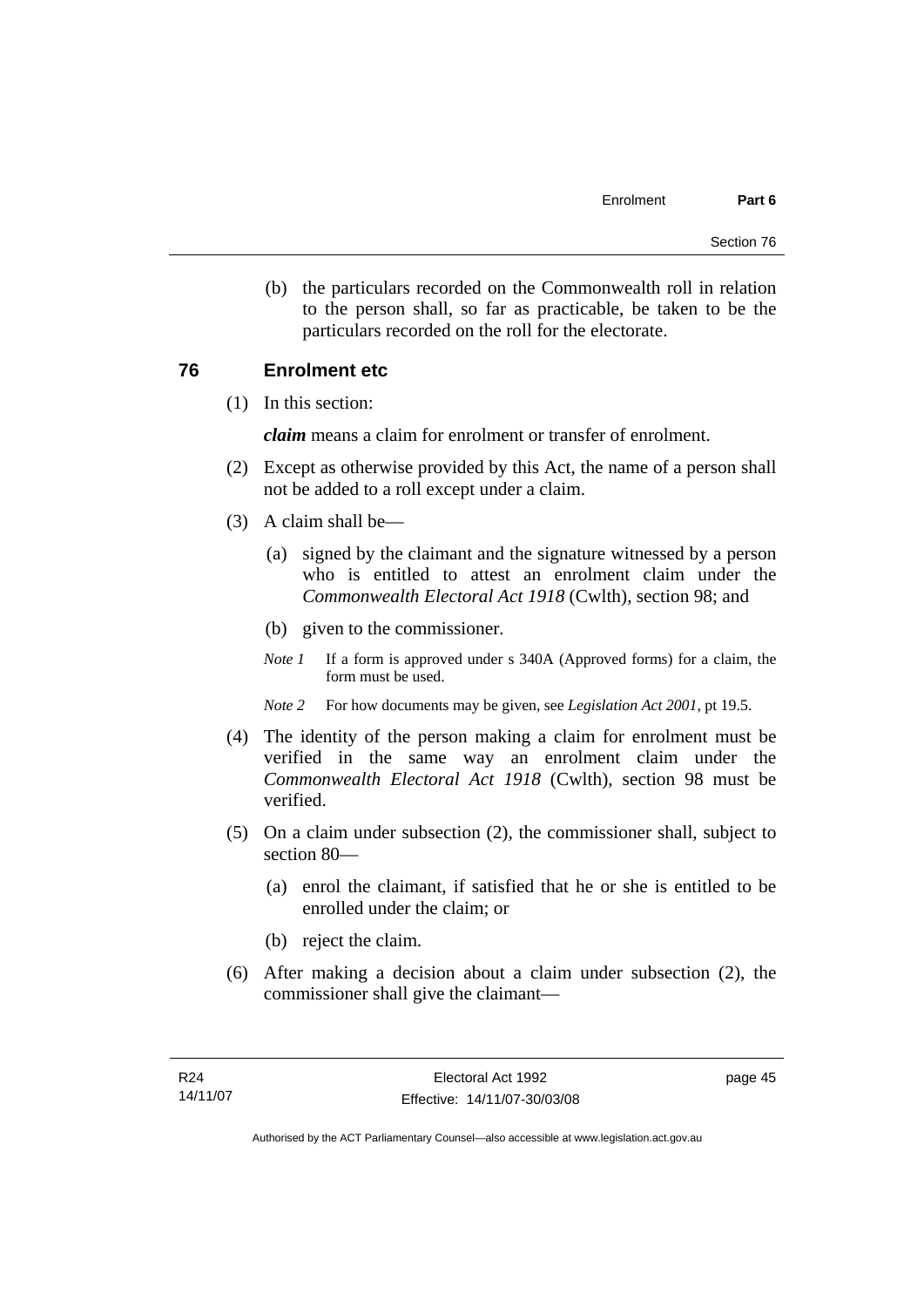Section 77

- (a) if the claim is accepted—written notice of the decision specifying the electorate in which the claimant is enrolled; or
- (b) if the claim is rejected—a review statement about the decision.

#### **77 Suppression of elector's address**

- $(1)$  If—
	- (a) an elector is enrolled on the Commonwealth roll; and
	- (b) under the Commonwealth Electoral Act, section 104 the particulars of the elector's address have not been included on, or have been deleted from, the Commonwealth roll;

the commissioner shall suppress the particulars of the elector's address from any extract from the roll on which the elector is enrolled under this Act.

- (2) If an elector is not enrolled on the Commonwealth roll, on the elector's request for the suppression of particulars of his or her address from an extract from any roll, the commissioner shall—
	- (a) grant the request; or
	- (b) refuse the request.
- (3) A request shall—
	- (a) set out the reasons for the request; and
	- (b) be verified by statutory declaration.
	- *Note* If a form is approved under s 340A (Approved forms) for a request, the form must be used.
- (4) The commissioner shall grant a request under subsection (2) if he or she is satisfied on reasonable grounds that the inclusion of the particulars of the elector's address on an extract from the roll would place at risk the personal safety of the elector or any member of the elector's family.

R24 14/11/07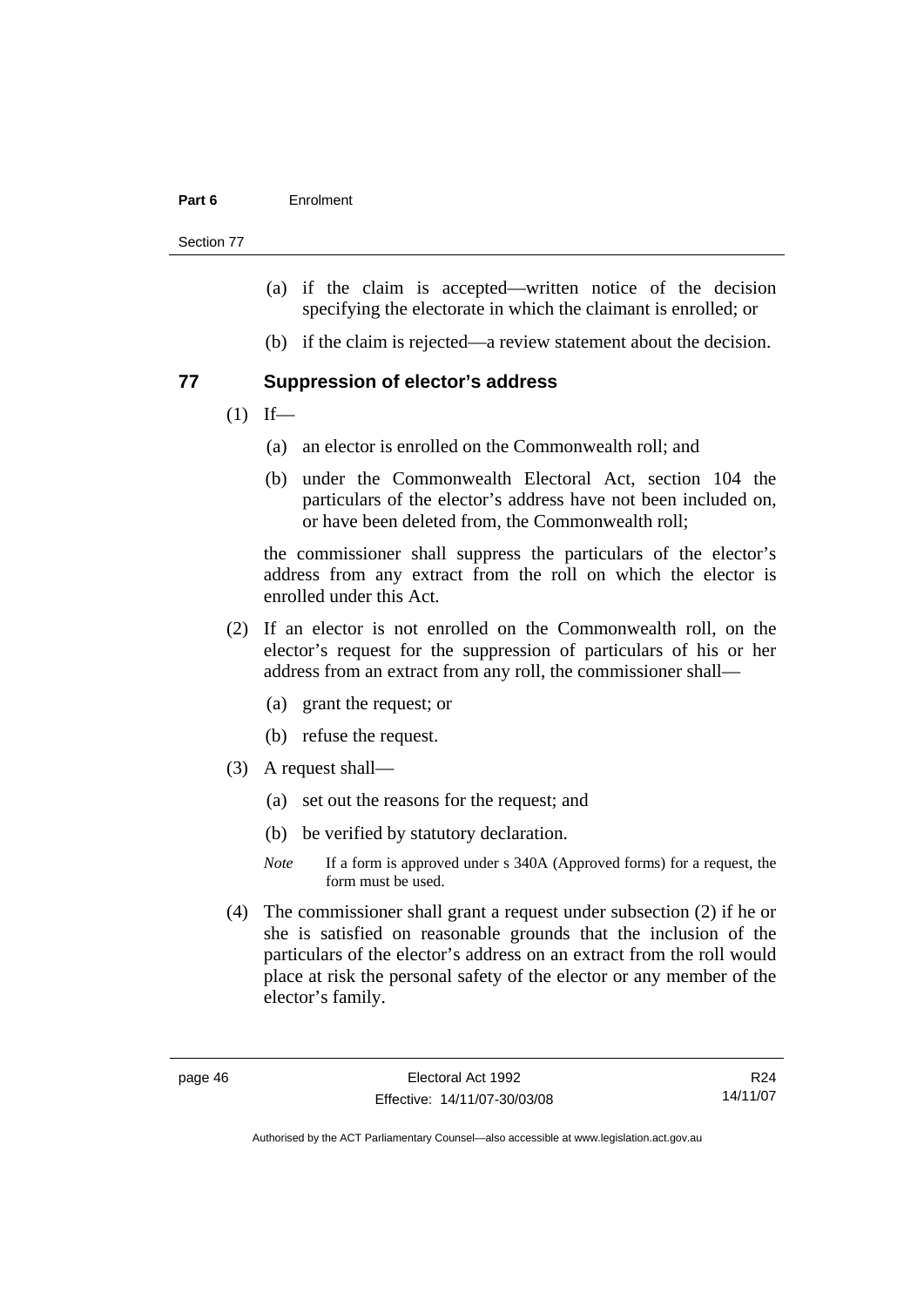- (5) After making a decision about a request under subsection (2), the commissioner shall give the person who made the request—
	- (a) if the request is granted—written notice of the decision; or
	- (b) if the request is refused—a review statement about the decision.

# **78 Inclusion of particulars on roll following suppression**

- (1) This section applies if the address of an elector has been suppressed under section 77 (2).
- (2) The commissioner shall include the particulars of the elector's address on an extract from the roll if the commissioner is satisfied on reasonable grounds that the inclusion of the particulars would not place at risk the personal safety of the elector or any member of the elector's family.
- (3) After making a decision under subsection (2), the commissioner shall give the elector a review statement about the decision.

# **79 Suppression of elector's address pending review**

- (1) This section applies if the commissioner makes either of the following decisions:
	- (a) a decision under section 77 (2) (b) to refuse to suppress an elector's address from an extract from a roll;
	- (b) a decision under section 78 (2) to include particulars of an elector's address on an extract from a roll.
- (2) The commissioner shall suppress the particulars of the relevant elector's address from any extract from a roll from the defined date until—
	- (a) if no application for a review of the relevant decision has been made to the electoral commission within 28 days after the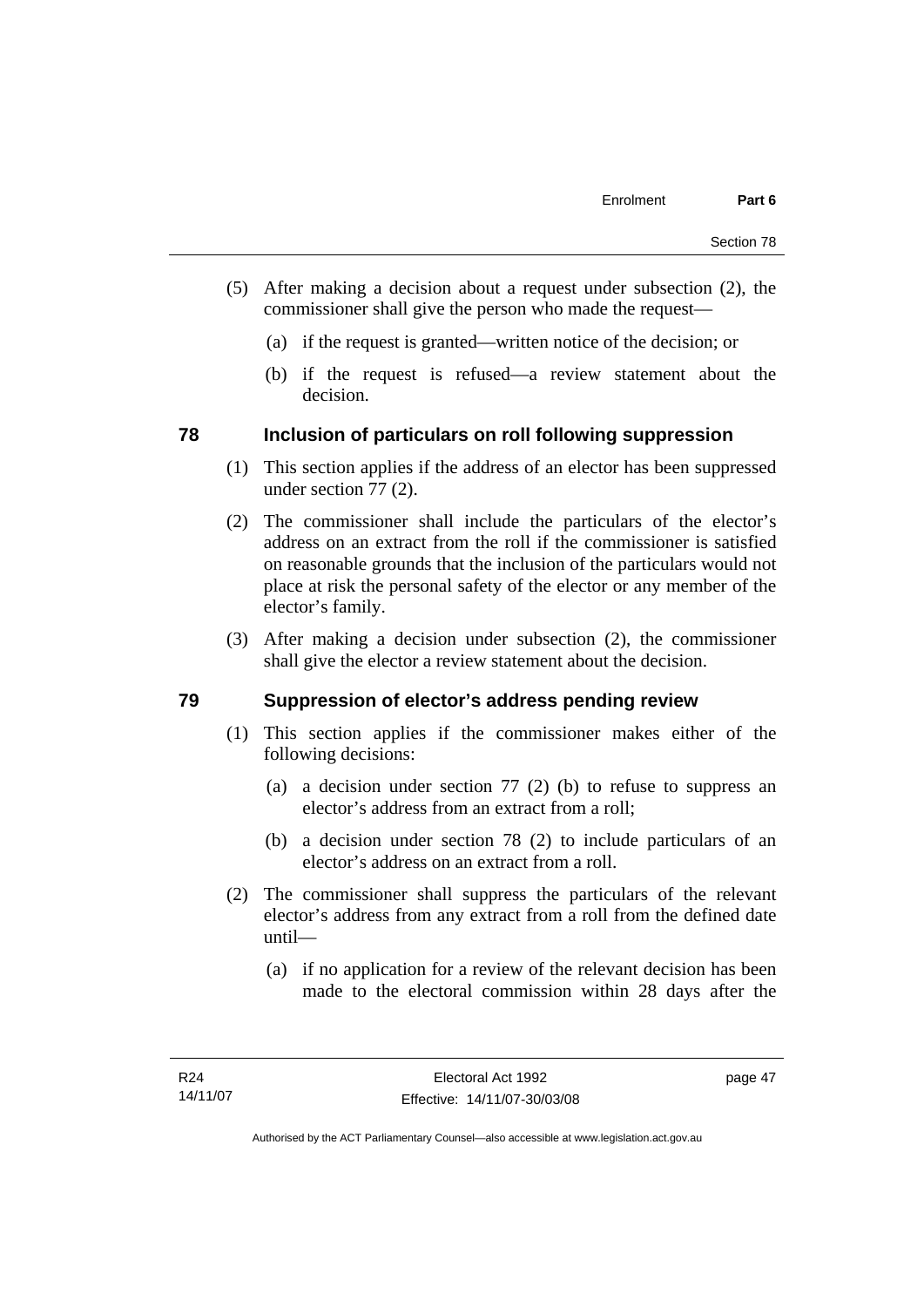elector is given a review statement about the decision—the end of that period; or

- (b) if, on a review, the electoral commission affirms the relevant decision, and no application for a review of the commission's decision has been made to the AAT—the end of 28 days after the elector is given a notice under section 248; or
- (c) if, on a review, the AAT affirms the decision of the electoral commission, and no appeal to the Supreme Court is instituted—the end of 28 days after the elector is given notice of the decision of the AAT; or
- (d) if an appeal to the Supreme Court is so instituted within that period—proceedings on the appeal are completed.
- (3) Subsection (2) has effect subject to—
	- (a) an order of the electoral commission under section 247; and
	- (b) any order of the AAT; and
	- (c) any order of the Supreme Court.
- (4) In this section:

#### *defined date* means—

- (a) in relation to a decision under section 77 (2) (b) to refuse to suppress an elector's address from an extract from a roll—the date of the request for suppression; or
- (b) in relation to a decision under section 78 (2) to include particulars of an elector's address on an extract from a roll the date of the decision.

# **80 Closed rolls**

 (1) For this Act, the roll for an electorate shall be taken to be closed during the period—

| page | 48 |
|------|----|
|------|----|

R24 14/11/07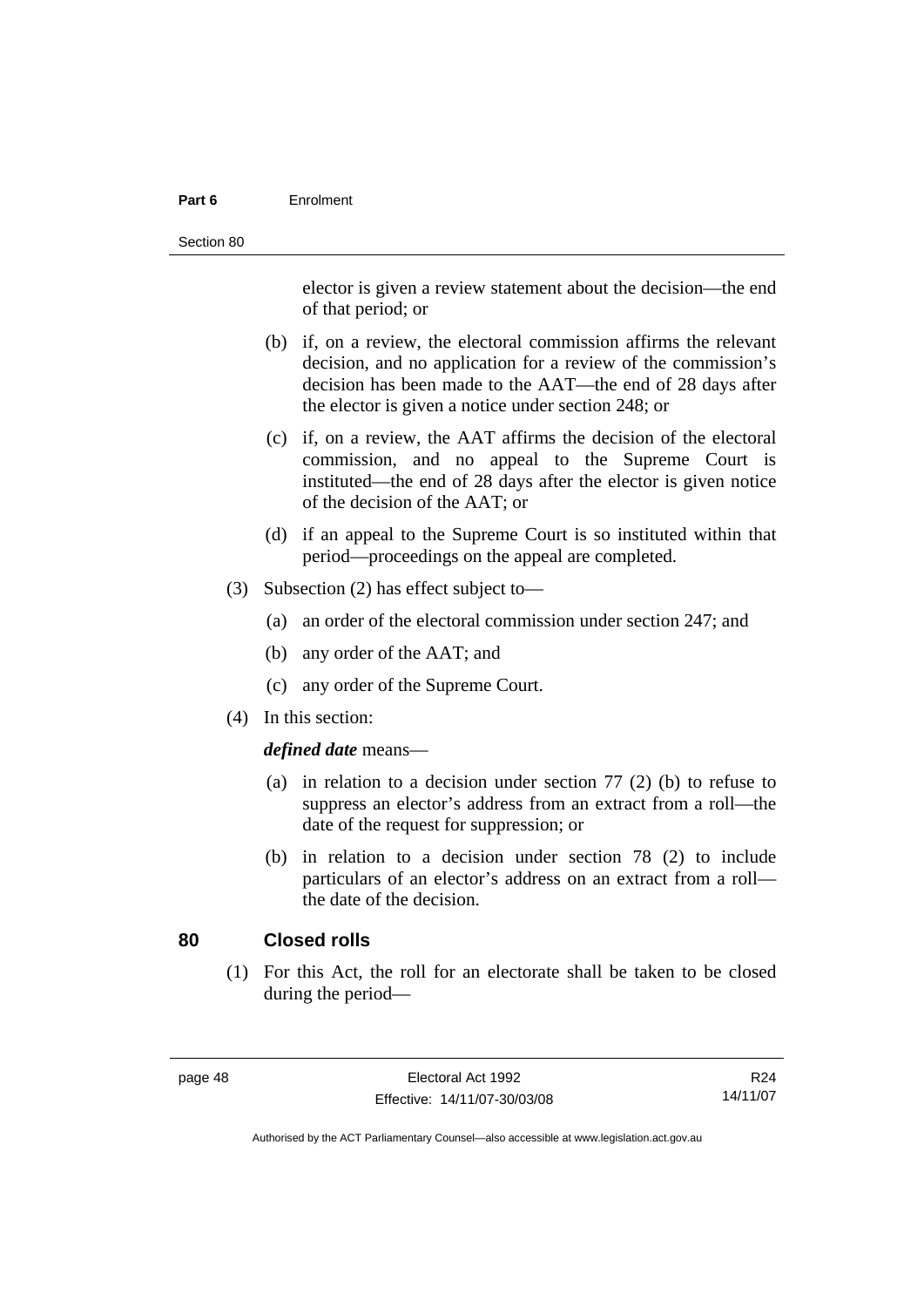- (a) beginning at 8 pm on the 29th day before polling day for an election in the electorate; and
- (b) ending at the close of polling at the election.
- (2) While a roll is closed, subject to subsections (3), (4) and (5) and section 66—
	- (a) a person shall not be enrolled; and
	- (b) a person shall not be taken to be enrolled under section 73 (5) or 75 (2) if the person's enrolment on the Commonwealth roll is effected during the closure; and
	- (c) a name shall not be removed; and
	- (d) an annotation in relation to the roll shall not be made or cancelled under section 74; and
	- (e) a change of address shall not be recorded.
- (3) Subsection (2) (c) shall not be taken to prevent the removal, while a roll is closed, of the name of a person who the commissioner believes on reasonable grounds made a statement in a claim for enrolment or transfer of enrolment that was false or misleading in a material particular.
- (4) If the Australian Postal Corporation notifies the commissioner in writing that the delivery of a posted claim for enrolment or transfer of enrolment has been delayed by an industrial dispute and, apart from the dispute, would have been delivered to the commissioner before the close of the roll for an election—
	- (a) subsection (2) (a) and (c) shall not be taken to prevent the enrolment of an elector or the removal of an elector's name from another roll as a consequence of such an enrolment; and
	- (b) if the claimant is enrolled in accordance with the claim—the enrolment shall be taken, in relation to any vote cast by the claimant in the election, to have been effected before the roll closed.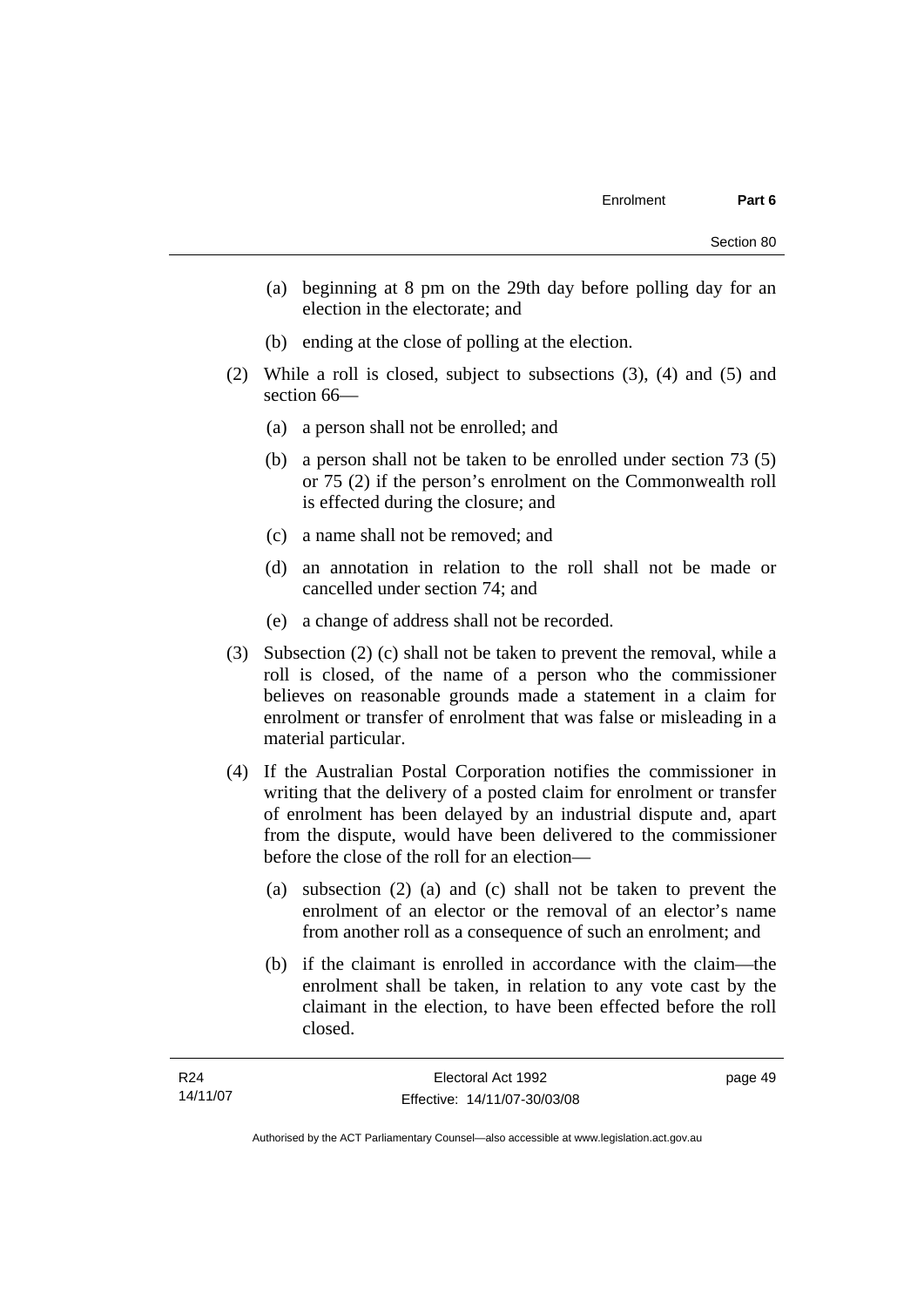#### Section 81

- (5) This section does not prevent the enrolment of an elector, during a period when a roll is closed, if the elector's claim for enrolment or transfer of enrolment was received before the beginning of that period by—
	- (a) an officer appointed under section 33 (Officers); or
	- (b) a member of the commission's staff; or
	- (c) a person authorised by the commissioner for this section; or
	- (d) an employee of the Australian Electoral Commission.
- (6) In this section:

*enrolment* includes the enrolment of a person who is taken to have been enrolled under this part.

*particulars*—a reference (express or implied) to *particulars* relating to a person includes a reference to particulars taken to be recorded on the roll under this part.

# **81 Objections to enrolment**

- (1) This section applies in relation to the enrolment of a person who is enrolled under this Act but is not enrolled under the Commonwealth Act.
- (2) An elector may object to the enrolment of a person on the ground that the person is not entitled to enrolment under section 72.
- (3) An objection shall—
	- (a) set out the grounds on which it is made; and
	- (b) subject to subsection (4), be accompanied by a deposit of \$2 or any higher amount prescribed by the regulations.
	- *Note* If a form is approved under s 340A (Approved forms) for an objection, the form must be used.
- (4) The deposit is not payable by an elector who objects to the enrolment of a person with a mental disability.

| page 50 | Electoral Act 1992           | R <sub>24</sub> |
|---------|------------------------------|-----------------|
|         | Effective: 14/11/07-30/03/08 | 14/11/07        |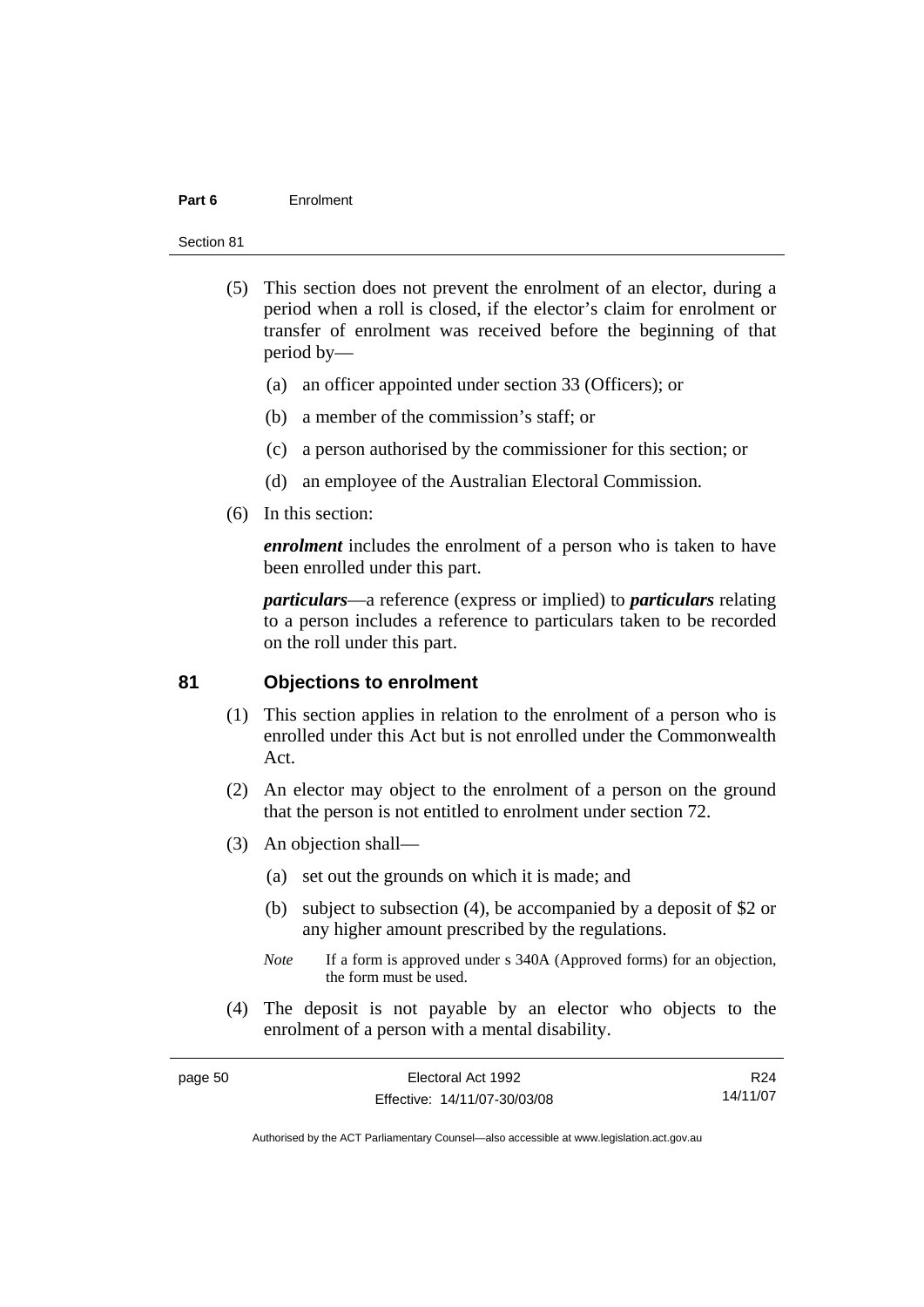- (5) The commissioner shall reject an objection without notifying the person whose enrolment it concerns if—
	- (a) the objection is made because the enrolled person is a person with a mental disability and is not accompanied by a supporting medical certificate; or
	- (b) the commissioner believes on reasonable grounds that the objection is frivolous or vexatious.
- (6) After the commissioner rejects an objection under subsection (4), he or she shall—
	- (a) if subsection (5) (a) applies—give the objector written notice of the rejection; and
	- (b) if subsection (5) (b) applies—give the objector a review statement about the decision to reject the objection.
	- *Note* For how documents may be given, see *Legislation Act 2001*, pt 19.5.
- $(7)$  If—
	- (a) an objection is made to the enrolment of a person; or
	- (b) the commissioner believes on reasonable grounds that an enrolled person is not entitled to be enrolled (other than the ground that the person is a person with a mental disability);

the commissioner shall, subject to subsection (5), give the person written notice of the objection or belief inviting the person to respond within 21 days after the date of the notice.

- (8) After considering any such response, the commissioner shall determine the person's entitlement to enrolment and—
	- (a) confirm the enrolment; or
	- (b) remove the person's name from the roll.
- (9) After making a decision under subsection (8) about the enrolment of a person, the commissioner shall—

page 51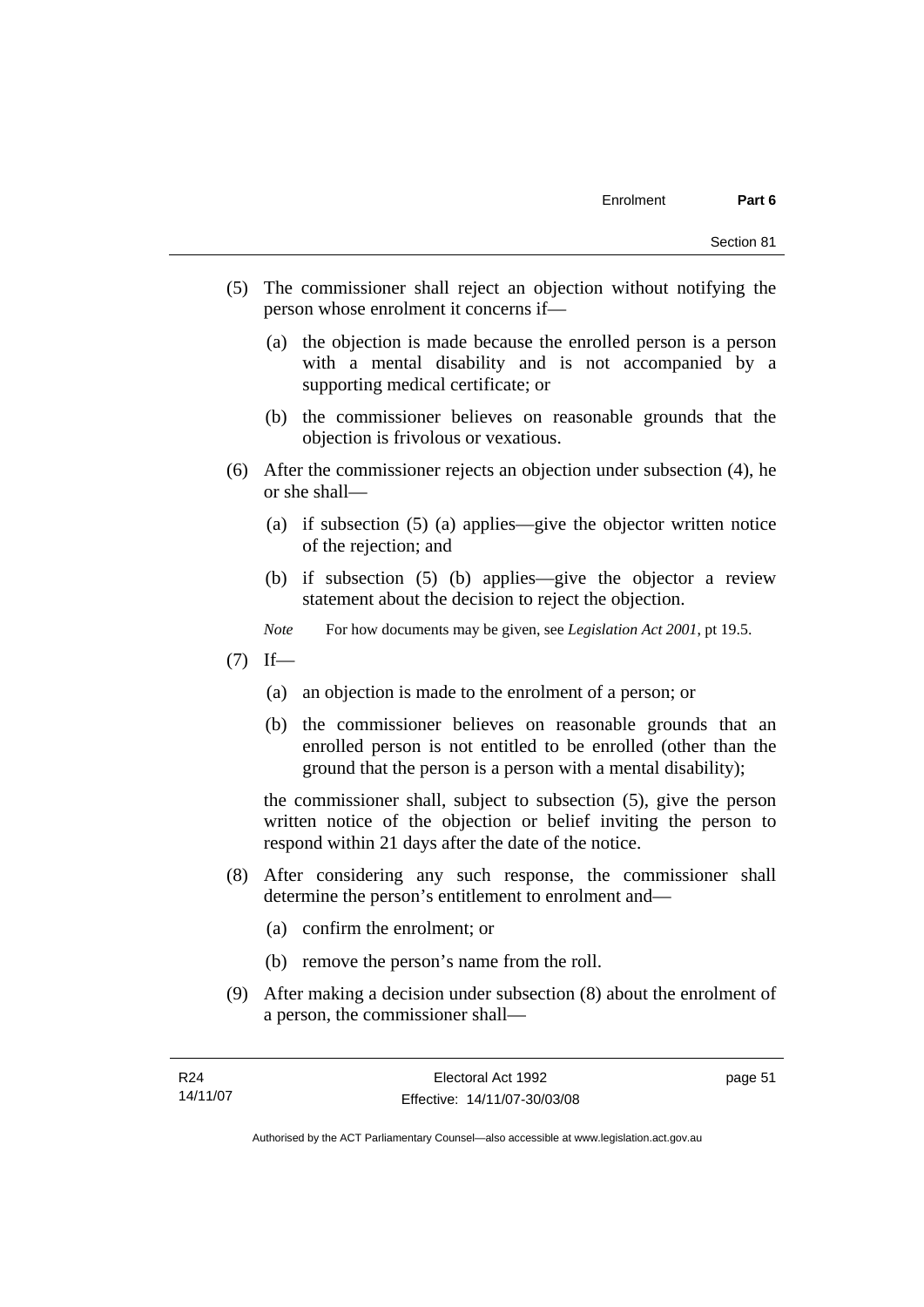#### Section 82

- (a) for a decision to confirm the enrolment—give the person, and any objector, written notice of the decision; or
- (b) for a decision to remove the person's name from the roll—
	- (i) give the person a review statement about the decision; and
	- (ii) if an objection has been duly made to the enrolment give the objector written notice of the decision.
- (10) If a person's name is removed from a roll as a result of an objection, the commissioner shall return the deposit lodged with the objection to the objector.
- (11) In this section:

*person with a mental disability* means a person who is incapable of understanding the nature and significance of enrolment and voting, and includes such a person even if a guardian or manager has not been appointed for the person under the *Guardianship and Management of Property Act 1991*.

#### **82 Record of claims for enrolment**

- (1) If the commissioner is satisfied that a record of the particulars of a claim for enrolment or transfer of enrolment is kept on microfiche, microfilm or in any other appropriate permanent form, the claim may be destroyed.
- (2) A record of particulars of a claim that is kept in accordance with subsection (1) is evidence of the particulars of that claim.

#### **83 Processing enrolment claims**

An officer who receives a claim for enrolment or transfer of enrolment shall do everything practicable to process the claim.

R24 14/11/07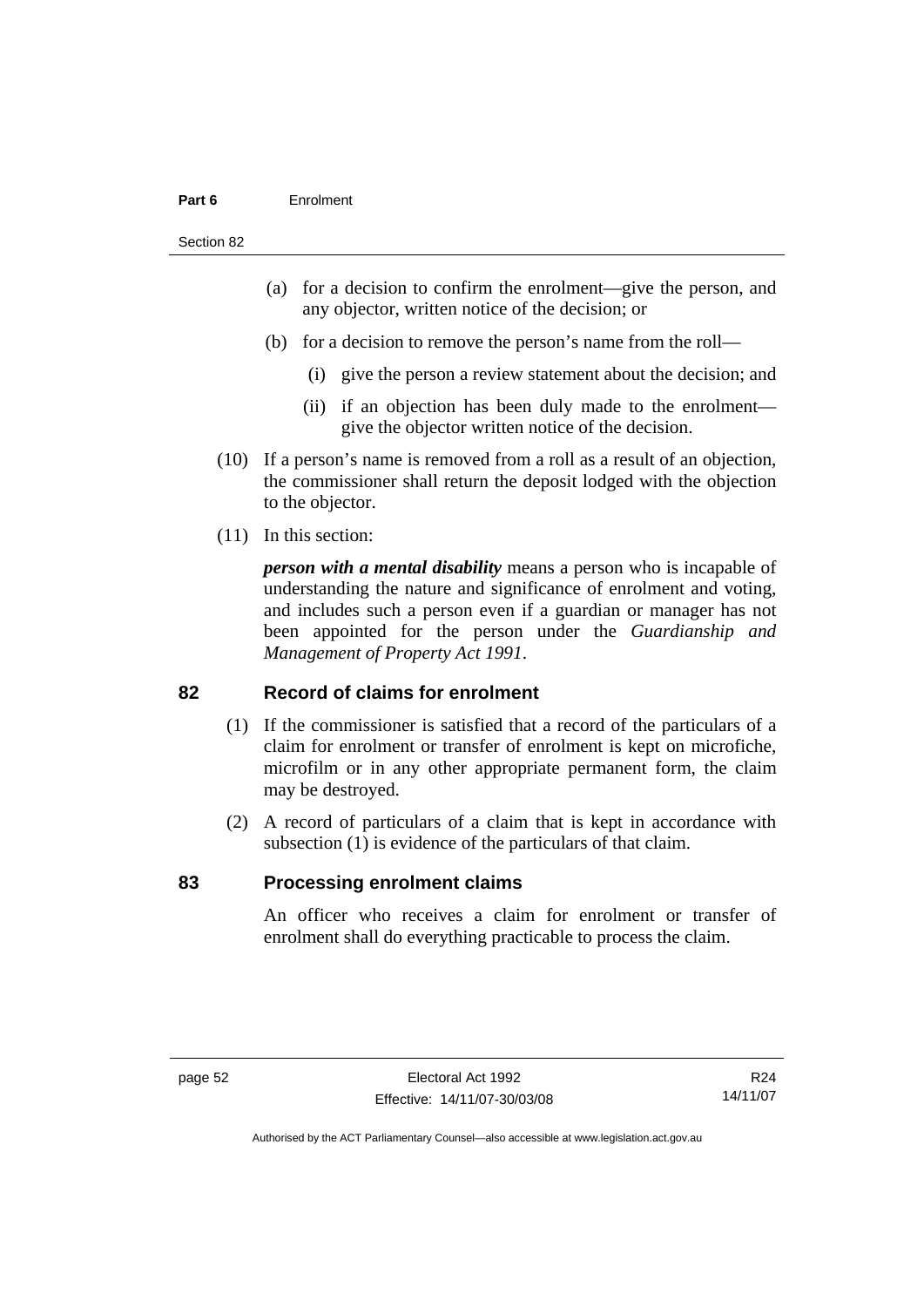#### **84 Transmission of enrolment claims**

A person who accepts for transmission to the commissioner a claim for enrolment or transfer of enrolment shall transmit the claim to the commissioner as soon as is practicable.

Maximum penalty: 10 penalty units.

# **85 Production of claims for enrolment before a court**

- (1) This section applies to a person who is, or has been—
	- (a) a member of the electoral commission; or
	- (b) the commissioner; or
	- (c) an officer; or
	- (d) a member of the staff of the electoral commission.
- (2) A person to whom this section applies shall not, except for this Act, be required—
	- (a) to produce in a court a claim for enrolment; or
	- (b) to divulge or communicate to a court any matter or thing in relation to a claim for enrolment that has come to the person's notice in the exercise of functions under this Act.
- (3) In this section:

*court* includes any tribunal, authority or person having power to require the production of documents or the answering of questions.

#### **86 Claims for enrolment not subject to warrants**

A warrant issued under a Territory law authorising the seizure of a document related to an offence does not authorise the seizure of a claim for enrolment or transfer of enrolment.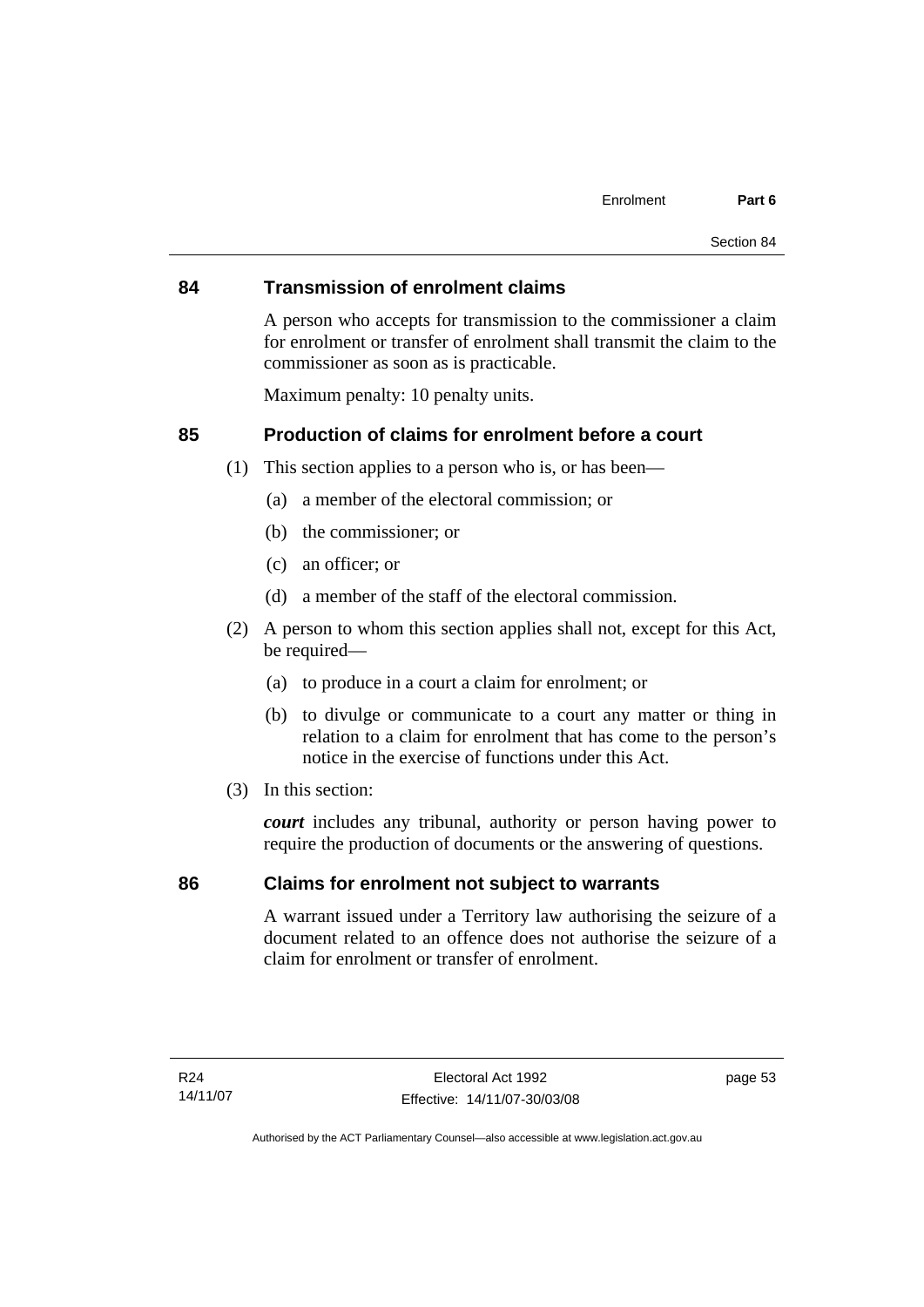#### **Part 7 Registration of political parties**

Section 87

# **Part 7 Registration of political parties**

#### **87 Meaning of** *related* **political parties**

For this part, 2 political parties are taken to be *related* if—

- (a) one of them is a part of the other; or
- (b) both are parts of the same political party.

#### **88 Register of political parties**

- (1) The commissioner must keep a register of political parties.
- (2) The register must contain the following particulars for each registered party:
	- (a) the name of the party;
	- (b) any abbreviation of the name of the party;
	- (c) the name and address of the registered officer of the party.
- (3) The commissioner must make the register available for public inspection.

# **89 Application for registration of political party**

- (1) An application for registration of a political party must—
	- (a) be signed by the secretary of the party; and
	- (b) state the party's name; and
	- (c) state any abbreviation of the party's name that the party intends to use for this Act; and
	- (d) state the name and address, and contain a specimen signature, of the person nominated to be the registered officer of the party; and

R24 14/11/07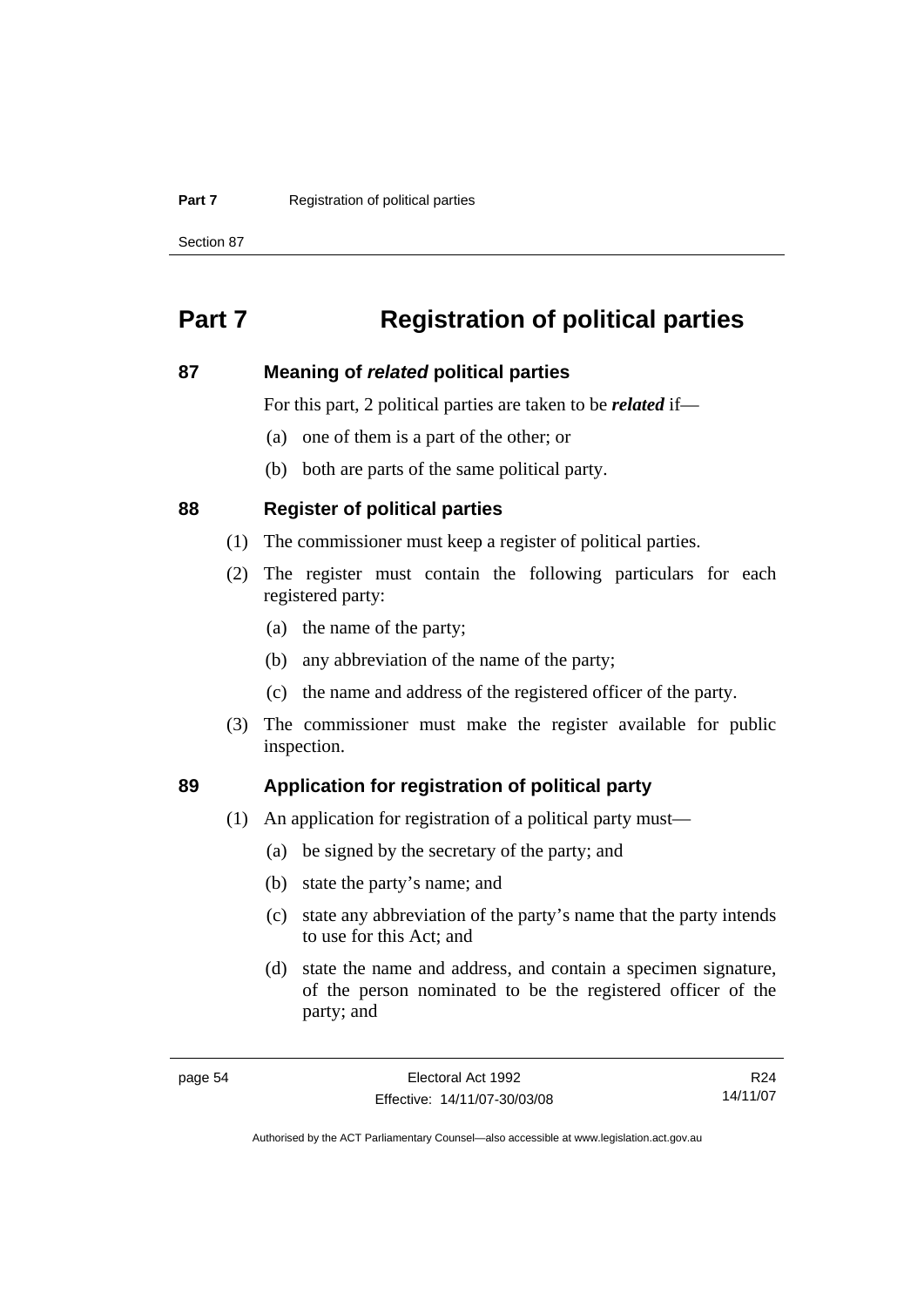- (e) be accompanied by a copy of the party's constitution; and
- (f) be accompanied by a list of the names and addresses of at least 100 members of the party who are electors.
- *Note* If a form is approved under s 340A (Approved forms) for an application, the form must be used.
- (2) The commissioner may use information obtained under subsection (1) (f) only to find out whether the party has at least 100 members who are electors.

### **90 Further information about application for political party registration**

 (1) For this part, the commissioner may, by written notice given to an applicant for registration of a political party, require the applicant to give to the commissioner within a stated period stated information, or a stated document, relating to the application.

*Note* For how documents may be given, see *Legislation Act 2001*, pt 19.5.

- (2) If the applicant fails to comply with a notice under subsection (1), the commissioner may refuse the application.
- (3) If the commissioner refuses the application under subsection (2), the commissioner must give the applicant a review statement about the commissioner's decision.

### **91 Notification and publication of applications**

- (1) If the commissioner receives an application for the registration of a political party, the commissioner must prepare written notice of the application.
- (2) The notice must—
	- (a) state the following particulars:
		- (i) the name of the political party; and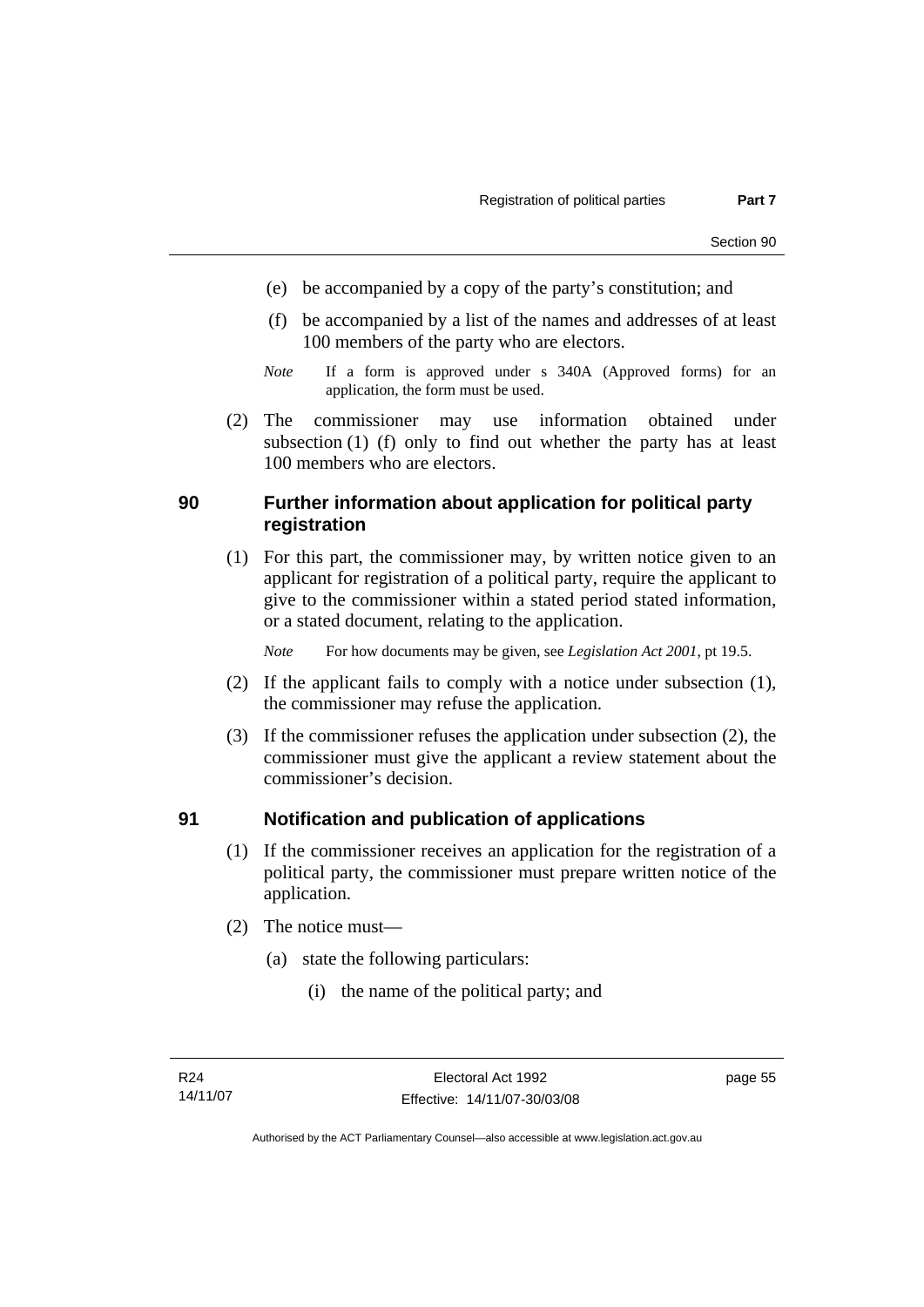Section 91A

- (ii) any abbreviation of the name of the party that the party intends to use for this Act; and
- (iii) the name and address of the person nominated to be the registered officer of the party; and
- (b) state that a copy of the application and the party's constitution are available for public inspection at the commissioner's office; and
- (c) state that written objections to the application may be given to the commissioner within 14 days after the day the notice is notified under the *Legislation Act 2001*.
- (3) The notice is a notifiable instrument.

*Note* A notifiable instrument must be notified under the *Legislation Act 2001*.

- (4) The commissioner must also publish the notice in a newspaper.
- (5) The commissioner must make a copy of the application and the party's constitution available for public inspection.

### **91A Objections to applications and responses**

- (1) An objection to an application for registration of a political party must—
	- (a) be in writing; and
	- (b) set out the grounds of the objection; and
	- (c) state the objector's name and address; and
	- (d) be signed by the objector; and
	- (e) be given to the commissioner in accordance with the notice under section 91 (Notification and publication of applications) for the application.
- (2) The commissioner must give to the person nominated to be the registered officer of the political party—

R24 14/11/07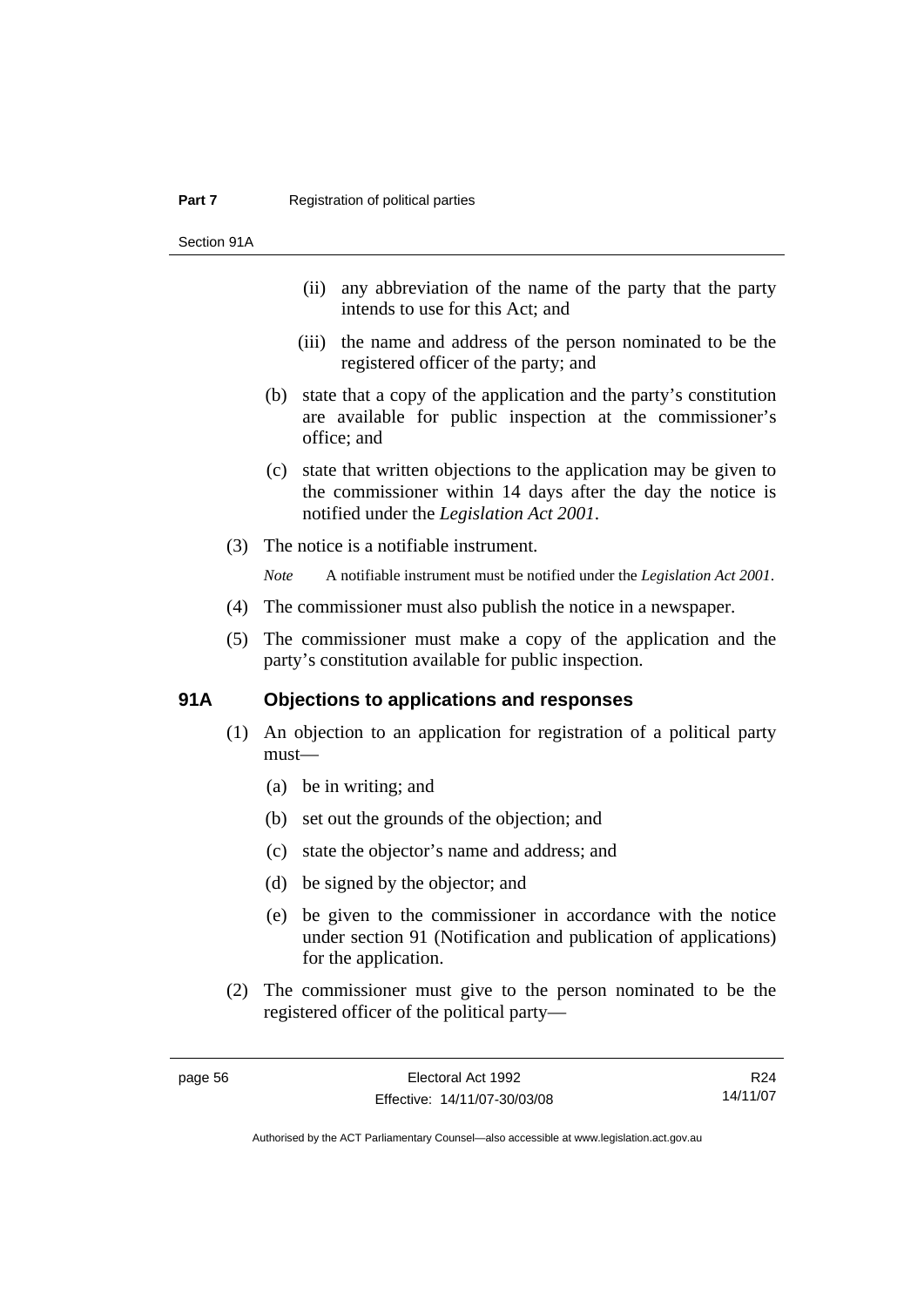- (a) a copy of each objection given to the commissioner in accordance with subsection (1); and
- (b) a written notice inviting the person to give any response to the objection to the commissioner, in writing, within 14 days after the day the notice is given to the person.
- (3) The commissioner must make a copy of the following available for public inspection:
	- (a) each objection given to the commissioner in accordance with subsection (1);
	- (b) each response given to the commissioner in accordance with the notice under subsection (2).
- (4) In deciding whether to register the political party, the commissioner must consider each objection and response given to the commissioner in accordance with this section.

### **92 Registration of political parties**

- (1) If an application for registration of a political party is made under this part, the commissioner must register the party unless the commissioner refuses the application under section 90 (2) (Further information about application for political party registration) or section 93 (Refusal of applications for registration).
- (2) If the commissioner registers a political party, the commissioner must prepare written notice of the registration.
- (3) The notice is a notifiable instrument.
	- *Note* A notifiable instrument must be notified under the *Legislation Act 2001*.
- (4) The commissioner must also give notice of the registration to the secretary of the political party.
- (5) In addition, if an objection was made under section 91A (Objections to applications and responses) to the application, the commissioner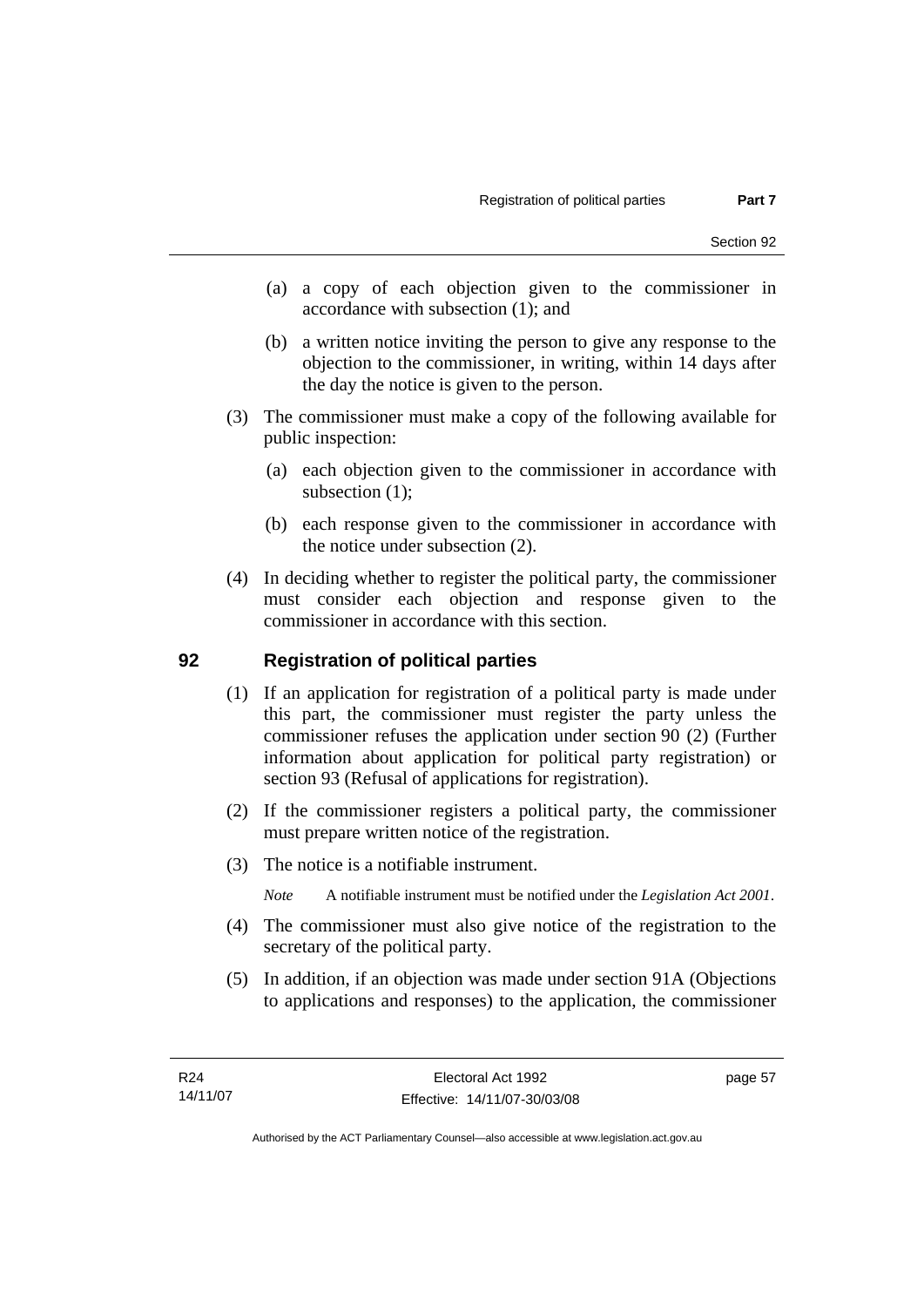#### **Part 7 Registration of political parties**

Section 93

must give the objector a review statement about the decision to register the political party.

#### **93 Refusal of applications for registration**

- (1) The commissioner must refuse an application for the registration of a political party if—
	- (a) for an application for registration of a political party—the commissioner believes on reasonable grounds that, when it made the application, the party did not have at least 100 members who were electors; or
	- (b) the person nominated in the application to be the registered officer of the party is not qualified to be an elector or is the registered officer of a registered party; or
	- (c) the party is ineligible for registration because of section 99 (Use of party name after cancellation).
- (2) The commissioner must also refuse an application if the commissioner believes on reasonable grounds that the name of the political party, or any abbreviation of that name that the application states that the party intends to use for this Act—
	- (a) consists of more than 6 words; or
	- (b) is obscene; or
	- (c) is the name, or an acronym of the name, of another political party; or
	- (d) so nearly resembles the name, or an acronym of the name, of another political party that it is likely to be confused with or mistaken for that name or acronym; or
	- (e) consists of the word 'independent'; or
	- (f) consists of the words 'independent party'; or
	- (g) consists of or includes the word 'independent' and—

R24 14/11/07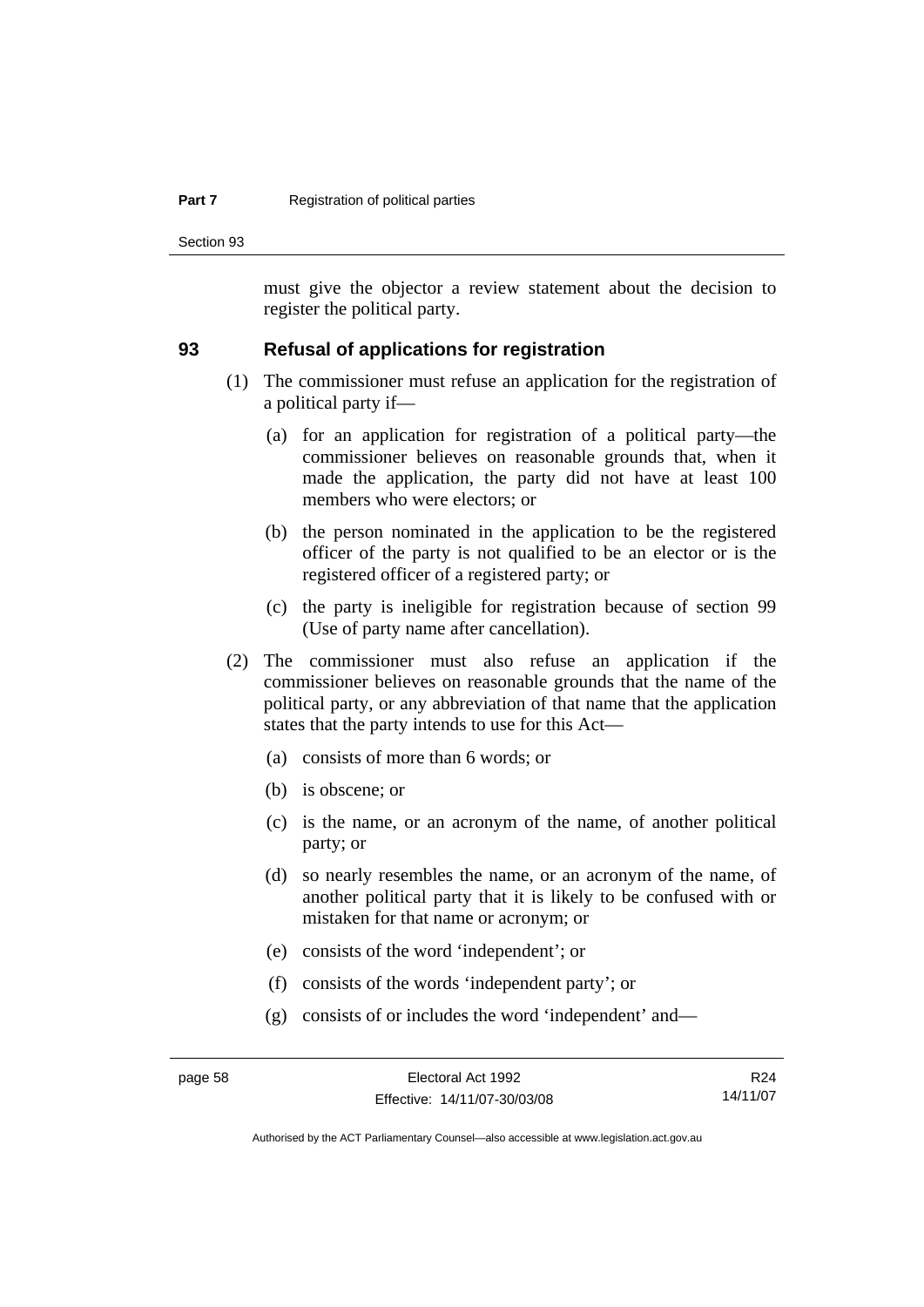- (i) the name, or an acronym of the name, of another political party; or
- (ii) matter that so nearly resembles the name, or an acronym of the name, of another political party that the matter is likely to be confused with or mistaken for that name or acronym; or
- (h) includes the name of an MLA and the applicant does not have the MLA's written consent to use the name.
- (3) If the commissioner refuses an application for the registration of a political party, the commissioner must—
	- (a) give the secretary of the party a review statement about the decision to refuse the application; and
	- (b) if an objection was made under section 91A (Objections to applications and responses) to the application—give the objector written notice of the refusal.
- (4) In this section, *another political party*, in relation to a political party, is—
	- (a) a registered party; or
	- (b) a political party at least 1 member of which is a member of—
		- (i) the Legislative Assembly; or
		- (ii) the Commonwealth Parliament; or
		- (iii) a State legislature; or
	- (c) a political party registered or recognised for the law of the Commonwealth or a State that relates to the election of members of the Commonwealth Parliament or the State legislature.
- (5) However, *another political party*, in relation to a political party, does not include a political party that is related to it.

page 59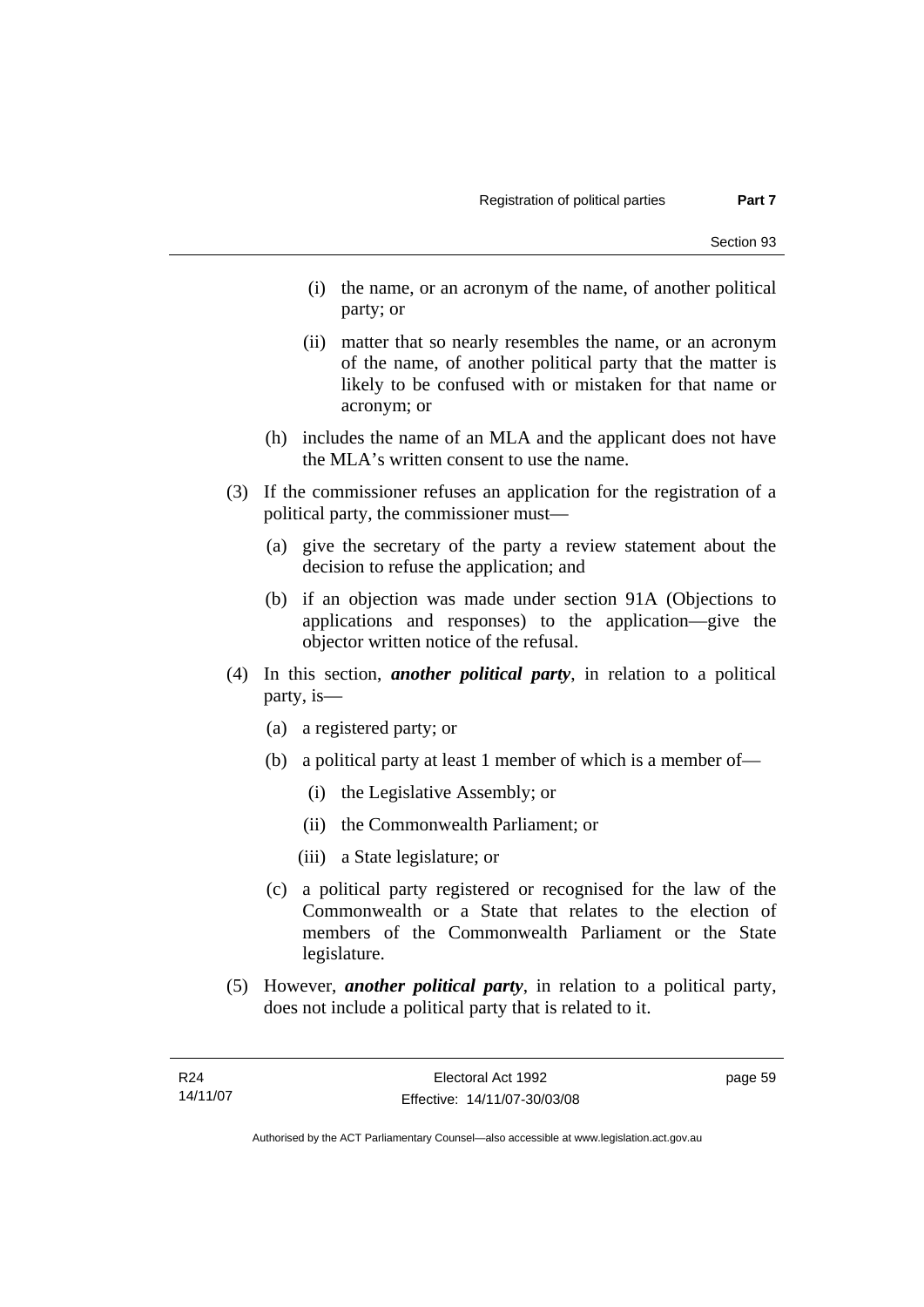Section 94

(6) In this section:

*name* includes an abbreviation of the name.

#### **94 Amendment of applications for registration**

- (1) If the commissioner is of the opinion that an application for the registration of a political party must be refused under section 93 (Refusal of applications for registration), but that the application might be amended to prevent the refusal, the commissioner must give the applicant written notice to that effect.
- (2) The notice must—
	- (a) set out the reasons for the commissioner's opinion; and
	- (b) describe the effect of subsections (3) to (5).
- (3) If the commissioner gives the notice to the applicant, the commissioner is not required to further consider the application unless a request is made under subsection (4).
- (4) Within 28 days after receiving the notice, the applicant may give the commissioner a written request, signed by the applicant, for the commissioner—
	- (a) to amend the application in a stated way; or
	- (b) to consider the application in the form in which it was made.
- (5) The commissioner must comply with the request.
- (6) If the applicant requests the commissioner to amend the application in a stated way, the application as amended in accordance with the request is taken to be a new application for the registration of a political party.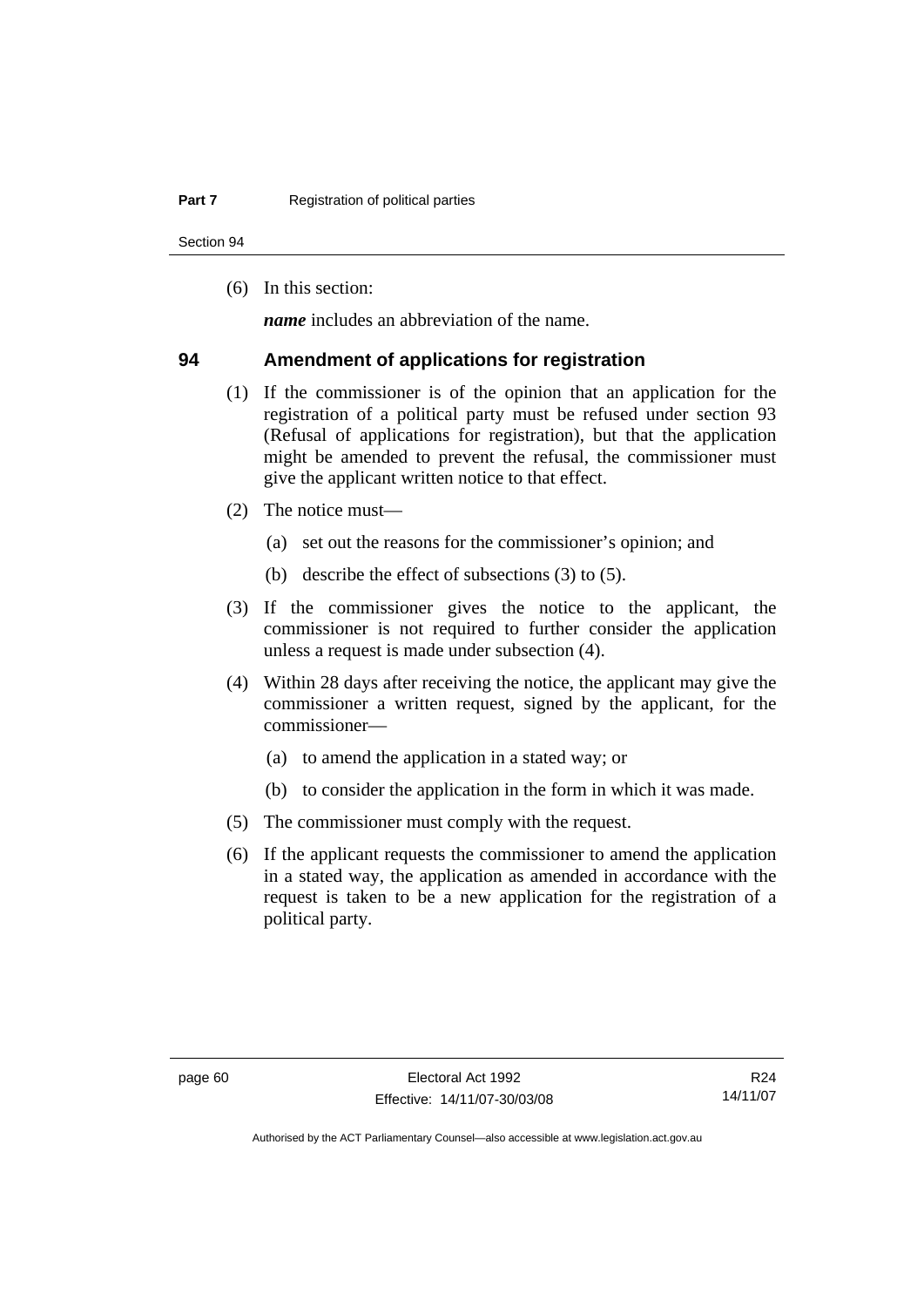### **95 Changes to particulars in register**

- (1) The secretary of a registered party may apply to the commissioner to change particulars included in the register of political parties in relation to the party.
- (2) This part (other than section 94 and this section) applies, with all necessary changes, to an application under subsection (1), as if it were an application for registration of the political party and any objection to the application were an objection to the registration.
- (3) Section 91 (Notification and publication of applications) and section 91A (Objections to applications and responses) do not apply to an application to change the address of the registered officer of a registered party.

### **95A Objection to continued use of name**

- (1) This section applies if—
	- (a) the commissioner is satisfied that the name of a registered party (the *first party*) is relevantly similar to the name of another registered party (the *second party*) that was registered under this part later than the first party; and
	- (b) when it was registered the second party was related to the first party; and
	- (c) the registered officer of the first party objects in writing to the continued use of the name by the second party; and
	- (d) the commissioner is satisfied that the parties are not related at the time of the objection.
- (2) The commissioner must—
	- (a) uphold the objection; and
	- (b) by written notice, tell the registered officer of the second party that the second party will be deregistered under section 98 (Cancellation of registration of political parties) if—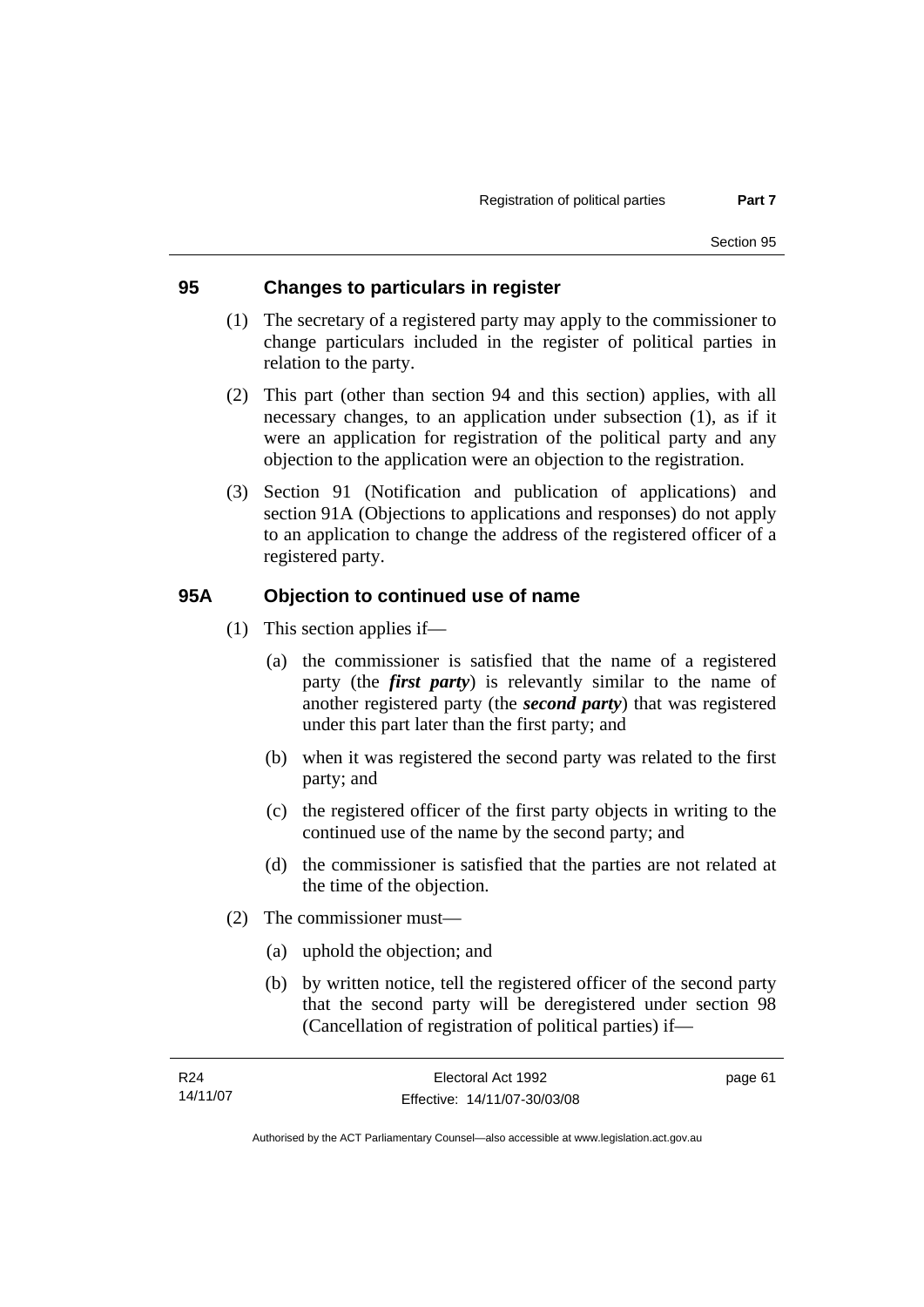#### **Part 7 Registration of political parties**

Section 95B

- (i) it does not make an application under section 95 (Changes to particulars in register) for a change of name within 28 days after the registered officer receives the notice; or
- (ii) it makes the application, but the application is refused.
- (3) The name of a registered party is *relevantly similar* to the name of another registered party if the commissioner is satisfied on reasonable grounds that the name so nearly resembles the name of the other party that it is likely to be confused with or mistaken for that name.
- (4) In this section:

*name*, for a registered party, means—

- (a) the name of the party entered in the register of political parties; or
- (b) a registered abbreviation of the name of the party.

#### **95B When certain action cannot be taken**

- (1) This section applies if, in the period beginning 1 July in a year when an ordinary election must be held and ending when the pre-election period for the election begins, the commissioner receives an application—
	- (a) to register a political party; or
	- (b) to change the name or abbreviation of a political party.
- (2) The commissioner must not take any action under this part in that period in relation to the application.

### **96 No action under pt 7 during pre-election period**

During a pre-election period, no action may be taken under this part in relation to the registration of a political party.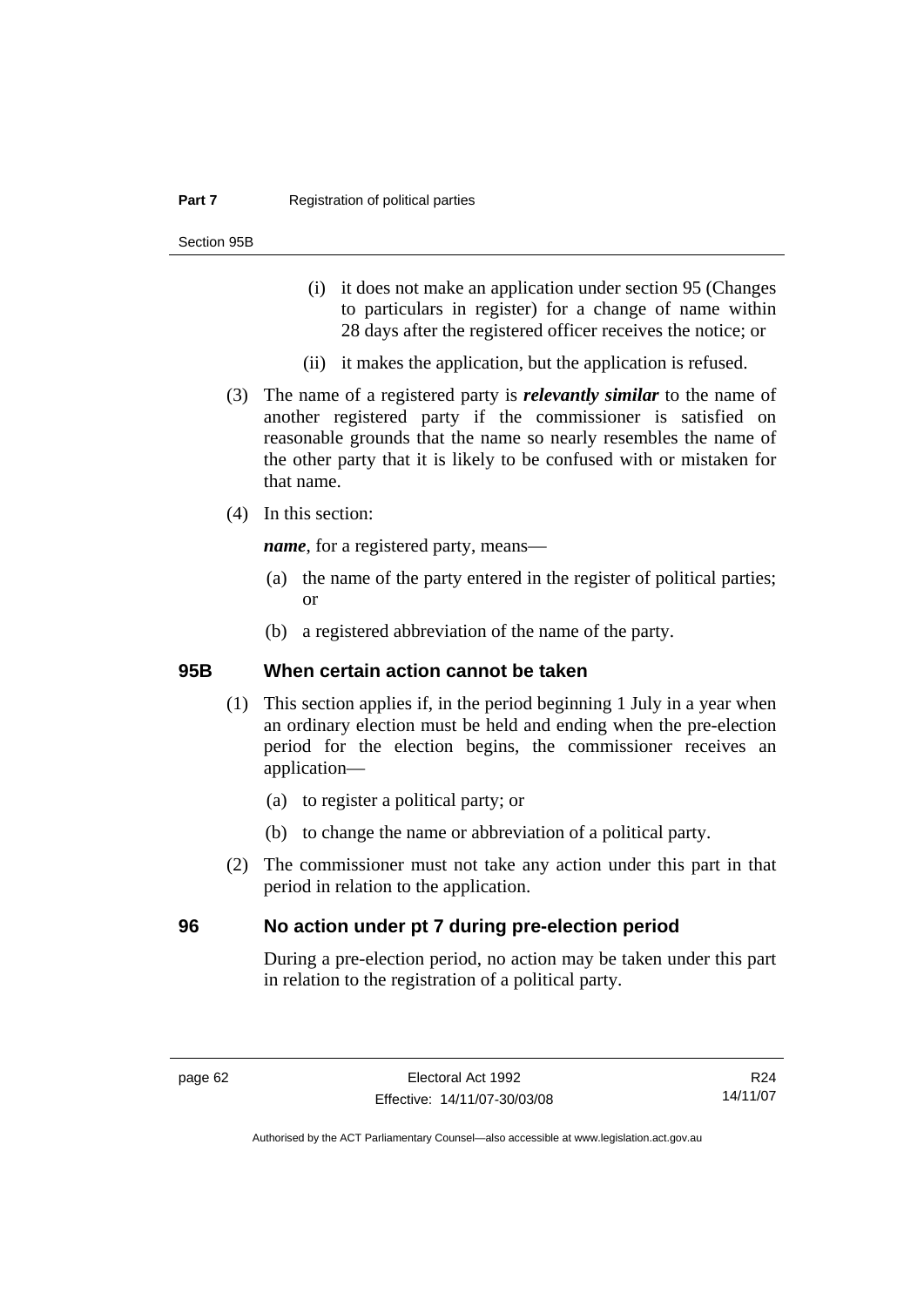### **96A Who can be a registered officer**

A person is entitled to be the registered officer of a registered party only if the person is qualified to be an elector.

### **97 Deputy registered officer**

- (1) For part 9 (Arrangements for elections) and part 10 (Voting), a deputy registered officer of a registered party may be appointed—
	- (a) by the registered officer of the party; or
	- (b) if the office of registered officer of the party is vacant, or the registered officer cannot for any reason exercise the officer's functions—by the secretary of the party.
- (2) The appointment does not have effect until the commissioner is given written notice of the appointment.
- (3) The notice must—
	- (a) be signed by the person making the appointment and the person appointed deputy registered officer; and
	- (b) state the name and address of the deputy registered officer.
- (4) A person is entitled to be a deputy registered officer of a registered party only if the person is qualified to be an elector.
- (5) A reference in part 9 or 10 to the registered officer of a registered party includes a reference to a deputy registered officer of the party.

### **97A Information about political parties**

 (1) The commissioner may, by written notice given to the registered officer of a registered party, require the officer to give the commissioner information stated in the notice that is reasonably necessary for the commissioner to find out whether the party is entitled to be registered.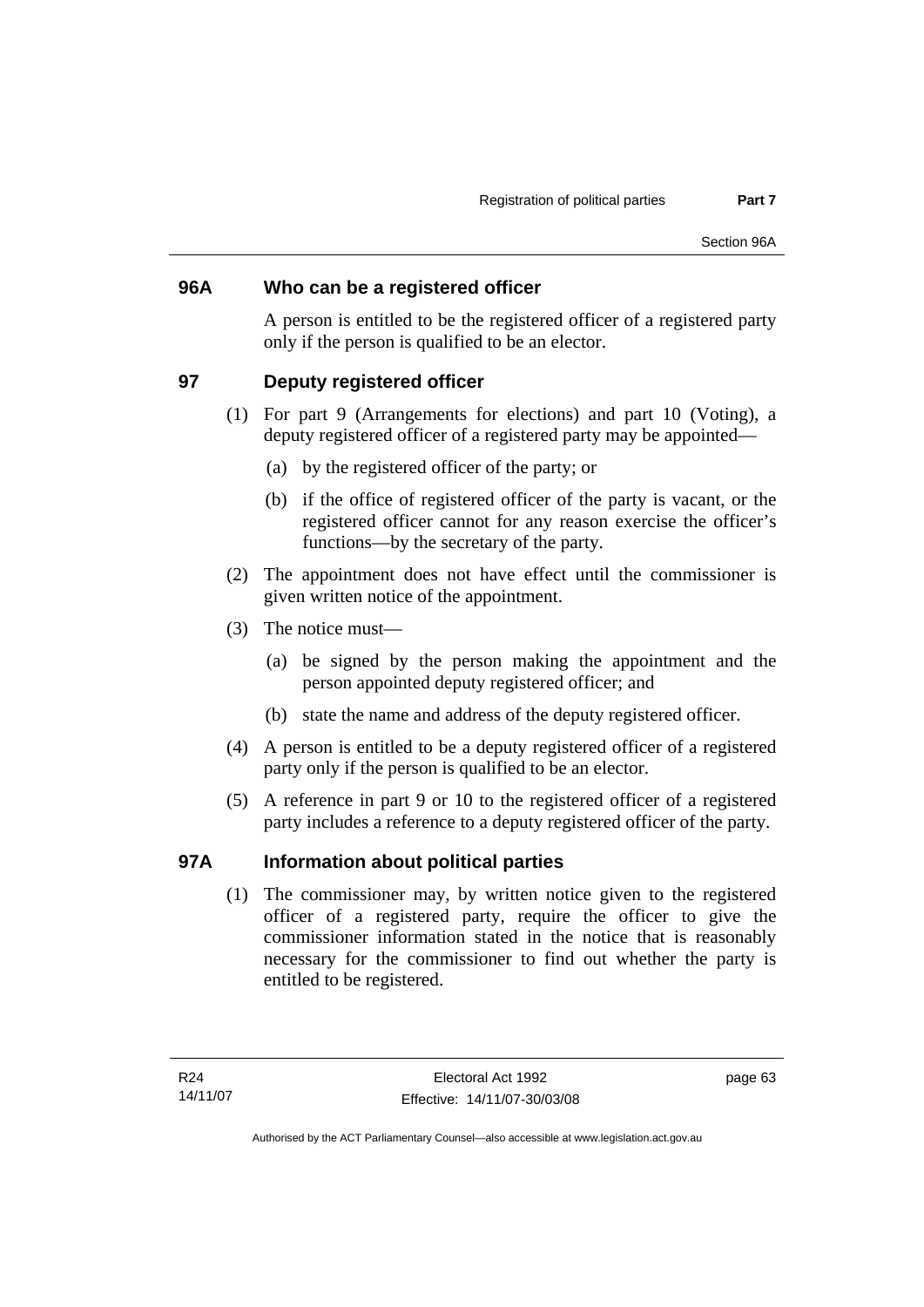#### **Part 7 Registration of political parties**

Section 98

- (2) Without limiting subsection (1), the commissioner may, under that subsection, require the registered officer to give the commissioner a list, as at a stated date, of the names and addresses of at least 100 members of the party who are electors.
- (3) The commissioner may use the information obtained under subsection (2) only to find out whether the party is entitled to be registered.

#### **98 Cancellation of registration of political parties**

- (1) The commissioner must cancel the registration of a registered party if the secretary of the party asks the commissioner to cancel the registration.
- (2) A request under subsection (1) must—
	- (a) be in writing; and
	- (b) be signed by the applicant; and
	- (c) state the applicant's name and address.
- (3) The commissioner must cancel the registration of a registered party if it has not endorsed a candidate at the last 2 general elections.
- (4) However, subsection (3) applies to a registered party only if it was a registered party at the time of each of the general elections.
- (5) The commissioner must cancel the registration of a registered party if the commissioner believes on reasonable grounds that—
	- (a) for a registered party—
		- (i) the party has ceased to exist (whether by amalgamation with another political party or otherwise); or
		- (ii) the party does not have at least 100 members who are electors; or
		- (iii) the party does not have a constitution; or

R24 14/11/07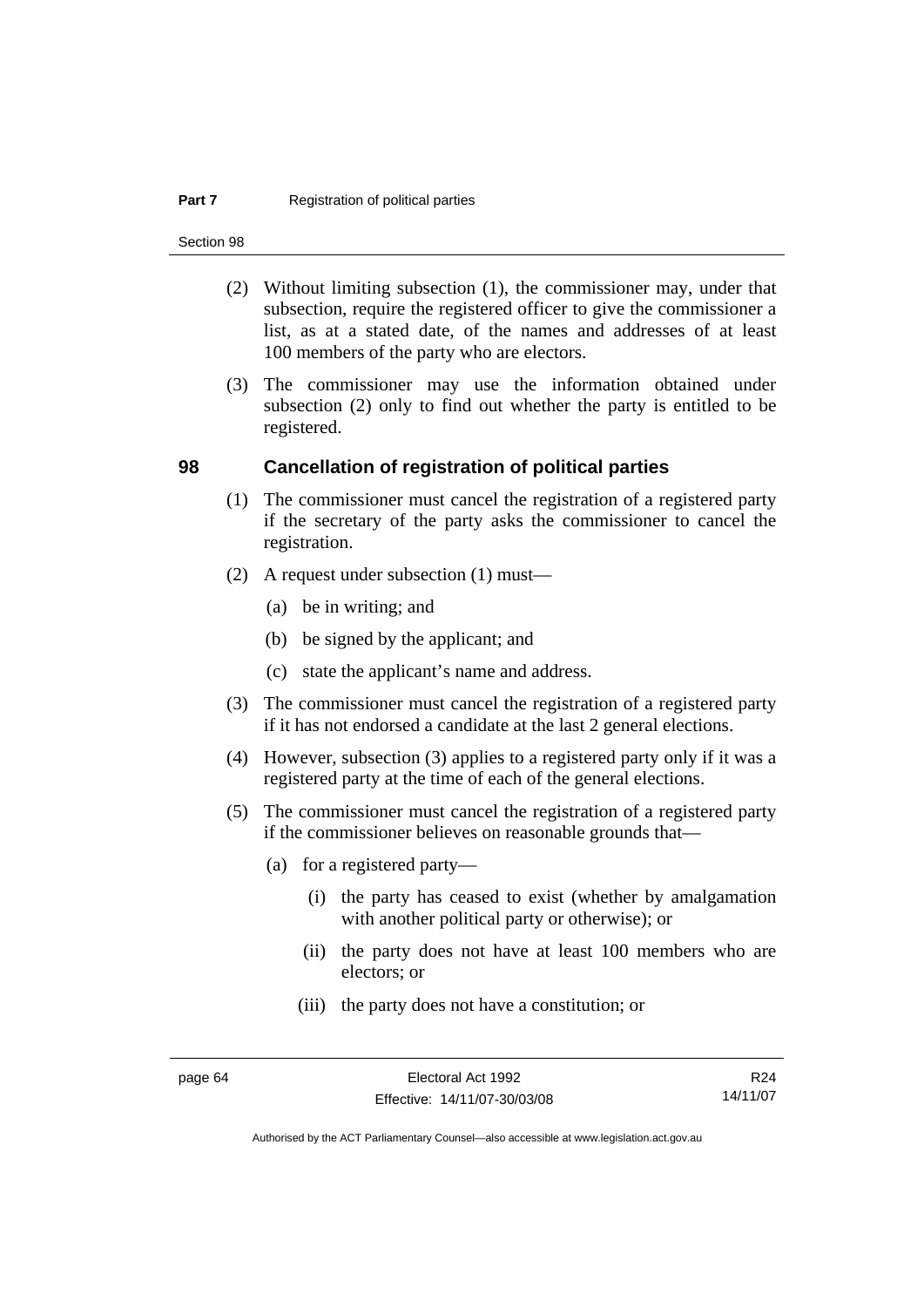- (b) the registration of the party was obtained by fraud or misrepresentation.
- (6) The commissioner may cancel the registration of a registered party under subsection (5) only if the commissioner has—
	- (a) given the relevant person a written notice—
		- (i) stating that the commissioner proposes to cancel the registration of the party; and
		- (ii) setting out the reasons for the proposed cancellation; and
		- (iii) stating that written objections to the proposed cancellation may be given to the commissioner within the 14 days mentioned in paragraph (b); and
	- (b) prepared, and notified under the *Legislation Act 2001*, a written notice stating—
		- (i) that the commissioner proposes to cancel the registration of the party; and
		- (ii) that written objections to the proposed cancellation may be given to the commissioner within 14 days after the day the notice is notified under the *Legislation Act 2001*; and
	- (c) considered each objection given to the commissioner in accordance with the notice under paragraph (a) or (b).
- (7) For subsection (6) (a), the *relevant person* is the secretary, or last secretary, of the registered party.
- (8) The notice under subsection (6) (b) is a notifiable instrument.

*Note* A notifiable instrument must be notified under the *Legislation Act 2001*.

 (9) If the commissioner cancels the registration of a registered party under this section, the commissioner must prepare written notice of the cancellation.

page 65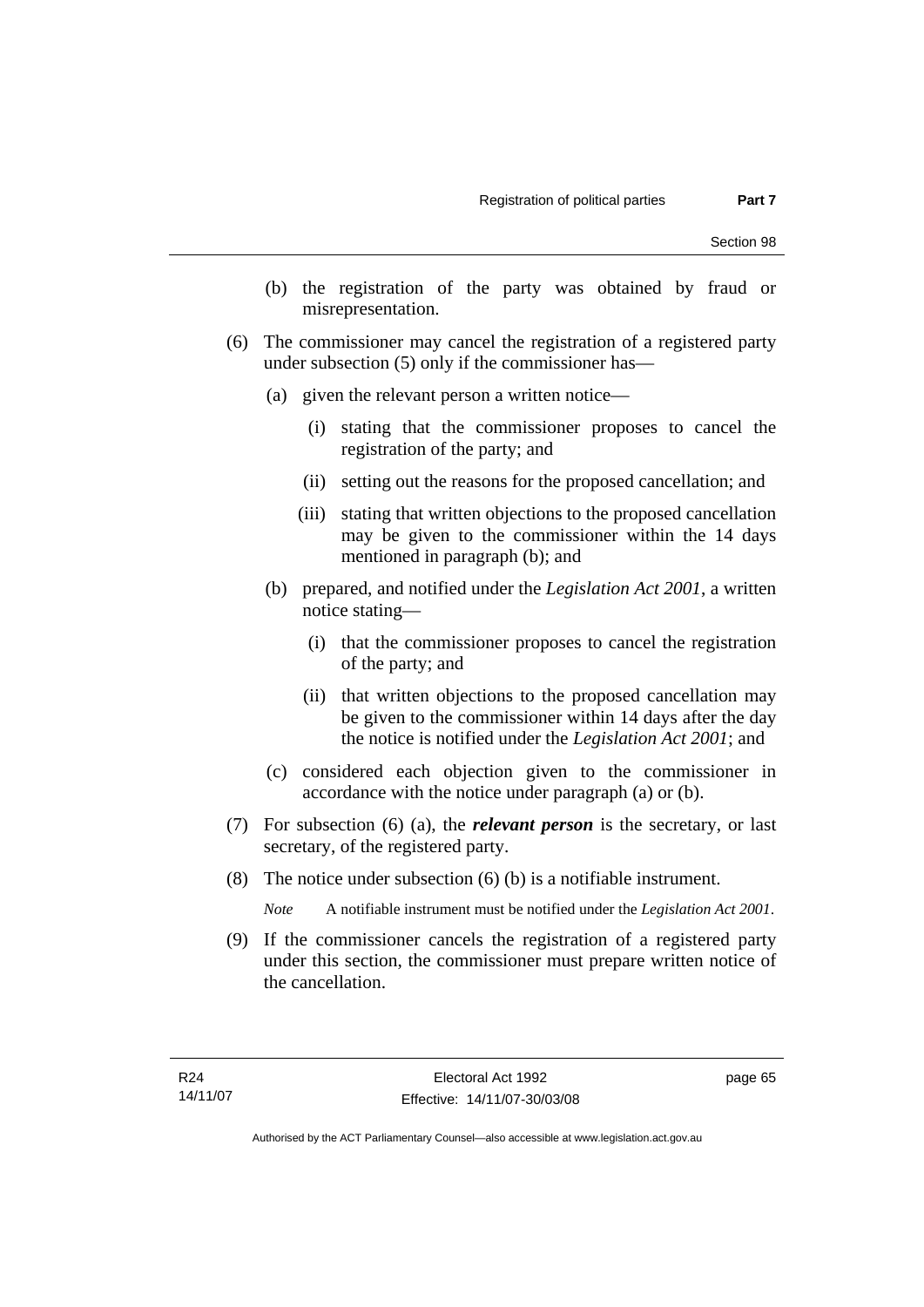Section 99

(10) The notice under subsection (9) is a notifiable instrument.

*Note* A notifiable instrument must be notified under the *Legislation Act 2001*.

- (11) If the commissioner cancels the registration of a registered party under subsection (3), the commissioner must also give written notice of the cancellation to the registered officer of the party.
- (12) If the commissioner cancels the registration of a registered party under subsection (5), the commissioner must give a review statement about the decision to cancel the registration to the registered officer, or last registered officer, of the party.
- (13) If, after an objection has been made under this section to the proposed cancellation of the registration of a registered party, the commissioner decides not to cancel the registration, the commissioner must give written notice of the decision to—
	- (a) the registered officer of the party; and
	- (b) if the objection was not made by or on behalf of the party or sponsoring MLA—the objector.

#### **99 Use of party name after cancellation**

- (1) If the registration of a registered party (the *cancelled party*) is cancelled—
	- (a) the cancelled party; or
	- (b) another political party that has a name that so nearly resembles the name of the cancelled party that it is likely to be confused with or mistaken for the cancelled party;

is ineligible for registration until after the next general election after the cancellation.

(2) In this section:

*name* includes an abbreviation of the name.

R24 14/11/07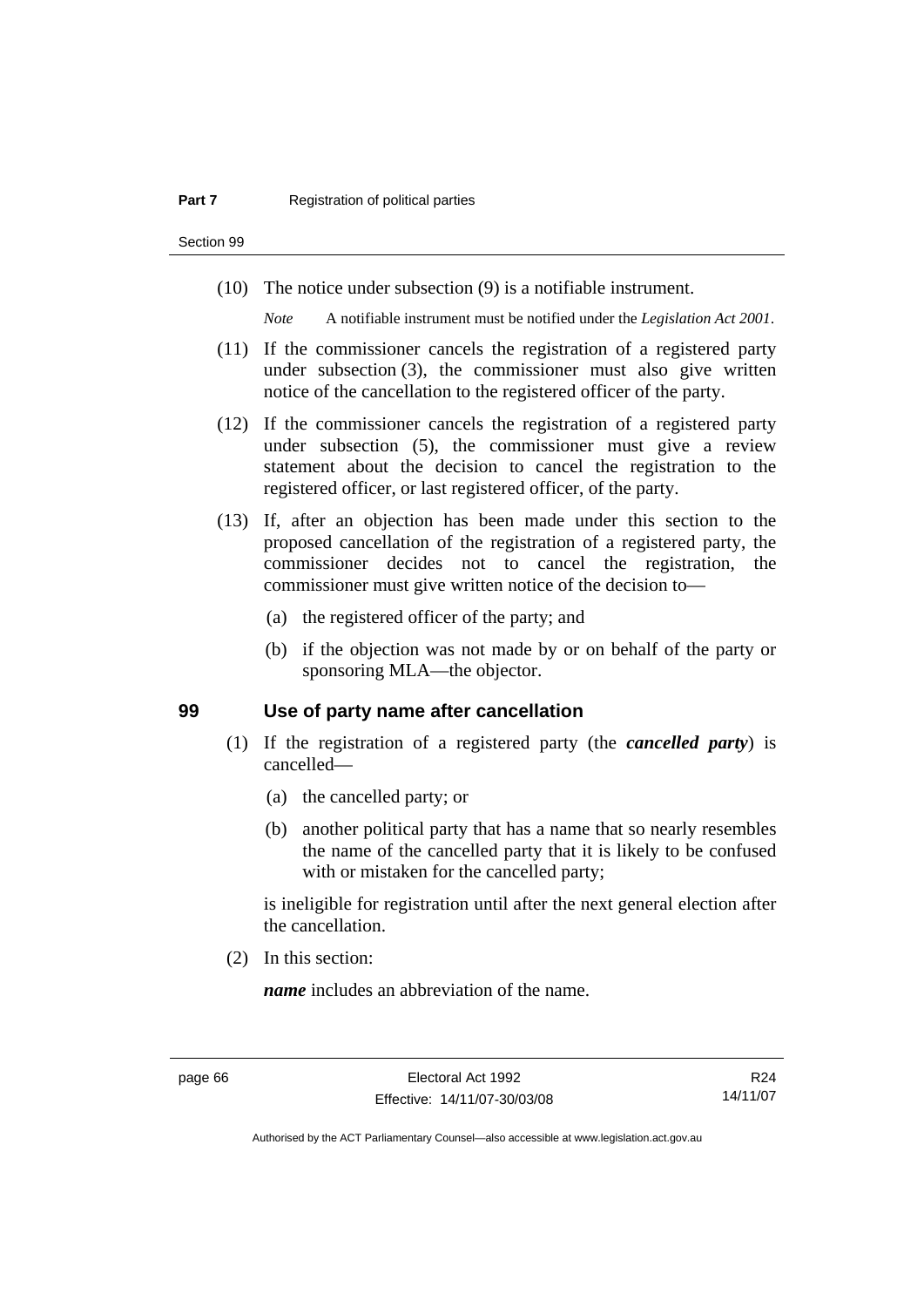### **99A General requirements about constitutions of registered parties**

 (1) If a registered party changes its constitution, the registered officer of the party must give the commissioner a copy of the changed constitution within 30 days after the change.

Maximum penalty: 10 penalty units

 (2) The commissioner must make a copy of the constitution available for public inspection.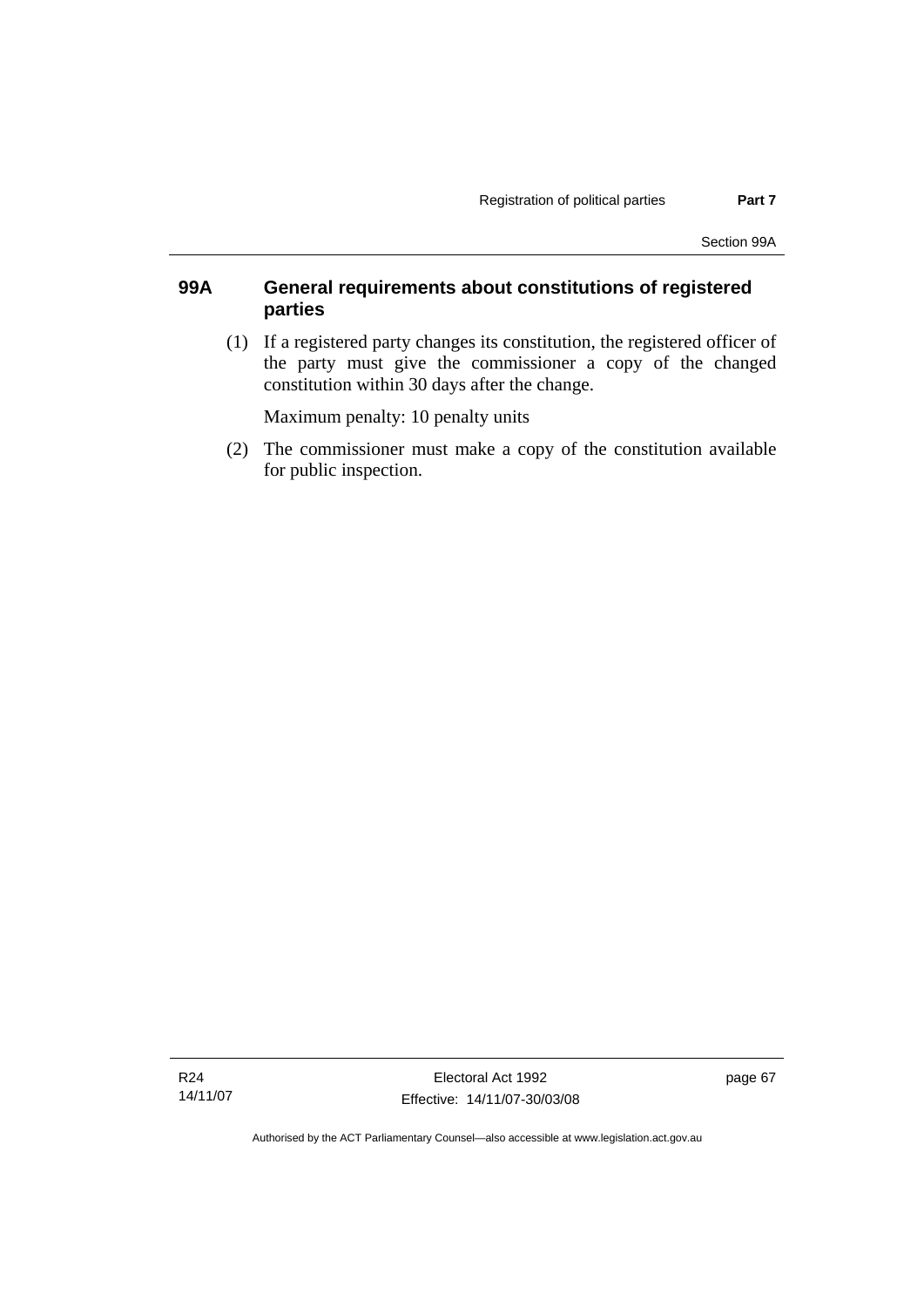#### **Part 8 Timing of elections**

Section 100

# **Part 8 Timing of elections**

#### **100 Ordinary elections**

- (1) A general election under this Act must be held on the 3rd Saturday in October in the 4th year after the year when the last ordinary election was held.
- (2) If, apart from this subsection, an election in accordance with subsection (1) would be held on the day an election of Senators, or a general election of members of the House of Representatives, would be held, the election shall be held on the 1st Saturday in December in the year when it would, apart from this subsection, be held.
- (3) If an extraordinary general election has been held in the 6 months before the day when an election in accordance with subsection (1) or (2) would, apart from this subsection, have been held—
	- (a) the election shall not be held; and
	- (b) this section applies in relation to subsequent ordinary elections as if the election had been held.

#### **101 Extraordinary elections**

- (1) For this Act, an *extraordinary election* is—
	- (a) a general election required by the Self-Government Act, section 16; or
	- (b) a general election required by the Self-Government Act, section 48; or
	- (c) an election of an MLA or MLAs required by section 126; or
	- (d) an election of an MLA or MLAs required by section 275.
- (2) If an extraordinary election under section 126 (Supplementary elections) is required, the Executive must, in writing, determine a

| page 68 | Electoral Act 1992           | R24      |
|---------|------------------------------|----------|
|         | Effective: 14/11/07-30/03/08 | 14/11/07 |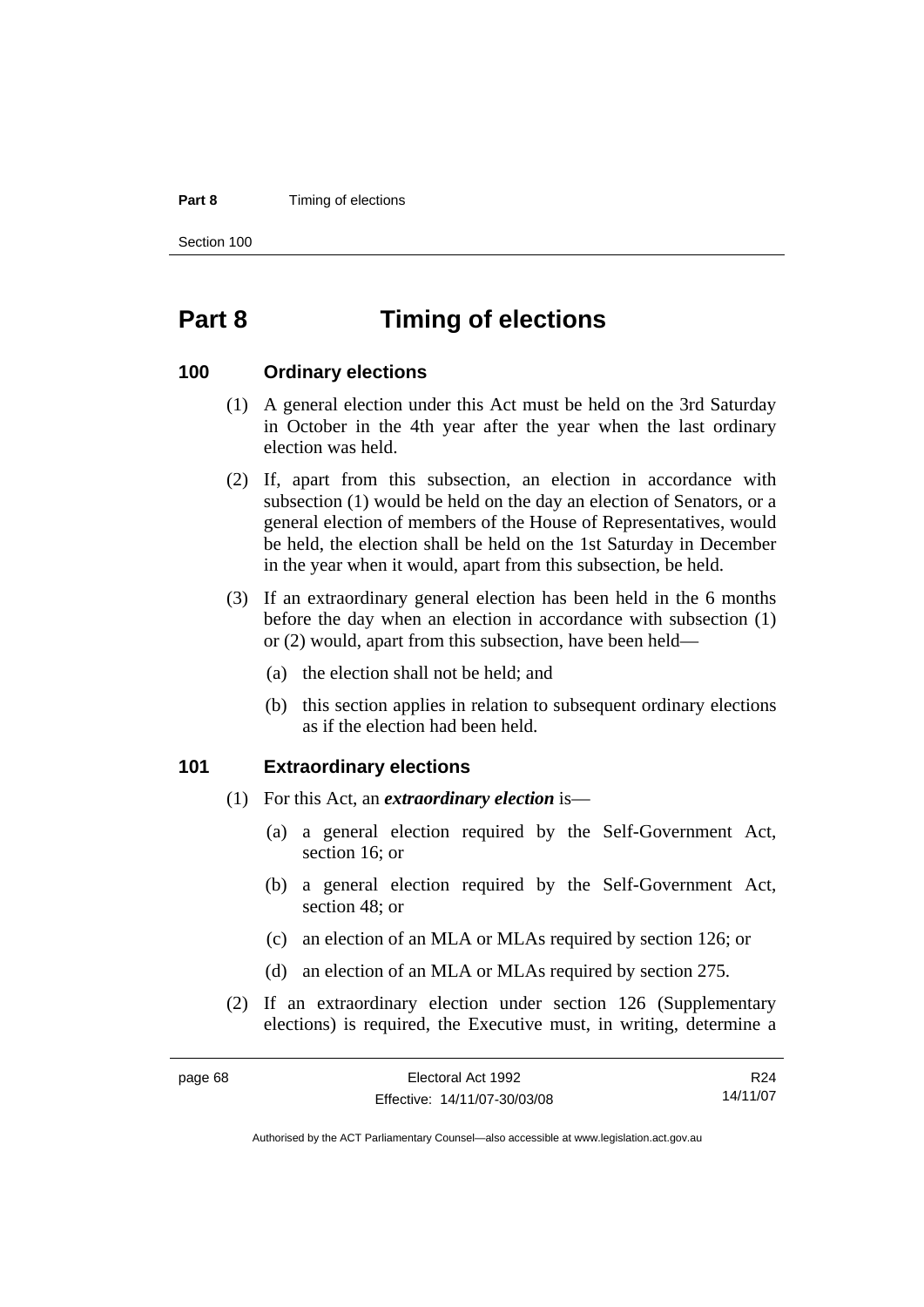Saturday for holding the election that is not earlier than 36 days, or later than 90 days, after the day when the election failed.

- (3) If the Court of Disputed Returns declares an election void, the Executive must, in writing, determine a Saturday for holding the extraordinary election required under section 275 (Effect of declarations) that is not earlier than 36 days, or later than 90 days, after the day when the declaration is made.
- (4) The Executive must not determine under this section a day that is the polling day for an election of senators or a general election of the House of Representatives.
- (5) A determination under this section is a notifiable instrument.

*Note* A notifiable instrument must be notified under the *Legislation Act 2001*.

### **102 Polling day**

- (1) A poll must be held for an election on the day when the election is required to be held under this part.
- (2) This section is subject to section 111 (Need for a poll).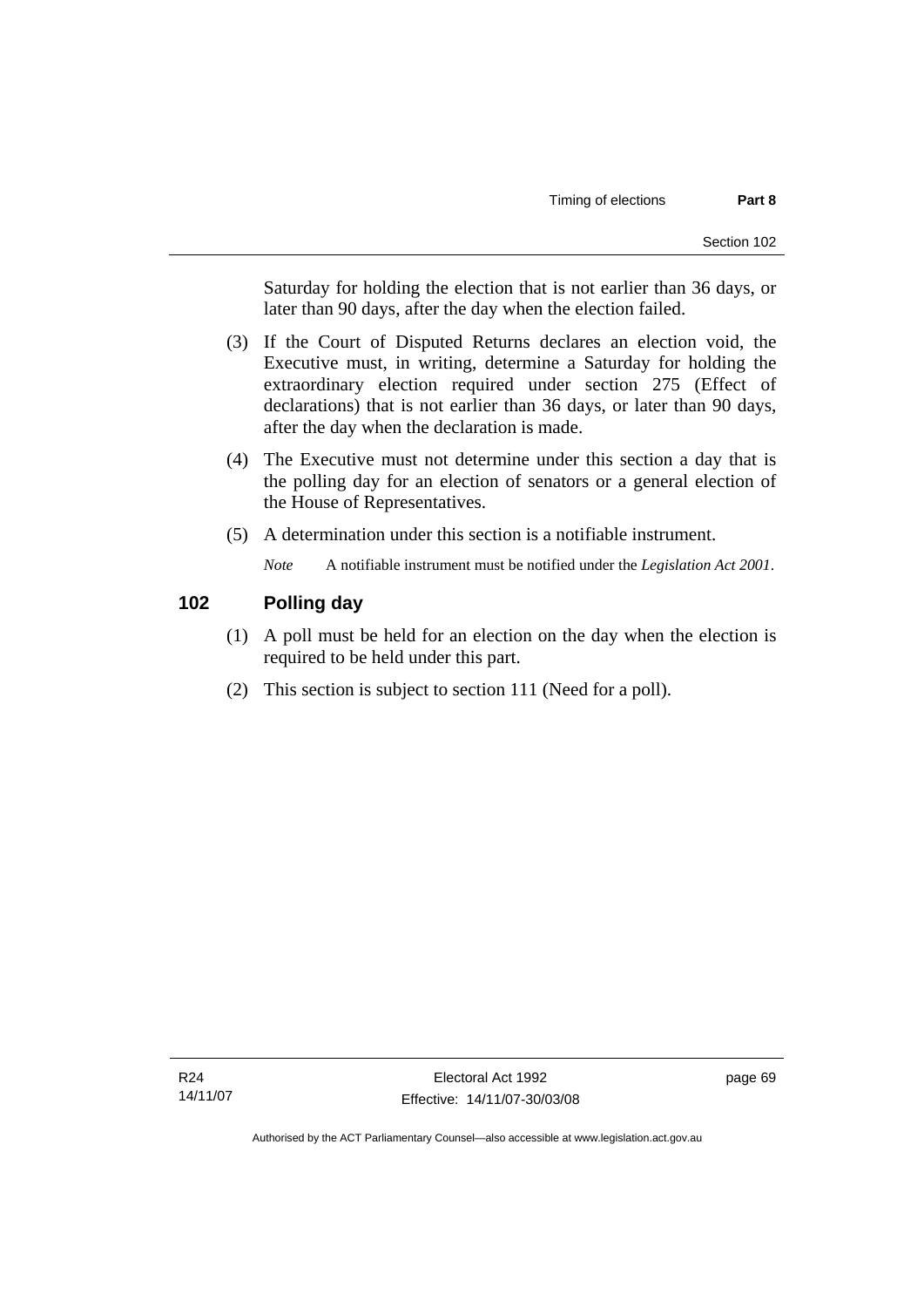**Part 9 Arrangements for elections Division 9.1** Nominations Section 103

# **Part 9 Arrangements for elections**

# **Division 9.1 Nominations**

### **103 Eligibility—MLAs**

- (1) Subject to this section, a person who is—
	- (a) an Australian citizen; and
	- (b) at least 18 years old; and
	- (c) an elector or entitled to be an elector;

is eligible to be an MLA.

- (2) A person is not eligible to be an MLA if—
	- (a) the person is a member of—
		- (i) the Parliament of the Commonwealth; or
		- (ii) the legislature of a State or another Territory; or
	- (b) the person—
		- (i) holds an office or appointment (other than a prescribed office) under a law of the Territory, the Commonwealth, a State or another Territory; or
		- (ii) is employed by the Territory, the Commonwealth, a State or another Territory, or by a Territory authority or a body (whether corporate or not) established by a law of the Commonwealth, a State or another Territory;

and is entitled to any remuneration or allowance (other than reimbursement of expenses reasonably incurred) in relation to the office, appointment or employment.

R24 14/11/07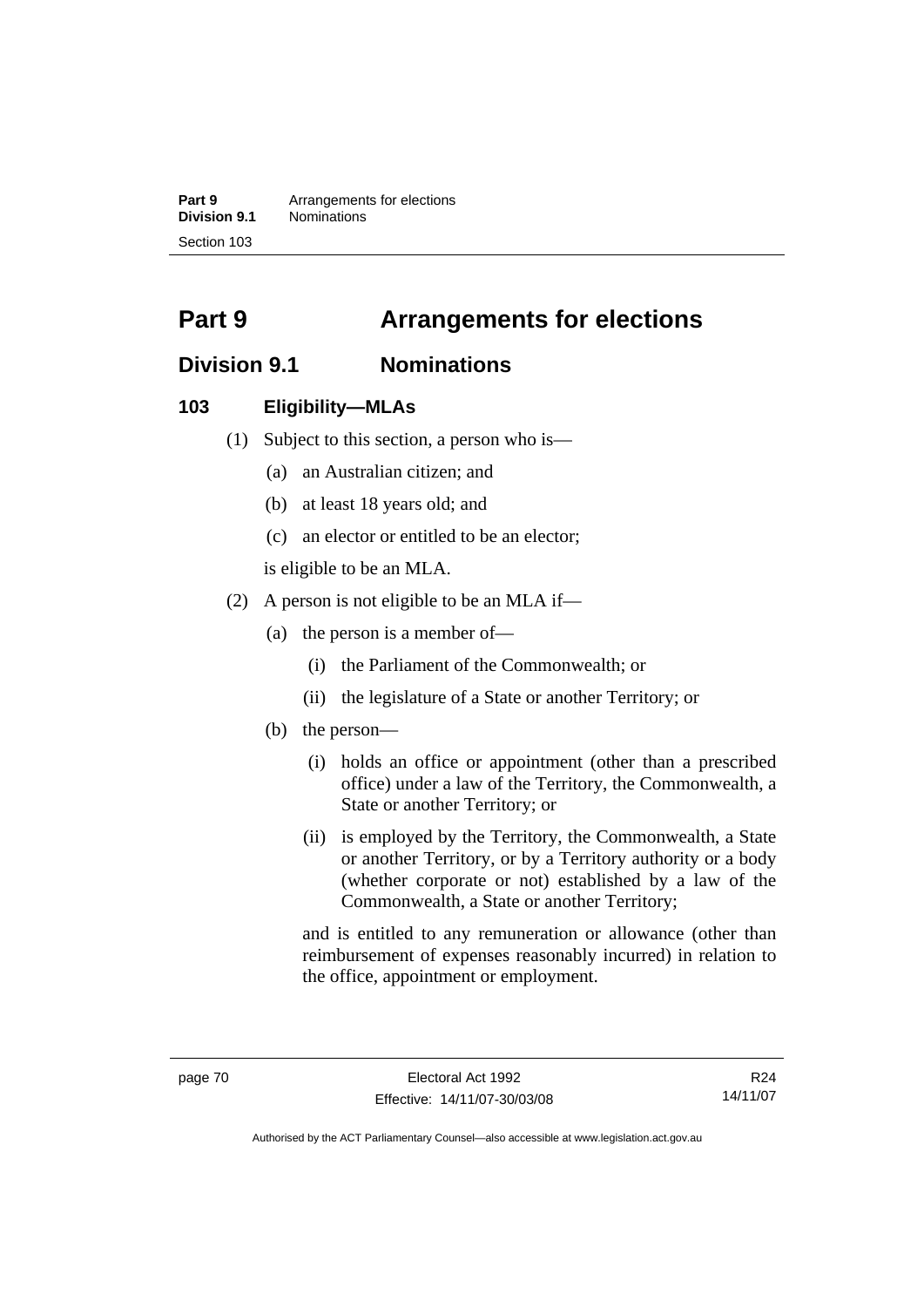(3) In subsection  $(2)$  (b) (i):

*prescribed office* means an office of Speaker, Deputy Speaker, Chief Minister, Deputy Chief Minister, Minister or MLA.

- (4) A person is not eligible to be an MLA if the person is under a sentence of imprisonment for 1 year or longer for a conviction of an indictable offence.
	- *Note* For the meaning of *indictable offence*, see the Legislation Act, s 190 (Indictable and summary offences).
- (5) A person is not eligible to be an MLA for the disqualification period if—
	- (a) the person is convicted of an offence against—
		- (i) section 285 (Bribery) or section 288 (Violence and intimidation); or
		- (ii) the *Crimes Act 1914* (Cwlth), section 28 (Interfering with political liberty); or
		- (iii) the *Criminal Code* (Cwlth), part 2.4 relating to an offence mentioned in subparagraph (ii); or
	- (b) the person is found by the Court of Disputed Elections to have contravened (within the meaning of part 16) a section mentioned in paragraph (a) (i).
	- *Note Contravention* is defined for pt 16 (Disputed elections, eligibility and vacancies) in s 250.
- (6) For subsection (5), the *disqualification period* is 2 years after the conviction or finding.

### **104 Qualifications for nomination**

A person is not eligible to be nominated for election as an MLA unless, at the hour of nomination—

(a) the person is eligible to be an MLA; or

page 71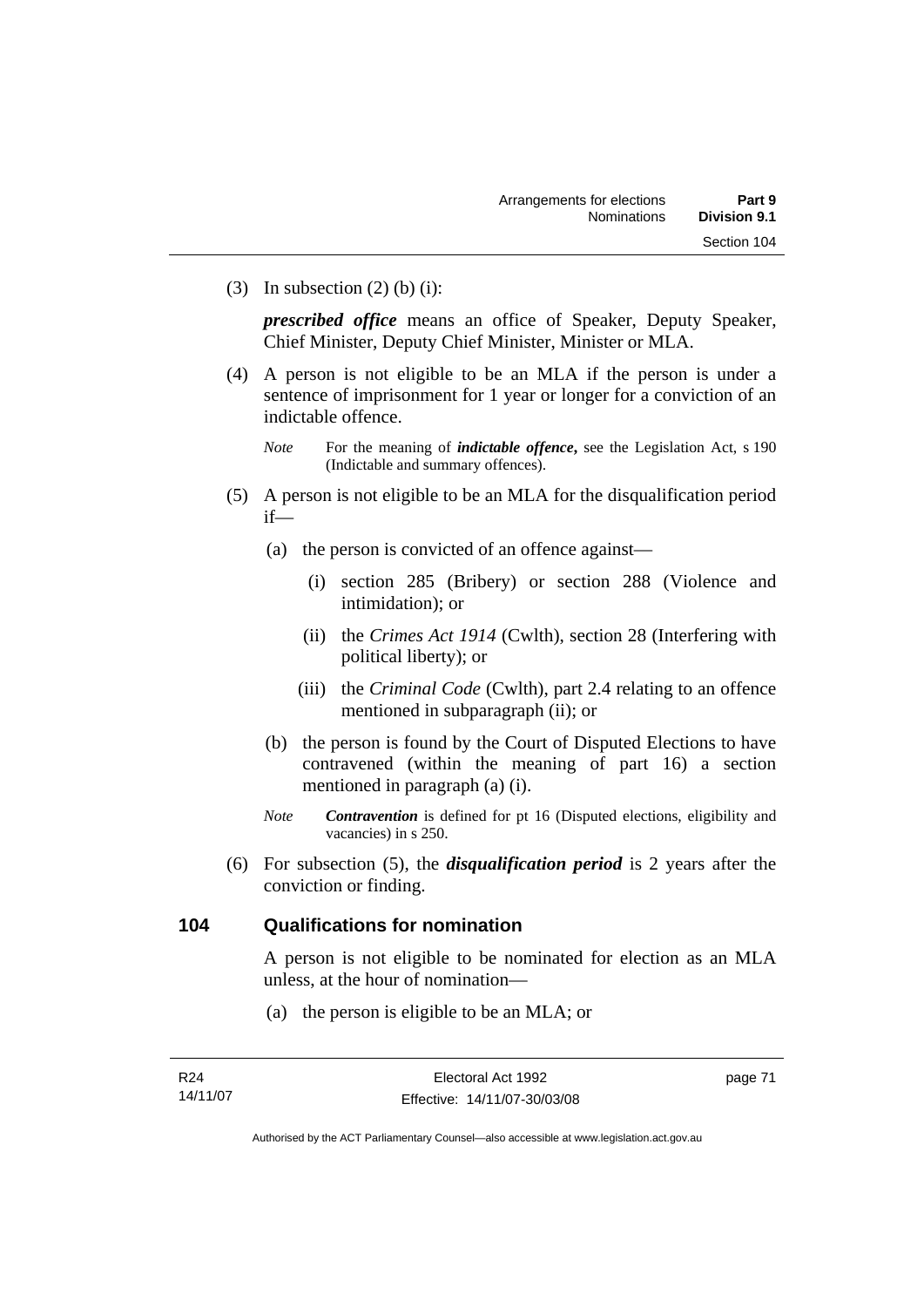| Part 9       | Arrangements for elections |
|--------------|----------------------------|
| Division 9.1 | <b>Nominations</b>         |
| Section 105  |                            |

 (b) for a person referred to in section 103 (2) (b)—the person would, apart from that paragraph, be eligible to be an MLA.

### **105 Candidates to be nominated**

- (1) A person is not eligible for election as an MLA unless the person is nominated in accordance with this section.
- (2) A person may be nominated to be a candidate for election only by—
	- (a) the registered officer of a registered party that endorses the person as a party candidate in the election for the electorate for which the candidate is being nominated; or
	- (b) 20 electors entitled to vote at the election.
- (3) A nomination shall be made by giving to the commissioner, during the pre-election period but not later than 24 hours before the hour of nomination—
	- (a) a duly completed nomination form; and
	- (b) a deposit of the prescribed amount in legal tender or a banker's cheque.
- (4) A nomination form shall—
	- (a) be in the form approved under section 340A (Approved forms); and
	- (b) subject to subsection (7), set out the particulars of the name, address and occupation of the nominee; and
	- (c) contain a statement, signed by the nominee, to the effect that he or she consents to the nomination, and to be an MLA if elected; and
	- (d) contain a declaration, signed by the nominee, to the effect that he or she is eligible to be nominated; and
	- (e) specify the form in which the nominee's name is to be printed on the ballot papers for the election; and

| page 72 | Electoral Act 1992           | R24      |
|---------|------------------------------|----------|
|         | Effective: 14/11/07-30/03/08 | 14/11/07 |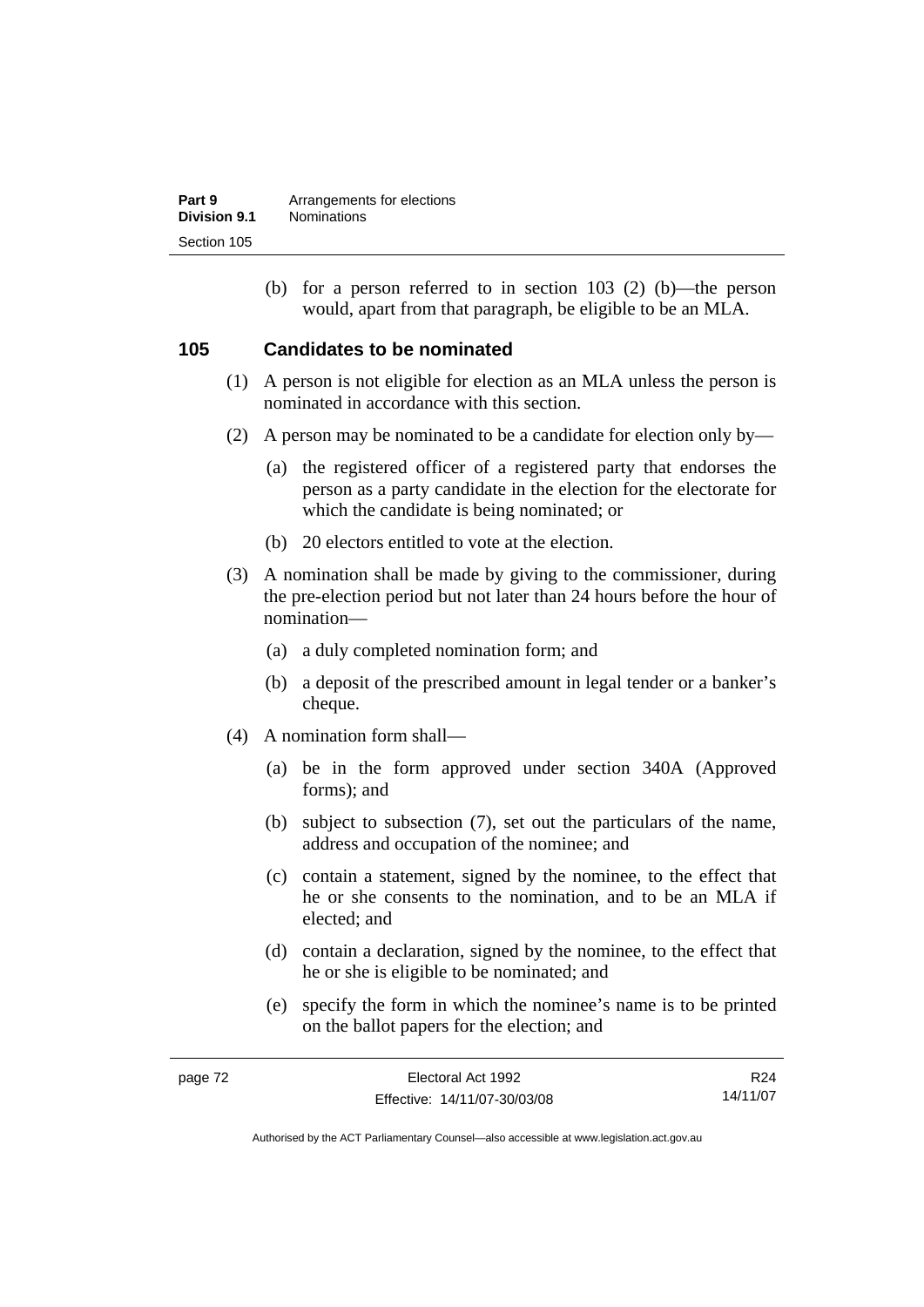- (f) if the nomination is made by the registered officer of a registered party—state any registered abbreviation of the name of the party that is to be printed on the ballot paper for the election; and
- (g) if the nomination is made by 20 electors entitled to vote at the election—specify whether the word 'Independent' is to be printed on the ballot paper adjacent to the candidate square for the nominee; and
- (h) be signed by the nominator or each nominator.
- (5) A nomination form shall name a nominee only by specifying—
	- (a) the surname or family name, and the given name under which the nominee is enrolled; or
	- (b) if the nominee is not an elector—the surname or family name, and the given name under which the nominee is entitled to be enrolled.
- (6) A given name shall be taken to be specified for subsection (5), if the nomination form specifies—
	- (a) a commonly accepted variation of that name (including an abbreviation or truncation of that name or an alternative form of that name); or
	- (b) an initial standing for that name.
- (7) If the address of a nominee is a suppressed address, the nomination form need not specify the address but, in that case, the nominee shall notify the commissioner in writing of his or her address for correspondence.
- (8) A nomination is not invalid only because of a formal defect or error if this section has been substantially complied with.
- (9) If the time by which a nomination under subsection (3) is to be made falls on a public holiday, the nomination must be made no later than that time on the public holiday.

| R24      | Electoral Act 1992           | page 73 |
|----------|------------------------------|---------|
| 14/11/07 | Effective: 14/11/07-30/03/08 |         |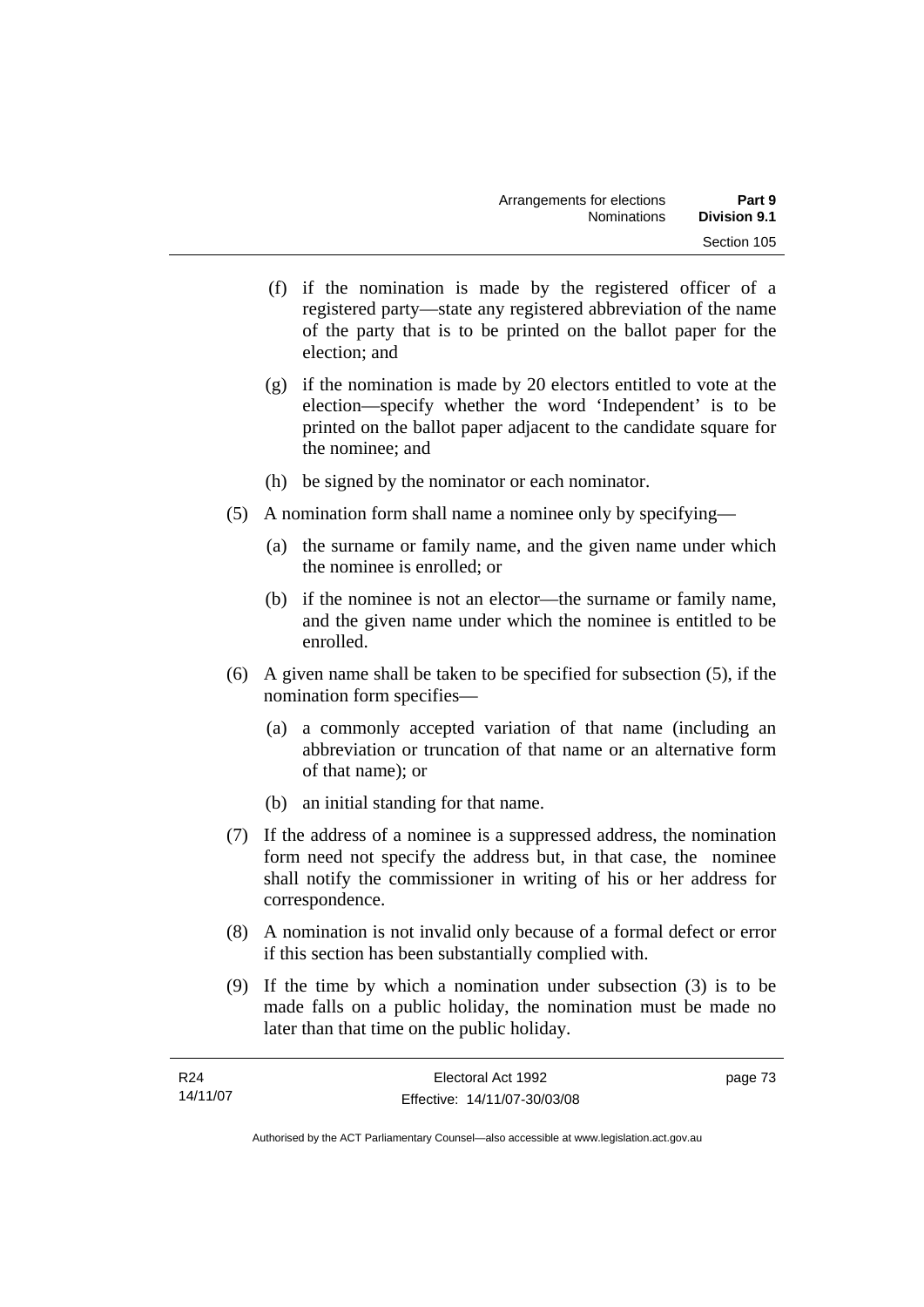| Part 9       | Arrangements for elections |
|--------------|----------------------------|
| Division 9.1 | <b>Nominations</b>         |
| Section 106  |                            |

- (10) Subsection (9) has effect despite the *Legislation Act 2001*, section 151 (4) (Reckoning of time).
- $(11)$  In subsection  $(3)$  (b):

*prescribed amount* means \$250 or any other amount prescribed by the regulations.

#### **106 Multiple nominations invalid**

If, at the hour of nomination in relation to an election—

- (a) a person is nominated more than once to be a candidate for election in a particular electorate; or
- (b) a person is nominated to be a candidate for election in more than 1 electorate;

each such nomination is invalid.

### **107 Withdrawal etc of consent to nomination**

- (1) A person nominated to be a candidate may withdraw his or her consent to the nomination by giving the commissioner a written notice of withdrawal not later than 24 hours before the hour of nomination.
- (2) The registered officer may cancel a nomination made by the officer by giving the commissioner a written notice of cancellation not later than 24 hours before the hour of nomination.
- (3) On receipt of a notice referred to in subsection (1) or (2), the commissioner shall cancel the nomination and pay the amount of the deposit lodged to the nominee.

### **108 Place and hour of nomination**

- (1) The *place of nomination* in relation to an election is—
	- (a) the office of the commissioner; or

R24 14/11/07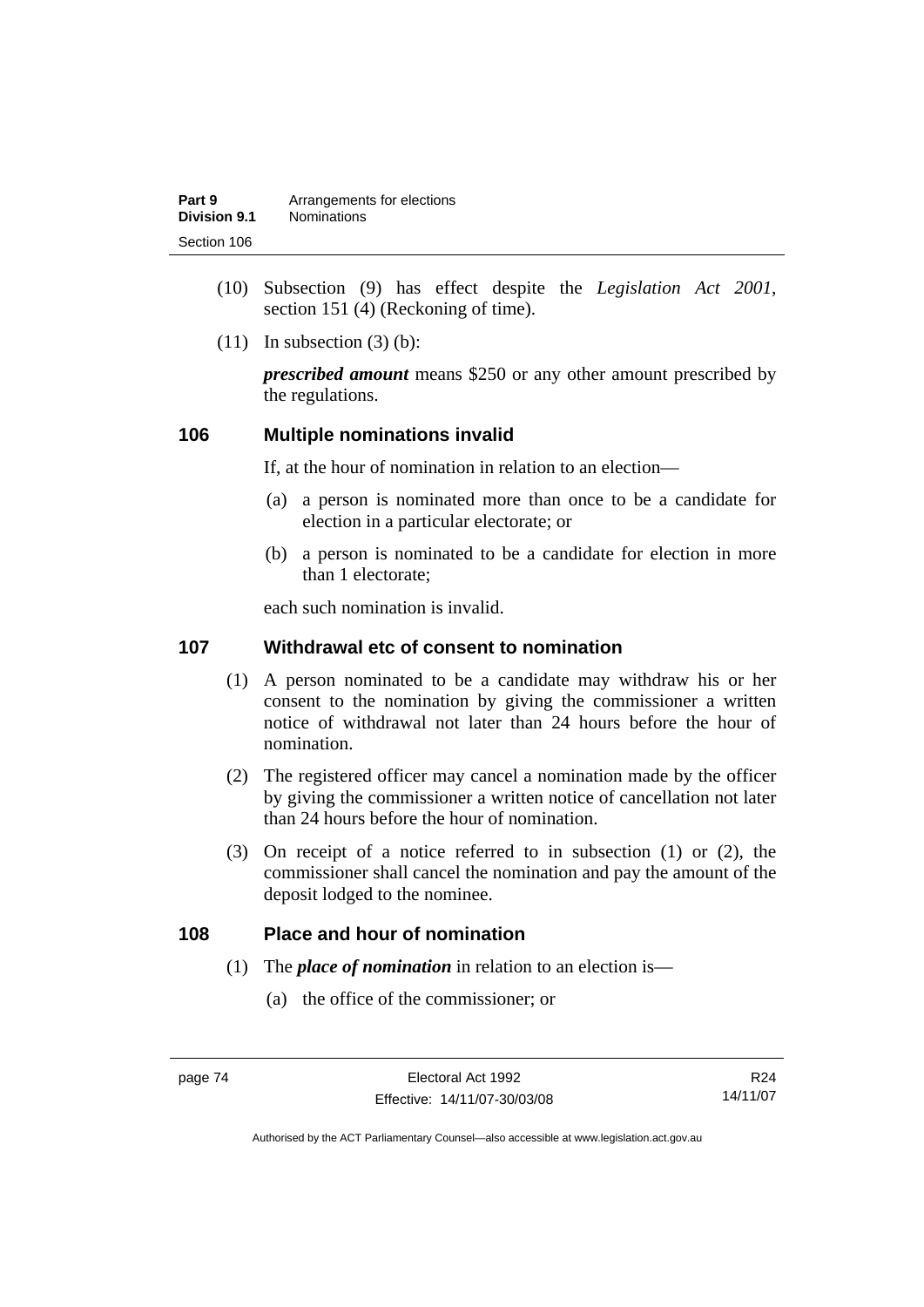- (b) any other place approved, in writing, by the commissioner as a place of nomination.
- (2) An approval is a notifiable instrument.

*Note* A notifiable instrument must be notified under the *Legislation Act 2001*.

- (3) The *hour of nomination* in relation to an election is 12 o'clock noon on the 23rd day before polling day for the election.
- (4) If the hour mentioned in subsection (3) falls on a public holiday, anything that under this Act is to be done by the hour of nomination must be done by that time on the public holiday.
- (5) Subsection (4) has effect despite the *Legislation Act 2001*, section 151 (4) (Reckoning of time).

### **109 Declaration of candidates**

- (1) As soon as practicable after the hour of nomination, the commissioner shall, at the place of nomination, publicly produce all nomination forms and declare each person duly nominated to be a candidate.
- (2) A declaration in relation to a candidate shall specify—
	- (a) the name of the candidate; and
	- (b) the name of any registered party by which the candidate is endorsed.
- (3) As soon as practicable after the declaration, the commissioner—
	- (a) shall, at the office of the commissioner; and
	- (b) may, at any other places the commissioner determines;

arrange for a notice containing particulars relating to each candidate to be displayed.

 (4) A notice shall not specify the address of a candidate if it is a suppressed address.

page 75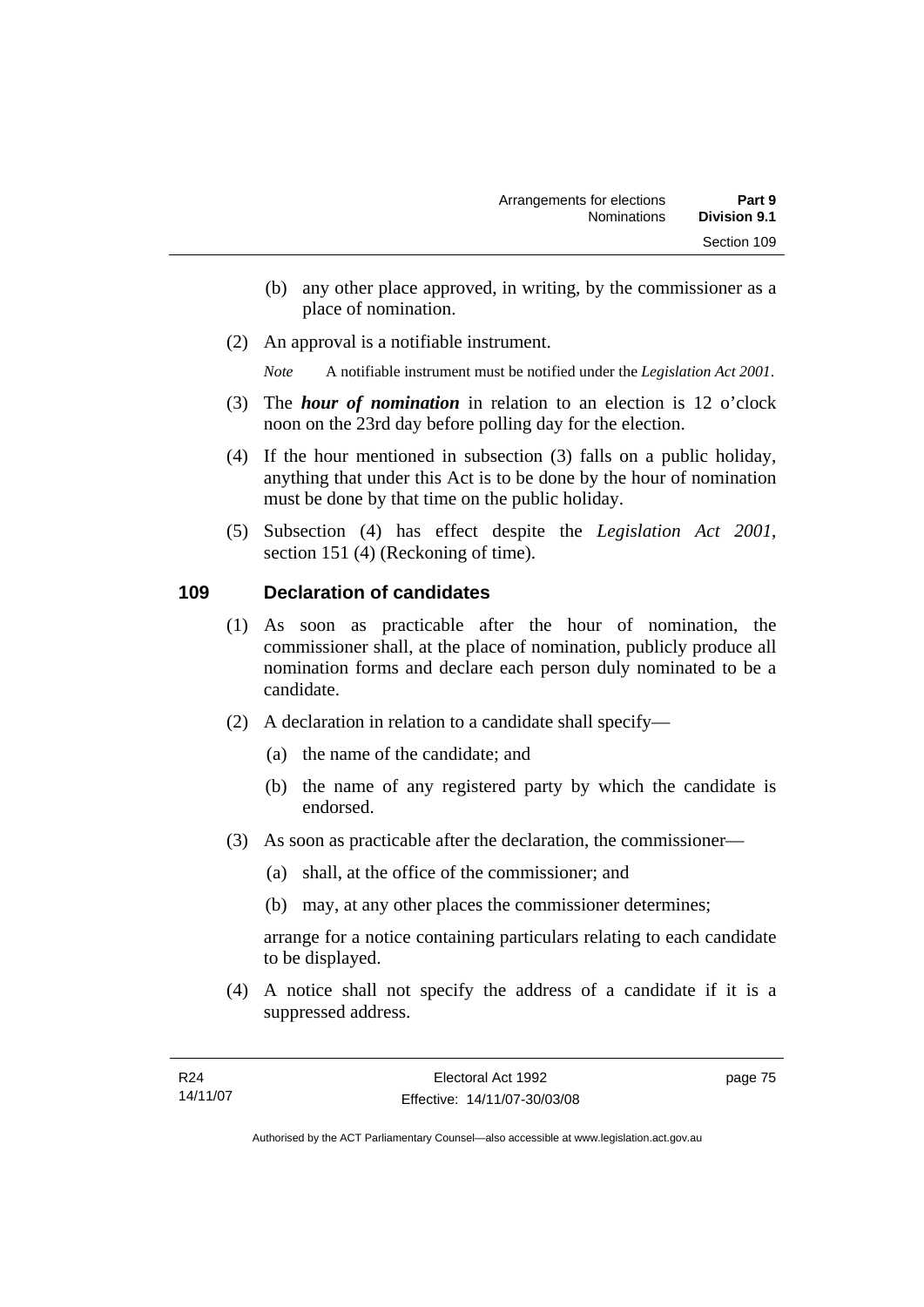| Part 9       | Arrangements for elections |
|--------------|----------------------------|
| Division 9.1 | <b>Nominations</b>         |
| Section 110  |                            |

### **110 Rejection of nominations**

- (1) The commissioner must reject the nomination of a person if the nomination form for the person is not substantially in accordance with section 105 (Candidates to be nominated).
- (2) The commissioner must also reject the nomination of a person if satisfied on reasonable grounds that the name under which the person is nominated—
	- (a) is obscene; or
	- (b) is frivolous; or
	- (c) has been assumed for a political purpose.

#### **Examples for par (c)**

- 1 A name that includes, completely or partly, the name, or an abbreviation of the name, of a political party.
- 2 A name that includes a political message.
- *Note* An example is part of the Act, is not exhaustive and may extend, but does not limit, the meaning of the provision in which it appears (see *Legislation Act 2001*, s 126 and s 132).
- (3) The commissioner must give a person whose nomination is rejected under subsection (1) or (2) written notice of the rejection.

*Note* For how documents may be given, see *Legislation Act 2001*, pt 19.5.

- (4) The notice must set out the reasons for the rejection.
- (5) The commissioner may reject the nomination of a person only under subsection  $(1)$  or  $(2)$ .

#### **111 Need for a poll**

 (1) If the number of candidates for an election is not greater than the number required to be elected, the commissioner shall, in accordance with section 189, declare the candidate or candidates elected.

R24 14/11/07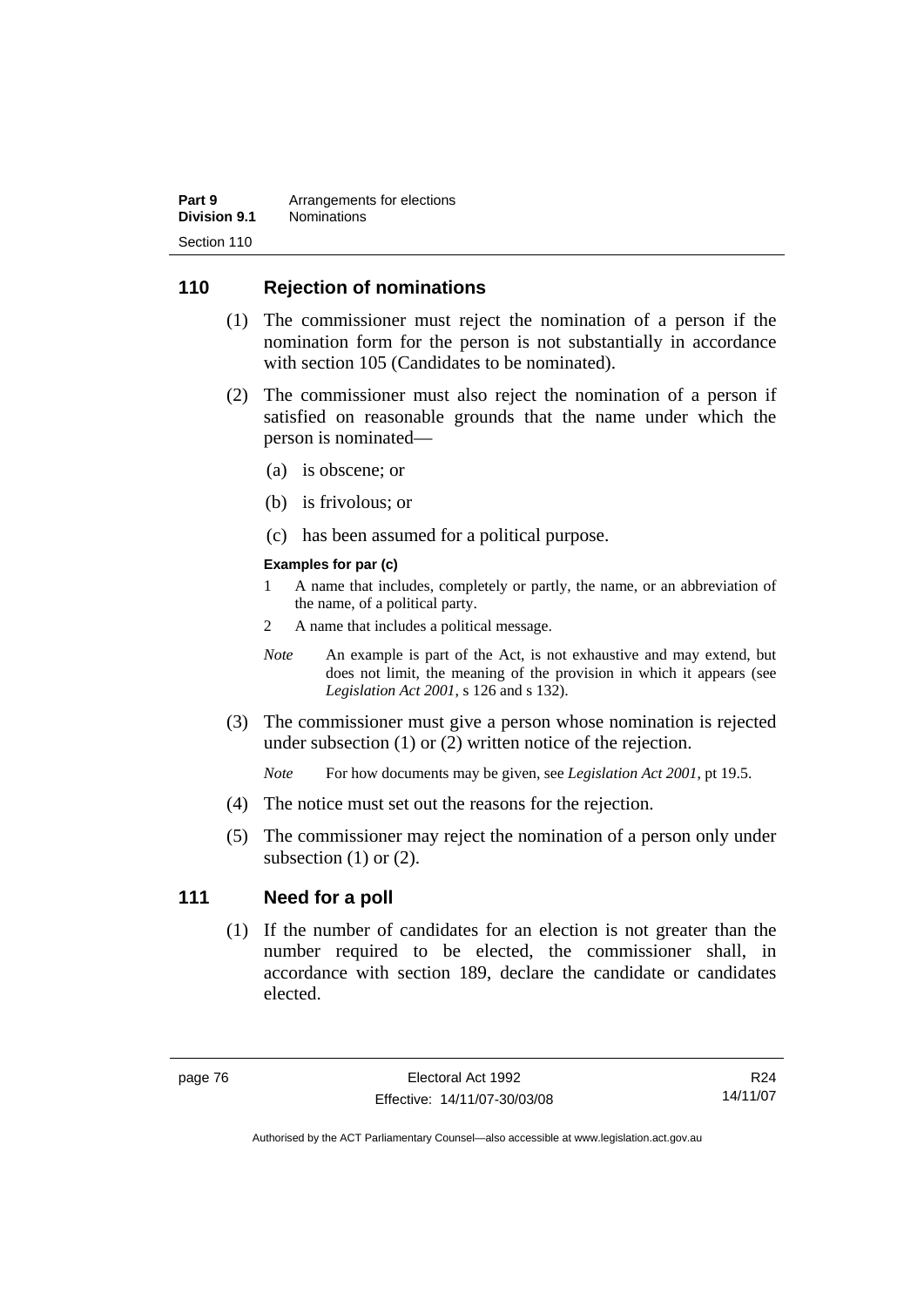(2) If the number of candidates for election is greater than the number required to be elected, a poll shall be held in accordance with this Act.

### **112 Death of candidate before polling day**

If a candidate dies before polling day and the number of candidates remaining is not greater than the number required to be elected, the commissioner shall, in accordance with section 189, declare the remaining candidates elected.

### **113 Deposit—return or forfeiture**

- (1) A deposit paid in relation to the nomination of a candidate shall be returned to the candidate, after the result of an election is declared, if—
	- (a) the candidate is elected; or
	- (b) at the time when the candidate is excluded from a poll under a scrutiny in accordance with schedule 4, his or her total votes equal or exceed 20% of the quota for the election; or
	- (c) the candidate is neither elected nor excluded and his or her total votes, at any stage of the counting, equal or exceed 20% of the quota for the election.
- $(2)$  If—
	- (a) a nominee dies before the candidates are declared for an election; or
	- (b) a candidate dies before polling day;

the commissioner shall pay the amount of the deposit lodged to the deceased's personal representative.

 (3) Subject to subsections (1) and (2), a deposit made in relation to the nomination of a candidate shall be forfeited to the Territory when the result of an election is declared.

page 77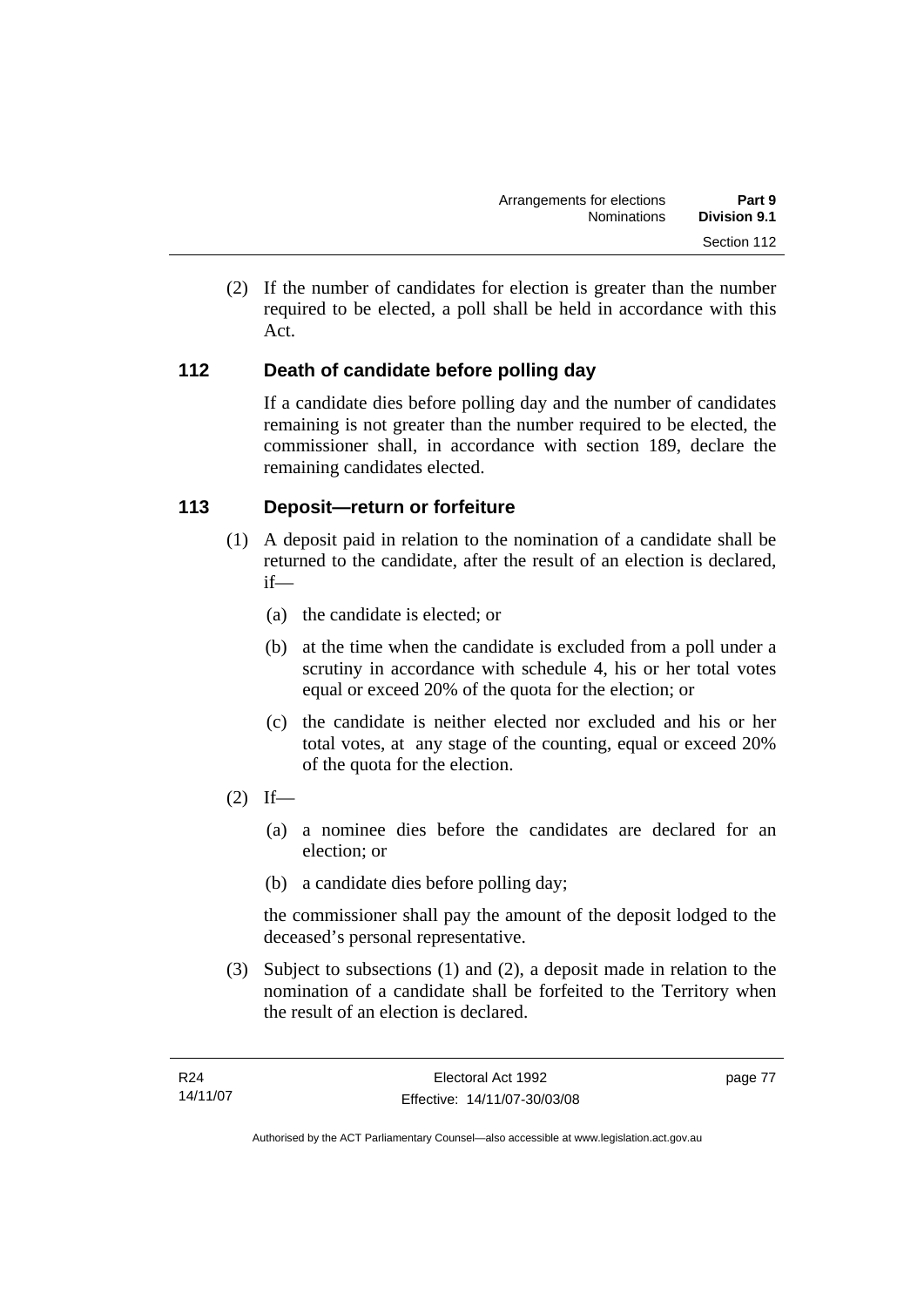**Part 9 Arrangements for elections Division 9.2** Ballot papers Section 114

# **Division 9.2 Ballot papers**

### **114 Ballot papers**

- (1) Subject to this division, the ballot papers to be used in an election shall be in accordance with the form in schedule 1.
- (2) The commissioner may determine the colour of the paper on which ballot papers for each electorate are to be printed.
- (3) A ballot paper must bear an official mark in the form approved under section 340A (Approved forms).
- (4) The ballot paper may be in electronic form.
- (5) The commissioner may approve changes to the electronic form of the ballot paper that are necessary to facilitate the display of the electronic form.

#### **Example**

The electronic form of a ballot paper may display columns of candidates using 2 rows.

- *Note* An example is part of the Act, is not exhaustive and may extend, but does not limit, the meaning of the provision in which it appears (see *Legislation Act 2001*, s 126 and s 132).
- (6) An approval under subsection (3) is a notifiable instrument.

*Note* A notifiable instrument must be notified under the *Legislation Act 2001*.

- (7) The regulations may—
	- (a) specify the headings or directions to be contained on ballot papers to be used for declaration voting; and
	- (b) provide for—
		- (i) the form of a ballot paper to be altered as specified in the regulations; or
		- (ii) a form set out in the regulations to be used in place of the form of a ballot paper.

R24 14/11/07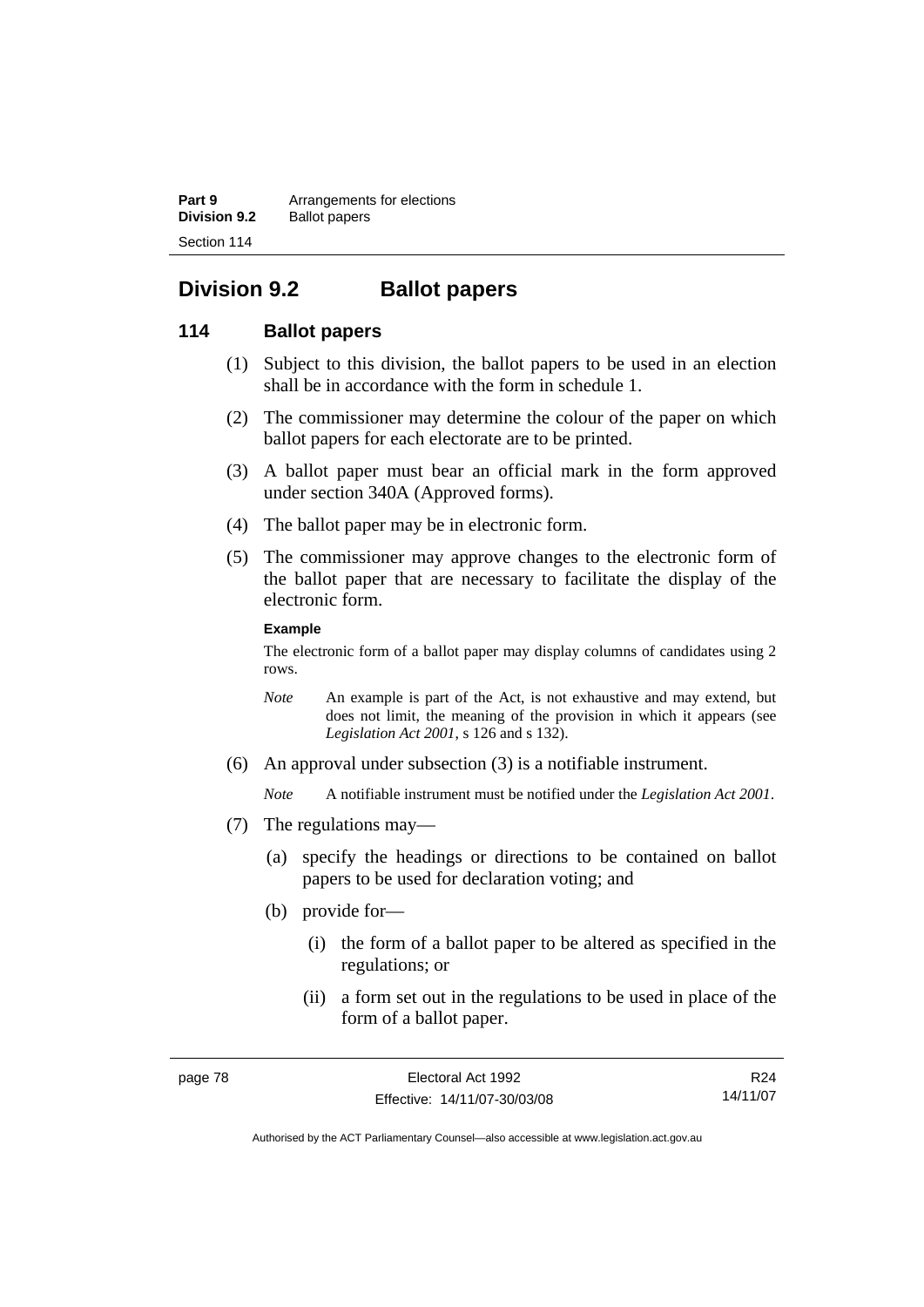### **115 Grouping of candidates' names**

- (1) If the registered officer of a registered party nominates 2 or more candidates for an election, their names shall be grouped in a separate column on the ballot papers for the relevant electorate.
- (2) If 2 or more non-party candidates request that their names be grouped on the ballot papers for an election, their names shall be grouped in a separate column on the ballot papers for the relevant electorate.
- (3) A request referred to in subsection (2) shall be—
	- (a) in writing signed by each of the candidates to be included in the group; and
	- (b) given to the commissioner before the hour of nomination.

### **116 Printing of ballot papers**

- (1) Subject to subsections (2) to (7), on each ballot paper for an election—
	- (a) the names of the candidates in a group of candidates shall be printed in a single column; and
	- (b) if there are 2 or more groups of candidates—separate columns of the names of the candidates in each group shall be printed from left to right in an order determined by the commissioner by lot; and
	- (c) a distinguishing letter shall be printed above the column of names of the candidates in a particular group, the letter being—
		- (i) if there is only 1 group— 'A'; or
		- (ii) if there are 2 or more groups—the appropriate letter in a consecutive, alphabetical order beginning with 'A' corresponding to the order in which the columns of names

page 79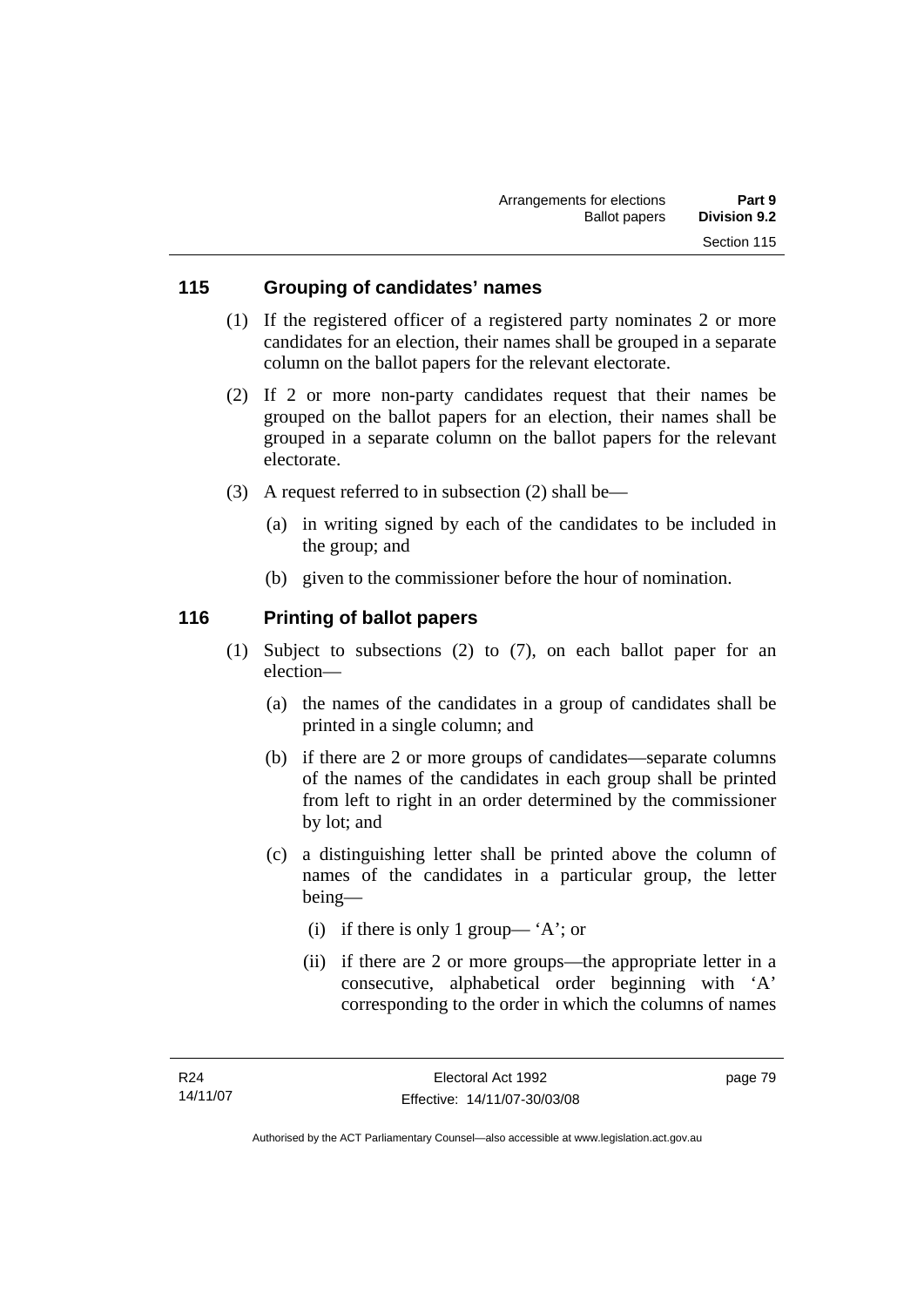| Part 9              | Arrangements for elections |
|---------------------|----------------------------|
| <b>Division 9.2</b> | <b>Ballot papers</b>       |
| Section 116         |                            |

in each group are printed from left to right on the ballot paper; and

- (d) if there are grouped and ungrouped candidates—the names of all ungrouped candidates shall, subject to subsection (6), be printed in a single column to the right of the last column of names of grouped candidates; and
- (e) if there are no groups of candidates—the names of all candidates shall be printed in a single column; and
- (f) the names of candidates in the columns shall be printed in an order determined in accordance with schedule 2; and
- (g) the name of each candidate shall be printed once only; and
- (h) a square (a *candidate square*) shall be printed adjacent to the name of each candidate.
- *Note Group*, in relation to candidates in an election, is defined in the dictionary.
- (2) A ballot paper must not contain more than the relevant number of candidate's names in a column.
- (3) If there are more than the relevant number of candidates in a group—
	- (a) their names shall, so far as practicable, be printed in 2 or more adjacent columns of equal length; and
	- (b) the names to be printed in each column shall be determined by the commissioner by lot.
- (4) If the names of the candidates in a particular group are printed in 2 or more adjacent columns, the distinguishing letter referred to in subsection (1) (c) shall be printed once only above those columns.
- (5) If there are no grouped candidates and there are more than the relevant number of ungrouped candidates—

R24 14/11/07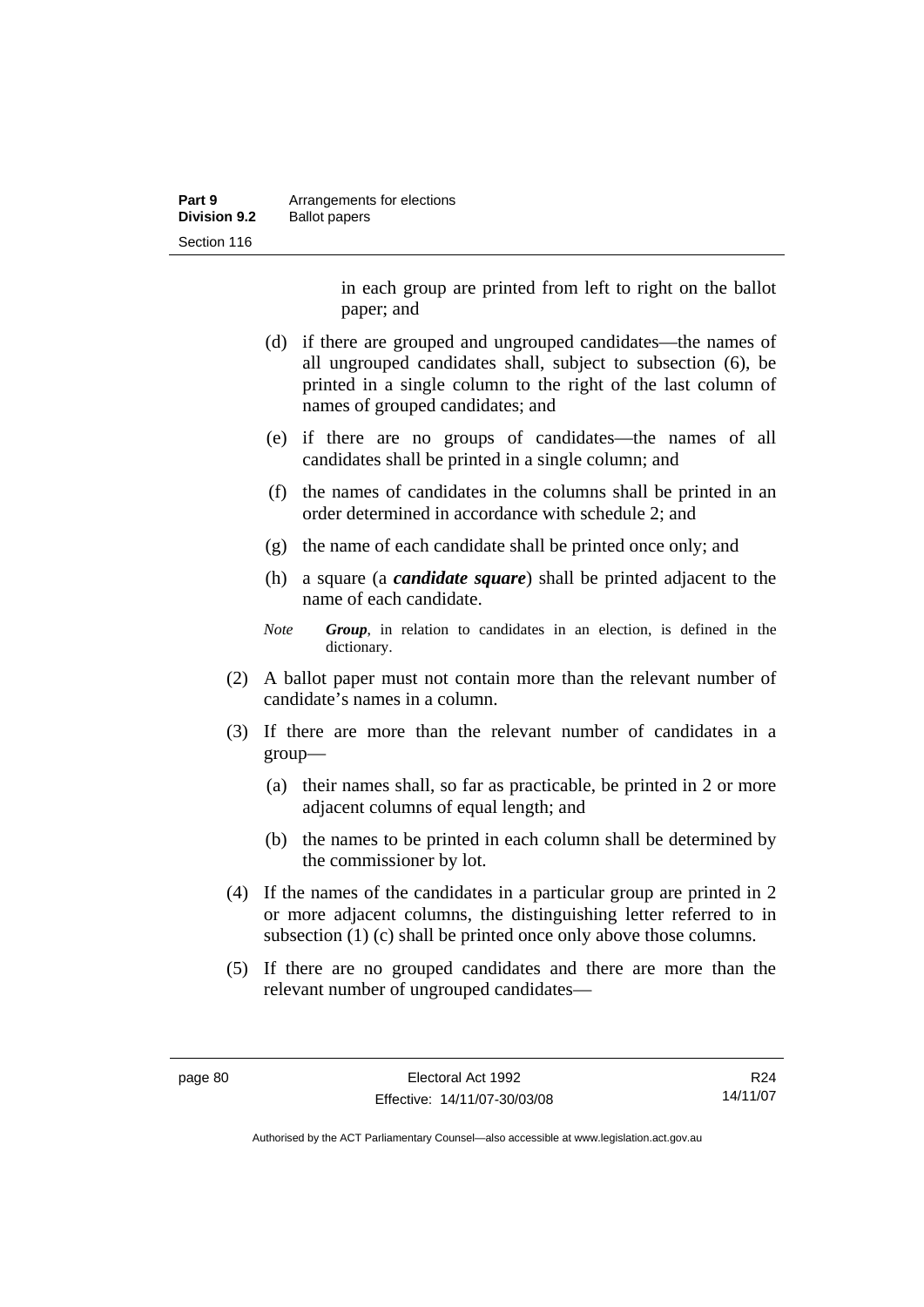- (a) their names shall, so far as practicable, be printed in 2 or more adjacent columns of equal length; and
- (b) the names to be printed in each column shall be determined by the commissioner by lot.
- (6) If a single column of the names of ungrouped candidates would be longer than the longest column of names of grouped candidates—
	- (a) the names of the ungrouped candidates shall be printed in 2 or more columns none of which is longer than the longest column of names of grouped candidates; and
	- (b) the names of the ungrouped candidates to be included in each column shall be determined by the commissioner by lot.
- (7) If similarity in the names of 2 or more candidates is likely to cause confusion, their names may be arranged on the ballot papers with such description or addition as will distinguish each from the other.
- (8) In this section:

### *relevant number* means—

- (a) for a 5 member electorate—5; or
- (b) for a 7 member electorate—7.

### **117 Names on ballot papers**

(1) In this section:

*party name*, for a registered party, means—

- (a) the name under which the party is registered; or
- (b) if a registered abbreviation of the name of the party is stated in the nomination form of each party candidate—that abbreviation.
- (2) On the ballot papers for an election—

page 81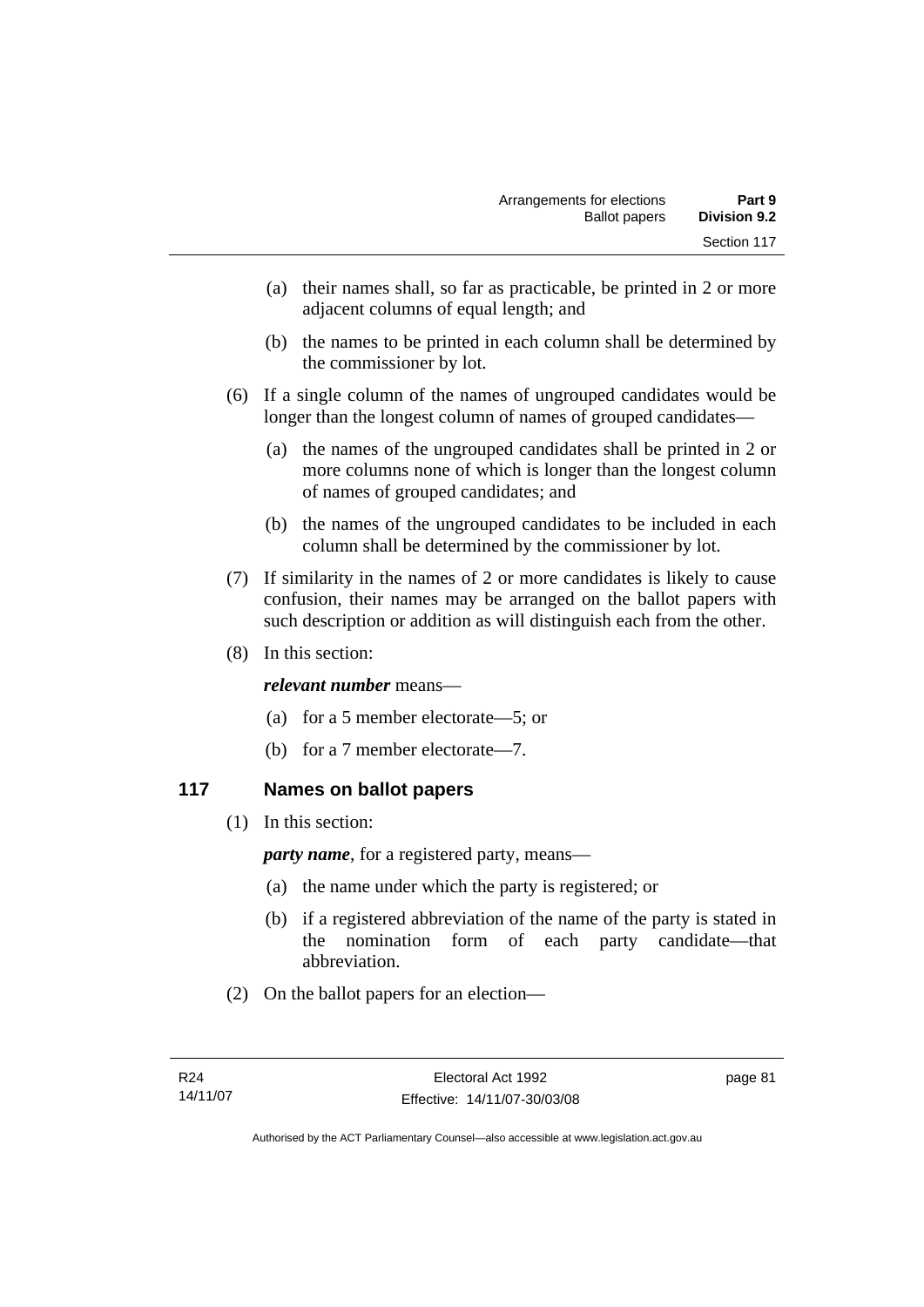| Part 9              | Arrangements for elections                           |
|---------------------|------------------------------------------------------|
| <b>Division 9.3</b> | Electronic voting devices and vote counting programs |
| Section 118         |                                                      |

- (a) the party name of the registered party by which a group of party candidates is endorsed must be printed at the top of the column of their names; and
- (b) the party name of the registered party by which an ungrouped party candidate is endorsed must be printed next to the candidate square for the candidate; and
- (c) the word 'independent' must be printed next to the candidate square for a candidate (other than a party candidate) if the nomination form so specified.

### **118 Draw for positions on ballot papers**

The commissioner shall make the determinations required by section 116 in public at the place of nomination, as soon as practicable after the candidates have been declared.

## **Division 9.3 Electronic voting devices and vote counting programs**

### **118A Approval of computer program for electronic voting and vote counting**

- (1) The commissioner may approve a computer program to allow electronic voting and perform steps in the scrutiny of votes in an election.
- (2) The commissioner may only approve a program if—
	- (a) the proper use of the program would give the same result in the scrutiny of votes in an election as would be obtained if the scrutiny were conducted without computer assistance; and
	- (b) the program will allow an elector to show consecutive preferences starting at '1'; and
	- (c) the program gives an elector an opportunity to correct any mistakes before processing the elector's vote; and

R24 14/11/07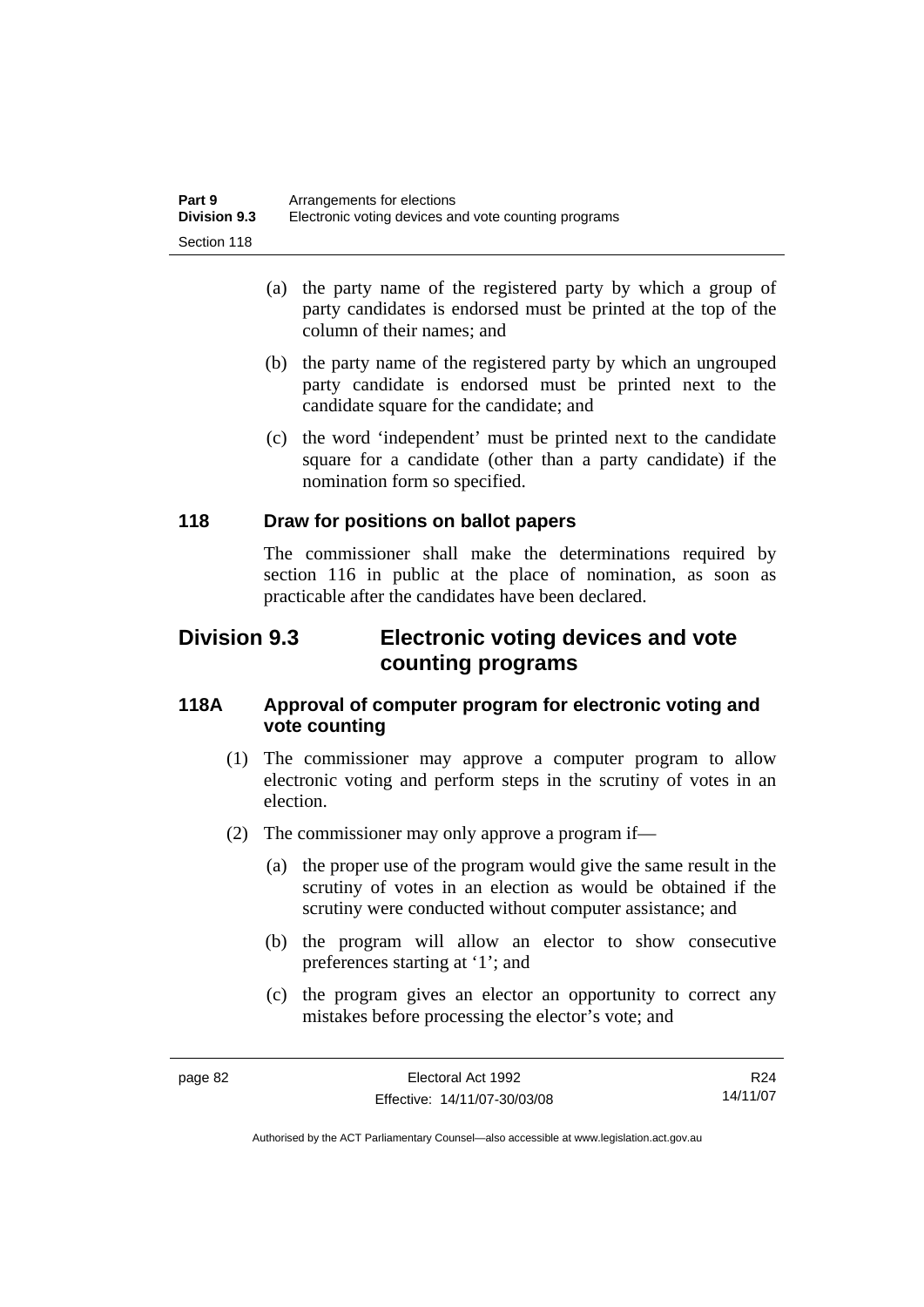- (d) the program will allow an elector to make an informal vote showing no preferences for any candidate; and
- (e) the program will not allow a person to find out how a particular elector cast his or her vote; and
- (f) the program is designed to pause while the commissioner makes a determination by lot required by schedule 4; and
- (g) the program can produce indicative distributions of preferences at any time after the close of the poll and before the declaration of the poll.
- (3) An approval under subsection (1) is a notifiable instrument.

*Note* A notifiable instrument must be notified under the *Legislation Act 2001*.

- (4) The commissioner must determine processes that must be followed in relation to the use of an approved computer program in the scrutiny of votes in an election.
- (5) Without limiting subsection (4), the commissioner may approve a process—
	- (a) for entering preferences shown on paper ballots into the approved computer program; and
	- (b) for counting preferences using the program to work out—
		- (i) the number of unrejected ballot papers on which a first preference is recorded for each candidate; and
		- (ii) the number of informal ballot papers for each electorate.

## **118B Security of electronic voting devices and related material**

 (1) The commissioner must take steps to ensure that electronic devices and computer programs used or intended to be used for or in connection with electronic voting are kept secure from interference at all times.

page 83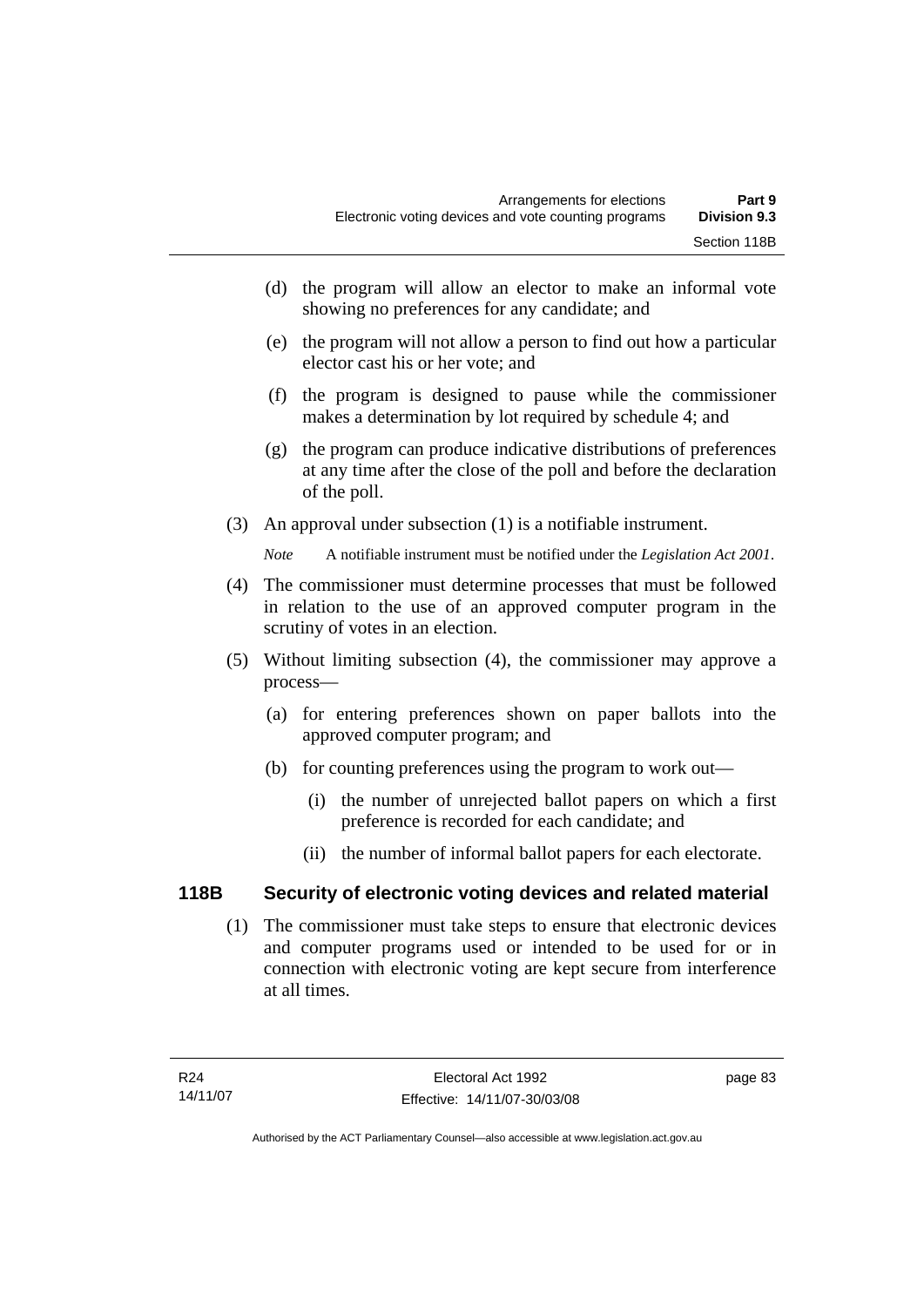| Part 9              | Arrangements for elections |
|---------------------|----------------------------|
| <b>Division 9.4</b> | Miscellaneous              |
| Section 119         |                            |

- (2) The commissioner must keep backup copies of electronic data produced at a polling place or scrutiny centre until whichever of the following happens last:
	- (a) the beginning of the pre-election period for the next election;
	- (b) the documents are no longer required by the commissioner, another member of the electoral commission or a member of the staff of the commission for exercising a function under this Act.

# **Division 9.4 Miscellaneous**

### **119 Polling places and scrutiny centres**

- (1) The commissioner may, in writing—
	- (a) appoint a specified place to be a polling place on polling day for an election; and
	- (b) appoint a specified place to be a scrutiny centre during the election period for the purpose of the scrutiny at an election.
- (2) An appointment is a notifiable instrument.

*Note* A notifiable instrument must be notified under the *Legislation Act 2001*.

- (3) During a pre-election period, the commissioner—
	- (a) must publish in a newspaper; and
	- (b) may publish by any other means the commissioner determines;

a notice setting out particulars of each polling place for the election.

### **120 Administrative arrangements**

 (1) The commissioner shall make appropriate administrative arrangements for the conduct of each election and, in particular, shall ensure that each polling place is properly equipped with—

R24 14/11/07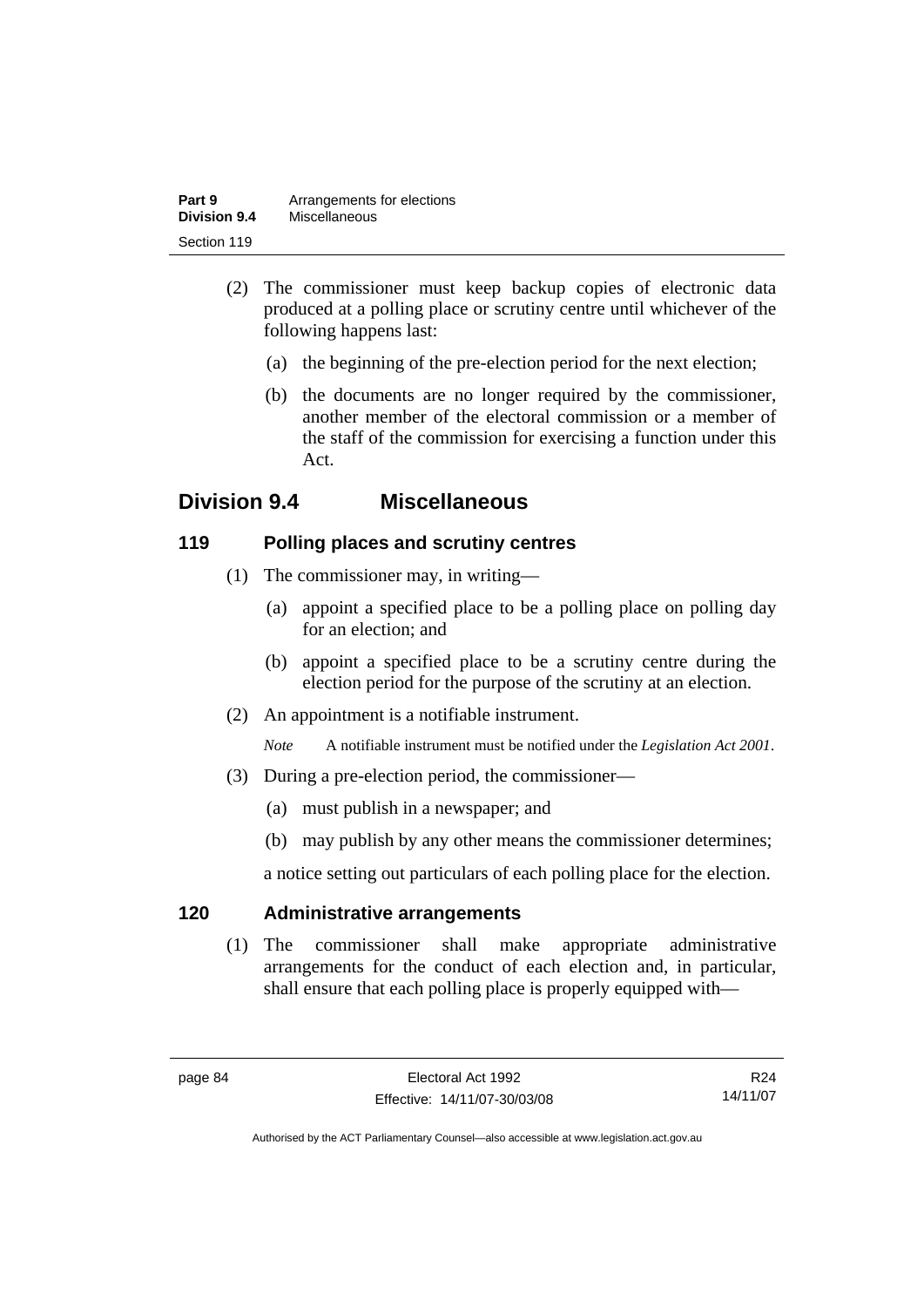- (a) separate voting compartments constructed so as to screen voters from observation while marking ballot papers; and
- (b) ballot boxes capable of being securely fastened; and
- (c) ballot papers and other documents and stationery.
- (2) The commissioner may make arrangements at a polling place for electors to vote using an electronic ballot paper (*electronic voting*).
- (3) For subsection (2), the commissioner may approve electronic devices for use by electors for electronic voting at a polling place.
- (4) An approval under subsection (3) is a notifiable instrument.

*Note* A notifiable instrument must be notified under the *Legislation Act 2001*.

### **121 Certified lists of electors**

- (1) As soon as practicable after the roll for an electorate closes, the commissioner shall—
	- (a) prepare a certified list of the electors; and
	- (b) give a copy to the OIC for each polling place; and
	- (c) on request by a candidate for the electorate—give a copy to the candidate.
- (2) For this Act, the certified list of electors, in relation to an election in an electorate, is an extract from the roll for the electorate, certified by the commissioner, in relation to each person enrolled who will be at least 18 years of age on polling day.

### **121A Use of information from certified lists**

(1) In this section:

#### *approved purpose* means—

- (a) a purpose connected with an election; or
- (b) monitoring the accuracy of information on the roll.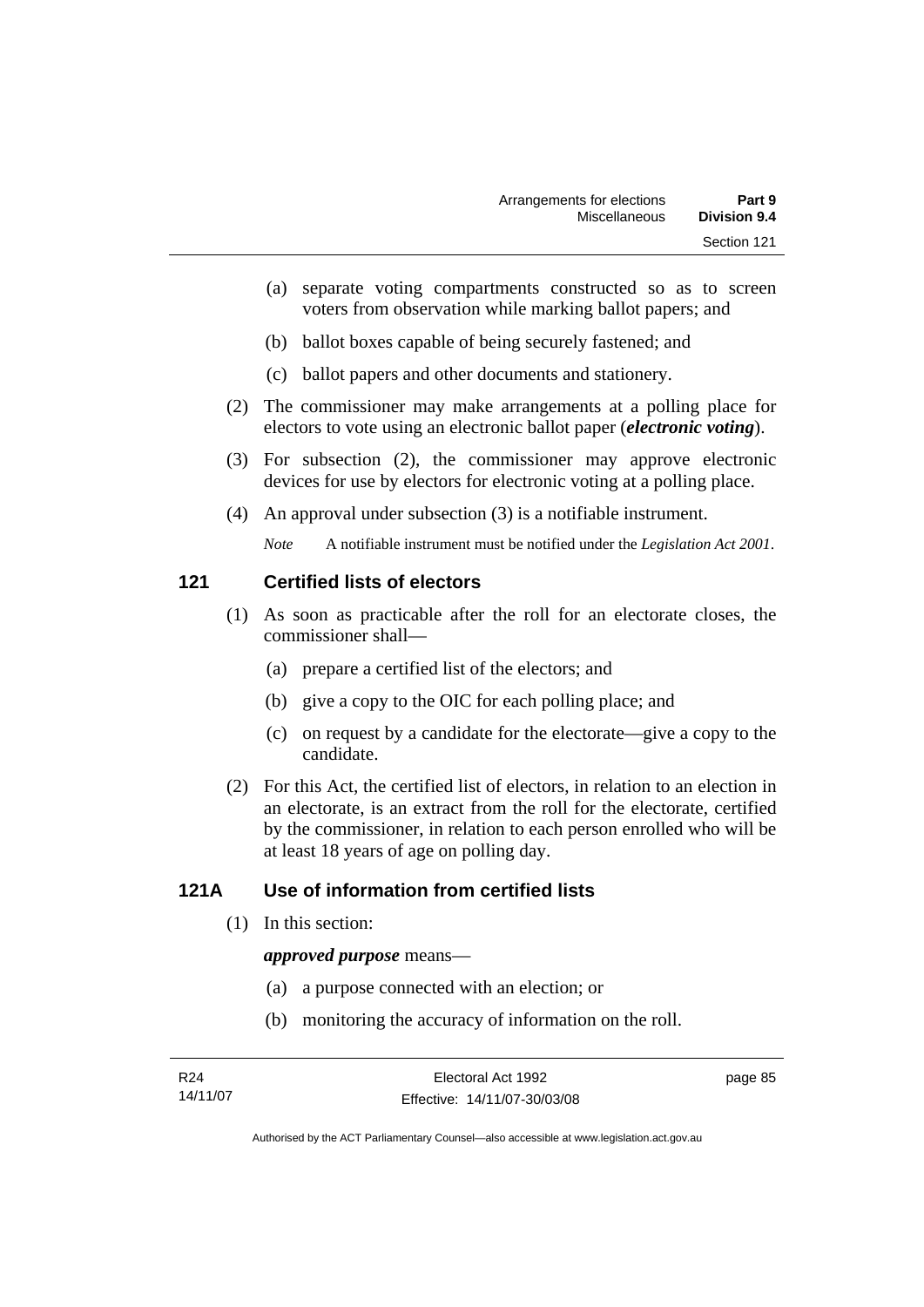| Part 9       | Arrangements for elections |
|--------------|----------------------------|
| Division 9.4 | Miscellaneous              |
| Section 122  |                            |

*protected information*, in relation to a person, means information that the person knows, or has reasonable grounds for believing, was obtained from a copy of a certified list of electors given to the person or someone else under section 121 (1) (Certified list of electors).

- (2) A person must not, without reasonable excuse, use protected information for—
	- (a) a commercial purpose; or
	- (b) any other purpose, other than an approved purpose.

Maximum penalty: 50 penalty units, imprisonment for 6 months or both.

 (3) A person must not, without reasonable excuse, directly or indirectly divulge or communicate protected information to someone else for a purpose other than an approved purpose.

Maximum penalty: 50 penalty units, imprisonment for 6 months or both.

### **122 Scrutineers—appointment**

- (1) A candidate for election may appoint a scrutineer to represent the candidate during the polling for the election, or during the scrutiny for an election, or both.
- (2) An appointment shall be made by giving to the commissioner—
	- (a) written notice, signed by the candidate, specifying the name and address of the scrutineer; and
	- (b) an undertaking signed by the scrutineer.
	- *Note* If a form is approved under s 340A (Approved forms) for an undertaking, the form must be used.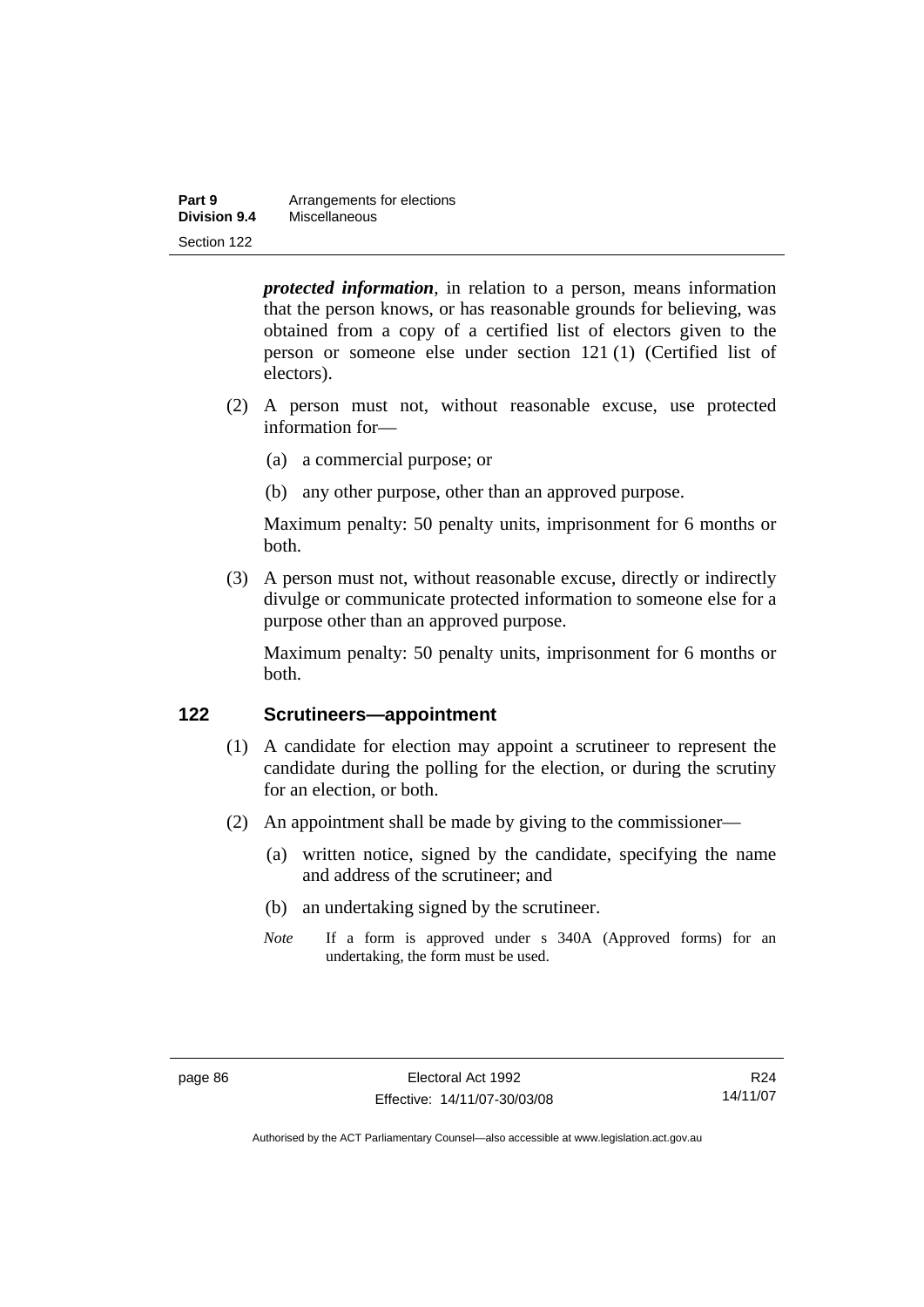### **123 Scrutineers—conduct**

- (1) Subject to subsection (2), a scrutineer representing a candidate during the polling for an election is entitled to be present in a polling place, and to enter or leave a polling place, when voters are allowed to vote at that place.
- (2) At any time while voters are allowed to vote at a particular polling place, the number of scrutineers representing a particular candidate who are present at that place shall not exceed the number of officers responsible for issuing ballot papers at that place.
- (3) Subject to subsection (4), a scrutineer representing a candidate during the scrutiny for an election is entitled to be present in a scrutiny centre, and to enter or leave a scrutiny centre, during the conduct of the scrutiny at the centre.
- (4) At any time during the conduct of the scrutiny at a particular scrutiny centre, the number of scrutineers representing a particular candidate who are present at the centre shall not exceed the number of officers at the centre.
- (5) A scrutineer at a polling place or scrutiny centre shall wear a badge, supplied by the commissioner, that identifies the person as a scrutineer.
- (6) A scrutineer shall not, without reasonable excuse, communicate with any person in a polling place except so far as is necessary in the exercise of the scrutineer's functions.

Maximum penalty: 10 penalty units.

 (7) A scrutineer shall not, without reasonable excuse, interfere with or attempt to influence an elector at a polling place.

Maximum penalty: 50 penalty units.

 (8) For section 320 (4) (b), a scrutineer who contravenes this section is no longer entitled to be on the premises.

page 87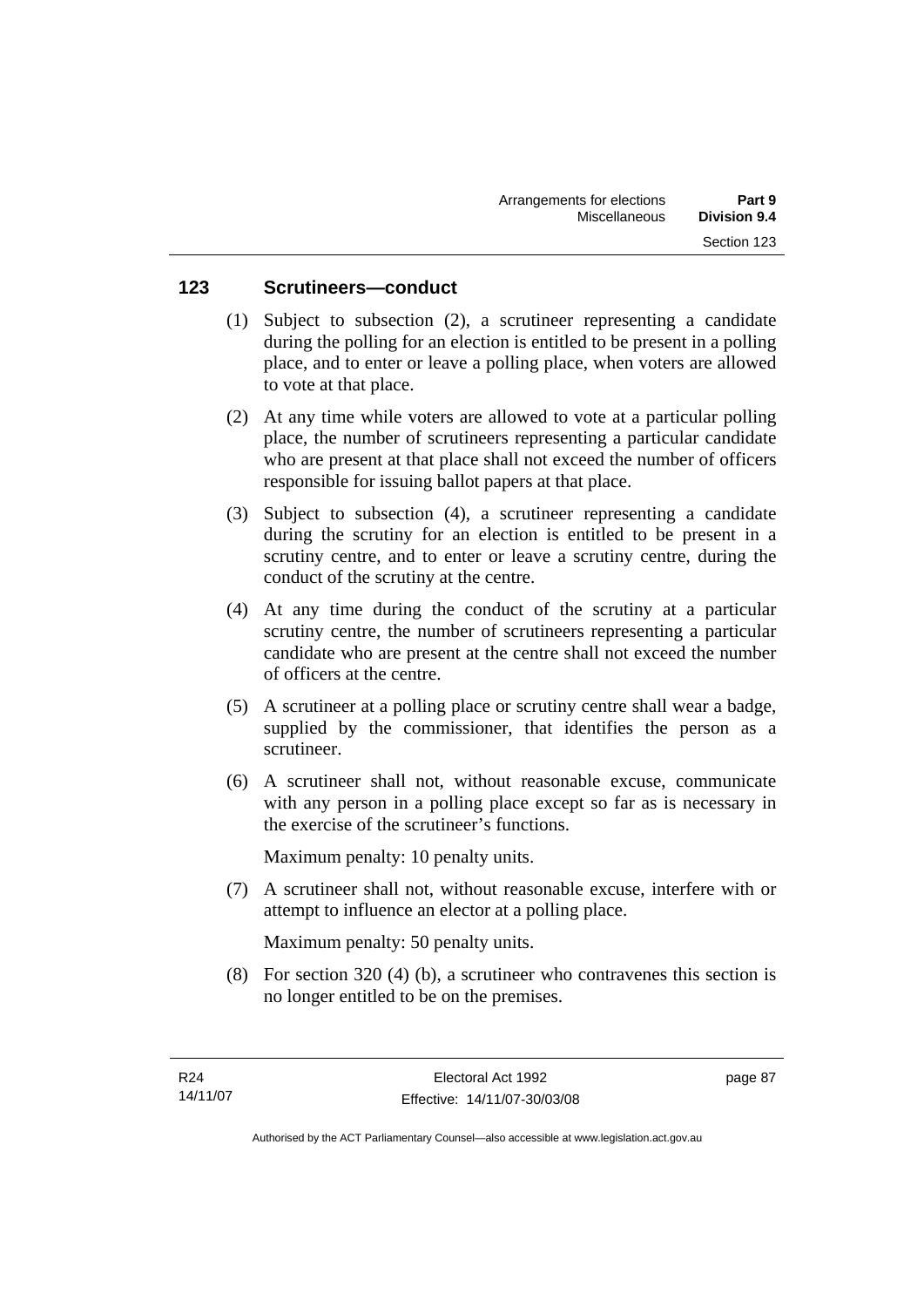| Part 9       | Arrangements for elections |
|--------------|----------------------------|
| Division 9.4 | Miscellaneous              |
| Section 124  |                            |

### **124 Participation by candidates in conduct of election**

A candidate shall not take any part in the conduct of an election.

### **125 Determining matters by lot**

- (1) If the commissioner is required by this Act to determine a matter by lot, the matter shall be so determined in a way approved by the electoral commission in writing.
- (2) An approval is a disallowable instrument.
	- *Note* A disallowable instrument must be notified, and presented to the Legislative Assembly, under the *Legislation Act 2001*.

### **126 Supplementary elections**

If, in relation to an election—

- (a) there are no candidates; or
- (b) the number of candidates declared elected under section 111 or 112 is less than the number of vacancies;

a supplementary election shall be held, as necessary, in accordance with section 101.

page 88 Electoral Act 1992 Effective: 14/11/07-30/03/08

R24 14/11/07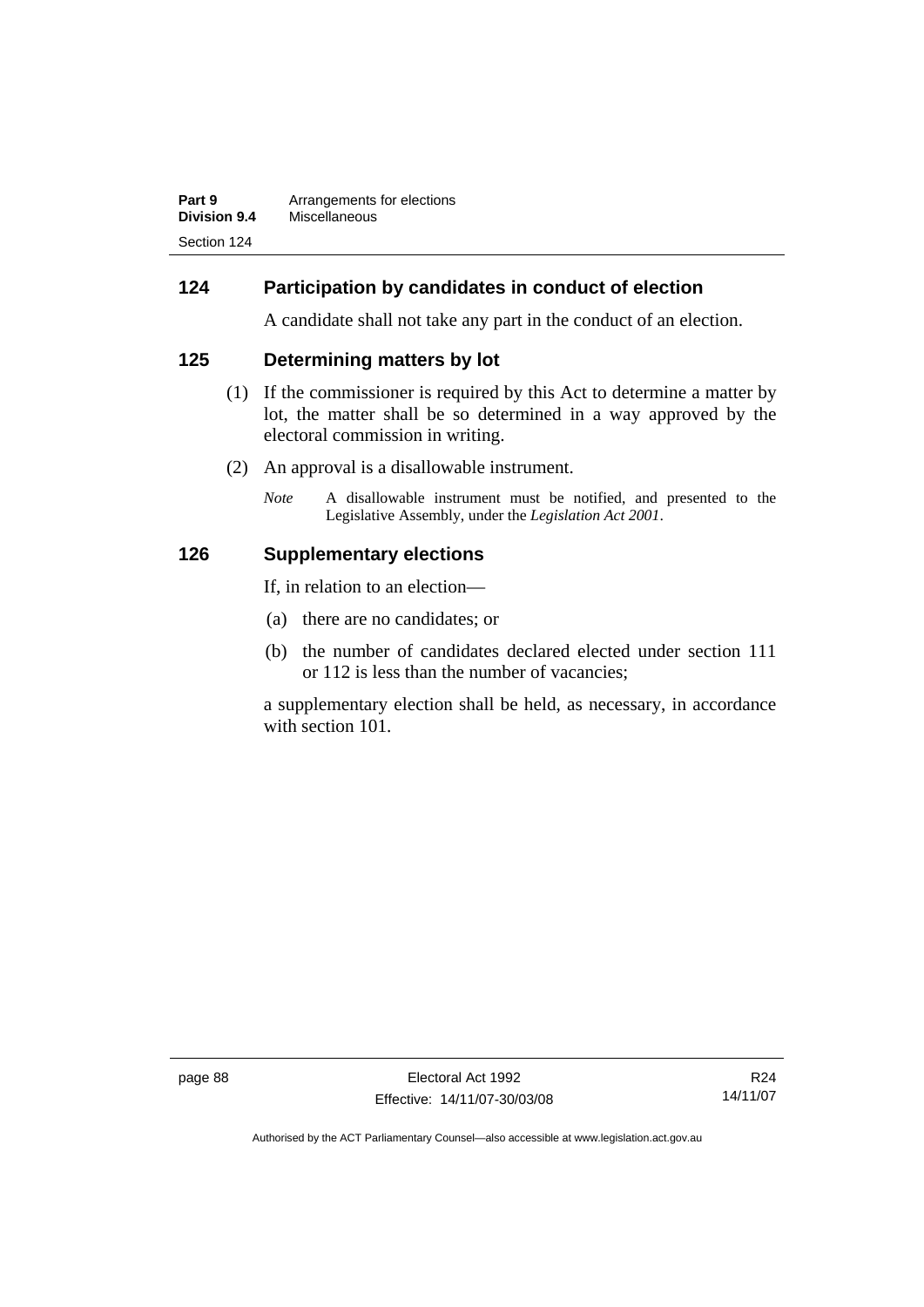Section 127

# **Part 10 Voting**

# **Division 10.1 General**

## **127 Meaning of** *authorised witness*

In this part:

### *authorised witness* means—

- (a) in Australia or an external Territory—an officer, an elector or a person who is enrolled on any roll kept under the Commonwealth Electoral Act; or
- (b) in any other place—a person who is at least 18 years old;

but does not include a candidate at an election.

### **128 Entitlement to vote**

- (1) Subject to subsection (2), an elector enrolled for an electorate is entitled to vote at an election for the electorate.
- (2) A person who is enrolled is not entitled to vote at an election unless he or she will be at least 18 years old on the day the poll for the election is required to be held.
- (3) The inclusion of the name of a person on a certified list of electors for an election is conclusive evidence of the person's right to vote at the election.
- (4) The omission of the name of a person from a roll because of official error does not disqualify the person from voting.
- (5) In a roll or a certified list of electors, an omission of a given name, or an error in a name, does not disqualify an elector from voting.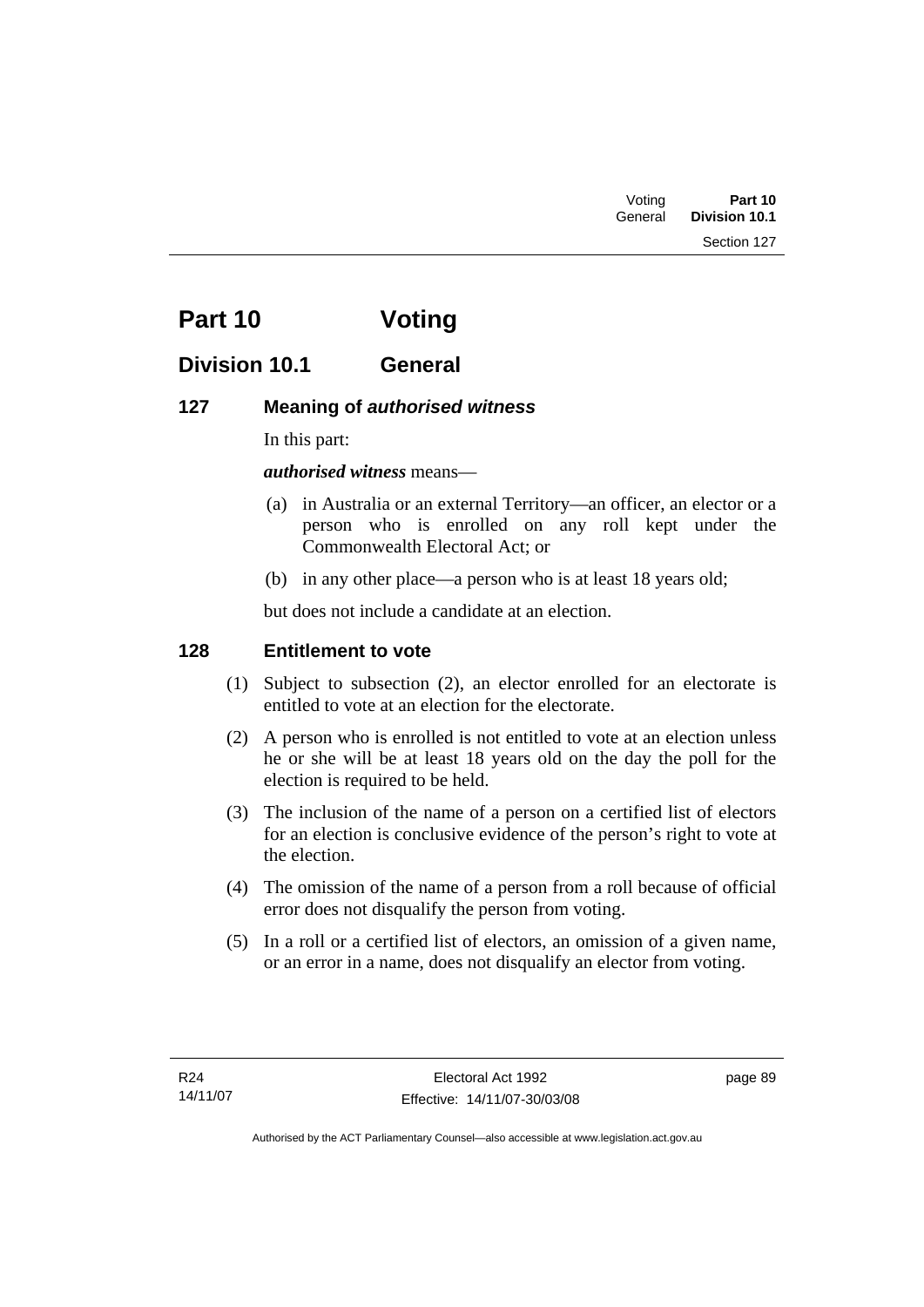(6) An elector whose surname has changed is not disqualified from voting under a former name entered for the person on a roll or certified list of electors.

### **129 Compulsory voting**

 (1) An elector who is entitled to vote at an election shall not, without a valid and sufficient reason, fail to vote at the election.

Maximum penalty: 0.5 penalty units.

- (2) Subsection (1) does not apply to—
	- (a) an eligible overseas elector; or
	- (b) an Antarctic elector; or
	- (c) an elector who is serving a sentence of imprisonment outside the ACT; or
	- (d) an elector who is enrolled because of his or her enrolment on the Commonwealth roll as an itinerant elector.
- (3) Without limiting subsection (1), an elector shall be taken to have a valid and sufficient reason for failing to vote at an election if the elector believes it to be part of his or her religious duty to abstain from voting.

### **130 Multiple votes prohibited**

An elector shall not vote—

(a) more than once at the same election for an electorate; or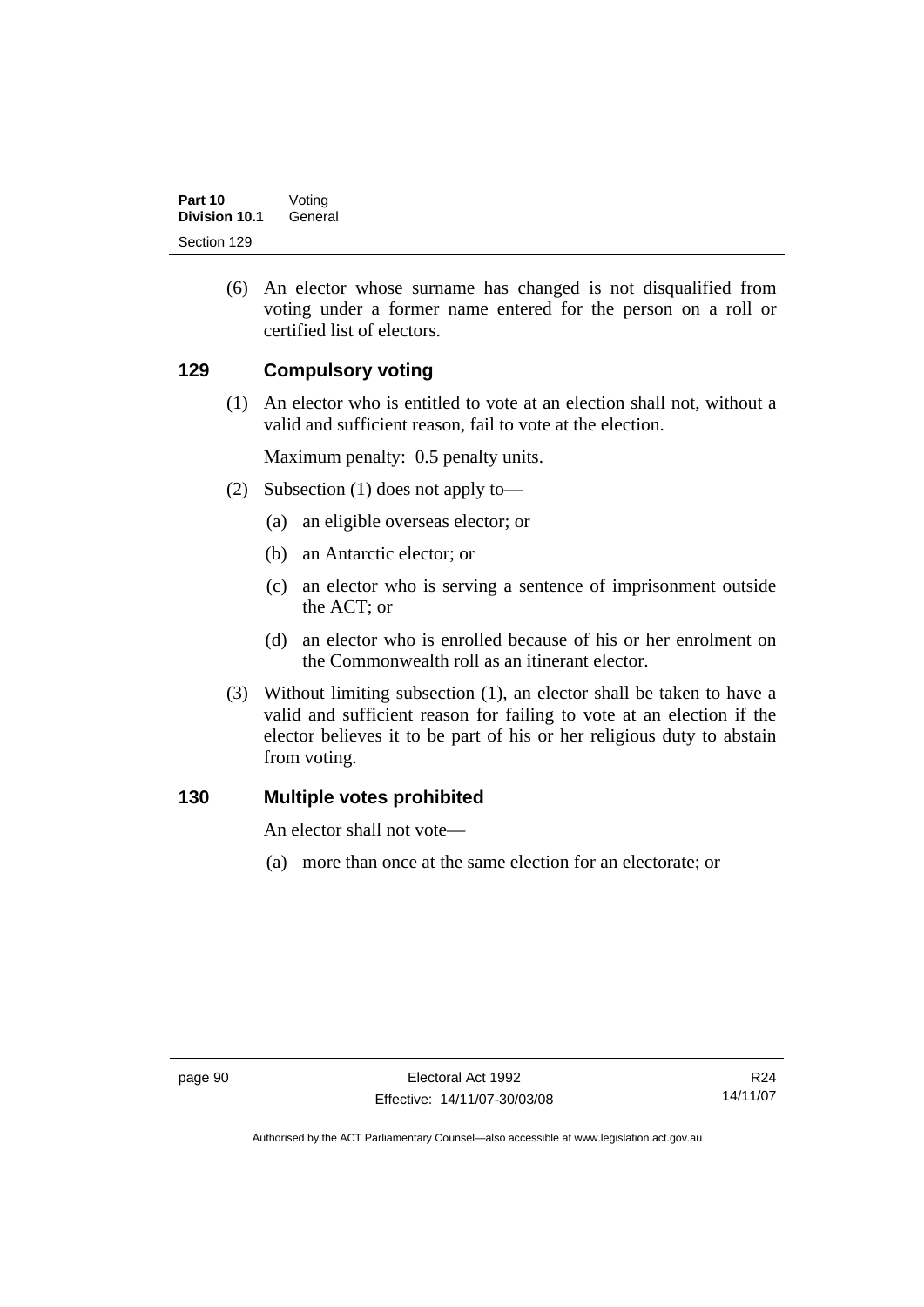(b) at 2 or more elections for electorates the polls for which are required to be held on the same day.

Maximum penalty: 50 penalty units, imprisonment for 6 months or both.

# **131 Procedures for voting**

- (1) At an election, an elector may—
	- (a) cast a vote in accordance with division 10.2, 10.3 or 10.4; or
	- (b) if the elector is a patient in a hospital or special hospital, or detained at a correctional centre—cast an ordinary vote or a declaration vote in accordance with division 10.5.
- (2) An elector who is entitled to vote at an election may cast a vote on polling day at any polling place in the ACT, whether or not the polling place is in the electorate for which the elector is enrolled.
- (3) If there is electronic voting at a polling place, an elector may vote using a paper ballot paper or electronic voting.
- (4) To remove any doubt, subsection (2) does not give an elector detained in lawful custody any right to leave, or be released from, the place of custody to cast a vote.

# **132 Manner of recording vote**

- (1) An elector shall record his or her vote on a ballot paper by marking the ballot paper in accordance with subsection (2).
- (2) The elector—
	- (a) shall place consecutive whole numbers starting at '1' in the number of candidate squares equal to the number of candidates to be elected so as to indicate preferences; and
	- (b) may place further consecutive whole numbers in additional candidate squares so as to indicate additional preferences.

page 91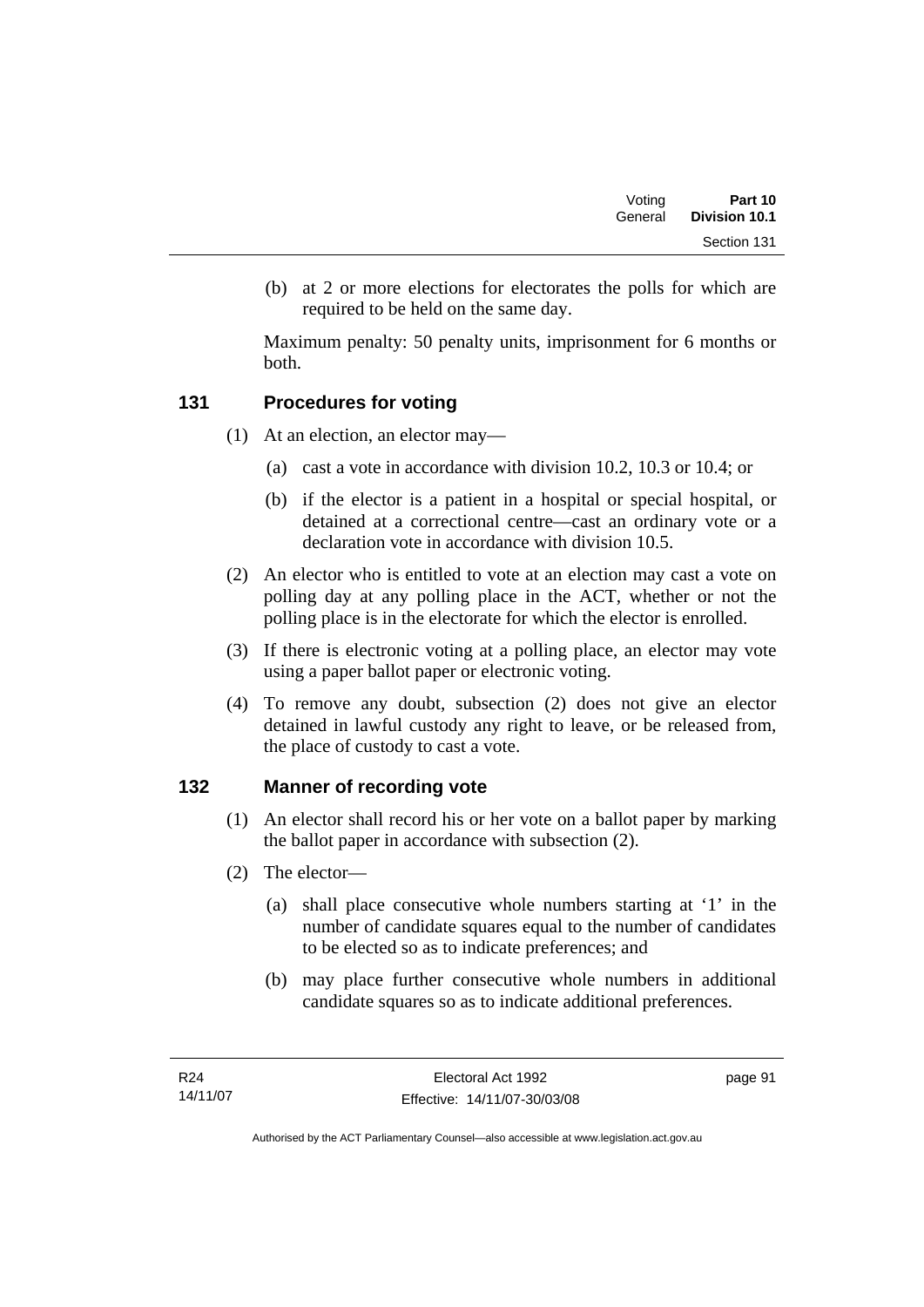# **Division 10.2 Ordinary voting at a polling place**

# **133 Claims to vote**

- (1) If a person attends before an officer at a polling place on polling day and claims to vote at an election, the officer shall issue a ballot paper to the claimant for the relevant electorate if satisfied that the certified list of electors for the electorate—
	- (a) specifies the claimant's name; and
	- (b) specifies an address for the claimant or indicates that the claimant's address is suppressed; and
	- (c) has not been marked so as to indicate that a ballot paper has already been issued to the claimant.
- (2) Despite subsection (1), an officer shall not issue a ballot paper to a person who indicates that he or she has already voted at the election.
- (3) Immediately after issuing a ballot paper to a claimant, the officer shall record the issue on the certified list of electors.

# **134 Voting in private**

Subject to section 156, a person shall, on receipt of a ballot paper under section 133, without delay—

- (a) go to an unoccupied voting compartment at the polling place; and
- (b) there, in private, mark his or her vote on the ballot paper in accordance with section 132; and
- (c) if the person has voted using a paper ballot paper—fold the ballot paper so as to conceal the vote and put it in a ballot box at the polling place; and
- (d) leave the polling place.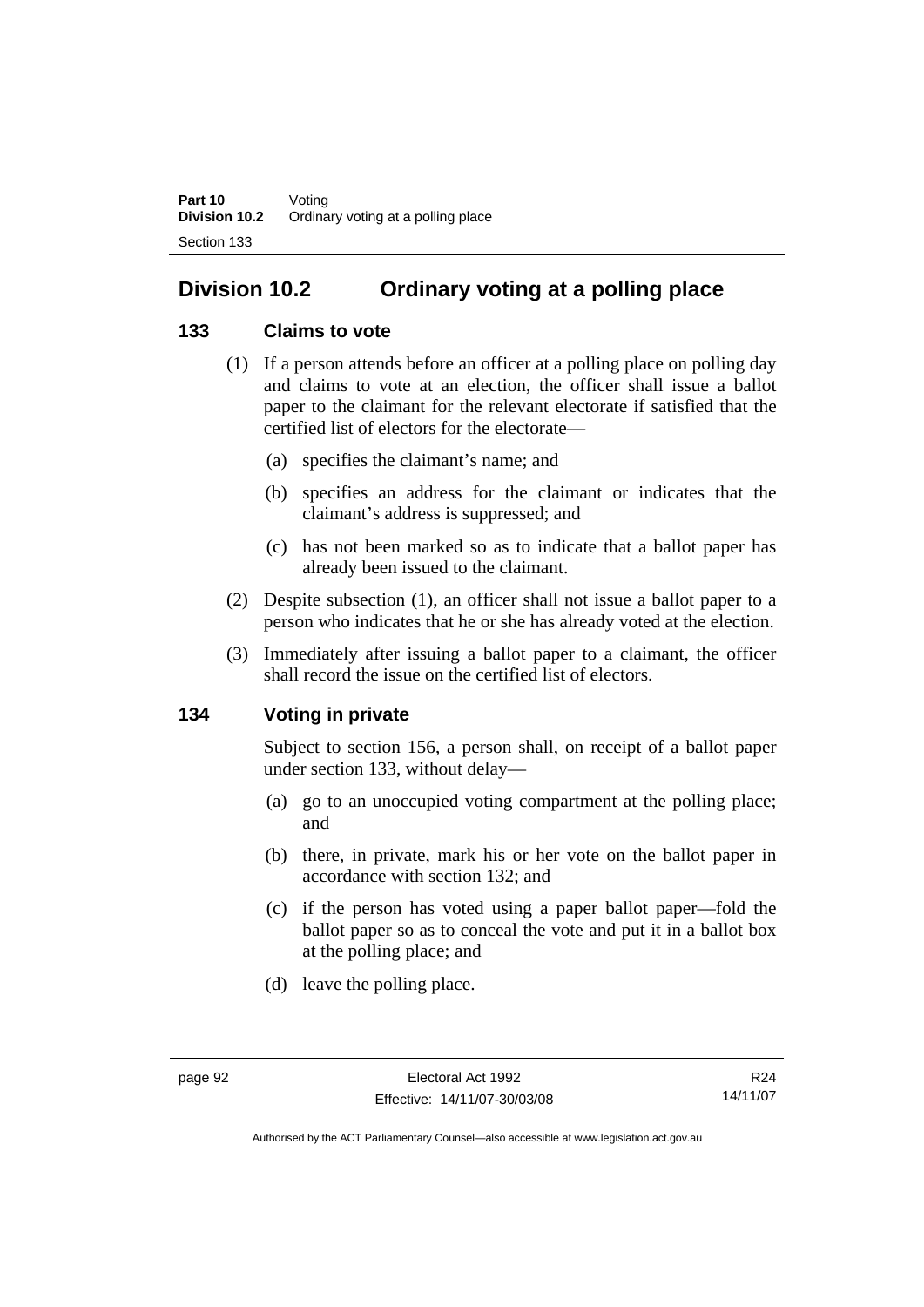# **Division 10.3 Declaration voting at a polling place**

# **135 Declaration voting at polling places**

- (1) If a person attends before an officer at a polling place on polling day and claims to vote at an election, the officer shall issue declaration voting papers to the person for the relevant electorate if satisfied that—
	- (a) the certified list of electors for the electorate does not specify the person's name; or
	- (b) the certified list of electors for the electorate has been marked so as to indicate that a ballot paper has already been issued to the person but the person claims not to have voted already at the election.
- (2) Despite subsection (1), an officer shall not issue declaration voting papers to a person who indicates that he or she has already voted at the election.
- (3) The officer shall—
	- (a) give the claimant a written statement indicating the consequences of casting a declaration vote under this section; and
	- (b) record the name of the claimant.
	- *Note* If a form is approved under s 340A (Approved forms) for a statement, the form must be used.
- (4) Subject to section 156, the following requirements apply to the casting of a declaration vote under this section:
	- (a) the person shall complete and sign the declaration in the presence of the officer;
	- (b) the officer shall complete and sign the certificate as witness;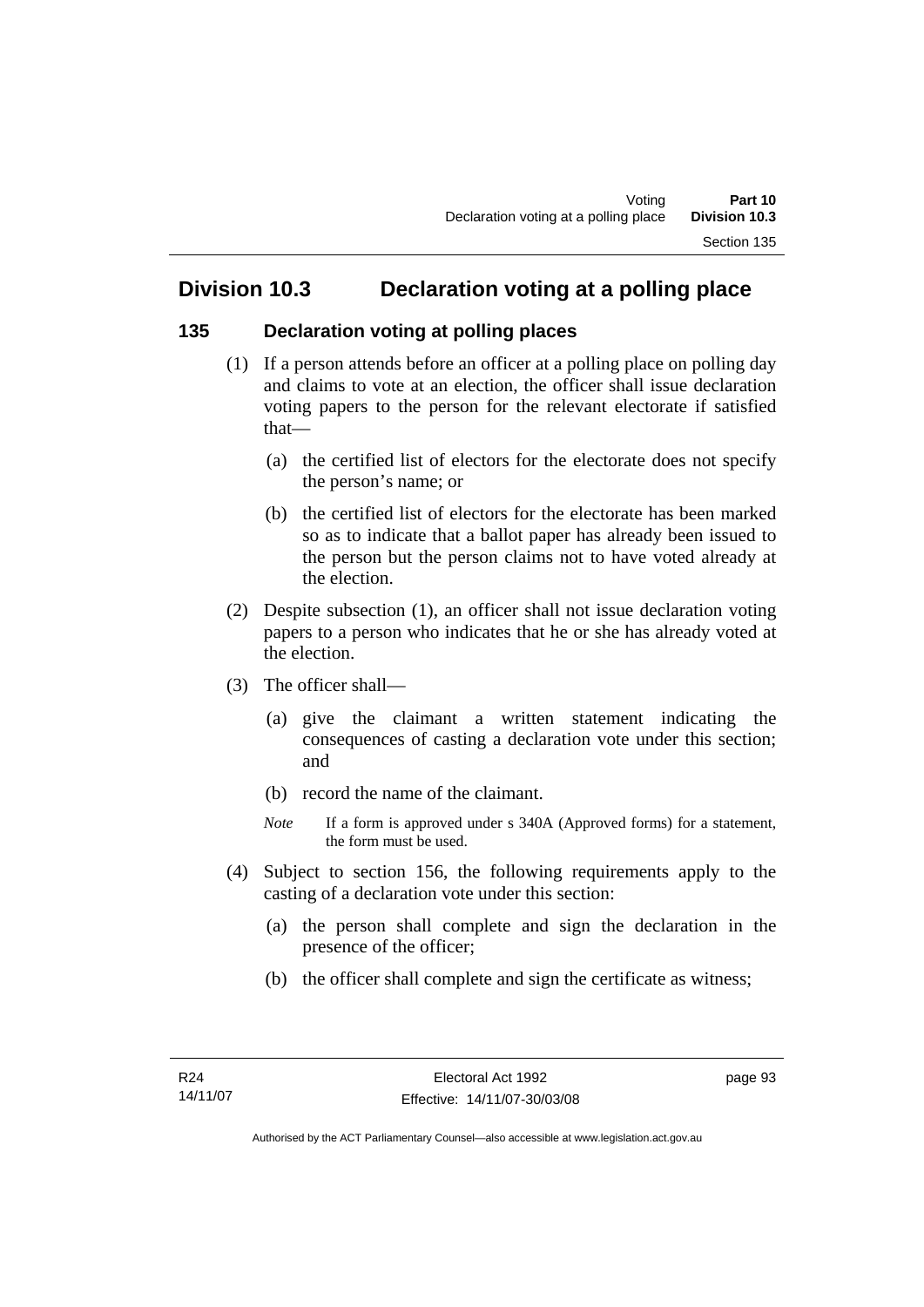- (c) the person shall go to an unoccupied voting compartment at the polling place and there, in private—
	- (i) mark his or her vote on the ballot paper in accordance with section 132; and
	- (ii) fold the ballot paper so as to conceal the vote;
- (d) the person shall return the folded ballot paper to the officer;
- (e) the officer shall, in the presence of the person, without unfolding the ballot paper, place it in the envelope on which the declaration referred to in paragraph (a) appears, fasten the envelope and place it in a ballot box at the polling place;
- (f) the person shall then leave the polling place.

# **Division 10.4 Voting otherwise than at a polling place**

#### **136 Definitions for div 10.4**

(1) In this division:

*authorised delivery service* means—

- (a) Australia Post; or
- (b) if, under subsection (2), the commissioner decides that a delivery service be used instead of Australia Post—that delivery service; or
- (c) if, under subsection (2), the commissioner decides that a delivery service be used in addition to Australia Post— Australia Post or that delivery service.

*eligible elector*, for an election, means an elector who is entitled to vote at the election and—

 (a) who expects to be unable to attend at a polling place on polling day; or

| page | a, |
|------|----|
|------|----|

R24 14/11/07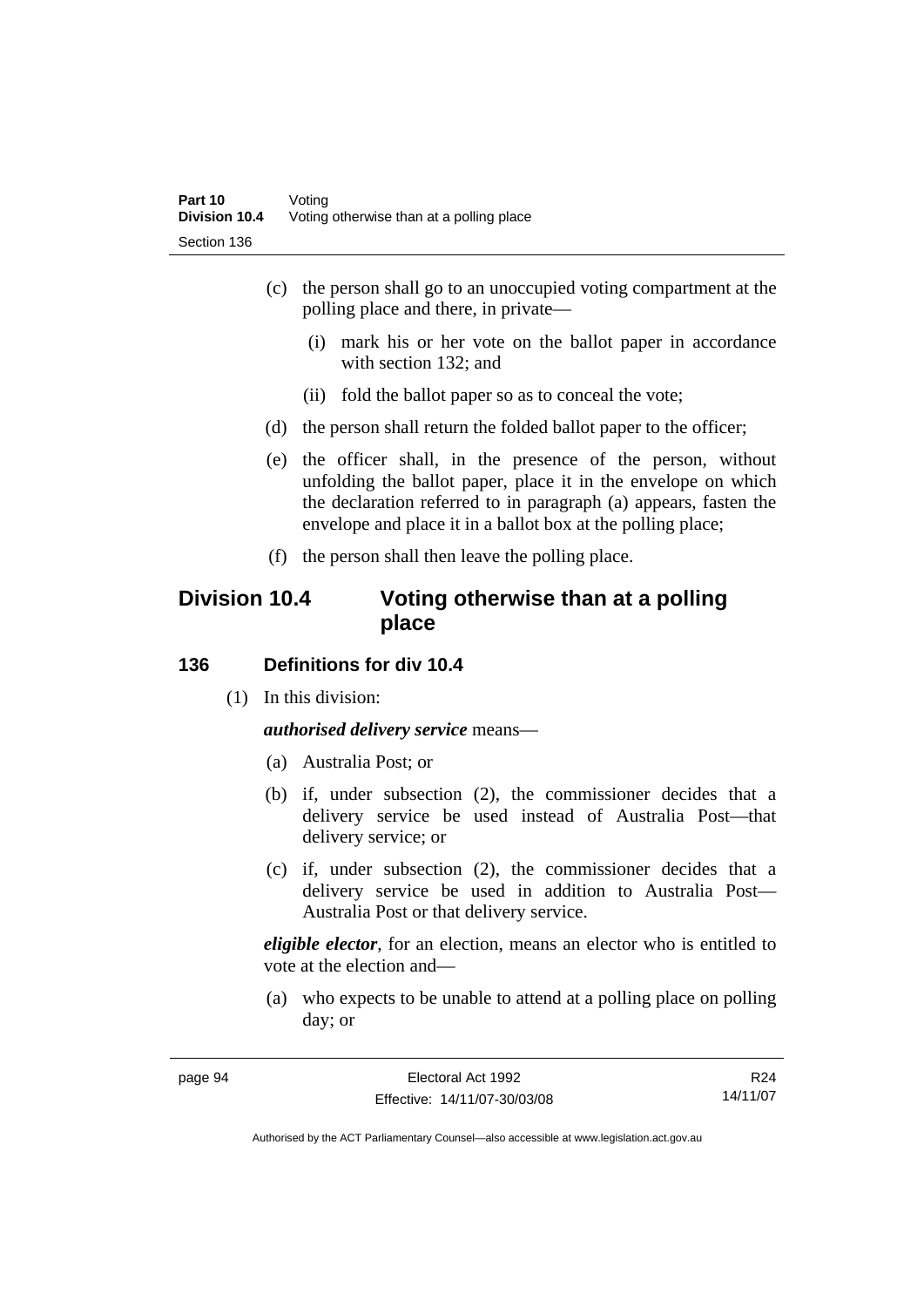(b) whose address is a suppressed address.

*post* means send using an authorised delivery service.

 (2) For subsection (1), definition of *post*, the commissioner may, in writing, decide that a delivery service be used instead of or in addition to Australia Post.

#### **136A Applications for postal voting papers**

- (1) An eligible elector for an election may apply to an authorised officer for declaration voting papers for postal voting (*postal voting papers*) for the election.
- (2) The application must be—
	- (a) signed and dated by the eligible voter in the presence of an authorised witness; and
	- (b) signed and dated by the witness; and
	- (c) received by an authorised officer before 8 pm on the day before polling day.
	- *Note* If a form is approved under s 340A (Approved forms) for an application, the form must be used.
- (3) If an authorised officer receives an application under this section from a person claiming to be an eligible voter for an election (the *applicant*), the officer must—
	- (a) if satisfied that the applicant's name is on the certified list of electors for an electorate—post postal voting papers for the electorate to the applicant; or
	- (b) if not so satisfied—post postal voting papers for the electorate in which in the applicant claims to be enrolled to the applicant.
- (4) However, the authorised officer must not post postal voting papers to the applicant—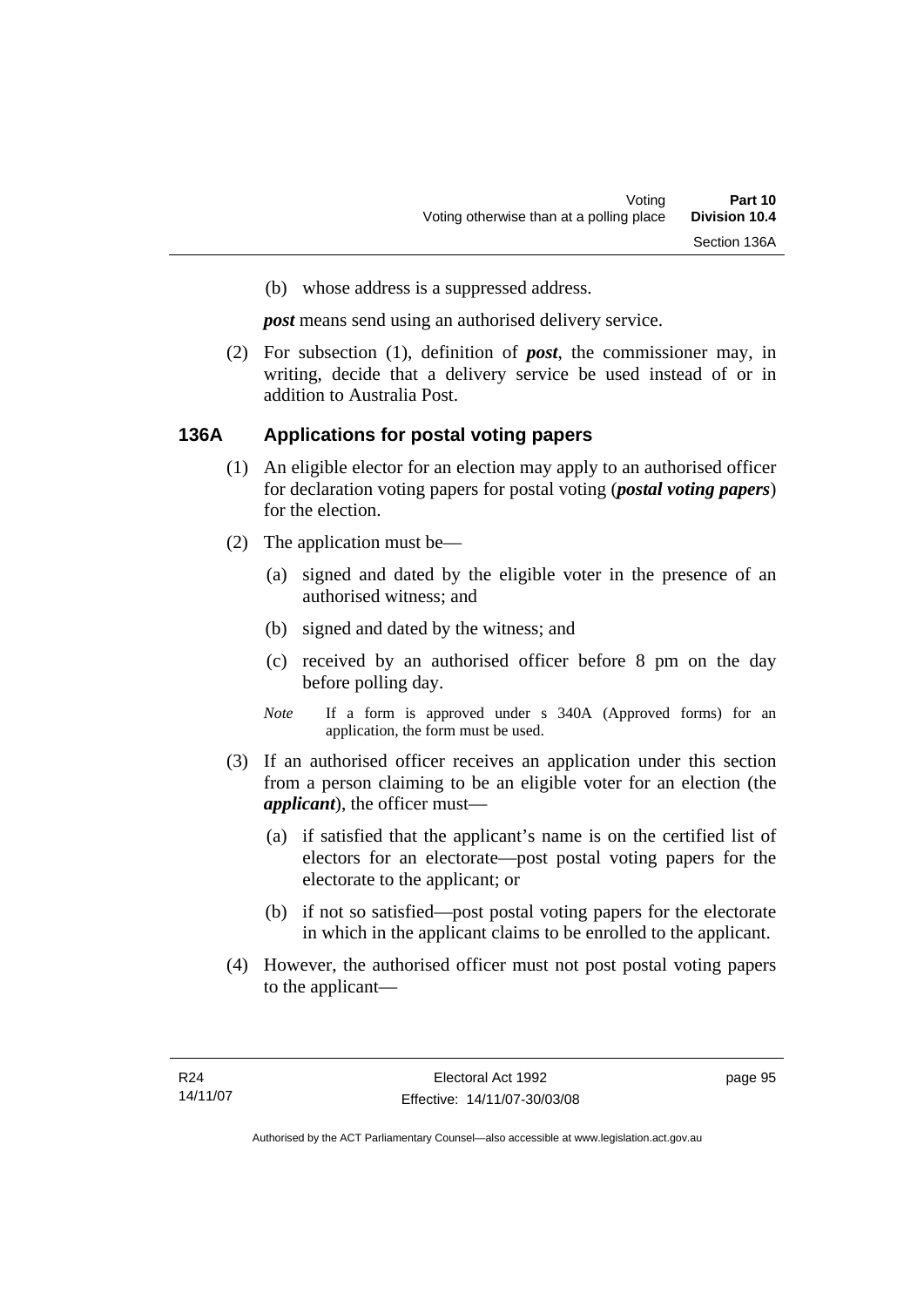- (a) if the applicant has nominated a postal address outside Australia—if the application is received by the officer after 5 pm on the Friday 8 days before polling day; or
- (b) in any other case—if the application is received by the officer after the last mail clearance, at the post office nominated by the commissioner in the postal voting papers, on the last Thursday before polling day; or
- (c) in any case—if the officer has reason to believe that the applicant is at a place where the normal transmission of mail has been significantly disrupted or curtailed or is otherwise unreliable.
- (5) Despite subsections (3) and (4), the authorised officer may give the postal voting papers to the applicant using a courier or other agent (other than an authorised delivery service), if the officer believes on reasonable grounds that—
	- (a) the applicant is a person to whom subsection (4) applies; and
	- (b) the papers are likely to reach the applicant in sufficient time for the applicant's ballot paper to be completed and posted or given in accordance with section 144A (Requirements for casting postal votes) if the papers are sent to the applicant using the agent.
- (6) Despite subsections (3) and (5), the authorised officer must not post or give postal voting papers to the applicant earlier than the  $19<sup>th</sup>$  day before polling day.
- (7) If postal voting papers are sent or given to the applicant in accordance with this section, neither the authorised officer nor the commissioner is responsible for ensuring that the papers reach the applicant.

*Note* Section 144A deals with how to cast a postal vote.

R24 14/11/07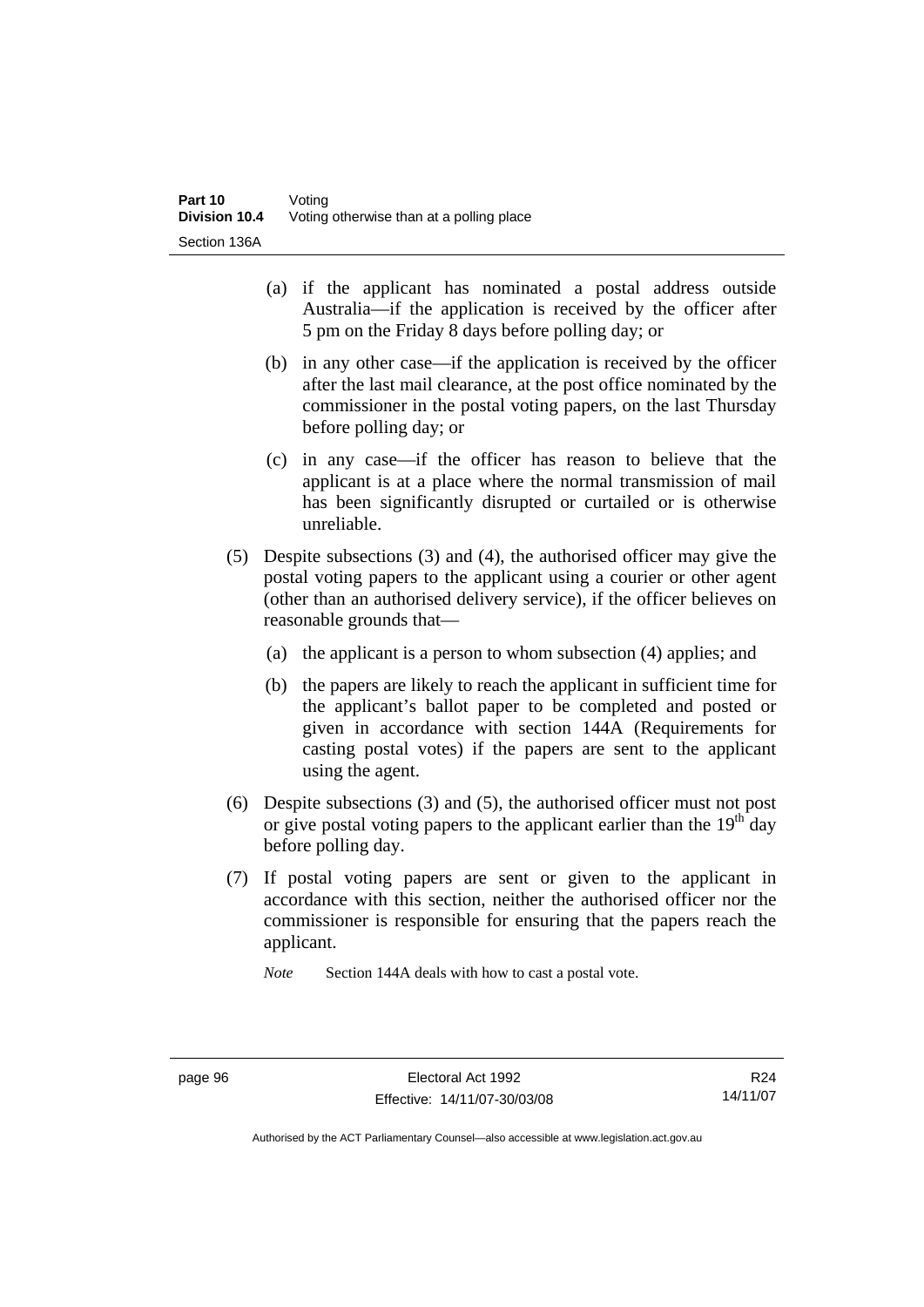## **136B Ordinary or declaration voting in ACT before polling day**

(1) In this section:

*relevant period* means the period—

- (a) beginning no later than the 19th day before polling day or, if that 19th day is a public holiday in the ACT, the next business day; and
- (b) ending no later than 8pm on the day before polling day.
- (2) The commissioner may, in writing, determine the days and times during the relevant period for voting under this section.
- (3) This section applies if a person attends before an authorised officer, on a day and at a time determined under subsection (2), and makes a declaration to the effect that the person is an eligible elector.
- (4) A determination under subsection (2) is a notifiable instrument.

*Note* A notifiable instrument must be notified under the *Legislation Act 2001*.

- (5) If this section applies, the officer shall issue a ballot paper to the elector for the relevant electorate if satisfied that the certified list of electors for the electorate—
	- (a) specifies the claimant's name; and
	- (b) specifies an address for the claimant or indicates that the claimant's address is suppressed; and
	- (c) has not been marked so as to indicate that a ballot paper has already been issued to the claimant.
- (6) Despite subsection (5), an officer shall not issue a ballot paper to a person who indicates that he or she has already voted at the election.
- (7) Immediately after issuing a ballot paper to a claimant, the officer shall record the issue on the certified list of electors.
- (8) Section 134 applies to the casting of an ordinary vote under this section as if—

| R24      | Electoral Act 1992           | page 97 |
|----------|------------------------------|---------|
| 14/11/07 | Effective: 14/11/07-30/03/08 |         |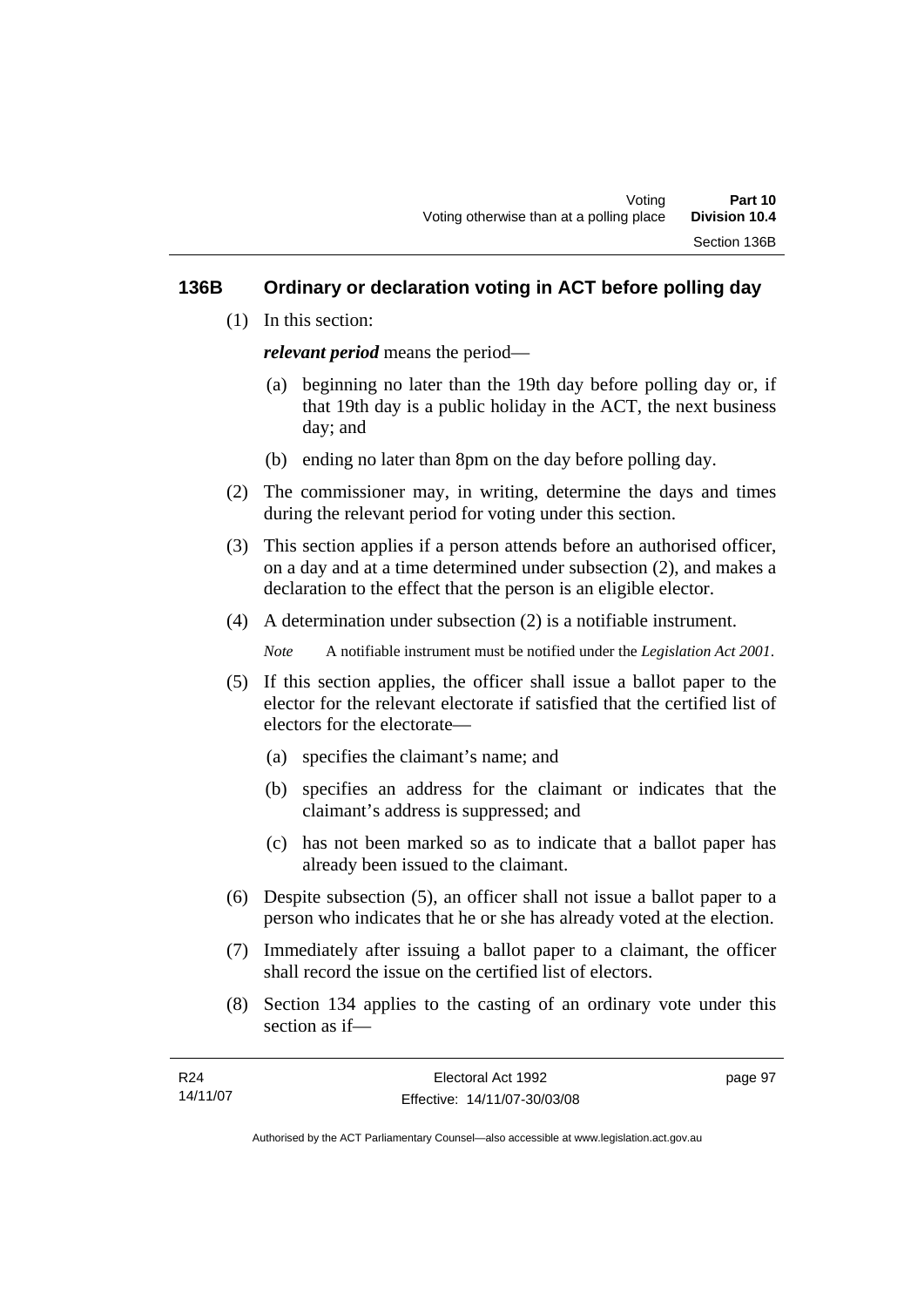- (a) it were a vote under section 133; and
- (b) the reference in section 134 to an *unoccupied voting compartment* were a reference to an unoccupied part of the place where the elector attends before the officer concerned.
- (9) Sections 120 to 123 apply in relation to polling under this section as if the place where that polling is conducted were a polling place.
- (10) Before any vote is taken under this section the OIC shall exhibit each ballot box empty and shall then securely fasten its cover.
- (11) At the conclusion of each day's polling under this section and in the presence of any scrutineers the ballot boxes shall be closed and sealed.
- (12) At the beginning of the second and each subsequent day's polling under this section and in the presence of any scrutineers the seals on the ballot boxes shall be examined and opened.
- (13) At the close of polling under this section, the OIC shall, in the presence of any scrutineers—
	- (a) close and seal the ballot boxes containing ballot papers for ordinary voting or declaration voting; and
	- (b) parcel and enclose in sealed wrapping all unused ballot papers; and
	- (c) parcel and enclose in sealed wrapping all other electoral papers used at the polling place.
- (14) The OIC shall give the articles referred to in subsection (13) to the commissioner.
- (15) the commissioner shall keep the articles referred to in subsection (13) in safe custody for the purposes of scrutiny under part 12.
- (16) Ballot papers cast as ordinary votes under this section may only be removed from ballot boxes and counted after the close of polling on polling day.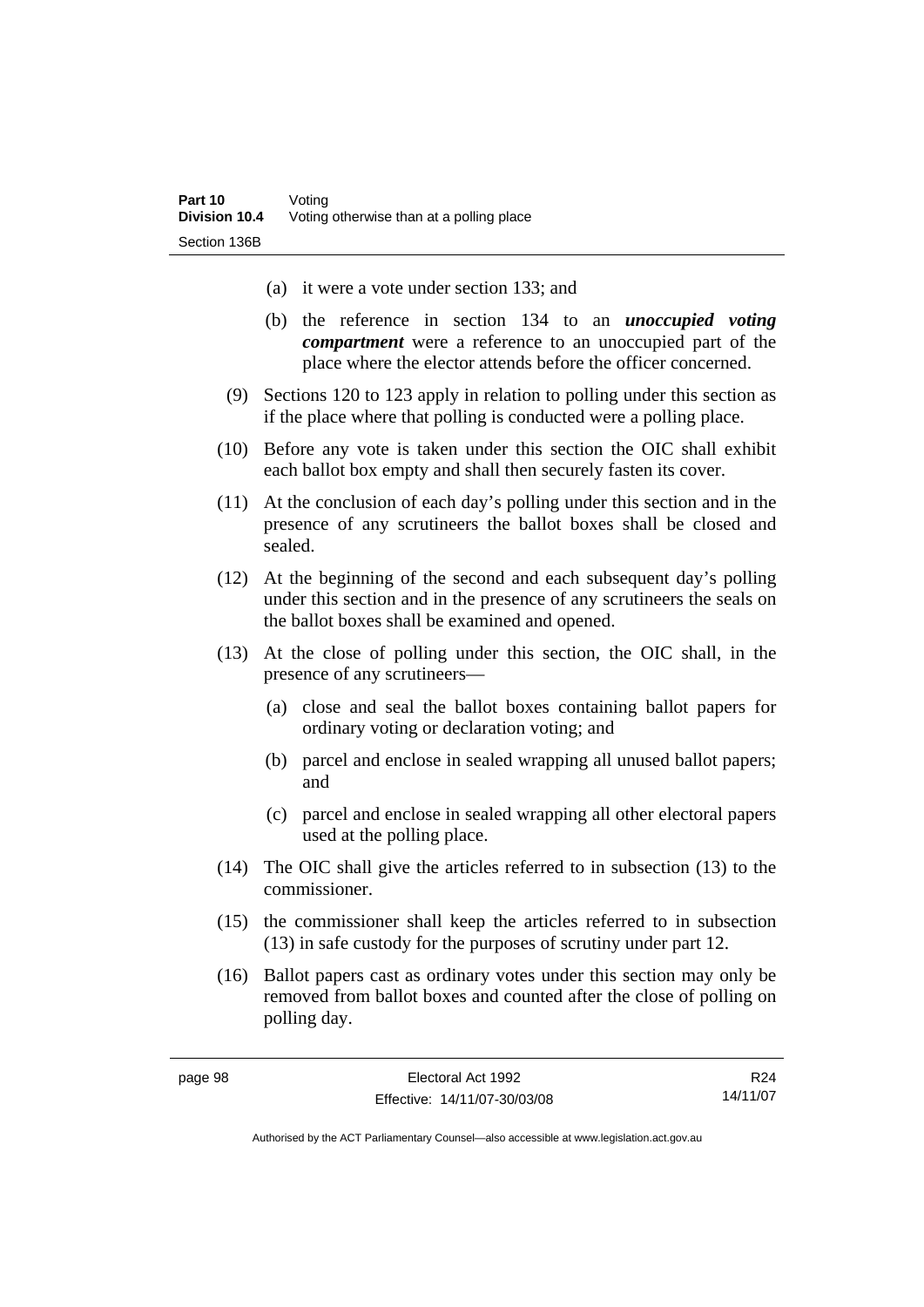- (17) If this section applies and the authorised officer is satisfied that—
	- (a) the certified list of electors for the electorate does not specify the person's name; or
	- (b) the certified list of electors for the electorate has been marked so as to indicate that a ballot paper has already been issued to the person but the person claims not to have voted already at the election;

the authorised officer shall issue declaration voting papers to the elector.

- (18) Despite subsection (17), an officer shall not issue declaration voting papers to a person who indicates that he or she has already voted at the election.
- (19) If an authorised officer issues declaration voting papers to the elector the officer shall—
	- (a) give the claimant a written statement indicating the consequences of casting a declaration vote under this section; and
	- (b) record the name of the claimant.
	- *Note* If a form is approved under s 340A (Approved forms) for a statement, the form must be used.
- (20) Section 135 (4) applies to the casting of a declaration vote under this section as if—
	- (a) it were a declaration vote under section 135; and
	- (b) the reference in section 135 (4) to an *unoccupied voting compartment* were a reference to an unoccupied part of the place where the elector attends before the officer concerned.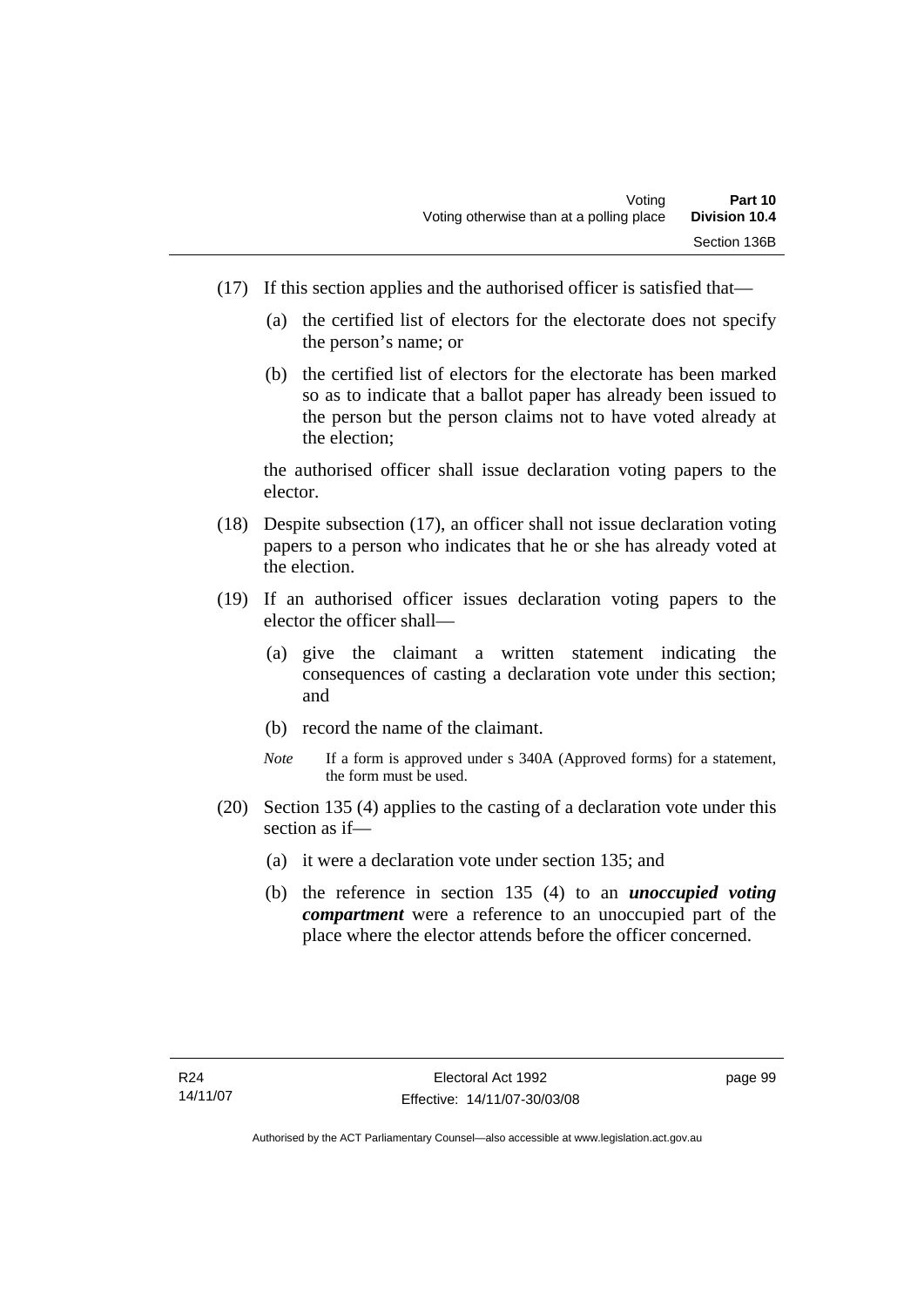#### **136C Declaration voting outside ACT on or before polling day**

(1) In this section:

*relevant period* means the period—

- (a) beginning no later than the 19th day before polling day or, if that 19th day is a public holiday in the ACT, the next business day; and
- (b) ending no later than 6pm in the ACT on polling day.
- (2) The commissioner may, in writing, determine the days and times during the relevant period for voting under this section.
- (3) This section applies if a person attends before an authorised officer outside the ACT, on a day and at a time determined under subsection (2), and makes a declaration to the effect that the person is an eligible elector.
- (4) A determination under subsection (2) is a notifiable instrument.

*Note* A notifiable instrument must be notified under the *Legislation Act 2001*.

- (5) If this section applies, the authorised officer shall issue declaration voting papers to the elector.
- (6) Despite subsection (5), an officer shall not issue declaration voting papers to a person who indicates that he or she has already voted at the election.
- (7) If an authorised officer issues declaration voting papers to the elector the officer shall—
	- (a) give the claimant a written statement indicating the consequences of casting a declaration vote under this section; and
	- (b) record the name of the claimant.
	- *Note* If a form is approved under s 340A (Approved forms) for a statement, the form must be used.

R24 14/11/07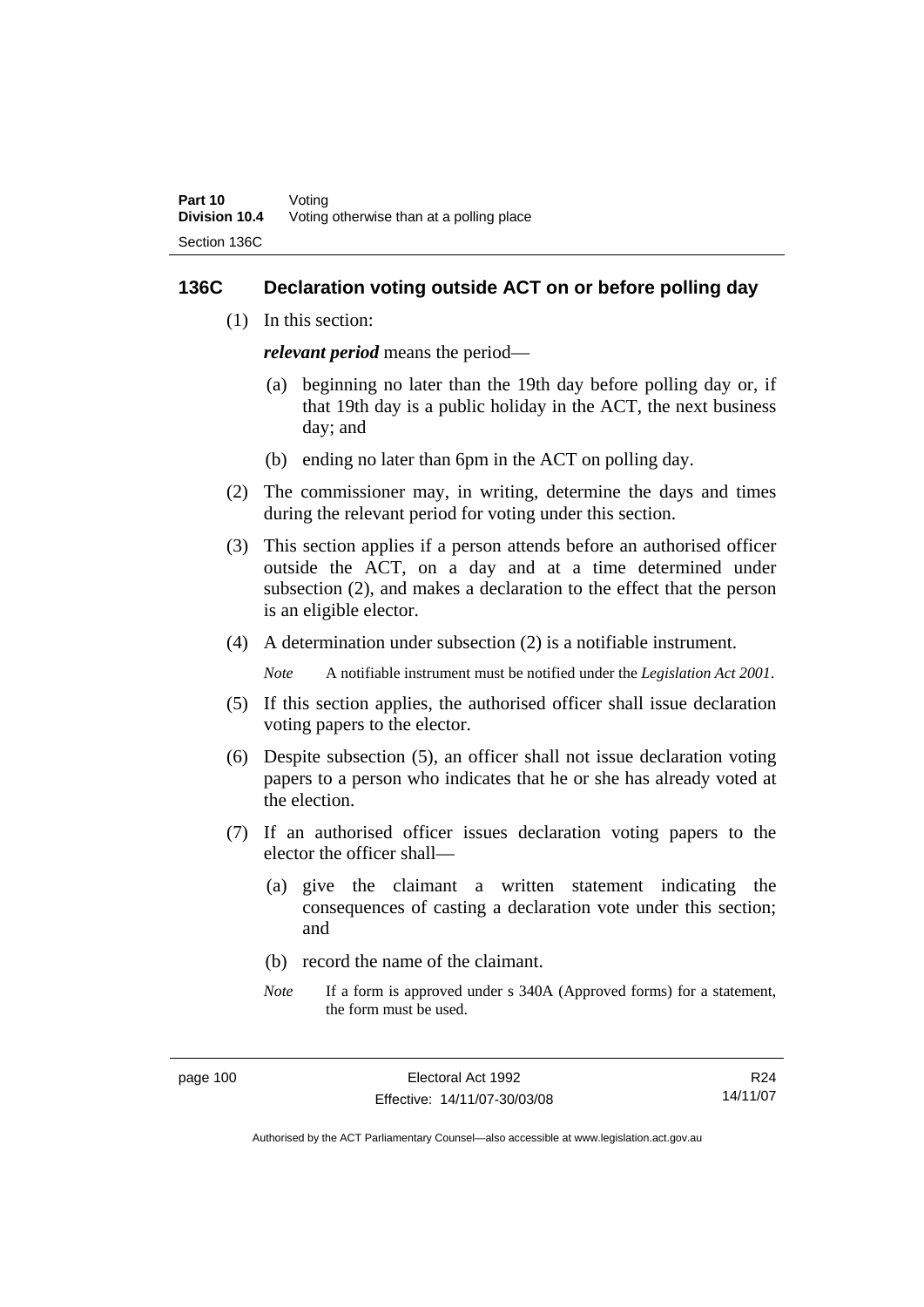- (8) Section 135 (4) applies to the casting of a declaration vote under this section as if—
	- (a) it were a declaration vote under section 135; and
	- (b) the reference in section 135 (4) to an *unoccupied voting compartment* were a reference to an unoccupied part of the place where the elector attends before the officer concerned.

# **137 Record of issue of declaration voting papers**

- (1) An officer who issues voting papers under section 136A, 136B (17) or 136C shall—
	- (a) make a record of the time and date of issue; and
	- (b) if the officer is not the commissioner—give the record to the commissioner.
- (2) If an application is made for a postal vote, the record shall be endorsed on the application.

# **138 Inspection of records**

- (1) Subject to subsection (2), the commissioner shall make each record referred to in section 137, or a copy, available for public inspection at the office of the commissioner within ordinary office hours during the period of 40 days beginning on the 3rd day after polling day.
- (2) A document referred to in subsection (1) that is made available for public inspection shall not specify a suppressed address.

# **139 Receipt of declaration voting papers**

- (1) An officer who receives completed voting papers in relation to a vote cast under section 136A shall—
	- (a) endorse the time and date of receipt on the envelope; and

page 101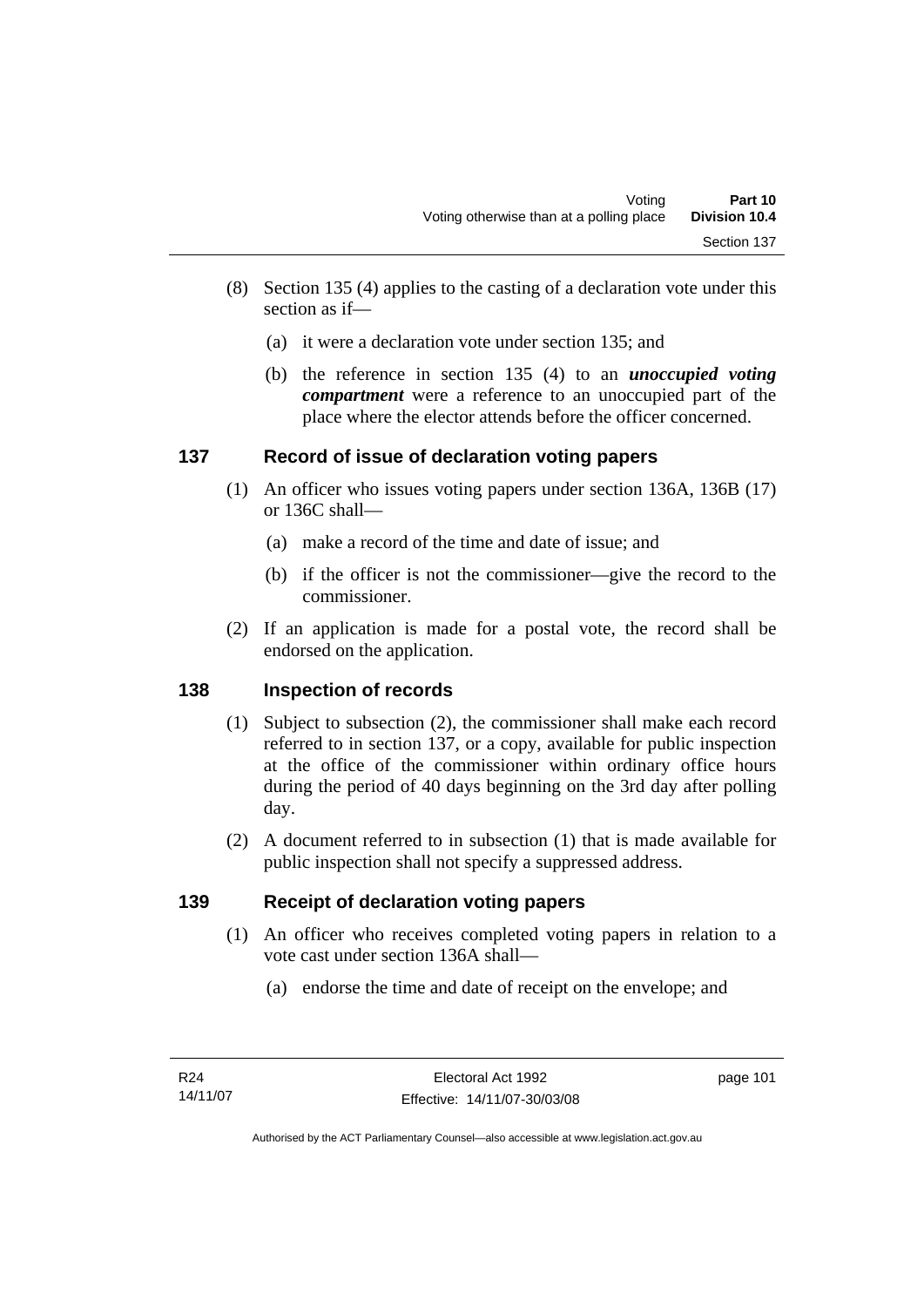- (b) if the officer is not the commissioner—give the papers to the commissioner or an authorised officer.
- *Note* For restrictions on sending completed ballot and voting papers by fax, see s 329.
- (2) The commissioner shall keep the papers in safe custody for the purposes of scrutiny under part 12.

#### **140 Registered declaration voters**

- (1) The commissioner shall keep a register, called the register of declaration voters.
- (2) The register may be kept electronically.
- (3) If an elector is registered as a general postal voter under the Commonwealth Electoral Act—
	- (a) the elector shall be taken to be a registered declaration voter for this Act; and
	- (b) the particulars so registered under the Commonwealth Electoral Act in relation to the elector shall, so far as practicable, be taken to be entered on the register kept under this Act.
- (4) The register shall contain the following particulars in relation to each elector to whom subsection (3) applies:
	- (a) surname or family name;
	- (b) each given name;
	- (c) address, other than—
		- (i) that of an eligible overseas elector; or
		- (ii) a suppressed address.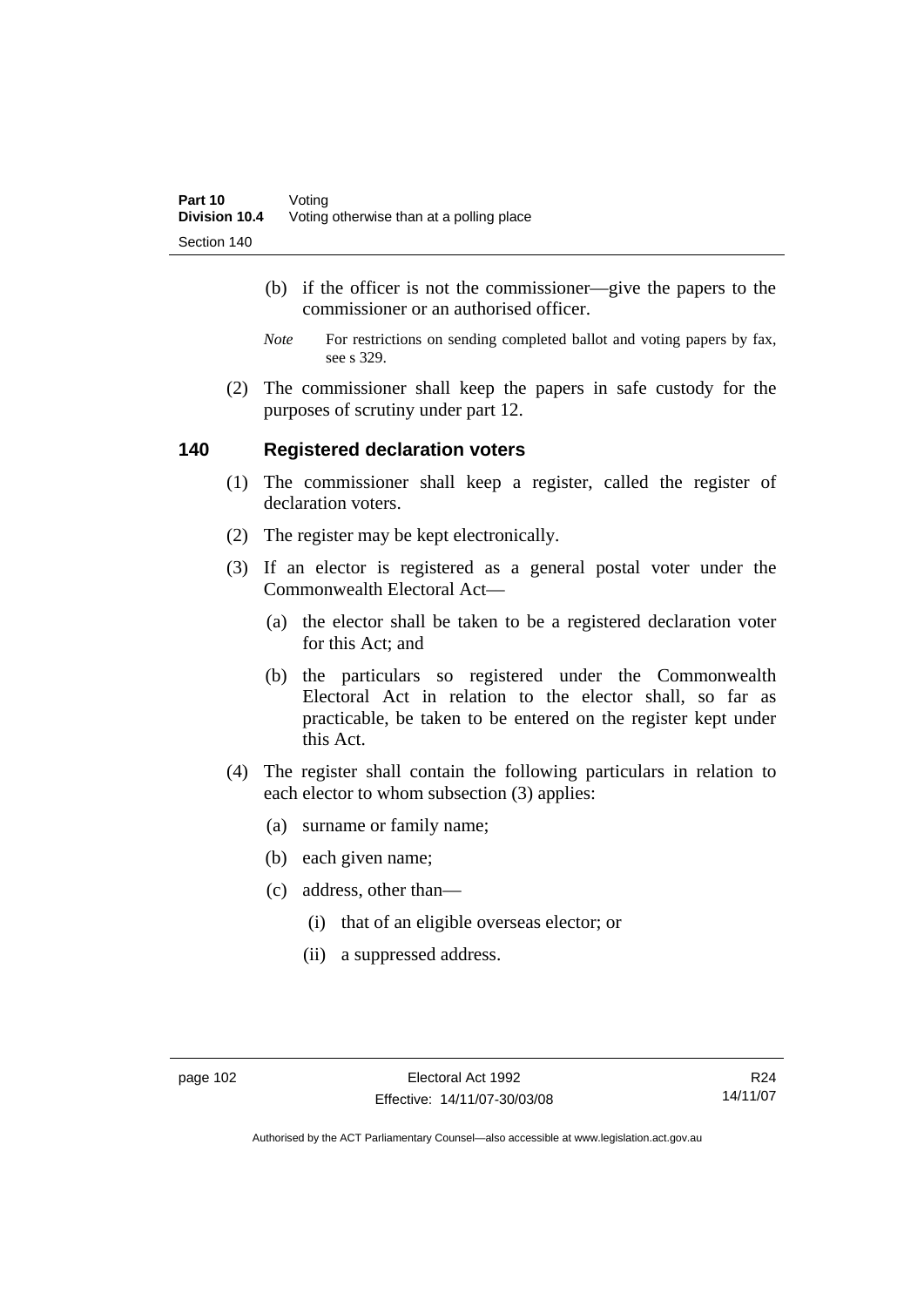# **141 Issue of voting papers to registered declaration voters**

As soon as practicable after the beginning of the pre-election period for an election, the commissioner shall post to each elector enrolled for the electorate in which the election is to be held who is a registered declaration voter declaration voting papers for the election.

*Note* Section 144A deals with how to cast a postal vote.

#### **142 Correcting formal errors**

If an officer is satisfied that—

- (a) an application for declaration voting papers for postal voting; or
- (b) the declaration or certificate in completed declaration voting papers;

contains a formal error, the officer may amend the application, declaration or certificate to correct the error.

### **143 Soliciting applications for postal declaration votes**

- (1) A person commits an offence if the person does anything to induce someone else—
	- (a) to complete an application form for declaration voting papers for postal voting; and
	- (b) to return the completed form to an address that is not an address authorised by the commissioner.

Maximum penalty: 30 penalty units.

 (2) A person commits an offence if the person does anything to induce someone else to complete an application form for declaration voting papers for postal voting that is not the form approved under section 340A for the application form.

Maximum penalty: 30 penalty units.

| R24      | Electoral Act 1992           | page 103 |
|----------|------------------------------|----------|
| 14/11/07 | Effective: 14/11/07-30/03/08 |          |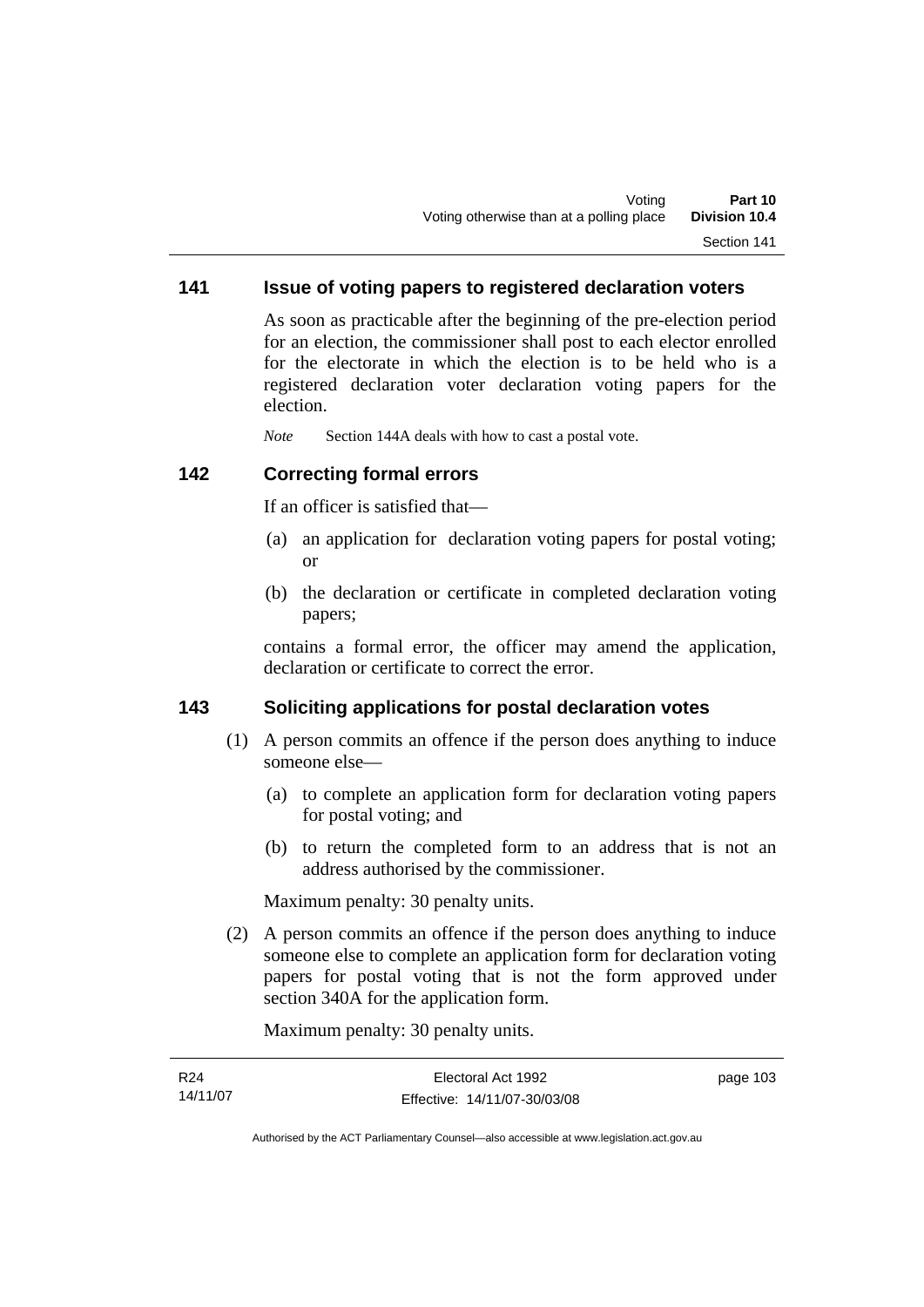(3) An offence against this section is a strict liability offence.

#### **144 Transmission of applications for postal declaration votes**

A person who accepts for transmission to the commissioner a completed application for declaration voting papers for postal voting shall transmit the application to the commissioner as soon as practicable.

Maximum penalty: 10 penalty units.

# **144A Requirements for casting postal votes**

- (1) This section applies to a person if the person has received declaration voting papers for an election under section 136A (Applications for postal voting papers) or section 141 (Issue of voting papers to registered declaration voters).
- (2) To cast a postal vote—
	- (a) the person must show the unsigned declaration and certificate, and the unmarked ballot paper to an authorised witness; and
	- (b) the person must complete and sign the declaration in the presence of the witness; and
	- (c) the witness must complete and sign the certificate as witness; and
	- (d) the person must, in the presence of the witness but so that the witness cannot see the vote, mark his or her vote on the ballot paper, fold the ballot paper, place it in the envelope addressed to the commissioner and fasten the envelope; and
	- (e) the person must—
		- (i) post the envelope and contents to the commissioner before polling day; or

R24 14/11/07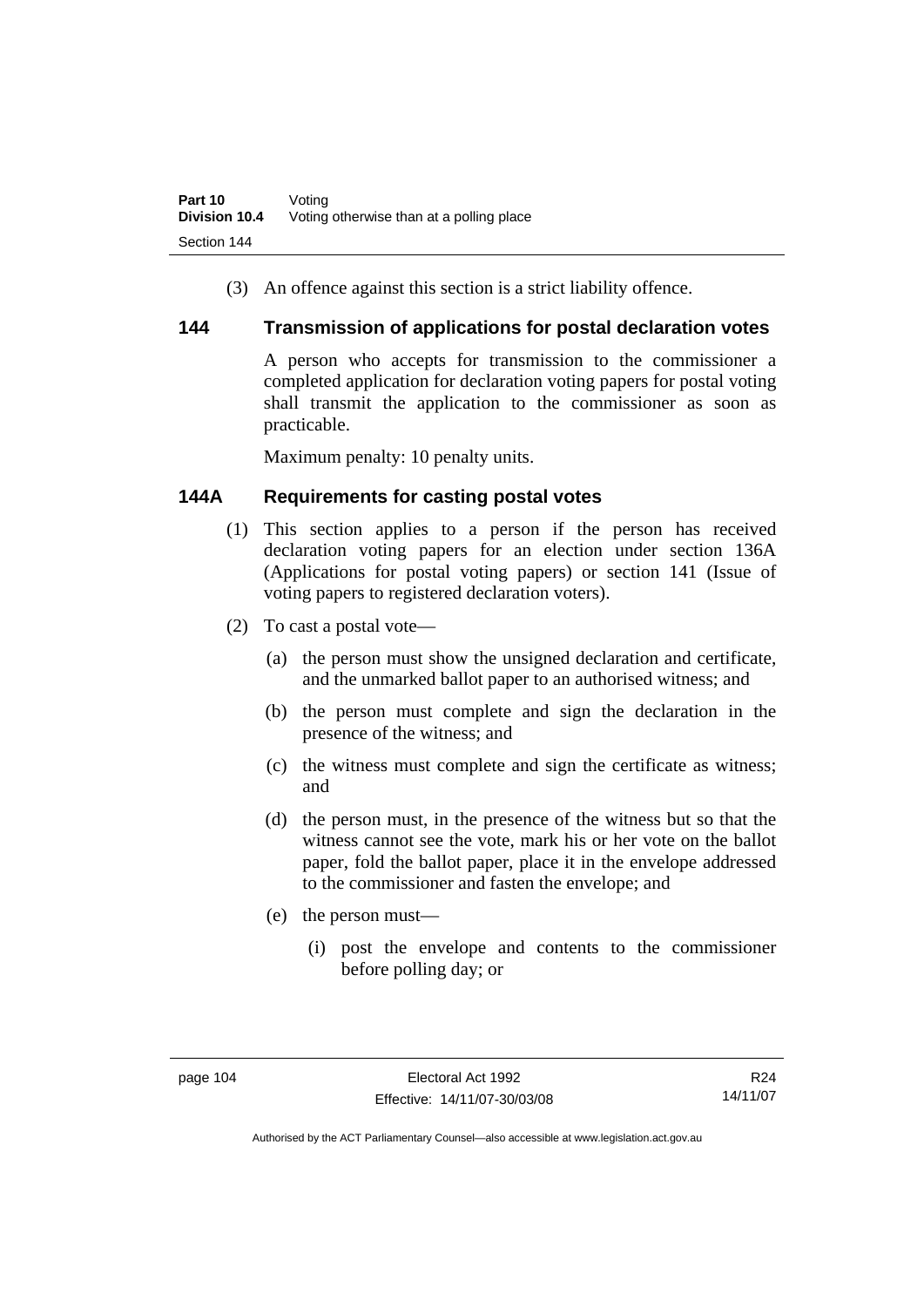- (ii) give the envelope and contents to the commissioner or another officer on or before polling day.
- *Note* For restrictions on sending completed ballot and voting papers by fax, see s 329.
- (3) This section is subject to section 156 (Assistance to voters).

## **145 Interference with declaration voting**

Except for section 156, or at the request of the elector, a person shall not, without reasonable excuse—

- (a) communicate with an elector while he or she is casting a declaration vote; or
- (b) interfere with an elector's casting of a declaration vote; or
- (c) do anything to find out how an elector voted by declaration vote; or
- (d) enable any other person to find out how an elector voted by declaration vote.

Maximum penalty: 30 penalty units.

#### **146 Soliciting completed declaration votes**

A person shall not, without reasonable excuse, do anything for the purpose of inducing an elector to give to the person completed declaration voting papers.

Maximum penalty: 30 penalty units.

#### **147 Transmission of completed declaration votes**

A person who accepts for transmission to the commissioner completed declaration voting papers shall transmit them to the commissioner as soon as practicable.

Maximum penalty: 10 penalty units.

page 105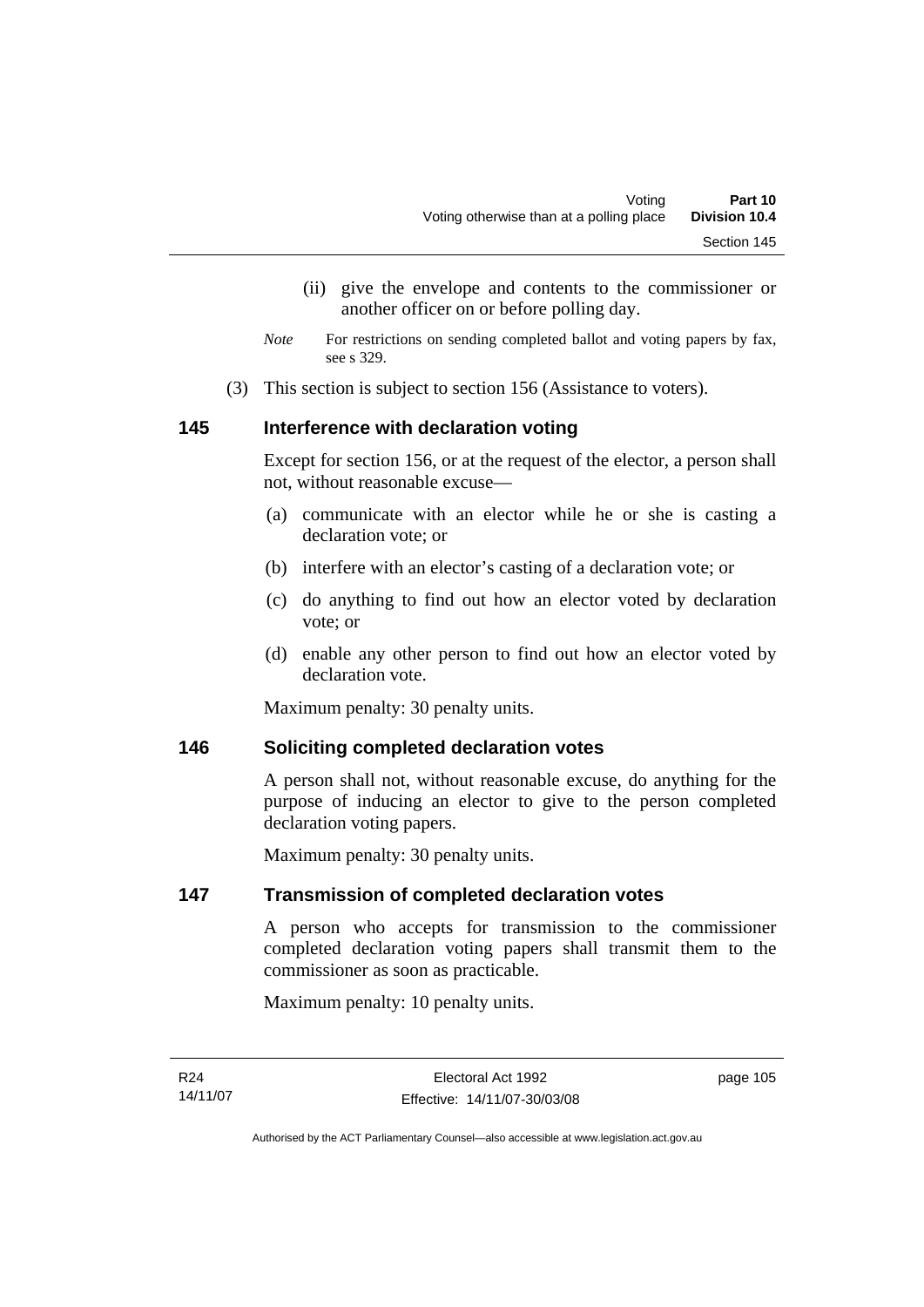# **148 Opening envelopes containing declaration votes**

Unless authorised by or under this Act, a person shall not, without reasonable excuse, open an envelope that appears to contain a completed declaration vote.

Maximum penalty: 5 penalty units.

# **Division 10.5 Mobile polling**

## **149 Definitions for div 10.5**

In this division:

*special hospital* means a hospital declared under section 149A.

*visiting officer* means an officer who makes a visit referred to in section 150 (1), (2) or (3).

## **149A Declaration of special hospitals**

- (1) The commissioner may, in writing, declare a hospital that is not a polling place to be a special hospital for this division.
- (2) A declaration is a notifiable instrument.

*Note* A notifiable instrument must be notified under the *Legislation Act 2001*.

### **150 Mobile polling—institutions**

- (1) The OIC of a polling place that is a hospital shall arrange for an officer to visit patients at the hospital (other than outpatients) between 8 am and 6 pm on polling day for the purpose of taking their votes.
- (2) The commissioner shall arrange for an officer to visit patients at a special hospital (other than outpatients) between 8 am and 6 pm—
	- (a) on a day that is not more than 5 days before polling day; or

R24 14/11/07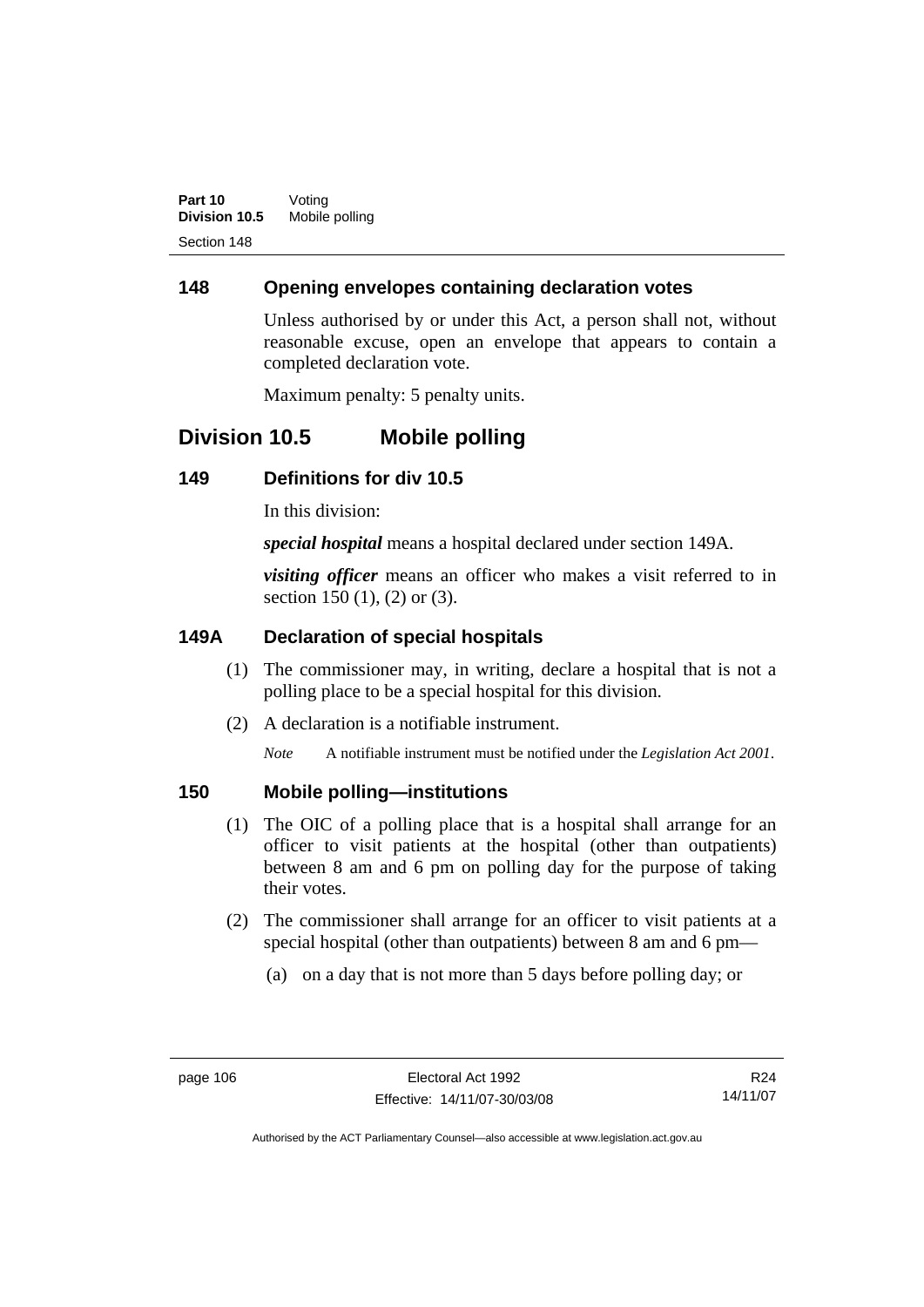(b) on polling day;

for the purpose of taking their votes.

- (3) The commissioner may arrange for an officer to visit electors detained at a correctional centre to take their votes.
- (4) A visit mentioned in subsection (3) must be made at a time, and in accordance with any conditions, arranged between the commissioner and the person in charge of the correctional centre.

# **151 Functions of visiting officers**

- (1) When visiting under section 150, the visiting officer—
	- (a) shall take a ballot box, ballot papers, the certified list of electors and anything else necessary to enable a person to vote; and
	- (b) shall be accompanied by at least 1 other officer and any scrutineer who wishes to attend.
- (2) The number of scrutineers for a particular candidate who are present at a hospital, special hospital or correctional centre with the visiting officer must not be more than the number of officers at the hospital, special hospital or correctional centre.
- (3) While a visiting officer is with a person in a room or other place for the purpose of taking the person's vote, this Act has effect, so far as practicable, as if—
	- (a) the room or place were a polling place; and
	- (b) the visiting officer were the OIC of the polling place.
- (4) A visit under section 150 to a patient in a hospital or special hospital shall not be made if the visiting officer is informed by a doctor, or a member of the staff at the hospital, that the visit is forbidden on medical grounds.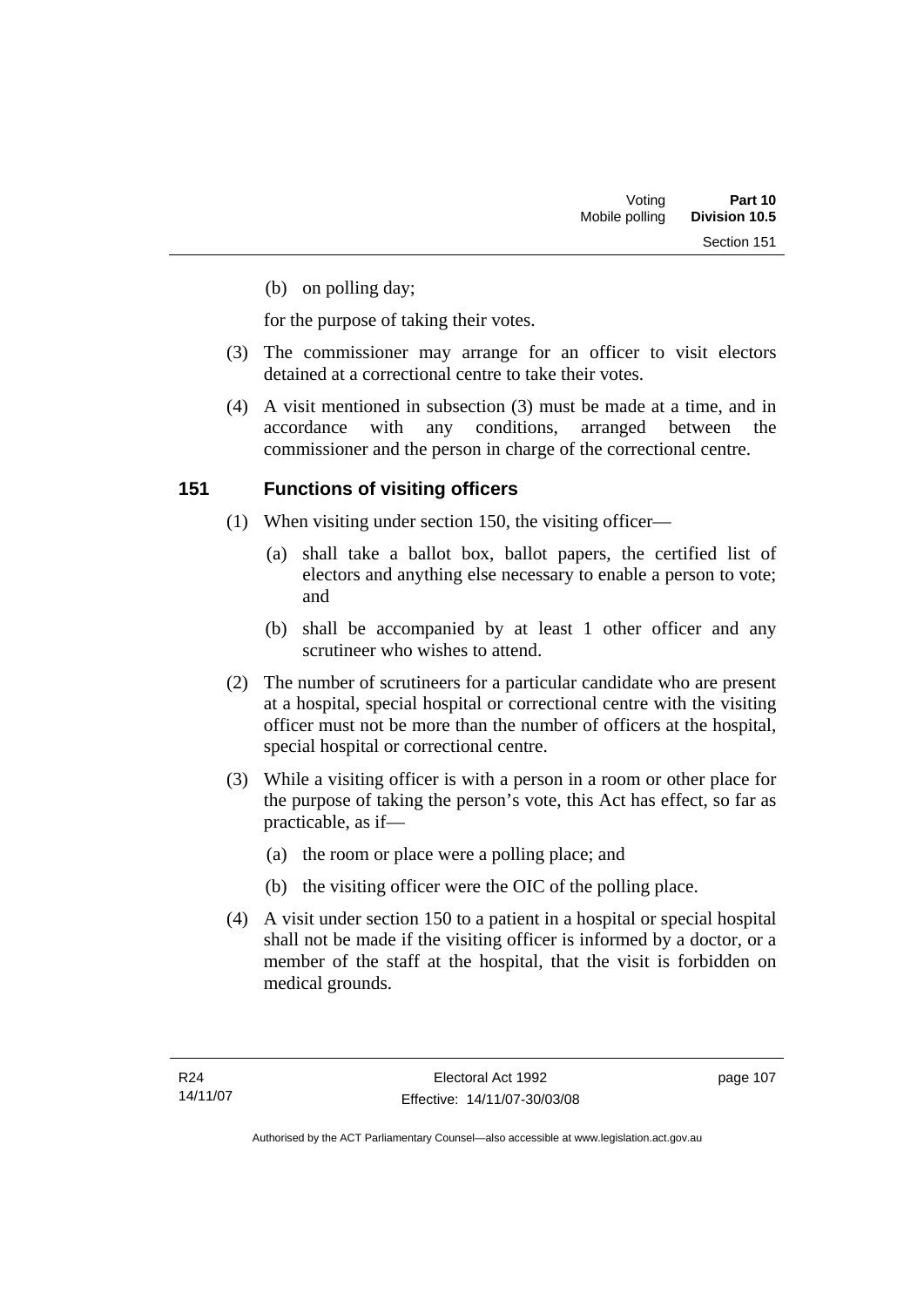(5) A visit under section 150 to a person detained at a correctional centre must not be made if the person in charge of the centre tells the visiting officer that the visit is prohibited on security grounds.

## **152 Failure to visit institution**

A failure to make a visit under section 150 or to take votes in accordance with section 151, does not invalidate the result of an election.

# **153 Custody of ballot boxes and electoral papers**

- (1) After a visiting officer has completed all his or her visits under section 150, the officer shall, in the presence of any scrutineers—
	- (a) close and seal the ballot boxes containing ballot papers for ordinary voting or declaration voting; and
	- (b) parcel and enclose in sealed wrapping all unused ballot papers; and
	- (c) parcel and enclose in sealed wrapping all other electoral papers used for the purposes of the visits.
- (2) The visiting officer shall give the articles referred to in subsection (1) to the commissioner.
- (3) The commissioner shall keep the articles referred to in subsection (1) in safe custody for the purposes of scrutiny under part 12.

# **Division 10.6 Miscellaneous**

#### **154 Arrangements at polling places**

At each polling place the polling shall be conducted as follows:

 (a) before any vote is taken the OIC shall exhibit each ballot box empty, and shall then securely fasten its cover;

R24 14/11/07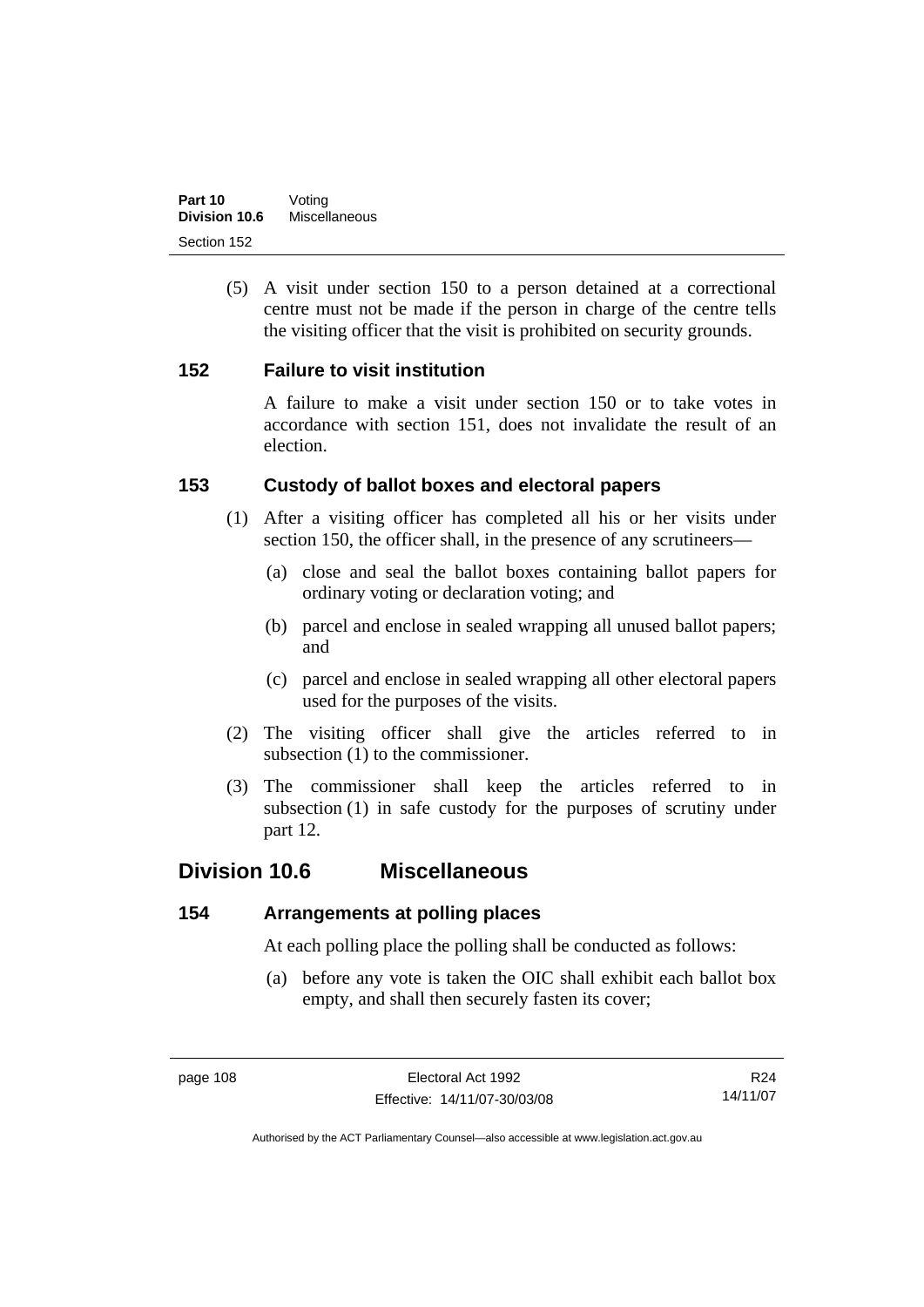- (b) the poll shall open at 8 am and shall not close until all electors present in the polling place at 6 pm and desiring to vote, have voted;
- (c) the polling place shall be closed at 6 pm and no person shall be admitted after that hour for the purpose of voting.

## **155 Particulars on ballot papers before issue**

An officer shall not issue a ballot paper for the purposes of an election unless the particulars required by division 9.2 are printed or endorsed on the ballot paper.

# **156 Assistance to voters**

- (1) An elector who is unable to vote may be assisted in voting if the elector would otherwise be unable to vote.
- (2) An assistant shall be—
	- (a) if the elector is a postal voter—a nominee of the elector or, if there is no such nominee, an authorised witness; or
	- (b) in any other case—a nominee of the elector or, if there is no such nominee, an officer.
- (3) An assistant may enter a voting compartment for the purpose of assisting an elector to vote, but an officer shall not do so except in the presence of—
	- (a) a scrutineer; or
	- (b) if no scrutineer is present—another officer.
- (4) Subject to subsection (3), an assistant may assist an elector in any of the following ways:
	- (a) by acting as an interpreter;
	- (b) for a declaration vote—by completing, or assisting the elector to complete, the declaration;

page 109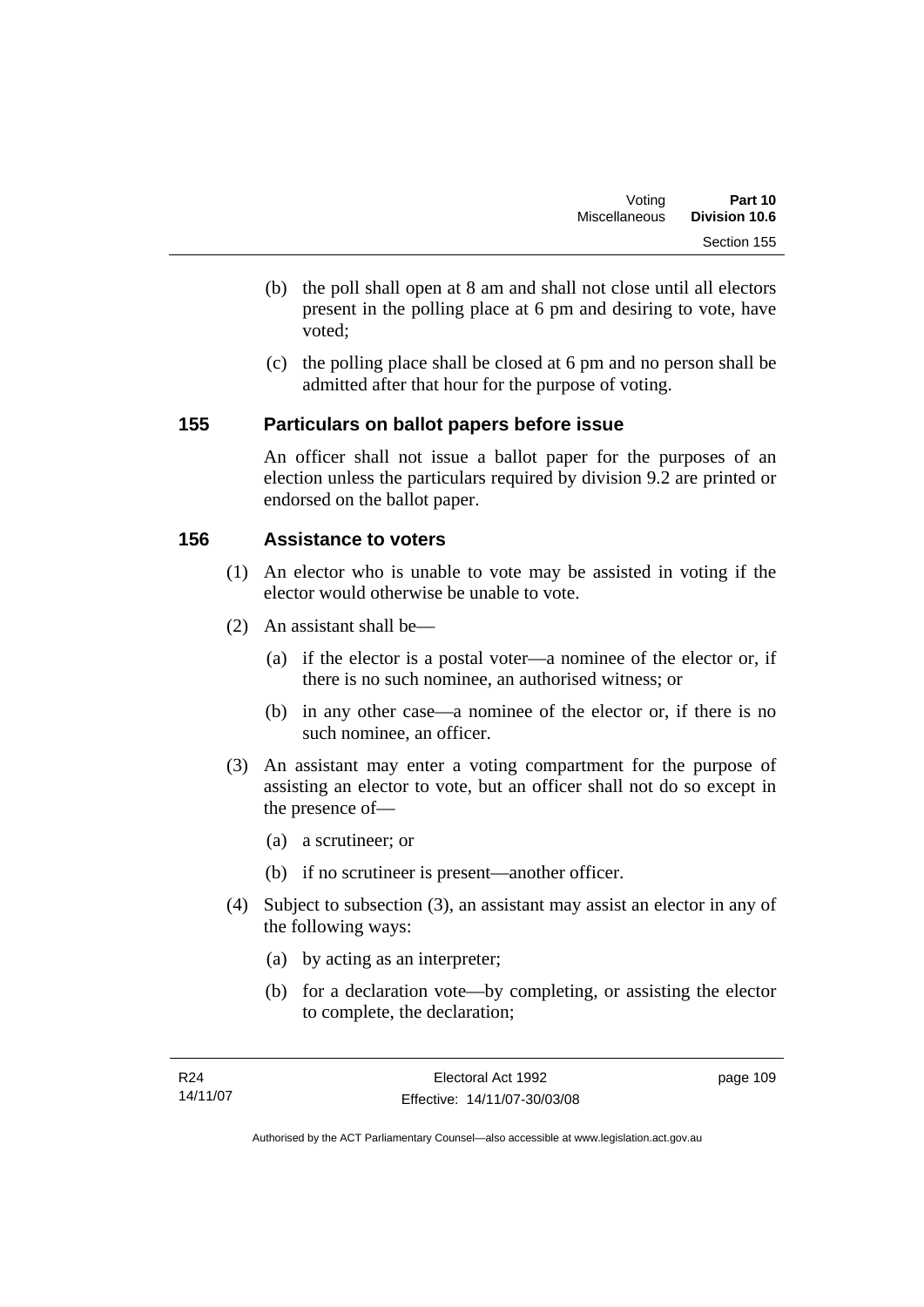- (c) by explaining the ballot paper and the requirements of this Act relating to its marking;
- (d) by marking, or assisting the elector to mark, the ballot paper at the elector's direction;
- (e) by folding the ballot paper and depositing it in a ballot box or declaration envelope, or with an officer, as required by this Act.

## **156A Assistance to voters unable to enter polling place**

- (1) This section applies if the OIC of a polling place is satisfied that a voter cannot enter the polling place because of a physical disability, illness, advanced pregnancy or another condition.
- (2) The voter may vote outside the polling place, but close to the polling place, and may be assisted in voting.
- (3) Before allowing the voter to vote outside the polling place, the OIC must—
	- (a) tell any scrutineers at the polling place that the voter is to vote outside the polling place; and
	- (b) allow, from the scrutineers present, 1 scrutineer for each candidate to be present when the voter votes.
- (4) The voter must—
	- (a) mark the voter's vote on the ballot paper in the OIC's presence; and
	- (b) fold the ballot paper to conceal the names of the candidates; and
	- (c) give the ballot paper to the OIC.
- (5) If the voter is casting an ordinary vote, the OIC must ensure that the folded ballot paper is immediately returned to the polling place and

R24 14/11/07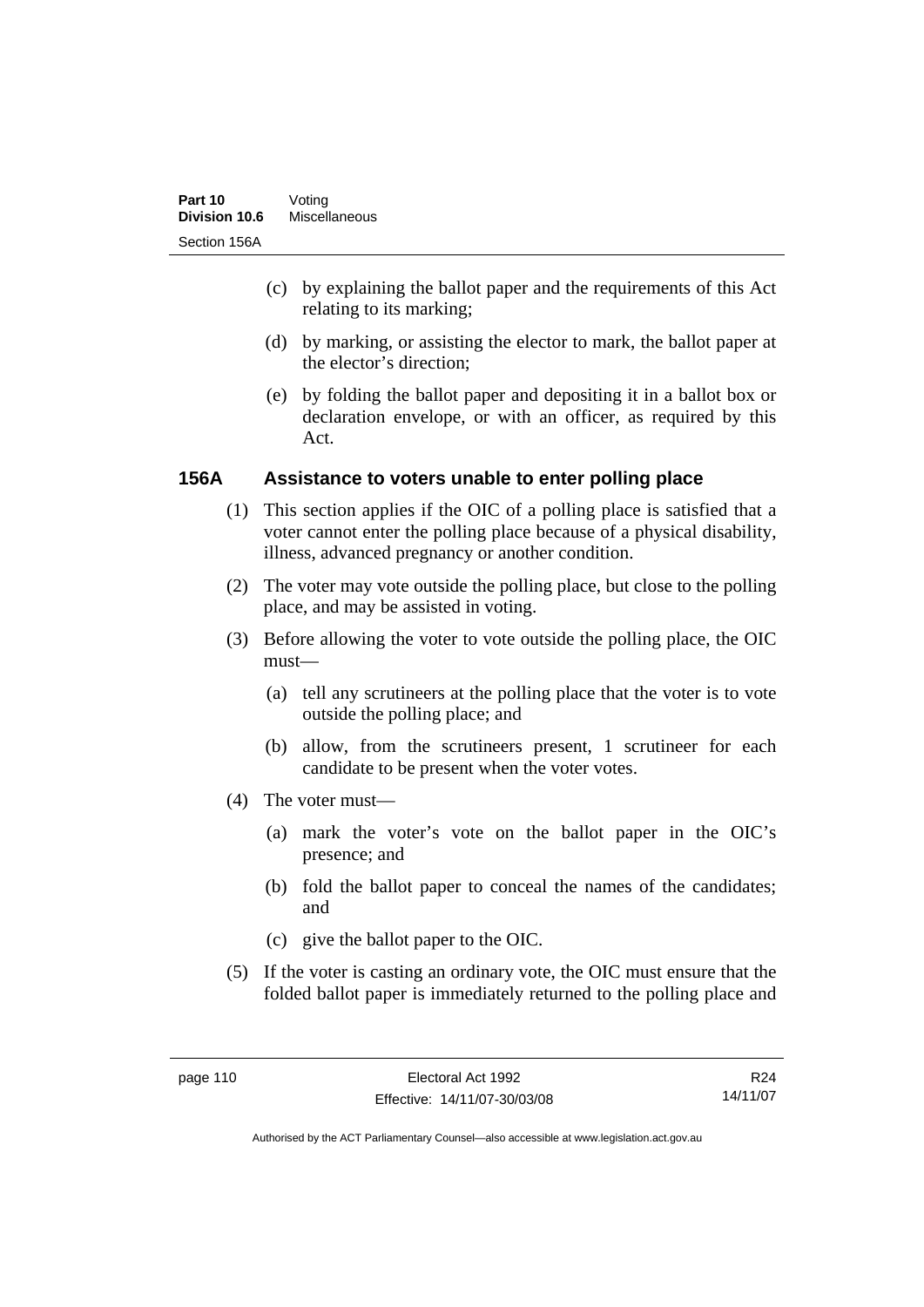put in the ballot box in the presence of the scrutineers (if any) who were present when the voter voted.

- (6) If the voter is casting a declaration vote, the OIC must—
	- (a) in the presence of the voter, without unfolding the ballot paper, place the ballot paper in the envelope on which the voter has completed and signed the declaration and seal the envelope; and
	- (b) place the envelope in a ballot box at the polling place.
- (7) This section is subject to section 156 (Assistance to voters).

# **157 Spoilt ballot papers**

- (1) An officer shall issue another unused ballot paper to an elector who—
	- (a) satisfies the officer that a ballot paper previously issued to the elector has been inadvertently spoiled; and
	- (b) gives the spoilt ballot paper to the officer.
- (2) An officer who receives a spoilt ballot paper shall—
	- (a) write 'spoilt' on the back of it; and
	- (b) place it in an envelope, seal the envelope and endorse it so as to indicate the type of spoilt ballot paper enclosed; and
	- (c) sign the endorsement.
- (3) At the close of polling, the OIC shall enclose the envelope in a sealed parcel and give it to the commissioner.
- (4) This section does not apply in relation to an elector who votes electronically.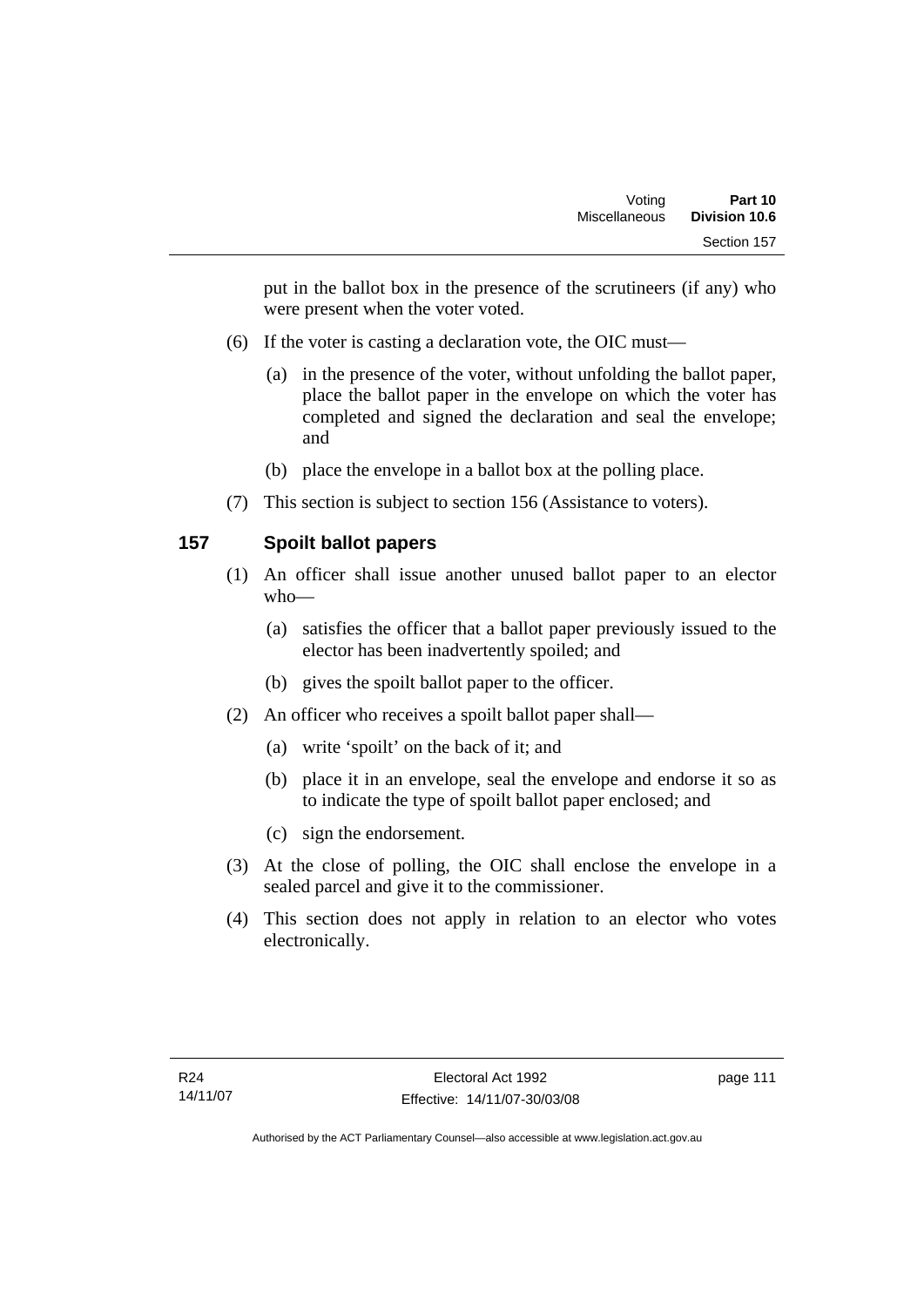## **158 Custody of ballot boxes and electoral papers**

- (1) At the close of polling, the OIC of a polling place shall, in the presence of any scrutineers—
	- (a) close and seal the ballot boxes containing ballot papers for ordinary voting or declaration voting; and
	- (b) parcel and enclose in sealed wrapping all unused ballot papers; and
	- (c) parcel and enclose in sealed wrapping all other electoral papers used at the polling place.
- (2) The commissioner shall keep the articles referred to in subsection (1) in safe custody for the purposes of scrutiny under part 12.
- (3) Subsection (1) (a) does not apply to ballot boxes containing ballot papers for ordinary voting if the polling place is also a scrutiny centre and the procedures set out in section 182 are to be carried out in relation to those ballot boxes and ballot papers at that centre.

#### **159 Extension of time for conducting elections**

- (1) Despite any other provision of this Act, before or after the day when an election is required to be held, the Executive may, by written notice, make provision for—
	- (a) extending the time for holding the election; or
	- (b) meeting any difficulty that might otherwise interfere with the due conduct of the election; or

and any provision so made shall be valid and sufficient for that purpose.

(2) A notice under subsection (1) is a notifiable instrument.

*Note* A notifiable instrument must be notified under the *Legislation Act 2001*.

R24 14/11/07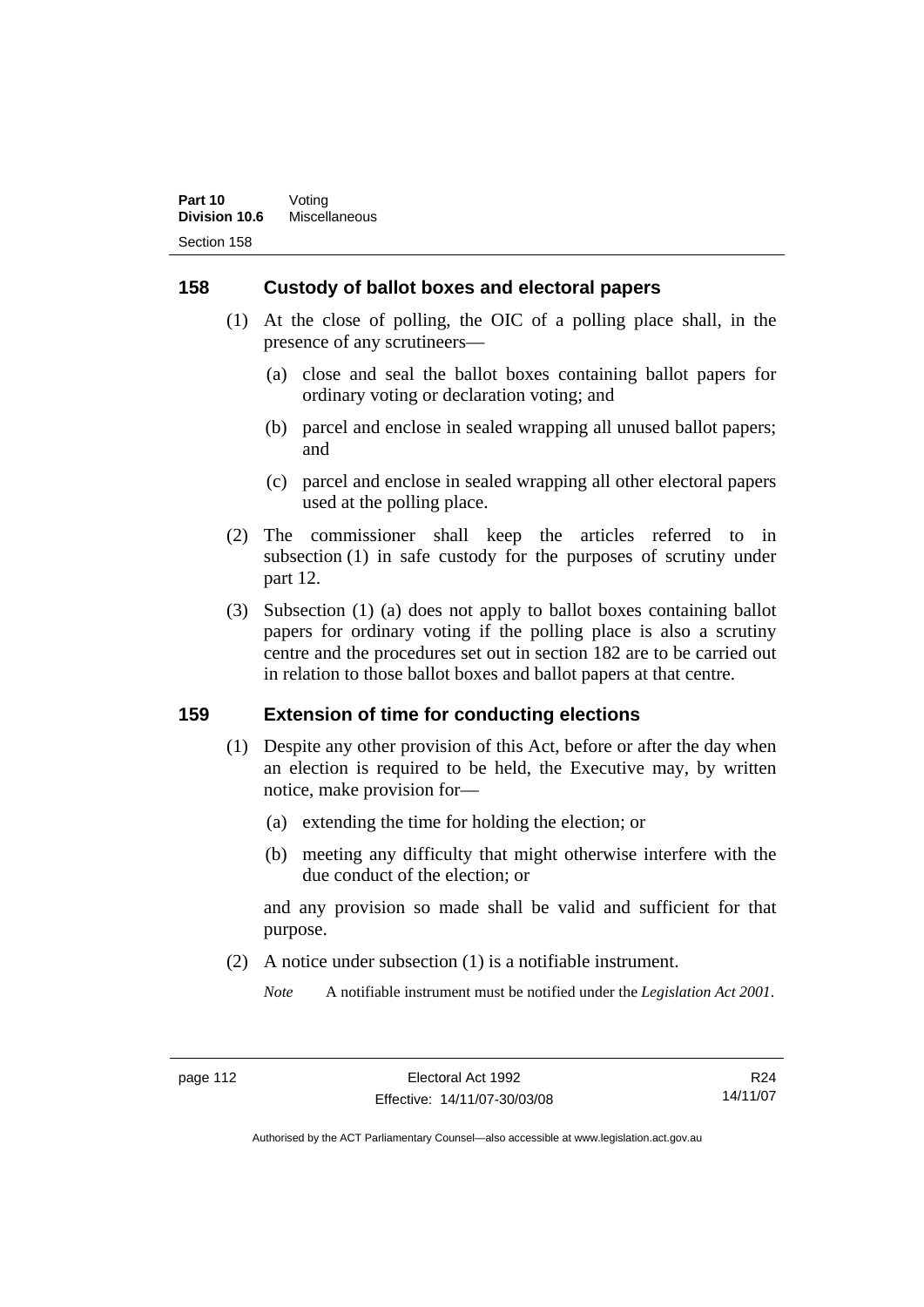(3) On notification under the *Legislation Act 2001* of a notice under subsection (1), the commissioner must publish a copy of the notice in a newspaper.

# **160 Suspension and adjournment of polling**

- (1) The commissioner may suspend the polling at a polling place on polling day if for any reason it is not practicable to proceed with it.
- $(2)$  If—
	- (a) the polling is suspended; and
	- (b) the commissioner believes on reasonable grounds that it is not reasonably practicable for an elector affected by the suspension to cast a vote at another polling place;

the commissioner must, in writing, determine a day (that is as soon as practicable, but no later than 21 days, after the suspension) as the day when polling is to resume.

- (3) If it is impracticable to resume the polling at the same polling place, the determination must state the polling place where polling may be resumed.
- (4) A determination under subsection (2) is a notifiable instrument.

*Note* A notifiable instrument must be notified under the *Legislation Act 2001*.

 (5) On the resumption of polling, only an elector who was entitled to vote on the day when the poll for the election was required to be held and who has not already voted is entitled to vote.

# **Division 10.7 Failure to vote**

# **161 Default notice**

 (1) For this division, a default notice, in relation to an elector, is a notice containing a statement to the effect that—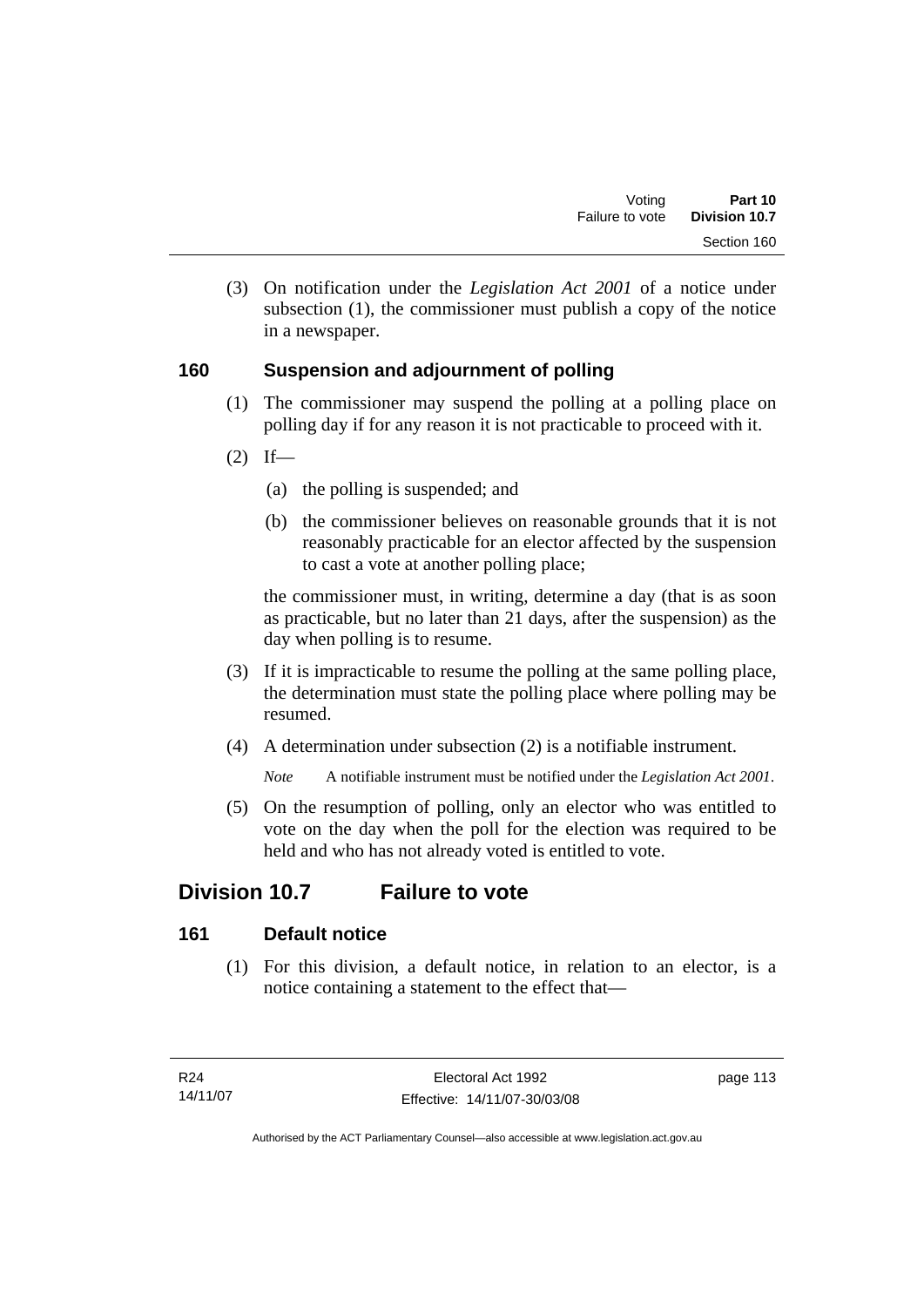- (a) it is an offence to fail to vote at an election without a valid and sufficient reason; and
- (b) the elector appears to have failed to vote at an election; and
- (c) if the elector does not wish to have the matter dealt with by a court, the elector may, within the time specified in the notice—
	- (i) if the elector voted at the election—give the commissioner particulars in writing of the voting; or
	- (ii) if the elector failed to vote at the election—give the commissioner particulars in writing of any valid and sufficient reason for the failure, or pay the amount of the prescribed penalty.
- *Note* If a form is approved under s 340A (Approved forms) for a default notice, the form must be used.
- (2) For subsection (1) (c) (ii), the prescribed penalty is \$20 or any higher penalty prescribed by the regulations.

# **162 First notice**

- (1) As soon as practicable after polling day for an election, the commissioner shall send a default notice to each elector who was required to vote at the election and appears to the commissioner to have failed to do so.
- (2) Subsection (1) does not apply to an elector who the commissioner is satisfied—
	- (a) is dead; or
	- (b) had a valid and sufficient reason for failing to vote at the election.

## **163 Second notice**

If an elector to whom a default notice has been sent under section 162 fails to respond to the notice within the time specified,

R24 14/11/07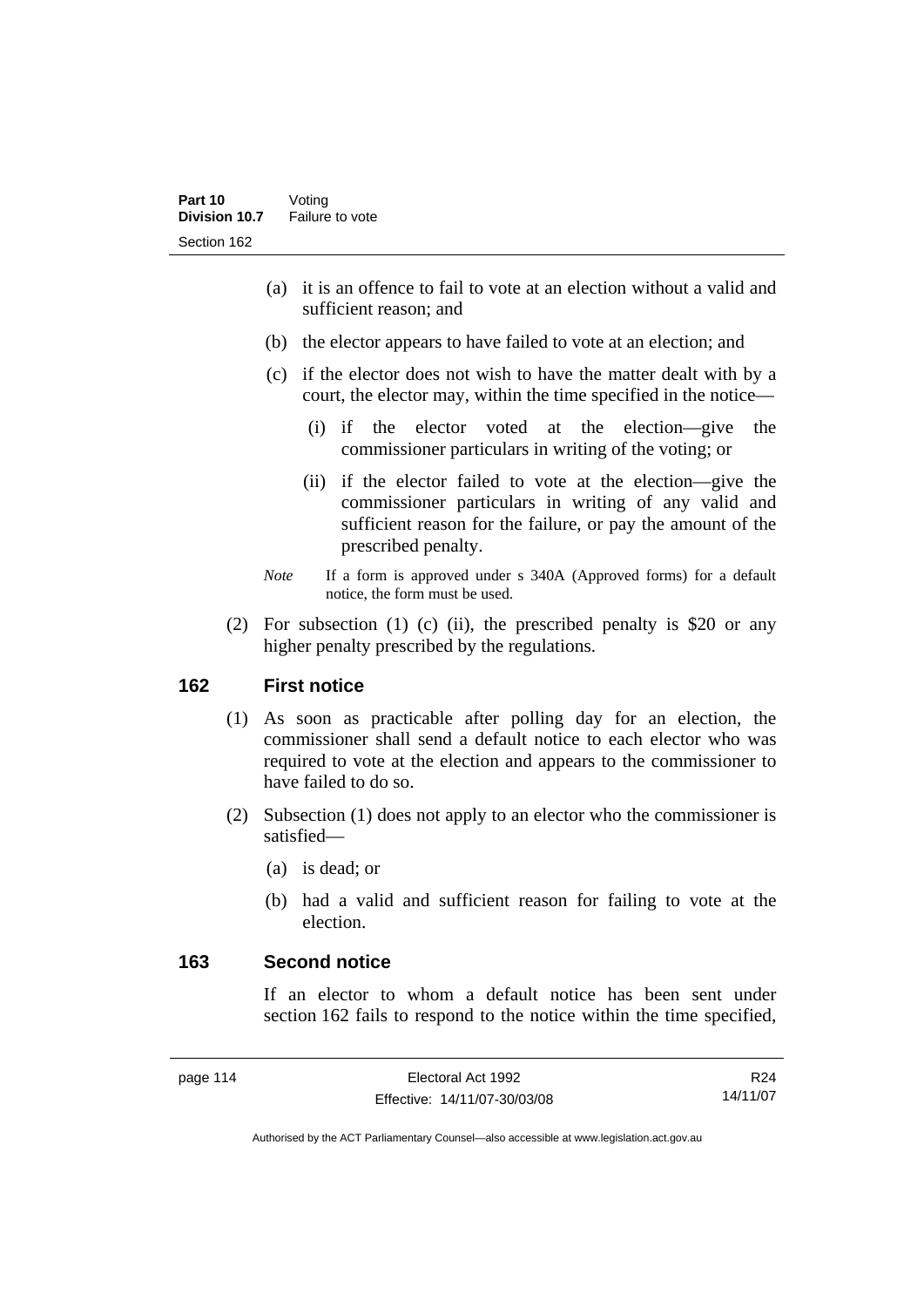the commissioner shall send a second default notice to the elector, endorsed to the effect that the elector has failed to respond to the first notice.

# **164 Final notice**

- (1) The commissioner shall send a final default notice to an elector if—
	- (a) a default notice under section 162 or 163 has been sent to the elector; and
	- (b) the time for responding to the notice has ended; and
	- (c) the elector has not paid the prescribed penalty; and
	- (d) the commissioner is not satisfied that the elector—
		- (i) voted at the election; or
		- (ii) had a valid and sufficient reason for failing to vote at the election.
- (2) A final default notice shall contain a statement to the effect that—
	- (a) the commissioner is not so satisfied; and
	- (b) if the elector does not wish to have the matter dealt with by a court—the elector may, within the time specified in the notice, pay the amount of the prescribed penalty.

# **165 Discharge of liability**

If an elector who failed to vote at an election pays the amount of the prescribed penalty in accordance with a default notice—

- (a) any liability of the elector under section 129 in relation to the failure is discharged; and
- (b) proceedings for an offence against that section shall not be instituted against the elector in relation to the failure.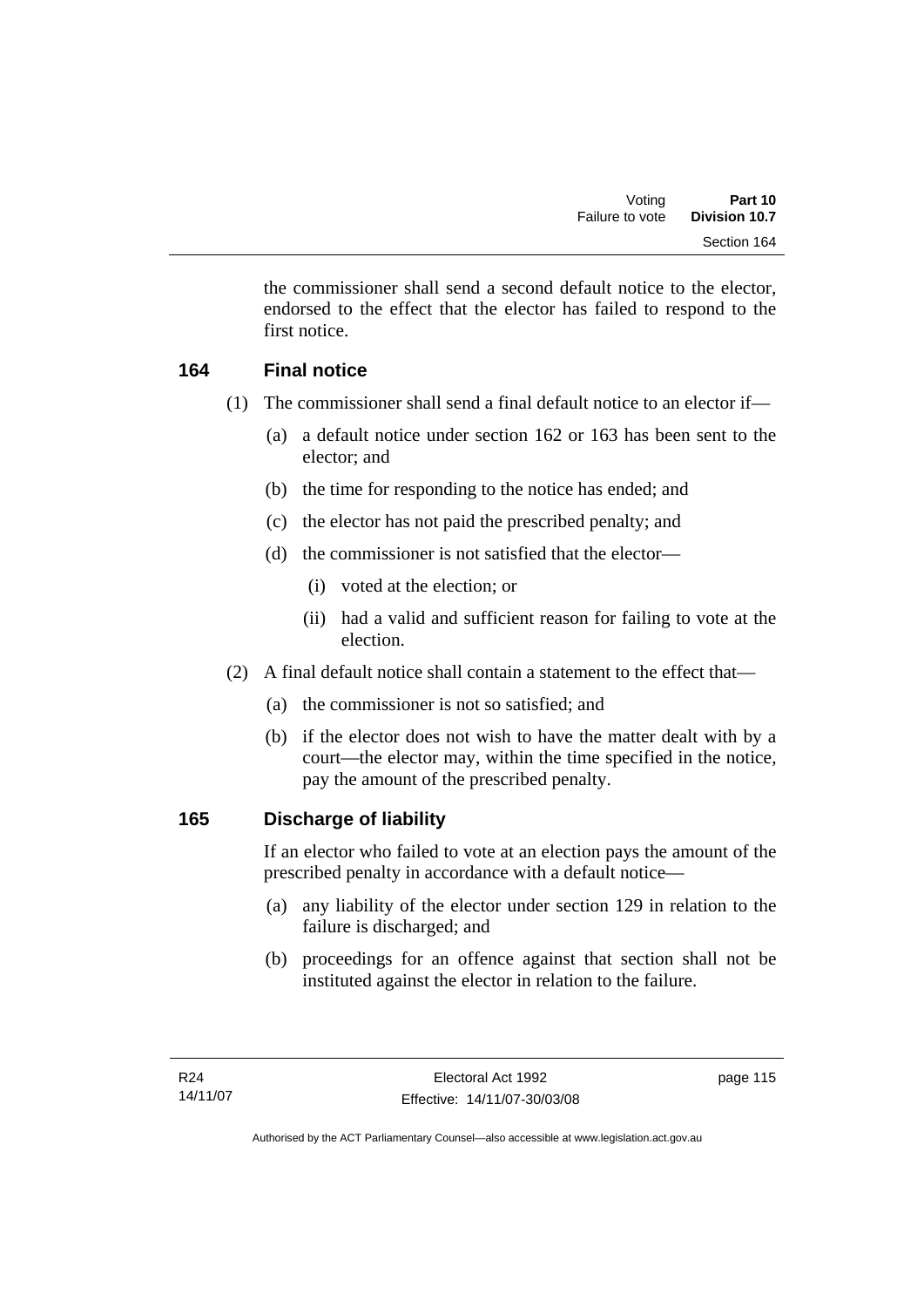**Part 10** Voting **Division 10.7** Failure to vote Section 166

# **166 Response on behalf of elector**

If a person responds to a default notice on behalf of an elector who is unable to do so, the response shall be taken to be that of the elector.

page 116 **Electoral Act 1992** Effective: 14/11/07-30/03/08

R24 14/11/07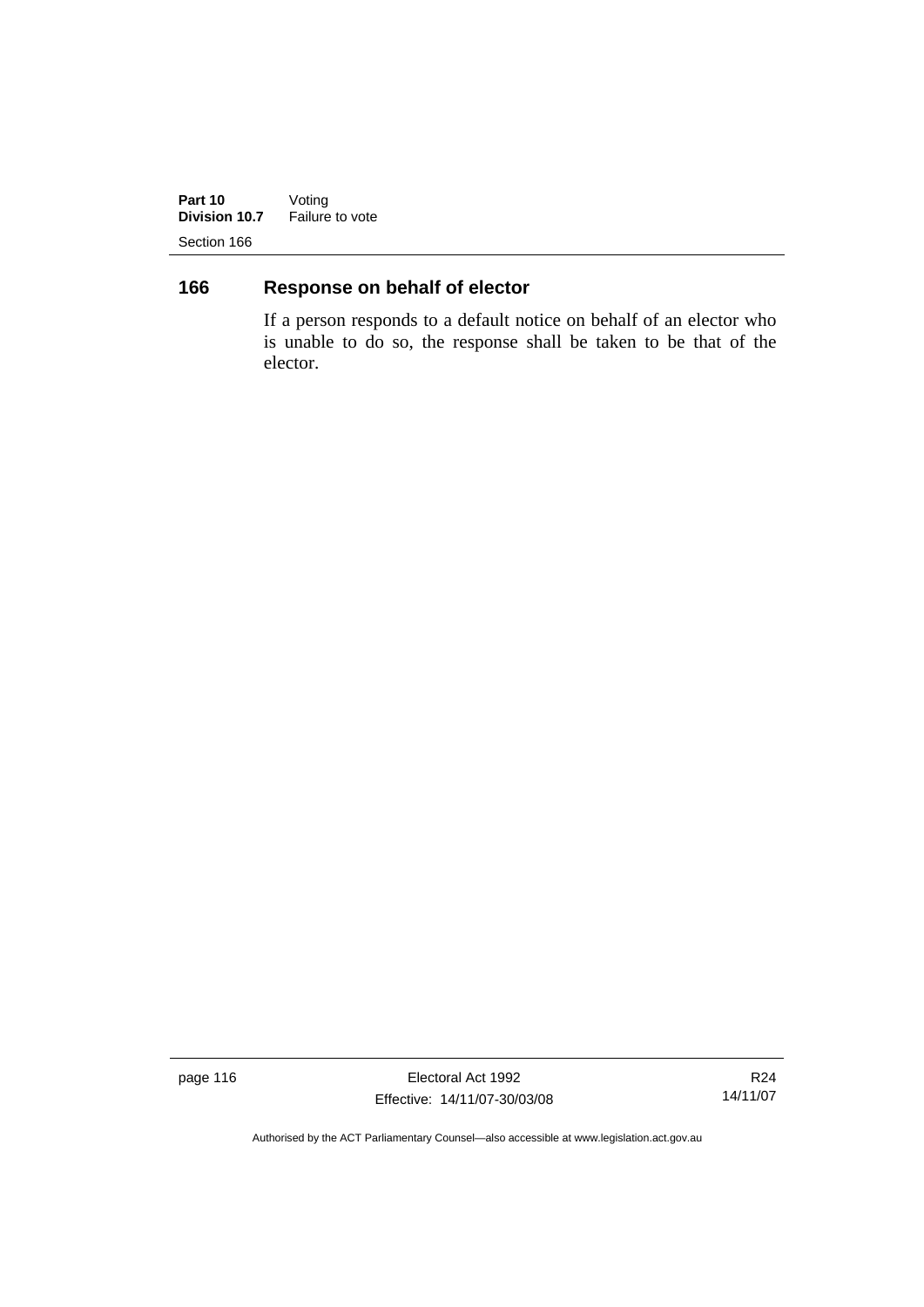# **Part 11 Polling in Antarctica**

#### **167 Definitions for pt 11**

In this part:

*Antarctica* means—

- (a) the Australian Antarctic Territory; or
- (b) the Territory of Heard Island and McDonald Islands; or
- (c) Macquarie Island.

*assistant returning officer*, in relation to a station, means the assistant returning officer appointed under section 168 in relation to the station.

*research personnel* means personnel who are to be, or have been, engaged in work at a station.

*returning officer*, in relation to a station, means the returning officer appointed under section 168 in relation to the station.

*station* means—

- (a) a research station in Antarctica that is operated by the Commonwealth and is declared by the commissioner, in writing, to be a permanent research station; or
- (b) in relation to a particular election, a ship that is declared by the commissioner, in writing, to be a station for this part in relation to the election.

*transmit* means transmit by fax, telex or in another way approved under section 167B.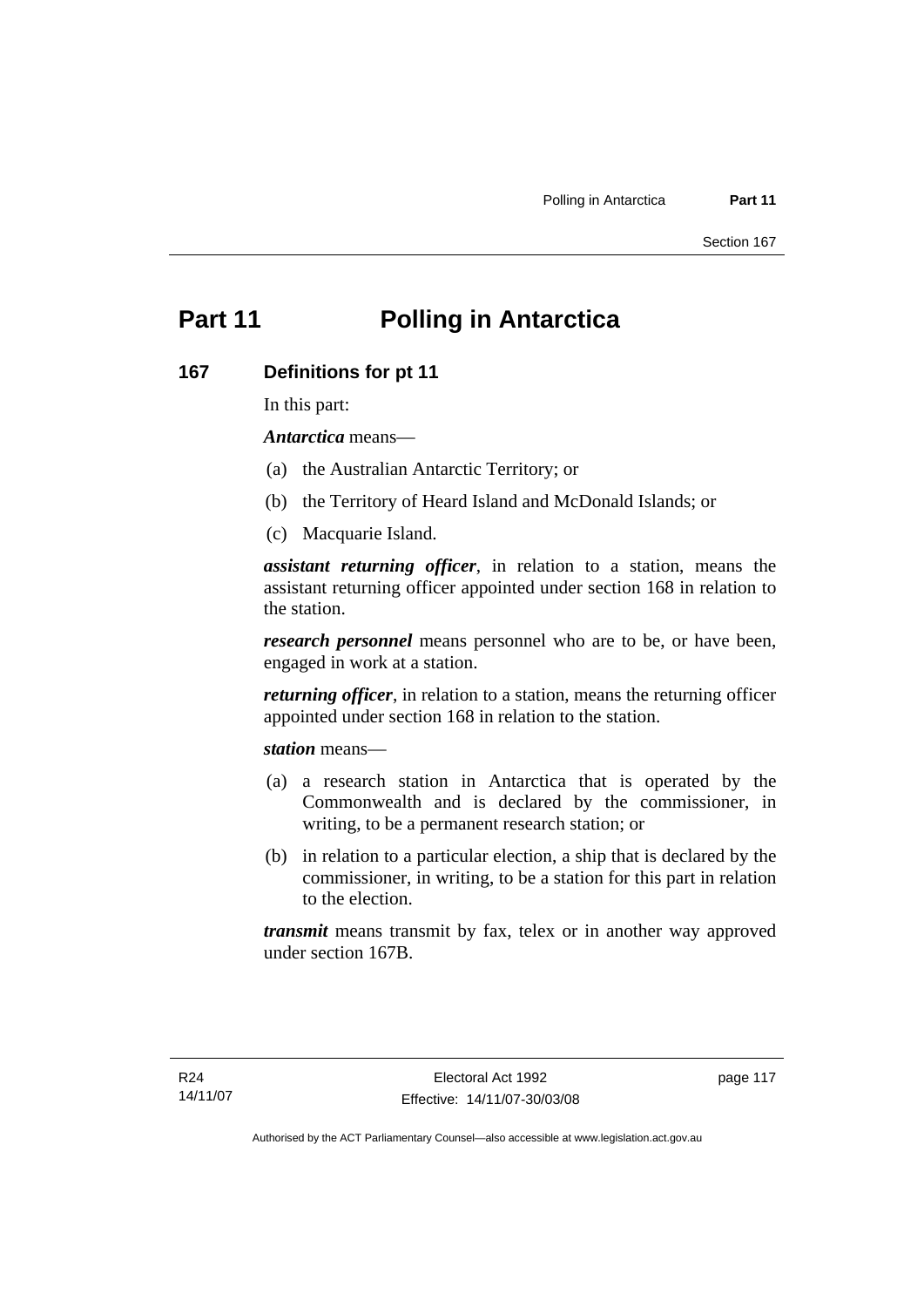#### **Part 11** Polling in Antarctica

Section 167A

### **167A Declaration of ship as a station**

The commissioner may declare a ship as a station only if the commissioner is satisfied that, on polling day for an election, the ship is likely to be at sea transporting research personnel to or from Antarctica.

#### **167B Approval of ways of transmission**

- (1) The commissioner may, in writing, approve a way of transmission for this part.
- (2) The approval is a notifiable instrument.

*Note* A notifiable instrument must be notified under the *Legislation Act 2001*.

#### **168 Returning officers and assistants for Antarctic stations**

- (1) The commissioner must appoint a returning officer, and an assistant returning officer, for each station.
	- *Note 1* For the making of appointments (including acting appointments), see *Legislation Act 2001*, pt 19.3.
	- *Note 2* In particular, a person may be appointed for a particular provision of a law (see *Legislation Act* 2001, s 7 (3)) and an appointment may be made by naming a person or nominating the occupant of a position (see s 207).
- (2) The commissioner or the person in charge of a station may appoint an acting returning officer, or acting assistant returning officer, for a station.
- (3) However, the person in charge of a station must not be appointed to be the returning officer, or assistant returning officer, for the station.

#### **170 Application of Act to polling in Antarctica**

Subject to this part, this Act applies, so far as practicable, to the taking of a poll in Antarctica as if—

R24 14/11/07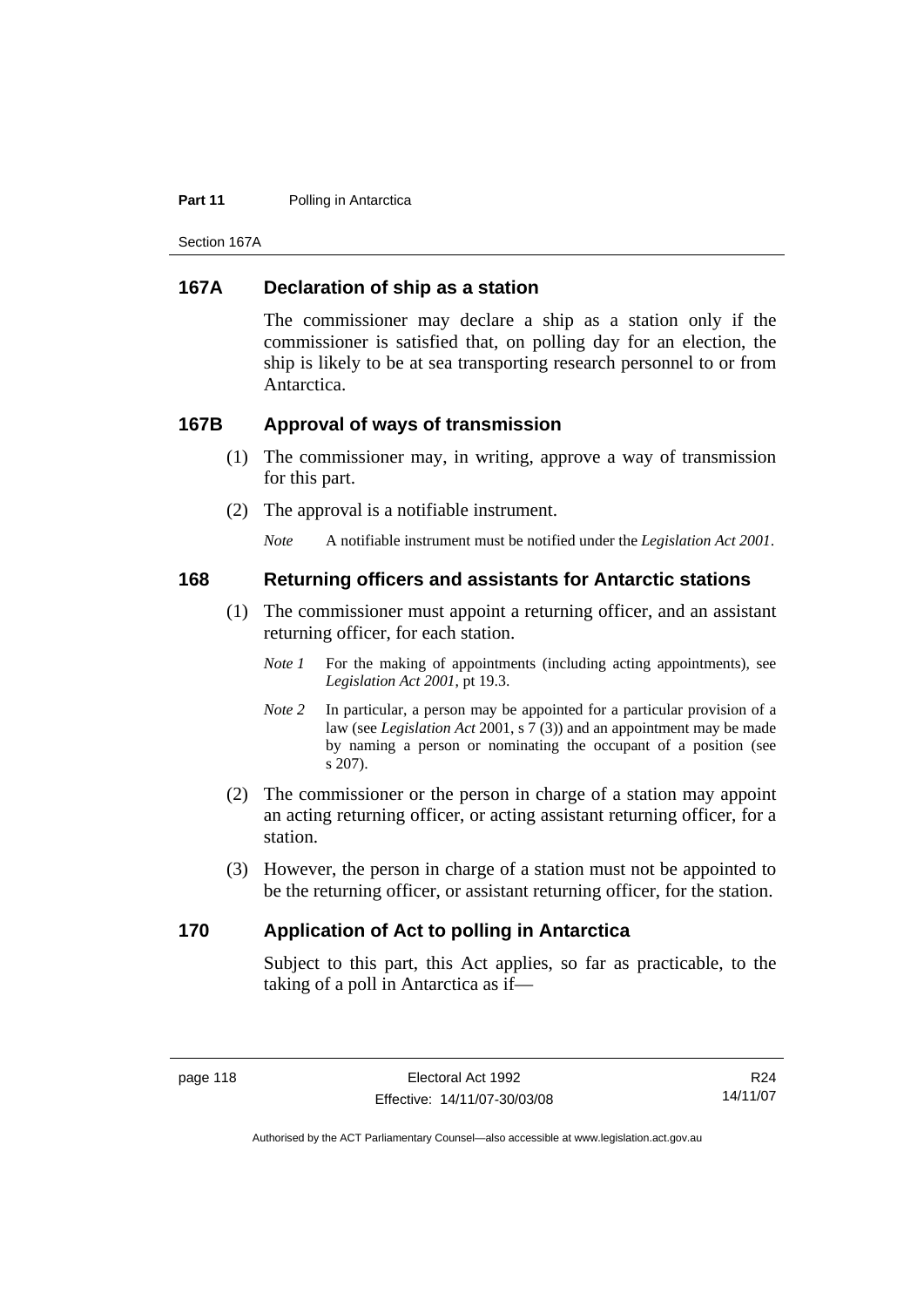- (a) a reference in the Act to a polling place were a reference to the relevant station; and
- (b) a reference in the Act to the OIC of a polling place were a reference to the returning officer; and
- (c) a reference in the Act to an officer were a reference to the assistant returning officer.

#### **171 Antarctic electors**

- (1) Subject to subsection (2), an elector—
	- (a) who is, for the Commonwealth Electoral Act, an Antarctic elector; and
	- (b) whose address, recorded on the Commonwealth roll when the elector became a person referred to in paragraph (a), was an address in an electorate;

is an Antarctic elector for this Act in relation to the electorate where that address is located.

 (2) A person does not become an Antarctic elector for the purposes of an election under this Act if the person became an Antarctic elector for the Commonwealth Electoral Act after the hour of nomination for the election.

#### **172 Arrangements for the polling in Antarctica**

- (1) As soon as practicable after the close of nominations for an election in relation to an electorate for which an Antarctic elector is enrolled—
	- (a) the commissioner shall transmit to the returning officer at whose station the elector is based—
		- (i) an extract from the certified list of electors for the electorate containing the particulars relating to the elector; and

Authorised by the ACT Parliamentary Counsel—also accessible at www.legislation.act.gov.au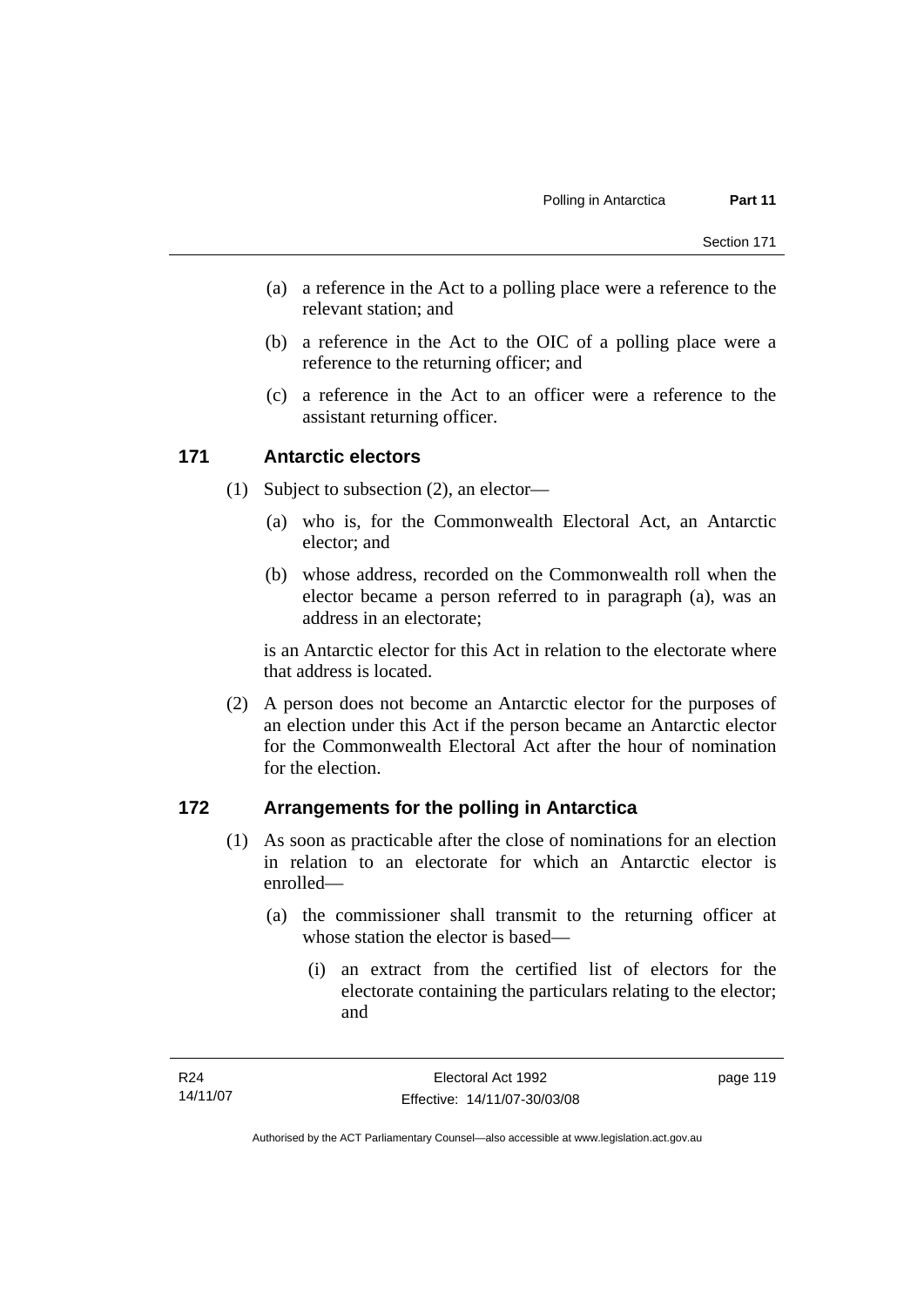#### **Part 11** Polling in Antarctica

Section 173

- (ii) directions for the preparation by the officer of ballot papers for the election; and
- (b) the returning officer shall prepare ballot papers in accordance with the directions.
- (2) The directions shall ensure, so far as practicable, that the ballot papers are the same as ballot papers prepared under division 9.2 for the election.

#### **173 Conduct of the polling**

- (1) The polling at a station shall be conducted as follows:
	- (a) before any vote is taken, the returning officer shall exhibit a ballot box empty, and shall then securely fasten its cover;
	- (b) subject to subsection (2), the poll shall be conducted during the hours on the days the returning officer directs;
	- (c) the returning officer or the assistant returning officer shall, at all times when the poll is open, be present in that part of the station where the polling is taking place.
- (2) The polling at a station shall not continue beyond the time that is 6 pm in the ACT on polling day for the election.

### **174 Claims to vote**

The returning officer or assistant returning officer for a station shall—

- (a) hand a ballot paper to each Antarctic elector who attends before the officer during the hours of polling and claims to vote at the election; and
- (b) record the issue of the ballot paper to the elector.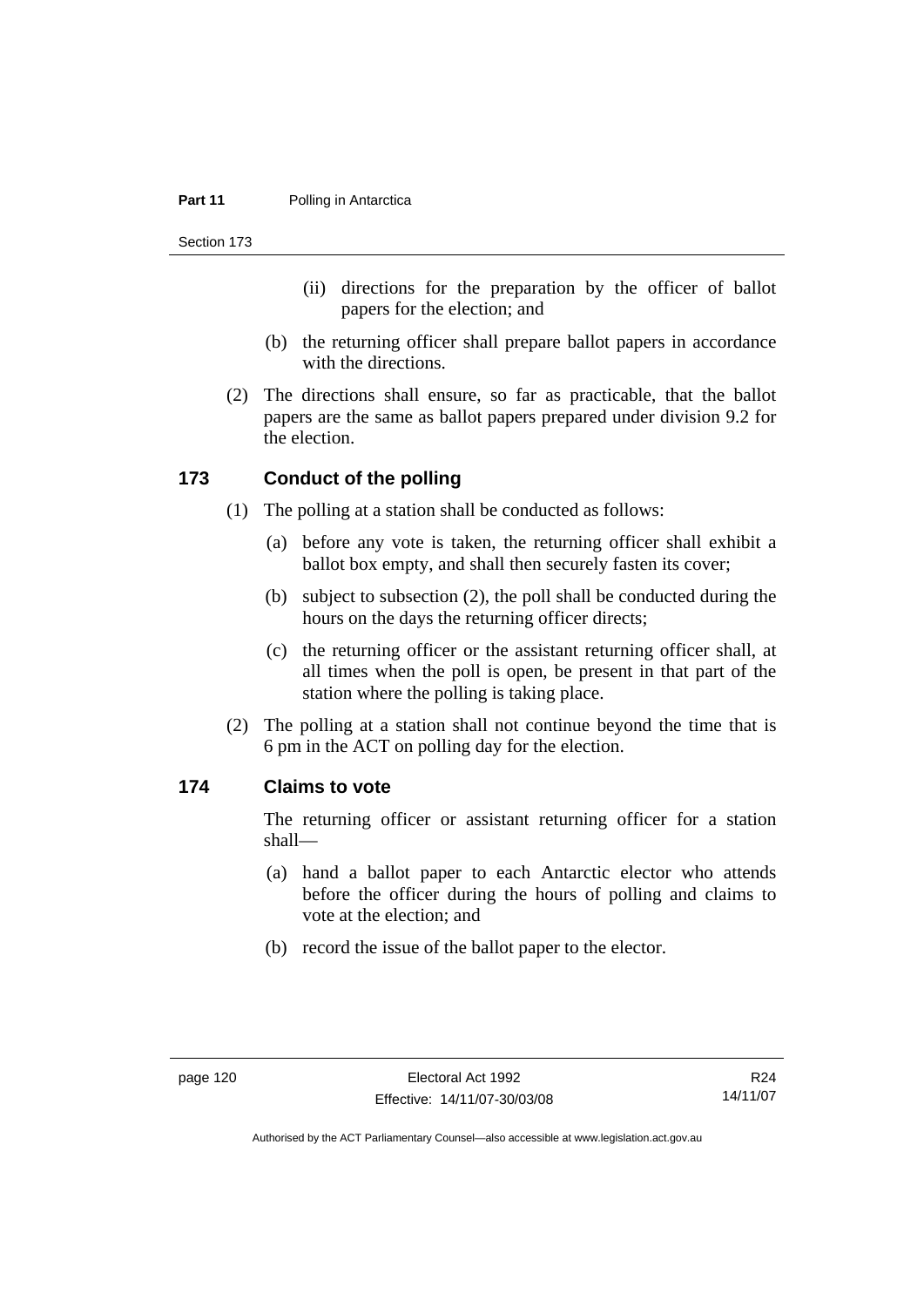#### **175 Proceedings at close of poll**

At the close of the poll, the returning officer shall, in the presence of the assistant returning officer—

- (a) open the ballot box; and
- (b) transmit to the authorised officer—
	- (i) particulars of each elector who has voted at the station in the election; and
	- (ii) unless subparagraph (iii) applies, particulars of the marking of each ballot paper; and
	- (iii) if the returning officer is unable to read or understand clearly the particulars referred to in subparagraph (ii)—a statement to explain that inability; and
- (c) prepare a written statement of the information transmitted.
- *Note* A ballot paper completed by an Antarctic elector may be faxed to the commissioner, see s 329.

#### **176 Result of polling in Antarctica**

- (1) On receipt of the transmission under section 175, the authorised officer shall—
	- (a) in relation to each ballot paper marked by an Antarctic elector—transcribe the particulars of the elector's marks onto a ballot paper for the relevant electorate; and
	- (b) seal in an envelope the ballot paper onto which the particulars are transcribed; and
	- (c) sign the envelope and endorse it to the effect that it contains a ballot paper recording a vote by an Antarctic elector that is to be admitted to the scrutiny for the election; and
	- (d) send the envelope to the commissioner.

page 121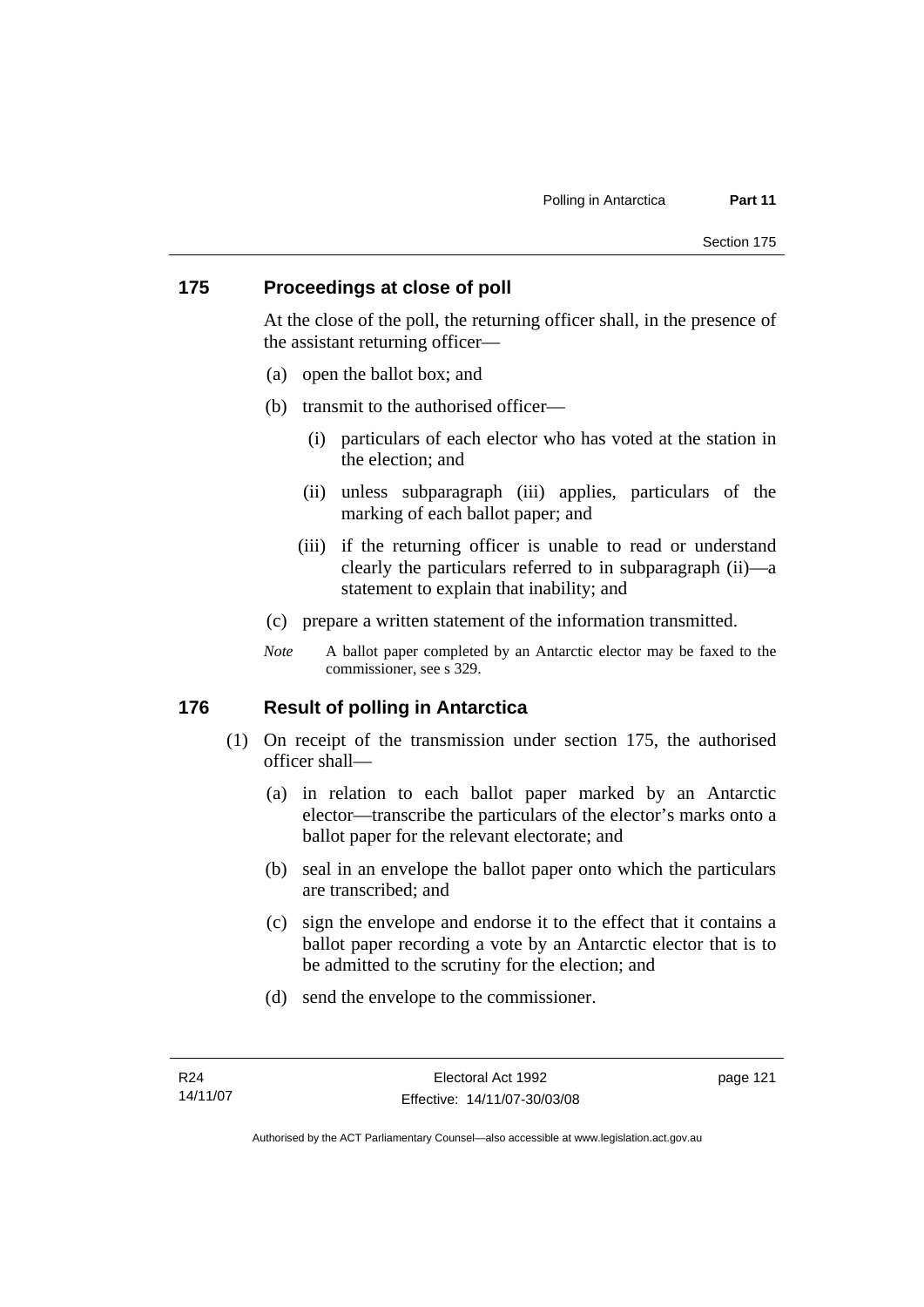#### **Part 11** Polling in Antarctica

Section 177

 (2) An authorised officer shall not mark a ballot paper under this section in a way that is likely to enable it to be identified as representing the vote of an Antarctic elector.

#### **177 Preservation of documents**

- (1) As soon as practicable after the close of the poll for an election, the returning officer for each station shall forward to the commissioner—
	- (a) a copy of the record of the issue of each ballot paper; and
	- (b) a copy of the statement referred to in section 175 (c); and
	- (c) the ballot papers used for voting at the station.
- (2) The commissioner shall keep the documents referred to in subsection (1) in safe custody for the purposes of scrutiny under part 12.

page 122 Electoral Act 1992 Effective: 14/11/07-30/03/08

R24 14/11/07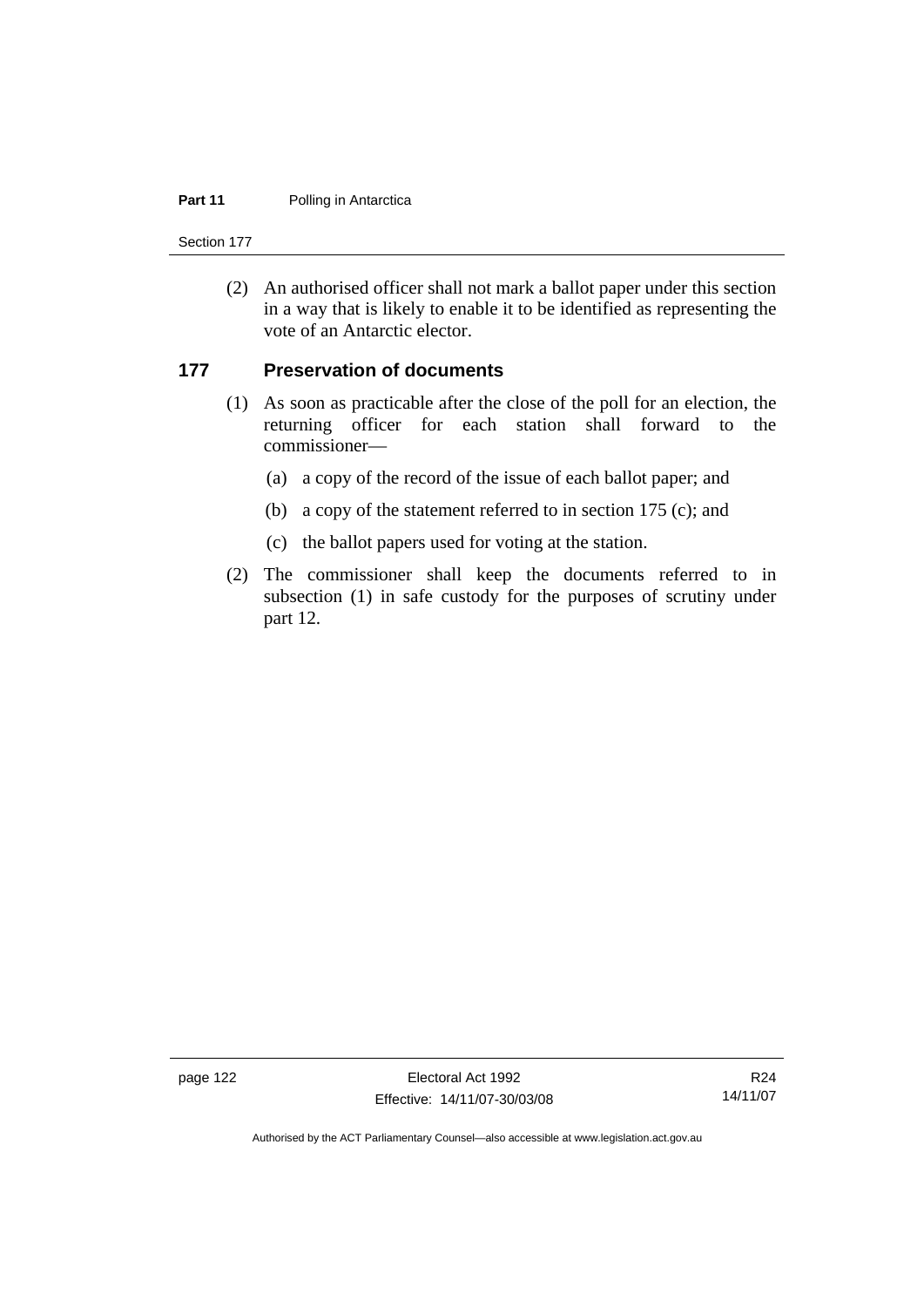# **Part 12 The scrutiny**

#### **178 Scrutiny**

- (1) The result of the polling at an election shall be ascertained by scrutiny in accordance with this part.
- (2) All the proceedings at the scrutiny shall be open to the inspection of the scrutineers.
- (3) The commissioner shall arrange for the following articles, documents and data to be dealt with at scrutiny centres for this part:
	- (a) applications for postal votes in the election;
	- (b) records of issued declaration voting papers;
	- (c) completed declaration voting papers received by the commissioner, the OIC of a polling place or another officer;
	- (d) ballot boxes containing ballot papers for ordinary voting or declaration voting;
	- (e) electronic ballot papers;
	- (f) envelopes containing ballot papers recording votes by Antarctic electors.
- (4) The OIC for a scrutiny centre may adjourn the scrutiny at the centre from time to time.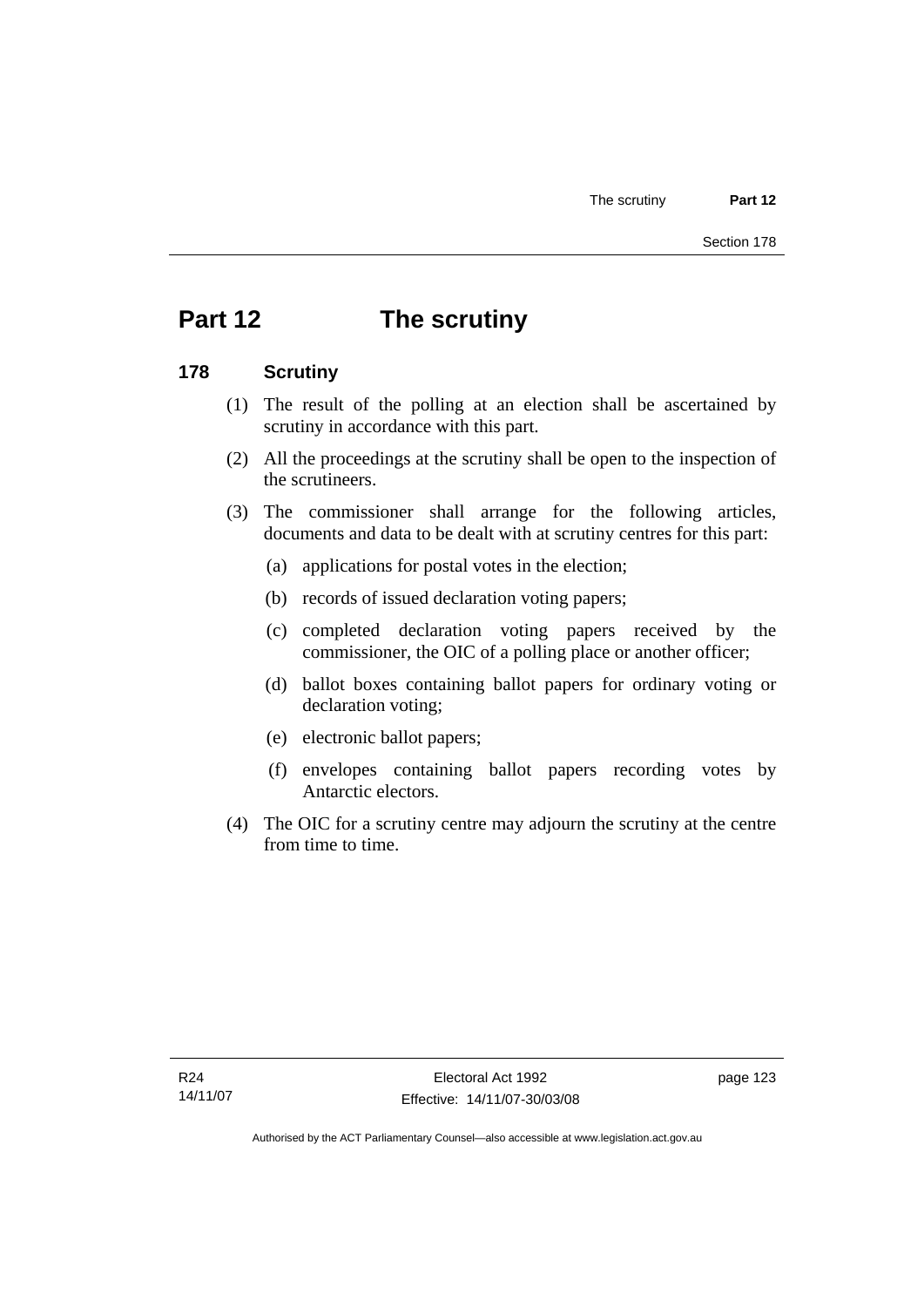#### **Part 12** The scrutiny

Section 179

#### **179 Preliminary scrutiny of declaration voting papers etc**

- (1) The commissioner shall arrange for the conduct of the preliminary scrutinies necessary in relation to a poll until the following documents have been dealt with in accordance with this section:
	- (a) all completed declaration voting papers (including those used for postal voting) received by the commissioner or another officer on or before polling day;
	- (b) all completed declaration voting papers used for postal voting received by the commissioner before the end of the 6th day after the close of the poll;
	- (c) any envelope referred to in section 176 (1) (d) containing a ballot paper recording the vote of an Antarctic elector.
- (2) A preliminary scrutiny shall not be conducted earlier than the 5th day before polling day.
- (3) The commissioner shall display a notice in a prominent place at the office of the commissioner specifying the date and time when, and the place where, a preliminary scrutiny is to begin.
- (4) The notice shall be so displayed no later than 4 pm on the day before the beginning of the preliminary scrutiny.
- (5) A preliminary scrutiny shall be conducted in accordance with schedule 3.
- (6) Schedule 3 applies, so far as practicable, in relation to a vote cast by an Antarctic elector as if—
	- (a) the vote were a declaration vote other than a postal vote; and
	- (b) a declaration signed by the elector specifying the electorate in relation to which the elector is an Antarctic elector appeared on the envelope referred to in section 176 (1) (d); and
	- (c) a reference in that schedule to a set of declaration voting papers were a reference to that envelope.

R24 14/11/07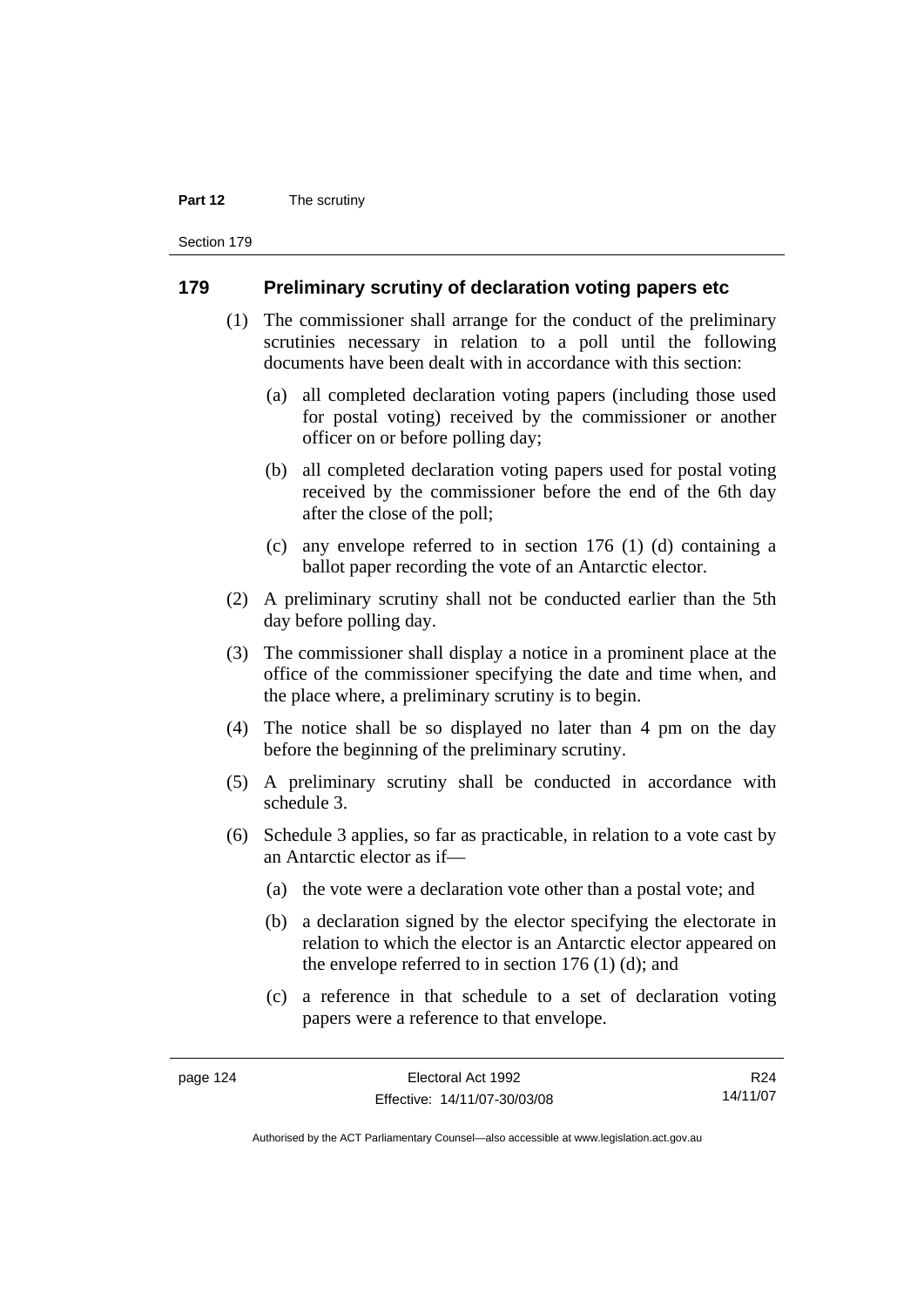- (7) At a preliminary scrutiny, declaration voting papers shall not be rejected for further scrutiny because of a formal error.
- (8) A preliminary scrutiny shall be taken to be part of the scrutiny in relation to an election.

#### **180 Formality of ballot papers**

- (1) Except as provided by this section, a ballot paper is formal and effect shall be given to the elector's intention as far as that intention is clear.
- (2) A ballot paper is informal if—
	- (a) in the opinion of the OIC of a scrutiny centre—
		- (i) it is not authentic; or
		- (ii) it has writing on it by which the elector can be identified; or
	- (b) no first preference is marked in a candidate square; or
	- (c) a first preference is marked in 2 or more candidate squares; or
	- (d) for a completed declaration vote ballot paper that has not been dealt with at a preliminary scrutiny under section 179—it is not enclosed in the appropriate envelope on which appears a declaration made by an elector.
- (3) In determining whether a ballot paper is formal—
	- (a) a preference marked outside a candidate square shall be taken to be marked in the square if the voter's intention to indicate that preference for that candidate is clear; and
	- (b) subject to subsection (2) (a), any other writing outside a candidate square shall be disregarded.
- (4) A ballot paper on which the particulars are endorsed by an officer under section 155 is not informal—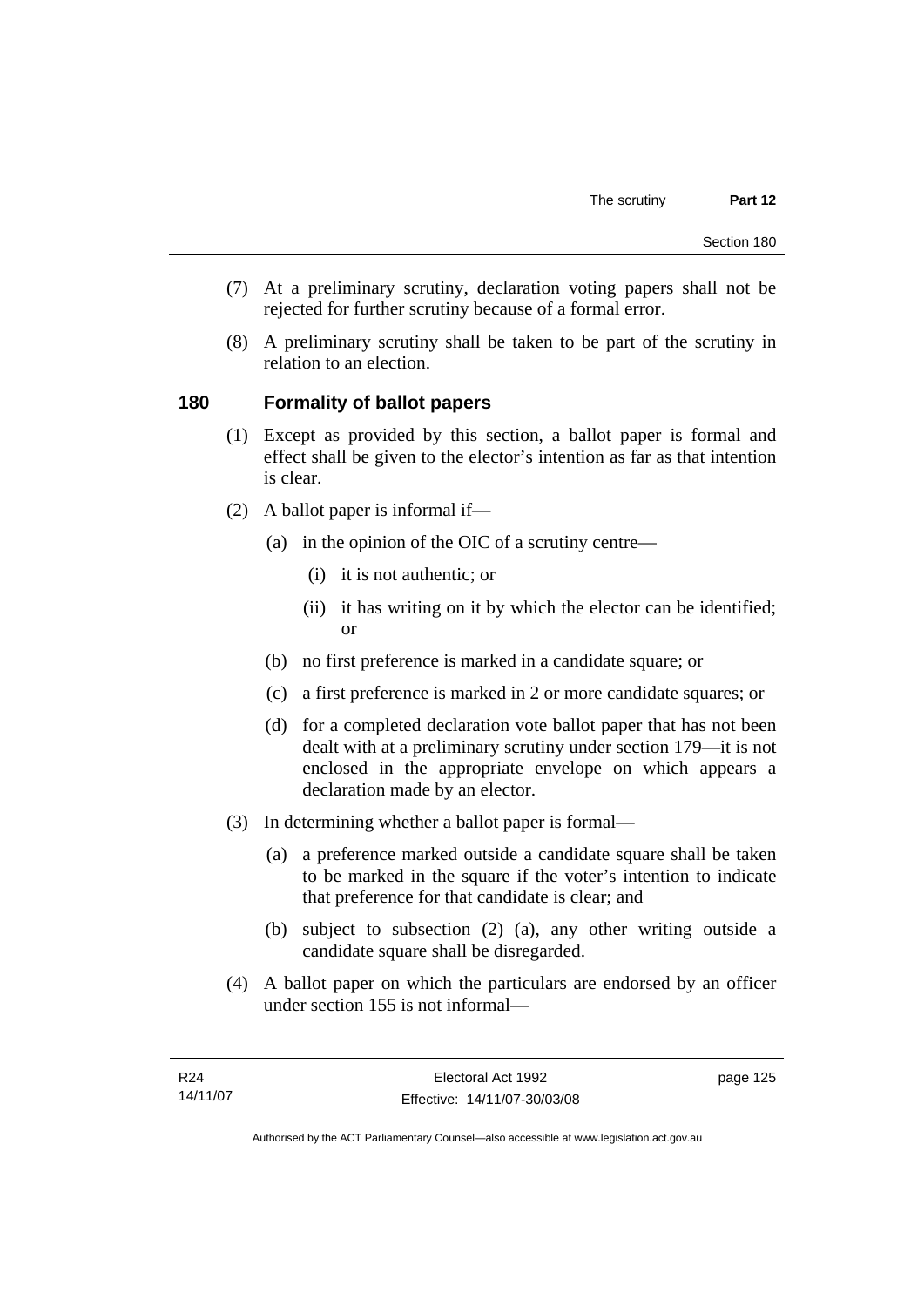#### **Part 12** The scrutiny

#### Section 181

- (a) if no other candidate has the same surname—only because the surname of a candidate has been written on the ballot paper; or
- (b) only because of a spelling mistake in the particulars endorsed on the ballot paper.
- (5) If it is necessary for this part, the commissioner may determine the formality of a ballot paper and, for that purpose, may reverse any decision made by another officer.

#### **181 Death of candidate**

If a candidate dies before the end of polling day, and the number of candidates remaining is greater than the number of candidates to be elected, a ballot paper is not informal only because of—

- (a) the inclusion on the ballot paper of the name of the deceased candidate; or
- (b) the marking of any consecutive number in a candidate square adjacent to that name; or
- (c) the omission to place any number in a candidate square adjacent to that name, or any resultant failure to indicate in consecutive order the elector's preferences.

#### **182 First count—ordinary ballot papers**

- (1) This section applies only to paper ballot papers.
- (2) As soon as practicable after the close of the poll for an election, the OIC for a scrutiny centre shall arrange for the procedures set out in this section to be carried out.
- (3) First, the OIC shall—
	- (a) exhibit for inspection by any scrutineer each ballot box containing ballot papers recording ordinary votes; and
	- (b) record the condition of the ballot box before opening it.

R24 14/11/07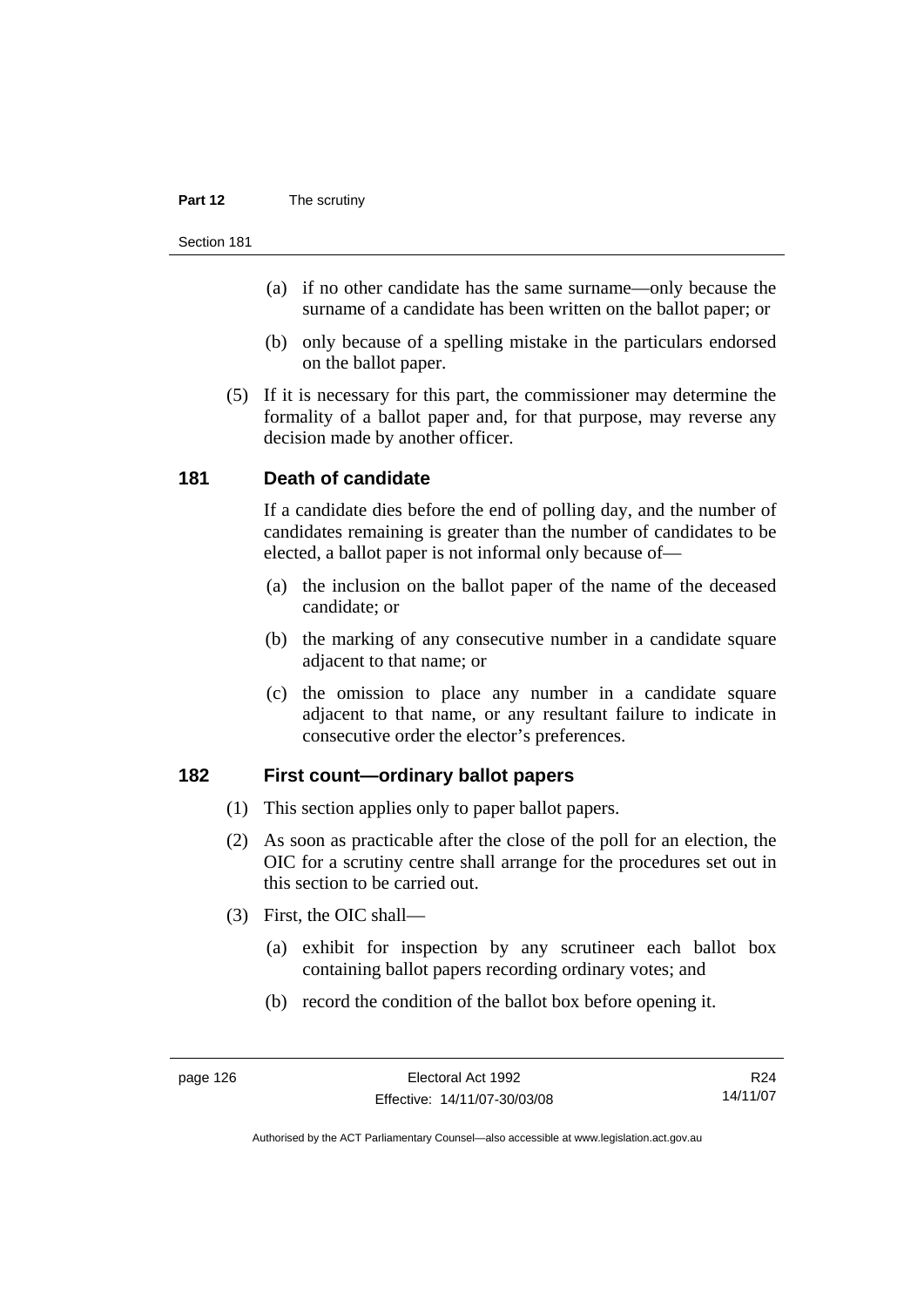- (4) Second, the OIC shall arrange for an officer to—
	- (a) open each ballot box; and
	- (b) sort the ballot papers from each ballot box into separate parcels for each electorate; and
	- (c) in relation to the ballot papers for each electorate—
		- (i) count all informal ballot papers, reject them from further scrutiny under this section, and place them in a separate parcel; and
		- (ii) sort the unrejected ballot papers into separate parcels according to the first preferences marked on them and count the ballot papers in each parcel.
- (5) Third, the OIC shall, in relation to the ballot papers for each electorate—
	- (a) make out and sign a statement (countersigned by an officer and each scrutineer who wishes to do so) setting out—
		- (i) the number of unrejected ballot papers on which a first preference is recorded for each candidate; and
		- (ii) the number of informal ballot papers; and
	- (b) transmit particulars of the numbers so recorded to the commissioner, by telephone or other expeditious way; and
	- (c) seal up the parcels, endorse on each a description of the contents and permit each scrutineer who wishes to do so to countersign the endorsement; and
	- (d) send the parcels to the commissioner without delay, together with the statement referred to in paragraph (a).
- (6) Despite subsection (4) (b), the total number of ballot papers for a particular electorate that are to be dealt with at a particular scrutiny under this section shall not be fewer than 20.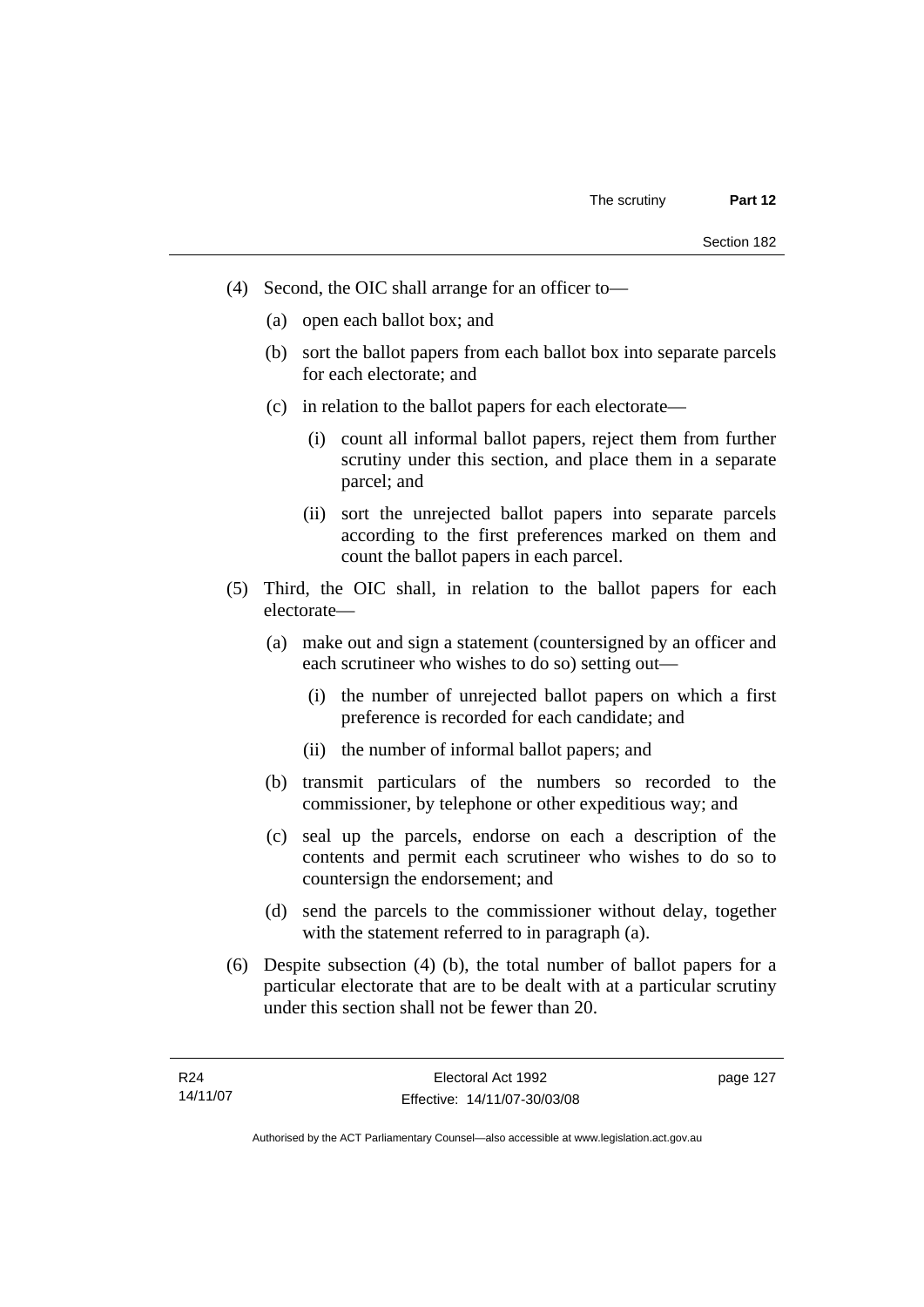#### **Part 12** The scrutiny

Section 183

- (7) If subsection (6) applies, the OIC shall—
	- (a) count the number of those ballot papers; and
	- (b) seal them in a separate parcel; and
	- (c) endorse the parcel with a description of the contents (including the number of ballot papers); and
	- (d) send the parcel to another scrutiny centre, as directed by the commissioner, for this part.
- (8) The OIC may arrange for preferences marked on paper ballot papers to be entered into the approved computer program.

#### **183 First count—declaration ballot papers**

As soon as practicable after declaration vote ballot papers have been admitted to a scrutiny under this section because of schedule 3 but not before the close of the poll for the election, the OIC for the relevant scrutiny centre shall arrange for the ballot papers to be dealt with in accordance with section 182 as if they were ordinary vote ballot papers.

#### **183A First count—electronic ballot papers**

As soon as practicable after the close of the poll for an election, the OIC for a scrutiny centre must arrange for preferences from electronic voting to be entered into the approved computer program and for the electronic counting of the votes using the program.

#### **184 Second count—first preferences**

- (1) If preferences marked on paper ballot papers have not been entered on the approved computer program under section 182 (8), the commissioner shall—
	- (a) arrange for an officer at a scrutiny centre to open the parcels referred to in section 182 (5) (d) (including those to which that paragraph applies under section 183) and, so far as practicable,

R24 14/11/07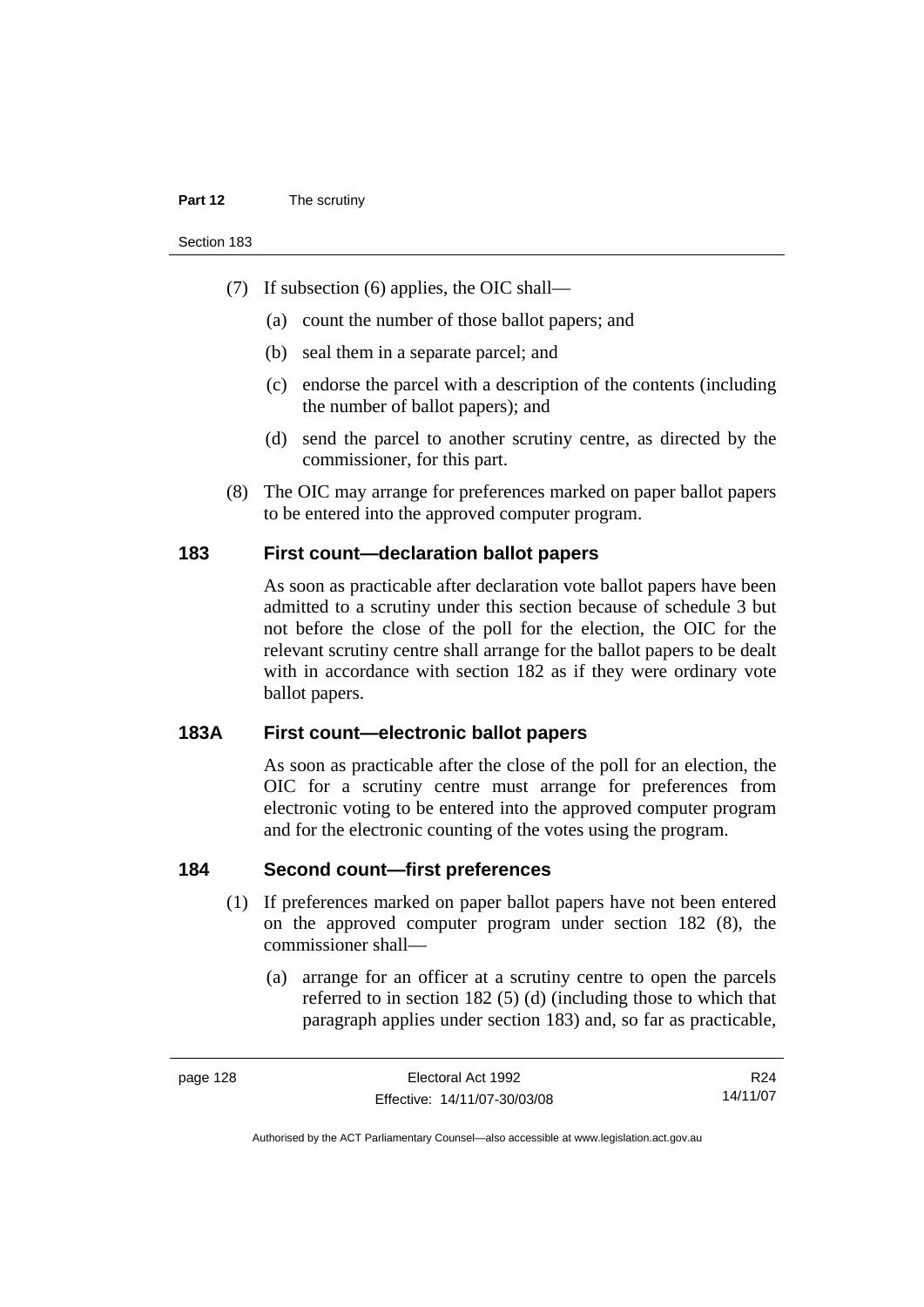conduct a second scrutiny of the ballot papers in accordance with section  $182(4)$  and  $(5)$ ; and

- (b) from the result of the second scrutiny, ascertain—
	- (i) the number of unrejected ballot papers on which a first preference is recorded for each candidate; and
	- (ii) the number of informal ballot papers for each electorate.
- (2) The commissioner must, using the approved computer program, ascertain from the result of the first scrutiny of electronic ballot papers and any paper ballot papers from which preferences have been entered on the computer program under section 182 (8)—
	- (a) the number of unrejected ballot papers on which a first preference is recorded for each candidate; and
	- (b) the number of informal ballot papers for each electorate.
- (3) For subsection (1), the officer conducting the second scrutiny may reverse a decision made at the scrutiny under section 182.

# **185 Ascertaining result of poll**

- (1) The commissioner shall arrange for—
	- (a) the further scrutiny of the ballot papers referred to in section 184 (1) (b) (i) and (2) (a); and
	- (b) the ascertainment of the successful candidates;

in accordance with schedule 4.

- (2) If it is necessary to do so for schedule 4, the commissioner shall—
	- (a) determine the numbers of ballot papers or votes; or
	- (b) calculate a quota or transfer value; or
	- (c) identify a candidate.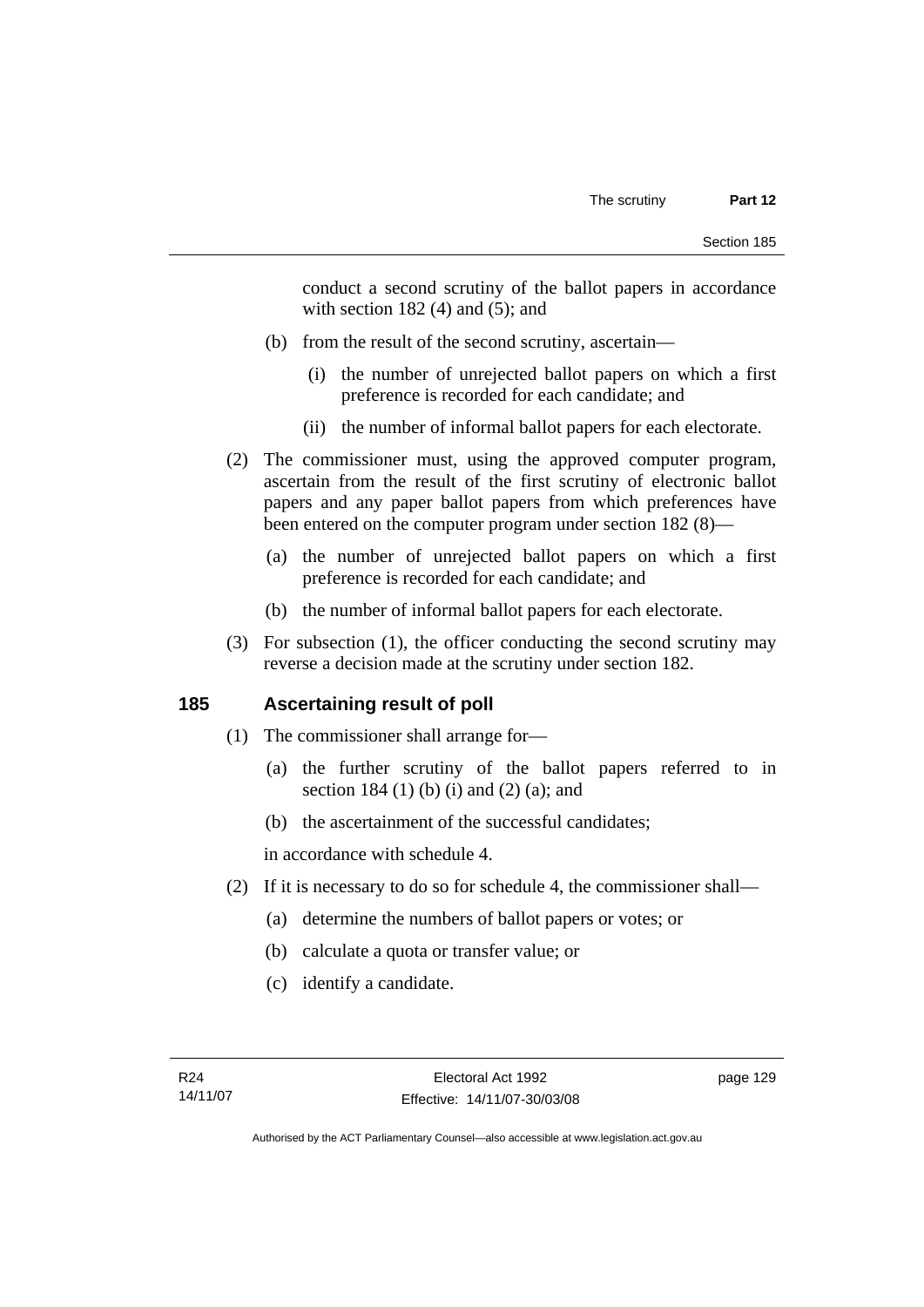#### **Part 12** The scrutiny

Section 186

#### **186 Objections by scrutineers**

- (1) If a scrutineer objects to a ballot paper as being informal, the officer conducting the scrutiny shall mark the ballot paper 'admitted' or 'rejected' according to the officer's decision to admit or reject the ballot paper.
- (2) Subsection (1) shall not be taken to prevent the officer from rejecting a ballot paper as being informal if there is no objection by a scrutineer.

#### **187 Recount of ballot papers**

- (1) The commissioner may, at any time before the declaration of the result of an election, arrange for a recount of some or all of the ballot papers for the election—
	- (a) on the commissioner's own initiative; or
	- (b) on application under section 187A by a candidate for the election.
- (2) The commissioner must, if directed by the electoral commission under section 187B (Review of decision of commissioner to refuse to arrange for recount), arrange for a recount of some or all of the ballot papers for the election.
- (3) In recounting ballot papers, the commissioner—
	- (a) may reverse a decision made earlier in the scrutiny; but
	- (b) must deal with the ballot papers in a way that is consistent with this part.
- (4) Before a recount is conducted, the commissioner must tell each candidate, in writing, the date, time and place fixed for the recount.

#### **187A Application for recount of ballot papers etc**

 (1) A candidate for an election may apply to the commissioner for a recount of some or all of the ballot papers for the election.

R24 14/11/07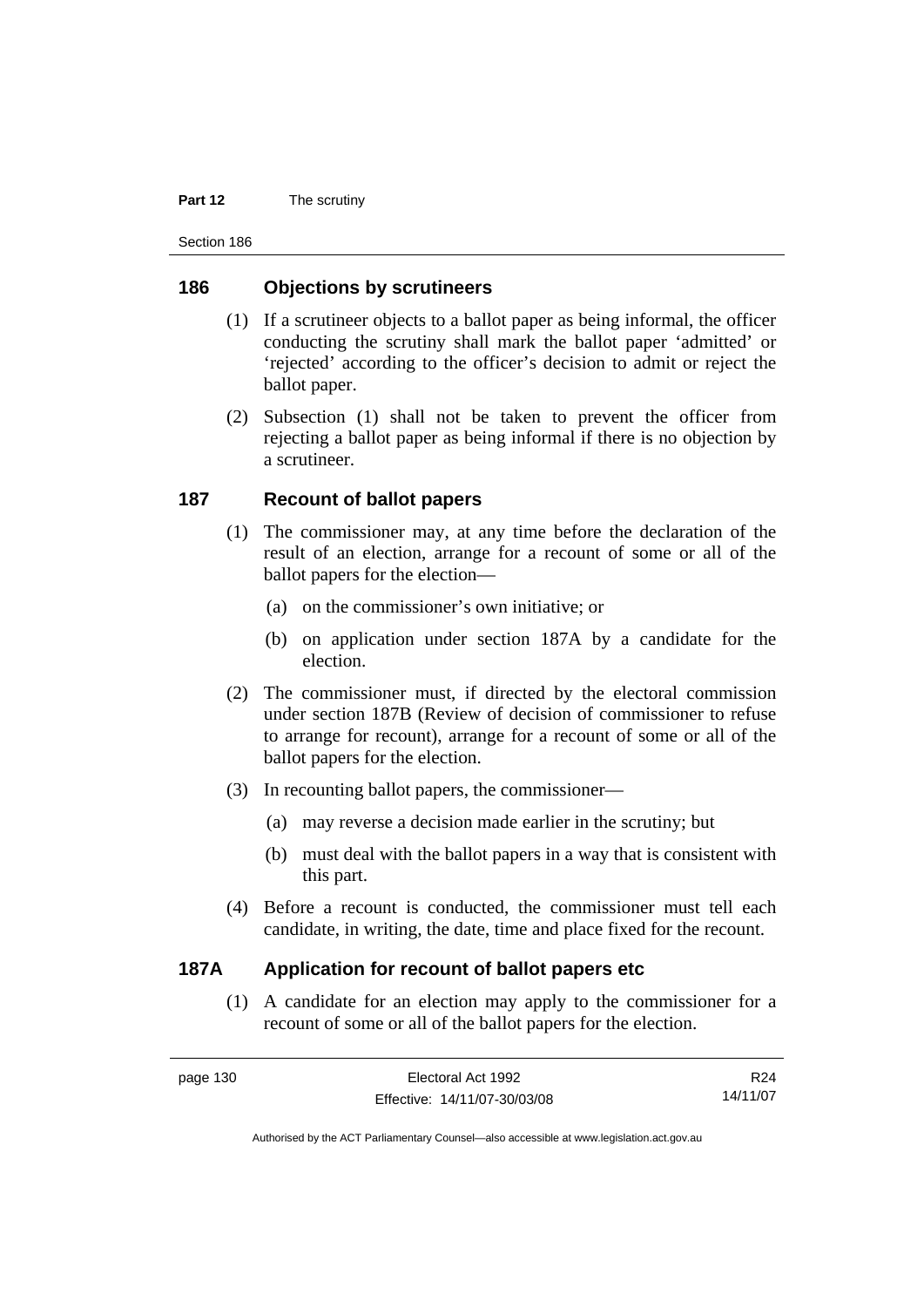- (2) The application must—
	- (a) be in writing; and
	- (b) set out the reasons for the requested recount.
- (3) The commissioner must—
	- (a) arrange for the requested recount; or
	- (b) refuse to arrange for the requested recount.

#### **187B Review of decision of commissioner to refuse to arrange for recount**

- (1) This section applies if—
	- (a) a candidate for an election applies to the commissioner under section 187A for a recount of some or all of the ballot papers for an election (the *requested recount*); and
	- (b) the commissioner refuses to arrange for the requested recount.
- (2) The candidate may apply to the electoral commission for review of the commissioner's decision.
- (3) The application to the electoral commission must—
	- (a) be in writing; and
	- (b) set out the applicant's reasons for making the application.
- (4) On review of the decision, the electoral commission may—
	- (a) confirm the commissioner's decision; or
	- (b) set the decision aside and direct the commissioner to arrange for—
		- (i) the requested recount; or
		- (ii) another recount of some or all of the ballot papers.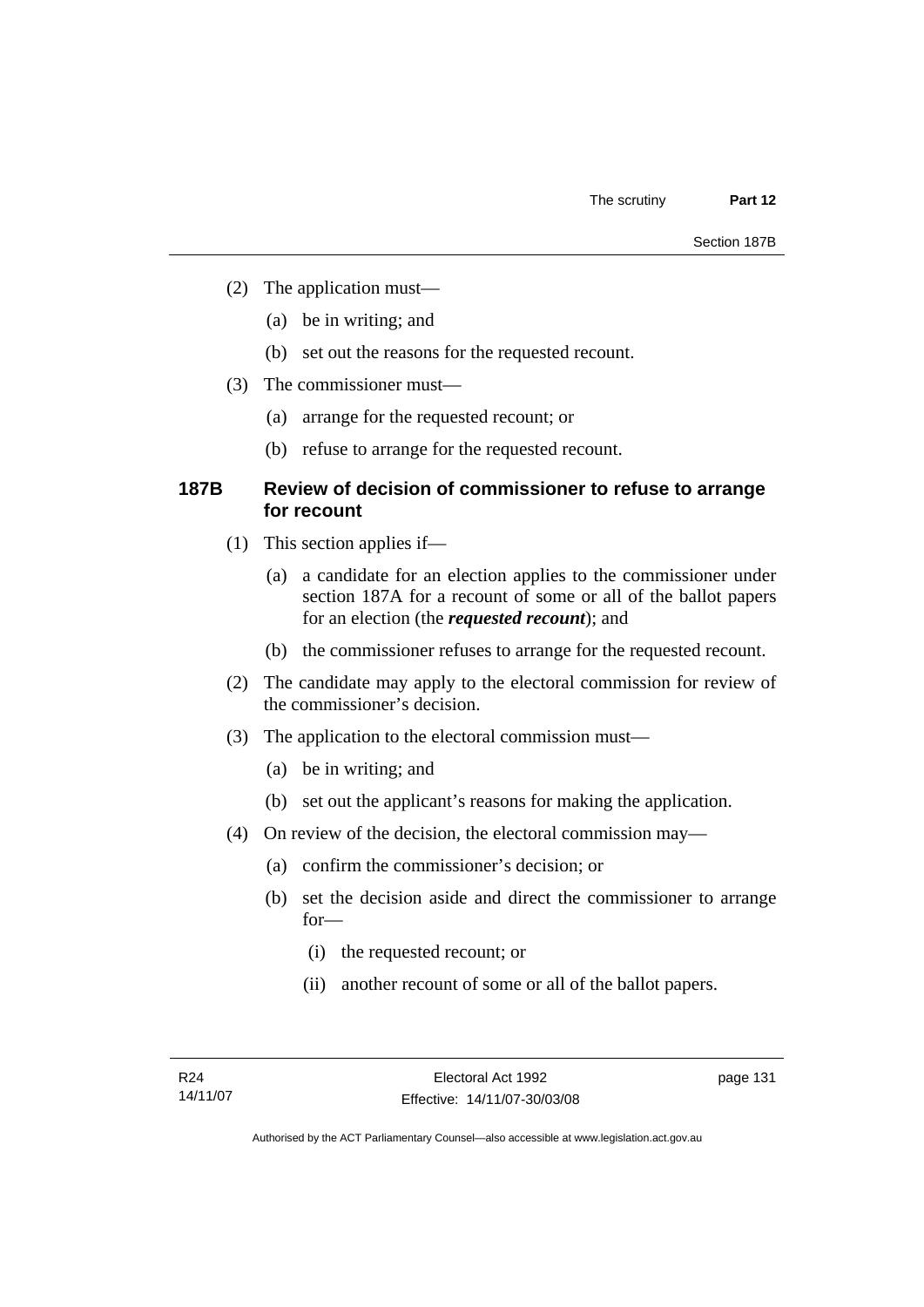#### **Part 12** The scrutiny

#### Section 187C

- (5) In considering the application, the electoral commission may have regard to the commissioner's reasons for refusing to arrange for the requested recount.
- (6) Unless the decision to refuse to arrange for the requested recount was made by a delegate of the commissioner, the commissioner must not—
	- (a) be present during any deliberation of the electoral commission in relation to the application; or
	- (b) take part in any decision of the electoral commission in relation to the application.

#### **187C Recount of electronic scrutiny of ballot papers**

- (1) This section sets out the alternative ways in which a recount of the electronic scrutiny of ballot papers may be conducted.
- (2) The recount may be conducted by recounting data from electronic ballot papers kept on a backup copy of electronic data produced at a polling place or scrutiny centre.
- (3) If an approved computer program is used to find out the result of a scrutiny, the recount may be conducted—
	- (a) by rerunning the program; or
	- (b) by reloading the data into a different copy of the program and running the program.
- (4) If practicable, the recount may be conducted—
	- (a) by re-examining the accuracy of any preference data entered into the computer program from paper ballot papers; or
	- (b) by conducting—
		- (i) a partial or full manual scrutiny of paper ballot papers from which preference data has been entered into the computer program; or

R24 14/11/07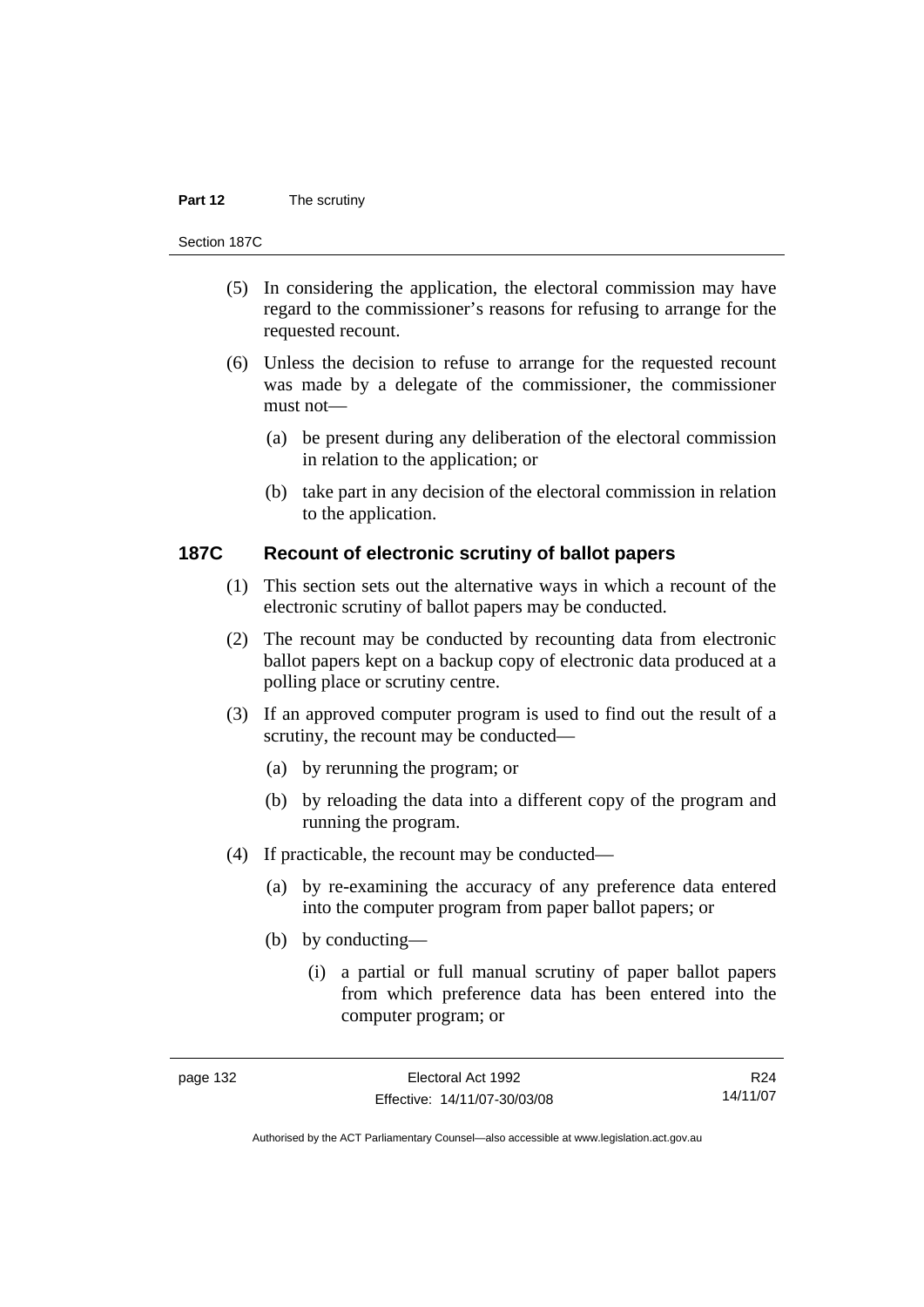(ii) a combination of manual scrutiny of those paper ballot papers and a computerised scrutiny of electronic ballot papers.

## **188 Reservation of disputed ballot papers**

- (1) The officer conducting a recount—
	- (a) may, if the officer considers appropriate; and
	- (b) shall, at the request of any scrutineer;

reserve any ballot paper for the decision of the commissioner.

 (2) The commissioner shall decide whether any ballot paper so reserved is to be admitted or rejected.

## **189 Declaration of result of election**

- (1) As soon as practicable after the result of the poll in an election has been ascertained, the commissioner shall—
	- (a) declare elected each successful candidate ascertained in accordance with schedule 4;
	- (b) declare the result of the election; and
	- (c) notify the clerk of the Assembly of the names of the candidates elected.
- (2) The declaration shall be made in public at the place of nomination during ordinary office hours.
- (3) If a day is polling day for 2 or more elections, the results of all the elections shall be declared, so far as practicable, on the same day.
- (4) If a poll is not required for an election, a declaration under section 111 (1) or 112 shall not be made before the day that would have been polling day for the election.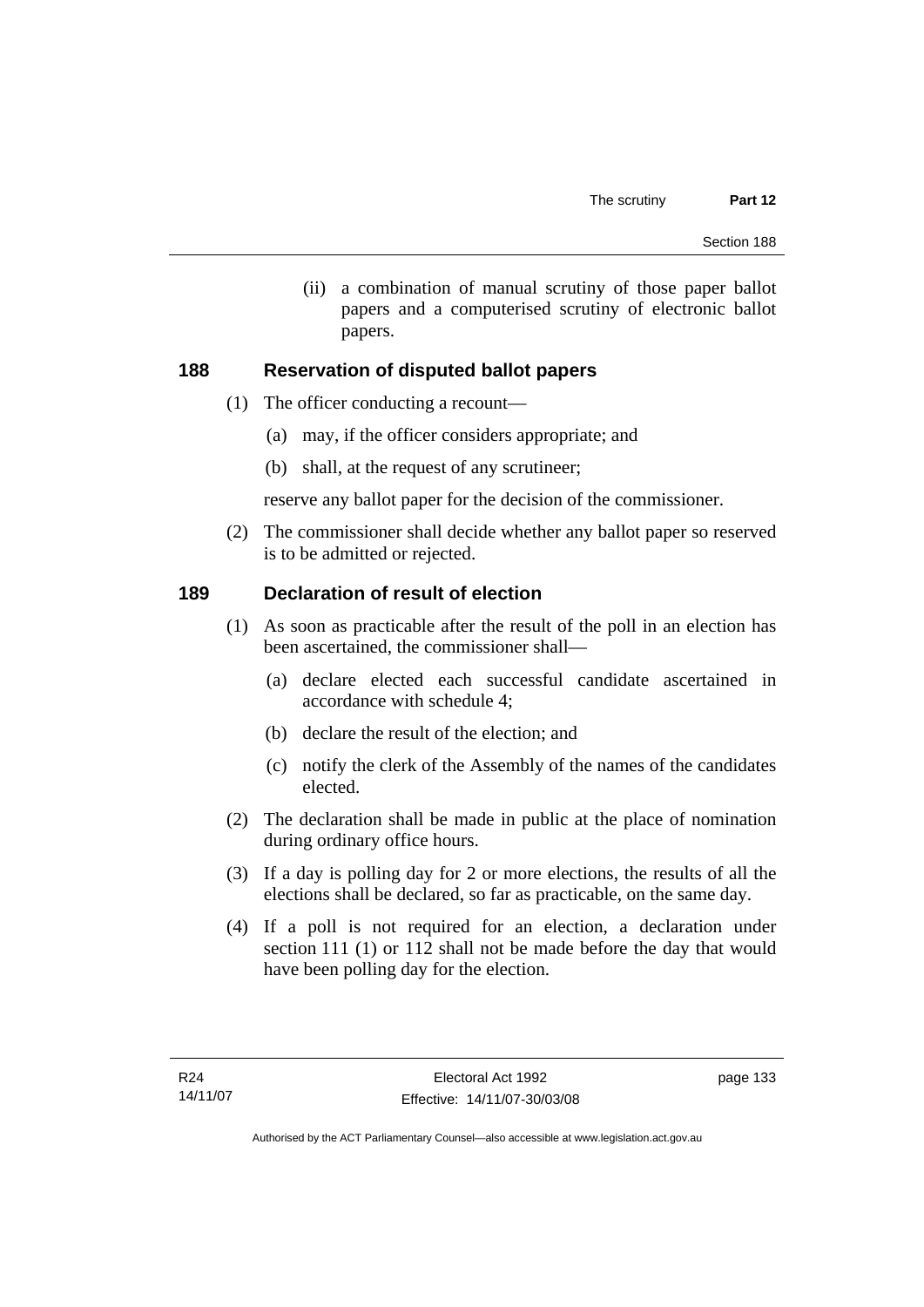#### **Part 13** Casual vacancies

Section 190

# **Part 13 Casual vacancies**

#### **190 Definitions for pt 13**

In this part:

*former MLA*, in relation to a casual vacancy, means the person who was elected to the seat in which the vacancy has occurred at the last election before the vacancy occurred.

*Speaker* includes—

- (a) if there is a vacancy in the office of Speaker—the Deputy Speaker; and
- (b) if there is a vacancy in the offices of Speaker and Deputy Speaker—the clerk of the Legislative Assembly.

#### **191 Notice of casual vacancy**

- $(1)$  If—
	- (a) the Speaker notifies the commissioner in writing that the seat of an MLA has become vacant otherwise than because of—
		- (i) the dissolution of the Assembly; or
		- (ii) the expiry of the term for which MLAs were elected at an election; or
		- (iii) the failure or partial failure of an election; and
	- (b) the commissioner is satisfied that it is practicable to fill the vacancy in accordance with section 194;

the commissioner shall publish a notice in a newspaper.

 (2) A notice published by the commissioner under subsection (1) shall—

R24 14/11/07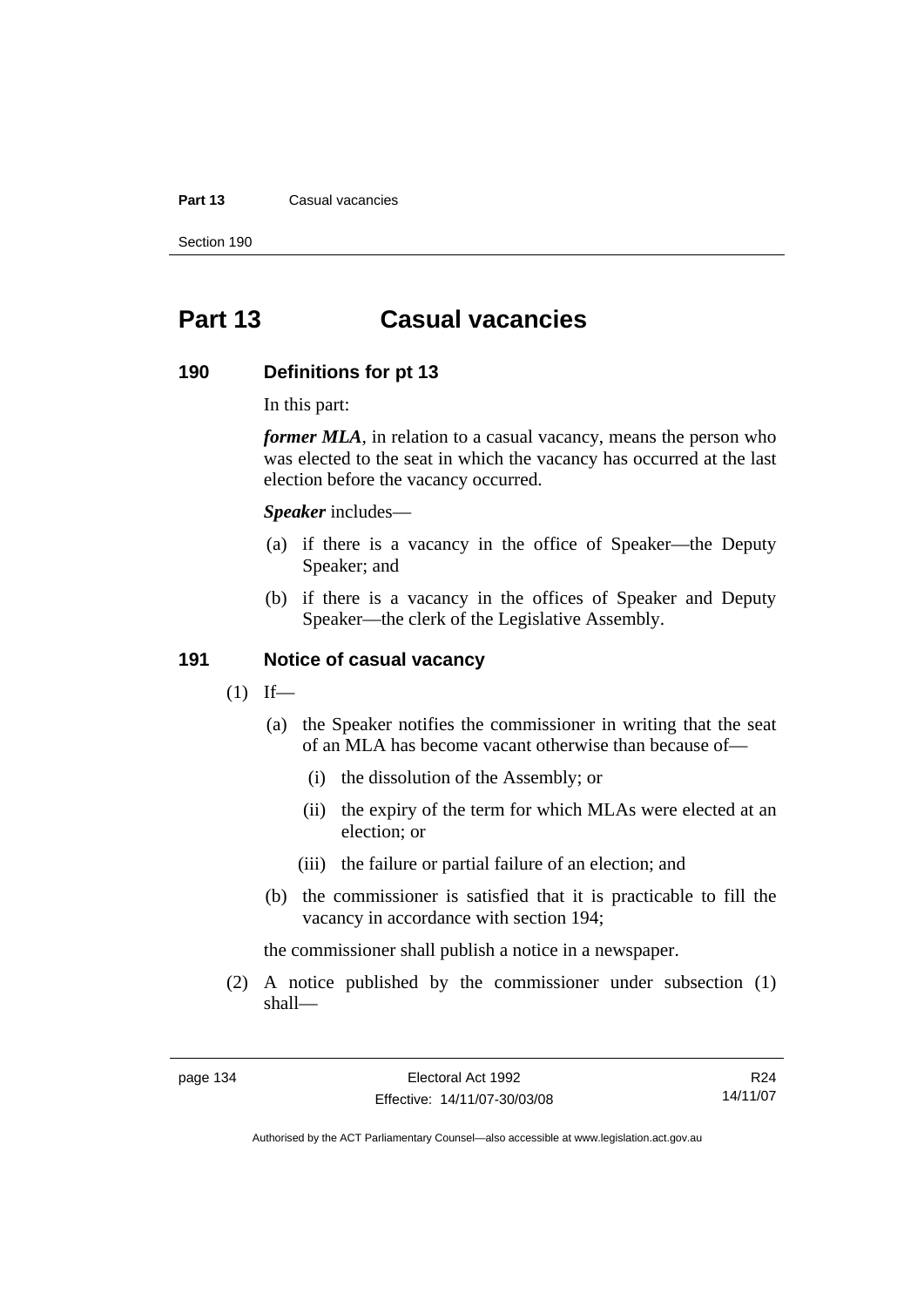- (a) contain a statement to the effect that—
	- (i) there is a casual vacancy in the Assembly; and
	- (ii) a person may apply to be a candidate in accordance with section 192; and
- (b) specify when, in accordance with section 192, applications close.
- (3) The commissioner shall, so far as practicable, give a copy of the notice to any person who, in the opinion of the commissioner, may be entitled to make an application under section 192 in relation to the vacancy.
- (4) If the commissioner is not satisfied that it is practicable to fill the vacancy in accordance with section 194, he or she shall inform the Speaker accordingly.

# **192 Candidates for casual vacancy**

- (1) A person may apply to be a candidate for a seat in relation to which a casual vacancy has occurred if—
	- (a) the person was a candidate in the last election for the electorate in which the vacancy has occurred; and
	- (b) the person was not elected; and
	- (c) he or she is an eligible person.
- (2) An application under subsection (1) shall—
	- (a) contain—
		- (i) a statement by the applicant that he or she consents to be an MLA if elected; and
		- (ii) a declaration by the applicant, made in the presence of an elector, that he or she is an eligible person; and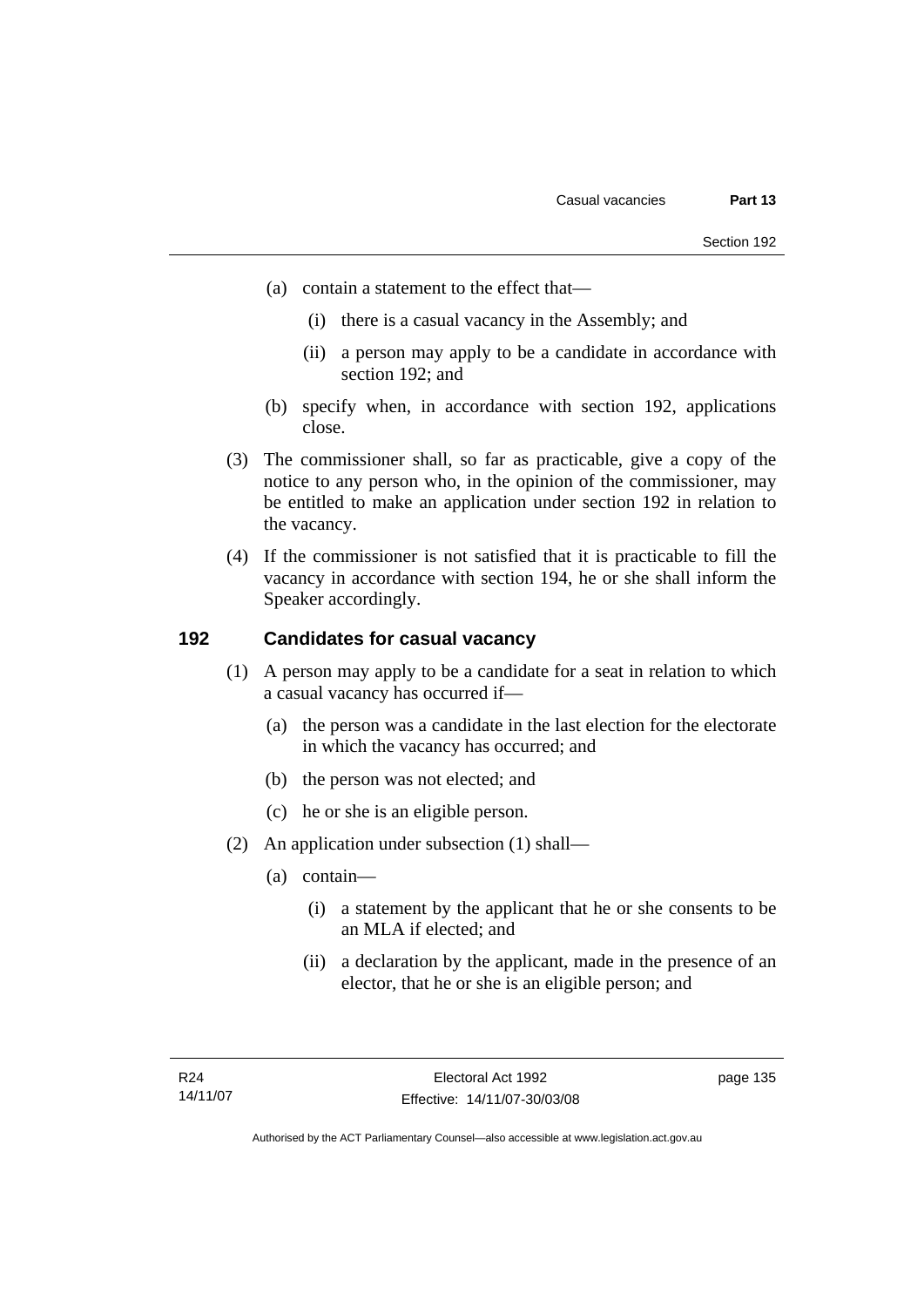#### **Part 13** Casual vacancies

Section 193

- (iii) the signature of the applicant and of the elector who witnessed the applicant's declaration; and
- (b) reach the commissioner before noon on the 10th day after the day on which notice of the vacancy was published in a newspaper in accordance with section 191 (1).
- *Note* If a form is approved under s 340A (Approved forms) for an application, the form must be used.
- (3) An applicant may withdraw his or her application by giving the commissioner written notice of withdrawal before applications close.
- (4) The commissioner shall reject a purported application that is not substantially in accordance with subsection (2) and give the person in relation to whom it was made written notice setting out the reasons for the rejection.
- (5) In this section:

*eligible person* means a person who—

- (a) is eligible to be an MLA; or
- (b) would, apart from section 103 (2) (b), be eligible to be an MLA.

#### **193 Publication of candidates' details**

- (1) If 1 or more persons have applied to be a candidate in accordance with section 192, the commissioner shall, as soon as practicable after the close of applications—
	- (a) publicly produce all the applications and declare each person who has duly applied to be a candidate; and
	- (b) arrange for a notice containing particulars relating to each candidate (other than any suppressed address) to be displayed at the office of the commissioner.

R24 14/11/07

Authorised by the ACT Parliamentary Counsel—also accessible at www.legislation.act.gov.au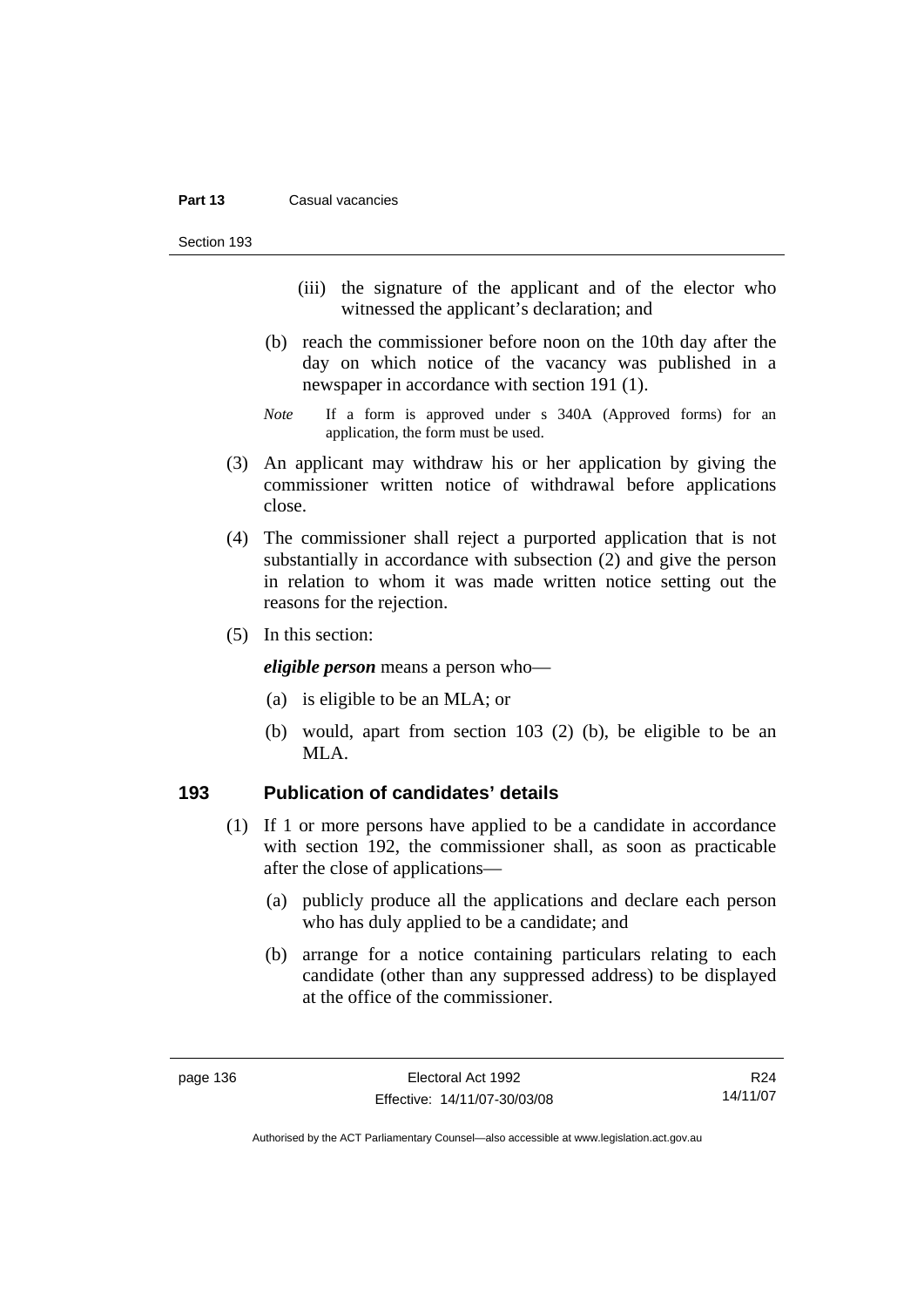(2) If there are no candidates in relation to a casual vacancy, the commissioner shall declare that there are no candidates and inform the Speaker accordingly.

#### **194 Determination of candidate to fill vacancy**

- (1) If there is only 1 candidate in relation to a casual vacancy, the commissioner shall declare the candidate elected.
- (2) If there is more than 1 candidate in relation to a casual vacancy, the commissioner shall, as soon as practicable after making a declaration under section 193 (1) (a)—
	- (a) fix a time and place for a recount of the ballot papers counted for the former MLA at the last election at which he or she was elected; and
	- (b) give each candidate written notice of the time and place so fixed; and
	- (c) conduct the recount in accordance with schedule 4, part 4.3.

*Note* For how documents may be given, see *Legislation Act 2001*, pt 19.5.

- (3) The commissioner shall declare elected the successful candidate ascertained in accordance with schedule 4, part 4.3.
- (4) This Act applies, so far as practicable, to a recount under subsection (2) as if it were a scrutiny under part 12.

#### **195 Assembly nominees**

- $(1)$  If—
	- (a) the commissioner informs the Speaker that a casual vacancy has not been filled for a reason specified in section 191 (4) or 193 (2); and
	- (b) the Speaker notifies the commissioner that the Assembly has chosen a person to hold the vacant office as an MLA for the rest of the term of the former MLA;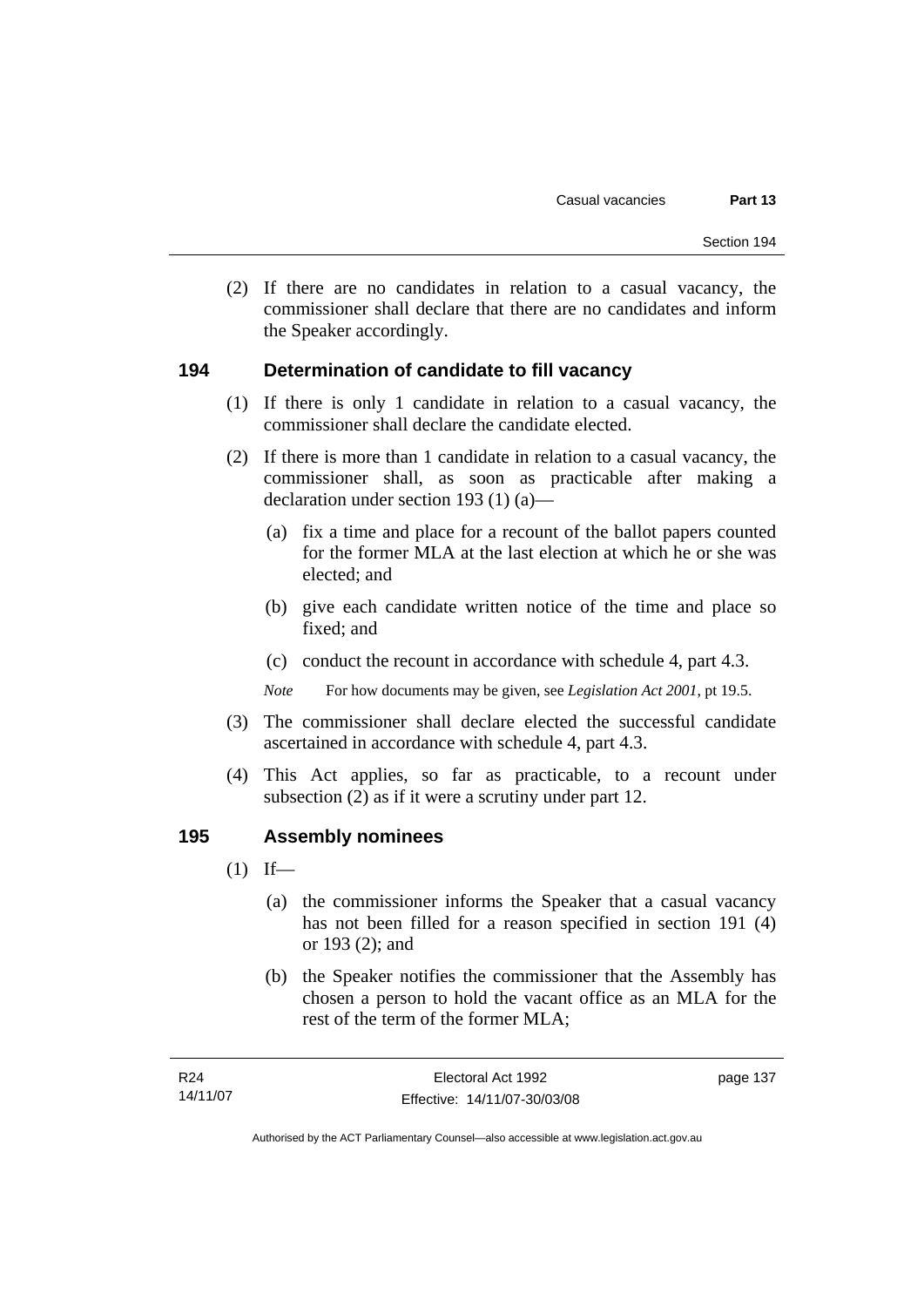#### **Part 13** Casual vacancies

#### Section 196

the commissioner shall declare elected the person chosen.

- (2) If the name of the former MLA appeared on the ballot paper for the last election as a party candidate, the person chosen to hold the vacant office shall be a member of the party who is nominated by the party.
- (3) If a person chosen in accordance with subsection (2) ceases to be a member of the party before the Assembly next meets after the declaration under subsection (1), the person shall be taken not to have been chosen.
- $(4)$  If—
	- (a) the name of the former MLA appeared on the ballot paper for the last election as a candidate other than a party candidate; or
	- (b) if subsection (2) would otherwise apply—there is no member of the relevant party available to be chosen;

the person chosen shall be a person who has not been a member of a registered party at any time during 12 months immediately before the time when the choice is made.

- (5) If a person chosen in accordance with subsection (4) becomes a member of a registered party before the Assembly next meets after the declaration under subsection (1), the person shall be taken not to have been chosen.
- (6) For subsection (3), a person shall not be taken to have ceased to be a member of a registered party merely because the party has ceased to exist or has been removed from the register of political parties.

## **196 Term of office of MLA declared elected under pt 13**

The term of office of an MLA declared elected under—

- (a) section 194 (1) or (3); or
- (b) section 195 (1);

R24 14/11/07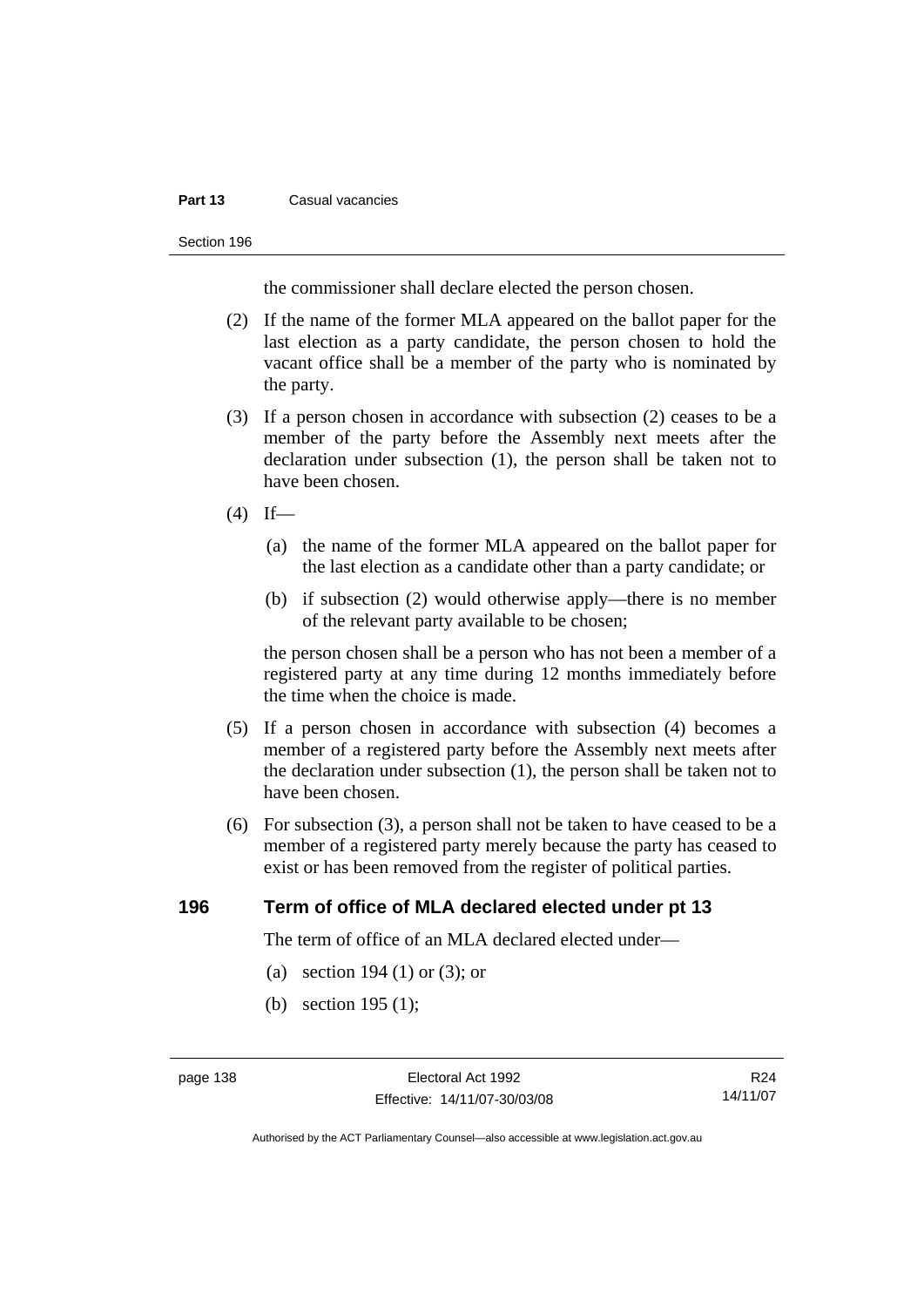begins at the end of the day when the election of the MLA is declared and, unless sooner ended by resignation or disqualification, or by dissolution of the Assembly, ends on the polling day for the next election.

## **197 Dissolution or pre-election period**

The commissioner shall not take any action, or any further action, under this part in relation to a casual vacancy after the Assembly is dissolved or a pre-election period begins in relation to the electorate in which the casual vacancy has occurred.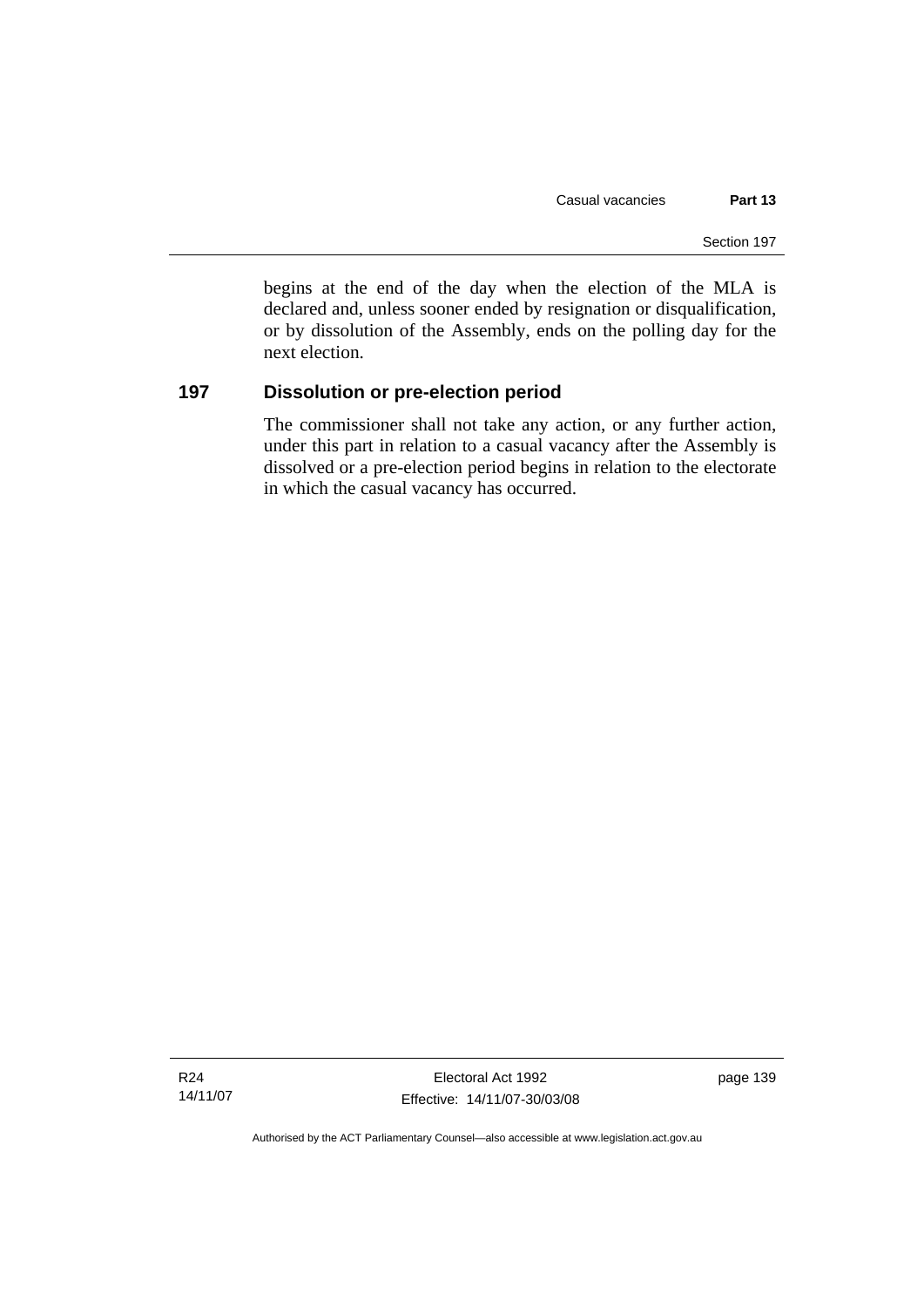# **Part 14 Election funding and financial disclosure**

# **Division 14.1 Preliminary**

#### **198 Definitions for pt 14**

In this part:

*amount* includes value.

*associated entity* means an entity that—

- (a) is controlled by 1 or more parties or MLAs; or
- (b) operates, completely or to a significant extent, for the benefit of 1 or more registered parties or MLAs.

*disclosure period*—see section 201.

*disposition of property* means any conveyance, transfer, assignment, settlement, delivery, payment or other alienation of property, and includes—

- (a) the allotment of shares in a company; and
- (b) the creation of a trust in property; and
- (c) the grant or creation of any lease, mortgage, charge, servitude, licence, power, partnership or interest in property; and
- (d) the release, discharge, surrender, forfeiture or abandonment (at law or in equity) of any debt, contract or thing in action or of any interest in property; and
- (e) the exercise by a person of a general power of appointment of property in favour of any other person; and

R24 14/11/07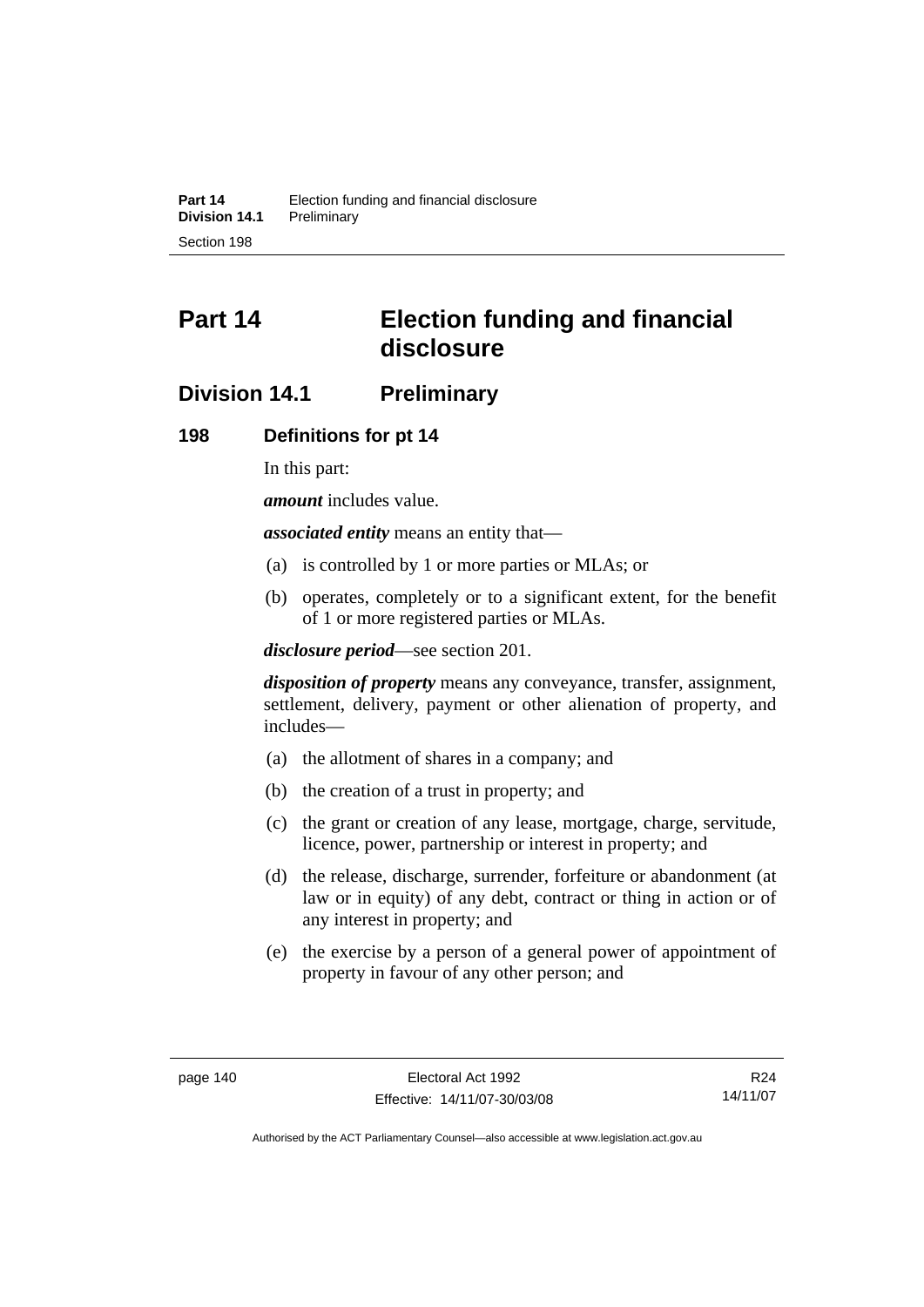(f) a transaction entered into by a person with intent to diminish (directly or indirectly) the value of the person's own property and to increase the value of the property of any other person.

*eligible vote*, in relation to an election, means a first preference recorded on a formal ballot paper in the election.

*entity* means—

- (a) an incorporated or unincorporated body; or
- (b) a trustee of a trust.

*financial controller*, in relation to an associated entity, means—

- (a) if the entity is a company—the secretary of the company; or
- (b) if the entity is the trustee of a trust—the trustee; or
- (c) in any other case—the person responsible for maintaining the financial records of the entity.

*gift* means a disposition of property made by a person to another person, being a disposition made without consideration in money or money's worth or with inadequate consideration, and includes the provision of a service (other than volunteer labour) for no consideration or for inadequate consideration, but does not include—

- (a) a disposition of property under a will; or
- (b) a payment under division 14.3; or
- (c) an annual subscription paid to a party by a person in relation to the person's membership of the party; or
- (d) for division 14.4 (Disclosure of donations) and in relation to a candidate—a gift made to or received by the candidate for the benefit of a party or non-party group of which the candidate is a member.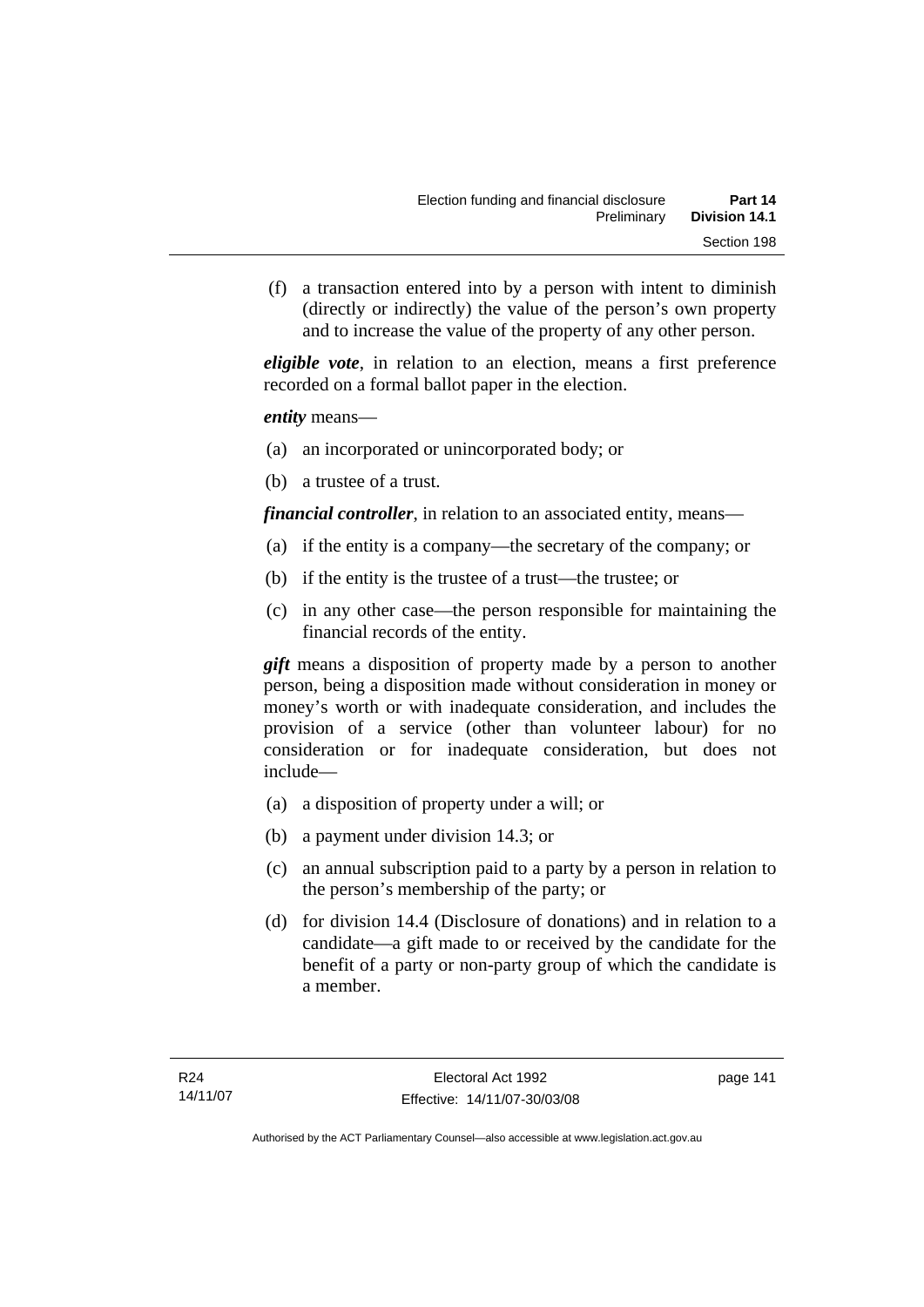*non-party group* means a group of non-party candidates whose names are grouped on a ballot paper under section 115 (2).

*party* means a registered party.

*property* includes money.

*register* means—

- (a) in relation to a reporting agent appointed by a party or MLA the register of party and MLA reporting agents kept under section 205 (1); or
- (b) in relation to a reporting agent appointed by a candidate—the register of candidate reporting agents kept under section 205 (2).

*registered industrial organisation* means an organisation registered under the *Workplace Relations Act 1996* (Cwlth) or under a law of a State or another Territory providing for the registration of industrial organisations.

*reporting agent*, for a party, MLA or candidate, means—

- (a) a person appointed by the party, MLA or candidate under section 203 (Appointed agents) and whose registration under section 205 (Registers of reporting agents) has not been cancelled; or
- (b) the person taken to be the reporting agent for the party, MLA or candidate under section 204 (Non-appointed agents).

#### **198A Reference to things done by party etc**

In this part, a reference to something done by or with the authority of a party is, if the party is not a corporation, a reference to things being done by or with the authority of members of the party on behalf of the party.

R24 14/11/07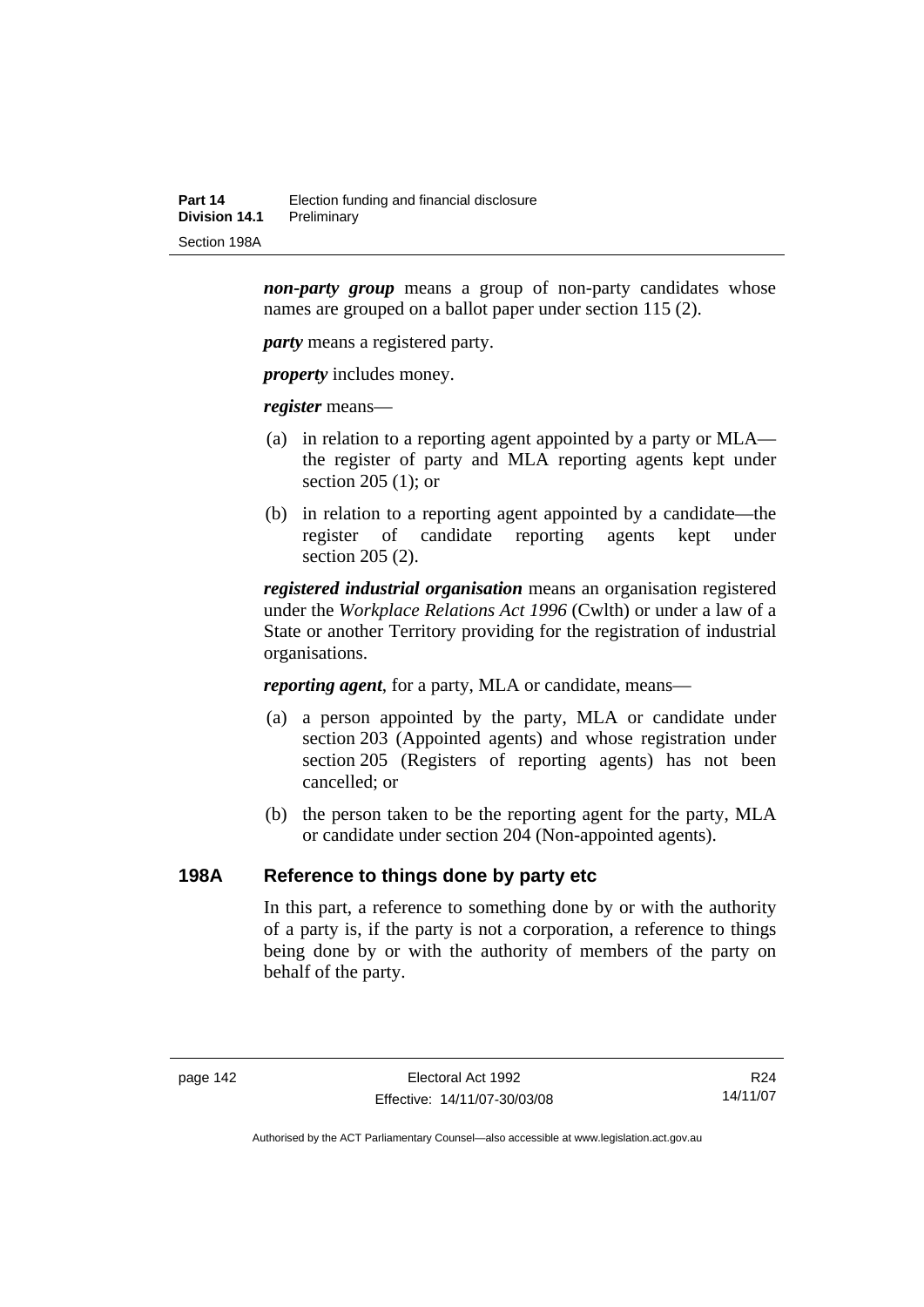## **198B Candidate remains candidate after election**

For this part, a candidate is taken to remain a candidate for 30 days after the election in which the person was a candidate.

#### **199 Related bodies corporate**

- (1) For this part, bodies corporate that are related shall be taken to be the same person.
- (2) In subsection (1):

*related*, in relation to 2 bodies corporate, means that one body corporate is—

- (a) a holding company; or
- (b) a subsidiary; or
- (c) a subsidiary of a holding company;

of the other body corporate.

## **200 Activities of campaign committees**

- (1) For division 14.4 (Disclosure of donations), division 14.5 (Disclosure of electoral expenditure) and division 14.6 (Annual returns), gifts received, expenditure incurred, and amounts received, paid or owed, by or on behalf of the campaign committee of a party candidate are taken to be incurred, paid or owed by the party.
- (2) In subsection (1):

*campaign committee* means a body of persons appointed, or engaged, to form a committee to assist the campaign of a candidate.

#### **201 Disclosure periods**

 (1) For this part, the *disclosure period* in relation to an election is the period beginning on the disclosure day and ending at the end of the 30th day after polling day.

page 143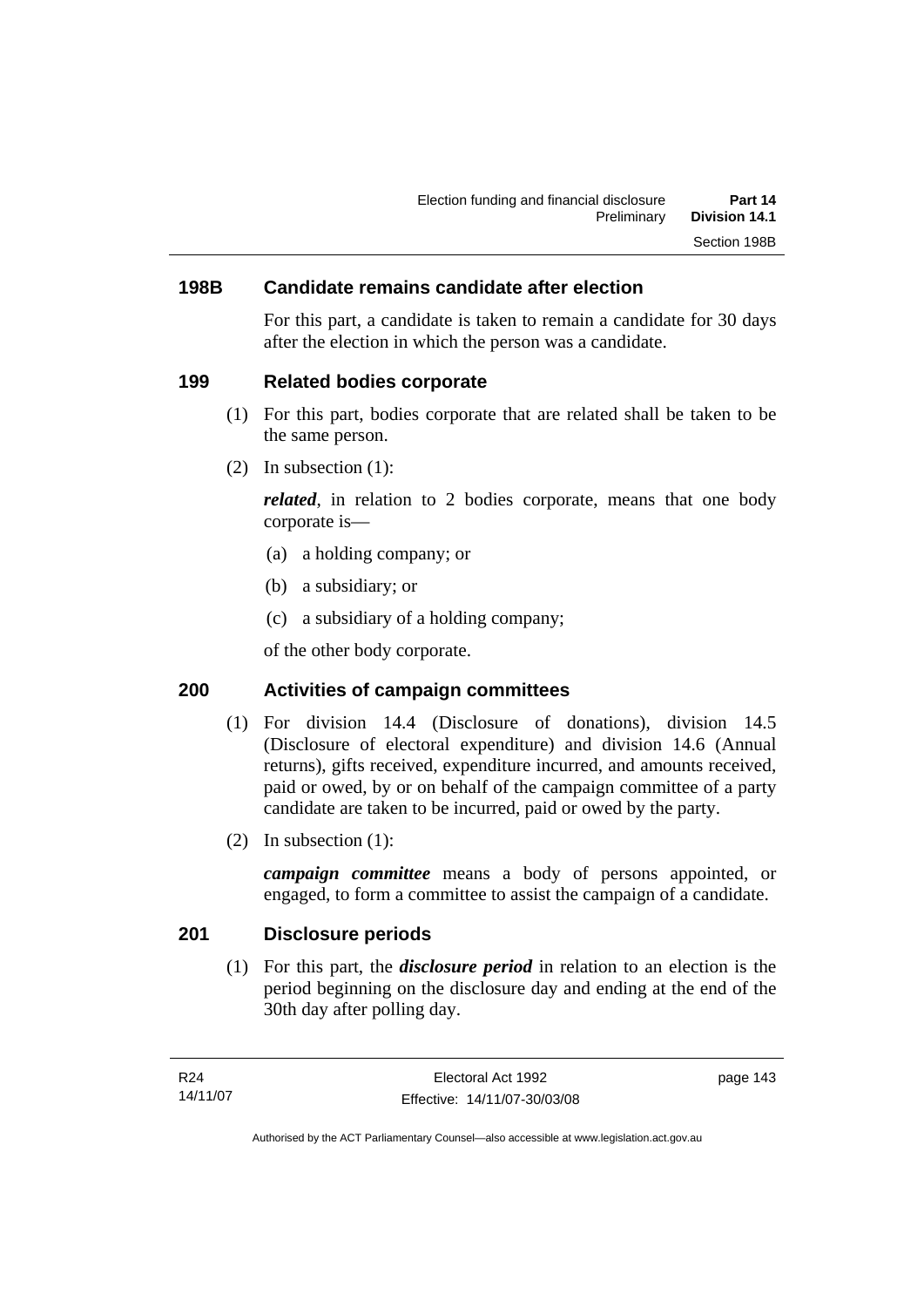(2) In subsection (1):

*disclosure day*, in relation to an election, means—

- (a) for a candidate who was a candidate in an election the polling day for which was within 5 years before polling day for the firstmentioned election—the 31st day after polling day for the last election before the firstmentioned election; or
- (b) for a candidate to whom paragraph (a) does not apply—
	- (i) if the candidate won party preselection, or endorsement, for the election—the day when preselection, or endorsement, was won; or
	- (ii) in any other case—the earlier of the following days:
		- (A) the day when the person publicly announced that he or she would be a candidate in the election; or
		- (B) the day when the person was nominated in accordance with section 105; or
- (c) for a person to whom, or body to which, section 220 or 221 applies—the 31st day after polling day for the last previous election; or
- (d) for a non-party group that contested the previous general election—the 31st day after polling day for that election; or
- (e) for a non-party group to which paragraph (d) does not apply the earlier of the following days:
	- (i) the day when the group publicly announced that it would contest the election;
	- (ii) the day when the candidates comprising the group requested that their names be grouped on the ballot paper in accordance with section 115.

R24 14/11/07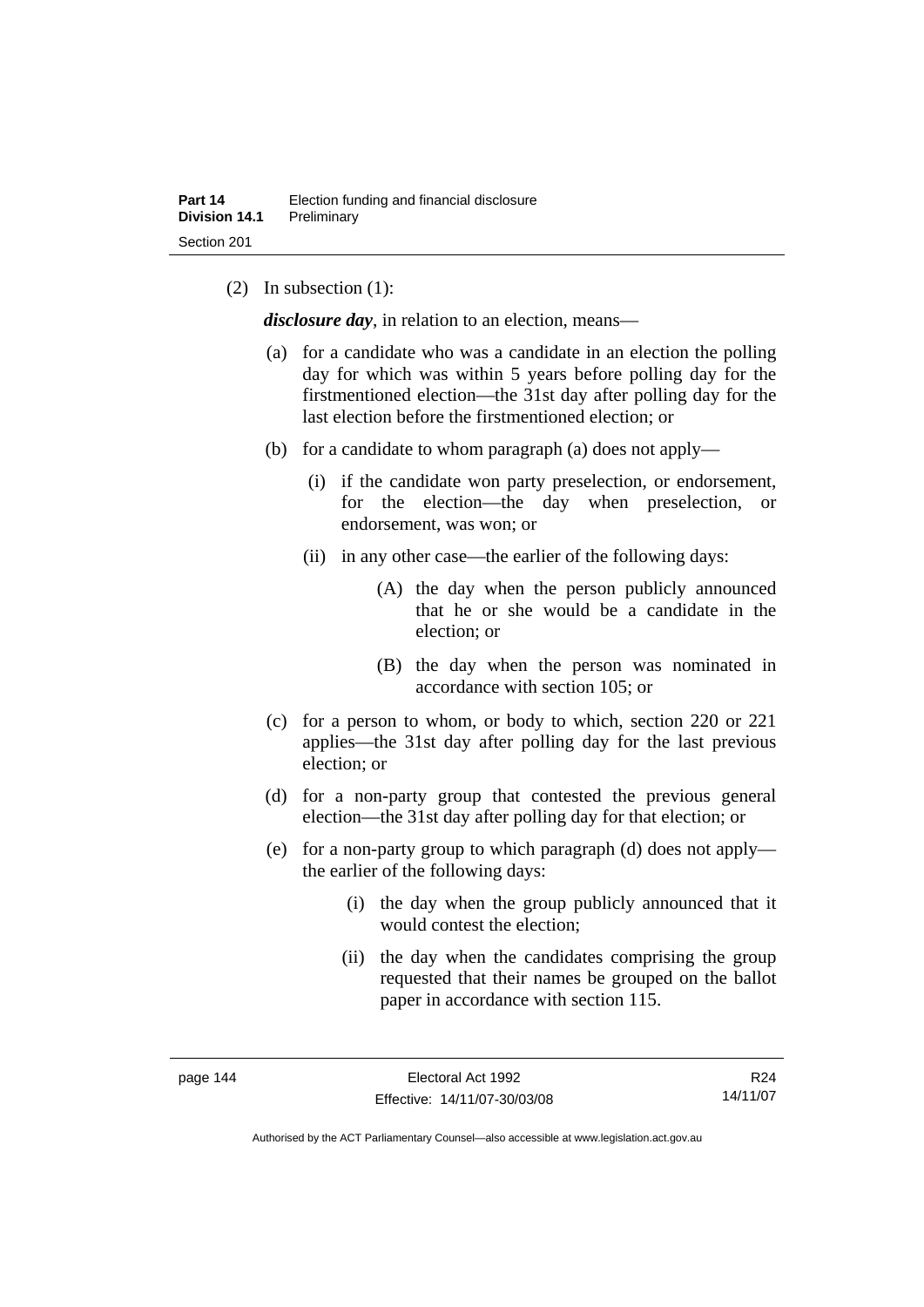#### **202 Gifts—determination of amounts**

For this part, the regulations may prescribe principles for determining the amount of a gift that consists of, or includes, a disposition of property other than money.

# **Division 14.2 Reporting agents**

#### **203 Appointed agents**

- (1) A party, non-party group, MLA or candidate may appoint a reporting agent.
- (2) The appointment of a reporting agent under subsection (1) has no effect unless—
	- (a) the person appointed is an adult; and
	- (b) written notice of the appointment is given to the commissioner—
		- (i) if the appointment is made by a party—by the secretary of the party; or
		- (ii) if the appointment is made by a non-party group—by a member of the group; or
		- (iii) in any other case—by the MLA or candidate making the appointment; and
	- (c) the name, address and date of birth of the person appointed are set out in the notice; and
	- (d) the person appointed has consented in writing to the appointment.
	- *Note* For how documents may be given, see *Legislation Act 2001*, pt 19.5.
- (3) If a party ceases to be registered under part 7 (Registration of political parties) and, immediately before it ceased to be registered, a person was its reporting agent under subsection (1), the person is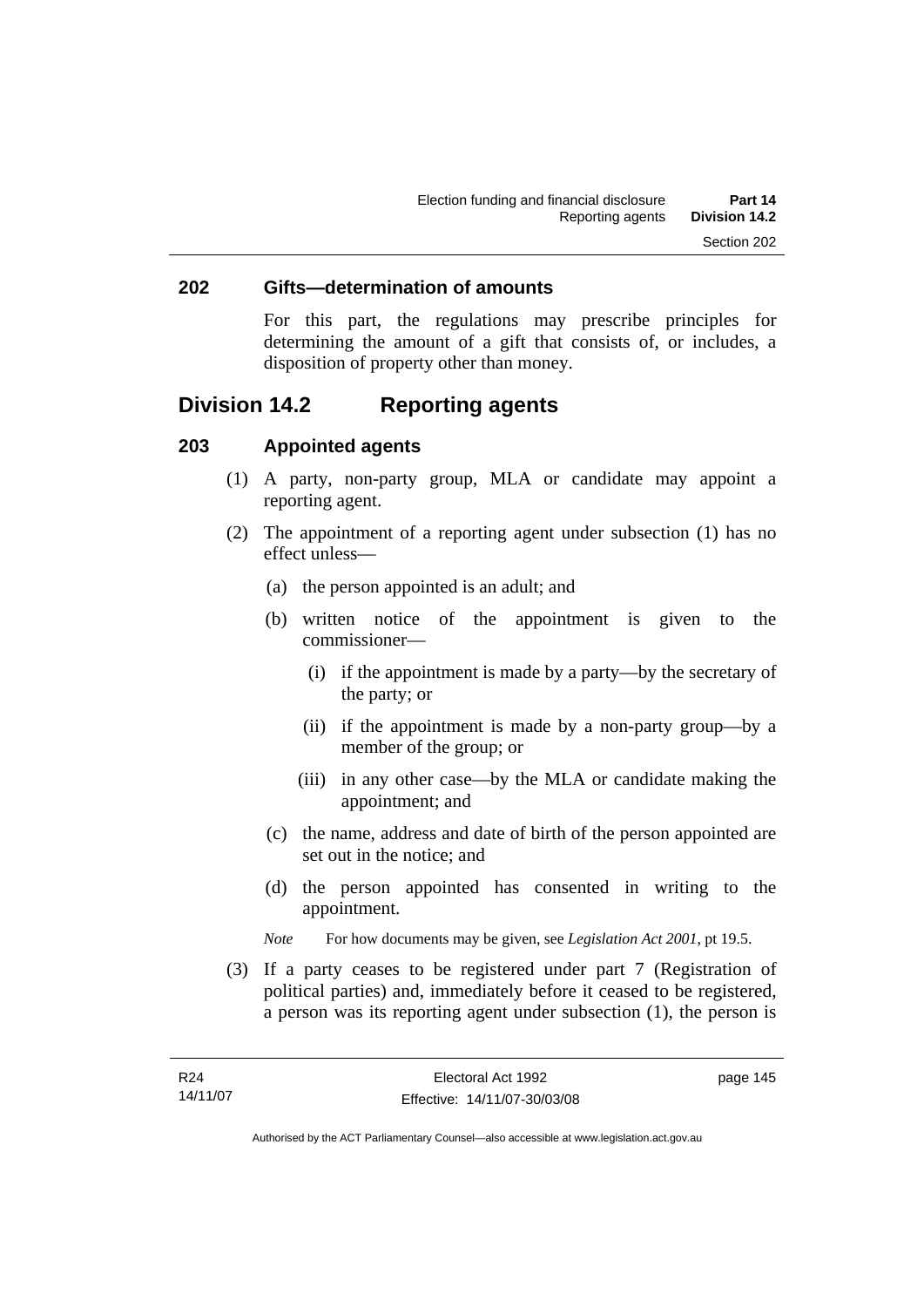taken to continue to be its reporting agent as if it had continued to be registered.

 (4) A person taken to be a reporting agent in accordance with subsection (3) or section 204 (2) is taken to continue in the position until the person resigns from the position with the commissioner's consent.

#### **204 Non-appointed agents**

- (1) If there is no appointment in force under section 203 (Appointed agents) in relation to a party, the registered officer of the party is taken to be its reporting agent.
- (2) If a party ceases to be registered under part 7 (Registration of political parties) and no-one is taken under section 203 (3) to be its reporting agent, the person who was its registered officer immediately before it ceased to be registered is taken to be its reporting agent as if it had continued to be registered.
- (3) If there is no appointment in force under section 203 in relation to a non-party group, each member of the group shall be taken to be a reporting agent for the group.
- (4) If there is no appointment under section 203 in force in relation to an MLA, the MLA shall be taken to be his or her own reporting agent.
- (5) If there is no appointment under section 203 in force in relation to a candidate, the candidate shall be taken to be his or her own reporting agent.

#### **205 Registers of reporting agents**

- (1) The commissioner must keep a register called the register of party and MLA agents.
- (2) The commissioner shall keep a register called the register of nonparty group and candidate reporting agents.

R24 14/11/07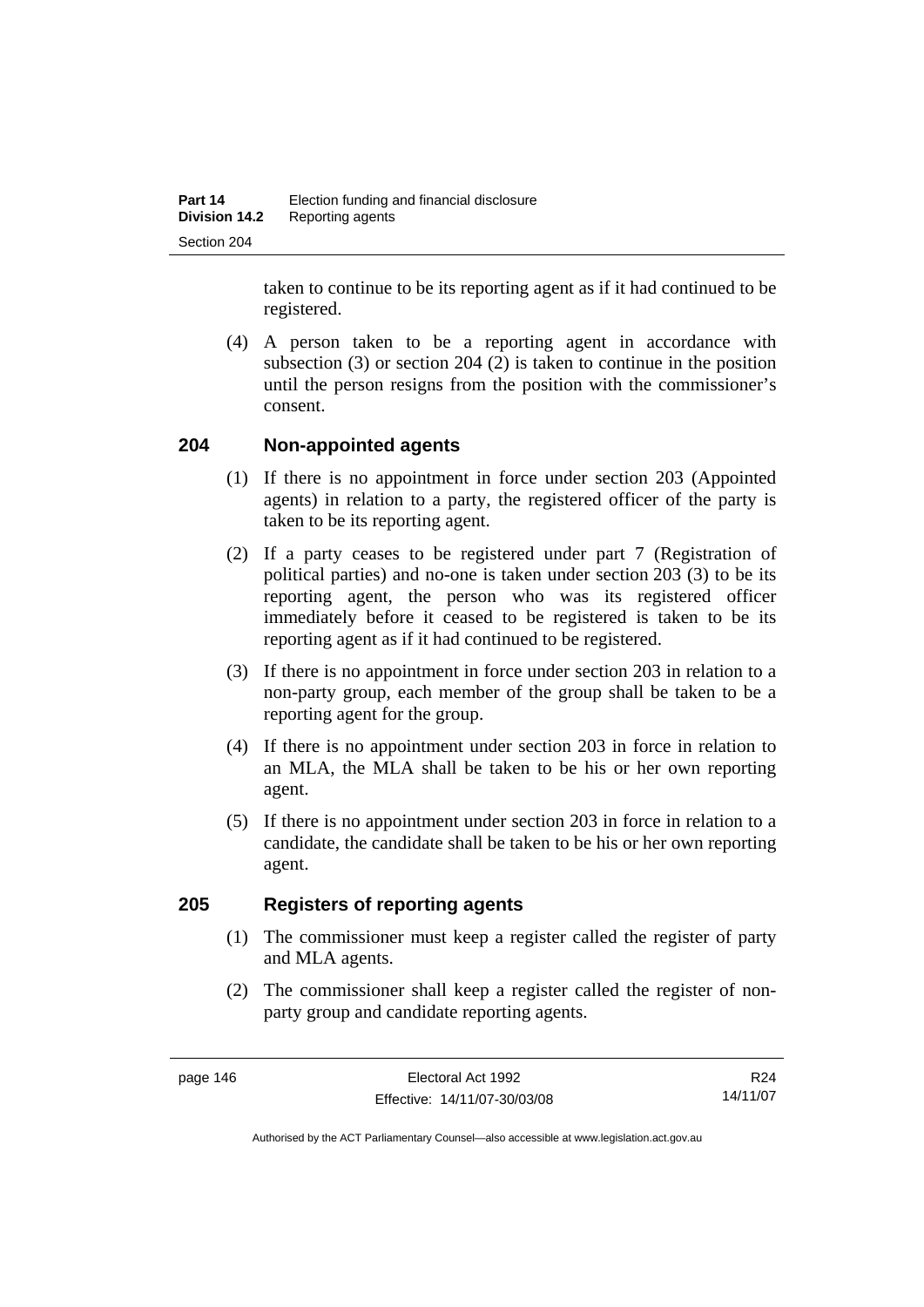- (3) The commissioner shall register the name and address of each reporting agent appointed in accordance with section 203 in the appropriate register.
- (4) The commissioner shall cancel the registration of a reporting agent if—
	- (a) the person gives the commissioner written notice that he or she has resigned the appointment; or
	- (b) the MLA, candidate or secretary of the party that appointed the person gives the commissioner written notice that the person has ceased to be the reporting agent; or
	- (c) it comes to the commissioner's notice that the person can no longer exercise the functions of a reporting agent.
- (5) If a registered reporting agent dies, the MLA, candidate or secretary of the party, that appointed the agent must give the commissioner written notice within 28 days after the day of the death.

# **Division 14.3 Election funding**

# **206 Who eligible votes are cast for**

For this division—

- (a) an eligible vote cast for a party candidate is taken to be cast for the party and not for the candidate; and
- (b) an eligible vote cast for a member of a non-party group is taken to be cast for the group and not for the member.

# **207 Entitlement to funds**

(1) In this section:

*index number*, in relation to a quarter, means the all groups consumer price index number, being the weighted average of the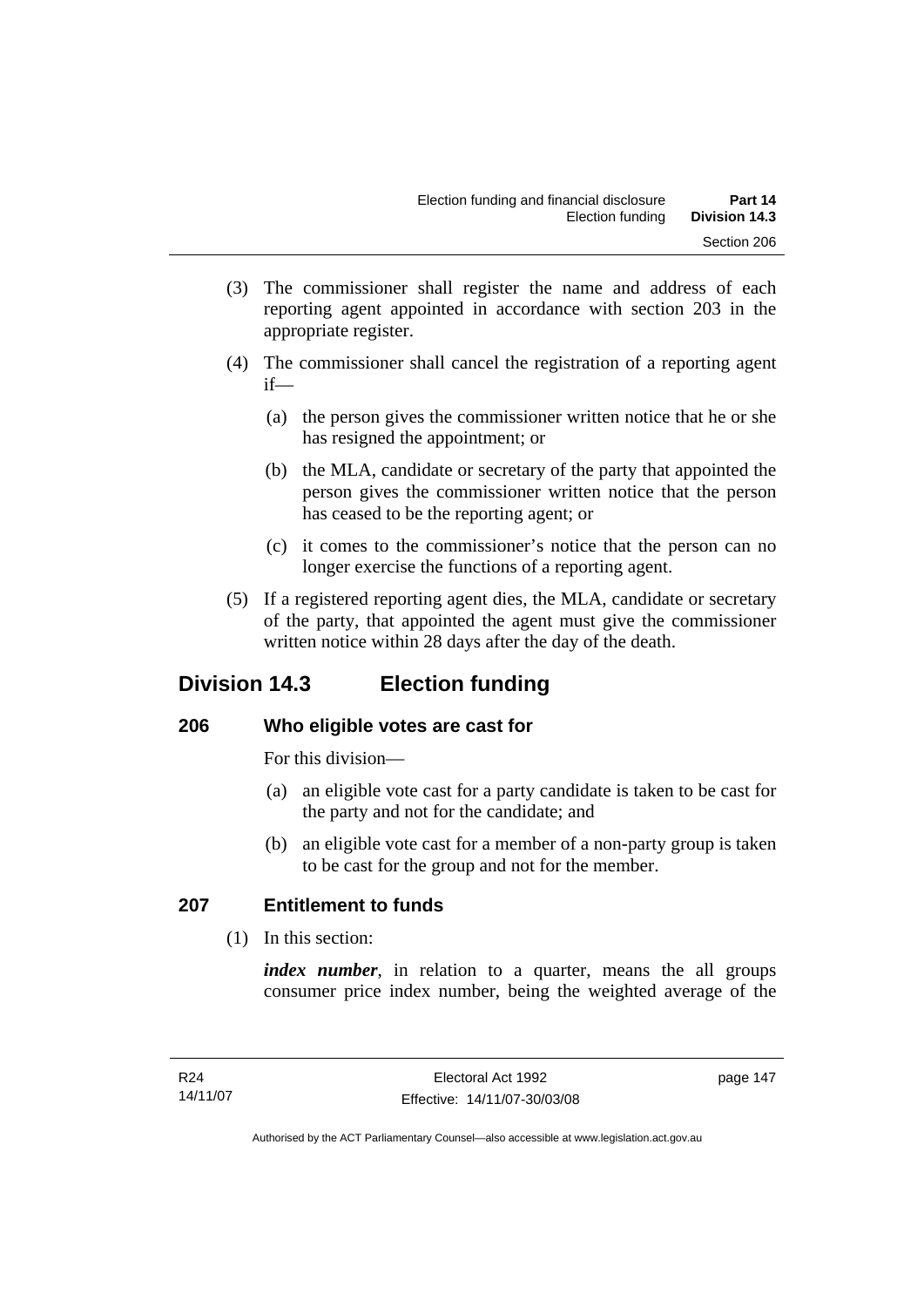8 capital cities, published by the Australian statistician in relation to that quarter.

*relevant period* means the period of 6 months beginning on 1 January 1994 and each subsequent period of 6 months.

- (2) The prescribed amount is payable for each eligible vote cast for a party, non-party group or candidate in an election.
- (3) The prescribed amount is—
	- (a) if polling day occurred during the relevant period beginning 1 January 1994—100 cents;
	- (b) if polling day occurred during a subsequent relevant period beginning on 1 January—an amount calculated as follows:

$$
\frac{\text{INS}}{\text{INM}} \times P
$$

where:

*INS* means the index number for the last previous September quarter.

*INM* means the index number for the last previous March quarter.

*P* means the prescribed amount in relation to the last previous relevant period; or

 (c) in relation to a subsequent relevant period beginning on 1 July—an amount calculated as follows:

$$
\frac{INM}{INS} \ x \ P
$$

where:

*INM* means the index number for the last previous March quarter.

page 148 Electoral Act 1992 Effective: 14/11/07-30/03/08

R24 14/11/07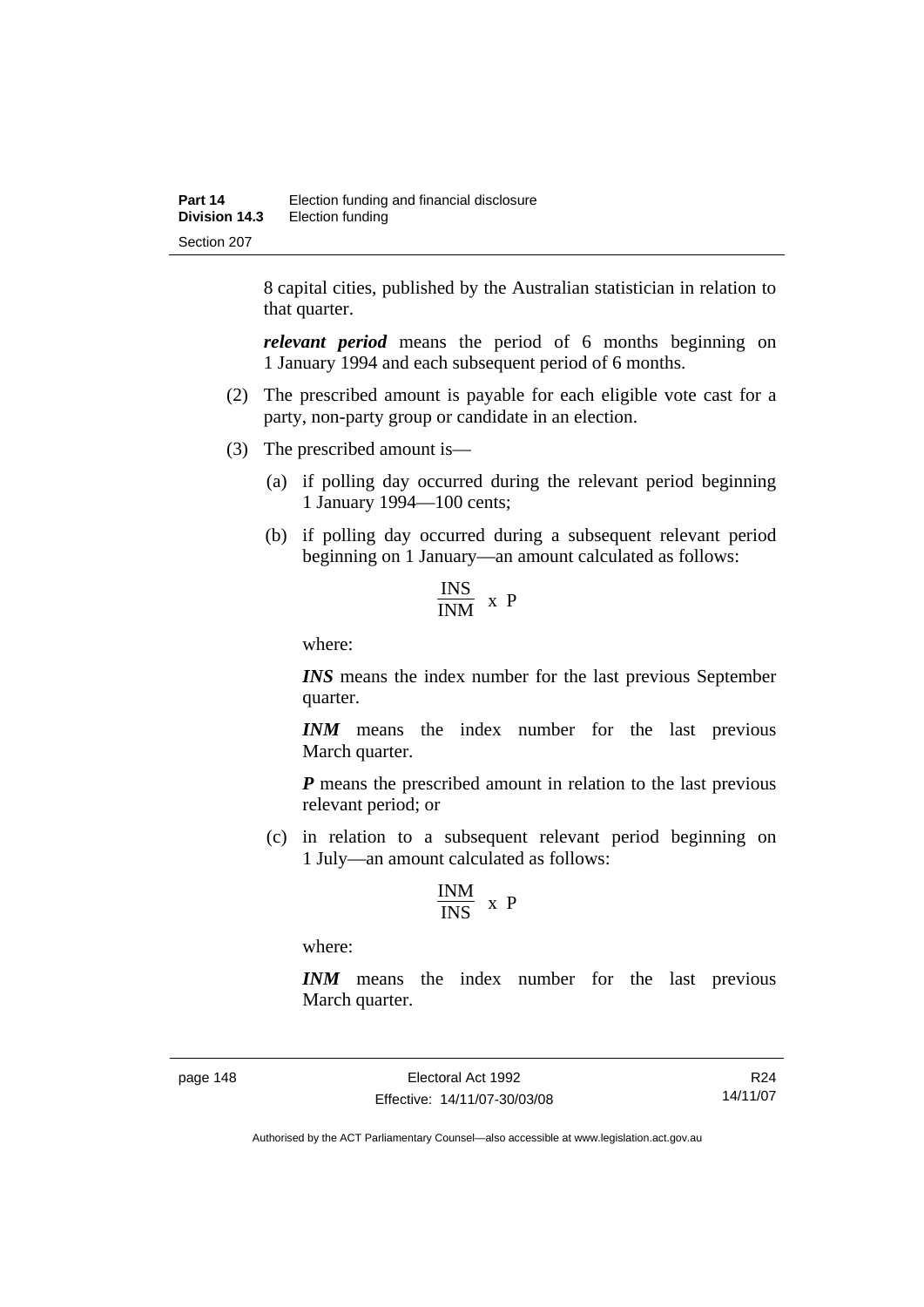*INS* means the index number for the last previous September quarter.

*P* means the prescribed amount in relation to the last previous relevant period.

- (4) An amount prescribed, or fraction used to calculate the amount, under subsection  $(3)$  (b) or  $(c)$ —
	- (a) if the amount or fraction, if calculated to 4 decimal points, would end with a number greater than 4—shall be calculated to 3 decimal places and increased by 0.001; or
	- (b) in any other case—shall be calculated to 3 decimal places.
- (5) Subject to subsection (6), if the Australian statistician publishes an index number in relation to a quarter in substitution for an index number previously published in relation to that quarter, the publication of the later index number shall be disregarded for this section.
- (6) If the Australian statistician changes the reference base for the consumer price index, then, in applying this section after the change, regard shall be had only to index numbers published in terms of the new reference base.

# **208 Threshold**

- (1) A payment under this division may only be made for the votes cast for a candidate in an election if the number of eligible votes cast in the candidate's favour is at least 4% of the number of eligible votes cast in the election by the electors of the electorate for which the candidate was nominated.
- (2) A payment under this division may only be made for the votes cast for a party in an election by the electors of an electorate if the number of eligible votes cast in the party's favour is at least 4% of the number of eligible votes cast by those electors in that election.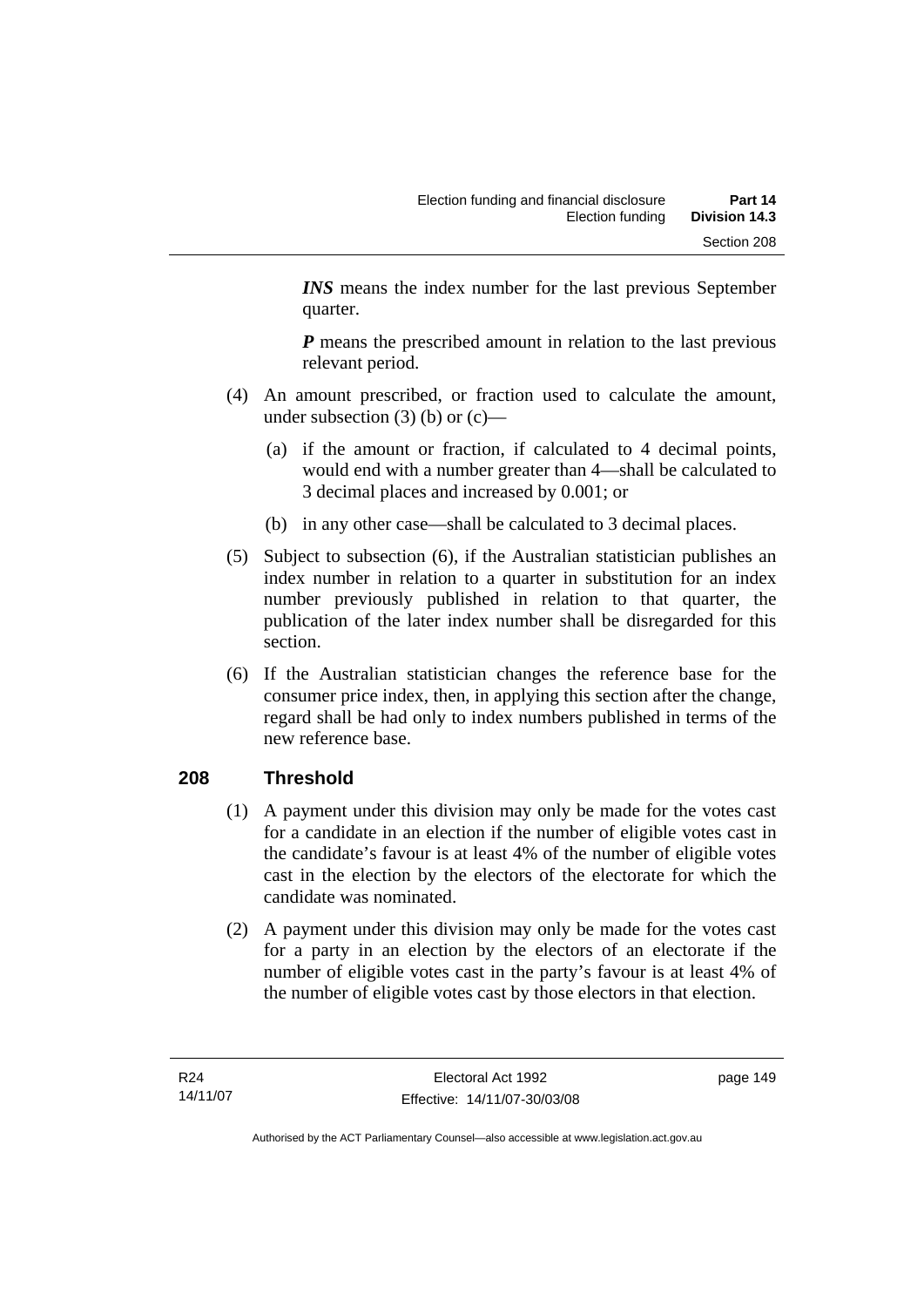## **212 Making of payments**

- (1) If an amount is payable under this division for votes cast in an election for 1 or more candidates endorsed by a party, the commissioner must make the payment to the registered officer of the party.
- (2) If an amount is payable under this division in relation to votes cast for 1 or more candidates who are members of a non-party group, the commissioner shall—
	- (a) if the members of the group have, by written notice given to the commissioner, appointed a person to receive payments under this division on behalf of the group—pay the amount to the person so appointed; or
	- (b) in any other case—pay the amount to the members of the group proportionately according to the number of eligible votes cast for each member.
- (3) If an amount is payable under this division for votes cast in an election for a candidate who was not endorsed by a party for the election and was not a member of a non-party group, the commissioner must make the payment to the candidate.
- (4) If a payment is made under this section and the recipient is not entitled to receive the whole or a part of the amount paid, the amount or the part of the amount may be recovered by the Territory as a debt due.

#### **214 Death of candidate**

- (1) If a candidate for whom eligible votes were cast in an election dies, a payment under this division in relation to the eligible votes cast for the candidate may be made despite the death of the candidate.
- (2) If a candidate referred to in subsection (1) was not—
	- (a) endorsed by a party for the election; or

R24 14/11/07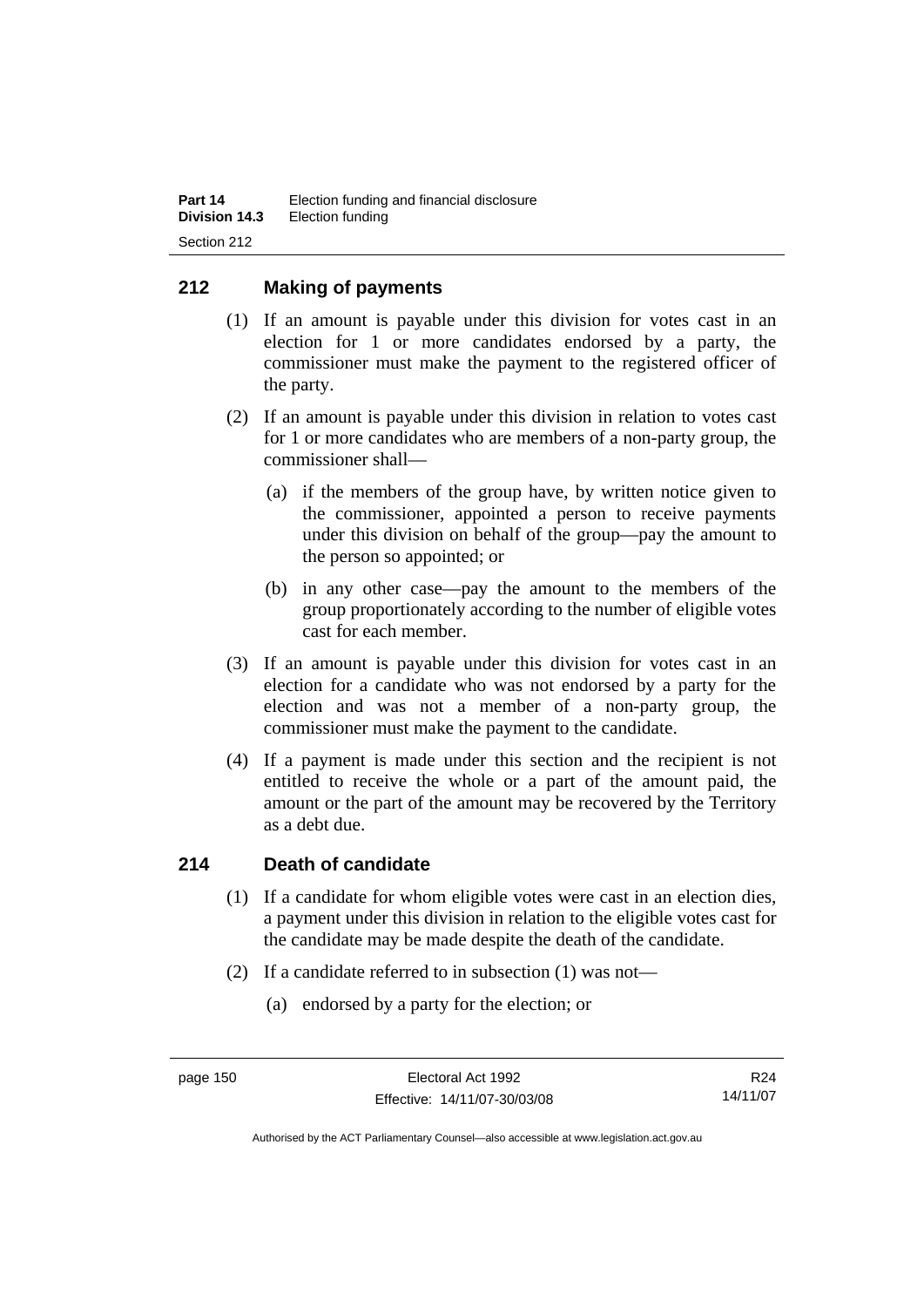(b) a member of a non-party group in relation to which an appointment under section 212 (2) (a) was in effect at the time of his or her death;

the payment may be made to the legal personal representative of the deceased candidate.

## **215 Application voluntary**

Nothing in this division shall be taken to require a person to accept payment of an amount payable under section 207.

# **Division 14.4 Disclosure of donations**

## **216 Meaning of** *defined details* **for div 14.4**

In this division:

*defined details*, in relation to a gift, means—

- (a) for a gift made on behalf of the members of an unincorporated association, other than a registered industrial organisation—
	- (i) the name of the association; and
	- (ii) the names and addresses of the members of the executive committee (however described) of the association;
- (b) for a gift from a trust fund or the funds of a foundation—
	- (i) the names and addresses of the trustees of the fund or foundation; and
	- (ii) the name, title or description of the trust fund or foundation; or
- (c) in any other case—the name and address of the person or organisation that made the gift.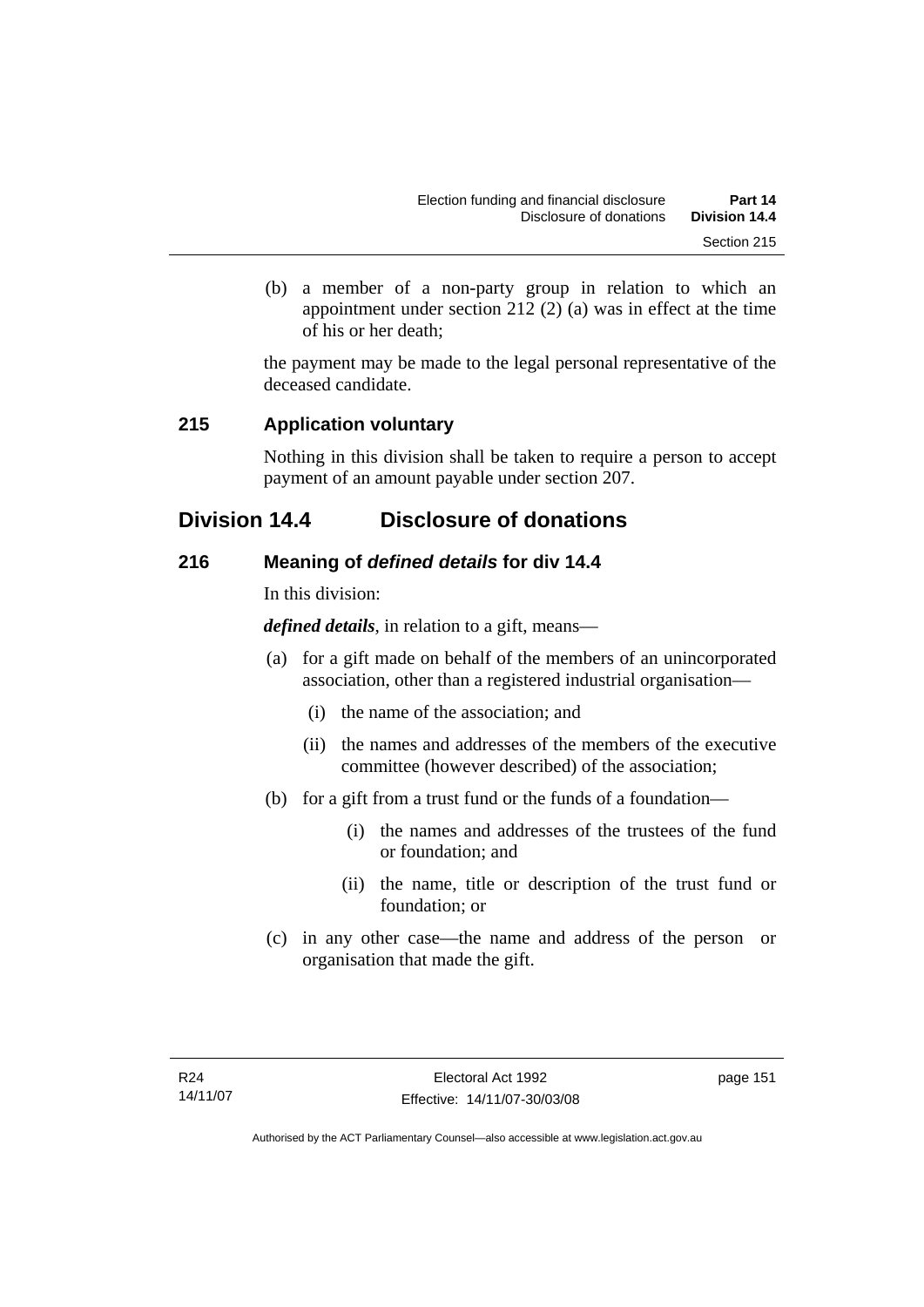# **217 Disclosure of gifts**

- (1) The reporting agent of a candidate shall, within 15 weeks after the polling day in the election, give the commissioner a return.
	- *Note 1* If a form is approved under s 340A (Approved forms) for a return, the form must be used.
	- *Note 2* For how a return may be given, see *Legislation Act 2001*, pt 19.5.
- (2) A return shall specify the following matters in relation to the disclosure period for the election:
	- (a) the total amount of any gifts received by the candidate;
	- (b) the number of persons who made gifts to the candidate;
	- (c) the date each gift was received;
	- (d) the amount of each gift received;
	- (e) the defined details of each gift received.
- (3) However, the reporting agent is not required to state the matters mentioned in subsection (2) (c) to (e) for a gift by a person if the amount of the gift and the total of all other gifts made to the candidate by the person is less than \$1 500.
- (4) A reference in this section to a gift is a reference to a gift other than a gift made in a private capacity to a candidate for his or her personal use that the candidate has not used, and will not use, solely or substantially for a purpose related to an election.

# **218 Disclosure of gifts—non-party groups**

- (1) A reporting agent of a non-party group shall, within 15 weeks after the polling day in the election, give the commissioner a return.
	- *Note 1* If a form is approved under s 340A (Approved forms) for a return, the form must be used.
	- *Note 2* For how a return may be given, see *Legislation Act 2001*, pt 19.5.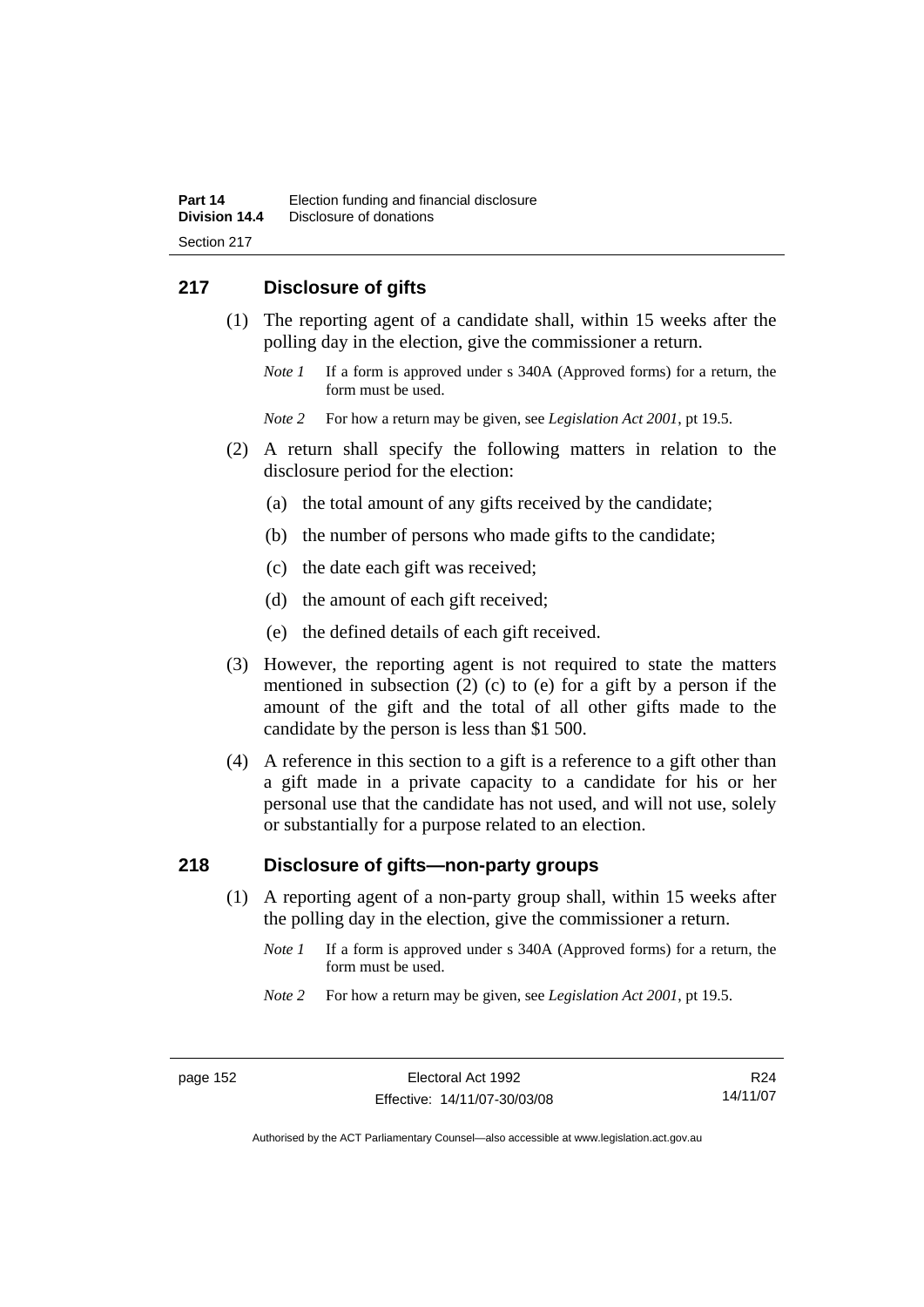- (2) A return shall specify the following matters in relation to the disclosure period for the election:
	- (a) the total amount of any gifts received by the group;
	- (b) the number of persons who made gifts to the group;
	- (c) the date each gift was received;
	- (d) the amount of each gift received;
	- (e) the defined details of each gift received.
- (3) However, the reporting agent is not required to specify the information mentioned in subsection (2) (c) to (e) for a gift by a person if the amount of the gift and sum of all other gifts made to the non-party group by the person is less than \$200.

## **218A Certain loans not to be received**

- (1) A party, non-party group, MLA, candidate or associated entity (the *receiver*) must not receive a loan of \$1 500 or more from a person or entity (the *giver*) that is not a financial institution, unless the receiver complies with this section.
- (2) The receiver of the loan must immediately make a record of the following:
	- (a) the terms of the loan;
	- (b) if the giver is a registered industrial organisation—
		- (i) the name of the organisation; and
		- (ii) the names and addresses of the members of the executive committee (however described) of the organisation;
	- (c) if the giver is an unincorporated body—
		- (i) the name of the body; and
		- (ii) the names and addresses of the members of the executive committee (however described) of the body;

| R24      | Electoral Act 1992           | page 153 |
|----------|------------------------------|----------|
| 14/11/07 | Effective: 14/11/07-30/03/08 |          |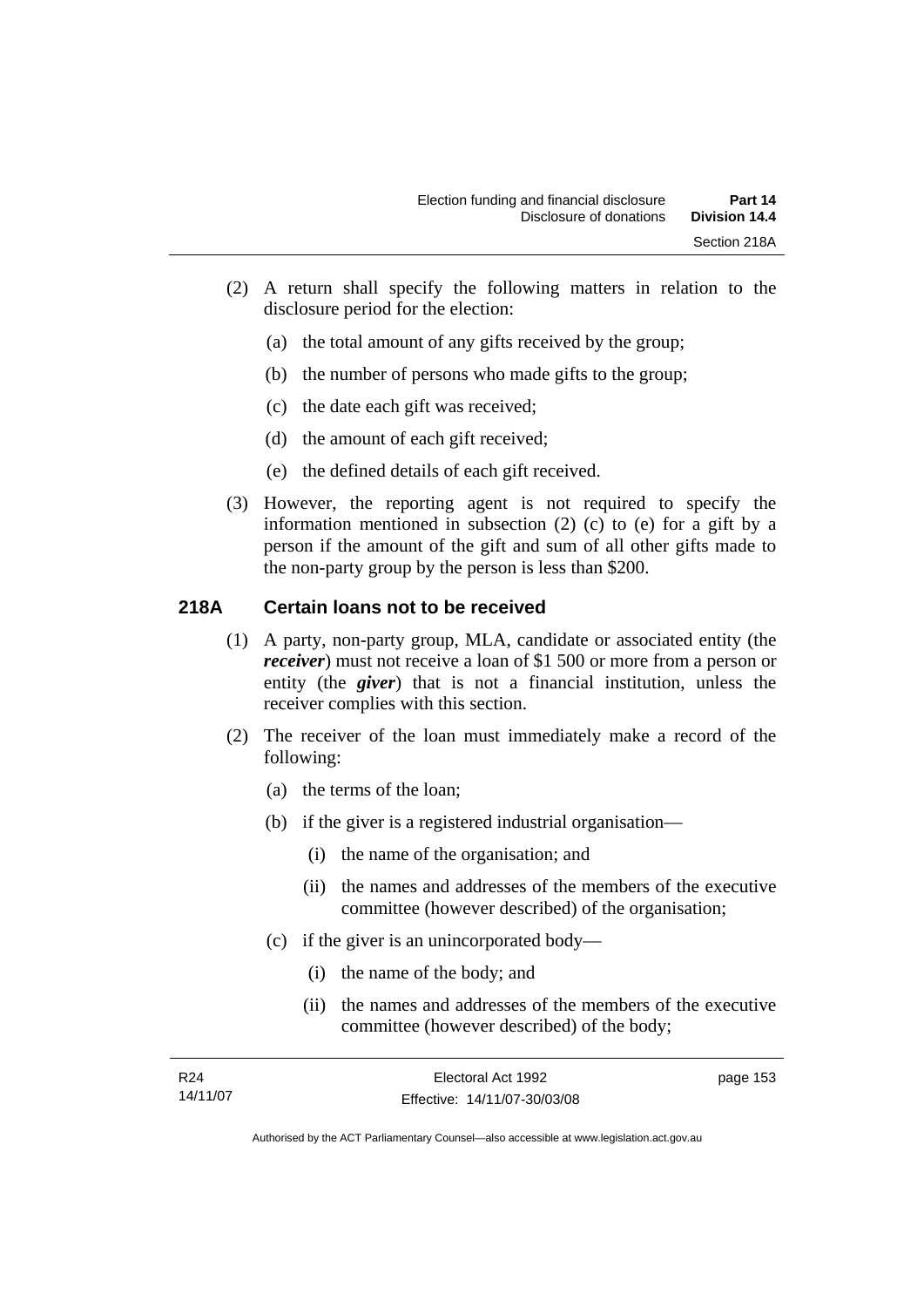- (d) if the loan was paid out of a trust fund or the funds of a foundation—
	- (i) the names and addresses of the trustees of the fund or foundation; and
	- (ii) the title or other description of the trust fund, or the name of the foundation;
- (e) in any other case—the name and address of the giver.
- (3) If the receiver receives a loan to which subsection (1) applies but does not comply with subsection (2), the relevant person must pay to the Territory an amount equal to the amount of the loan.
- (4) The amount payable under subsection (3) is a debt payable to the Territory by the relevant person and may be recovered by proceedings in a court of competent jurisdiction.
- (5) If the receiver is a non-party group and each member of the group is taken to be a reporting agent for the group under section 204 (Non-appointed agents), the members of the group are jointly and severally liable to pay any amount payable to the Territory under subsection (3) and subsection (4) applies accordingly.
- (6) For this section, if credit is given on a credit card for card transactions, each transaction is taken to be a separate loan.
- (7) In this section:

*credit card* includes a debit card.

#### *financial institution* means—

- (a) a bank; or
- (b) a credit union; or
- (c) a building society; or
- (d) an entity prescribed under the regulations.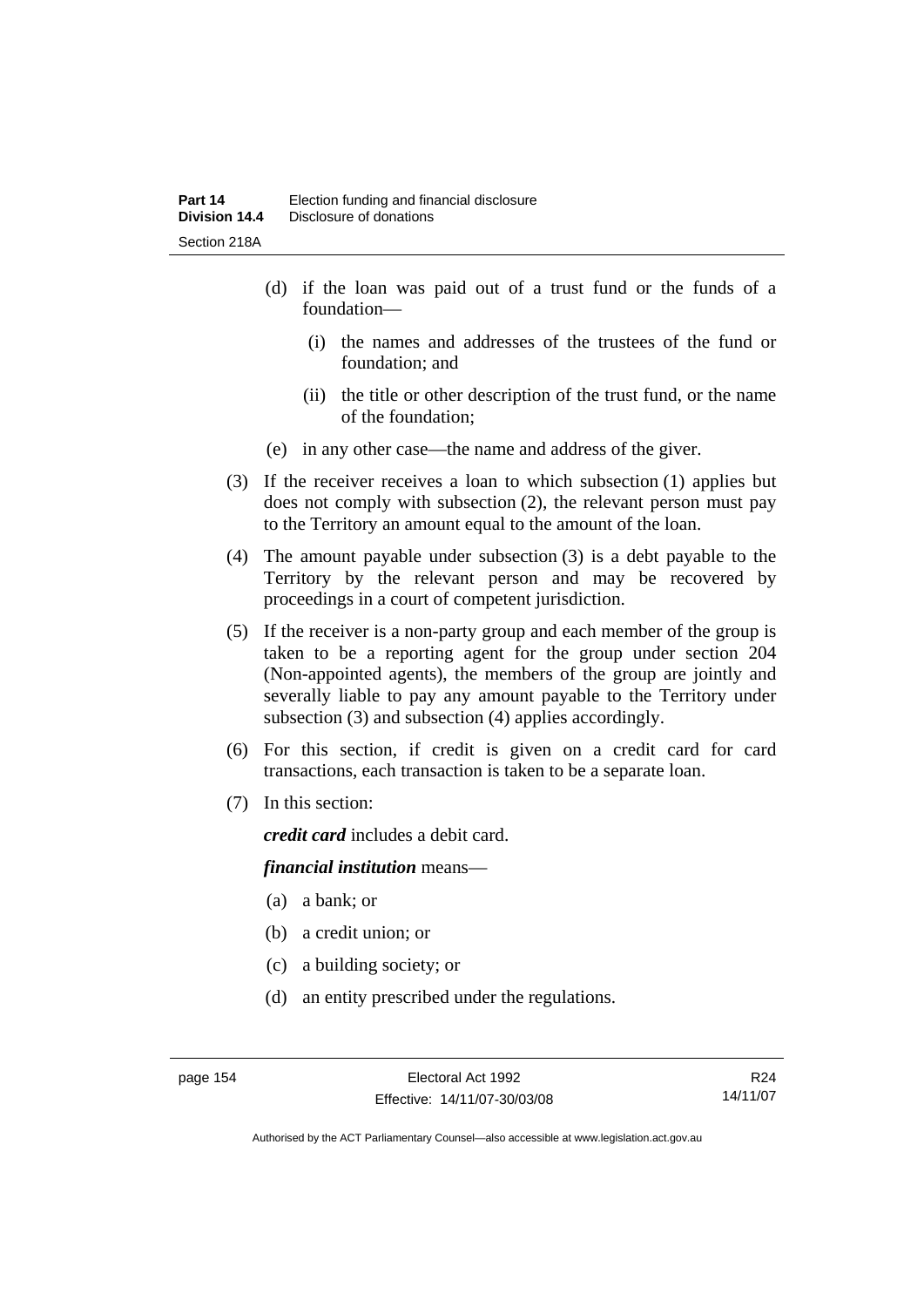*loan* means any of the following:

- (a) an advance of money;
- (b) a provision of credit or any other form of financial accommodation;
- (c) a payment of an amount for, on account of, on behalf of or at the request of the receiver, if there is an express or implied obligation to repay the amount;
- (d) a transaction (whatever its terms or form) that is, in substance, a loan of money.

#### *relevant person* means—

- (a) for a loan for the benefit of a party—
	- (i) if the party is a corporation—the party; or
	- (ii) in any other case—the reporting agent of the party; or
- (b) for a loan to or for the benefit of a non-party group—the reporting agent of the group; or
- (c) for a gift to or for the benefit of an MLA—the MLA; or
- (d) for a gift to or for the benefit of a candidate—the candidate; or
- (e) for a gift to or for the benefit of an associated entity—
	- (i) if the entity is a corporation—the entity; or
	- (ii) in any other case—the financial controller of the entity.

#### **219 Nil returns**

If no details are required to be included in a return under section 217 or 218, the return shall be given to the commissioner and shall include a statement to the effect that no gifts of a kind required to be disclosed were received.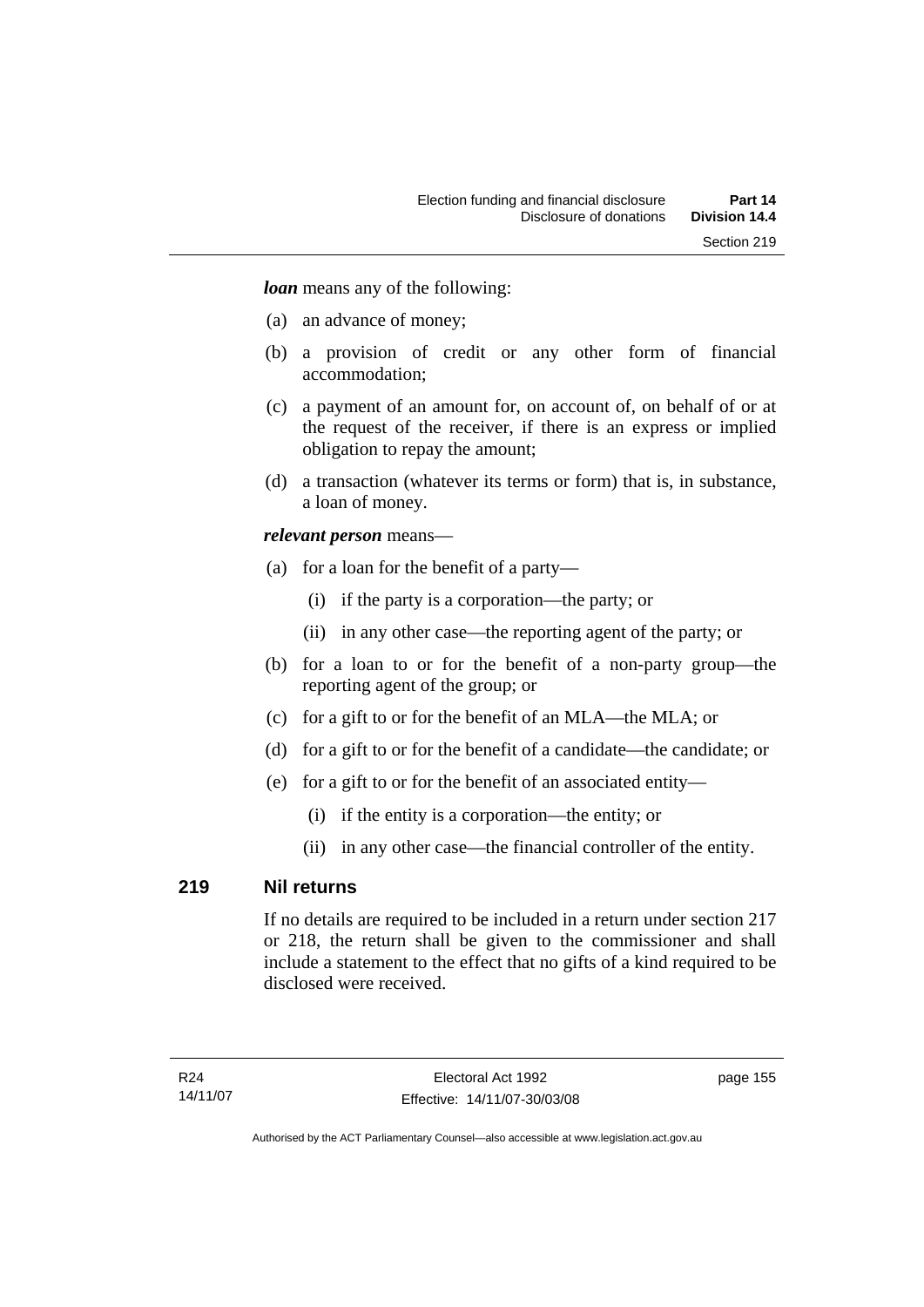## **220 Disclosure of gifts by persons incurring political expenditure**

- (1) This section applies if a person (other than a party, candidate or associated entity) (the *first person*)—
	- (a) incurs expenditure for a political purpose during the disclosure period for an election; and
	- (b) receives from someone else 1 or more gifts—
		- (i) all or a part of each of which was used by the first person to enable the person to incur expenditure during the disclosure period for a political purpose or to reimburse the person for incurring expenditure during the disclosure period for a political purpose; and
		- (ii) the total amount of which is \$1 000 or more.
- (2) Within 15 weeks after polling day in the election, the first person must give the commissioner a return for the gift or gifts.
	- *Note 1* If a form is approved under s 340A (Approved forms) for a return, the form must be used.
	- *Note 2* For how a return may be given, see *Legislation Act 2001*, pt 19.5.
- (3) A return shall, in relation to each gift referred to in subsection (1), specify—
	- (a) the amount of the gift; and
	- (b) the date it was received; and
	- (c) the defined details.
- (4) Subsection (1) does not apply to a person if the amount of expenditure incurred by the person for political purposes during the disclosure period is less than \$1 000.
- (5) For this section, a person shall be taken to have incurred expenditure for a political purpose if, during the disclosure period in relation to

R24 14/11/07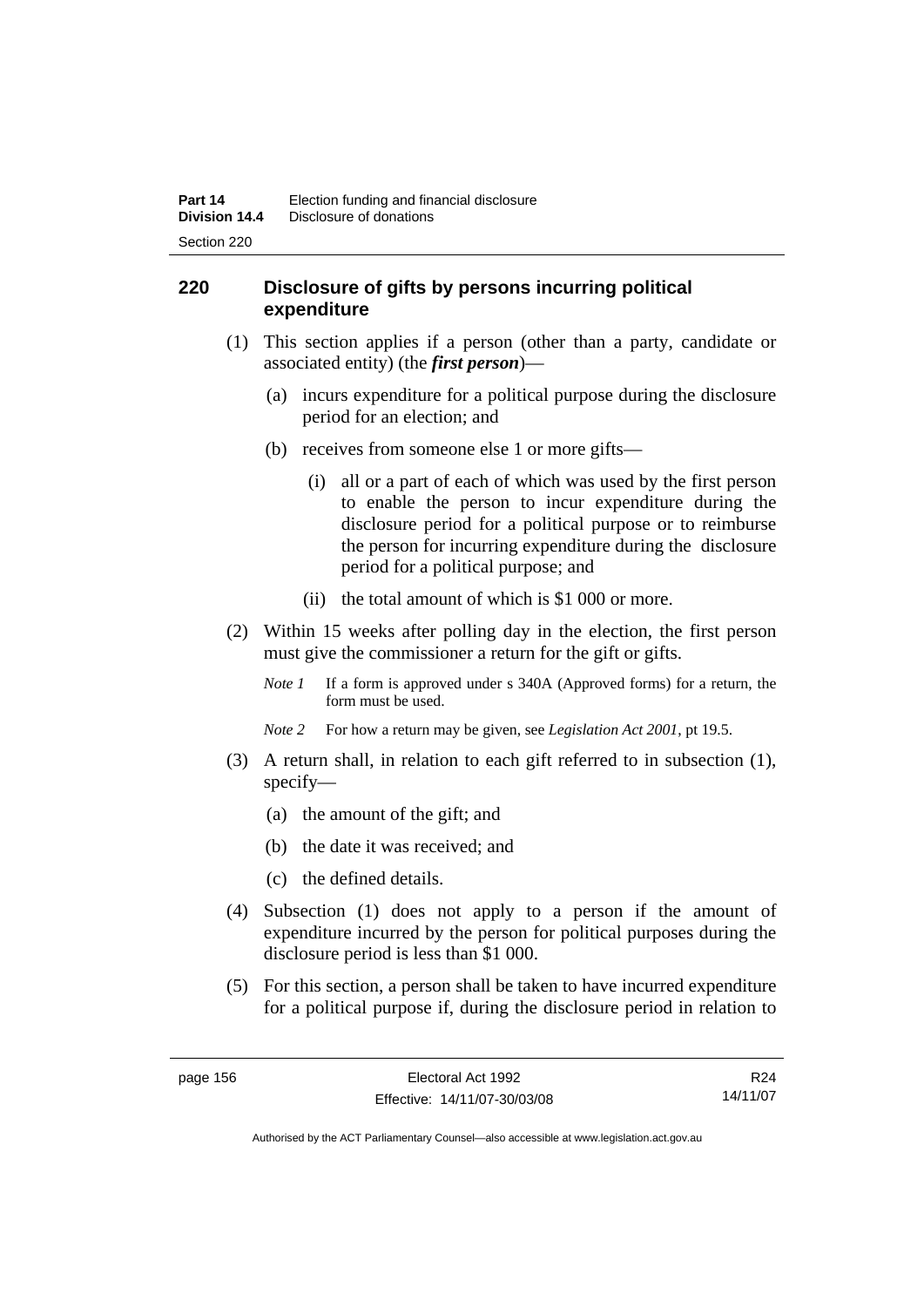an election, the person incurs expenditure in relation to that or any other election.

- (6) In this section, a reference to incurring of expenditure for a political purpose is a reference to incurring of expenditure in relation to—
	- (a) publishing electoral matter (including publishing by radio or television); or
	- (b) otherwise publishing a view on an issue in an election; or
	- (c) making a gift to a party; or
	- (d) making a gift to a candidate; or
	- (e) making a gift to a person on the understanding that the person or another person will apply, either directly or indirectly, the whole or a part of the gift in a way referred to in paragraph  $(a)$ ,  $(b)$ ,  $(c)$  or  $(d)$ .
- (7) For subsection (3), 2 or more gifts made by the same person to or for the benefit of a person to whom subsection (1) applies shall be taken to be a single gift.

#### **221 Donations to non-party groups and candidates**

- (1) If, during the disclosure period for an election, a person (other than a party, a candidate or an associated entity) makes gifts totalling \$1 500 or more to the same non-party group or candidate in the election or the same specified body, the person must give the commissioner a return within 15 weeks after the polling day for the election.
	- *Note 1* If a form is approved under s 340A (Approved forms) for a return, the form must be used.
	- *Note* 2 For how a return may be given, see Legislation Act, pt 19.5.
- (2) A return shall specify in relation to each gift referred to in subsection (1) made by the person during the disclosure period—
	- (a) the amount of the gift; and

| R24      | Electoral Act 1992           | page 157 |
|----------|------------------------------|----------|
| 14/11/07 | Effective: 14/11/07-30/03/08 |          |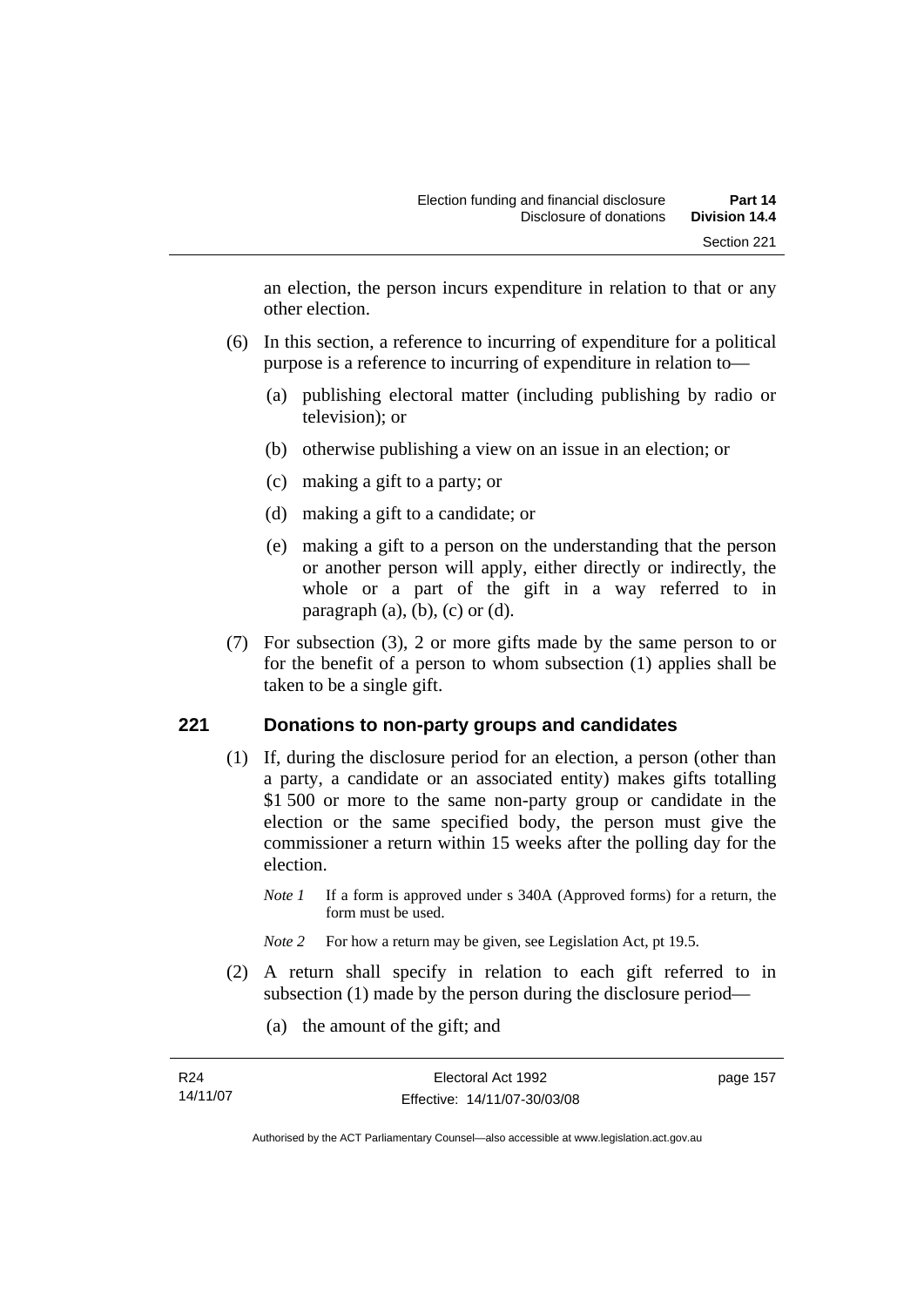- (b) the date it was made; and
- (c) the defined details.
- (3) A reference in this section to a *gift* is a reference to a gift other than a gift made in a private capacity to a candidate or a specified body that is an individual, for his or her personal use, being a gift that the receiver has not used, and will not use, solely or substantially for a purpose related to an election.
- (4) The commissioner may, in writing, specify a person or body (whether incorporated or not) for this section if the commissioner believes on reasonable grounds, that it is a function of the person or body to incur electoral expenditure or to give gifts (directly or indirectly) to candidates.
- (5) The specification of a person or body is a notifiable instrument.

*Note* A notifiable instrument must be notified under the *Legislation Act 2001*.

(6) In this section:

*specified body* means a person or body specified in accordance with subsection (4).

#### **221A Annual returns of donations**

- (1) If, in a financial year, a person makes a gift of \$1 500 or more, or gifts totalling \$1 500 or more, to the same party, MLA or associated entity, the person must, within the relevant period after the end of the financial year, give the commissioner a return covering all the gifts that the person made to the party, MLA or associated entity during the financial year.
	- *Note 1* If a form is approved under s 340A (Approved forms) for a return, the form must be used.
	- *Note 2* For how a return may be given, see *Legislation Act 2001*, pt 19.5.
- (2) If, in a financial year—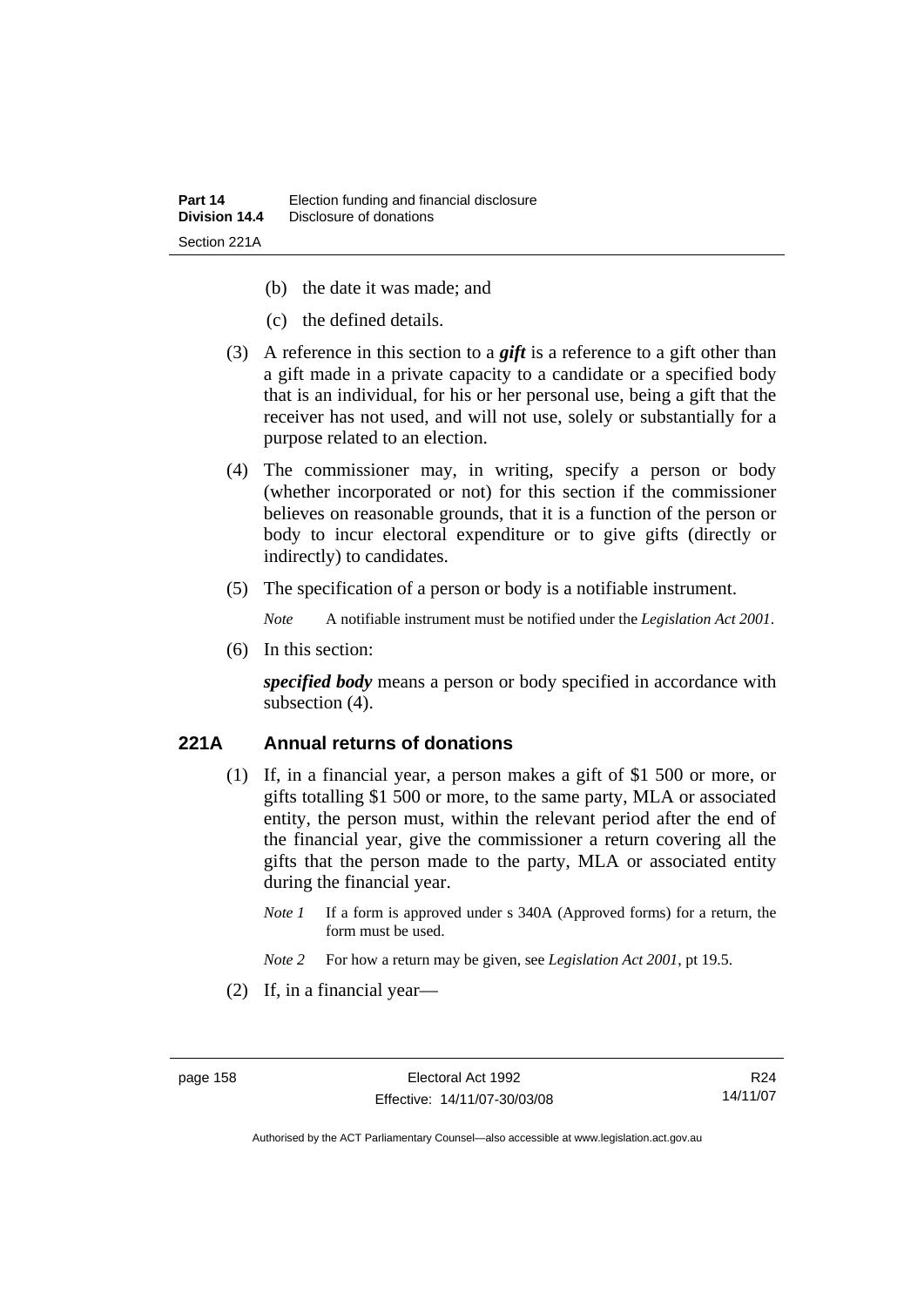- (a) a person receives a gift of \$1 000 or more, or gifts totalling \$1 000 or more; and
- (b) the person uses all or part of the gift or gifts to make a gift of \$1 500 or more, or gifts totalling \$1 500 or more, to a party, MLA or associated entity;

the person must, within the relevant period after the end of the financial year, give the commissioner a return covering all the gifts mentioned in paragraph (a).

- (3) For each gift mentioned in subsection (1) or (2) (a), the return must state—
	- (a) the amount of the gift; and
	- (b) the date when it was made; and
	- (c) for a gift mentioned in subsection (1)—the name of the party, MLA or associated entity to which the gift was made; and
	- (d) for a gift mentioned in subsection  $(2)$  (a)—the defined details.
- (4) Subsection (2) does not apply to a gift mentioned in subsection (2) (a) that has been included in a previous return under this section.
- (5) If a person makes a gift to any person or body with the intention of benefiting a party, MLA or associated entity, the person is taken, for this section, to have made the gift to the party, MLA or associated entity.
- (6) In this section:

*gift* does not include—

- (a) a gift made to an MLA in a private capacity for the MLA's personal use if the MLA does not use the gift solely or substantially for a purpose related to an election; or
- (b) a gift made by a party, member of a non-party group, MLA, candidate or associated entity.

| R <sub>24</sub> | Electoral Act 1992           | page 159 |
|-----------------|------------------------------|----------|
| 14/11/07        | Effective: 14/11/07-30/03/08 |          |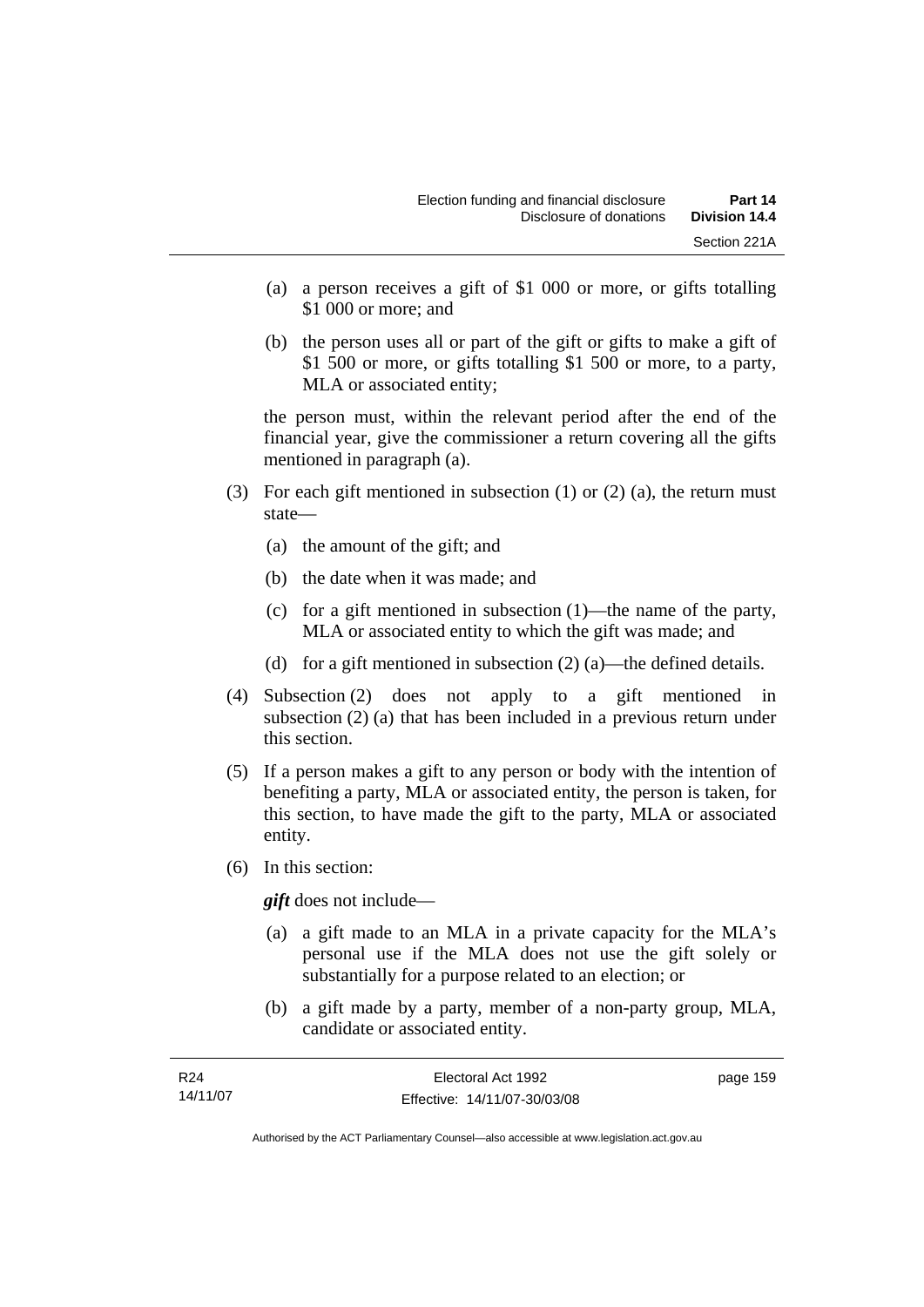#### *relevant period* means—

- (a) for a financial year ending in a year when a general election is held—24 weeks; and
- (b) in any other case—20 weeks.

#### **221B Advice about obligations to make returns**

 (1) If, in a financial year, a party or MLA (the *receiver*) receives a gift of \$1 500 or more, or gifts totalling \$1 500 or more, from the same person (the *giver*), the receiver must, before 1 August after the end of the financial year, by written notice to the giver, tell the giver about the requirements of section 221A (Annual returns of donations).

Maximum penalty: 50 penalty units.

(2) In this section:

*gift*—see section 221A (6).

#### **222 Anonymous gifts**

- (1) A party, non-party group, MLA, candidate or associated entity (the *receiver*) must not accept a gift of the prescribed amount or more made by someone else (the *giver*) to or for the benefit of the receiver unless—
	- (a) the receiver knows the defined details of the gift; or
	- (b) both the following subparagraphs apply:
		- (i) the giver tells the receiver the defined details of the gift before the gift is made;
		- (ii) when the gift is made, the receiver has no grounds for believing that the defined details given by the giver are not true.
- (2) Subsection (1) applies—

R24 14/11/07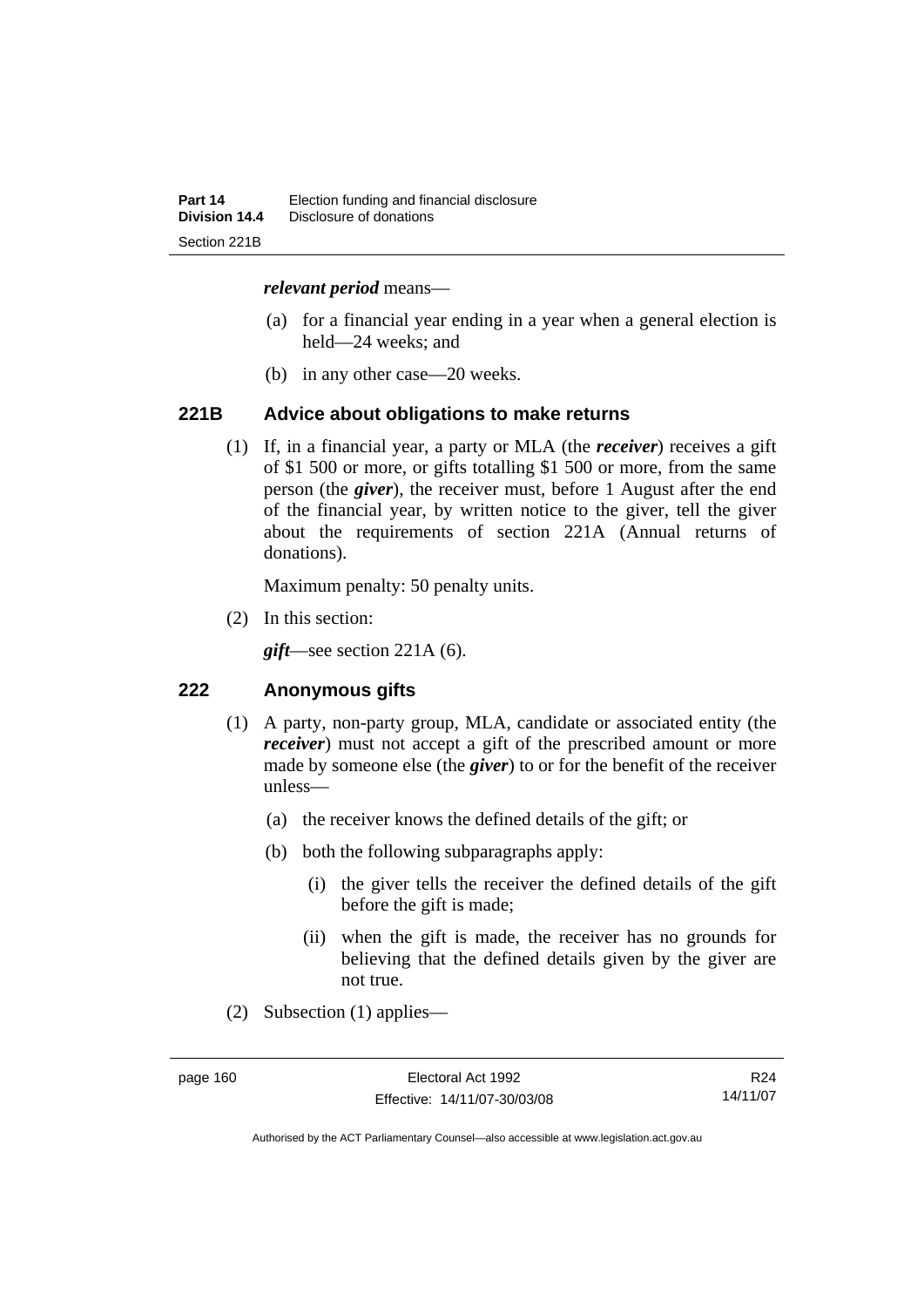- (a) for a party, MLA or associated entity—to gifts received at any time; or
- (b) for a non-party group or candidate—to gifts received during the disclosure period.
- (3) For this section, 2 or more gifts made by the same person to or for the benefit of a party, non-party group, MLA, candidate or associated entity are taken to be a single gift.
- (4) If the receiver contravenes subsection (1), the relevant person must pay to the Territory an amount equal to the amount of the gift.
- (5) The amount payable under subsection (4) is a debt payable to the Territory by the relevant person and may be recovered by proceedings in a court of competent jurisdiction.
- (6) If the receiver is a non-party group and each member of the group is taken to be a reporting agent for the group under section 204 (Non-appointed agents), the members of the group are jointly and severally liable to pay any amount payable to the Territory under subsection (4), and subsection (5) applies accordingly.
- (7) In this section:

*gift* includes a gift made on behalf of the members of an unincorporated association.

*prescribed amount*, for a gift made to or for the benefit of a party, MLA, associated entity, candidate or non-party group, means \$1 500.

#### *relevant person* means

- (a) for a gift to or for the benefit of a party—
	- (i) if the party is a corporation—the party; or
	- (ii) in any other case—the reporting agent of the party; or
- (b) for a gift to or for the benefit of a non-party group—the reporting agent of the group; or

| R24      | Electoral Act 1992           | page 161 |
|----------|------------------------------|----------|
| 14/11/07 | Effective: 14/11/07-30/03/08 |          |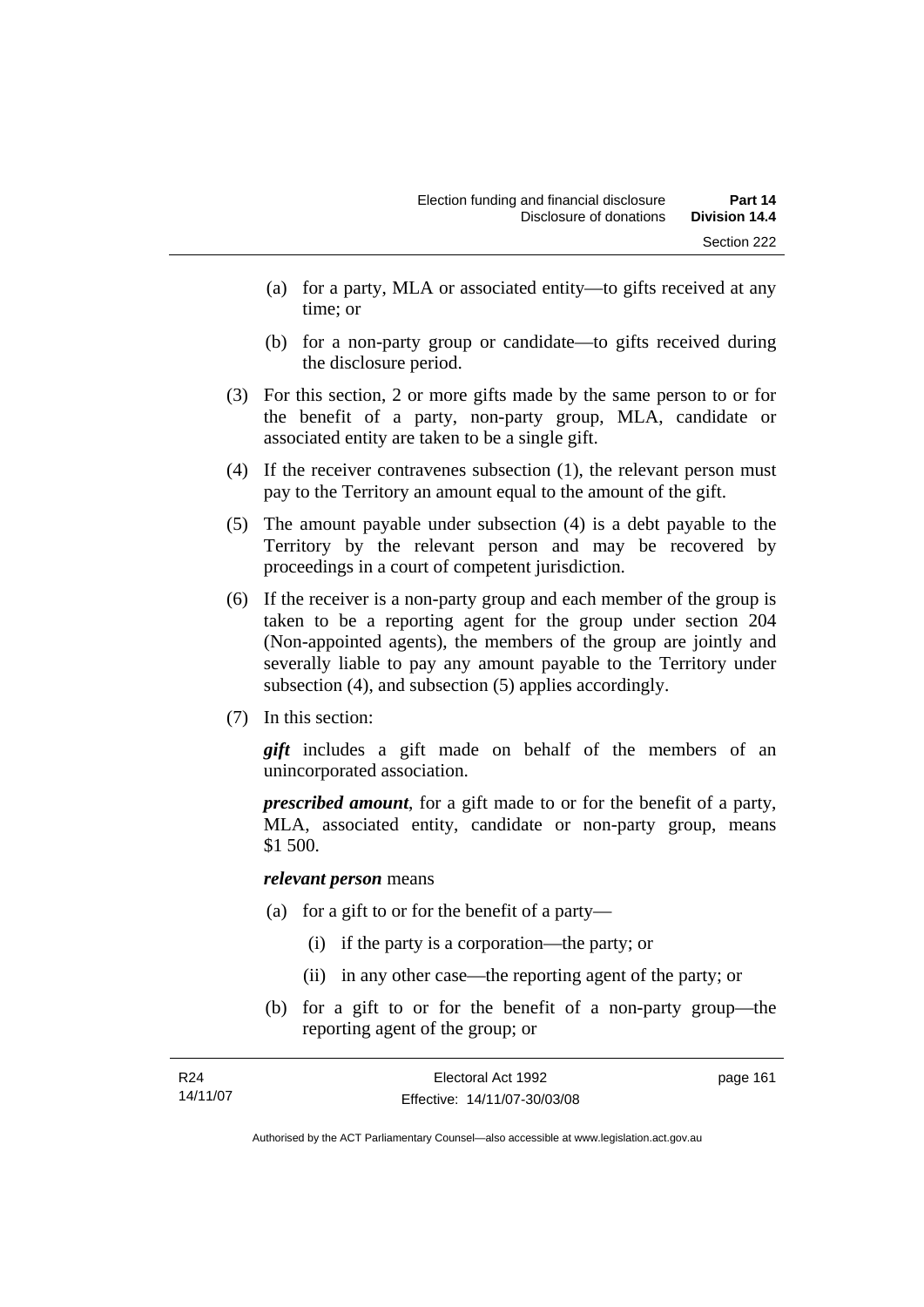- (c) for a gift to or for the benefit of an MLA—the MLA; or
- (d) for a gift to or for the benefit of a candidate—the candidate; or
- (e) for a gift to or for the benefit of an associated entity—
	- (i) if the entity is a corporation—the entity; or
	- (ii) in any other case—the financial controller of the entity.

# **Division 14.5 Disclosure of electoral expenditure**

## **223 Definitions for div 14.5**

In this division:

*broadcaster* means—

- (a) the Australian Broadcasting Corporation continued in existence under the *Australian Broadcasting Corporation Act 1983* (Cwlth), section 5; or
- (b) the Special Broadcasting Service Corporation continued in existence under the *Special Broadcasting Service Act 1991*  (Cwlth), section 5; or
- (c) the holder of a licence under the *Broadcasting Services Act 1992* (Cwlth); or
- (d) the provider of a broadcasting service under a class licence under that Act.

*electoral advertisement* means an advertisement containing electoral matter, whether or not consideration was given for its publication or broadcast.

*electoral expenditure*, in relation to an election, means expenditure incurred (whether or not incurred during the pre-election period) on—

 (a) broadcasting an electoral advertisement during the pre-election period; or

| page 162 | Electoral Act 1992           | R <sub>24</sub> |
|----------|------------------------------|-----------------|
|          | Effective: 14/11/07-30/03/08 | 14/11/07        |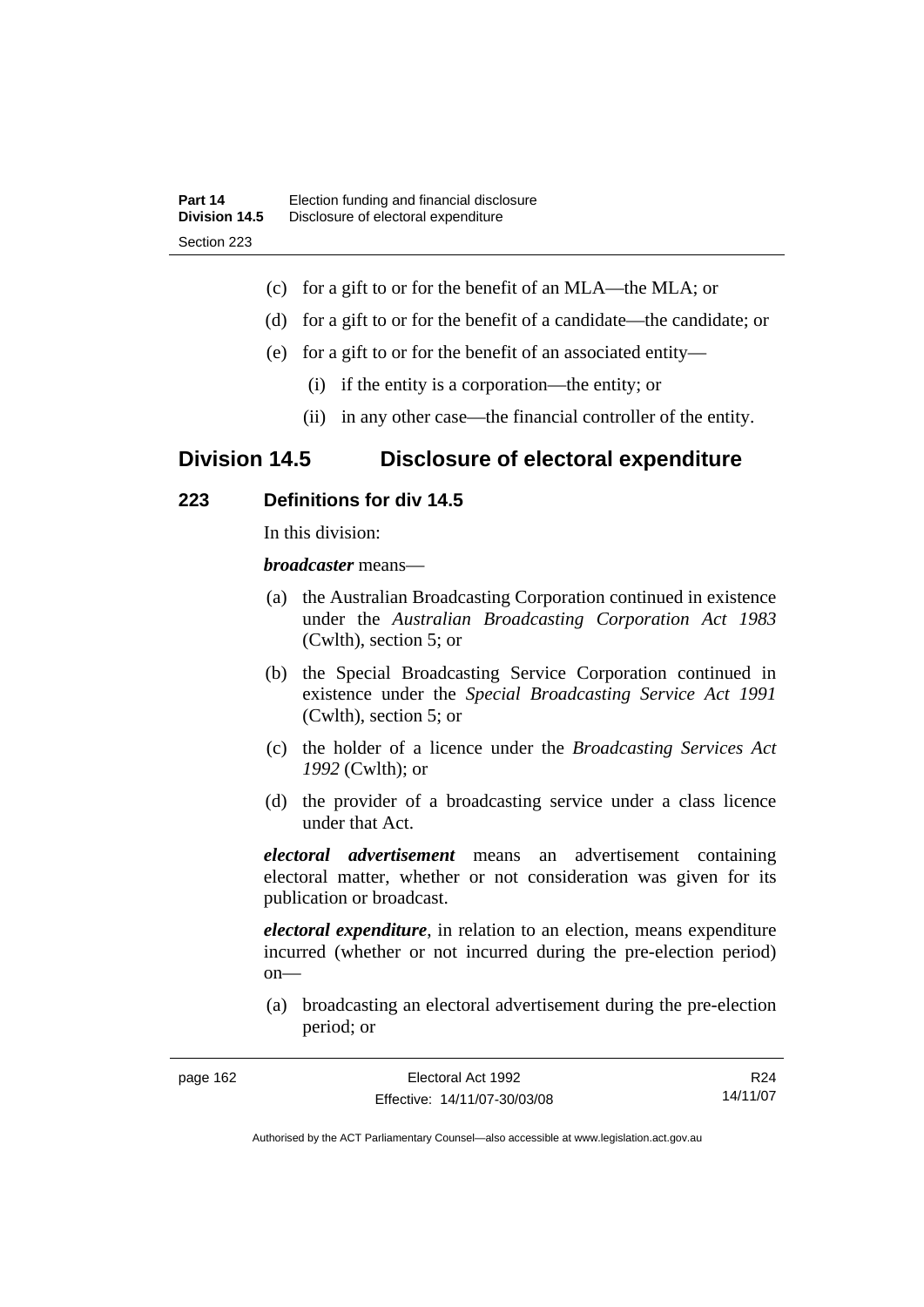- (b) publishing an electoral advertisement in a newspaper or periodical during the pre-election period; or
- (c) displaying an electoral advertisement at a theatre or other place of entertainment during the pre-election period; or
- (d) producing an electoral advertisement referred to in paragraph  $(a)$ ,  $(b)$  or  $(c)$ ; or
- (e) producing any printed electoral matter to which section 292 applies (other than material referred to in paragraph (a), (b) or (c)) that is published during the pre-election period; or
- (f) producing and distributing electoral matter that is addressed to particular persons or organisations and is distributed during the pre-election period; or
- (g) consultant's or advertising agent's fees in respect of—
	- (i) services provided during the pre-election period, being services relating to the election; or
	- (ii) material relating to the election that is used during the pre-election period; or
- (h) carrying out an opinion poll or other research about the election during the pre-election period.

*participant* in an election means—

- (a) a party, non-party group or candidate; or
- (b) a person (other than a party or candidate) by whom, or with the authority of whom, electoral expenditure in relation to an election is incurred.

*relates*—an advertisement *relates* to an election if it contains electoral matter, whether or not consideration is given for publication or broadcasting of the advertisement.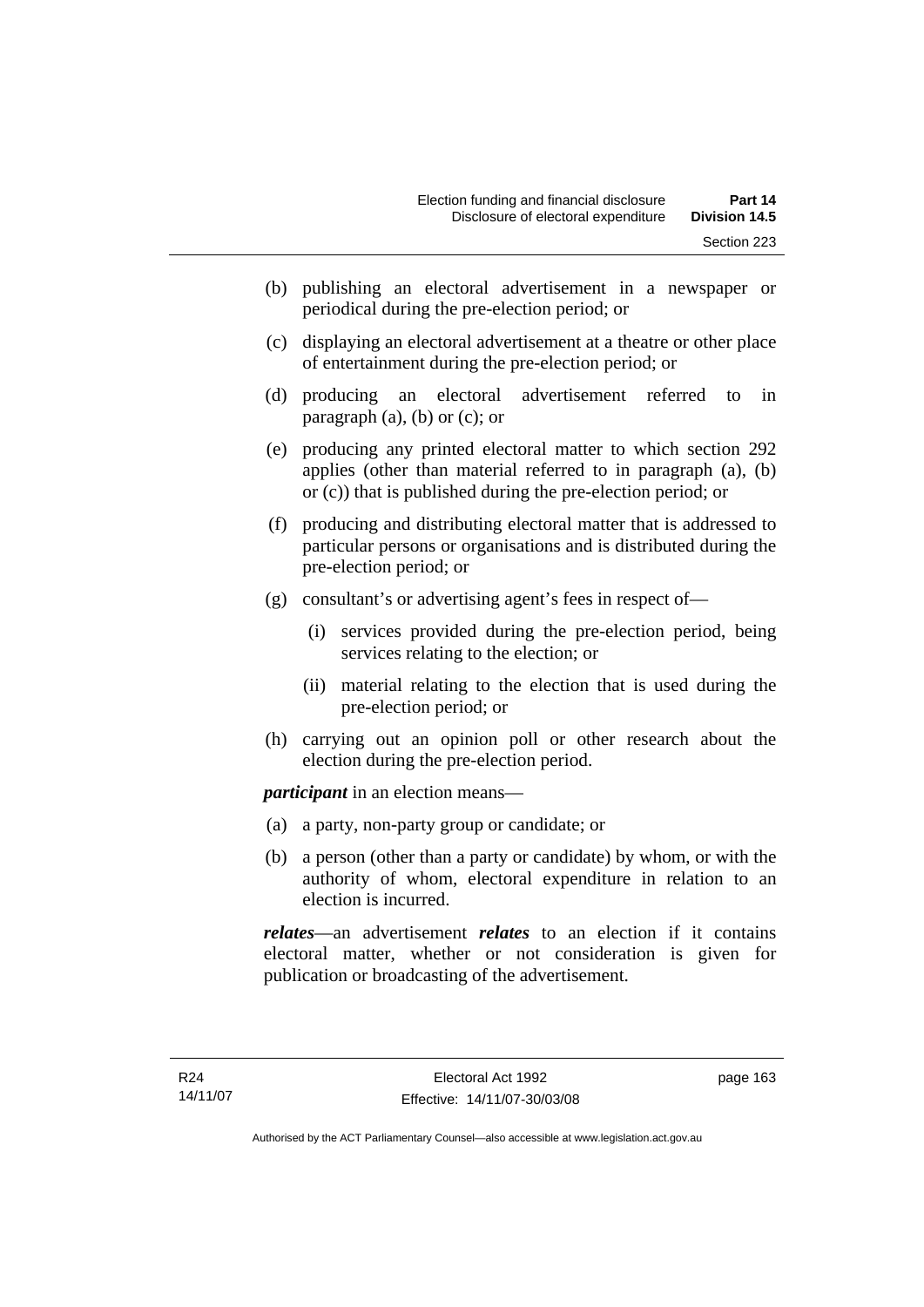## **224 Returns of electoral expenditure**

 (1) The reporting agent of each person who was a candidate in an election shall, before the end of 15 weeks after polling day for the election, give the commissioner a return specifying details of the electoral expenditure in relation to the election incurred by or with the authority of the candidate.

*Note 1* If a form is approved under s 340A (Approved forms) for a return, the form must be used.

- *Note 2* For how a return may be given, see *Legislation Act 2001*, pt 19.5.
- (2) A reporting agent of a non-party group in an election shall, before the end of 15 weeks after polling day for the election, give the commissioner a return specifying details of the electoral expenditure in relation to the election incurred by or with the authority of the group.
- (3) If electoral expenditure in relation to an election is incurred by or with the authority of a party, the reporting agent of the party shall, before the end of 15 weeks after polling day for the election, give the commissioner a return setting out details of the expenditure.
- (4) If electoral expenditure in relation to an election was incurred by or with the authority of a person and the expenditure was not incurred with the written authority of a party, non-party group, candidate or associated entity in the election the person shall, before the end of 15 weeks after polling day for the election, give the commissioner a return specifying details of the electoral expenditure.
- (5) A person is not required to give the commissioner a return under subsection (4) in relation to an election if the amount of the electoral expenditure incurred in relation to the election by or with the person's authority is less than \$1 500.

### **225 Nil returns**

 (1) If no electoral expenditure in relation to an election is incurred by or with the authority of a candidate in the election, a return under

page 164 Electoral Act 1992 Effective: 14/11/07-30/03/08

R24 14/11/07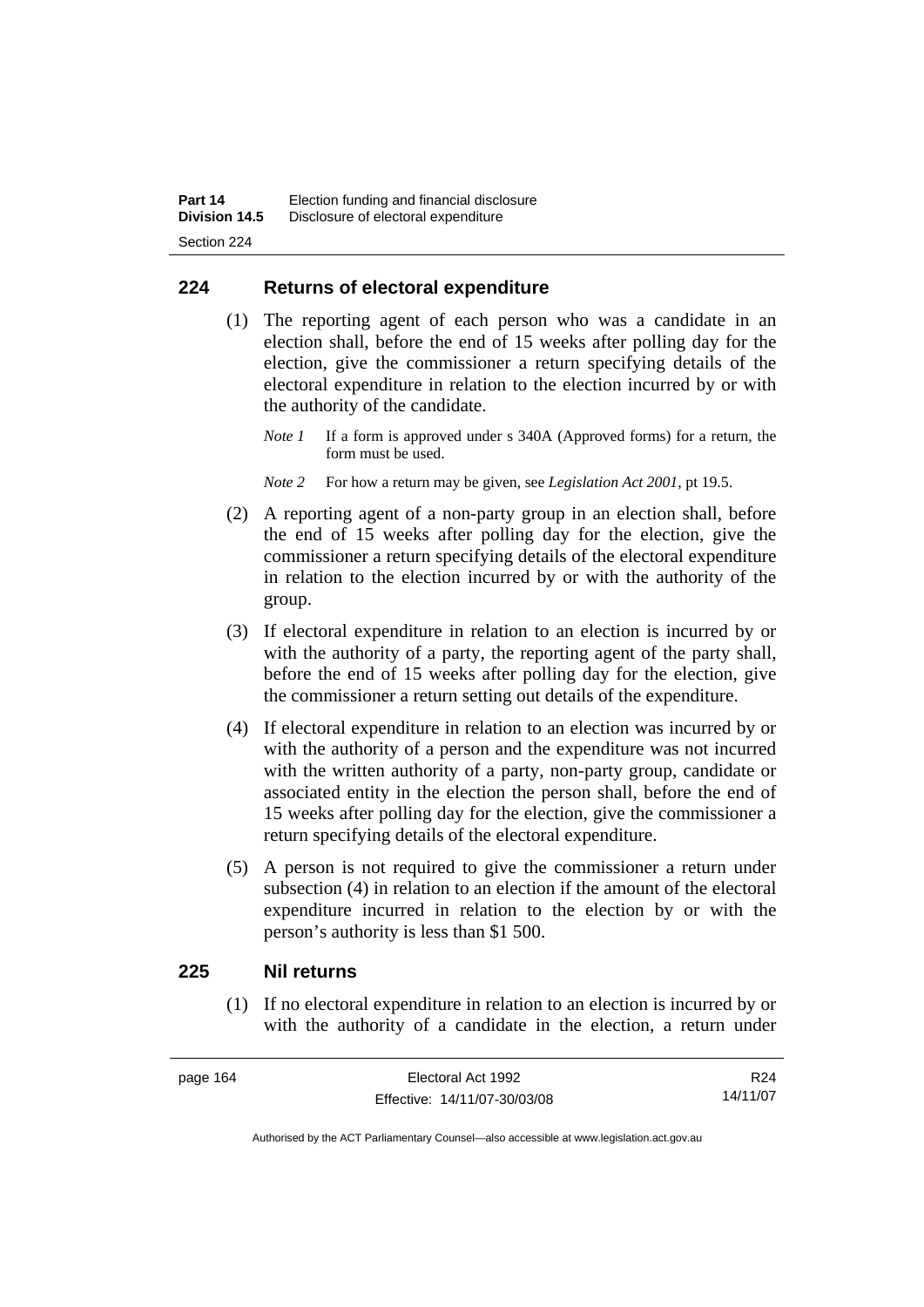section 224 in relation to the candidate shall be given to the commissioner and shall include a statement to the effect that no expenditure of a kind required to be disclosed has been incurred by or with the authority of the candidate.

- (2) If no electoral expenditure in relation to an election is incurred by or with the authority of a non-party group in the election, a return under section 224 in relation to the group shall be given to the commissioner and shall include a statement to the effect that no expenditure of a kind required to be disclosed has been incurred by or with the authority of the group.
- (3) If no electoral expenditure in relation to an election is incurred by or with the authority of a party that endorsed a candidate in the election, a return under section 224 in relation to the party shall be given to the commissioner and shall include a statement to the effect that no expenditure of a kind required to be disclosed has been incurred by or with the authority of the party.

# **226 Returns by broadcasters and publishers**

- (1) If an election has taken place—
	- (a) each broadcaster who broadcast an electoral advertisement during the pre-election period with the authority of a participant in the election; and
	- (b) each publisher who published an electoral advertisement in a newspaper or periodical during the pre-election period with the authority of a participant in the election;

shall give the commissioner a return before the end of 8 weeks after polling day in the election.

- *Note 1* If a form is approved under s 340A (Approved forms) for a return, the form must be used.
- *Note 2* For how a return may be given, see *Legislation Act 2001*, pt 19.5.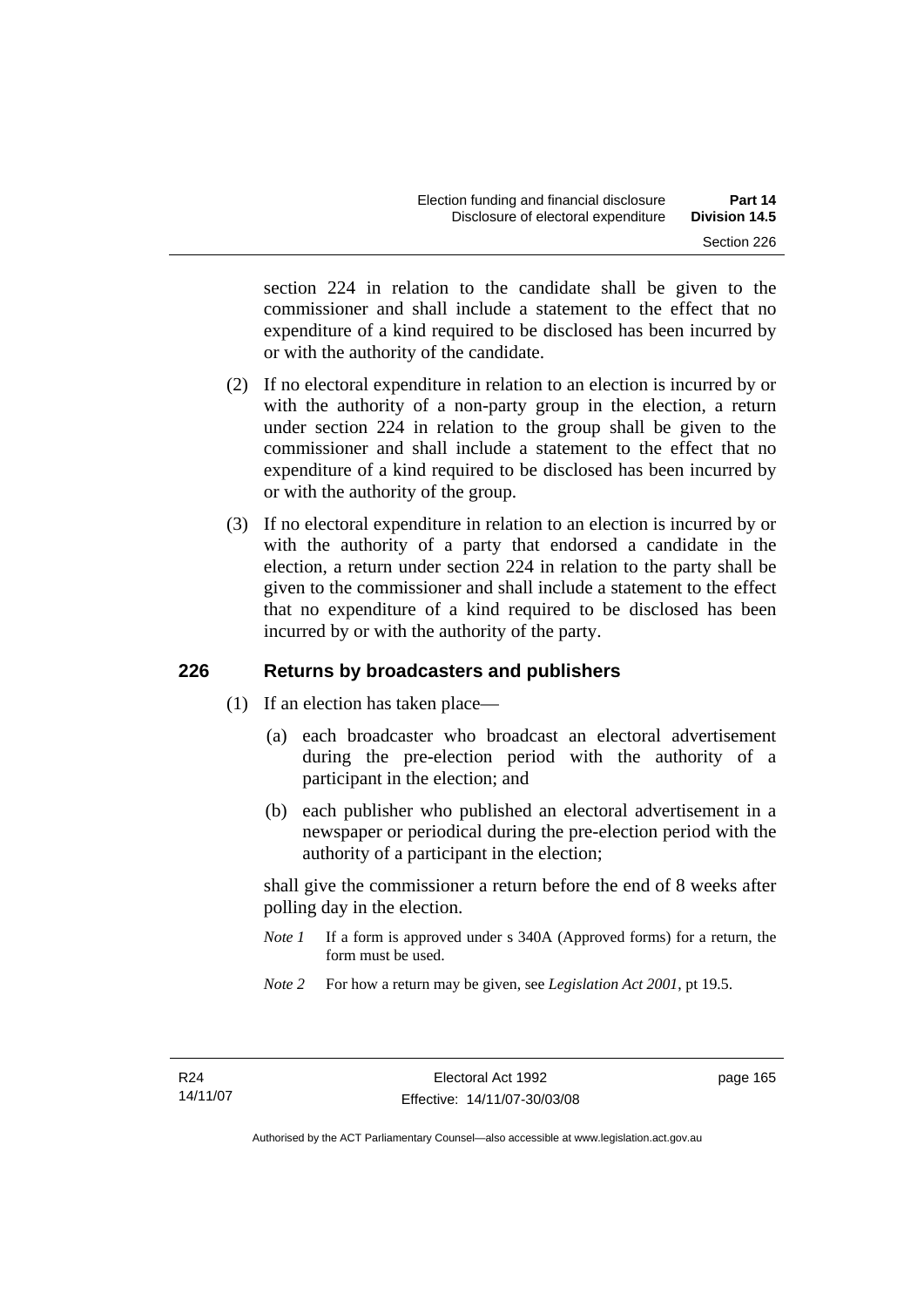- (2) A return shall specify the following particulars in relation to the advertisement:
	- (a) the broadcasting service as part of which the advertisement was broadcast or the newspaper or periodical in which the advertisement was published;
	- (b) the name and address of the person at whose request the advertisement was broadcast or published;
	- (c) the name and address of the participant in the election with whose authority the advertisement was broadcast or published;
	- (d) the date or dates when, and, for an advertisement that was broadcast, the times between which, the advertisement was broadcast or published;
	- (e) for a published advertisement—the page on which the advertisement was published and the space occupied by it;
	- (f) whether or not, on each occasion when the advertisement was broadcast or published, a charge was made by the broadcaster or publisher for the broadcasting or publication of the advertisement;
	- (g) if a charge referred to in paragraph (f) was made—the amount of the charge.
- (3) If a broadcaster or publisher specifies in a return the amount of a charge in accordance with subsection (2) (g), the broadcaster or publisher shall state in the return whether or not the charge is at less than normal commercial rates having regard to—
	- (a) for a broadcast advertisement—the length of the advertisement and the day or days when, and the times between which, it was broadcast; or
	- (b) for a published advertisement—the space occupied by the advertisement and the nature of the newspaper or periodical.

R24 14/11/07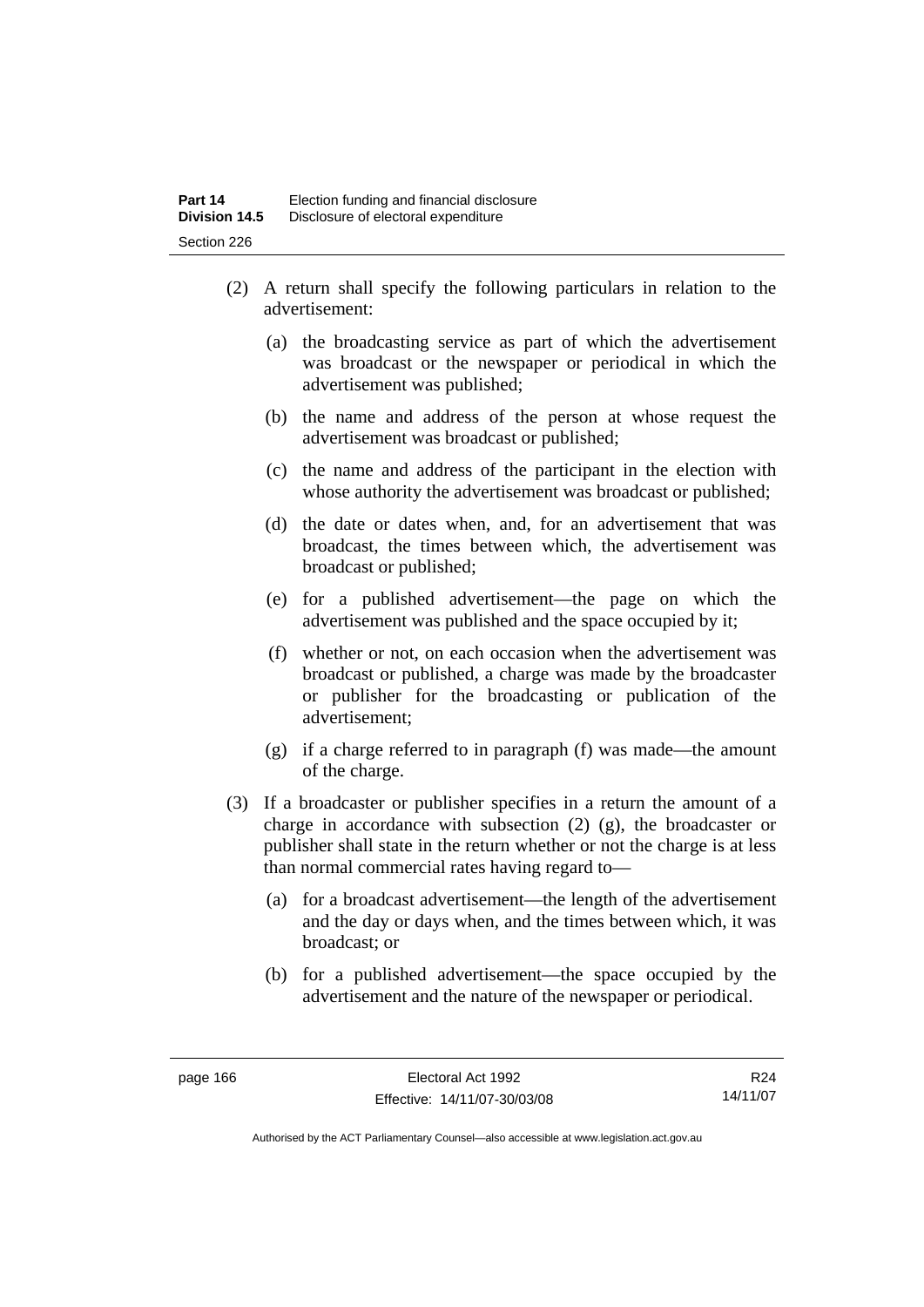- (4) A publisher is not required to give the commissioner a return under subsection (1) in relation to an election if the amount of the charges made by the publisher in relation to the publication of any advertisements to which that subsection applies, in relation to that election and any other election that took place on the same day as the firstmentioned election, does not exceed \$1 000.
- (5) A return under subsection (1) may refer to more than 1 advertisement.

# **227 Multiple elections on same day**

- $(1)$  If—
	- (a) the voting at 2 or more elections took place on the same day; and
	- (b) a person would, apart from this subsection, be required to give the commissioner 2 or more returns under this division relating to those elections;

the person may give the commissioner a single return, in a form approved under section 340A (Approved forms), setting out the particulars that the person would have been required to set out in those separate returns.

 (2) It is sufficient compliance with this division if the return sets out details of the expenditure without showing the extent to which it relates to any election.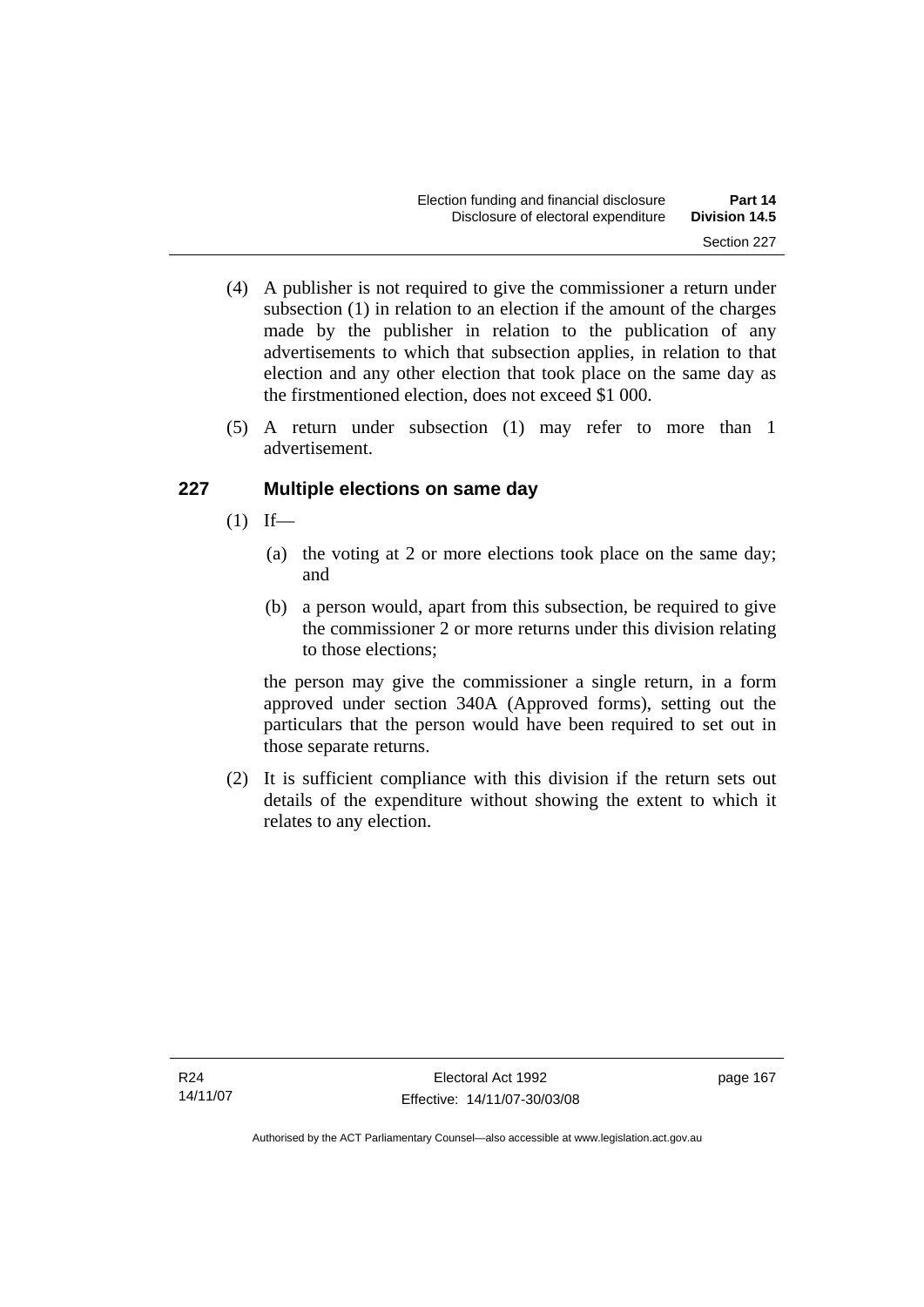# **Division 14.6 Annual returns**

### **228 Meaning of** *defined particulars* **for div 14.6**

In this division:

*defined particulars*, in relation to a sum, means—

- (a) if the sum was received from, paid to or owed to, an unincorporated association, other than a registered industrial organisation—
	- (i) the name of the association; and
	- (ii) the names and addresses of the members of the executive committee (however described) of the association; and
- (b) if the sum was paid out of or into, or incurred as a debt to, a trust fund or the funds of a foundation—
	- (i) the names and addresses of the trustees of the fund or foundation; and
	- (ii) the name, title or description of the trust fund or foundation; and
- (c) the name and address of the person or organisation that paid, received or is owed the sum; and
- (d) such other particulars as are prescribed.

## **230 Annual returns by parties and MLAs**

- (1) The reporting agent of a party or MLA must, within 16 weeks after the end of each financial year, give the commissioner a return.
	- *Note 1* If a form is approved under s 340A (Approved forms) for a return, the form must be used.
	- *Note 2* For how a return may be given, see *Legislation Act 2001*, pt 19.5.
- (2) However, the return may be the audited annual accounts of the party or MLA in a form approved, in writing, by the commissioner.

| page 168 | Electoral Act 1992           | R24      |
|----------|------------------------------|----------|
|          | Effective: 14/11/07-30/03/08 | 14/11/07 |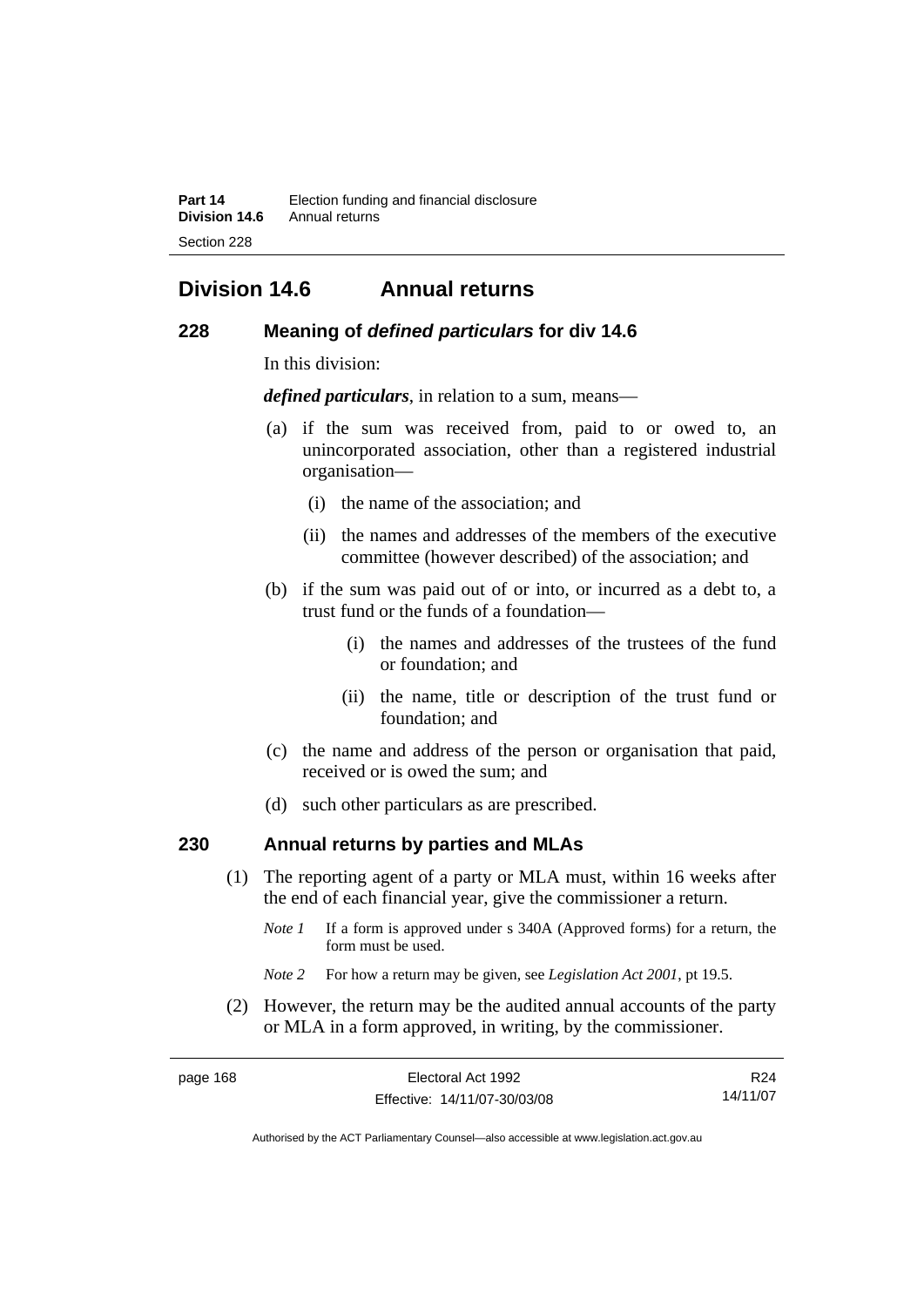(3) The approval is a notifiable instrument.

*Note* A notifiable instrument must be notified under the *Legislation Act 2001*.

- (4) The return must state—
	- (a) the amount received by, or on behalf of, the party or MLA during the financial year, together with the particulars required by section 232 (1) (Amounts received); and
	- (b) the amount paid by, or on behalf of, the party or MLA during the financial year; and
	- (c) the outstanding amount, at the end of the financial year, of debts incurred by, or on behalf of, the party or MLA, together with the particulars required by section 234 (1) (Outstanding amounts).
- (5) For subsection (4) (a), an amount is received by, or on behalf of, an MLA only if the amount is a gift received by the MLA in his or her capacity as an MLA.

### **Examples of amounts not required to be stated in a return**

- 1 Income derived in a private capacity eg interest on bank accounts and dividends on shares.
- 2 Salary, allowances and other benefits (including superannuation benefits) as an MLA.
- 3 A gift given to the MLA in a private capacity for his or her personal use eg a birthday gift from a family member.
- *Note* An example is part of the Act, is not exhaustive and may extend, but does not limit, the meaning of the provision in which it appears (see *Legislation Act 2001*, s 126 and s 132).
- (6) For subsection  $(4)$  (b) or (c), an amount paid, or an outstanding amount of debts incurred, by or on behalf of an MLA includes an amount paid, or an outstanding amount of debts incurred, by or on behalf of the MLA for a purpose that relates solely or substantially to his or her position as MLA on any of the following:
	- (a) broadcasting an advertisement;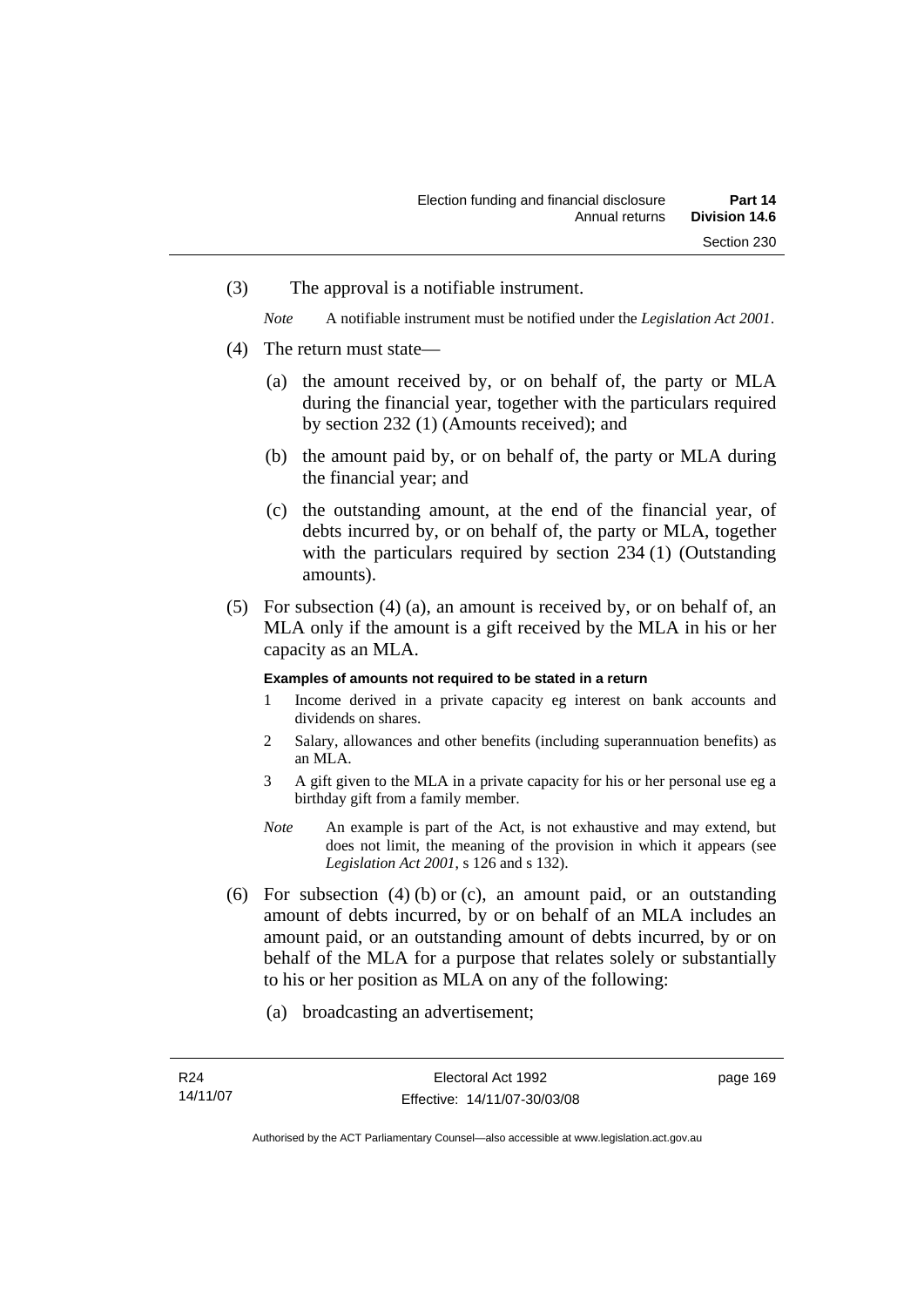- (b) publishing an advertisement in a newspaper or periodical;
- (c) displaying an advertisement at a theatre or another place of entertainment;
- (d) producing an advertisement mentioned in paragraphs (a) to (c);
- (e) producing any printed electoral matter to which section 292 (Dissemination of electoral matter—authorisers and authors) applies;
- (f) producing and distributing electoral matter that is addressed to particular people or organisations;
- (g) consultant's or advertising agent's fees for services provided;
- (h) carrying out an opinion poll or other research.
- (7) A return under this section must not include a list of the members of a party.
- (8) If the registration of a party is cancelled during a financial year, this section applies to the party in relation to the year as if a reference to the reporting agent of the party were a reference to the person who was the reporting agent of the party immediately before the cancellation.
- (9) If a person ceases to be an MLA during a financial year, this section applies to the person in relation to the year as if the person were the reporting agent.

# **231 Periods of less than financial year**

- (1) This section applies if, during a financial year—
	- (a) a political party becomes, or ceases to be, a registered party; or
	- (b) a person becomes, or ceases to be, an MLA.
- (2) A return under section 230 (Annual returns by parties and MLAs) for the political party or person for the financial year need only

R24 14/11/07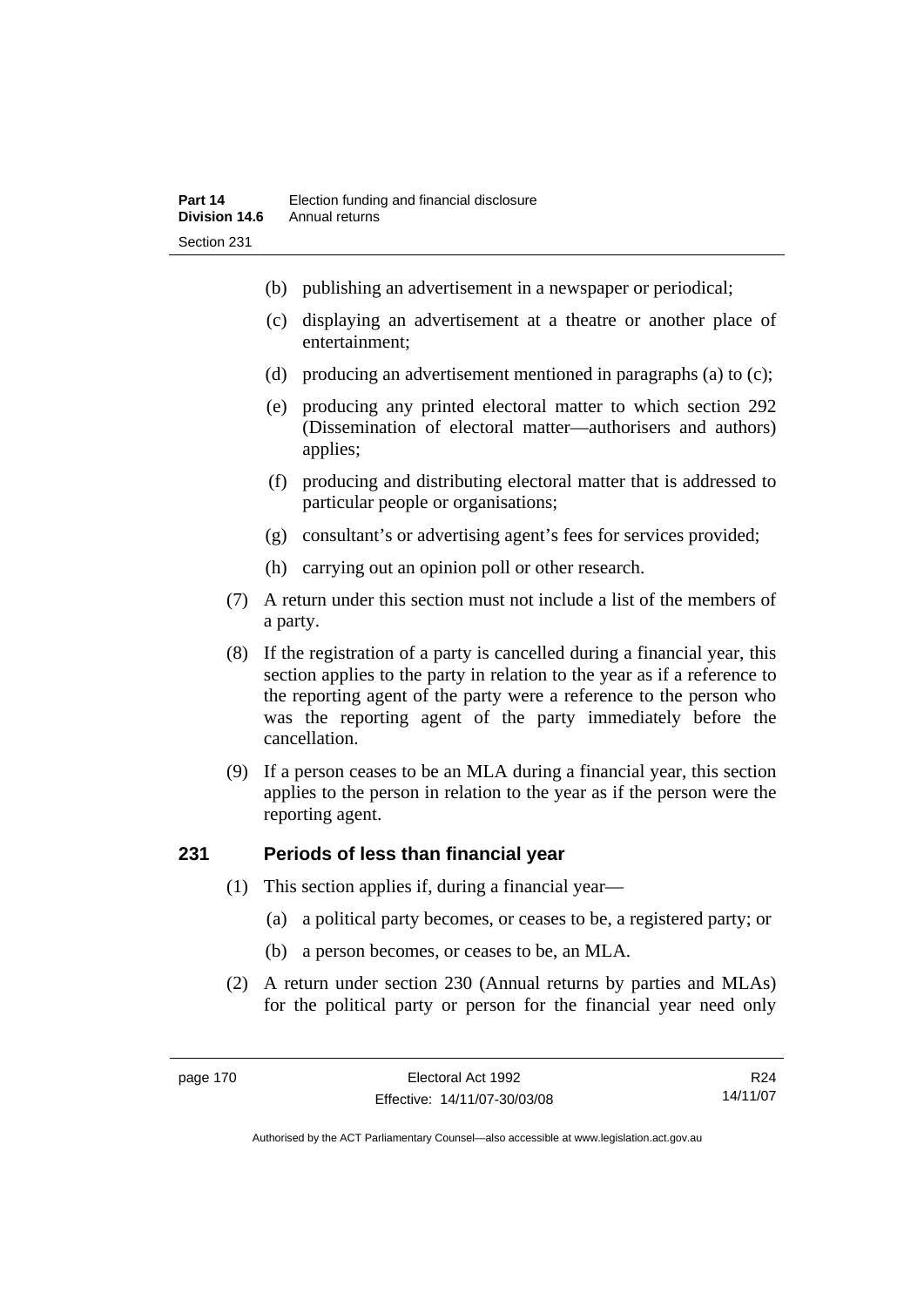include particulars for the part of the year when the party was registered or the person was an MLA.

# **231A Returns by parties under Commonwealth Electoral Act**

- $(1)$  If—
	- (a) an organisation has corresponding registration as a political party under this Act, part 7 and under the Commonwealth Act, part 11 whether by the same or a different name; and
	- (b) the agent of the organisation gives to the Australian Electoral Commission, within the period of 16 weeks after the end of the financial year, a return under the Commonwealth Act, section 314AB in relation to that financial year; and
	- (c) the agent or organisation gives to the ACT commissioner, within that period, a copy of that return;

the organisation is not required to give to the ACT commissioner a return under section 230 in relation to that financial year.

- (2) For subsection (1), an organisation has corresponding registration as a political party under this Act, part 7 and under the Commonwealth Act, part 11 if the same person is specified as the registered officer of the party in the register of political parties kept under this Act, section 88 and in the register of political parties kept under the Commonwealth Act, section 125.
- (3) In this section:

*agent*, in relation to an organisation, means the person appointed under the Commonwealth Act, section 288 to be the agent of the organisation in relation to the ACT.

*Commonwealth Act* means the *Commonwealth Electoral Act 1918* (Cwlth).

*party* includes an ACT branch of a political party registered under the Commonwealth Act, part 11.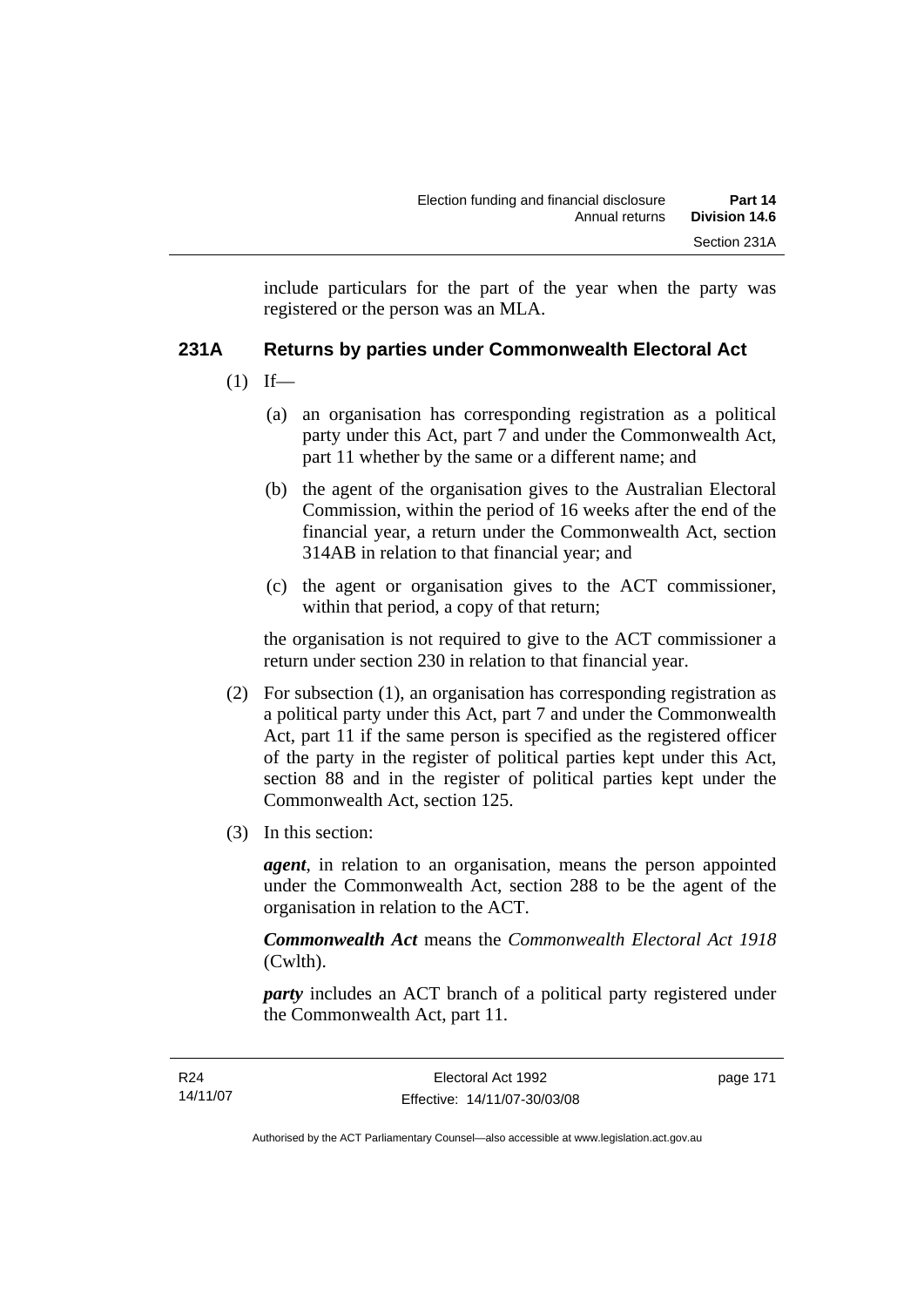# **231B Annual returns by associated entities**

- (1) If an entity is an associated entity at any time during a financial year, the entity's financial controller must give the commissioner a return within 16 weeks after the end of the financial year.
	- *Note 1* If a form is approved under s 340A (Approved forms) for a return, the form must be used.
	- *Note 2* For how a return may be given, see *Legislation Act 2001*, pt 19.5.
- (2) The return must state—
	- (a) the amount received by, or on behalf of, the entity during the financial year, together with the particulars required by section 232 (1) (Amounts received); and
	- (b) the amount paid by, or on behalf of, the entity during the financial year; and
	- (c) if the entity is an associated entity at the end of the financial year—the outstanding amount, at the end of the year, of debts incurred by, or on behalf of, the entity, together with the particulars required by section 234 (2) (Outstanding amounts).
- (3) An amount received when the entity was not an associated entity is not to be counted for subsection (2) (a) and (b).
- (4) If an amount required to be stated under subsection (2) (b) was—
	- (a) paid to or for the benefit of 1 or more parties or MLAs; and
	- (b) paid out of funds generated from capital of the entity;

the return must set out the required details of each person who contributed to that capital on or after 29 November 1996.

- (5) For subsection (4), the required details of a person are—
	- (a) the person's name and address; and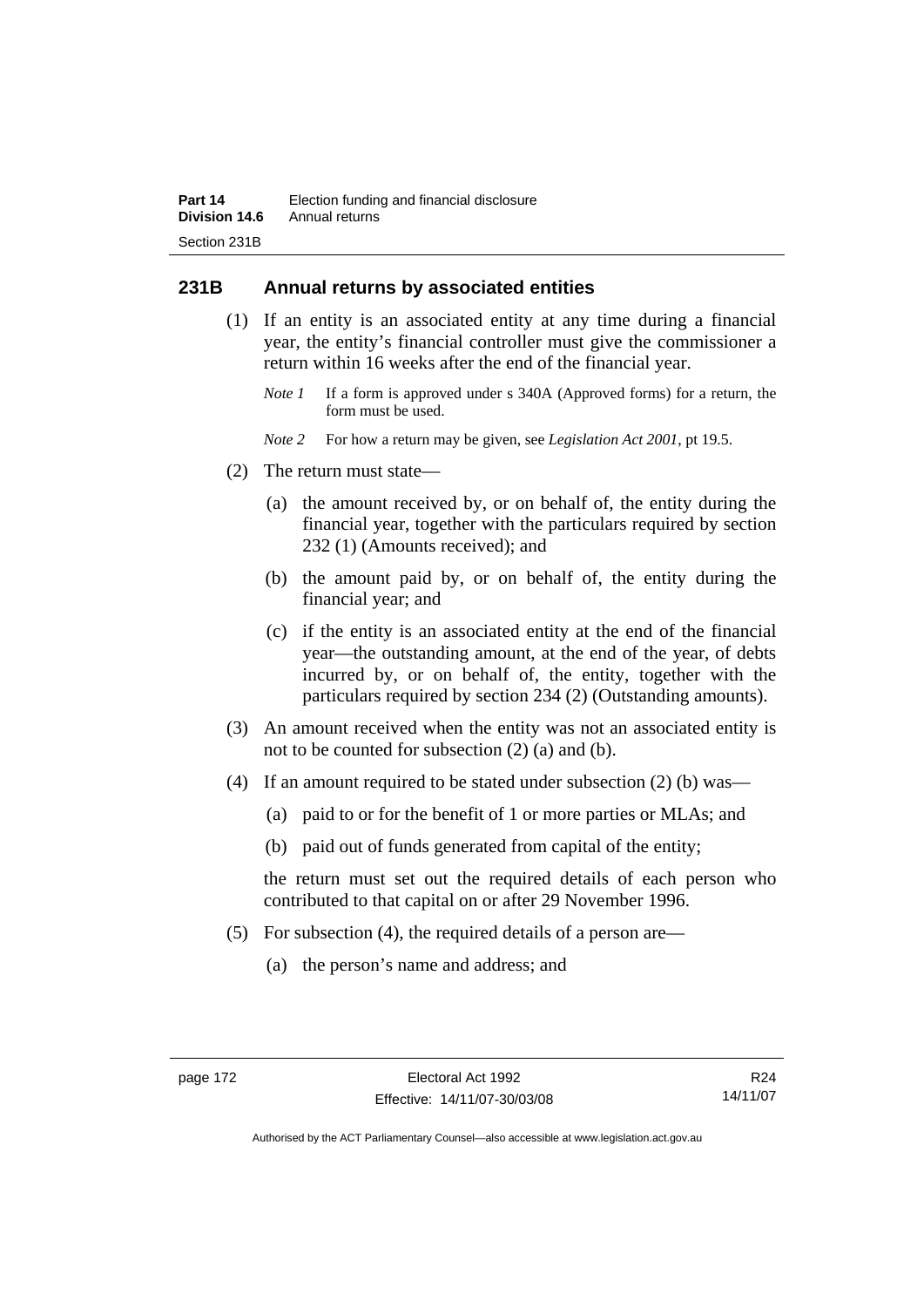- (b) the total of the person's contributions to the capital of the associated entity mentioned in that subsection up to the end of the financial year.
- (6) Subsection (5) does not apply to contributions that have been included in a previous return under this section.

# **231C Returns by associated entities under Commonwealth Electoral Act**

- (1) This section applies in relation to an associated entity that—
	- (a) is controlled by 1 or more parties; or
	- (b) operates wholly or mainly for the benefit of 1 or more parties.
- (2) If an entity was, during a financial year, an associated entity in relation to which this section applies and the financial controller of the entity—
	- (a) gives to the Australian Electoral Commission, within the period of 16 weeks after the end of the financial year, a return under the *Commonwealth Electoral Act 1918* (Cwlth), section 314AEA in relation to that financial year; and
	- (b) gives to the commissioner, within that period, a copy of that return;

the financial controller is not required to give to the commissioner a return under section 231B in relation to the entity for that financial year.

### **232 Amounts received**

 (1) If the sum of all amounts received by, or on behalf of, a party, MLA or associated entity (the *receiver*) from a person or organisation during a financial year is \$1 500 or more, the return by the receiver under section 230 (Annual returns by parties and MLAs) or section 231B (Annual returns by associated entities) must state the amount of the sum and set out the defined particulars for it.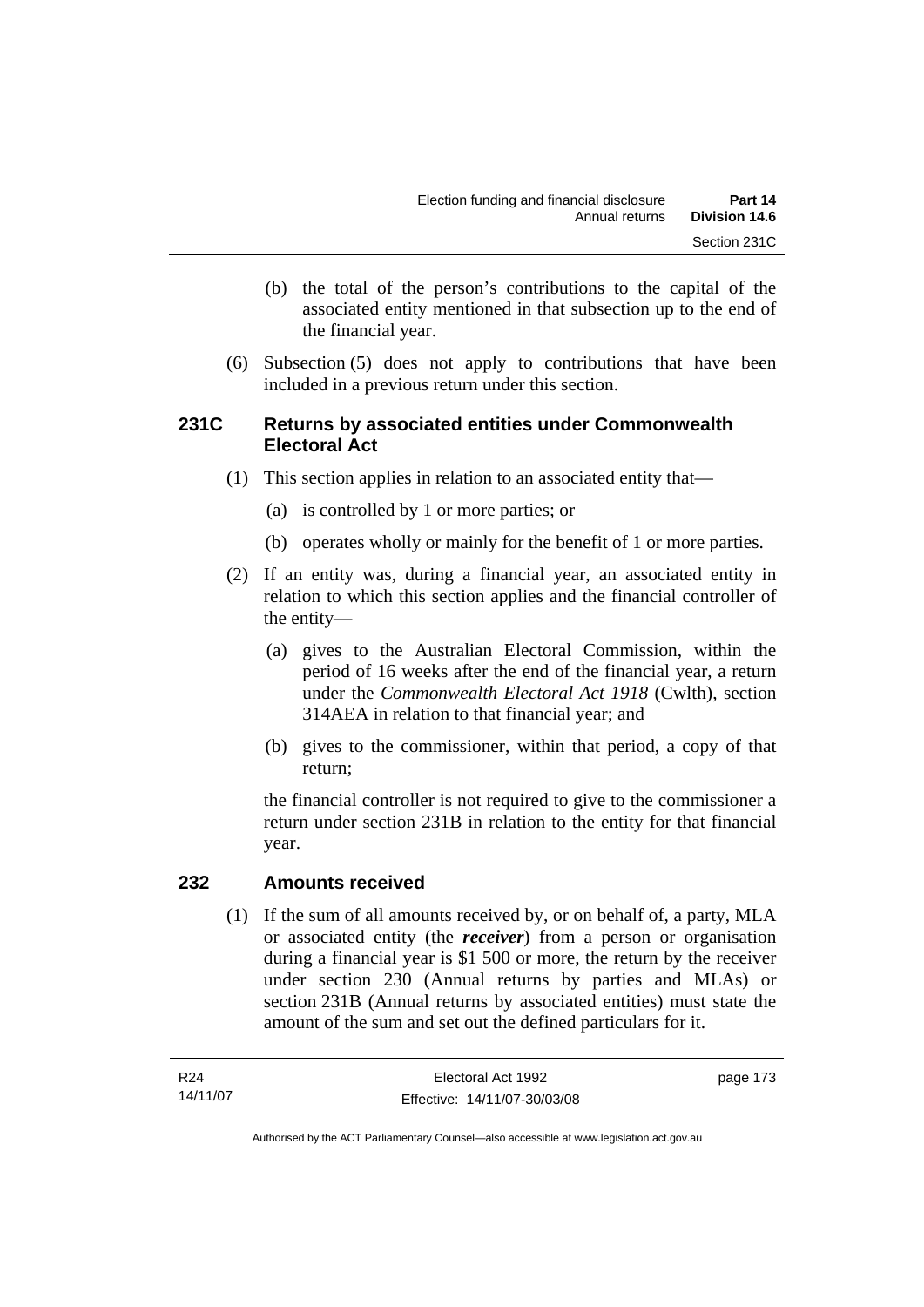- (2) In working out the sum, an amount of less than \$1 500 need not be counted.
- (3) If the sum was received as a loan, the return must state the information required by section 218A (2) (Certain loans not to be received).

# **234 Outstanding amounts**

- (1) If, at the end of a financial year, the sum of all debts within the meaning of section 230 (4) (c) that are owed by a party or MLA to a particular person or organisation is \$1 500 or more, the return by the party or MLA under section 230 shall specify the sum and include the defined particulars.
- (2) If an entity is an associated entity at the end of a financial year and, at the end of that year, the sum of all debts within the meaning of section 231B (2) (c) that are owed by the entity to a particular person or organisation is \$1 500 or more, the return by the entity under section 231B in relation to the financial year shall set out the sum and include the defined particulars.

# **234A Regulations**

- (1) The regulations may require greater detail to be provided in returns under section 230 or 231B than is required by this division.
- (2) Without limiting subsection (1), the regulations may require that the total amounts referred to in section 230 (4) or 231B (2) be broken down in the way specified in the regulations.
- (3) The regulations may reduce the amount of information to be provided in returns under section 231B.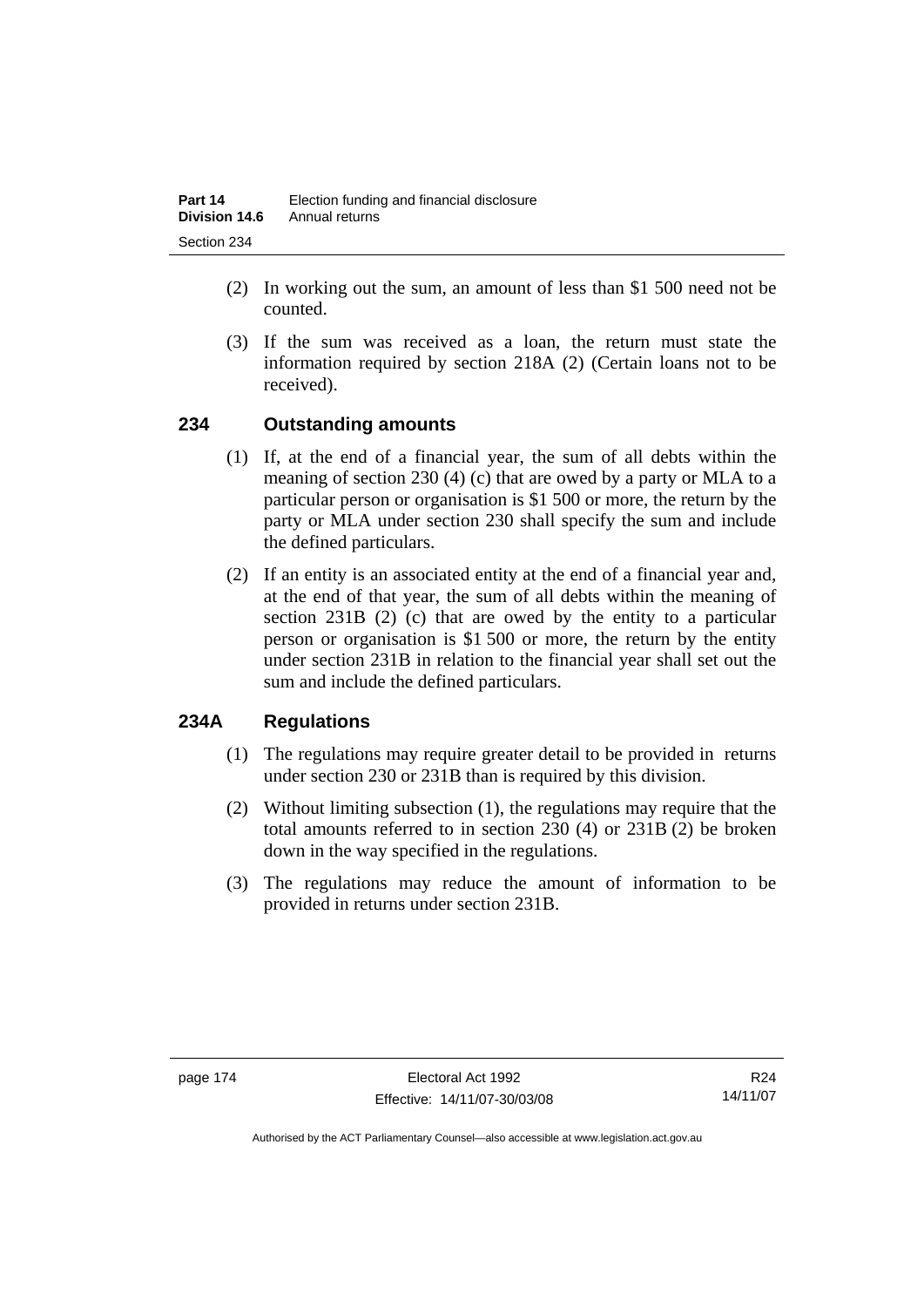# **Division 14.7 Compliance**

# **235 Definitions for div 14.7**

In this division:

*investigation notice* means a notice under section 237 (3) (Investigation notices generally) or section 237A (2) (Investigation notices about associated entities).

*return* includes a notice under section 240 (1) (c) or (4) (Inability to complete returns).

## **236 Offences**

 (1) A person shall not, without reasonable excuse, fail to give the commissioner a return under this part within the time required.

Maximum penalty:

- (a) for a return required to be given by the reporting agent of a party—50 penalty units; and
- (b) for any other return—20 penalty units.
- (2) A person shall not, without reasonable excuse—
	- (a) give the commissioner an incomplete return under division 14.4, 14.5 or 14.6; or
	- (b) fail to retain records in accordance with section 239.

Maximum penalty: 20 penalty units.

 (3) For subsection (1) or subsection (2) (b), it is a reasonable excuse for a reporting agent of a non-party group to fail to give a return or keep records if another reporting agent of the group has given the return within the time required or kept records in accordance with section 239, as the case requires.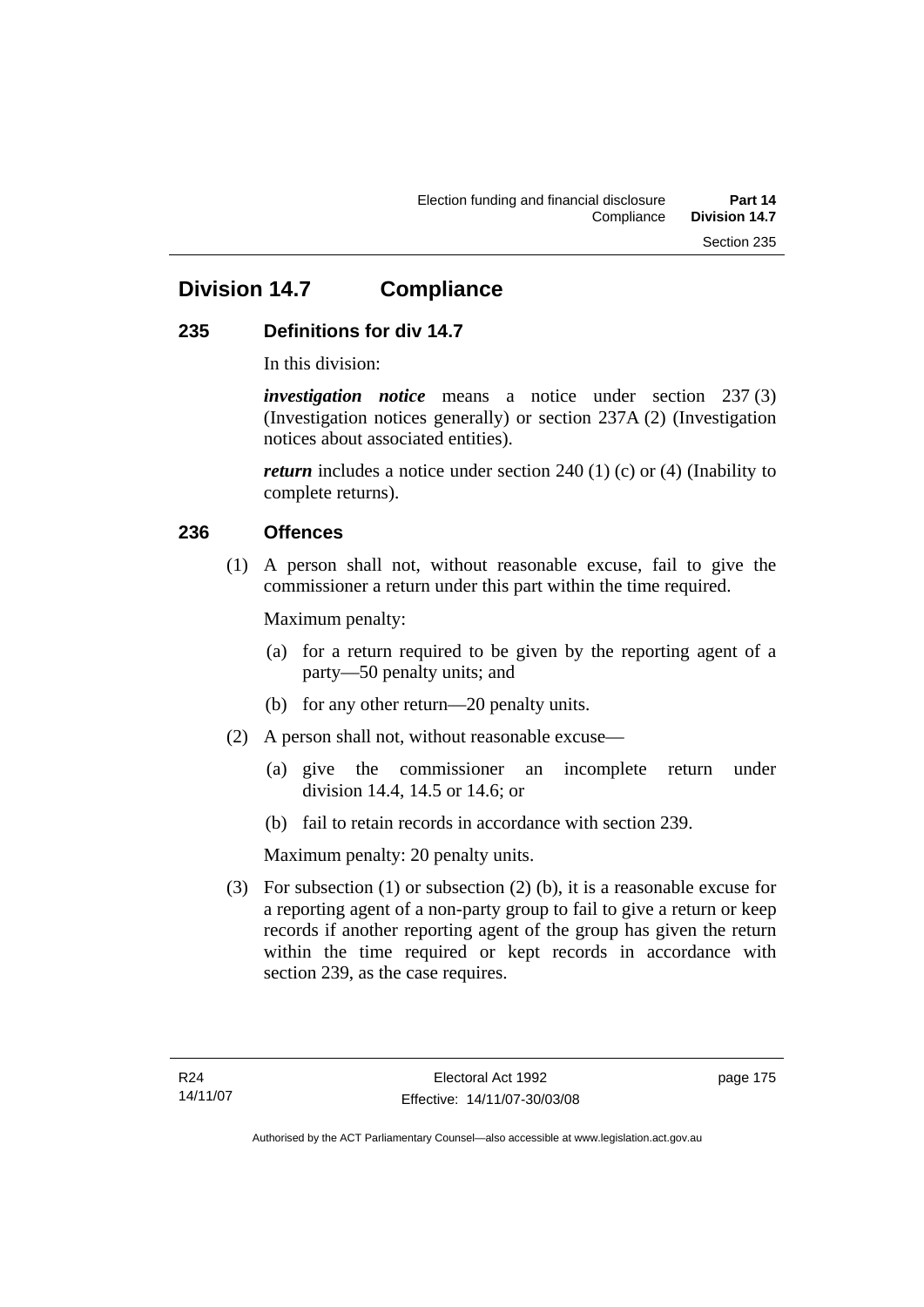(4) A person shall not give a return under division 14.4, 14.5 or 14.6, containing particulars that are, to the knowledge of the person, false or misleading in a material particular.

Maximum penalty: 50 penalty units, imprisonment for 6 months or both.

 (5) A person shall not give to another person who is required to give a return under division 14.4, 14.5 or 14.6 information relevant to the return that is, to the knowledge of the firstmentioned person, false or misleading in a material particular.

Maximum penalty: 50 penalty units, imprisonment for 6 months or both.

 (6) A prosecution in relation to an offence against this section may be begun at any time within 4 years after the offence was committed.

### **237 Investigation notices generally**

(1) In this section:

*prescribed person* means a person who, in the commissioner's opinion, is or may be required to give the commissioner a return under this part in relation to an election.

- (2) The commissioner may conduct an investigation into compliance with this part.
- (3) For an investigation, the commissioner may give a notice (an *investigation notice*) in relation to a reporting agent or prescribed person to—
	- (a) the agent or prescribed person; or
	- (b) for the reporting agent of a party—any officer, employee or representative of the party; or
	- (c) for a prescribed person that is a corporation—any of its officers or employees; or

R24 14/11/07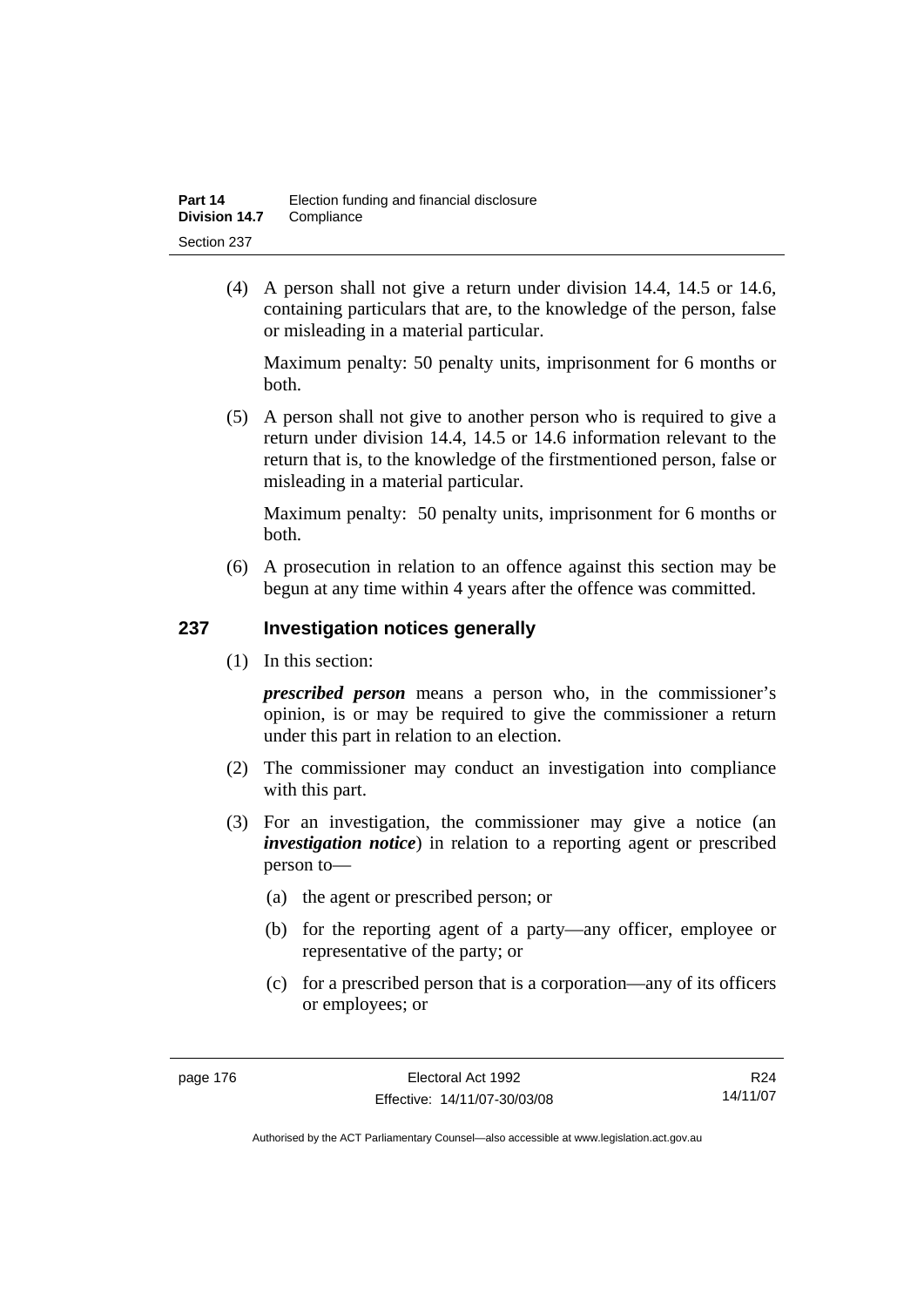(d) anyone else the commissioner has reasonable grounds for believing can produce a document or anything else, or give evidence, about anyone's compliance with this part.

*Note* For how documents may be given, see *Legislation Act 2001*, pt 19.5.

- (4) The investigation notice must require the person to whom it is given—
	- (a) to produce to the commissioner, within the time and in the way stated in the notice, a document, or something else, stated in the notice; or
	- (b) to appear, at a time and place stated in the notice, before the commissioner to give evidence, orally or in writing, and to produce a document, or something else, stated in the notice.
- (5) The time stated in the notice must be not earlier than 28 days after the notice is given to the person.
- (6) If the investigation notice requires an officer, employee or representative of a party other than its reporting agent to appear before the commissioner, the reporting agent of the party is entitled—
	- (a) to attend the investigation; or
	- (b) to nominate someone else to attend on the reporting agent's behalf.
- (7) If the investigation notice requires someone other than the financial controller of an associated entity to appear before the commissioner in relation to an investigation into the entity, the financial controller is entitled—
	- (a) to attend the investigation; or
	- (b) to nominate someone else to attend on the financial controller's behalf.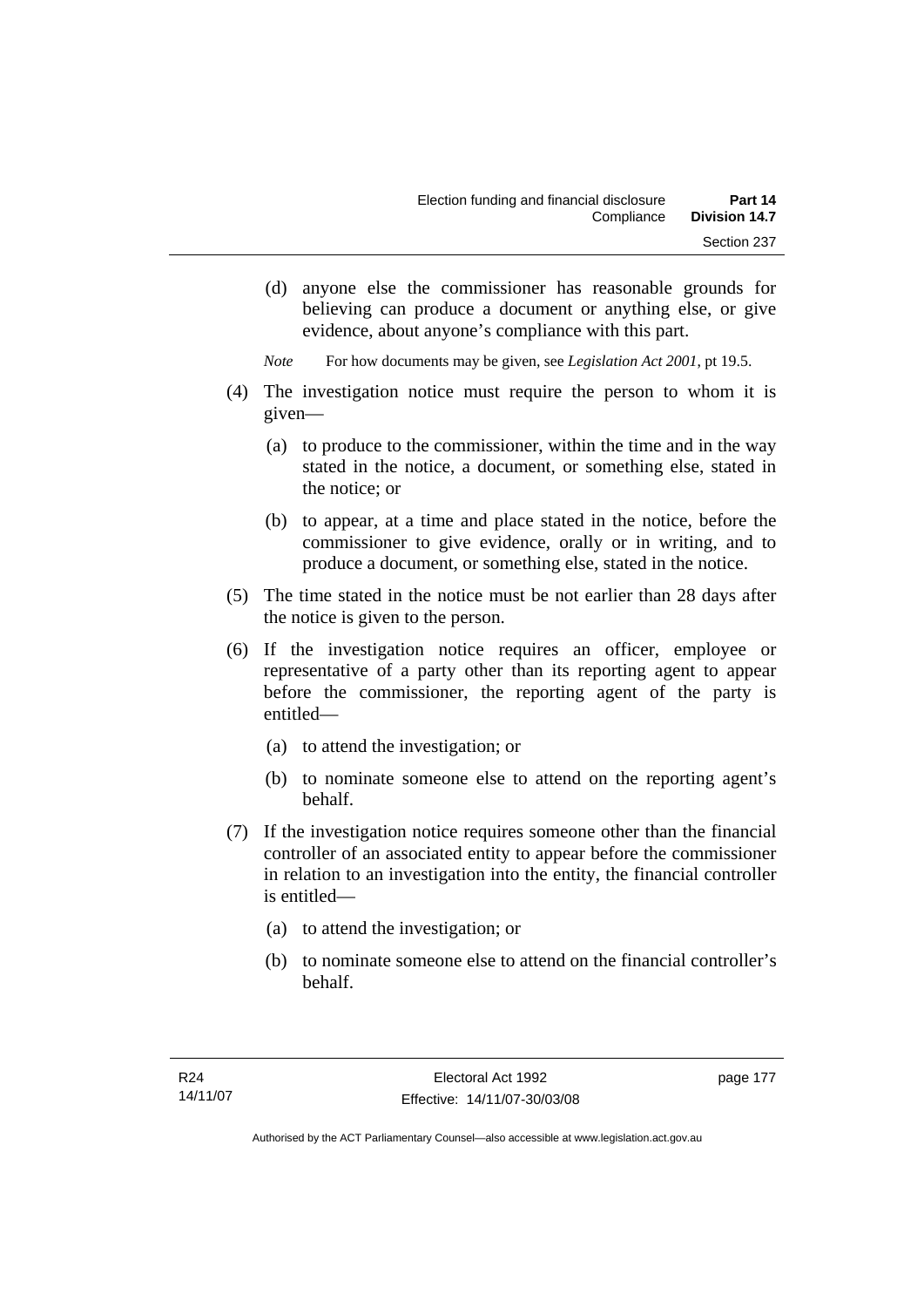### $(8)$  If—

- (a) an investigation notice relates to an investigation into—
	- (i) a return given to the commissioner under this part by the reporting agent of an MLA; or
	- (ii) a failure of a reporting agent of an MLA to give the commissioner a return under this part within the time required; and
- (b) the notice requires someone other than the reporting agent of the MLA to appear before the commissioner;

the reporting agent is entitled—

- (c) to attend the investigation; or
- (d) to nominate someone else to attend on the reporting agent's behalf.
- (9) The commissioner may conduct the investigation even though the person to whom the notice was given contravenes the notice.
- (10) The commissioner may require a person to whom an investigation notice has been given to give evidence on oath, and for that purpose may administer an oath.
	- *Note* For the taking of an oath or the making of an affirmation, see the *Oaths and Affirmations Act 1984.*

### **237A Investigation notices about associated entities**

- (1) This section applies if—
	- (a) the commissioner believes on reasonable grounds that a person can produce a document or anything else, or give evidence, about whether an entity is, or was at a particular time, an associated entity; and
	- (b) the person is, or has been, the financial controller or an officer or employee of the entity.

R24 14/11/07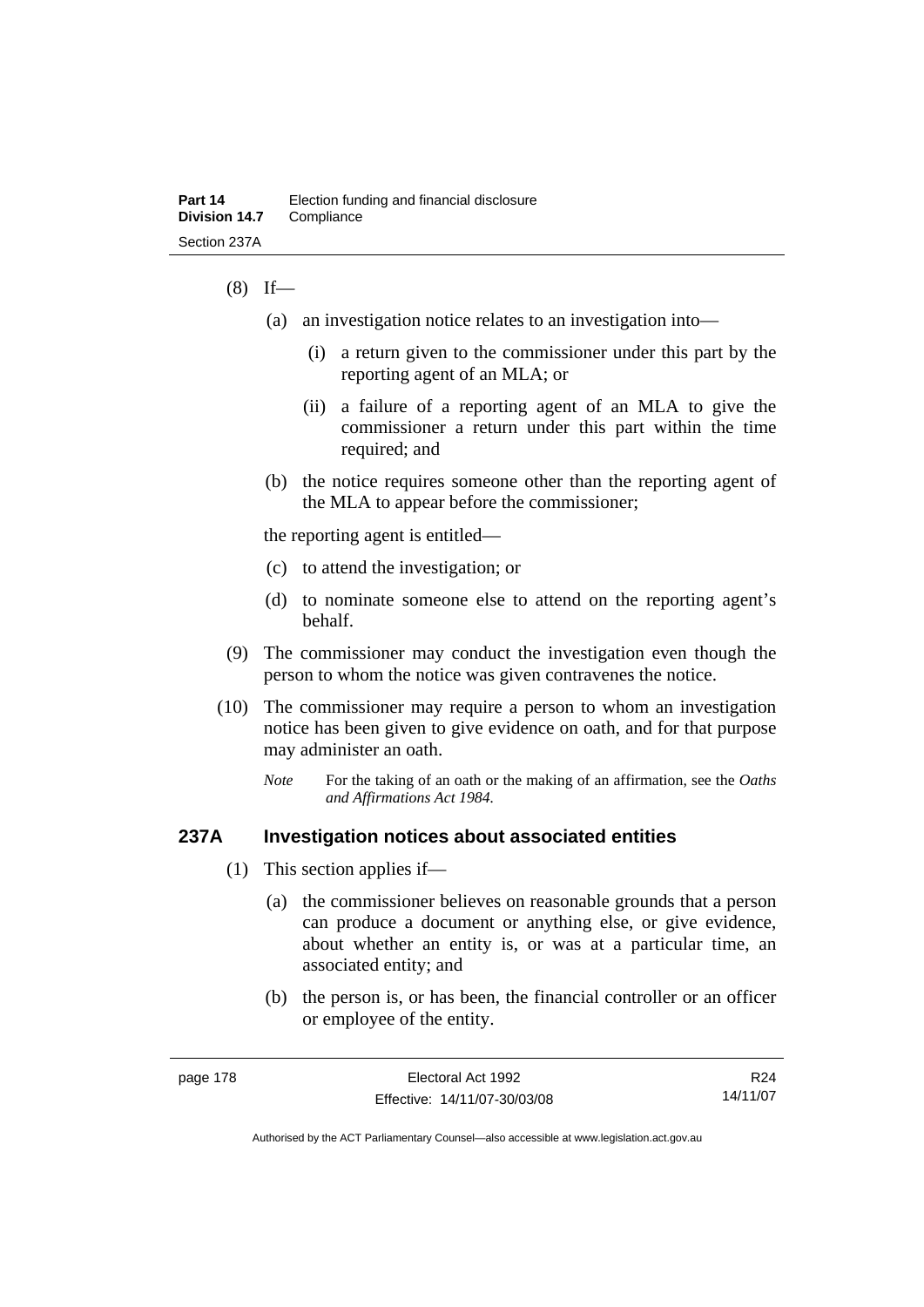- (2) The commissioner may give to the person a notice (an *investigation notice*) requiring the person—
	- (a) to produce to the commissioner, within the time and in the way stated in the notice, a document, or something else, stated in the notice; or
	- (b) to appear, at a time and place stated in the notice, before the commissioner to give evidence, orally or in writing, and to produce a document, or something else, stated in the notice.
- (3) The time stated in the notice must not be earlier than 28 days after the day the notice is given to the person.
- (4) If the investigation notice requires someone other than the financial controller of the associated entity to appear before the commissioner, the financial controller is entitled—
	- (a) to attend the investigation; or
	- (b) to nominate someone else to attend on the financial controller's behalf.
- (5) The commissioner may conduct the investigation even though the person to whom the notice was given contravenes the notice to attend.
- (6) If the commissioner gives an investigation notice to a person, the commissioner must also give the person a review statement about the decision to give the person the notice.
- (7) The person is taken not to have failed to comply with the notice if the person makes application under section 247 (Review by electoral commission) for review of the decision and the application has not been decided.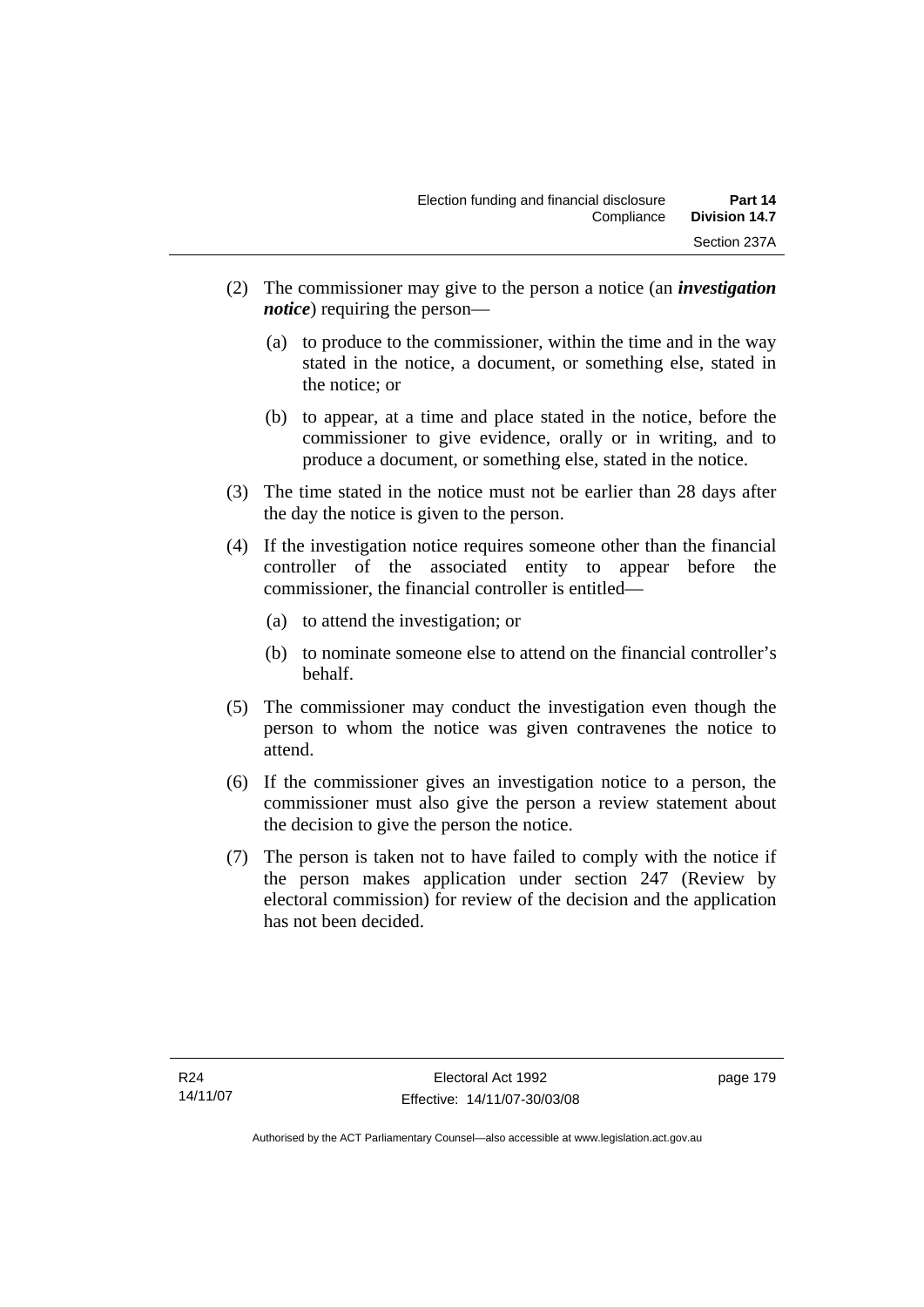- (8) The commissioner may require a person to whom an investigation notice has been given to give evidence on oath, and for that purpose may administer an oath.
	- *Note* For the taking of an oath or the making of an affirmation, see the *Oaths and Affirmations Act 1984.*
- (9) This section is in addition to, and does not limit, section 237 (Investigation notices generally).

### **237B Investigation notice offences**

 (1) A person must not, without reasonable excuse, contravene an investigation notice.

Maximum penalty: 50 penalty units, imprisonment for 6 months or both.

 (2) A person must not, in response to an investigation notice, give evidence that the person knows is false or misleading in a material particular.

Maximum penalty: 50 penalty units, imprisonment for 6 months or both.

### **238 Investigation—search warrants**

- (1) The commissioner may make an application to a magistrate for the issue of a warrant if—
	- (a) the commissioner has reasonable grounds for suspecting that there may be, at that time or within the next 24 hours, in or on any premises, an article that may afford evidence relating to a contravention of section 236 (a *relevant article*); and
	- (b) the commissioner has reasonable grounds for believing that, if an investigation notice under section 237 were issued for the production of the relevant article, it might be concealed, lost, mutilated, destroyed or disposed of.

R24 14/11/07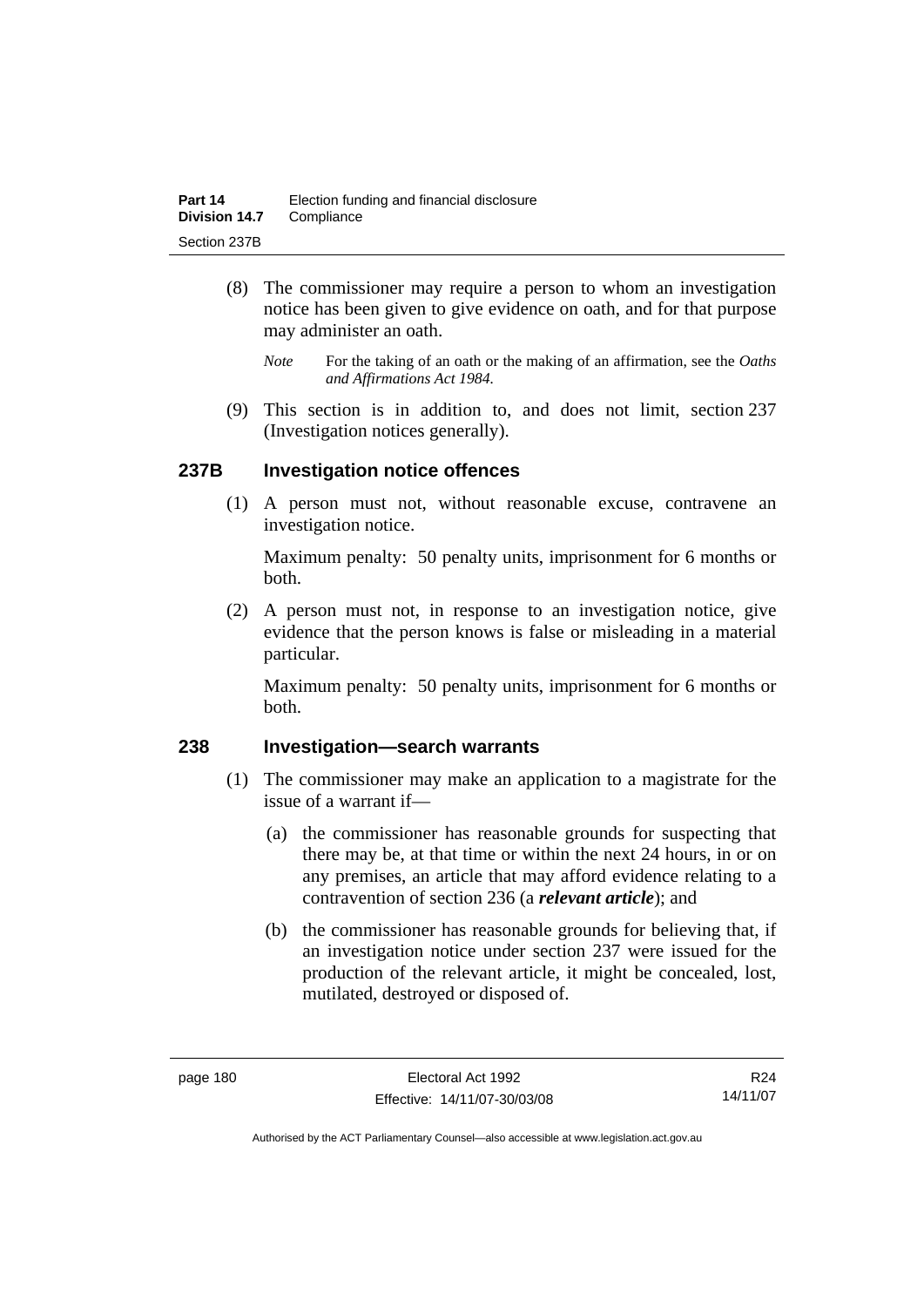- (2) A magistrate may, on application in accordance with subsection (1), issue a warrant authorising the commissioner or any other person named in the warrant, with the assistance the commissioner or person considers necessary, and if necessary by force—
	- (a) to enter the premises; and
	- (b) to search the premises for relevant articles; and
	- (c) to seize any relevant article found in or on the premises.
- (3) A magistrate shall not issue a warrant unless—
	- (a) an affidavit has been lodged with the magistrate setting out the grounds on which the issue of the warrant is being sought; and
	- (b) the commissioner or another person has given the magistrate, either orally or by affidavit, any further information the magistrate requires about the grounds on which the issue of the warrant is being sought; and
	- (c) the magistrate is satisfied that there are reasonable grounds for issuing the warrant.
- (4) If a magistrate issues a warrant, he or she shall endorse on the affidavit lodged in accordance with subsection (3) the grounds relied on to justify the issue of the warrant.
- (5) A warrant shall—
	- (a) state the purpose for which it is issued, including a reference to the alleged offence in relation to which it is issued; and
	- (b) specify the hours during which the entry is authorised or state that the entry is authorised at any time of the day or night; and
	- (c) include a description of the kind of articles to which it relates; and
	- (d) specify the date, not later than 1 month after the date of issue of the warrant, when the warrant ceases to have effect.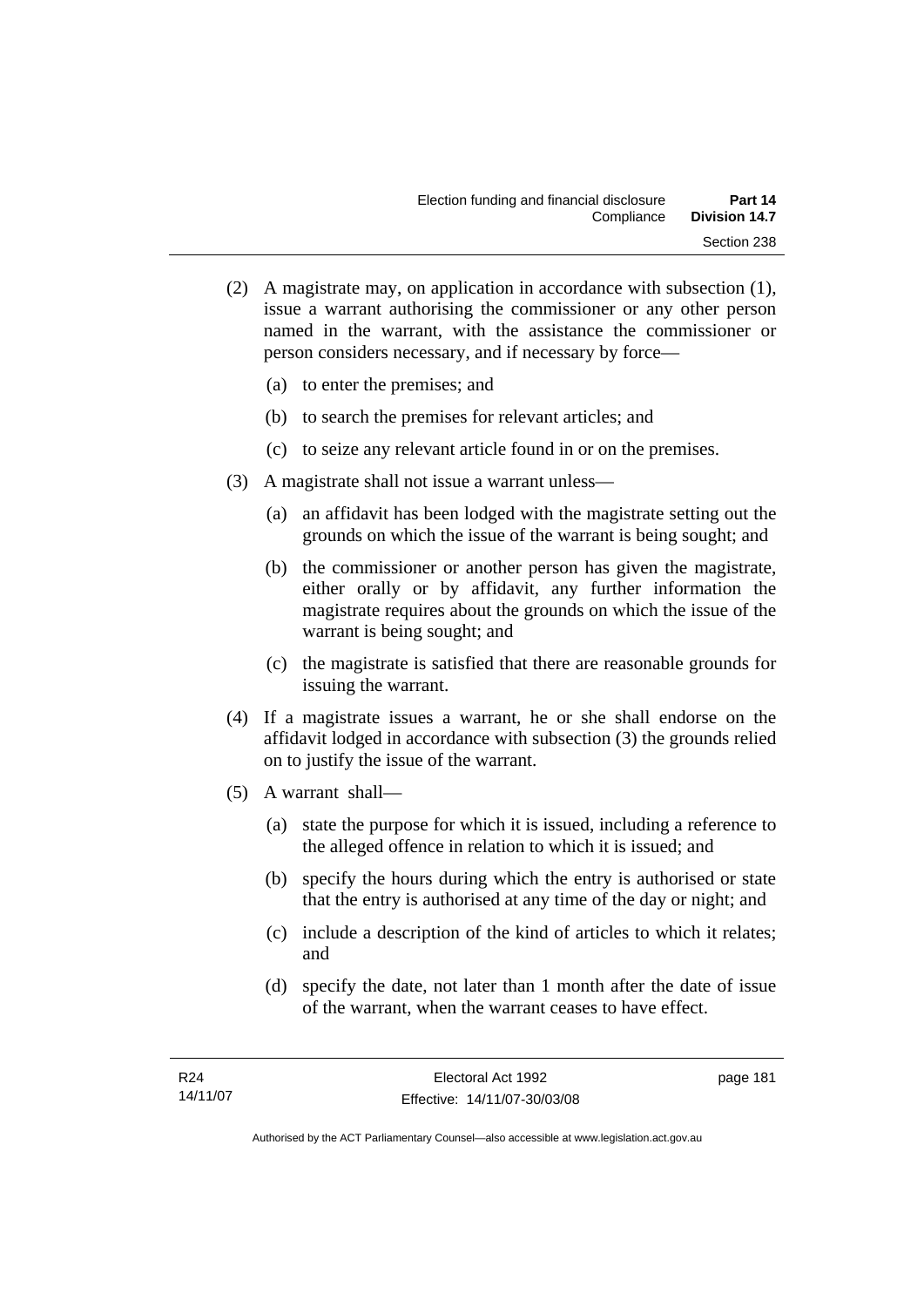- (6) If an article is seized by a person under a warrant—
	- (a) the person may keep the article for as long as is necessary and reasonable for the purposes of the investigation to which it is relevant; and
	- (b) when retention of the article ceases to be necessary and reasonable for those purposes, he or she shall cause it to be delivered to the person who appears to be entitled to possession of the article.
- (7) If a document is retained under subsection  $(6)$  (a)—
	- (a) the person otherwise entitled to possession of the document is entitled to be supplied, as soon as practicable, with a copy certified by the commissioner to be a true copy and the certified copy shall be received in all courts as evidence as if it were the original; and
	- (b) until the certified copy is supplied, the commissioner shall, at the times and places the commissioner considers appropriate, permit the person otherwise entitled to possession of the document, or a person authorised by that person, to inspect and make copies of, or take extracts from, the document.

### **239 Records**

- (1) If a person makes or obtains an article that is or includes a record relating to a matter particulars of which are, or could be, required to be set out in a return under this part relating to an election, he or she shall keep the record for not less than 4 years beginning on polling day for that election.
- (2) If a party, MLA or associated entity makes or obtains an article that is or includes a record relating to a matter particulars of which are, or could be, required to be set out in a return under division 14.6 (Annual returns), the party, MLA or associated entity must keep the record for not less than 4 years beginning on the day after the last day when the return must be given to the commissioner.

| page 182 | Electoral Act 1992           | R <sub>24</sub> |
|----------|------------------------------|-----------------|
|          | Effective: 14/11/07-30/03/08 | 14/11/07        |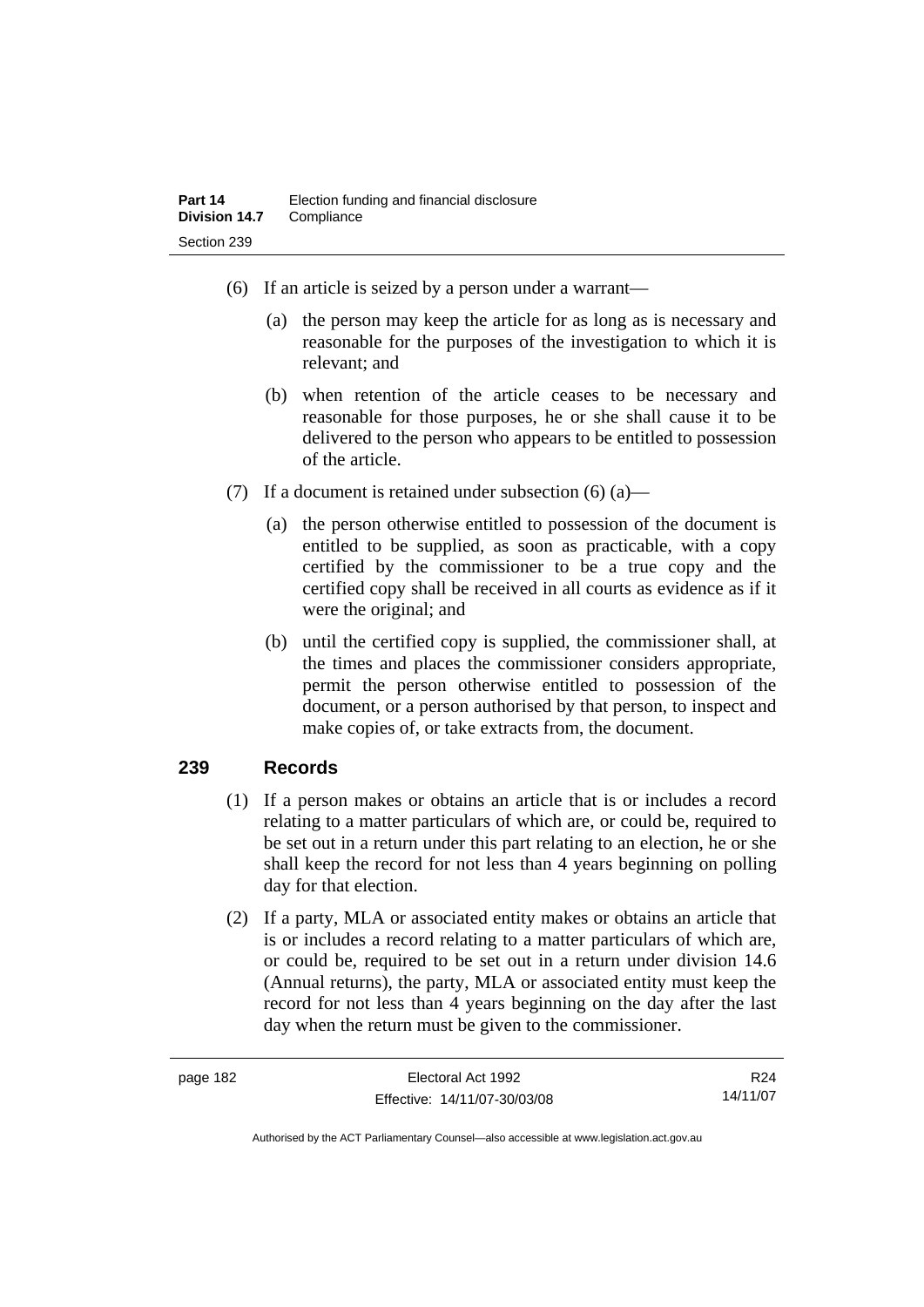- (3) If a person, party, MLA or associated entity (the *transferor*) would, in the normal course of business or administration, transfer to someone else a record mentioned in subsection (1) or (2)—
	- (a) the transferor is taken not to have contravened the subsection by transferring the record; and
	- (b) the person to whom the record is transferred must keep the record for the period for which the transferor would have been required to keep the record if the record had not been transferred.

# **Division 14.8 Miscellaneous**

# **240 Inability to complete returns**

- (1) If a person who is required to give the commissioner a return under division 14.4, 14.5 or 14.6 considers that it is impossible to complete the return because he or she is unable to obtain particulars that are required for the preparation of the return, the person may—
	- (a) prepare the return to the extent that it is possible to do so without those particulars; and
	- (b) give the commissioner the return so prepared; and
	- (c) give the commissioner written notice—
		- (i) identifying the return; and
		- (ii) stating that the return is incomplete because he or she is unable to obtain certain particulars; and
		- (iii) identifying those particulars; and
		- (iv) setting out the reasons why he or she is unable to obtain those particulars; and
		- (v) if the person believes, on reasonable grounds, that another person whose name and address he or she knows can give

page 183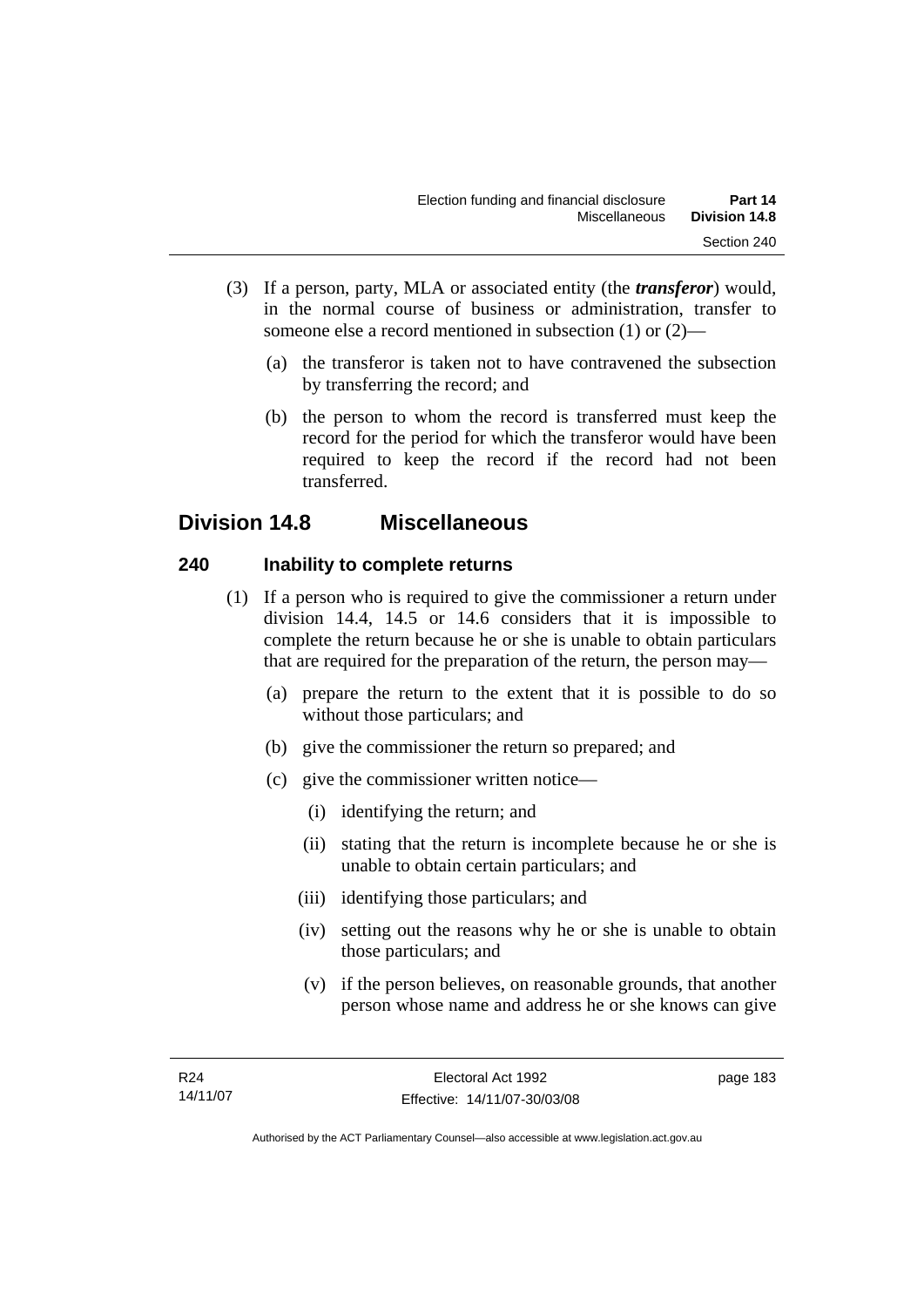those particulars—stating that belief, the reasons for it and the name and address of the other person.

- (2) A person who complies with subsection (1) shall not, because of the omission of the particulars referred to in subsection (1) (c) (iii), be taken, for section 236 (2) (a), to have given a return that is incomplete.
- (3) If the commissioner has been informed under subsection (1) (c) or (4) (e) that a person can supply particulars that have not been included in a return, the commissioner may, by written notice served on that person, require the person to give the commissioner written notice of the particulars within the period specified in the notice.
- (4) If a person who is required to give the commissioner particulars under subsection (3) considers that he or she is unable to obtain some or all of the particulars, the person shall give to the commissioner a written notice—
	- (a) specifying the particulars (if any) that the person is able to give; and
	- (b) stating that the person is unable to obtain certain particulars;
	- (c) identifying those particulars; and
	- (d) specifying the reasons why the person considers he or she is unable to obtain those particulars; and
	- (e) if the person believes, on reasonable grounds, that another person whose name and address he or she knows can give those particulars—specifying the name and address of that other person and the reasons why he or she believes that the other person is able to give those particulars.
- $(5)$  If—
	- (a) a notice is given to a person under subsection (3); and
	- (b) the person complies with that notice or gives the commissioner a notice under subsection (4);

| page 184 | Electoral Act 1992           | R <sub>24</sub> |
|----------|------------------------------|-----------------|
|          | Effective: 14/11/07-30/03/08 | 14/11/07        |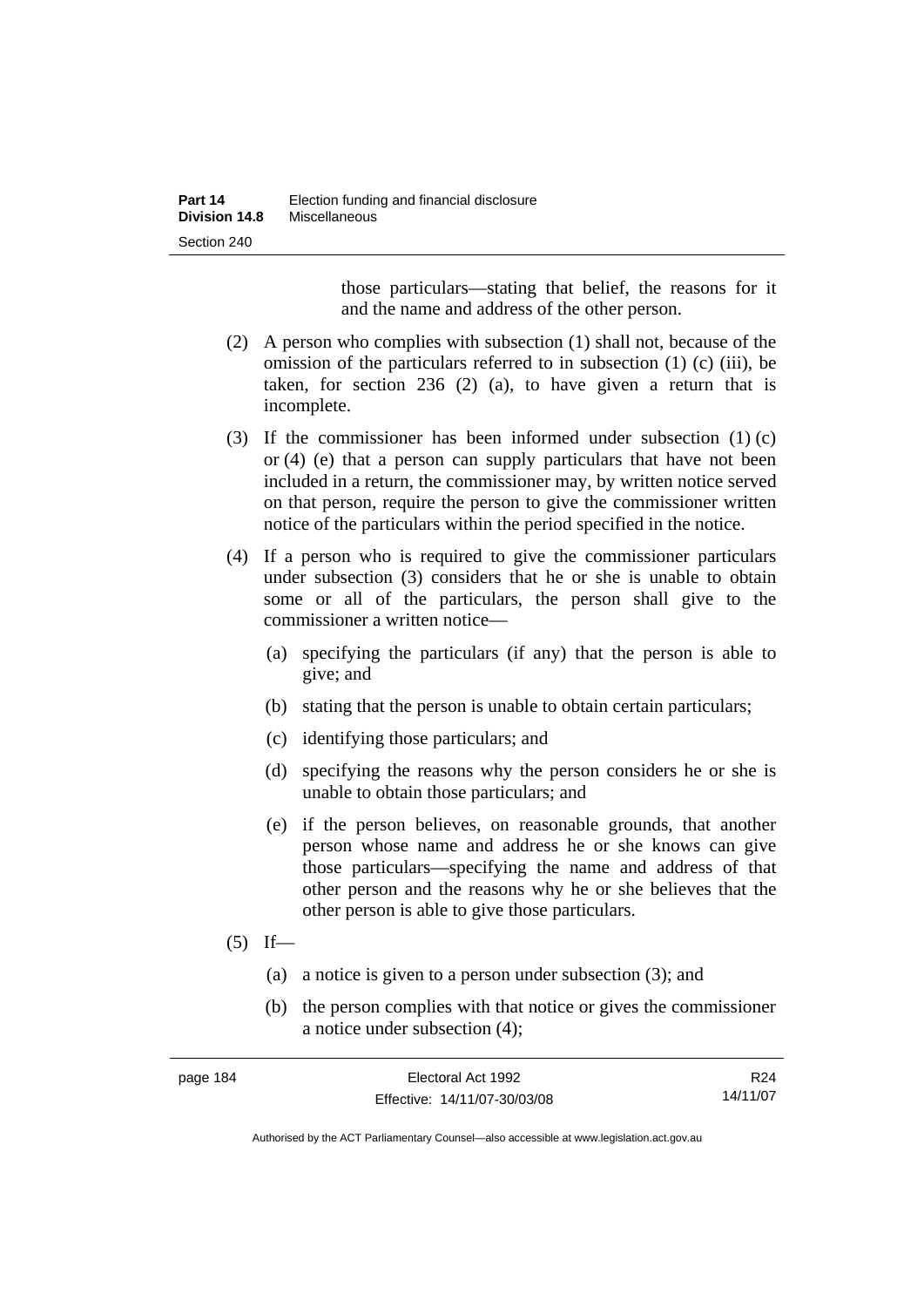he or she shall not, only because of the omission of the required particulars, be taken to have given an incomplete return.

# **241 Noncompliance with pt 14**

- (1) The failure of a person to comply with a provision of this part in relation to an election does not invalidate that election.
- (2) Without limiting subsection (1)—
	- $(a)$  if—
		- (i) a party endorsed a candidate in an election; and
		- (ii) the candidate was elected at the election;

a failure by the reporting agent of the party to comply with this part in relation to that election does not invalidate the candidate's election;

- (b) if a member of a non-party group was elected at the election a failure by a reporting agent of the group to comply with this part in relation to the election does not invalidate the election of the member; and
- (c) a failure by the reporting agent of a candidate who is elected at an election to comply with his or her part in relation to the election does not invalidate the candidate's election.

# **242 Amendment of returns**

- (1) If the commissioner is satisfied that a return under this part contains a formal error or is subject to a formal defect, the commissioner may amend the return to the extent necessary to correct the error or remove the defect.
- (2) A person authorised by subsection (3) may, by written notice signed by the person and given to the commissioner, request the permission of the commissioner to make a specified amendment of a return for the purpose of correcting an error or omission.

page 185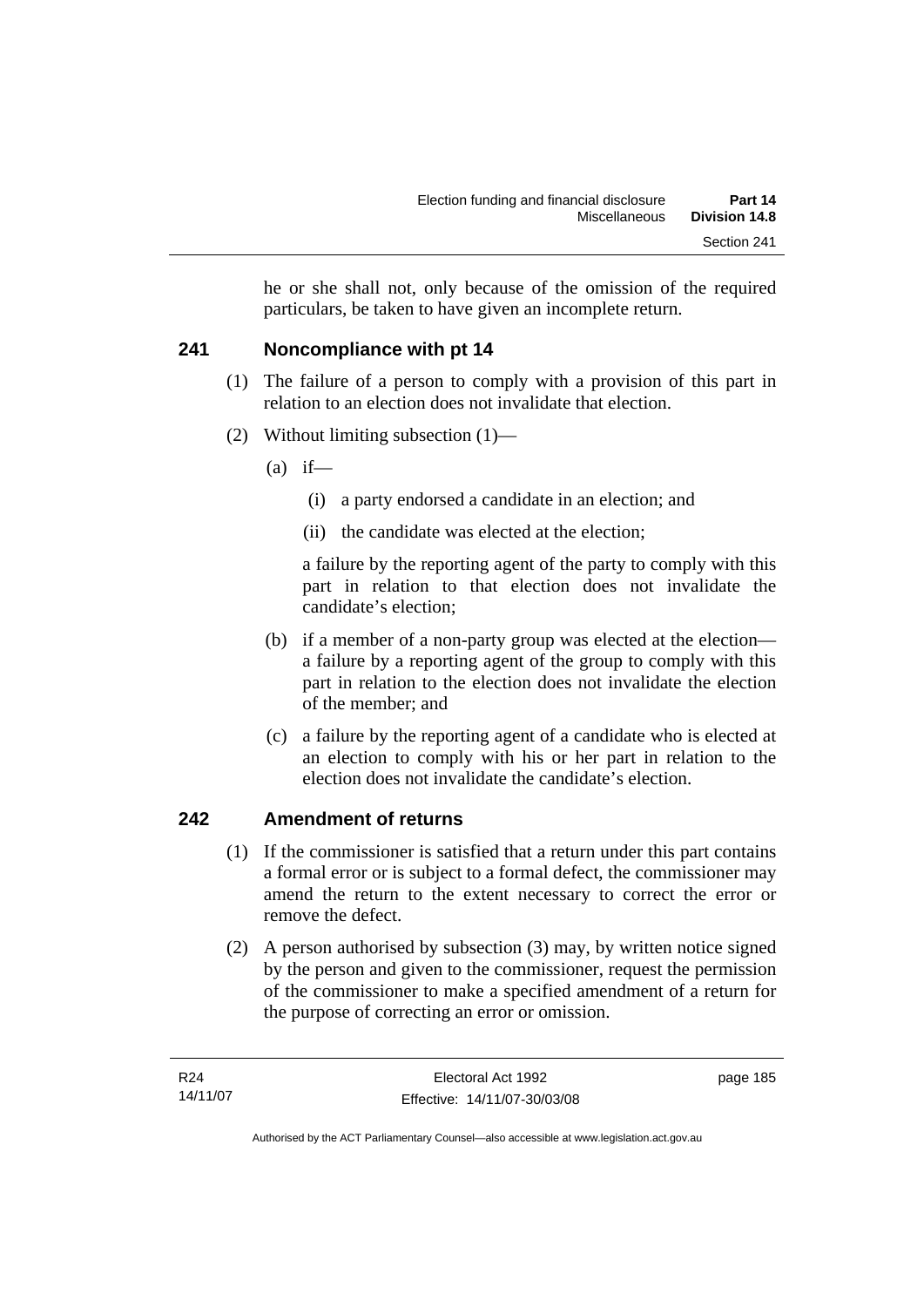- (3) A request may be made by—
	- (a) the person who gave the return; or
	- (b) if the return was given for a party, MLA or candidate—the reporting agent of the party, MLA or candidate; or
	- (c) if the return was given in relation to an associated entity—the financial controller of the entity.
- (4) On a request under subsection (2), the commissioner shall permit the person making the request to amend the return accordingly if the commissioner is satisfied that the request is justified.
- (5) If the commissioner decides to refuse a request under subsection (2), the commissioner shall give the person making the request a review statement about the decision.
- (6) The amendment of a return under this section does not affect the liability of a person to be convicted of an offence against section 236 (2) or (4) arising out of the giving of the return.

### **243 Copies of returns to be available for public inspection**

- (1) The commissioner must make available for public inspection, in accordance with subsections (2) and (3), a copy of each return given to the commissioner under division 14.4 (Disclosure of donations), 14.5 (Disclosure of electoral expenditure) and division 14.6 (Annual returns).
- (2) A copy of a return under division 14.4 or 14.5 (other than a return under section 221A (Annual returns of donations)) must be made available for public inspection from the beginning of the 25th week after polling day in the election to which the return relates.
- (3) A copy of a return under section 221A or division 14.6 must be made available for public inspection from the beginning of February in the next year.

R24 14/11/07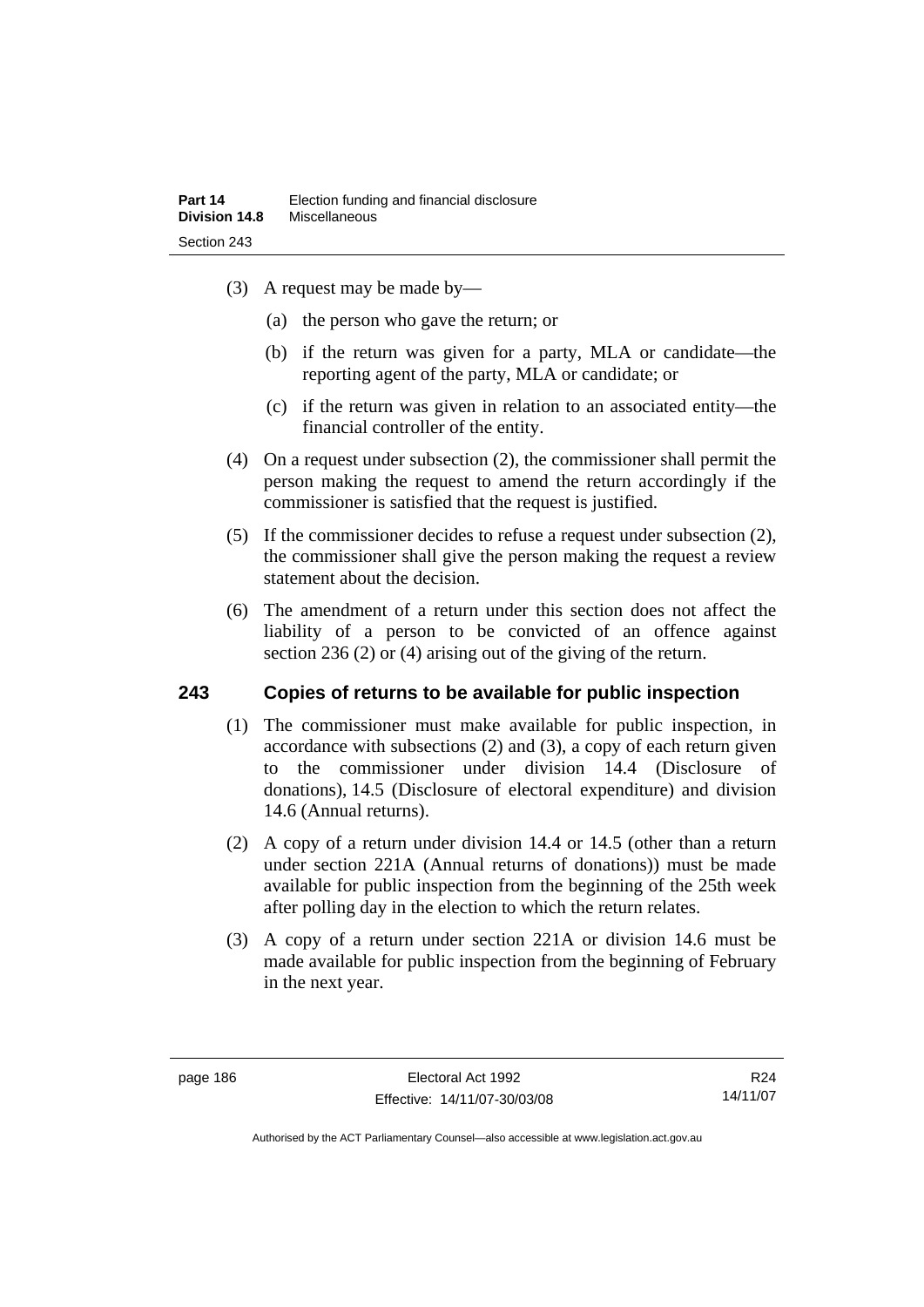- (4) A person may, on request, obtain a copy of a return if a copy of the return is available for public inspection under this section.
	- *Note* A fee may be determined under s 8 (Determination of fees) for this subsection.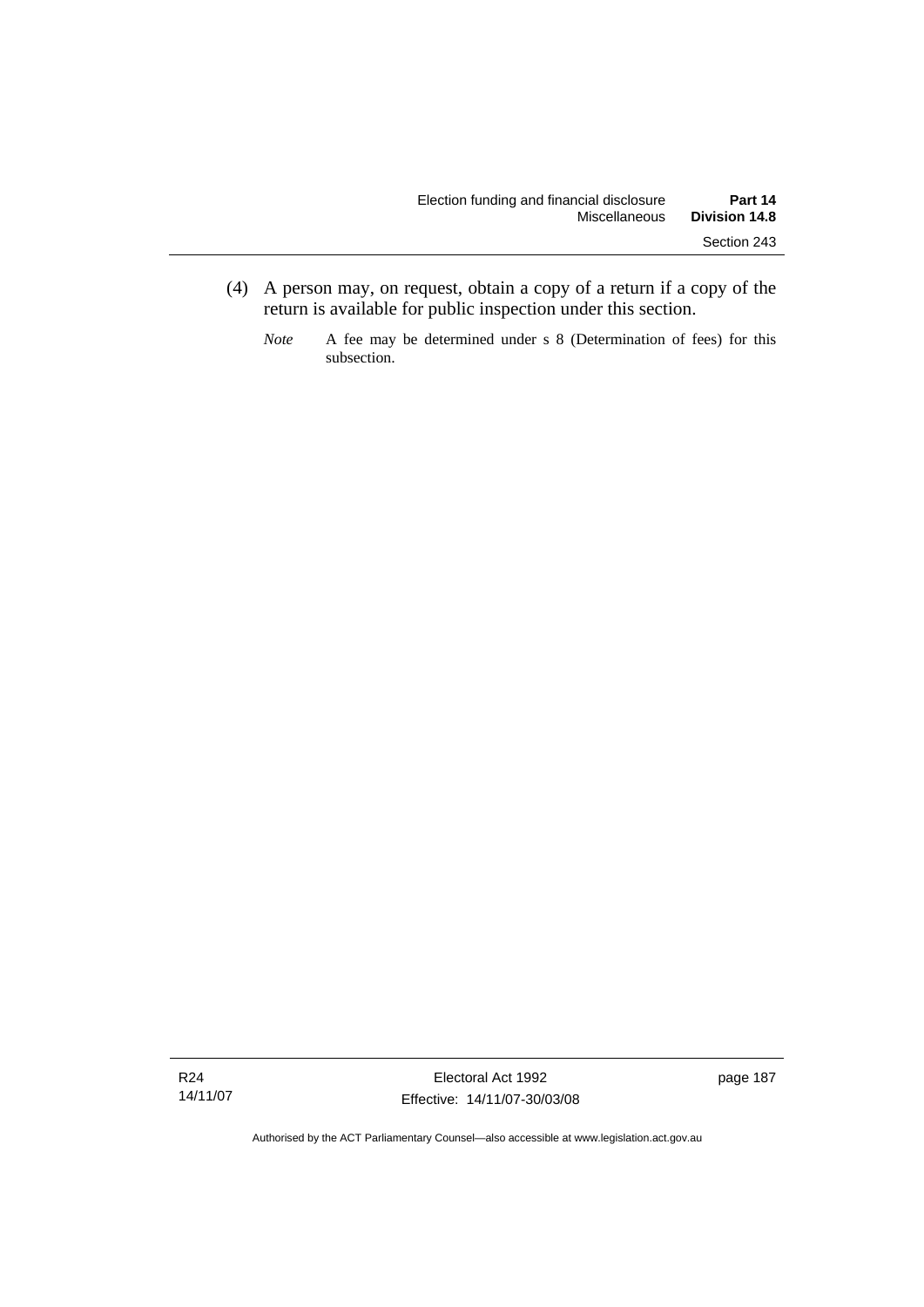#### **Part 15 Review of decisions**

Section 244

# **Part 15 Review of decisions**

#### **244 Definitions for pt 15**

In this part:

*person* includes a political party.

*reviewable decision* means a decision referred to in section 245.

### **245 Reviewable decisions**

For this part, the following decisions of the commissioner are reviewable:

- (a) a decision to enrol a person under section 76 (5) (a);
- (b) a decision to reject a claim for enrolment under section 76 (5) (b);
- (c) a decision to refuse a request for the suppression of the particulars of an elector's address from an extract from any roll under section  $77(2)$  (b);
- (d) a decision to include the particulars of an elector's address that had been suppressed on an extract from a roll under section 78 (2);
- (e) a decision to reject an objection to the enrolment of a person under section 81 (5);
- (f) a decision to remove a person's name from a roll under section 81 (8) (b);
- (g) a decision under section 90 (2) (Further information about application for political party registration) to refuse an application for registration of a political party;

(h) a decision to register a political party under section 92 (1);

| page 188 | Electoral Act 1992           | R <sub>24</sub> |
|----------|------------------------------|-----------------|
|          | Effective: 14/11/07-30/03/08 | 14/11/07        |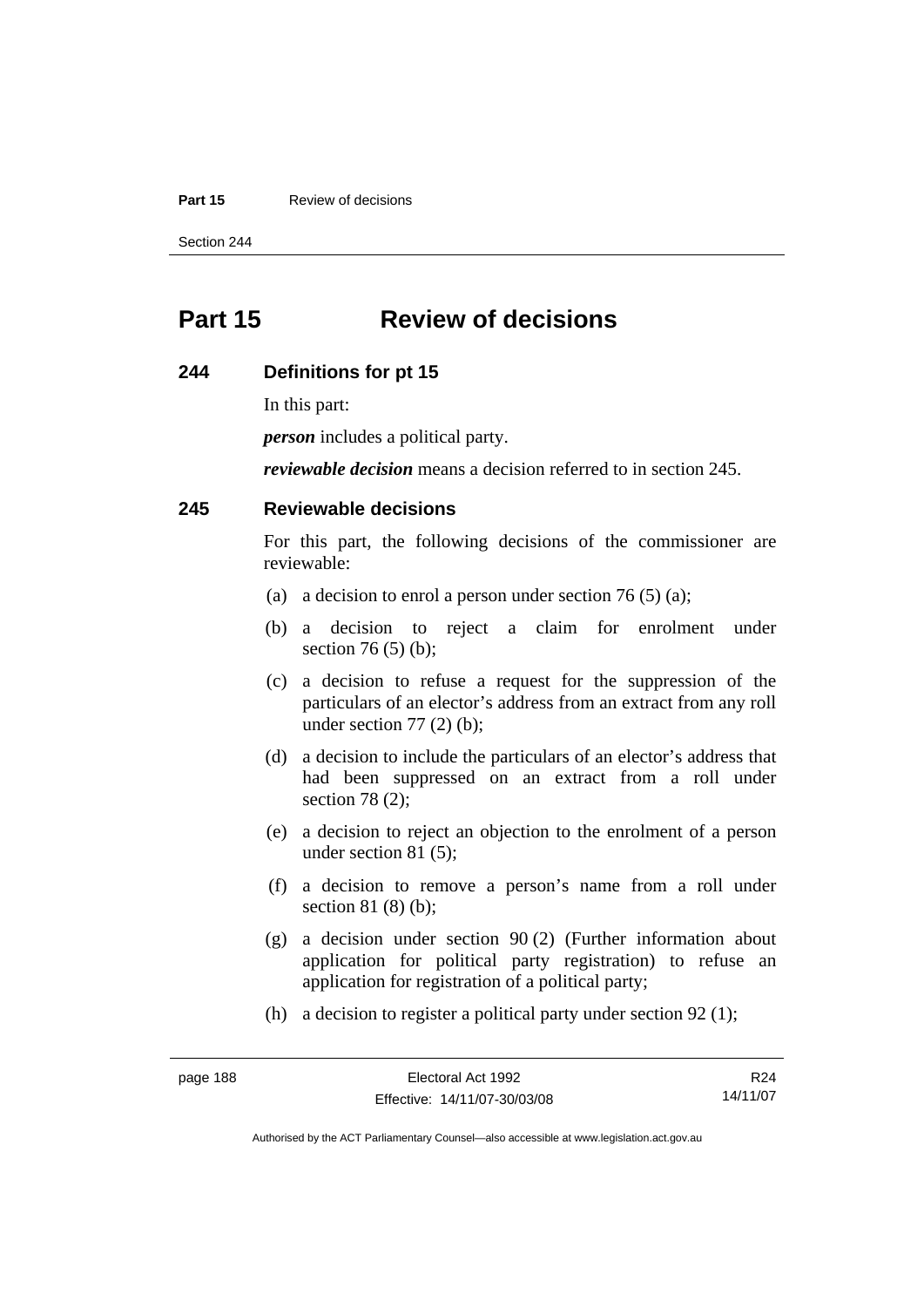- (i) a decision to refuse an application for the registration of a political party under section 93 (1) or (2);
- (j) a decision under section 93 (1) or (2) to refuse to change the registered particulars of a political party as applied by section 95 (2) (Changes to particulars in register);
- (k) a decision under section 98 (5) (Cancellation of registration of political parties) to cancel the registration of a political party;
- (l) a decision to give a notice under section 237A (Investigation notices about associated entities);
- (m) a decision to refuse a request to make a specified amendment of a return under section 242 (4).

## **246 Review statements**

- (1) For this Act, a review statement about a reviewable decision shall be in writing containing—
	- (a) a statement of the decision; and
	- (b) a statement of the reasons for the decision; and
	- (c) a statement to the effect that the person to whom the notice is given may, within 28 days after the review statement is given, apply to the electoral commission for a review of the decision.
- (2) The validity of a reviewable decision is not to be taken to be affected by a failure—
	- (a) to give a review statement to a person affected by the decision; or
	- (b) to comply with this section.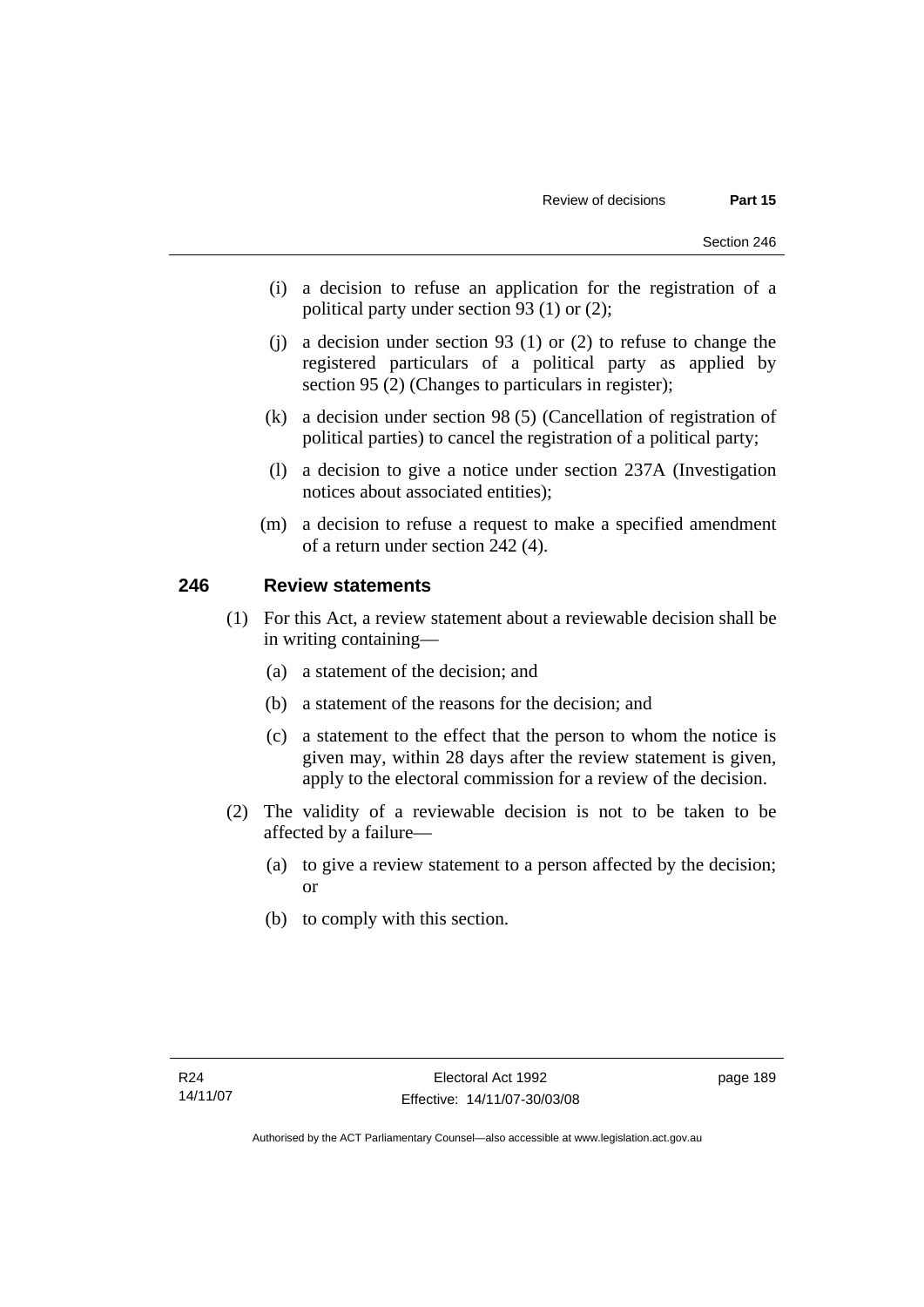#### **Part 15 Review of decisions**

Section 247

### **247 Review by electoral commission**

- (1) The electoral commission must review a reviewable decision if a person affected by the decision applies to the commission in accordance with subsections (2) and (3).
- (2) The application must—
	- (a) be in writing; and
	- (b) state the applicant's name and address; and
	- (c) set out the applicant's reasons for making the application.
- (3) The application must be given to the electoral commission at the commission's office—
	- (a) within 28 days after—
		- (i) for a decision to register a political party—the day of notification under the *Legislation Act 2001* of the notice under section 92 (3) (Registration of political parties) of the decision; or
		- (ii) in any case—the day the relevant review statement was given to the applicant; or
	- (b) within a further period allowed by the commission before or after the end of that period.
- (4) Before making a decision on the review of a reviewable decision, the electoral commission may, on the application of a person affected by the decision, make a written order staying or otherwise affecting the operation or implementation of the decision or a part of the decision.
- (5) The electoral commission may make an order under subsection (4) whether or not an application for the review of the relevant decision has been made to the commission.
- (6) In considering an application for an order under subsection (4), the electoral commission shall have regard to—

| page 190 | Electoral Act 1992           | R24      |
|----------|------------------------------|----------|
|          | Effective: 14/11/07-30/03/08 | 14/11/07 |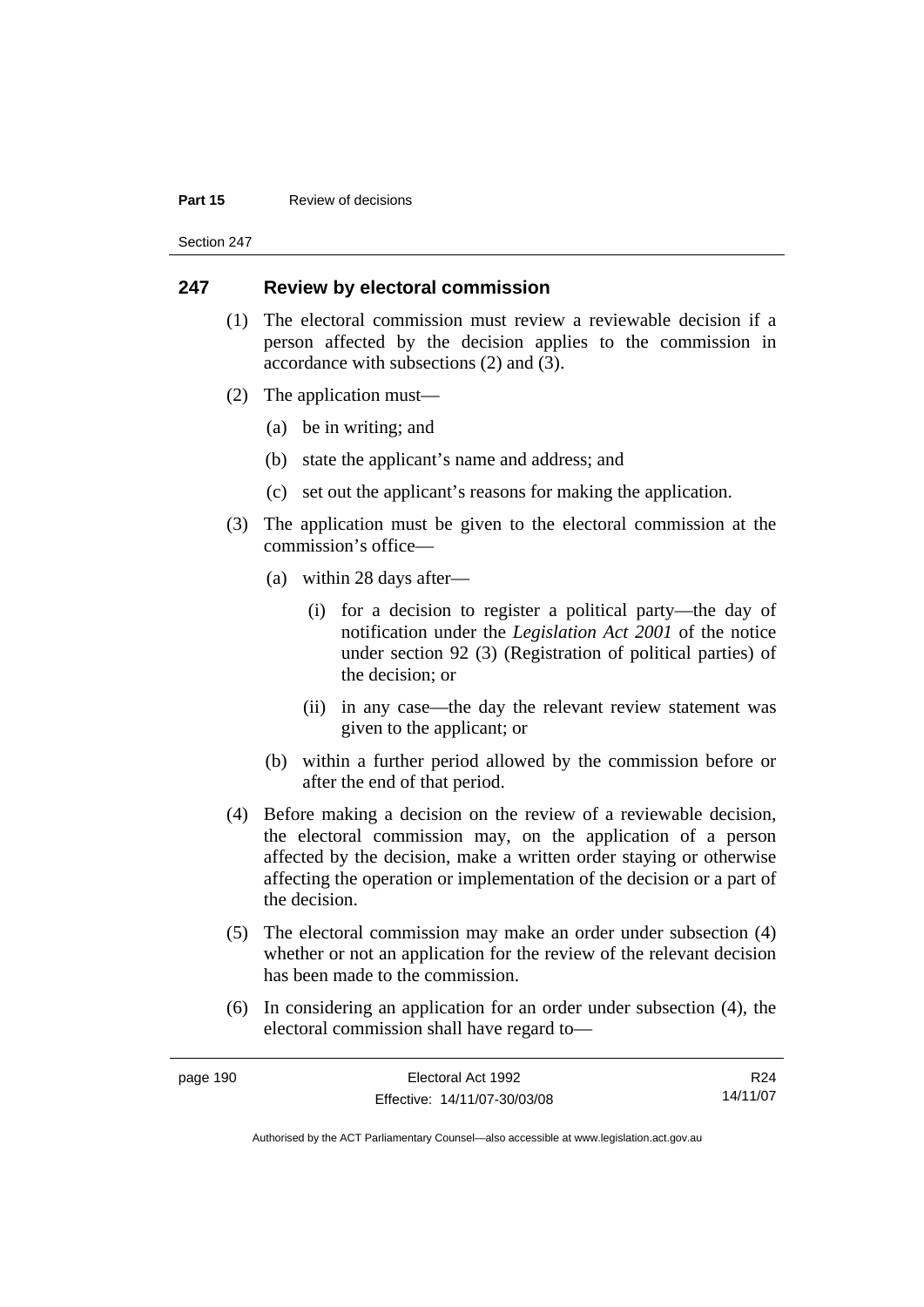- (a) the interests of all persons affected by the relevant decision; and
- (b) the necessity of securing, as far as practicable, the effectiveness of the review process and of the commission's decision on the review.
- (7) On the review of a reviewable decision, the electoral commission shall—
	- (a) affirm the decision; or
	- (b) vary the decision; or
	- (c) set aside the decision and substitute its own decision.
- (8) Except for a reviewable decision made by a delegate of the commissioner, the commissioner shall not—
	- (a) be present during any deliberation of the electoral commission in relation to a review under this section; or
	- (b) take part in any decision of the electoral commission in relation to a review under this section.

### **248 Notice of decision of the electoral commission**

- (1) The electoral commission shall give written notice of its decision on a review under section 247 to—
	- (a) each person to whom a review statement about the relevant decision was given under this Act; and
	- (b) the applicant for the review.
- (2) A notice under subsection (1) shall—
	- (a) include a statement to the effect that, subject to the *Administrative Appeals Tribunal Act 1989*, an application may be made to the AAT for a review of the decision of the electoral commission; and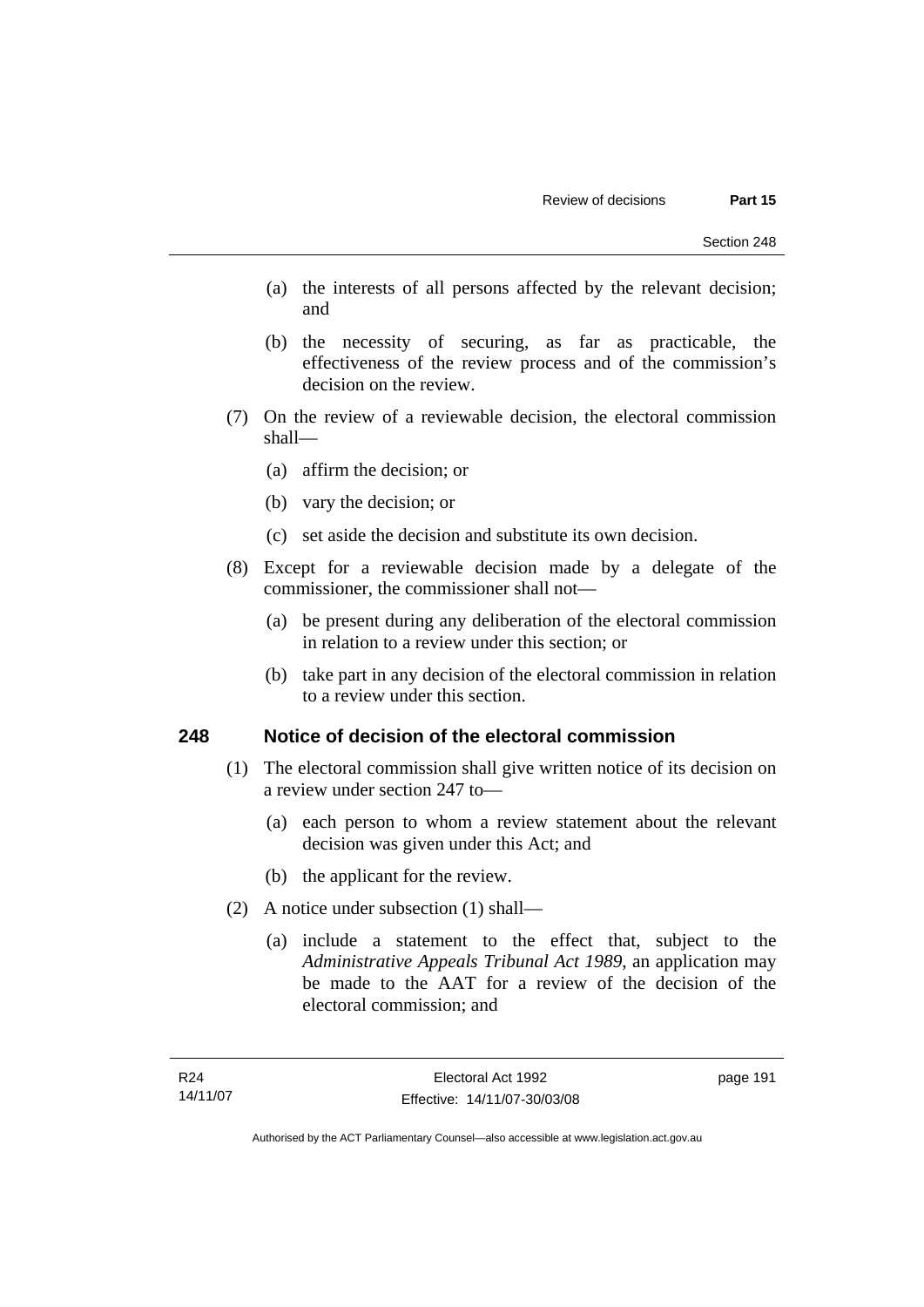#### **Part 15 Review of decisions**

#### Section 249

- (b) except if that Act, section 26 (11) applies—include a statement to the effect that a person whose interests are affected by the decision of the electoral commission may request a statement under that Act, section 26.
- (3) The validity of a decision of the electoral commission under section 247 (6) is not to be taken to be affected by a failure to comply with this section.

### **249 Review by administrative appeals tribunal**

Application may be made to the AAT for a review of a decision of the electoral commission under section 247 (7).

page 192 Electoral Act 1992 Effective: 14/11/07-30/03/08

R24 14/11/07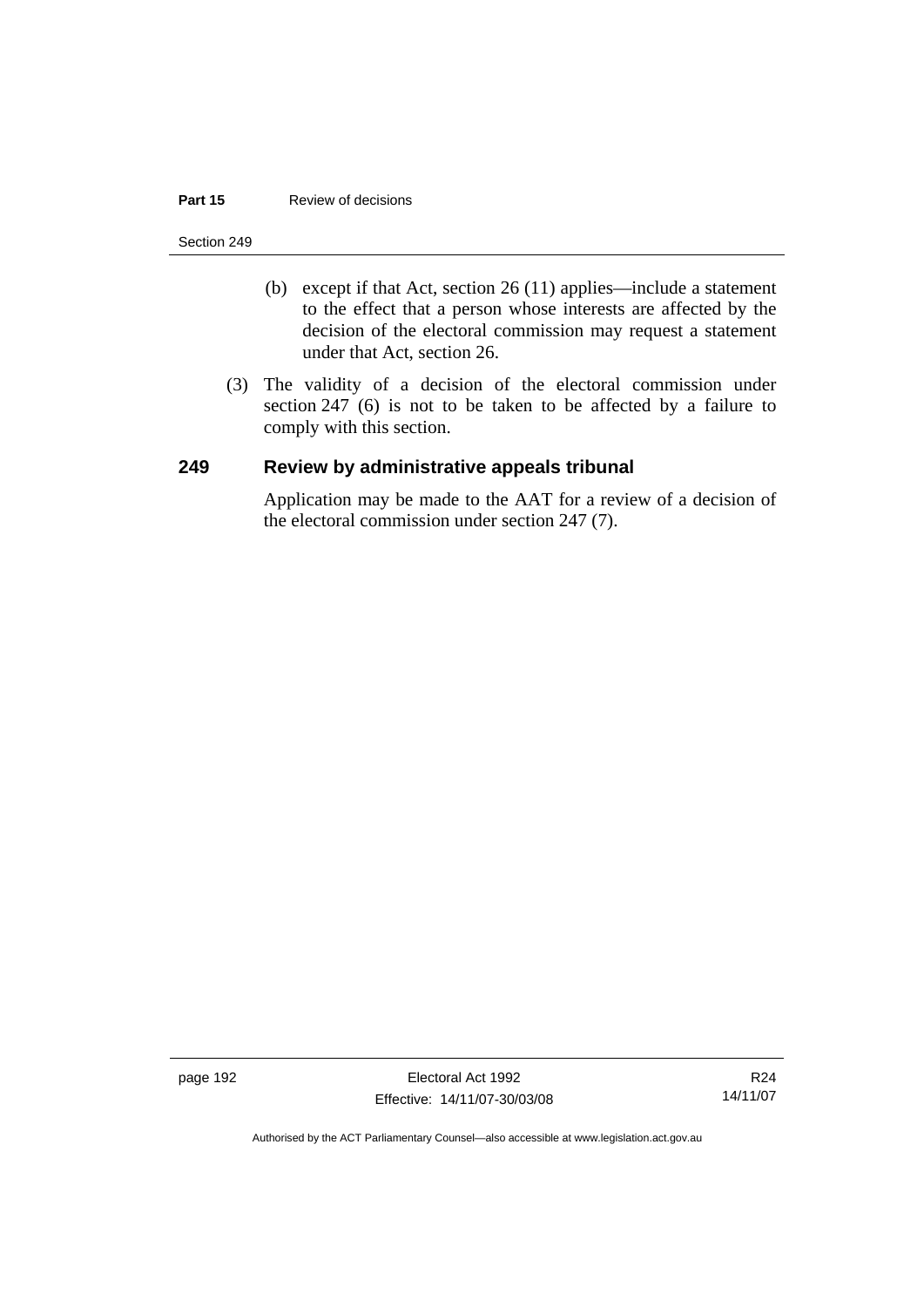# **Division 16.1 Preliminary**

### **250 Definitions for pt 16**

In this part:

*application* means an application disputing the validity of an election made in accordance with section 258.

*bribery* means a contravention of section 285.

*contravention*, of a section of this Act or the *Crimes Act 1914* (Cwlth), includes—

- (a) attempting or conspiring to contravene that section; or
- (b) aiding, abetting, counselling or procuring the contravention of that section.

*Court of Disputed Elections*—see section 252 (2).

*election* includes—

- (a) a recount of votes under section 194; and
- (b) the choice of a person to fill a casual vacancy under section 195.

*file* means to file in the registrar's office.

*proceeding* means a proceeding before the Court of Disputed Elections.

*registrar* means the registrar of the Supreme Court.

*Speaker*—see section 251.

R24 14/11/07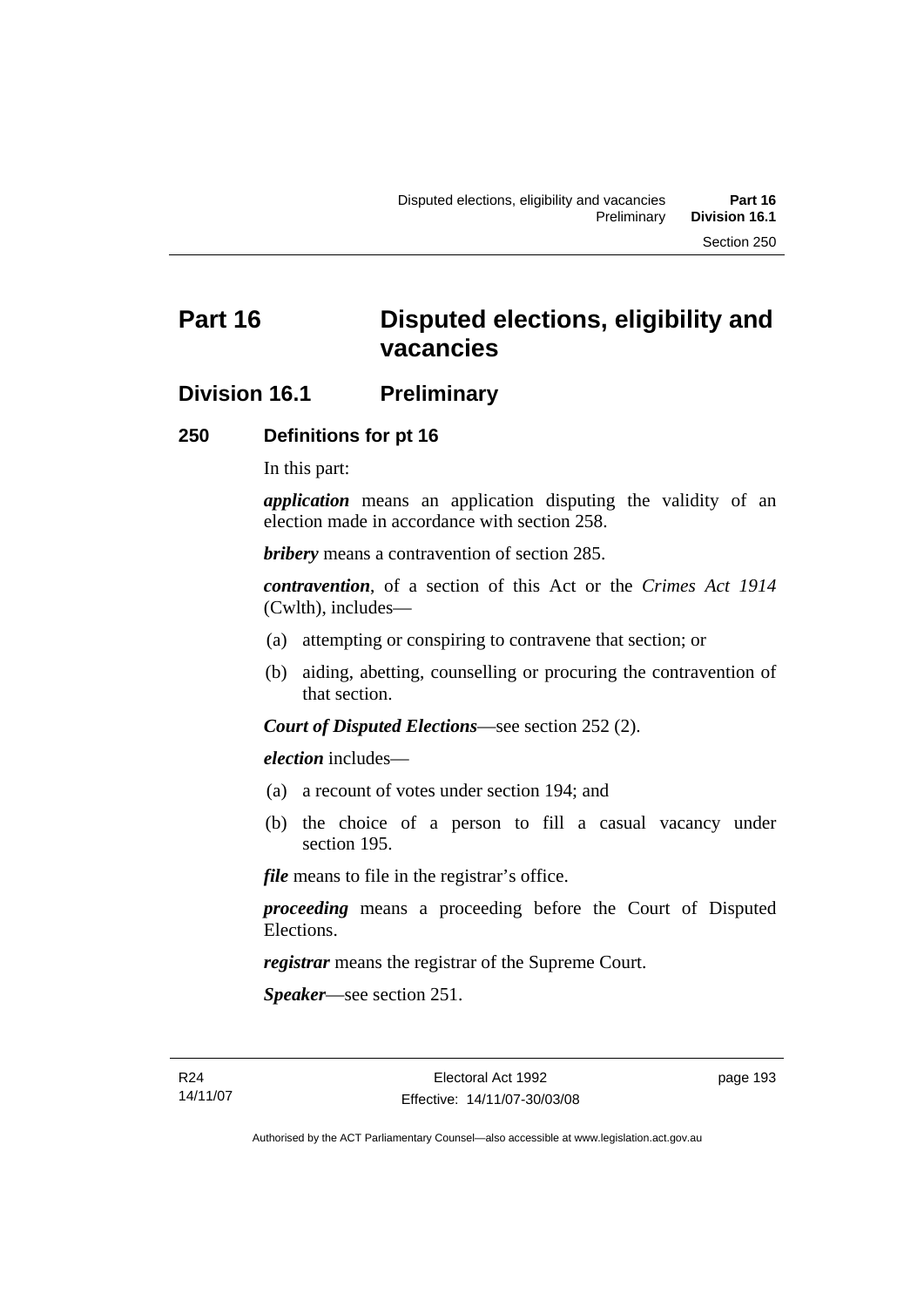*undue influence* means a contravention of section 288 (Violence and intimidation) or the *Crimes Act 1914* (Cwlth), section 28 (Interfering with political liberty).

# **251 Meaning of** *Speaker* **for pt 16**

(1) In this part:

*Speaker* includes—

- (a) if the Speaker is unavailable—the Deputy Speaker; or
- (b) if both the Speaker and Deputy Speaker are unavailable another MLA who is not the subject of a proceeding and is appointed by the Assembly to act as the Speaker for this part; or
- (c) if both the Speaker and Deputy Speaker are unavailable and no MLA is appointed for paragraph (b)—the clerk of the Assembly.
- (2) For subsection (1), the Speaker or Deputy Speaker is unavailable if—
	- (a) the office-holder is absent from duty; or
	- (b) there is a vacancy in the office; or
	- (c) the office-holder is the subject of a proceeding.

# **Division 16.2 Jurisdiction and powers of Supreme Court**

# **252 Court of Disputed Elections**

- (1) The Supreme Court has jurisdiction to hear and determine—
	- (a) applications disputing the validity of elections; and
	- (b) questions referred to the court by resolution of the Legislative Assembly relating to—

R24 14/11/07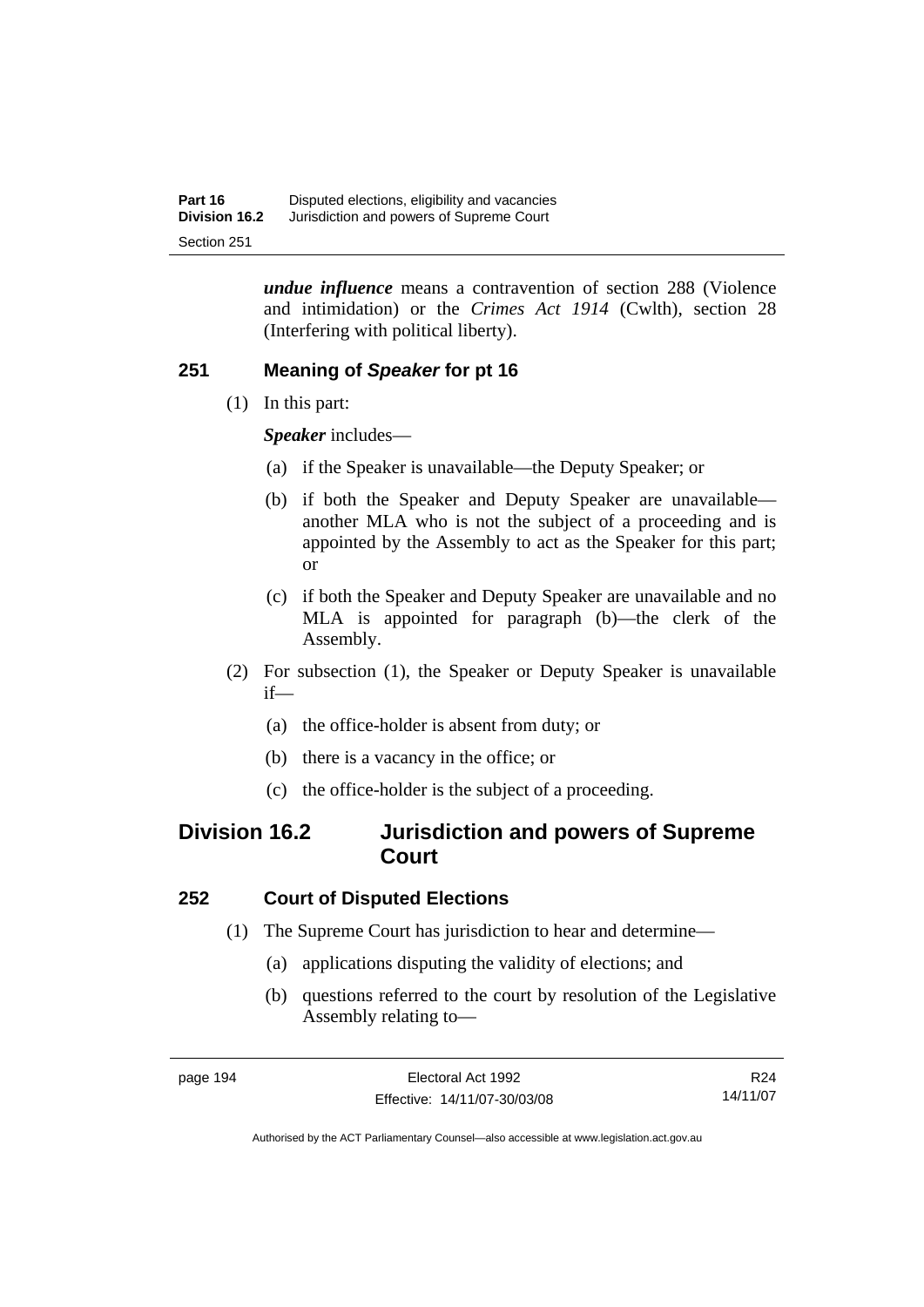- (i) the eligibility of persons who have been declared elected to be members of the Assembly; or
- (ii) vacancies in the membership of the Assembly.
- (2) When exercising jurisdiction under subsection (1), the Supreme Court shall be known as the Court of Disputed Elections.

## **253 Powers of the court**

Subject to this part, the Supreme Court has the same powers (so far as they are applicable) when exercising jurisdiction under this part as it has when exercising its original jurisdiction.

## **255 Decisions are final**

A decision of the Court of Disputed Elections is final and conclusive, is not subject to appeal and shall not be called into question.

# **Division 16.3 Disputed elections**

# **256 Validity may be disputed after election**

- (1) The validity of an election shall not be disputed except by application to the Court of Disputed Elections after the result of the election is declared.
- (2) Without limiting subsection (1), if any of the following matters in relation to an election is called into question, the validity of the election is to be taken to be in dispute:
	- (a) the acceptance or rejection of a nomination of a candidate by the commissioner;
	- (b) the eligibility of a person to be nominated as a candidate, to be elected or to be an MLA;
	- (c) any matter connected with the printing or endorsement of ballot papers;

| R24      | Electoral Act 1992           | page 195 |
|----------|------------------------------|----------|
| 14/11/07 | Effective: 14/11/07-30/03/08 |          |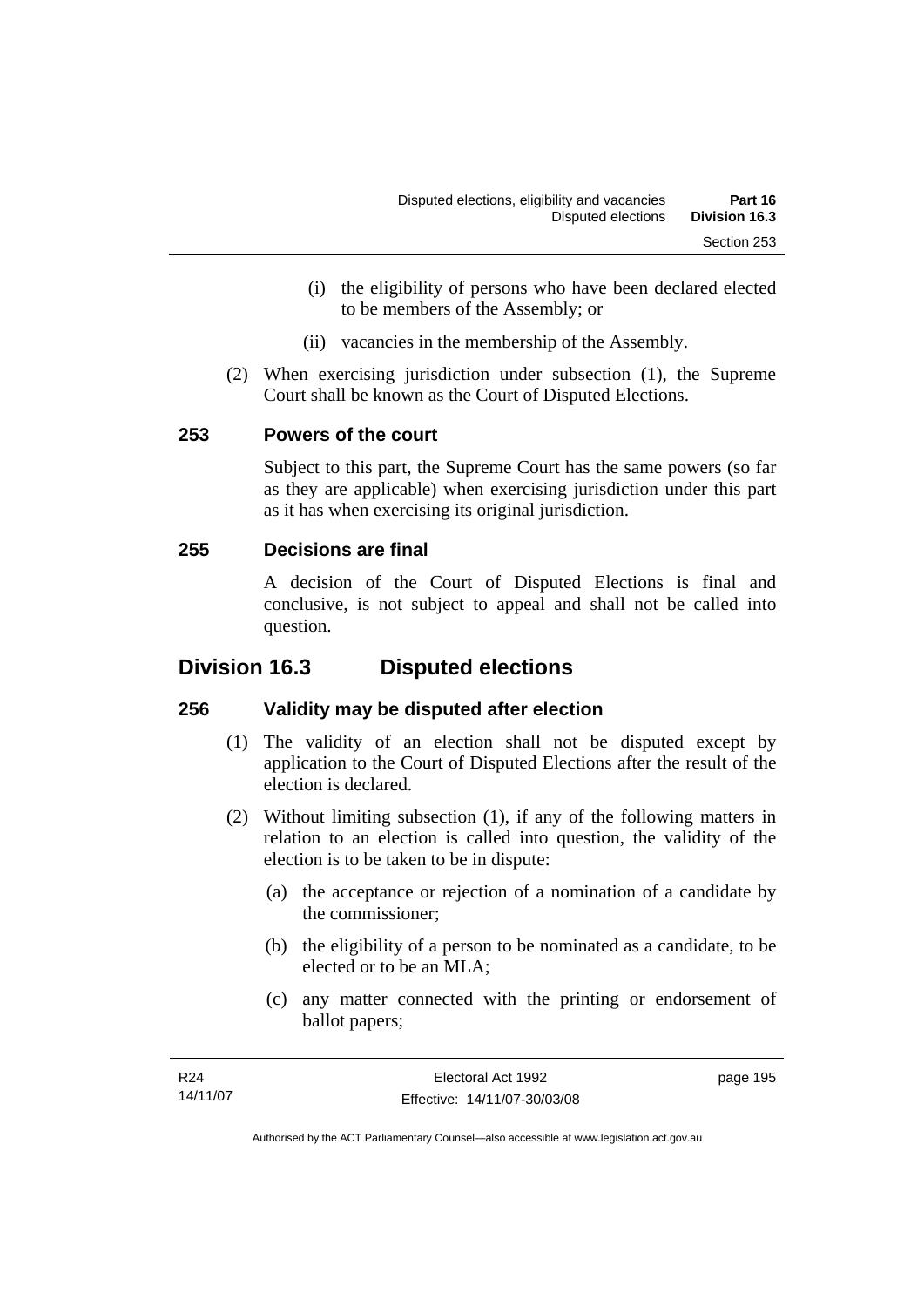- (d) any matter connected with the issue, or scrutiny, of ballot papers by an officer;
- (e) any matter connected with electronic voting;
- (f) any matter connected with the admission or rejection of declaration votes by an officer at the preliminary scrutiny.

### **257 Persons entitled to dispute elections**

The following persons are entitled to dispute the validity of an election:

- (a) a candidate in the election;
- (b) an elector entitled to vote at the election;
- (c) the commissioner.

### **258 Form of application**

- (1) An application disputing the validity of an election shall—
	- (a) specify the declarations sought; and
	- (b) set out the facts relied on to invalidate the election with sufficient particularity to identify the matters on which the applicant relies as justifying those declarations; and
	- (c) set out the applicant's full name and address and the capacity in which he or she is making the application; and
	- (d) be signed by the applicant.
- (2) The signature of an applicant other than the commissioner shall be witnessed by another person whose signature, full name, address and occupation shall be set out in the application.

# **259 Time for filing application**

An application shall be filed within 40 days after the result of the election is declared.

R24 14/11/07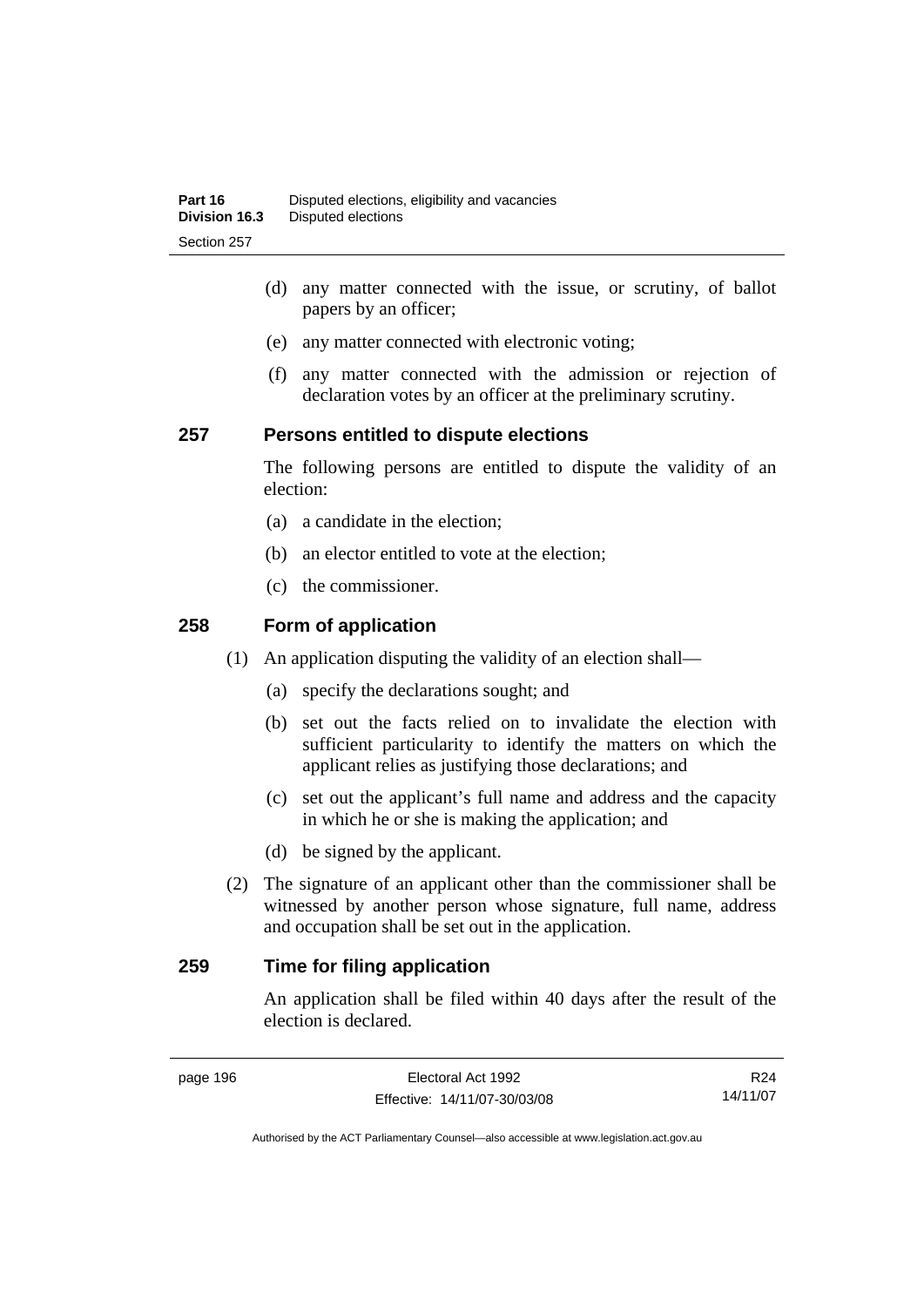### **260 Deposit as security for costs**

- (1) At the time of filing an application, the applicant shall deposit with the registrar as security for costs the amount prescribed by the *Court Procedures Rules 2006*.
- (2) The amount deposited shall be set off against any costs ordered to be paid by the applicant.

### **261 Registrar to serve copies of application on certain persons**

The registrar shall, after an application is filed under section 259, serve a sealed copy of the application on—

- (a) the Speaker; and
- (b) the person whose election is being disputed; and
- (c) if the commissioner is not the applicant—the commissioner.

### **262 Parties to application under div 16.3**

- (1) The following people are entitled to appear in a proceeding under this division:
	- (a) the applicant;
	- (b) the commissioner;
	- (c) if a person whose election is being disputed files a notice of appearance within 7 days after the day when the person is served with a copy of the application under section 261—the person;
	- (d) anyone else with the leave of the Court of Disputed Elections.
- (2) A person other than the applicant who appears under subsection (1) is to be taken to be a respondent to the application.
- (3) This section does not apply to an application under section 263.

page 197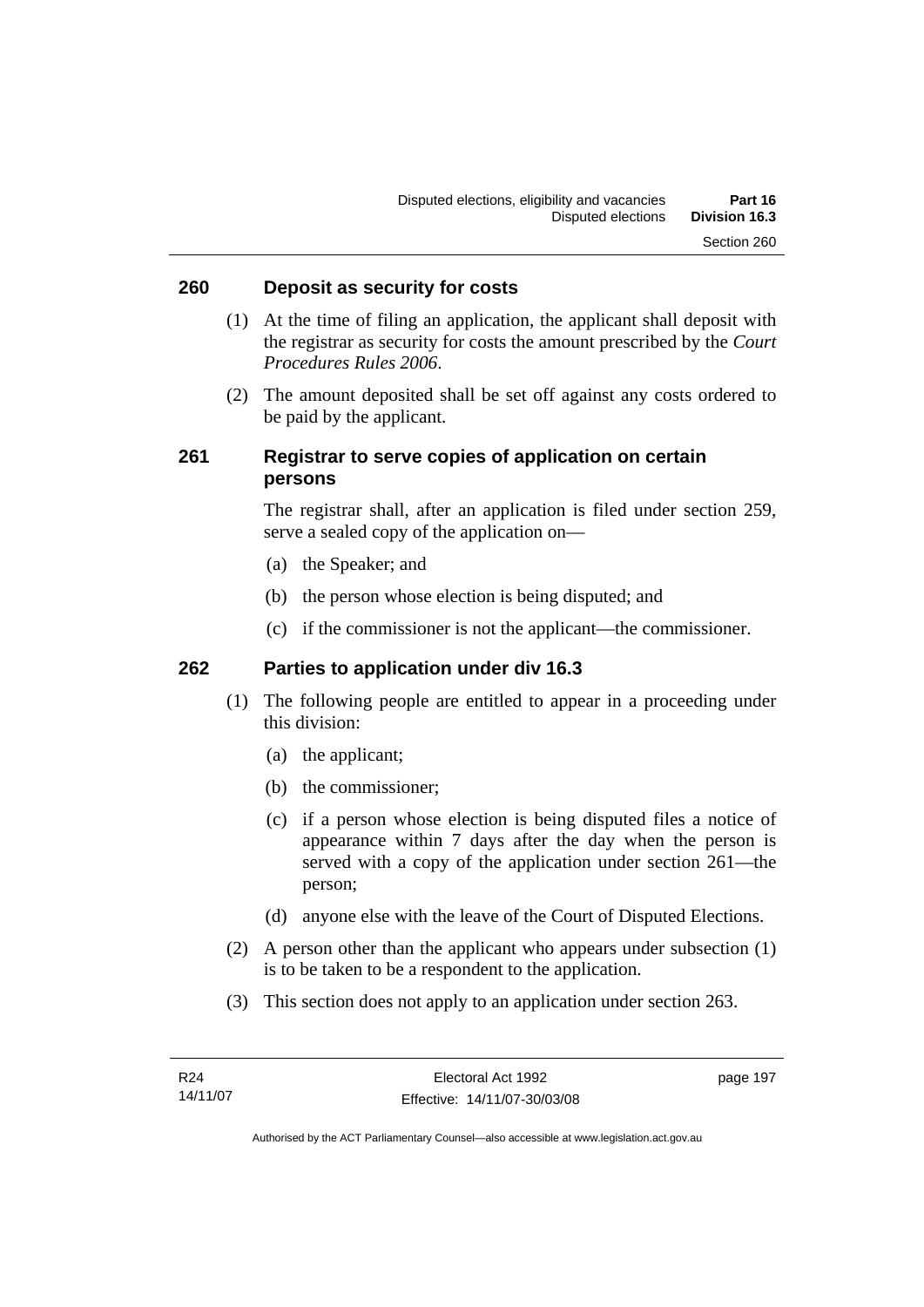### **263 Withdrawal and abatement of application**

(1) In this section:

*election application* means an application disputing the validity of an election made in accordance with section 258.

*leave application* means an application for leave to withdraw an election application.

- (2) An applicant may withdraw an election application only with the leave of the Supreme Court.
- (3) An applicant is not entitled to make a leave application unless notice of the applicant's intention to do so has been—
	- (a) published in a newspaper; and
	- (b) given to the commissioner and to each of the respondents to the relevant election application.
- (4) A leave application shall not be made without the consent of all the applicants to the relevant election application.
- (5) The following persons are entitled to appear as respondents to a leave application:
	- (a) the commissioner;
	- (b) a respondent to the relevant election application;
	- (c) any other person with the leave of the Supreme Court.
- (6) Unless the Supreme Court orders otherwise, if an election application is withdrawn, the applicant is liable to pay the costs of the respondent in relation to that application and the leave application.
- (7) In determining a leave application, the Supreme Court shall inquire into the reasons for it and determine whether it was—
	- (a) the result of an agreement, arrangement or understanding; or

R24 14/11/07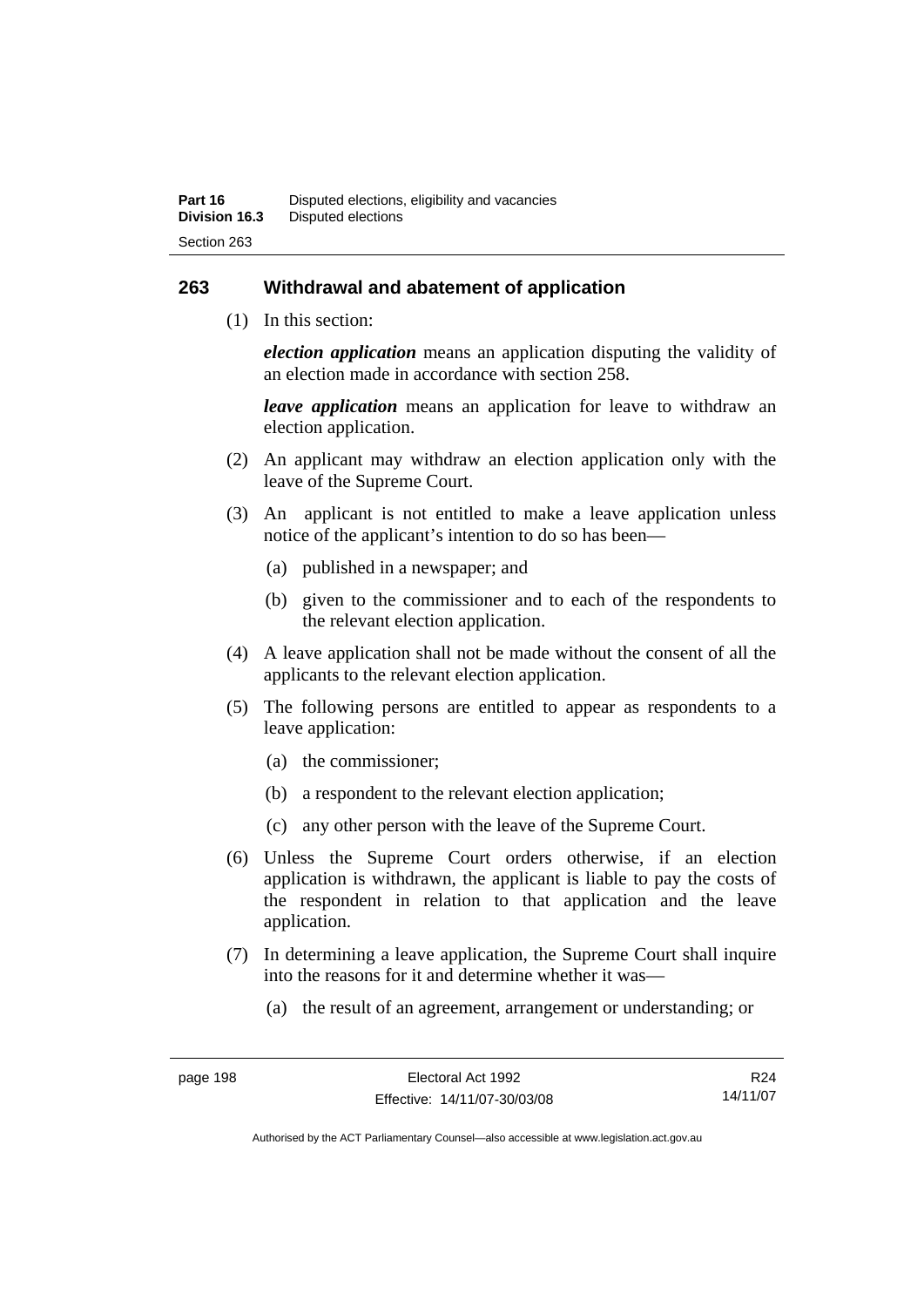- (b) in consideration of—
	- (i) the seat in the Assembly that is in issue being vacated at any time in the future; or
	- (ii) the withdrawal of any other election application; or
	- (iii) any other matter.
- (8) The Supreme Court shall publish its reasons for a determination as if it were a judgment and give a copy of them to the commissioner.
- (9) If, before the hearing of an election application, a respondent other than the commissioner—
	- (a) dies or gives the prescribed notice that he or she does not intend to oppose the application; or
	- (b) resigns from, or otherwise ceases to hold, the seat in the Assembly that is in issue;
	- then—
	- (c) the person ceases to be a respondent; and
	- (d) the person, or his or her personal representative, shall—
		- (i) publish notice of that fact in a newspaper; and
		- (ii) give a copy of the notice to the registrar; and
	- (e) if a person who might have been an applicant in relation to the election files a notice of appearance within the prescribed period—that person is entitled to appear as a respondent to the application.
- (10) A person who has ceased to be a respondent to an election application is not entitled to appear as a party in proceedings in relation to that application.
- (11) The registrar shall notify the commissioner of the receipt of a notice mentioned in subsection (9) (d) (ii).

page 199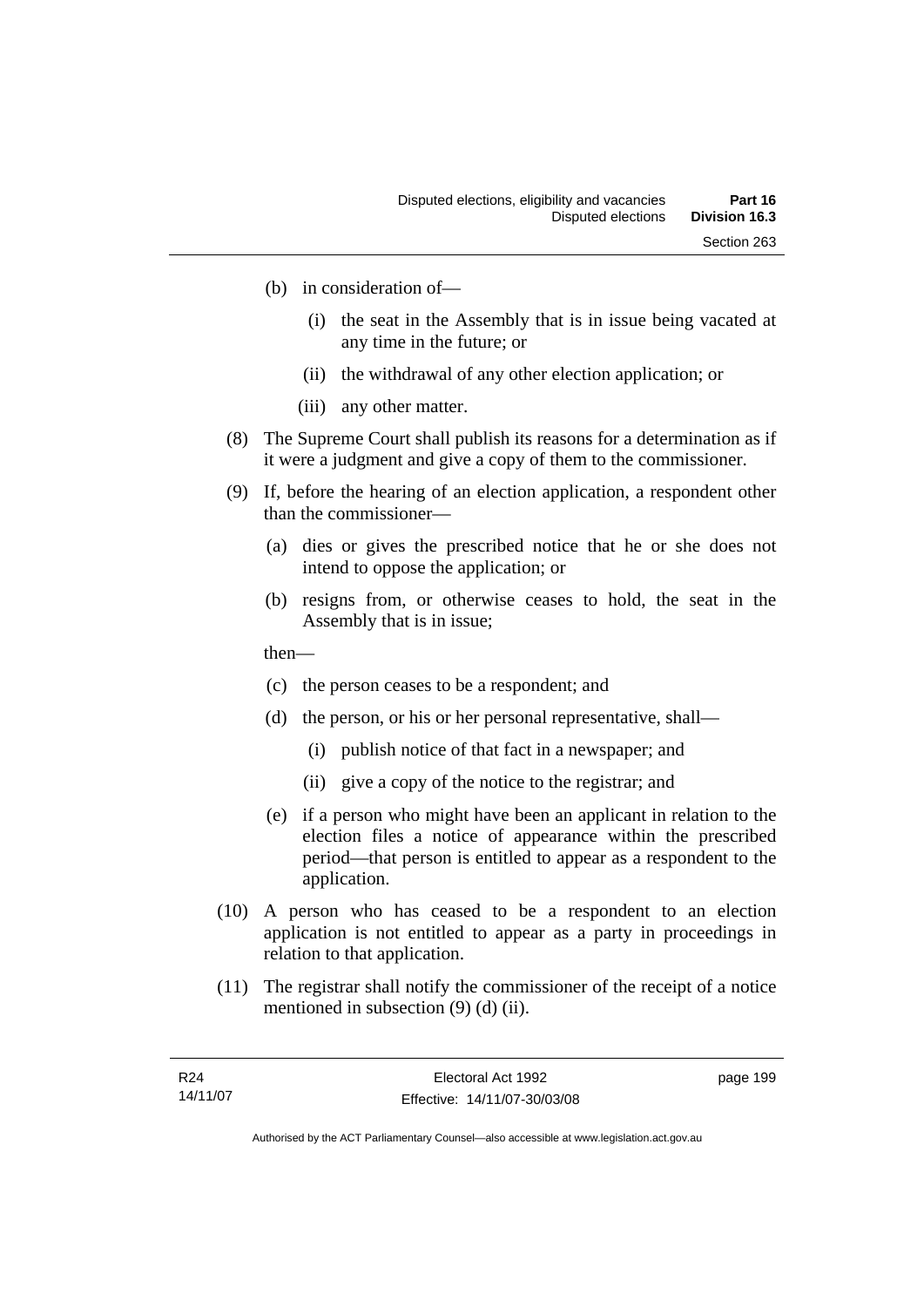- (12) An election application shall be abated by the death of a sole applicant or the last survivor of several applicants.
- (13) The abatement of an election application does not affect the liability of the applicant or any other person for costs awarded against the applicant or other person.

#### **264 Hearing of applications**

- (1) The registrar shall, as soon as practicable after the time for filing applications in relation to an election under section 259 has passed, prepare a list of the applications pending in the order of filing and shall make a copy of the list available for inspection at the registrar's office.
- (2) Subject to subsection (3), an application shall, as far as practicable, be heard in the order in which it appears in the list.
- (3) All applications in relation to an election for an electorate shall be heard together.

#### **265 Declarations and orders**

The Court of Disputed Elections shall hear and determine an application and may—

- (a) declare the election void; or
- (b) declare that a person who has been declared elected was not duly elected; or
- (c) declare that a person who has not been declared elected was duly elected; or
- (d) dismiss the application in whole or in part;

and may make any orders in relation to the application that the court considers appropriate.

R24 14/11/07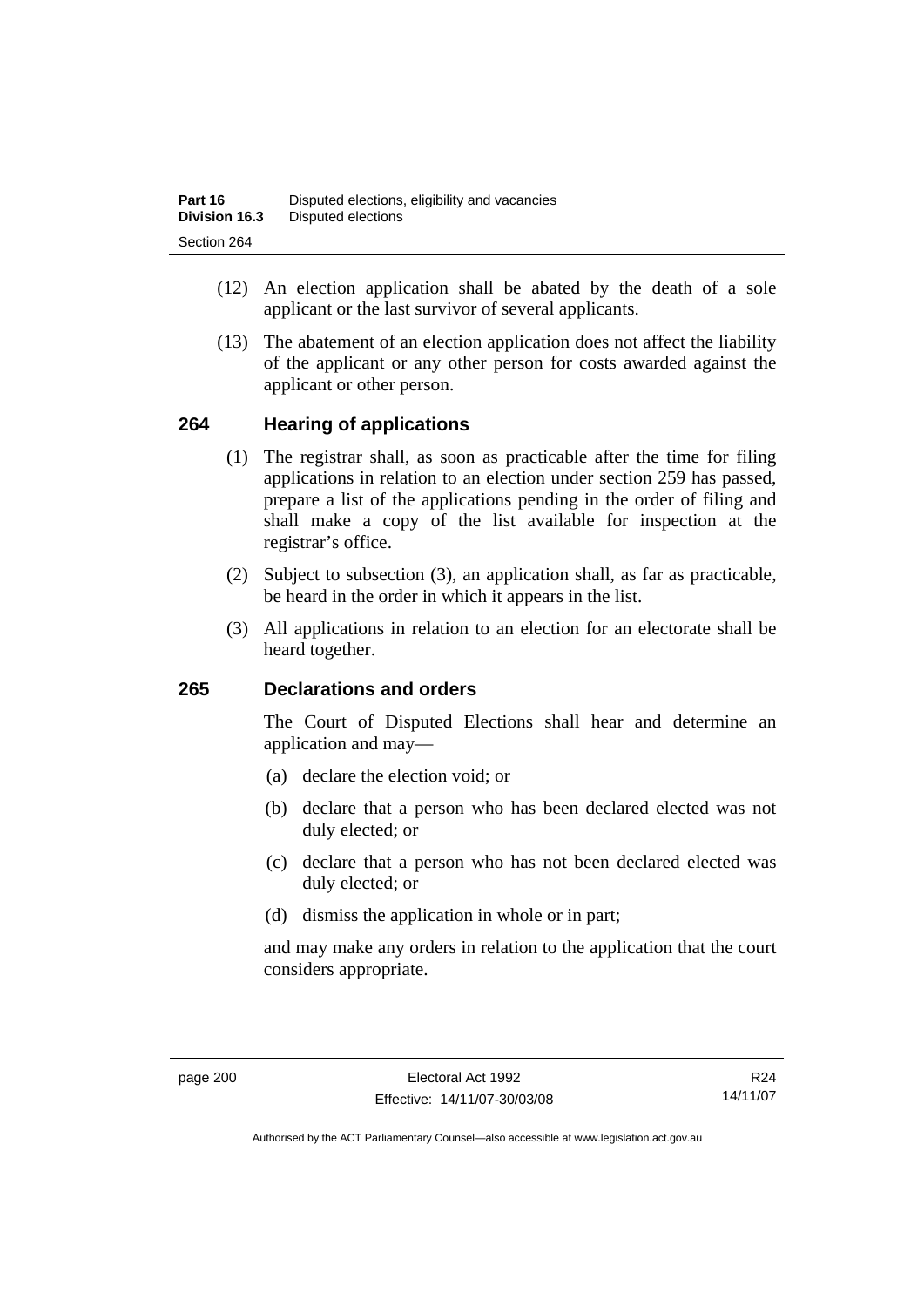#### **266 Illegal practices**

- (1) Without limiting the grounds on which the Court of Disputed Elections may make a declaration under section 265 (a) or (b), the court may make such a declaration on the ground of any illegal practice in connection with the election.
- (2) The Court of Disputed Elections shall not make a declaration under section 265 (a) or  $(b)$ —
	- (a) on the ground of any illegal practice (other than bribery or undue influence); or
	- (b) on the ground of bribery or undue influence by a person who was not a candidate for the election without the knowledge or consent of a candidate in the election;

unless satisfied that—

- (c) the result of the election was, or was likely to have been, affected by the illegal practice; and
- (d) it is just to make the declaration.
- (3) If the Court of Disputed Elections finds any illegal practice in connection with an election (whether the court makes a declaration under section 265 (a) or (b) on that ground or not), the registrar shall report the finding to—
	- (a) the Speaker; and
	- (b) the Minister; and
	- (c) the commissioner; and
	- (d) the director of public prosecutions.
- (4) Any finding by the Court of Disputed Elections in relation to any illegal practice in connection with an election is not to be taken to be a bar to, or to prejudice in any way, any prosecution in relation to the act alleged before the court to have constituted the illegal practice.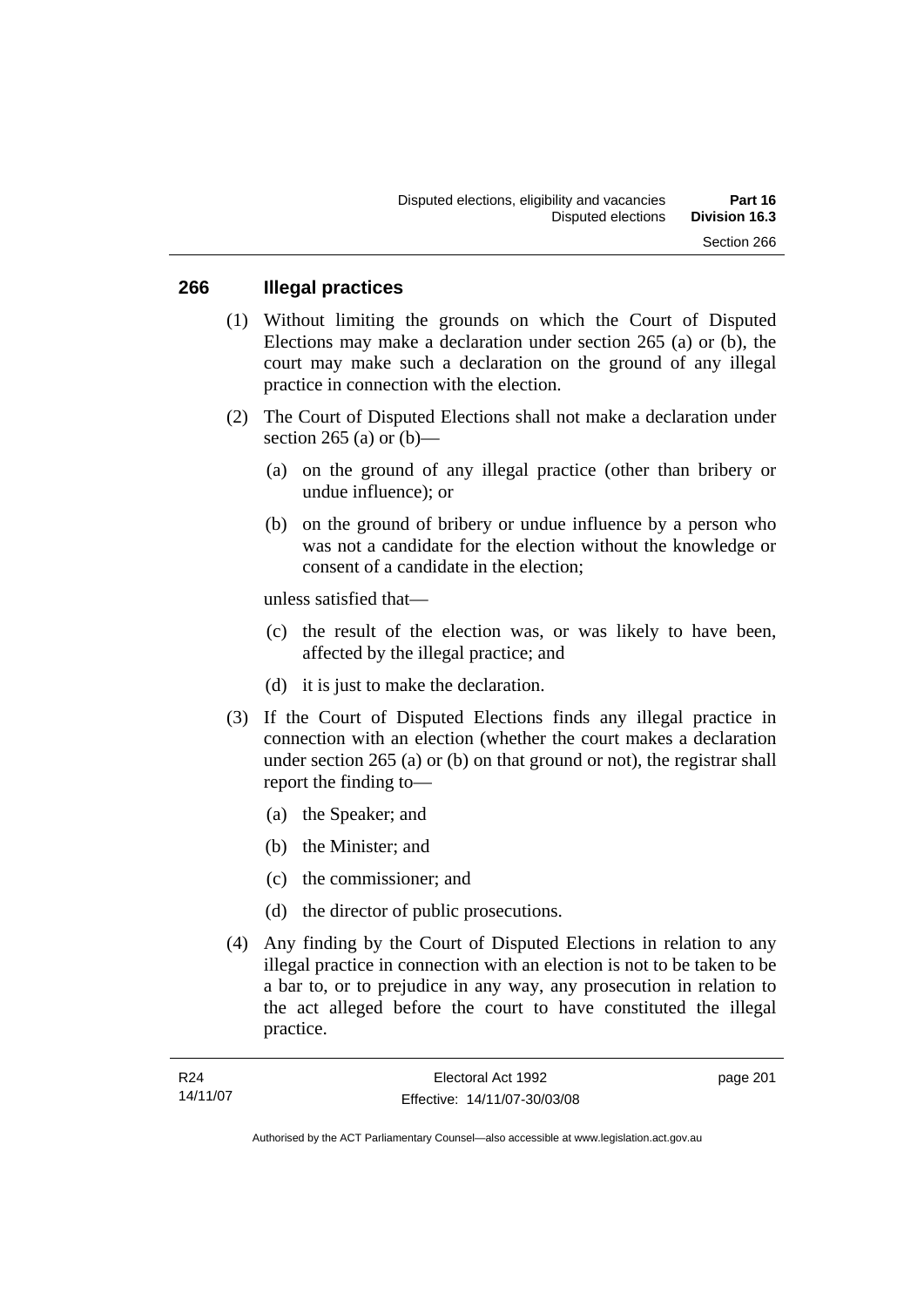(5) In this section:

*illegal practice* means a contravention of this Act, and includes undue influence.

*Note Contravention* and *undue influence* are defined in s 250.

#### **267 Bribery or undue influence by person elected**

If the Court of Disputed Elections finds that a person who was declared elected committed, or attempted to commit, bribery or undue influence in connection with any election, the court shall declare the election of that person void.

#### **268 Immaterial delays and errors**

- (1) The Court of Disputed Elections shall not make a declaration under section 265 (a), (b) or (c) on the ground that there was a delay in—
	- (a) declaring the nominations for the election; or
	- (b) providing certified lists of electors to candidates for the election; or
	- (c) polling for the election; or
	- (d) declaring the result of the election.
- (2) The Court of Disputed Elections shall not make a declaration under section 265 (a), (b) or (c) on the ground of any absence of, or any error or omission by, an officer unless the absence, error or omission affected, or was likely to have affected, the result of the election.
- (3) In determining whether an absence, error or omission that prevented an elector from voting affected the result of an election or not, the Court of Disputed Elections shall not have regard to any evidence of the way in which the elector intended to vote.

R24 14/11/07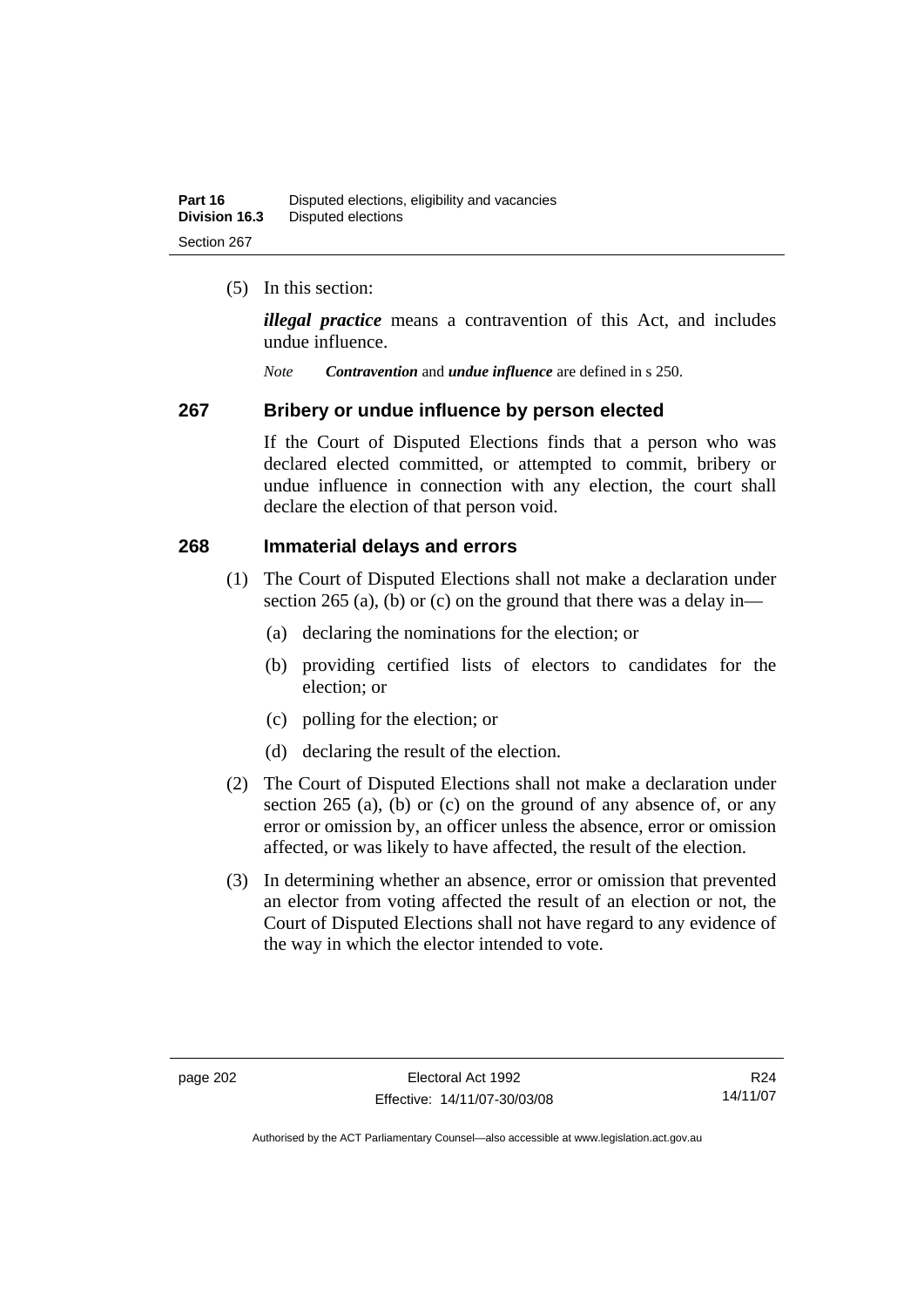- (1) In determining an application, the Court of Disputed Elections may make the inquiries it considers appropriate, including but not limited to—
	- (a) an inquiry about the identity of persons who voted; and
	- (b) an inquiry into the accuracy of approved computer programs used in electronic voting and the electronic scrutiny of votes; and
	- (c) an inquiry about whether ballot papers were improperly admitted or rejected, or not.
- (2) The Court of Disputed Elections shall not inquire into the correctness of any roll.
- (3) If the Court of Disputed Elections makes an inquiry in relation to ballot papers marked under part 11, a statement of particulars of the marking of ballot papers prepared by an officer under section 175 (c) is conclusive evidence of the particulars contained in the statement unless the court orders otherwise.

#### **270 Rejected ballot papers**

In determining an application, the Court of Disputed Elections may have regard to any declaration vote ballot papers rejected at the preliminary scrutiny if the court is of the opinion that the ballot papers should not have been rejected.

#### **271 Evidence that persons were not permitted to vote**

In determining an application, the Court of Disputed Elections shall not have regard to any evidence that a person was not permitted to cast a vote in an election unless the court is satisfied that the person—

(a) claimed to vote in accordance with this Act; and

page 203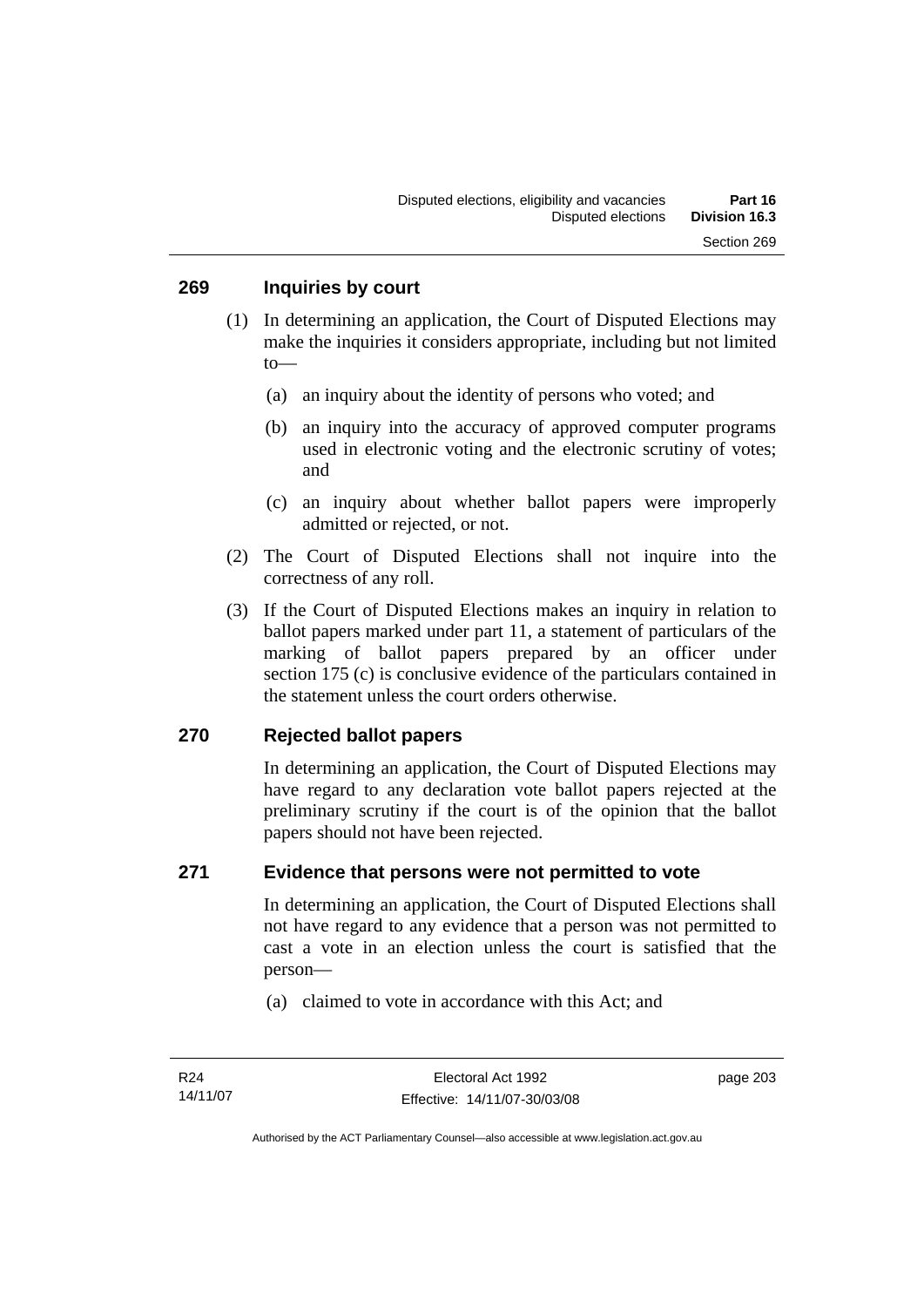(b) complied with the requirements of this Act in relation to voting to the extent that he or she was permitted to do so.

#### **272 Inspection of electoral papers**

A party to an application may—

- (a) with the leave of the Court of Disputed Elections; and
- (b) in the presence of the commissioner or a member of staff of the electoral commission;

inspect, and make copies of or take extracts from, the electoral papers (except ballot papers) in the possession of the commissioner that were used in connection with the election being disputed.

#### **273 Commissioner not prevented from accessing documents**

Unless the Court of Disputed Elections otherwise orders, the filing of an application is not to be taken to prevent the commissioner, another member of the electoral commission or a member of the staff of the commission from having access to any document to which that person would otherwise be entitled to have access for the purpose of exercising a function under this Act.

#### **274 Registrar to serve copies of declarations on certain persons**

The registrar shall, after an application is determined, serve a sealed copy of the declarations and orders (if any) made by the Court of Disputed Elections on—

- (a) the Speaker; and
- (b) each party to the application.

**275 Effect of declarations** 

 (1) If the Court of Disputed Elections declares an election void, another election shall be held in accordance with section 101.

page 204 Electoral Act 1992 Effective: 14/11/07-30/03/08

R24 14/11/07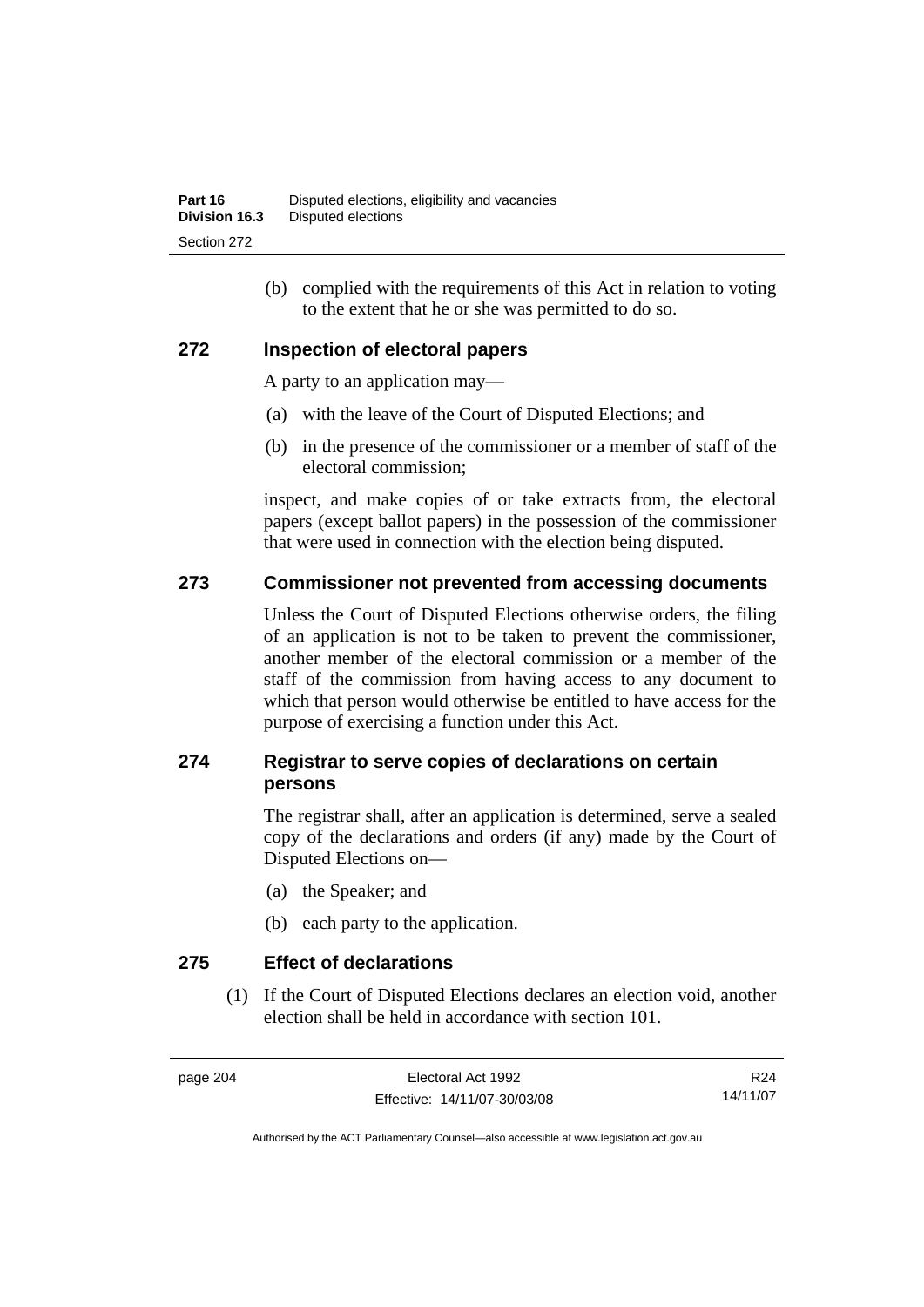- (2) If the Court of Disputed Elections declares that a person who has been declared elected was not duly elected, that person is to be taken not to have been duly elected.
- (3) If the Court of Disputed Elections declares that a person who has not been declared elected was duly elected, that person is to be taken to have been duly elected.
- (4) A declaration by the Court of Disputed Elections referred to in subsection  $(1)$ ,  $(2)$  or  $(3)$  takes effect on the end of the day when the declaration by the court is made.

## **Division 16.4 Eligibility and vacancies**

#### **276 Speaker to state case**

If the Assembly passes a resolution referring to the Court of Disputed Elections a question relating to—

- (a) the eligibility of a person who has been declared elected to be an MLA; or
- (b) a vacancy in the membership of the Assembly;

the Speaker shall give to the registrar a statement setting out the question referred, together with any documents in the possession of the Assembly that relate to that question.

#### **277 Parties to a referral**

The following persons are entitled to appear in a proceeding under this division:

- (a) any person who, in the opinion of the Court of Disputed Elections, has a sufficient interest in the determination of the question referred;
- (b) any person on whom notice of that question is ordered to be served by the court.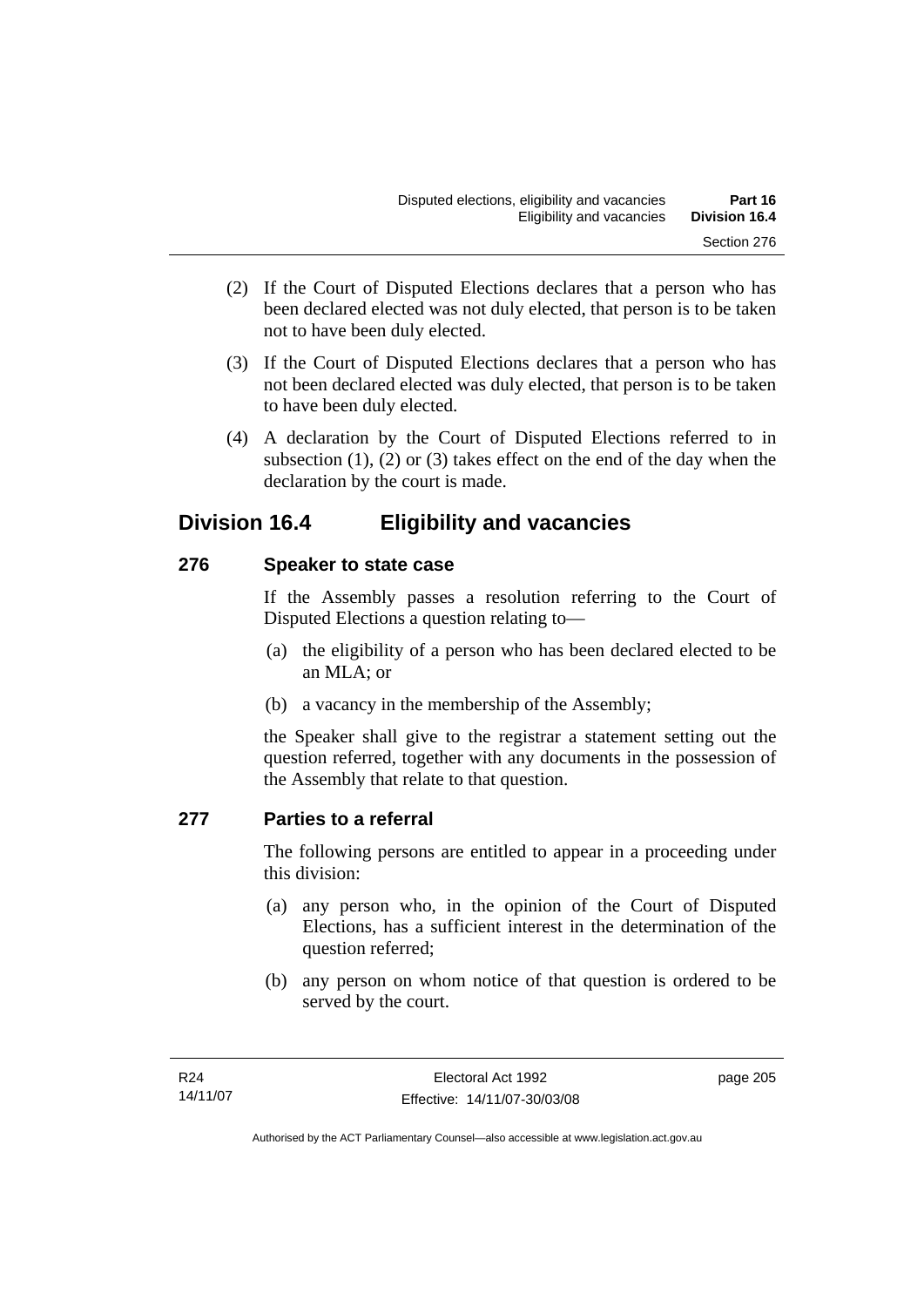#### **278 Declarations and orders**

The Court of Disputed Elections shall hear and determine a question referred to it and may—

- (a) declare that a person who has been declared elected is not eligible to be an MLA; or
- (b) declare a vacancy in the membership of the Assembly; or
- (c) refuse to make a declaration;

and may make the orders in relation to the referral that the court considers appropriate.

#### **279 Registrar to serve copy of declarations on Speaker**

The registrar shall, after a question referred to the Court of Disputed Elections is determined, serve a sealed copy of the declarations and orders (if any) made by the court on—

- (a) the Speaker; and
- (b) each party to the referral.

#### **280 Effect of declarations**

- (1) If the Court of Disputed Elections
	- (a) declares that a person who has been declared elected is not eligible to be an MLA; or
	- (b) declares a vacancy in the membership of the Assembly;

on the end of the day when the declaration is made a vacancy in the membership of the Assembly arises.

 (2) A vacancy under subsection (1) shall be filled in accordance with part 13.

R24 14/11/07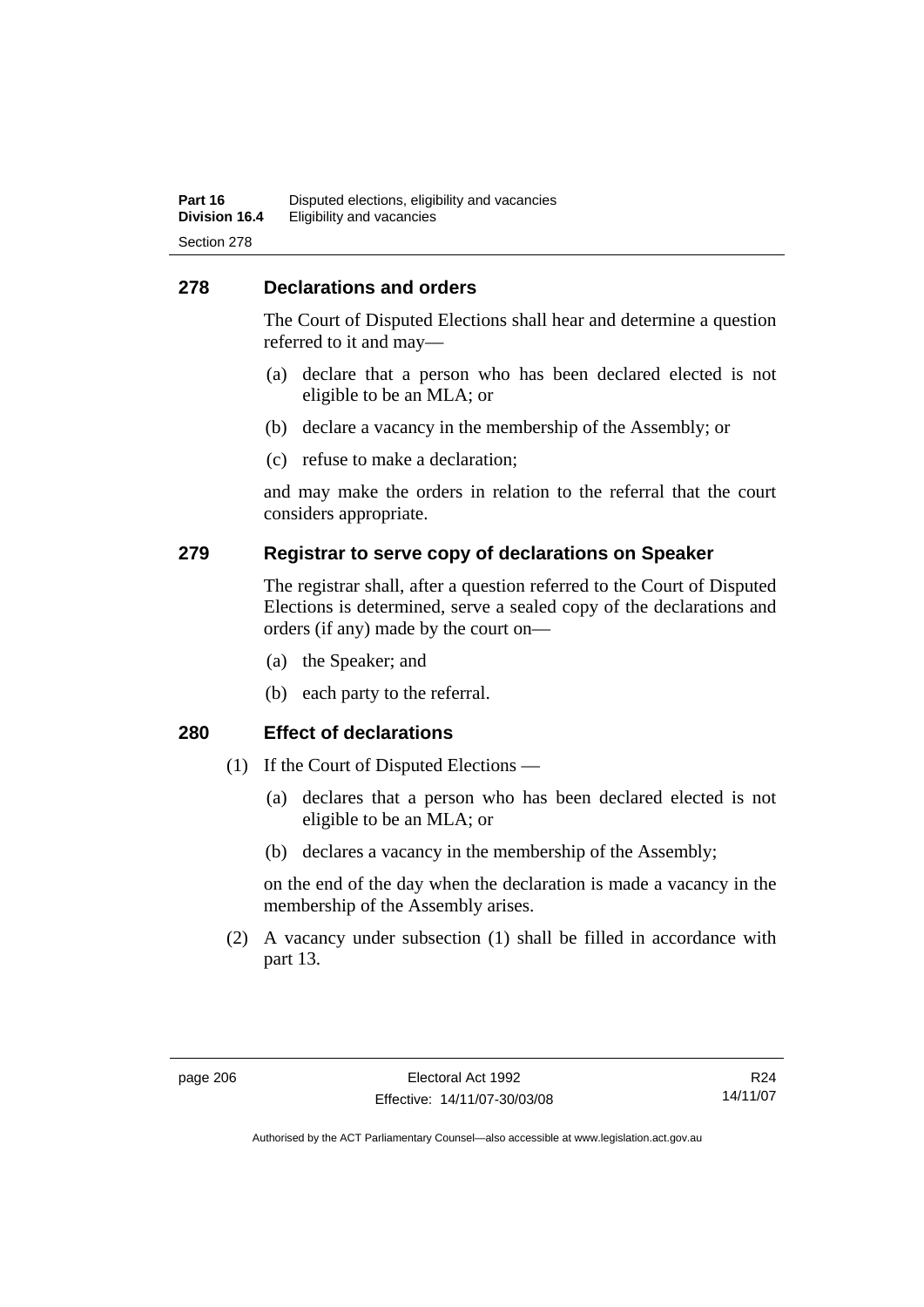## **Division 16.5 Proceedings**

#### **281 Procedure**

In a proceeding, the Court of Disputed Elections —

- (a) shall be guided by the substantial merits and good conscience of the case; and
- (b) is not bound by technicalities, legal forms or the rules of evidence, but may inform itself in the way it considers appropriate.

#### **282 Legal representation limited**

In a proceeding, a party is entitled to be represented by only 1 lawyer appearing as counsel.

#### **283 Admissibility of evidence**

- (1) A person who appears as a witness in a proceeding is not excused from answering a question or producing a document or other thing that the person is required by the Court of Disputed Elections to answer or produce on the ground that the answering of the question or the producing of the document or thing may tend to incriminate the person or on the ground of privilege.
- (2) A statement or disclosure made, or a document or other thing produced, by a person in the course of a proceeding, or any information, document or other thing obtained as a direct or indirect consequence of the making of the statement or disclosure, or of the production of the firstmentioned document or thing, is not admissible in evidence in any civil or criminal proceeding except—
	- (a) a proceeding before the Court of Disputed Elections; or
	- (b) a proceeding for an offence relating to the giving of false evidence.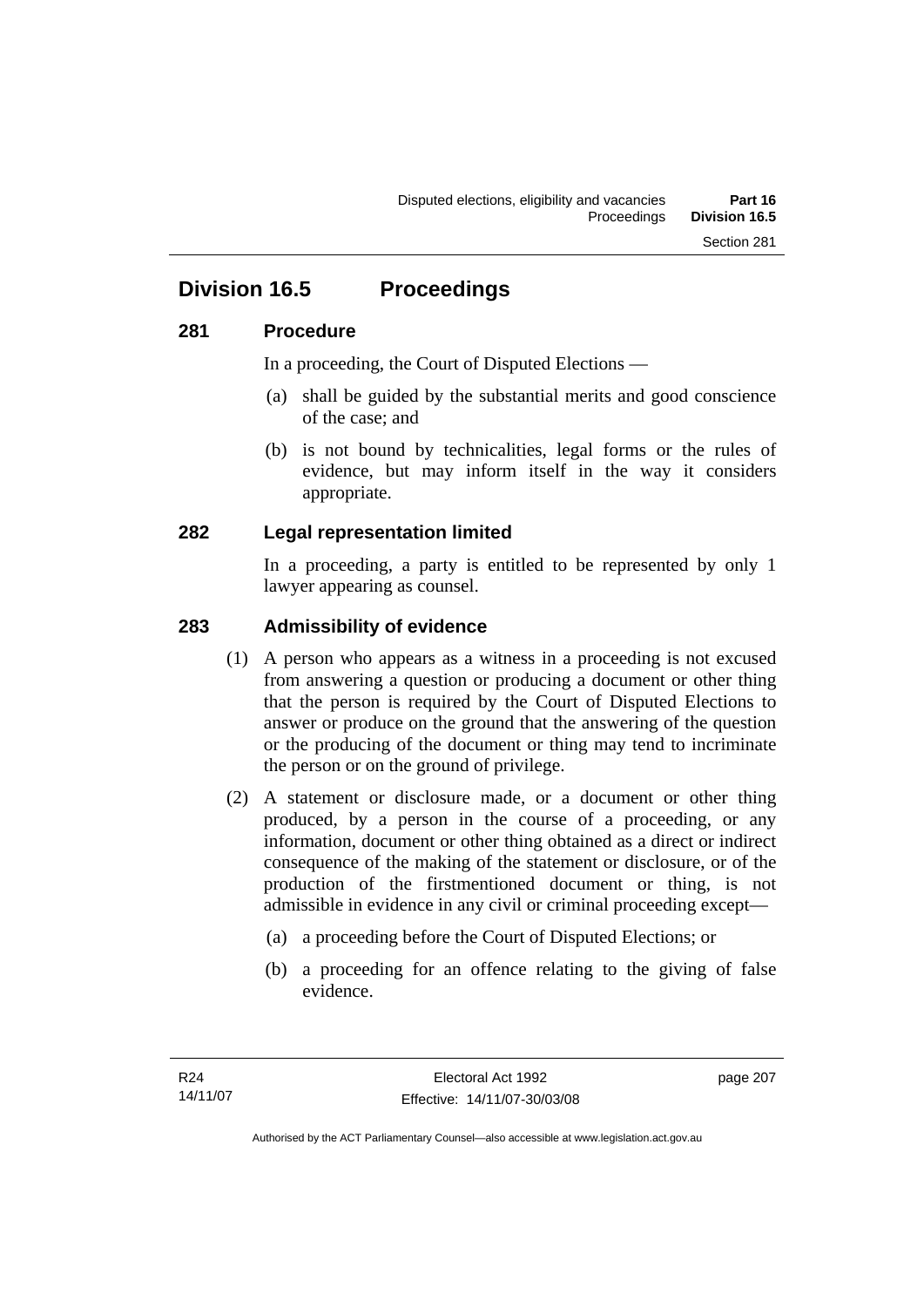### **284 Costs may be ordered against Territory**

Even if the Territory is not a party to a proceeding, the Court of Disputed Elections may order the Territory to pay all or any of the costs of the proceeding.

page 208 Electoral Act 1992 Effective: 14/11/07-30/03/08

R24 14/11/07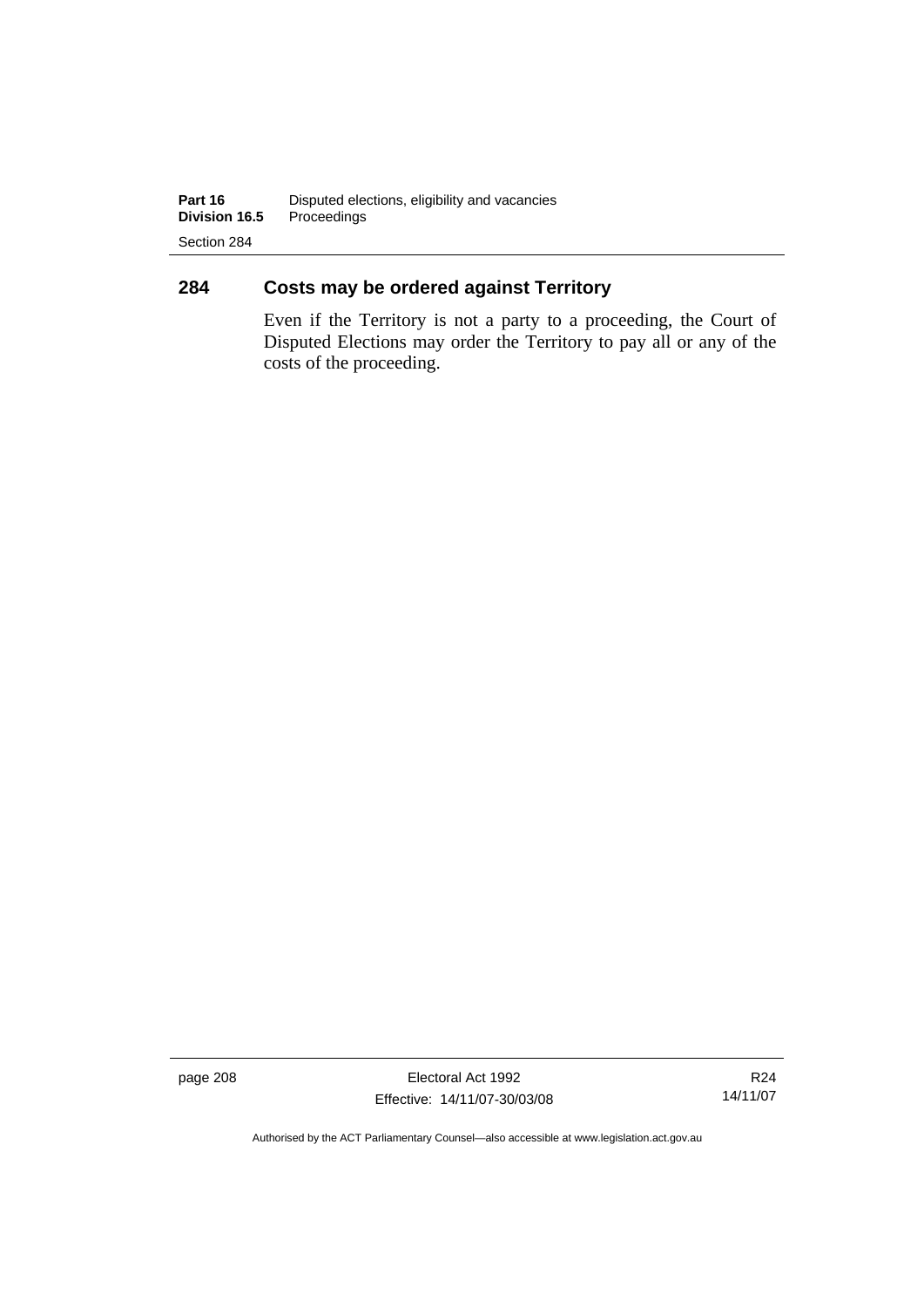# **Part 17 Electoral offences**

## **Division 17.1 Bribery and improper influence**

### **285 Bribery**

(1) A person shall not offer, solicit or accept an electoral bribe.

Maximum penalty: 50 penalty units, imprisonment for 6 months or both.

(2) In this section:

*bribe* does not include a declaration of public policy or a promise of public action.

*electoral bribe* means a bribe for the purpose of—

- (a) influencing the vote of an elector; or
- (b) influencing the candidature of a person in an election; or
- (c) otherwise influencing the course or result of an election; or
- (d) inducing a person not to apply, or to withdraw an application, under section 192 to be a candidate for a seat in relation to which a casual vacancy has occurred, if that person is an eligible person within the meaning of that section; or
- (e) inducing a person not to apply, or to withdraw an application, to the Court of Disputed Elections under division 16.3 to dispute the validity of an election, if that person is entitled to dispute the validity of the election under section 257.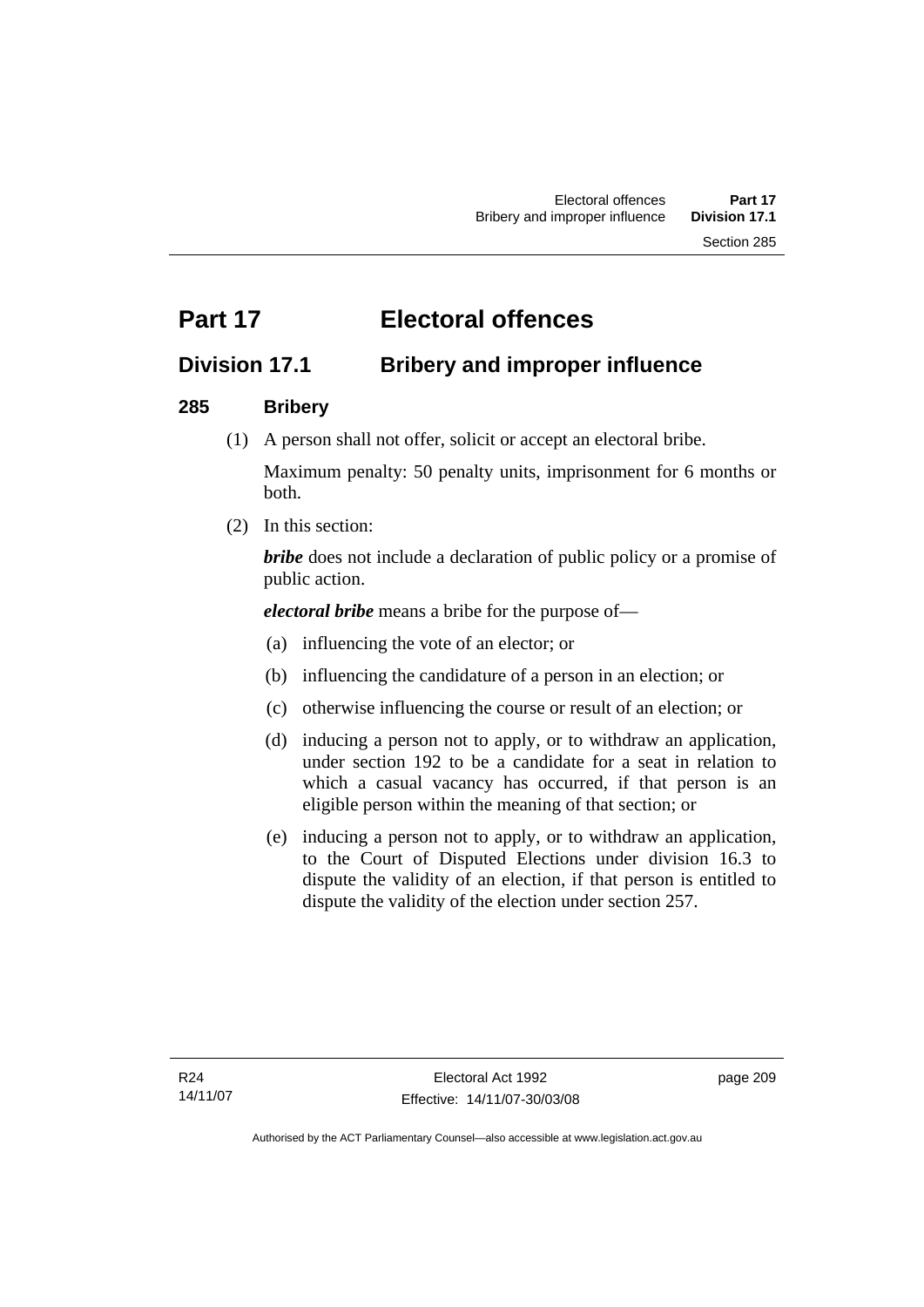**Part 17** Electoral offences **Division 17.2** Protection of rights Section 286

### **286 Influencing of votes by officers**

In the exercise of a function under this Act, an officer shall not, without reasonable excuse, do anything for the purpose of influencing the vote of another person.

Maximum penalty: 50 penalty units, imprisonment for 6 months or both.

#### **287 Influencing votes of hospital and nursing home patients**

The proprietor of a hospital or nursing home, or an employee or agent of such a proprietor, shall not, without reasonable excuse, do anything for the purpose of influencing the vote of a patient or resident of the hospital or nursing home.

Maximum penalty: 50 penalty units, imprisonment for 6 months or both.

## **Division 17.2 Protection of rights**

#### **288 Violence and intimidation**

A person shall not, by violence or intimidation, hinder or interfere with—

- (a) the free exercise of a right under this Act; or
- (b) the free performance of a duty under this Act.

Maximum penalty: 50 penalty units, imprisonment for 6 months or both.

#### **289 Discrimination on grounds of political donations**

- (1) A person shall not discriminate against another person on the ground of the making by the other person of a donation to—
	- (a) a political party; or

R24 14/11/07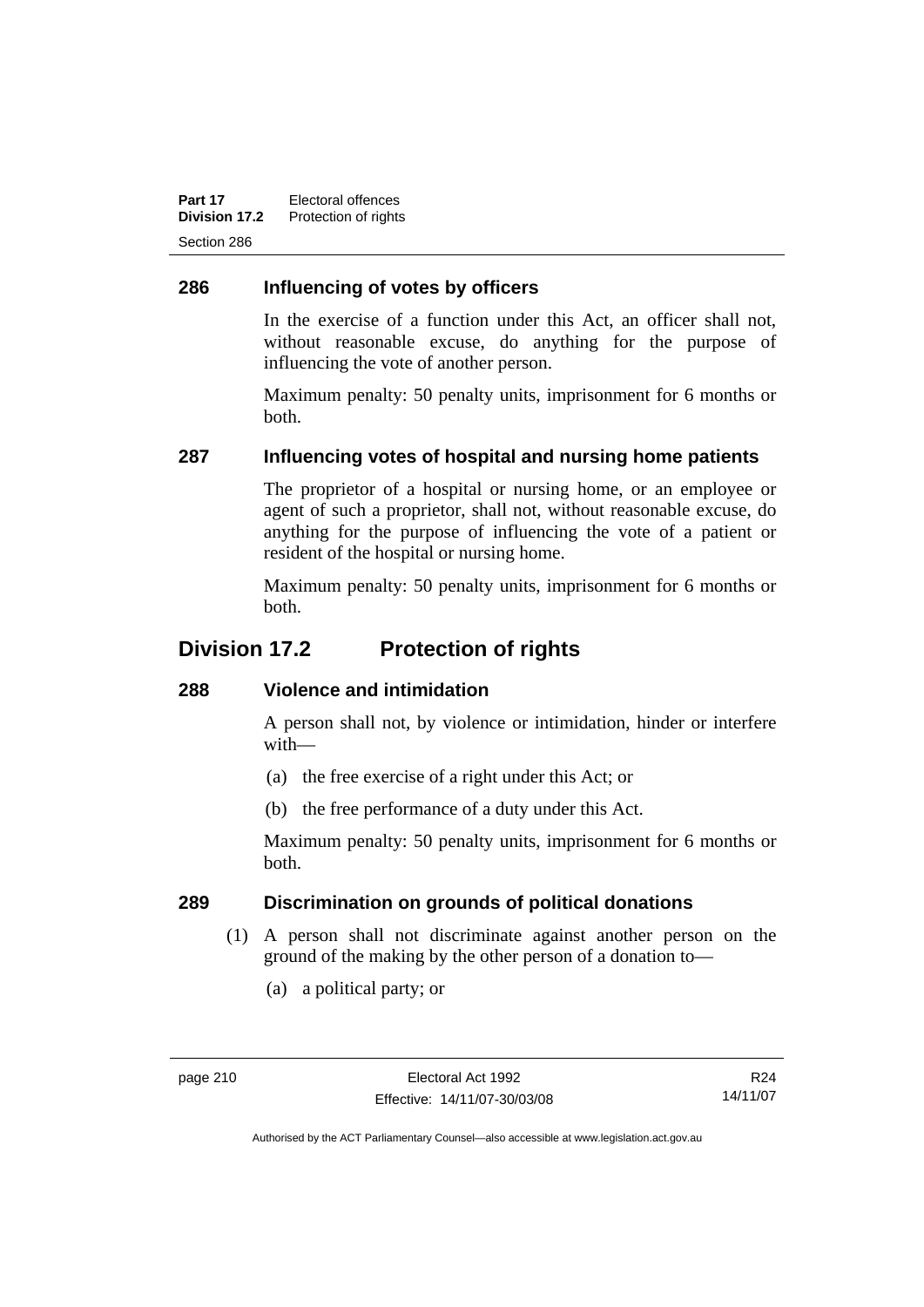(b) a candidate in an election.

Maximum penalty: 50 penalty units, imprisonment for 6 months or both.

(2) In this section:

*discriminate against*, in relation to a person, means—

- (a) deny the person access to membership of any trade union, club or other body, whether incorporated or not; or
- (b) not allow the person to work or to continue to work; or
- (c) subject the person to any form of intimidation or coercion; or
- (d) subject the person to any other detriment.

#### **290 Employees' right to leave of absence for voting**

 (1) On notification from an employee before a polling day, the employer shall allow the employee, without penalty or any disproportionate deduction of pay, to take any necessary leave (not exceeding 2 hours) for the purpose of voting.

Maximum penalty: 10 penalty units.

- (2) Subsection (1) does not apply if the absence of the employee from employment could—
	- (a) endanger any person, animal or thing; or
	- (b) cause substantial loss to any person.
- (3) An employee shall not notify an employer under subsection (1) if he or she does not have a genuine intention of voting during the period of the leave to be granted for the purpose of voting.

Maximum penalty: 5 penalty units.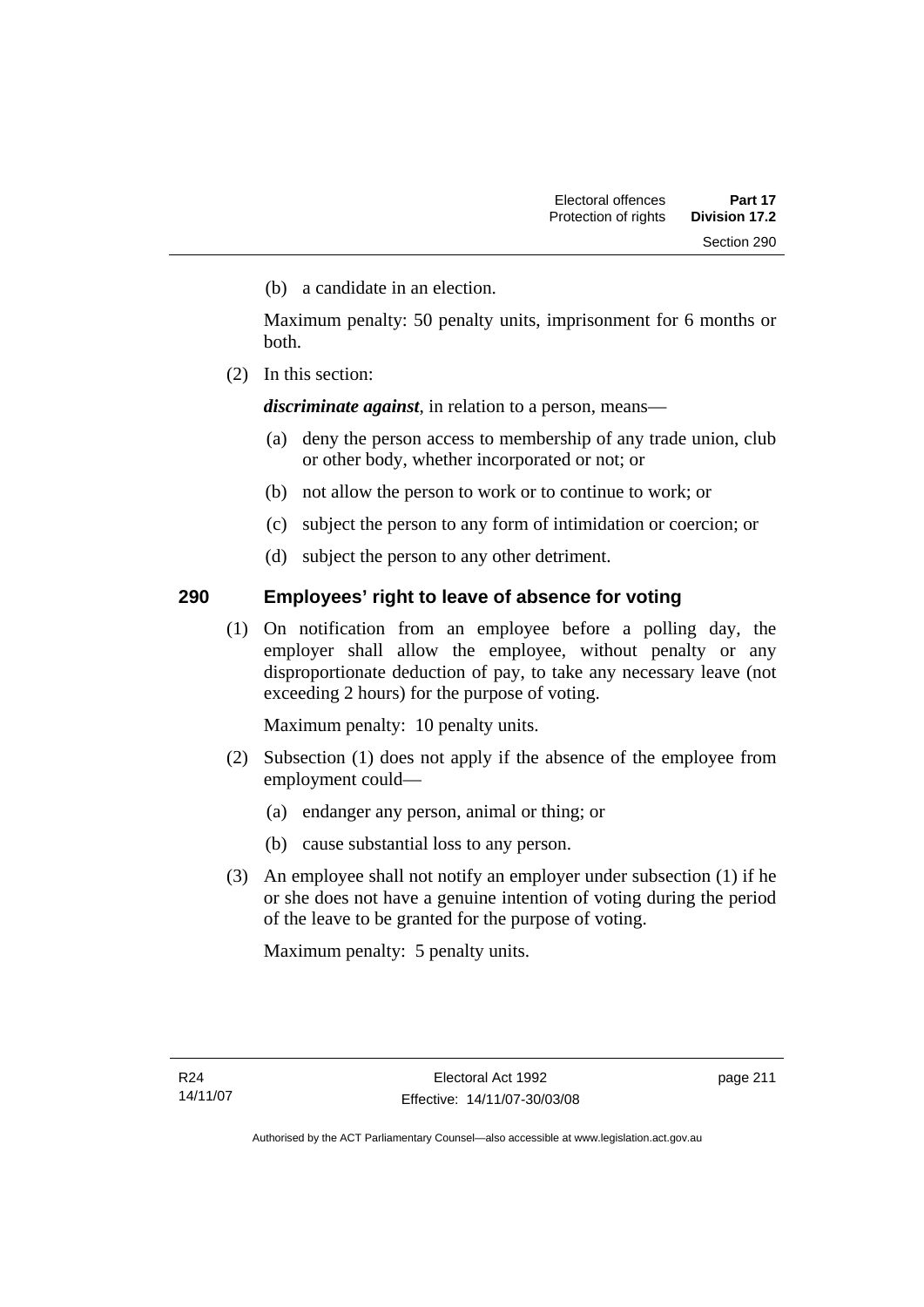**Part 17** Electoral offences **Division 17.3** Campaigning offences Section 291

## **Division 17.3 Campaigning offences**

#### **291 Definitions for div 17.3**

In this division:

*address*, in relation to a person, means—

- (a) if the person is acting on behalf of a political party—an address of the party, other than a post office box; or
- (b) in any case—
	- (i) the address of the person's principal place of residence; or
	- (ii) an address of the person's place of business.

*disseminate* electoral matter (whether in printed or electronic form) means print, publish, distribute, produce or broadcast the electoral matter.

*publish* electoral matter, includes publish electronically.

*reportage or commentary*, in relation to a newspaper or periodical, means everything in the newspaper or periodical except—

- (a) advertisements; and
- (b) letters to the editor.

#### **292 Dissemination of electoral matter—authorisers and authors**

- (1) A person must not disseminate electoral matter unless there is, in the approved position—
	- (a) the name and address of the person who authorised the matter or its author; and

R24 14/11/07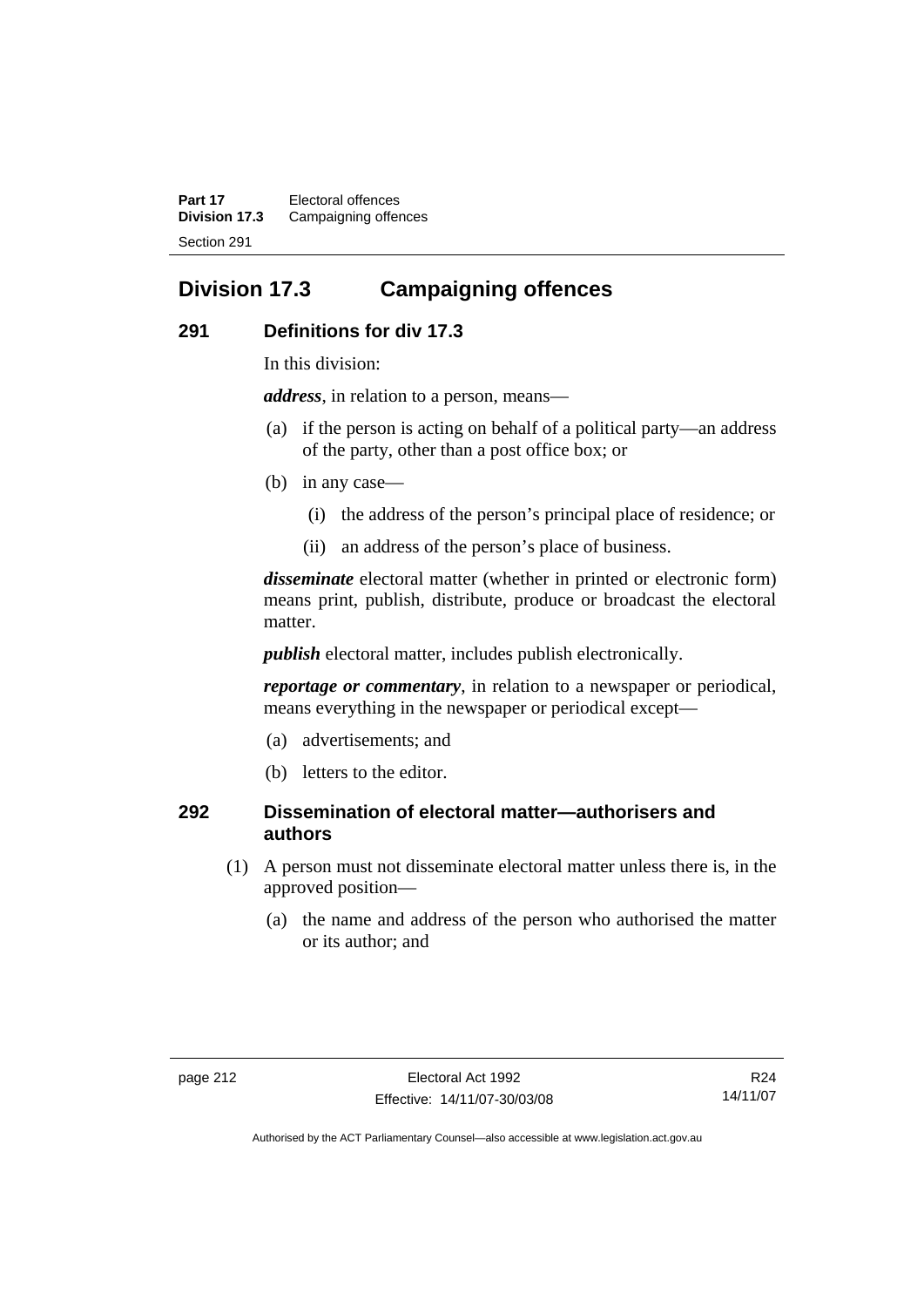(b) if the matter was published for a registered party or candidate for election—the name of the party or candidate.

Maximum penalty: 10 penalty units.

(2) In this section:

#### *approved position* means—

- (a) at the end of the matter; and
- (b) for an item in a newspaper or periodical containing electoral matter taking up all or part of each of 2 opposing pages—at the foot of the item on the first page; and
- (c) for an item in electronic form—at the foot of each page.

#### **293 Dissemination of electoral matter—letters to the editor**

- (1) Section 292 does not apply to the dissemination of a letter to the editor of a newspaper or periodical if—
	- (a) the name of the author and the locality of the author's residence appears at the end; and
	- (b) the editor of the newspaper or periodical keeps a written record of the address of the author, as stated in the original of the letter sent to the editor or as otherwise ascertained by the editor.
- (2) For subsection (1) (a), it is sufficient to identify the locality of an author's residence by reference to—
	- (a) the suburb or town of, or nearest to, that residence; and
	- (b) for a locality outside the ACT—the State, other Territory or other country of that residence.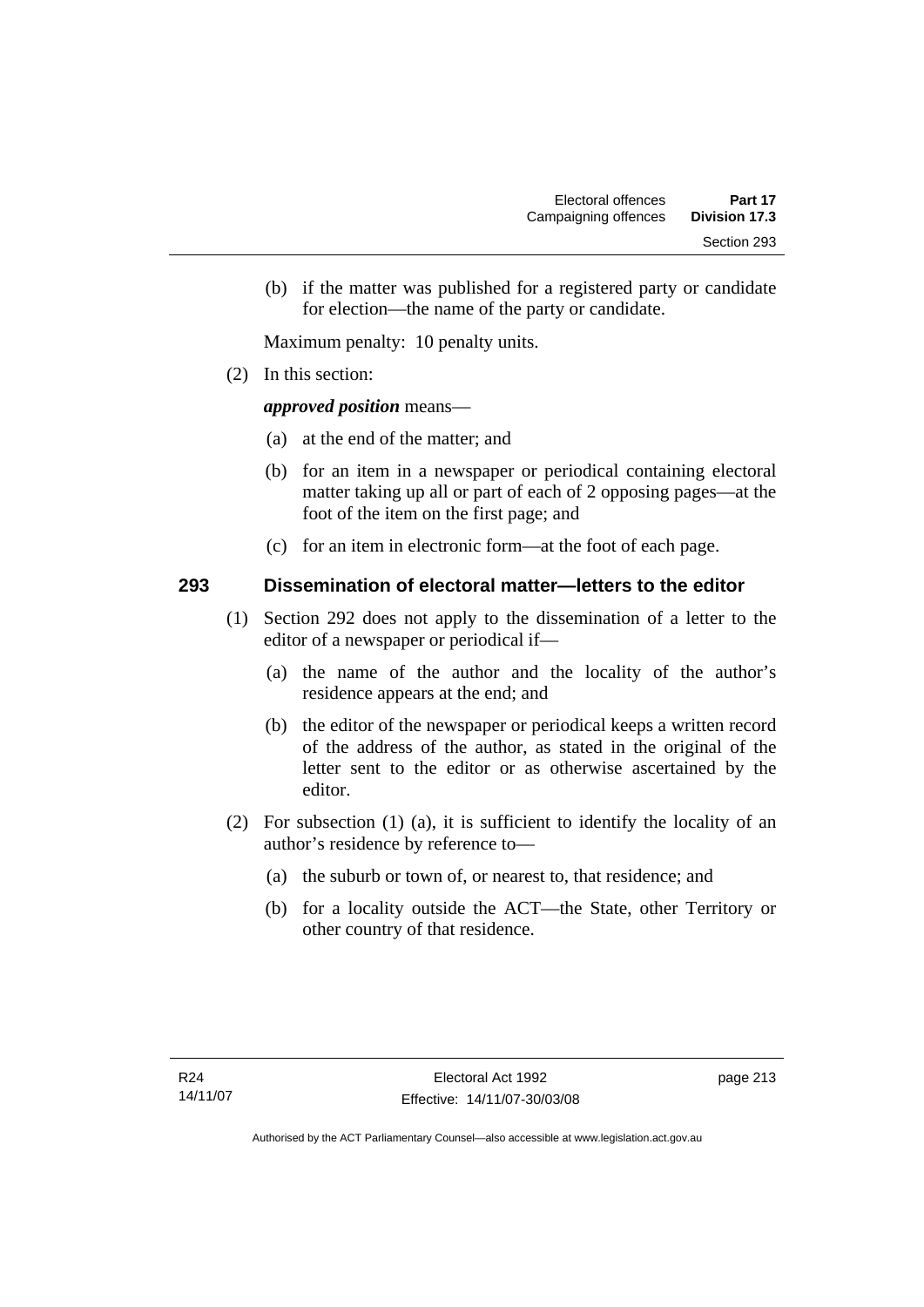**Part 17** Electoral offences **Division 17.3** Campaigning offences Section 294

#### **294 Dissemination of electoral matter—newspaper and periodical reportage and commentary**

Section 292 does not apply to electoral matter contained in reportage or commentary in an issue of a newspaper or periodical if the issue contains a statement to the effect that a person whose name and address appears in the statement has authorised the publication of all electoral matter contained in reportage or commentary in that issue.

#### **295 Exemptions for dissemination of electoral matter on certain items**

- (1) Section 292 (Dissemination of electoral matter—authorisers and authors) does not apply to electoral matter on any of the following items unless the item includes a representation of a ballot paper:
	- (a) a letter from an MLA that includes the name of the MLA and an indication that he or she is an MLA;
	- (b) a press release published by or on behalf of an MLA that includes the name of the MLA and an indication that he or she is an MLA;
	- (c) a report under the *Annual Reports (Government Agencies) Act 1995* or *Annual Reports (Government Agencies) Act 2004*;
	- (d) a publication of a government agency that includes—
		- (i) the name of the agency; and
		- (ii) the City of Canberra Arms; and
		- (iii) the words 'Australian Capital Territory', 'Australian Capital Territory Legislative Assembly', 'ACT Legislative Assembly', 'Australian Capital Territory Government' or 'ACT Government';
	- (e) a T-shirt, lapel button, lapel badge, pen, pencil or balloon;

R24 14/11/07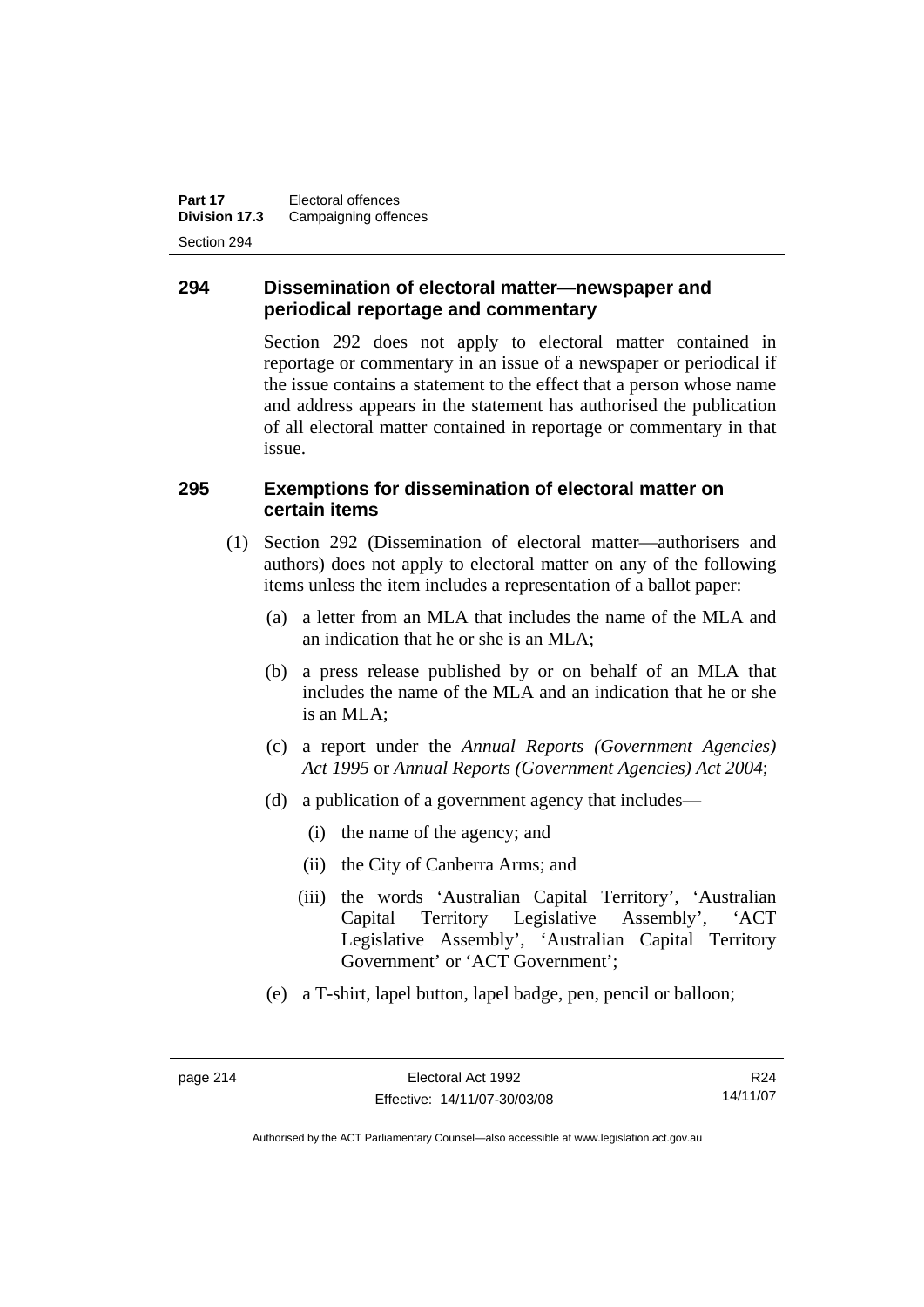- (f) a business or visiting card that promotes the candidacy of a person in an election;
- (g) a letter or card on which the name and address of the sender appears;
- (h) an item prescribed under the regulations.
- (2) In this section:

*government agency* means—

- (a) an administrative unit; or
- (b) a Territory instrumentality; or
- (c) a statutory office-holder and the staff assisting the statutory office-holder.

*publication*, of a government agency, does not include a publication that is published for the first time within 6 months immediately before a general election if the publication includes a picture of an MLA.

#### **296 Advertorials**

- (1) This section applies to an advertisement in a newspaper or periodical that—
	- (a) appears to be reportage or commentary; and
	- (b) includes electoral matter.
- (2) If this section applies to an advertisement, the proprietor of the newspaper or periodical shall cause the word 'advertisement' to be printed as a headline to the advertisement, in letters not smaller than 10 point, on each page on which the advertisement appears.

Maximum penalty: 10 penalty units.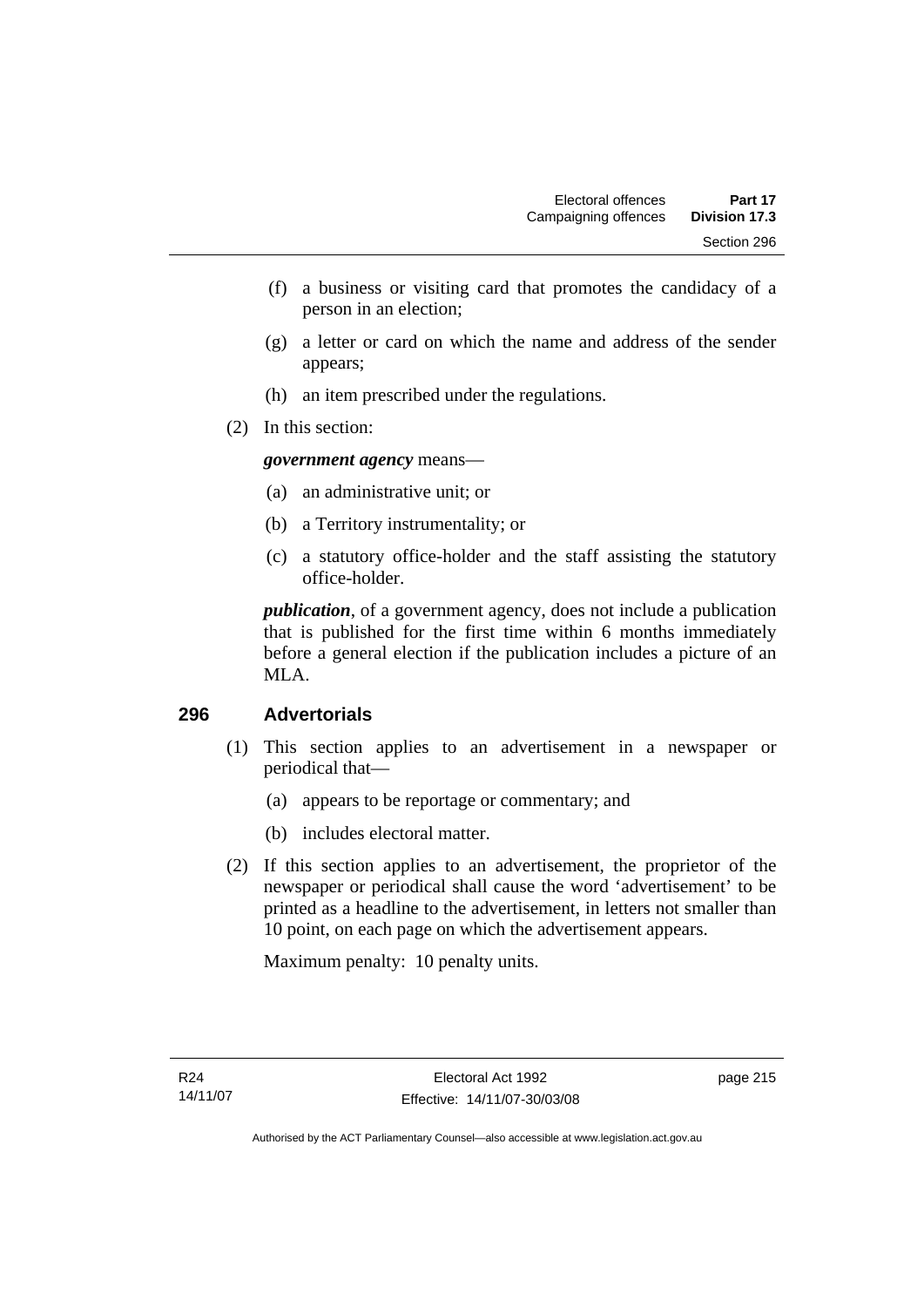#### **297 Misleading or deceptive electoral matter**

 (1) A person shall not disseminate, or authorise to be disseminated, electoral matter that is likely to mislead or deceive an elector about the casting of a vote.

Maximum penalty: 50 penalty units, imprisonment for 6 months or both.

 (2) It is a defence to a prosecution for an offence against subsection (1) if it is established that the defendant did not know, and could not reasonably be expected to have known, that the electoral matter was likely to mislead or deceive an elector about the casting of a vote.

#### **298 Inducement to illegal voting—representations of ballot papers**

A person shall not disseminate, or authorise to be disseminated, electoral matter including a representation of a ballot paper, or part of a ballot paper, likely to induce an elector to mark his or her vote otherwise than in accordance with the directions on the ballot paper.

Maximum penalty: 50 penalty units, imprisonment for 6 months or both.

#### **U 299 Graffiti**

- (1) A person shall not, without reasonable excuse, mark any electoral matter directly on any defined place or object without the consent of—
	- (a) for a place—the lessee or lawful occupier of the place; or
	- (b) for an object—the owner or lawful possessor of the object.

Maximum penalty: 10 penalty units.

 (2) The Territory or a Territory authority shall not give consent for subsection  $(1)$ .

R24 14/11/07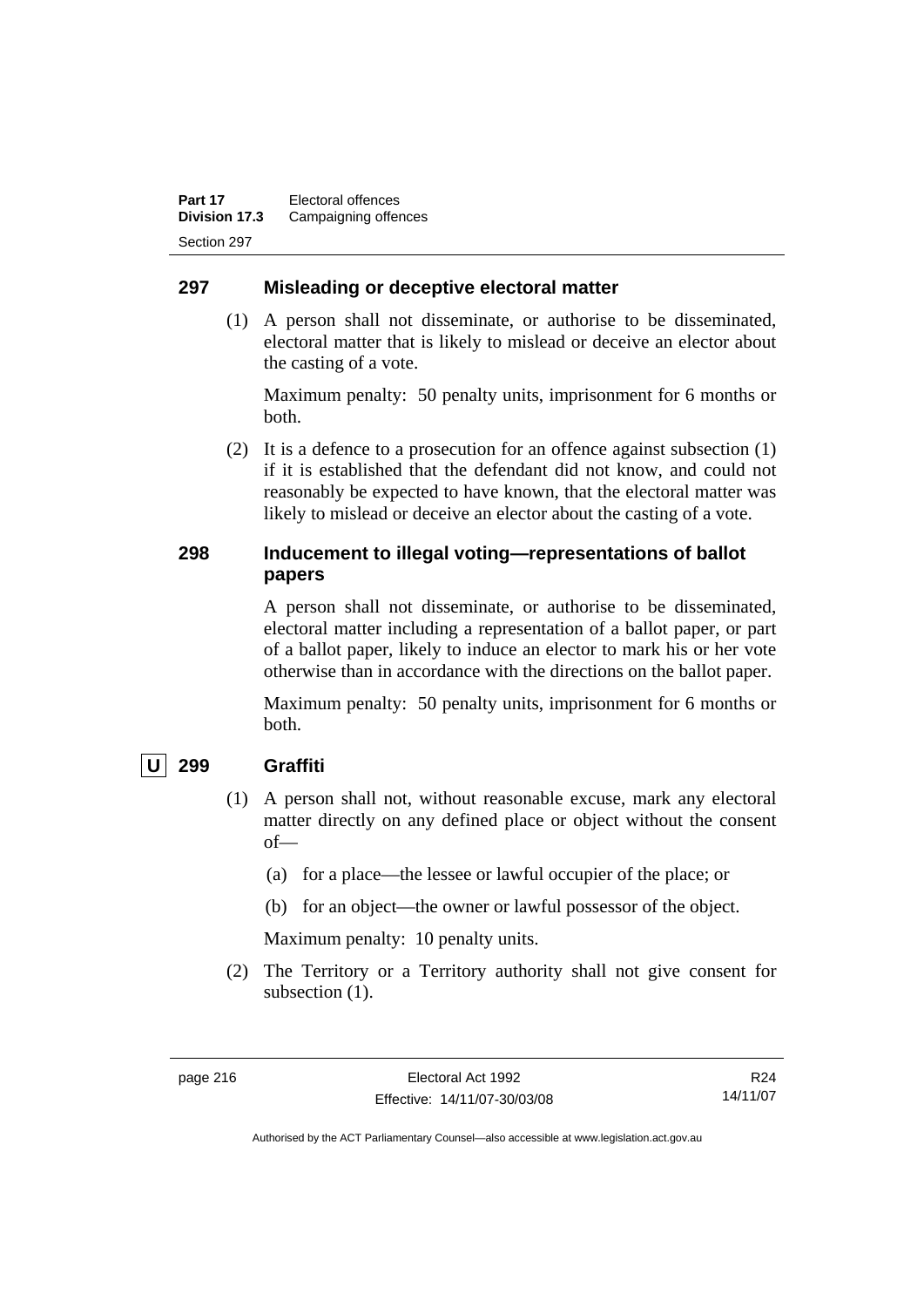- (3) In a prosecution for an offence against subsection (1) in relation to a defined place or object leased, occupied, owned or possessed by the Territory or a Territory authority, it is to be conclusively presumed that the Territory or the Territory authority, as the case requires, did not consent to any marking of electoral matter on the place or object.
- (4) In this section:

*defined place or object* means a building, footpath, hoarding, roadway, vehicle, vessel or any public or private place (whether on land or water or in the air).

*lessee*—see the *Land (Planning and Environment) Act 1991*, section 159.

*mark* means write, draw or depict.

## **300 Defamation of candidates**

 (1) A person shall not make or publish, or authorise to be made or published, a false and defamatory statement about the personal character or conduct of a candidate.

Maximum penalty: 50 penalty units, imprisonment for 6 months or both.

- (2) It is a defence to a prosecution for an offence against subsection (1) if it is established that the defendant believed on reasonable grounds that the relevant statement was true.
- (3) A person who makes a false and defamatory statement in relation to the personal character or conduct of a candidate in contravention of this section may, at the suit of the candidate, be restrained by injunction from repeating the statement or any similar false and defamatory statement.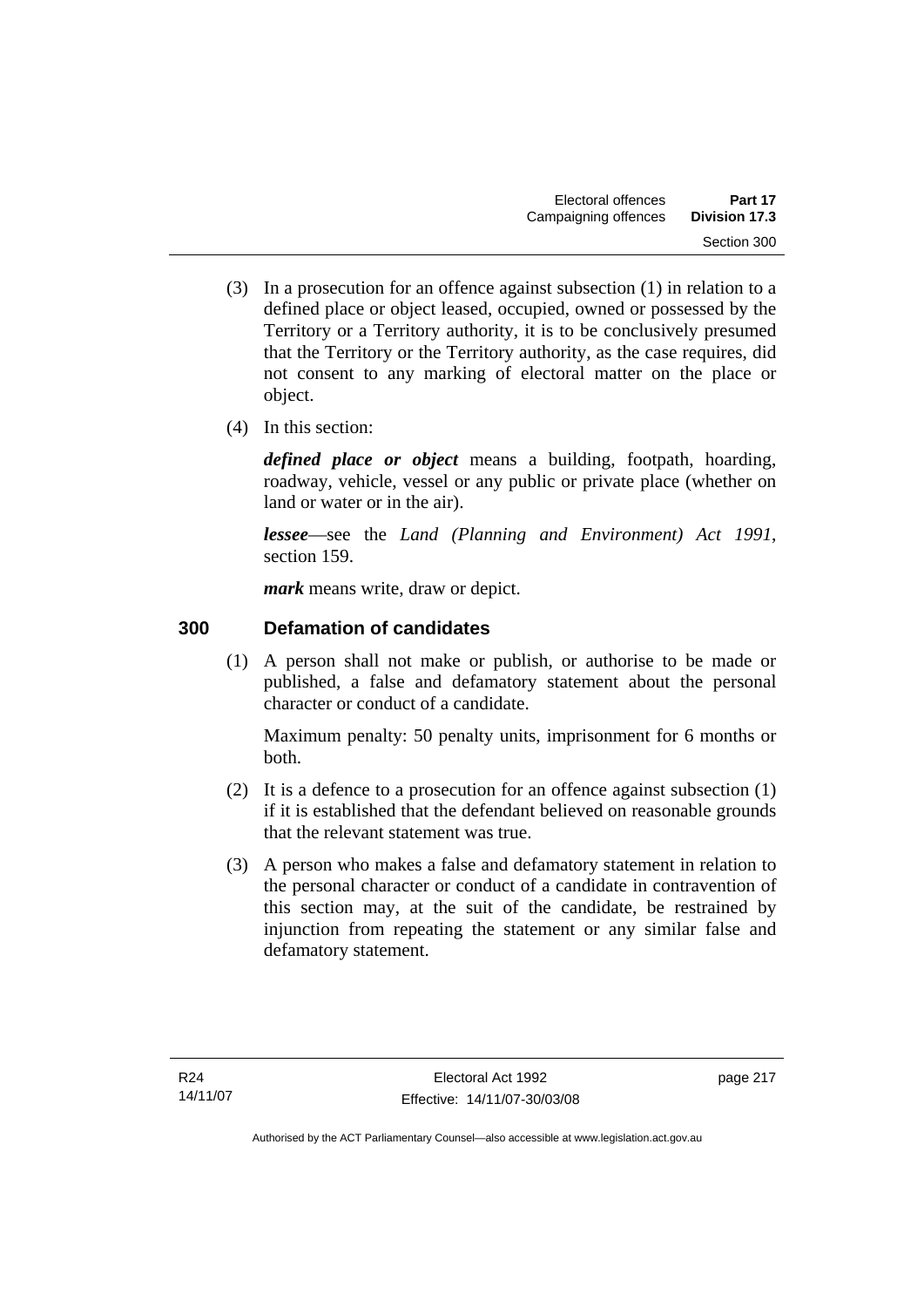#### **301 Publication of statements about candidates**

- (1) A person shall not publish, or authorise to be published, on behalf of a body (whether incorporated or unincorporated) a statement—
	- (a) expressly or impliedly claiming that a candidate in an election is associated with, or supports the policy or activities of, that body; or
	- (b) expressly or impliedly advocating that a candidate should be given the first preference vote in an election;

without the written authority of the candidate.

Maximum penalty: 30 penalty units.

- (2) In proceedings for an offence against subsection (1), it shall be presumed, unless the contrary is proved, that a statement purported to be made on behalf of a body was made on behalf of the body.
- (3) This section does not apply to a statement—
	- (a) published on behalf of a political party; and
	- (b) that relates to a candidate nominated by the party who has publicly declared his or her candidature to be on behalf of, or in the interests of, the party.

#### **302 Disruption of election meetings**

 (1) A person shall not, without reasonable excuse, disrupt an election meeting.

Maximum penalty: 5 penalty units.

- (2) The chairperson of an election meeting may request a police officer to remove from the meeting any person who, in the opinion of the chairperson, is disrupting the meeting.
- (3) On a request from the chairperson under subsection (2), a police officer may take reasonable action to remove from the meeting the person disrupting the meeting.

page 218 Electoral Act 1992

R24 14/11/07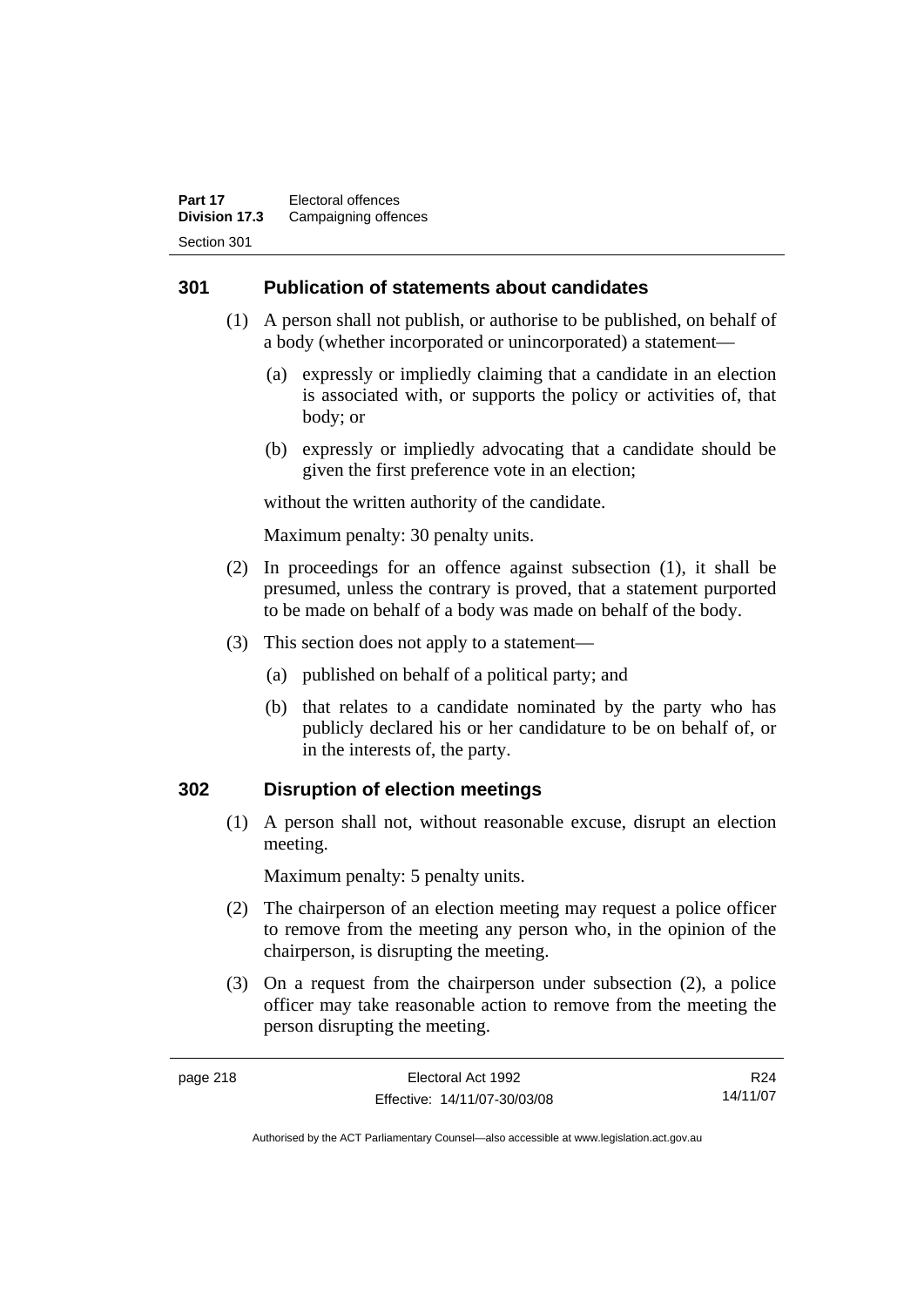(4) A person who is the subject of a request referred to in subsection (2) shall not, without reasonable excuse, return to the meeting without the authority of the chairperson after leaving it or being removed from it.

Maximum penalty: 10 penalty units.

(5) In this section:

*election meeting* means a lawful public meeting held during a pre-election period in association with the relevant election.

#### **U** 303 Canvassing within 100m of polling places

- (1) A person shall not, during polling hours within the defined polling area in relation to a polling place—
	- (a) do anything for the purpose of influencing the vote of an elector as the elector is approaching, or while the elector is at, the polling place; or
	- (b) do anything for the purpose of inducing an elector not to vote as the elector is approaching, or while the elector is at, the polling place; or
	- (c) exhibit a notice containing electoral matter that is able to be clearly seen by electors approaching, or at, the polling place, other than a notice authorised by the commissioner for display there.

Maximum penalty: 5 penalty units.

- (2) If the building where a polling place is located is situated on grounds within an enclosure, the commissioner may, by written notice, specify the boundary of that enclosure for subsection (7), definition of *defined polling area*, paragraph (b).
- (3) A notice is a notifiable instrument.
	- *Note* A notifiable instrument must be notified under the *Legislation Act 2001*.

page 219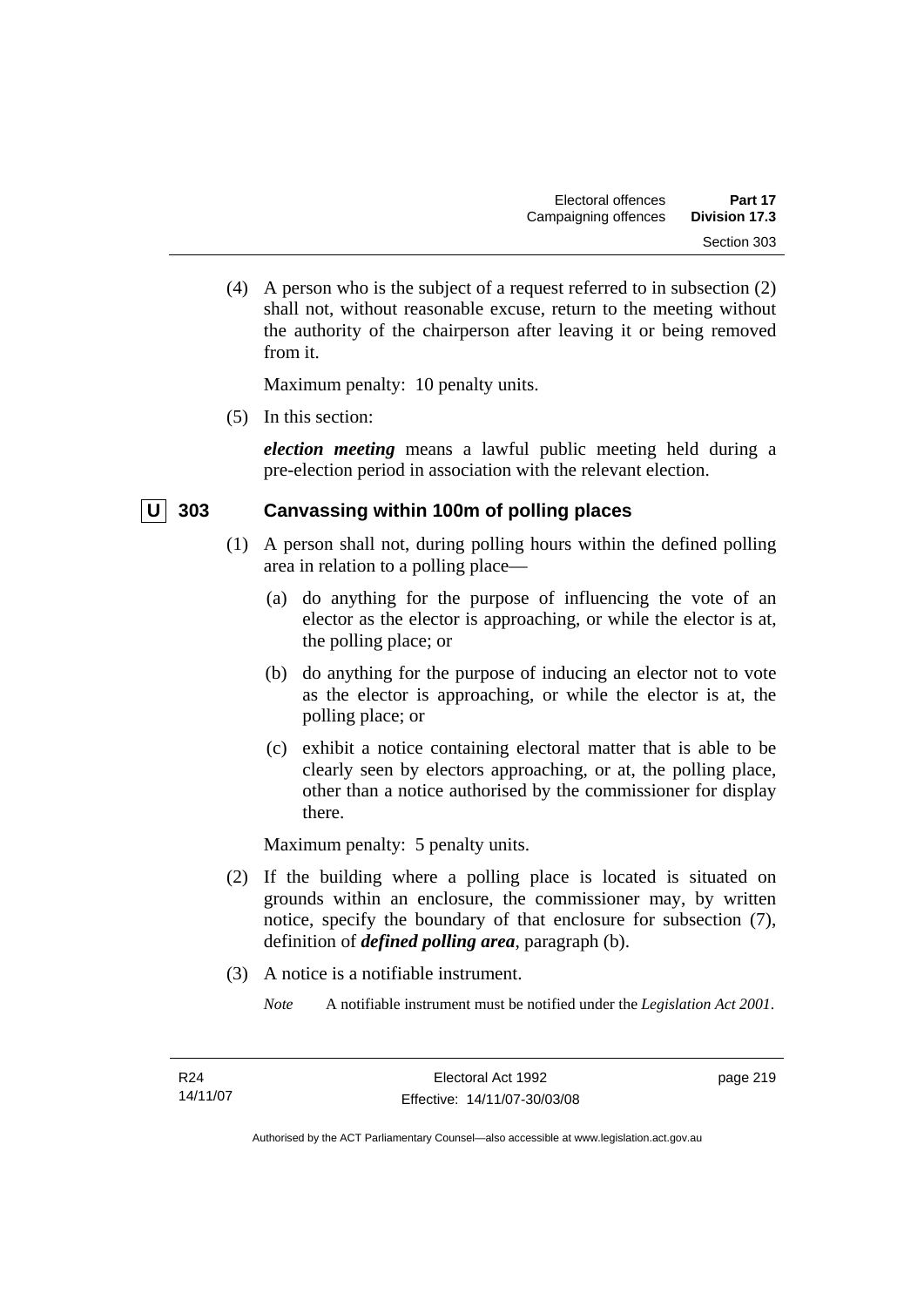| Part 17              | Electoral offences   |
|----------------------|----------------------|
| <b>Division 17.3</b> | Campaigning offences |
| Section 303          |                      |

- (4) An officer may, if directed by the commissioner, remove or obliterate a notice that the commissioner or the officer believes on reasonable grounds to be exhibited in contravention of this section.
- (5) Subsection (4) does not authorise an officer to enter land that is subject to a lease within the meaning of the *Land (Planning and Environment) Act 1991*, part 5.
- (6) A person shall not obstruct an officer in the exercise or attempted exercise of the officer's functions under subsection (4).

Maximum penalty: 50 penalty units, imprisonment for 6 months or both.

(7) In this section:

*defined polling area*, in relation to a polling place, means the area—

- (a) within the building where the polling place is located, and within 100m of the building; or
- (b) if the commissioner issues a notice under subsection (2) in relation to the polling place—within the boundary of the enclosure specified in the notice, and within 100m outside that boundary.

*polling hours*, in relation to a polling place, means—

- (a) for a polling place appointed under section 119—between the hours of 8 am and 6 pm on polling day; or
- (b) for a polling place where a vote may be made before an officer—any time when the place is open for the acceptance of votes; or
- (c) for a polling place where polling is authorised under division 10.5—the period when a mobile polling visit is being made to the building where that place is located.

R24 14/11/07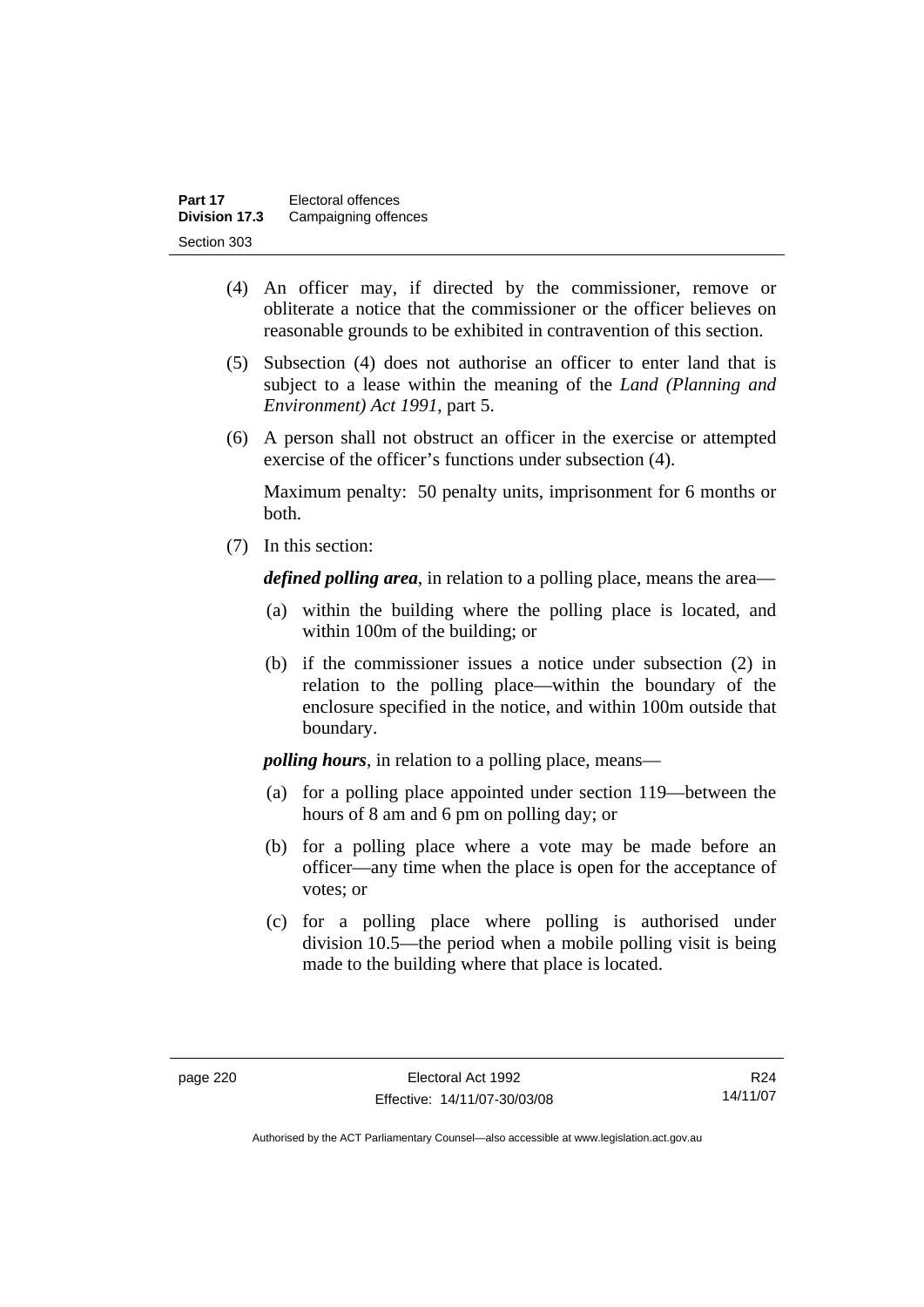#### **304 Badges and emblems in polling places**

Subject to section 123 (5), an officer or scrutineer shall not wear or display in a polling place a badge or emblem associated with a political party or candidate.

Maximum penalty: 10 penalty units.

#### **305 How-to-vote material in polling places**

 (1) A person shall not, except for the purposes of assisting another person to vote under section 156, exhibit or leave in a polling place any printed electoral matter.

Maximum penalty: 5 penalty units.

 (2) This section does not apply in relation to a notice authorised by the commissioner for display in the polling place.

#### **306 Evidence of authorisation of electoral matter**

In proceedings for an offence against this division—

- (a) electoral matter including a statement to the effect that it was authorised by a specified person is admissible as evidence of that fact; and
- (b) an issue of a newspaper or periodical including a statement to the effect that a specified person authorised the publication of all electoral matter contained in reportage or commentary in that issue is admissible as evidence of that fact; and
- (c) electoral matter including a statement to the effect that it was disseminated by a specified person is admissible as evidence of that fact; and
- (d) electoral matter that includes a name purporting to be the author's name is admissible as evidence of that fact.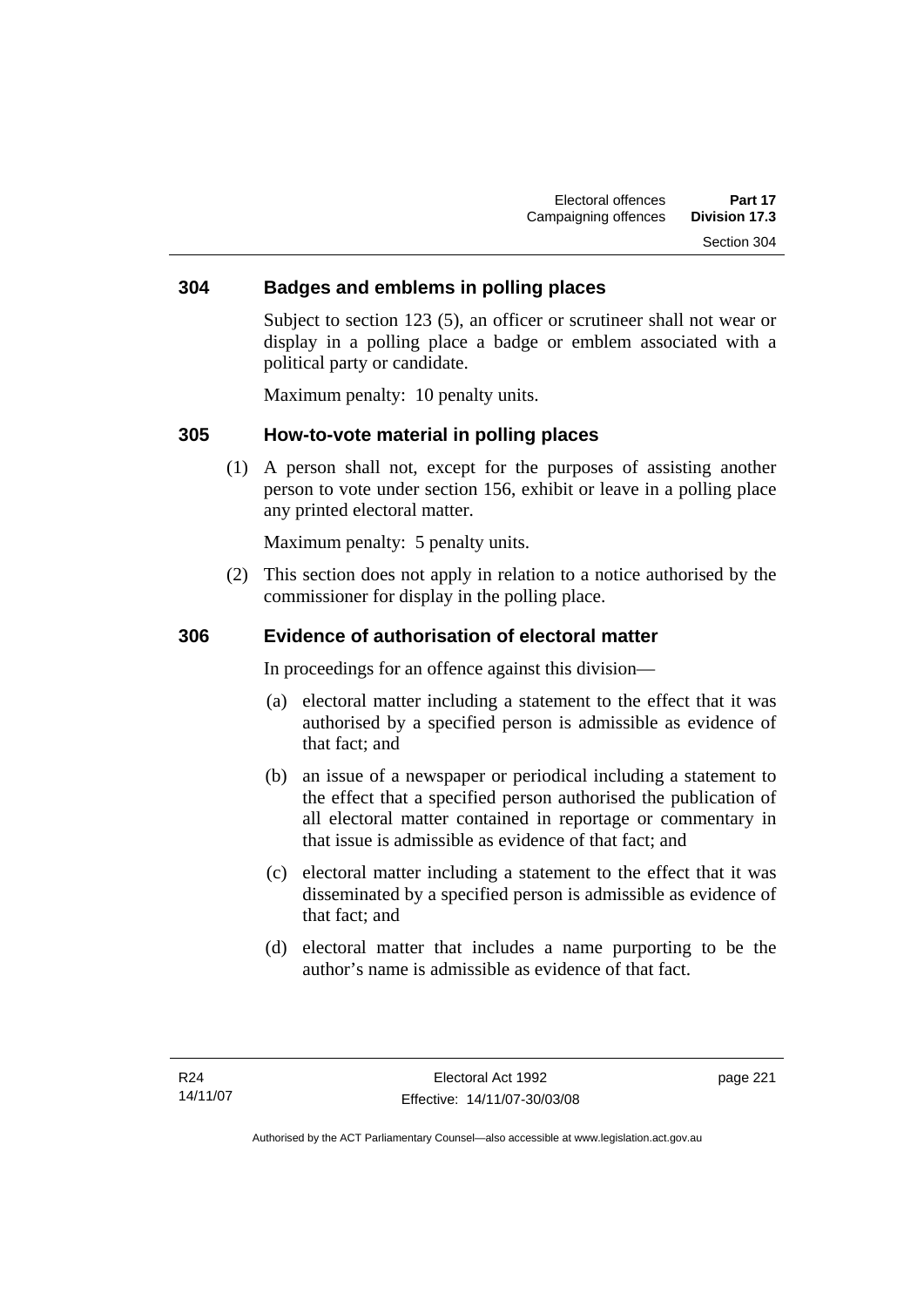**Part 17** Electoral offences **Division 17.4** Electronic voting offences Section 306A

## **Division 17.4 Electronic voting offences**

#### **306A Interfering with electronic voting devices etc**

A person must not, without reasonable excuse, destroy or interfere with any device or computer program that is used, or intended to be used, for or in connection with electronic voting.

Maximum penalty: 50 penalty units, imprisonment for 6 months or both.

#### **306B Interfering with electronic counting devices etc**

A person must not, without reasonable excuse, destroy or interfere with any device or computer program that is used, or intended to be used, for counting votes electronically.

Maximum penalty: 50 penalty units, imprisonment for 6 months or both.

## **Division 17.5 Voting fraud**

#### **307 Voting fraud**

 (1) A person shall not supply a ballot paper unless authorised to do so for this Act.

Maximum penalty: 50 penalty units.

(2) A person shall not obtain a ballot paper by fraudulent means.

Maximum penalty: 50 penalty units, imprisonment for 6 months or both.

 (3) A person other than an elector shall not mark a ballot paper, unless expressly authorised by this Act.

Maximum penalty: 50 penalty units.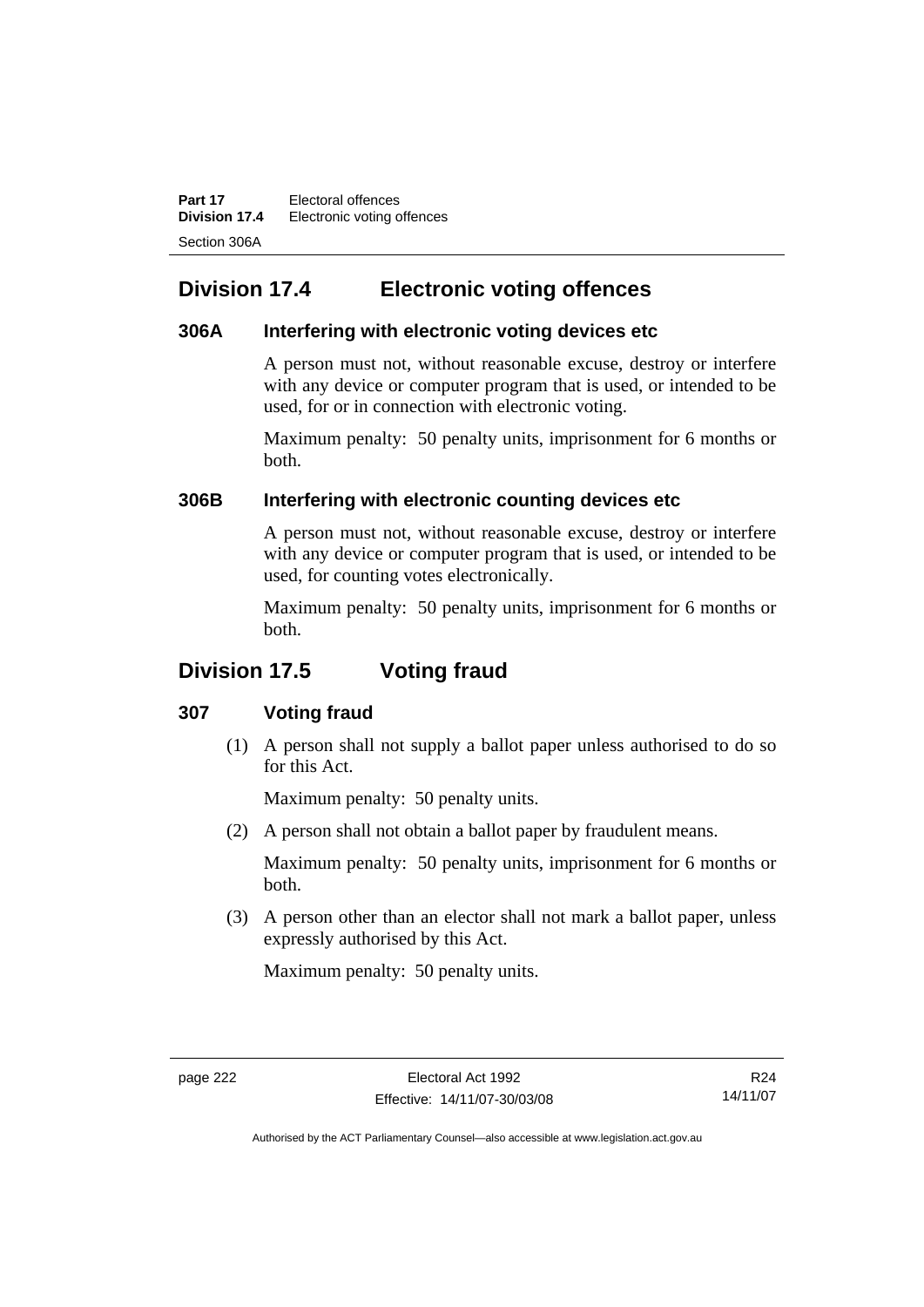(4) A person shall not fraudulently put a ballot paper, or any other paper, in a ballot box.

Maximum penalty: 50 penalty units, imprisonment for 6 months or both.

- (5) A person shall not fraudulently take a ballot paper out of—
	- (a) a place where a vote may be made before an officer under section 136B or 136C; or
	- (b) a polling place; or
	- (c) a scrutiny centre.

Maximum penalty: 50 penalty units, imprisonment for 6 months or both.

 (6) A person shall not, without reasonable excuse, interfere with a ballot box, or a ballot paper, unless authorised to do so for this Act.

Maximum penalty: 50 penalty units, imprisonment for 6 months or both.

## **Division 17.6 Electoral papers**

#### **310 Electoral papers—forfeiture**

- (1) On conviction of a person for an offence against the Criminal Code, part 3.6 (Forgery and related offences), any document or instrument in relation to which the offence was committed is forfeited to the Territory.
- (2) A forfeited document or instrument may be destroyed or dealt with as prescribed.

#### **311 Electoral papers—unauthorised possession**

A person shall not, without reasonable excuse, except for this Act—

(a) possess an electoral paper; or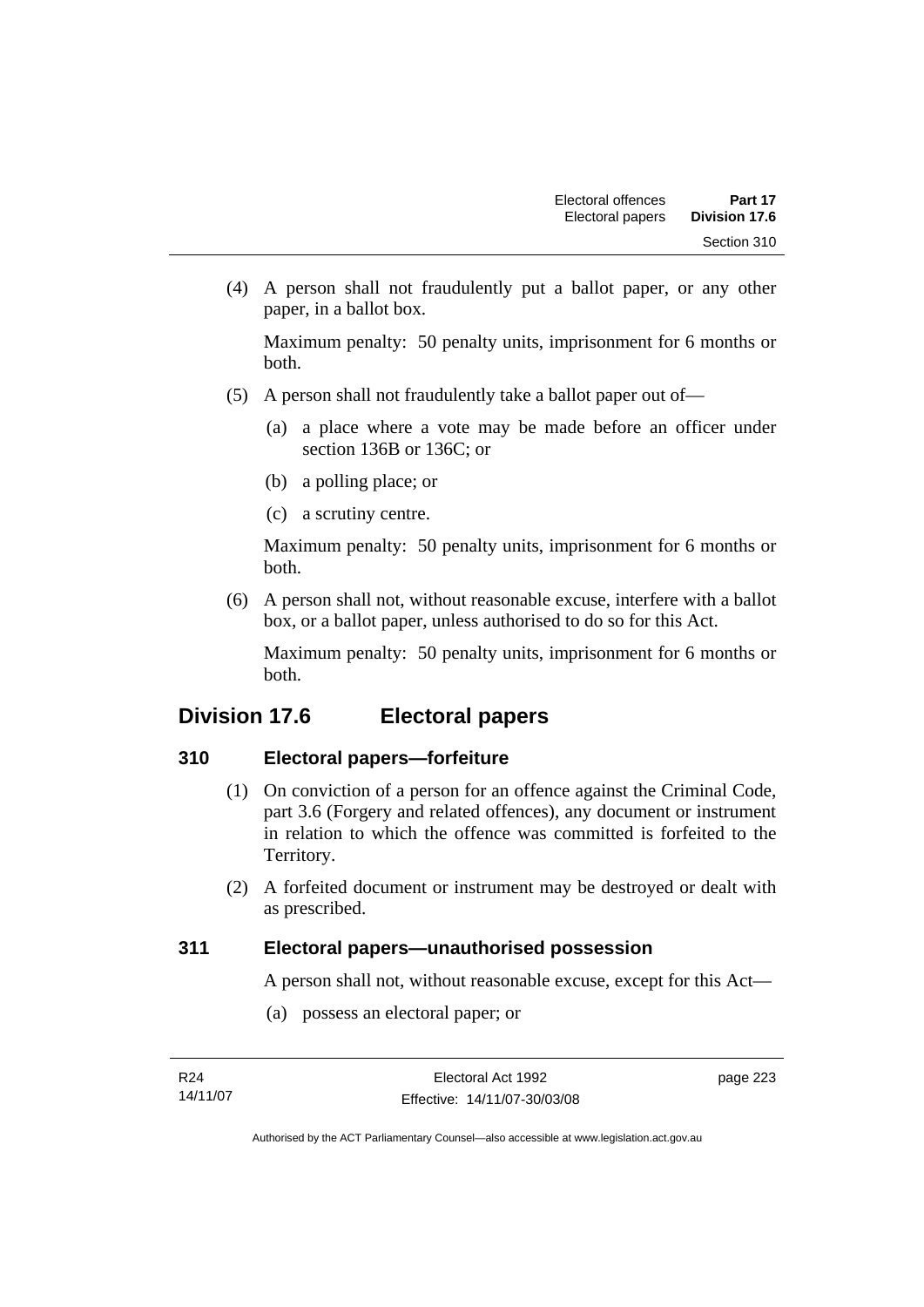| Part 17       | Electoral offences |
|---------------|--------------------|
| Division 17.6 | Electoral papers   |
| Section 313   |                    |

 (b) possess an instrument designed or adapted particularly for producing an electoral paper, or an official mark on an electoral paper.

Maximum penalty: 30 penalty units.

#### **313 Electoral papers—defacement etc**

Unless authorised by or under this Act, a person shall not fraudulently deface, remove, mutilate or destroy an electoral paper.

Maximum penalty: 50 penalty units, imprisonment for 6 months or both.

#### **314 Electoral papers—signatures**

 (1) Subject to subsection (2), if a person is required by this Act to sign an electoral paper, he or she shall sign it with his or her personal signature.

Maximum penalty: 10 penalty units.

- (2) If a person is unable to sign his or her name in writing, the person is to be taken to have signed an electoral paper if—
	- (a) the person makes a mark on the paper by way of signature; or
	- (b) another person signs the document in the presence of and at the direction of the person.

#### **315 Electoral papers—witnesses**

- (1) A person shall not witness the signature of an electoral paper unless—
	- (a) the paper is signed by the signatory; and
	- (b) he or she has seen the signatory sign the paper; and
	- (c) he or she is satisfied as to—
		- (i) the identity of the signatory; and

R24 14/11/07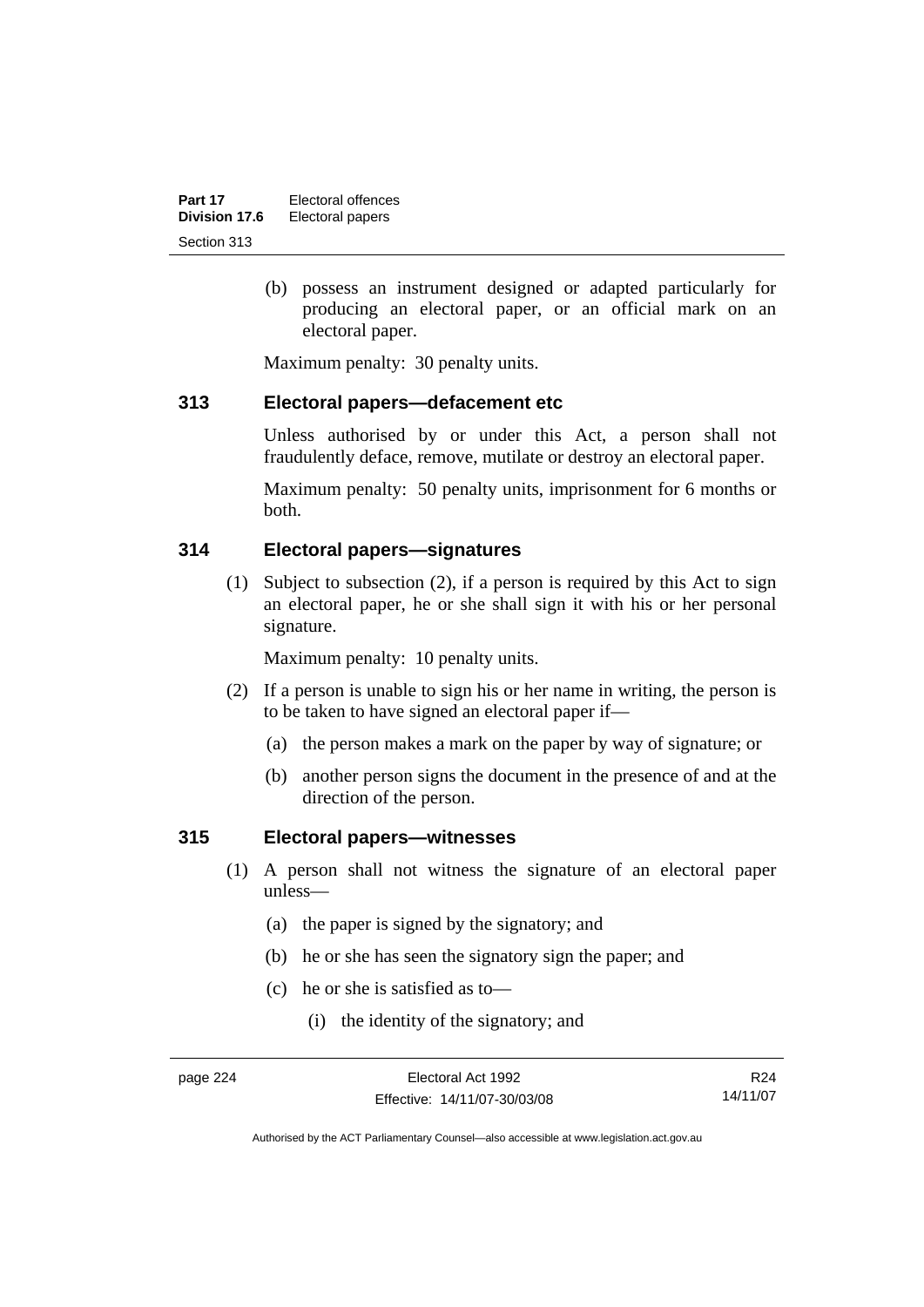- (ii) the truth of any statements made in the paper by the signatory; and
- (d) he or she is able to sign his or her own name.

Maximum penalty: 10 penalty units.

- (2) For subsection (1) (c), a witness may satisfy himself or herself on the basis of—
	- (a) personal knowledge of the signatory; or
	- (b) inquiries made of the signatory; or
	- (c) any other reasonable means.
- (3) In this section:

*signatory*, in relation to a person witnessing the signature of an electoral paper, means the person whose signature is purported to be witnessed.

## **Division 17.7 Official functions**

### **316 Improper influence—members of electoral commission etc**

A person shall not do anything improper for the purpose of influencing a member of—

- (a) the electoral commission; or
- (b) an augmented commission; or
- (c) a redistribution committee.

Maximum penalty: 50 penalty units, imprisonment for 6 months or both.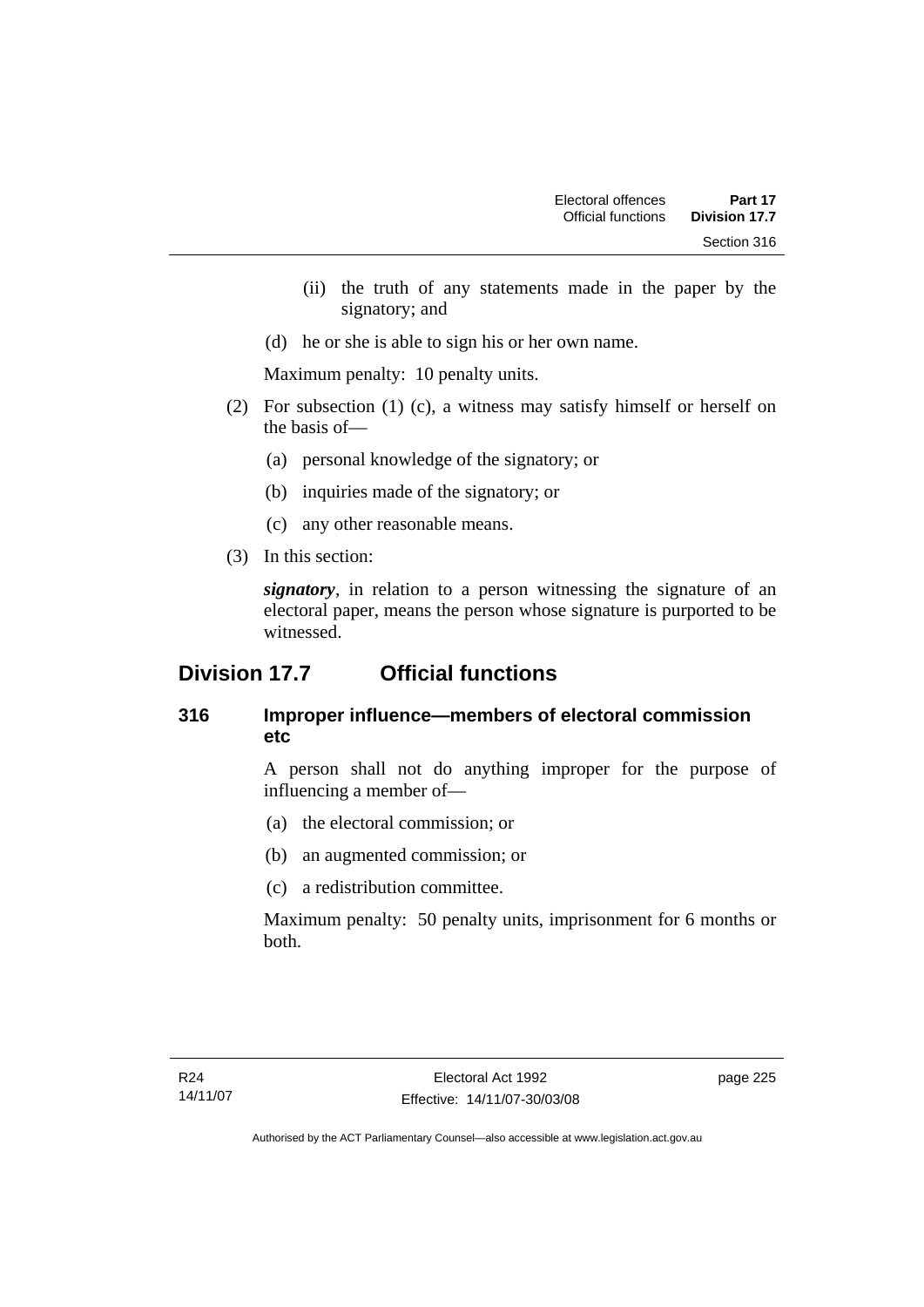#### **317 Unauthorised actions by officers**

An officer shall not, without reasonable excuse, contravene—

- (a) a provision of this Act for which no other penalty is provided; or
- (b) a direction given to him or her under this Act.

Maximum penalty: 10 penalty units.

#### **318 Identification of voters and votes**

 (1) Except as authorised under this Act, an officer shall not make any mark on a ballot paper that would be likely to enable the identification, directly or indirectly, of the person who votes on the ballot paper.

Maximum penalty: 50 penalty units, imprisonment for 6 months or both.

 (2) Except as authorised under this Act, an officer or a scrutineer shall not, directly or indirectly, disclose any information acquired in the exercise of his or her functions under this Act that would be likely to enable it to be known how an identified voter has voted.

Maximum penalty: 50 penalty units, imprisonment for 6 months or both.

(3) In subsection (2):

*officer* includes a person who has been, but is no longer, an officer.

*scrutineer* includes a person who has been, but is no longer, a scrutineer.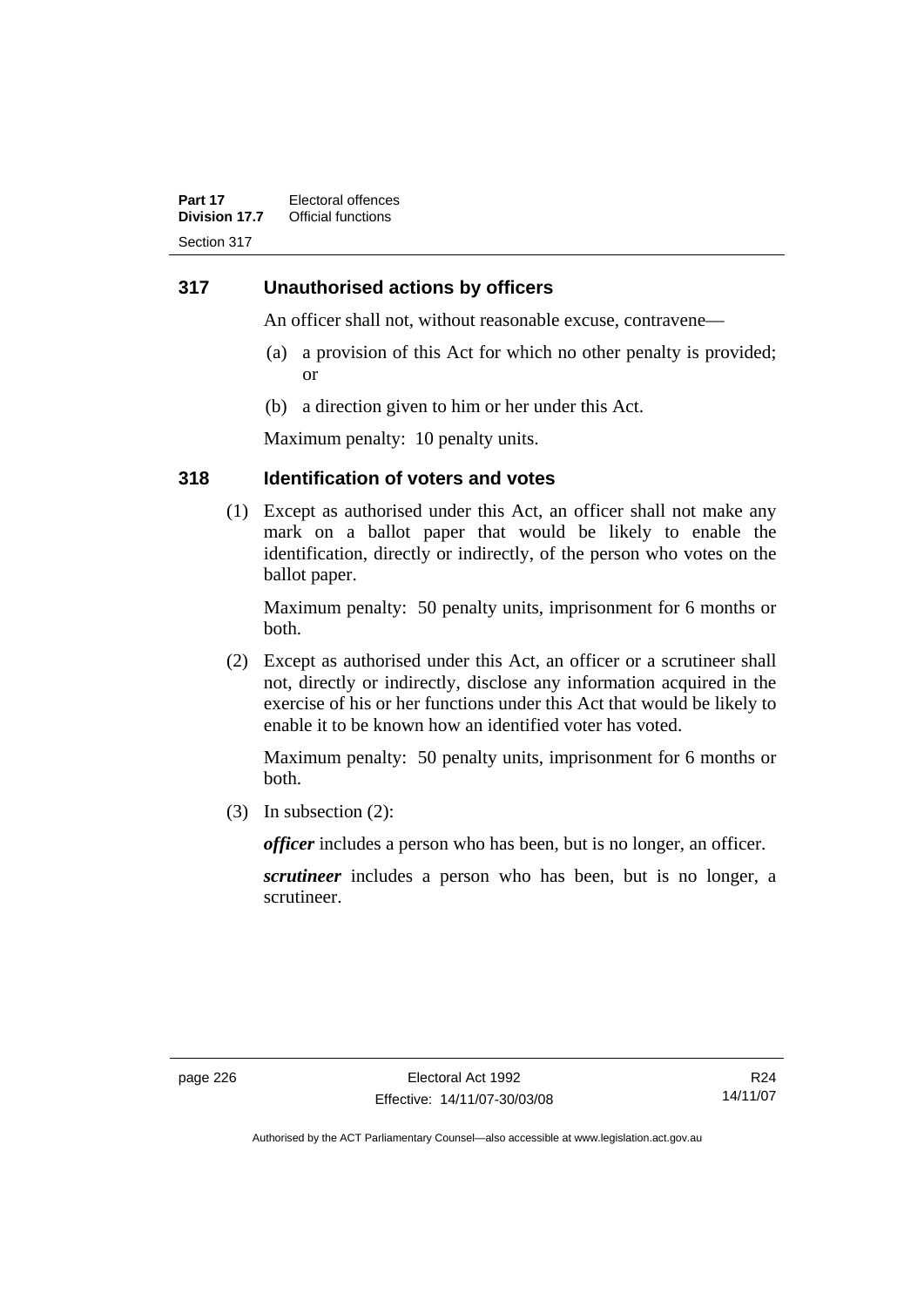#### **319 Responses to official questions**

 (1) A person shall not, in answer to an official question, make a statement that is false or misleading in a material particular.

Maximum penalty: 50 penalty units, imprisonment for 6 months or both.

- (2) It is a defence to a prosecution for an offence against subsection (1) if it is established that the defendant did not know, and could not reasonably be expected to have known, that the relevant statement was false or misleading in a material particular.
- (3) In this section:

*official question* means a question asked by an officer in the exercise of his or her functions under this Act.

#### **320 Control of behaviour at voting centres**

 (1) A person shall not, without reasonable excuse, disrupt an activity being carried out under this Act at a voting centre.

Maximum penalty: 10 penalty units.

 (2) A person at a voting centre shall not, without reasonable excuse, disobey a direction given by the OIC by or under this Act.

Maximum penalty: 10 penalty units.

 (3) A person shall not, without reasonable excuse, enter or remain at a voting centre without the permission, express or implied, of the OIC.

Maximum penalty: 10 penalty units.

- (4) Subsection (3) does not apply—
	- (a) to an officer; or
	- (b) to a scrutineer who is entitled to be on the premises under section 123; or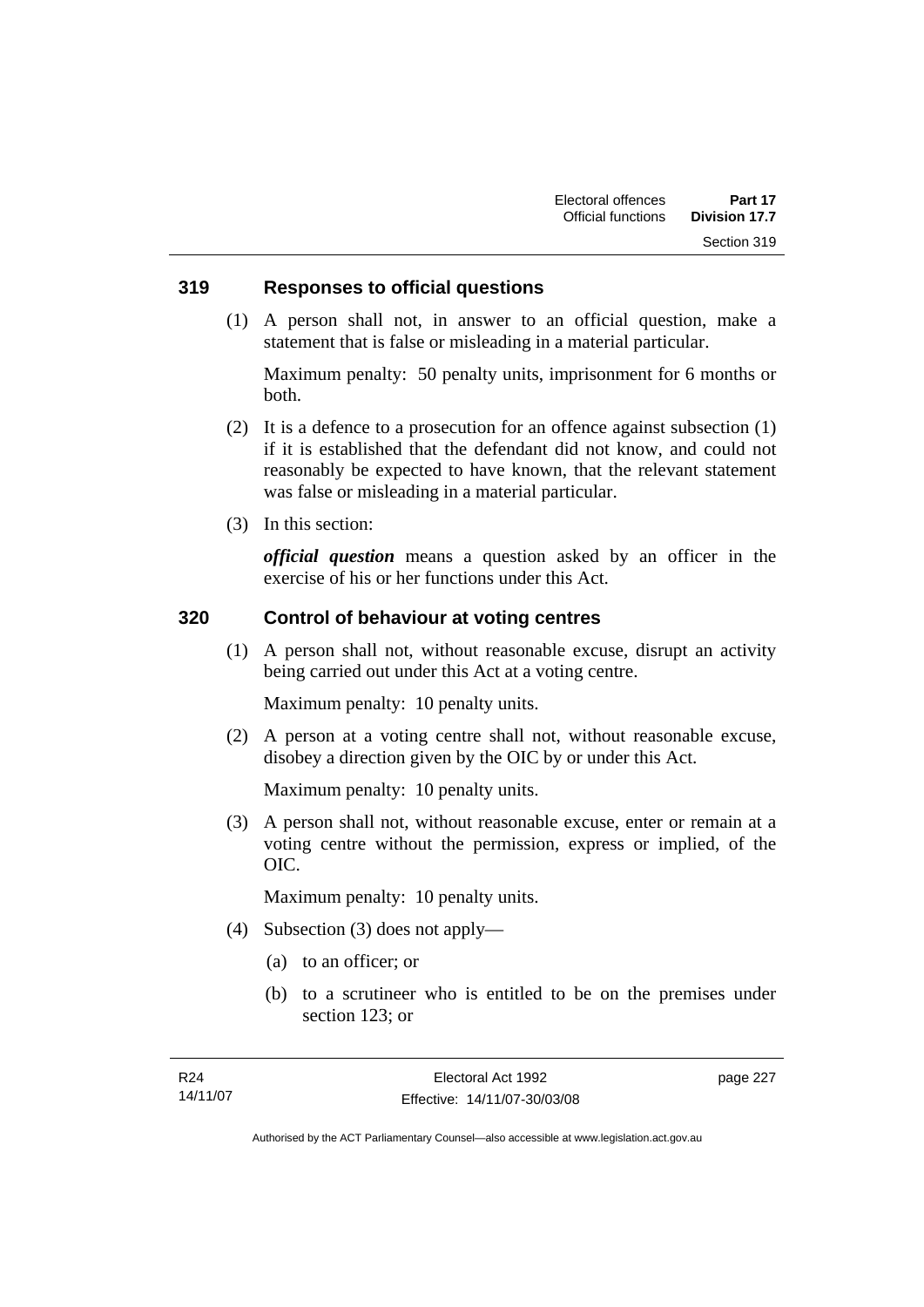- (c) if the voting centre is a polling place—to a voter who enters the place for the purpose of voting and remains no longer than is necessary and reasonable for that purpose.
- (5) A person who contravenes this section may be removed from the premises by a police officer or by an authorised officer.
- (6) In this section:

*OIC*, in relation to a voting centre, means the officer in charge of the centre.

#### *voting centre* means—

- (a) a place where a vote may be made before an officer under section 136B or 136C; or
- (b) a polling place; or
- (c) a scrutiny centre.

page 228 Electoral Act 1992 Effective: 14/11/07-30/03/08

R24 14/11/07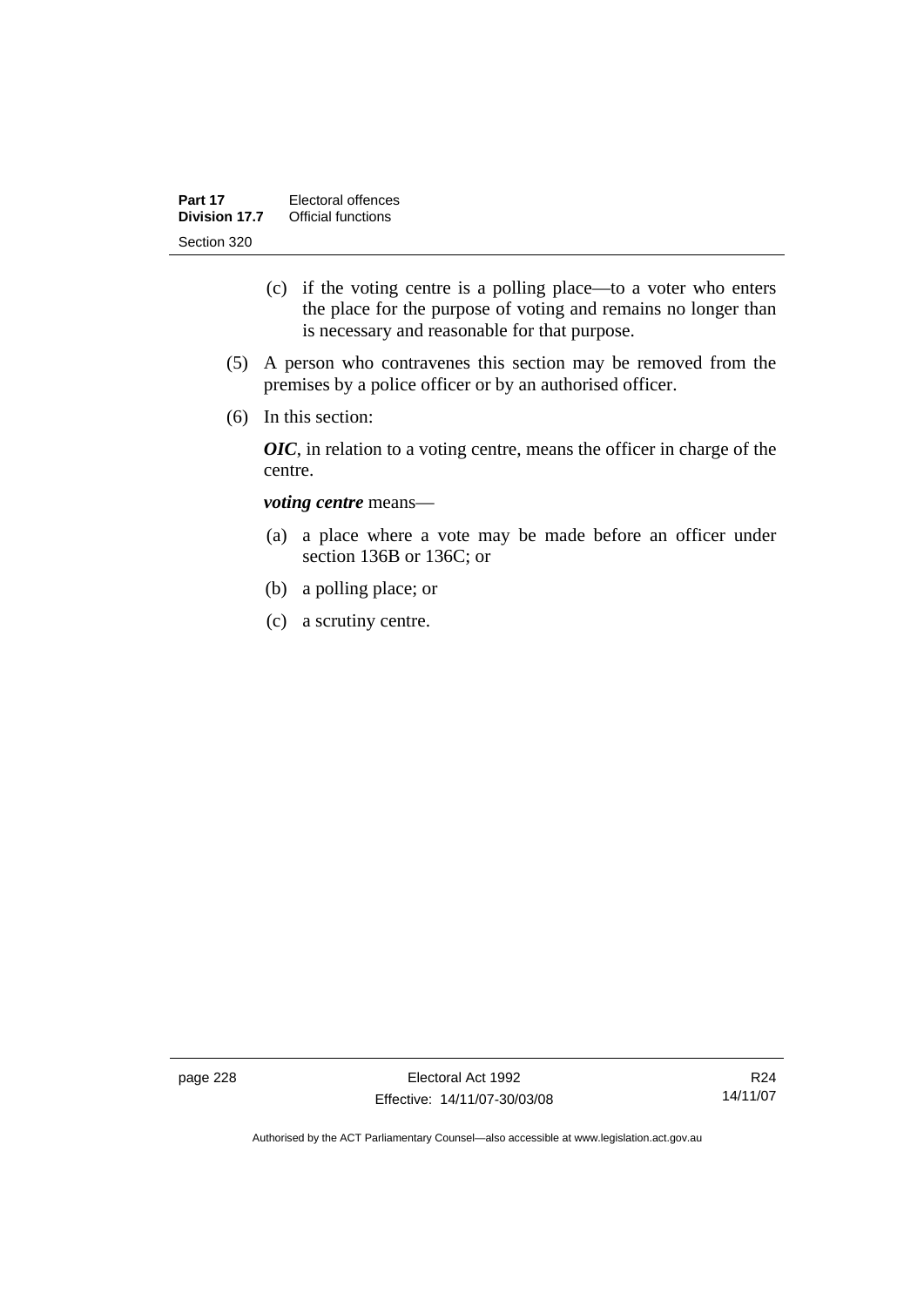# **Part 18 Enforcement proceedings**

## **Division 18.1 Injunctions**

#### **321 Restraining conduct**

- (1) This section applies if a person (the *relevant person*) has engaged, is engaging, or proposes to engage, in conduct that was, is, or would be, a contravention of this Act or another Territory law in its application to elections.
- (2) The commissioner or, if the conduct relates to an election, a candidate in the election may apply to the Supreme Court for an injunction.
- (3) On application under subsection (2), the Supreme Court may grant an injunction—
	- (a) restraining the relevant person from engaging in the conduct; and
	- (b) if, in the court's opinion, it is desirable to do so, requiring the relevant person to do anything.
- (4) The Supreme Court may grant an injunction restraining a person from engaging in conduct of a particular kind—
	- (a) if satisfied that the person has engaged in conduct of that kind, whether or not it appears to the court that the person intends to engage again, or to continue to engage, in conduct of that kind; or
	- (b) if it appears to the court that, if an injunction is not granted, it is likely the person will engage in conduct of that kind, whether or not the person has previously engaged in conduct of that kind and whether or not there is an imminent danger of substantial damage to someone else if the person engages in conduct of that kind.

| R24      | Electoral Act 1992           | page 229 |
|----------|------------------------------|----------|
| 14/11/07 | Effective: 14/11/07-30/03/08 |          |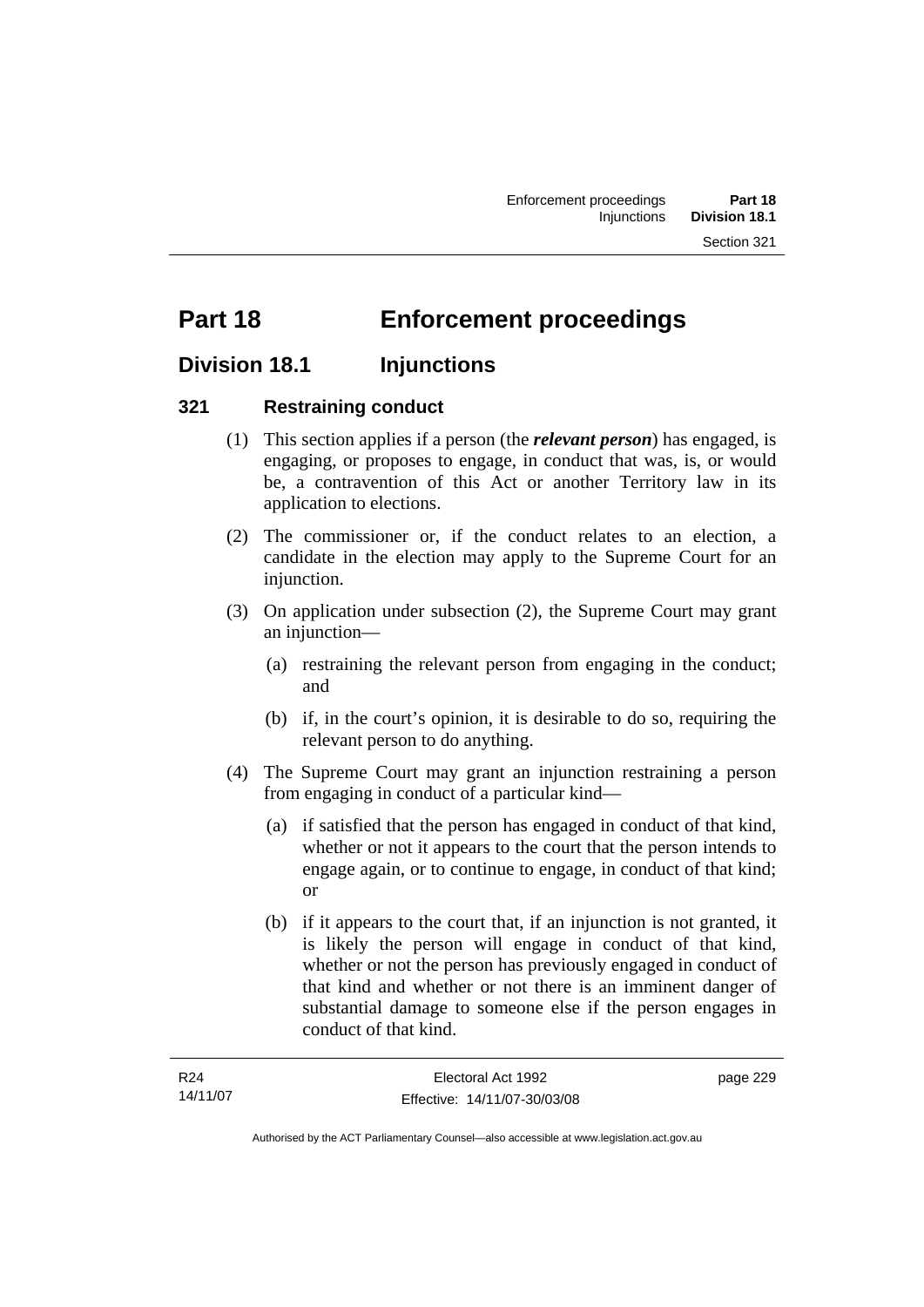#### **322 Requiring things to be done**

- (1) This section applies if a person (the *relevant person*) has failed, is failing, or proposes to fail to do something in contravention of this Act or another Territory law in its application to elections.
- (2) The commissioner or, if the conduct relates to an election, a candidate in the election may apply to the Supreme Court for an injunction requiring the relevant person to do the thing.
- (3) On application under subsection (2), the Supreme Court may grant an injunction requiring the relevant person to do the thing.
- (4) The Supreme Court may grant an injunction requiring a person to do something—
	- (a) if satisfied that the person has failed to do the thing, whether or not it appears to the court that the person intends to fail again, or to continue to fail, to do the thing; or
	- (b) if it appears to the court that, if an injunction is not granted, it is likely the person will fail to do the thing, whether or not the person has previously failed to do the thing and whether or not there is an imminent danger of substantial damage to someone else if the person fails to do the thing.

### **323 Commissioner not required to give undertakings as to damages**

If the commissioner makes an application for an injunction to which this division applies, the Supreme Court must not require that, as a condition of granting the injunction, the commissioner give any undertakings about damages on his or her own behalf or on behalf of any other person.

#### **324 Powers of the court**

Subject to this division, the Supreme Court has the same powers (so far as they are applicable) in relation to injunctions under this

R24 14/11/07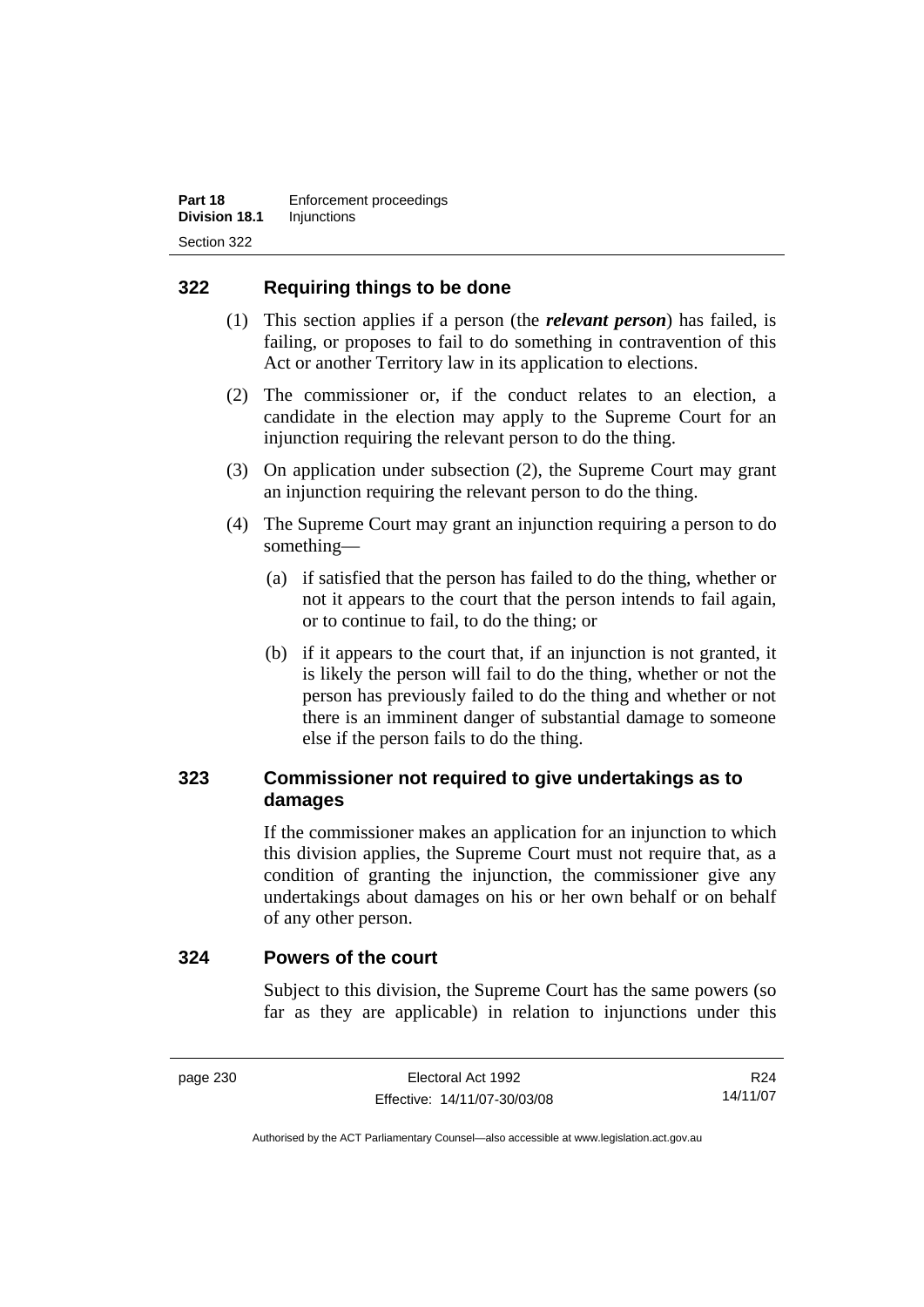division as it has in relation to injunctions under its original jurisdiction.

## **Division 18.2 Prosecutions**

## **325 Investigation of complaints**

The commissioner shall—

- (a) investigate; or
- (b) refer to the appropriate authority for investigation;

any complaint alleging a contravention of this Act, unless the commissioner believes on reasonable grounds that the complaint is frivolous or vexatious.

#### **326 Commissioner may prosecute enrolment and voting offences**

The commissioner may institute and conduct any prosecution in relation to an offence against section 73 (6) or 129 (1).

#### **327 Service of certain process by mail**

In addition to any other method by which a document may be served, process relating to a proceeding for an offence against section 129 (1) may be served on a person by sending it by prepaid post to the address of the person recorded on the roll.

*Note* For other ways of serving documents, see *Legislation Act 2001*, pt 19.5.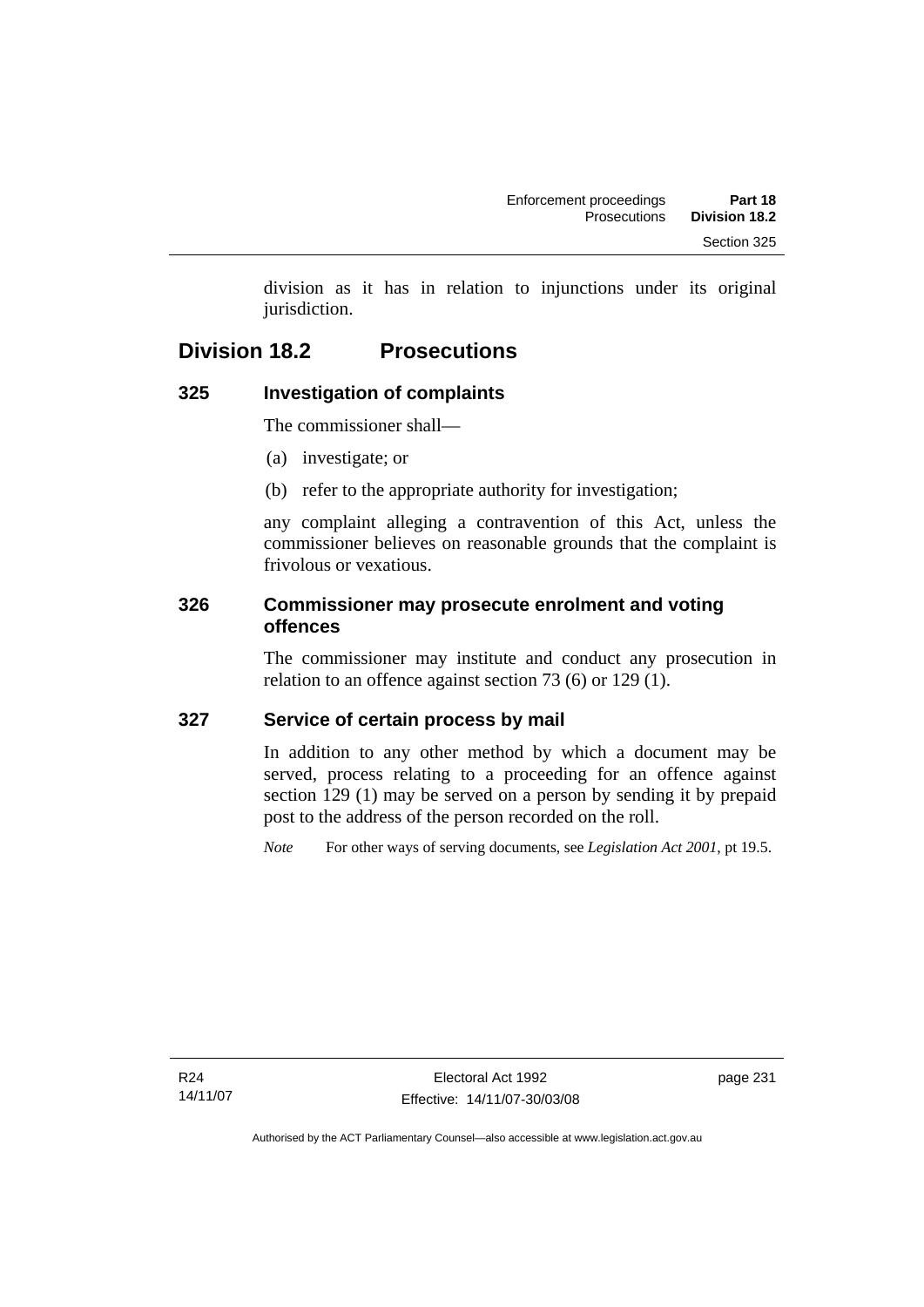#### **Part 19** Miscellaneous

Section 328

## **Part 19 Miscellaneous**

#### **328 Extension of time for acts by officers**

 $If$ —

- (a) an officer is required by this Act to do an act at a specified time or within a specified period; and
- (b) an officer other than the commissioner refuses or fails to do the act at that time or within that period;

the commissioner may grant an extension of time (not exceeding 48 hours) within which the act may be done.

#### **329 Restrictions on sending completed ballot and voting papers by fax**

- (1) This section applies to—
	- (a) a completed ballot paper (other than a ballot paper completed by an Antarctic elector); and
	- (b) a completed declaration voting paper.
- (2) Despite the *Legislation Act 2001*, part 19.5 (Service of a document), a document (including a copy of the document) to which this section applies cannot be served on a person by faxing it to the person.
	- *Note* For other ways of serving the documents and other documents under this Act, see *Legislation Act 2001*, pt 19.5.

#### **330 Forms—provision and assistance**

 (1) The commissioner shall ensure that any forms provided for, or required by or under, this Act are kept at the office of the commissioner and are provided, on request, to members of the public.

R24 14/11/07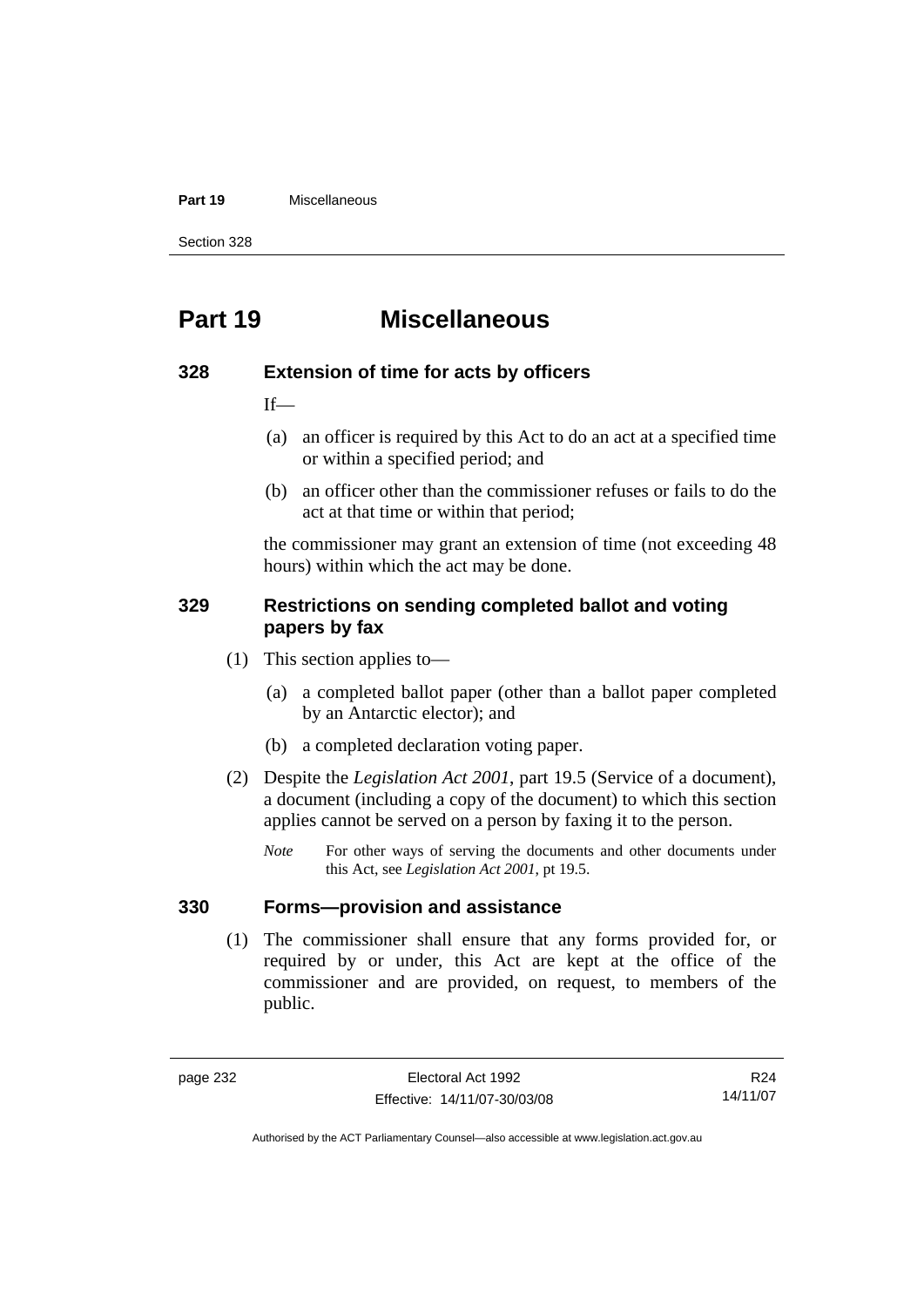(2) It is the duty of the staff of the electoral commission to assist, on request, members of the public in completing any of those forms.

#### **332 Correcting delays, errors and omissions**

- (1) The commissioner may remedy, remove or supply any delay, error or omission in the preparation, printing, issue or transmission of any roll, certified list of electors or ballot papers by written notice specifying the matter to be dealt with and the course of action to be followed, and that course (if followed) is to be taken to be valid and sufficient for the purpose of remedying, removing or supplying the defect, error or omission.
- (2) A notice is a notifiable instrument.

*Note* A notifiable instrument must be notified under the *Legislation Act 2001*.

#### **333 Voting statistics to be published**

- (1) The electoral commission shall, as soon as practicable after an election is held, publish statistics in relation to voting at the election.
- (2) A person may obtain copies of the statistics in paper or electronic form.
	- *Note* A fee may be determined under s 8 (Determination of fees) for this subsection.

#### **334 Collecting further statistical information**

When—

- (a) the time for filing an application disputing the validity of an election has ended; and
- (b) the Court of Disputed Elections has determined any such applications in relation to the election;

the commissioner may use ballot papers, certified lists of electors, declaration voting papers and other electoral papers used in the election to collect statistical information.

| R <sub>24</sub> | Electoral Act 1992           | page 233 |
|-----------------|------------------------------|----------|
| 14/11/07        | Effective: 14/11/07-30/03/08 |          |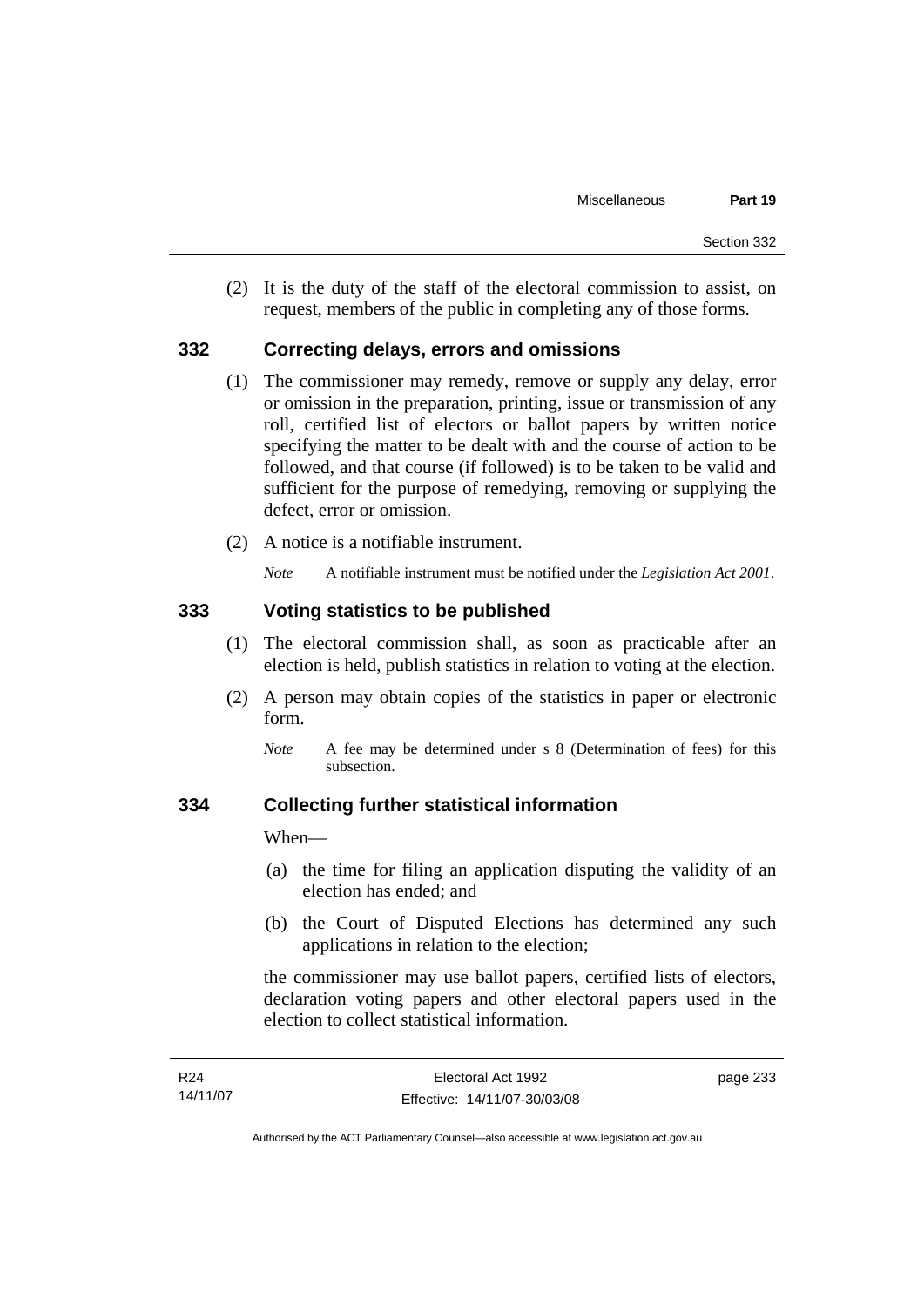#### **Part 19** Miscellaneous

Section 335

#### **335 Storage and destruction of electoral papers**

- (1) This section applies to electoral papers in the commissioner's possession that were used for an election.
- (2) The commissioner must securely store the electoral papers until whichever of the following happens last:
	- (a) the beginning of the pre-election period for the next general election;
	- (b) the electoral papers are no longer required by the commissioner, another member of the electoral commission or a member of the staff of the commission for exercising a function under this Act.
- (3) The commissioner may destroy the electoral papers only when the last of the matters mentioned in subsection (2) happens.

#### **336 Administrative arrangements with Commonwealth and States**

The Minister may arrange with the appropriate Minister of the Commonwealth or a State—

- (a) for officers or employees of the public service of the Commonwealth or State, or of an authority of the Commonwealth or State, to exercise the powers of an officer under this Act; or
- (b) to make a member of the electoral commission, the commissioner or a member of the staff of the commission available for the exercise of powers on behalf of the corresponding electoral authority of the Commonwealth or State.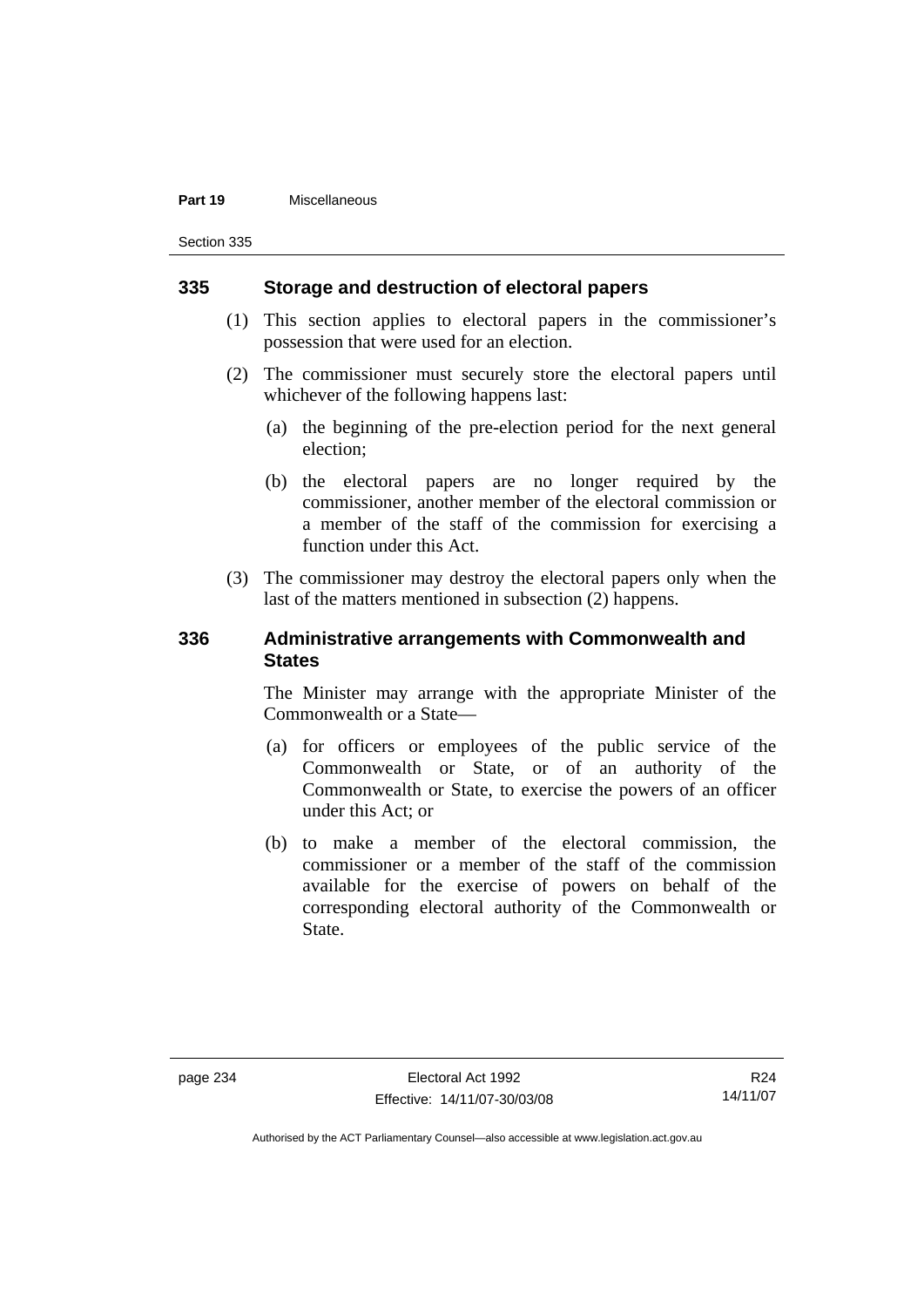### **337 Evidentiary certificates**

- (1) In a proceeding under this Act, a certificate signed by the commissioner stating any of the following matters is evidence of the matters so stated:
	- (a) that on a specified day a person was, or was not, enrolled for an electorate;
	- (b) that, in relation to an election, a person was or was not—
		- (i) an eligible overseas elector; or
		- (ii) an Antarctic elector; or
		- (iii) an elector serving a sentence of imprisonment outside the ACT;
	- (c) that a person was, or was not, declared as a candidate for an election;
	- (d) that a nomination of a person to be a candidate in an election was rejected;
	- (e) that an election was duly held;
	- (f) that a person was, or was not, given a ballot paper for an election;
	- (g) that a person voted, or failed to vote, in an election;
	- (h) that on a stated day, or during a stated period, a stated person was, or was not, registered as the reporting agent of a stated registered party, MLA or candidate;
	- (i) that on a stated day, or during a stated period, no reporting agent was registered for a stated registered party, MLA or candidate;
	- (j) that on a specified day a person was, or was not, an officer;
	- (k) that on a specified day a person was, or was not, the delegate of the electoral commission or the commissioner.

| R24      | Electoral Act 1992           | page 235 |
|----------|------------------------------|----------|
| 14/11/07 | Effective: 14/11/07-30/03/08 |          |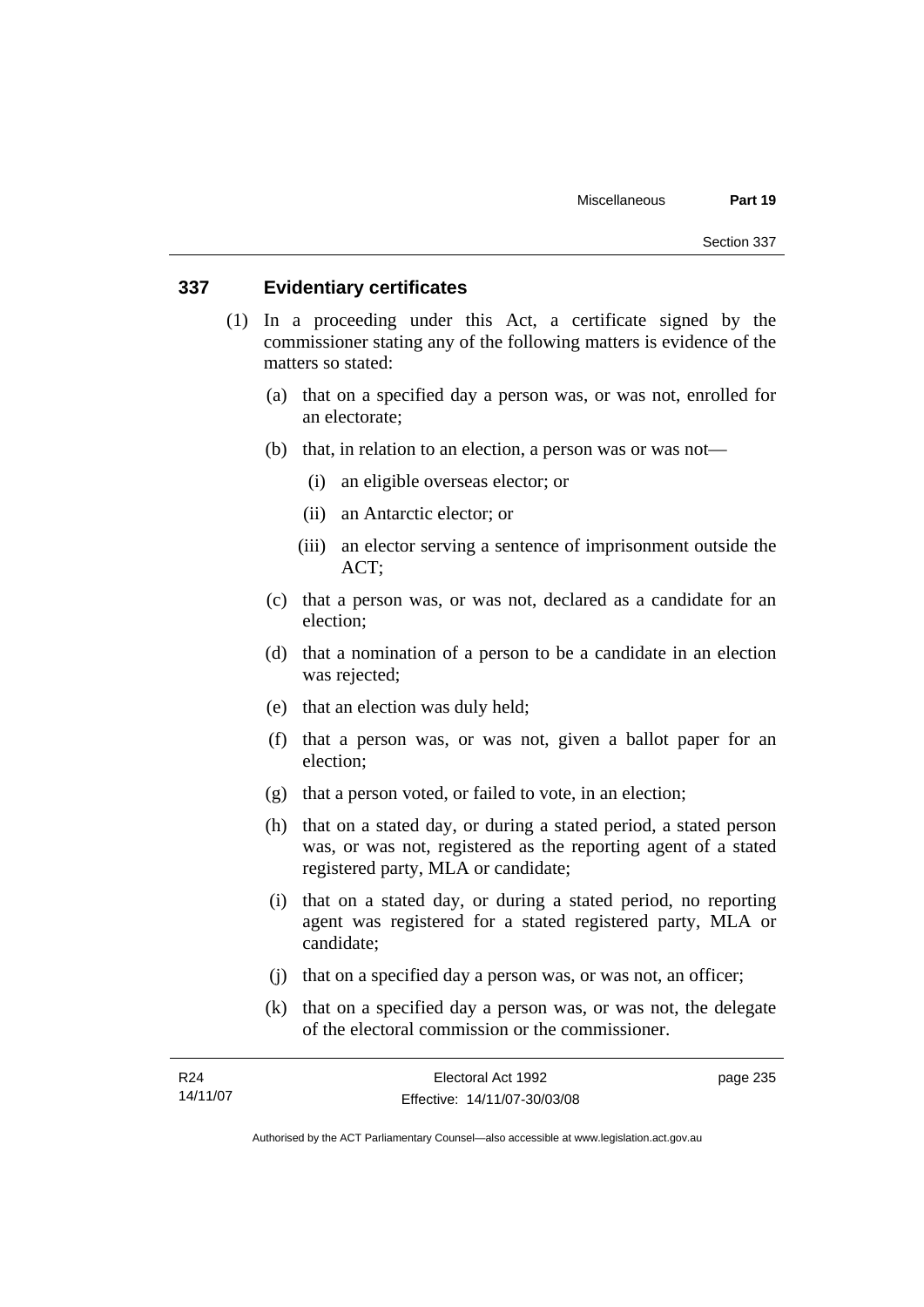#### **Part 19** Miscellaneous

Section 338

 (2) In subsection (1), a reference to a person or thing is a reference to a person or thing specified in the certificate.

#### **338 Acts and omissions of representatives**

(1) In this section:

*person* means an individual.

*Note* See the Criminal Code, pt 2.5 for provisions about corporate criminal responsibility.

*representative*, of a person, means an employee or agent of the person.

*state of mind*, of a person, includes—

- (a) the person's knowledge, intention, opinion, belief or purpose; and
- (b) the person's reasons for the intention, opinion, belief or purpose.
- (2) This section applies to a prosecution for any offence against this Act.
- (3) If it is relevant to prove a person's state of mind about an act or omission, it is enough to show—
	- (a) the act was done or omission made by a representative of the person within the scope of the representative's actual or apparent authority; and
	- (b) the representative had the state of mind.
- (4) An act done or omitted to be done on behalf of a person by a representative of the person within the scope of the representative's actual or apparent authority is also taken to have been done or omitted to be done by the person.

R24 14/11/07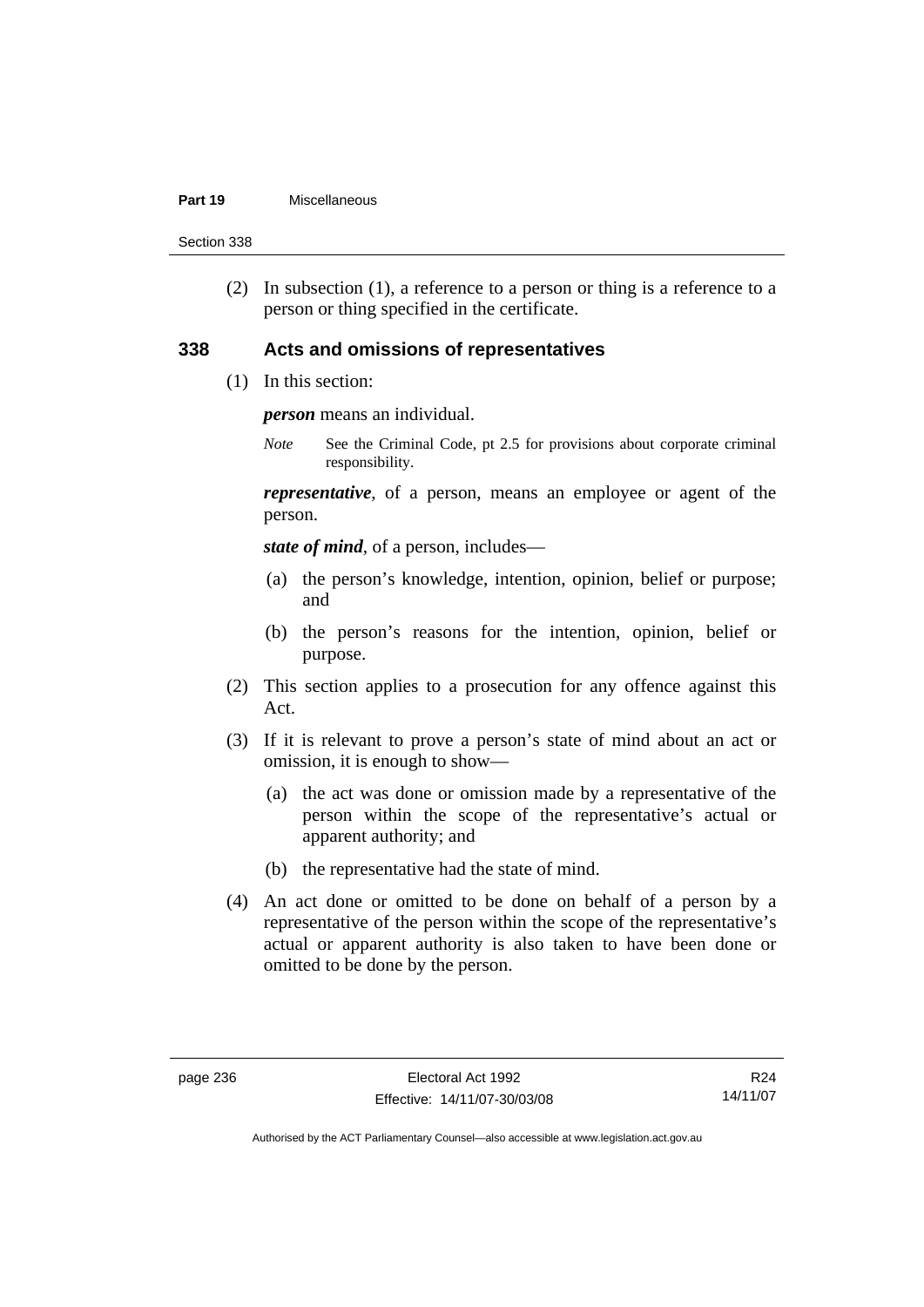- (5) However, subsection (4) does not apply if the person establishes that reasonable precautions were taken and appropriate diligence was exercised to avoid the act or omission.
- (6) A person who is convicted of an offence cannot be punished by imprisonment for the offence if the person would not have been convicted of the offence without subsection (3) or (4).

### **340 Chief executive to provide assistance etc**

The chief executive of the administrative unit responsible for the *Public Sector Management Act 1994*, division 3.4 shall comply with any request by the electoral commission, the commissioner or an augmented commission for information or assistance reasonably required for this Act.

### **340A Approved forms**

- (1) The commissioner may, in writing, approve forms for this Act.
- (2) If the commissioner approves a form for a particular purpose, the approved form must be used for that purpose.

*Note* For other provisions about forms, see *Legislation Act 2001*, s 255.

- (3) An approved form is a notifiable instrument.
	- *Note* A notifiable instrument must be notified under the *Legislation Act 2001*.

### **341 Regulation-making power**

- (1) The Executive may make regulations for this Act.
	- *Note* Regulations must be notified, and presented to the Legislative Assembly, under the *Legislation Act 2001*.
- (2) The regulations may prescribe offences for contraventions of the regulations and prescribe maximum penalties of not more than 10 penalty units for offences against the regulations.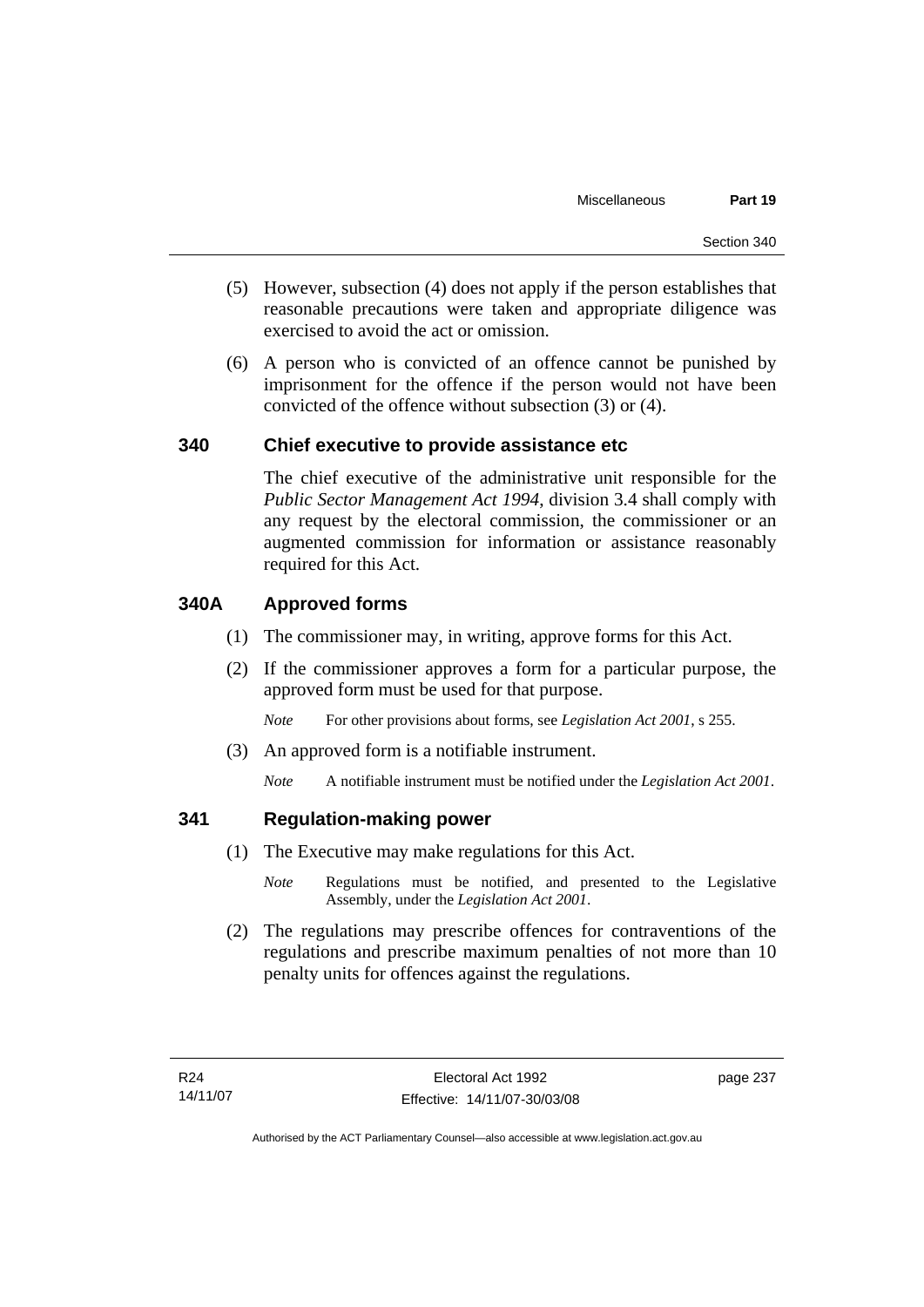**Schedule 1** Form of ballot paper

# **Schedule 1 Form of ballot paper**

(see s 114)

| <b>Legislative Assembly for the Australian Capital Territory</b> |  |  |  |  |  |  |  |
|------------------------------------------------------------------|--|--|--|--|--|--|--|
|------------------------------------------------------------------|--|--|--|--|--|--|--|

**Ballot paper** 

Election of  $\mathbf{\hat{\mathsf{\Gamma}}}$  Member(s)

### **Electorate of [ 2 ] Number [1] boxes from 1 to [1] in the order of your choice**  Then you may show as many further preferences as you wish by writing numbers from



#### **Remember, number at least**  $\begin{bmatrix} 1 \end{bmatrix}$  boxes from 1 to  $\begin{bmatrix} 1 \end{bmatrix}$  in the order of your choice.

- 
- **2.** Insert name of electorate ungrouped candidates<br> **3.** Insert the number that is 1 more than the number<br> **6.** Insert name of candidate **3.** Insert the number that is 1 more than the number
- **4.** Insert name, or abbreviation of name, of registered party, as required as required
- **1.** Insert number of vacancies **5.** Insert 'UNGROUPED' if there are **2.** Insert name of electorate **1.** Insert name of electorate
	-
	- of vacancies **7.** Insert name, or abbreviation of name,  $\frac{1}{2}$  Insert name, or abbreviation of name, of registered party, or 'INDEPENDENT',

page 238 Electoral Act 1992 Effective: 14/11/07-30/03/08

R24 14/11/07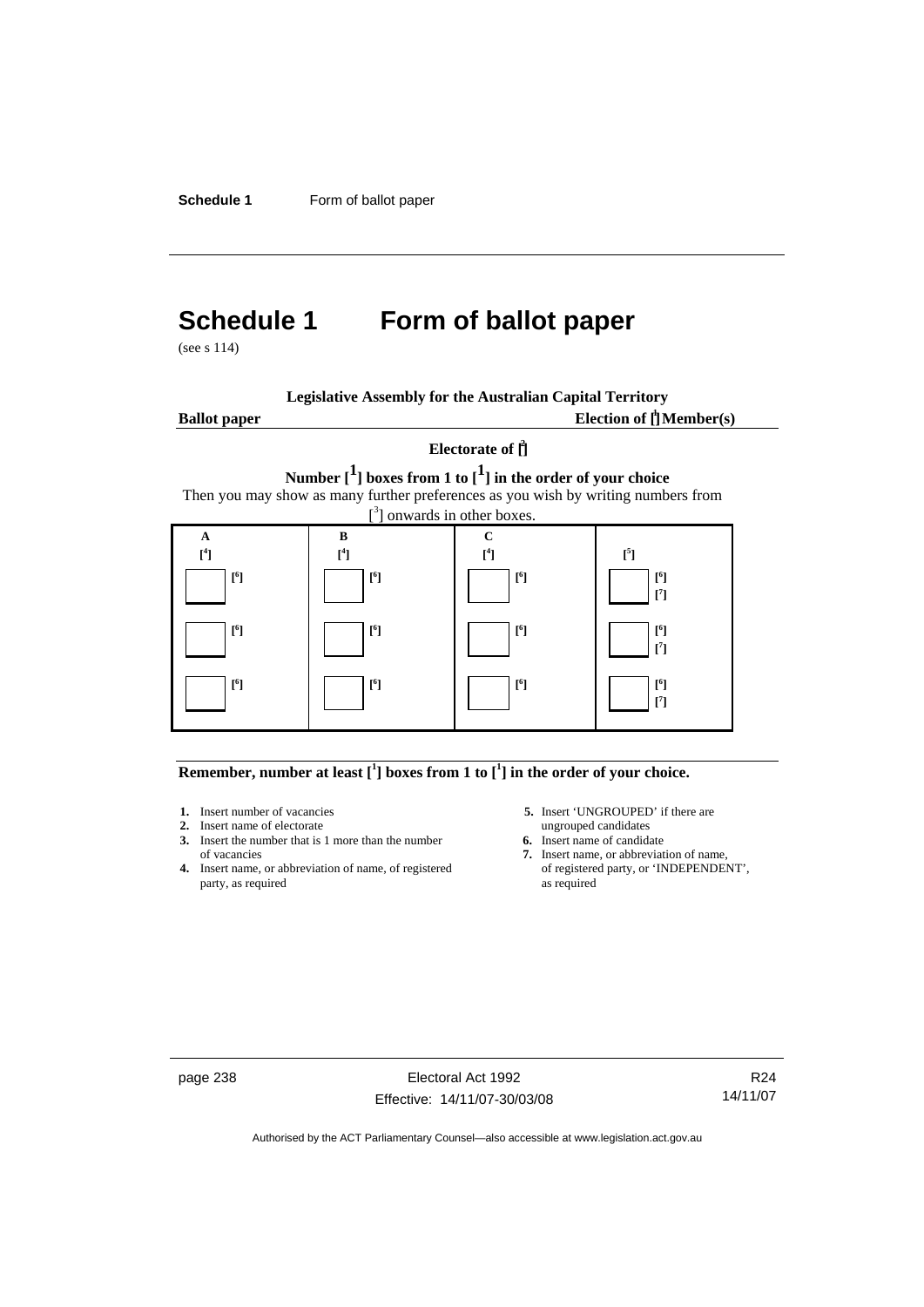**names and collation** 

# **Schedule 2 Ballot papers—printing of**

(see s 116)

**1** In this schedule:

*column*, in relation to a ballot paper, means a column of candidates' names printed on the ballot paper in accordance with section 116.

- **2** (1) The ballot papers for an election shall be printed so that, for each column—
	- (a) separate batches are printed equal in number to the number of names in the column; and
	- (b) in the first batch, the names in the column are printed in an order determined by the commissioner by lot; and
	- (c) in each batch after the first, the names in the column are printed in the order specified in the table at the end of this schedule; and
	- (d) so far as practicable, the number of ballot papers in each batch for the column is equal to the number of ballot papers in each other batch for the column.
	- (2) In the table at the end of this schedule—
		- (a) the number '1' appearing in a column shall be taken to represent the name determined in accordance with clause 1 (b) to be in the first position in the corresponding column on the ballot paper; and
		- (b) the number '2' appearing in a column shall be taken to represent the name determined in accordance with clause 1 (b) to be in the second position in the corresponding column on the ballot paper;

page 239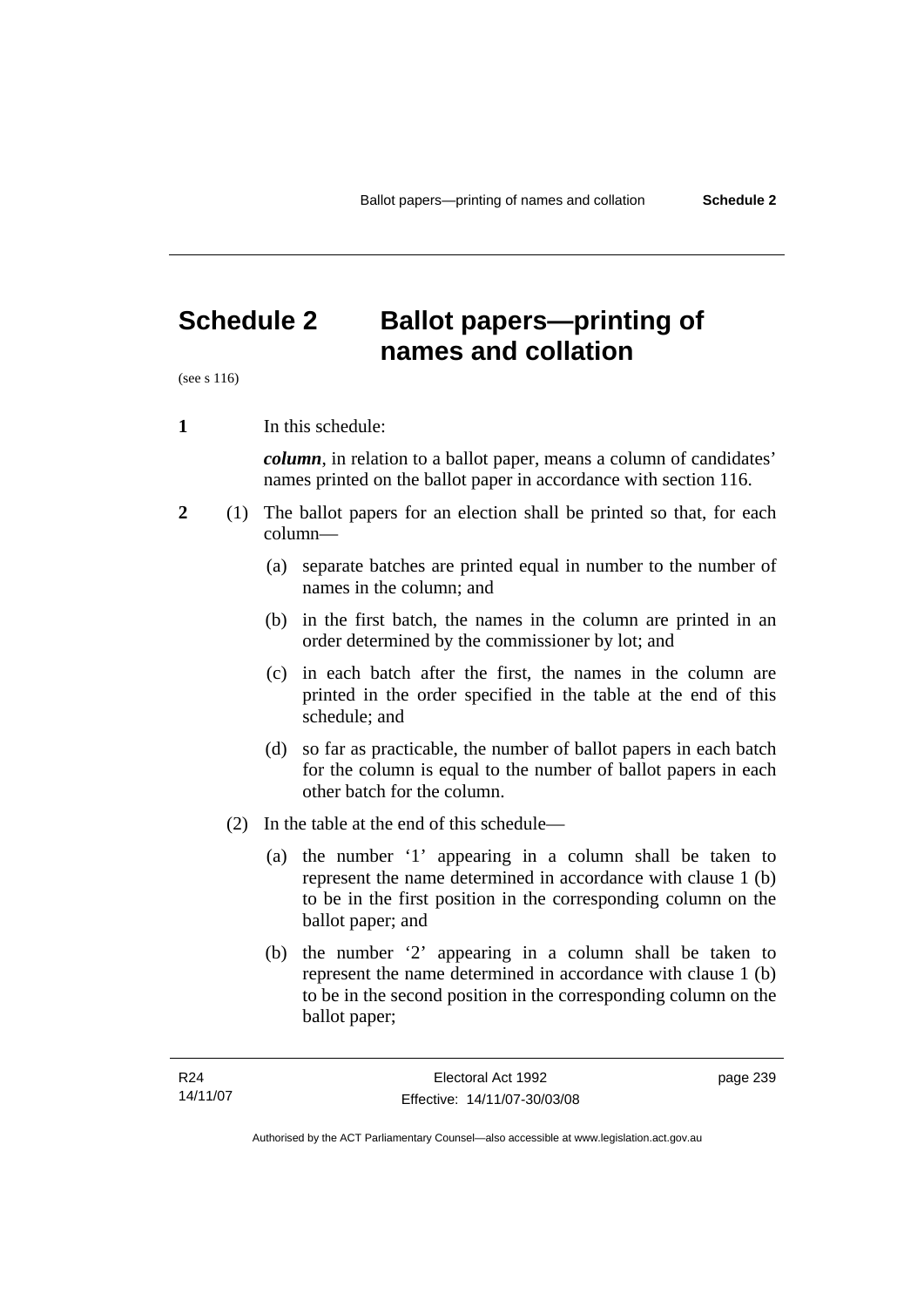and so on.

- **3** The commissioner shall ensure that ballot papers distributed to a polling place for the purposes of an election are so collated that the ballot paper immediately following another ballot paper in the issue is in a form different from that of the other ballot paper.
- **4** The OIC of a polling place shall ensure, so far as practicable, that the form of a ballot paper issued by an officer to a person claiming to vote at that place is different from that of the previous ballot paper so issued by the officer.

#### TABLE

*For 5-member electorates*

| 1st                       | 2nd            | 3rd              | 4th            | 5th              | 6th            | 7th              | 8th            | 9th            | 10th             | 11 <sup>th</sup> | 12th           |
|---------------------------|----------------|------------------|----------------|------------------|----------------|------------------|----------------|----------------|------------------|------------------|----------------|
| batch                     | batch          | batch            | batch          | batch            | batch          | batch            | batch          | batch          | batch            | batch            | batch          |
| 1                         | 1              | 1                | 1              | 1                | 1              | 1                | 1              | 1              | 1                | 1                | $\mathbf{1}$   |
| $\overline{2}$            | $\overline{2}$ | $\overline{2}$   | 3              | 3                | 3              | 4                | 4              | $\overline{4}$ | 5                | 5                | 5              |
| 3                         | $\overline{4}$ | 5                | $\overline{2}$ | 5                | 4              | 5                | 2              | 3              | 4                | 3                | $\overline{2}$ |
| $\overline{4}$            | 5              | 3                | 5              | 4                | $\overline{2}$ | 2                | 3              | 5              | 3                | 2                | $\overline{4}$ |
| 5                         | 3              | $\overline{4}$   | $\overline{4}$ | $\overline{2}$   | 5              | 3                | 5              | $\overline{2}$ | $\overline{2}$   | $\overline{4}$   | 3              |
|                           |                |                  |                |                  |                |                  |                |                |                  |                  |                |
| 13 <sub>th</sub>          | 14th           | 15 <sup>th</sup> | 16th           | 17 <sub>th</sub> | 18th           | 19 <sub>th</sub> | 20th           | 21st           | 22nd             | 23rd             | 24th           |
| batch                     | batch          | batch            | batch          | batch            | batch          | batch            | batch          | batch          | batch            | batch            | batch          |
| $\mathfrak{2}$            | 2              | 2                | 2              | $\overline{2}$   | $\overline{2}$ | $\overline{c}$   | 2              | $\overline{c}$ | 2                | $\overline{2}$   | $\overline{2}$ |
| 3                         | 3              | 3                | $\overline{4}$ | $\overline{4}$   | 4              | 5                | 5              | 5              | $\mathbf{1}$     | 1                | 1              |
| 4                         | 5              | 1                | 3              | 1                | 5              | 1                | 3              | 4              | 5                | 4                | 3              |
| 5                         | $\mathbf{1}$   | $\overline{4}$   | $\mathbf{1}$   | 5                | 3              | 3                | $\overline{4}$ | 1              | $\overline{4}$   | 3                | 5              |
| 1                         | 4              | 5                | 5              | 3                | 1              | 4                | 1              | 3              | 3                | 5                | 4              |
|                           |                |                  |                |                  |                |                  |                |                |                  |                  |                |
| 25 <sup>th</sup><br>batch | 26th<br>batch  | 27 <sub>th</sub> | 28th<br>batch  | 29th<br>batch    | 30th<br>batch  | 31st<br>batch    | 32nd<br>batch  | 33rd           | 34 <sub>th</sub> | 35 <sub>th</sub> | 36th           |
|                           |                | batch            |                |                  |                |                  |                | batch          | batch            | batch            | batch          |
| 3                         | 3              | 3                | 3              | 3                | 3              | 3                | 3              | 3              | 3                | 3                | 3              |
| 4                         | 4              | $\overline{4}$   | 5              | 5                | 5              | 1                | 1              | 1              | $\overline{2}$   | 2                | $\overline{2}$ |
| 5                         | 1              | $\overline{2}$   | $\overline{4}$ | $\overline{2}$   | 1              | 2                | $\overline{4}$ | 5              | $\mathbf{1}$     | 5                | $\overline{4}$ |
| 1                         | $\overline{2}$ | 5                | $\overline{2}$ | $\mathbf{1}$     | 4              | 4                | 5              | $\overline{2}$ | 5                | 4                | 1              |
| 2                         | 5              | 1                | 1              | 4                | 2              | 5                | 2              | $\overline{4}$ | 4                | 1                | 5              |

page 240 Electoral Act 1992 Effective: 14/11/07-30/03/08

R24 14/11/07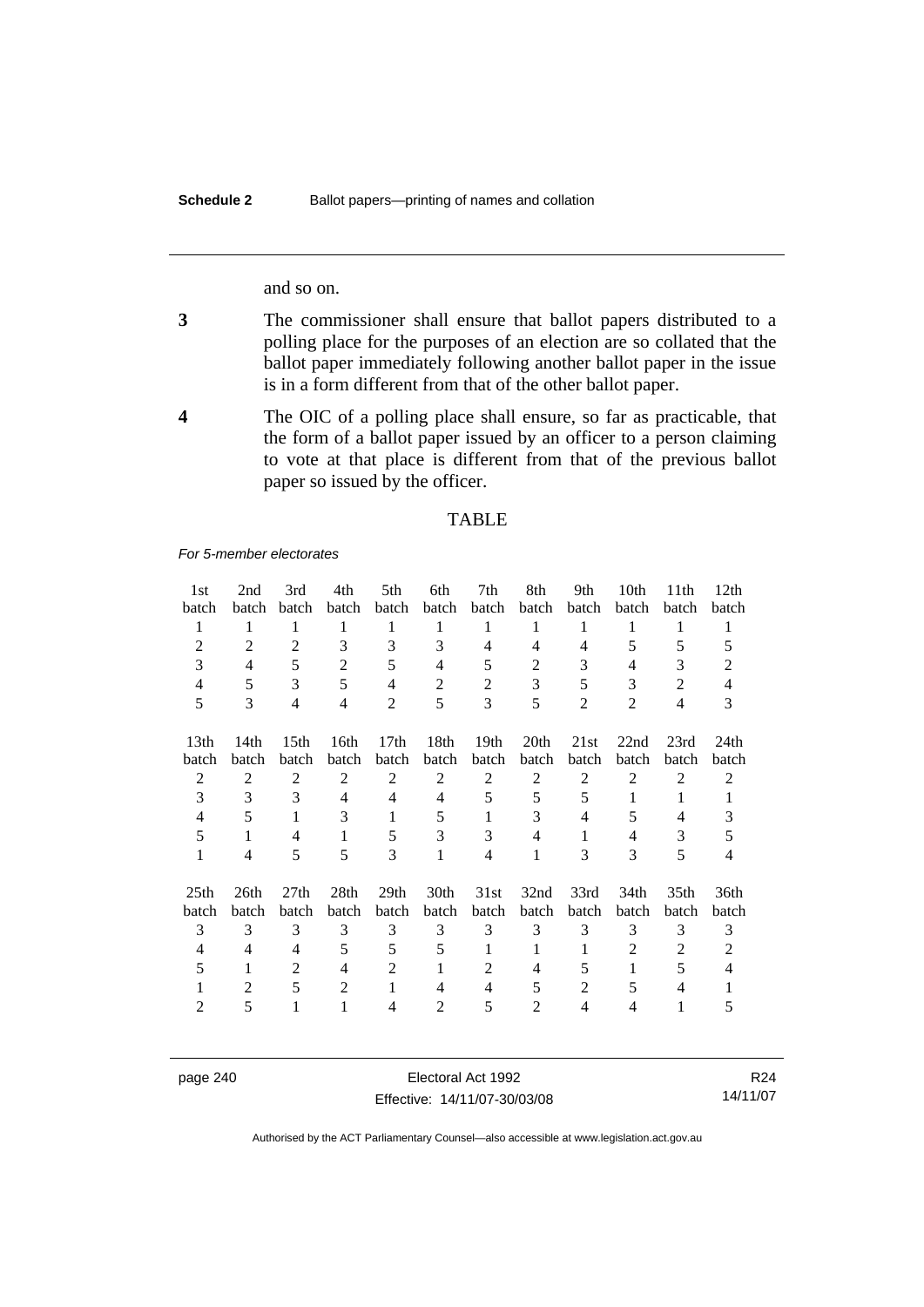| 37 <sub>th</sub><br>batch<br>4<br>3 | 38th<br>batch<br>$\overline{4}$<br>$\mathfrak{D}$<br>3 | 39th<br>batch<br>4<br>3<br>2 | 40th<br>batch<br>4<br>3<br>$\mathcal{D}_{\cdot}$ | 41st<br>batch<br>4<br>3<br>$\mathfrak{D}$ | 42nd<br>batch<br>4<br>$\mathfrak{D}$<br>5<br>3 | 43rd<br>batch<br>4<br>$\mathcal{D}_{\mathcal{L}}$<br>3 | 44th<br>batch<br>4<br>$\mathfrak{D}$<br>3 | 45th<br>batch<br>4<br>$\mathfrak{D}$<br>3<br>5 | 46th<br>batch<br>$\overline{4}$<br>3<br>5 | 47th<br>batch<br>4<br>3<br>$\mathfrak{D}$ | 48th<br>batch             |  |
|-------------------------------------|--------------------------------------------------------|------------------------------|--------------------------------------------------|-------------------------------------------|------------------------------------------------|--------------------------------------------------------|-------------------------------------------|------------------------------------------------|-------------------------------------------|-------------------------------------------|---------------------------|--|
| 49th<br>batch                       | 50 <sub>th</sub><br>batch                              | 51st<br><b>batch</b>         | 52nd<br>batch                                    | 53rd<br>batch                             | 54th<br><b>batch</b>                           | 55th<br>batch                                          | 56th<br>batch                             | 57 <sub>th</sub><br><b>batch</b>               | 58th<br><b>batch</b>                      | 59th<br>batch                             | 60 <sub>th</sub><br>batch |  |
| 5                                   | 5                                                      | 5                            | 5                                                | 5                                         | 5                                              | 5                                                      | 5                                         | 5                                              | 5                                         | 5                                         |                           |  |
|                                     |                                                        |                              | $\mathfrak{D}$                                   | $\mathfrak{D}$                            | $\mathfrak{D}$                                 | 3                                                      | 3                                         | 3                                              | 4                                         |                                           |                           |  |
| 2                                   | 3                                                      | 4                            |                                                  | 4                                         | 3                                              | 4                                                      |                                           | $\overline{\mathcal{L}}$                       | 3                                         | 2                                         |                           |  |
| 3                                   | 4                                                      | $\mathcal{D}_{\cdot}$        | 4                                                | 3                                         |                                                |                                                        |                                           | 4                                              | 2                                         |                                           |                           |  |
|                                     |                                                        |                              |                                                  |                                           |                                                |                                                        |                                           |                                                |                                           |                                           |                           |  |

R24 14/11/07

Electoral Act 1992 Effective: 14/11/07-30/03/08 page 241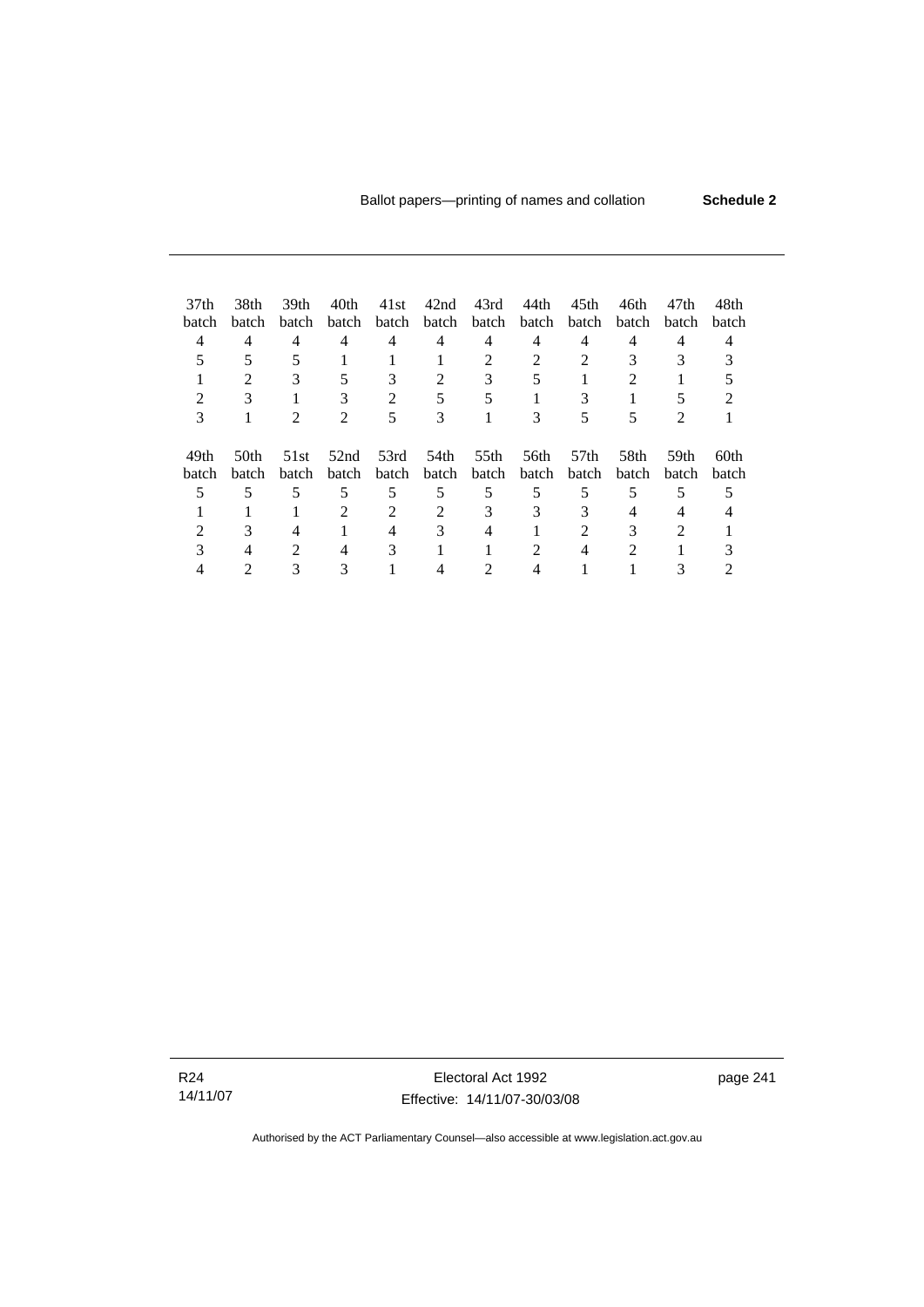# **Schedule 2 Ballot papers—printing of names and collation**

#### *For 7-member electorates*

| 1st              | 2nd            | 3rd              | 4th            | 5th              | 6th            | 7th              | 8th            | 9th            | 10th           |
|------------------|----------------|------------------|----------------|------------------|----------------|------------------|----------------|----------------|----------------|
| batch            | batch          | batch            | batch          | batch            | batch          | batch            | batch          | batch          | batch          |
| $\mathbf{1}$     | $\mathbf{1}$   | $\mathbf{1}$     | $\mathbf{1}$   | $\mathbf{1}$     | $\mathbf{1}$   | $\mathbf{1}$     | $\mathbf{1}$   | 1              | $\mathbf{1}$   |
| $\overline{c}$   | $\overline{2}$ | $\overline{c}$   | $\overline{2}$ | $\overline{2}$   | $\overline{c}$ | $\overline{c}$   | $\overline{2}$ | $\overline{2}$ | $\overline{c}$ |
| 3                | 3              | $\overline{4}$   | $\overline{4}$ | 5                | 5              | 6                | 6              | 7              | 7              |
| $\overline{4}$   | 6              | 5                | 7              | 6                | 3              | 7                | $\overline{4}$ | 3              | 5              |
| 5                | 7              | 6                | 3              | 7                | $\overline{4}$ | 3                | 5              | $\overline{4}$ | 6              |
| 6                | $\overline{4}$ | 7                | 5              | 3                | 6              | $\overline{4}$   | 7              | 5              | 3              |
| 7                | 5              | 3                | 6              | $\overline{4}$   | 7              | 5                | 3              | 6              | $\overline{4}$ |
| 11 <sup>th</sup> | 12th           | 13 <sub>th</sub> | 14th           | 15 <sub>th</sub> | 16th           | 17 <sub>th</sub> | 18th           | 19th           | 20th           |
| batch            | batch          | batch            | batch          | batch            | batch          | batch            | batch          | batch          | batch          |
| $\mathbf{1}$     | $\mathbf{1}$   | $\mathbf{1}$     | $\mathbf{1}$   | $\mathbf{1}$     | $\mathbf{1}$   | $\mathbf{1}$     | $\mathbf{1}$   | $\mathbf{1}$   | $\mathbf{1}$   |
| 3                | 3              | 3                | 3              | 3                | 3              | 3                | 3              | 3              | 3              |
| 4                | $\overline{4}$ | 5                | 5              | 6                | 6              | 7                | 7              | $\overline{2}$ | $\overline{c}$ |
| $\overline{c}$   | 7              | $\overline{4}$   | 7              | $\overline{4}$   | $\overline{c}$ | 5                | 4              | 5              | $\overline{7}$ |
| 6                | 5              | $\overline{2}$   | 6              | $\overline{c}$   | 5              | $\overline{4}$   | 6              | 6              | 6              |
| $\overline{7}$   | $\overline{2}$ | $\tau$           | 4              | 5                | 7              | 6                | $\overline{2}$ | $\overline{4}$ | 5              |
| 5                | 6              | 6                | $\overline{2}$ | 7                | $\overline{4}$ | $\overline{2}$   | 5              | 7              | $\overline{4}$ |
| 21st             | 22nd           | 23rd             | 24th           | 25th             | 26th           | 27th             | 28th           | 29th           | 30th           |
| batch            | batch          | batch            | batch          | batch            | batch          | batch            | batch          | batch          | batch          |
| $\mathbf{1}$     | $\mathbf{1}$   | $\mathbf{1}$     | $\mathbf{1}$   | $\mathbf{1}$     | $\mathbf{1}$   | $\mathbf{1}$     | $\mathbf{1}$   | $\mathbf{1}$   | $\mathbf{1}$   |
| 4                | 4              | $\overline{4}$   | 4              | 4                | 4              | 4                | $\overline{4}$ | $\overline{4}$ | 4              |
| 5                | 5              | 6                | 6              | 7                | 7              | 3                | 3              | $\overline{2}$ | $\overline{c}$ |
| $\overline{2}$   | 3              | 5                | 3              | 5                | $\overline{c}$ | 6                | 5              | 6              | 3              |
| $\overline{7}$   | 6              | $\overline{2}$   | 7              | $\overline{2}$   | 6              | 5                | 7              | 7              | $\overline{7}$ |
| 3                | $\overline{2}$ | 3                | 5              | 6                | 3              | 7                | $\overline{2}$ | 5              | 6              |
| 6                | 7              | 7                | $\overline{2}$ | 3                | 5              | $\overline{2}$   | 6              | 3              | 5              |

page 242 Electoral Act 1992 Effective: 14/11/07-30/03/08

R24 14/11/07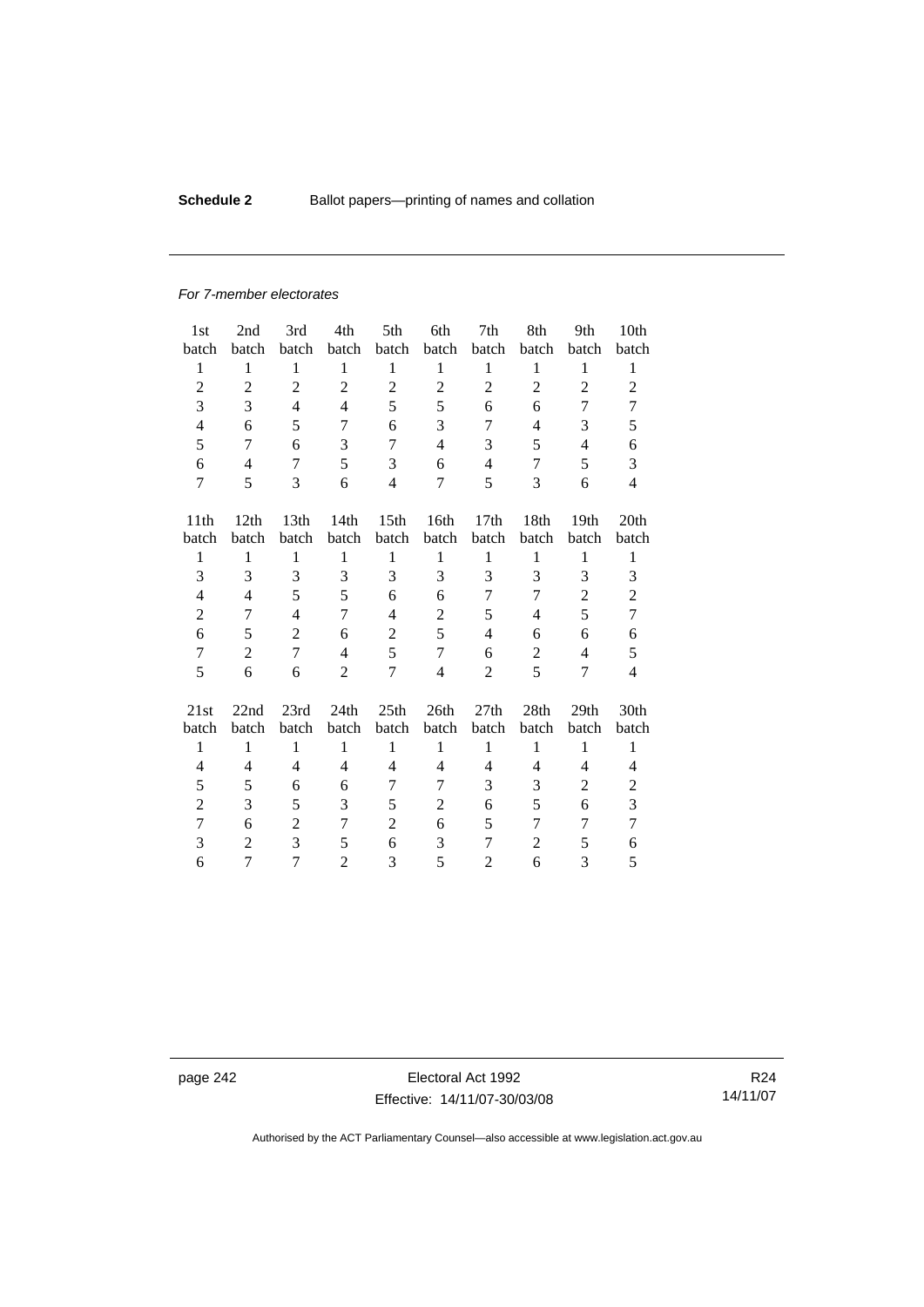| 31st                    | 32nd           | 33rd             | 34th             | 35th           | 36th           | 37 <sub>th</sub>   | 38th                     | 39th             | 40th                |
|-------------------------|----------------|------------------|------------------|----------------|----------------|--------------------|--------------------------|------------------|---------------------|
| batch                   | batch          | batch            | batch            | batch          | batch          | batch              | batch                    | batch            | batch               |
| $\mathbf{1}$            | $\,1$          | $\,1$            | $\,1$            | $\,1$          | $\,1$          | $\mathbf{1}$       | $\,1$                    | $\,1$            | $\,1$               |
| 5                       | 5              | 5                | 5                | 5              | 5              | 5                  | 5                        | 5                | 5                   |
| 6                       | 6              | $\overline{7}$   | $\overline{7}$   | 3              | 3              | $\overline{4}$     | $\overline{\mathcal{L}}$ | $\overline{c}$   | $\overline{c}$      |
| $\overline{c}$          | $\overline{4}$ | 6                | $\overline{4}$   | 6              | $\overline{c}$ | 7                  | 6                        | $\boldsymbol{7}$ | $\overline{4}$      |
| 3                       | $\overline{7}$ | $\overline{2}$   | $\mathfrak{Z}$   | $\overline{2}$ | $\overline{7}$ | 6                  | 3                        | 3                | 3                   |
| $\overline{4}$          | $\overline{2}$ | $\overline{4}$   | 6                | $\overline{7}$ | $\overline{4}$ | 3                  | $\overline{2}$           | 6                | $\overline{7}$      |
| $\overline{7}$          | $\overline{3}$ | 3                | $\overline{2}$   | $\overline{4}$ | 6              | $\overline{2}$     | $\overline{7}$           | $\overline{4}$   | 6                   |
| 41st                    | 42nd           | 43rd             | 44th             | 45th           | 46th           | 47th               | 48th                     | 49th             | 50th                |
| batch                   | batch          | batch            | batch            | batch          | batch          | batch              | batch                    | batch            | batch               |
| $\mathbf{1}$            | $\,1$          | $\,1$            | $\,1$            | $\mathbf{1}$   | $\,1$          | $\mathbf{1}$       | $\mathbf{1}$             | $\mathbf{1}$     | $\mathbf{1}$        |
| 6                       | 6              | 6                | 6                | 6              | 6              | 6                  | 6                        | 6                |                     |
| $\overline{7}$          | $\overline{7}$ | 3                | 3                | $\overline{4}$ | $\overline{4}$ | 5                  | 5                        | $\sqrt{2}$       | $\sqrt{6}$          |
| $\overline{2}$          | 5              |                  | 5                | $\overline{7}$ | $\overline{c}$ | 3                  | $\overline{7}$           | 3                | $\overline{c}$<br>5 |
|                         | $\overline{3}$ | $\tau$           |                  |                |                | $\overline{7}$     | $\overline{4}$           | $\overline{4}$   |                     |
| $\overline{4}$          |                | $\overline{2}$   | $\overline{4}$   | $\overline{c}$ | $\overline{3}$ |                    |                          |                  | $\overline{4}$      |
| 5                       | $\overline{2}$ | 5                | $\overline{7}$   | 3              | 5              | $\overline{4}$     | $\overline{2}$           | $\overline{7}$   | 3                   |
| 3                       | $\overline{4}$ | $\overline{4}$   | $\overline{2}$   | 5              | $\overline{7}$ | $\overline{2}$     | 3                        | 5                | $\overline{7}$      |
| 51st                    | 52nd           | 53rd             | 54th             | 55th           | 56th           | 57th               | 58th                     | 59th             | 60th                |
| batch                   | batch          | batch            | batch            | batch          | batch          | batch              | batch                    | batch            | batch               |
| $\mathbf{1}$            | $\mathbf{1}$   | $\mathbf{1}$     | $\mathbf{1}$     | $\mathbf{1}$   | $\mathbf{1}$   | $\mathbf{1}$       | $\mathbf{1}$             | $\mathbf{1}$     | $\mathbf{1}$        |
| $\overline{7}$          | $\overline{7}$ | $\overline{7}$   | $\overline{7}$   | $\overline{7}$ | $\overline{7}$ | $\overline{7}$     | $\overline{7}$           | $\boldsymbol{7}$ | $\tau$              |
| $\overline{\mathbf{3}}$ | 3              | $\overline{4}$   | $\overline{4}$   | 5              | 5              | 6                  | 6                        | $\sqrt{2}$       | $\overline{c}$      |
| $\overline{c}$          | 6              | 3                | 6                | 3              | $\overline{c}$ | $\overline{4}$     | 3                        | $\overline{4}$   | 6                   |
| 5                       | $\overline{4}$ | $\overline{c}$   | 5                | $\overline{2}$ | $\overline{4}$ | 3                  | 5                        | 5                | 5                   |
| 6                       | $\sqrt{2}$     | 6                | 3                | $\overline{4}$ | 6              | 5                  | $\overline{2}$           | 3                | $\overline{4}$      |
| $\overline{4}$          | 5              | 5                | $\overline{2}$   | 6              | 3              | $\overline{2}$     | $\overline{4}$           | 6                | 3                   |
|                         |                |                  |                  |                |                |                    |                          |                  |                     |
| 61st                    | 62nd           | 63rd             | 64th             | 65th           | 66th           | 67th               | 68th                     | 69th             | 70th                |
| batch                   | batch          | batch            | batch            | batch          | batch          | batch              | batch                    | batch            | batch               |
| $\boldsymbol{2}$        | $\sqrt{2}$     | $\sqrt{2}$       | $\sqrt{2}$       | $\sqrt{2}$     | $\sqrt{2}$     | $\boldsymbol{2}$   | $\mathbf{2}$             | $\sqrt{2}$       | $\boldsymbol{2}$    |
| 3                       | $\mathfrak{Z}$ | $\mathfrak{Z}$   | $\mathfrak{Z}$   | 3              | 3              | $\mathfrak{Z}$     | 3                        | 3                | $\mathfrak{Z}$      |
| $\overline{4}$          | $\overline{4}$ | 5                | 5                | 6              | 6              | $\overline{7}$     | $\overline{7}$           | $\mathbf{1}$     | $\mathbf{1}$        |
| 5                       | $\overline{7}$ | 6                | $\mathbf{1}$     | $\overline{7}$ | $\overline{4}$ | $\mathbf{1}$       | 5                        | $\overline{4}$   | 6                   |
| 6                       | $\mathbf{1}$   | $\boldsymbol{7}$ | $\overline{4}$   | $\mathbf{1}$   | 5              | $\overline{4}$     | 6                        | 5                | $\overline{7}$      |
| $\overline{7}$          | 5              | $\mathbf{1}$     | 6                | $\overline{4}$ | $\overline{7}$ | 5                  | $\mathbf{1}$             | 6                | $\overline{4}$      |
| $\mathbf{1}$            | 6              | $\overline{4}$   | $\boldsymbol{7}$ | 5              | $\mathbf{1}$   | 6                  | $\overline{4}$           | $\overline{7}$   | 5                   |
|                         |                |                  |                  |                |                |                    |                          |                  |                     |
| R24                     |                |                  |                  |                |                | Electoral Act 1992 |                          |                  |                     |

14/11/07

Electoral Act 1992 Effective: 14/11/07-30/03/08 page 243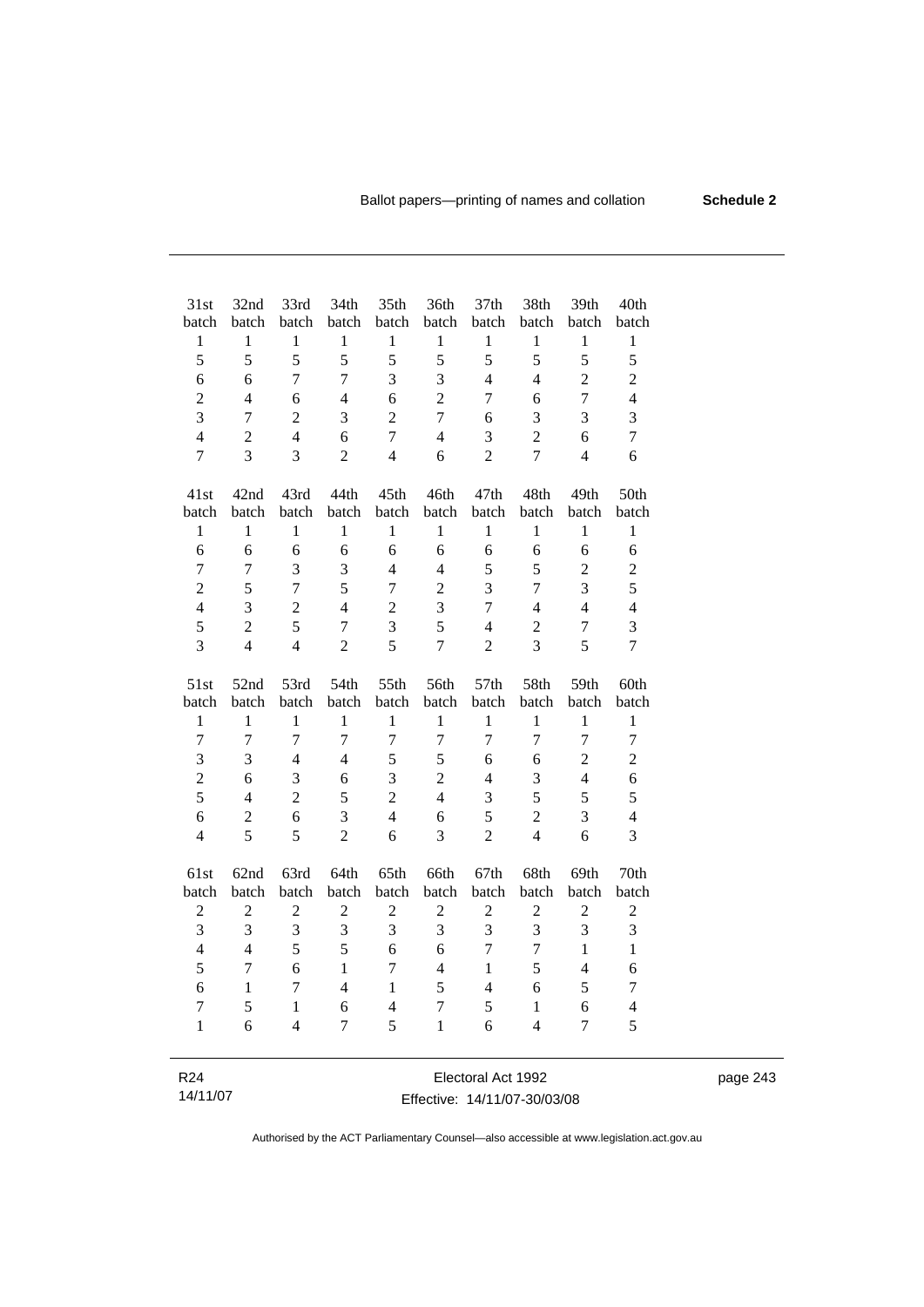| 71st             | 72nd             | 73rd           | 74th           | 75 <sup>th</sup> | 76th           | 77th           | 78th           | 79th             | 80th           |
|------------------|------------------|----------------|----------------|------------------|----------------|----------------|----------------|------------------|----------------|
| batch            | batch            | batch          | batch          | batch            | batch          | batch          | batch          | batch            | batch          |
| $\overline{c}$   | $\overline{c}$   | $\overline{c}$ | $\overline{2}$ | $\overline{2}$   | $\mathbf{2}$   | $\overline{2}$ | $\overline{2}$ | $\boldsymbol{2}$ | $\mathbf{2}$   |
| $\overline{4}$   | $\overline{4}$   | $\overline{4}$ | $\overline{4}$ | $\overline{4}$   | $\overline{4}$ | $\overline{4}$ | $\overline{4}$ | $\overline{4}$   | $\overline{4}$ |
| 5                | 5                | 6              | 6              | $\overline{7}$   | $\overline{7}$ | $\mathbf{1}$   | $\mathbf{1}$   | 3                | 3              |
| 3                | $\mathbf{1}$     | 5              | $\mathbf{1}$   | 5                | 3              | 6              | 5              | 6                | $\mathbf{1}$   |
| $\overline{7}$   | 6                | $\overline{3}$ | $\overline{7}$ | 3                | 6              | 5              | $\overline{7}$ | $\overline{7}$   | $\overline{7}$ |
| $\mathbf{1}$     | 3                | $\mathbf{1}$   | 5              | 6                | $\mathbf{1}$   | $\overline{7}$ | 3              | 5                | 6              |
| 6                | $\overline{7}$   | $\overline{7}$ | 3              | $\mathbf{1}$     | 5              | 3              | 6              | $\mathbf{1}$     | 5              |
| 81st             | 82nd             | 83rd           | 84th           | 85th             | 86th           | 87th           | 88th           | 89th             | 90th           |
| batch            | batch            | batch          | batch          | batch            | batch          | batch          | batch          | batch            | batch          |
| $\sqrt{2}$       | $\boldsymbol{2}$ | $\overline{c}$ | $\sqrt{2}$     | $\overline{2}$   | $\mathbf{2}$   | $\overline{2}$ | $\overline{2}$ | $\overline{c}$   | $\overline{c}$ |
| 5                | 5                | 5              | 5              | 5                | 5              | 5              | 5              | 5                | 5              |
| 6                | 6                | $\overline{7}$ | $\overline{7}$ | $\mathbf{1}$     | $\mathbf{1}$   | $\overline{4}$ | $\overline{4}$ | 3                | 3              |
| 3                | $\overline{4}$   | 6              | $\overline{4}$ | 6                | 3              | $\overline{7}$ | 6              | $\overline{7}$   | $\overline{4}$ |
| $\mathbf{1}$     | 7                | 3              | $\mathbf{1}$   | 3                | $\overline{7}$ | 6              | $\mathbf{1}$   | $\mathbf{1}$     | $\mathbf{1}$   |
| $\overline{4}$   | 3                | $\overline{4}$ | 6              | $\overline{7}$   | $\overline{4}$ | $\mathbf{1}$   | 3              | 6                | $\tau$         |
| $\overline{7}$   | $\mathbf{1}$     | $\mathbf{1}$   | $\overline{3}$ | $\overline{4}$   | 6              | $\overline{3}$ | $\overline{7}$ | $\overline{4}$   | 6              |
| 91st             | 92nd             | 93rd           | 94th           | 95th             | 96th           | 97th           | 98th           | 99th             | 100th          |
| batch            | batch            | batch          | batch          | batch            | batch          | batch          | batch          | batch            | batch          |
| $\overline{2}$   | $\overline{2}$   | $\overline{2}$ | $\overline{2}$ | $\overline{2}$   | $\overline{2}$ | $\overline{2}$ | $\overline{2}$ | $\overline{2}$   | $\overline{2}$ |
| 6                | 6                | 6              | 6              | 6                | 6              | 6              | 6              | 6                | 6              |
| $\overline{7}$   | $\overline{7}$   | $\mathbf{1}$   | $\mathbf{1}$   | $\overline{4}$   | $\overline{4}$ | 5              | 5              | 3                | 3              |
| 3                | 5                | $\overline{7}$ | 5              | $\overline{7}$   | 3              | $\mathbf{1}$   | $\overline{7}$ | $\mathbf{1}$     | 5              |
| $\overline{4}$   | $\mathbf{1}$     | $\overline{3}$ | $\overline{4}$ | $\overline{3}$   | $\mathbf{1}$   | $\tau$         | $\overline{4}$ | $\overline{4}$   | $\overline{4}$ |
| 5                | 3                | 5              | $\overline{7}$ | $\mathbf{1}$     | 5              | $\overline{4}$ | 3              | $\tau$           | $\mathbf{1}$   |
| $\mathbf{1}$     | $\overline{4}$   | $\overline{4}$ | 3              | 5                | $\overline{7}$ | 3              | $\mathbf{1}$   | 5                | $\overline{7}$ |
| 101st            | 102nd            | 103rd          | 104th          | 105th            | 106th          | 107th          | 108th          | 109th            | 110th          |
| batch            | batch            | batch          | batch          | batch            | batch          | batch          | batch          | batch            | batch          |
| $\overline{2}$   | $\overline{2}$   | $\overline{c}$ | $\overline{2}$ | $\overline{2}$   | $\mathfrak{2}$ | $\overline{2}$ | $\overline{c}$ | $\overline{2}$   | $\mathbf{2}$   |
| $\boldsymbol{7}$ | $\overline{7}$   | $\overline{7}$ | $\overline{7}$ | $\boldsymbol{7}$ | $\overline{7}$ | $\overline{7}$ | $\overline{7}$ | $\boldsymbol{7}$ | $\overline{7}$ |
| $\mathbf{1}$     | $\mathbf{1}$     | $\overline{4}$ | $\overline{4}$ | 5                | 5              | $\sqrt{6}$     | $\sqrt{6}$     | 3                | 3              |
| 3                | 6                | $\mathbf{1}$   | 6              | $\mathbf{1}$     | 3              | $\overline{4}$ | $\mathbf{1}$   | $\overline{4}$   | 6              |
| 5                | $\overline{4}$   | 3              | 5              | 3                | $\overline{4}$ | $\mathbf{1}$   | 5              | 5                | 5              |
| 6                | 3                | 6              | $\mathbf{1}$   | $\overline{4}$   | 6              | 5              | 3              | $\mathbf{1}$     | $\overline{4}$ |
| $\overline{4}$   | 5                | 5              | 3              | 6                | $\mathbf{1}$   | 3              | $\overline{4}$ | 6                | $\mathbf{1}$   |

page 244 Electoral Act 1992 Effective: 14/11/07-30/03/08

R24 14/11/07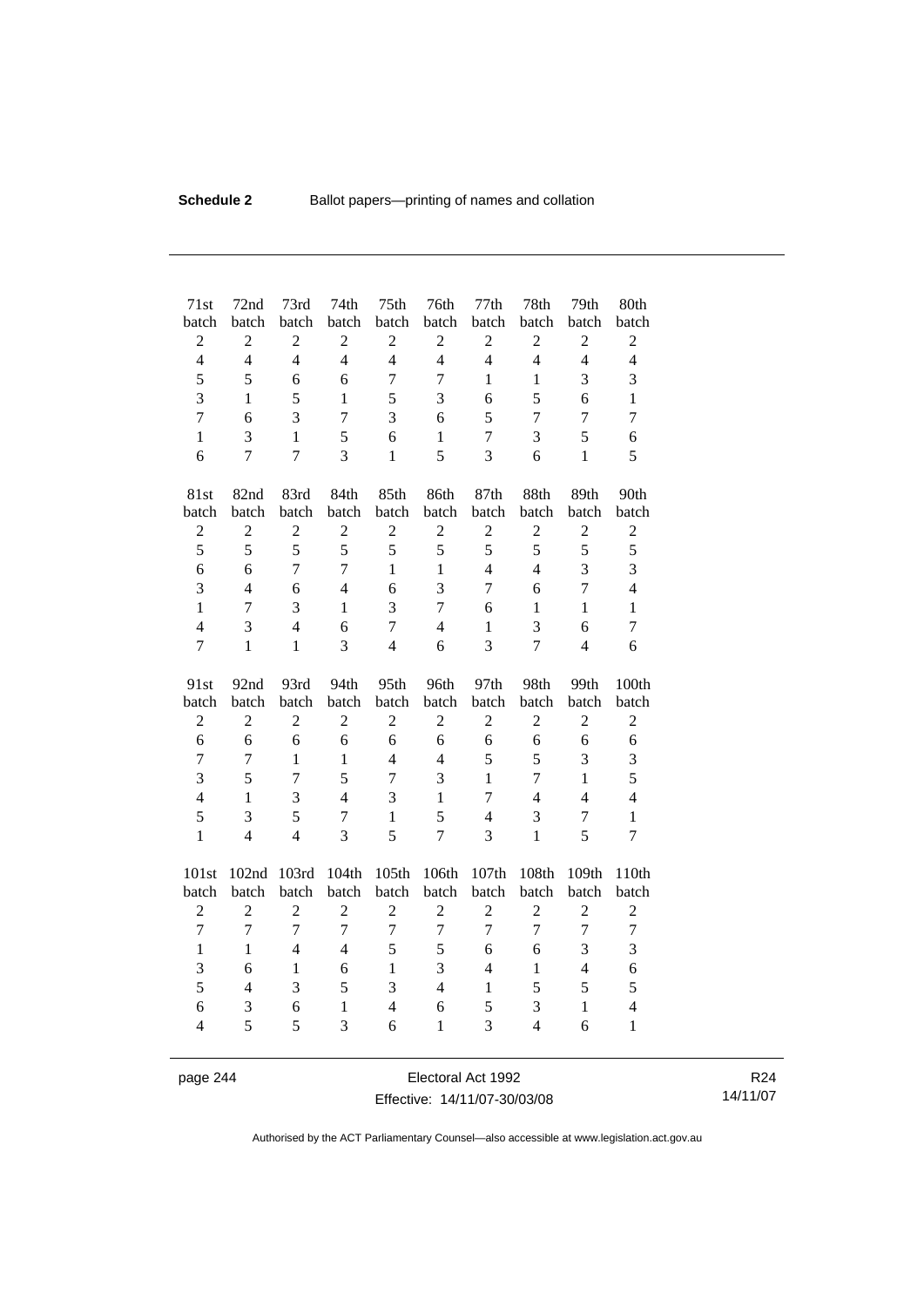| 111th<br>batch          | 112th<br>batch | 113th<br>batch | 114th<br>batch          | 115th<br>batch | 116th<br>batch   | 117th<br>batch     | 118th<br>batch | 119th<br>batch | 120th<br>batch   |
|-------------------------|----------------|----------------|-------------------------|----------------|------------------|--------------------|----------------|----------------|------------------|
| $\overline{c}$          | $\overline{c}$ | $\mathbf{2}$   | $\sqrt{2}$              | $\overline{2}$ | $\mathbf{2}$     | $\overline{2}$     | $\overline{c}$ | $\sqrt{2}$     | $\boldsymbol{2}$ |
| $\mathbf{1}$            | $\mathbf{1}$   | $\mathbf{1}$   | $\mathbf{1}$            | $\mathbf{1}$   | $\mathbf{1}$     | $\mathbf{1}$       | $\mathbf{1}$   | $\mathbf{1}$   | $\mathbf{1}$     |
| $\overline{\mathbf{4}}$ | $\overline{4}$ | 5              | 5                       | 6              | 6                | $\overline{7}$     | $\overline{7}$ | 3              | 3                |
| 3                       | $\overline{7}$ | $\overline{4}$ | $\overline{7}$          | $\overline{4}$ | 3                | 5                  | $\overline{4}$ | 5              | $\boldsymbol{7}$ |
| 6                       | 5              | 3              | 6                       | 3              | 5                | $\overline{4}$     | 6              | 6              | 6                |
| $\overline{7}$          | 3              | $\overline{7}$ | $\overline{\mathbf{4}}$ | 5              | $\boldsymbol{7}$ | 6                  | 3              | $\overline{4}$ | 5                |
| 5                       | 6              | 6              | 3                       | $\overline{7}$ | $\overline{4}$   | 3                  | 5              | $\overline{7}$ | $\overline{4}$   |
|                         |                |                |                         |                |                  |                    |                |                |                  |
| 121st                   | 122nd          | 123rd          | 124th                   | 125th          | 126th            | 127th              | 128th          | 129th          | 130th            |
| batch                   | batch          | batch          | batch                   | batch          | batch            | batch              | batch          | batch          | batch            |
| 3                       | 3              | 3              | 3                       | 3              | 3                | 3                  | 3              | 3              | 3                |
| $\overline{4}$          | $\overline{4}$ | $\overline{4}$ | $\overline{4}$          | $\overline{4}$ | $\overline{4}$   | $\overline{4}$     | $\overline{4}$ | $\overline{4}$ | $\overline{4}$   |
| 5                       | 5              | 6              | 6                       | $\overline{7}$ | $\overline{7}$   | 1                  | $\mathbf{1}$   | $\overline{c}$ | $\overline{c}$   |
| 6                       | $\mathbf{1}$   | $\tau$         | $\overline{2}$          | $\mathbf{1}$   | 5                | $\overline{2}$     | 6              | 5              | $\overline{7}$   |
| $\tau$                  | $\overline{2}$ | $\mathbf{1}$   | 5                       | $\overline{2}$ | 6                | 5                  | $\overline{7}$ | 6              | $\mathbf{1}$     |
| $\mathbf{1}$            | 6              | $\overline{2}$ | $\overline{7}$          | 5              | $\mathbf{1}$     | 6                  | $\overline{c}$ | $\overline{7}$ | 5                |
| $\overline{2}$          | $\overline{7}$ | 5              | $\mathbf{1}$            | 6              | $\overline{2}$   | $\overline{7}$     | 5              | $\mathbf{1}$   | 6                |
| 131st                   | 132nd          | 133rd          | 134th                   | 135th          | 136th            | 137th              | 138th          | 139th          | 140th            |
| batch                   | batch          | batch          | batch                   | batch          | batch            | batch              | batch          | batch          | batch            |
| $\mathfrak{Z}$          | $\mathfrak{Z}$ | 3              | 3                       | 3              | $\mathfrak{Z}$   | $\mathfrak{Z}$     | 3              | 3              | $\mathfrak{Z}$   |
| 5                       | 5              | 5              | 5                       | 5              | 5                | 5                  | 5              | 5              | $\sqrt{5}$       |
| 6                       | 6              | 7              | $\overline{7}$          | $\mathbf{1}$   | $\mathbf{1}$     | $\overline{2}$     | $\overline{2}$ | $\overline{4}$ | $\overline{4}$   |
| $\overline{4}$          | $\overline{2}$ | 6              | $\overline{2}$          | 6              | $\overline{4}$   | $\overline{7}$     | 6              | $\overline{7}$ | $\overline{c}$   |
| $\mathbf{1}$            | $\overline{7}$ | $\overline{4}$ | $\mathbf{1}$            | $\overline{4}$ | $\boldsymbol{7}$ | 6                  | $\mathbf{1}$   | $\mathbf{1}$   | $\mathbf{1}$     |
| $\overline{c}$          | $\overline{4}$ | $\overline{c}$ | 6                       | $\overline{7}$ | $\overline{c}$   | $\mathbf{1}$       | $\overline{4}$ | 6              | $\boldsymbol{7}$ |
| $\overline{7}$          | $\mathbf{1}$   | $\mathbf{1}$   | $\overline{4}$          | $\overline{2}$ | 6                | $\overline{4}$     | $\overline{7}$ | $\overline{2}$ | 6                |
| 141st                   | 142nd          | 143rd          | 144th                   | 145th          | 146th            | 147th              | 148th          | 149th          | 150th            |
| batch                   | batch          | batch          | batch                   | batch          | batch            | batch              | batch          | batch          | batch            |
| 3                       | $\mathfrak{Z}$ | 3              | 3                       | $\mathfrak{Z}$ | 3                | 3                  | 3              | 3              | 3                |
| 6                       | 6              | 6              | 6                       | 6              | 6                | 6                  | 6              | 6              | 6                |
| 7                       | $\tau$         | $\mathbf{1}$   | $\,1$                   | $\sqrt{2}$     | $\overline{2}$   | 5                  | 5              | $\overline{4}$ | $\overline{4}$   |
| $\overline{4}$          | 5              | $\overline{7}$ | 5                       | $\overline{7}$ | $\overline{4}$   | $\mathbf{1}$       | $\overline{7}$ | $\mathbf{1}$   | 5                |
| $\overline{c}$          | $\mathbf{1}$   | $\overline{4}$ | $\overline{2}$          | $\overline{4}$ | $\mathbf{1}$     | $\overline{7}$     | $\overline{2}$ | $\overline{2}$ | $\overline{c}$   |
| 5                       | $\overline{4}$ | 5              | $\overline{7}$          | $\mathbf{1}$   | 5                | $\overline{2}$     | $\overline{4}$ | $\overline{7}$ | $\,1$            |
| $\mathbf{1}$            | $\overline{2}$ | $\overline{c}$ | $\overline{4}$          | 5              | $\overline{7}$   | $\overline{4}$     | $\mathbf{1}$   | 5              | $\overline{7}$   |
|                         |                |                |                         |                |                  |                    |                |                |                  |
| R <sub>24</sub>         |                |                |                         |                |                  | Electoral Act 1992 |                |                |                  |

### 14/11/07

 $\overline{\phantom{0}}$ 

Electoral Act 1992 Effective: 14/11/07-30/03/08 page 245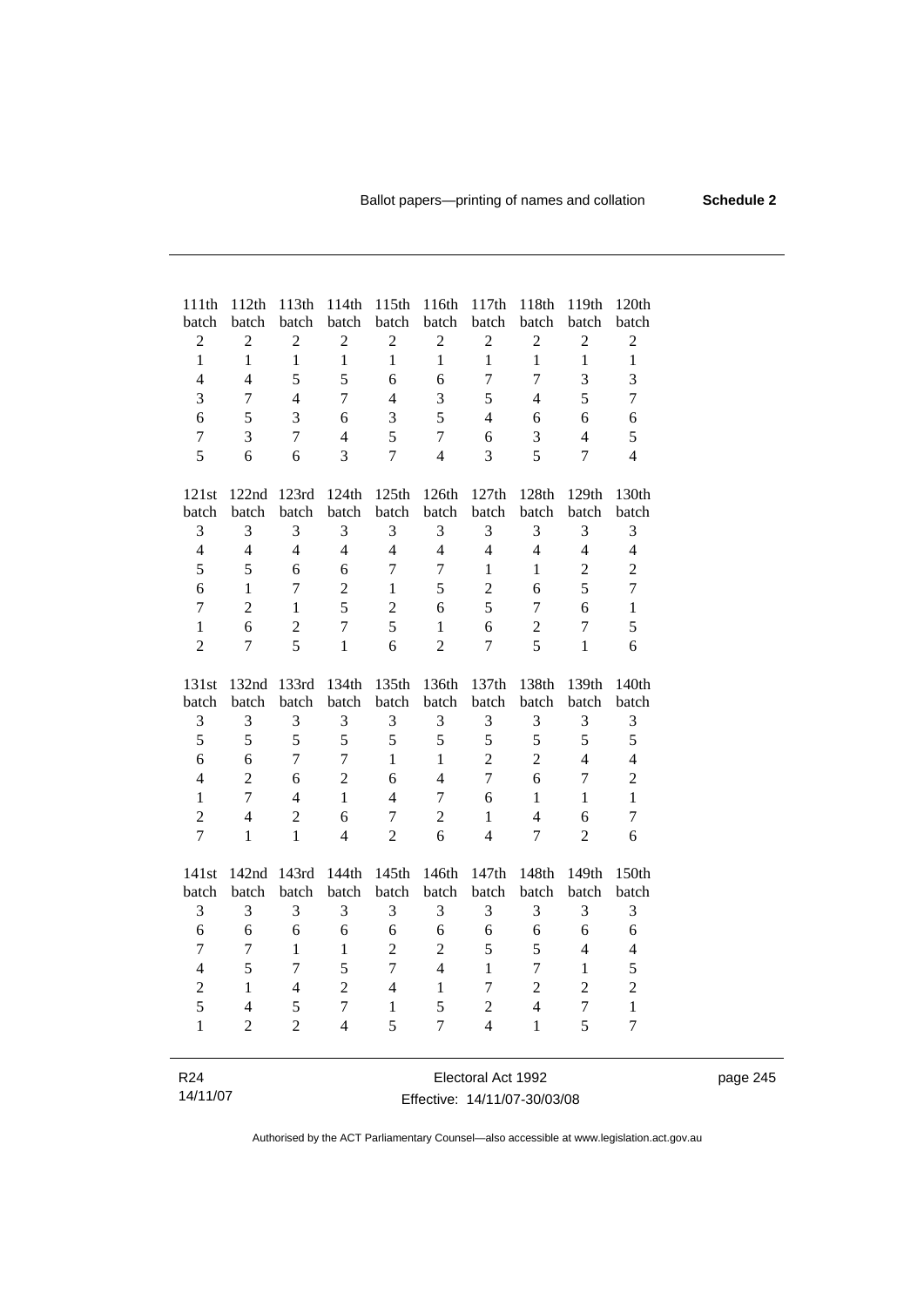| 151st<br>batch | 152nd<br>batch   | 153rd<br>batch | 154th<br>batch | 155th<br>batch | 156th<br>batch | 157th<br>batch | 158th<br>batch | 159th<br>batch   | 160th<br>batch |
|----------------|------------------|----------------|----------------|----------------|----------------|----------------|----------------|------------------|----------------|
| 3              | 3                | 3              | 3              | 3              | 3              | 3              | 3              | 3                | 3              |
| $\overline{7}$ | $\overline{7}$   | $\overline{7}$ | $\overline{7}$ | $\overline{7}$ | $\overline{7}$ | $\overline{7}$ | $\overline{7}$ | $\overline{7}$   | $\overline{7}$ |
| $\mathbf{1}$   | $\mathbf{1}$     | $\overline{2}$ | $\overline{2}$ | 5              | 5              | 6              | 6              | $\overline{4}$   | $\overline{4}$ |
| $\overline{4}$ | 6                | $\mathbf{1}$   | 6              | $\mathbf{1}$   | $\overline{4}$ | $\overline{2}$ | $\mathbf{1}$   | $\overline{2}$   | 6              |
| 5              | $\overline{2}$   | $\overline{4}$ | 5              | $\overline{4}$ | $\overline{2}$ | 1              | 5              | 5                | 5              |
| 6              | $\overline{4}$   | 6              | $\mathbf{1}$   | $\overline{2}$ | 6              | 5              | $\overline{4}$ | $\mathbf{1}$     | $\overline{2}$ |
| $\overline{2}$ | 5                | 5              | $\overline{4}$ | 6              | $\mathbf{1}$   | $\overline{4}$ | $\overline{2}$ | 6                | $\mathbf{1}$   |
|                |                  |                |                |                |                |                |                |                  |                |
| 161st          | 162nd            | 163rd          | 164th          | 165th          | 166th          | 167th          | 168th          | 169th            | 170th          |
| batch          | batch            | batch          | batch          | batch          | batch          | batch          | batch          | batch            | batch          |
| 3              | 3                | 3              | 3              | 3              | 3              | 3              | 3              | 3                | 3              |
| $\mathbf{1}$   | $\mathbf{1}$     | $\mathbf{1}$   | $\mathbf{1}$   | $\mathbf{1}$   | $\mathbf{1}$   | $\mathbf{1}$   | $\mathbf{1}$   | $\mathbf{1}$     | $\mathbf{1}$   |
| $\overline{2}$ | $\overline{2}$   | 5              | 5              | 6              | 6              | 7              | $\overline{7}$ | $\overline{4}$   | $\overline{4}$ |
| $\overline{4}$ | $\overline{7}$   | $\overline{c}$ | $\overline{7}$ | $\overline{2}$ | 4              | 5              | $\overline{2}$ | 5                | $\overline{7}$ |
| 6              | 5                | $\overline{4}$ | 6              | $\overline{4}$ | 5              | $\overline{2}$ | 6              | 6                | 6              |
| $\overline{7}$ | $\overline{4}$   | $\overline{7}$ | $\overline{2}$ | 5              | $\overline{7}$ | 6              | $\overline{4}$ | $\overline{2}$   | 5              |
| 5              | 6                | 6              | $\overline{4}$ | $\overline{7}$ | $\overline{2}$ | $\overline{4}$ | 5              | $\overline{7}$   | $\overline{2}$ |
|                |                  |                |                |                |                |                |                |                  |                |
| 171st          | 172nd            | 173rd          | 174th          | 175th          | 176th          | 177th          | 178th          | 179th            | 180th          |
| batch          | batch            | batch          | batch          | batch          | batch          | batch          | batch          | batch            | batch          |
| 3              | 3                | 3              | 3              | $\mathfrak{Z}$ | 3              | 3              | 3              | $\mathfrak{Z}$   | 3              |
| $\overline{c}$ | $\boldsymbol{2}$ | $\overline{c}$ | $\overline{2}$ | $\overline{2}$ | $\overline{2}$ | $\overline{2}$ | $\overline{2}$ | $\boldsymbol{2}$ | $\overline{2}$ |
| 5              | 5                | 6              | 6              | $\overline{7}$ | $\overline{7}$ | $\mathbf{1}$   | $\mathbf{1}$   | $\overline{4}$   | $\overline{4}$ |
| $\overline{4}$ | $\mathbf{1}$     | 5              | $\mathbf{1}$   | 5              | $\overline{4}$ | 6              | 5              | 6                | $\mathbf{1}$   |
| $\overline{7}$ | 6                | $\overline{4}$ | $\overline{7}$ | $\overline{4}$ | 6              | 5              | $\overline{7}$ | $\overline{7}$   | $\overline{7}$ |
| $\mathbf{1}$   | 4                | $\mathbf{1}$   | 5              | 6              | $\mathbf{1}$   | $\overline{7}$ | $\overline{4}$ | 5                | 6              |
| 6              | $\overline{7}$   | $\overline{7}$ | $\overline{4}$ | $\mathbf{1}$   | 5              | $\overline{4}$ | 6              | $\mathbf{1}$     | 5              |
|                |                  |                |                |                |                |                |                |                  |                |
| 181st<br>batch | 182nd<br>batch   | 183rd<br>batch | 184th<br>batch | 185th<br>batch | 186th<br>batch | 187th<br>batch | 188th<br>batch | 189th<br>batch   | 190th<br>batch |
| $\overline{4}$ | $\overline{4}$   | $\overline{4}$ | $\overline{4}$ | $\overline{4}$ | $\overline{4}$ | $\overline{4}$ | $\overline{4}$ | $\overline{4}$   | $\overline{4}$ |
| 5              | 5                | 5              | 5              | 5              | 5              | 5              | 5              | 5                | 5              |
| 6              | 6                | 7              | $\overline{7}$ | $\mathbf{1}$   | $\mathbf{1}$   | $\overline{2}$ | $\overline{2}$ | 3                | 3              |
| $\overline{7}$ | $\overline{2}$   | $\mathbf{1}$   | 3              | $\overline{c}$ | 6              | 3              | $\overline{7}$ | 6                | $\mathbf 1$    |
| $\mathbf{1}$   | 3                | $\overline{2}$ | 6              | 3              | $\tau$         | 6              | $\mathbf{1}$   | $\tau$           | $\overline{c}$ |
| $\overline{c}$ | $\overline{7}$   | 3              | $\mathbf{1}$   | 6              | $\overline{2}$ | $\overline{7}$ | 3              | 1                | 6              |
| $\overline{3}$ | $\mathbf{1}$     | 6              | $\overline{2}$ | $\overline{7}$ | $\overline{3}$ | $\mathbf{1}$   | 6              | $\overline{2}$   | $\overline{7}$ |

page 246 Electoral Act 1992 Effective: 14/11/07-30/03/08

R24 14/11/07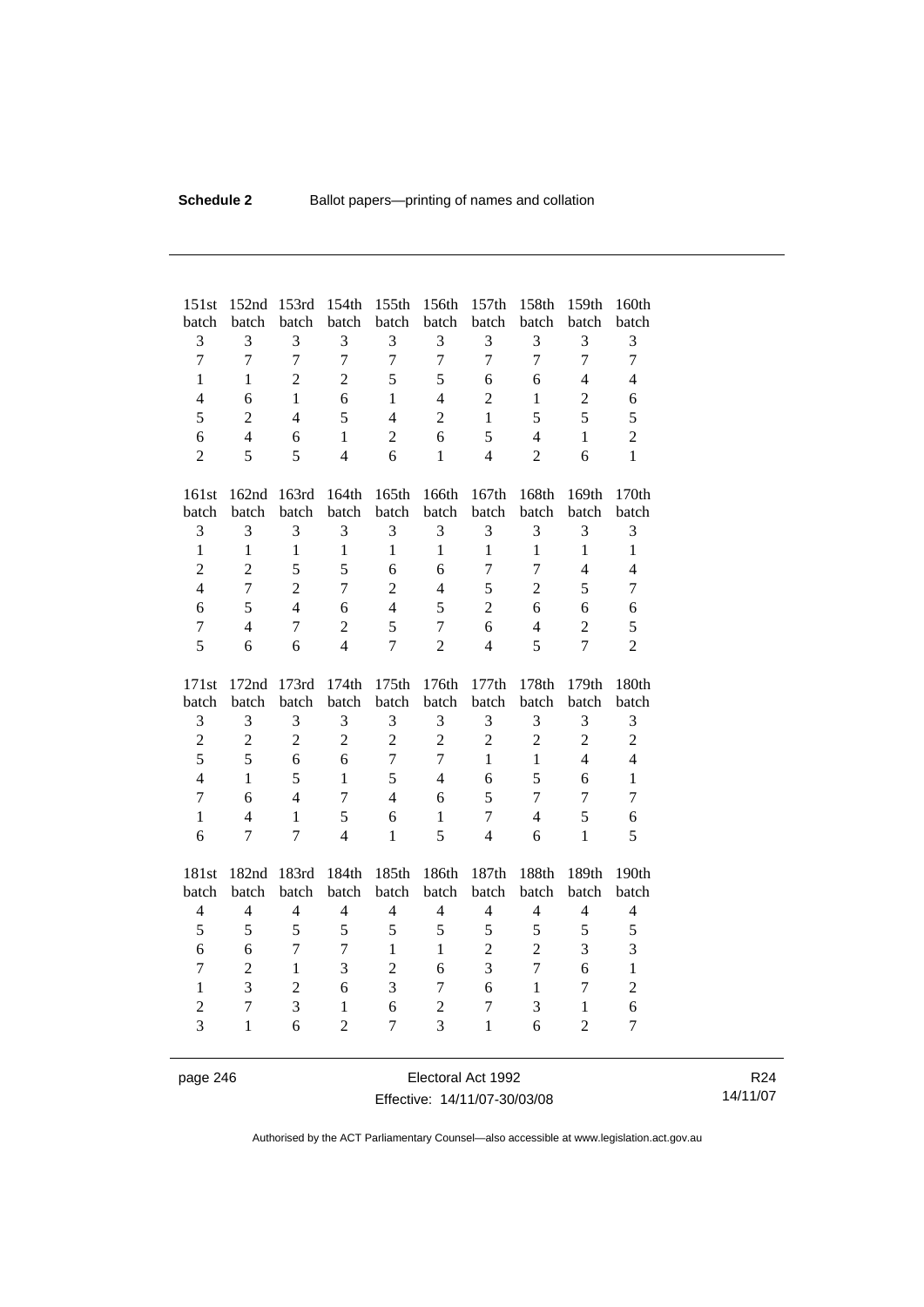| 191st<br>batch  | 192nd<br>batch | 193rd<br>batch | 194th                   | 195th<br>batch           | 196th<br>batch | 197th                   | 198th<br>batch | 199th<br>batch | 200th<br>batch   |
|-----------------|----------------|----------------|-------------------------|--------------------------|----------------|-------------------------|----------------|----------------|------------------|
| $\overline{4}$  | $\overline{4}$ | $\overline{4}$ | batch<br>$\overline{4}$ | $\overline{4}$           | $\overline{4}$ | batch<br>$\overline{4}$ | $\overline{4}$ | $\overline{4}$ | $\overline{4}$   |
| 6               | 6              | 6              | 6                       | 6                        | 6              | 6                       | 6              | 6              |                  |
|                 |                |                |                         |                          |                |                         |                |                | 6                |
| $\overline{7}$  | $\overline{7}$ | $\mathbf{1}$   | $\mathbf{1}$            | $\overline{c}$           | $\overline{2}$ | 3                       | 3              | 5              | 5                |
| 5               | 3              | $\overline{7}$ | 3                       | $\overline{7}$           | 5              | $\mathbf{1}$            | $\overline{7}$ | $\mathbf{1}$   | $\overline{3}$   |
| $\overline{2}$  | $\mathbf{1}$   | 5              | $\overline{2}$          | 5                        | $\mathbf{1}$   | $\overline{7}$          | $\overline{2}$ | $\overline{2}$ | $\overline{2}$   |
| $\overline{3}$  | 5              | 3              | $\overline{7}$          | $\mathbf{1}$             | 3              | $\overline{2}$          | 5              | $\overline{7}$ | $\mathbf{1}$     |
| 1               | $\overline{2}$ | $\overline{2}$ | 5                       | 3                        | $\overline{7}$ | 5                       | $\mathbf{1}$   | 3              | $\boldsymbol{7}$ |
| 201st           | 202nd          | 203rd          | 204th                   | 205th                    | 206th          | 207th                   | 208th          | 209th          | 210th            |
| batch           | batch          | batch          | batch                   | batch                    | batch          | batch                   | batch          | batch          | batch            |
| $\overline{4}$  | $\overline{4}$ | $\overline{4}$ | $\overline{4}$          | $\overline{\mathcal{L}}$ | $\overline{4}$ | $\overline{4}$          | $\overline{4}$ | $\overline{4}$ | $\overline{4}$   |
| $\overline{7}$  | $\overline{7}$ | $\overline{7}$ | $\overline{7}$          | $\overline{7}$           | 7              | $\overline{7}$          | $\overline{7}$ | $\overline{7}$ | $\tau$           |
| $\mathbf{1}$    | $\mathbf{1}$   | $\overline{2}$ | $\overline{2}$          | 3                        | 3              | 6                       | 6              | 5              | 5                |
| 5               | 6              | $\mathbf{1}$   | 6                       | $\mathbf{1}$             | 5              | $\overline{2}$          | $\mathbf{1}$   | $\overline{2}$ | 6                |
| 3               | $\overline{2}$ | 5              | $\overline{3}$          | 5                        | $\overline{2}$ | $\mathbf{1}$            | 3              | 3              | 3                |
| 6               | 5              | 6              | $\mathbf{1}$            | $\overline{2}$           | 6              | 3                       | 5              | $\mathbf{1}$   | $\overline{c}$   |
| $\overline{2}$  | $\overline{3}$ | 3              | 5                       | 6                        | $\mathbf{1}$   | 5                       | $\overline{2}$ | 6              | $\mathbf{1}$     |
| 211th           | 212th          | 213th          | 214th                   | 215th                    | 216th          | 217th                   | 218th          | 219th          | 220th            |
| batch           | batch          | batch          | batch                   | batch                    | batch          | batch                   | batch          | batch          | batch            |
| $\overline{4}$  | $\overline{4}$ | $\overline{4}$ | $\overline{4}$          | $\overline{4}$           | $\overline{4}$ | $\overline{4}$          | $\overline{4}$ | 4              | $\overline{4}$   |
| $\mathbf{1}$    | $\mathbf{1}$   | 1              | $\mathbf{1}$            | $\mathbf{1}$             | $\mathbf{1}$   | $\mathbf{1}$            | $\mathbf{1}$   | $\mathbf{1}$   | $\mathbf{1}$     |
| $\overline{2}$  | $\overline{2}$ | 3              | 3                       | 6                        | 6              | $\overline{7}$          | $\overline{7}$ | 5              | 5                |
| 5               | $\overline{7}$ | $\overline{2}$ | $\overline{7}$          | $\overline{2}$           | 5              | 3                       | $\overline{2}$ | 3              | $\boldsymbol{7}$ |
| 6               | 3              | 5              | 6                       | 5                        | 3              | $\overline{c}$          | 6              | 6              | 6                |
| $\overline{7}$  | 5              | $\overline{7}$ | $\overline{2}$          | 3                        | $\overline{7}$ | 6                       | 5              | $\overline{2}$ | 3                |
| 3               | 6              | 6              | 5                       | $\overline{7}$           | $\overline{2}$ | 5                       | $\overline{3}$ | $\overline{7}$ | $\overline{2}$   |
|                 |                |                |                         |                          |                |                         |                |                |                  |
| 221st           | 222nd          | 223rd          | 224th                   | 225th                    | 226th          | 227th                   | 228th          | 229th          | 230th            |
| batch           | batch          | batch          | batch                   | batch                    | batch          | batch                   | batch          | batch          | batch            |
| $\overline{4}$  | $\overline{4}$ | $\overline{4}$ | $\overline{4}$          | $\overline{4}$           | $\overline{4}$ | $\overline{4}$          | $\overline{4}$ | $\overline{4}$ | 4                |
| $\overline{2}$  | $\overline{2}$ | $\overline{2}$ | $\overline{2}$          | $\sqrt{2}$               | $\overline{2}$ | $\overline{2}$          | $\overline{2}$ | $\overline{2}$ | $\sqrt{2}$       |
| 3               | 3              | 6              | 6                       | $\boldsymbol{7}$         | $\overline{7}$ | $\mathbf{1}$            | $\mathbf{1}$   | 5              | 5                |
| 5               | $\mathbf{1}$   | 3              | $\mathbf{1}$            | 3                        | 5              | 6                       | 3              | 6              | $\mathbf{1}$     |
| $\overline{7}$  | 6              | 5              | $\overline{7}$          | 5                        | 6              | 3                       | $\overline{7}$ | $\overline{7}$ | $\boldsymbol{7}$ |
| $\mathbf{1}$    | 5              | $\mathbf{1}$   | 3                       | 6                        | $\mathbf{1}$   | $\boldsymbol{7}$        | 5              | 3              | $\epsilon$       |
| 6               | 7              | $\overline{7}$ | 5                       | 1                        | 3              | 5                       | 6              | $\mathbf{1}$   | 3                |
|                 |                |                |                         |                          |                |                         |                |                |                  |
| R <sub>24</sub> |                |                |                         |                          |                | Electoral Act 1992      |                |                |                  |

#### Effective: 14/11/07-30/03/08

14/11/07

 $\overline{\phantom{0}}$ 

page 247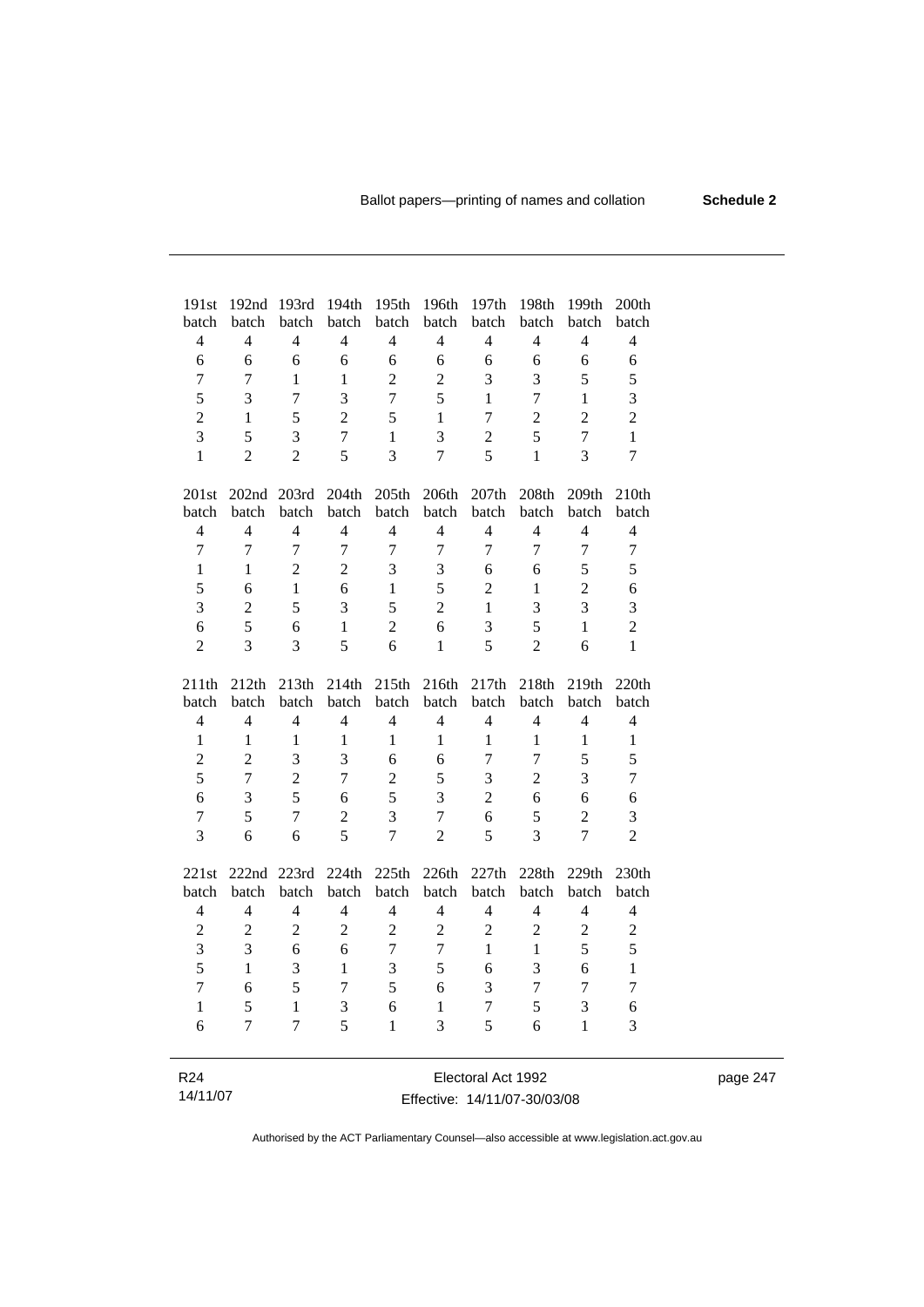| 231st               | 232nd          | 233rd               | 234th               | 235th                            | 236th                    | 237th               | 238th          | 239th                            | 240th                          |
|---------------------|----------------|---------------------|---------------------|----------------------------------|--------------------------|---------------------|----------------|----------------------------------|--------------------------------|
| batch               | batch          | batch               | batch               | batch                            | batch                    | batch               | batch          | batch                            | batch                          |
| $\overline{4}$      | $\overline{4}$ | $\overline{4}$      | $\overline{4}$      | $\overline{4}$                   | $\overline{4}$           | $\overline{4}$      | $\overline{4}$ | $\overline{4}$                   | $\overline{4}$                 |
| $\overline{3}$      | 3              | $\overline{3}$      | $\overline{3}$      | $\overline{3}$                   | 3                        | 3                   | $\overline{3}$ | 3                                | $\overline{3}$                 |
| 6                   | 6              | $\overline{7}$      | $\overline{7}$      | $\mathbf{1}$                     | $\mathbf{1}$             | $\overline{2}$      | $\overline{2}$ | 5                                | 5                              |
| 5                   | $\overline{2}$ | 6                   | $\overline{2}$      | 6                                | 5                        | $\overline{7}$      | 6              | $\overline{7}$                   | $\overline{2}$                 |
| $\mathbf{1}$        | $\overline{7}$ | 5                   | $\mathbf{1}$        | 5                                | 7                        | 6                   | 1              | $\mathbf{1}$                     | $\mathbf{1}$                   |
| $\overline{2}$      | 5              | $\overline{2}$      | 6                   | $\overline{7}$                   | $\overline{2}$           | $\mathbf{1}$        | 5              | 6                                | $\overline{7}$                 |
| $\overline{7}$      | 1              | $\mathbf{1}$        | 5                   | $\overline{2}$                   | 6                        | 5                   | $\overline{7}$ | $\overline{2}$                   | 6                              |
| 241st               | 242nd 243rd    |                     | 244th               | 245th                            | 246th                    | 247th               | 248th          | 249th                            | 250th                          |
| batch               | batch          | batch               | batch               | batch                            | batch                    | batch               | batch          | batch                            | batch                          |
| 5                   | 5              | 5                   | 5                   | 5                                | 5                        | 5                   | 5              | 5                                | 5                              |
| 6                   | 6              | 6                   | 6                   | 6                                | 6                        | 6                   | 6              | 6                                | 6                              |
| $\overline{7}$      | $\overline{7}$ | $\mathbf{1}$        | $\mathbf{1}$        | $\overline{2}$                   | $\overline{2}$           | 3                   | 3              | $\overline{4}$                   | $\overline{4}$                 |
| $\mathbf{1}$        | 3              | $\overline{2}$      | 4                   | $\overline{3}$                   | $\overline{7}$           | $\overline{4}$      | $\mathbf{1}$   | $\overline{7}$                   | $\overline{2}$                 |
| $\overline{c}$      | $\overline{4}$ | $\overline{3}$      | $\overline{7}$      | $\overline{4}$                   | $\mathbf{1}$             | $\overline{7}$      | $\overline{2}$ | $\mathbf{1}$                     | $\overline{\mathbf{3}}$        |
| 3                   | $\mathbf{1}$   | $\overline{4}$      | $\overline{2}$      | $\overline{7}$                   | 3                        | $\mathbf{1}$        | $\overline{4}$ | $\overline{2}$                   | $\overline{7}$                 |
| $\overline{4}$      | $\overline{2}$ | 7                   | 3                   | 1                                | $\overline{4}$           | $\overline{2}$      | $\overline{7}$ | 3                                | 1                              |
|                     |                |                     |                     |                                  |                          |                     |                |                                  |                                |
| 251st               |                |                     |                     |                                  |                          |                     |                |                                  |                                |
| batch               | 252nd<br>batch | 253rd<br>batch      | 254th<br>batch      | 255th<br>batch                   | 256th<br>batch           | 257th<br>batch      | 258th<br>batch | 259th<br>batch                   | 260th<br>batch                 |
| 5                   | 5              | 5                   | 5                   | 5                                | 5                        | 5                   | 5              | 5                                | 5                              |
| $\overline{7}$      | $\overline{7}$ | $\overline{7}$      | $\overline{7}$      | $\overline{7}$                   | $\tau$                   | $\overline{7}$      | $\overline{7}$ | $\overline{7}$                   | $\overline{7}$                 |
| $\mathbf{1}$        | 1              | $\overline{2}$      | $\overline{2}$      | 3                                | 3                        | $\overline{4}$      | $\overline{4}$ | 6                                | 6                              |
| 6                   | $\overline{4}$ | $\mathbf{1}$        | $\overline{4}$      | $\mathbf{1}$                     | 6                        | $\overline{2}$      | $\mathbf{1}$   | $\overline{2}$                   | $\overline{4}$                 |
| 3                   | $\overline{2}$ | 6                   | 3                   | 6                                | $\overline{2}$           | $\mathbf{1}$        | 3              | 3                                | 3                              |
| $\overline{4}$      | 6              | $\overline{4}$      | $\mathbf{1}$        |                                  | $\overline{4}$           |                     | 6              | $\mathbf{1}$                     |                                |
| $\overline{c}$      | 3              | 3                   | 6                   | $\overline{c}$<br>$\overline{4}$ | $\mathbf{1}$             | 3<br>6              | $\overline{2}$ | $\overline{4}$                   | $\overline{c}$<br>$\mathbf{1}$ |
|                     |                |                     |                     |                                  |                          |                     |                |                                  |                                |
| 261st               | 262nd          | 263rd               | 264th               | 265th                            | 266th                    | 267th               | 268th          | 269th                            | 270th                          |
| batch               | batch          | batch               | batch               | batch                            | batch                    | batch               | batch          | batch                            | batch                          |
| 5                   | $\mathfrak s$  | 5                   | 5                   | 5                                | 5                        | 5                   | 5              | 5                                | 5                              |
| $\mathbf{1}$        | $\mathbf{1}$   | $\mathbf{1}$        | $\mathbf{1}$        | $\mathbf{1}$                     | $\mathbf{1}$             | $\mathbf{1}$        | $\mathbf{1}$   | $\mathbf{1}$                     | $\mathbf{1}$                   |
| $\overline{2}$      | $\overline{2}$ | $\overline{3}$      | 3                   | $\overline{4}$                   | $\overline{4}$           | 7                   | $\overline{7}$ | 6                                | 6                              |
| 6                   | $\overline{7}$ | $\overline{2}$      | $\overline{7}$      | $\overline{2}$                   | 6                        | 3                   | $\overline{2}$ | 3                                | $\overline{7}$                 |
| $\overline{4}$      | 3              | 6                   | $\overline{4}$      | 6                                | 3                        | $\overline{2}$      | $\overline{4}$ | $\overline{4}$                   | $\overline{4}$                 |
| $\overline{7}$<br>3 | 6<br>4         | 7<br>$\overline{4}$ | $\overline{2}$<br>6 | $\overline{3}$<br>$\overline{7}$ | $\tau$<br>$\overline{2}$ | $\overline{4}$<br>6 | 6<br>3         | $\overline{2}$<br>$\overline{7}$ | 3<br>$\overline{2}$            |

page 248 Electoral Act 1992 Effective: 14/11/07-30/03/08

R24 14/11/07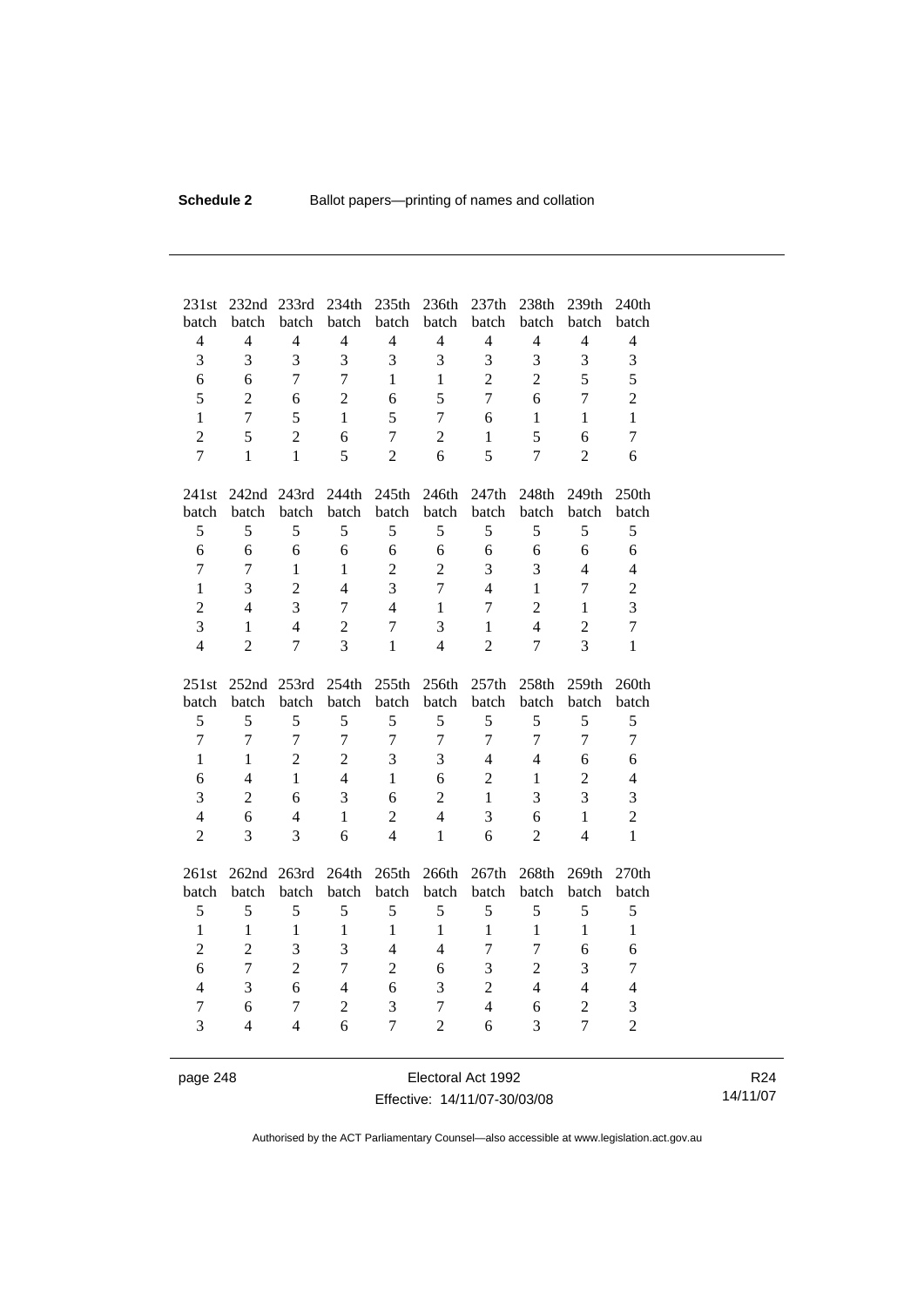| 271st                          | 272nd               | 273rd                          | 274th          | 275 <sub>th</sub> | 276th               | 277th               | 278th          | 279 <sub>th</sub>   | 280th                    |
|--------------------------------|---------------------|--------------------------------|----------------|-------------------|---------------------|---------------------|----------------|---------------------|--------------------------|
| batch                          | batch               | batch<br>5                     | batch<br>5     | batch<br>5        | batch               | batch               | batch<br>5     | batch               | batch                    |
| 5<br>$\overline{c}$            | 5<br>$\overline{2}$ | $\overline{2}$                 | $\overline{c}$ | $\overline{2}$    | 5<br>$\overline{c}$ | 5<br>$\overline{2}$ | $\overline{2}$ | 5<br>$\overline{c}$ | 5                        |
| 3                              | 3                   | $\overline{4}$                 | $\overline{4}$ | $\overline{7}$    | $\overline{7}$      | $\mathbf{1}$        | $\mathbf{1}$   | 6                   | $\boldsymbol{2}$<br>6    |
| 6                              | 1                   | 3                              |                | 3                 |                     | $\overline{4}$      | 3              | $\overline{4}$      |                          |
| $\overline{7}$                 | $\overline{4}$      |                                | $\,1\,$        |                   | 6<br>$\overline{4}$ |                     | $\overline{7}$ |                     | $\mathbf{1}$             |
|                                |                     | 6                              | $\overline{7}$ | 6                 |                     | 3                   |                | $\overline{7}$      | $\overline{7}$           |
| $\mathbf{1}$<br>$\overline{4}$ | 6<br>7              | $\mathbf{1}$<br>$\overline{7}$ | 3<br>6         | $\overline{4}$    | $\mathbf{1}$<br>3   | $\overline{7}$      | 6              | 3<br>$\mathbf{1}$   | $\overline{4}$           |
|                                |                     |                                |                | 1                 |                     | 6                   | $\overline{4}$ |                     | 3                        |
| 281st                          | 282nd               | 283rd                          | 284th          | 285th             | 286th               | 287th               | 288th          | 289th               | 290th                    |
| batch                          | batch               | batch                          | batch          | batch             | batch               | batch               | batch          | batch               | batch                    |
| 5                              | 5                   | 5                              | 5              | 5                 | 5                   | $\sqrt{5}$          | 5              | 5                   | $\mathfrak s$            |
| 3                              | 3                   | 3                              | 3              | 3                 | 3                   | 3                   | 3              | 3                   | 3                        |
| $\overline{4}$                 | $\overline{4}$      | $\overline{7}$                 | $\overline{7}$ | $\mathbf{1}$      | $\mathbf{1}$        | $\overline{2}$      | $\overline{2}$ | 6                   | 6                        |
| 6                              | $\overline{2}$      | $\overline{4}$                 | $\overline{2}$ | $\overline{4}$    | 6                   | $\overline{7}$      | $\overline{4}$ | $\overline{7}$      | $\overline{c}$           |
| $\mathbf{1}$                   | $\overline{7}$      | 6                              | $\mathbf{1}$   | 6                 | 7                   | $\overline{4}$      | 1              | $\mathbf{1}$        | $\mathbf{1}$             |
| $\overline{c}$                 | 6                   | $\overline{2}$                 | $\overline{4}$ | $\overline{7}$    | $\overline{c}$      | $\mathbf{1}$        | 6              | $\overline{4}$      | $\overline{7}$           |
| $\overline{7}$                 | 1                   | $\mathbf{1}$                   | 6              | $\overline{2}$    | $\overline{4}$      | 6                   | $\overline{7}$ | $\overline{2}$      | $\overline{\mathcal{L}}$ |
| 291st                          | 292 <sub>nd</sub>   | 293rd                          | 294th          | 295 <sub>th</sub> | 296th               | 297th               | 298th          | 299th               | 300th                    |
| batch                          | batch               | batch                          | batch          | batch             | batch               | batch               | batch          | batch               | batch                    |
| 5                              | 5                   | 5                              | 5              | 5                 | 5                   | 5                   | 5              | 5                   | 5                        |
| $\overline{4}$                 | $\overline{4}$      | $\overline{4}$                 | $\overline{4}$ | $\overline{4}$    | $\overline{4}$      | $\overline{4}$      | $\overline{4}$ | $\overline{4}$      | $\overline{4}$           |
| 7                              | 7                   | 1                              | $\,1$          | $\overline{2}$    | $\overline{c}$      | 3                   | 3              | 6                   | 6                        |
| 6                              | 3                   | $\tau$                         | $\overline{3}$ | $\overline{7}$    | 6                   | $\mathbf{1}$        | $\overline{7}$ | $\mathbf{1}$        | 3                        |
| $\overline{2}$                 | 1                   | 6                              | $\overline{2}$ | 6                 | $\mathbf{1}$        | $\overline{7}$      | $\overline{2}$ | $\overline{2}$      | $\overline{c}$           |
| $\overline{3}$                 | 6                   | 3                              | $\overline{7}$ | 1                 | 3                   | $\overline{2}$      | 6              | $\overline{7}$      | $\mathbf{1}$             |
| $\mathbf{1}$                   | $\overline{2}$      | $\overline{2}$                 | 6              | 3                 | $\overline{7}$      | 6                   | 1              | 3                   | $\overline{7}$           |
| 301st                          | 302nd               | 303rd                          | 304th          | 305th             | 306th               | 307th               | 308th          | 309th               | 310th                    |
| batch                          | batch               | batch                          | batch          | batch             | batch               | batch               | batch          | batch               | batch                    |
| 6                              | 6                   | 6                              | 6              | 6                 | 6                   | 6                   | 6              | 6                   | 6                        |
| 7                              | 7                   | 7                              | $\overline{7}$ | 7                 | 7                   | 7                   | 7              | 7                   | $\tau$                   |
| $\mathbf{1}$                   | 1                   | $\overline{2}$                 | $\overline{2}$ | 3                 | 3                   | $\overline{4}$      | $\overline{4}$ | 5                   | 5                        |
| $\overline{2}$                 | $\overline{4}$      | $\overline{3}$                 | 5              | $\overline{4}$    | $\mathbf{1}$        | 5                   | $\overline{2}$ | $\mathbf{1}$        | 3                        |
| $\overline{3}$                 | 5                   | $\overline{4}$                 | $\mathbf{1}$   | 5                 | $\overline{2}$      | 1                   | 3              | $\overline{2}$      | $\overline{4}$           |
| $\overline{4}$                 | $\overline{2}$      | 5                              | 3              | $\mathbf{1}$      | $\overline{4}$      | $\overline{2}$      | 5              | 3                   | $\mathbf{1}$             |
| 5                              | 3                   | 1                              | $\overline{4}$ | $\overline{2}$    | 5                   | 3                   | $\mathbf{1}$   | $\overline{4}$      | $\overline{c}$           |
|                                |                     |                                |                |                   |                     |                     |                |                     |                          |
| R <sub>24</sub>                |                     |                                |                |                   |                     | Electoral Act 1992  |                |                     |                          |

| R <sub>24</sub> | Electoral Act 1992           |
|-----------------|------------------------------|
| 14/11/07        | Effective: 14/11/07-30/03/08 |

L.

page 249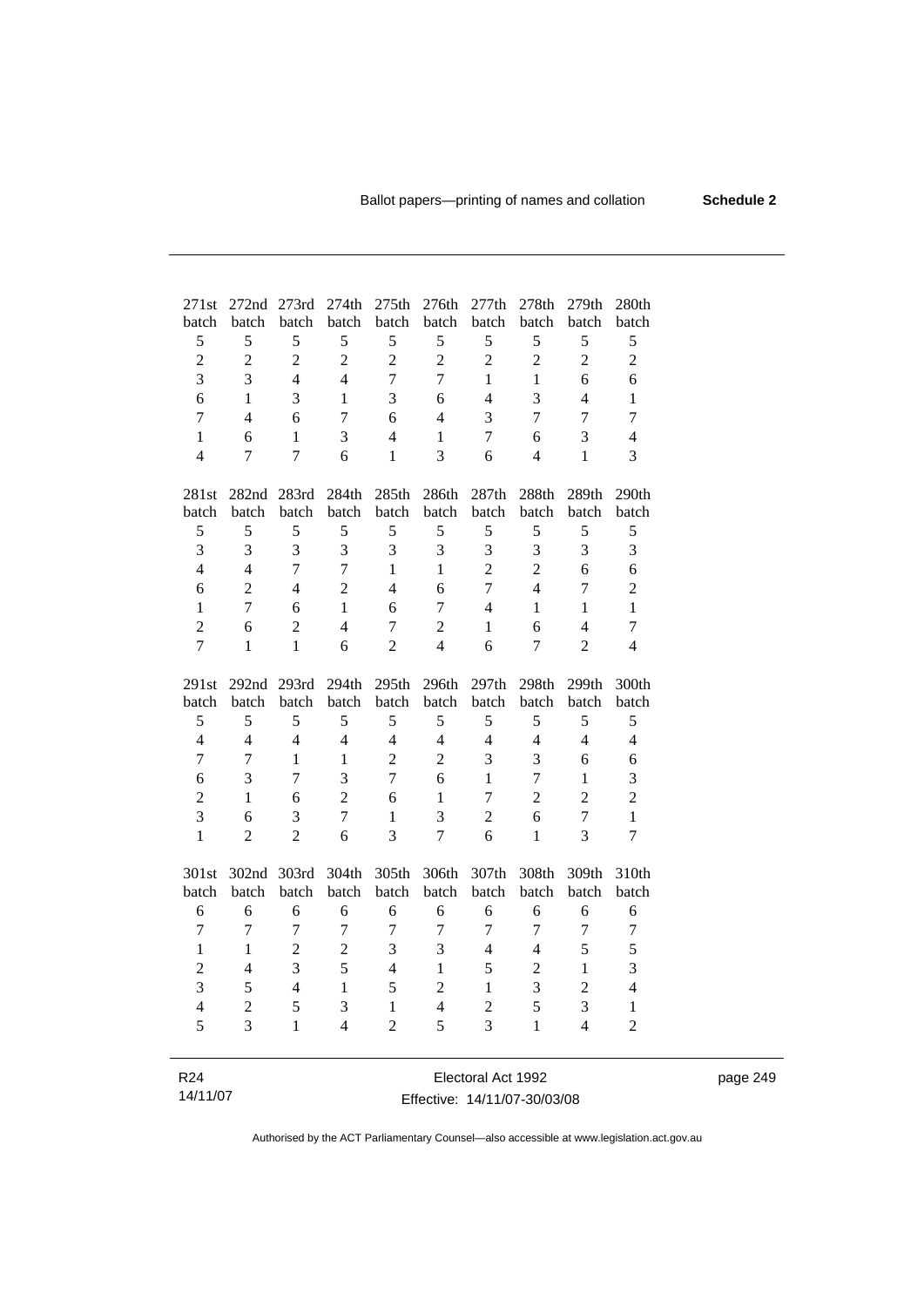| 311th<br>batch | 312th<br>batch | 313th<br>batch | 314th<br>batch           | 315th<br>batch | 316th<br>batch | 317th<br>batch | 318th<br>batch | 319th<br>batch | 320th<br>batch |
|----------------|----------------|----------------|--------------------------|----------------|----------------|----------------|----------------|----------------|----------------|
| 6              | 6              | 6              | 6                        | 6              | 6              | 6              | 6              | 6              | 6              |
| $\mathbf{1}$   | $\mathbf{1}$   | $\mathbf{1}$   | $\mathbf{1}$             | $\mathbf{1}$   | $\mathbf{1}$   | $\mathbf{1}$   | $\mathbf{1}$   | $\mathbf{1}$   | $\mathbf{1}$   |
| $\overline{2}$ | $\overline{2}$ | 3              | $\overline{3}$           | $\overline{4}$ | $\overline{4}$ | 5              | 5              | $\overline{7}$ | $\overline{7}$ |
| $\overline{7}$ | 5              | $\overline{2}$ | 5                        | $\overline{2}$ | $\tau$         | 3              | $\overline{2}$ | 3              | 5              |
| $\overline{4}$ | 3              | $\overline{7}$ | $\overline{4}$           | $\overline{7}$ | 3              | $\overline{2}$ | $\overline{4}$ | $\overline{4}$ | $\overline{4}$ |
| 5              | $\overline{7}$ | 5              | $\overline{2}$           | 3              | 5              | $\overline{4}$ | $\overline{7}$ | $\overline{2}$ | 3              |
| $\overline{3}$ | $\overline{4}$ | $\overline{4}$ | $\overline{7}$           | 5              | $\overline{2}$ | 7              | 3              | 5              | $\overline{2}$ |
|                |                |                |                          |                |                |                |                |                |                |
| 321st          | 322nd 323rd    |                | 324th                    | 325th          | 326th          | 327th          | 328th          | 329th          | 330th          |
| batch          | batch          | batch          | batch                    | batch          | batch          | batch          | batch          | batch          | batch          |
| 6              | 6              | 6              | 6                        | 6              | 6              | 6              | 6              | 6              | 6              |
| $\overline{c}$ | $\overline{2}$ | $\overline{2}$ | $\overline{2}$           | $\sqrt{2}$     | $\overline{2}$ | $\overline{2}$ | $\overline{2}$ | $\overline{2}$ | $\overline{c}$ |
| $\overline{3}$ | 3              | $\overline{4}$ | $\overline{4}$           | 5              | 5              | $\mathbf{1}$   | $\mathbf{1}$   | $\overline{7}$ | $\overline{7}$ |
| $\overline{7}$ | $\mathbf{1}$   | 3              | $\mathbf{1}$             | 3              | $\overline{7}$ | $\overline{4}$ | 3              | $\overline{4}$ | $\mathbf{1}$   |
| 5              | $\overline{4}$ | $\overline{7}$ | 5                        | $\overline{7}$ | $\overline{4}$ | 3              | 5              | 5              | 5              |
| $\mathbf{1}$   | $\tau$         | $\mathbf{1}$   | 3                        | $\overline{4}$ | $\mathbf{1}$   | 5              | $\overline{7}$ | 3              | $\overline{4}$ |
| $\overline{4}$ | 5              | 5              | $\overline{7}$           | 1              | 3              | 7              | $\overline{4}$ | $\mathbf{1}$   | 3              |
|                |                |                |                          |                |                |                |                |                |                |
|                |                |                |                          |                |                |                |                |                |                |
| 331st          | 332nd          | 333rd          | 334th                    | 335th          | 336th          | 337th          | 338th          | 339th          | 340th          |
| batch          | batch          | batch          | batch                    | batch          | batch          | batch          | batch          | batch          | batch          |
| 6              | 6              | 6              | 6                        | 6              | 6              | 6              | 6              | 6              | 6              |
| 3              | 3              | 3              | 3                        | 3              | 3              | 3              | 3              | 3              | 3              |
| $\overline{4}$ | $\overline{4}$ | 5              | 5                        | $\mathbf{1}$   | 1              | $\overline{2}$ | $\overline{2}$ | $\overline{7}$ | $\overline{7}$ |
| $\overline{7}$ | $\overline{2}$ | $\overline{4}$ | $\overline{2}$           | $\overline{4}$ | $\tau$         | 5              | $\overline{4}$ | 5              | $\overline{2}$ |
| $\mathbf{1}$   | 5              | $\overline{7}$ | $\mathbf{1}$             | $\overline{7}$ | 5              | $\overline{4}$ | $\mathbf{1}$   | $\mathbf{1}$   | $\mathbf{1}$   |
| $\overline{c}$ | $\overline{7}$ | $\overline{2}$ | $\overline{4}$           | 5              | $\overline{2}$ | $\mathbf{1}$   | $\overline{7}$ | $\overline{4}$ | 5              |
| 5              | $\mathbf{1}$   | $\mathbf{1}$   | $\overline{7}$           | $\overline{2}$ | $\overline{4}$ | $\overline{7}$ | 5              | $\overline{2}$ | $\overline{4}$ |
|                |                |                |                          |                |                |                |                |                |                |
| 341st          | 342nd 343rd    |                | 344th                    | 345th          | 346th          | 347th          | 348th          | 349th          | 350th          |
| batch          | batch          | batch          | batch                    | batch          | batch          | batch          | batch          | batch          | batch          |
| 6              | 6              | 6              | 6                        | 6              | 6              | 6              | 6              | 6              | 6              |
| $\overline{4}$ | $\overline{4}$ | $\overline{4}$ | $\overline{\mathcal{L}}$ | $\overline{4}$ | $\overline{4}$ | $\overline{4}$ | $\overline{4}$ | $\overline{4}$ | $\overline{4}$ |
| 5              | 5              | $\mathbf{1}$   | $\mathbf{1}$             | $\overline{2}$ | $\overline{2}$ | 3              | 3              | $\tau$         | $\tau$         |
| $\overline{7}$ | 3              | 5              | 3                        | 5              | $\overline{7}$ | $\mathbf{1}$   | 5              | $\mathbf{1}$   | 3              |
| $\overline{2}$ | $\mathbf{1}$   | 7              | $\overline{2}$           | $\overline{7}$ | $\mathbf{1}$   | 5              | $\overline{2}$ | $\overline{2}$ | $\overline{c}$ |
| 3              | $\overline{7}$ | 3              | 5                        | $\mathbf{1}$   | 3              | $\overline{c}$ | $\overline{7}$ | 5              | $\mathbf{1}$   |
| $\mathbf{1}$   | $\overline{2}$ | $\overline{2}$ | $\overline{7}$           | 3              | 5              | $\overline{7}$ | $\mathbf{1}$   | 3              | 5              |

page 250 Electoral Act 1992 Effective: 14/11/07-30/03/08

R24 14/11/07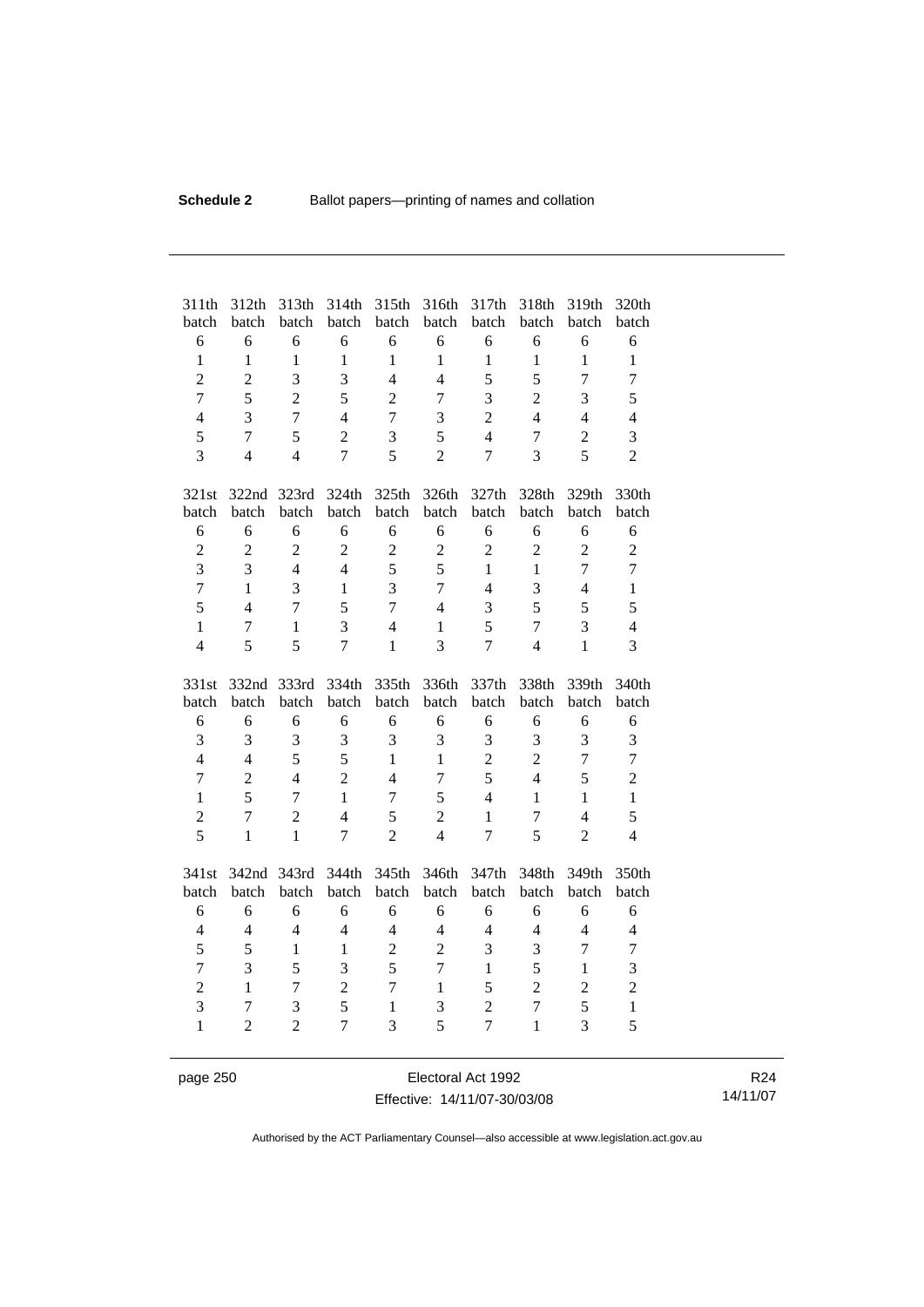| 351st           | 352nd                    | 353rd          | 354th          | 355th                    | 356th                    | 357th              | 358th          | 359th          | 360th            |
|-----------------|--------------------------|----------------|----------------|--------------------------|--------------------------|--------------------|----------------|----------------|------------------|
| batch           | batch                    | batch          | batch          | batch                    | batch                    | batch              | batch          | batch          | batch            |
| 6               | 6                        | 6              | 6              | 6                        | 6                        | 6                  | 6              | 6              | 6                |
| 5               | 5                        | 5              | 5              | 5                        | 5                        | 5                  | 5              | 5              | 5                |
| 1               | 1                        | $\overline{2}$ | $\overline{2}$ | $\overline{3}$           | 3                        | $\overline{4}$     | $\overline{4}$ | $\overline{7}$ | $\overline{7}$   |
| $\overline{7}$  | $\overline{\mathcal{L}}$ | $\mathbf{1}$   | $\overline{4}$ | $\mathbf{1}$             | $\overline{7}$           | $\overline{2}$     | 1              | $\overline{2}$ | $\overline{4}$   |
| $\overline{3}$  | $\overline{2}$           | 7              | $\overline{3}$ | $\overline{7}$           | $\overline{2}$           | $\mathbf{1}$       | 3              | 3              | 3                |
| $\overline{4}$  | 7                        | 4              | $\mathbf{1}$   | $\overline{2}$           | $\overline{\mathcal{L}}$ | $\overline{3}$     | $\overline{7}$ | $\mathbf{1}$   | $\overline{c}$   |
| $\overline{2}$  | $\overline{3}$           | 3              | $\overline{7}$ | $\overline{\mathcal{L}}$ | $\mathbf{1}$             | $\overline{7}$     | $\overline{2}$ | $\overline{4}$ | $\mathbf{1}$     |
| 361st           | 362nd                    | 363rd          | 364th          | 365th                    | 366th                    | 367th              | 368th          | 369th          | 370th            |
| batch           | batch                    | batch          | batch          | batch                    | batch                    | batch              | batch          | batch          | batch            |
| $\overline{7}$  | 7                        | 7              | $\overline{7}$ | $\overline{7}$           | 7                        | $\overline{7}$     | $\overline{7}$ | 7              | $\boldsymbol{7}$ |
| $\mathbf{1}$    | $\mathbf{1}$             | 1              | 1              | $\mathbf{1}$             | $\mathbf{1}$             | 1                  | $\mathbf{1}$   | 1              | $\mathbf{1}$     |
| $\overline{c}$  | $\overline{c}$           | 3              | 3              | $\overline{4}$           | $\overline{4}$           | 5                  | 5              | 6              | 6                |
| 3               | 5                        | $\overline{4}$ | 6              | 5                        | $\overline{c}$           | 6                  | 3              | $\overline{2}$ | $\overline{4}$   |
| $\overline{4}$  | 6                        | 5              | $\overline{c}$ | 6                        | 3                        | $\overline{c}$     | $\overline{4}$ | $\overline{3}$ | 5                |
| 5               | 3                        | 6              | $\overline{4}$ | $\overline{2}$           | 5                        | 3                  | 6              | $\overline{4}$ | $\overline{c}$   |
| 6               | 4                        | $\overline{2}$ | 5              | 3                        | 6                        | $\overline{4}$     | $\overline{2}$ | 5              | 3                |
| 371st           | 372nd                    | 373rd          | 374th          | 375th                    | 376th                    | 377th              | 378th          | 379th          | 380th            |
| batch           | batch                    | batch          | batch          | batch                    | batch                    | batch              | batch          | batch          | batch            |
| $\overline{7}$  | $\overline{7}$           | $\overline{7}$ | $\overline{7}$ | $\overline{7}$           | $\overline{7}$           | $\boldsymbol{7}$   | $\overline{7}$ | $\overline{7}$ | $\overline{7}$   |
| $\overline{2}$  | $\overline{c}$           | $\overline{2}$ | $\overline{2}$ | $\overline{2}$           | $\overline{c}$           | $\overline{2}$     | $\overline{c}$ | $\overline{2}$ | $\overline{c}$   |
| 3               | 3                        | $\overline{4}$ | $\overline{4}$ | 5                        | 5                        | 6                  | 6              | $\mathbf{1}$   | $\mathbf{1}$     |
| $\mathbf{1}$    | 6                        | 3              | 6              | 3                        | $\mathbf{1}$             | $\overline{4}$     | 3              | $\overline{4}$ | 6                |
| 5               | $\overline{4}$           | $\mathbf{1}$   | 5              | $\mathbf{1}$             | $\overline{4}$           | 3                  | 5              | 5              | 5                |
| 6               | $\mathbf{1}$             | 6              | 3              | $\overline{4}$           | 6                        | 5                  | $\mathbf{1}$   | 3              | $\overline{4}$   |
| $\overline{4}$  | 5                        | 5              | $\mathbf{1}$   | 6                        | 3                        | $\mathbf{1}$       | $\overline{4}$ | 6              | 3                |
| 381st           | 382nd                    | 383rd          | 384th          | 385th                    | 386th                    | 387th              | 388th          | 389th          | 390th            |
| batch           | batch                    | batch          | batch          | batch                    | batch                    | batch              | batch          | batch          | batch            |
| $\overline{7}$  | $\overline{7}$           | 7              | $\overline{7}$ | 7                        | $\overline{7}$           | $\overline{7}$     | $\overline{7}$ | $\overline{7}$ | $\boldsymbol{7}$ |
| 3               | 3                        | 3              | 3              | 3                        | 3                        | 3                  | 3              | 3              | 3                |
| $\overline{4}$  | $\overline{4}$           | 5              | 5              | 6                        | 6                        | $\overline{2}$     | $\overline{2}$ | $\mathbf{1}$   | $\mathbf{1}$     |
| $\mathbf{1}$    | $\overline{2}$           | $\overline{4}$ | $\overline{2}$ | $\overline{\mathcal{L}}$ | $\mathbf{1}$             | 5                  | $\overline{4}$ | 5              | $\overline{c}$   |
| 6               | 5                        | $\mathbf{1}$   | 6              | 1                        | 5                        | $\overline{4}$     | 6              | 6              | 6                |
| $\overline{c}$  | $\mathbf{1}$             | $\overline{c}$ | $\overline{4}$ | 5                        | $\overline{2}$           | 6                  | 1              | $\overline{4}$ | 5                |
| $\overline{5}$  | 6                        | 6              | 1              | $\overline{2}$           | $\overline{4}$           | 1                  | 5              | $\overline{2}$ | $\overline{4}$   |
|                 |                          |                |                |                          |                          |                    |                |                |                  |
| R <sub>24</sub> |                          |                |                |                          |                          | Electoral Act 1992 |                |                |                  |

| 14/11/07 |  |  |  |  |
|----------|--|--|--|--|
|----------|--|--|--|--|

Electoral Act 1992 Effective: 14/11/07-30/03/08 page 251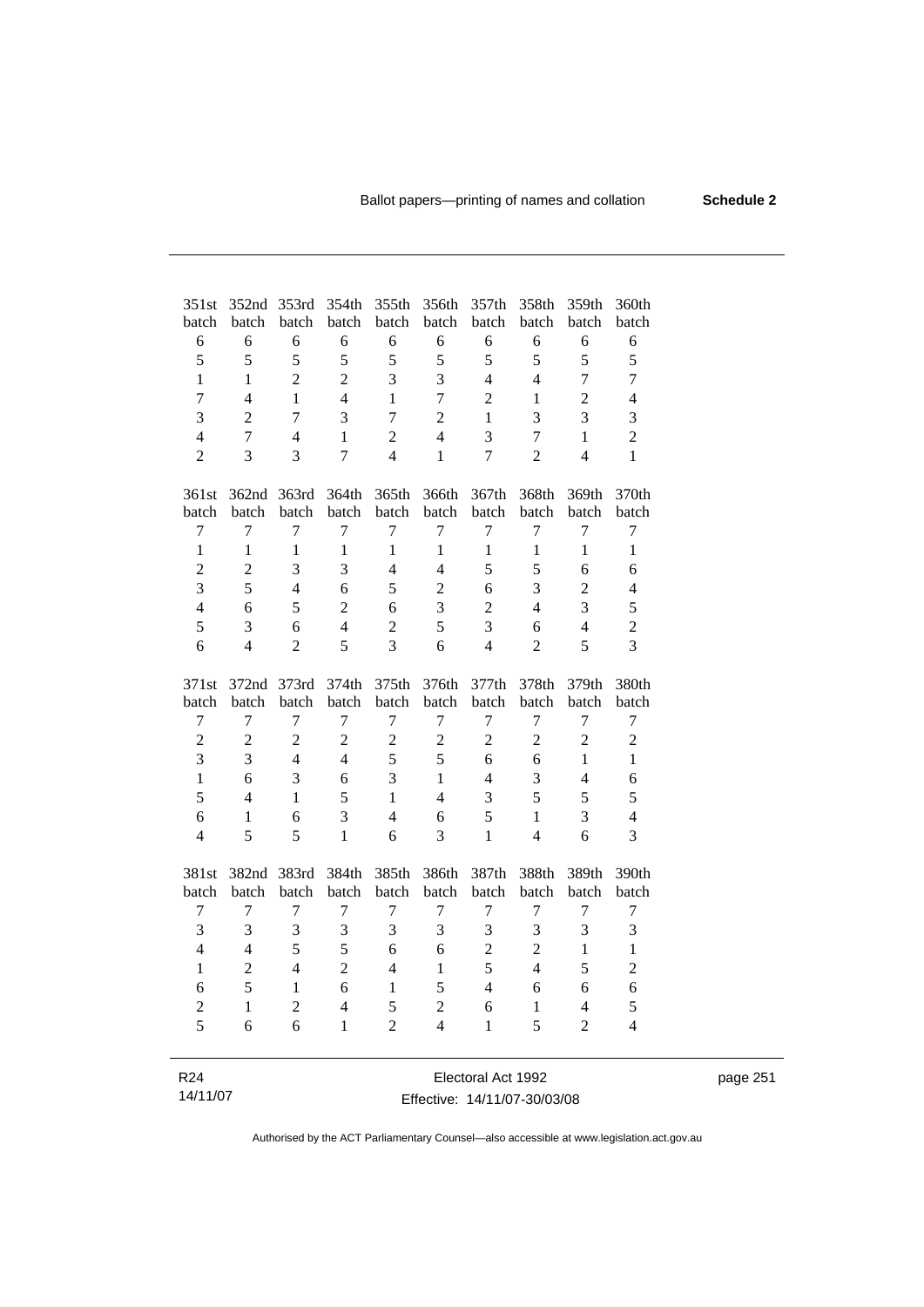| 391st          | 392nd          | 393rd             | 394th          | 395th             | 396th          | 397th          | 398th             | 399th          | 400th             |
|----------------|----------------|-------------------|----------------|-------------------|----------------|----------------|-------------------|----------------|-------------------|
| batch          | batch          | batch             | batch          | batch             | batch          | batch          | batch             | batch          | batch             |
| 7              | 7              | 7                 | 7              | 7                 | 7              | 7              | 7                 | 7              | 7                 |
| $\overline{4}$ | $\overline{4}$ | $\overline{4}$    | 4              | $\overline{4}$    | $\overline{4}$ | $\overline{4}$ | 4                 | $\overline{4}$ | 4                 |
| 5              | 5              | 6                 | 6              | $\mathbf{2}$      | $\overline{2}$ | 3              | 3                 | 1              | $\mathbf{1}$      |
| $\mathbf{1}$   | 3              | 5                 | 3              | 5                 | $\mathbf{1}$   | 6              | 5                 | 6              | 3                 |
| $\overline{2}$ | 6              | $\mathbf{1}$      | $\overline{2}$ | $\mathbf{1}$      | 6              | 5              | $\overline{2}$    | $\overline{2}$ | $\overline{c}$    |
| 3              | $\mathbf{1}$   | 3                 | 5              | 6                 | 3              | $\overline{2}$ | $\mathbf{1}$      | 5              | 6                 |
| 6              | $\overline{2}$ | $\overline{2}$    | $\mathbf{1}$   | 3                 | 5              | 1              | 6                 | $\overline{3}$ | 5                 |
|                |                |                   |                |                   |                |                |                   |                |                   |
| 401st          | 402nd          | 403rd             | 404th          | 405 <sub>th</sub> | 406th          | 407th          | 408th             | 409th          | 410 <sub>th</sub> |
| batch          | batch          | batch             | batch          | batch             | batch          | batch          | batch             | batch          | batch             |
| 7              | 7              | 7                 | 7              | 7                 | 7              | 7              | 7                 | 7              | 7                 |
| 5              | 5              | 5                 | 5              | 5                 | 5              | 5              | 5                 | 5              | 5                 |
| 6              | 6              | $\overline{2}$    | $\overline{2}$ | 3                 | 3              | 4              | 4                 | 1              | $\mathbf{1}$      |
| $\mathbf{1}$   | $\overline{4}$ | 6                 | $\overline{4}$ | 6                 | $\mathbf{1}$   | 2              | 6                 | $\overline{2}$ | $\overline{4}$    |
| 3              | $\overline{2}$ | $\mathbf{1}$      | 3              | $\mathbf{1}$      | $\mathbf{2}$   | 6              | 3                 | 3              | 3                 |
| $\overline{4}$ | $\mathbf{1}$   | $\overline{4}$    | 6              | $\overline{2}$    | $\overline{4}$ | 3              | 1                 | 6              | $\overline{c}$    |
| $\overline{2}$ | 3              | 3                 | $\mathbf{1}$   | $\overline{4}$    | 6              | 1              | 2                 | $\overline{4}$ | 6                 |
|                |                |                   |                |                   |                |                |                   |                |                   |
| 411th          | 412th          | 413 <sub>th</sub> | 414th          | 415 <sub>th</sub> | 416th          | 417th          | 418 <sub>th</sub> | 419th          | 420th             |
| batch          | batch          | batch             | batch          | batch             | batch          | batch          | batch             | batch          | batch             |
| 7              | 7              | 7                 | 7              | 7                 | 7              | 7              | 7                 | 7              | 7                 |
| 6              | 6              | 6                 | 6              | 6                 | 6              | 6              | 6                 | 6              | 6                 |
| 2              | 2              | 3                 | 3              | $\overline{4}$    | $\overline{4}$ | 5              | 5                 | 1              | $\mathbf{1}$      |
| $\mathbf{1}$   | 5              | $\overline{c}$    | 5              | $\overline{2}$    | $\mathbf{1}$   | 3              | $\overline{c}$    | 3              | 5                 |
| $\overline{4}$ | 3              | 1                 | $\overline{4}$ | 1                 | 3              | $\overline{2}$ | $\overline{4}$    | $\overline{4}$ | 4                 |
| 5              | $\mathbf{1}$   | 5                 | $\overline{2}$ | 3                 | 5              | $\overline{4}$ | 1                 | 2              | 3                 |
| 3              | 4              | 4                 | $\mathbf{1}$   | 5                 | $\overline{2}$ | $\mathbf{1}$   | 3                 | 5              | $\overline{2}$    |

page 252 Electoral Act 1992 Effective: 14/11/07-30/03/08

R24 14/11/07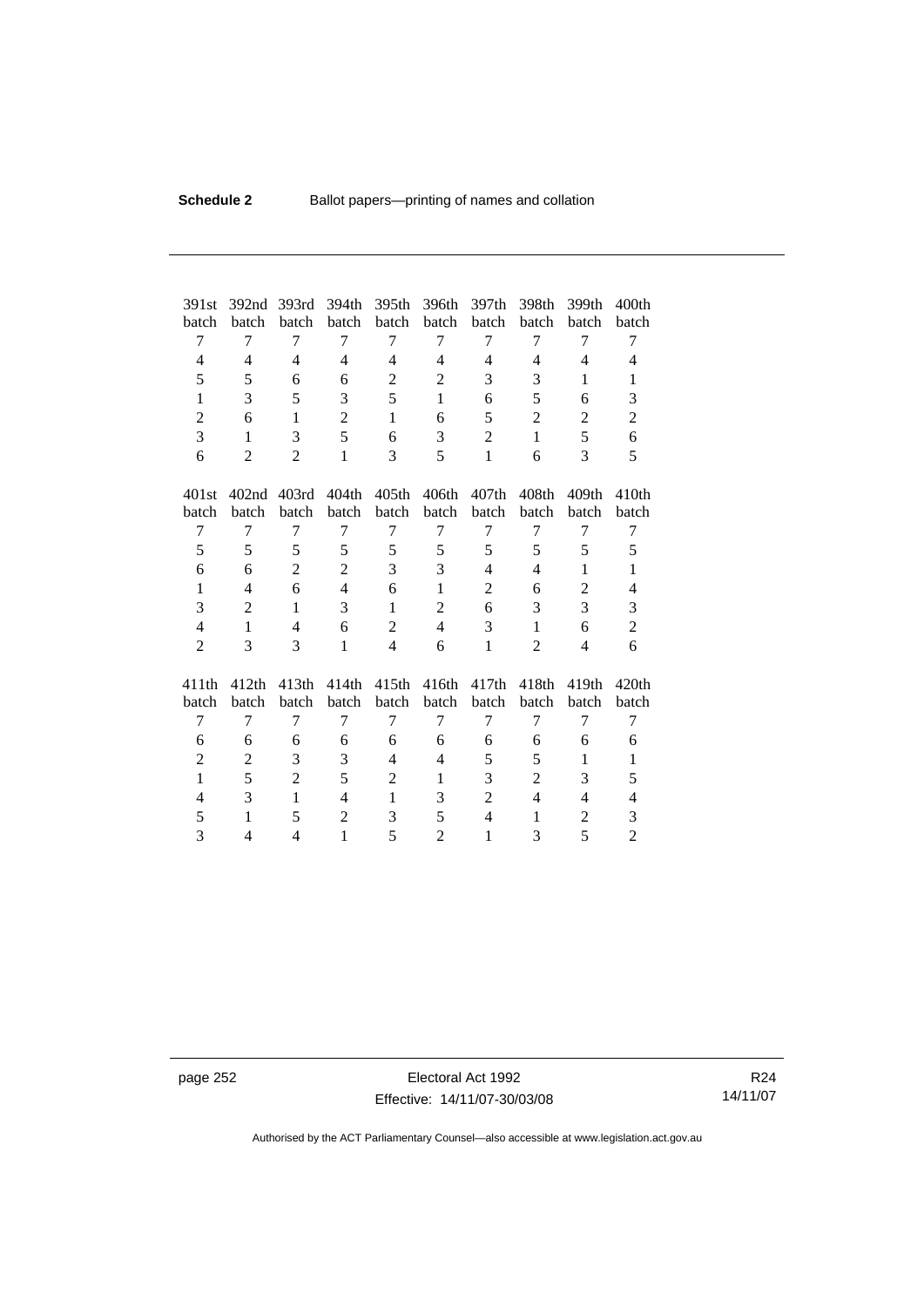# **Schedule 3 Preliminary scrutiny of declaration voting papers**

(see s 179)

1 In this schedule:

*envelope* means an envelope on which appears a declaration , in the form approved under section 340A (Approved forms) for the declaration, made by an elector for the purpose of casting a declaration vote.

- 2 The OIC of a scrutiny centre shall arrange for a preliminary scrutiny at the centre to be conducted in accordance with this schedule.
- 4 An officer shall produce—
	- (a) each set of declaration voting papers at the centre; and
	- (b) each written application for a postal vote to which any of those papers relate;

that has not been dealt with at an earlier preliminary scrutiny.

- 5 An officer shall sort the declaration voting papers to which the preliminary scrutiny relates into the following groups:
	- (a) 1 group containing papers to which clause 6 applies;
	- (b) 1 group containing the remainder.
- 6 (1) In this clause:

### *relevant provision* means—

- (a) for a vote under section 135—section 135 (4); or
- (b) for a vote under section 136B—section 135 (4) as applied by section 136B (18); or

page 253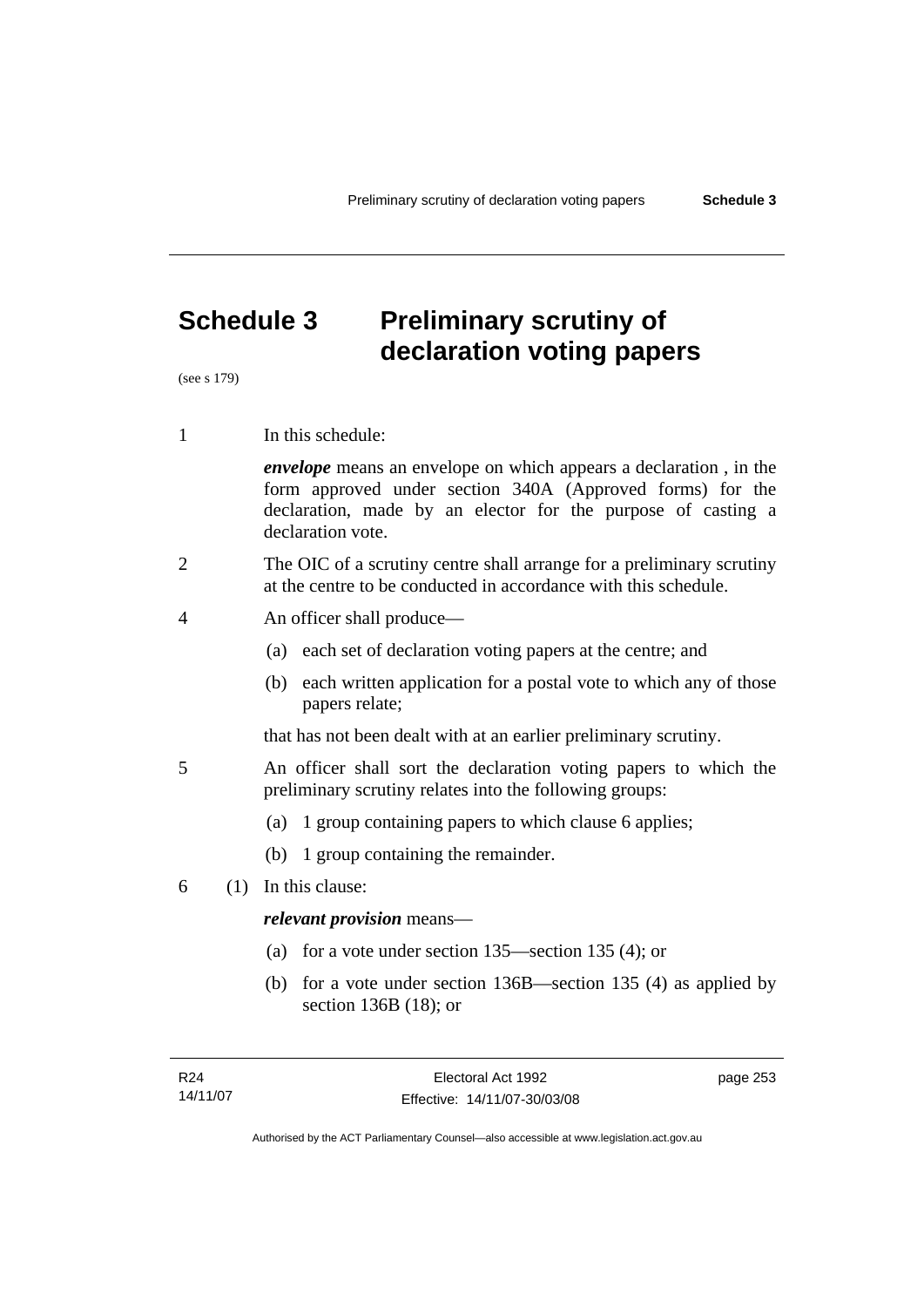- (c) for a vote under section 136C—section 135 (4) as applied by section 136C (8); or
- (d) for a vote under section 144A—section 144A (2).
- (2) This clause applies to a set of declaration voting papers if the officer is satisfied that—
	- (a) the signature on the declaration is that of the elector; and
	- (b) the certificate by the witness is in accordance with the relevant provision; and
	- (c) for a postal vote if the papers were posted to the commissioner—the papers were so posted before the close of the poll; and
	- (d) for the vote of an Antarctic elector—the envelope referred to in section 176 (1) (c) is endorsed and signed by an authorised officer in accordance with that paragraph.
- (3) For subclause (2) (b), if an officer referred to in section 135 (4) omits to sign the certificate, the certificate shall nevertheless be taken to be in accordance with the relevant provision, if—
	- (a) the issue of the relevant declaration voting papers was recorded under division 10.3 or 10.4; and
	- (b) the OIC is satisfied the papers were properly issued to the elector.
- 7 An officer shall sort the declaration voting papers to which clause 6 applies into the following groups:
	- (a) 1 group containing envelopes on which appear declarations by electors enrolled for the electorate indicated in the declaration;
	- (b) 1 group containing the remainder.

R24 14/11/07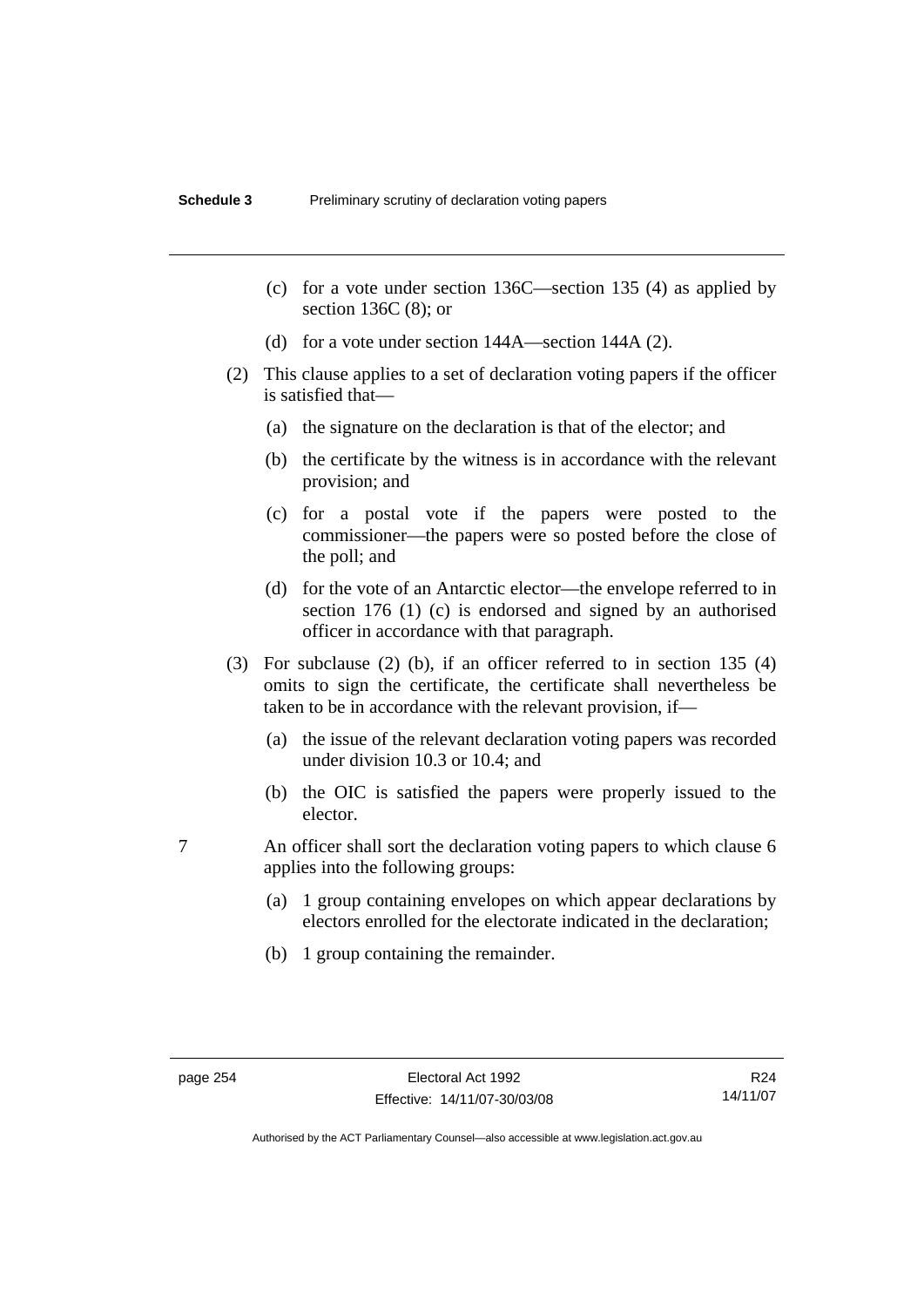- 8 An officer shall sort the remaining declaration voting papers referred to in clause 7 (b) into the following groups:
	- (a) 1 group containing papers to which clause 9 applies;
	- (b) 1 group containing the remainder.
- 9 This clause applies to a set of declaration voting papers if the OIC is satisfied that—
	- (a) the elector who signed the declaration was, when the roll closed for the election, entitled to be enrolled; and
	- (b) the omission of the elector's name from the roll resulted from an official error.
- 10 (1) An officer shall withdraw the ballot papers from the envelopes in the groups of declaration voting papers to which clause 7 (a) or 9 applies and, without unfolding or inspecting the ballot papers or allowing any other person to do so, admit them to scrutiny under section 183.
	- (2) If 2 or more sets of papers to which clause 7 (a) or 9 applies are in the name of a particular elector—
		- (a) the OIC shall determine which set shall be dealt with in accordance with subclause (1); and
		- (b) the remaining set shall be set aside.
	- (3) The OIC shall ensure that ballot papers referred to in subclause (1) are kept in a separate sealed ballot box until they are dealt with under section 183.
- 11 The OIC shall, in accordance with clauses 4 to 10, conduct a further scrutiny of the groups of remaining declaration voting papers to which clause 5 (b) or 8 (b) apply and, if there are any papers to which either paragraph applies after the further scrutiny, the OIC shall—
	- (a) reject them from further scrutiny; and

page 255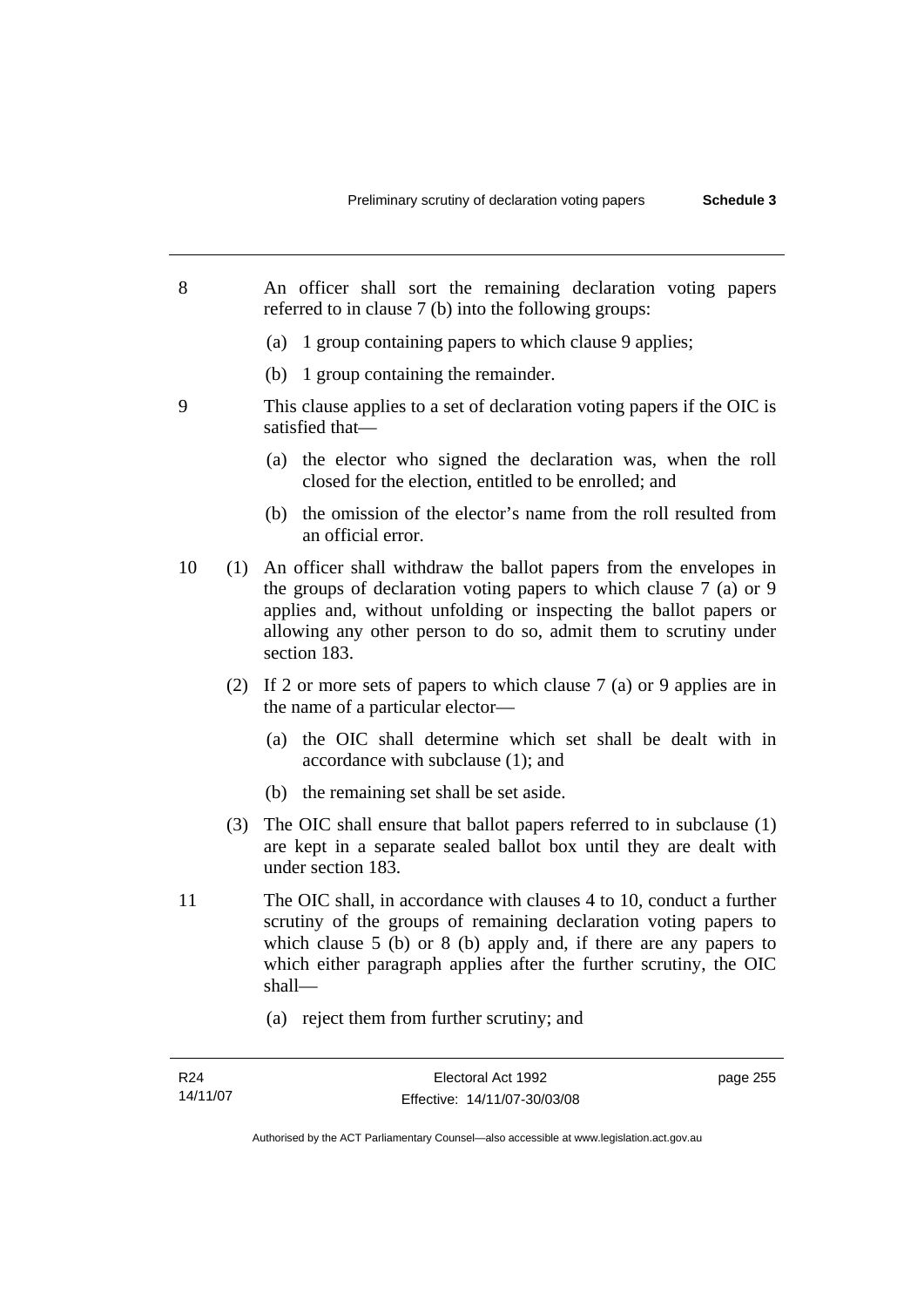### **Schedule 3** Preliminary scrutiny of declaration voting papers

 (b) seal them, together with any papers to which clause 10 (2) (b) applies, in a parcel endorsed with a description of the contents, the name of the electorate and the date.

page 256 Electoral Act 1992 Effective: 14/11/07-30/03/08

R24 14/11/07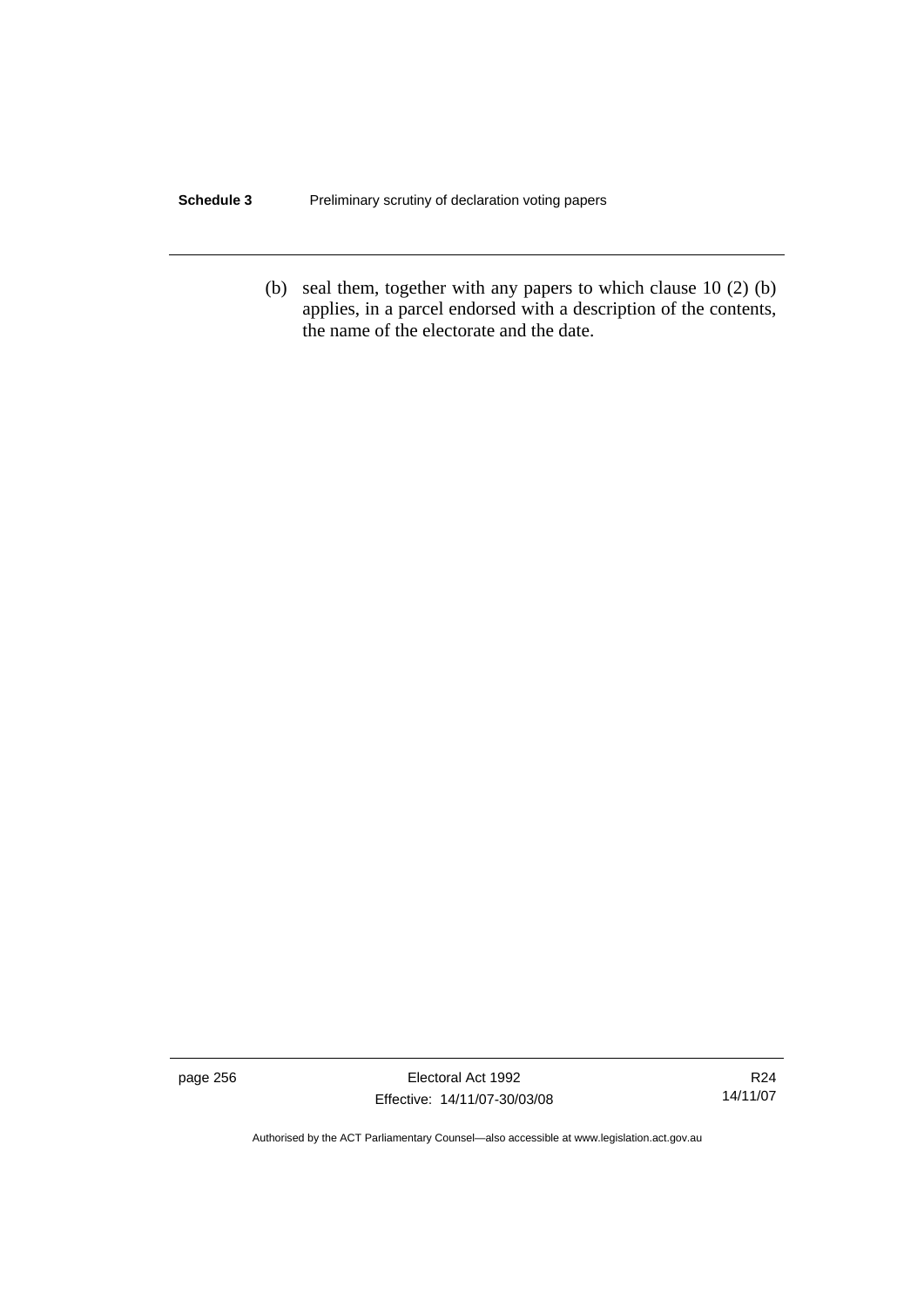Clause 1

# **Schedule 4 Ascertaining result of poll**

(see s 185)

# **Part 4.1** Preliminary

# **1 Interpretation for sch 4**

(1) In this schedule:

*ballot paper* means a ballot paper that is formal under part 12.

*continuing candidate* means a candidate, other than a successful candidate, an excluded candidate or a candidate who died before polling day.

*count* means an allotment of votes under clause 3 (1), 6 (3), 9 (2) (c) or 14 (2).

*count votes*, in relation to a candidate, is the number of votes calculated as follows (any fraction being disregarded):

### BP× TV

where:

*BP* means the number of ballot papers to be dealt with at a count that record the next available preference for the candidate.

*TV* means the transfer value of those ballot papers.

*excluded candidate* means a candidate excluded under clause 8.

*next available preference* means the next highest preference recorded for a continuing candidate on a ballot paper.

page 257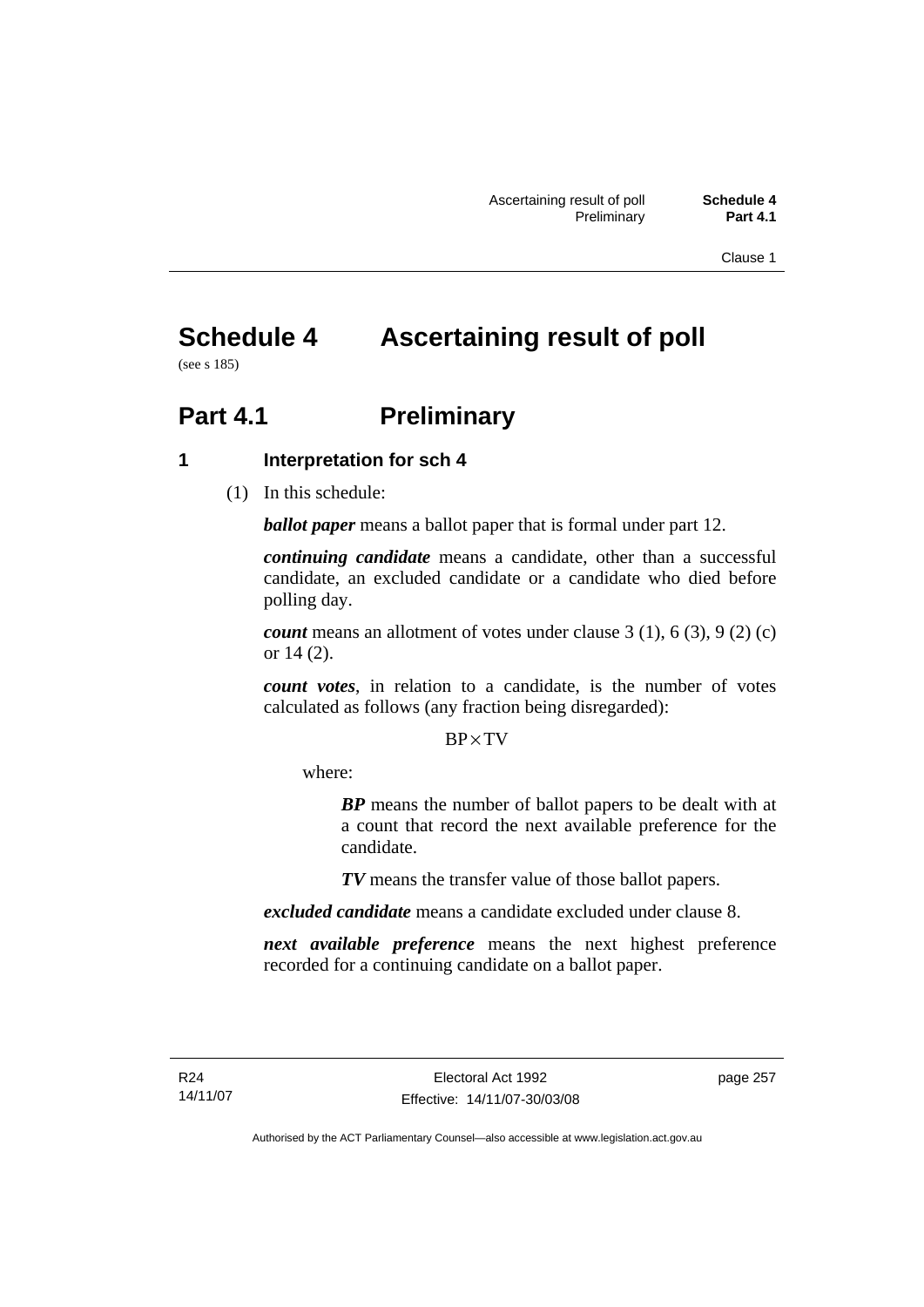**Schedule 4 Ascertaining result of poll**<br>**Part 4.1 Preliminary Preliminary** 

Clause 1

*quota* means the quota of an electorate for an election and is calculated as follows (any fraction being disregarded):

$$
\frac{\text{BP}}{\text{N}+1}+1
$$

where:

*BP* means the number of ballot papers for the election.

*N* means the number of positions to be filled at the election.

*successful candidate* means a candidate who is successful under clause 3, 4, 6, 9 or 14.

*surplus*, in relation to a successful candidate, means the candidate's total votes less the quota, if the resulting number of votes is 1 or greater.

*total votes*, in relation to a candidate, means the sum of all votes allotted to the candidate.

*transfer value*, in relation to a ballot paper, is—

 (a) in relation to the allotment of votes from the surplus of a successful candidate—for ballot papers that specify a next available preference, subject to subclause (2), the value calculated as follows:

# CP S

where:

*S* means the surplus.

*CP* means the number of ballot papers counted for the candidate at the count at which he or she became successful and that specify a next available preference; or

page 258 Electoral Act 1992 Effective: 14/11/07-30/03/08

R24 14/11/07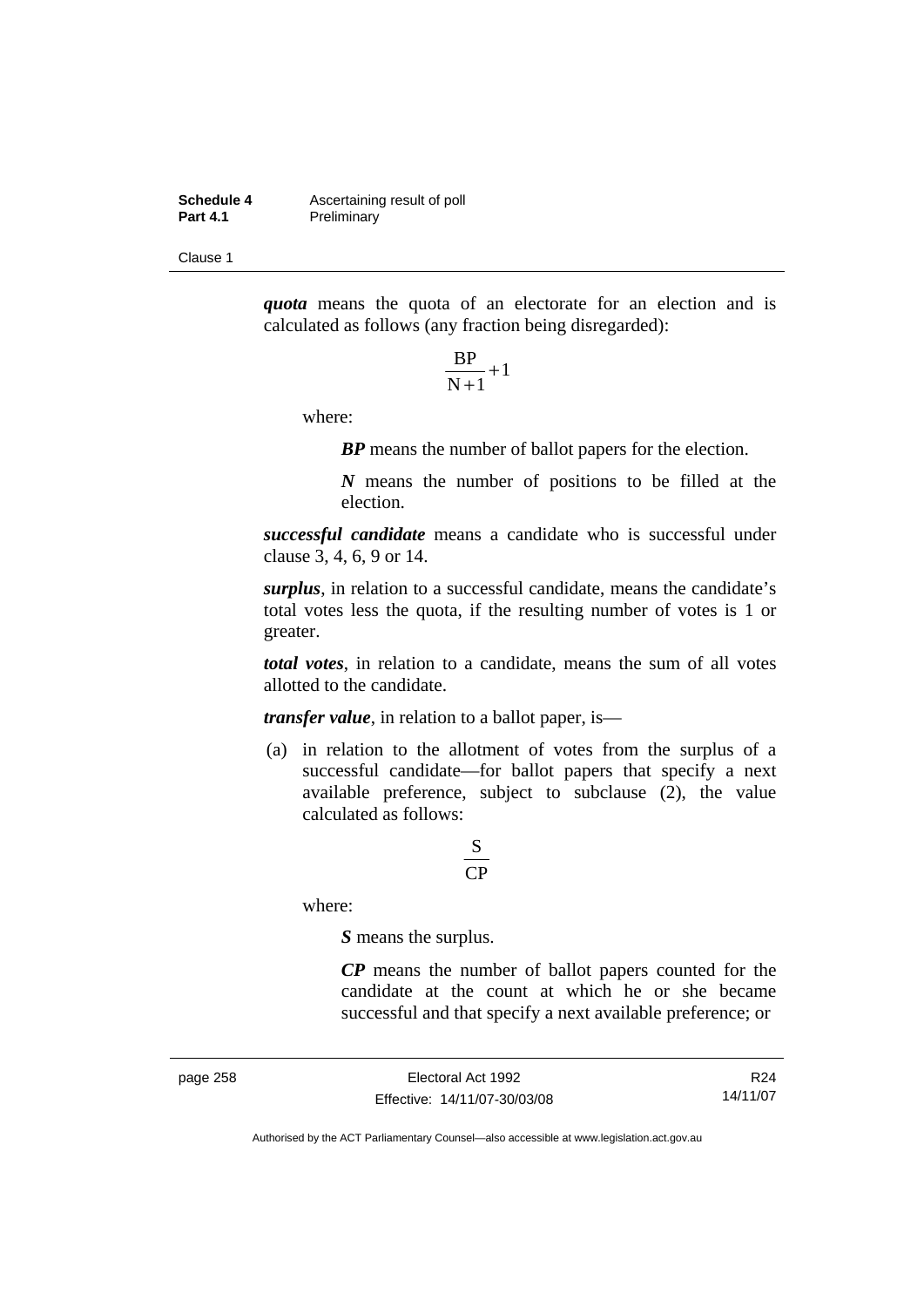- (b) in relation to the allotment of votes under clause  $9(2)$  (c)—
	- (i) for ballot papers in relation to which votes were allotted to the excluded candidate under clause 3—1; or
	- (ii) for ballot papers in relation to which count votes were allotted to the excluded candidate under clause 6 (3) or 9 (2) (c)—the transfer value of the ballot papers when counted for the purpose of that allotment.
- (2) If, but for this subclause, the transfer value of a ballot paper calculated in accordance with subsection (1), definition of *transfer value*, paragraph (a) would be greater than the transfer value of the ballot paper when counted for the successful candidate, the transfer value of that ballot paper is the lastmentioned transfer value.

### **2 Disregarding preferences**

- (1) This clause applies if effect is to be given to preferences indicated in candidate squares on a ballot paper under section 180.
- (2) If the same number is marked in 2 or more candidate squares on a ballot paper, those numbers and any greater number shall be disregarded in determining the elector's preferences.
- (3) If a number is missing from the series of consecutive whole numbers marked in the candidate squares on a ballot paper, the missing number and any greater number shall be disregarded in determining the elector's preferences.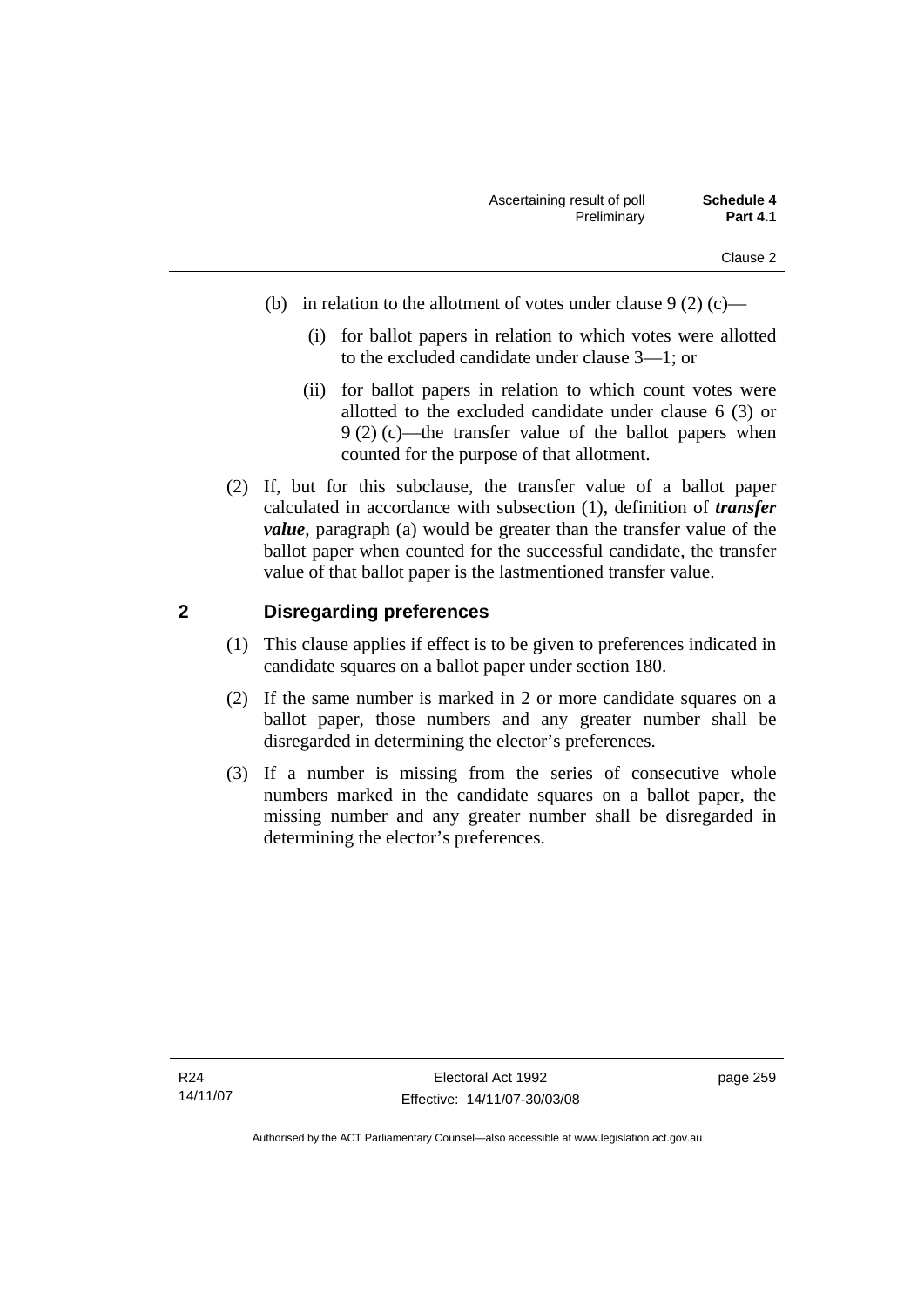**Schedule 4 Ascertaining result of poll Part 4.2** General

Clause 3

# **Part 4.2 General**

### **3 First preferences**

- (1) For each ballot paper recording a first preference for a continuing candidate, 1 vote shall be allotted to the candidate.
- (2) For subclause (1), a ballot paper on which a first preference for a candidate who died before polling day is recorded shall be taken to record a first preference for the candidate for whom the next available preference is recorded.
- (3) After the allotment of votes under subclause (1), each continuing candidate's total votes shall be calculated and, if the votes equal or exceed the quota, the candidate is successful.

# **4 Scrutiny to cease**

- (1) If, after a calculation under clause 3 (3), 6 (4) or 9 (2) (d), the number of successful candidates is equal to the number of positions to be filled, the scrutiny shall cease.
- (2) If, after a calculation under clause 3 (3) or 6 (4) or after all the ballot papers counted for an excluded candidate have been dealt with under clause 9—
	- (a) the number of continuing candidates is equal to the number of positions remaining to be filled; and
	- (b) no successful candidate has a surplus not already dealt with under clause 6;

each of those continuing candidates is successful and the scrutiny shall cease.

### **5 Scrutiny to continue**

If the scrutiny has not ceased in accordance with clause 4 and—

page 260 Electoral Act 1992 Effective: 14/11/07-30/03/08

R24 14/11/07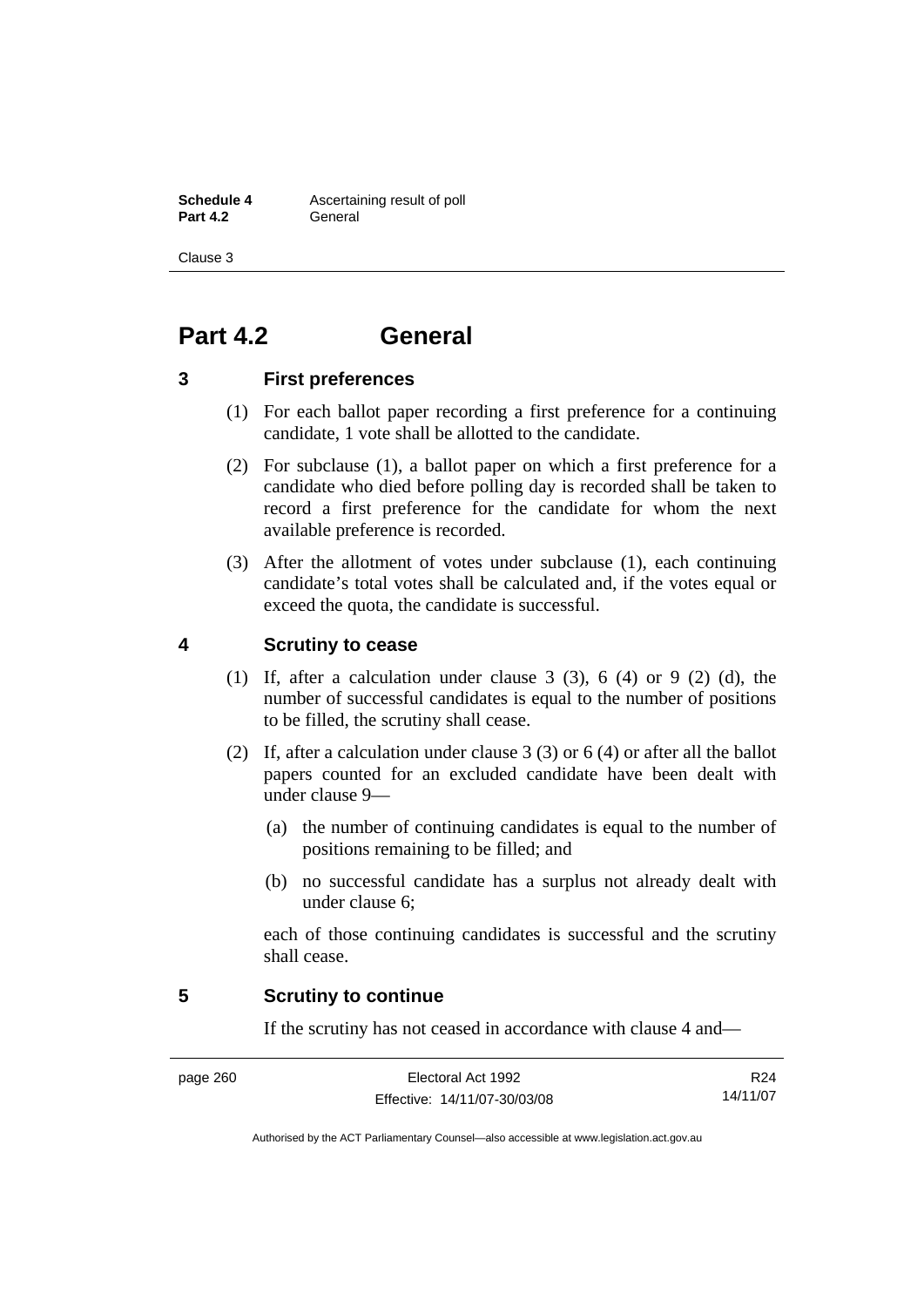- (a) 1 or more successful candidates have a surplus not already dealt with under clause 6—subject to clause 4, each surplus shall be dealt with in accordance with clause 6; or
- (b) there are no successful candidates with such a surplus—1 continuing candidate shall be excluded in accordance with clause 8 and the ballot papers counted for him or her shall be dealt with in accordance with clause 9.

# **6 Surplus votes**

- (1) Subject to clause 7, this clause applies in relation to the surplus of a successful candidate.
- (2) Each ballot paper counted for the purpose of allotting votes to the successful candidate at the count at which the candidate became successful shall be dealt with as follows:
	- (a) if it does not specify a next available preference—it shall be set aside as finally dealt with for this part;
	- (b) if it specifies a next available preference—it shall be grouped according to the candidate for whom that preference is recorded.
- (3) The count votes for each continuing candidate shall be determined and allotted to him or her.
- (4) After the allotment under subclause (3), the continuing candidates' total votes shall be calculated and, if the total votes of a candidate equal or exceed the quota, the candidate is successful.

### **7 More than 1 surplus**

- (1) In this clause—
	- (a) a reference to a *successful candidate* is a reference to a successful candidate with a surplus not already dealt with under clause 6; and

page 261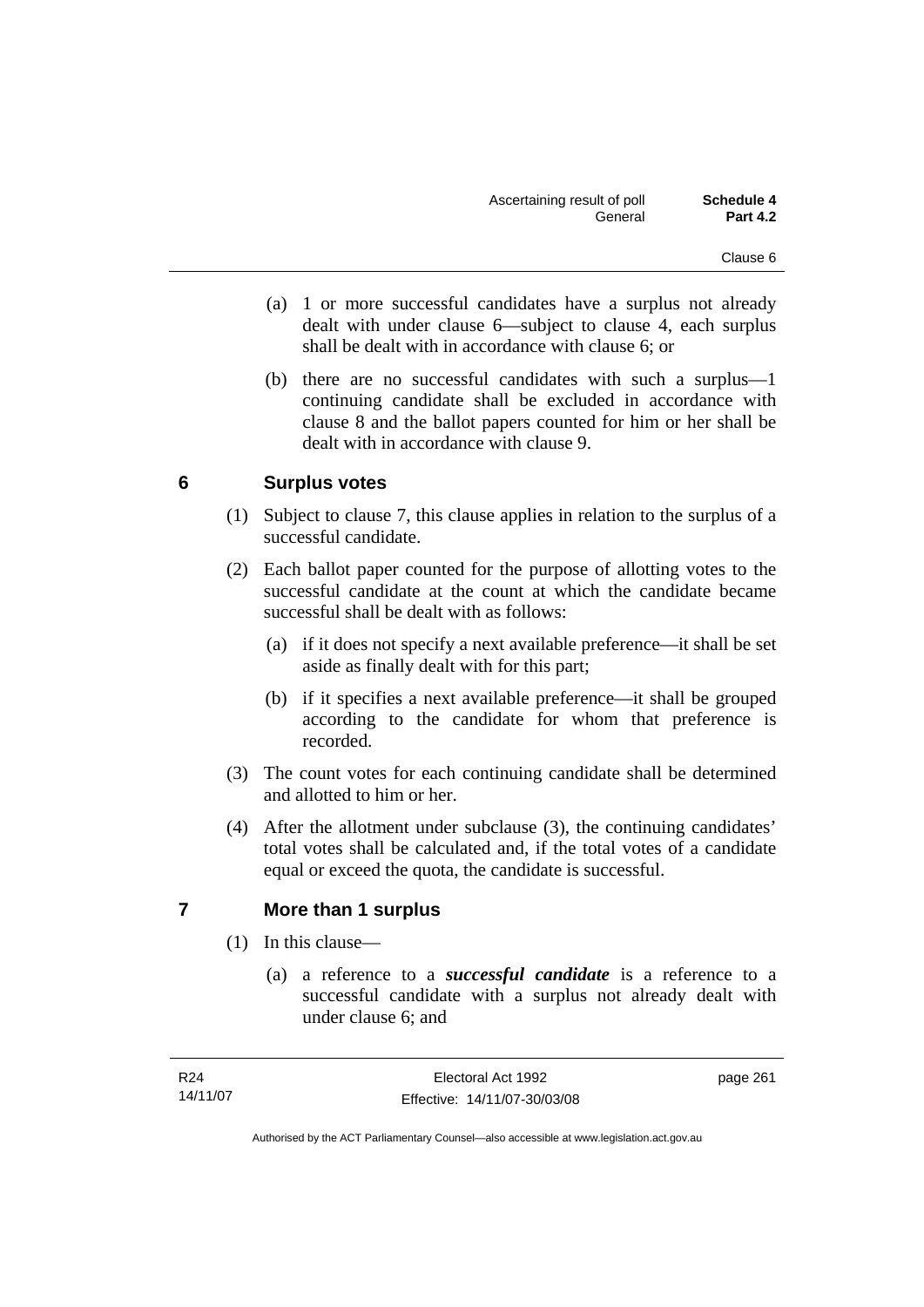| Schedule 4      | Ascertaining result of poll |
|-----------------|-----------------------------|
| <b>Part 4.2</b> | General                     |

Clause 7

- (b) a reference to the *earliest count* is a reference to the earliest count at which a successful candidate obtained a quota.
- (2) If there are 2 or more successful candidates, the surplus of the relevant candidate shall be dealt with in accordance with clause 6.
- (3) For subclause (2)—
	- (a) if only 1 successful candidate obtained a quota at the earliest count—that candidate is the relevant candidate;
	- (b) if 2 or more successful candidates obtained a quota at the earliest count—the candidate who, of those candidates, has the largest surplus is the relevant candidate; or
	- (c) if 2 or more successful candidates (*contemporary candidates*) who obtained a quota at the earliest count have the same surplus, being a surplus larger than that of any other candidate who obtained a quota at that count and—
		- (i) 1 of the contemporary candidates had more total votes than any other contemporary candidate at the last count at which all the contemporary candidates had unequal total votes—that candidate; or
		- (ii) there is no count at which all the contemporary candidates had unequal total votes—the contemporary candidate who is determined by the commissioner by lot to be the relevant candidate;

is the relevant candidate.

- $(4)$  If—
	- (a) a person becomes the relevant candidate under subclause  $(3)$  (c) (ii); and
	- (b) the ballot papers are recounted in accordance with section 187; and

R24 14/11/07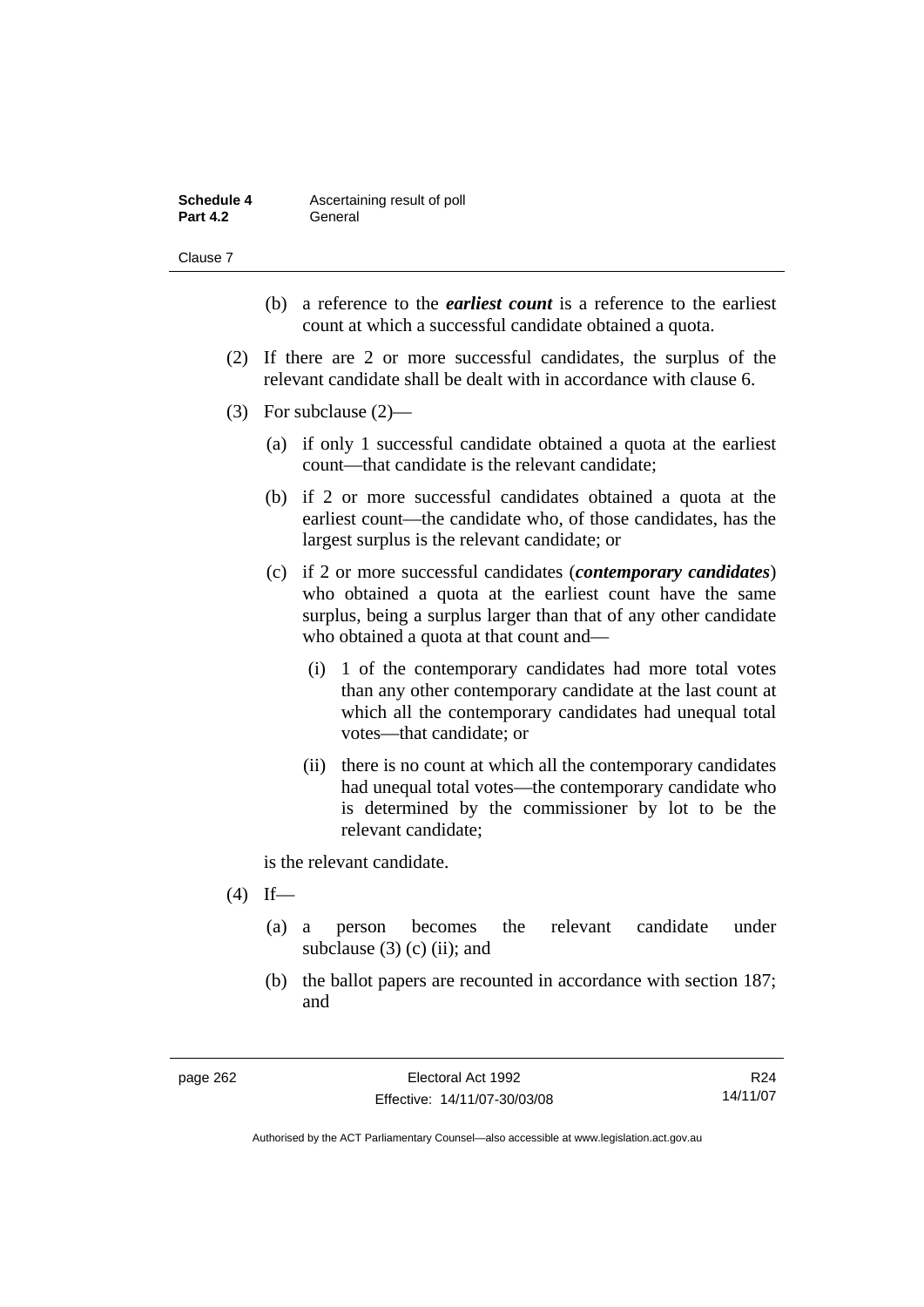(c) the same candidates would, apart from this subclause, become the contemporary candidates once again under that subparagraph;

the person shall be taken to be the relevant candidate for subclause (2) in the recounting of those ballot papers.

### **8 Exclusion of candidates**

- (1) If clause 5 or 15 requires a candidate to be excluded, the candidate with the least total votes shall be excluded.
- (2) If 2 or more candidates each have the same total votes, being fewer total votes than any other candidate and—
	- (a) 1 of those candidates had fewer total votes than any other of those candidates at the last count at which all those candidates had unequal votes—that candidate; or
	- (b) there is no count at which all those candidates had unequal total votes—the candidate who, of those candidates, is determined by the commissioner by lot to be the candidate to be excluded;

shall be excluded.

- $(3)$  If—
	- (a) a person is excluded under subclause (2) (b); and
	- (b) the ballot papers are recounted in accordance with section 187; and
	- (c) that paragraph would, apart from this subclause, be applicable once again to the same candidates;

the person shall be taken to be excluded in the recounting of those ballot papers.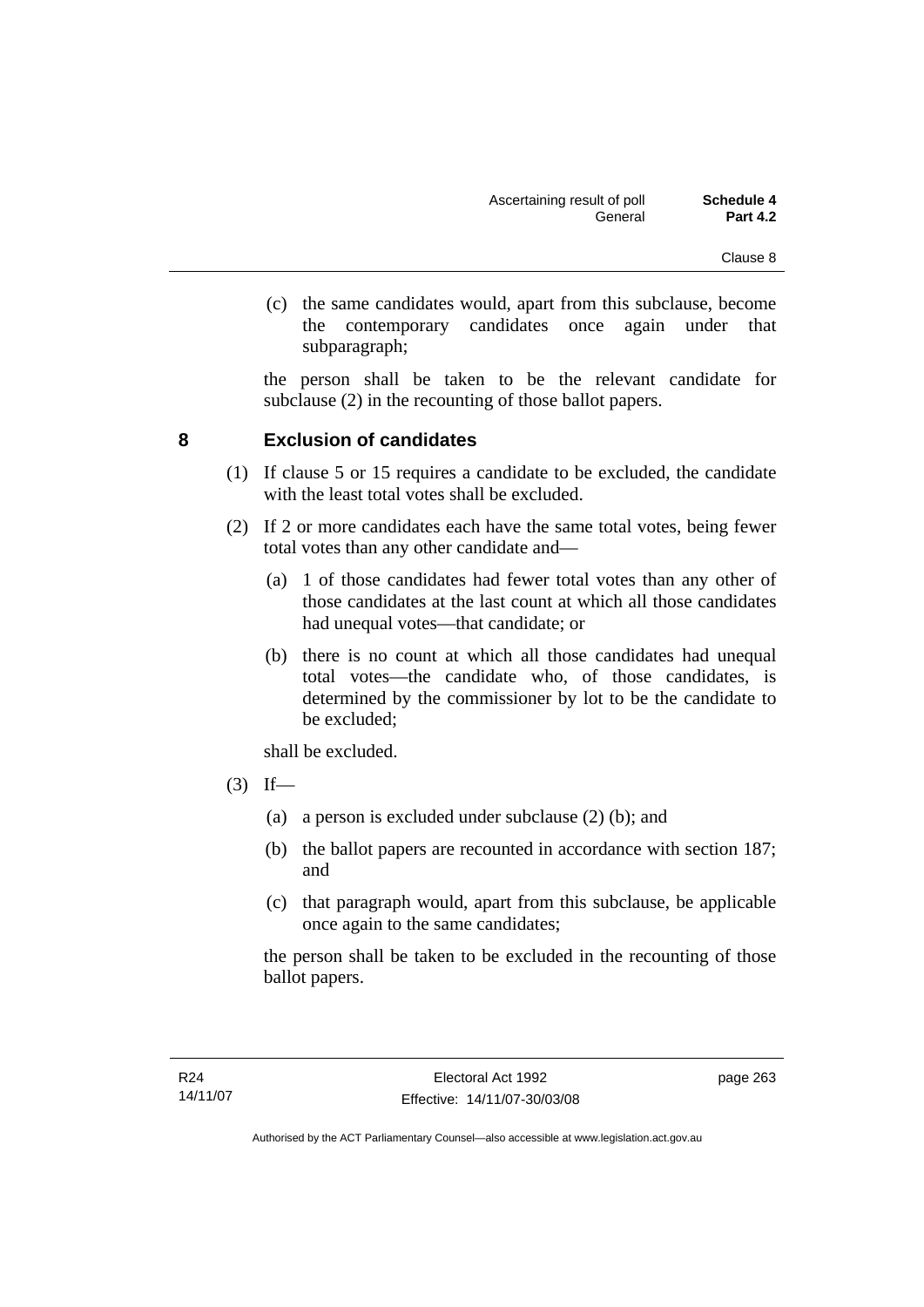**Schedule 4 Ascertaining result of poll Part 4.2** General

Clause 9

### **9 Votes of excluded candidates**

- (1) If a candidate is excluded in accordance with clause 8, the ballot papers counted for the candidate shall be sorted into groups according to their transfer values when counted for him or her.
- (2) Subject to subclause (3), each group under subclause (1) shall be dealt with as follows:
	- (a) if a ballot paper in the group does not specify a next available preference—it shall be set aside as finally dealt with for this part;
	- (b) if a ballot paper in the group specifies a next available preference—it shall be grouped according to the candidate for whom that preference is recorded;
	- (c) each continuing candidate's count votes shall be determined and allotted to him or her;
	- (d) continuing candidates' total votes shall be calculated and, if the votes of any of those candidates equal or exceed the quota, the candidate is successful.
- (3) The groups referred to in subclause (1) shall be dealt with under subclause (2) starting with the group with the highest transfer value and, subject to subclause 4 (1) or 15 (2), continuing in descending order until all the groups have been dealt with.

### **10 Setting aside ballot papers**

If, after a calculation under clause  $3(3)$ ,  $6(4)$  or  $9(2)(d)$ , the total votes of a candidate who became successful on that calculation equal the quota, the ballot papers counted for that candidate shall be set aside for this part.

R24 14/11/07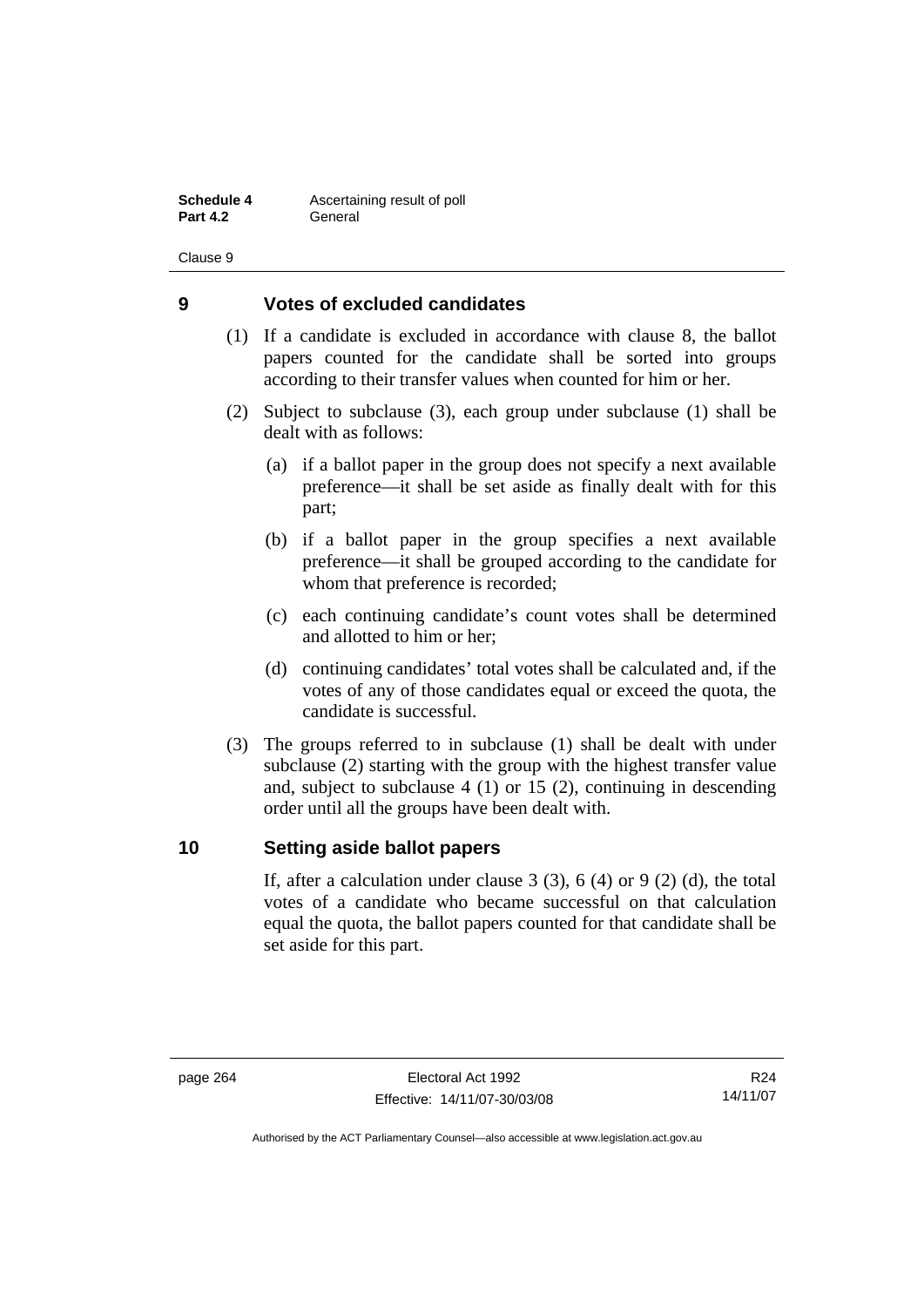Clause 11

# **Part 4.3 Casual vacancies**

### **11 Application**

- (1) This part applies in relation to the vacancy in the seat of a former MLA that is to be filled by recount under section 194.
- (2) For this part—
	- (a) *continuing candidate* means a candidate within the meaning of part 13, but does not include a candidate who died before the recount for the purposes of this part began; and
	- (b) the quota is calculated under clause 12; and
	- (c) the transfer value is determined under clause 13.

### **12 Quota**

 (1) For this part, the *quota*, in relation to a count, is calculated as follows:

$$
\frac{\text{TVA}}{2} + 1
$$

(2) In this clause:

*TVA* means the sum of the total votes allotted to the continuing candidates at the count, any fraction being disregarded.

### **13 Transfer value**

- (1) For this part, the *transfer value* of ballot papers counted for the former MLA—
	- (a) for a ballot paper dealt with at the count at which the former MLA became successful—is the value ascertained in accordance with subclause (2) or (3), as the case requires;

| R <sub>24</sub> | Electoral Act 1992           | page 265 |
|-----------------|------------------------------|----------|
| 14/11/07        | Effective: 14/11/07-30/03/08 |          |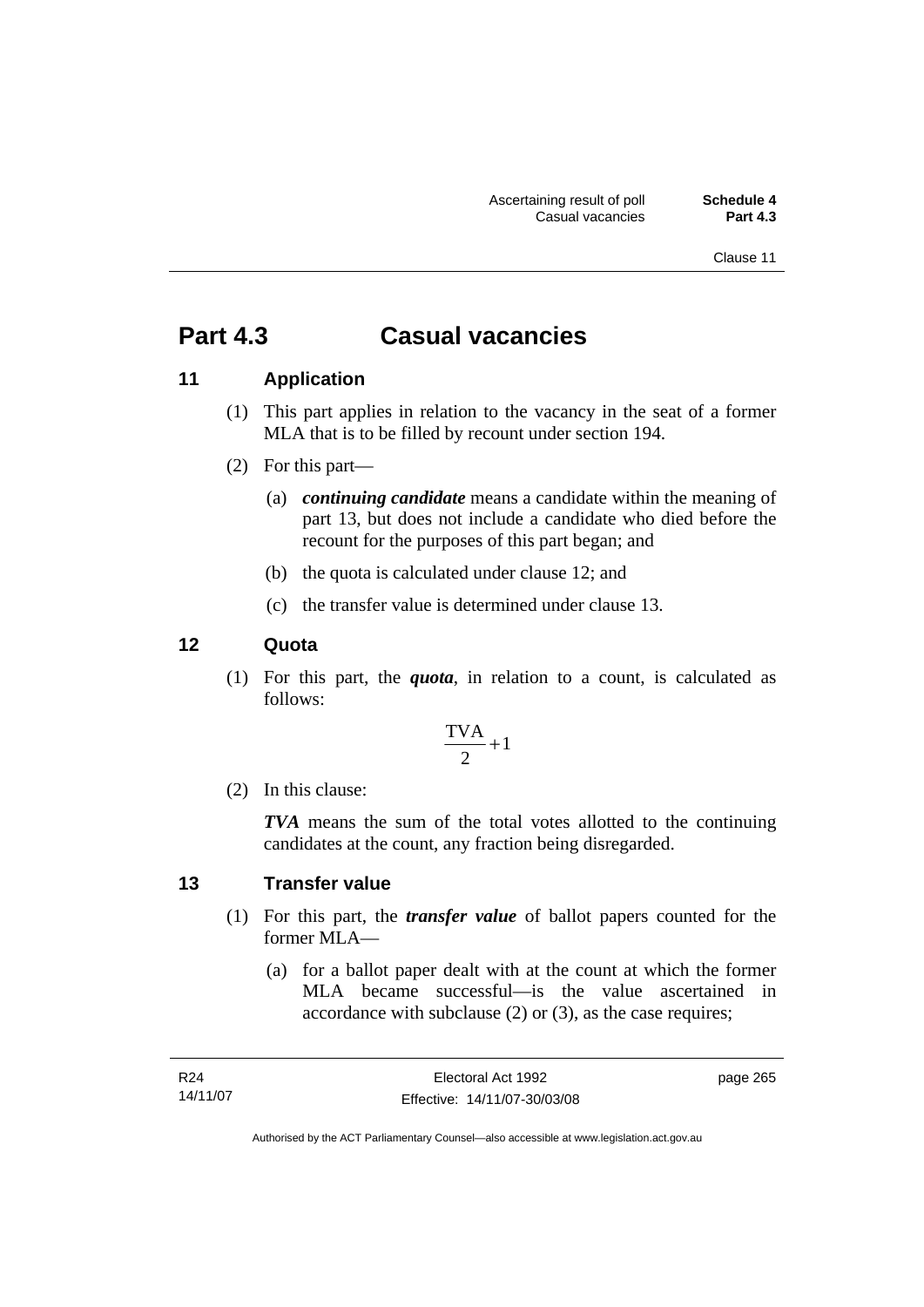| Schedule 4      | Ascertaining result of poll |
|-----------------|-----------------------------|
| <b>Part 4.3</b> | Casual vacancies            |

Clause 13

- (b) for a ballot paper dealt with at the count under clause 3—is 1; and
- (c) for a ballot paper dealt with at any other count—is the transfer value of the ballot paper when counted for the purpose of allotting count votes to the former MLA.
- (2) If, at the count at which the former MLA became successful,  $NCP \times TV$  was greater than or equal to  $Q - N$ —
	- (a) for a ballot paper that did not specify a next available preference—the value is calculated as follows:

$$
\frac{Q - N}{NCP}
$$
; and

- (b) for a ballot paper that specified a next available preference the value is zero.
- (3) If, at the count at which the former MLA became successful,  $NCP \times TV$  was less than  $O-N$ —
	- (a) for a ballot paper that did not specify a next available preference—the value is the transfer value of the ballot paper when counted for the purpose of allotting count votes to the former MLA; and
	- (b) for a ballot paper that specified a next available preference the value is calculated as follows:

$$
\frac{Q-N-(NCP \times TV)}{CP}
$$

(4) In subclauses (2) and (3):

*NCP* means the number of ballot papers counted for the former MLA at the count at which he or she became successful that did not specify a next available preference.

R24 14/11/07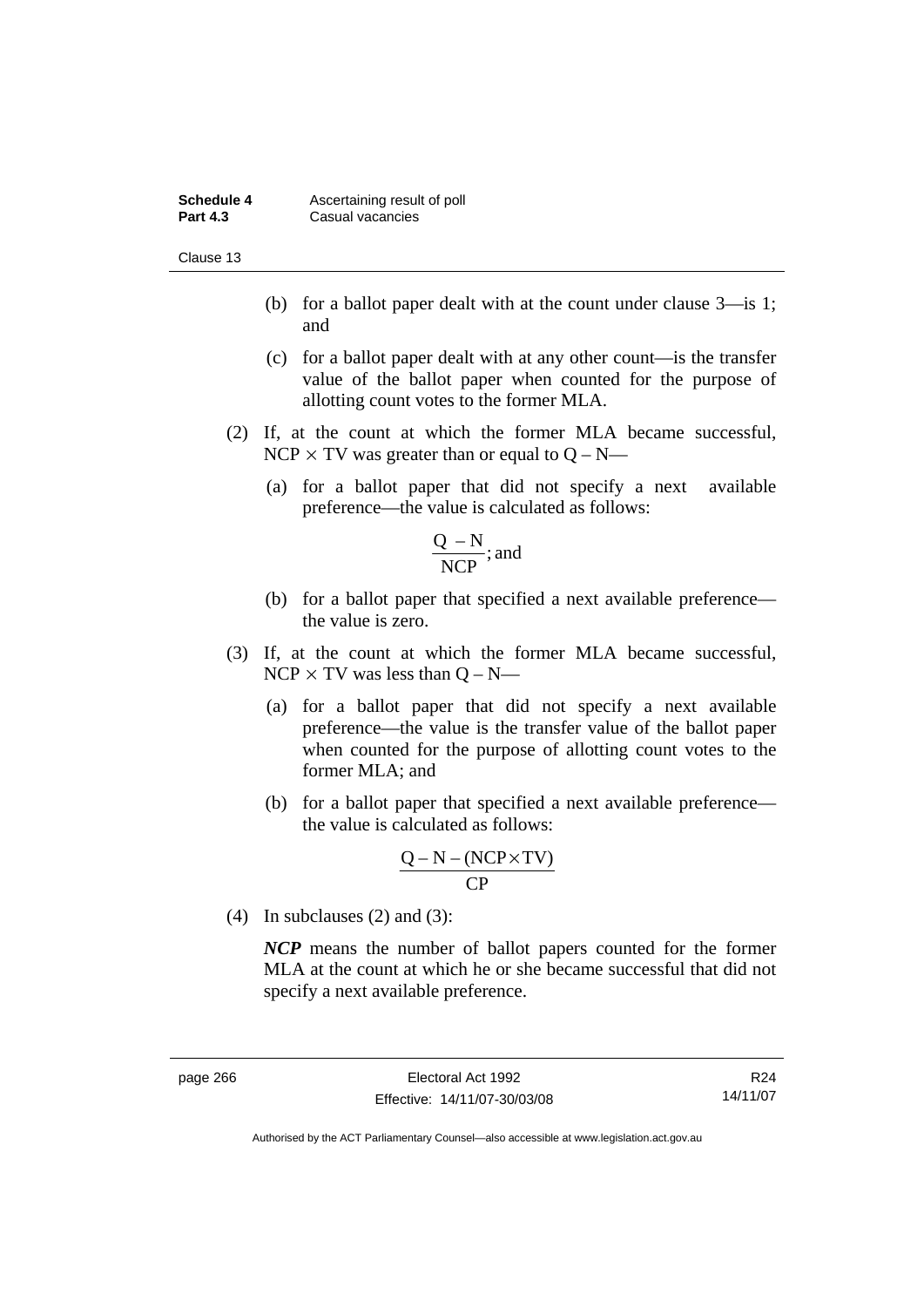*TV* means the transfer value of a ballot paper when counted at that count for the purpose of allotting count votes to the former MLA.

*Q* means the quota for the election at which the former MLA was last elected.

*N* means the former MLA's total votes after the last calculation before that count.

*CP* means the number of ballot papers counted for the former MLA at that count that specified a next available preference.

### **14 Recount—first count**

- (1) If a ballot paper counted for the former MLA—
	- (a) does not specify a next available preference—it shall be set aside as finally dealt with for this part; or
	- (b) specifies a next available preference—it shall be grouped according to the candidate for whom that preference is recorded.
- (2) The count votes for each continuing candidate shall be determined and allotted to him or her, and each continuing candidate's total votes shall be calculated.
- (3) If, after the calculation under subclause (2), the total votes of a continuing candidate equal or exceed the quota, the candidate is successful and the scrutiny shall cease.

### **15 Recount—continuation**

- (1) If the scrutiny has not ceased in accordance with clause 14 (3) or subclause (2) of this clause—
	- (a) 1 continuing candidate shall be excluded in accordance with clause 8; and

page 267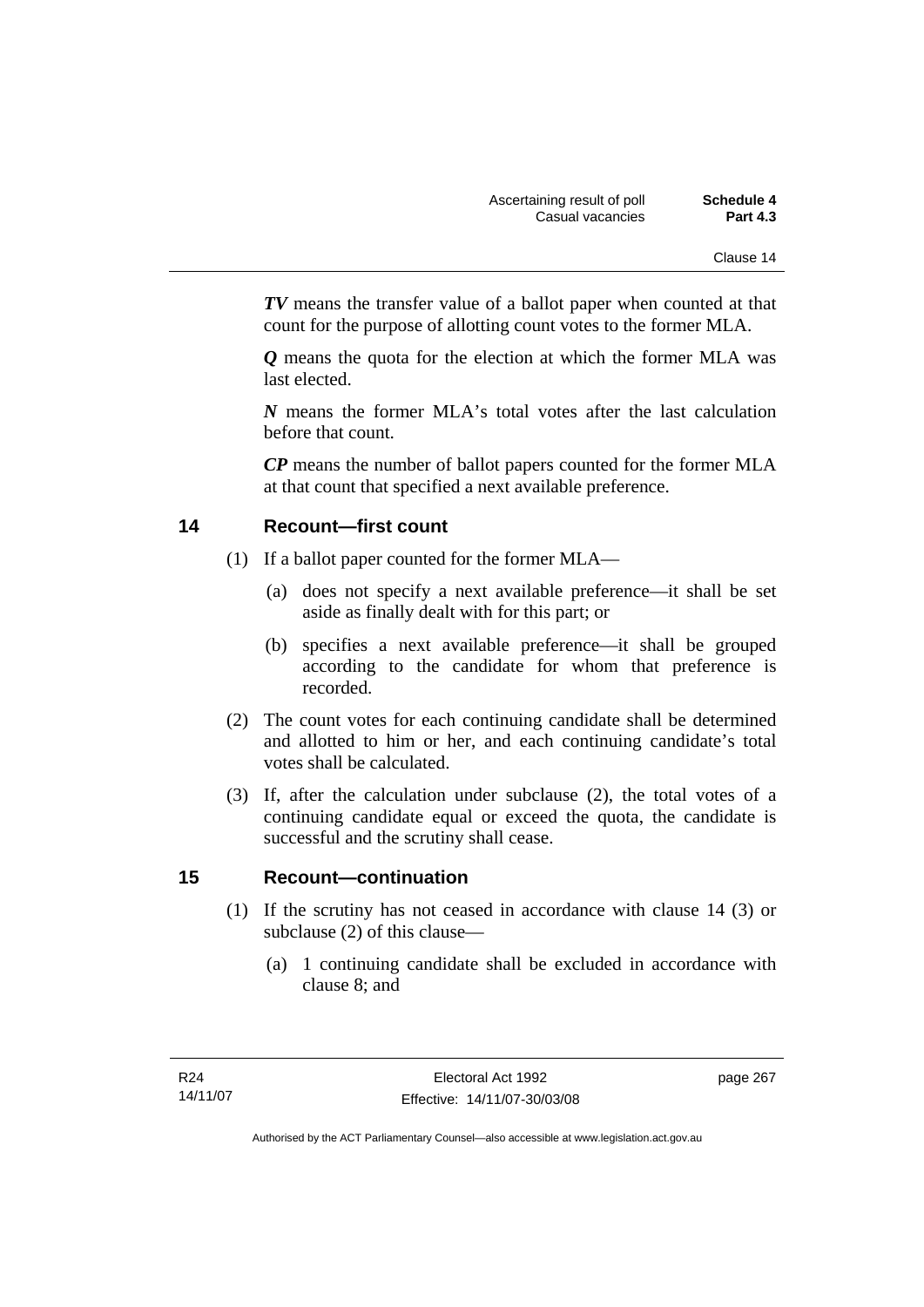| Schedule 4      | Ascertaining result of poll |
|-----------------|-----------------------------|
| <b>Part 4.3</b> | Casual vacancies            |

Clause 16

- (b) the ballot papers counted for that candidate shall be dealt with in accordance with clause 9.
- (2) If, after a calculation under clause 9 (2) (d), a candidate is successful, the scrutiny shall cease.

### **16 Successful candidate is dead**

- (1) If the candidate who is successful on a recount is dead, the recount shall be conducted again.
- (2) For subclause (1), a ballot paper on which a preference for that candidate is recorded shall be taken to record a preference for the candidate for whom the next available preference is recorded.

### **17 Multiple vacancies**

- (1) If there are 2 or more vacancies in the seats of former MLAs that are required to be filled by recount under section 194, the recounts shall be conducted in the order in which the vacancies occurred.
- (2) If 2 or more of those vacancies occurred at the same time, the commissioner shall determine by lot the order in which the recounts are to be conducted.
- $(3)$  If—
	- (a) a person is a candidate in relation to more than 1 casual vacancy; and
	- (b) the person becomes a candidate in relation to those casual vacancies before the commissioner declares elected the successful candidate in relation to any of those casual vacancies; and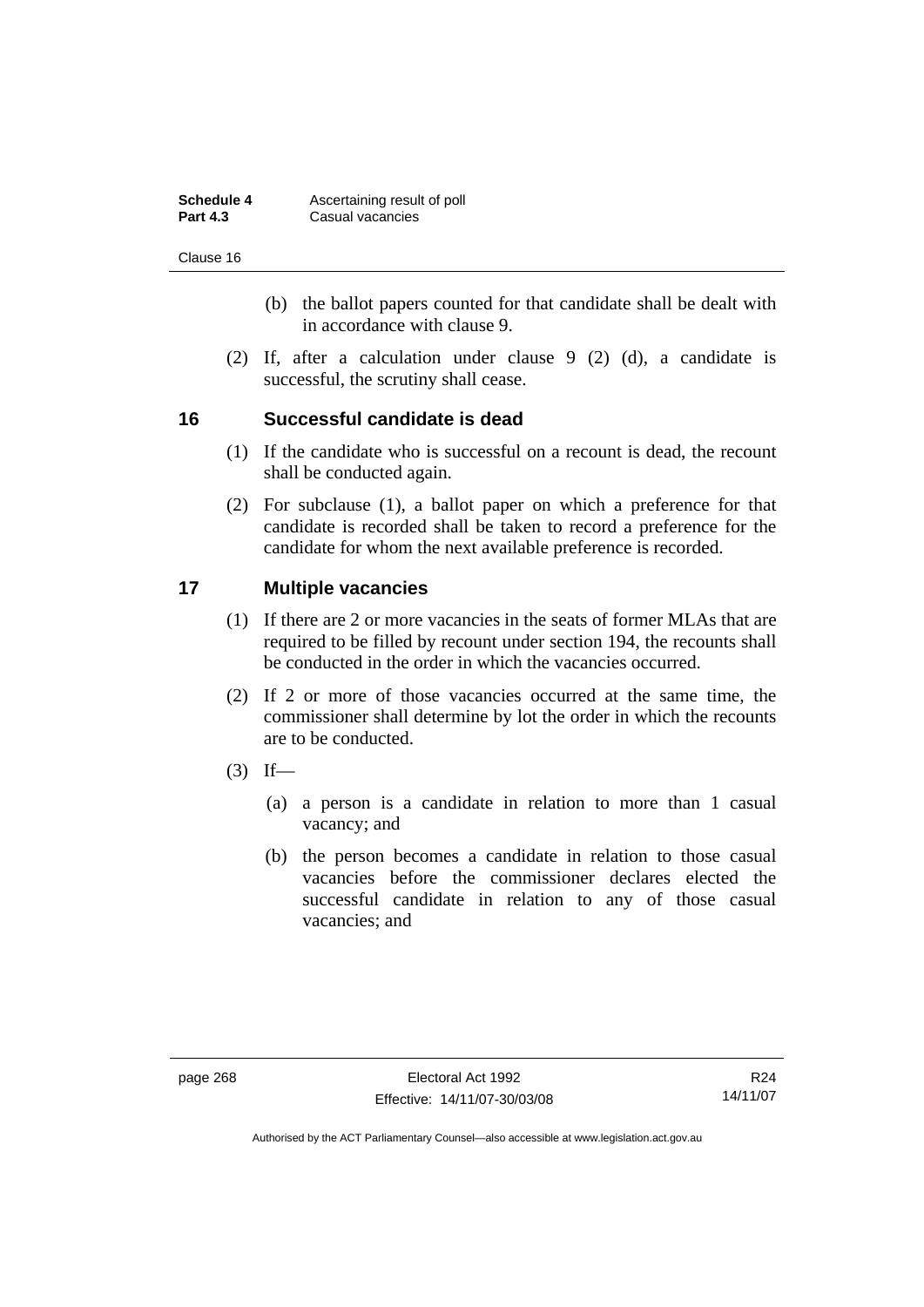| Schedule 4      | Ascertaining result of poll |
|-----------------|-----------------------------|
| <b>Part 4.3</b> | Casual vacancies            |

 (c) the person is successful in relation to 1 of those casual vacancies;

for the purpose of conducting the recount in relation to the casual vacancies other than the one in relation to which the person was successful, the person shall be taken not to be a continuing candidate.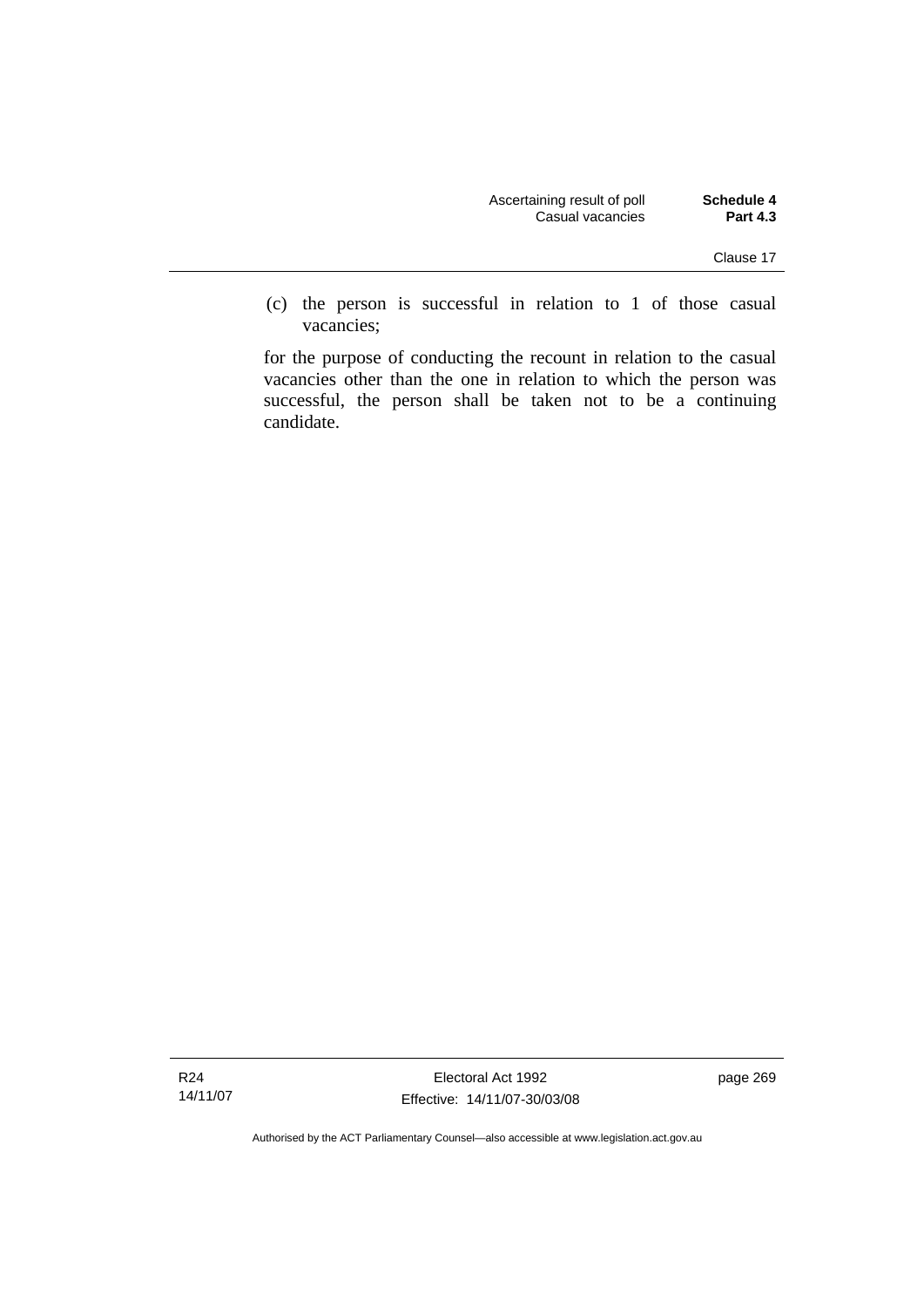**Schedule 4 Ascertaining result of poll**<br>**Part 4.4 Deceased successful can Part 4.4** Deceased successful candidates

Clause 18

# **Part 4.4 Deceased successful candidates**

### **18 Application of pt 4.3**

- (1) If a successful candidate dies on or after polling day but before the declaration of the result of the election, the ballot papers counted for the deceased candidate shall be dealt with in accordance with part 4.3 (Casual vacancies) as if they had been counted for a former MLA.
- (2) In this part:

*continuing candidate* means a candidate other than a successful candidate, a candidate who died before the recount for this part commenced or a candidate who is excluded for clause 15.

### **19 Multiple deaths**

- (1) If 2 or more successful candidates die on or after polling day but before the declaration of the result of the election, the ballot papers counted for each deceased candidate shall be dealt in the order in which the candidates died.
- (2) If 2 or more of those successful candidates died at the same time, the commissioner shall determine by lot the order in which the ballot papers for the deceased candidates are to be dealt with.

R24 14/11/07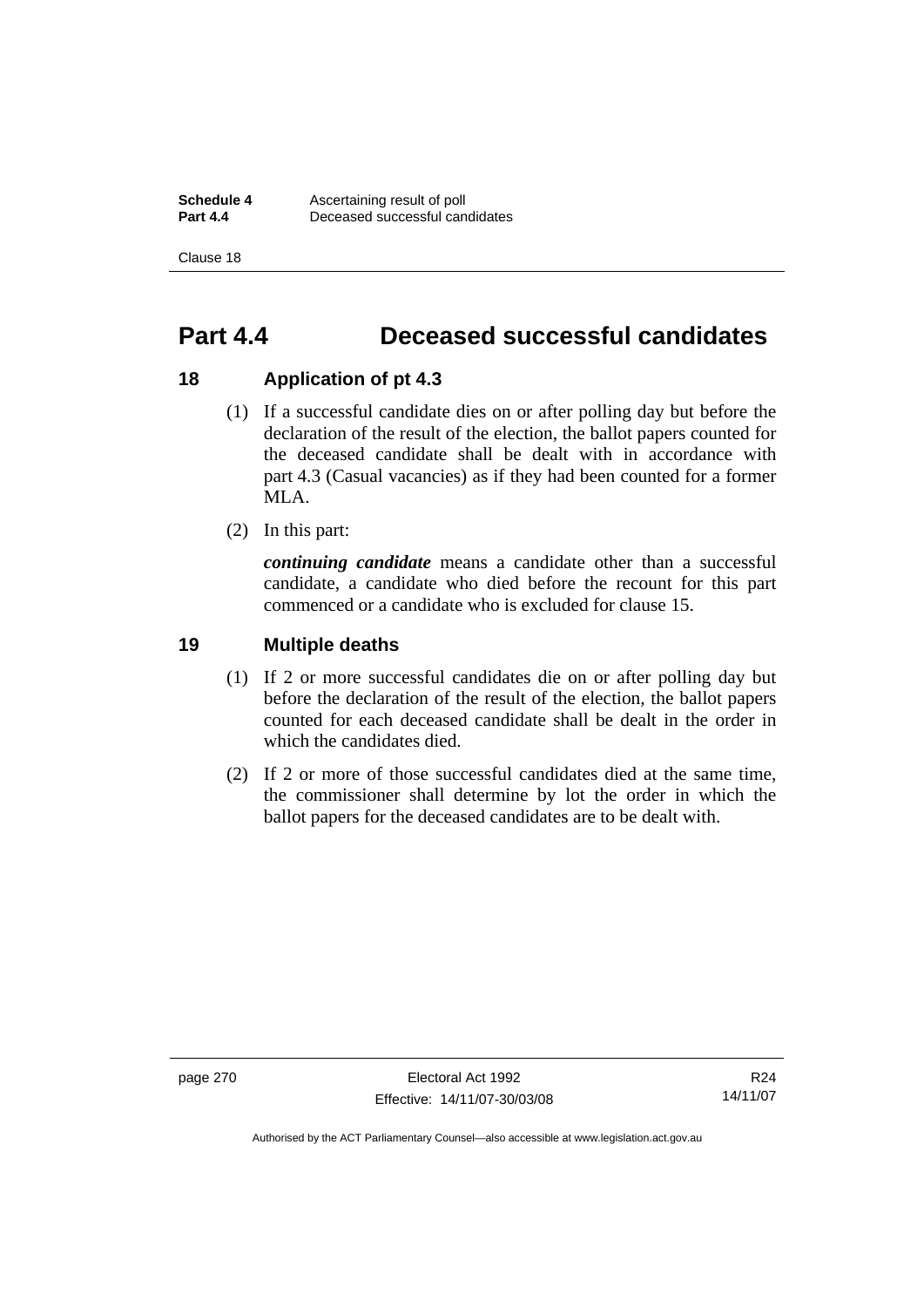# **U Dictionary**

(see s 3)

*Note 1* The Legislation Act contains definitions and other provisions relevant to this Act.

*Note 2* For example, the Legislation Act, dict, pt 1 defines the following terms:

- administrative unit
	- adult
	- chief executive (see s 163)
	- Commonwealth
	- doctor
	- **Executive**
	- exercise
	- fail
	- function
- judge
- lawyer
- Self-Government Act
- **Speaker**
- **State**
- statutory office-holder
- territory instrumentality.

*AAT* means the administrative appeals tribunal.

*abbreviation*, of the name of a political party, includes an alternative name of the party.

# *address*—

 (a) except in division 17.3 (Campaigning offences)—means, in relation to a person, the address of the person's principal place of residence (including a place of residence from which a person who is an elector is temporarily absent and to which the person intends to return to live in); and

page 271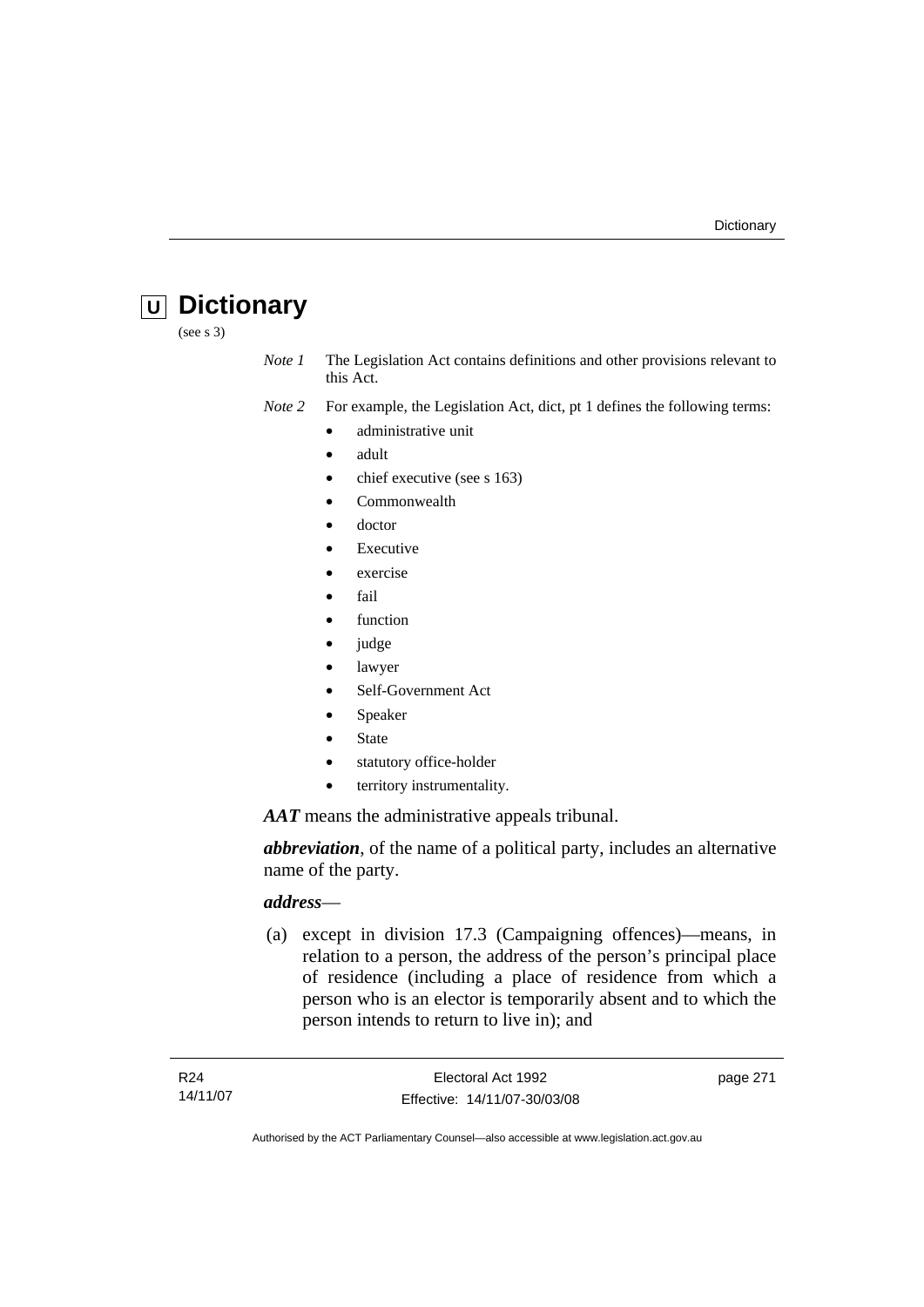(b) in division 17.3—see section 291.

*amount*, for part 14 (Election funding and financial disclosure)—see section 198.

*Antarctica*, for part 11 (Polling in Antarctica)—see section 167.

*Antarctic elector* means an elector who is an Antarctic elector under section 171.

*application*, for part 16 (Disputed elections, eligibility and vacancies)—see section 250.

*approved computer program* means the computer program approved under section 118A.

*Assembly* means the Legislative Assembly.

*assistant returning officer*, for part 11 (Polling in Antarctica)—see section 167.

*associated entity*, for part 14 (Election funding and financial disclosure)—see section 198.

*augmented commission* in relation to a redistribution, means the augmented electoral commission established by section 47 for the purposes of the redistribution.

*authorised delivery service*, for division 10.4 (Voting otherwise than at a polling place)—see section 136.

*authorised officer* means an officer authorised by the commissioner for the purpose of the provision in which the expression occurs.

*authorised witness*, for part 10 (Voting)—see section 127.

*available for public inspection*—see section 4A.

*ballot paper*—

(a) includes an electronic ballot paper; and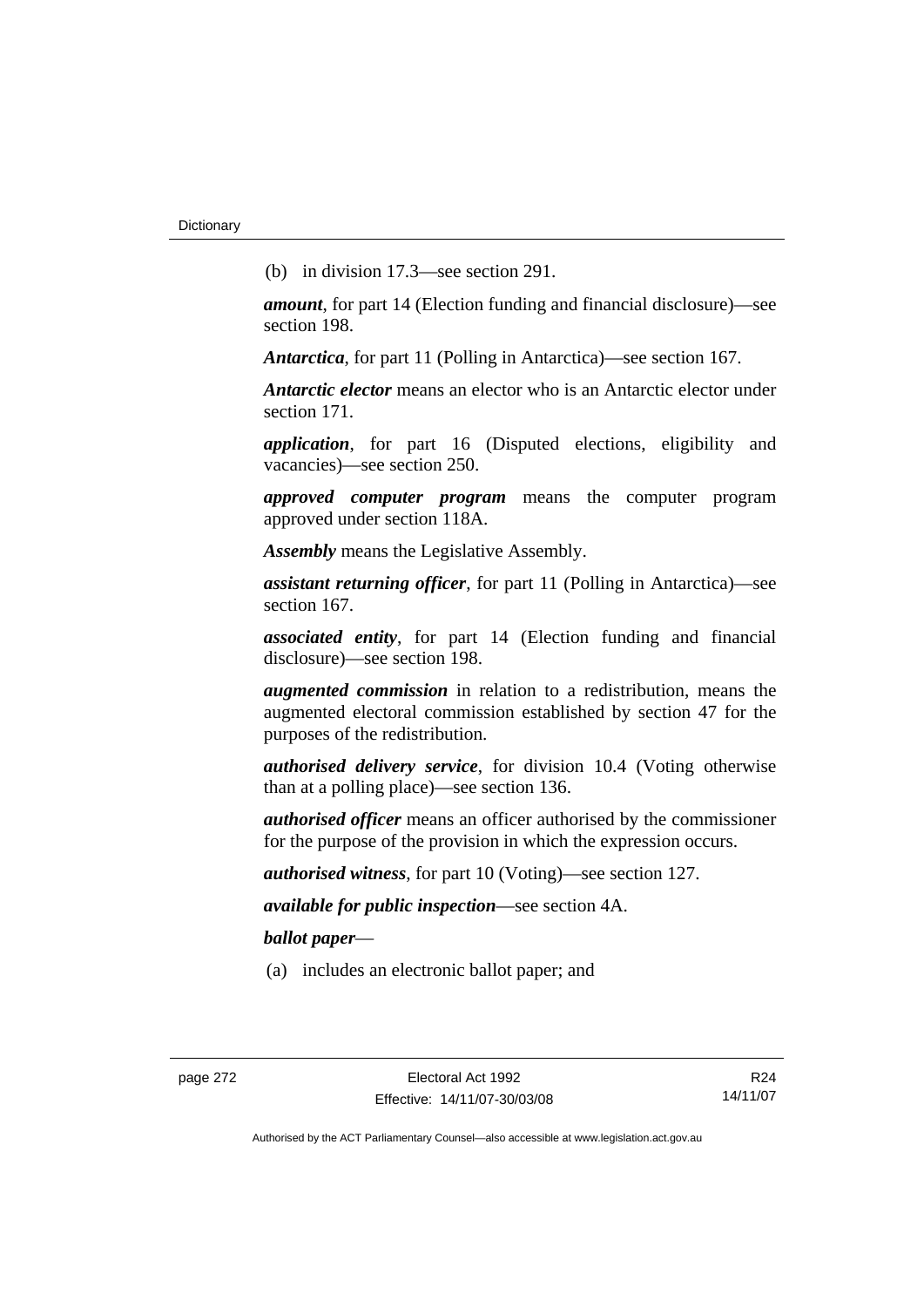- (b) if regulations are in force under section 114 (7) (Ballot papers)—means a ballot paper in the form prescribed under the regulations.
- *Note* A ballot paper is required to be in the form set out in sch 1 (see s 114 (1)).

*bribery*, for part 16 (Disputed elections, eligibility and vacancies) see section 250.

*broadcast* includes televise.

*broadcaster*, for division 14.5 (Disclosure of electoral expenditure)—see section 223.

# *candidate* means—

- (a) except in part 13 (Casual vacancies)—a person declared to be a candidate under section 109 (Declaration of candidates); and
- (b) in part 13—a person declared to be a candidate under section 193 (Publication of candidates' details).

*candidate square*—see section 116 (1) (h) (Printing of ballot papers).

*certified list of electors* means a certified list of electors prepared under section 121.

*closed*, in relation to a roll, means closed in accordance with section 80.

*commissioner* means the Electoral Commissioner appointed under section 22.

*Commonwealth Electoral Act* means the *Commonwealth Electoral Act 1918* (Cwlth).

*Commonwealth roll* means the roll of electors for the ACT required by the Commonwealth Electoral Act, section 81.

*contravention*, for part 16 (Disputed elections, eligibility and vacancies)—see section 250.

page 273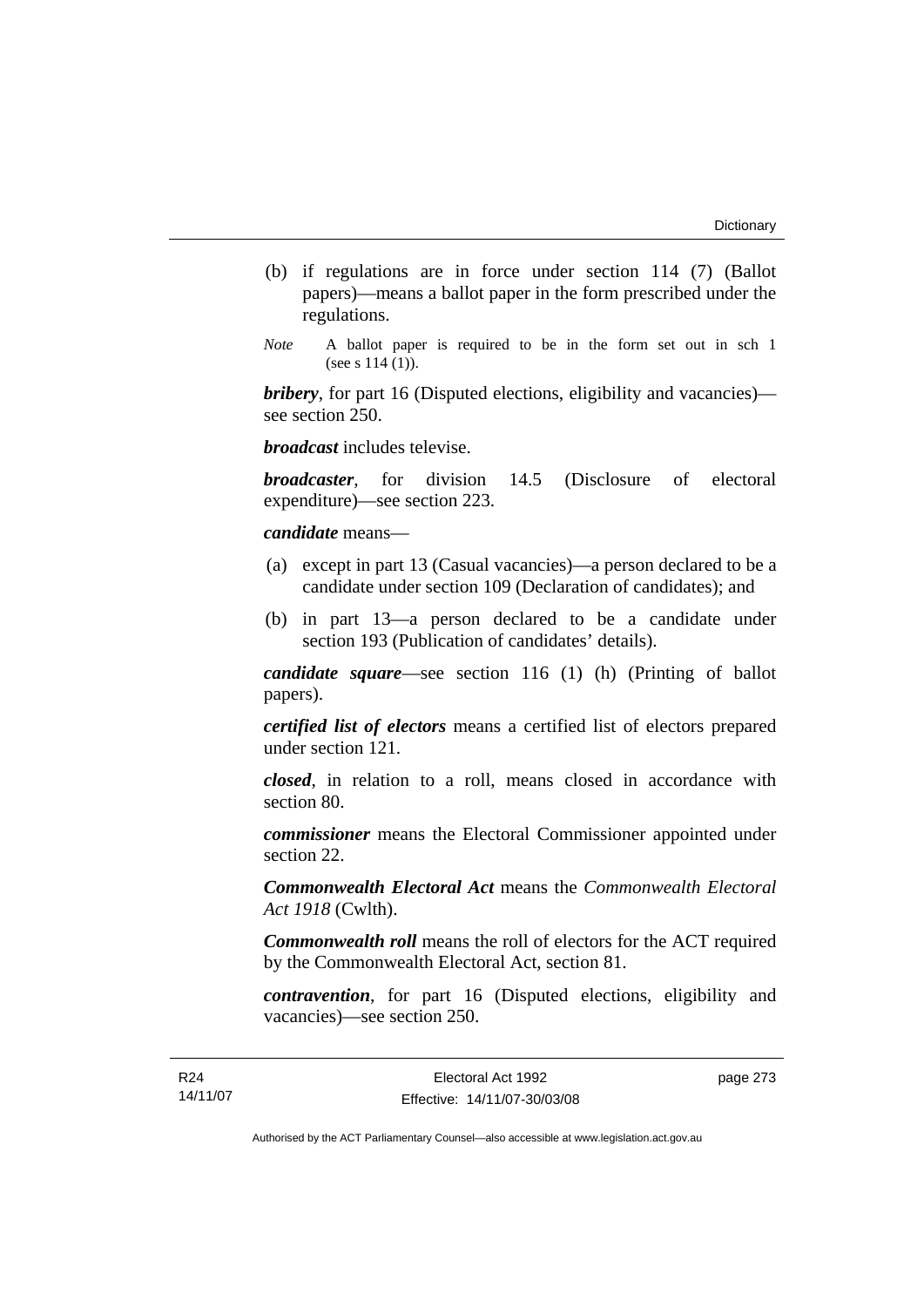*Court of Disputed Elections*—see section 252 (2).

*declaration vote* means a vote cast in accordance with any of the following provisions:

- (a) section 135 (Declaration voting at polling places);
- (b) section 136B (15) (Ordinary or declaration voting in ACT before polling day);
- (c) section 136C (Declaration voting outside ACT on or before polling day);
- (d) section 144A (Requirements for casting postal votes).

*declaration voting papers*, in relation to an election, means—

- (a) a declaration, in the form approved under section 340A (Approved forms) for this paragraph, to be completed by an elector; and
- (b) a ballot paper suitable for declaration voting at the election; and
- (c) a certificate, in the form approved under section 340A for this paragraph, to be completed by a witness to the declaration; and
- (d) an envelope, in the form approved under section 340A for this paragraph, addressed to the commissioner, on which appears a declaration referred to in paragraph (a).

*defined details*, for division 14.4 (Disclosure of donations)—see section 216.

*defined particulars*, for division 14.6 (Annual returns)—see section 228.

*disclosure period*, for part 14 (Election funding and financial disclosure)—see section 201.

*disposition of property*, for part 14 (Election funding and financial disclosure)—see section 198.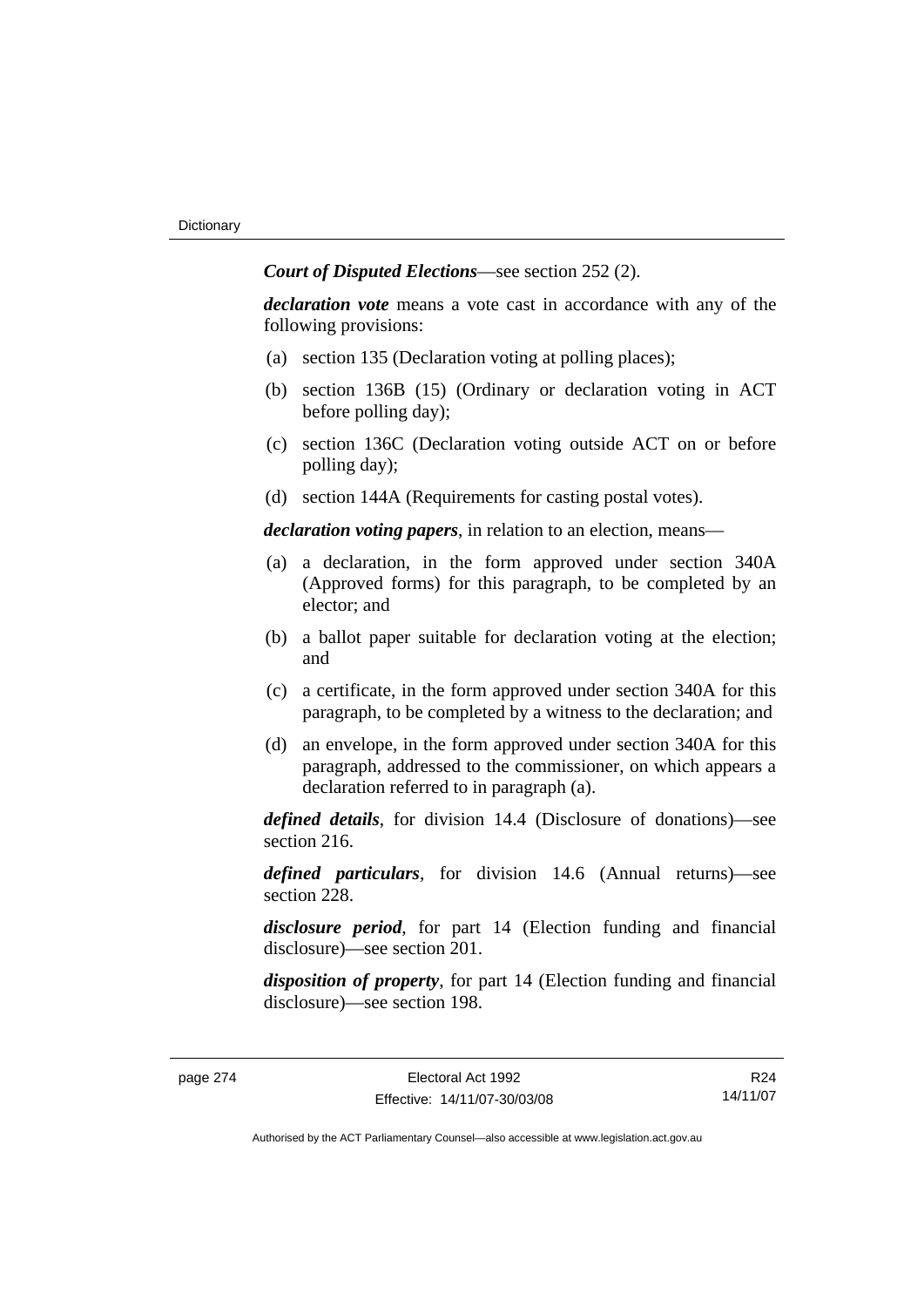*disseminate*, for division 17.3 (Campaigning offences)—see section 291.

*election* means—

- (a) an election of an MLA or MLAs; and
- (b) in relation to an electorate—such an election for the electorate; and
- (c) for part 16 (Disputed elections, eligibility and vacancies)—see section 250.

*election period*, in relation to an election, means the period—

- (a) beginning on the first day of the pre-election period; and
- (b) ending when the result of the election is declared under section 189.

*elector* means a person who is enrolled, or is to be taken under this Act to be enrolled, for an electorate.

*electoral advertisement*, for division 14.5 (Disclosure of electoral expenditure)—see section 223.

*electoral commission* means the Australian Capital Territory Electoral Commission established by section 5.

*electoral expenditure*, for division 14.5 (Disclosure of electoral expenditure)—see section 223.

*electoral matter*—see section 4.

*electoral paper* means a document, form or notice provided for or required under this Act.

*electorate* means an electorate, the name and boundaries of which are specified in a determination in force under section 35.

*electronic form*, of a roll or an extract from a roll, means a disk, tape or other device from which the information in the extract or roll may be reproduced by mechanical, electronic or other means.

page 275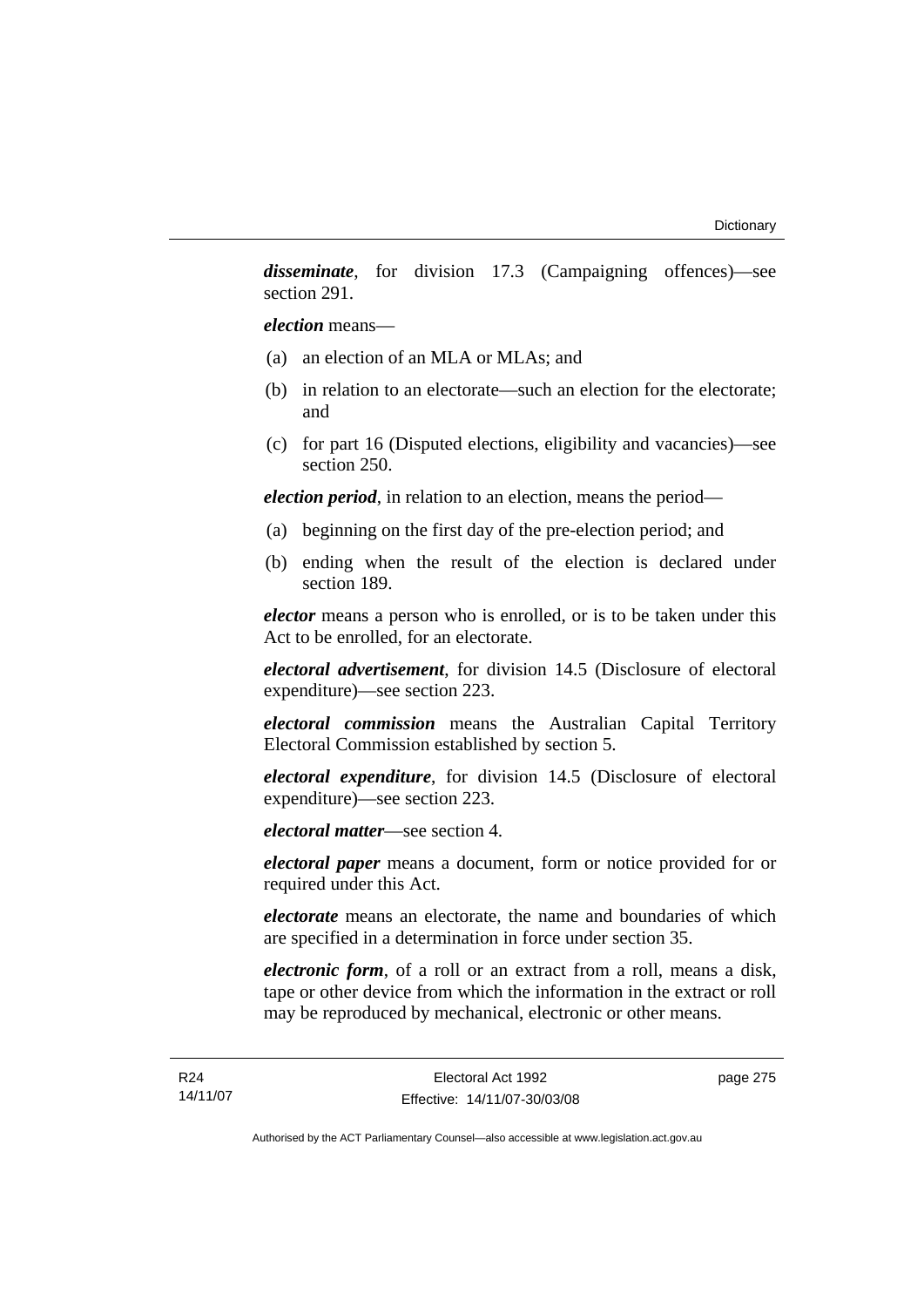*electronic voting*—see section 120 (2).

*eligible elector*, for division 10.4 (Voting otherwise than at a polling place)—see section 136.

*eligible overseas elector* means a person who is an eligible overseas elector under section 74.

*eligible vote*, for part 14 (Election funding and financial disclosure)—see section 198.

*entity*, for part 14 (Election funding and financial disclosure)—see section 198.

*extract*, from a roll—see section 59.

*extraordinary election*—see section 101.

*file*, for part 16 (Disputed elections, eligibility and vacancies)—see section 250.

*financial controller*, for part 14 (Election funding and financial disclosure)—see section 198.

*former MLA*, for part 13 (Casual vacancies)—see section 190.

*general election* means a general election of MLAs.

*gift*, for part 14 (Election funding and financial disclosure)—see section 198.

*group*, in relation to candidates in an election, means candidates whose names are grouped on the ballot papers in accordance with section 115 (1) or (2), whichever is applicable.

*hospital* includes a convalescent home and an institution similar to a hospital or convalescent home.

*hour of nomination*—see section 108.

*investigation notice*, for division 14.7 (Compliance)—see section 235.

R24 14/11/07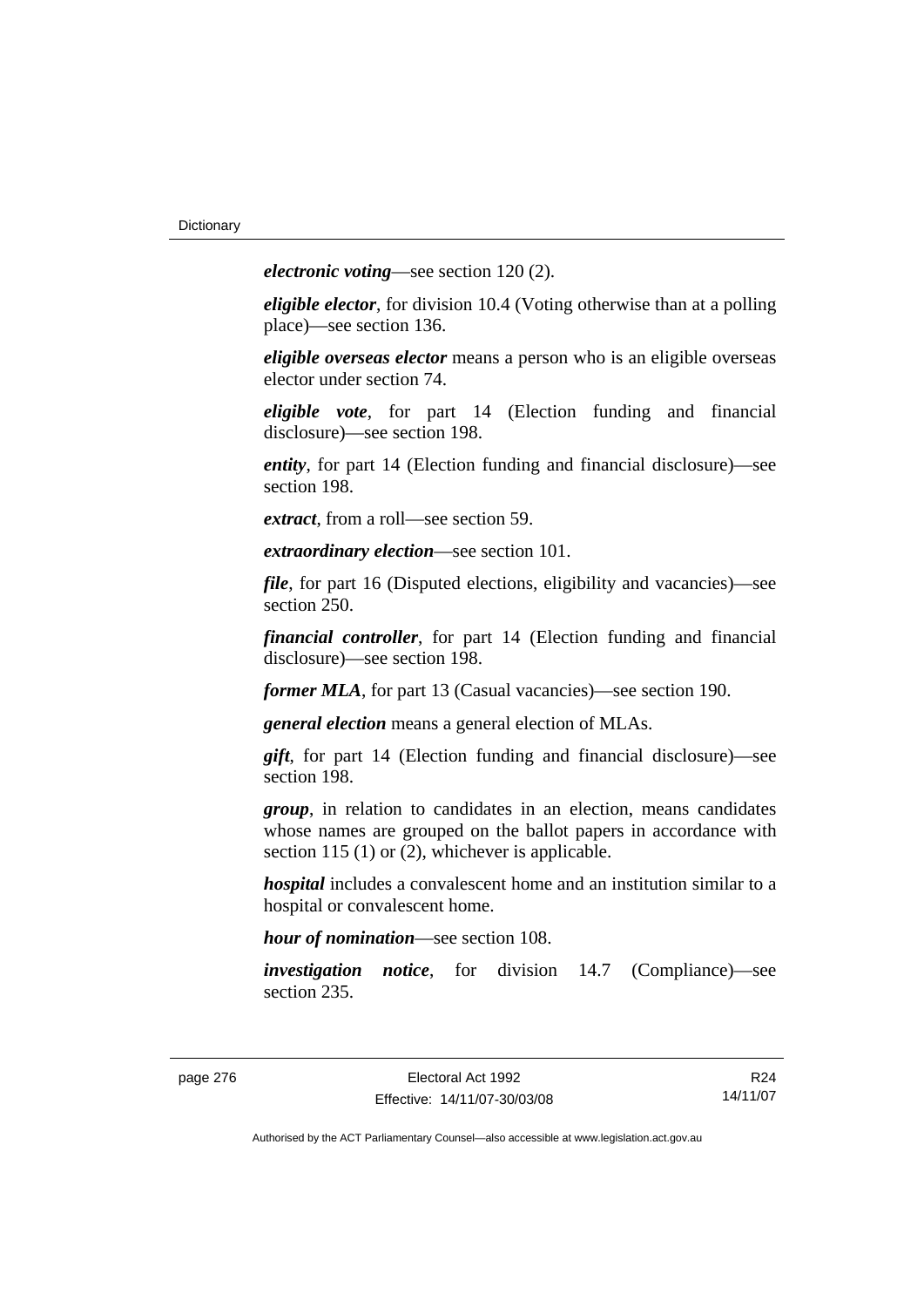*judge* means—

- (a) a judge of the Supreme Court; or
- (b) a judge of the Supreme Court of a State or another Territory; or
- (c) a judge of the Federal Court or Family Court.

*member*, for division 2.2 (Members of electoral commission)—see section 11.

*MLA* means a member of the Assembly.

*newspaper* means a newspaper circulating in the ACT.

*non-party group*, for part 14 (Election funding and financial disclosure)—see section 198.

*officer* means—

- (a) a person appointed under section 33 (Officers) to be an officer; or
- (b) a person exercising a power under this Act under an arrangement under section 70 (Joint roll arrangements with the Commonwealth) or section 336 (Administrative arrangements with Commonwealth and States); or
- (c) in relation to a particular matter—a person mentioned in paragraph (a) or (b) exercising a power in relation to the matter.

*official error*, in relation to a person voting or seeking to vote at an election, means the removal of the person's name under this Act from the roll for an electorate in which the person is otherwise entitled to vote unless the name was so removed before the roll closed for the purpose of the previous election.

# *OIC* means—

 (a) in relation to a scrutiny centre—the officer in charge of the centre; and

page 277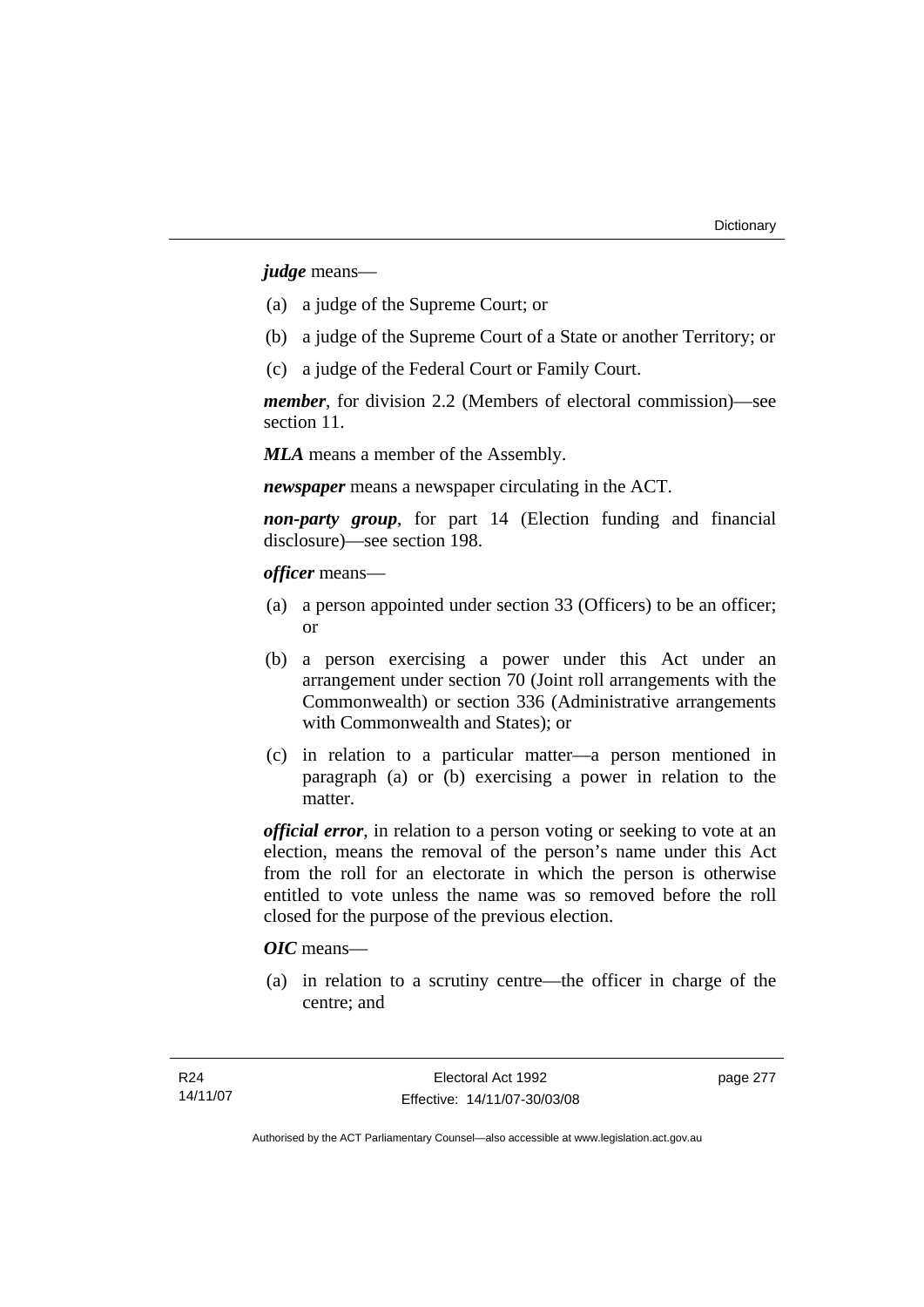(b) in relation to a polling place—the officer in charge of the place.

*ordinary election* means a general election required by section 100.

*ordinary vote* means a vote other than a declaration vote.

*participant*, for division 14.5 (Disclosure of electoral expenditure)—see section 223.

*party*, for part 14 (Electoral funding and financial disclosure)—see section 198.

#### *party candidate* means—

- (a) a candidate at an election nominated by the registered officer of a registered party; and
- (b) in relation to a registered party—a candidate nominated by the registered officer of the party.

*person*, for part 15 (Review of decisions)—see section 244.

*place of nomination*—see section 108.

*political party* means an organisation, incorporated or unincorporated, an object or activity of which is the promotion of the election to the Assembly of a candidate or candidates endorsed by it.

# *polling day*—

- (a) means the day when, apart from section 111 (Need for an election), a poll for an election would be required; and
- (b) except in part 8 (Timing of elections) and part 9 (Arrangements for elections), includes—
	- (i) if the time for holding an election is extended under section 159 for more than 1 day—each of those days; and
	- (ii) if polling is suspended under section 160—a day when polling is resumed.

R24 14/11/07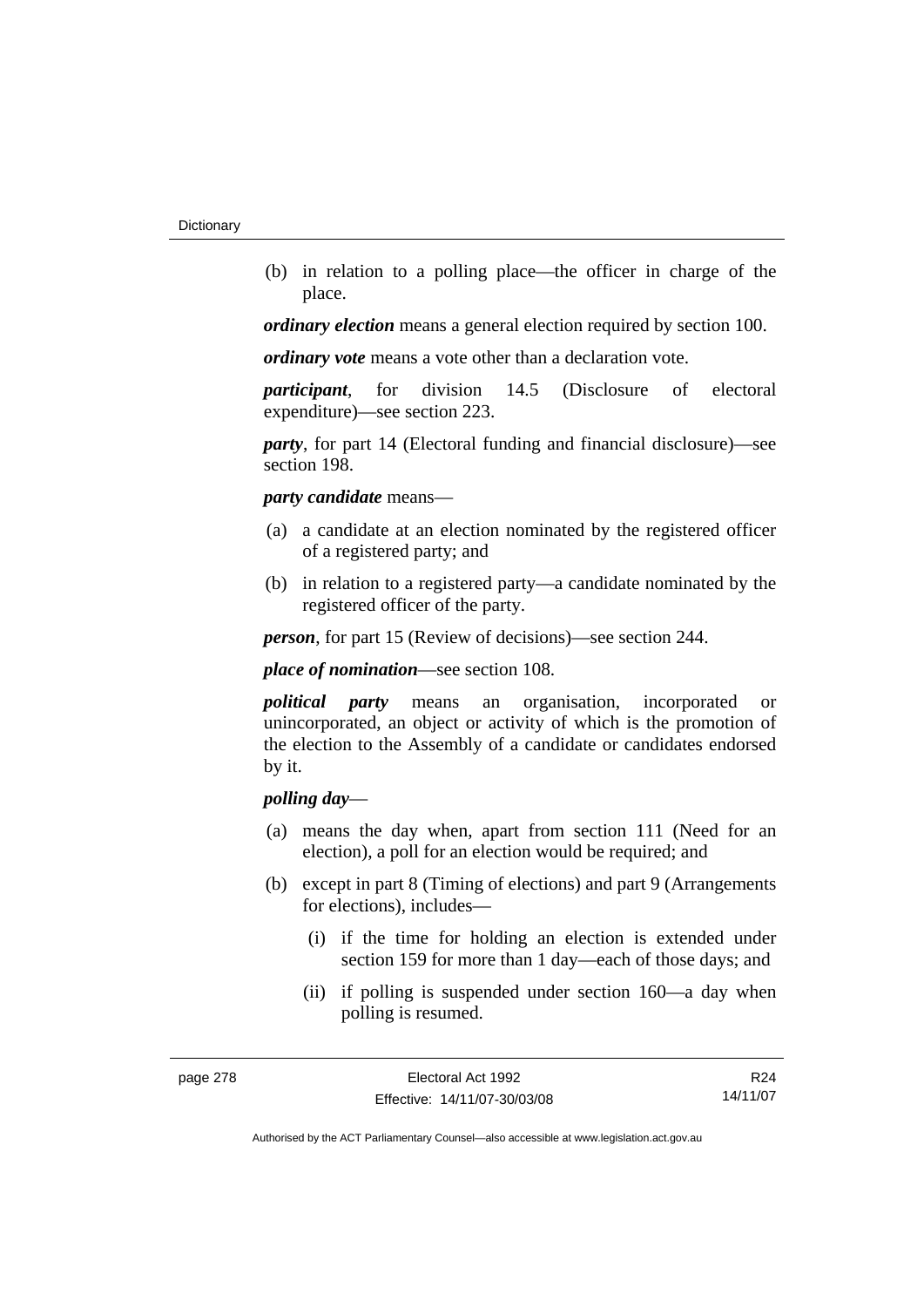*polling place* means a place appointed as a polling place under section 119 (Polling places and scrutiny centres), and, for division 17.3 (Campaigning offences), includes—

- (a) a place where a vote may be made before an officer under section 136B (Ordinary or declaration voting in ACT before polling day) or section 136C (Declaration voting outside ACT on or before polling day); and
- (b) a place where mobile polling is taking place under division 10.5 (Mobile polling).

*post*, for division 10.4 (Voting otherwise than at a polling place) see section 136.

*postal vote* means a declaration vote to which section 144A (Requirements for casting postal votes) applies.

*pre-election period* means the period of 37 days ending on the end of polling day for an election.

*proceeding*, for part 16 (Disputed elections, eligibility and vacancies)—see section 250.

*property*, for part 14 (Election funding and financial disclosure) see section 198 (Definitions for pt 14).

*publish*, for division 17.3 (Campaigning offences)—see section 291.

*redistribution* includes distribution.

*register*, for part 14 (Election funding and financial disclosure)—see section 198.

*registered*, for an abbreviation of the name of a registered party, means an abbreviation included in the particulars for the party in the register of political parties.

*registered industrial organisation*, for part 14 (Election funding and financial disclosure)—see section 198.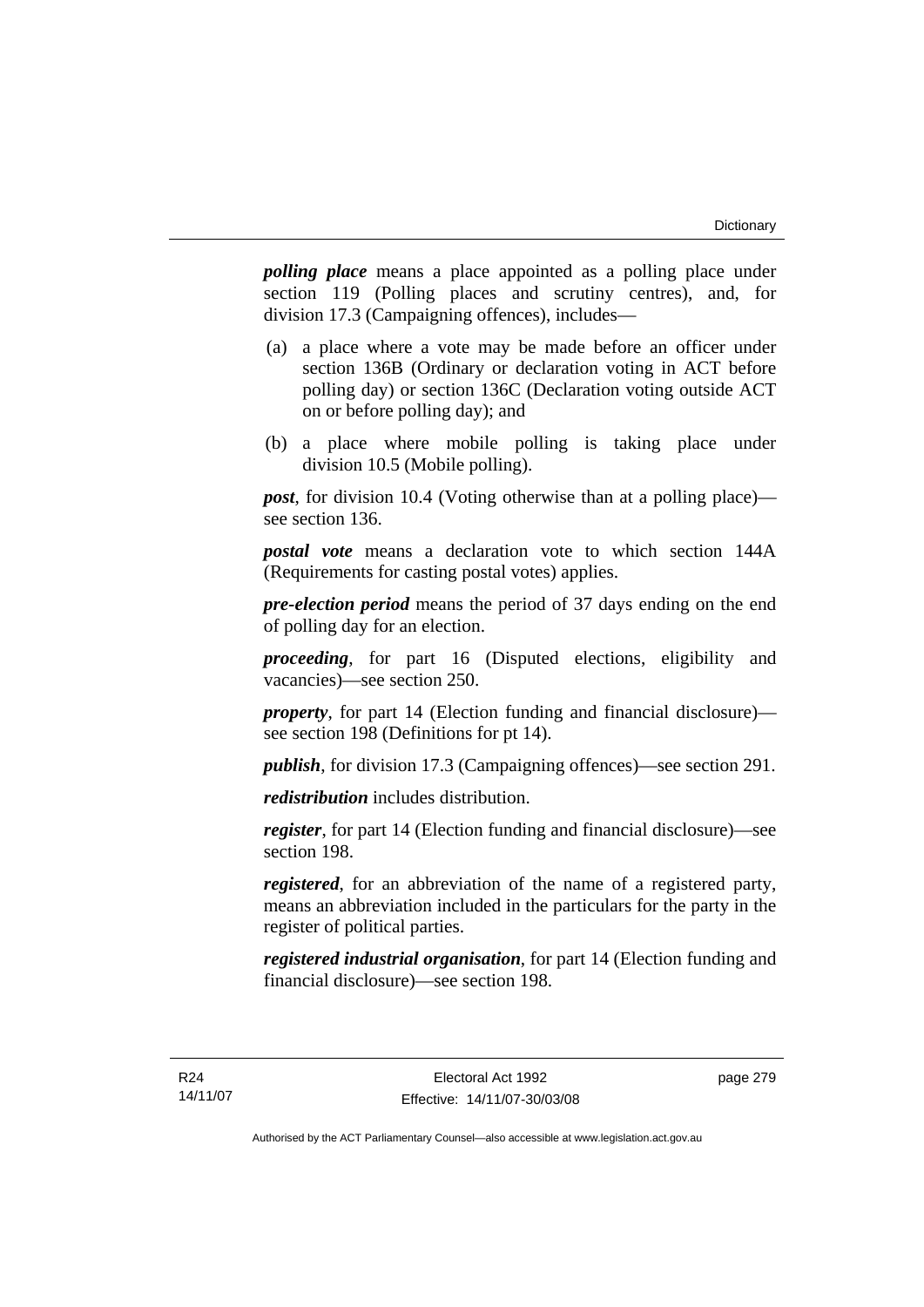*registered officer*, for a registered party, means the person whose name is entered in the register of political parties as the registered officer of the party.

*registered party* means a political party registered under part 7 (Registration of political parties).

*register of political parties* means the register of political parties kept under section 88 (Register).

*registrar*, for part 16 (Disputed elections, eligibility and vacancies)—see section 250.

*related* political parties, for part 7 (Registration of political parties)—see section 87.

*relates*, for division 14.5 (Disclosure of electoral expenditure)—see section 223.

*reportage or commentary*, for division 17.3 (Campaigning offences)—see section 291.

*research personnel*, for part 11 (Polling in Antarctica)—see section 167.

*return*, for division 14.7 (Compliance)—see section 235.

*returning officer*, for part 11 (Polling in Antarctica)—see section 167.

*reviewable decision*, for part 15 (Review of decisions)—see section 244.

*review statement*, in relation to a decision by the commissioner, means a statement referred to in section 246 about that decision.

*roll* means a roll of electors kept under this Act.

*scrutineer* means a person appointed under section 122 to be a scrutineer.

*scrutiny centre* means a place appointed as a scrutiny centre under section 119.

R24 14/11/07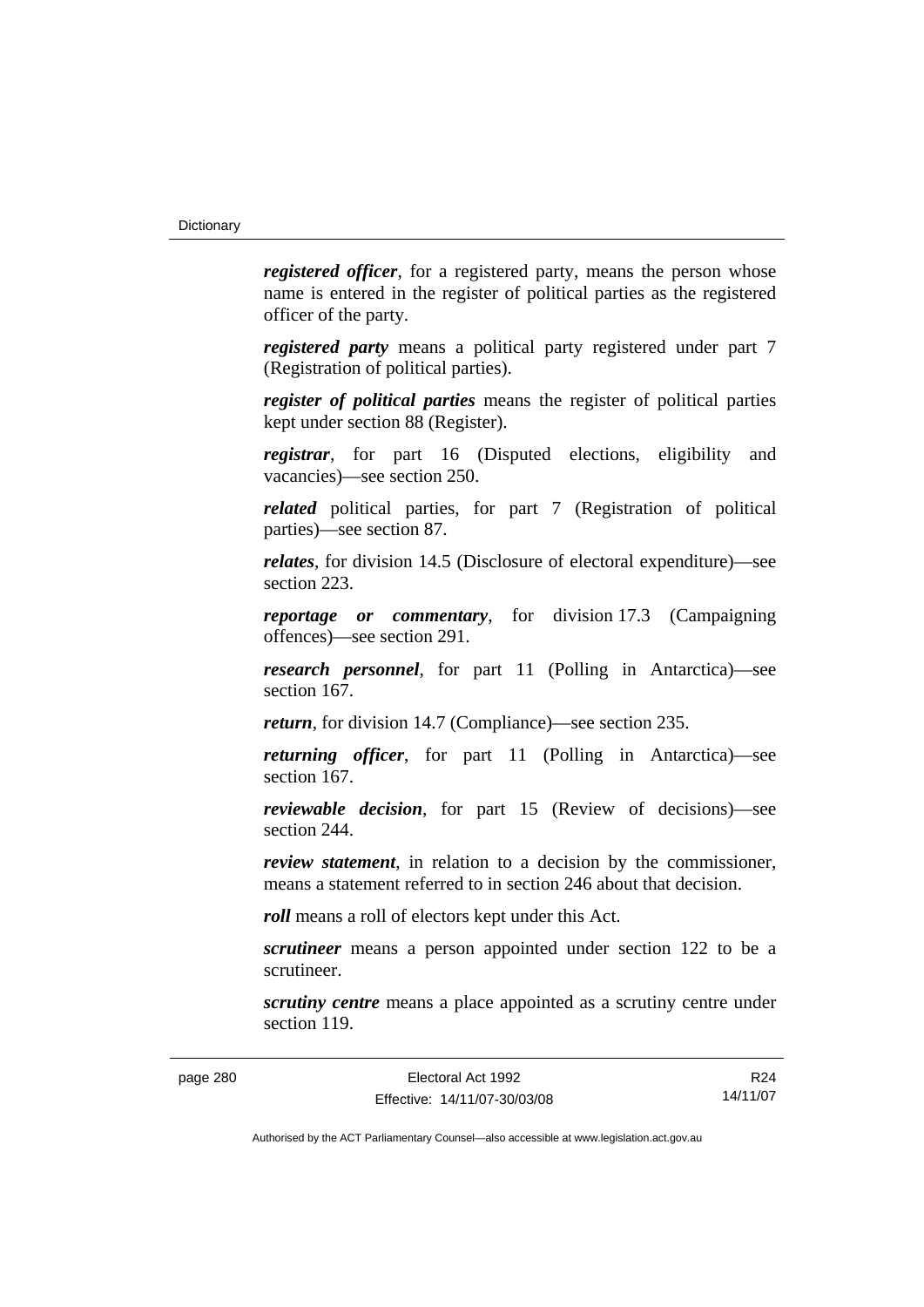*secretary*, in relation to a political party, means the secretary or chief administrative officer (however described) of the party.

# *Speaker*—

- (a) for part 13 (Casual vacancies)—see section 190; and
- (b) for part 16 (Disputed elections, eligibility and vacancies)—see section 251.

*Note Speaker* is defined in the *Legislation Act 2001*, dict. pt 1.

*special hospital*, for division 10.5 (Mobile polling)—see section 149.

*staff*, in relation to the electoral commission, means—

- (a) the staff assisting the commissioner referred to in section 31; and
- (b) persons employed or engaged under section 32.

*station*, for part 11 (Polling in Antarctica)—see section 167.

*suppressed address* means an address particulars of which are required to be suppressed from a roll extract under section 77.

*transmit*, for part 11 (Polling in Antarctica)—see section 167.

*undue influence*, for part 16 (Disputed elections, eligibility and vacancies)—see section 250.

*visiting officer*, for division 10.5 (Mobile polling)—see section 149.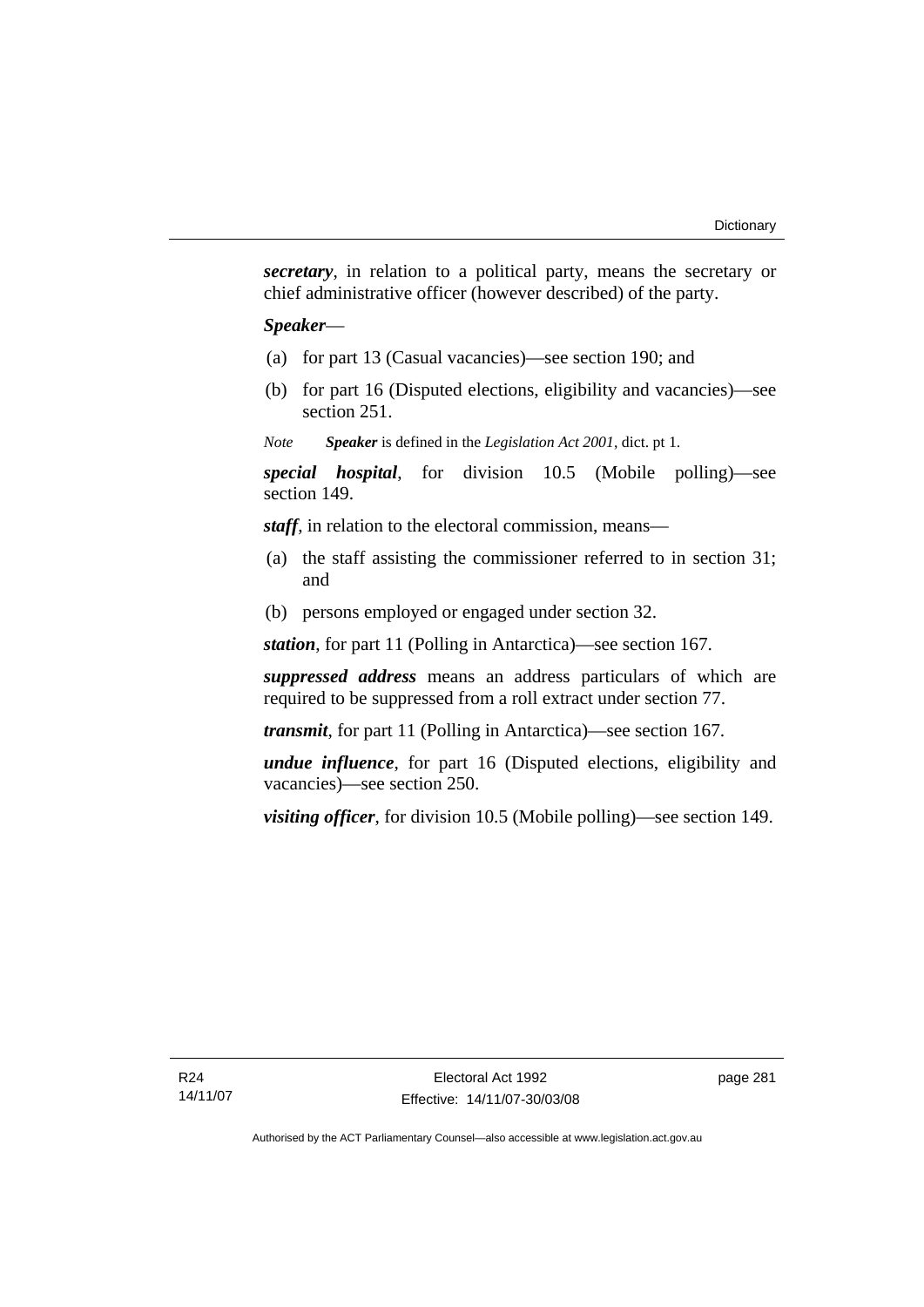1 About the endnotes

# **Endnotes**

# **1 About the endnotes**

Amending and modifying laws are annotated in the legislation history and the amendment history. Current modifications are not included in the republished law but are set out in the endnotes.

Not all editorial amendments made under the *Legislation Act 2001*, part 11.3 are annotated in the amendment history. Full details of any amendments can be obtained from the Parliamentary Counsel's Office.

Uncommenced amending laws and expiries are listed in the legislation history and the amendment history. These details are underlined. Uncommenced provisions and amendments are not included in the republished law but are set out in the last endnote.

If all the provisions of the law have been renumbered, a table of renumbered provisions gives details of previous and current numbering.

The endnotes also include a table of earlier republications.

| $am = amended$                               | $ord = ordinance$                         |
|----------------------------------------------|-------------------------------------------|
| $amdt = amendment$                           | $orig = original$                         |
| $ch = chapter$                               | par = paragraph/subparagraph              |
| $def = definition$                           | $pres = present$                          |
| $dict = dictionary$                          | $prev = previous$                         |
| $disallowed = disallowed by the Legislative$ | $(\text{prev}) = \text{previously}$       |
| Assembly                                     | $pt = part$                               |
| $div = division$                             | $r = rule/subrule$                        |
| $exp = expires/expired$                      | $renum = renumbered$                      |
| $Gaz = gazette$                              | $reloc = relocated$                       |
| $hdg =$ heading                              | $R[X]$ = Republication No                 |
| $IA = Interpretation Act 1967$               | $RI = reissue$                            |
| $ins = inserted/added$                       | $s = section/subsection$                  |
| $LA =$ Legislation Act 2001                  | $sch = schedule$                          |
| $LR =$ legislation register                  | $sdiv = subdivision$                      |
| $LRA =$ Legislation (Republication) Act 1996 | $sub = substituted$                       |
| $mod = modified/modification$                | $SL = Subordinate$ Law                    |
| $o = order$                                  | underlining = whole or part not commenced |
| $om = omitted/report$                        | or to be expired                          |
|                                              |                                           |

# **2 Abbreviation key**

page 282 Electoral Act 1992 Effective: 14/11/07-30/03/08

R24 14/11/07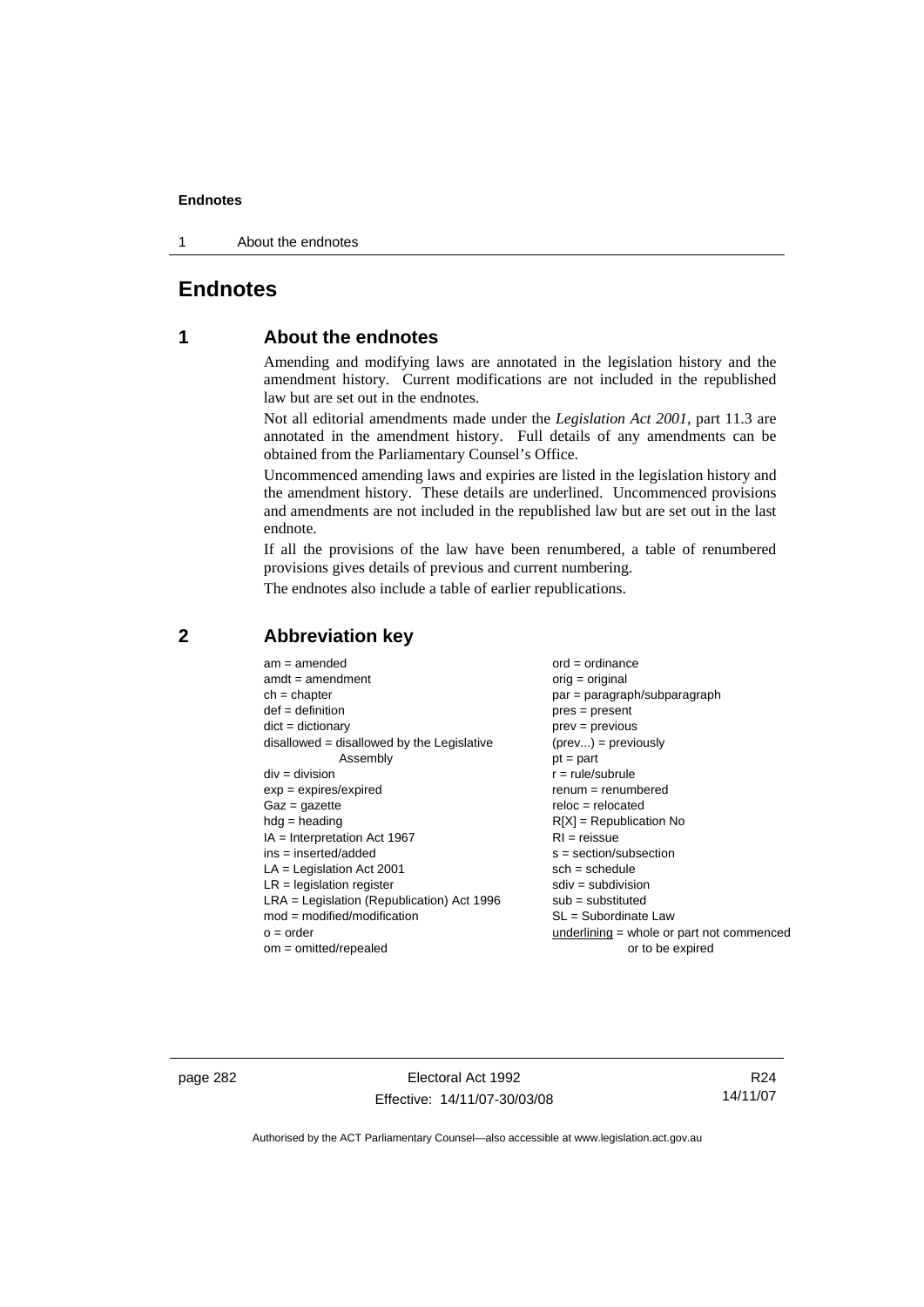# **3 Legislation history**

# **Electoral Act 1992 No 71**

notified 8 December 1992 (Gaz 1992 No S218) s 1, s 2 commenced 8 December 1992 (s 2 (1)) remainder commenced 21 December 1992 (Gaz 1992 No S243 p 19)

as amended by

# **Acts Revision (Position of Crown) Act 1993 No 44 sch 2**

notified 27 August 1993 (Gaz 1993 No S165) commenced 27 August 1993 (s 2)

# **Electoral (Amendment) Act 1994 No 14**

notified 17 May 1994 (Gaz 1994 No S85) s 1, s 2, s 22 (in pt), s 23 (in pt) commenced 17 May 1994 (s 2 (1), (2)) ss 3-21 commenced 6 June 1994 (Gaz 1994 No S105) s 22 (new pt 13) commenced 3 March 1995 (s 2 (5)) s 22 (new pt 16 (ss 244-278)) commenced 25 August 1994 (s 2 (6) and Gaz 1994 No S172) s 24 commenced 1 September 1994 (Gaz 1994 No S172) remainder commenced 25 August 1994 (Gaz 1994 No S172)

# **Public Sector Management (Consequential and Transitional Provisions) Act 1994 No 38 sch 1 pt 32**

notified 30 June 1994 (Gaz 1994 No S121) s 1, s 2 commenced 30 June 1994 (s 2 (1)) sch1 pt 32 commenced 1 July 1994 (Gaz 1994 No S142 p 2)

# **Electoral (Amendment) Act 1994 (No 2) No 78**

notified 17 November 1994 (Gaz 1994 No S252) commenced 17 November 1994 (s 2)

# **Annual Reports (Government Agencies) (Consequential Provisions) Act 1995 No 25 sch**

notified 5 September 1995 (Gaz 1995 No S212) commenced 5 September 1995 (s 2)

### **Electoral (Amendment) Act 1995 No 33**

notified 31 October 1995 (Gaz 1995 No S266) commenced 31 October 1995 (s 2)

R24 14/11/07 page 283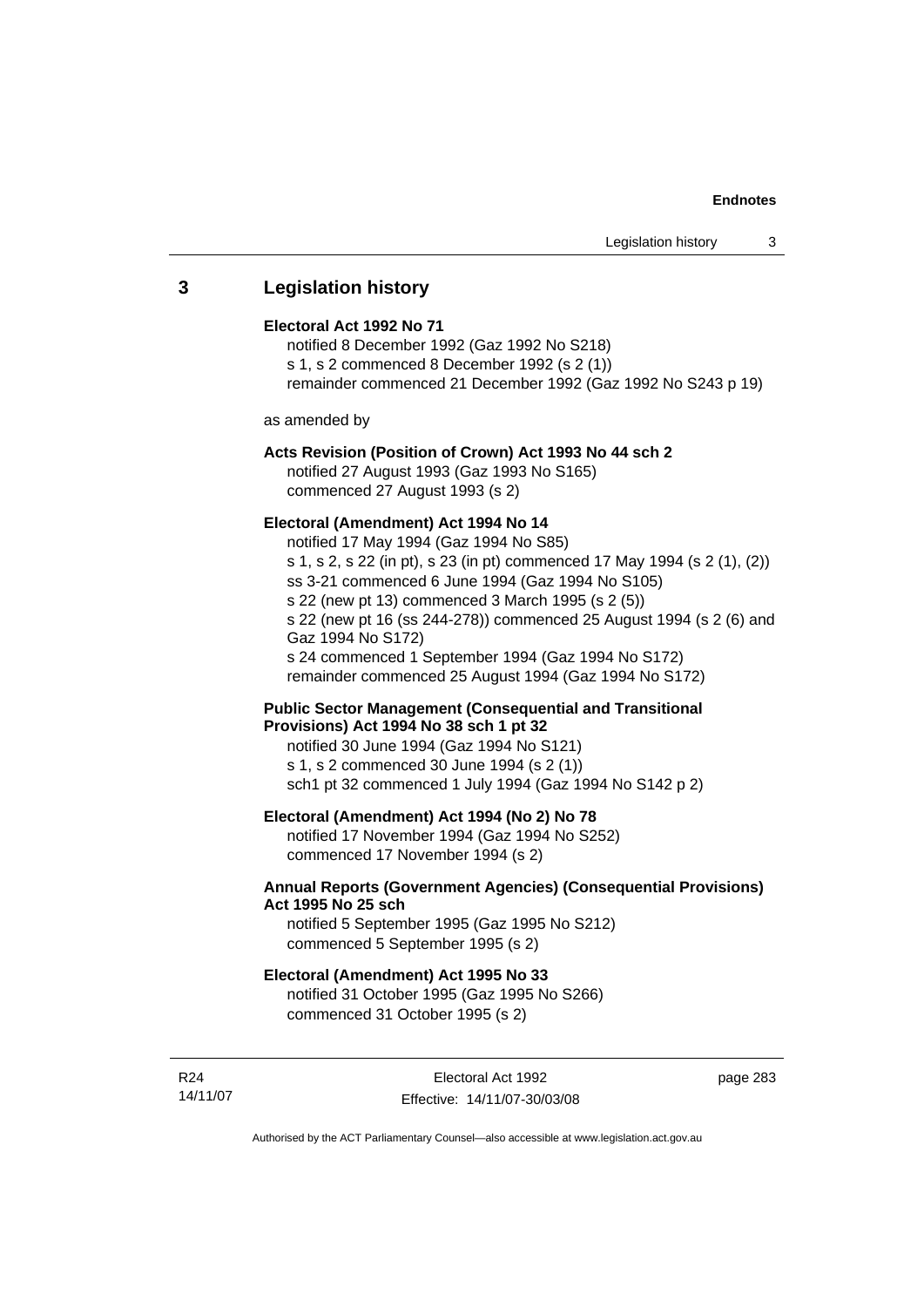3 Legislation history

#### **Statute Law Revision Act 1995 No 46 sch**

notified 18 December 1995 (Gaz 1995 No S306) commenced 18 December 1995 (s 2)

# **Remuneration Tribunal (Consequential and Transitional Provisions) Act 1995 No 56 sch**

notified 20 December 1995 (Gaz 1995 No S313) sch commenced 21 December 1995 (s 2 and see Gaz 1995 No S315 p 2)

#### **Electoral (Amendment) Act 1996 No 56**

notified 29 November 1996 (Gaz 1996 No S320) commenced 29 November 1996 (s 2)

# **Land (Planning and Environment) (Amendment) Act 1996 (No 3) No 85**

notified 24 December 1996 (Gaz 1996 No S345) s 1, s 2 commenced 24 December 1996 (s 2 (1)) remainder commenced 24 June 1997 (s 2 (3))

# **Electoral (Amendment) Act 1997 No 38**

notified 1 September 1997 (Gaz 1997 No S257) ss 1-3 commenced 1 September 1997 (s 2 (1)) remainder commenced 1 May 1998 (s 2 (2))

### **Remuneration Tribunal (Consequential Amendments) Act 1997 No 41 sch 1 (as am by 2002 (No 2) No 49 pt 3.19)**

notified 19 September 1997 (Gaz 1997 No S264) s 1, s 2 commenced 19 September 1997 (s 2 (1)) sch 1 commenced 24 September 1997 (s 2)

# **Electoral Amendment Act 1997 (No 2) No 91**

notified 1 December 1997 (Gaz 1997 No S380) commenced 1 December 1997 (s 2)

# **Legal Practitioners (Consequential Amendments) Act 1997 No 96 sch 1**

notified 1 December 1997 (Gaz 1997 No S380) s 1, s 2 commenced 1 December 1997 (s 2 (1)) sch 1 commenced 1 June 1998 (s 2 (2))

page 284 Electoral Act 1992 Effective: 14/11/07-30/03/08

R24 14/11/07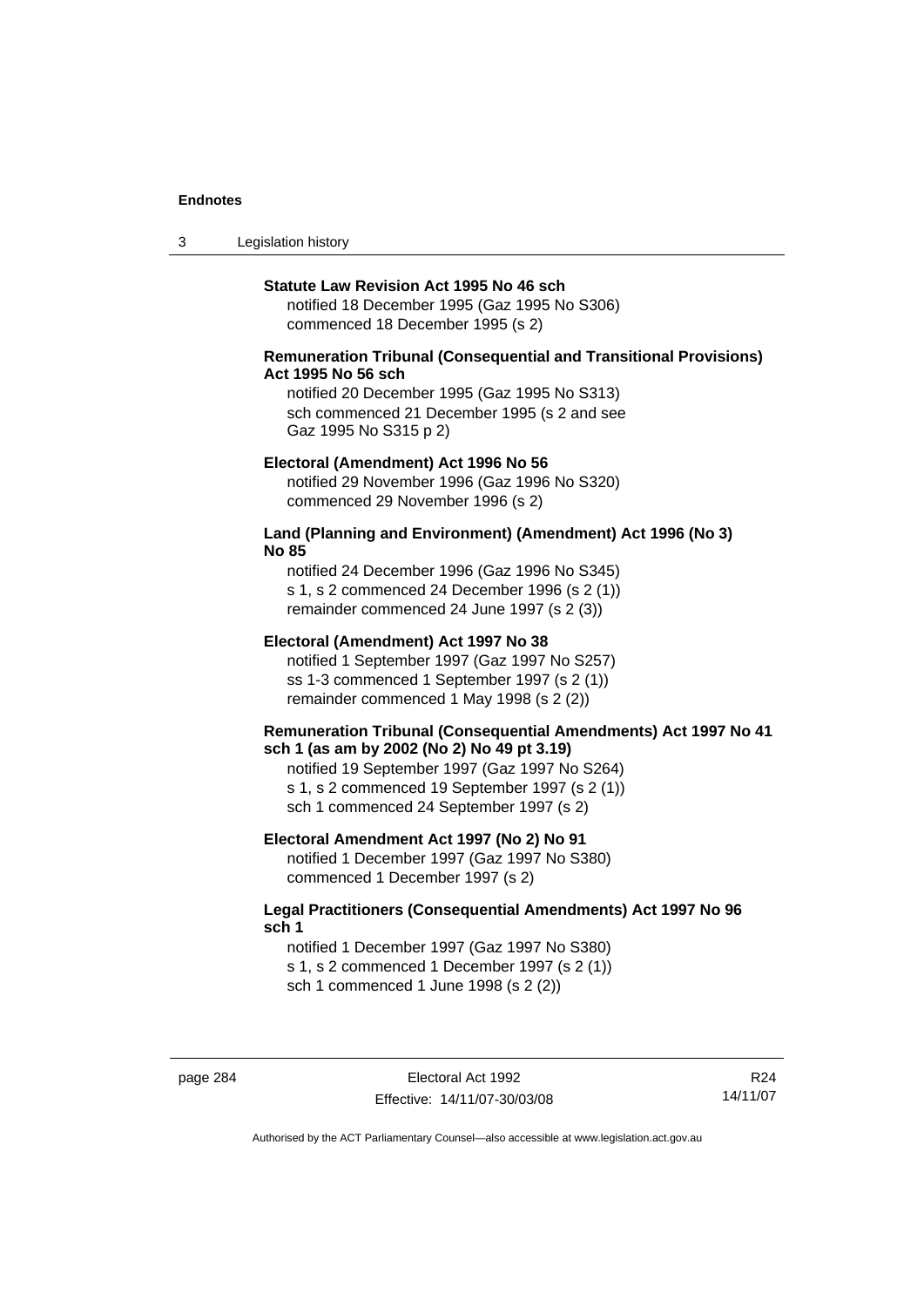| Legislation history |  |
|---------------------|--|
|---------------------|--|

#### **Statute Law Revision (Penalties) Act 1998 No 54 sch**

notified 27 November 1998 (Gaz 1998 No S207) s 1, s 2 commenced 27 November 1998 (s 2 (1)) sch commenced 9 December 1998 (Gaz 1998 No 49 p 1078)

# **Electoral (Amendment) Act 1998 No 61**  notified 11 December 1998 (Gaz 1998 No S209) commenced 11 December 1998 (s 2)

# **Electoral Amendment Act 2000 No 50**  notified 28 September 2000 (Gaz 2000 No 39) commenced 28 September 2000 (s 2)

#### **Electoral Amendment Act 2000 (No 2) No 76**

notified 21 December 2000 (Gaz 2000 No S69) s 1, s 2 commenced 21 December 2000 (IA s 10B) remainder commenced 11 April 2001 (Gaz 2001 No 14)

# **Surveyors (Consequential Amendments) Act 2001 No 3 sch 1**

notified 8 March 2001 (Gaz 2001 No 10) s 1, s 2 commenced 8 March 2001 (IA s 10B) sch 1 commenced 26 July 2001 (s 2 and Gaz 2001 No 30)

# **Electoral Amendment Act 2001 No 36**

notified 29 June 2001 (Gaz 2001 No S36) commenced 29 June 2001 (s 2)

# **Electoral (Entrenched Provisions) Amendment Act 2001 No 37**

notified 29 June 2001 (Gaz 2001 No S36) commenced 29 June 2001 (s 2)

# **Electoral Amendment Act 2001 (No 2) No 38**

notified 29 June 2001 (Gaz 2001 No S36) s 1, s 2 commenced 29 June 2001 (IA s 10B) remainder commenced 29 June 2001 (s 2)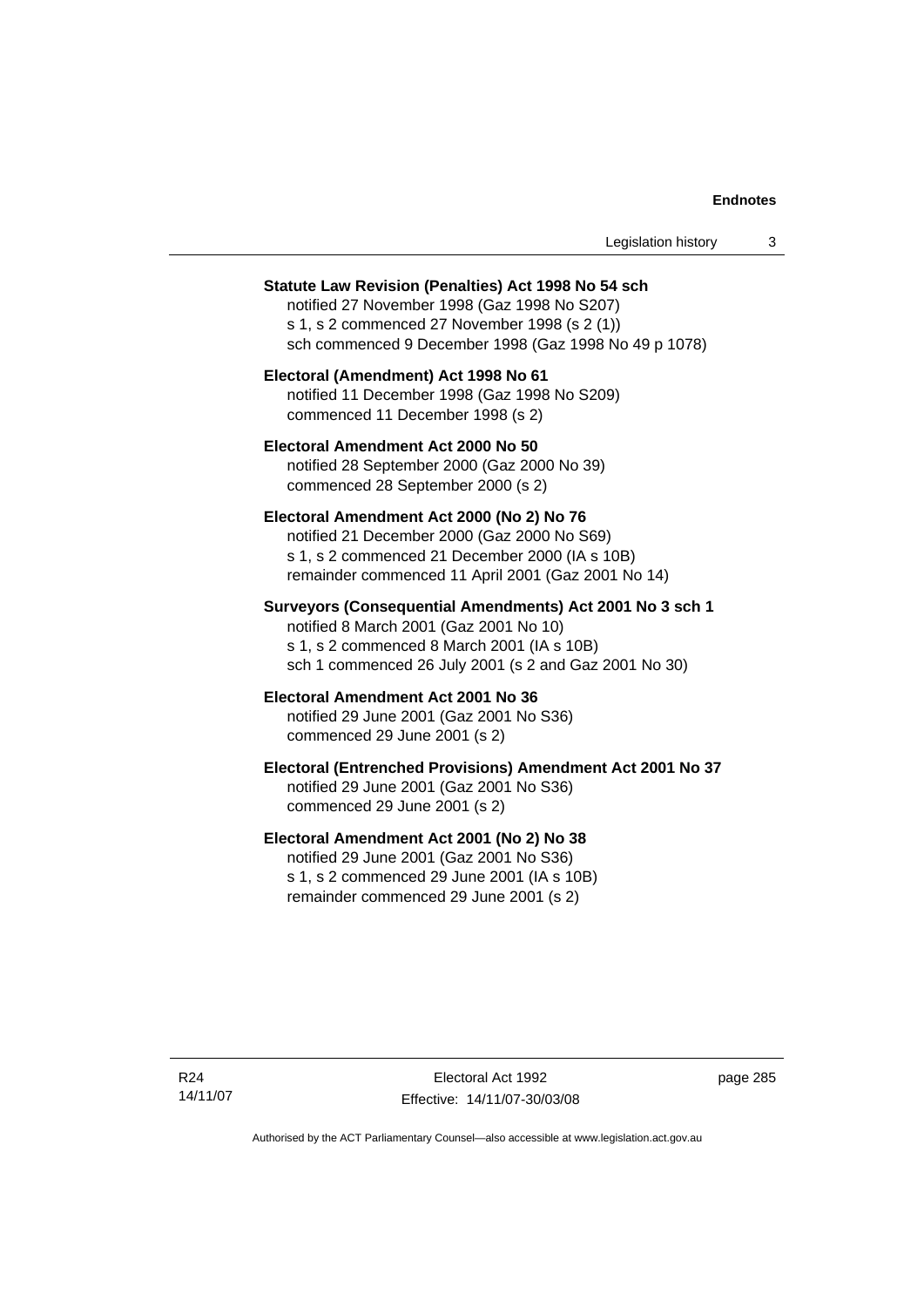3 Legislation history

# **Legislation (Consequential Amendments) Act 2001 No 44 sch 1 pt 120**

notified 26 July 2001 (Gaz 2001 No 30) s 1, s 2 commenced 26 July 2001 (IA s 10B) amdts 1.1294, 1.1312-1.1321, 1.1338, 1.1339, 1.1342, 1.1343, 1.1350, 1.1356, 1.1357, 1.1364, 1.1365, 1.1370-1.1372, 1.1378-1.1384, 1.1398-1.1400 commenced 12 September 2001 (s 2 and see Gaz 2001 No S65) pt 120 remainder commenced 12 September 2001 (s 2 and see Gaz 2001 No S65)

#### **Legislation Amendment Act 2002 No 11 pt 2.17**

notified LR 27 May 2002 s 1, s 2 commenced 27 May 2002 (LA s 75) pt 2.17 commenced 28 May 2002 (s 2 (1))

# **Statute Law Amendment Act 2002 No 30 pt 3.21**

notified LR 16 September 2002 s 1, s 2 taken to have commenced 19 May 1997 (LA s 75 (2)) pt 3.21 commenced 17 September 2002 (s 2 (1))

#### **Electoral Amendment Act 2002 No 32**

notified LR 8 October 2002 s 1, s 2 commenced 8 October 2002 (LA s 75 (1)) remainder commenced 9 October 2002 (s 2)

#### **Districts Act 2002 No 39 pt 1.3**

notified LR 10 October 2002 s 1, s 2 commenced 10 October 2002 (LA s 75 (1)) pt 1.3 commenced 11 October 2002 (s 2)

# **Statute Law Amendment Act 2002 (No 2) No 49 pt 3.19**

notified LR 20 December 2002

s 1, s 2 taken to have commenced 7 October 1994 (LA s 75 (2)) pt 3.19 commenced 24 September 1997 (s 2 (4))

*Note* This Act only amends the Remuneration Tribunal (Consequential Amendments) Act 1997 No 41.

R24 14/11/07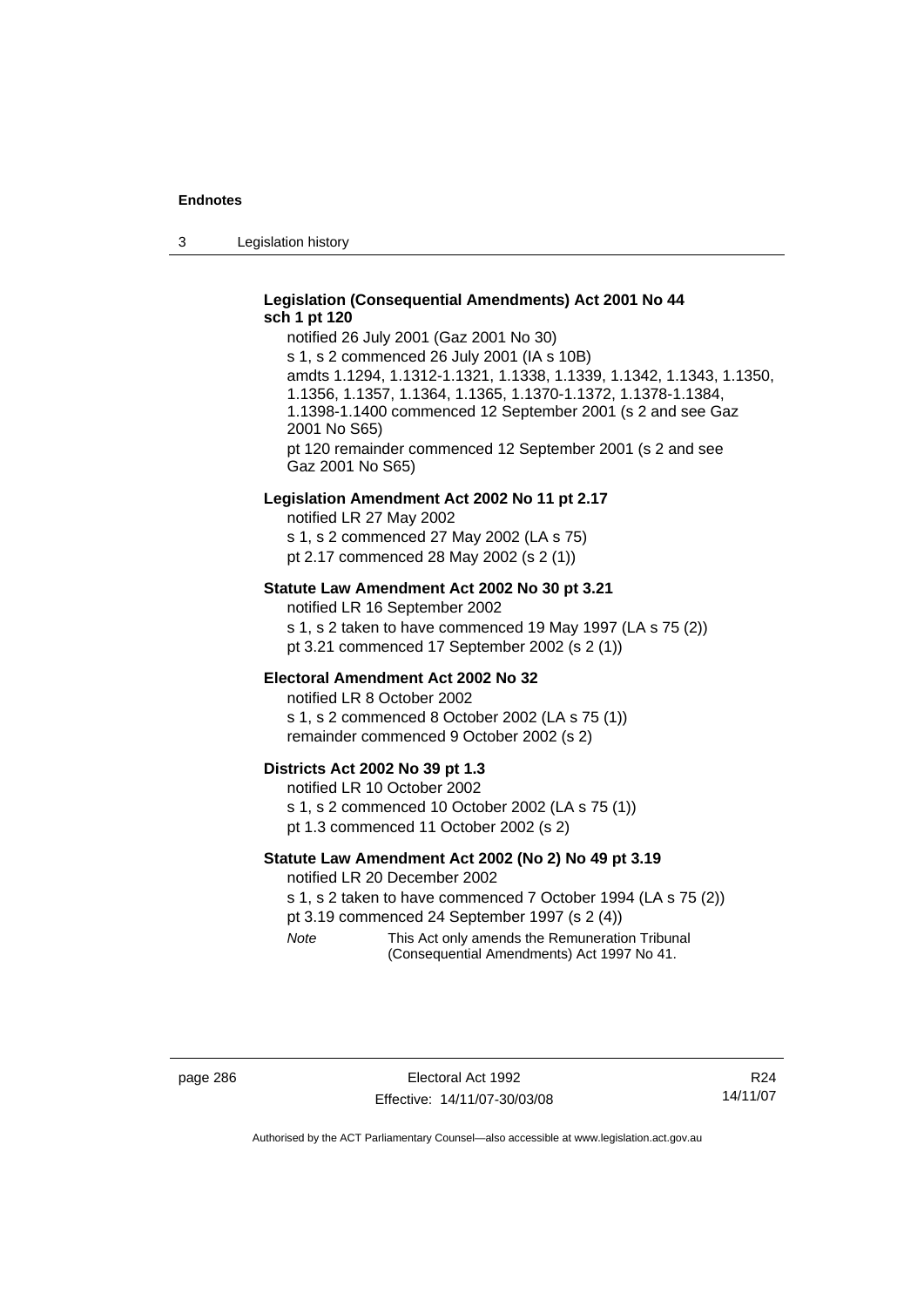# **Planning and Land (Consequential Amendments) Act 2002 A2002-56 sch 3 pt 3.4**

notified LR 20 December 2002

s 1, s 2 commenced 20 December 2002 (LA s 75 (1))

sch 3 pt 3.4 commenced 1 July 2003 (s 2 and see Planning and Land Act 2002 A2002-55 s 5)

#### **Electoral Amendment Act 2003 A2003-54**

notified LR 3 December 2003

s 1, s 2 commenced 3 December 2003 (LA s 75 (1)) remainder commenced 4 December 2003 (s 2)

# **Annual Reports Legislation Amendment Act 2004 A2004-9 sch 1 pt 1.12**

notified LR 19 March 2004 s 1, s 2 commenced 19 March 2004 (LA s 75 (1)) sch 1 pt 1.12 commenced 13 April 2004 (s 2 and see Annual Reports (Government Agencies) Act 2004 A2004-8, s 2 and CN2004-5)

# **Criminal Code (Theft, Fraud, Bribery and Related Offences) Amendment Act 2004 A2004-15 sch 1 pt 1.11, sch 2 pt 2.31**

notified LR 26 March 2004 s 1, s 2 commenced 26 March 2004 (LA s 75 (1)) sch 1 pt 1.11, sch 2 pt 2.31 commenced 9 April 2004 (s 2 (1))

# **Electoral Amendment Act 2004 A2004-26**

notified LR 21 May 2004 s 1, s 2 commenced 21 May 2004 (LA s 75 (1)) remainder commenced 22 May 2004 (s 2)

# **Health Professionals Legislation Amendment Act 2004 A2004-39 sch 1 pt 1.2**

notified LR 8 July 2004 s 1, s 2 commenced 8 July 2004 (LA s 75 (1)) sch 1 pt 1.2 commenced 7 July 2005 (s 2 and see Health Professionals Act 2004 A2004-38, s 2 and CN2005-11)

page 287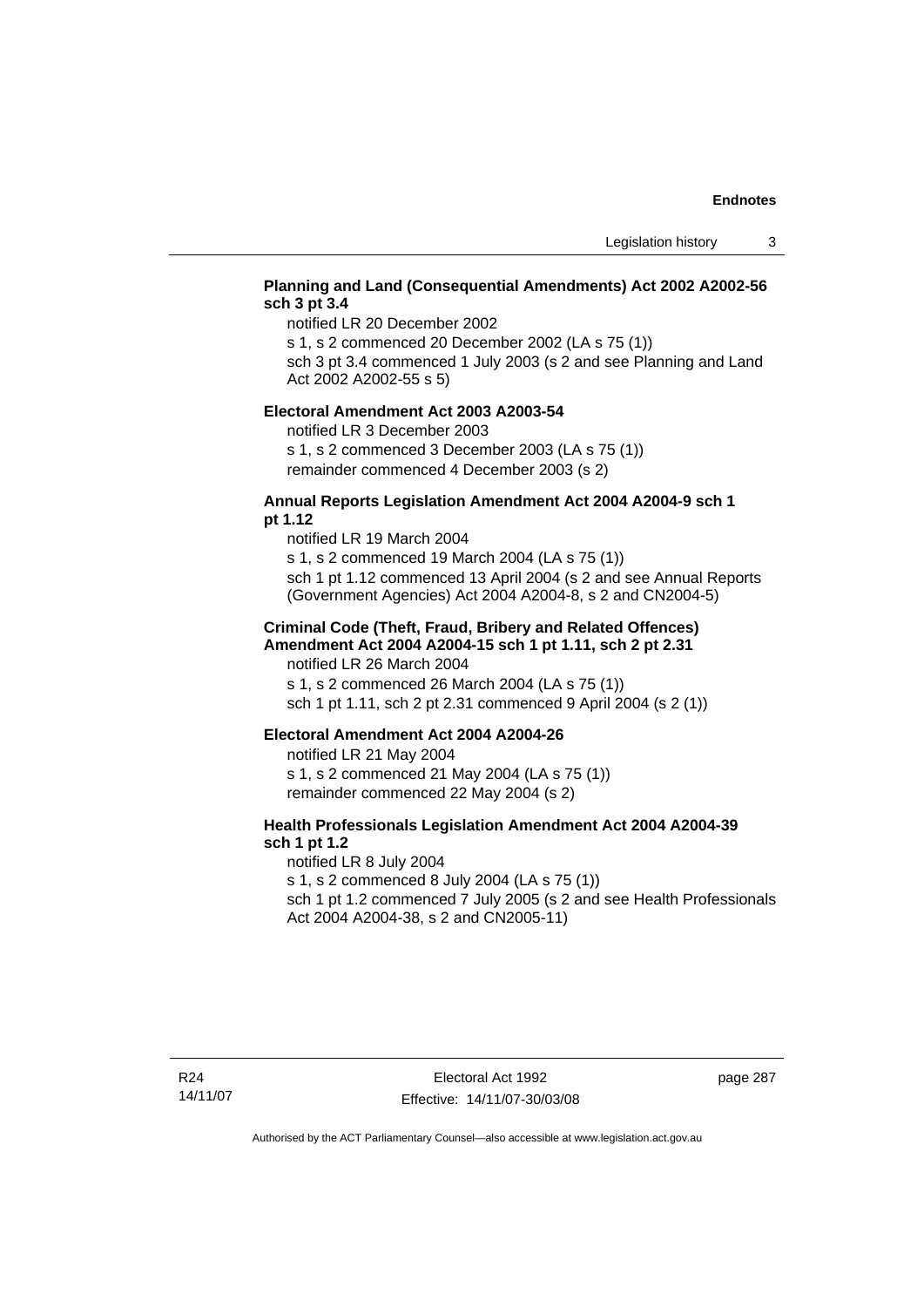4 Amendment history

# **Court Procedures (Consequential Amendments) Act 2004 A2004-60 sch 1 pt 1.25**

notified LR 2 September 2004 s 1, s 2 commenced 2 September 2004 (LA s 75 (1))

sch 1 pt 1.25 commenced 10 January 2005 (s 2 and see Court Procedures Act 2004 A2004-59, s 2 and CN2004-29)

# **Sentencing Legislation Amendment Act 2006 A2006-23 sch 1 pt 1.16**

notified LR 18 May 2006

s 1, s 2 commenced 18 May 2006 (LA s 75 (1)) sch 1 pt 1.16 commenced 2 June 2006 (s 2 (1) and see Crimes (Sentence Administration) Act 2005 A2005-59 s 2, Crimes (Sentencing) Act 2005 A2005-58, s 2 and LA s 79)

# **Electoral Amendment Act 2006 A2006-36**

notified LR 27 September 2006 s 1, s 2 commenced 27 September 2006 (LA s 75 (1)) remainder commenced 28 September 2006 (s 2)

# **Justice and Community Safety Legislation Amendment Act 2006 A2006-40 sch 2 pt 2.15**

notified LR 28 September 2006 s 1, s 2 commenced 28 September 2006 (LA s 75 (1)) sch 2 pt 2.15 commenced 29 September 2006 (s 2 (1))

# **Planning and Development (Consequential Amendments) Act 2007 A2007-25 sch 1 pt 1.10**

notified LR 13 September 2007 s 1, s 2 commenced 13 September 2007 (LA s 75 (1)) sch 1 pt 1.10 commences on the commencement of Planning and Development Act 2007 A2007-24 s 428 (s 2)

# **Surveyors Act 2007 A2007-33 sch 1 pt 1.2**

notified LR 25 October 2007 s 1, s 2 commenced 25 October 2007 (LA s 75 (1)) sch 1 pt 1.2 commenced 14 November 2007 (s 2 and CN2007-15)

# **4 Amendment history**

**Preamble** 

am 1994 No 14

page 288 Electoral Act 1992 Effective: 14/11/07-30/03/08

R24 14/11/07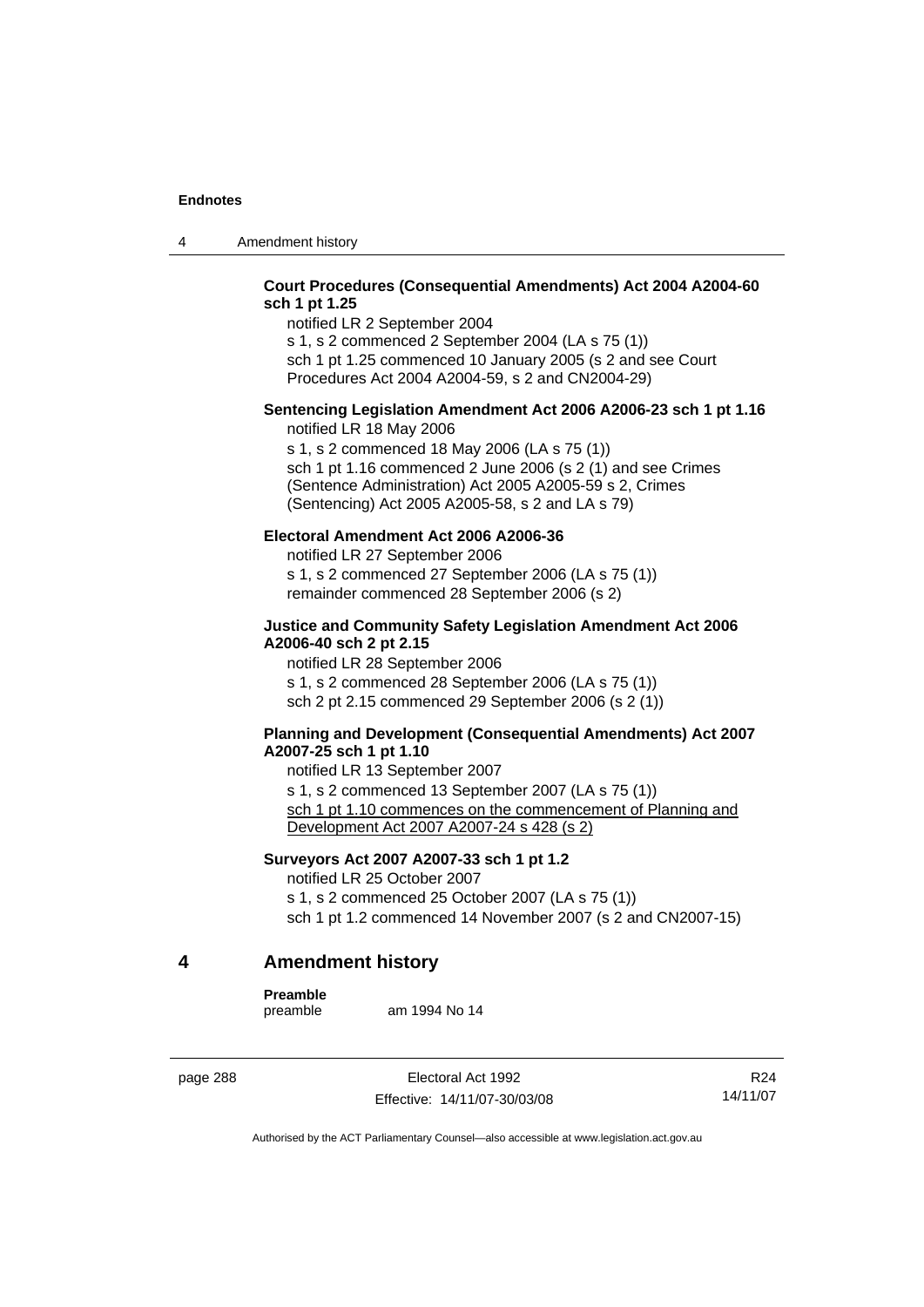Amendment history 4

| Long title<br>long title    | sub 1994 No 14                                              |
|-----------------------------|-------------------------------------------------------------|
| Name of Act                 |                                                             |
| s 1                         | sub 2001 No 36 amdt 1.1                                     |
| <b>Commencement</b>         |                                                             |
| s 2                         | am 1994 No 14                                               |
|                             | om 2001 No 44 amdt 1.1285                                   |
| <b>Dictionary</b>           |                                                             |
| s <sub>3</sub>              | def <i>abbreviation</i> ins A1994-14 s 6                    |
|                             | om A2001-36 amdt 1.2                                        |
|                             | def candidate ins A1994-14 s 6                              |
|                             | om A2001-36 amdt 1.2                                        |
|                             | def <i>declaration vote</i> om A2001-36 amdt 1.2            |
|                             | def Electoral Commissioner om A1994-14 s 6                  |
|                             | def electoral paper ins A1994-14 s 6                        |
|                             | om A2001-36 amdt 1.2<br>def <i>officer</i> ins A1994-14 s 6 |
|                             | om A2001-36 amdt 1.2                                        |
|                             | def <i>polling place</i> ins A1994-14 s 6                   |
|                             | om A2001-36 amdt 1.2                                        |
|                             | def registered officer ins A1994-14 s 6                     |
|                             | om A2001-36 amdt 1.2                                        |
|                             | def register of political parties ins A1994-14 s 6          |
|                             | om A2001-36 amdt 1.2                                        |
|                             | def registered party ins A1994-14 s 6                       |
|                             | om A2001-36 amdt 1.2                                        |
|                             | def Self-Government Act ins A1994-14 s 6                    |
|                             | om A2001-36 amdt 1.2                                        |
|                             | def Speaker ins A1994-14 s 6<br>om A2001-36 amdt 1.2        |
|                             | defs reloc to dict A2001-36 amdt 1.3                        |
|                             | sub A2001-36 amdt 1.4                                       |
|                             | Offences against Act-application of Criminal Code etc       |
| s 3A                        | ins A2004-26 s 4                                            |
| Meaning of electoral matter |                                                             |
| s 4                         | om 1993 No 44 sch 2                                         |
|                             | ins 1994 No 14                                              |
|                             | sub 2001 No 36 s 5                                          |
|                             | am A2004-26 amdt 1.60                                       |
|                             | Meaning of available for public inspection                  |
| s 4A                        | ins 2001 No 36 s 5                                          |
|                             | Establishment, functions and powers of electoral commission |
| div 2.1 hdg                 | sub 2001 No 36 amdt 1.5                                     |
|                             |                                                             |
|                             | Flectoral Act 1992                                          |

R24 14/11/07

Electoral Act 1992 Effective: 14/11/07-30/03/08 page 289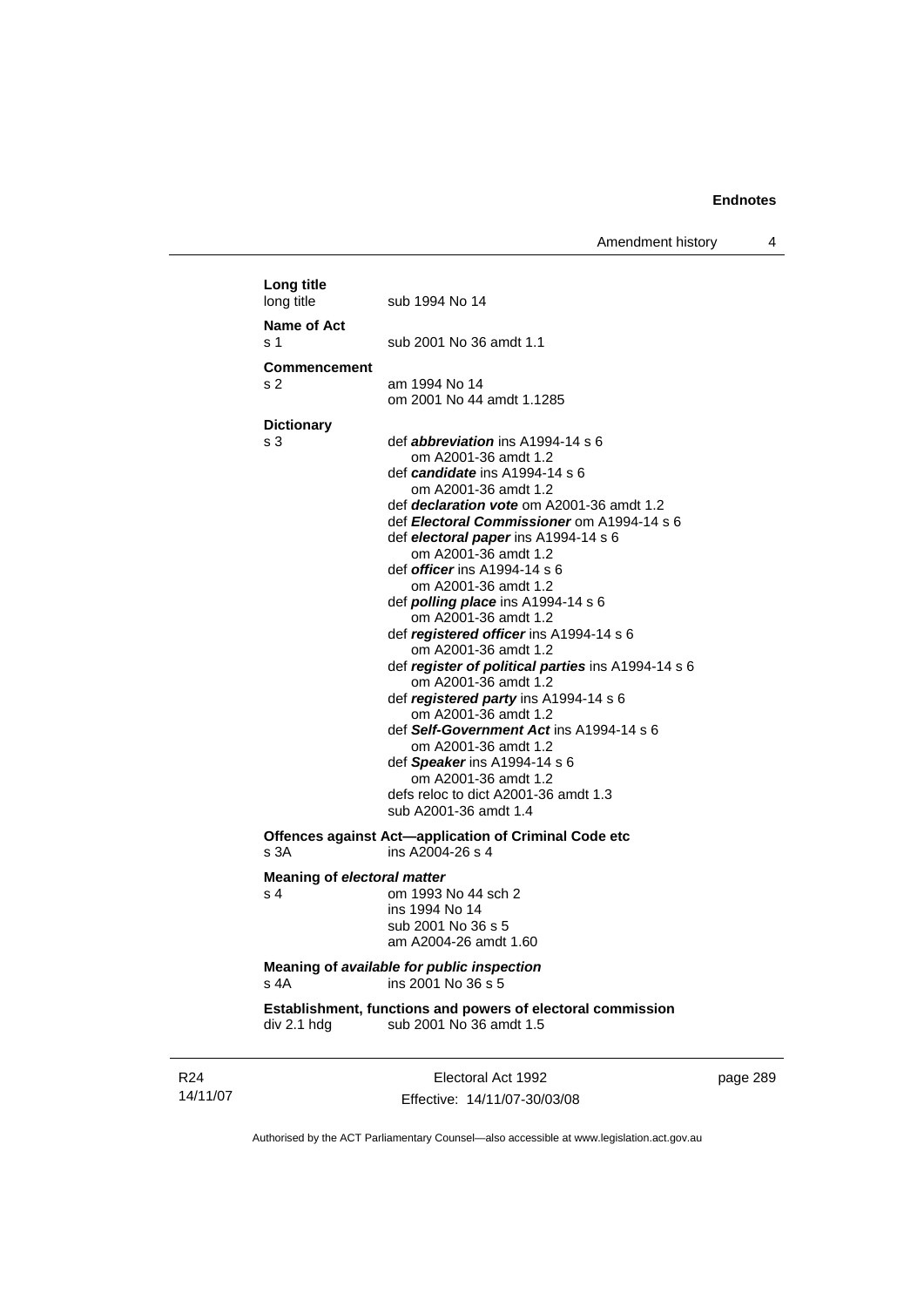4 Amendment history

**Constitution of commission**  s 6 am 1994 No 14 sub 2002 No 30 amdt 3.243 **Functions of electoral commission**  s 7 sub 1994 No 14 am 1997 No 91 am LA (see 2001 No 36 amdt 1.99); 2002 No 30 amdts 3.244- 3.246 **Determination of fees**  s 8 (prev s 7A) ins 1994 No 14 renum 1994 No 14 sub 2001 No 44 amdt 1.1286 **Powers**  s 9 (prev s 8) renum 1994 No 14 om 2002 No 30 amdt 3.247 **Electoral commission's annual report**  s 10 (prev s 9) am 1994 No 14 renum 1994 No 14 om 1995 No 25 ins 1997 No 91 sub A2004-9 amdt 1.15 **Special reports by electoral commission**  s 10A ins 1997 No 91 sub 2002 No 30 amdt 3.248 **Members of electoral commission**<br>div 2.2 hdg sub 2001 No 36 sub 2001 No 36 amdt 1.6 **Meaning of** *member* **for div 2.2**  s 11 hdg sub 2001 No 36 amdt 1.7 s 11 (prev s 10) renum 1994 No 14 om 1995 No 25 sch ins 1997 No 91 def *member* sub 2002 No 30 amdt 3.249 **Appointment of members**  s 12 (prev s 11) am 1994 No 14 renum 1994 No 14 am 1994 No 38 sch 1 pt 32; 2001 No 44 amdt 1.1287; 2002 No 30 amdts 3.250-3.252 sub A2006-36 s 4 **Eligibility for appointment as member**   $ins A2006-36 s 4$ 

page 290 **Electoral Act 1992** Effective: 14/11/07-30/03/08

R24 14/11/07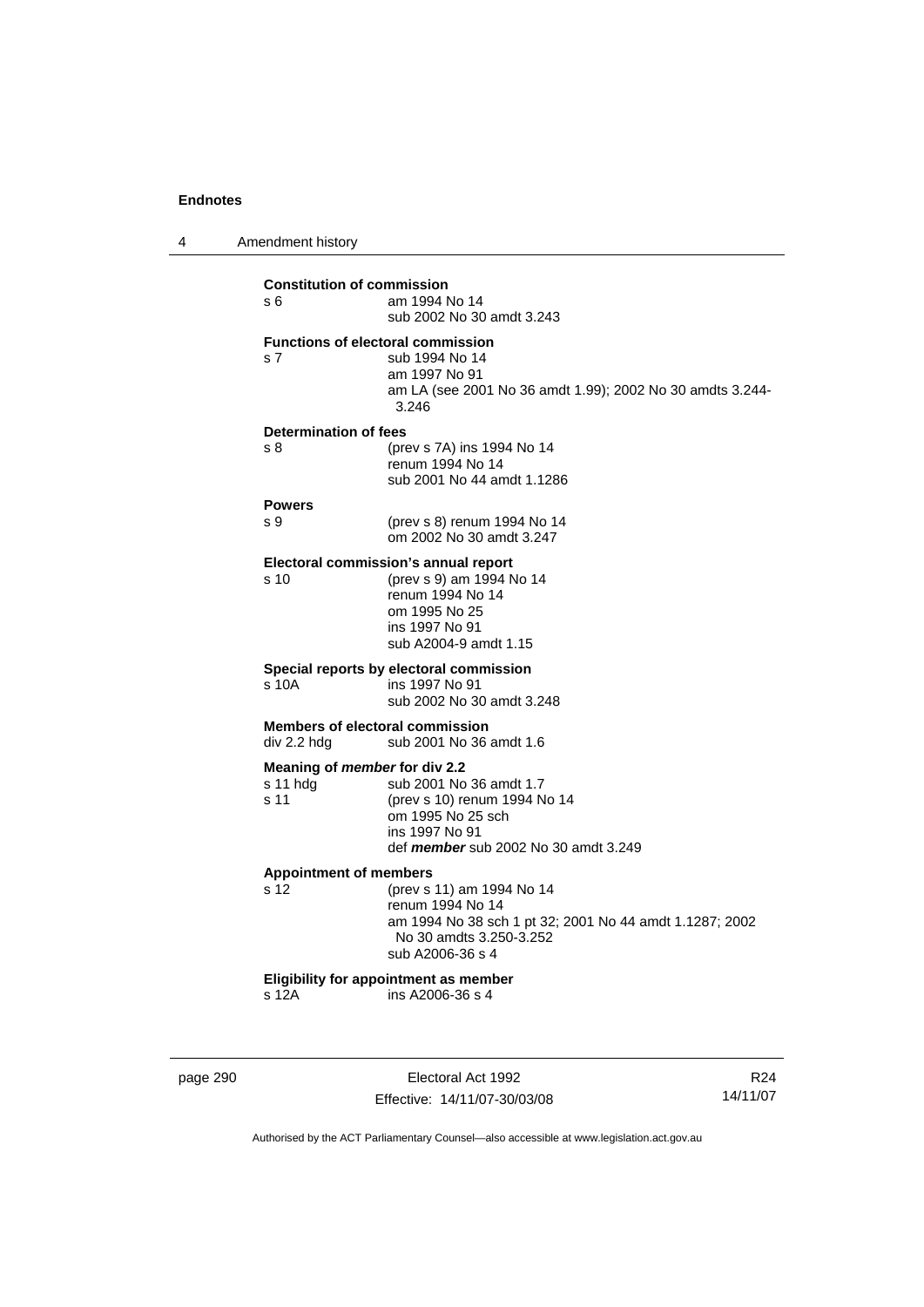| s 12B                                        | Eligibility for appointment as chairperson<br>ins A2006-36 s 4                                                                                      |
|----------------------------------------------|-----------------------------------------------------------------------------------------------------------------------------------------------------|
| Term of appointment of members<br>s 13       | (prev s 12) am 1994 No 14<br>renum 1994 No 14<br>sub 2002 No 30 amdt 3.253                                                                          |
| s 14                                         | <b>Conditions of appointment of members generally</b><br>(prev s 13) renum 1994 No 14<br>om 1997 No 41<br>ins 2002 No 30 amdt 3.253                 |
| Leave of absence<br>s 15                     | (prev s 14) renum 1994 No 14                                                                                                                        |
| <b>Resignation</b><br>s 16                   | (prev s 15) renum 1994 No 14<br>om 2002 No 30 amdt 3.254                                                                                            |
| s 17 hdg<br>s 17                             | Suspension or ending of appointment of members<br>sub 2002 No 30 amdt 3.255<br>(prev s 16) renum 1994 No 14<br>am 2002 No 30 amdt 3.256, amdt 3.257 |
| <b>Acting members</b><br>s 18                | (prev s 17) renum 1994 No 14<br>om 2002 No 30 amdt 3.258                                                                                            |
| <b>Meetings</b><br>div 2.3 hdg               | (prev pt 2 div 3 hdg) renum LA (see 2000 No 76 s 24)                                                                                                |
| <b>Procedure</b><br>s 19                     | (prev s 18) renum 1994 No 14                                                                                                                        |
| s 20                                         | Delegation by electoral commission<br>(prev s 18A) ins 1994 No 14<br>renum 1994 No 14<br>sub 2002 No 30 amdt 3.259                                  |
| <b>Disclosure of interests</b><br>s 21       | (prev s 19) renum 1994 No 14                                                                                                                        |
| pt 3 hdg                                     | Electoral commissioner and staff of electoral commission<br>sub 1994 No 14                                                                          |
| <b>Electoral commissioner</b><br>div 3.1 hdg | (prev pt 3 div 1 hdg) ins 1994 No 14<br>renum LA (see 2000 No 76 s 24)                                                                              |

R24 14/11/07

Electoral Act 1992 Effective: 14/11/07-30/03/08 page 291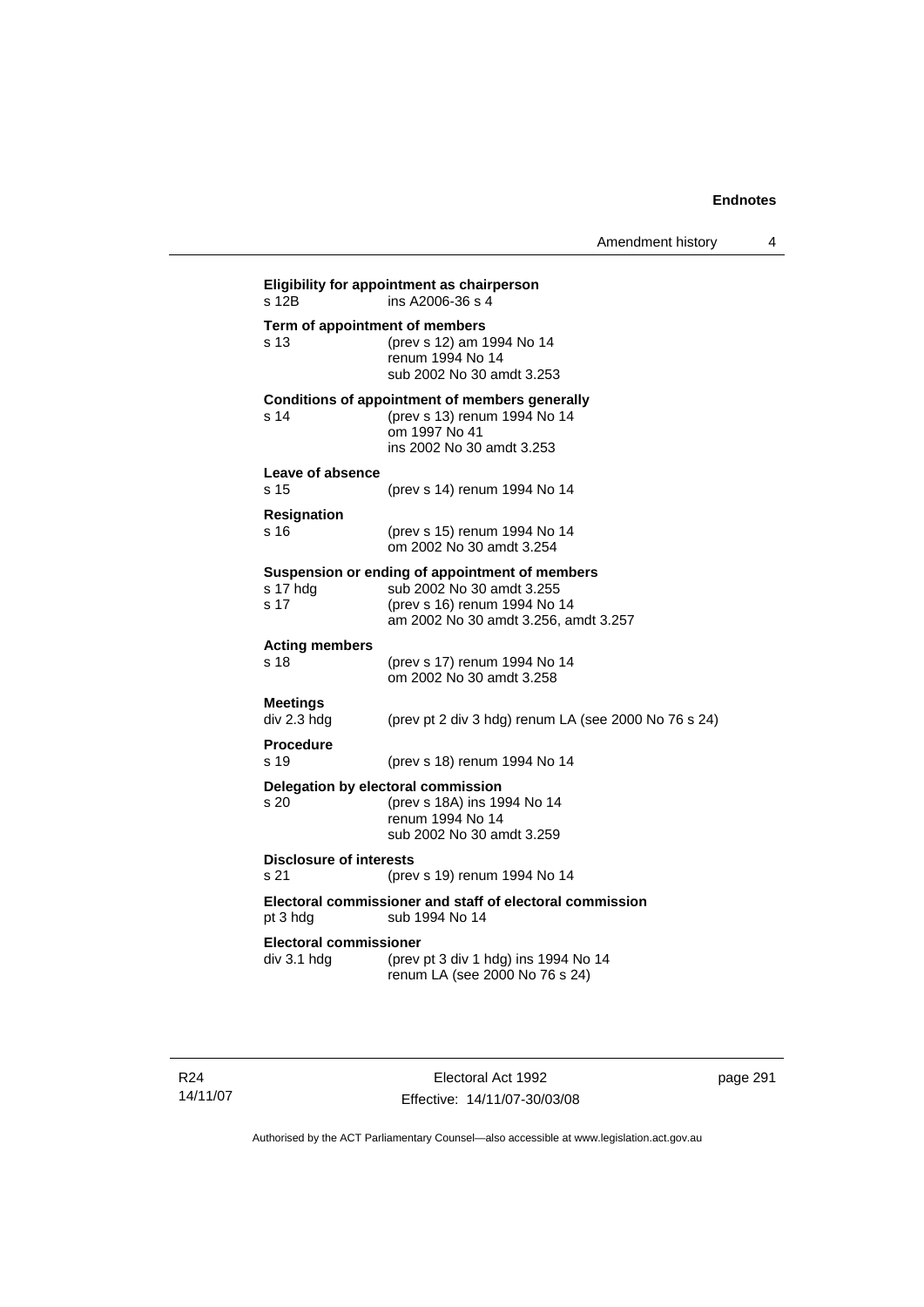4 Amendment history

| <b>Appointment</b><br>s 22                | (prev s 20) am 1994 No 14<br>renum 1994 No 14<br>am 2001 No 44 amdt 1.1288, amdt 1.1289; 2002 No 30 amdt<br>3.260                                                         |
|-------------------------------------------|---------------------------------------------------------------------------------------------------------------------------------------------------------------------------|
| s 23                                      | <b>Functions of commissioner etc</b><br>(prev s 21) sub 1994 No 14<br>renum 1994 No 14<br>sub 2002 No 30 amdt 3.261                                                       |
| <b>Delegation by commissioner</b><br>s 24 | (prev s 21A) ins 1994 No 14<br>renum 1994 No 14<br>sub 2001 No 30 amdt 3.262                                                                                              |
| s 25                                      | Term of appointment of commissioner<br>(prev s 22) am 1994 No 14<br>renum 1994 No 14<br>sub 2002 No 30 amdt 3.263                                                         |
| s 26                                      | Conditions of appointment of commissioner generally<br>(prev s 23) am 1994 No 14<br>renum 1994 No 14<br>om 1995 No 56<br>ins 2002 No 30 amdt 3.263                        |
| Leave of absence<br>s 27                  | (prev s 24) am 1994 No 14<br>renum 1994 No 14                                                                                                                             |
| <b>Resignation</b><br>s 28                | (prev s 25) am 1994 No 14<br>renum 1994 No 14<br>om 2002 No 30 amdt 3.264                                                                                                 |
| s 29 hdg<br>s 29                          | Suspension or ending of appointment of commissioner<br>sub 2002 No 30 amdt 3.265<br>(prev s 26) am 1994 No 14<br>renum 1994 No 14<br>am 2002 No 30 amdt 3.266, amdt 3.267 |
| <b>Acting commissioner</b><br>s 30        | (prev s 27) am 1994 No 14<br>renum 1994 No 14<br>om 2002 No 30 amdt 3.268                                                                                                 |
| div 3.2 hdg                               | Staff of the electoral commission<br>(prev pt 3 div 2 hdg) ins 1994 No 14<br>renum LA (see 2000 No 76 s 24)                                                               |

page 292 Electoral Act 1992 Effective: 14/11/07-30/03/08

R24 14/11/07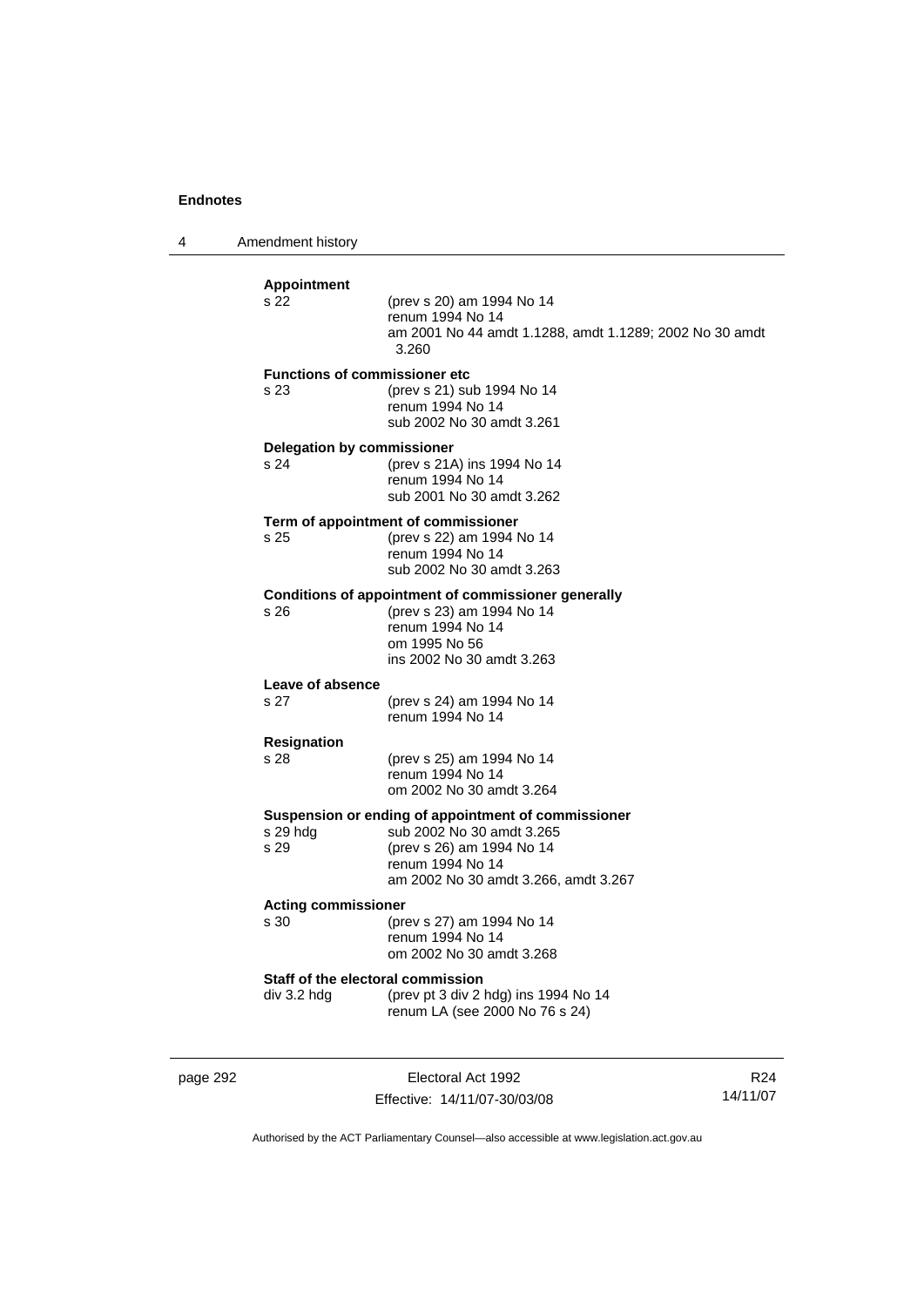| Staff<br>s 31                             | (prev s 27A) ins 1994 No 14<br>renum 1994 No 14                             |          |
|-------------------------------------------|-----------------------------------------------------------------------------|----------|
|                                           | sub 1994 No 38 sch 1 pt 32                                                  |          |
| <b>Temporary staff and consultants</b>    |                                                                             |          |
| s 32                                      | (prev s 27B) ins 1994 No 14<br>renum 1994 No 14                             |          |
|                                           | am 1994 No 38 sch 1 pt 32                                                   |          |
| <b>Officers</b>                           |                                                                             |          |
| s 33                                      | (prev s 27C) ins 1994 No 14                                                 |          |
|                                           | renum 1994 No 14                                                            |          |
|                                           | am 2001 No 36 amdt 1.8; 2002 No 30 amdt 3.269; A2004-39<br>amdt 1.14        |          |
| <b>Multimember electorates</b>            |                                                                             |          |
| s 34                                      | (prev s 28) renum 1994 No 14                                                |          |
| <b>Redistribution of electorates</b>      |                                                                             |          |
| s 35                                      | (prev s 29) renum 1994 No 14                                                |          |
|                                           | am 2001 No 44 amdt 1.1290                                                   |          |
| <b>Factors relevant to redistribution</b> |                                                                             |          |
| s 36                                      | (prev s 30) renum 1994 No 14<br>am 2002 No 39 amdt 1.3                      |          |
| <b>Timing of redistributions</b>          |                                                                             |          |
| s 37                                      | (prev s 31) am 1994 No 14                                                   |          |
|                                           | renum 1994 No 14<br>am 1998 No 61; 2002 No 30 amdts 3.270-3.272             |          |
|                                           |                                                                             |          |
| s 37A                                     | Timing of redistribution after 2001 ordinary election<br>ins 2002 No 32 s 4 |          |
|                                           | exp 16 October 2004 (s 37A (3))                                             |          |
|                                           | Suspension of redistribution process-extraordinary elections                |          |
| s 38                                      | (prev s 31A) ins 1994 No 14                                                 |          |
|                                           | renum 1994 No 14                                                            |          |
|                                           | am 2002 No 30 amdt 3.273                                                    |          |
| <b>Redistribution committees</b>          |                                                                             |          |
| s 39                                      | (prev s 32) am 1994 No 14                                                   |          |
|                                           | renum 1994 No 14<br>am 1996 No 85; 2000 No 3 sch 1; 2001 No 44 amdt 1.1291; |          |
|                                           | 2002 No 30 amdt 3.274; A2002-56 amdt 3.29; A2007-33                         |          |
|                                           | amdt 1.5, amdt 1.6                                                          |          |
|                                           | <b>Meetings of redistribution committee</b>                                 |          |
| s 40                                      | (prev s 33) am 1994 No 14                                                   |          |
|                                           | renum 1994 No 14                                                            |          |
|                                           |                                                                             |          |
|                                           | Electoral Act 1992                                                          | page 293 |
|                                           |                                                                             |          |

R24 14/11/07

Effective: 14/11/07-30/03/08

page 293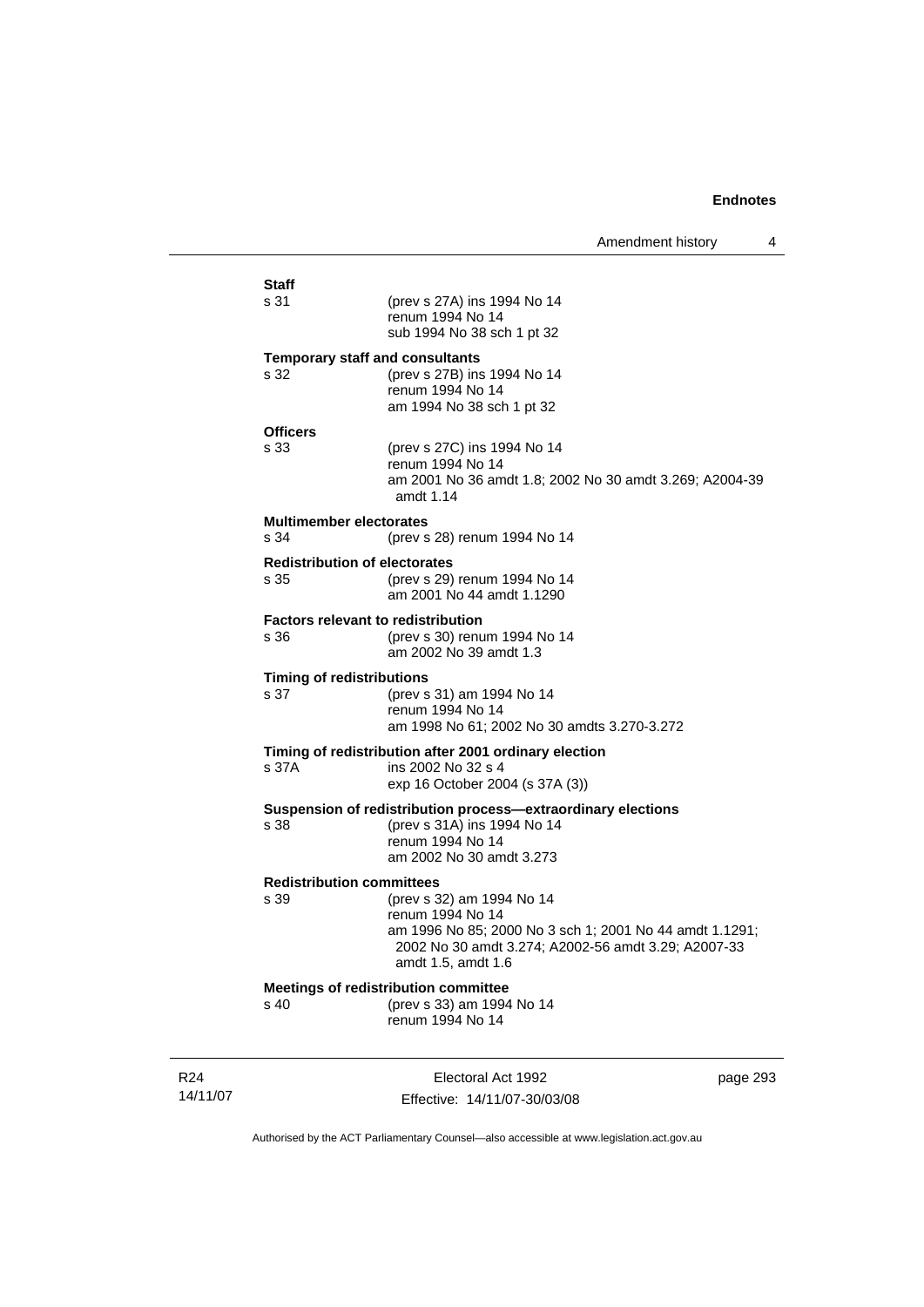4 Amendment history

**Suggestions and comments about redistribution**  s 41 (prev s 34) renum 1994 No 14 am 2001 No 36 amdt 1.9 sub 2001 No 44 amdt 1.1292 **Outline of proposal**  s 42 (prev s 35) renum 1994 No 14 **Proposed redistribution**  s 43 (prev s 36) renum 1994 No 14 am 2001 No 44 amdt 1.1293 **Notification and publication of proposal**  s 44 (prev s 37) renum 1994 No 14 am 2001 No 36 amdt 1.10 sub 2001 No 44 amdt 1.1294 **Dissolution of redistribution committee**  s 45 (prev s 38) renum 1994 No 14 sub 2001 No 44 amdt 1.1295 **Objections**  s 46 (prev s 39) renum 1994 No 14 am 2001 No 36 s 6 and amdt 1.11; 2001 No 44 amdt 1.1296 **Augmented electoral commission**  s 47 (prev s 40) am 1994 No 14 renum 1994 No 14 am 2002 No 30 amdt 3.275; A2007-33 amdt 1.7 **Meetings of augmented electoral commission**  s 48 orig s 48 om 1994 No 14 (prev s 41) am 1994 No 14 renum 1994 No 14 **Investigation of objections**  s 49 (prev s 42) renum 1994 No 14 am 1997 No 91; 2001 No 44 amdt 1.1297, amdt 1.1298 **Redistribution—proposal by augmented electoral commission**  s 50 (prev s 43) renum 1994 No 14 **Publication of augmented electoral commission's proposal**  s 51 (prev s 44) renum 1994 No 14 am 2001 No 44 amdt 1.1299, amdt 1.1300 **Objections to augmented electoral commission's proposal**  s 52 (prev s 45) am 1994 No 14 renum 1994 No 14 am 2001 No 36 s 7; 2001 No 44 amdt 1.1301; 2002 No 30 amdt 3.352

page 294 Electoral Act 1992 Effective: 14/11/07-30/03/08

R24 14/11/07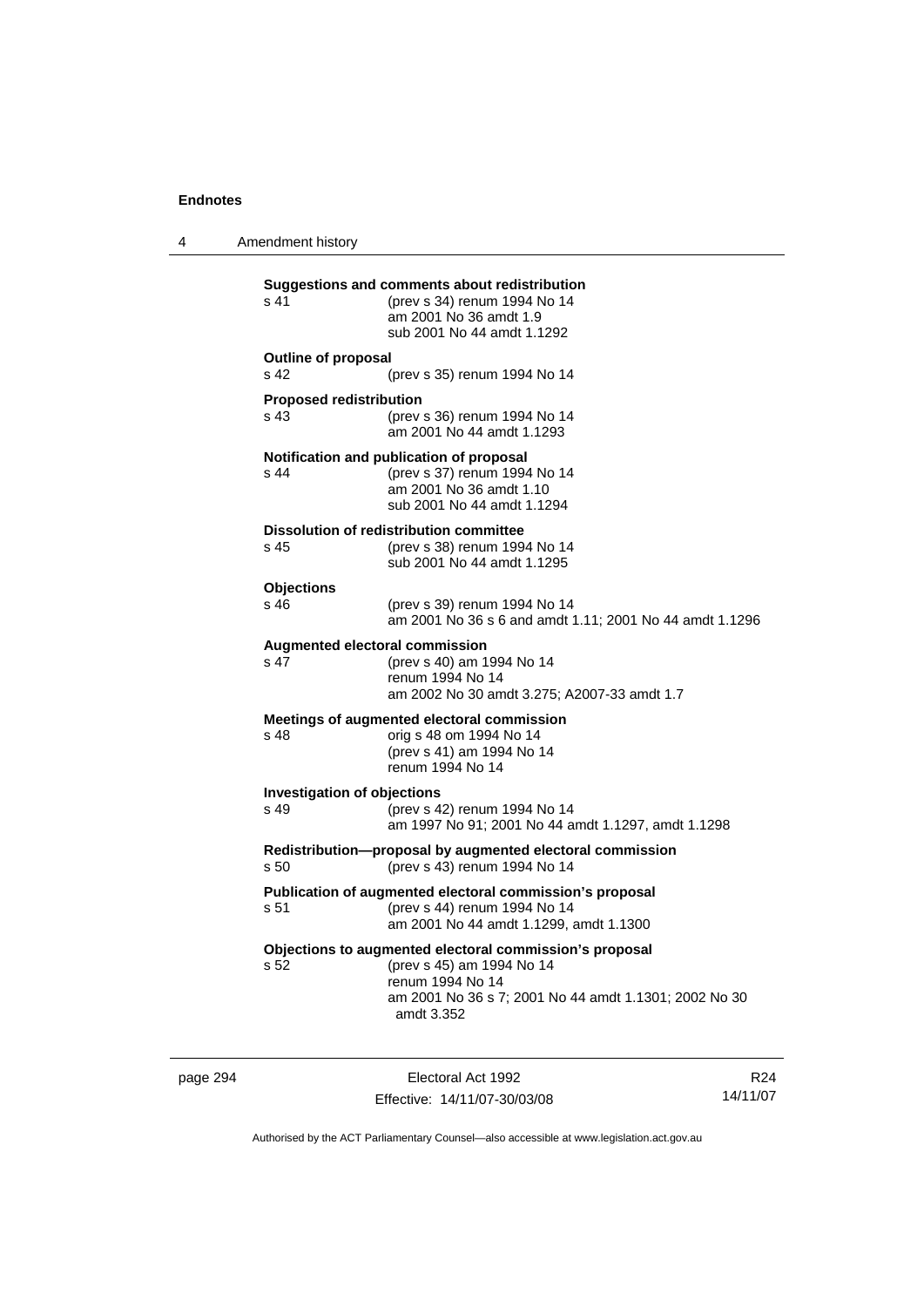| s 53                                          | Report by augmented electoral commission and public announcement<br>(prev s 46) am 1994 No 14<br>renum 1994 No 14                                              |
|-----------------------------------------------|----------------------------------------------------------------------------------------------------------------------------------------------------------------|
| <b>Report to Legislative Assembly</b><br>s 54 | (prev s 47) am 1994 No 14<br>renum 1994 No 14                                                                                                                  |
| Decisions are final<br>s 55                   | (prev s 49) am 1994 No 14<br>renum 1994 No 14<br>am 2002 No 30 amdt 3.276; A2006-40 amdt 2.105                                                                 |
| Validity not affected<br>s 56                 | (prev s 50) am 1994 No 14<br>renum 1994 No 14                                                                                                                  |
| <b>Electoral rolls</b><br>pt 5 hdg            | sub 1994 No 14                                                                                                                                                 |
| <b>Electorate and Territory rolls</b><br>s 57 | (prev s 51) sub 1994 No 14<br>renum 1994 No 14                                                                                                                 |
| <b>Contents of roll</b><br>s 58               | (prev s 52) sub 1994 No 14<br>renum 1994 No 14<br>am 2002 No 30 amdt 3.277                                                                                     |
| Meaning of extract from roll<br>s 59          | (prev s 53) sub 1994 No 14<br>renum 1994 No 14<br>sub 2002 No 30 amdt 3.278                                                                                    |
| Inspection of printed roll extracts<br>s 60   | (prev s 54) ins 1994 No 14<br>renum 1994 No 14                                                                                                                 |
| s 61                                          | Supply of printed roll extract to MLAs etc<br>(prev s 55) ins 1994 No 14<br>renum 1994 No 14<br>am 2001 No 44 amdt 1.1302, amdt 1.1303                         |
| s <sub>62</sub>                               | Supply of roll extracts in electronic form to MLAs etc<br>(prev s 56) ins 1994 No 14<br>renum 1994 No 14<br>am 1997 No 91; 2001 No 44 amdt 1.1304, amdt 1.1305 |
|                                               |                                                                                                                                                                |

R24 14/11/07

Electoral Act 1992 Effective: 14/11/07-30/03/08 page 295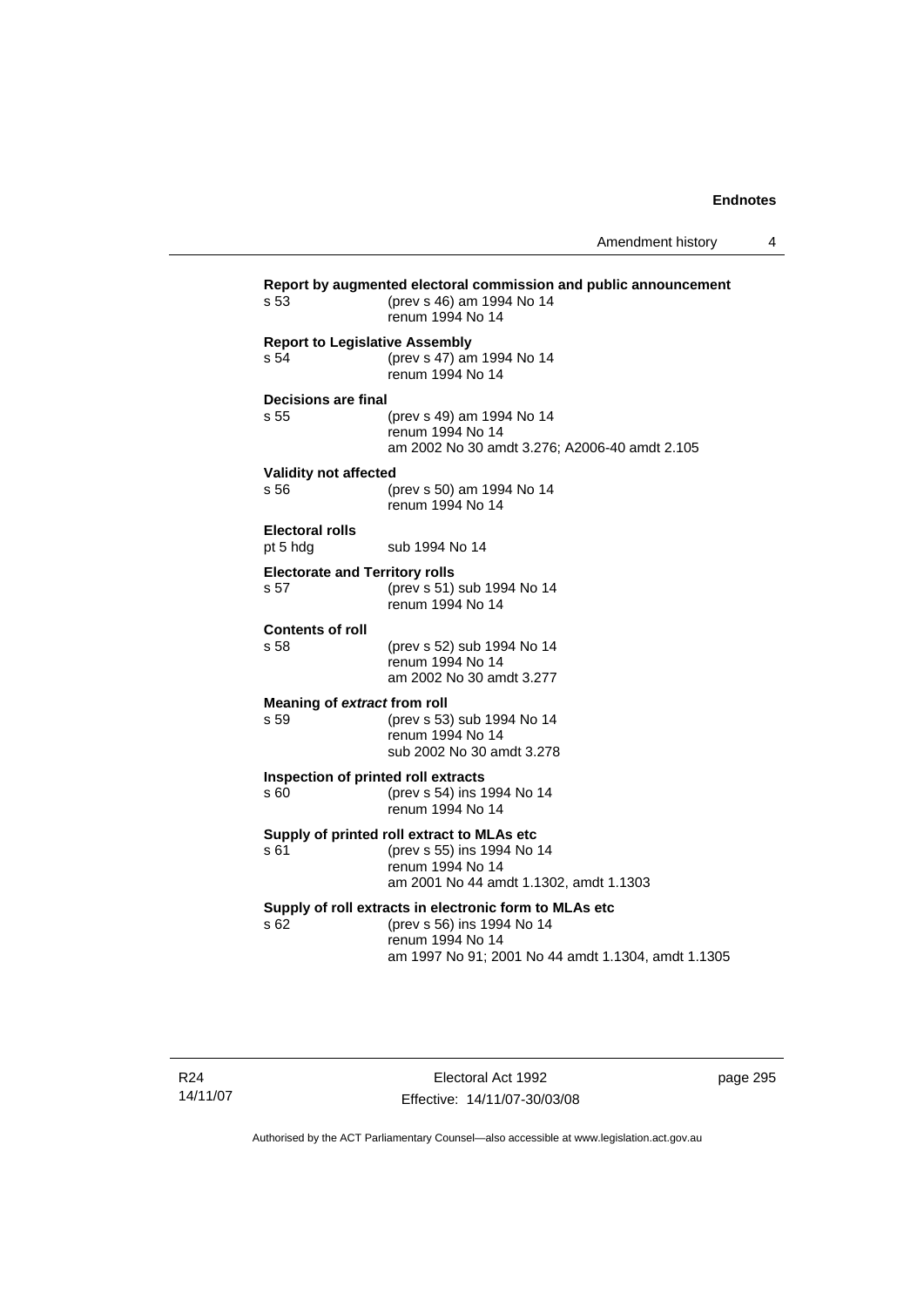4 Amendment history

| Use of roll extracts                   |                                                                                                                 |
|----------------------------------------|-----------------------------------------------------------------------------------------------------------------|
| s 63                                   | (prev s 57) ins 1994 No 14<br>renum 1994 No 14<br>am 1998 No 54<br>sub 2001 No 36 s 8                           |
| <b>Prohibited use of roll extracts</b> |                                                                                                                 |
| s 64                                   | (prev s 58) ins 1994 No 14<br>renum 1994 No 14<br>am 1998 No 54<br>om 2001 No 36 s 8                            |
|                                        | Provision of roll information to prescribed authorities                                                         |
| s 65                                   | (prev s 59) ins 1994 No 14<br>renum 1994 No 14<br>am 1997 No 91; 1998 No 54; 2002 No 30 amdt 3.279              |
| <b>Maintenance of rolls</b>            |                                                                                                                 |
| s 66                                   | (prev s 60) ins 1994 No 14<br>renum 1994 No 14                                                                  |
| Power to require information           |                                                                                                                 |
| s 67                                   | (prev s 61) ins 1994 No 14<br>renum 1994 No 14<br>am 1998 No 54; 2001 No 36 amdt 1.12; 2002 No 30 amdt<br>3.352 |
| Notice of registered deaths            |                                                                                                                 |
| \$68                                   | (prev s 62) ins 1994 No 14<br>renum 1994 No 14                                                                  |
| Disclosure of roll information         |                                                                                                                 |
| s 69                                   | (prev s 63) ins 1994 No 14<br>renum 1994 No 14<br>am 1998 No 54                                                 |
|                                        | Joint roll arrangements with Commonwealth                                                                       |
| s 70                                   | (prev s 64) ins 1994 No 14<br>renum 1994 No 14<br>am 1997 No 91                                                 |
| <b>Enrolment</b>                       |                                                                                                                 |
| pt 6 hdg                               | ins 1994 No 14                                                                                                  |
| s 71 hdg<br>s 71                       | Persons taken not to be enrolled on Commonwealth roll<br>sub 2001 No 36 amdt 1.13                               |
|                                        | (prev s 65) ins 1994 No 14                                                                                      |

page 296 Electoral Act 1992 Effective: 14/11/07-30/03/08

R24 14/11/07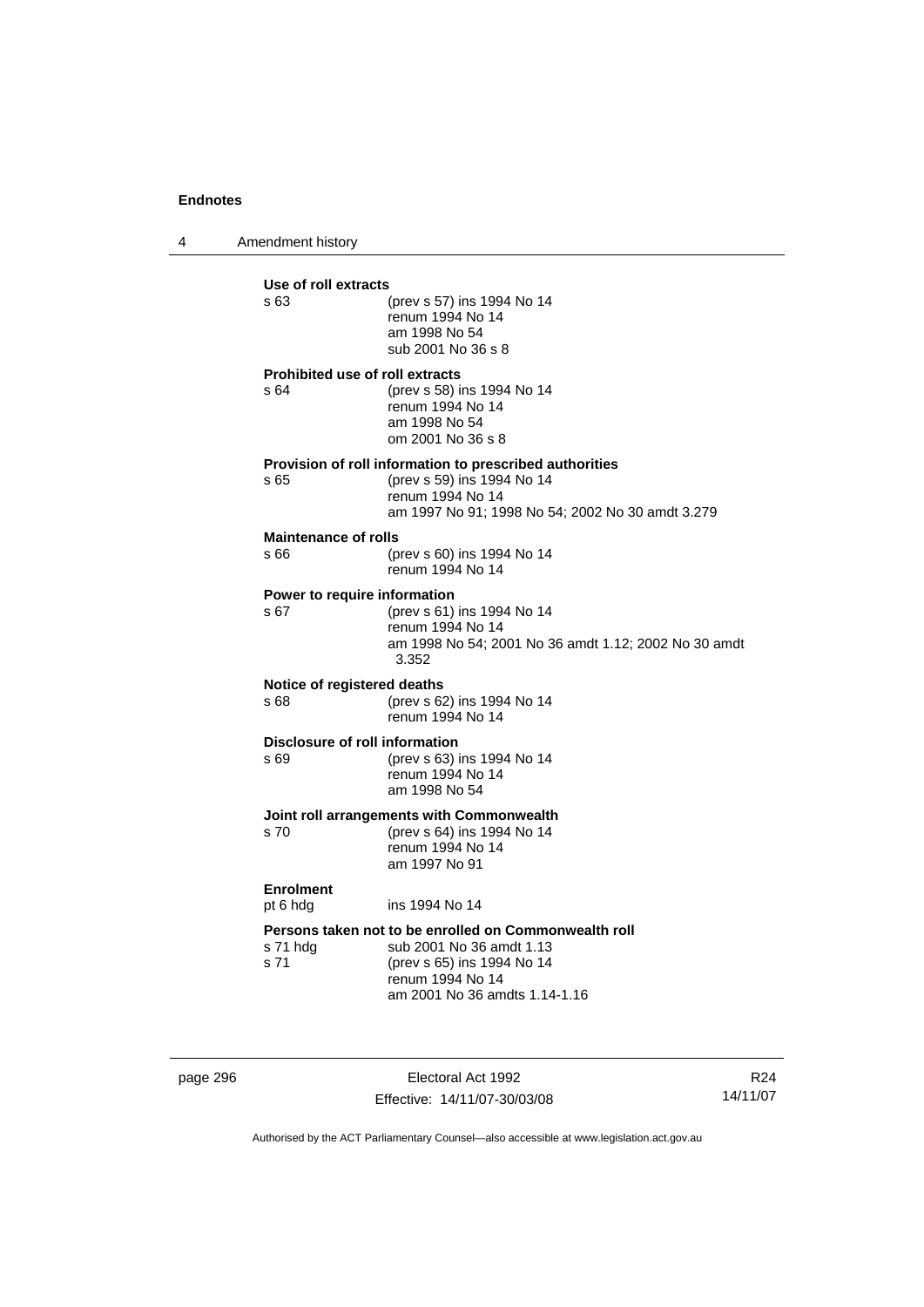| Address of person serving sentence of imprisonment<br>s 71A hdg | ins 2001 No 36 amdt 1.15                                                                            |
|-----------------------------------------------------------------|-----------------------------------------------------------------------------------------------------|
| s 71A                                                           | (prev s 71 (2)) renum 2001 No 36 amdt 1.15<br>am A2006-23 amdt 1.182, amdt 1.183                    |
| <b>Entitlement</b>                                              |                                                                                                     |
| s 72                                                            | (prev s 66) ins 1994 No 14<br>renum 1994 No 14                                                      |
|                                                                 | <b>Compulsory enrolment etc-residents</b>                                                           |
| s <sub>73</sub>                                                 | (prev s 67) ins 1994 No 14<br>renum 1994 No 14                                                      |
|                                                                 | am 1998 No 54; 2002 No 30 amdt 3.352                                                                |
| Eligible overseas electors                                      |                                                                                                     |
| s 74                                                            | (prev s 68) ins 1994 No 14                                                                          |
|                                                                 | renum 1994 No 14                                                                                    |
| Age 17 enrolment                                                |                                                                                                     |
| s 75                                                            | (prev s 69) ins 1994 No 14<br>renum 1994 No 14                                                      |
| <b>Enrolment etc</b>                                            |                                                                                                     |
| s76                                                             | (prev s 70) ins 1994 No 14                                                                          |
|                                                                 | renum 1994 No 14<br>am 2001 No 36 s 9, s 10; 2001 No 44 amdt 1.1306,                                |
|                                                                 | amdt 1.1307                                                                                         |
|                                                                 | am LA (see 2001 No 36 amdt 1.99); 2002 No 30 amdt 3.352                                             |
|                                                                 | Suppression of elector's address                                                                    |
| s 77                                                            | (prev s 71) ins 1994 No 14<br>renum 1994 No 14                                                      |
|                                                                 | am LA (see 2001 No 36 amdt 1.99); 2001 No 44 amdt 1.1308,                                           |
|                                                                 | amdt 1.1309                                                                                         |
|                                                                 | Inclusion of particulars on roll following suppression                                              |
| s 78                                                            | (prev s 72) ins 1994 No 14<br>renum 1994 No 14                                                      |
|                                                                 | Suppression of elector's address pending review                                                     |
| s 79                                                            | (prev s 73) ins 1994 No 14<br>renum 1994 No 14                                                      |
| <b>Closed rolls</b>                                             |                                                                                                     |
| s 80                                                            | (prev s 74) ins 1994 No 14                                                                          |
|                                                                 | renum 1994 No 14                                                                                    |
|                                                                 | am 1994 No 78; 1997 No 91; 2001 No 36 s 11; LA (see 2001<br>No 36 amdt 1.99); 2002 No 30 amdt 3.280 |

R24 14/11/07

Electoral Act 1992 Effective: 14/11/07-30/03/08 page 297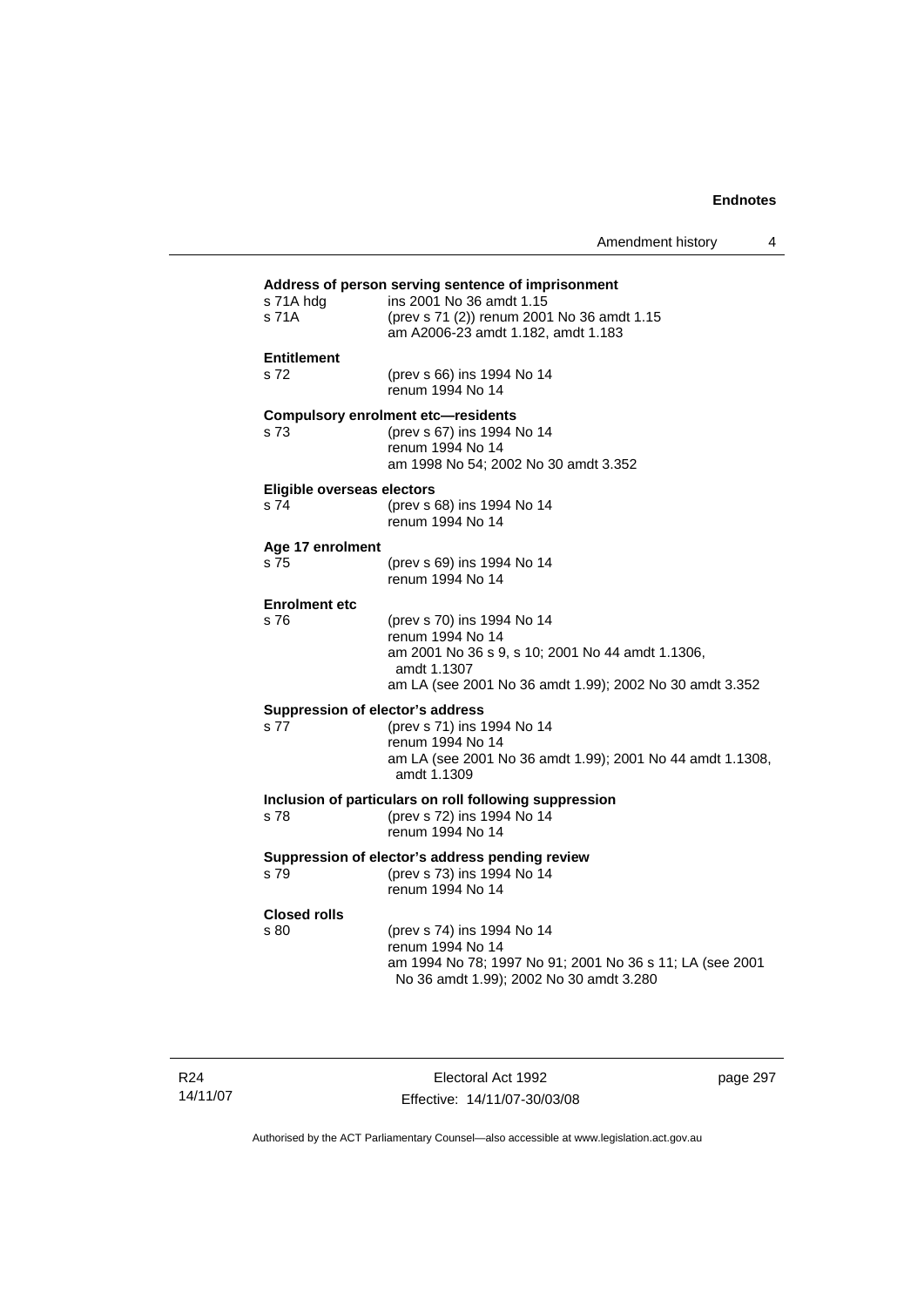4 Amendment history

| <b>Objections to enrolment</b><br>s 81                   | (prev s 75) ins 1994 No 14<br>renum 1994 No 14<br>am 1997 No 91; LA (see 2001 No 36 amdt 1.99); 2001 No 44<br>amdt 1.1310, amdt 1.1311; 2002 No 30 amdts 3.281-3.284,<br>amdt 3.352 |
|----------------------------------------------------------|-------------------------------------------------------------------------------------------------------------------------------------------------------------------------------------|
| <b>Record of claims for enrolment</b><br>s 82            | (prev s 76) ins 1994 No 14<br>renum 1994 No 14                                                                                                                                      |
| <b>Processing enrolment claims</b><br>s 83               | (prev s 77) ins 1994 No 14<br>renum 1994 No 14                                                                                                                                      |
| <b>Transmission of enrolment claims</b><br>s 84          | (prev s 78) ins 1994 No 14<br>renum 1994 No 14<br>am 1998 No 54                                                                                                                     |
| s 85                                                     | Production of claims for enrolment before a court<br>(prev s 79) ins 1994 No 14<br>renum 1994 No 14<br>am 2002 No 30 amdt 3.285                                                     |
| s 86                                                     | Claims for enrolment not subject to warrants<br>(prev s 80) ins 1994 No 14<br>renum 1994 No 14                                                                                      |
| <b>Registration of political parties</b><br>pt 7 hdg     | ins 1994 No 14<br>sub 2001 No 36 s 12<br>am A2004-26 amdt 1.1                                                                                                                       |
| Meaning of related political parties<br>s 87             | (prev s 81) ins 1994 No 14<br>renum 1994 No 14<br>sub 2001 No 36 s 12                                                                                                               |
| <b>Register of political parties</b><br>s 88 hdg<br>s 88 | sub A2004-26 amdt 1.2<br>(prev s 82) ins 1994 No 14<br>renum 1994 No 14<br>sub 2001 No 36 s 12<br>am A2004-26 amdts 1.3-1.7, amdt 1.62, amdt 1.63                                   |
| s 89                                                     | Application for registration of political party<br>(prev s 83) ins 1994 No 14<br>renum 1994 No 14<br>sub 2001 No 36 s 12<br>am 2001 No 44 amdt 1.1312, amdt 1.1313; A2004-26 ss 5-7 |

page 298 Electoral Act 1992 Effective: 14/11/07-30/03/08

R24 14/11/07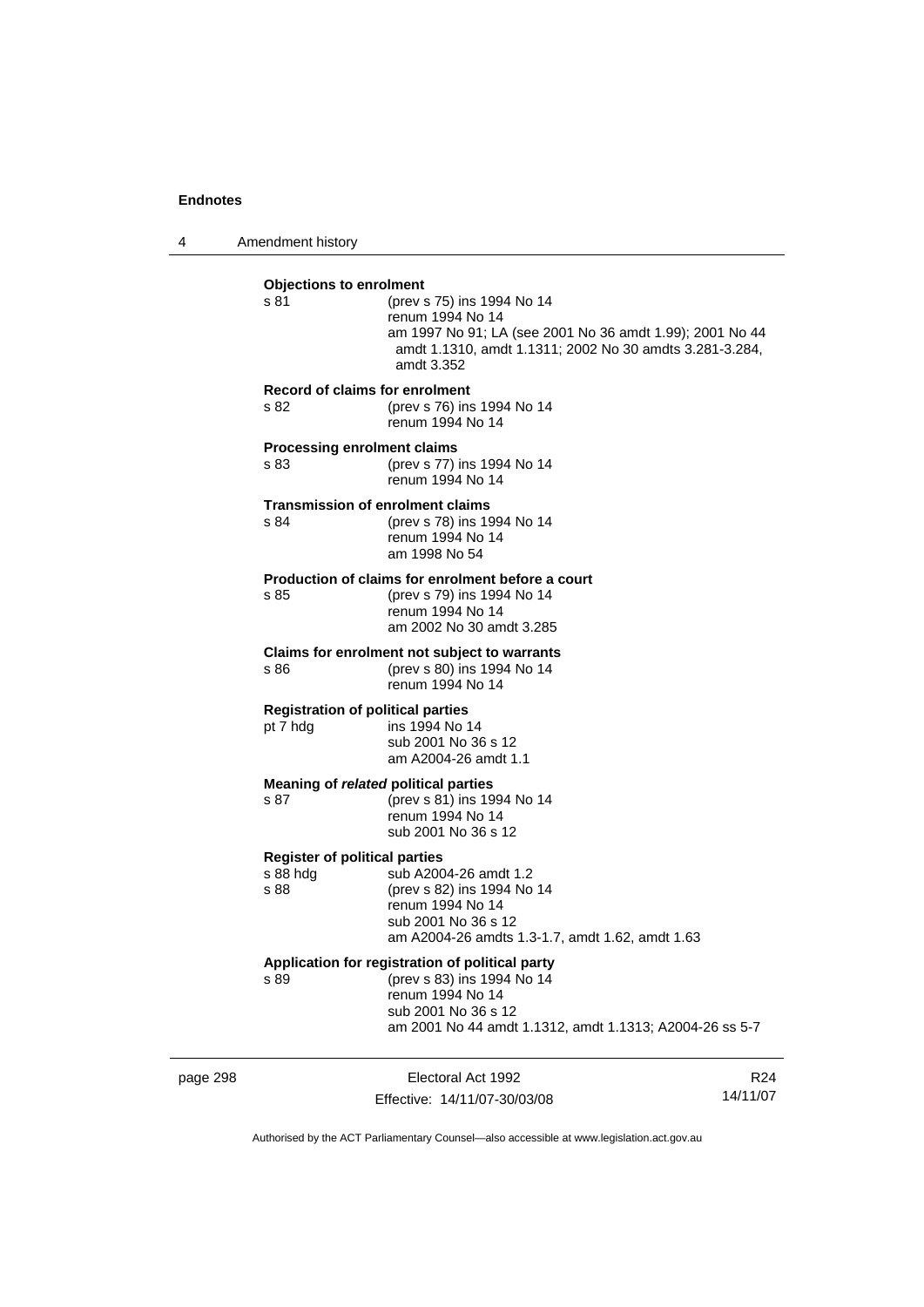#### **Application for registration of ballot group**   $s$  89 $A$

| s 89A | ins 2001 No 36 s 12                    |
|-------|----------------------------------------|
|       | am 2001 No 44 amdt 1.1314, amdt 1.1315 |
|       | om A2004-26 amdt 1.8                   |

### **Further information about application for political party registration**

s 90 (prev s 84) ins 1994 No 14 renum 1994 No 14 sub 2001 No 36 s 12 am 2002 No 30 amdt 3.352; A2004-26 s 8; ss renum R16 LA (see A2004-26 s 9)

#### **Notification and publication of applications**

s 91 (prev s 85) ins 1994 No 14 renum 1994 No 14 sub 2001 No 36 s 12 am 2001 No 44 amdt 1.1316; A2004-26 amdts 1.9-1.11, amdt 1.62, amdt 1.63

#### **Objections to applications and responses**

s 91A ins 2001 No 36 s 12

am A2004-26 amdt 1.63

#### **Registration of political parties**

| s 92 hdg | sub A2004-26 amdt 1.12                                                 |
|----------|------------------------------------------------------------------------|
| s 92     | (prev s 86) ins 1994 No 14                                             |
|          | renum 1994 No 14                                                       |
|          | sub 2001 No 36 s 12                                                    |
|          | am 2001 No 44 amdt 1.1317; A2004-26 amdt 1.13, amdt 1.62,<br>amdt 1.63 |
|          |                                                                        |

#### **Refusal of applications for registration**

s 93 (prev s 87) ins 1994 No 14 renum 1994 No 14 am 1997 No 91 sub 2001 No 36 s 12 am A2004-26 s 10, amdts 1.14-1.16, amdt 1.62, amdt 1.63, amdt 1.65; pars renum R16 LA (see A2004-26 amdt 1.66)

#### **Amendment of applications for registration**

s 94 (prev s 88) ins 1994 No 14 renum 1994 No 14 sub 2001 No 36 s 12 am A2004-26 amdt 1.63

R24 14/11/07

Electoral Act 1992 Effective: 14/11/07-30/03/08 page 299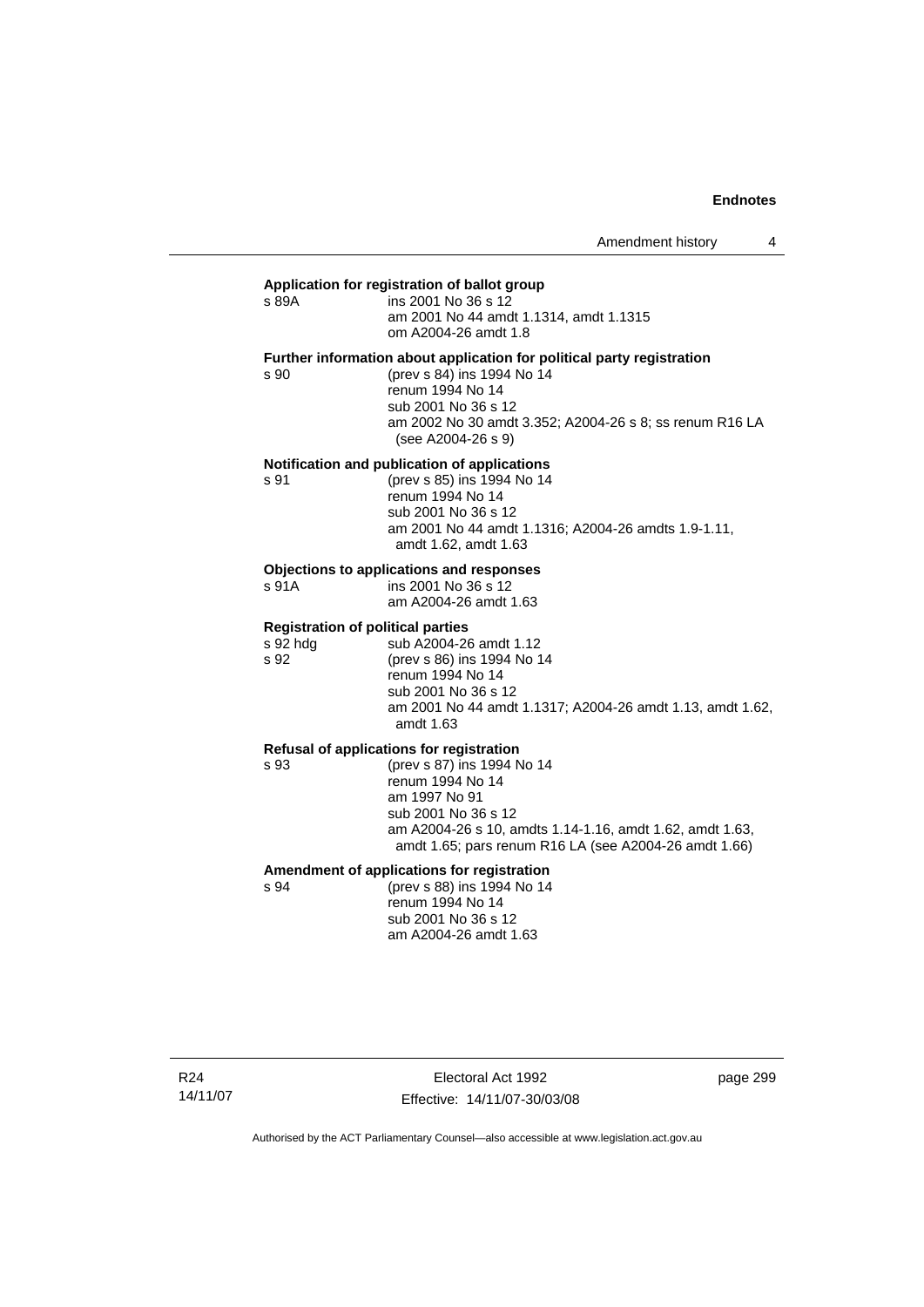4 Amendment history

| Changes to particulars in register           |                                                                                                                                                                                                                                                                                                            |  |
|----------------------------------------------|------------------------------------------------------------------------------------------------------------------------------------------------------------------------------------------------------------------------------------------------------------------------------------------------------------|--|
| s 95                                         | (prev s 89) ins 1994 No 14<br>renum 1994 No 14<br>am 1997 No 91<br>sub 2001 No 36 s 12<br>am A2004-26 amdt 1.17, amdt 1.18, amdt 1.65; ss renum R16<br>LA (see A2004-26 amdt 1.66)                                                                                                                         |  |
| s 95A                                        | Objection to continued use of name<br>ins 2001 No 36 s 12<br>am A2004-26 amdt 1.61                                                                                                                                                                                                                         |  |
| s 95B                                        | When certain action cannot be taken<br>ins A2004-26 s 11                                                                                                                                                                                                                                                   |  |
| s 96                                         | No action under pt 7 during pre-election period<br>(prev s 90) ins 1994 No 14<br>renum 1994 No 14<br>sub 2001 No 36 s 12<br>am A2004-26 amdt 1.63                                                                                                                                                          |  |
| Who can be a registered officer<br>s 96A     | ins 1997 No 91<br>sub 2001 No 36 s 12<br>am A2004-26 amdt 1.65                                                                                                                                                                                                                                             |  |
| Deputy registered officer<br>s 97            | (prev s 91) ins 1994 No 14<br>renum 1994 No 14<br>am 1997 No 91<br>sub 2001 No 36 s 12<br>am A2004-26 amdt 1.19, amdt 1.62, amdt 1.65                                                                                                                                                                      |  |
| Information about political parties<br>s 97A | ins 2001 No 36 s 12<br>sub A2004-26 s 12                                                                                                                                                                                                                                                                   |  |
| s 98 hdg<br>s 98                             | Cancellation of registration of political parties<br>sub A2004-26 amdt 1.20<br>(prev s 92) ins 1994 No 14<br>renum 1994 No 14<br>am 1997 No 91<br>sub 2001 No 36 s 12<br>am 2001 No 44 amdts 1.1318-1.1321; A2004-26<br>amdts 1.21-1.25, amdt 1.62, amdt 1.65; ss renum R16 LA<br>(see A2004-26 amdt 1.66) |  |

page 300 Electoral Act 1992 Effective: 14/11/07-30/03/08

R24 14/11/07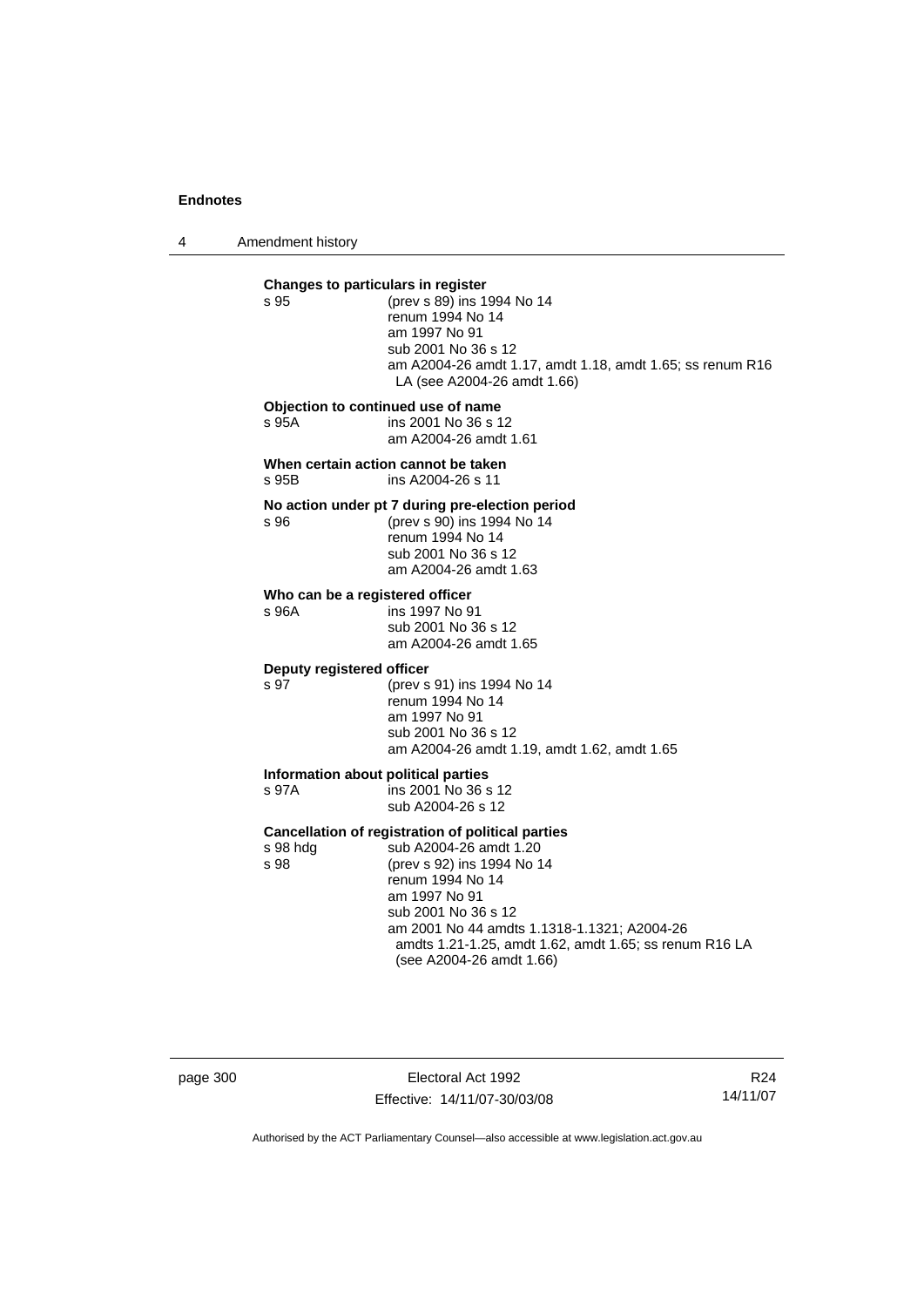| s 99 hdg<br>s 99                              | Use of party name after cancellation<br>sub A2004-26 amdt 1.26<br>(prev s 93) ins 1994 No 14<br>renum 1994 No 14<br>sub 2001 No 36 s 12<br>am A2004-26 amdt 1.27, amdt 1.28; ss renum R16 LA (see<br>A2004-26 amdt 1.66) |
|-----------------------------------------------|--------------------------------------------------------------------------------------------------------------------------------------------------------------------------------------------------------------------------|
| s 99A                                         | General requirements about constitutions of registered parties<br>ins 2001 No 36 s 12                                                                                                                                    |
| <b>Timing of elections</b><br>pt 8 hdg        | ins 1994 No 14                                                                                                                                                                                                           |
| <b>Ordinary elections</b><br>s 100            | (prev s 94) ins 1994 No 14<br>renum 1994 No 14<br>am 1997 No 38; 2002 No 30 amdt 3.286; A2003-54 s 4                                                                                                                     |
| <b>Extraordinary elections</b><br>s 101       | (prev s 95) ins 1994 No 14<br>renum 1994 No 14<br>am 2001 No 44 amdt 1.1322                                                                                                                                              |
| Polling day<br>s 102                          | (prev s 96) ins 1994 No 14<br>renum 1994 No 14<br>sub 2002 No 30 amdt 3.287                                                                                                                                              |
| <b>Arrangements for elections</b><br>pt 9 hdg | ins 1994 No 14                                                                                                                                                                                                           |
| <b>Nominations</b><br>div 9.1 hdg             | (prev pt 9 div 1 hdg) renum LA (see 2000 No 76 s 24)                                                                                                                                                                     |
| <b>Eligibility-MLAs</b><br>s 103              | (prev s 97) ins 1994 No 14<br>renum 1994 No 14<br>am 2002 No 30 amdt 3.288; A2006-23 amdts 1.184-1.186;<br>ss renum R21 LA (see A2006-23 amdt 1.187)                                                                     |
| <b>Qualifications for nomination</b><br>s 104 | (prev s 98) ins 1994 No 14<br>renum 1994 No 14                                                                                                                                                                           |

R24 14/11/07

Electoral Act 1992 Effective: 14/11/07-30/03/08 page 301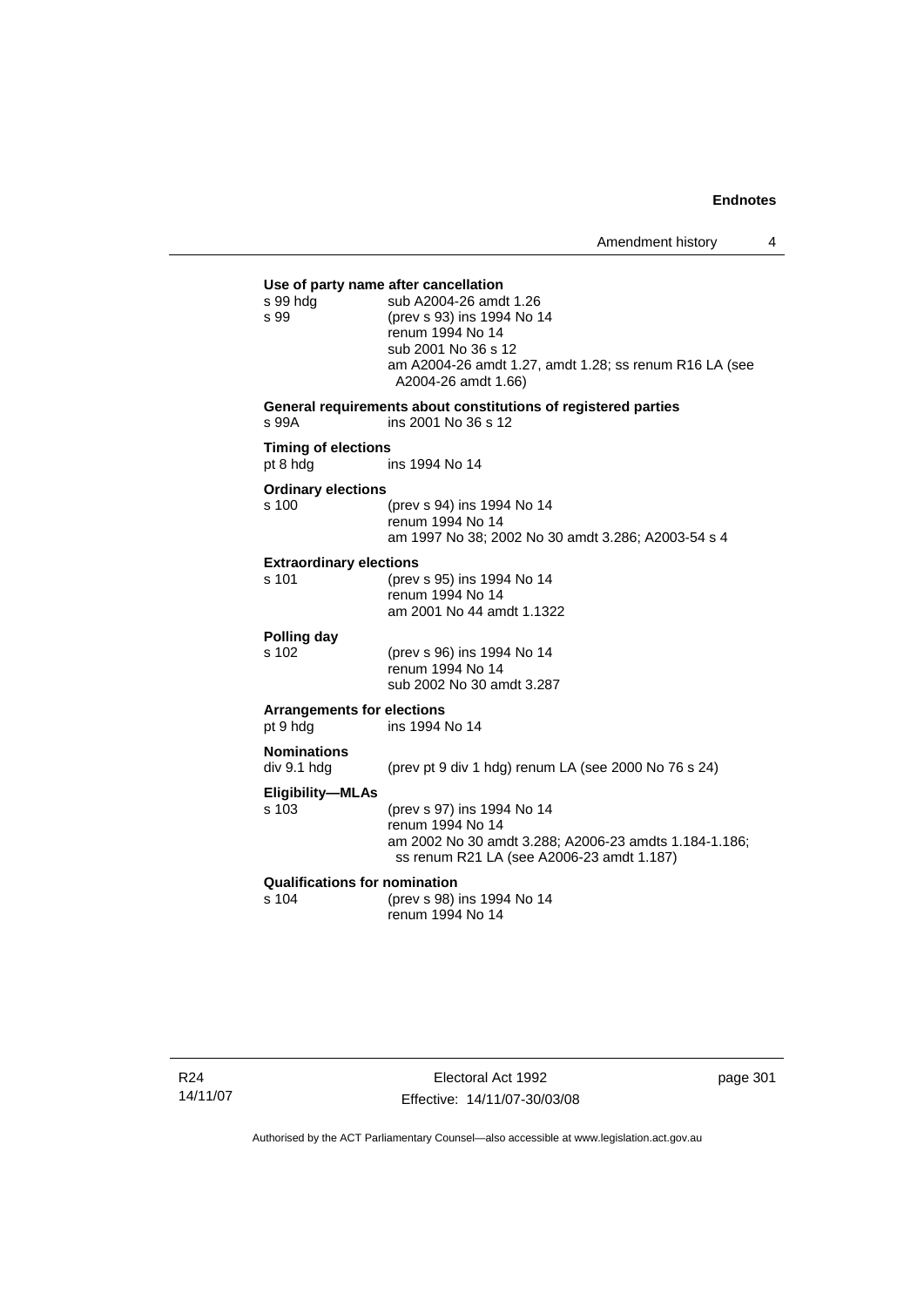4 Amendment history

# **Candidates to be nominated**

| Candidates to be nominated                   |                                                                                                                                                                                                                                                                                                                        |
|----------------------------------------------|------------------------------------------------------------------------------------------------------------------------------------------------------------------------------------------------------------------------------------------------------------------------------------------------------------------------|
| s 105                                        | (prev s 99) ins 1994 No 14<br>renum 1994 No 14<br>am 1994 No 78; 2001 No 36 s 13, s 14, amdt 1.17; LA (see<br>2001 No 36 amdt 1.99); 2001 No 44 amdt 1.1323; ss renum<br>(see 2002 No 11 amdt 2.34); 2002 No 11 amdt 2.35; A2004-<br>26 amdt 1.29, amdt 1.62, amdt 1.65; pars renum R16 LA<br>(see A2004-26 amdt 1.66) |
| <b>Multiple nominations invalid</b><br>s 106 | (prev s 100) ins 1994 No 14<br>renum 1994 No 14                                                                                                                                                                                                                                                                        |
| s 107                                        | Withdrawal etc of consent to nomination<br>(prev s 101) ins 1994 No 14<br>renum 1994 No 14                                                                                                                                                                                                                             |
| Place and hour of nomination<br>s 108        | (prev s 102) ins 1994 No 14<br>renum 1994 No 14<br>am 1994 No 78; LA (see 2001 No 36 amdt 1.99); 2001 No 38<br>s 4; 2001 No 44 amdt 1.1324; 2002 No 11 amdt 2.36                                                                                                                                                       |
| <b>Declaration of candidates</b><br>s 109    | (prev s 103) ins 1994 No 14<br>renum 1994 No 14<br>am 2001 No 36 amdt 1.18; A2004-26 amdt 1.65                                                                                                                                                                                                                         |
| <b>Rejection of nominations</b><br>$s$ 110   | (prev s 104) ins 1994 No 14<br>renum 1994 No 14<br>sub 2001 No 36 s 15<br>am 2002 No 30 amdt 3.352                                                                                                                                                                                                                     |
| Need for a poll<br>s 111                     | (prev s 105) ins 1994 No 14<br>renum 1994 No 14                                                                                                                                                                                                                                                                        |
| s 112                                        | Death of candidate before polling day<br>(prev s 106) ins 1994 No 14<br>renum 1994 No 14                                                                                                                                                                                                                               |
| Deposit-return or forfeiture<br>s 113        | (prev s 107) ins 1994 No 14<br>renum 1994 No 14                                                                                                                                                                                                                                                                        |
| <b>Ballot papers</b><br>div 9.2 hdg          | (prev pt 9 div 2 hdg) renum LA (see 2000 No 76 s 24)                                                                                                                                                                                                                                                                   |
|                                              |                                                                                                                                                                                                                                                                                                                        |

page 302 Electoral Act 1992 Effective: 14/11/07-30/03/08

R24 14/11/07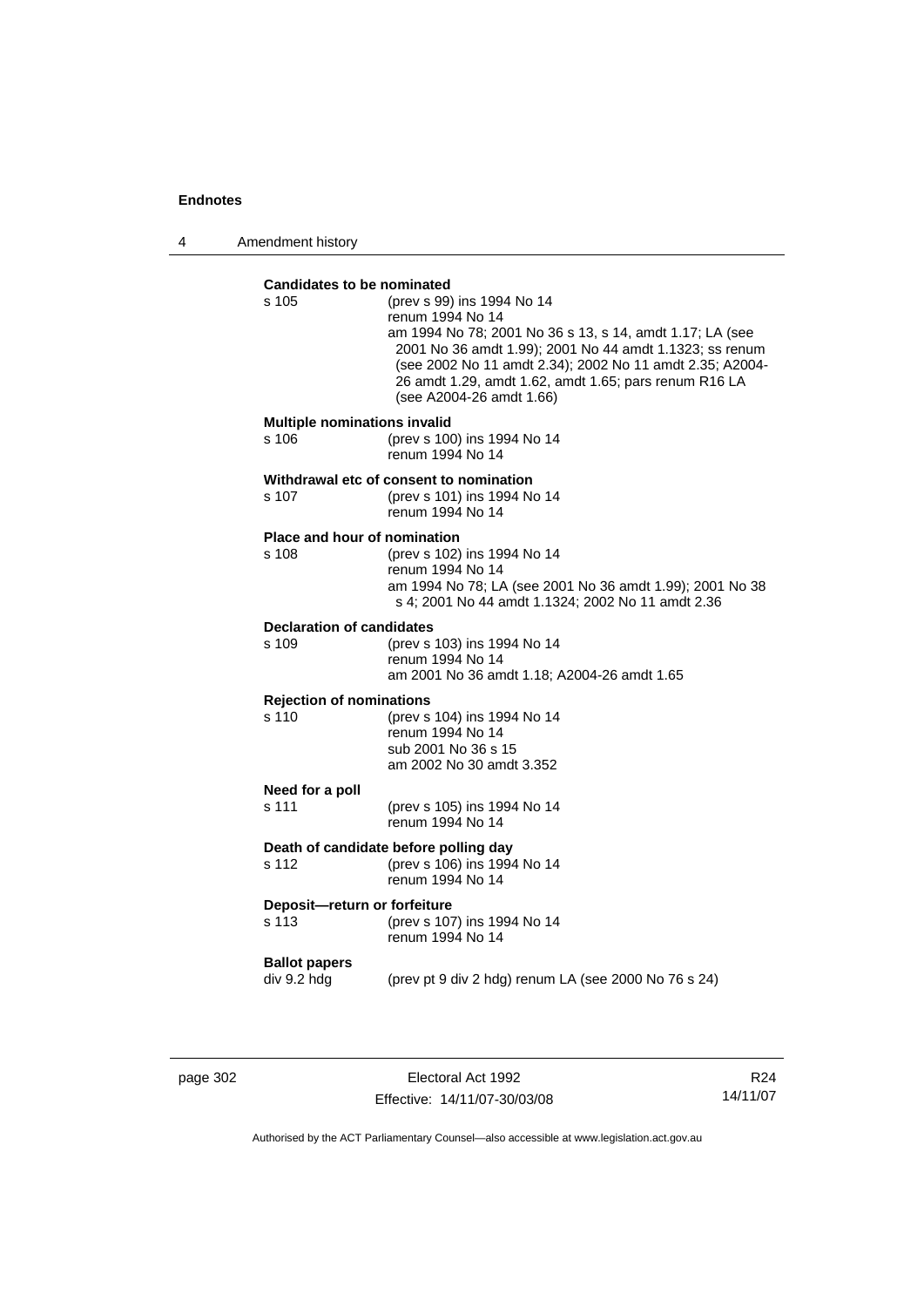| <b>Ballot papers</b><br>s 114             | (prev s 108) ins 1994 No 14<br>renum 1994 No 14<br>am 2000 No 76 s 5; LA (see 2001 No 36 amdt 1.99); 2001<br>No 44 amdt 1.1325, amdt 1.1326; 2002 No 30 amdt 3.289                       |
|-------------------------------------------|------------------------------------------------------------------------------------------------------------------------------------------------------------------------------------------|
| Grouping of candidates' names<br>s 115    | (prev s 109) ins 1994 No 14<br>renum 1994 No 14<br>am 2001 No 36 amdt 1.19; 2002 No 30 amdt 3.290; A2004-26<br>amdt 1.65                                                                 |
| <b>Printing of ballot papers</b><br>s 116 | (prev s 110) ins 1994 No 14<br>renum 1994 No 14<br>am 2001 No 38 ss 5-8; 2002 No 30 amdt 3.291, amdt 3.292                                                                               |
| Names on ballot papers<br>s 117           | (prev s 111) ins 1994 No 14<br>renum 1994 No 14<br>am 1994 No 78<br>sub 2001 No 36 s 16<br>am A2004-26 amdts 1.30-1.32; pars renum R16 LA (see<br>A2004-26 amdt 1.66)                    |
| s 118                                     | Draw for positions on ballot papers<br>(prev s 112) ins 1994 No 14<br>renum 1994 No 14                                                                                                   |
| div 9.3 hdg                               | Electronic voting devices and vote counting programs<br>(prev div 9.2A) ins 2000 No 76 s 6<br>renum LA (see 2000 No 76 s 24)                                                             |
| s 118A                                    | Approval of computer program for electronic voting and vote counting<br>ins 2000 No 76 s 6<br>am 2001 No 44 amdt 1.1327<br>am LA (see 2001 No 36 amdt 1.99)                              |
| s 118B                                    | Security of electronic voting devices and related material<br>ins 2000 No 76 s 6                                                                                                         |
| <b>Miscellaneous</b><br>div 9.4 hdg       | (prev pt 9 div 3 hdg) renum LA (see 2000 No 76 s 24)                                                                                                                                     |
| s 119                                     | Polling places and scrutiny centres<br>(prev s 113) ins 1994 No 14<br>renum 1994 No 14<br>am 2001 No 36 amdt 1.20; LA (see 2001 No 36 amdt 1.99);<br>2001 No 44 amdt 1.1328, amdt 1.1329 |

R24 14/11/07

Electoral Act 1992 Effective: 14/11/07-30/03/08 page 303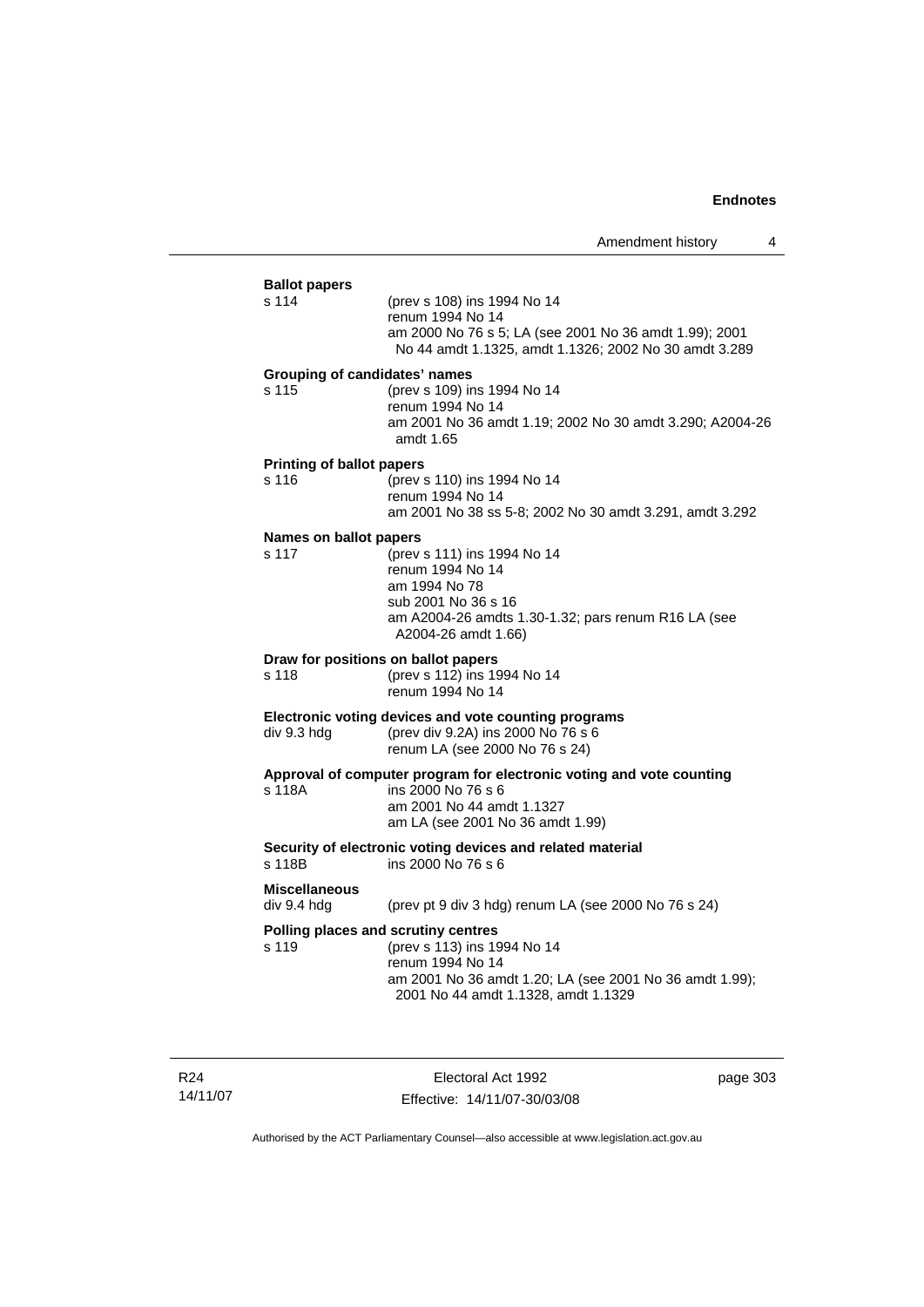4 Amendment history **Administrative arrangements** s 120 (prev s 114) ins 1994 No 14 renum 1994 No 14 am 2000 No 76 s 7; 2001 No 44 amdt 1.1330 **Certified lists of electors** s 121 (prev s 115) ins 1994 No 14 renum 1994 No 14 **Use of information from certified lists**<br>s 121A **ins 2001** No 36 s 17 ins 2001 No 36 s 17 **Scrutineers—appointment** s 122 (prev s 116) ins 1994 No 14 renum 1994 No 14 am 2001 No 44 amdt 1.1331, amdt 1.1332 **Scrutineers—conduct** s 123 (prev s 117) ins 1994 No 14 renum 1994 No 14 am 1998 No 54; 2002 No 30 amdt 3.293 **Participation by candidates in conduct of election**<br>s 124 (prev s 118) ins 1994 No 14 (prev s 118) ins 1994 No 14 renum 1994 No 14 **Determining matters by lot** s 125 (prev s 119) ins 1994 No 14 renum 1994 No 14 am 2001 No 44 amdt 1.1333 **Supplementary elections** s 126 (prev s 120) ins 1994 No 14 renum 1994 No 14 **Voting** pt 10 hdg ins 1994 No 14 **General**  div 10.1 hdg (prev pt 10 div 1 hdg) renum LA (see 2000 No 76 s 24) **Meaning of** *authorised witness* s 127 hdg sub 2001 No 36 amdt 1.21<br>s 127 (prev s 121) ins 1994 No 1 (prev s 121) ins 1994 No 14 renum 1994 No 14 **Entitlement to vote**  s 128 (prev s 122) ins 1994 No 14 renum 1994 No 14; 2001 No 36 amdt 1.99 am 1997 No 91; LA (see 2001 No 36 amdt 1.99)

page 304 Electoral Act 1992 Effective: 14/11/07-30/03/08

R24 14/11/07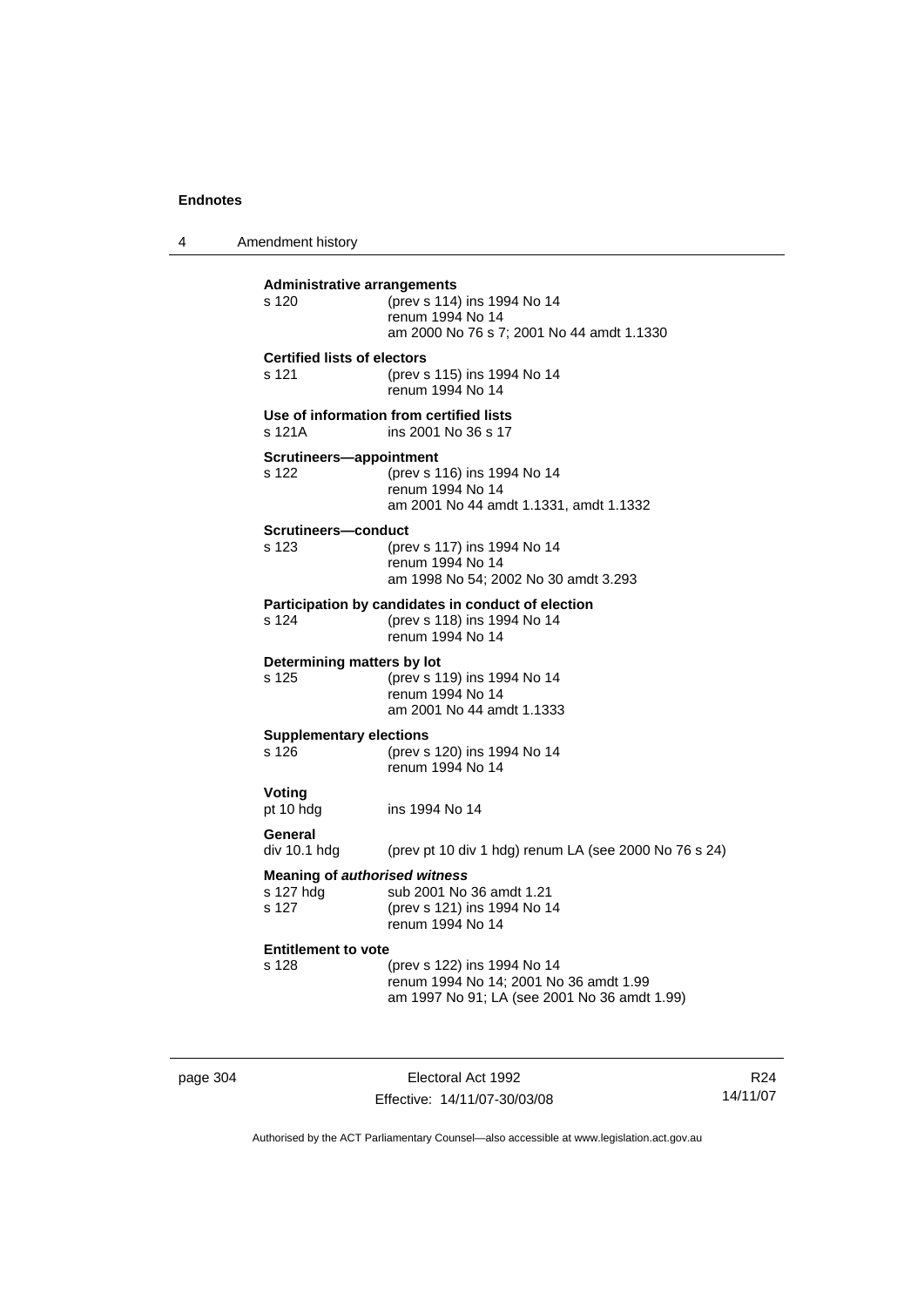| s 129                                    | (prev s 123) ins 1994 No 14<br>renum 1994 No 14<br>am 1998 No 54                                                                                    |
|------------------------------------------|-----------------------------------------------------------------------------------------------------------------------------------------------------|
| Multiple votes prohibited<br>s 130       | (prev s 124) ins 1994 No 14<br>renum 1994 No 14<br>am 1998 No 54                                                                                    |
| <b>Procedures for voting</b><br>s 131    | (prev s 125) ins 1994 No 14<br>renum 1994 No 14<br>am 1997 No 91; 2000 No 76 s 8; LA (see 2001 No 36<br>amdt 1.99); A2006-23 amdt 1.188, amdt 1.189 |
| <b>Manner of recording vote</b><br>s 132 | (prev s 126) ins 1994 No 14<br>renum 1994 No 14                                                                                                     |
| div 10.2 hdg                             | Ordinary voting at a polling place<br>(prev pt 10 div 2 hdg) am 1997 No 91<br>renum LA (see 2000 No 76 s 24)                                        |
| <b>Claims to vote</b><br>s 133           | (prev s 127) ins 1994 No 14<br>renum 1994 No 14<br>am 1997 No 91; LA (see 2001 No 36 amdt 1.99)                                                     |
| Voting in private<br>s 134               | (prev s 128) ins 1994 No 14<br>renum 1994 No 14<br>am 2000 No 76 s 9                                                                                |
| div 10.3 hdg                             | Declaration voting at a polling place<br>(prev pt 10 div 3 hdg) am 1997 No 91<br>renum LA (see 2000 No 76 s 24)                                     |
| s 135                                    | Declaration voting at polling places<br>(prev s 129) ins 1994 No 14<br>renum 1994 No 14<br>am 1997 No 91; 2001 No 44 amdt 1.1334, amdt 1.1335       |
| div 10.4 hda                             | Voting otherwise than at a polling place<br>(prev pt 10 div 3A hdg) ins 1997 No 91<br>renum LA (see 2000 No 76 s 24)                                |

page 305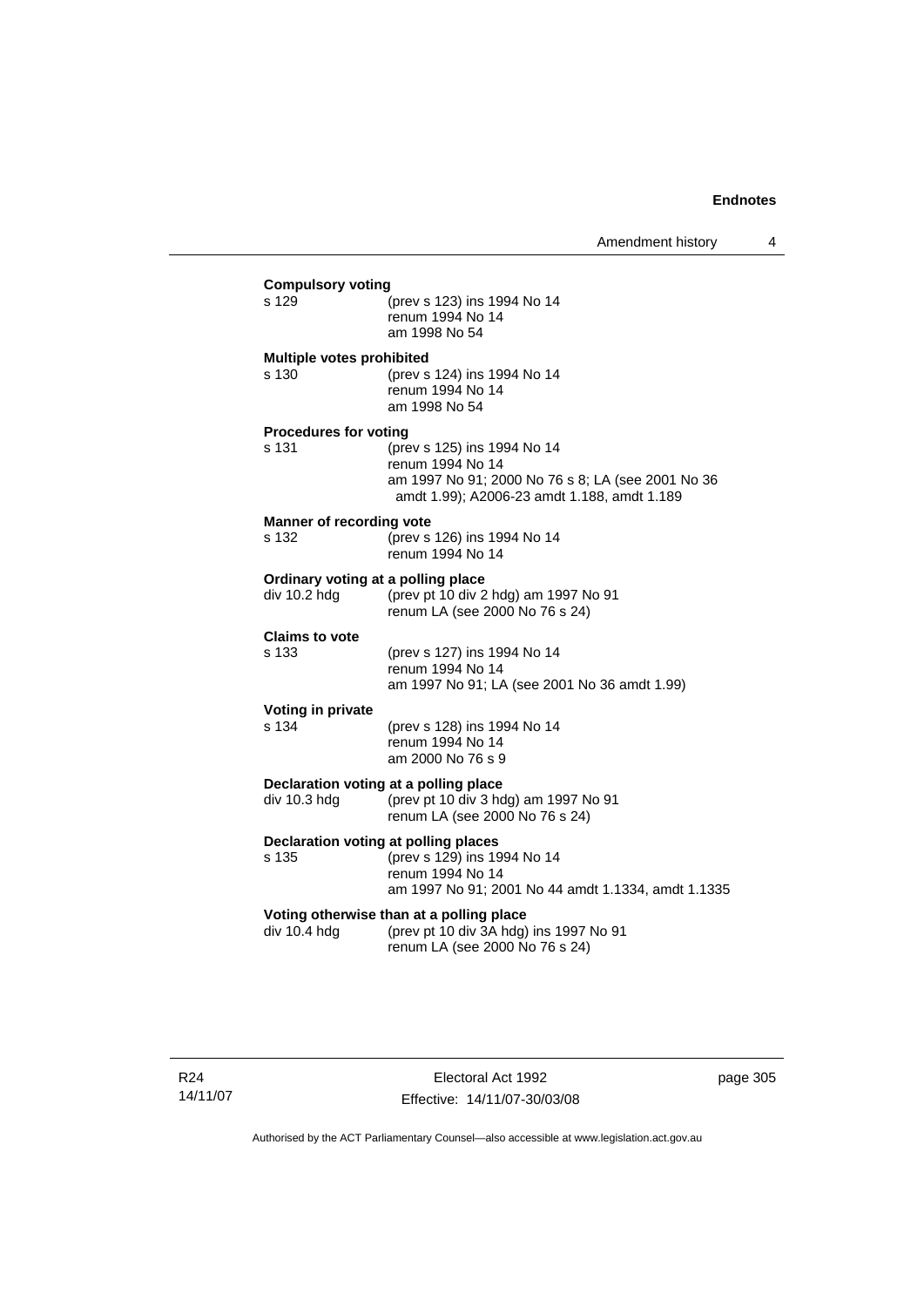4 Amendment history

# **Definitions for div 10.4**

| s 136 hdg<br>s 136                            | sub 2001 No 36 amdt 1.22<br>(prev s 130) ins 1994 No 14<br>renum 1994 No 14<br>sub 1997 No 91; A2004-26 s 13                                                                                                                         |
|-----------------------------------------------|--------------------------------------------------------------------------------------------------------------------------------------------------------------------------------------------------------------------------------------|
| s 136A                                        | Applications for postal voting papers<br>ins 1997 No 91<br>am LA (see 2001 No 36 amdt 1.99); 2001 No 44 amdt 1.1336,<br>amdt 1.1337; 2002 No 30 amdt 3.294<br>sub A2004-26 s 14                                                      |
| s 136B hdg<br>s 136B                          | Ordinary or declaration voting in ACT before polling day<br>sub 2001 No 36 amdt 1.23<br>ins 1997 No 91<br>am 2001 No 36 s 18; LA (see 2001 No 36 amdt 1.99); 2001<br>No 44 amdts 1.1338-1.1341; 2002 No 30 amdt 3.295, amdt<br>3.296 |
| s 136C hdg<br>s 136C                          | Declaration voting outside ACT on or before polling day<br>sub 2001 No 36 amdt 1.24<br>ins 1997 No 91<br>am 2001 No 36 s 19; LA (see 2001 No 36 amdt 1.99); 2001<br>No 44 amdts 1.1342-1.1345; 2002 No 30 amdt 3.296                 |
| s 137                                         | Record of issue of declaration voting papers<br>(prev s 131) ins 1994 No 14<br>renum 1994 No 14<br>am 1997 No 91; 2001 No 36 amdt 1.25                                                                                               |
| <b>Inspection of records</b><br>s 138         | (prev s 132) ins 1994 No 14<br>renum 1994 No 14                                                                                                                                                                                      |
| s 139                                         | Receipt of declaration voting papers<br>(prev s 133) ins 1994 No 14<br>renum 1994 No 14<br>am 1997 No 91; 2002 No 30 amdt 3.297                                                                                                      |
| <b>Registered declaration voters</b><br>s 140 | (prev s 134) ins 1994 No 14<br>renum 1994 No 14<br>am 2002 No 30 amdt 3.298                                                                                                                                                          |
| s 141                                         | Issue of voting papers to registered declaration voters<br>(prev s 135) ins 1994 No 14<br>renum 1994 No 14<br>am 1997 No 91; 2002 No 30 amdt 3.299; A2004-26 s 15                                                                    |

page 306 Electoral Act 1992 Effective: 14/11/07-30/03/08

R24 14/11/07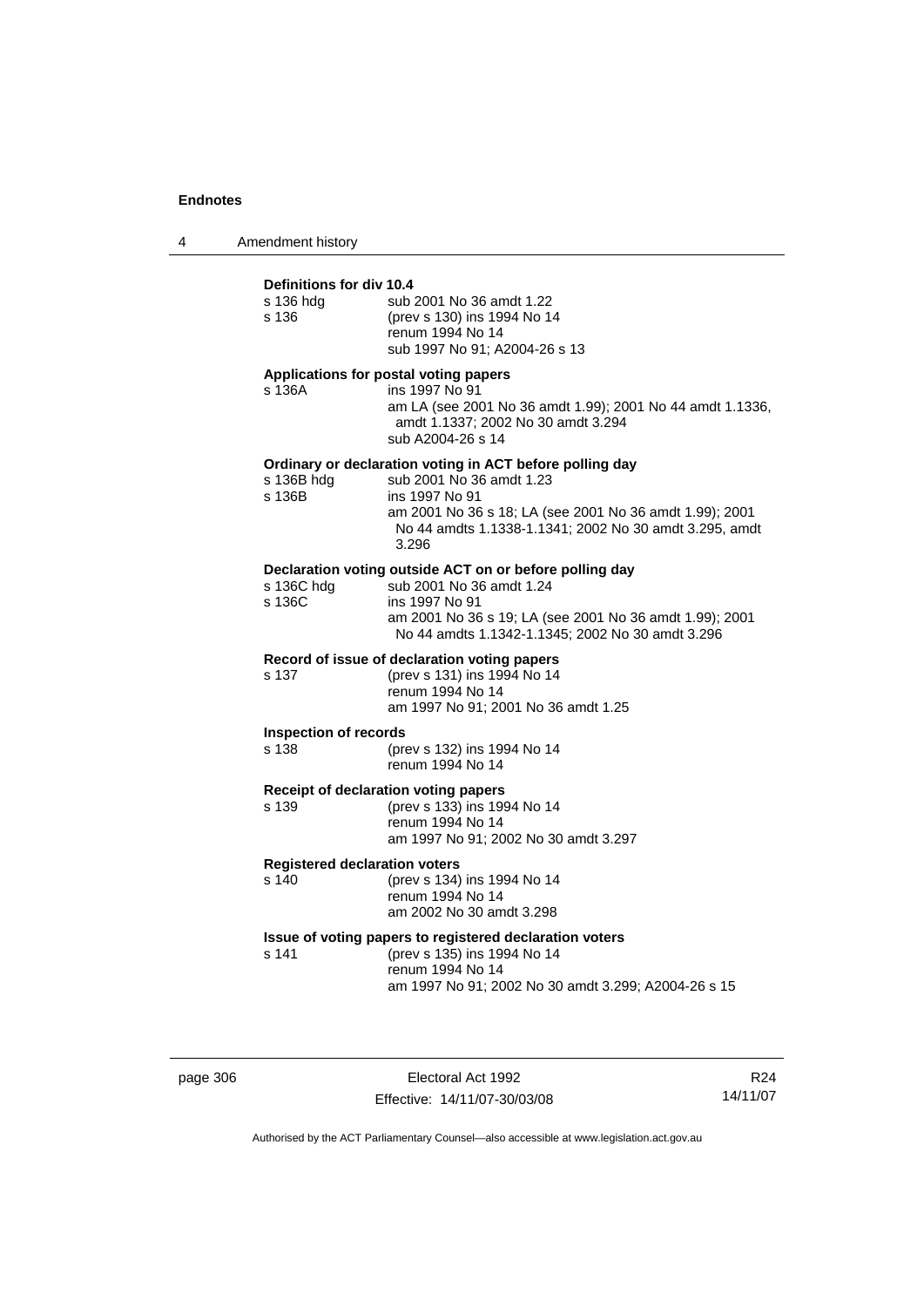## **Correcting formal errors** s 142 (prev s 136) ins 1994 No 14 renum 1994 No 14 **Soliciting applications for postal declaration votes** s 143 (prev s 137) ins 1994 No 14 renum 1994 No 14 am 1997 No 91; 1998 No 54 sub 2001 No 36 s 20; A2004-26 s 16 **Transmission of applications for postal declaration votes** s 144 (prev s 138) ins 1994 No 14 renum 1994 No 14 am 1998 No 54 **Requirements for casting postal votes**  s 144A ins A2004-26 s 17 **Interference with declaration voting** s 145 (prev s 139) ins 1994 No 14 renum 1994 No 14 am 1998 No 54 **Soliciting completed declaration votes**<br>s 146 (prev s 140) ins 1994 (prev s 140) ins 1994 No 14 renum 1994 No 14 am 1998 No 54 **Transmission of completed declaration votes** s 147 (prev s 141) ins 1994 No 14 renum 1994 No 14 am 1998 No 54 **Opening envelopes containing declaration votes** s 148 (prev s 142) ins 1994 No 14 renum 1994 No 14 am 1998 No 54 **Mobile polling**  (prev pt 10 div 4 hdg) renum LA (see 2000 No 76 S24) **Definitions for div 4**<br>s 149 hdq s sub 2001 No 36 amdt 1.26 s 149 (prev s 143) ins 1994 No 14 renum 1994 No 14 def *registered medical practitioner* om 2001 No 36 amdt 1.27 def *remand centre* om A2006-23 amdt 1.190 def *special hospital* sub 2001 No 44 amdt 1.1347

R24 14/11/07

Electoral Act 1992 Effective: 14/11/07-30/03/08 page 307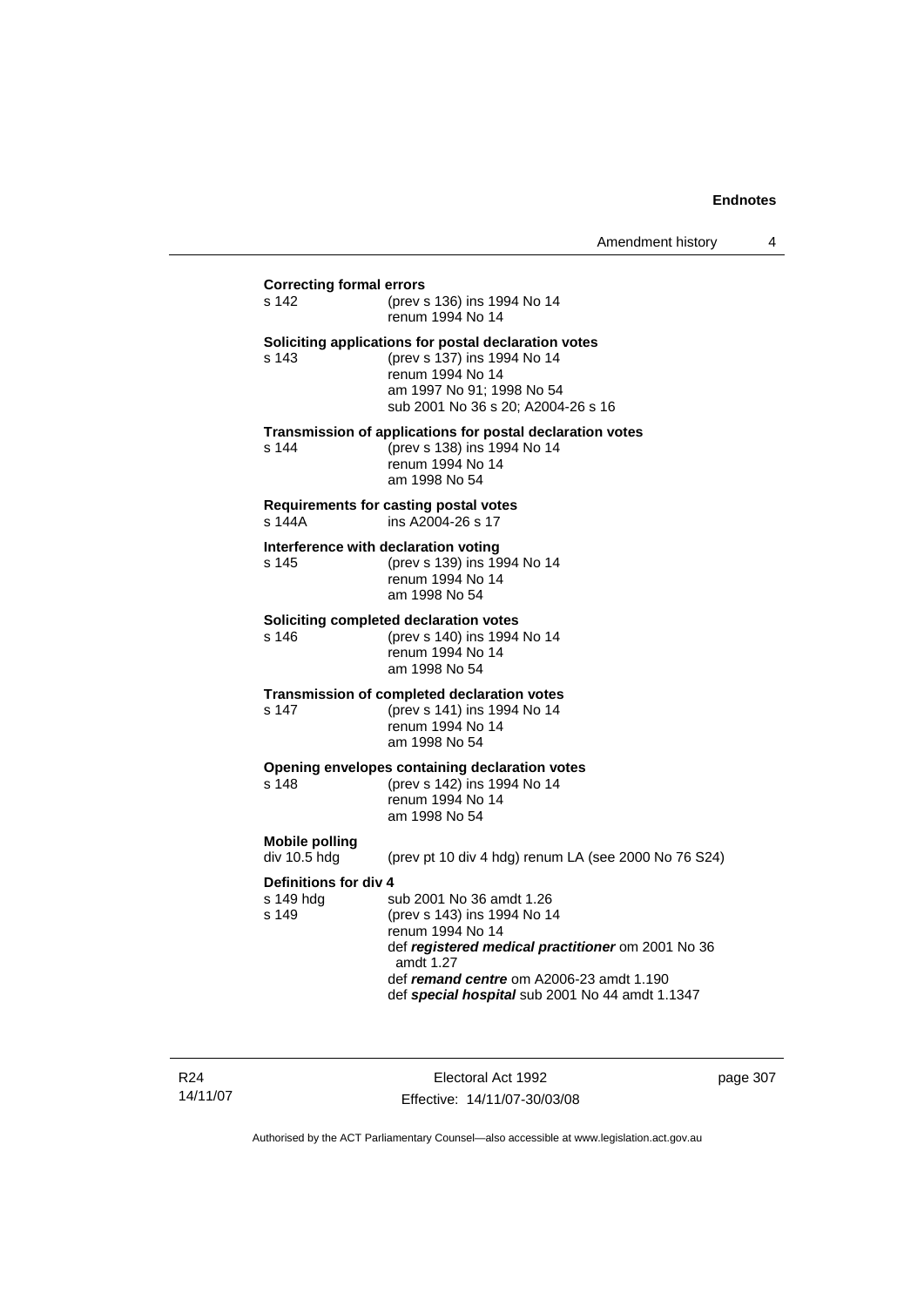| 4        | Amendment history                                                        |                                                                                                                                                                                       |  |  |
|----------|--------------------------------------------------------------------------|---------------------------------------------------------------------------------------------------------------------------------------------------------------------------------------|--|--|
|          | Declaration of special hospitals<br>ins 2001 No 44 amdt 1.1348<br>s 149A |                                                                                                                                                                                       |  |  |
|          | <b>Mobile polling-institutions</b><br>s 150                              | (prev s 144) ins 1994 No 14<br>renum 1994 No 14<br>am A2006-23 amdt 1.191                                                                                                             |  |  |
|          | <b>Functions of visiting officers</b><br>s 151                           | (prev s 145) ins 1994 No 14<br>renum 1994 No 14; 2001 No 36 amdt 1.99<br>am 1995 No 33; 2001 No 36 s 21, amdt 1.28; LA (see 2001<br>No 36 amdt 1.99); A2006-23 amdt 1.192, amdt 1.193 |  |  |
|          | <b>Failure to visit institution</b><br>s 152                             | (prev s 146) ins 1994 No 14<br>renum 1994 No 14                                                                                                                                       |  |  |
|          | s 153                                                                    | Custody of ballot boxes and electoral papers<br>(prev s 147) ins 1994 No 14<br>renum 1994 No 14                                                                                       |  |  |
|          | <b>Miscellaneous</b><br>div 10.6 hdg                                     | (prev pt 10 div 5 hdg) renum LA (see 2000 No 76 s 24)                                                                                                                                 |  |  |
|          | Arrangements at polling places<br>s 154                                  | (prev s 148) ins 1994 No 14<br>renum 1994 No 14                                                                                                                                       |  |  |
|          | s 155                                                                    | Particulars on ballot papers before issue<br>(prev s 149) ins 1994 No 14<br>renum 1994 No 14                                                                                          |  |  |
|          | <b>Assistance to voters</b><br>s 156                                     | (prev s 150) ins 1994 No 14<br>renum 1994 No 14                                                                                                                                       |  |  |
|          | s 156A                                                                   | Assistance to voters unable to enter polling place<br>ins 2001 No 36 s 22                                                                                                             |  |  |
|          | <b>Spoilt ballot papers</b><br>s 157                                     | (prev s 151) ins 1994 No 14<br>renum 1994 No 14<br>am 2000 No 76 s 10                                                                                                                 |  |  |
|          | s 158                                                                    | Custody of ballot boxes and electoral papers<br>(prev s 152) ins 1994 No 14<br>renum 1994 No 14                                                                                       |  |  |
|          |                                                                          |                                                                                                                                                                                       |  |  |
| page 308 |                                                                          | Electoral Act 1992                                                                                                                                                                    |  |  |

Effective: 14/11/07-30/03/08

R24 14/11/07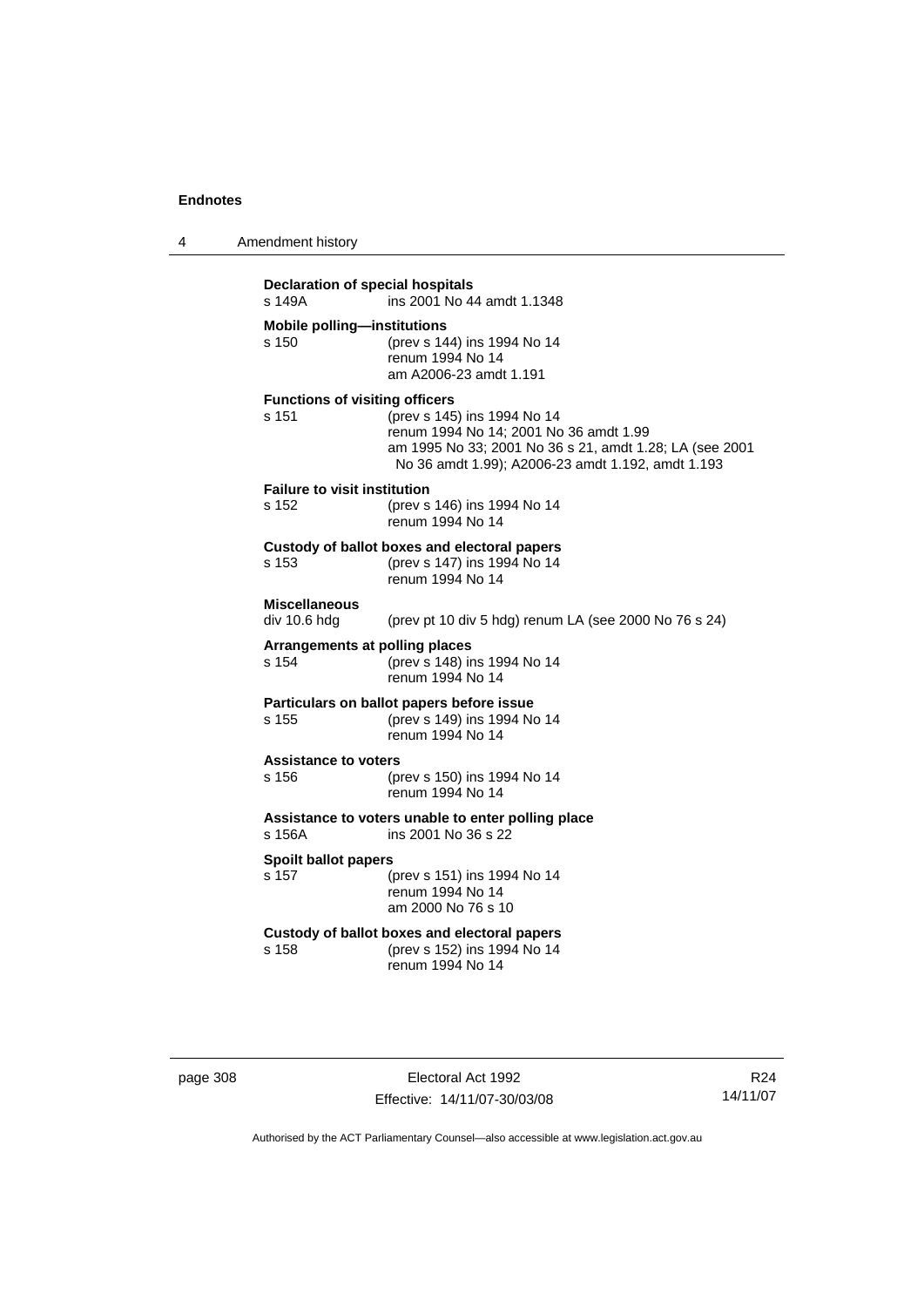| s 159                         | (prev s 153) ins 1994 No 14<br>renum 1994 No 14<br>am 2001 No 36 amdt 1.29; LA (see 2001 No 36 amdt |
|-------------------------------|-----------------------------------------------------------------------------------------------------|
|                               | 1.99) 2001 No 44 amdt 1.1349, amdt 1.1350; 2002 No 30<br>amdt 3.300                                 |
|                               | Suspension and adjournment of polling                                                               |
| s 160                         | (prev s 154) ins 1994 No 14<br>renum 1994 No 14                                                     |
|                               | am LA (see 2001 No 36 amdt 1.99); 2001 No 44 amdts<br>1.1351-1.1353; 2002 No 30 amdt 3.300          |
| <b>Failure to vote</b>        |                                                                                                     |
| div 10.7 hdg                  | (prev pt 10 div 6 hdg) renum LA (see 2000 No 76 s 24)                                               |
| <b>Default notice</b>         |                                                                                                     |
| s 161                         | (prev s 155) ins 1994 No 14<br>renum 1994 No 14                                                     |
|                               | am 2001 No 44 amdt 1.1354, amdt 1.1355                                                              |
| <b>First notice</b>           |                                                                                                     |
| s 162                         | (prev s 156) ins 1994 No 14                                                                         |
|                               | renum 1994 No 14                                                                                    |
| <b>Second notice</b><br>s 163 | (prev s 157) ins 1994 No 14                                                                         |
|                               | renum 1994 No 14                                                                                    |
| <b>Final notice</b>           |                                                                                                     |
| s 164                         | (prev s 158) ins 1994 No 14                                                                         |
|                               | renum 1994 No 14                                                                                    |
| <b>Discharge of liability</b> |                                                                                                     |
| s 165                         | (prev s 159) ins 1994 No 14<br>renum 1994 No 14                                                     |
| Response on behalf of elector |                                                                                                     |
| s 166                         | (prev s 160) ins 1994 No 14<br>renum 1994 No 14                                                     |
| <b>Polling in Antarctica</b>  |                                                                                                     |
| pt 11 hdg                     | ins 1994 No 14                                                                                      |
| Definitions for pt 11         |                                                                                                     |
| s 167 hdg<br>s 167            | sub 2001 No 36 amdt 1.30<br>(prev s 161) ins 1994 No 14                                             |
|                               | renum 1994 No 14                                                                                    |
|                               | am 2001 No 36 amdt 1.31, amdt 1.32                                                                  |
|                               | def <i>transmit</i> sub 2001 No 44 amdt 1.1356                                                      |
|                               |                                                                                                     |

R24 14/11/07

Electoral Act 1992 Effective: 14/11/07-30/03/08 page 309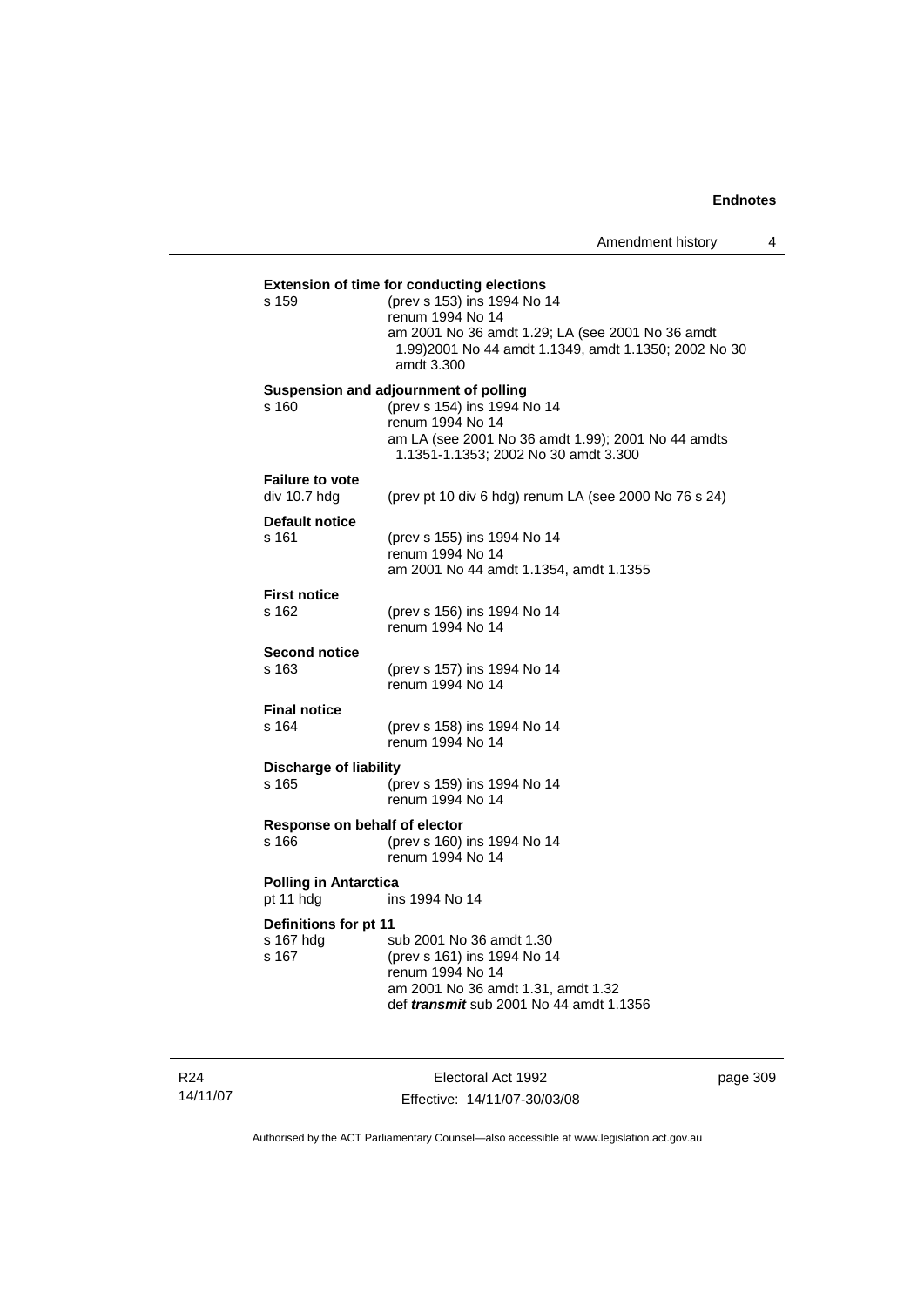4 Amendment history

| s 167A                                          | ins 2001 No 36 amdt 1.32                                                                                                                 |
|-------------------------------------------------|------------------------------------------------------------------------------------------------------------------------------------------|
| s 167B                                          | Approval of ways of transmission<br>ins 2001 No 44 amdt 1.1357                                                                           |
| s 168                                           | Returning officers and assistants for Antarctic stations<br>(prev s 162) ins 1994 No 14<br>renum 1994 No 14<br>sub 2002 No 30 amdt 3.301 |
| s 169                                           | Acting returning officer or assistant<br>(prev s 163) ins 1994 No 14<br>renum 1994 No 14<br>om 2002 No 30 amdt 3.301                     |
| s 170                                           | Application of Act to polling in Antarctica<br>(prev s 164) ins 1994 No 14<br>renum 1994 No 14                                           |
| <b>Antarctic electors</b><br>s 171              | (prev s 165) ins 1994 No 14<br>renum 1994 No 14<br>am 1997 No 91                                                                         |
| s 172                                           | Arrangements for the polling in Antarctica<br>(prev s 166) ins 1994 No 14<br>renum 1994 No 14                                            |
| <b>Conduct of the polling</b><br>s 173          | (prev s 167) ins 1994 No 14<br>renum 1994 No 14                                                                                          |
| <b>Claims to vote</b><br>s 174                  | (prev s 168) ins 1994 No 14<br>renum 1994 No 14                                                                                          |
| Proceedings at close of poll<br>s 175           | (prev s 169) ins 1994 No 14<br>renum 1994 No 14<br>am 1995 No 46; 2002 No 30 amdt 3.302                                                  |
| <b>Result of polling in Antarctica</b><br>s 176 | (prev s 170) ins 1994 No 14<br>renum 1994 No 14                                                                                          |
| <b>Preservation of documents</b><br>s 177       | (prev s 171) ins 1994 No 14<br>renum 1994 No 14                                                                                          |
| The scrutiny<br>pt 12 hdg                       | ins 1994 No 14                                                                                                                           |

page 310 **Electoral Act 1992** Effective: 14/11/07-30/03/08

R24 14/11/07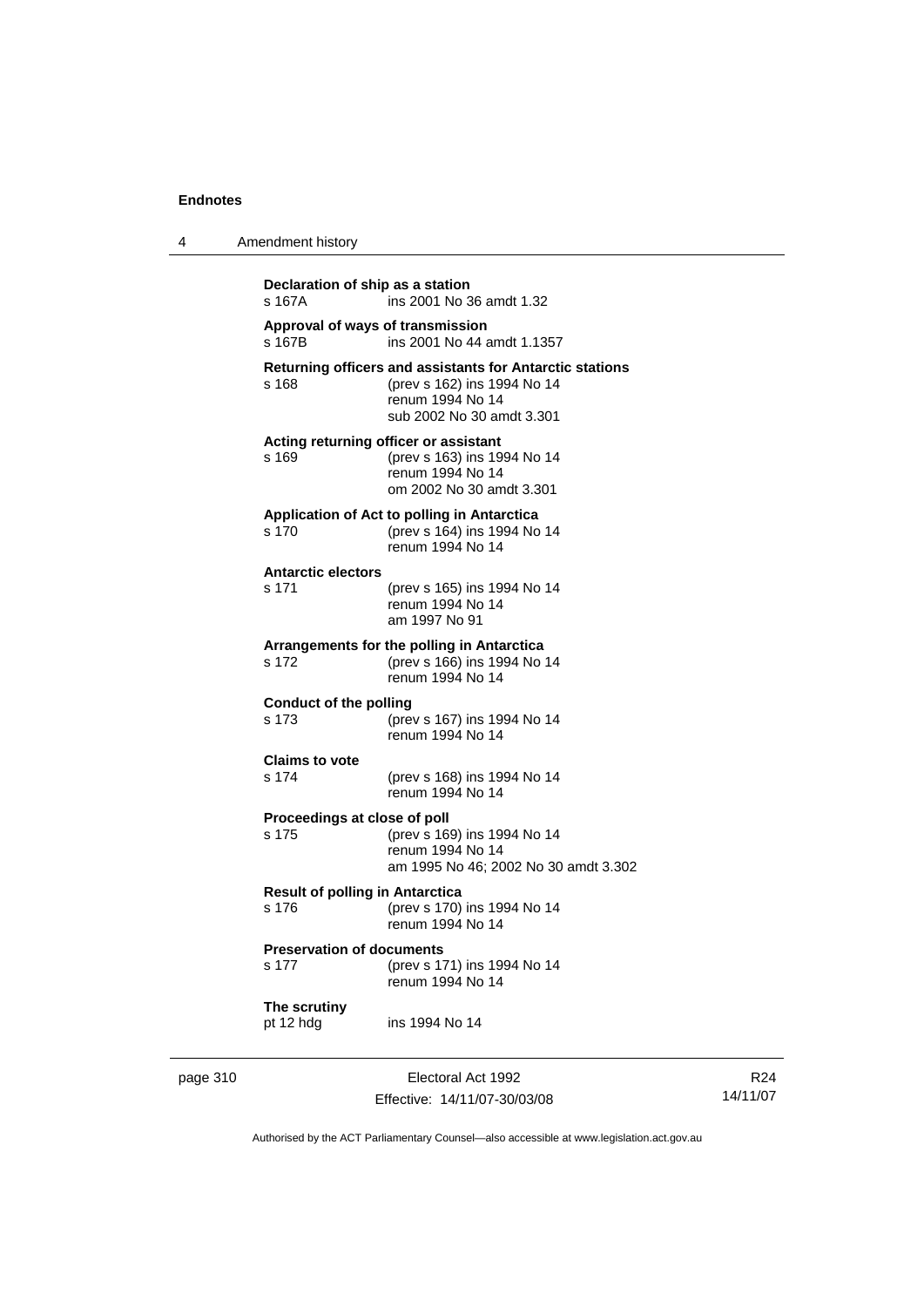| <b>Scrutiny</b><br>s 178                   | (prev s 172) ins 1994 No 14<br>renum 1994 No 14<br>am 1997 No 91; 2000 No 76 s 11                                                                |
|--------------------------------------------|--------------------------------------------------------------------------------------------------------------------------------------------------|
| s 179                                      | Preliminary scrutiny of declaration voting papers etc<br>(prev s 173) ins 1994 No 14<br>renum 1994 No 14<br>am 2002 No 30 amdt 3.303, amdt 3.304 |
| <b>Formality of ballot papers</b><br>s 180 | (prev s 174) ins 1994 No 14<br>renum 1994 No 14                                                                                                  |
| Death of candidate<br>s 181                | (prev s 175) ins 1994 No 14<br>renum 1994 No 14                                                                                                  |
| s 182                                      | First count-ordinary ballot papers<br>(prev s 176) ins 1994 No 14<br>renum 1994 No 14<br>am 2000 No 76 s 12                                      |
| s 183                                      | First count-declaration ballot papers<br>(prev s 177) ins 1994 No 14<br>renum 1994 No 14                                                         |
| s 183A                                     | First count-electronic ballot papers<br>ins 2000 No 76 s 13                                                                                      |
| s 184                                      | Second count-first preferences<br>(prev s 178) ins 1994 No 14<br>renum 1994 No 14<br>am 2000 No 76 s 14                                          |
| Ascertaining result of poll<br>s 185       | (prev s 179) ins 1994 No 14<br>renum 1994 No 14<br>am 2000 No 76 s 15                                                                            |
| <b>Objections by scrutineers</b><br>s 186  | (prev s 180) ins 1994 No 14<br>renum 1994 No 14                                                                                                  |
| <b>Recount of ballot papers</b><br>s 187   | (prev s 181) ins 1994 No 14<br>renum 1994 No 14<br>sub A2004-26 s 18                                                                             |
| s 187A                                     | Application for recount of ballot papers etc<br>orig s 187A renum as s 187C<br>ins A2004-26 s 18                                                 |

R24 14/11/07

Electoral Act 1992 Effective: 14/11/07-30/03/08 page 311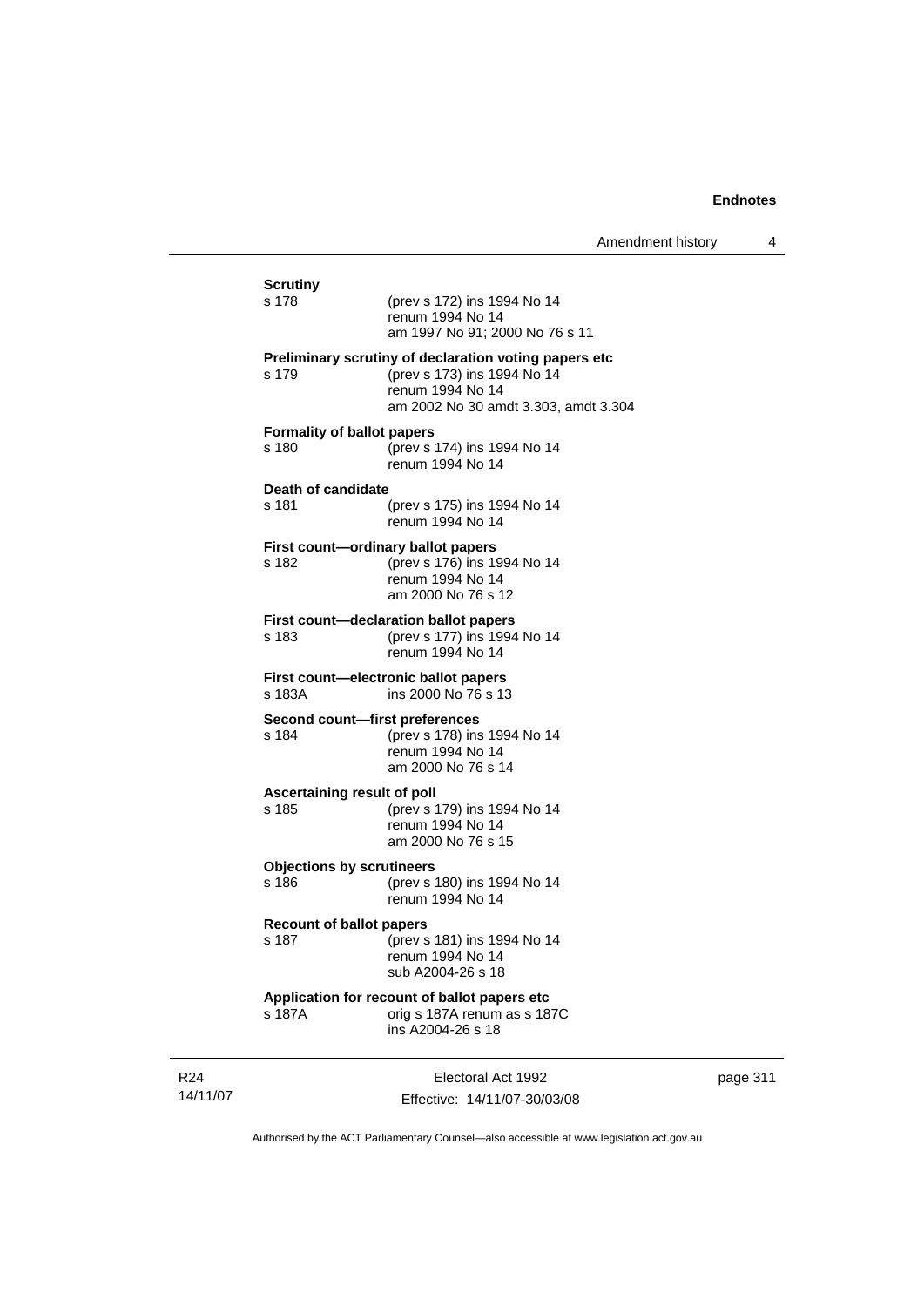4 Amendment history

| s 187B                                        | ins A2004-26 s 18                                                                                                                                                                                                                           |
|-----------------------------------------------|---------------------------------------------------------------------------------------------------------------------------------------------------------------------------------------------------------------------------------------------|
| s 187C                                        | Recount of electronic scrutiny of ballot papers<br>(prev s 187A) ins 2000 No 76 s 16<br>renum A2004-26 s 19                                                                                                                                 |
| s 188                                         | <b>Reservation of disputed ballot papers</b><br>(prev s 182) ins 1994 No 14<br>renum 1994 No 14                                                                                                                                             |
| Declaration of result of election<br>s 189    | (prev s 183) ins 1994 No 14<br>renum 1994 No 14                                                                                                                                                                                             |
| <b>Casual vacancies</b><br>pt 13 hdg          | ins 1994 No 14                                                                                                                                                                                                                              |
| Definitions for pt 13<br>s 190 hdg<br>s.190   | sub 2001 No 36 amdt 1.33<br>(prev s 184) ins 1994 No 14<br>renum 1994 No 14<br>am 2001 No 36 amdt 1.36, amdt 1.37<br>def candidate om 2001 No 36 amdt 1.34<br>def newspaper om 2001 No 36 amdt 1.34<br>def speaker ins 2001 No 36 amdt 1.35 |
| Notice of casual vacancy<br>s 191             | (prev s 185) ins 1994 No 14<br>renum 1994 No 14                                                                                                                                                                                             |
| <b>Candidates for casual vacancy</b><br>s 192 | (prev s 186) ins 1994 No 14<br>renum 1994 No 14<br>am LA (see 2001 No 36 amdt 1.99); 2001 No 44 amdt 1.1358,<br>amdt 1.1359                                                                                                                 |
| s 193                                         | <b>Publication of candidates' details</b><br>(prev s 187) ins 1994 No 14<br>renum 1994 No 14                                                                                                                                                |
| s 194                                         | Determination of candidate to fill vacancy<br>(prev s 188) ins 1994 No 14<br>renum 1994 No 14<br>am 2002 No 30 amdt 3.352                                                                                                                   |
| <b>Assembly nominees</b><br>s 195             | (prev s 189) ins 1994 No 14<br>renum 1994 No 14<br>am 2001 No 36 s 23                                                                                                                                                                       |

page 312 **Electoral Act 1992** Effective: 14/11/07-30/03/08

R24 14/11/07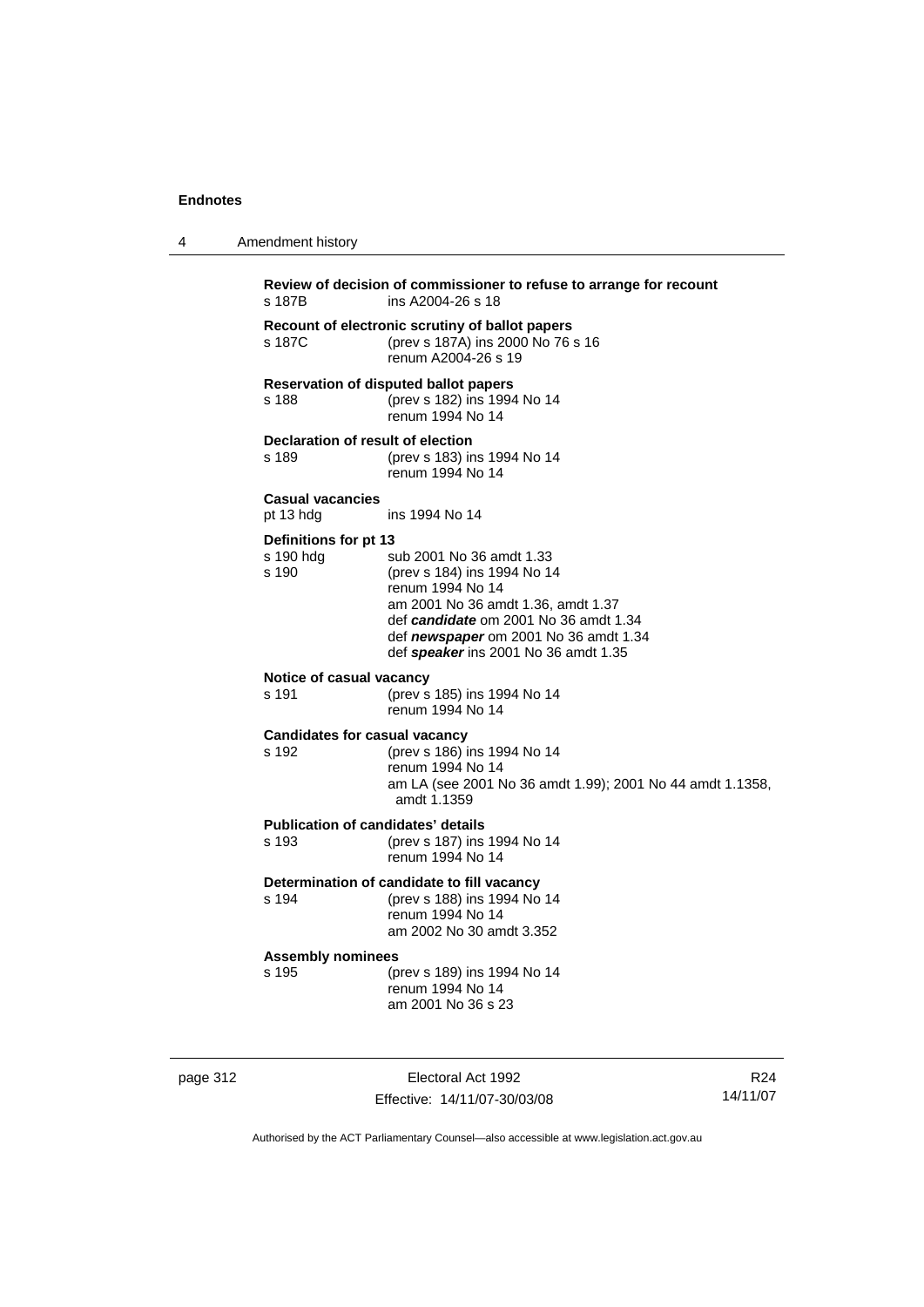| s 196                                       | (prev s 190) ins 1994 No 14<br>renum 1994 No 14                                                                                                                                                                                                                                                                                                                                                                                                                                                                                                                                                                                  |
|---------------------------------------------|----------------------------------------------------------------------------------------------------------------------------------------------------------------------------------------------------------------------------------------------------------------------------------------------------------------------------------------------------------------------------------------------------------------------------------------------------------------------------------------------------------------------------------------------------------------------------------------------------------------------------------|
| s 197                                       | Dissolution or pre-election period<br>(prev s 191) ins 1994 No 14<br>renum 1994 No 14<br>am 2002 No 30 amdt 3.305                                                                                                                                                                                                                                                                                                                                                                                                                                                                                                                |
| pt 14 hdg                                   | <b>Election funding and financial disclosure</b><br>ins 1994 No 14                                                                                                                                                                                                                                                                                                                                                                                                                                                                                                                                                               |
| <b>Preliminary</b><br>div 14.1 hdg          | (prev pt 14 div 1 hdg) renum 2001 No 36 amdt 1.99                                                                                                                                                                                                                                                                                                                                                                                                                                                                                                                                                                                |
| Definitions for pt 14<br>s 198 hdg<br>s 198 | sub 2001 No 36 amdt 1.38<br>(prev s 192) ins 1994 No 14<br>renum 1994 No 14<br>am 2001 No 36 amdt 1.42, amdt 1.43<br>def associated entity ins 1996 No 56 s 4<br>sub 2001 No 36 s 24<br>am A2004-26 amdt 1.64<br>def <b>ballot group</b> ins 2001 No 36 s 25<br>om A2004-26 amdt 1.33<br>def <i>entity</i> ins 1996 No 56 s 4<br>def <i>financial controller</i> ins 1996 No 56 s 4<br>def gift am 2001 No 36 amdt 1.39; A2004-26 s 20<br>def independent MLA om 2001 No 36 amdt 1.40<br>def register am 2001 No 36 amdt 1.41; A2004-26 amdt 1.60<br>def reporting agent sub 2001 No 36 s 26<br>am A2004-26 amdt 1.34, amdt 1.60 |
| s 198A hdg<br>s 198A                        | Reference to things done by party etc<br>sub A2004-26 amdt 1.35<br>ins 2001 No 36 amdt 1.43<br>am A2004-26 amdt 1.36                                                                                                                                                                                                                                                                                                                                                                                                                                                                                                             |
| s 198B                                      | Candidate remains candidate after election<br>ins 2001 No 36 amdt 1.43                                                                                                                                                                                                                                                                                                                                                                                                                                                                                                                                                           |
| <b>Related bodies corporate</b><br>s 199    | (prev s 193) ins 1994 No 14<br>renum 1994 No 14                                                                                                                                                                                                                                                                                                                                                                                                                                                                                                                                                                                  |
| s 200                                       | Activities of campaign committees<br>(prev s 194) ins 1994 No 14<br>renum 1994 No 14<br>am 2001 No 36 amdt 1.44; A2004-26 amdt 1.37, amdt 1.62                                                                                                                                                                                                                                                                                                                                                                                                                                                                                   |

R24 14/11/07

Electoral Act 1992 Effective: 14/11/07-30/03/08 page 313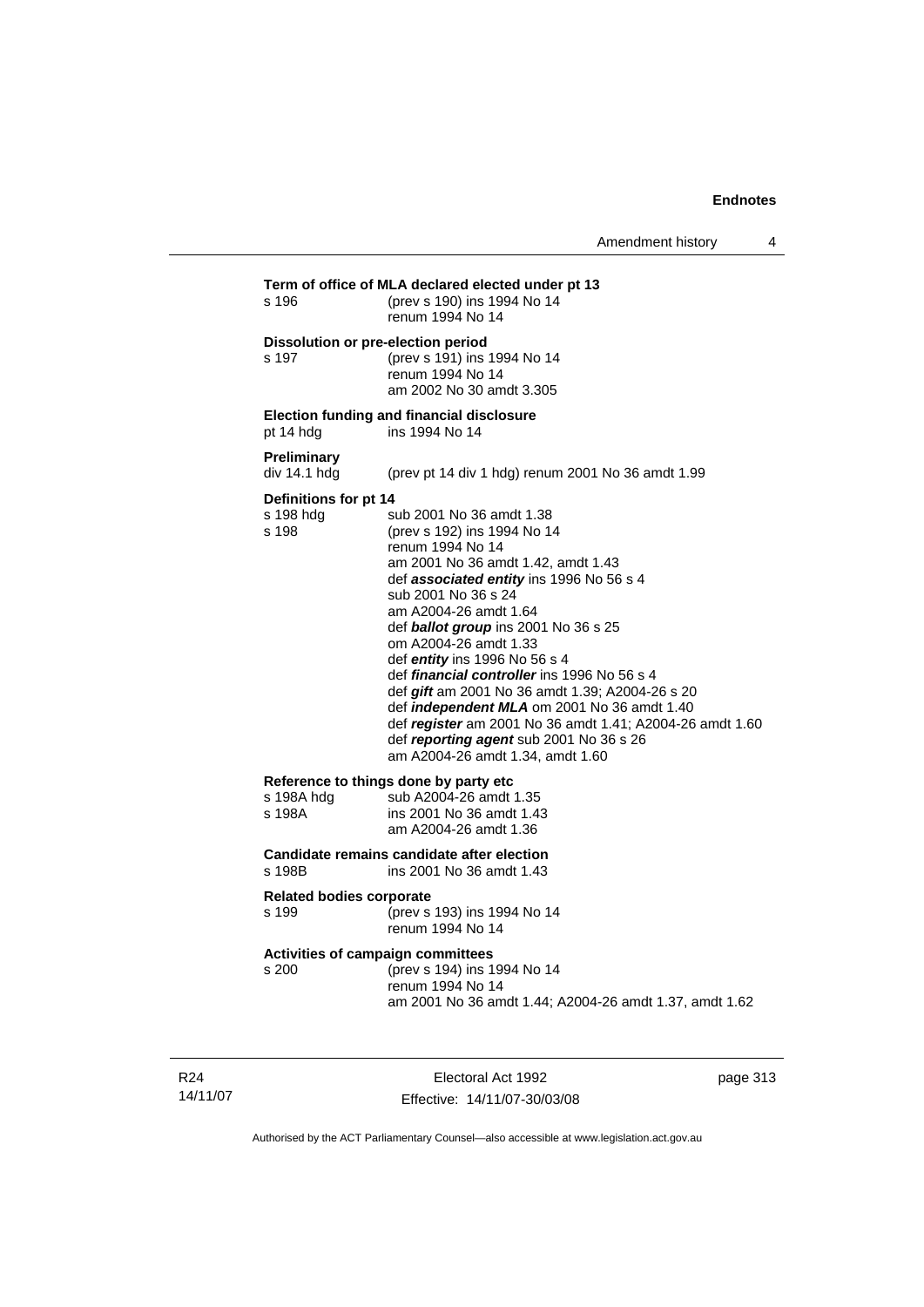4 Amendment history

| <b>Disclosure periods</b><br>s 201   | (prev s 195) ins 1994 No 14                                                                                   |
|--------------------------------------|---------------------------------------------------------------------------------------------------------------|
|                                      | renum 1994 No 14                                                                                              |
|                                      | def <i>disclosure day</i> am 1997 No 91 s 24; 2001 No 36                                                      |
|                                      | amdt 1.45; 2002 No 30 amdt 3.306; A2003-54 s 5; A2004-26                                                      |
|                                      | amdt 1.63                                                                                                     |
|                                      | Gifts-determination of amounts                                                                                |
| s 202                                | (prev s 196) ins 1994 No 14                                                                                   |
|                                      | renum 1994 No 14                                                                                              |
| <b>Reporting agents</b>              |                                                                                                               |
| div 14.2 hdg                         | (prev pt 14 div 2 hdg) renum LA (see 2000 No 76 s 24)                                                         |
| <b>Appointed agents</b>              |                                                                                                               |
| s 203                                | (prev s 197) ins 1994 No 14                                                                                   |
|                                      | renum 1994 No 14                                                                                              |
|                                      | am 1997 No 91; 2001 No 36 amdts 1.46-1.48; LA (see 2001                                                       |
|                                      | No 36 amdt 1.99); 2002 No 30 amdt 3.307, amdt 3.308,<br>amdt 3.352; A2004-26 amdt 1.38, amdt 1.39, amdt 1.61, |
|                                      | amdt 1.63; ss renum R16 LA (see A2004-26 amdt 1.66)                                                           |
|                                      |                                                                                                               |
| <b>Non-appointed agents</b><br>s 204 | (prev s 198) ins 1994 No 14                                                                                   |
|                                      | renum 1994 No 14                                                                                              |
|                                      | am 1997 No 91; 2001 No 36 amdt 1.49, amdt 1.50; LA                                                            |
|                                      | (see 2001 No 36 amdt 1.99); A2004-26 amdt 1.61, amdt 1.63                                                     |
|                                      | <b>Registers of reporting agents</b>                                                                          |
| s 205                                | (prev s 199) ins 1994 No 14                                                                                   |
|                                      | renum 1994 No 14                                                                                              |
|                                      | am 2001 No 36 amdts 1.51-1.53; LA (see 2001 No 36                                                             |
|                                      | amdt 1.99); 2002 No 30 amdt 3.309; A2004-26 amdt 1.40,                                                        |
|                                      | amdt 1.41, amdt 1.60; pars renum R16 LA (see A2004-26                                                         |
|                                      | amdt 1.66)                                                                                                    |
| <b>Election funding</b>              |                                                                                                               |
| div 14.3 hdg                         | (prev pt 14 div 3 hdg) renum LA (see 2000 No 76 s 24)                                                         |
|                                      | Who eligible votes are cast for                                                                               |
| s 206                                | (prev s 200) ins 1994 No 14                                                                                   |
|                                      | renum 1994 No 14                                                                                              |
|                                      | am 1996 No 56                                                                                                 |
|                                      | sub 2001 No 36 amdt 1.54<br>am A2004-26 s 21                                                                  |
|                                      |                                                                                                               |
| <b>Entitlement to funds</b><br>s 207 | (prev s 201) ins 1994 No 14                                                                                   |
|                                      | renum 1994 No 14                                                                                              |
|                                      | am 1996 No 56; 2001 No 36 amdt 1.55; A2004-26 s 22                                                            |

page 314 Electoral Act 1992 Effective: 14/11/07-30/03/08

R24 14/11/07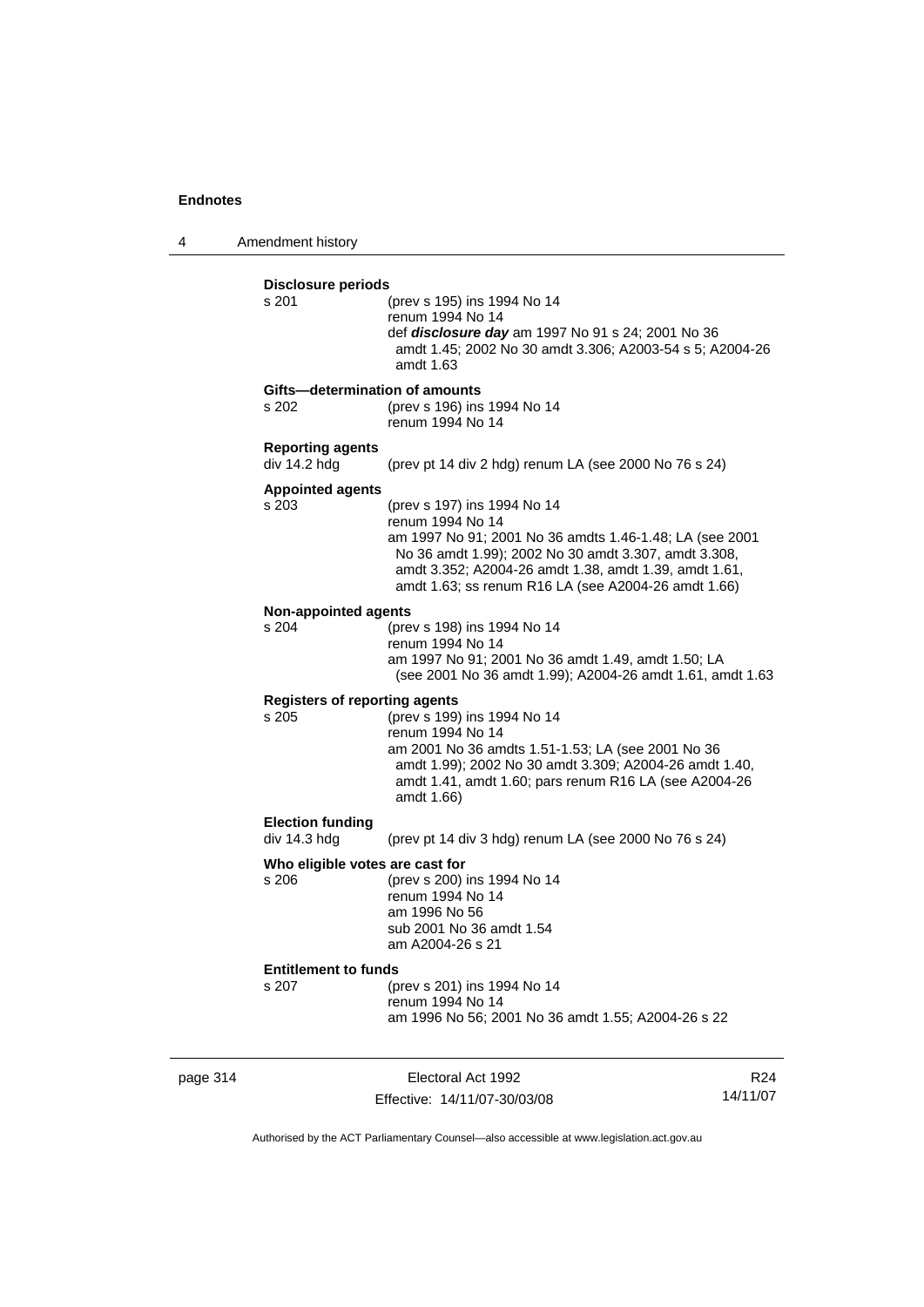| <b>Threshold</b>                               |                                                                                                            |  |
|------------------------------------------------|------------------------------------------------------------------------------------------------------------|--|
| s 208                                          | (prev s 202) ins 1994 No 14<br>renum 1994 No 14<br>sub 1996 No 56; 2001 No 36 s 27                         |  |
|                                                | am A2004-26 s 23, amdt 1.42, amdt 1.63                                                                     |  |
| <b>Claims for payment</b><br>s 209             | (prev s 203) ins 1994 No 14                                                                                |  |
|                                                | renum 1994 No 14<br>om 1996 No 56                                                                          |  |
| Claims by party reporting agents               |                                                                                                            |  |
| s 210                                          | (prev s 204) ins 1994 No 14<br>renum 1994 No 14<br>om 1996 No 56                                           |  |
| <b>Determination of claims</b>                 |                                                                                                            |  |
| s 211                                          | (prev s 205) ins 1994 No 14                                                                                |  |
|                                                | renum 1994 No 14<br>om 1996 No 56                                                                          |  |
| <b>Making of payments</b>                      |                                                                                                            |  |
| s 212                                          | (prev s 206) ins 1994 No 14<br>renum 1994 No 14                                                            |  |
|                                                | am 1996 No 56; 2001 No 36 amdt 1.56, amdt 1.57; LA (see<br>2001 No 36 amdt 1.99); A2004-26 s 24, amdt 1.63 |  |
| <b>Revocation of determinations</b>            |                                                                                                            |  |
| s.213                                          | (prev s 207) ins 1994 No 14                                                                                |  |
|                                                | renum 1994 No 14<br>om 1996 No 56                                                                          |  |
| Death of candidate                             |                                                                                                            |  |
| s 214                                          | (prev s 208) ins 1994 No 14<br>renum 1994 No 14                                                            |  |
|                                                | am 1996 No 56; 2001 No 36 amdt 1.58; A2004-26 s 26                                                         |  |
| <b>Application voluntary</b><br>s.215          | (prev s 209) ins 1994 No 14                                                                                |  |
|                                                | renum 1994 No 14<br>am 1996 No 56                                                                          |  |
| <b>Disclosure of donations</b><br>div 14.4 hdg | (prev pt 14 div 4 hdg) renum LA (see 2000 No 76 s 24)                                                      |  |
| Meaning of defined details for div 4           |                                                                                                            |  |
| s 216 hdg                                      | sub 2001 No 36 amdt 1.59                                                                                   |  |
| s 216                                          | (prev s 210) ins 1994 No 14                                                                                |  |
|                                                | renum 1994 No 14<br>def <i>gift</i> om 2001 No 36 amdt 1.60                                                |  |
|                                                |                                                                                                            |  |

R24 14/11/07

Electoral Act 1992 Effective: 14/11/07-30/03/08 page 315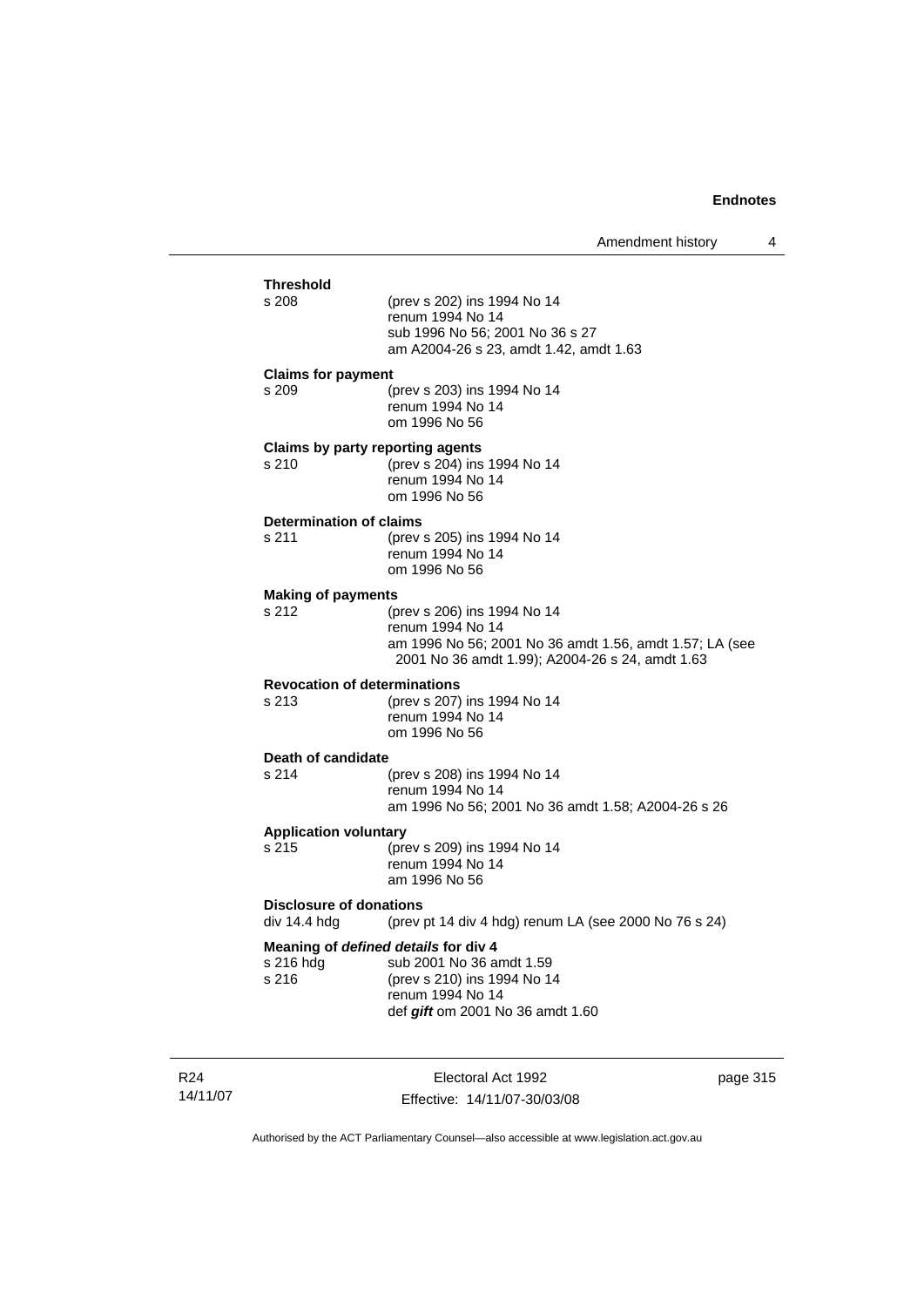4 Amendment history

|                                              | (prev s 211) ins 1994 No 14<br>renum 1994 No 14<br>am 2001 No 36 s 28; 2001 No 44 amdt 1.1360, amdt 1.1361;<br>2002 No 30 amdt 3.353; A2004-26 s 27                                                                                                                                                  |
|----------------------------------------------|------------------------------------------------------------------------------------------------------------------------------------------------------------------------------------------------------------------------------------------------------------------------------------------------------|
| s 218                                        | Disclosure of gifts-non-party groups<br>(prev s 212) ins 1994 No 14<br>renum 1994 No 14<br>am 2001 No 36 s 29; 2001 No 44 amdt 1.1362, amdt 1.1363;<br>2002 No 30 amdt 3.353                                                                                                                         |
| s 218A                                       | Certain loans not to be received<br>ins 2001 No 36 s 30<br>am A2004-26 amdt 1.43, amdt 1.44, amdt 1.60; ss, pars<br>renum R16 LA (see A2004-26 amdt 1.66)                                                                                                                                            |
| <b>Nil returns</b><br>s 219                  | (prev s 213) ins 1994 No 14<br>renum 1994 No 14                                                                                                                                                                                                                                                      |
| s 220                                        | Disclosure of gifts by persons incurring political expenditure<br>(prev s 214) ins 1994 No 14<br>renum 1994 No 14<br>am 1996 No 56; 2001 No 36 s 31 and amdt 1.61; LA (see<br>2001 No 36 amdt 1.99); 2001 No 44 amdt 1.1364, amdt<br>1.1365; 2002 No 30 amdt 3.353; A2004-26 amdt 1.60,<br>amdt 1.63 |
| s 221                                        | Donations to non-party groups and candidates<br>(prev s 215) ins 1994 No 14<br>renum 1994 No 14<br>am 1996 No 56; LA (see 2001 No 36 amdt 1.99); 2001 No 44<br>amdts 1.1366-1.1369; 2002 No 30 amdt 3.353; A2004-26<br>s 28, s 29                                                                    |
| <b>Annual returns of donations</b><br>s 221A | ins 1996 No 56<br>sub 2001 No 36 s 32<br>am 2001 No 44 amdts 1.1370-1.1372; 2002 No 30 amdt<br>3.353; A2004-26 s 30; A2004-26 amdt 1.60                                                                                                                                                              |
| s 221B                                       | Advice about obligations to make returns<br>ins 1996 No 56<br>sub 2001 No 36 s 32<br>am A2004-26 amdt 1.60                                                                                                                                                                                           |

page 316 **Electoral Act 1992** Effective: 14/11/07-30/03/08

R24 14/11/07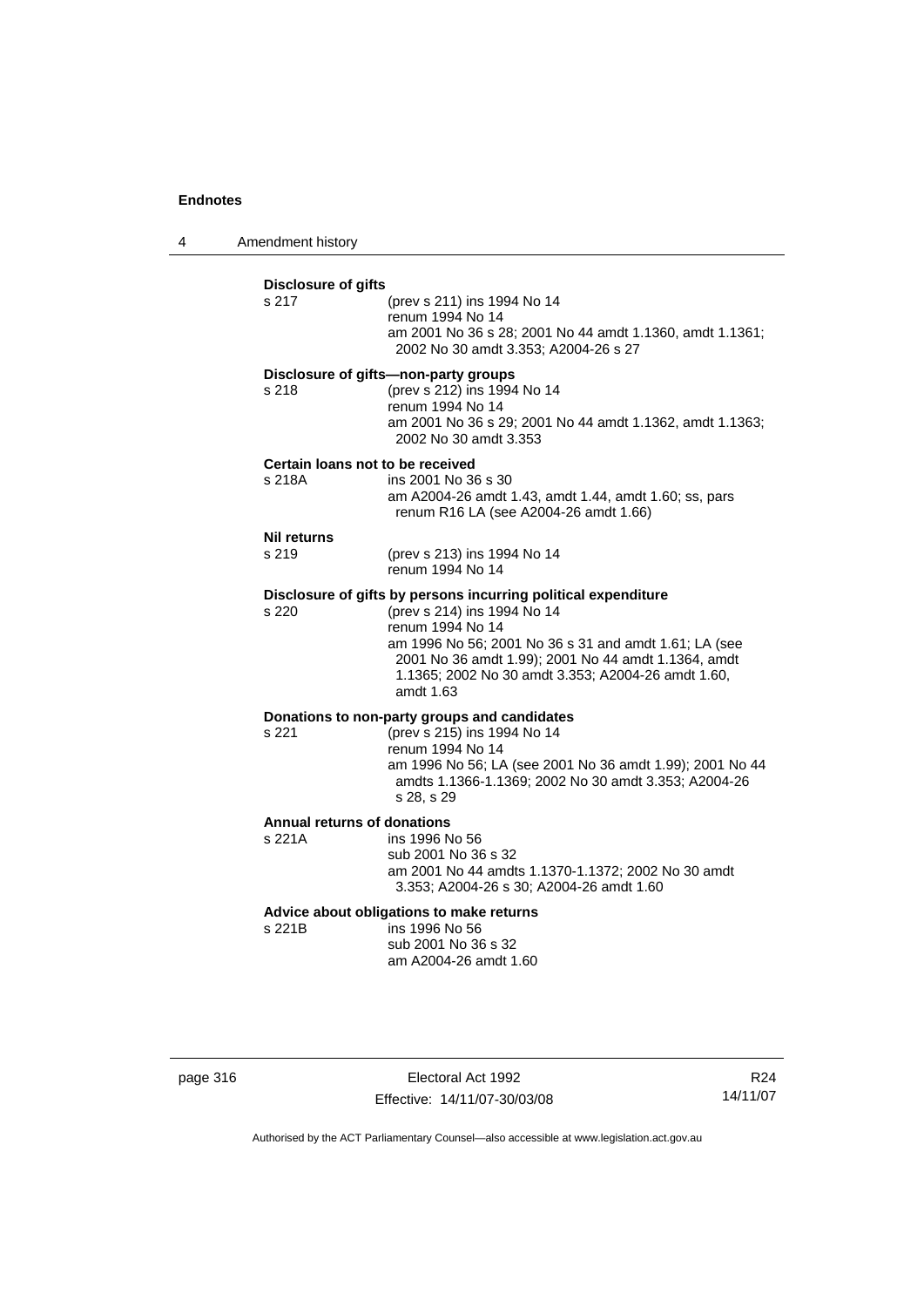| Anonymous gifts<br>s 222                            | (prev s 216) ins 1994 No 14<br>renum 1994 No 14<br>sub 2001 No 36 s 32<br>am A2004-26 s 31, amdt 1.45, amdt 1.60; pars renum R16 LA<br>(see A2004-26 amdt 1.66)                                                                                                                                                                   |
|-----------------------------------------------------|-----------------------------------------------------------------------------------------------------------------------------------------------------------------------------------------------------------------------------------------------------------------------------------------------------------------------------------|
| Disclosure of electoral expenditure<br>div 14.5 hdg | (prev pt 14 div 5 hdg) renum LA (see 2000 No 76 s 24)                                                                                                                                                                                                                                                                             |
| Definitions for div 14.5<br>s 223 hdg<br>s 223      | sub 2001 No 36 amdt 1.62<br>(prev s 217) ins 1994 No 14<br>renum 1994 No 14; 2001 No 36 amdt 1.99<br>am 2001 No 36 amdt 1.64, amdt 1.65<br>def electoral expenditure am 1996 No 56 s 16; LA (see 2001<br>No 36 amdt 1.99)<br>def participant ins 2001 No 36 amdt 1.63<br>am A2004-26 s 32<br>def relates ins 2001 No 36 amdt 1.63 |
| Returns of electoral expenditure<br>s 224           | (prev s 218) ins 1994 No 14<br>renum 1994 No 14; 2001 No 36 amdt 1.99<br>am 1996 No 56; 2001 No 36 amdt 1.66, amdt 1.67; LA (see<br>2001 No 36 amdt 1.99); 2001 No 44 amdt 1.1373, amdt<br>1.1374; 2002 No 30 amdt 3.353; A2004-26 s 33, amdt 1.60,<br>amdt 1.63                                                                  |
| <b>Nil returns</b><br>s 225                         | (prev s 219) ins 1994 No 14<br>renum 1994 No 14<br>am 1996 No 56; 2001 No 36 amdt 1.68; A2004-26 amdt 1.63                                                                                                                                                                                                                        |
| s 226                                               | Returns by broadcasters and publishers<br>(prev s 220) ins 1994 No 14<br>renum 1994 No 14<br>am 2001 No 44 amdt 1.1375, amdt 1.1376; 2002 No 30<br>amdt 3.353; A2004-26 s 34                                                                                                                                                      |
| Multiple elections on same day<br>s 227             | (prev s 221) ins 1994 No 14<br>renum 1994 No 14<br>am 2001 No 44 amdt 1.1377                                                                                                                                                                                                                                                      |
| <b>Annual returns</b><br>div 14.6 hdg               | (prev pt 14 div 6 hdg) renum LA (see 2000 No 76 s 24)                                                                                                                                                                                                                                                                             |

R24 14/11/07

Electoral Act 1992 Effective: 14/11/07-30/03/08 page 317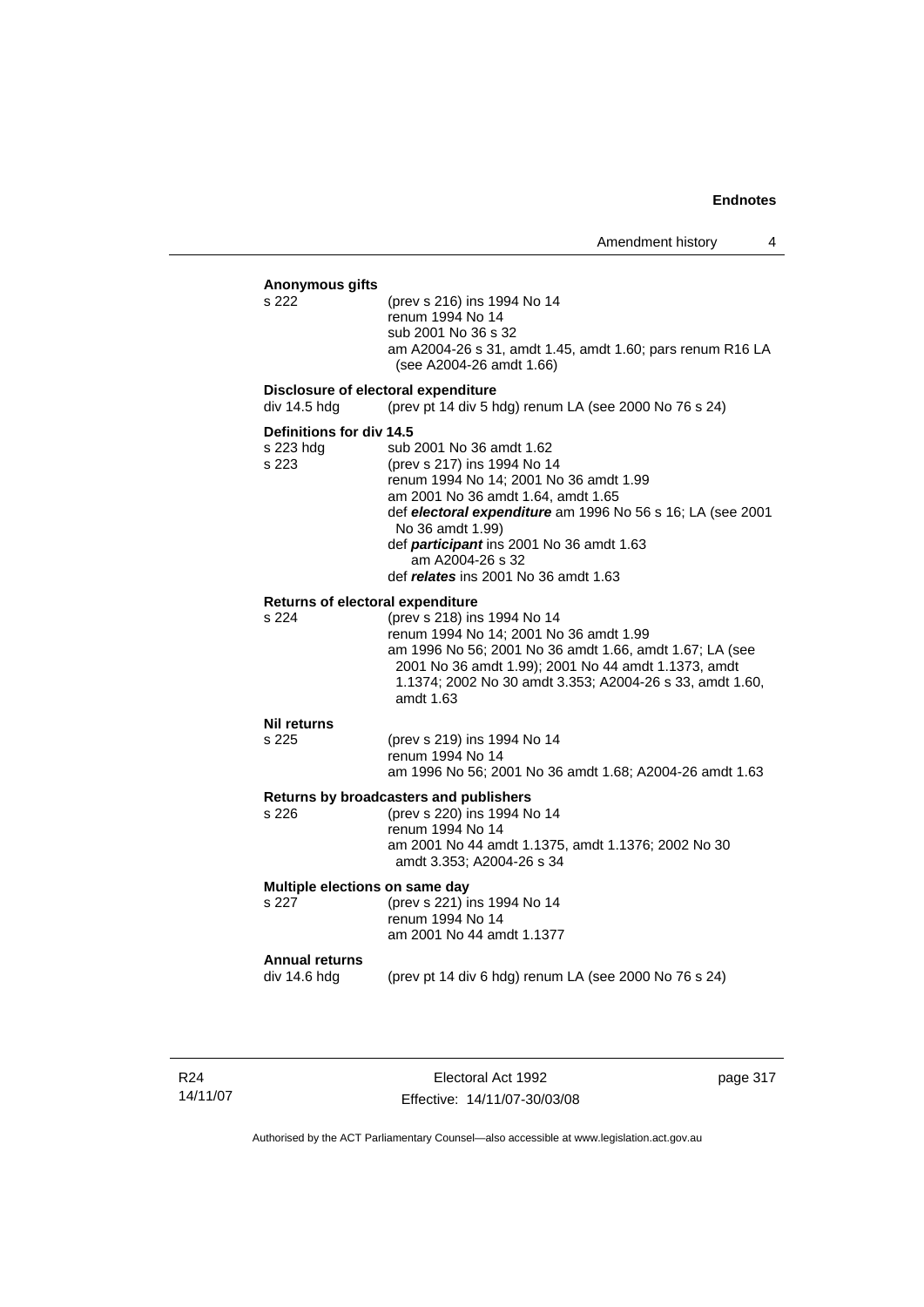| Amendment history<br>4 |  |
|------------------------|--|
|------------------------|--|

| Meaning of defined particulars for div 14.6  |                                                                                                                                                                                                                                                                                                                                           |  |  |
|----------------------------------------------|-------------------------------------------------------------------------------------------------------------------------------------------------------------------------------------------------------------------------------------------------------------------------------------------------------------------------------------------|--|--|
| s 228 hdg<br>s 228                           | sub 2001 No 36 amdt 1.69<br>(prev s 222) ins 1994 No 14<br>renum 1994 No 14                                                                                                                                                                                                                                                               |  |  |
| <b>Fund-raising events</b>                   |                                                                                                                                                                                                                                                                                                                                           |  |  |
| s 229                                        | (prev s 223) ins 1994 No 14<br>renum 1994 No 14<br>om 1996 No 56                                                                                                                                                                                                                                                                          |  |  |
| s 230 hdg<br>s 230                           | Annual returns by parties and MLAs<br>sub A2004-26 amdt 1.46<br>(prev s 224) ins 1994 No 14<br>renum 1994 No 14<br>am 1996 No 56; 2000 No 50 s 4<br>sub 2001 No 36 s 33<br>am LA (see 2001 No 36 amdt 1.99); 2001 No 44 amdt 1.1378<br>(as sub 2001 No 36 amdt 2.2), amdt 1.1379; 2002 No 30<br>amdt 3.353; A2004-26 amdt 1.60, amdt 1.63 |  |  |
| Periods of less than financial year<br>s 231 | (prev s 225) ins 1994 No 14<br>renum 1994 No 14<br>sub 2001 No 36 s 33<br>am A2004-26 amdt 1.47, amdt 1.60, amdt 1.63, amdt 1.64;<br>pars renum R16 LA (see A2004-26 amdt 1.66)                                                                                                                                                           |  |  |
| s 231A                                       | Returns by parties under Commonwealth Electoral Act<br>ins 1996 No 56                                                                                                                                                                                                                                                                     |  |  |
| s 231B                                       | Annual returns by associated entities<br>ins 1996 No 56<br>sub 2001 No 36 s 34<br>am 2001 No 44 amdt 1.1380, 1.1381; 2002 No 30 amdt 3.353;<br>A2004-26 amdt 1.64                                                                                                                                                                         |  |  |
| s 231C                                       | Returns by associated entities under Commonwealth Electoral Act<br>ins 1996 No 56                                                                                                                                                                                                                                                         |  |  |
| <b>Amounts received</b>                      |                                                                                                                                                                                                                                                                                                                                           |  |  |
| s 232                                        | (prev s 226) ins 1994 No 14<br>renum 1994 No 14<br>sub 1996 No 56; 2001 No 36 s 35<br>am A2004-26 amdt 1.60, amdt 1.64                                                                                                                                                                                                                    |  |  |
| <b>Amounts paid</b><br>s 233                 | (prev s 227) ins 1994 No 14<br>renum 1994 No 14<br>am 1996 No 56<br>om 2001 No 36 s 35                                                                                                                                                                                                                                                    |  |  |

page 318 Electoral Act 1992 Effective: 14/11/07-30/03/08

R24 14/11/07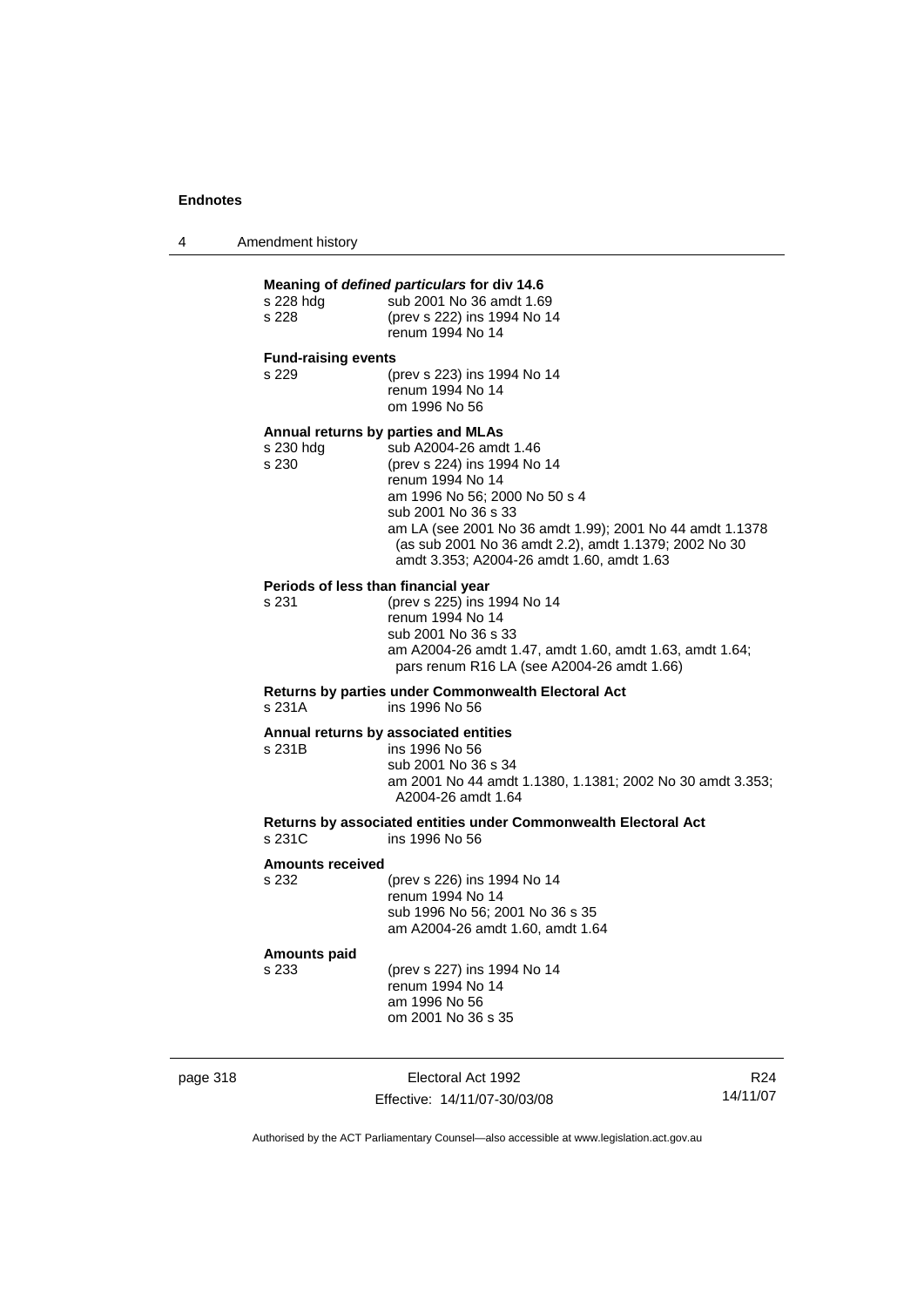| s 234<br>(prev s 228) ins 1994 No 14<br>renum 1994 No 14<br>am 1994 No 78; 1996 No 56; 2001 No 36 amdt 1.70;<br>A2004-26 amdt 1.60<br><b>Regulations</b><br>ins 1996 No 56<br>Compliance<br>div 14.7 hdg<br>(prev pt 14 div 7 hdg) renum LA (see 2000 No 76 s 24)<br>Definitions for div 14.7<br>s 235<br>(prev s 229) ins 1994 No 14<br>renum 1994 No 14<br>sub 2001 No 36 amdt 1.71<br>s 236<br>(prev s 230) ins 1994 No 14<br>renum 1994 No 14<br>am 1996 No 56; 1998 No 54; 2001 No 36 amdt 1.72; LA (see<br>2001 No 36 amdt 1.99); 2002 No 30 amdt 3.310; A2003-54<br>s 6; A2004-26 amdt 1.63<br>Investigation notices generally<br>(prev s 231) ins 1994 No 14<br>s 237<br>renum 1994 No 14<br>am 1996 No 56; 1998 No 54<br>sub 2001 No 36 s 36<br>am 2002 No 30 amdt 3.311, amdt 3.352; A2004-26 amdt 1.48,<br>amdt 1.49, amdt 1.63<br>Investigation notices about associated entities<br>s 237A<br>ins 2001 No 36 s 36<br>am 2002 No 30 amdt 3.311<br><b>Investigation notice offences</b><br>ins 2001 No 36 s 36<br>Investigation-search warrants<br>(prev s 232) ins 1994 No 14<br>renum 1994 No 14<br>Records<br>s 239<br>(prev s 233) ins 1994 No 14<br>renum 1994 No 14<br>am 1996 No 56; 2001 No 36 amdt 1.73; A2003-54 s 7;<br>A2004-26 amdt 1.60<br><b>Miscellaneous</b><br>(prev pt 14 div 8 hdg) renum LA (see 2000 No 76 s 24) | <b>Outstanding amounts</b> |                    |          |
|---------------------------------------------------------------------------------------------------------------------------------------------------------------------------------------------------------------------------------------------------------------------------------------------------------------------------------------------------------------------------------------------------------------------------------------------------------------------------------------------------------------------------------------------------------------------------------------------------------------------------------------------------------------------------------------------------------------------------------------------------------------------------------------------------------------------------------------------------------------------------------------------------------------------------------------------------------------------------------------------------------------------------------------------------------------------------------------------------------------------------------------------------------------------------------------------------------------------------------------------------------------------------------------------------------------------------------------------------|----------------------------|--------------------|----------|
|                                                                                                                                                                                                                                                                                                                                                                                                                                                                                                                                                                                                                                                                                                                                                                                                                                                                                                                                                                                                                                                                                                                                                                                                                                                                                                                                                   |                            |                    |          |
|                                                                                                                                                                                                                                                                                                                                                                                                                                                                                                                                                                                                                                                                                                                                                                                                                                                                                                                                                                                                                                                                                                                                                                                                                                                                                                                                                   |                            |                    |          |
|                                                                                                                                                                                                                                                                                                                                                                                                                                                                                                                                                                                                                                                                                                                                                                                                                                                                                                                                                                                                                                                                                                                                                                                                                                                                                                                                                   | s 234A                     |                    |          |
|                                                                                                                                                                                                                                                                                                                                                                                                                                                                                                                                                                                                                                                                                                                                                                                                                                                                                                                                                                                                                                                                                                                                                                                                                                                                                                                                                   |                            |                    |          |
|                                                                                                                                                                                                                                                                                                                                                                                                                                                                                                                                                                                                                                                                                                                                                                                                                                                                                                                                                                                                                                                                                                                                                                                                                                                                                                                                                   |                            |                    |          |
|                                                                                                                                                                                                                                                                                                                                                                                                                                                                                                                                                                                                                                                                                                                                                                                                                                                                                                                                                                                                                                                                                                                                                                                                                                                                                                                                                   |                            |                    |          |
|                                                                                                                                                                                                                                                                                                                                                                                                                                                                                                                                                                                                                                                                                                                                                                                                                                                                                                                                                                                                                                                                                                                                                                                                                                                                                                                                                   |                            |                    |          |
|                                                                                                                                                                                                                                                                                                                                                                                                                                                                                                                                                                                                                                                                                                                                                                                                                                                                                                                                                                                                                                                                                                                                                                                                                                                                                                                                                   |                            |                    |          |
|                                                                                                                                                                                                                                                                                                                                                                                                                                                                                                                                                                                                                                                                                                                                                                                                                                                                                                                                                                                                                                                                                                                                                                                                                                                                                                                                                   |                            |                    |          |
|                                                                                                                                                                                                                                                                                                                                                                                                                                                                                                                                                                                                                                                                                                                                                                                                                                                                                                                                                                                                                                                                                                                                                                                                                                                                                                                                                   | <b>Offences</b>            |                    |          |
|                                                                                                                                                                                                                                                                                                                                                                                                                                                                                                                                                                                                                                                                                                                                                                                                                                                                                                                                                                                                                                                                                                                                                                                                                                                                                                                                                   |                            |                    |          |
|                                                                                                                                                                                                                                                                                                                                                                                                                                                                                                                                                                                                                                                                                                                                                                                                                                                                                                                                                                                                                                                                                                                                                                                                                                                                                                                                                   |                            |                    |          |
|                                                                                                                                                                                                                                                                                                                                                                                                                                                                                                                                                                                                                                                                                                                                                                                                                                                                                                                                                                                                                                                                                                                                                                                                                                                                                                                                                   |                            |                    |          |
|                                                                                                                                                                                                                                                                                                                                                                                                                                                                                                                                                                                                                                                                                                                                                                                                                                                                                                                                                                                                                                                                                                                                                                                                                                                                                                                                                   |                            |                    |          |
|                                                                                                                                                                                                                                                                                                                                                                                                                                                                                                                                                                                                                                                                                                                                                                                                                                                                                                                                                                                                                                                                                                                                                                                                                                                                                                                                                   |                            |                    |          |
|                                                                                                                                                                                                                                                                                                                                                                                                                                                                                                                                                                                                                                                                                                                                                                                                                                                                                                                                                                                                                                                                                                                                                                                                                                                                                                                                                   |                            |                    |          |
|                                                                                                                                                                                                                                                                                                                                                                                                                                                                                                                                                                                                                                                                                                                                                                                                                                                                                                                                                                                                                                                                                                                                                                                                                                                                                                                                                   |                            |                    |          |
|                                                                                                                                                                                                                                                                                                                                                                                                                                                                                                                                                                                                                                                                                                                                                                                                                                                                                                                                                                                                                                                                                                                                                                                                                                                                                                                                                   |                            |                    |          |
|                                                                                                                                                                                                                                                                                                                                                                                                                                                                                                                                                                                                                                                                                                                                                                                                                                                                                                                                                                                                                                                                                                                                                                                                                                                                                                                                                   |                            |                    |          |
|                                                                                                                                                                                                                                                                                                                                                                                                                                                                                                                                                                                                                                                                                                                                                                                                                                                                                                                                                                                                                                                                                                                                                                                                                                                                                                                                                   |                            |                    |          |
|                                                                                                                                                                                                                                                                                                                                                                                                                                                                                                                                                                                                                                                                                                                                                                                                                                                                                                                                                                                                                                                                                                                                                                                                                                                                                                                                                   |                            |                    |          |
|                                                                                                                                                                                                                                                                                                                                                                                                                                                                                                                                                                                                                                                                                                                                                                                                                                                                                                                                                                                                                                                                                                                                                                                                                                                                                                                                                   |                            |                    |          |
|                                                                                                                                                                                                                                                                                                                                                                                                                                                                                                                                                                                                                                                                                                                                                                                                                                                                                                                                                                                                                                                                                                                                                                                                                                                                                                                                                   |                            |                    |          |
|                                                                                                                                                                                                                                                                                                                                                                                                                                                                                                                                                                                                                                                                                                                                                                                                                                                                                                                                                                                                                                                                                                                                                                                                                                                                                                                                                   |                            |                    |          |
|                                                                                                                                                                                                                                                                                                                                                                                                                                                                                                                                                                                                                                                                                                                                                                                                                                                                                                                                                                                                                                                                                                                                                                                                                                                                                                                                                   |                            |                    |          |
|                                                                                                                                                                                                                                                                                                                                                                                                                                                                                                                                                                                                                                                                                                                                                                                                                                                                                                                                                                                                                                                                                                                                                                                                                                                                                                                                                   | s 237B                     |                    |          |
|                                                                                                                                                                                                                                                                                                                                                                                                                                                                                                                                                                                                                                                                                                                                                                                                                                                                                                                                                                                                                                                                                                                                                                                                                                                                                                                                                   |                            |                    |          |
|                                                                                                                                                                                                                                                                                                                                                                                                                                                                                                                                                                                                                                                                                                                                                                                                                                                                                                                                                                                                                                                                                                                                                                                                                                                                                                                                                   | s 238                      |                    |          |
|                                                                                                                                                                                                                                                                                                                                                                                                                                                                                                                                                                                                                                                                                                                                                                                                                                                                                                                                                                                                                                                                                                                                                                                                                                                                                                                                                   |                            |                    |          |
|                                                                                                                                                                                                                                                                                                                                                                                                                                                                                                                                                                                                                                                                                                                                                                                                                                                                                                                                                                                                                                                                                                                                                                                                                                                                                                                                                   |                            |                    |          |
|                                                                                                                                                                                                                                                                                                                                                                                                                                                                                                                                                                                                                                                                                                                                                                                                                                                                                                                                                                                                                                                                                                                                                                                                                                                                                                                                                   |                            |                    |          |
|                                                                                                                                                                                                                                                                                                                                                                                                                                                                                                                                                                                                                                                                                                                                                                                                                                                                                                                                                                                                                                                                                                                                                                                                                                                                                                                                                   |                            |                    |          |
|                                                                                                                                                                                                                                                                                                                                                                                                                                                                                                                                                                                                                                                                                                                                                                                                                                                                                                                                                                                                                                                                                                                                                                                                                                                                                                                                                   |                            |                    |          |
|                                                                                                                                                                                                                                                                                                                                                                                                                                                                                                                                                                                                                                                                                                                                                                                                                                                                                                                                                                                                                                                                                                                                                                                                                                                                                                                                                   |                            |                    |          |
|                                                                                                                                                                                                                                                                                                                                                                                                                                                                                                                                                                                                                                                                                                                                                                                                                                                                                                                                                                                                                                                                                                                                                                                                                                                                                                                                                   |                            |                    |          |
|                                                                                                                                                                                                                                                                                                                                                                                                                                                                                                                                                                                                                                                                                                                                                                                                                                                                                                                                                                                                                                                                                                                                                                                                                                                                                                                                                   | div 14.8 hdg               |                    |          |
|                                                                                                                                                                                                                                                                                                                                                                                                                                                                                                                                                                                                                                                                                                                                                                                                                                                                                                                                                                                                                                                                                                                                                                                                                                                                                                                                                   |                            |                    |          |
|                                                                                                                                                                                                                                                                                                                                                                                                                                                                                                                                                                                                                                                                                                                                                                                                                                                                                                                                                                                                                                                                                                                                                                                                                                                                                                                                                   |                            | Electoral Act 1992 | page 319 |

Authorised by the ACT Parliamentary Counsel—also accessible at www.legislation.act.gov.au

Effective: 14/11/07-30/03/08

R24 14/11/07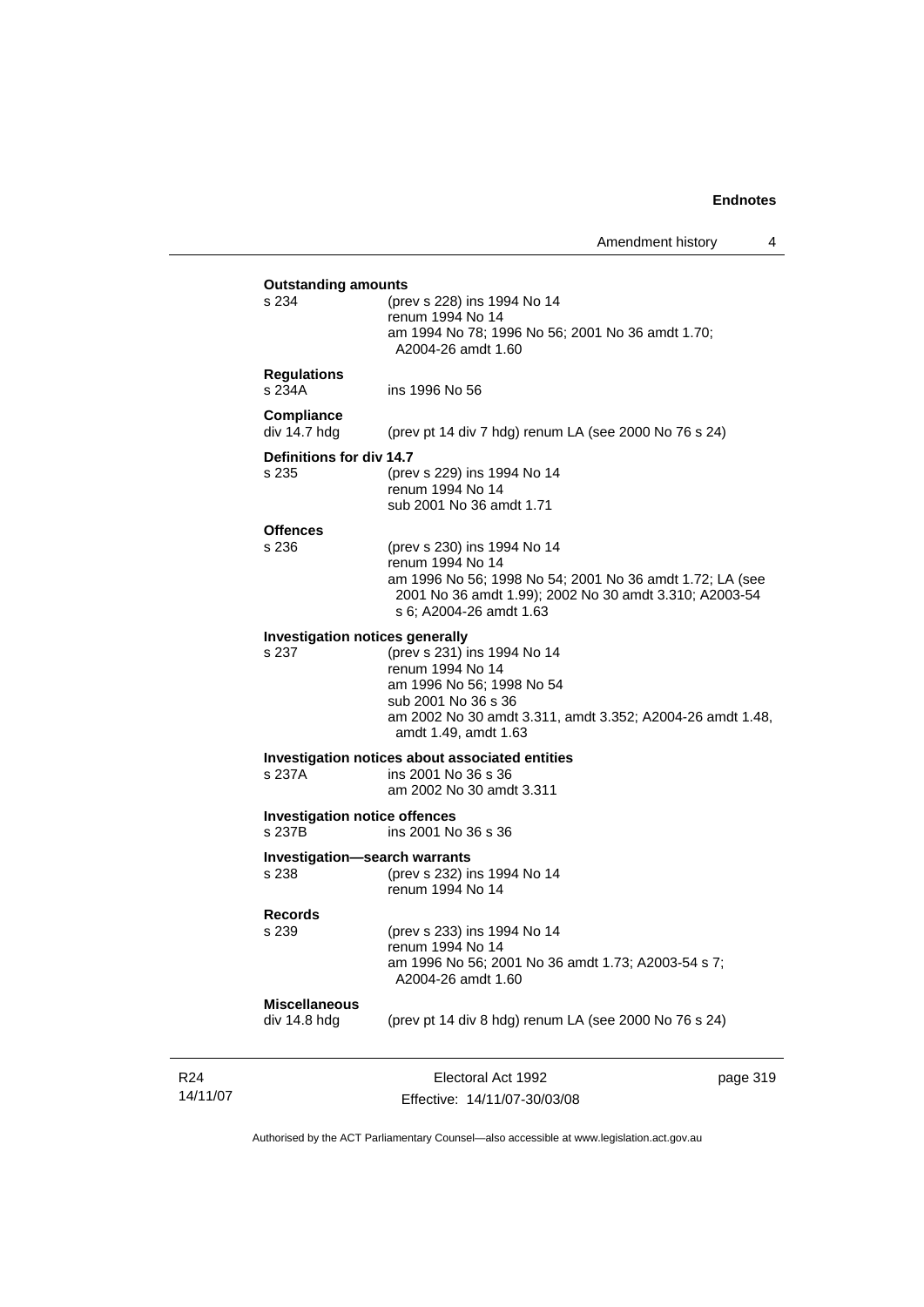4 Amendment history

| Inability to complete returns<br>s 240         | (prev s 234) ins 1994 No 14<br>renum 1994 No 14                                                                                                                                              |  |
|------------------------------------------------|----------------------------------------------------------------------------------------------------------------------------------------------------------------------------------------------|--|
| Noncompliance with pt 14<br>s 241              | (prev s 235) ins 1994 No 14<br>renum 1994 No 14<br>am 2001 No 36 amdt 1.74; A2004-26 s 35                                                                                                    |  |
| <b>Amendment of returns</b>                    |                                                                                                                                                                                              |  |
| s 242                                          | (prev s 236) ins 1994 No 14<br>renum 1994 No 14<br>am 1996 No 56; 2001 No 36 amdt 1.75; A2004-26 amdt 1.60                                                                                   |  |
| s.243                                          | Copies of returns to be available for public inspection<br>(prev s 237) ins 1994 No 14<br>renum 1994 No 14<br>am 1996 No 56<br>sub 2001 No 36 s 37<br>am 2001 No 44 amdt 1.1382, amdt 1.1383 |  |
| <b>Review of decisions</b>                     |                                                                                                                                                                                              |  |
| pt 15 hdg                                      | ins 1994 No 14                                                                                                                                                                               |  |
| Definitions for pt 15                          |                                                                                                                                                                                              |  |
| s 244 hdg<br>s 244                             | sub 2001 No 36 amdt 1.76<br>(prev s 238) ins 1994 No 14<br>renum 1994 No 14                                                                                                                  |  |
| <b>Reviewable decisions</b>                    |                                                                                                                                                                                              |  |
| s 245                                          | (prev s 239) ins 1994 No 14<br>renum 1994 No 14<br>am 1996 No 56; 2001 No 36 amdts 1.77-1.79; LA (see 2001<br>No 36 amdt 1.99); A2004-26 amdt 1.61, amdt 1.63                                |  |
| <b>Review statements</b>                       |                                                                                                                                                                                              |  |
| s 246                                          | (prev s 240) ins 1994 No 14<br>renum 1994 No 14                                                                                                                                              |  |
| Review by electoral commission                 |                                                                                                                                                                                              |  |
| s 247                                          | (prev s 241) ins 1994 No 14<br>renum 1994 No 14<br>am 2001 No 36 s 38; LA (see 2001 No 36 amdt 1.99); 2001<br>No 44 amdt 1.1384; A2004-26 amdt 1.61, amdt 1.63                               |  |
| Notice of decision of the electoral commission |                                                                                                                                                                                              |  |
| s 248                                          | (prev s 242) ins 1994 No 14<br>renum 1994 No 14                                                                                                                                              |  |

page 320 Electoral Act 1992 Effective: 14/11/07-30/03/08

R24 14/11/07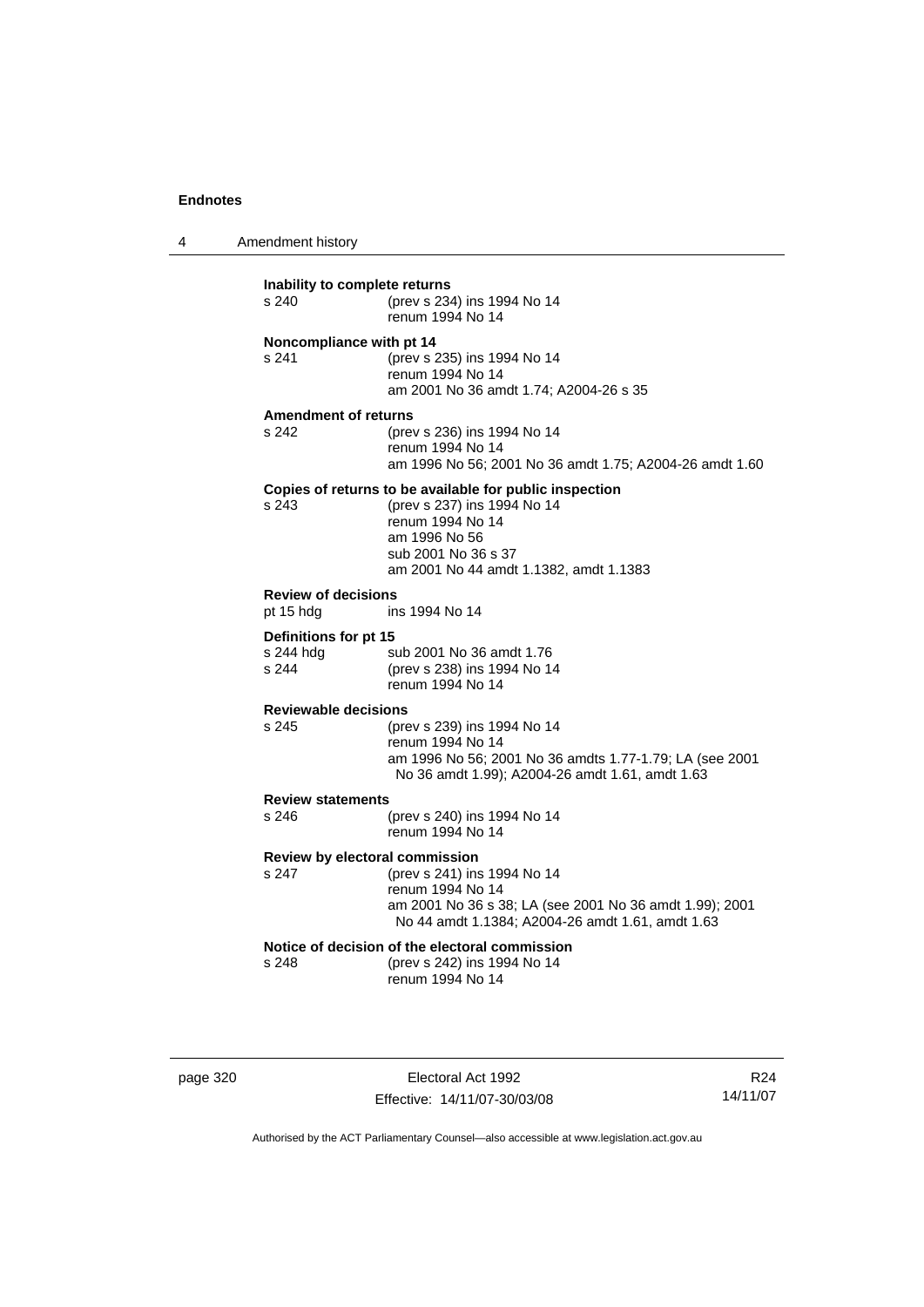| s 249                                              | (prev s 243) ins 1994 No 14<br>renum 1994 No 14                                                                                                                                                                                                                                                                                                                                                                                                              |
|----------------------------------------------------|--------------------------------------------------------------------------------------------------------------------------------------------------------------------------------------------------------------------------------------------------------------------------------------------------------------------------------------------------------------------------------------------------------------------------------------------------------------|
| pt 16 hdg                                          | Disputed elections, eligibility and vacancies<br>ins 1994 No 14                                                                                                                                                                                                                                                                                                                                                                                              |
| <b>Preliminary</b><br>div 16.1 hdg                 | (prev pt 16 div 1 hdg) renum LA (see 2000 No 76 s 24)                                                                                                                                                                                                                                                                                                                                                                                                        |
| Definitions for pt 16<br>s 250 hdg<br>s 250        | sub 2001 No 36 amdt 1.80<br>(prev s 244) ins 1994 No 14<br>renum 1994 No 14<br>am 2001 No 36 amdts 1.81-1.83<br>def contravention ins 2002 No 30 amdt 3.312<br>def court om 2002 No 30 amdt 3.313<br>def Court of Disputed Elections ins 2002 No 30 amdt 3.313<br>def illegal practice om 2002 No 30 amdt 3.314<br>def proceeding sub 2002 No 30 amdt 3.315<br>def Speaker ins 2002 No 30 amdt 3.316<br>def <i>undue influence</i> sub 2002 No 30 amdt 3.317 |
| s 250A                                             | References in pt 16 to contravention of sections<br>(prev s 250 (2)) renum 2001 No 36 amdt 1.82<br>om 2002 No 30 amdt 3.318                                                                                                                                                                                                                                                                                                                                  |
| Meaning of Speaker for pt 16<br>s 251 hdg<br>s 251 | sub 2001 No 36 amdt 1.84<br>(prev s 245) ins 1994 No 14<br>renum 1994 No 14<br>sub 2002 No 30 amdt 3.319                                                                                                                                                                                                                                                                                                                                                     |
| div 16.2 hdg                                       | Jurisdiction and powers of Supreme Court<br>(prev pt 16 div 2 hdg) renum LA (see 2000 No 76 s 24)                                                                                                                                                                                                                                                                                                                                                            |
| <b>Court of Disputed Elections</b><br>s 252        | (prev s 246) ins 1994 No 14<br>renum 1994 No 14                                                                                                                                                                                                                                                                                                                                                                                                              |
| <b>Powers of the court</b><br>s 253                | (prev s 247) ins 1994 No 14<br>renum 1994 No 14                                                                                                                                                                                                                                                                                                                                                                                                              |
| <b>Rules of court</b><br>s 254                     | (prev s 248) ins 1994 No 14<br>renum 1994 No 14<br>sub 2001 No 44 amdt 1.1385<br>om 2002 No 30 amdt 3.320                                                                                                                                                                                                                                                                                                                                                    |

R24 14/11/07

Electoral Act 1992 Effective: 14/11/07-30/03/08 page 321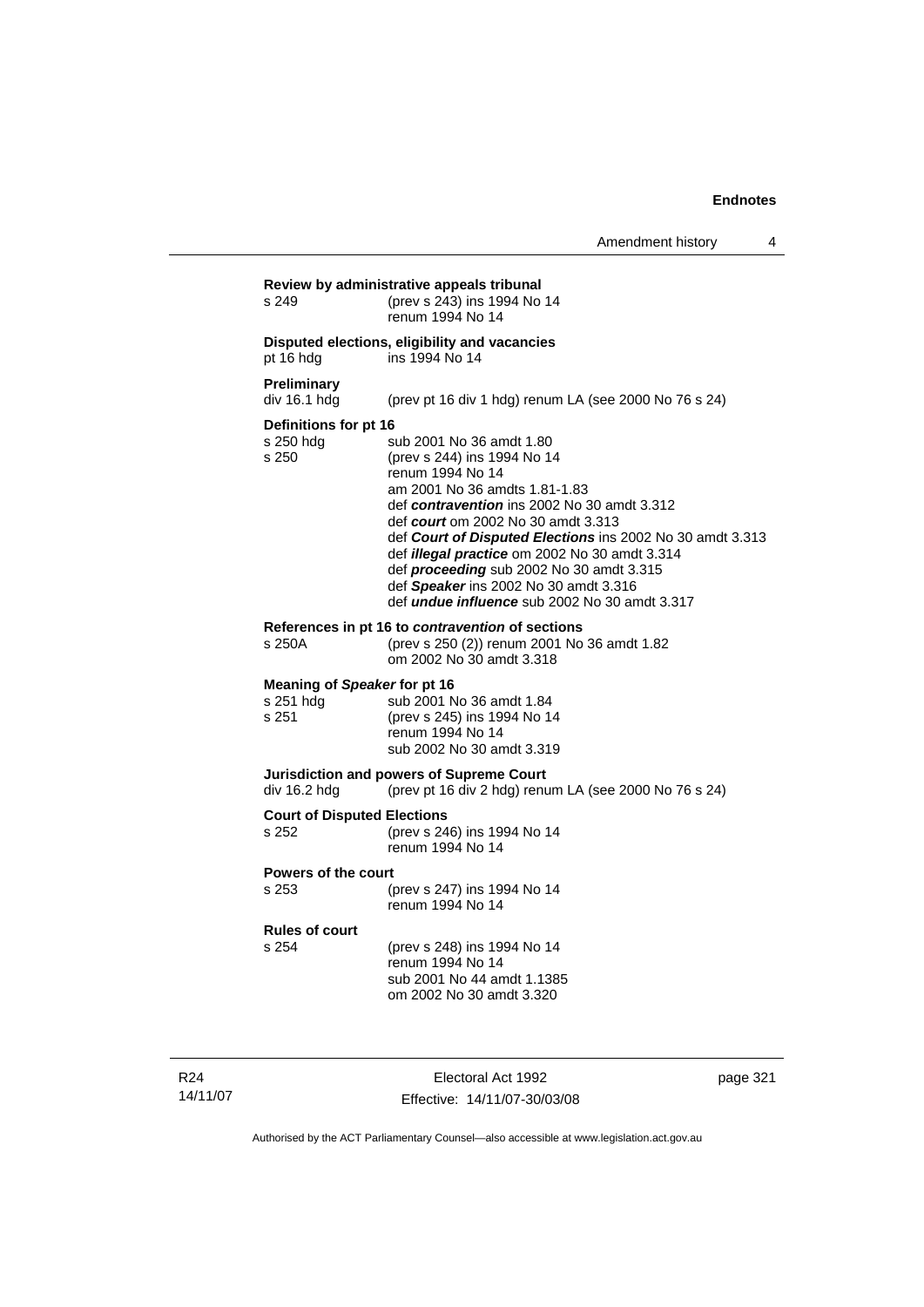4 Amendment history page 322 Electoral Act 1992 R24 **Decisions are final** (prev s 249) ins 1994 No 14 renum 1994 No 14 am 2002 No 30 amdt 3.321 **Disputes elections**  div 16.3 hdg (prev pt 16 div 3 hdg) renum LA (see 2000 No 76 s 24) **Validity may be disputed after election** s 256 (prev s 250) ins 1994 No 14 renum 1994 No 14 am 2000 No 76 s 17 **Persons entitled to dispute elections**<br>s 257 (prev s 251) ins 199 s 257 (prev s 251) ins 1994 No 14 renum 1994 No 14 **Form of application** s 258 (prev s 252) ins 1994 No 14 renum 1994 No 14 **Time for filing application** s 259 (prev s 253) ins 1994 No 14 renum 1994 No 14 **Deposit as security for costs** s 260 (prev s 254) ins 1994 No 14 renum 1994 No 14 **Registrar to serve copies of application on certain persons** s 261 (prev s 255) ins 1994 No 14 renum 1994 No 14 **Parties to application under div 16.3**<br>s 262 (prev s 256) ins 19 (prev s 256) ins 1994 No 14 renum 1994 No 14 sub 2002 No 30 amdt 3.322 **Withdrawal and abatement of application** s 263 (prev s 257) ins 1994 No 14 renum 1994 No 14 am 2001 No 36 amdt 1.85, amdt 1.86; 2002 No 30 amdt 3.323 **Hearing of applications**<br>s 264 (prev s 264 (prev s 258) ins 1994 No 14 renum 1994 No 14 am 2002 No 30 amdt 3.324; A2004-60 amdt 1.149 **Declarations and orders** s 265 (prev s 259) ins 1994 No 14 renum 1994 No 14 am 2002 No 30 amdt 3.325

Authorised by the ACT Parliamentary Counsel—also accessible at www.legislation.act.gov.au

14/11/07

Effective: 14/11/07-30/03/08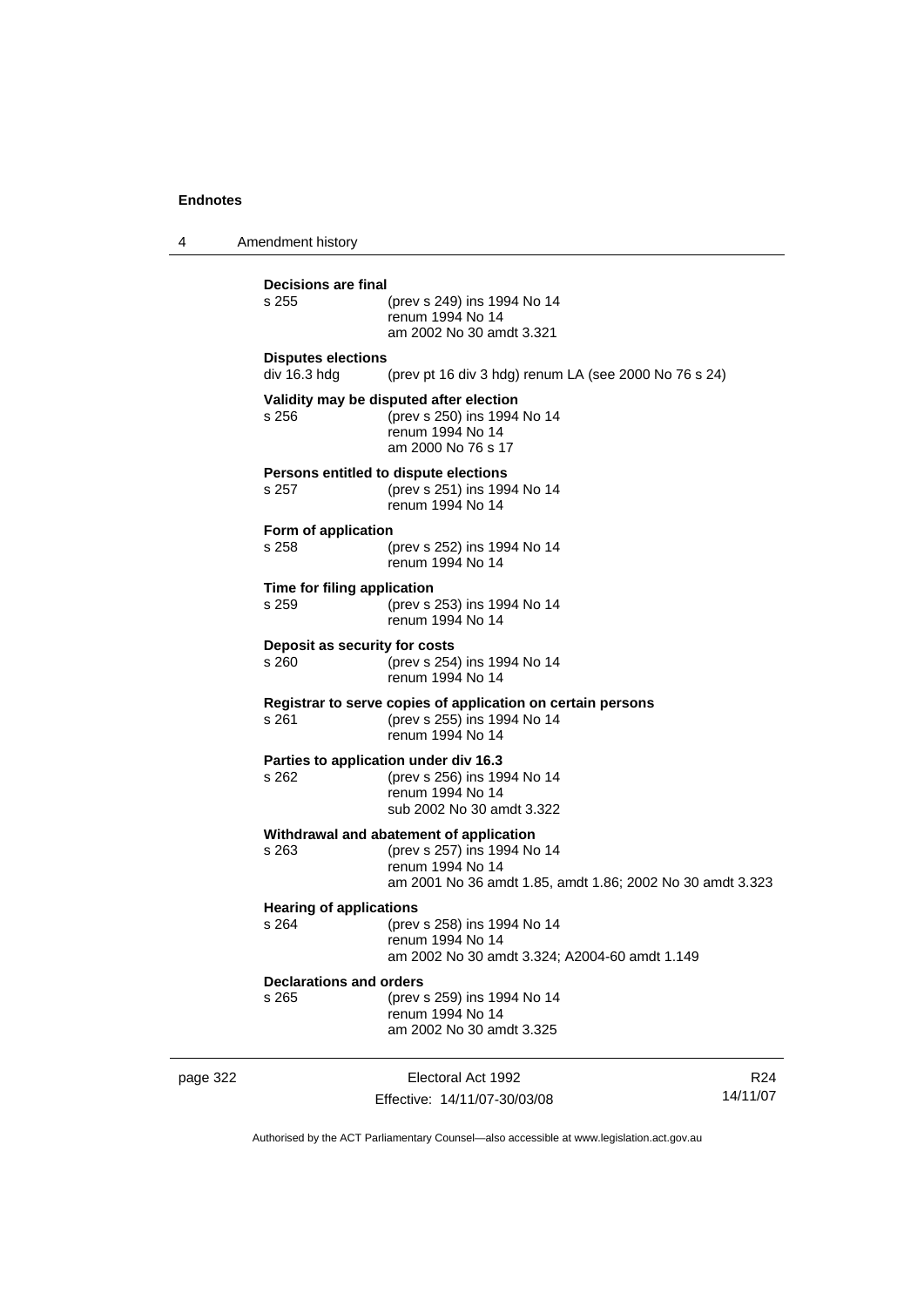| <b>Illegal practices</b><br>s 266 | (prev s 260) ins 1994 No 14<br>renum 1994 No 14              |
|-----------------------------------|--------------------------------------------------------------|
|                                   | am 2002 No 30 amdt 3.326, amdt 3.351                         |
|                                   | Bribery or undue influence by person elected                 |
| s 267                             | (prev s 261) ins 1994 No 14<br>renum 1994 No 14              |
|                                   | am 2002 No 30 amdt 3.351                                     |
| s 268                             | Immaterial delays and errors<br>(prev s 262) ins 1994 No 14  |
|                                   | renum 1994 No 14                                             |
|                                   | am 2002 No 30 amdt 3.351                                     |
| Inquiries by court                |                                                              |
| s 269                             | (prev s 263) ins 1994 No 14<br>renum 1994 No 14              |
|                                   | am 2000 No 76 s 18; 2002 No 30 amdt 3.351                    |
| <b>Rejected ballot papers</b>     |                                                              |
| s 270                             | (prev s 264) ins 1994 No 14<br>renum 1994 No 14              |
|                                   | am 2002 No 30 amdt 3.351                                     |
|                                   | Evidence that persons were not permitted to vote             |
| s 271                             | (prev s 265) ins 1994 No 14<br>renum 1994 No 14              |
|                                   | am 2002 No 30 amdt 3.351                                     |
|                                   | Inspection of electoral papers                               |
| s 272                             | (prev s 266) ins 1994 No 14<br>renum 1994 No 14              |
|                                   | am 2002 No 30 amdt 3.351                                     |
|                                   | <b>Commissioner not prevented from accessing documents</b>   |
| s 273                             | (prev s 267) ins 1994 No 14<br>renum 1994 No 14              |
|                                   | am 2002 No 30 amdt 3.351                                     |
|                                   | Registrar to serve copies of declarations on certain persons |
| s 274                             | (prev s 268) ins 1994 No 14<br>renum 1994 No 14              |
|                                   | am 2002 No 30 amdt 3.351                                     |
| <b>Effect of declarations</b>     |                                                              |
| s 275                             | (prev s 269) ins 1994 No 14<br>renum 1994 No 14              |
|                                   | am 2002 No 30 amdt 3.351                                     |

R24 14/11/07

Electoral Act 1992 Effective: 14/11/07-30/03/08 page 323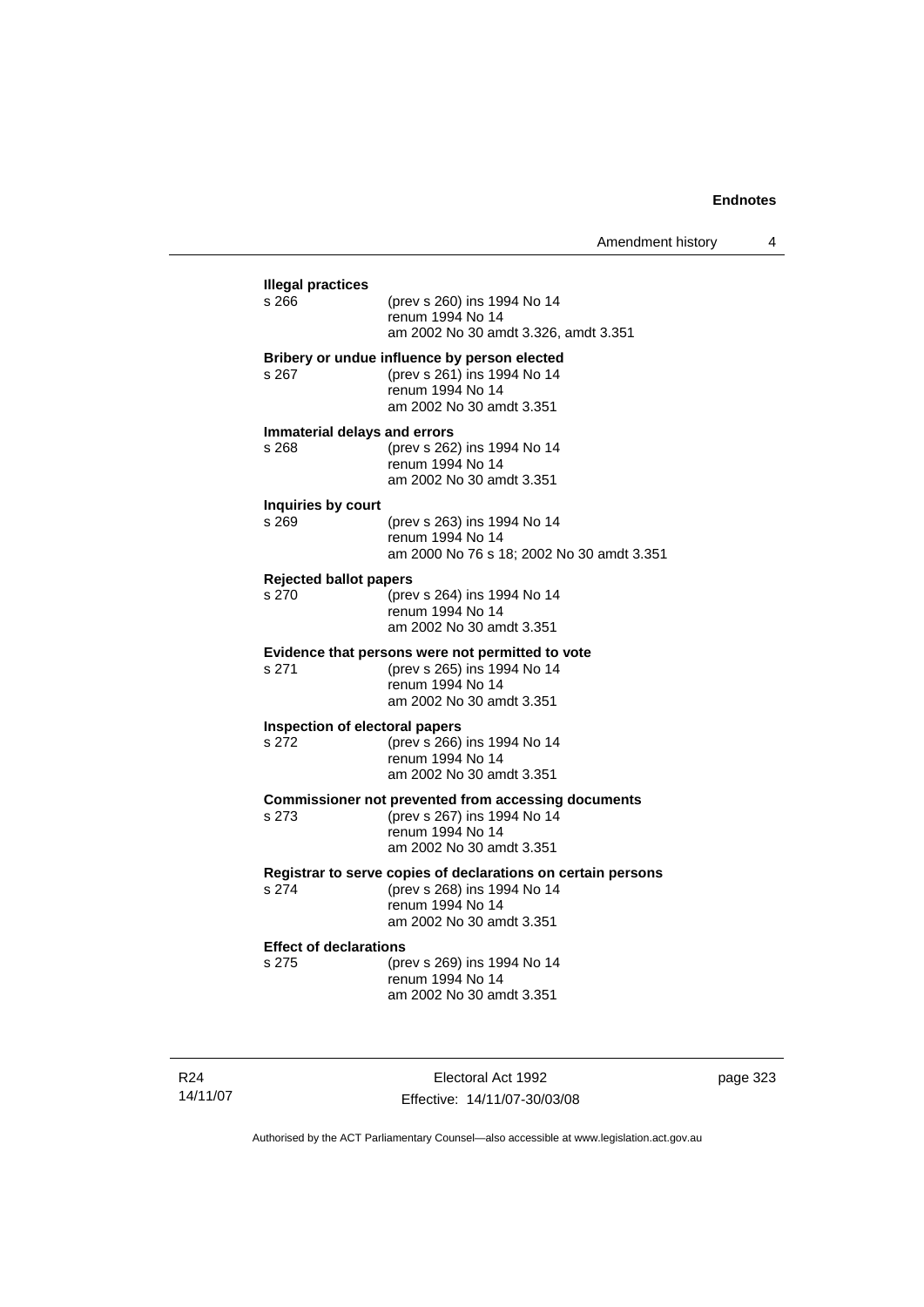| $\boldsymbol{\Lambda}$ | Amendment history |  |
|------------------------|-------------------|--|
|------------------------|-------------------|--|

**Eligibility and vacancies**<br>div 16.4 hdg (prev p (prev pt 16 div 4 hdg) renum LA (see 2000 No 76 s 24) **Speaker to state case** s 276 (prev s 270) ins 1994 No 14 renum 1994 No 14 am 2002 No 30 amdt 3.351 **Parties to a referral** s 277 (prev s 271) ins 1994 No 14 renum 1994 No 14 am 2002 No 30 amdt 3.351 **Declarations and orders** s 278 (prev s 272) ins 1994 No 14 renum 1994 No 14 am 2002 No 30 amdt 3.351 **Registrar to serve copy of declarations on Speaker** s 279 (prev s 273) ins 1994 No 14 renum 1994 No 14 am 2002 No 30 amdt 3.351 **Effect of declarations**<br>s 280 (pre (prev s 274) ins 1994 No 14 renum 1994 No 14 am 2002 No 30 amdt 3.351 **Proceedings**  div 16.5 hdg (prev pt 16 div 5 hdg) renum LA (see 2000 No 76 s 24) **Procedure** s 281 (prev s 275) ins 1994 No 14 renum 1994 No 14 am 2002 No 30 amdt 3.351 **Legal representation limited**<br>s 282 (prev s 276) (prev s 276) ins 1994 No 14 renum 1994 No 14 am 1997 No 96; 2002 No 30 amdt 3.327 **Admissibility of evidence** s 283 (prev s 277) ins 1994 No 14 renum 1994 No 14 am 2002 No 30 amdt 3.351 **Costs may be ordered against Territory** s 284 (prev s 278) ins 1994 No 14 renum 1994 No 14 sub 2002 No 30 amdt 3.328

page 324 Electoral Act 1992 Effective: 14/11/07-30/03/08

R24 14/11/07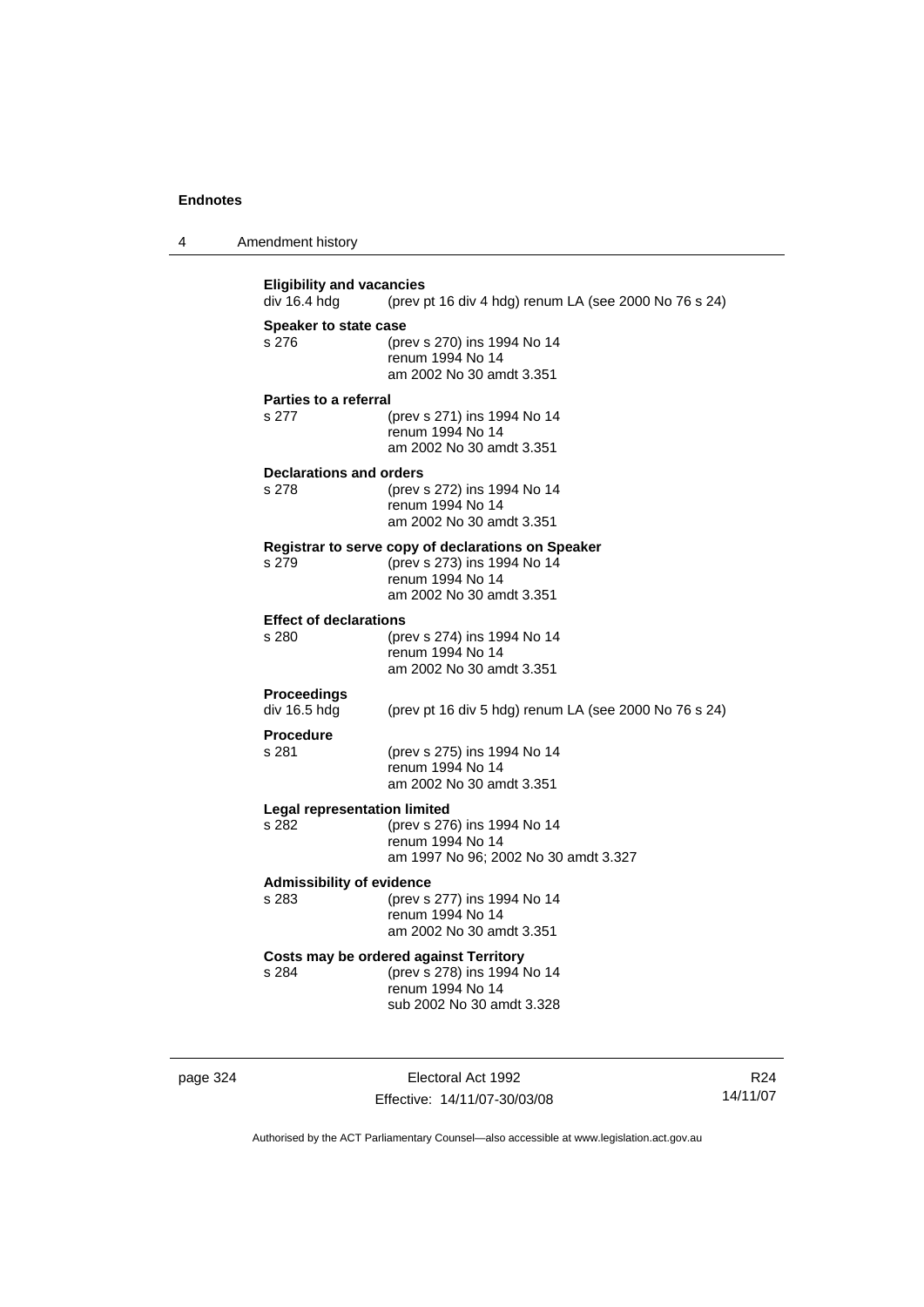# **Electoral offences** ins 1994 No 14 **Bribery and improper influence**  div 17.1 hdg (prev pt 17 div 1 hdg) renum LA (see 2000 No 76 s 24) **Bribery** (prev s 279) ins 1994 No 14 renum 1994 No 14 am 1998 No 54 **Influencing of votes by officers** s 286 (prev s 280) ins 1994 No 14 renum 1994 No 14 am 1998 No 54; 2002 No 30 amdt 3.329 **Influencing votes of hospital and nursing home patients** s 287 (prev s 281) ins 1994 No 14 renum 1994 No 14 am 1998 No 54 **Protection of rights**  div 17.2 hdg (prev pt 17 div 2 hdg) renum LA (see 2000 No 76 s 24) **Violence and intimidation** s 288 (prev s 282) ins 1994 No 14 renum 1994 No 14 am 1998 No 54 **Discrimination on grounds of political donations** s 289 (prev s 283) ins 1994 No 14 renum 1994 No 14 am 1998 No 54; 2001 No 36 amdt 1.87; A2004-26 amdt 1.65 **Employees' right to leave of absence for voting**<br>s 290 (prev s 284) ins 1994 No 14 (prev s 284) ins 1994 No 14 renum 1994 No 14 am 1998 No 54 **Campaigning offences**  div 17.3 hdg (prev pt 17 div 3 hdg) renum LA (see 2000 No 76 s 24)

R24 14/11/07

Electoral Act 1992 Effective: 14/11/07-30/03/08 page 325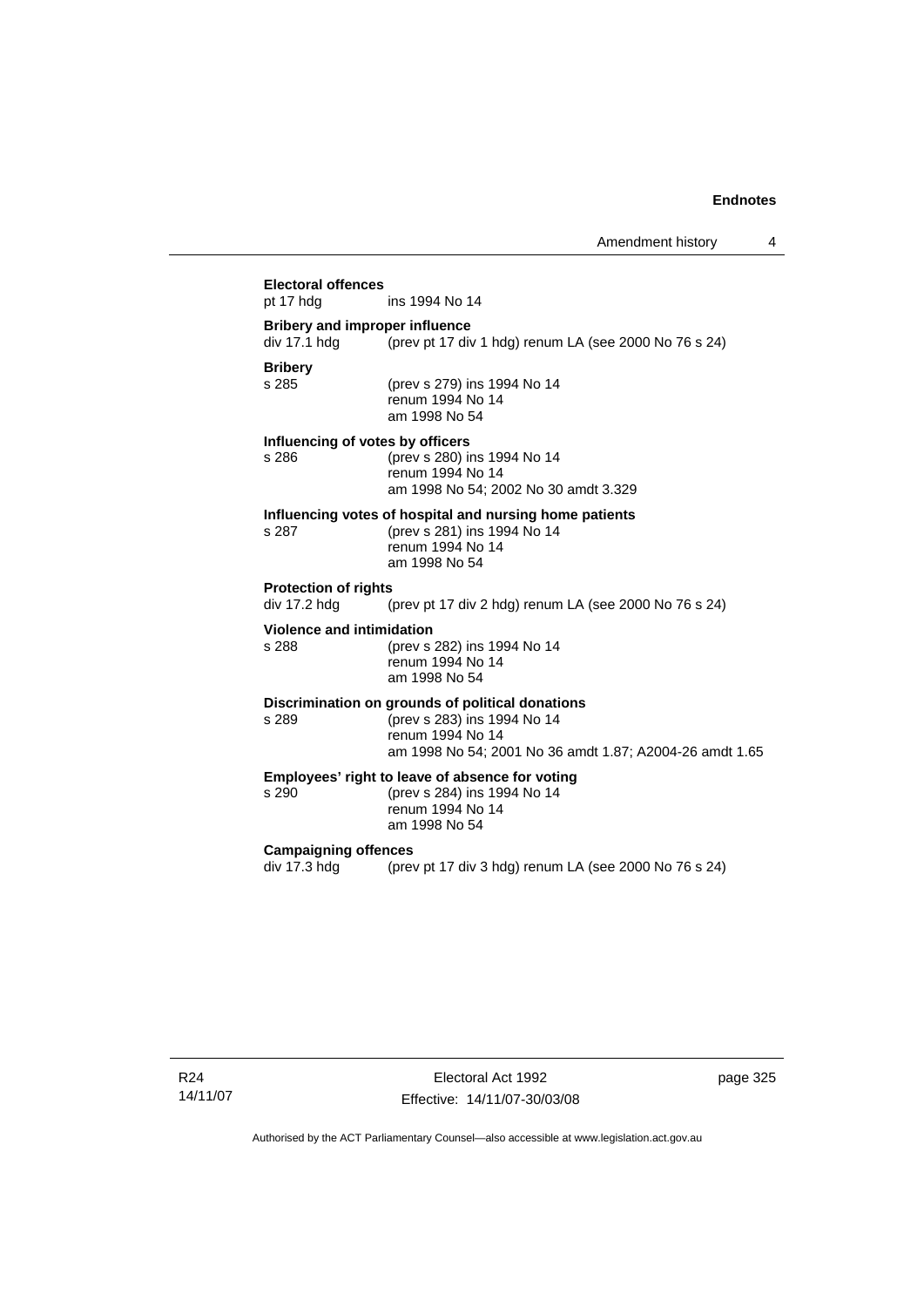4 Amendment history

| Definitions for div 17.3<br>s 291 hdg<br>s 291 | sub 2001 No 36 amdt 1.88<br>(prev s 285) ins 1994 No 14<br>renum 1994 No 14<br>def <b>address</b> am 2001 No 36 amdt 1.89; A2004-26 amdt 1.63,<br>amdt 1.65<br>def <i>disseminate</i> sub 2001 No 36 s 39<br>def <i>polling place</i> ins 1995 No 33 s 5<br>am 1997 No 91 sch<br>om 2001 No 36 amdt 1.90<br>def <i>publish</i> ins 2001 No 36 s 40 |
|------------------------------------------------|----------------------------------------------------------------------------------------------------------------------------------------------------------------------------------------------------------------------------------------------------------------------------------------------------------------------------------------------------|
| s 292                                          | Dissemination of electoral matter-authorisers and authors<br>(prev s 286) ins 1994 No 14                                                                                                                                                                                                                                                           |
|                                                | renum 1994 No 14                                                                                                                                                                                                                                                                                                                                   |
|                                                | am 1998 No 54<br>sub 2001 No 36 s 41                                                                                                                                                                                                                                                                                                               |
|                                                | am A2004-26 amdt 1.50                                                                                                                                                                                                                                                                                                                              |
|                                                | ss (3), (4) exp 1 January 2002 (s 292 (4))                                                                                                                                                                                                                                                                                                         |
| s 293                                          | Dissemination of electoral matter-letters to the editor<br>(prev s 287) ins 1994 No 14                                                                                                                                                                                                                                                             |
|                                                | renum 1994 No 14                                                                                                                                                                                                                                                                                                                                   |
| commentary                                     | Dissemination of electoral matter-newspaper and periodical reportage and                                                                                                                                                                                                                                                                           |
| s 294                                          | (prev s 288) ins 1994 No 14<br>renum 1994 No 14                                                                                                                                                                                                                                                                                                    |
|                                                | Exemptions for dissemination of electoral matter on certain items                                                                                                                                                                                                                                                                                  |
| s 295                                          | (prev s 289) ins 1994 No 14<br>renum 1994 No 14                                                                                                                                                                                                                                                                                                    |
|                                                | am 1997 No 91                                                                                                                                                                                                                                                                                                                                      |
|                                                | sub 2001 No 36 s 42<br>am 2002 No 30 amdt 3.330; A2004-9 amdt 1.16                                                                                                                                                                                                                                                                                 |
| <b>Advertorials</b>                            |                                                                                                                                                                                                                                                                                                                                                    |
| s 296                                          | (prev s 290) ins 1994 No 14<br>renum 1994 No 14                                                                                                                                                                                                                                                                                                    |
|                                                | am 1998 No 54                                                                                                                                                                                                                                                                                                                                      |
|                                                | Misleading or deceptive electoral matter                                                                                                                                                                                                                                                                                                           |
| s 297                                          | (prev s 291) ins 1994 No 14<br>renum 1994 No 14                                                                                                                                                                                                                                                                                                    |
|                                                | am 1998 No 54                                                                                                                                                                                                                                                                                                                                      |
|                                                | Inducement to illegal voting-representations of ballot papers                                                                                                                                                                                                                                                                                      |
| s 298                                          | (prev s 292) ins 1994 No 14<br>renum 1994 No 14                                                                                                                                                                                                                                                                                                    |
|                                                | am 1998 No 54                                                                                                                                                                                                                                                                                                                                      |
|                                                |                                                                                                                                                                                                                                                                                                                                                    |

page 326 Electoral Act 1992 Effective: 14/11/07-30/03/08

R24 14/11/07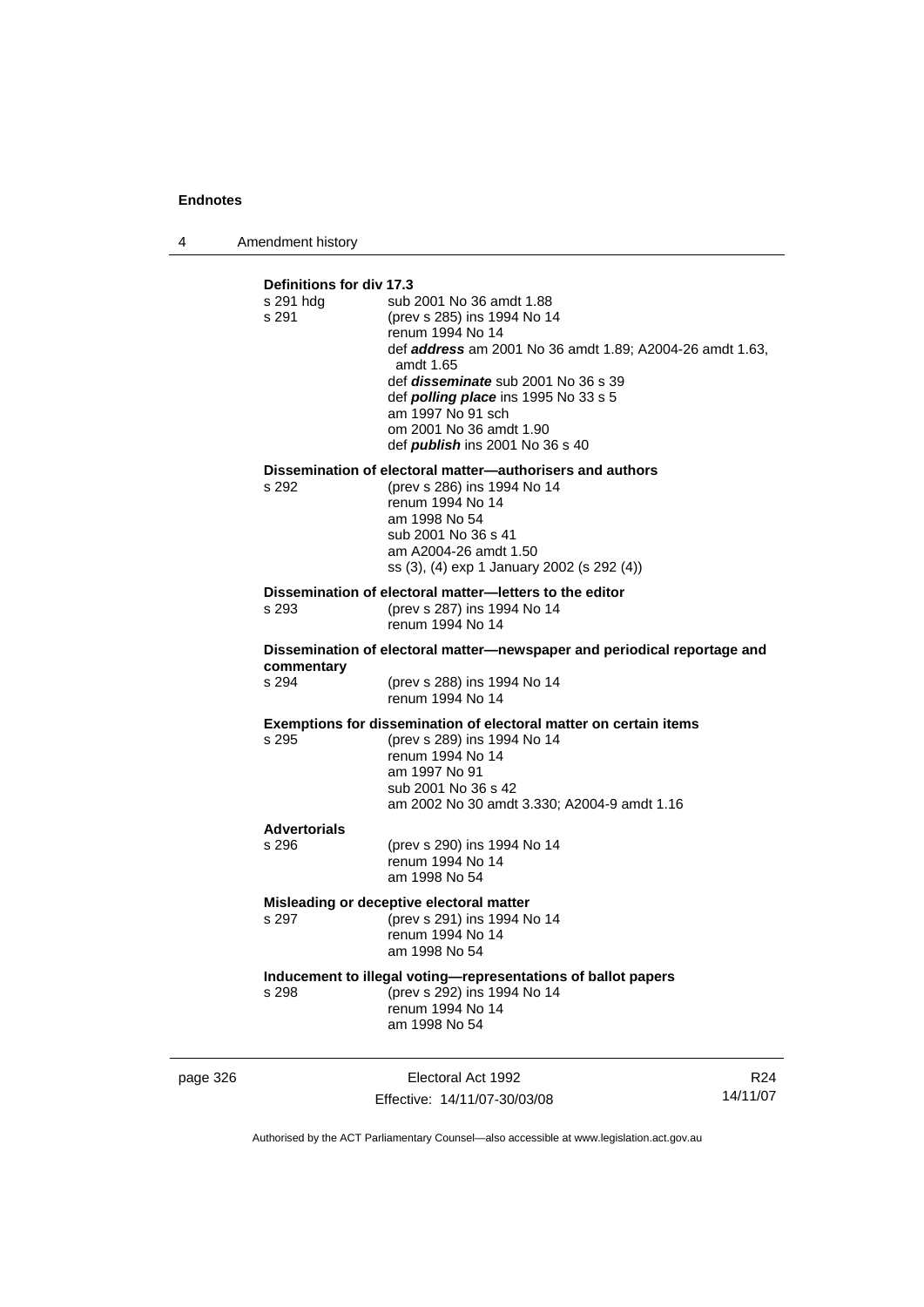## **Graffiti** (prev s 293) ins 1994 No 14 renum 1994 No 14 am 1998 No 54; 2002 No 30 amdt 3.331; A2007-25 amdt 1.37 **Defamation of candidates** s 300 (prev s 294) ins 1994 No 14 renum 1994 No 14 am 1998 No 54 **Publication of statements about candidates** s 301 (prev s 295) ins 1994 No 14 renum 1994 No 14 am 1998 No 54; 2001 No 36 amdt 1.91; A2004-26 amdt 1.62, amdt 1.65 **Disruption of election meetings**<br>s 302 (prev s 296) in (prev s 296) ins 1994 No 14 renum 1994 No 14 am 1998 No 54 **Canvassing within 100m of polling places** s 303 (prev s 297) ins 1994 No 14 renum 1994 No 14 sub 1995 No 33 am 1997 No 91; LA (see 2001 No 36 amdt 1.99); 2001 No 44 amdt 1.1386, amdt 1.1387; A2007-25 amdt 1.38 **Badges and emblems in polling places** (prev s 298) ins 1994 No 14 renum 1994 No 14 am 1995 No 33; 1998 No 54; 2001 No 36 amdt 1.92; A2004-26 amdt 1.51 **How-to-vote material in polling places** s 305 (prev s 299) ins 1994 No 14 renum 1994 No 14 am 1995 No 33; 1998 No 54 **Evidence of authorisation of electoral matter** s 306 (prev s 300) ins 1994 No 14 renum 1994 No 14 **Electronic voting offences** div 17.4 hdg (prev div 17.3A hdg) ins 2000 No 76 s 19 renum LA (see 2000 No 76 s 24)

#### **Interfering with electronic voting devices etc** ins 2000 No 76 s 19

R24 14/11/07

Electoral Act 1992 Effective: 14/11/07-30/03/08 page 327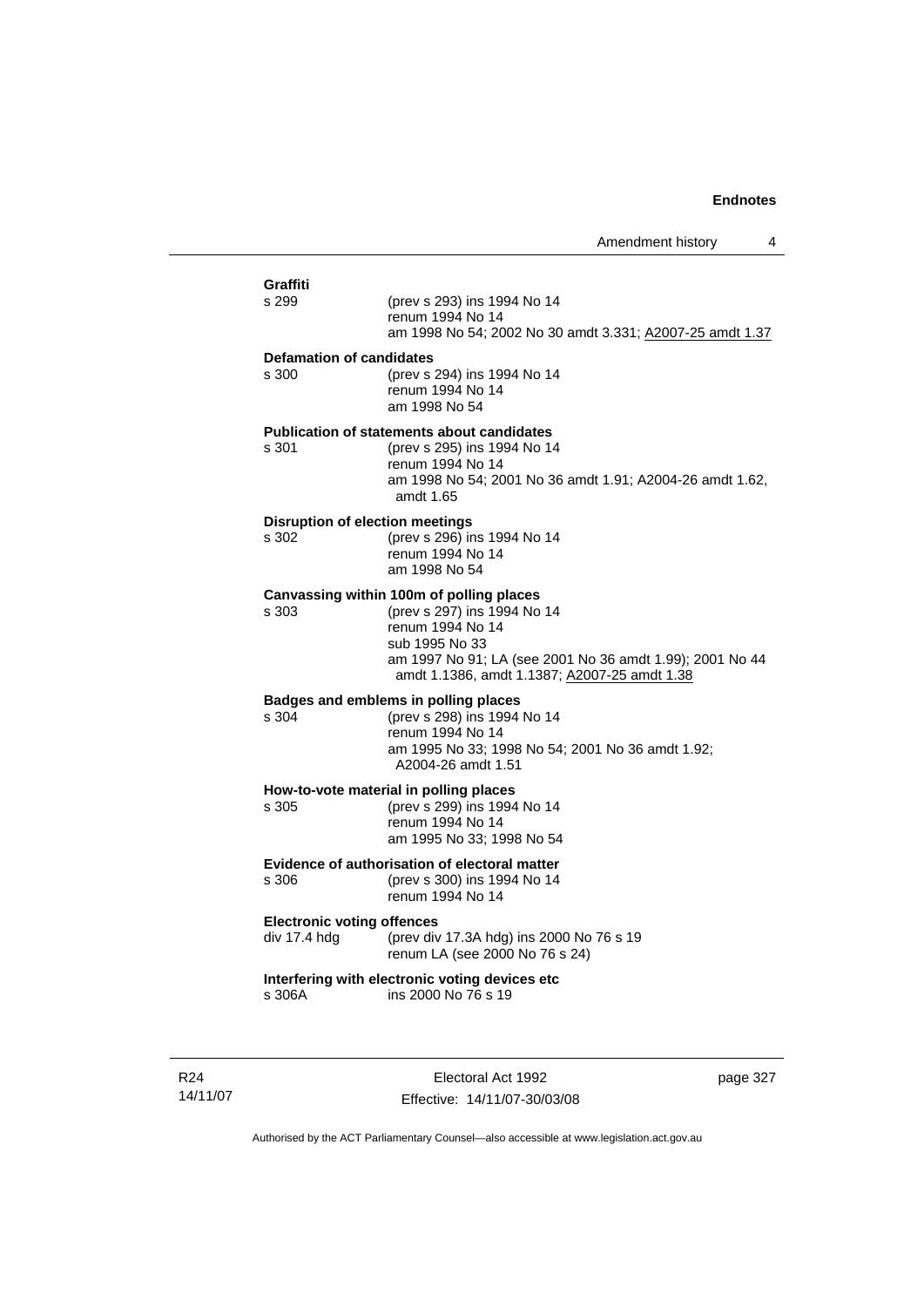4 Amendment history

| s 306B                                   | ins 2000 No 76 s 19                                                                                                                          |
|------------------------------------------|----------------------------------------------------------------------------------------------------------------------------------------------|
| <b>Voting fraud</b><br>div 17.5 hdg      | (prev pt 17 div 4 hdg) renum LA (see 2000 No 76 s 24)                                                                                        |
| <b>Voting fraud</b><br>s 307             | (prev s 301) ins 1994 No 14<br>renum 1994 No 14<br>am 1997 No 91; 1998 No 54                                                                 |
| Interpretation-electoral papers<br>s 308 | (prev s 302) ins 1994 No 14<br>renum 1994 No 14<br>om 2001 No 36 amdt 1.93                                                                   |
| <b>Electoral papers</b><br>div 17.6 hdg  | (prev pt 17 div 5 hdg) renum LA (see 2000 No 76 s 24)                                                                                        |
| <b>Electoral papers-forgery</b><br>s 309 | (prev s 303) ins 1994 No 14<br>renum 1994 No 14<br>am 1998 No 54<br>om A2004-15 amdt 2.64                                                    |
| Electoral papers-forfeiture<br>s 310     | (prev s 304) ins 1994 No 14<br>renum 1994 No 14<br>am A2004-15 amdt 2.65                                                                     |
| s 311                                    | Electoral papers-unauthorised possession<br>(prev s 305) ins 1994 No 14<br>renum 1994 No 14<br>am 1998 No 54                                 |
| s 312                                    | Electoral papers-false or misleading statements<br>(prev s 306) ins 1994 No 14<br>renum 1994 No 14<br>am 1998 No 54<br>om A2004-15 amdt 2.66 |
|                                          |                                                                                                                                              |

#### **Electoral papers—defacement etc**<br>s 313 (prev s 307) ins s 313 (prev s 307) ins 1994 No 14 renum 1994 No 14

 am 1998 No 54 **Electoral papers—signatures** (prev s 308) ins 1994 No 14 renum 1994 No 14 am 1998 No 54

page 328 Electoral Act 1992 Effective: 14/11/07-30/03/08

R24 14/11/07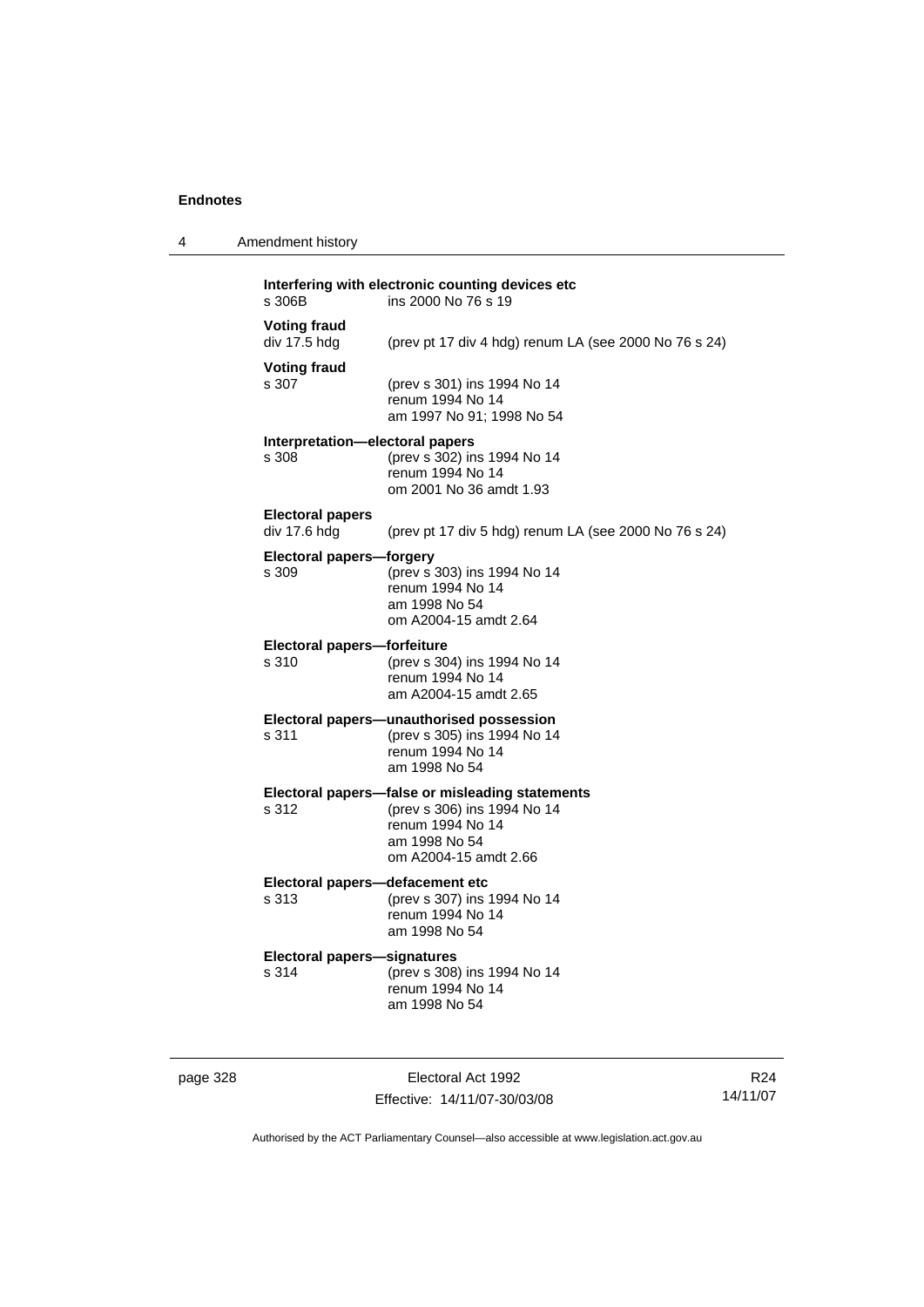$\overline{4}$ 

|                                                    | Amendment history                                                                                                          |
|----------------------------------------------------|----------------------------------------------------------------------------------------------------------------------------|
| Electoral papers-witnesses<br>s 315                | (prev s 309) ins 1994 No 14<br>renum 1994 No 14<br>am 1998 No 54                                                           |
| <b>Official functions</b><br>div 17.7 hdg          | (prev pt 17 div 6 hdg) renum LA (see 2000 No 76 s 24)                                                                      |
| s 316                                              | Improper influence-members of electoral commission etc<br>(prev s 310) ins 1994 No 14<br>renum 1994 No 14<br>am 1998 No 54 |
| <b>Unauthorised actions by officers</b><br>s 317   | (prev s 311) ins 1994 No 14<br>renum 1994 No 14<br>am 1998 No 54                                                           |
| <b>Identification of voters and votes</b><br>s 318 | (prev s 312) ins 1994 No 14<br>renum 1994 No 14<br>am 1998 No 54                                                           |
| <b>Responses to official questions</b><br>s 319    | (prev s 313) ins 1994 No 14<br>renum 1994 No 14<br>am 1998 No 54                                                           |
| s 320                                              | Control of behaviour at voting centres<br>(prev s 314) ins 1994 No 14<br>renum 1994 No 14<br>am 1997 No 91; 1998 No 54     |
| <b>Enforcement proceedings</b><br>pt 18 hdg        | ins 1994 No 14                                                                                                             |
| <b>Injunctions</b><br>div 18.1 hdg                 | (prev pt 18 div 1 hdg) renum LA (see 2000 No 76 s 24)                                                                      |
| <b>Restraining conduct</b><br>s 321                | (prev s 315) ins 1994 No 14<br>renum 1994 No 14<br>sub 2002 No 30 amdt 3.332                                               |
| Requiring things to be done<br>s 322               | (prev s 316) ins 1994 No 14<br>renum 1994 No 14<br>sub 2002 No 30 amdt 3.332                                               |
|                                                    |                                                                                                                            |

Electoral Act 1992 Effective: 14/11/07-30/03/08 page 329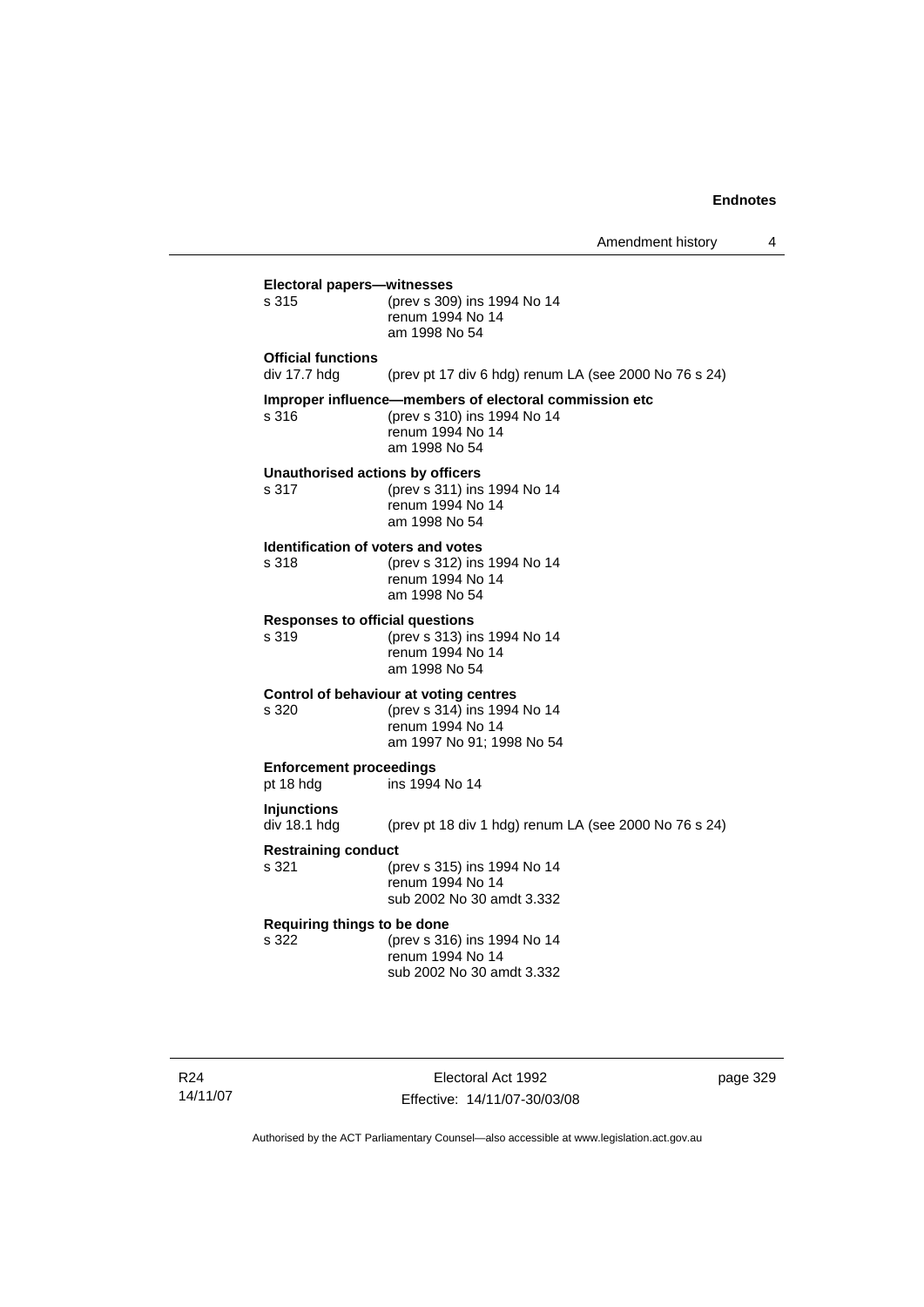4 Amendment history **Commissioner not required to give undertakings as to damages** s 323 (prev s 317) ins 1994 No 14 renum 1994 No 14 am 2002 No 30 amdt 3.333 **Powers of the court** s 324 (prev s 318) ins 1994 No 14 renum 1994 No 14 **Prosecutions**  (prev pt 18 div 2 hdg) renum LA (see 2000 No 76 s 24) **Investigation of complaints** s 325 (prev s 319) ins 1994 No 14 renum 1994 No 14 **Commissioner may prosecute enrolment and voting offences** s 326 (prev s 320) ins 1994 No 14 renum 1994 No 14 **Service of certain process by mail**<br>s 327 (prev s 321) ins 1 s 327 (prev s 321) ins 1994 No 14 renum 1994 No 14 am 2002 No 30 amdt 3.334 **Miscellaneous** pt 19 hdg ins 1994 No 14 **Extension of time for acts by officers** s 328 (prev s 322) ins 1994 No 14 renum 1994 No 14 **Restrictions on sending completed ballot and voting papers by fax** s 329 (prev s 323) ins 1994 No 14 renum 1994 No 14 sub 2002 No 30 amdt 3.335 **Forms—provision and assistance**<br>s 330 (prev s 324) ins (prev s 324) ins 1994 No 14 renum 1994 No 14 **Compliance with approved forms** s 331 (prev s 325) ins 1994 No 14 renum 1994 No 14 om 2001 No 44 amdt 1.1388

page 330 Electoral Act 1992 Effective: 14/11/07-30/03/08

R24 14/11/07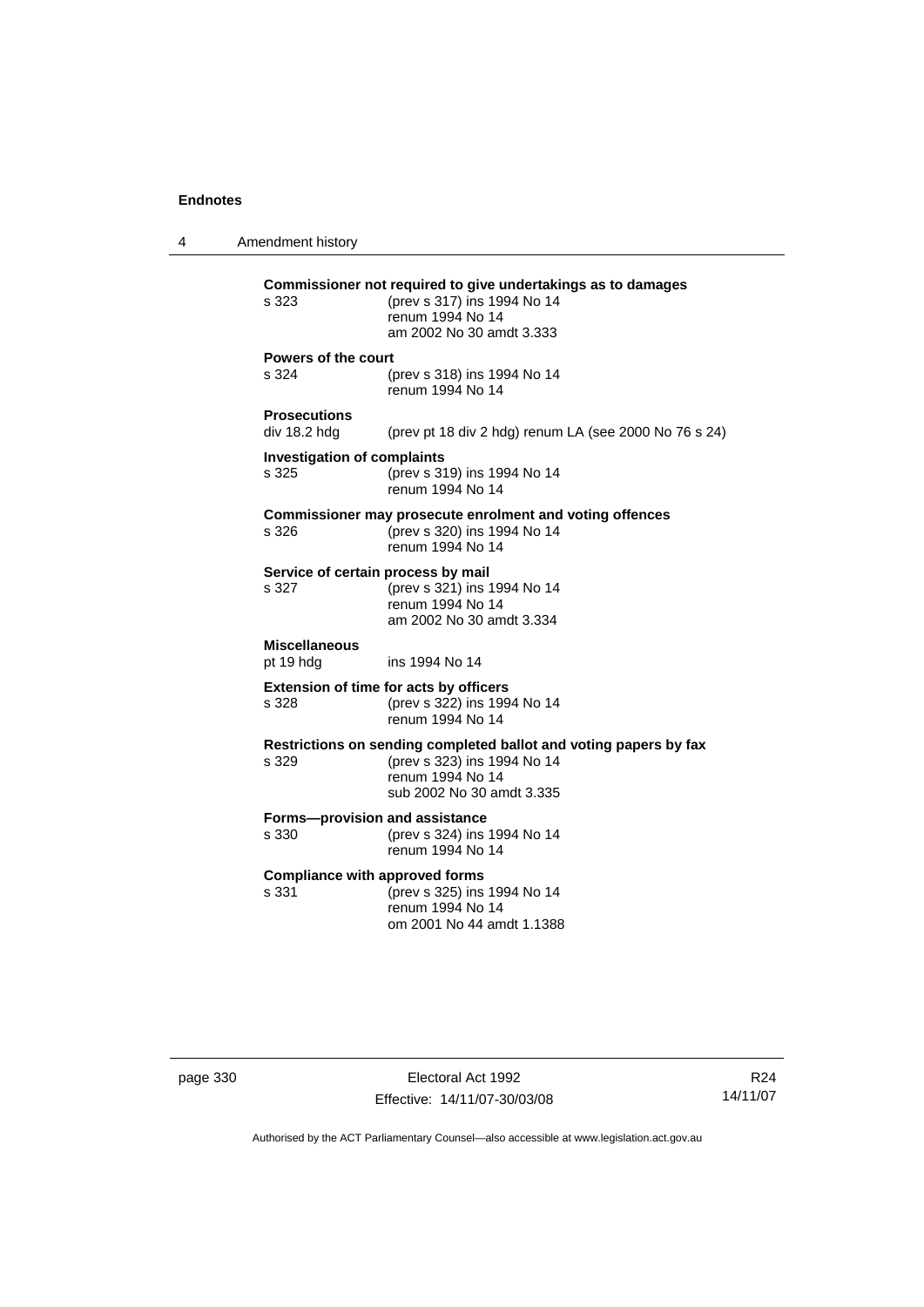| s 332                                    | Correcting delays, errors and omissions<br>(prev s 326) ins 1994 No 14<br>renum 1994 No 14<br>am 2001 No 44 amdts 1.1389-1.1391                 |
|------------------------------------------|-------------------------------------------------------------------------------------------------------------------------------------------------|
| s 333                                    | Voting statistics to be published<br>(prev s 327) ins 1994 No 14<br>renum 1994 No 14<br>am 2000 No 76 s 20; 2001 No 44 amdt 1.1392, amdt 1.1393 |
| s 334                                    | <b>Collecting further statistical information</b><br>(prev s 328) ins 1994 No 14<br>renum 1994 No 14                                            |
| s 335                                    | Storage and destruction of electoral papers<br>(prev s 329) ins 1994 No 14<br>renum 1994 No 14<br>sub 2002 No 30 amdt 3.336                     |
| s 336                                    | <b>Administrative arrangements with Commonwealth and States</b><br>(prev s 330) ins 1994 No 14<br>renum 1994 No 14<br>sub 2001 No 36 amdt 1.94  |
| <b>Evidentiary certificates</b><br>s 337 | (prev s 331) ins 1994 No 14<br>renum 1994 No 1499<br>am 2001 No 36 amdt 1.95; LA (see 2001 No 36 amdt 1.99);<br>A2004-26 amdt 1.51              |
| s 338                                    | Acts and omissions of representatives<br>(prev s 332) ins 1994 No 14<br>renum 1994 No 14<br>sub 2002 No 30 amdt 3.337; A2004-15 amdt 1.12       |
| <b>Corporations-penalties</b><br>s 339   | (prev s 333) ins 1994 No 14<br>renum 1994 No 14<br>om 2000 No 76 s 21                                                                           |
| hdg to s 340<br>s 340                    | Chief executive to provide assistance etc<br>sub 2000 No 76 s 22<br>(prev s 334) ins 1994 No 14<br>renum 1994 No 14<br>am 2000 No 76 s 22       |
| <b>Approved forms</b><br>s 340A          | ins 2001 No 44 amdt 1.1394<br>am 2002 No 30 amdt 3.338                                                                                          |

R24 14/11/07

Electoral Act 1992 Effective: 14/11/07-30/03/08 page 331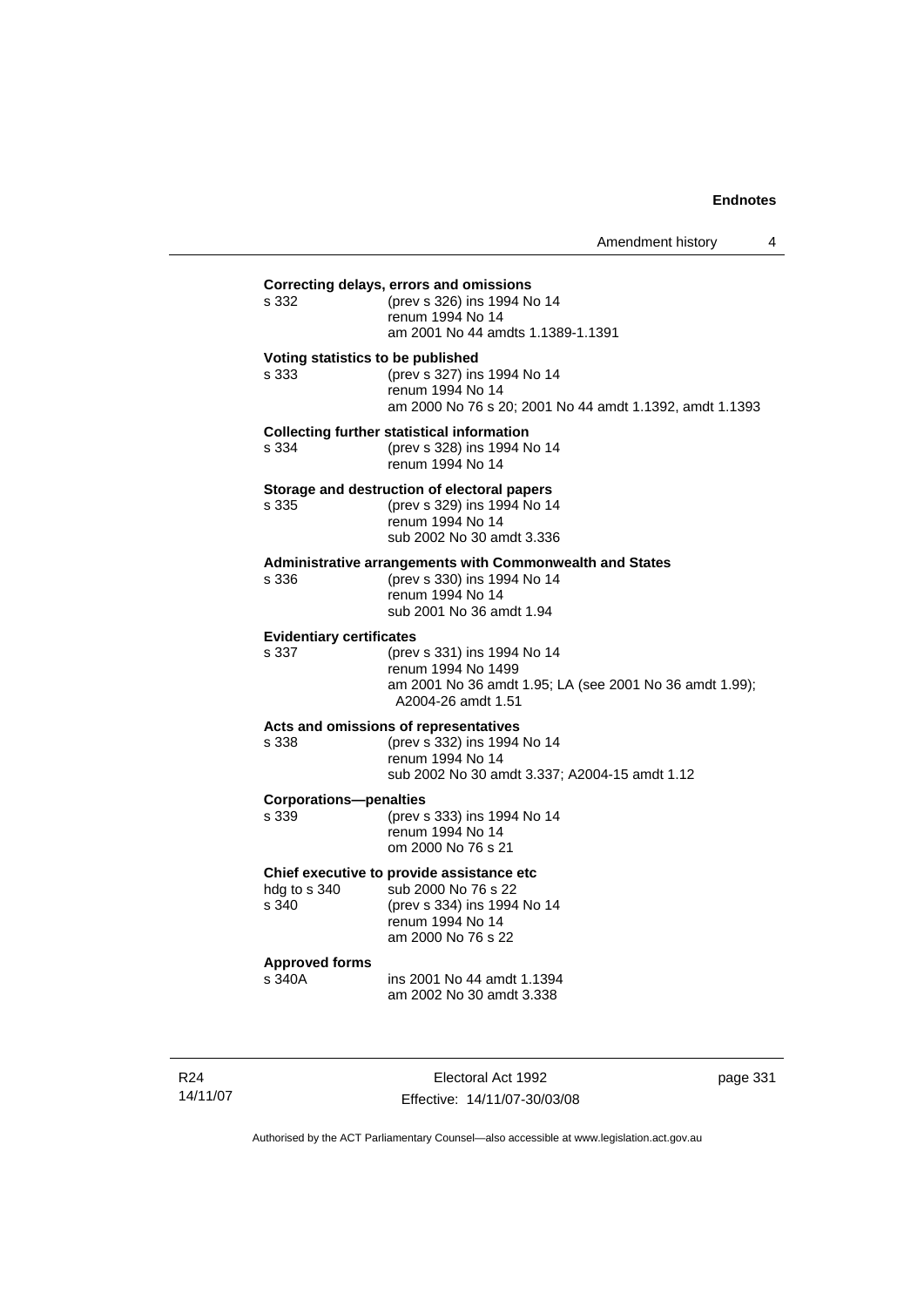4 Amendment history

| s 341                                | <b>Regulation-making power</b><br>(prev s 335) ins 1994 No 14                                 |
|--------------------------------------|-----------------------------------------------------------------------------------------------|
|                                      | renum 1994 No 14                                                                              |
|                                      | am 1998 No 54                                                                                 |
|                                      | sub 2000 No 76 s 23                                                                           |
|                                      | am 2001 No 44 amdt 1.1395, amdt 1.1396                                                        |
| Transitional                         |                                                                                               |
| pt 20 hdg                            | ins 2001 No 36 s 43                                                                           |
|                                      | exp 2 March 2002 (s 345 (2))<br>ins A2003-54 s 8                                              |
|                                      | exp 31 December 2004 (s 342 (2))                                                              |
|                                      | Application of amendments by Electoral Amendment Act 2003                                     |
| s 342                                | ins 2001 No 36 s 43                                                                           |
|                                      | exp 29 August 2001 (s 345 (1))                                                                |
|                                      | ins A2003-54 s 8                                                                              |
|                                      | exp 31 December 2004 (s 342 (2))                                                              |
|                                      | Registered parties to provide up-to-date copies of their constitutions                        |
| s 343                                | ins 2001 No 36 s 43<br>exp 29 August 2001 (s 345 (1))                                         |
|                                      |                                                                                               |
| s.344                                | Application of certain amendments made by Electoral Amendment Act 2001<br>ins 2001 No 36 s 43 |
|                                      | exp 2 March 2002 (s 345 (2))                                                                  |
| Expiry of pt 20                      |                                                                                               |
| s 345                                | ins 2001 No 36 s 43                                                                           |
|                                      | exp 2 March 2002 (s 345 (2))                                                                  |
| Form of ballot paper                 |                                                                                               |
| sch 1                                | ins 1994 No 14                                                                                |
|                                      | am 2001 No 36 amdt 1.97; A2004-26 amdt 1.52                                                   |
|                                      |                                                                                               |
|                                      | Ballot papers---printing of names and collation                                               |
| sch 2                                | ins 1994 No 14                                                                                |
|                                      | am 2001 No 37 s 4                                                                             |
|                                      | Preliminary scrutiny of declaration voting papers                                             |
| sch 3                                | ins 1994 No 14                                                                                |
|                                      | am 1997 No 91; 2001 No 36 s 44, s 45; 2001 No 44                                              |
|                                      | amdt 1.1397; A2004-26 s 36                                                                    |
| Ascertaining result of poll<br>sch 4 | ins 1994 No 14                                                                                |

page 332 Electoral Act 1992 Effective: 14/11/07-30/03/08

R24 14/11/07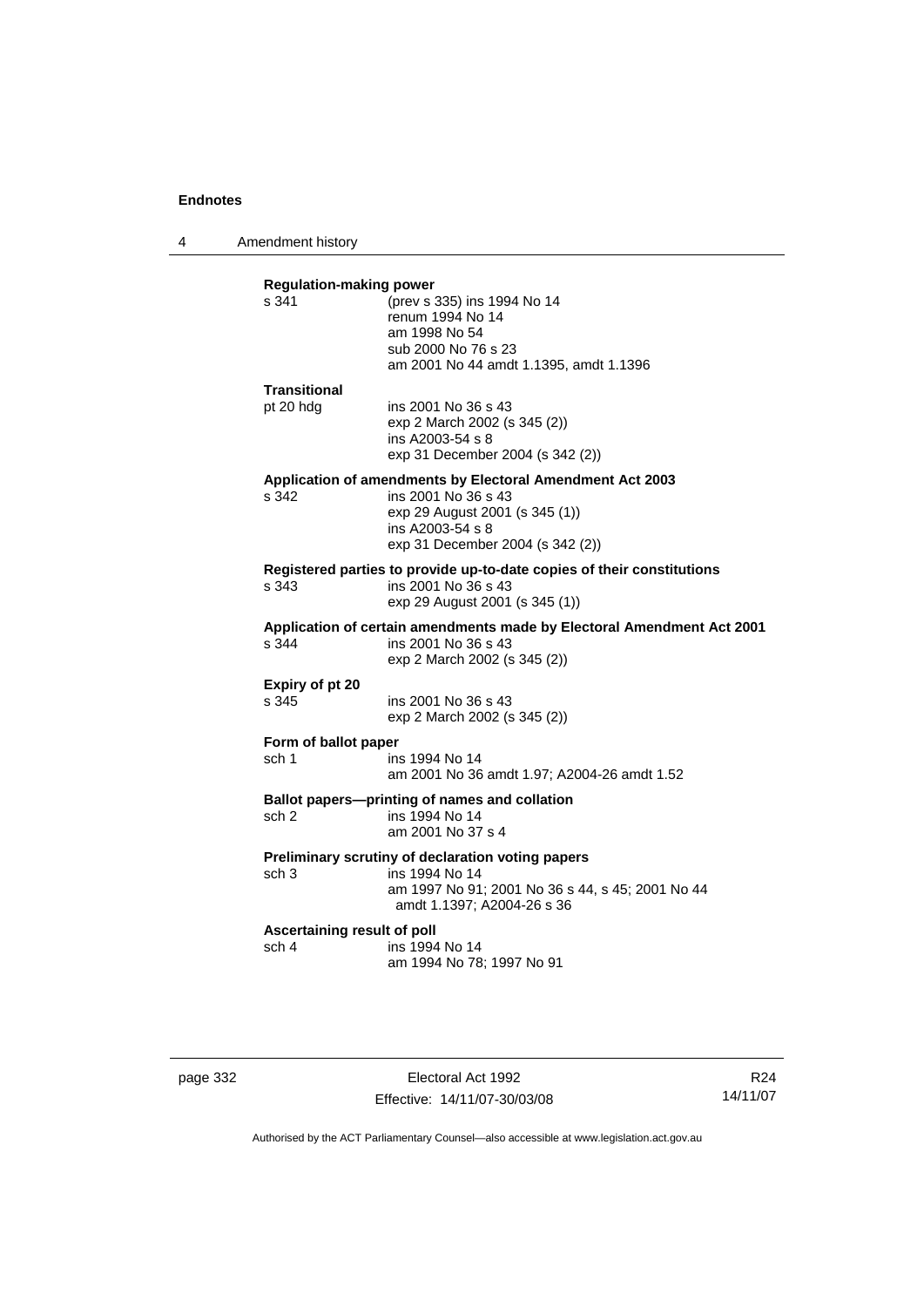### dict ins A2001-36 amdt 1.98 defs reloc from s 3 A2001-36 amdt 1.3 am A2002-30 amdt 3.339; A2006-23 amdt 1.194; A2006-36 s 5; A2007-25 amdt 1.39 def *AAT* ins A1994-14 s 6 reloc from s 3 A2001-36 amdt 1.3 def *abbreviation* ins A2001-36 amdt 1.98 sub A2004-26 amdt 1.53 def *address* ins A1994-14 s 6 reloc from s 3 A2001-36 amdt 1.3 def *amount* ins A2001-36 amdt 1.98 def *Antarctica* ins A2001-36 amdt 1.98 def *Antarctic elector* ins A1994-14 s 6 reloc from s 3 A2001-36 amdt 1.3 def *application* ins A2001-36 amdt 1.98 def *approved* ins A1994-14 s 6 reloc from s 3 A2001-36 amdt 1.3 om A2001-44 amdt 1.1398 def *approved computer program* ins A2000-76 s 4 reloc from s 3 A2001-36 amdt 1.3 def *Assembly* ins A1994-14 s 6 reloc from s 3 A2001-36 amdt 1.3 def *assistant returning officer* ins A2001-36 amdt 1.98 def *associated entity* ins A2001-36 amdt 1.98 def *augmented commission* am A1994-14 s 6 reloc from s 3 A2001-36 amdt 1.3 def *authorised delivery service* ins A2004-26 s 37 def *authorised officer* ins A1994-14 s 6 reloc from s 3 A2001-36 amdt 1.3 def *authorised witness* ins A2001-36 amdt 1.98 def *available for public inspection* ins A2001-36 amdt 1.98 def *ballot group* ins A2001-36 amdt 1.98 om A2004-26 amdt 1.54 def *ballot group candidate* ins A2001-36 amdt 1.98 om A2004-26 amdt 1.55 def *ballot paper* ins A2000-76 s 4 reloc from s 3 A2001-36 amdt 1.3 sub 2002 No 30 amdt 3.340 def *bribery* ins A2001-36 amdt 1.98 def *broadcast* ins A1994-14 s 6 reloc from s 3 A2001-36 amdt 1.3 def *broadcaster* ins A2001-36 amdt 1.98 def *candidate* ins A2001-36 amdt 1.98 def *candidate square* ins A1994-14 s 6 reloc from s 3 A2001-36 amdt 1.3 sub 2002 No 30 amdt 3.341

R24 14/11/07 **Dictionary**

Electoral Act 1992 Effective: 14/11/07-30/03/08 page 333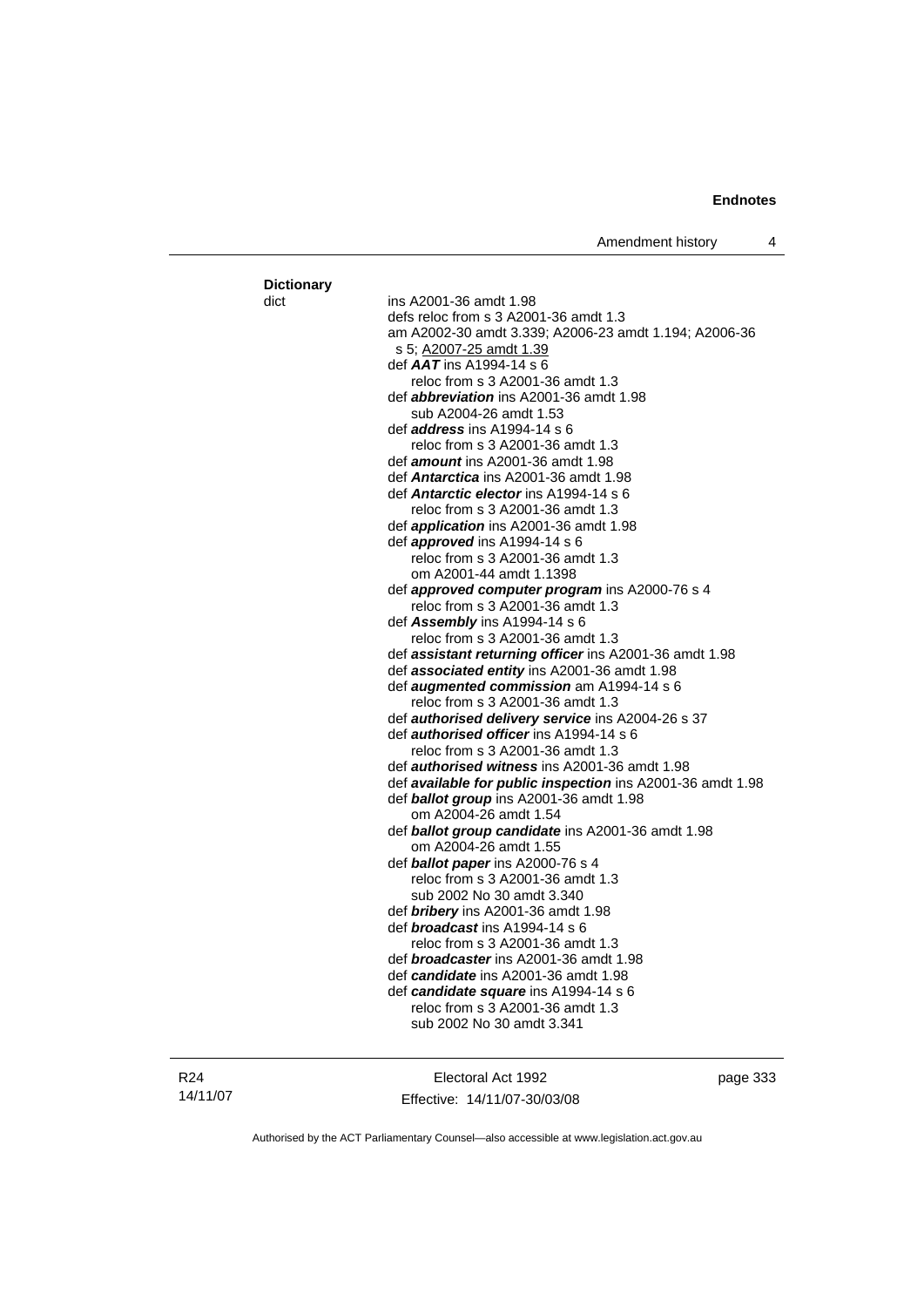|  | Amendment history |  |
|--|-------------------|--|
|--|-------------------|--|

| def certified list of electors ins A1994-14 s 6           |
|-----------------------------------------------------------|
| reloc from s 3 A2001-36 amdt 1.3                          |
| def <i>closed</i> ins A1994-14 s 6                        |
| reloc from s 3 A2001-36 amdt 1.3                          |
| def commissioner ins A1994-14 s 6                         |
| reloc from s 3 A2001-36 amdt 1.3                          |
| def Commonwealth Electoral Act ins A1994-14 s 6           |
| reloc from s 3 A2001-36 amdt 1.3                          |
| def <i>Commonwealth roll</i> ins A1994-14 s 6             |
| reloc from s 3 A2001-36 amdt 1.3                          |
| def contravention ins A2001-36 amdt 1.98                  |
| sub A2002-30 amdt 3.342                                   |
| def <i>court</i> ins A2001-36 amdt 1.98                   |
| om A2002-30 amdt 3.343                                    |
| def Court of Disputed Elections ins A1994-14 s 6          |
| reloc from s 3 A2001-36 amdt 1.3                          |
| sub A2002-30 amdt 3.344                                   |
| def <i>declaration vote</i> ins A1994-14 s 6              |
| reloc from s 3 A2001-36 amdt 1.3                          |
| am A2004-26 s 38                                          |
| def declaration voting papers ins A1994-14 s 6            |
| reloc from s 3 A2001-36 amdt 1.3                          |
| am A2001-44 amdt 1.1399                                   |
| def defined details ins A2001-36 amdt 1.98                |
| def defined particulars ins A2001-36 amdt 1.98            |
| def <i>determined fee</i> ins A1994-14 s 6                |
| reloc from s 3 A2001-36 amdt 1.3                          |
| om A2001-44 amdt 1.1400                                   |
| def disclosure period ins A2001-36 amdt 1.98              |
| def disposition of property ins A2001-36 amdt 1.98        |
| def <i>disseminate</i> ins A2001-36 amdt 1.98             |
| def <i>election</i> ins A1994-14 s 6                      |
| reloc from s 3 A2001-36 amdt 1.3                          |
| def election period ins A1994-14 s 6                      |
| reloc from s 3 A2001-36 amdt 1.3                          |
| def <i>elector</i> ins A1994-14 s 6                       |
| reloc from s 3 A2001-36 amdt 1.3                          |
| def electoral advertisement ins A2001-36 amdt 1.98        |
| def electoral commission reloc from s 3 A2001-36 amdt 1.3 |
| def electoral expenditure ins A2001-36 amdt 1.98          |
| def electoral matter ins A1994-14 s 6                     |
| reloc from s 3 A2001-36 amdt 1.3                          |
| def electoral paper ins A2001-36 amdt 1.98                |
| def electorate reloc from s 3 A2001-36 amdt 1.3           |
| def electronic form ins 2002 No 30 amdt 3.345             |
| def electronic voting ins A2000-76 s 4                    |
| reloc from s 3 A2001-36 amdt 1.3                          |

page 334 Electoral Act 1992 Effective: 14/11/07-30/03/08

R24 14/11/07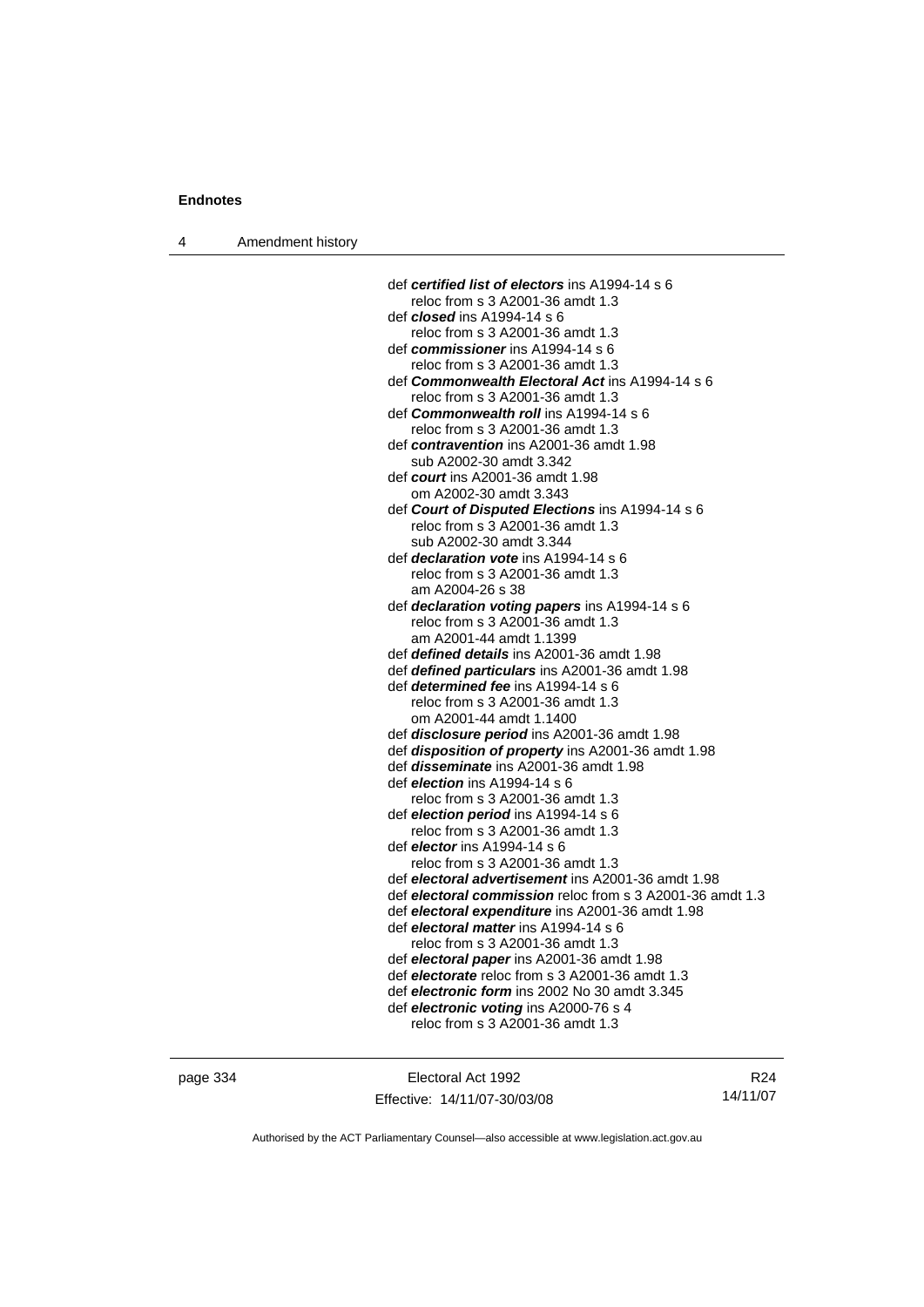def *eligible elector* ins A2001-36 amdt 1.98 sub A2004-26 s 39 def *eligible overseas elector* ins A1994-14 s 6 reloc from s 3 A2001-36 amdt 1.3 def *eligible vote* ins A2001-36 amdt 1.98 def *entity* ins A2001-36 amdt 1.98 def *extract* ins A1994-14 s 6 reloc from s 3 A2001-36 amdt 1.3 sub A2002-30 amdt 3.346 def *extraordinary election* ins A1994-14 s 6 reloc from s 3 A2001-36 amdt 1.3 def *file* ins A2001-36 amdt 1.98 def *financial controller* ins A2001-36 amdt 1.98 def *former MLA* ins A2001-36 amdt 1.98 def *general election* ins A1994-14 s 6 reloc from s 3 A2001-36 amdt 1.3 def *gift* ins A2001-36 amdt 1.98 def *group* ins A1994-14 s 6 reloc from s 3 A2001-36 amdt 1.3 sub A2002-30 amdt 3.347 def *hospital* ins A1994-14 s 6 reloc from s 3 A2001-36 amdt 1.3 def *hour of nomination* ins A1994-14 s 6 reloc from s 3 A2001-36 amdt 1.3 def *illegal practice* ins A2001-36 amdt 1.98 om A2002-30 amdt 3.348 def *investigation notice* ins A2001-36 amdt 1.98 def *judge* reloc from s 3 A2001-36 amdt 1.3 def *member* ins A2001-36 amdt 1.98 def *MLA* ins A1994-14 s 6 reloc from s 3 A2001-36 amdt 1.3 def *newspaper* ins A2001-36 amdt 1.98 def *non-party group* ins A2001-36 amdt 1.98 def *officer* ins A2001-36 amdt 1.98 def *official error* ins A1997-91 s 4 reloc from s 3 A2001-36 amdt 1.3 def *OIC* ins A1994-14 s 6 reloc from s 3 A2001-36 amdt 1.3 def *ordinary election* ins A1994-14 s 6 reloc from s 3 A2001-36 amdt 1.3 def *ordinary vote* ins A1994-14 s 6 reloc from s 3 A2001-36 amdt 1.3 def *participant* ins A2001-36 amdt 1.98 def *party* ins A2001-36 amdt 1.98 def *party candidate* ins A1994-14 s 6 reloc from s 3 A2001-36 amdt 1.3 def *person* ins A2001-36 amdt 1.98

Electoral Act 1992 Effective: 14/11/07-30/03/08 page 335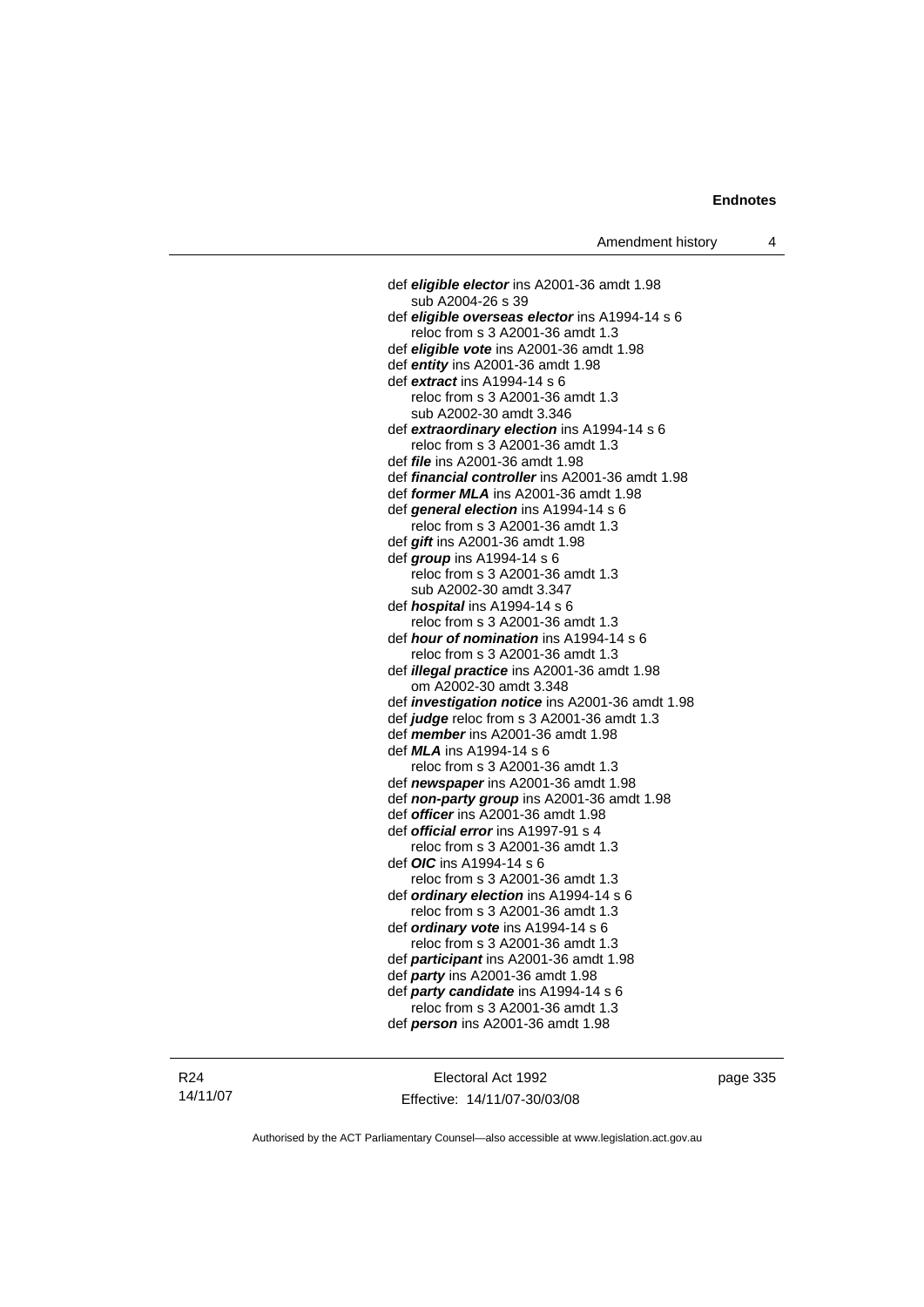4 Amendment history

| def <b>place of nomination</b> ins A1994-14 s 6                             |
|-----------------------------------------------------------------------------|
| reloc from s 3 A2001-36 amdt 1.3                                            |
| def <b>political party</b> ins $A1994-14 s 6$                               |
| reloc from s 3 A2001-36 amdt 1.3                                            |
| def <i>polling day</i> ins A1994-14 s 6                                     |
| reloc from s 3 A2001-36 amdt 1.3                                            |
| sub A2002-30 amdt 3.349                                                     |
| def <i>polling place</i> ins A2001-36 amdt 1.98                             |
| def post ins A2004-26 s 40                                                  |
| def postal vote ins A1994-14 s 6                                            |
| reloc from s 3 A2001-36 amdt 1.3                                            |
| sub A2004-26 s 41                                                           |
| def pre-election period ins A1994-14 s 6                                    |
| reloc from s 3 A2001-36 amdt 1.3                                            |
| def <i>proceeding</i> ins A2001-36 amdt 1.98                                |
| def <i>property</i> ins A2001-36 amdt 1.98                                  |
| def publish ins A2001-36 amdt 1.98                                          |
| def redistribution reloc from s 3 A2001-36 amdt 1.3                         |
| def register ins A2001-36 amdt 1.98                                         |
| def registered ins A2001-36 amdt 1.98                                       |
| sub A2004-26 amdt 1.56                                                      |
|                                                                             |
| def registered ballot group ins A2001-36 amdt 1.98<br>om A2004-26 amdt 1.56 |
|                                                                             |
| def registered industrial organisation ins A2001-36                         |
| amdt 1.98                                                                   |
| def registered officer ins A2001-36 amdt 1.98                               |
| sub A2004-26 amdt 1.57                                                      |
| def registered party ins A2001-36 amdt 1.98                                 |
| am A2004-26 amdt 1.61                                                       |
| def register of ballot groups ins A2001-36 amdt 1.98                        |
| om A2004-26 amdt 1.58                                                       |
| def register of political parties ins A2001-36 amdt 1.98                    |
| def registrar ins A2001-36 amdt 1.98                                        |
| def <i>related</i> ins A2001-36 amdt 1.98                                   |
| am A2004-26 amdt 1.61                                                       |
| def <i>relates</i> ins A2001-36 amdt 1.98                                   |
| def remand centre ins A2001-36 amdt 1.98                                    |
| om A2006-23 amdt 1.195                                                      |
| def reportage or commentary ins A2001-36 amdt 1.98                          |
| def research personnel ins A2001-36 amdt 1.98                               |
| def <i>return</i> ins A2001-36 amdt 1.98                                    |
| def returning officer ins A2001-36 amdt 1.98                                |
| def reviewable decision ins A2001-36 amdt 1.98                              |
| def review statement ins A1994-14 s 6                                       |
| reloc from s 3 A2001-36 amdt 1.3                                            |
| def roll ins A1994-14 s 6                                                   |
| reloc from s 3 A2001-36 amdt 1.3                                            |
|                                                                             |

page 336 Electoral Act 1992 Effective: 14/11/07-30/03/08

R24 14/11/07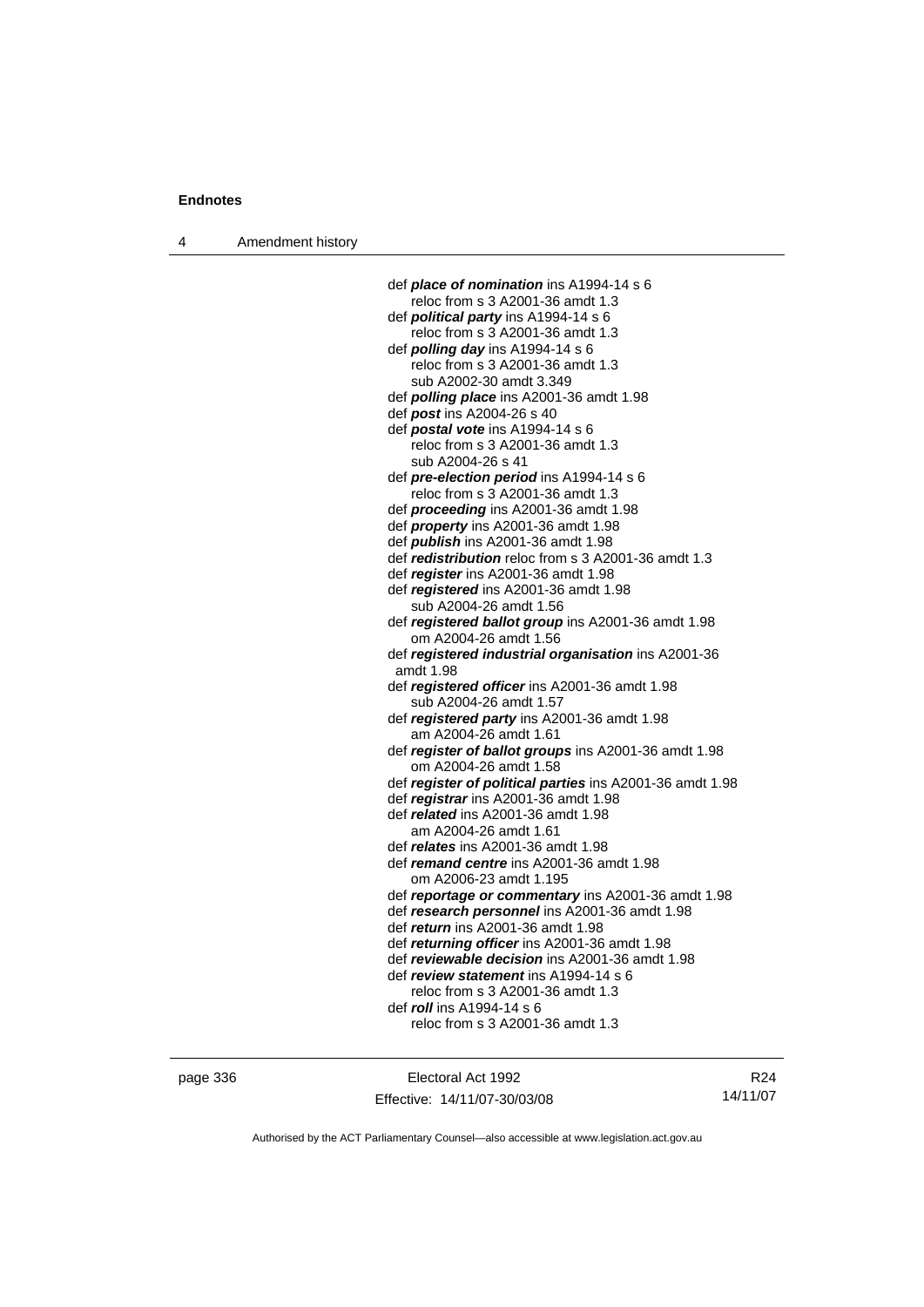

## **5 Earlier republications**

Some earlier republications were not numbered. The number in column 1 refers to the publication order.

Since 12 September 2001 every authorised republication has been published in electronic pdf format on the ACT legislation register. A selection of authorised republications have also been published in printed format. These republications are marked with an asterisk (\*) in column 1. Electronic and printed versions of an authorised republication are identical.

| <b>Republication No</b> | <b>Amendments to</b> | <b>Republication date</b> |
|-------------------------|----------------------|---------------------------|
| 1                       | Act 1994 No 78       | 17 November 1994          |
| 2                       | Act 1995 No 56       | 31 January 1996           |
| 3                       | Act 1997 No 96       | 1 December 1997           |
| 4                       | Act 1998 No 61       | 31 March 1999             |
| 5                       | Act 2001 No 44       | 12 September 2001         |
| 6                       | Act 2001 No 38       | 9 January 2002            |
|                         |                      |                           |

R24 14/11/07

Electoral Act 1992 Effective: 14/11/07-30/03/08 page 337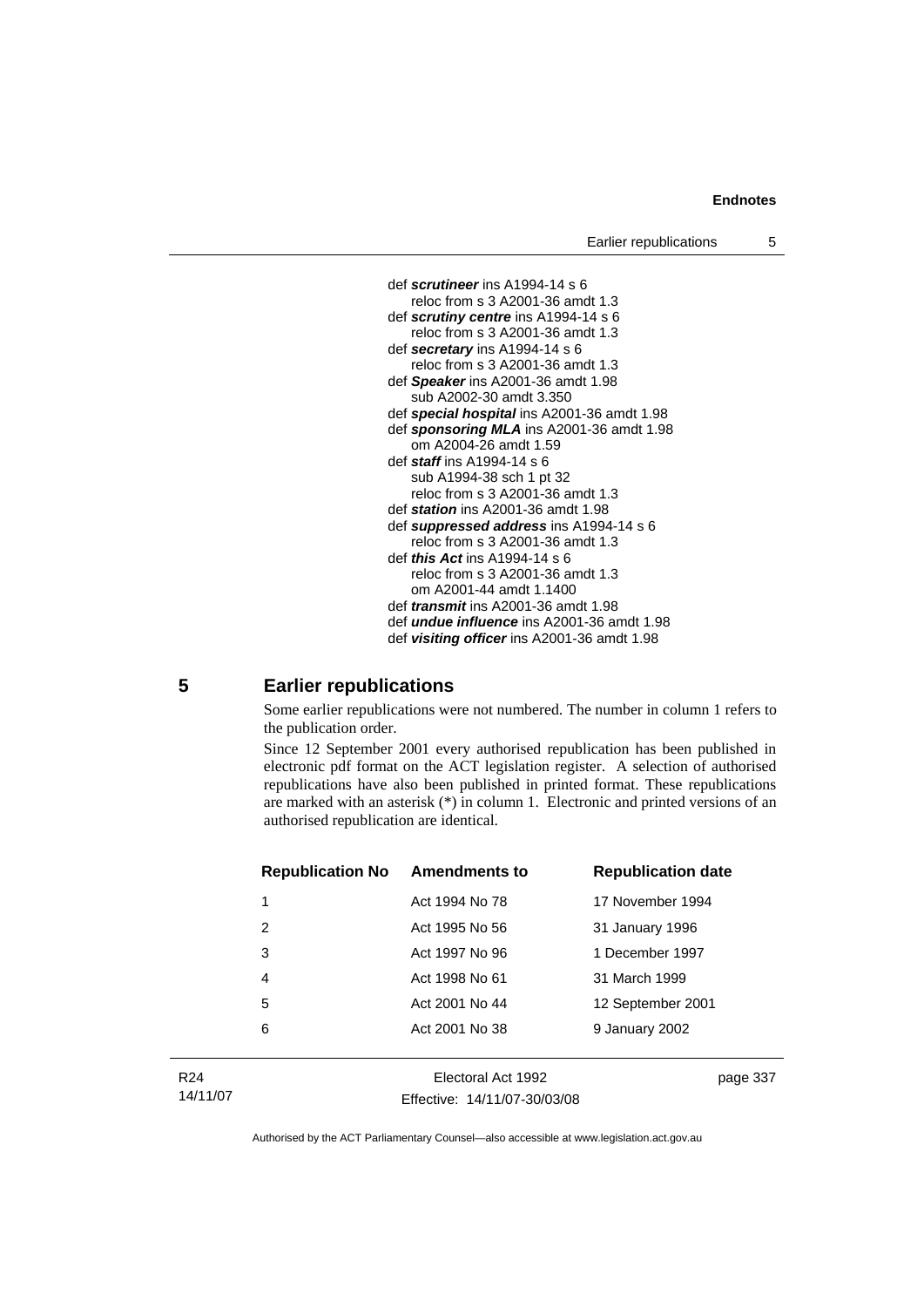| <b>Republication No Amendments to</b> |                | <b>Republication date</b> |
|---------------------------------------|----------------|---------------------------|
| 7                                     | Act 2001 No 44 | 2 March 2002              |
| $8*$                                  | Act 2002 No 11 | 30 May 2002               |
| 9                                     | Act 2002 No 30 | 17 September 2002         |
| 10                                    | Act 2002 No 32 | 9 October 2002            |
| 11                                    | Act 2002 No 39 | 11 October 2002           |
| 11 (RI)                               | A2002-39 ‡     | 10 February 2003          |
| 12                                    | A2002-56       | 1 July 2003               |
| 13                                    | A2003-54       | 4 December 2003           |
| 14                                    | A2004-15       | 9 April 2004              |
| 15                                    | A2004-15       | 13 April 2004             |
| 16                                    | A2004-26       | 22 May 2004               |
| 17                                    | A2004-60       | 17 October 2004           |
| 18                                    | A2004-60       | 1 January 2005            |
| $19*$                                 | A2004-60       | 10 January 2005           |
| 20                                    | A2004-60       | 7 July 2005               |
| 21                                    | A2006-23       | 2 June 2006               |
| 22                                    | A2006-40       | 28 September 2006         |
| 23                                    | A2006-40       | 29 September 2006         |

6 Renumbered provisions

‡ includes retrospective amendments by Act 2002 No 49

# **6 Renumbered provisions**

 This Act was renumbered by the *Electoral (Amendment) Act 1994* No 14. Details of renumbered provisions are shown in endnote 4 (Amendment history). For a table showing the renumbered provisions, see R8.

page 338 Electoral Act 1992 Effective: 14/11/07-30/03/08

R24 14/11/07